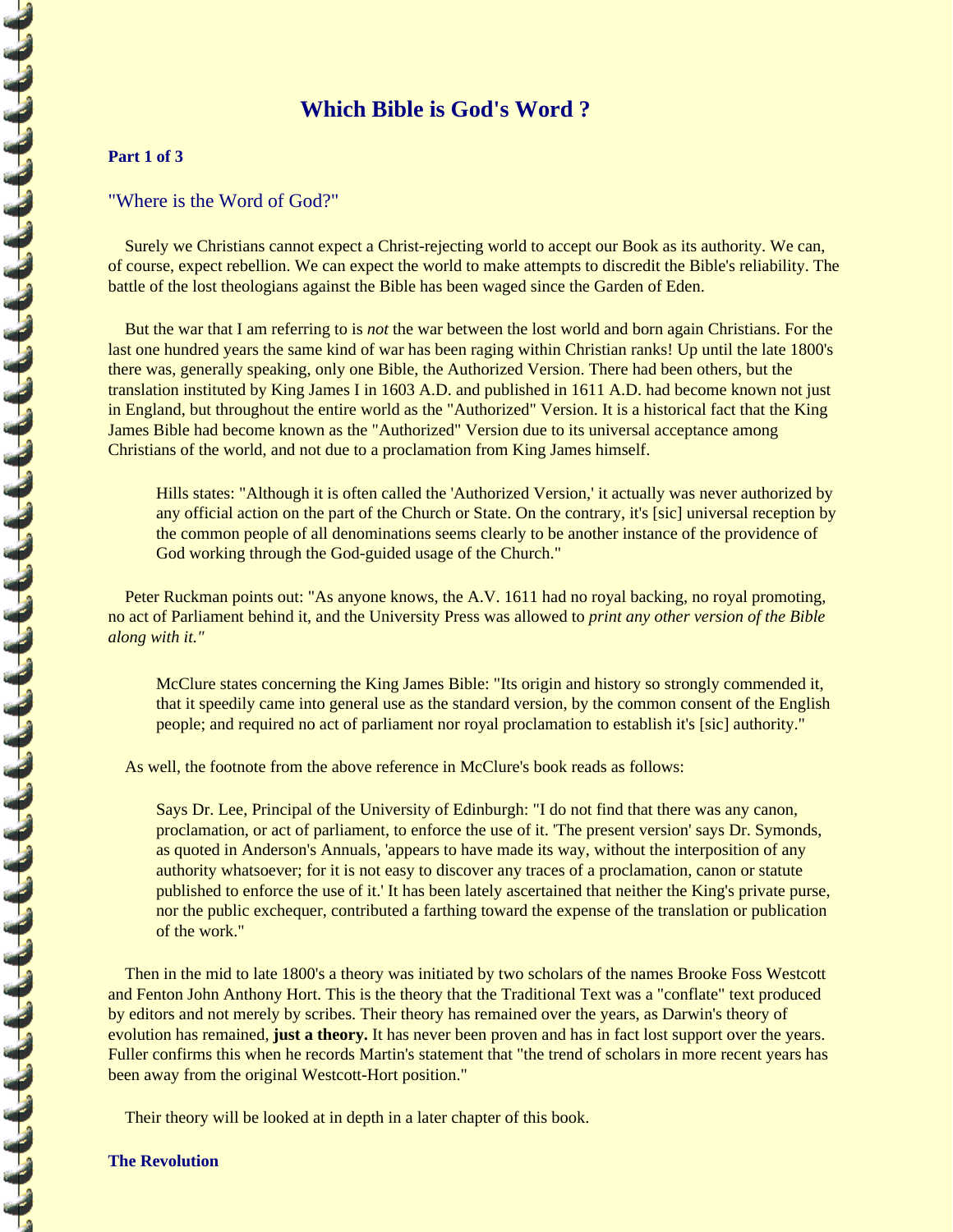By 1870 England was ripe for Westcott's and Hort's radical ideas, and their Greek Text was used by the Revision Committee of 1871 and by every revision and version ever since.

 The battle began! Which text is closest to the "originals?" And, of course, the ultimate question: "Do we have a perfect Bible in English today?"

 Today, three-quarters of the way through the Twentieth Century, Christianity is still divided over the question, "Do we have a perfect Bible in English today?" This battle will probably continue for the remainder of this century and well on into the next, if the Lord tarries His coming.

 Do we have a perfect Bible in English today? This is not an amazing question at all. In fact, it is quite a natural question that comes to every Christian at one time or another. Surely a naive babe in Christ would never approach an unbelieving scholar with this question and then lay the Bible in his hands so that he may do with it as he pleases. Surely he would not lay God's book at man's mercy. If he would, he should not be surprised when the scholar's answer, flowing in terms not easily understood, comes back, "No."

Unbelieving scholarship is its own authority. It does not need any competition from a book!

 Unregenerate man goes about believing a *theory* that man has evolved and was not created. Yet when this theory is examined *scientifically* and *logically,* it *cannot be proven to be true.* Does this upset the unbeliever? No. He just sets about to believe his theory, for he knows that believing it allows him to be his own final authority. He also knows that to reject the theory of evolution means he must accept creationism as true, and this he has avowed in his heart not to do. He does not want to be associated with a few fanatics!

Why is it that this type of reaction is found when dealing with Christian scholarship concerning the Bible? Ask a Christian scholar to tell you where the Word of God is, and he will tell you, "in the Bible." Yet, hand him any English Bible, and he will reply, "It's not there." How can we as Bible-believers tell people from our pulpits that the Bible is "infallible, without error, the very words of God" and then step out of the pulpit and allege to be able to find a mistake in it? This would not seem so serious if "the infallible Word of God" was not one of the doctrines that separates us from the world. We take pride in thundering forth that we are *not* as the unregenerate world, without an absolute guideline. We *have* a guideline. We have *the* guideline, *the Word of God!* Then we hold our open Bible up for all to see and shout, "This is God's Word! It's perfect, infallible, inerrant, the very words of God!" Yet in our hearts we are saying, "I believe all this about the original; this is just a mistake-filled translation."

 Most Christians today vehemently reject the thought that God has preserved His words in English. We have "the Bible" they say, but it isn't in any one English version. Most Christians never truly realize the weight of their statements when they say that we have no perfect English Bible. Anyone who has studied even a little about Greek manuscripts knows that the Word of God isn't found in *any* of the Greek texts when translated literally.

What has started this controversy? From whence has this division of the brethren come?

#### **Problem One**

 The first answer that comes to the mind of some Christians is that this division has been caused by a small group of fanatics who think that only the King James Bible is the Word of God, and who refuse to face the facts that the oldest and best manuscripts support the new translations flooding Christianity.

 Strangely enough, history points to just the opposite being true. The text used by the Authorized Version has been used from the time of the early church until today by Christianss. It is supported not only by the vast majority of manuscripts existent today but also by those of the highest quality and oldest reading. It has been used throughout history with the blessing of God among His born again believers.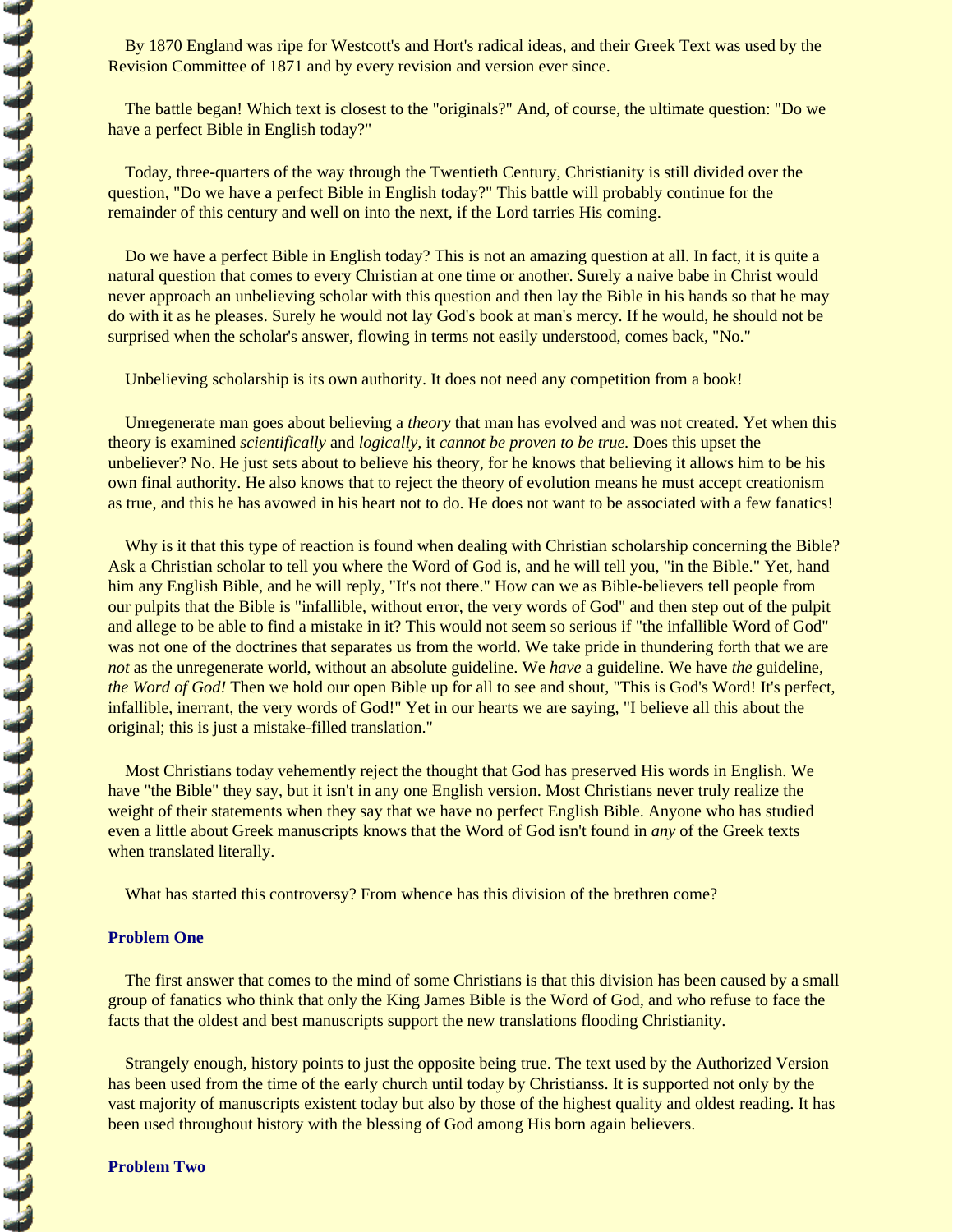It is only a recent occurrence that Biblical Christianity has begun to use the inferior Roman Catholic manuscripts and asserted that they are *better.* This is the mistake garnered by the errant "scholarship" of Wescott and Hort. These people are the new young sect of Christianity who will not accept the oldest and best. Usually unsuspectingly, they put their support to manuscripts which are decidedly Roman Catholic in doctrine and history. It is *we* who are sure we hold the true words of God brought down through the centuries by the blood of our martyred Christian brethren.

 Ironically, those that take up the "new" versions, with their "better" Greek text, are voluntarily taking up the Bible which their early Christian brethren refused to use, a refusal that brought the Roman Catholic Church, the historic enemy of the Truth, crashing down on them. That same Roman Catholic Church is still active against the Truth today, only now many Christians are using her Bible.

 I know that these are strong statements. I intend throughout this work to prove their truth, but I state now, that I do not intend to bring railing accusations on those brethren who do not agree with me. I will state that they are wrong, prove that they are wrong, and attempt to point out their position in regard to God's revealed Word. I do *not* intend however, to forget that they are my brethren (those who have trusted Jesus Christ as their own personal Savior) and will treat them as beloved.

### **The Shot Heard Around the World**

 This one hundred year war of words started back when the supporters of the Oxford Movement (apostates) realized that they must discredit the Reformers and Fundamental theologians in order to support their Roman Catholic Greek Text in place of the Received Text. Their salvo was returned by men like Burgon, Wilson, Scribener, Mauro, Hoskier, Cook, Salmon, Beckett, Malan and Wilkenson, and continues today with many of our modern day scholars.

#### **Blind Rage**

 On *both* sides of the issue, men are called fanatic, heretic, cultist, Bible-rejecter, demon-possessed and more. These two sides have fought until the *facts* about which they fight are obscured by the dust of the battle. They call each other names until the student of Scripture finds reputable men on *both* sides of the controversy damaging their potential influence by using some adjectives which, indeed, are very descriptive but totally unnecessary. I am not a soft city gentleman who thinks we should all sit around and talk in quiet tones while sipping tea and eating "brunch." I am a militant Bible-believer who *hates* the devil, sin, heresy, and apostasy. Yet, I think it is time that we who claim to be "Christians" step back and look to see who our enemy *really* is!

#### **The True Enemy**

 The subtle Roman Catholic Church has assumed the position of the lad who told two of his enemies, "*You* and *he* fight ... I'll hold the coats!" After all, is not "divide and conquer" one of the oldest military strategies known to men? The Christians have laid their coats at the feet of "Holy Mother Church" and for the past 100 years proceeded to "knock each others' block off." Is it any wonder that the Pope smiles so much? Who is our *enemy*? Let's *find* him and *fight* him. Today it seems, on *both sides,* that we are concerned more with finding fault with the *people* that we disagree with *rather than what they teach.* Let me make this statement: *If what I believe about the King James Bible can be disproved, I will gladly trade it in for the "right" Bible.*

We *have* an enemy, and I believe we should be verbal and active *against* that enemy, but I feel it is time that we realize that our enemy is *not* our brother. It is the one *holding* his coat!

 The part of the Roman Catholic Church in the affair is similar to that of a soldier leaping into the foxhole of the enemy, only to find that *all of the enemy soldiers have strangled each other!*

 Occasionally on either side we will be forced to face a railer, but instead of "writing him off" we will have to be charitable and look past his railing to see what his facts say. If we can disprove his facts, we need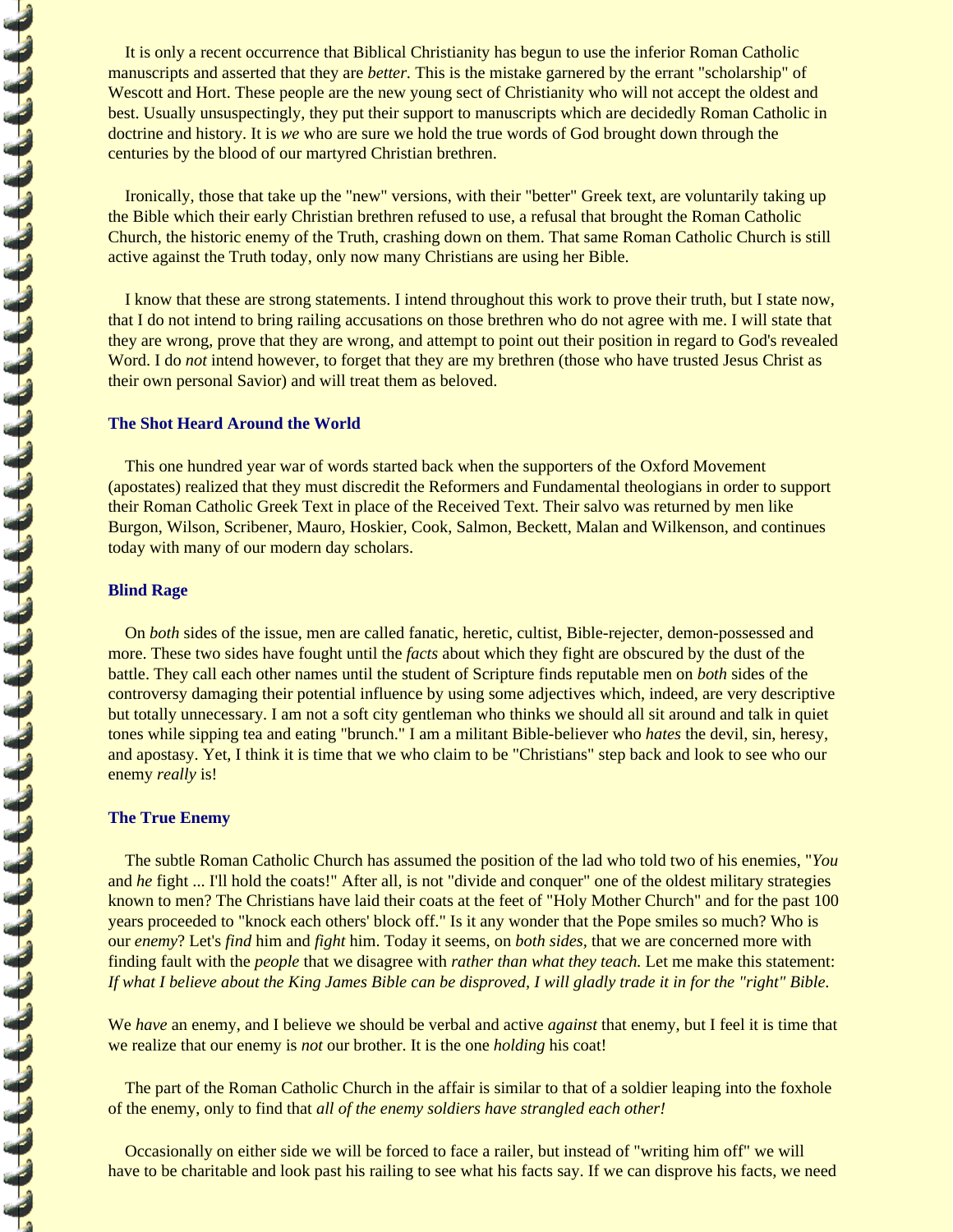not worry about his mouth!

"Am I therefore become your enemy, because I tell you the truth?" Galatians 4:16.

#### **The Test**

What we must do as men of understanding is look into these statements and the questions which they naturally provoke.

 "For the prophecy came not in old time by the will of man: but holy men of God spoke as they were moved by the Holy Ghost." II Peter 1:21.

Did God inspire His Word perfectly in the original autographs?

"The words of the LORD are pure words: as silver tried in a furnace of earth, purified seven times.

Thou shall keep them O LORD, thou shall preserve them from this generation for ever." Psalms 12:6, 7.

Has God *preserved* His words?

"Heaven and earth shall pass away, but my words shall not pass away." Matthew 24:35.

Do we have Christ's words, or have they "passed away?"

 The first verse, II Peter 1:21, guarantees that God was active in originating His Word in the first place. "Inspired" we call it. Inspired perfectly, without any error. God was the all-powerful agent in seeing to it that sinful man wrote down His Word flawlessly.

 The second verse, Psalms 12:6, 7, claims that God is not only the agent in writing His words (verse 6) but is also the primary agent in preserving His words. Note that the subject is God's *words,* not His "thoughts."

 In the third verse, Matthew 24:35, Jesus Christ, God in the flesh reinforces what Psalm 12:7 has already said. Christ said that His *words* would not pass away before heaven or earth. Heaven is still above us, and I am relatively sure that the earth is still beneath our feet, so the words of God must be here, within our grasp. *Somewhere.* If His words are only in Greek, then he has restricted their usage to an elite number of scholars. This, however, was never Jesus Christ's method when He was on this earth. He always went past the religious, scholarly minority and took His words to the *common people.* Until then, only the Pharisees had possessed God's words in the form of the completed, accepted Old Testament books, and although they were well educated and very religious, they were found to be taking advantage of the common people. Christ eliminated this problem by going directly to the common people of His day.

 The Gospel is to all. God gave His Word to every person and gave the Holy Spirit as a guide to all truth (John 16:13) in spite of the Roman Catholic teachings that only the "clergy" are allowed to interpret the Scripture.

 If God's words are locked up in the "Greek Text," then once again education is a prerequisite to having the Word of God and knowing what it says. This type of philosophy would have eliminated Peter and John from the ministry, for they were "unlearned and ignorant men." They were unlearned, and the Bible states that they were ignorant as though *incapable of learning.* Yet, "they had been with Jesus"! (Acts 4:12, 13). Jesus Christ made the difference, giving Peter a great understanding of Scripture! Notice his delivery in Acts 1:15-22, 2:14-36, 4:8-12. He understood, though unlearned and ignorant. Education, though beneficial, is *not* a necessity for being used of God. I am not anti-education or anti-college, but the first requirements are that a person has "been with Jesus" (Acts 4:13) and that they realize and believe that the written Word which they have in hand is "more sure" than God's spoken Word.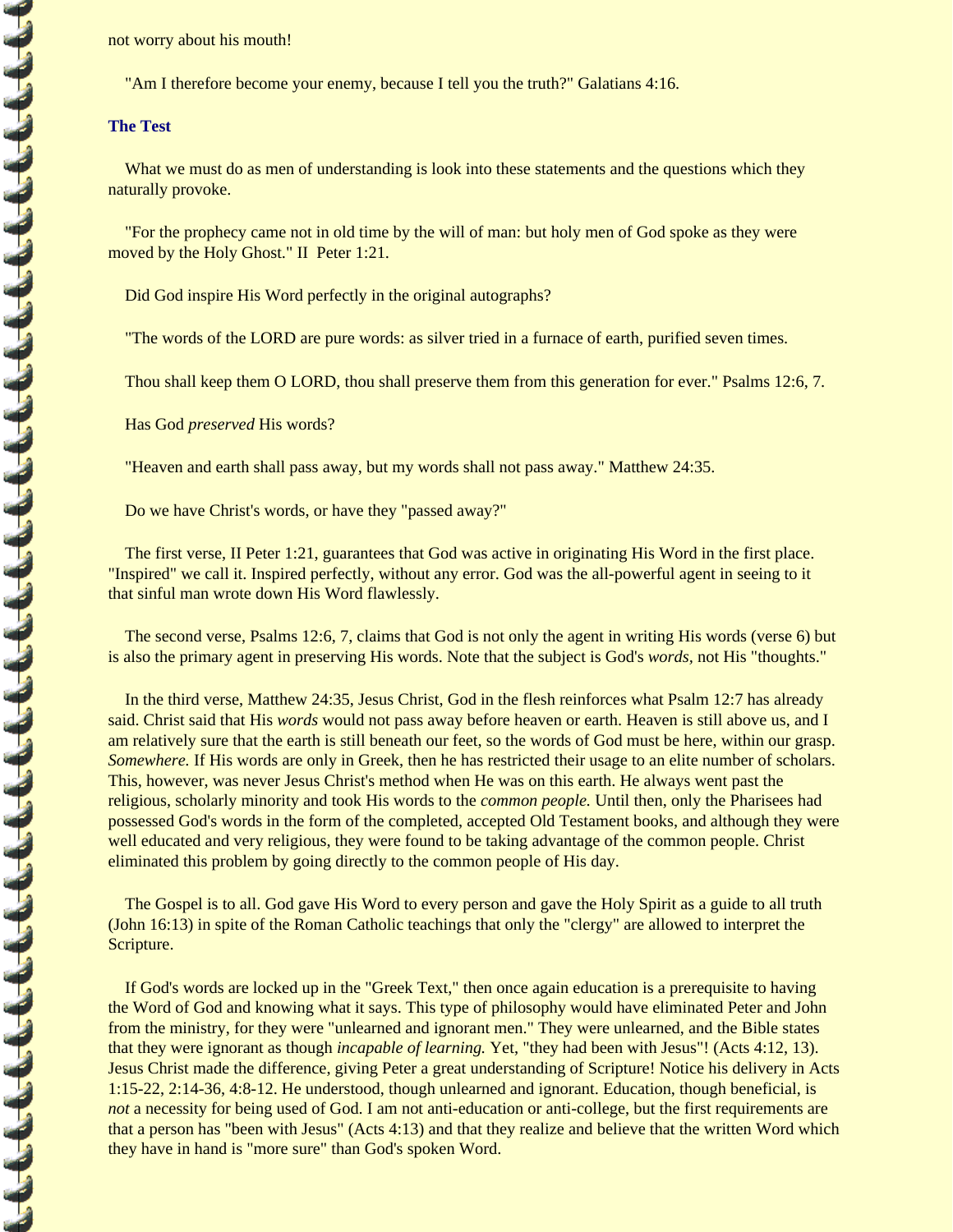Now today we know that it is easy to "be with Jesus." The Bible says in Romans 10:9, "That if thou shalt confess with thy mouth the Lord Jesus, and shalt believe in thine heart that God hath raised him from the dead, thou shalt be saved." In John 14:20 it says, "At that day ye shall know that I am in my Father, and ye in me, and I in you."

 But what about the second half? What about a written Word that we can believe is "more sure" than God speaking from heaven? A Word which the Bible claims God has exalted above all of His name? (Psalms 138:2). Can we have God's words today in our common language?

### **The Common Language of the People**

While on the subject of a common language, let me point out that many opponents of the infallibility of the Authorized Version say that if God put a perfect Bible in English, He is also obligated to furnish such a translation in every other language. There must be a perfect Bible in German, French, Japanese and all of the other languages of the world. Unfortunately for them, this argument will not stand. There were many languages on this earth at the time that God chose to put it in Hebrew. There were hundreds of languages on this earth also, when God chose Greek for his New Testament. Matthew 13:18, Acts 13:46, 28:28, and Romans 11:11 show that God this time was going to be taking His message to the Gentiles, so He furnished it in the common language of the day -- Greek.

### Question: When would the two Testaments be combined into one perfect Book?

 Answer: As soon as God chose a language to become common to the entire world. Germany, Spain, France and most of Europe were soon to be overly influenced by Rome. No language there. There have been great Latin and Syrian translations, but these languages never became common to the *entire world.* God needed an island of purity, a nation not shackled by Romanism, and a language so descriptive and simple that it could best deliver His message. These needs were satisfied in England. Here was a people who threw off the bondage of Rome and a young language which was to creep into every corner of the world, from the Arctic to the Antarctic, and from England and America to Moscow and Peking. *English is the language of this world!*

 English is taught to Russian pilots, because it is *universal.* It is learned by Oriental businessmen, because it is *universal.* It was the first language spoken *on the moon!* English is spoken the world over. This is the language God would use. Being a God of purity, He would want to use it in its purest form. The English of the King James Bible has been known to be the finest form of the language ever used. McClure praises the Authorized Version in this manner:

"The English language has passed through many and great changes, and had at last reached the very height of its purity and strength. The Bible has ever since been the great English classic. It is still the noblest monument of the power of the English speech. It is singularly free from what used to be called 'ink-horn terms' that is, such words as are more used in writing than in speaking, and are not well understood except by scholars."<sub>7</sub>

 The English language was, in the 17th Century, just solidifying. It had been a fluid language, made up of elements of Danish, Old Norse, Latin, Greek, French, and many other dialects.

 In about 1500, major changes in vocal pronunciation, inflection, and spelling simplified and helped solidify the language. $_8$  This was all in preparation for the ultimate English work, the Authorized Version of 1611.

 Many claim today that since the Authorized Version was printed in the common English of that day, that the Bible should be retranslated into the common English of today, but this is not a valid claim. It must be remembered that the English used in the Authorized Version was not only the common language, but it was also the English language in its purest form. The English language has degenerated from what it was in 1611 to what it is today. Those claiming to put the Bible in "modern English" are actually, though possibly not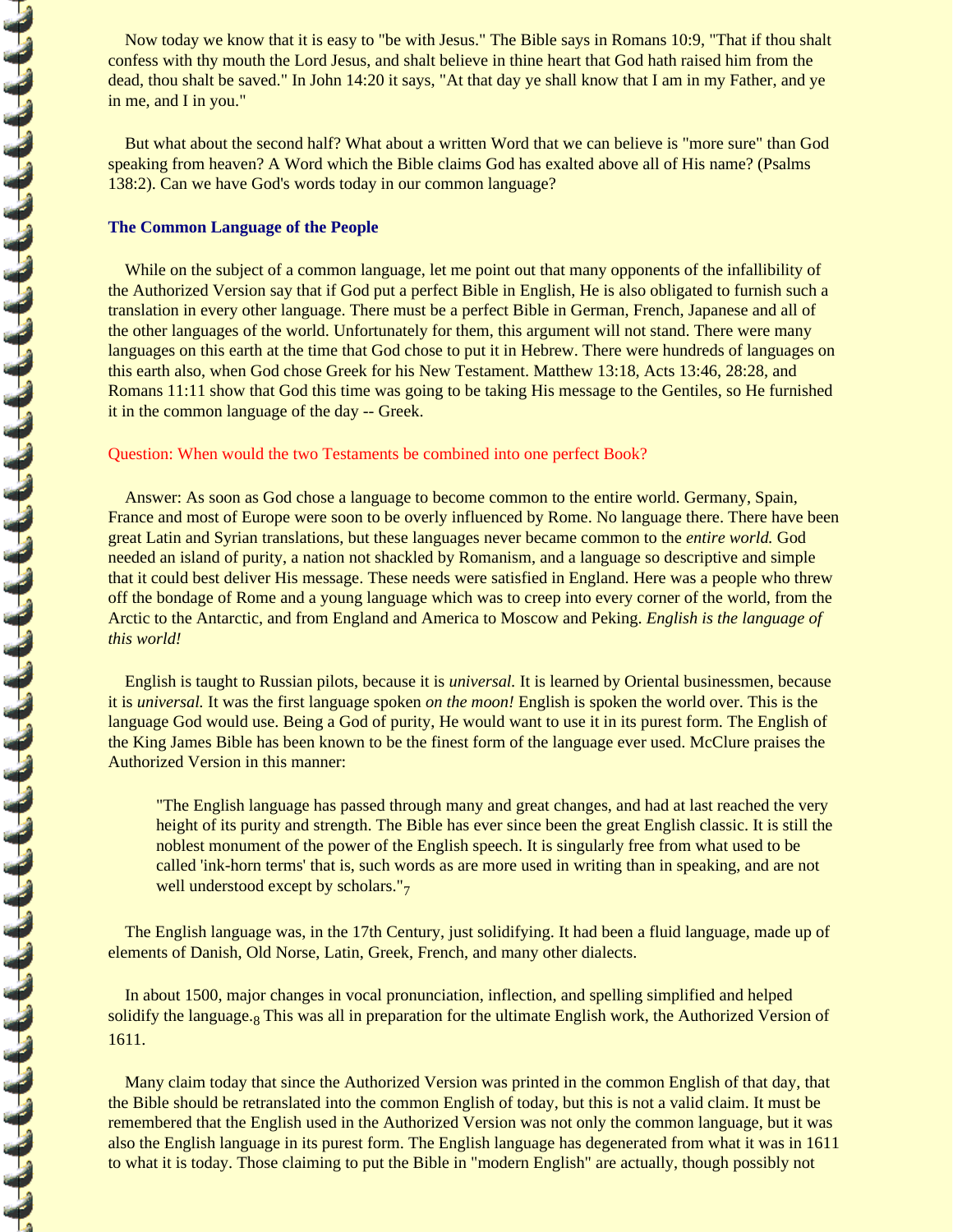intentionally, trying to force the pure words of God into the degenerated vocabulary of today! What a disgrace to God's Word! What a shame to those who propose such a thing!

## **An Archaic Con Job**

 A charge often brought against the Authorized Version is that it is full of "archaic" words. But are we to make the Bible pay the penalty of our own irresponsibility in not keeping our language pure and descriptive? Would we not be richer to learn the meaning of those nasty, old, "archaic" words and add them back into our own vocabulary? Would we not be making the Bible poorer by depriving it of its descriptive style? Are these words truly "archaic?" I have seen stores today that still advertise "sundry" items. Perhaps the store owner didn't realize that it was supposed to be archaic. Perhaps it is like the fish caught off the Atlantic Coast a few years ago which was supposed to have been extinct for over one million years. Of *course* it was extinct! It just didn't *know* it! Science said it was extinct, so it must be. (They *first* had better prove that the world was *here* one million years ago.)

 Let us look at the word "conversation" in Philippians 1:27 and see how God chose the most descriptive words He could. Is not "conversation" a *much* more descriptive term than "life?" When we realize that our life *speaks* to people then we must *live* our Christianity, not *talk* it. The Authorized Version obviously gives us a *deeper* meaning.

What about words whose usage has definitely been dropped from modern English? Those words which are just not used anymore? What shall we do with them? In answer to this question, let us remember that the Bible is *The Word of God.* We "Bible people" claim to accept its authority in all matters of faith and practice. But do we? Do we accept the Biblical practice of how to deal with situations today? Would we be willing to accept the *Biblical example* of how to deal with words whose meanings have changed?

 Let us look and learn and *follow* the *Bible example* of handling "archaic" words. Surely the Bible, God's Word, cannot be wrong! Let us look at I Samuel chapter 9.

1. *"Now there was a man of Benjamin, whose name was Kish, the son of Abiel, the son of Zeror, the son of Bechorath, the son of Aphiah, a Benjamite, a mighty man of power.* 2. *And he had a son, whose name was Saul, a choice young man, and a goodly: and there was not among the children of Israel a goodlier person than he: from his shoulders and upward he was higher than any of the people.*

3. *And the asses of Kish Saul's father were lost. And Kish said to Saul his son, Take now one of the servants with thee, and arise, go seek the asses." (I Sam. 9:1-3)*

 These verses give us the circumstances involved. After searching fruitlessly for his father's asses, Saul decided to give up, fearing that his father, Kish, may begin to worry about Saul and his servant.

6. *"And he said unto him, Behold now, there is in this city a man of God, and he is an honourable man; all that he saith cometh surely to pass: now let us go thither, peradventure he can shew us our way that we should go.*

7. *Then said Saul to his servant, But, behold, if we go, what shall we bring the man? for the bread is spent in our vessels, and there is not a present to bring to the man of God: what have we?* 8. *And the servant answered Saul again, and said, Behold, I have here at hand the fourth part of a shekel of silver: that will I give to the man of God, to tell us our way.' (I Sam. 9:6-8)*

 Now let us watch very carefully, for an "archaic" word is about to make its appearance in the next verse. But before it can, God inserts a note to the reader!

9. *"(Beforetime in Israel, when a man went to enquire of God, thus he spake, Come and let us go to the seer: for he that is now called a Prophet was beforetime called a Seer.)" (I Sam. 9:9)*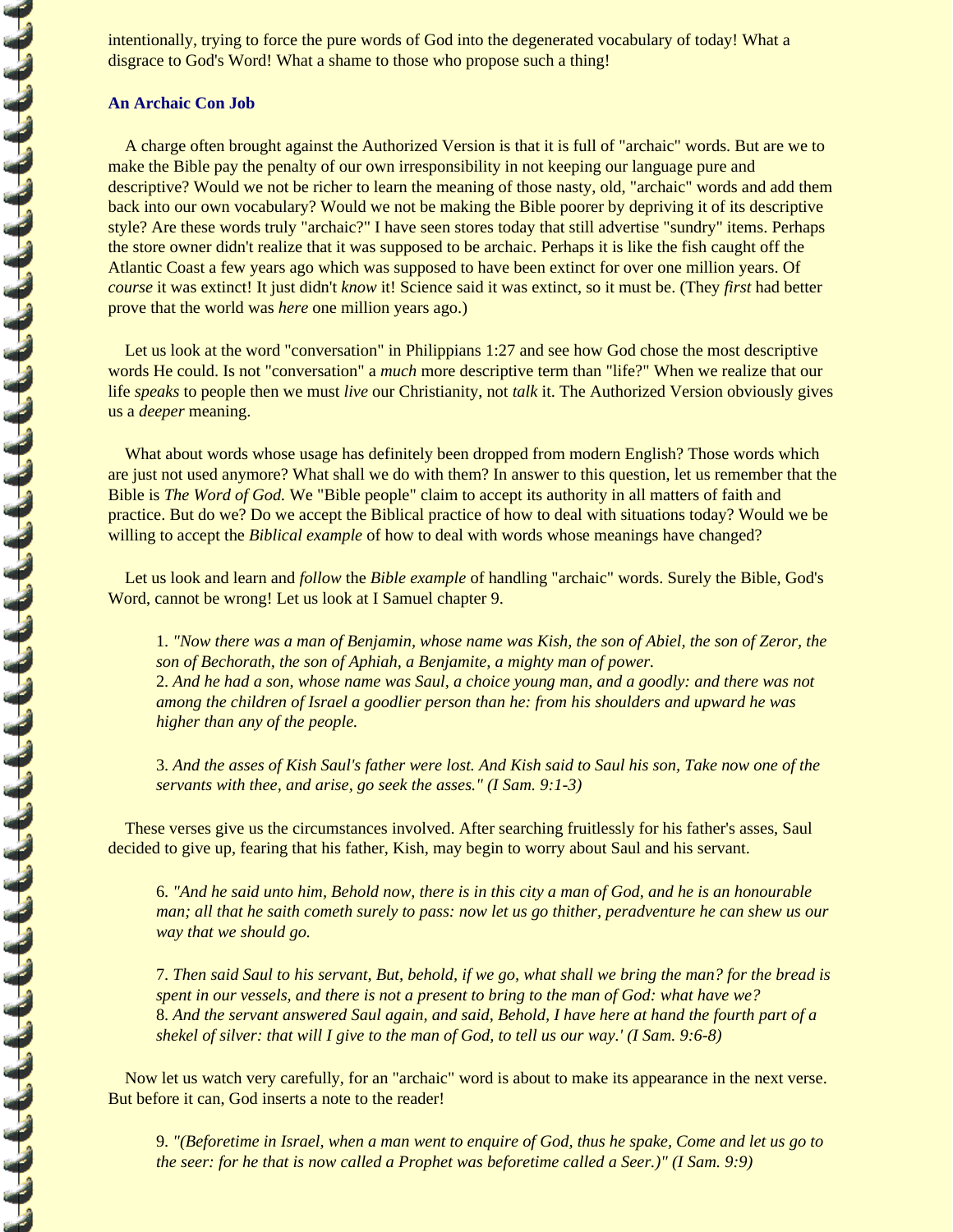God knows that the word "seer" is no longer in common usage; it is *archaic.* He defines it so that we will better understand His choice of words. Is this changing the text? No! Look at the following two verses.

10. *"Then said Saul to his servant, Well said; come, let us go. So they went unto the city where the man of God was.*

11. *And as they went up the hill to the city, they found young maidens going out to draw water, and said unto them, Is the seer here?" (I Sam. 9:10-11)*

 Notice in verse 11 God leaves the "archaic" word *in the text!* He does *not* change it to "prophet." He does *not* change the text. God gives us a definition of the word which He chose to use in the text, but He does *not* give us a "modern" or "updated" edition. This is the *Biblical* example of how *God* handles an "archaic" word without rewriting the text.

# **God's Method of Revelation**

 "We Christians accept the authority of the Bible in all matters of faith and *practice*." I suggest we *practice* this method. Define what a word, whose definition has become cloudy through the changes in the English language, really means. I am not advising "running to the Greek." I am advising "running to the dictionary" and letting the text stand as it reads without the derogatory remarks about "archaic" words and "out of date usage." Let us respect God's text more than that.

 God has given us every word; we do well to accept them from Him as they are and not attempt to "improve" on them. As one great preacher said, "The Bible doesn't need to be re-written, it needs to be reread." I concur. Born again Christians are intended to be "Bible people." Are we not expected to read the Book we claim so loudly to believe?

 Upon receiving a lengthy letter from home, does a lonely soldier proceed to the third page to begin his reading? After page 3 does he "speed read" page 4, skip page 5, and read half of page 6? Does he attempt to understand the last page and then proceed to the first? Ridiculous isn't it? Yet it describes the Bible reading habits of many of God's people. Obviously, our soldier, so far away from the home he loves and the writer of his letter, is going to devour every *word* of this letter and upon finishing it, he will *read it again -- every word.*

 God sent us, His *home*sick soldiers, a "letter from home," yet we steadily refuse to read it. He didn't give us the whole Book just so that we could read the Psalms. We are expected to read Leviticus, Numbers, and Deuteronomy as well as John, Acts, and Romans. The same author who inspired I and II Corinthians placed every bit as much inspiration into I and II Chronicles. We are to read Malachi as well as Revelation. God has given us *every word* of the Bible. We are to start at the beginning and read *every word!* Upon reaching Revelation 22:21, we are not expected to quietly lay the Bible aside as if our work has been done. We are to begin afresh at Genesis 1:1. There are only two events that should stop a Christian from reading through his Bible continuously, cover to cover: death and the rapture. All other "reasons" are really weak excuses. We are to *read the Book!*

 Many exclaim, "But I can't understand it! There are portions with deep and difficult meanings." They find a difficult passage, give God approximately five minutes to deliver the answer, and then turn to a "better translation" or a Bible commentary for the answer. They are like the four-year-old child who wishes to drive a car. He sincerely wants to drive a car. His motive for wanting to drive may be pure. He believes that he can handle the job, and he wants the answer *now.* He will not only be refused permission to drive the car, but he as yet won't even be allowed on a bicycle. He cannot handle anything larger than a tricycle. As he matures, he will "graduate" to bigger and more complicated things.

 This is true with our English Bible. We begin to read through it for the first time and ask God a question, the answer of which we just cannot handle until our fourth or fifth or sixth time through. We sincerely want the answer. Our motive may be pure. We believe that we can handle the answer, and we want it *now.* God will not show us on our *first* time through the Bible what He has ready for us on our tenth or eleventh time through. We must grow, and there are *no* shortcuts. A shelf full of Bible commentaries and other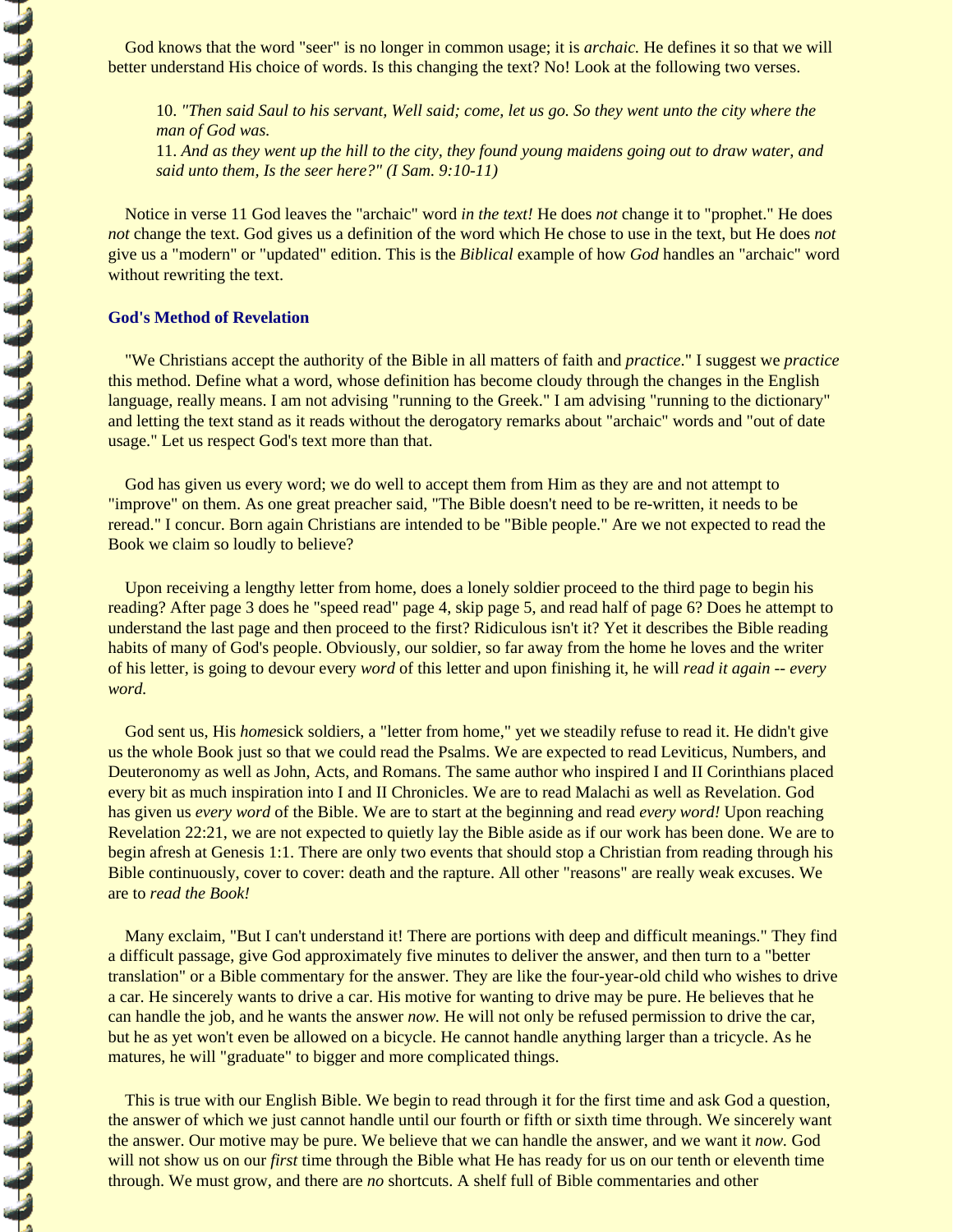translations is an attempt at a shortcut, but it will not work. I am not opposed to Bible commentaries. I am opposed to their de-emphasizing the Bible and replacing the Holy Spirit. I am in favor of intensifying our reading time in the only authority we have, the Authorized Version!

 But why the Authorized Version? Who says we have to use only this particular translation? Why couldn't some other version be perfect in English instead of the Authorized Version?

 To get the answers to these questions, we will have to take our hands off each other's throats long enough to examine the evidence which has come down to us through history. First, let's study where the manuscripts came from.

# **The Localities**

## **A Family Feud**

 The Biblical manuscripts (MSS) are divided into two general groups. These two groups have been found to disagree with each other in many areas. Every English Bible in existence today will be found to proceed more or less from one of these two groups. The fact that there is *one* God plainly tells us that there can be only *one* correct reading concerning any given discrepancy between these two groups.

 Obviously, prior to comparing readings, it will be beneficial to investigate the ancient centers from which our two basic groups proceed.

 Earlier, we established two "ground rules." It will be relevant to our study to review those rules at this point, and to keep them in mind as we continue. Firstly, we established that the Bible is a spiritual book which God exerted supernatural force to conceive, and it is reasonable to assume that He could exert that same supernatural force to preserve it. Secondly, that Satan desires to be worshipped. He has the ability to counterfeit God's actions and definitely will be involved actively in attempting to destroy God's Word and/ or our confidence in that Word, while seeking to replace it with his own "versions."

 The fact that the disagreement between these two families is centered around points of deity or doctrine tells us that one of them *must* be the preserved text, as found in the original MSS, while the other is a Satanic forgery. Satan attacked Jesus Christ (Matthew 4:1-11) and will try to replace Him in the future (Revelation 13:1-8).

 Are we to believe that Satan, a sworn enemy of Truth, is not going to attempt to disrupt the travel of God's Word through history? Would he dare let the only tangible item which God has left us remain unattacked? No, Satan cannot afford to allow the Holy Scriptures to be unmolested. He will obviously be heard to be its loudest textual critic and will attempt to eliminate God's *true* Word while replacing it with his own Satanic counterfeit.

With this in mind, we shall begin with the original autographs and trace the history of these two families of MSS.

## **In The Beginning**

 Jesus Christ always worked through His followers. It is only logical that He would look to His followers as instrumental in the preservation of His words.

 The New Testament was a paradox. It was completely foreign to anything that the world had ever known. Until the time of Christ, the world was Biblically divided into two groups.

 One was the Jews. They were known as God's "chosen people." Their religious practices were founded on the teachings of the Law, the Prophets, and the Writings (thirty-nine books which comprise our present Old Testament). They awaited their Messiah, the ruler who was expected at any time to come to earth and set up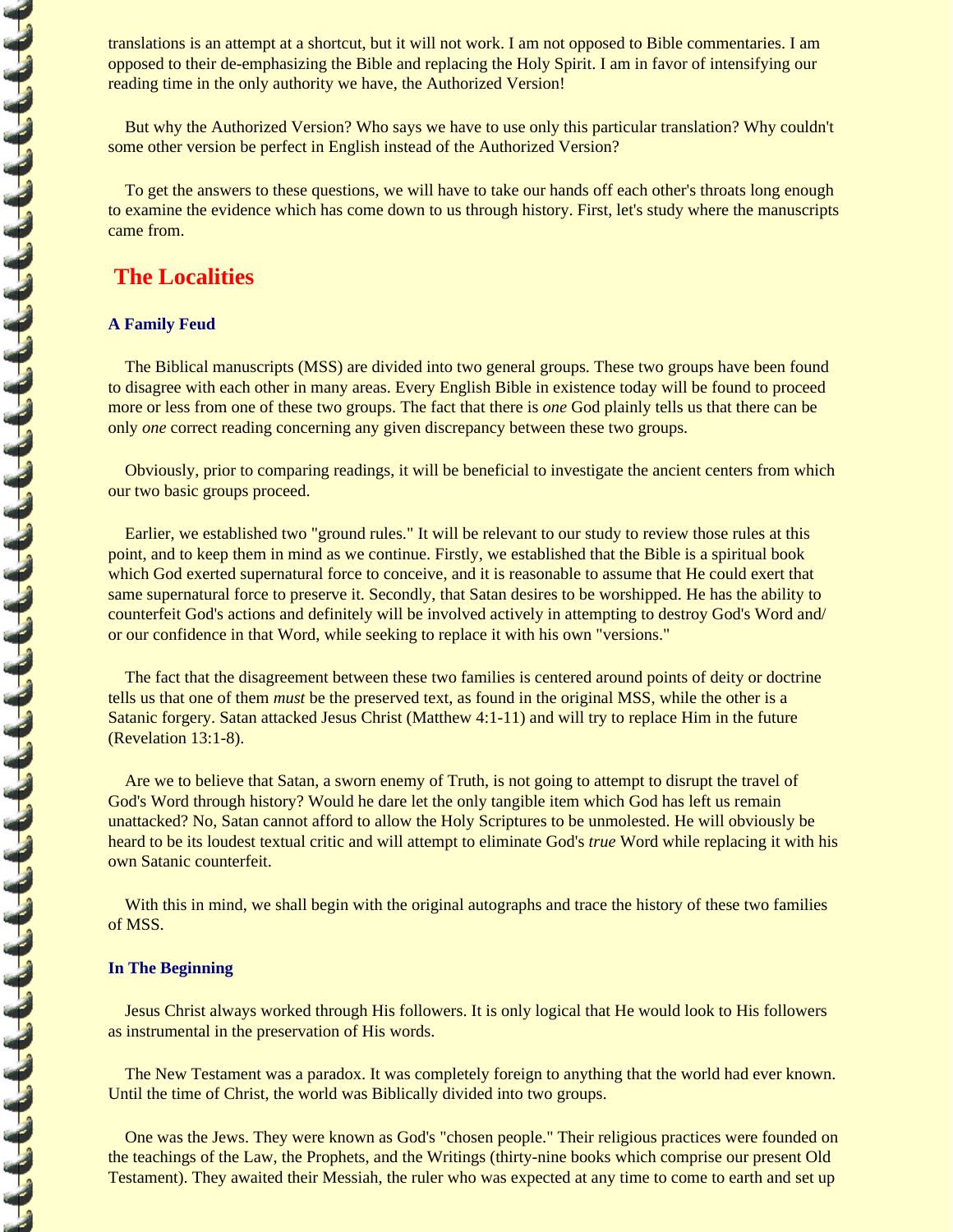a Jewish kingdom based in Jerusalem.

 The other group spoken of in Scripture is the Gentile population of the world. The Gentiles are also referred to as a group by the term "Greeks." They were very religious, but heathenistic in practice. This is noted by the Apostle Paul. When in Athens he mentioned that the city was "wholly given to idolatry" (Acts 17:16). After seeing them carry out their religious duties, he concluded, "I perceive that in all things ye are too superstitious" (Acts 17:22). The Gentile world was caught up in the fantasies of Christless education, philosophy, and religion.

 Another location of pagan religious practices was Rome. In Rome were found temples built for the worship of many pagan gods and goddesses. A few of these are Jupiter, Apollo, and Minerva.

 Still another pagan city known for its education and philosophy was Alexandria, Egypt. Famed for its library and school, it was a center of education during the centuries prior to the New Testament era. It was known to have received much of its philosophy from Athens about 100 B.C.

When the Christian church appeared, made up of born again believers, it was looked upon as a rather strange group of people. The Jews rejected it because its patrons claimed that Jesus Christ was the Jewish Messiah. The Gentiles rejected Christianity because of the Christians' claims that salvation was complete and that one could *know* that they had eternal life. This ran contrary to the teachings of pagan philosophy that nothing can be known for sure. It also made their heathen religious practices worthless, not to mention all of their beautiful temples.

 The New Testament church needed a place to grow. It needed a location that was far away from the prejudices of the Jewish religious community centered in Jerusalem and the Gentile philosophical community. It needed a location that would be advantageous to the spreading of the gospel. Such a location was realized when, after the death of Stephen, the believers traveled to Phenice, Cyprus, and Antioch (Acts 11:19). But it was Antioch that the Holy Spirit chose for the base of Christian operations.

 Antioch was founded by Seleucus I about 300 B.C. Its location was of prime importance to the gospel since it was built at the crossroads of ancient trade routes from Mesopotamia to the Mediterranean and from western Arabia to Asia Minor. It also has a seaport on the Orontes River.

In addition to the secular history of these two areas, let us examine what the *Bible* says concerning them.

 The law of first mention is important, as the first mention of a subject usually sets the light in which that subject shall reside in the Bible narrative.

## **Egyptian Influence**

 Since one of the two families of MSS originated in Alexandria, Egypt, we shall first look at Egypt. Egypt is first mentioned in Genesis 12:10. "...Abram went down into Egypt to sojourn there...." but verse 12 says, "Therefore it shall come to pass, when the Egyptians shall see thee, that they shall say, This is his wife: and they will kill me, but they will save thee alive." (Genesis 12:12). Immediately we find a negative air about Egypt in the Bible. Notice that Abram's fear concerns the line of Christ, Satan's first enemy.

 "And the Midianites sold him into Egypt unto Potiphar, an officer of Pharaoh's, and captain of the guard." (Genesis 37:36). Here we find Joseph sold into slavery in Egypt. This also is negative.

 "Therefore they did set over them taskmasters to afflict them with their burdens. And they built for Pharaoh treasure cities, Pithom and Raamses." (Exodus 1:11). In this verse we see Israel, the people of Abraham, Isaac, and Jacob, persecuted in Egypt, a type of the world. Verses 15 and 16 show that Satan's attack was once again on the seed through which the Lord Jesus Christ would come. In Exodus 20:2, Egypt is called "the house of bondage." In Deuteronomy 4:20, God calls Egypt "the iron furnace."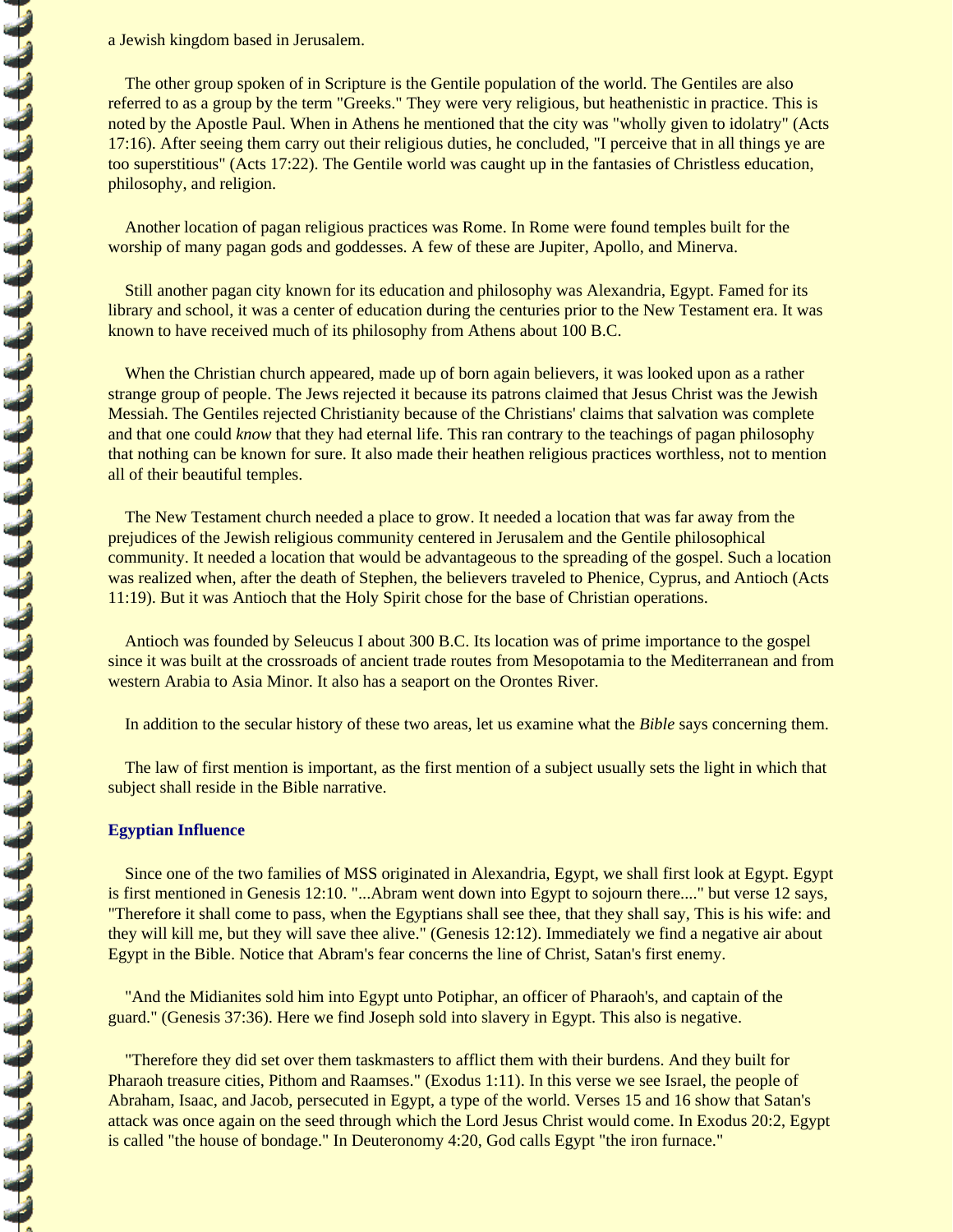God forbids Israel to carry on commercial activities with Egypt in Deuteronomy 17:16. "But he shall not multiply horses to himself, nor cause the people to return to Egypt, to the end that he should multiply horses: forasmuch as the LORD hath said unto you, Ye shall henceforth return no more that way." Notice this final sentence gives the solemn warning, "Ye shall henceforth return no more that way."

 In Jeremiah 46:25 we find God promising punishment on Egypt. "The LORD of hosts, the God of Israel, saith; Behold, I will punish the multitude of No, and Pharaoh, and Egypt, with their gods, and their kings; even Pharaoh, and all them that trust in him:"

 Look at Ezekiel 20:7. "Then said I unto them, Cast ye away every man the abominations of his eyes, and defile not yourselves with the idols of Egypt: I am the LORD your God." Here we find that God commanded Israel not to be associated with Egypt's idolatry.

 The last of our references compares Jerusalem in apostasy to Sodom and Egypt. "And their dead bodies shall lie in the street of the great city, which spiritually is called Sodom and Egypt, where also our Lord was crucified." (Revelation 11:8).

 This is only a small cross section of the Biblical references to Egypt, but I believe we see that God's attitude towards Egypt is *not* positive.

Now let's zero in on the city of Egypt which will concern our study, Alexandria.

### **Alexandria**

 Alexandria is first mentioned in Acts 6:9. "Then there arose certain of the synagogue, which is called the synagogue of the Libertines, and Cyrenians, and Alexandrians, and of them of Cilicia and of Asia, disputing with Stephen." Here we find that Jews from Alexandria were partially responsible for the stoning of Stephen.

 Also in Acts 18:24 we find Apollos was from Alexandria. Although he was later saved and became a great disciple of Christ, he was first associated with inadvertently misleading the people of Ephesus in Acts 19:1-3.

 We have now looked at what *the Bible* has to say concerning Egypt in general and Alexandria in particular.

 Since we accept the Bible in all matters of "faith and practice," we should take care to remember that God takes a negative approach to Egypt. Do we have any right to ignore God's displeasure and approach Egypt in a "positive" manner? Solomon was by far wiser than we are, yet he ignored God's clear warnings. For example, I Kings 3:1 says, "And Solomon made affinity with Pharoah king of Egypt, and took Pharoah's daughter, and brought her into the city of David, until he had made an end of building his own house, and the house of the LORD, and the wall of Jerusalem round about." Also, I Kings 10:28 says, "And Solomon had horses brought out of Egypt, and linen yarn: the king's merchants received the linen yarn at a price." (cf. Deuteronomy 17:16). We find that ignoring God's Word led to the heart being turned away from the Lord and after other gods (I Kings 11:3, 4). This resulted in abominable acts on his part (I Kings 11:5, 8)and finally brought God's judgment in I Kings 11:9-43.

 Certainly, if wise Solomon could fall by accepting Egypt in spite of God's clear condemnation, we would do well to take care before we buy any "horses out of Egypt." God may not be pleased with such actions.

# **Antioch**

Now let us see what the Bible says about the city of Antioch.

 Antioch is first mentioned in Acts 6:5 when Nicolas, a Christian from Antioch, was chosen to be one of the first deacons. So we see that the first time Antioch is mentioned, it is in a *positive* light.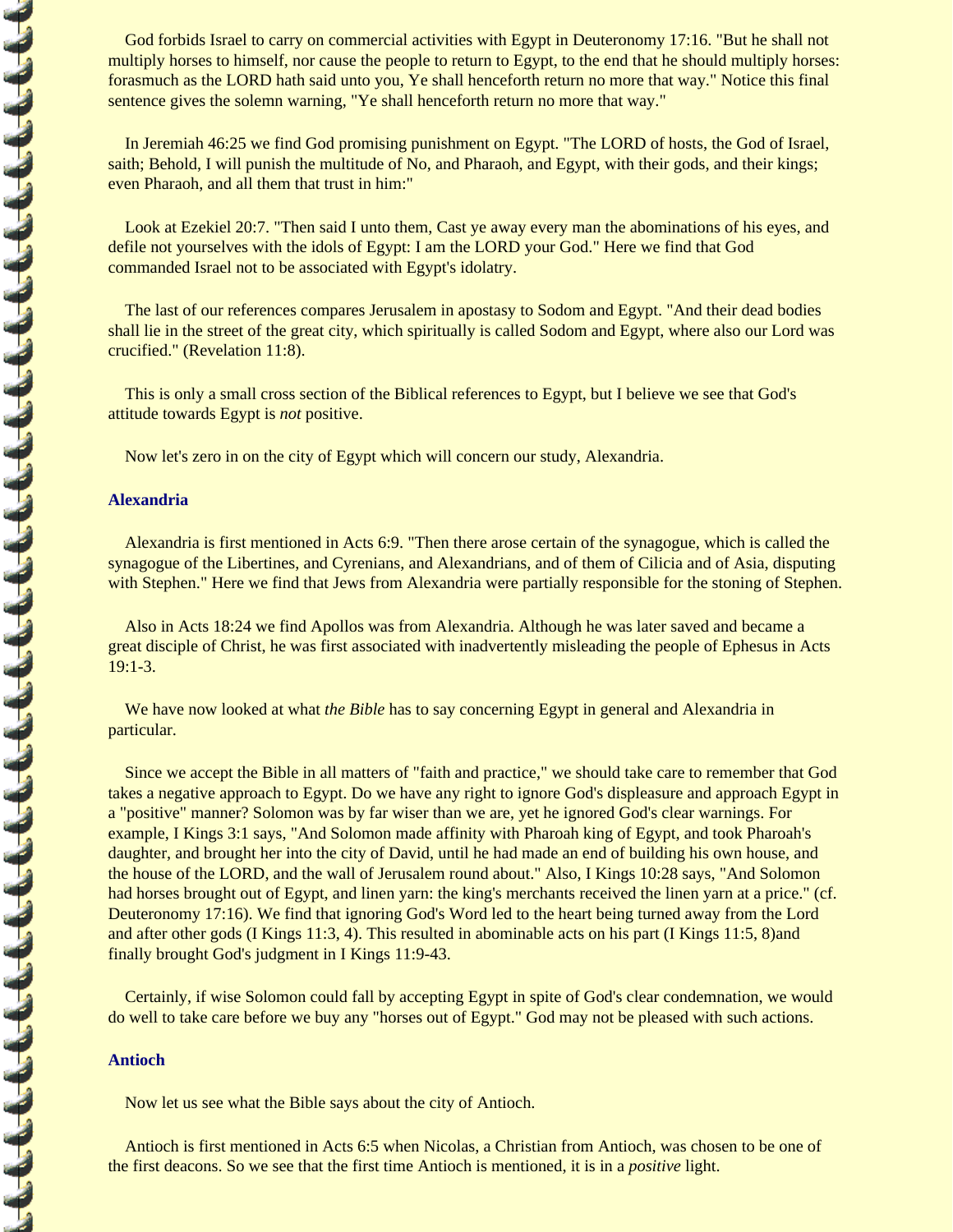Antioch is mentioned again in Acts 11:19. Here, it is a refuge for Christians from persecution. In the Scripture Antioch represents a "type" of the new life given to believers after having accepted Jesus Christ as their personal Saviour.

 To fully understand the light in which the Bible presents Antioch in Acts 11, we must look at the context in which chapter 11 is written. In the preceding chapter (Acts 10) God plainly shows that He is calling out a following from among the Gentiles. In the following chapter (Acts 12) God shows that He is *not* going to use Jerusalem as the center of the New Testament church (Acts 12:1-4).

## **Our Antioch**

 Antioch, the new center, is away from the Gentile centers of Alexandria, Athens, and Rome and the Jewish center of Jerusalem. Antioch symbolizes the Christian's new life, apart from the heathenism of the Gentiles and ritualism of Judaism. II Corinthians 5:17 says, "Therefore if any man be in Christ, he is a new creature: old things are passed away; behold, all things are become new." When a Gentile is saved, he is to leave his heathenistic lifestyle for a new spiritual location in Christ. Likewise, when a Jew is saved, he is to leave his ritualism for a new spiritual location in Christ. In Galatians 3:28 Paul states that, "There is neither Jew nor Greek...for ye are all one in Christ Jesus." In I Corinthians 10:32 he divides mankind into three groups, "Jews...Gentiles...the Church of God." As God gives born again man a new spiritual location, He also gave His new young church a new physical location.

 Please notice that after Acts chapter 12, the other apostles are left alone at Jerusalem and are mentioned only one last time in the narrative. This is in Acts 21:18 where they briefly rejoice in Paul's report and then get preoccupied with *the law!* Paul in Galatians 2:11 had to rebuke Peter of this very thing when he came to Antioch and tried to exercise the same legalistic teaching of Judaism on the New Testament church there. Obviously God was using Antioch and Antiochian Christians to forge a new practice of worshipping Him, different from the Old Testament Judaism and the Gentile mythology and heathenism.

### **God's Move**

 Acts 11:20 shows the beginning of God's settlement in Antioch. "And some of them were men of Cyprus and Cyrene, which, when they were come to Antioch, spoke unto the Grecians, preaching the Lord Jesus." In Acts 11:22, Barnabas, one of the most important figures of the New Testament, moves from Jerusalem to Antioch. He is the man who is responsible for Paul being in the ministry. It was Barnabas who went to Tarsus to get Paul, then named Saul, in Acts 11:25. Upon finding him, Barnabas brought him back to Antioch, not Jerusalem (Acts 11:26). So we see that the primary figure of the New Testament church actually began his ministry in Antioch. Paul had visited Jerusalem in Acts 9:26-29 and had even preached there, but his ministry to the Gentiles really began when he departed from Antioch in Acts 13:1-3 with Barnabas.

 We must also notice that it was at Antioch that the disciples were called "Christians" for the first time (Acts 11:26). In verse 27 of Acts 11 we find that the prophets from the Jerusalem church left it to settle in Antioch. In verse 29 of Acts 11, we even see that it was necessary for the Christians at Antioch to send relief down to their brethren in Jerusalem.

 As we mentioned before, Paul's first missionary journey originated from Antioch in Acts 13:1-3. The Bible states in verse 2 that the Holy Ghost "called" them. It was in *Antioch* that God chose these men. Upon returning from their trip (Acts 14:26-28) they came back to *Antioch,* not Alexandria; not Jerusalem.

When some "Christian" Judaizers came up to Antioch from Jerusalem and began to teach the believers there that, "Except ye be circumcised after the manner of Moses, ye cannot be saved" (Acts 15:1), Paul and Barnabas confronted them. Afterwards, Paul and Barnabas went down and spoke with the apostles concerning this. They formed a council and returned to their beloved Antioch with a written statement to the effect that Judaism had no hold over the New Testament church.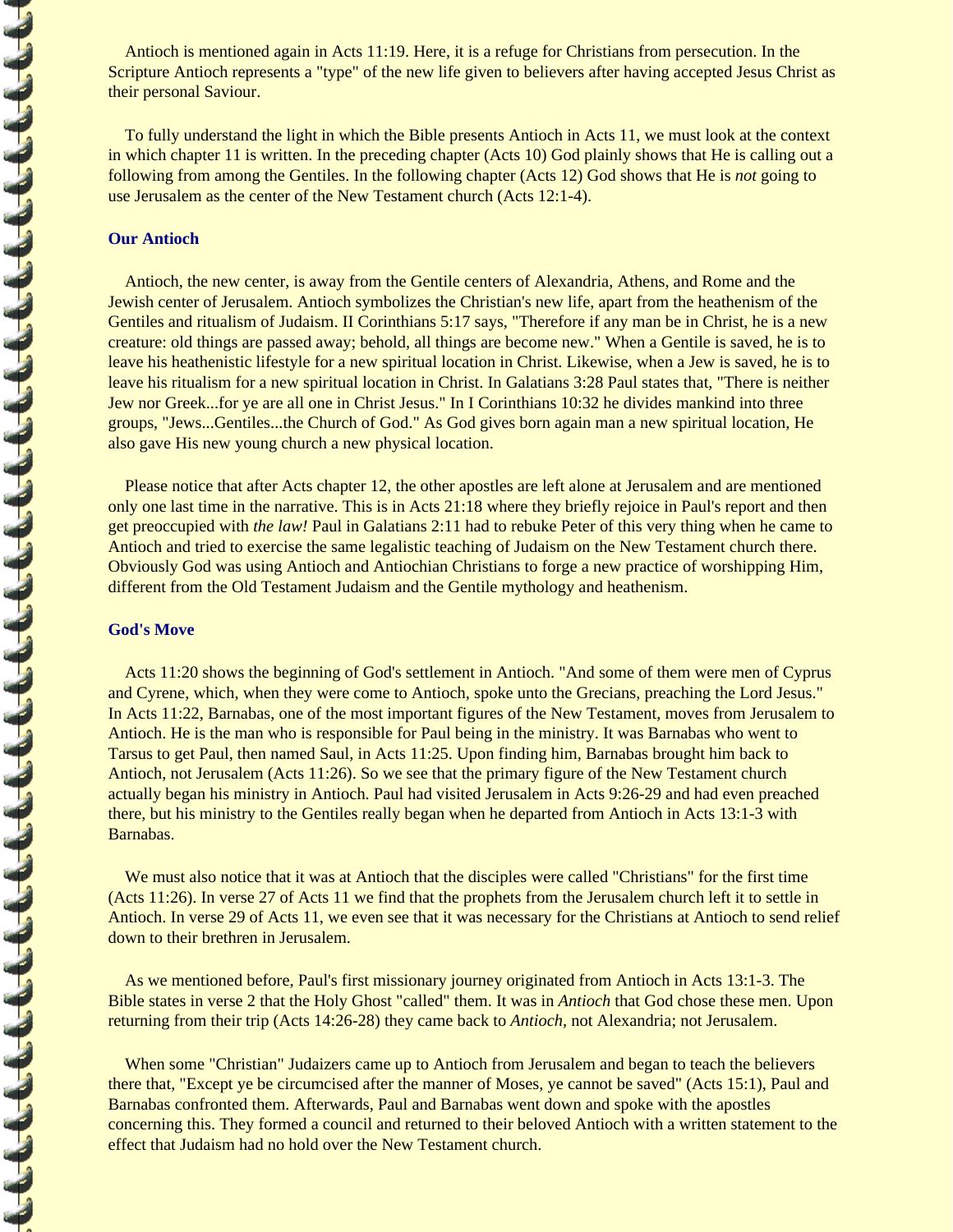Upon returning to Antioch, Paul and Barnabas took with them chosen men of the Jerusalem church, Silas being one of them (Acts 15:22). They all returned to Jerusalem but Silas (Acts 15:33,34), and he is the only one whom we find recorded in New Testament history. After Acts chapter 11 and the move to Antioch, *God used only those who left Jerusalem and settled in Antioch!* Such is the case with Paul, Barnabas, Silas, and Mark. Paul and Barnabas reside at Antioch (Acts 15:35) and depart from there again in verse 40.

 Notice that Paul sets his mind to go back to Jerusalem in Acts 20:22, knowing that it is against God's will as we find in Acts 20:23; 21:4, and again in 21:10-12. He goes to Jerusalem in spite of God's warning against it and is seized in Acts 21:30, thus beginning the end of his ministry! This plainly teaches that a Christian is not to return to his "old" life in any way, shape, or form and should stand firm in his "new location" in Christ. It also shows that if there will be any center for New Testament Christianity, it will be found in Antioch.

 It may well be that many of the "originals" that we have heard so much about were written right there in Antioch!

 Egypt is a type of this world. Antioch is a type of a Christian's new life in Christ. Which one do you think that God would use to preserve His Word?

 God will not do anything contrary to His nature. It would not be consistent with God's nature to use Alexandria, Egypt to preserve His Word when He paints such a dismal picture of it in Scripture. In fact, there is no record of any of the New Testament Christians ever visiting there.

 Antioch, on the other hand, was greatly used by God as the center of New Testament Christianity. Paul never took up residence in Jerusalem, but always returned to Antioch. Looking from the spiritual and practical aspect, Antioch would obviously be the logical location of the true Bible text.

# **The Witnesses**

 It would be extremely beneficial at this point if we could simply produce the original autographs for examination. This would greatly simplify the operation of establishing correctly the New Testament text. But this simply cannot happen. It has long been acknowledged by scholars that we no longer have the "originals." They have long since passed from the scene. This is due to the fact that scribes were known to have destroyed worn out MSS after they had copied them. Apparently the early church valued the *words* of the original more than the original itself. Therefore, the readings of the originals must be preserved with us somewhere, or else God's words have "passed away" which we surely know, from the Scriptural record, cannot happen. (Psalms 12:6, 7 and Matthew 24:35). We must review the witnesses of the Bible record which have come to us through history. We will be required to keep two things in mind:

1. There is a marked disagreement between the two basic families of readings.

2. Due to the truth above, we must remember our spiritual considerations as well as historical. Remember, the Bible is like no other book. All other books are written and then cast adrift on the sea of time; this is not the case with the Bible. We must remember that *God* had His hand in its inception and will be seen to have His hand in its journey through history to the present. It must also be remembered that just as God will be active in its preservation, *Satan* will be active in attempting to disrupt or destroy it.

The "hard" evidence at hand today available for our examination consists of three groups:

## **The Copies**

1. *Copies* - Since there are no originals, every record of Scripture will be a copy. Copies are divided into three groups: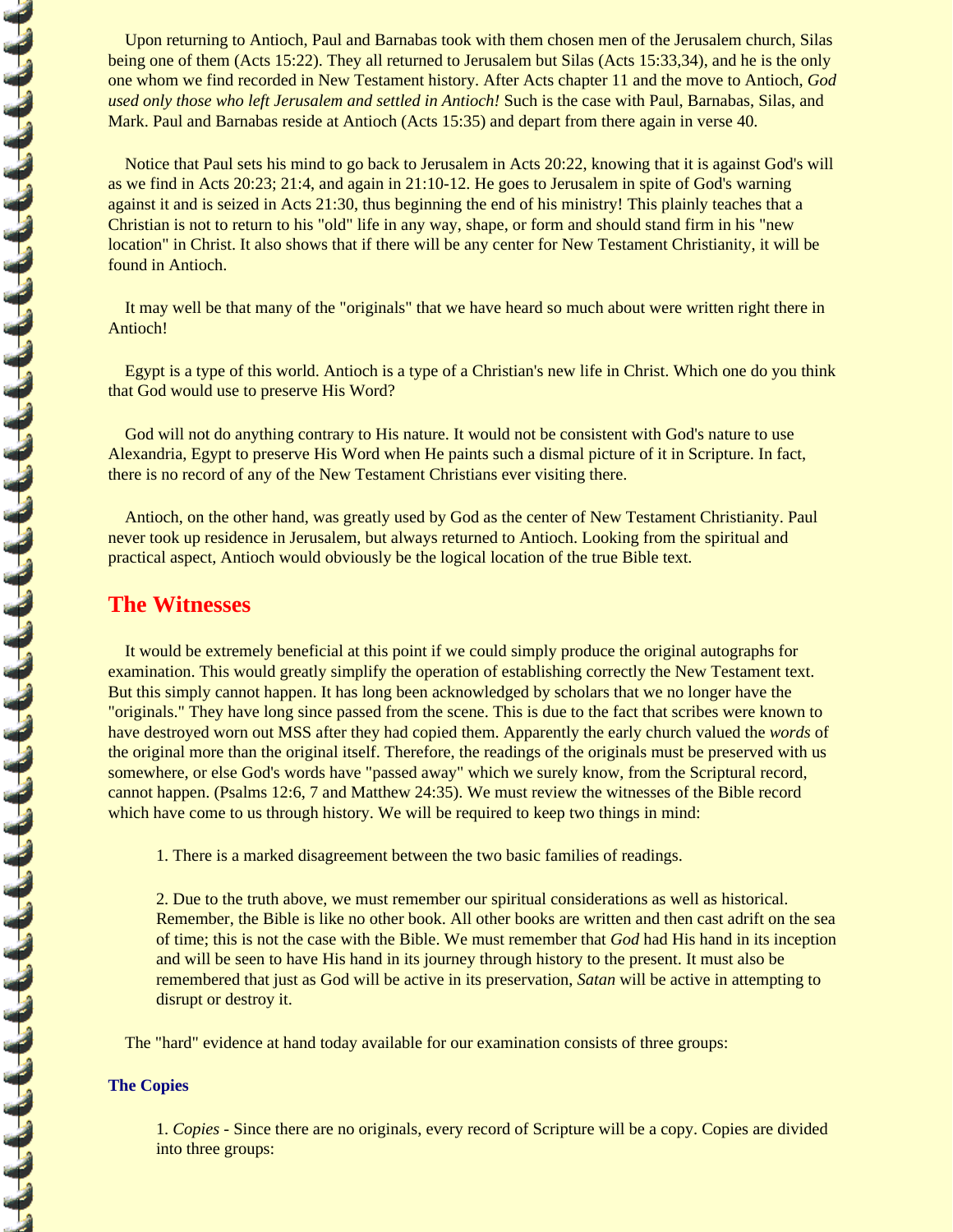A. Miniscules - These are by far the most numerous of extant copies which we possess. Miniscules in Greek are like the lower case letters of our alphabet. The oldest copies of this type are papyrus MSS which were sewn together into a roll or scroll. Papyrus was an inexpensive paper somewhat like newsprint. Some were also written on vellum scrolls. Vellum is made from animal skins. This was used because of its durability although it was more expensive than papyrus.

In early copies the words were written end to end with no space in between. Words like God, Son, Father were abbreviated in this manner: God - gd, Son - sn, Father - ftr. Later MSS separated the words for ease of reading. An example is shown here: "No-man-hath-seen-gd-at-any-time-the-onlybegotten-sn-

which-is-in-the-bosom-of-the-ftr-he-hath-declared-him." (John 1:18).

Some miniscules were composed in book form instead of a scroll. These are known as codice (plural). Codex is the singular form. These also were written on either papyrus or vellum. In some cases, all that remains of a scroll or codex are fragments.

 B. Majuscules or Uncials -- These are equivalent to the upper case letters of our alphabet. In the same verse as above, John 1: 18, letters of our alphabet would appear in this manner in an uncial MSS:

 NOMANHATSEENGDATANY TIMETHEONLYBEGOTTEN SNWHICHISINTHEBOSOMOFTHE FTRHEHATHDECLAREDHIM.

Majuscules MSS exist in fewer numbers than miniscules and do not appear until the 4th Century.

 C. Lectionaries -- These are equivalent to the "responsive readings" found in the back of today's hymnals. Due to the shortage of copies of Scripture, lectionaries were used to put key verses into the hands of the people. In many cases their readings are very early, i.e., closer to the originals.

#### **The Versions**

 2. Our second group of Biblical witnesses are the ancient *versions.* God chose to write the New Testament in Greek, but He did not choose to keep it in Greek only. The early Greek MSS were translated into other languages in order that the true Word of God could be put into the hands of people in other lands. Some versions such as the Peshitto (or Peschito), a Syrian translation, and the Old Latin Vulgate (vulgate means "vulgar," i.e., "common") are actually older than our oldest uncial MSS. The Peshitto was translated from the Greek in about 150 A.D. The Old Latin Vulgate was translated about 157 A.D.

Other well known versions are the Gothic, Sahidic, Bohairic, and Coptic.

## **The Church Fathers**

3. Our third group is the early *church fathers.* These are the men who led the Christians in the first few centuries after the New Testament was completed. We have record of their early sermons, books, and commentaries. They will be able to provide us with much information on disputed passages.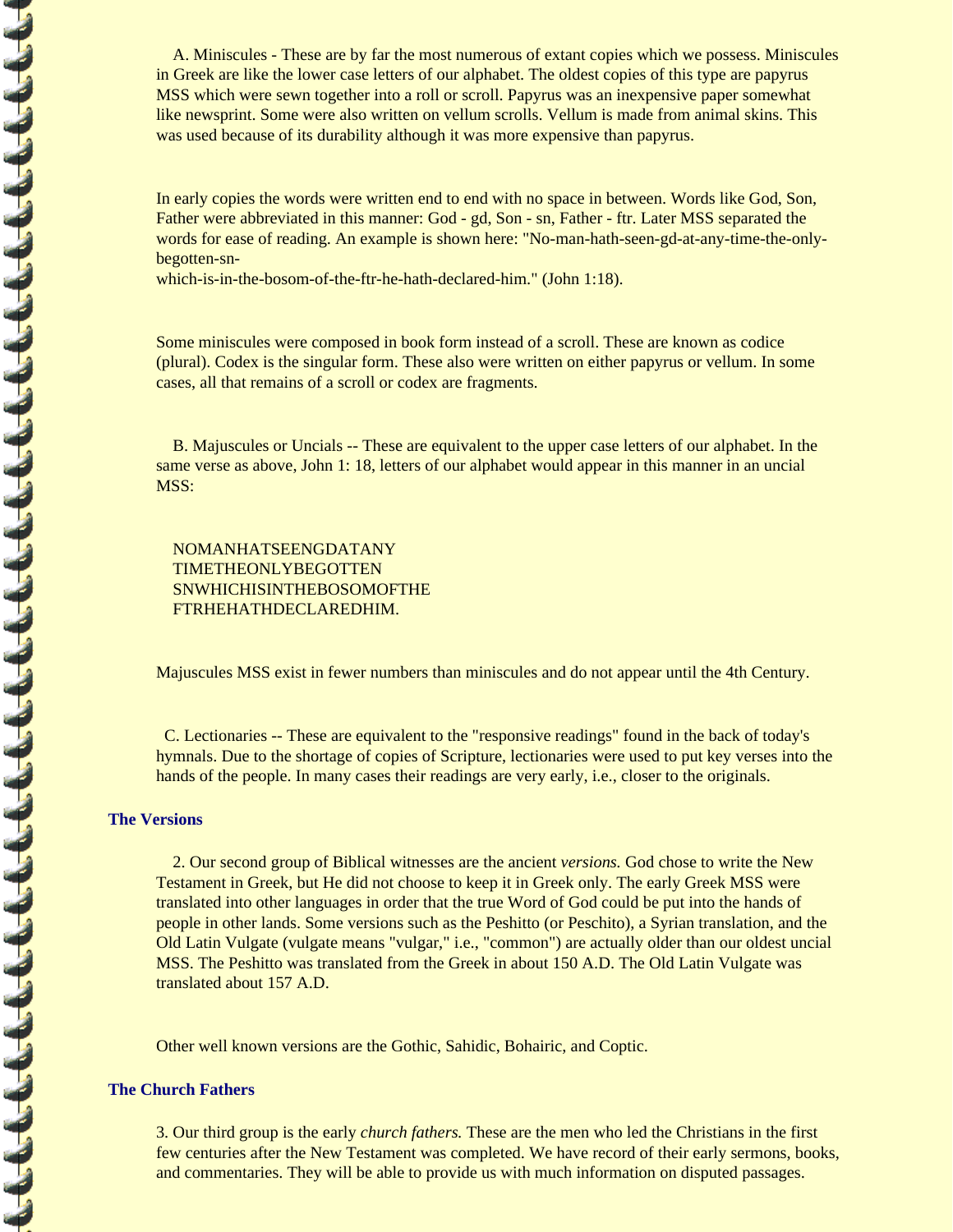Many may have seen the original autographs.

 Here we now have our three sources of information. They are *copies, versions,* and *church fathers.* These three groups combined to give us in excess of  $5,250$  witnesses.<sub>9</sub> Over 3,000 of these are Greek MSS.<sub>10</sub> With this many extant MSS, versions, and the fathers for reference, we should have little trouble determining the Greek text of the original New Testament autographs.

## **Taking Sides**

These surviving witnesses of the Greek New Testament text which we now possess are found to generally fall into two groups, or "texts." This is where we begin to find some major problems. We find that these two texts disagree consistently concerning the major doctrines of the Bible. They are found to disagree on readings concerning the virgin birth of Jesus Christ, the blood atonement, Christ's second coming, the deity of Christ, and many other fundamental Christian doctrines. It is for this reason that we must examine our witnesses to determine if their testimony is accurate (God's text) or if they are fraudulently misleading (Satan's text). *Remember our ground rules!*

#### **The Good Guys**

The first of these two texts which we will examine is the Majority Text. This is the text which will be found to uphold the major Christian doctrines which are so vital to our fundamental beliefs.

 The Majority Text has been known throughout history by several names. It has been known as the Byzantine Text, the Imperial Text, the Traditional Text, and the Reformation Text, as well as the Majority Text. This text culminates in the Textus Receptus or "Received Text" which is the basis for the King James Bible, which we know also as the Authorized Version.

I do not desire to add one more name to the list, but in the interest of finding the most accurate term to describe this text, and due to its universal reception by orthodox Christians through history, we shall refer to this text as the "Universal Text."

 Dr. Hills justifies this choice: "There is now greater reason than ever to believe that the Byzantine Text, which is found in the *vast majority* of the Greek New Testament manuscripts and which was used well-nigh *universally* throughout the Greek Church for many centuries, is a faithful reproduction of the original New Testament and is the divinely appointed standard by which all New Testament manuscripts and all divergent readings must be judged." $_{11}$  (Emphasis mine.)

We describe this text with the term "Universal," because it represents the majority of extant MSS which represent the original autographs. Professor Hodges of Dallas Theological Seminary explains, "The manuscript tradition of an ancient book will, under any but the most exceptional conditions, multiply in a reasonably regular fashion with the result that the copies nearest the autograph will normally have the largest number of descendants." $_{12}$ 

 Even Dr. Hort is forced to admit this as Professor Hodges points out in his footnote, "This truism was long ago conceded (somewhat grudgingly) by Hort. A theoretical presumption indeed remains that a majority of extant documents is more likely to represent a majority of ancestral documents at each state of transmission than vice versa." $_{13}$ 

 Professor Hodges concludes, "Thus the Majority text, upon which the King James Version is based, has in reality the strongest claim possible to be regarded as an authentic representation of the original text. This claim is quite independent of any shifting consensus of scholarly judgment about its readings and is based on the objective reality of its dominance in the transmissional history of the New Testament text." $_{14}$ 

 Any corruption to the New Testament text would *obviously* have to begin after the original autographs were completed, or there would be *no originals* to corrupt! If the originals and the first corruptions of those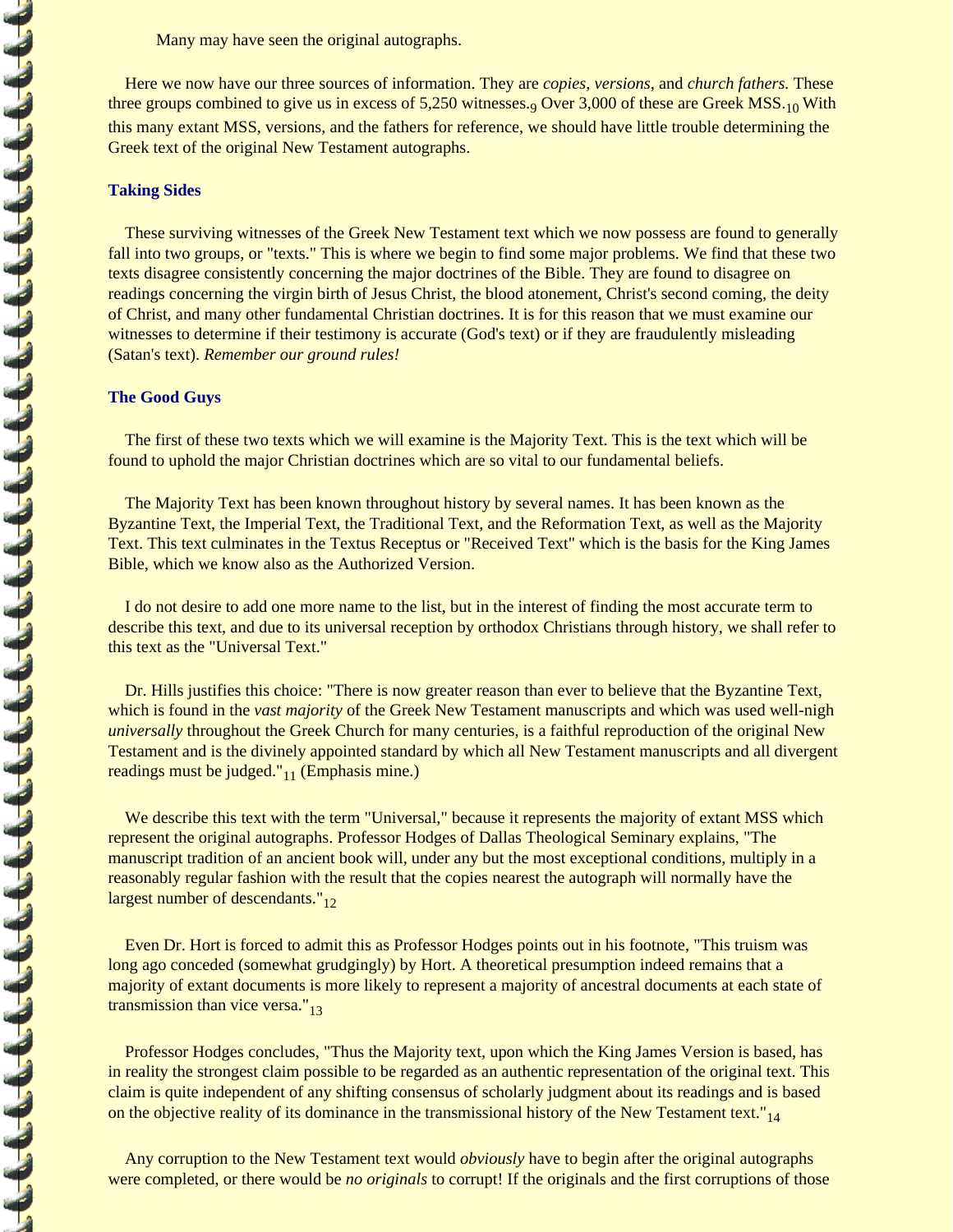originals multiplied at the same rate, the correct text would always be found in the majority of MSS. Add to this the fact that the orthodox Christian Church would reject the corruptions and refuse to copy them, and we would find that the correct text would be in the vast majority, universally accepted as authentic, while the corrupt text would be represented by an elite minority. These are exactly the circumstances which exist in the MS evidence available today! Fuller records, "Miller has shown that the Traditional Text predominated in the writings of the Church Fathers in every age from the very first." $_{15}$ 

 The Universal Text is that which travels north from Jerusalem to Antioch, the "gateway to Europe," heading for England. Upon arrival in England it would be ready for translation into the language through which God has chosen to spread His Gospel - English.

 From Antioch (remember our study of Antioch), the Universal Text was sent up into Europe. From there it spread through Syria and Europe through its translation into the Syrian Peschito version and the Old Latin Vulgate. There are still 350 copies of the Peschito in existence today as a testimony to this widespread usage in the years since 150 A.D.

## **The "Original" Vulgate**

 The Old Latin Vulgate was used by the Christians in the churches of the Waldenses, Gauls, Celts, Albigensians, and other fundamental groups throughout Europe. This Latin version became so used and beloved by orthodox Christians and was in such common use by the common people that it assumed the term "Vulgate" as a name. Vulgate comes from "vulgar" which is the Latin word for "common." It was so esteemed for its faithfulness to the deity of Christ and its accurate reproductions of the originals, that these early Christians let Jerome's Roman Catholic translation "sit on the shelf." Jerome's translation was not used by the true Biblical Christians for almost a millennium after it was translated from corrupted manuscripts by Jerome in 380 A.D. Even then it only came into usage due to the death of Latin as a common language, and the violent, wicked persecutions waged against true believers by Pope Gregory IX during his reign from 1227 to 1242 A.D.

#### **Crooked Tactics**

 The Old Latin Vulgate had come into existence no later than 157 A.D. The Latin version of Jerome, translated by order of the Roman Catholic Church, was published in about 380 A.D. It was rejected by real Christians until approximately 1280 A.D. The Roman Catholic Church chose the name "Vulgate" or "Common" for Jerome's translation in an attempt to deceive loyal Christians into thinking that it was the true common Bible of the people. This is the same tactic used by the New Scofield Reference Bible (1967) and the Common Bible (1973). The former claims to be an Authorized King James Version, when in fact it is not (check the margin). The latter's name falsely implies that it is the Bible in "common" use, when in fact the Bible in *common* use is the Authorized Version of 1611! It would seem that such deception lacks a little in Christian ethics, if not honesty.

 It is plain to see that the Universal Text has not only been universally accepted by the faithful Christians down through the centuries, but it was responsible for keeping the Roman Catholic Church contained to southern Italy for years. It was not until the Roman Catholic Church successfully eliminated this Book through persecutions, torture, Bible burnings, and murder that it could capture Europe in its web of superstitious paganism.

 Perhaps we should learn a lesson. Where the Universal Text of the King James Bible reigns, God blesses. Once it is eliminated for a less "clean" text, God withdraws His blessing. Oh, that America could but look at what has happened to England since the corrupt Revised Version was published! Perversion has been the father of every "revision" since, on either side of the Atlantic. Yes, the sun began to set on the British Empire in 1904, when the British Foreign Bible Society changed from the pure Textus Receptus to the *Egyptian* text collated by Eberhard Nestle.

**The Bad Guys**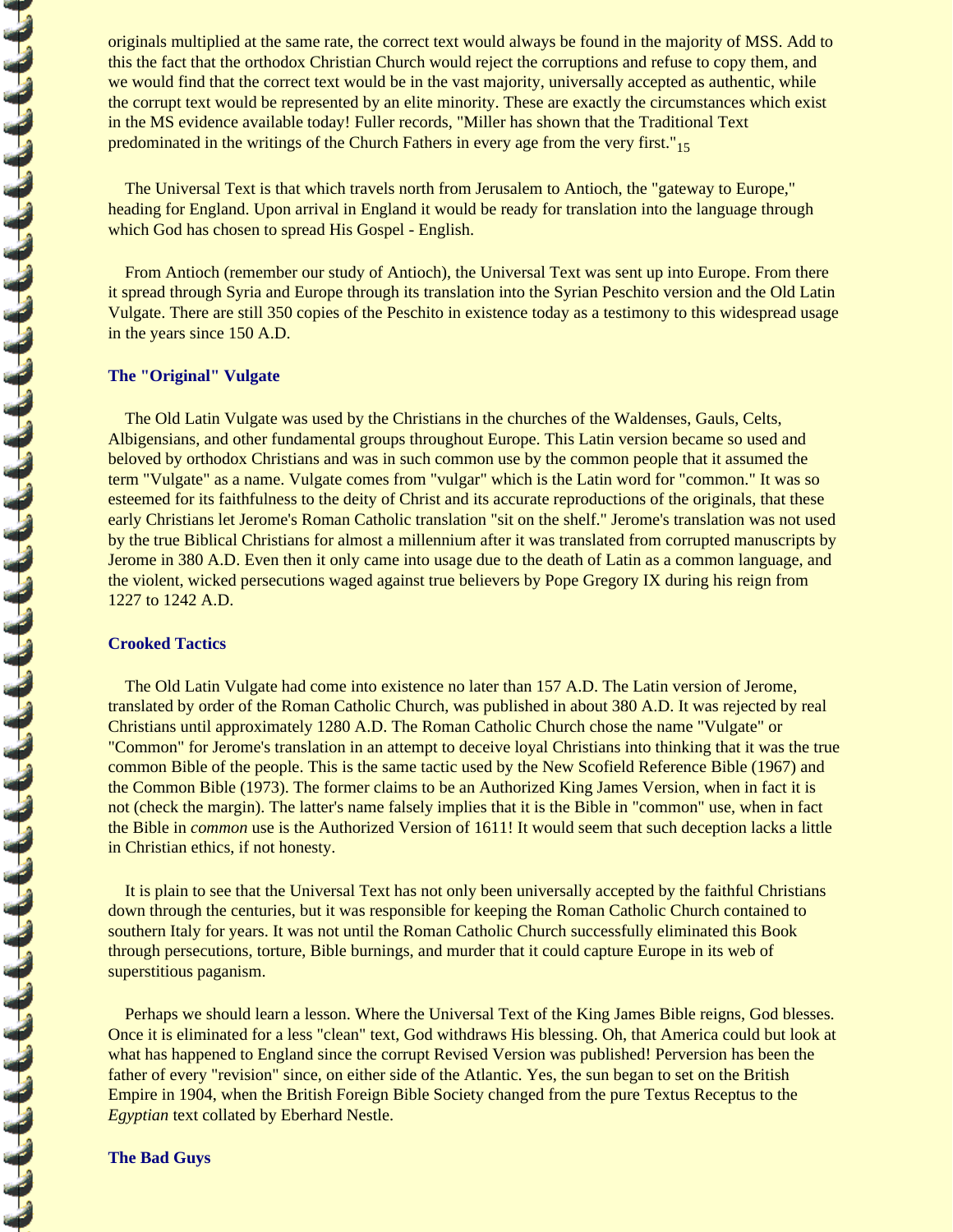The other text which we must investigate is the Minority Text. This is the text which is found to be untrue to the beloved doctrines of Scripture such as the virgin birth, the deity of Christ, the blood atonement, the Trinity, and others. This is also the text which is used in every translation of the Bible since the Revised Version of 1881.

 Its two outstanding trademarks in history are that orthodox Christianity has *never* used it and that the Roman Catholic Church has militantly (read that "bloodily") supported it. We shall say more about this matter later.

 The Minority Text is also known as the Egyptian Text, (remember our study of Egypt), the Hesychian Text, and the Alexandrian Text (remember our study of Alexandria), which was the basis for the critical Greek Text of Brooke Foss Wescott and Fenton John Anthony Hort. The Wescott and Hort Text of 1881 was collated with Weymouth's third edition and Tischendorf's eighth edition by Eberhard Nestle in 1898 to become what is known as the Nestle's Greek New Testament.<sub>18</sub> This is the text used in all "modern" translations.

 The most notable MSS in the text consist of a handful of uncial MSS of the 4th and 5th Centuries. These uncials have been found to be error ridden and untrustworthy and found even to disagree among themselves.

 One of these MSS is called Sinaiticus and is represented by the first letter of the Hebrew alphabet, Aleph. This MS from all outward appearances looks very beautiful. It is written in book form (codex) on vellum. It contains 147 1/2 leaves. The pages are 15" by 13 1/2" with four columns of 48 lines per page. It contains many spurious books such as the "Shepherd of Hermes," the "Epistle of Barnabas," and even the "Didache."<sub>19</sub> This MS has survived time well, but being in good physical shape by no means makes its contents trustworthy.

 The great Greek scholar, Dr. Scrivener, points this out in his historic work *A Full Collation of the Codex Sinaiticus.* He speaks concerning correctional alterations made to the MS: "The Codex is covered with such alterations...brought in by at least ten different revisors, some of them systematically spread over every page, others occasional or limited to separated portions of the MS, many of these being contemporaneous with the first writer, but for the greater part belonging to the sixth or seventh century."

 Dr. Alfred Martin echos this, "Aleph shows the works of ten different correctors down through the centuries."

 The corrections are so obvious as to induce Dr. Burgon to comment therefore on Dr. Tischendorf's willingness to exalt this badly marred MS: "With the blindness proverbially ascribed to parental love, Tischendorf follows Aleph, though the carelessness that reigns over that manuscript is visible to all who examine it."

May I note here that Dr. Tischendorf was the discoverer of Codex Sinaiticus. He found it in St. Cathrine's Monestary on Mt. Sinai in February of 1859. It was, of all places, in the *wastebasket!"*

 Since this MS was of the 4th Century, Tischendorf, deceived by the outmoded philosophy "older is better," immediately altered his 7th edition of the Greek New Testament in over 3,500 places. He had claimed that this 7th edition (1856-59) had been perfect and could not be superseded. His 8th edition (1865- 72), based primarily on Aleph, was apparently 3,500 times more perfect!

## **False Witness from Rome**

 Another MS belonging to this family is called Vaticanus. It is often referred to by the letter "B." As its name implies, it is in the Vatican library at Rome (remember our enemy). No one knows when it was placed in the Vatican library, but its existence was first made known in 1841. This MS is also in the form of a book and written on vellum. It contains 759 pages which are 10" by 10 1/2" with three columns of 41 lines per page.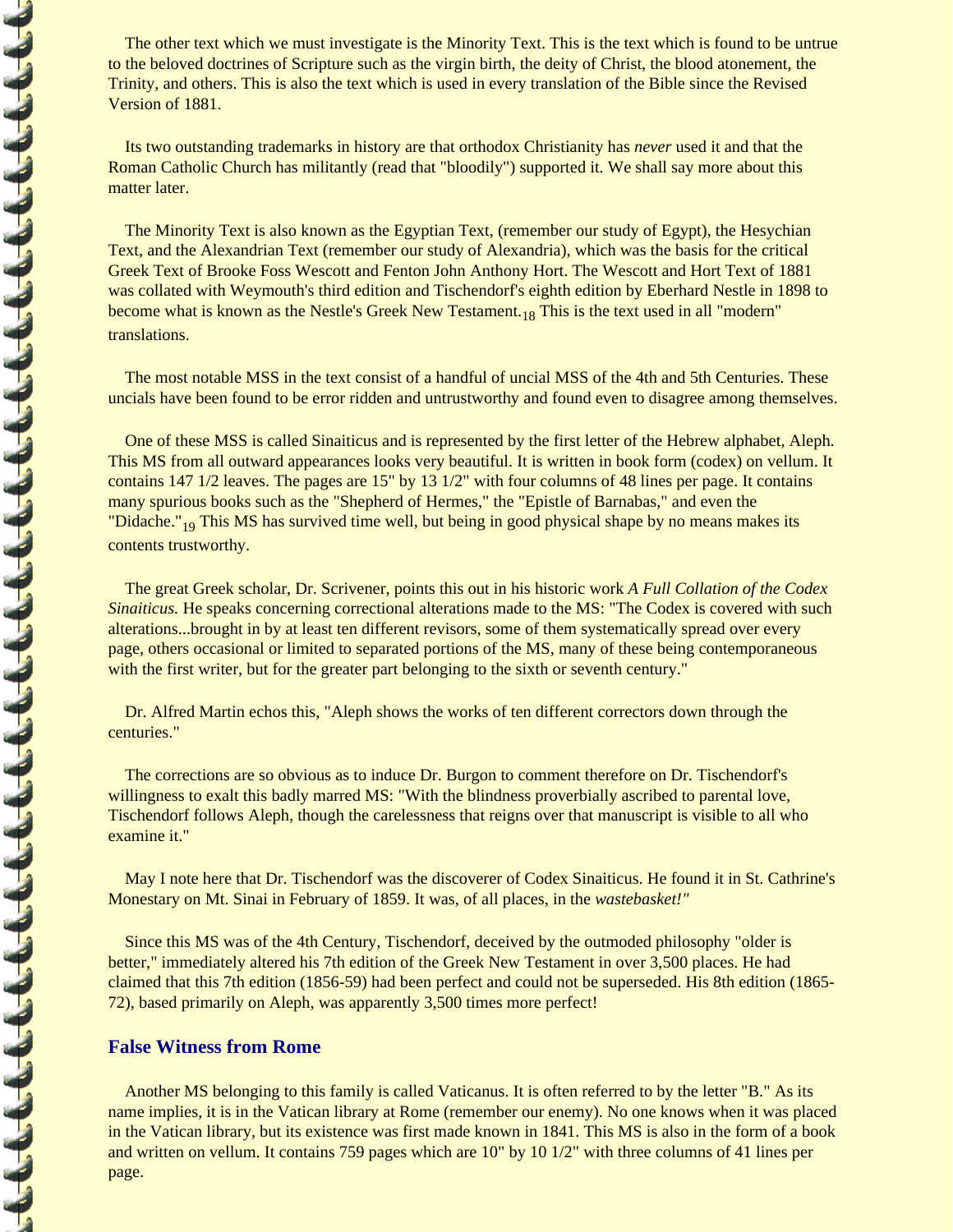This Codex omits many portions of Scripture vital to Christian doctrine. Vaticanus omits Genesis 1:1 through Genesis 46:28; Psalms 106 through 138; Matthew 16:2, 3; Romans 16:24; the Pauline Pastoral Epistles; Revelation; and everything in Hebrews after 9:14.

 It seems suspicious indeed that a MS possessed by the Roman Catholic Church omits the portion of the book of Hebrews which exposes the "mass" as totally useless. (Please read Hebrews 10:10-12). The "mass" in conjunction with the false doctrine of purgatory go hand-in-hand to form a perpetual money making machine for Rome. Without one or the other, the Roman Catholic Church would go broke! It also omits portions of Scripture telling of the creation (Genesis), the prophetic details of the crucifixion (Psalms 22), and, of course, the portion which prophesies of the destruction of Babylon (Rome), the great whore of Revelation chapter 17.

 Vaticanus, though intact physically, is found to be of very poor literary quality. Dr. Martin declares, "'B' exhibits numerous places where the scribe has written the same word or phrase twice in succession." $_{25}$  Dr. J. Smythe states, "From one end to the other, the whole manuscript has been traveled over by the pen of some... scribe of about the tenth century."

 If Vaticanus was considered a trustworthy text originally, the mass of corrections and scribal changes obviously render its testimony highly suspicious and questionable.

The corrupt and unreliable nature of these two MSS is best summed up by one who has thoroughly examined them, John W. Burgon: "The impurity of the text exhibited by these codices is not a question of opinion but fact...In the Gospels alone, Codex B (Vatican) leaves out words or whole clauses no less than 1,491 times. It bears traces of careless transcriptions on every page. Codex Sinaiticus abounds with errors of the eye and pen to an extent not indeed unparalleled, but happily rather unusual in documents of first-rate importance. On many occasions 10, 20, 30, 40 words are dropped through very carelessness. Letters and words, even whole sentences, are frequently written twice over, or begun and immediately cancelled; while that gross blunder whereby a clause is omitted because it happens to end in the same words as the clause preceding, occurs no less than 115 times in the New Testament."

 If we are to be thorough and discriminatory in our evaluation of the true New Testament text, then we must not - we *cannot* - overlook these facts.

 How did these MSS come into being? How did it happen that they should be beautiful to the eye, yet within contain such vile and devastating corruptions? It seems that these uncial MSS along with the papyrus MSS included in this category all resulted from a revision of the true, or Universal Text. This revision was enacted in *Egypt* (remember our study of Egypt) by Egyptian scribes!

 Prior to documenting this statement, it will be needful to identify several of the uncial and papyrus MSS which will be referred to in the documentation. These are uncial manuscripts A, B, C, D, and Aleph. Also included are the Chester Beatty Papyri, designated as P45, P46, P47, and the Bodmer Papyri, designated as P66 and P75.

## **The Local Mess**

 It seems that this type of text was a *local text* of Alexandria, Egypt (remember our study of Alexandria) of which Eusebius made fifty copies to fulfill a request by Emperor Constantine. Unfortunately Eusebius turned to the education center in Egypt and got a "scholarly revision" instead of turning to Antioch for the pure text which was universally accepted by the Christianss.

 Why would Eusebius choose Alexandria over Antioch? Primarily because he was a great admirer of Origen, an Egyptian scholar. Origen, though once exalted by modern day Christianity as a trustworthy authority, has since been found to have been a heretic who interpreted the Bible in the light of Greek philosophy (remember our study of Athens). He propagated the heresy that Jesus Christ was a "created"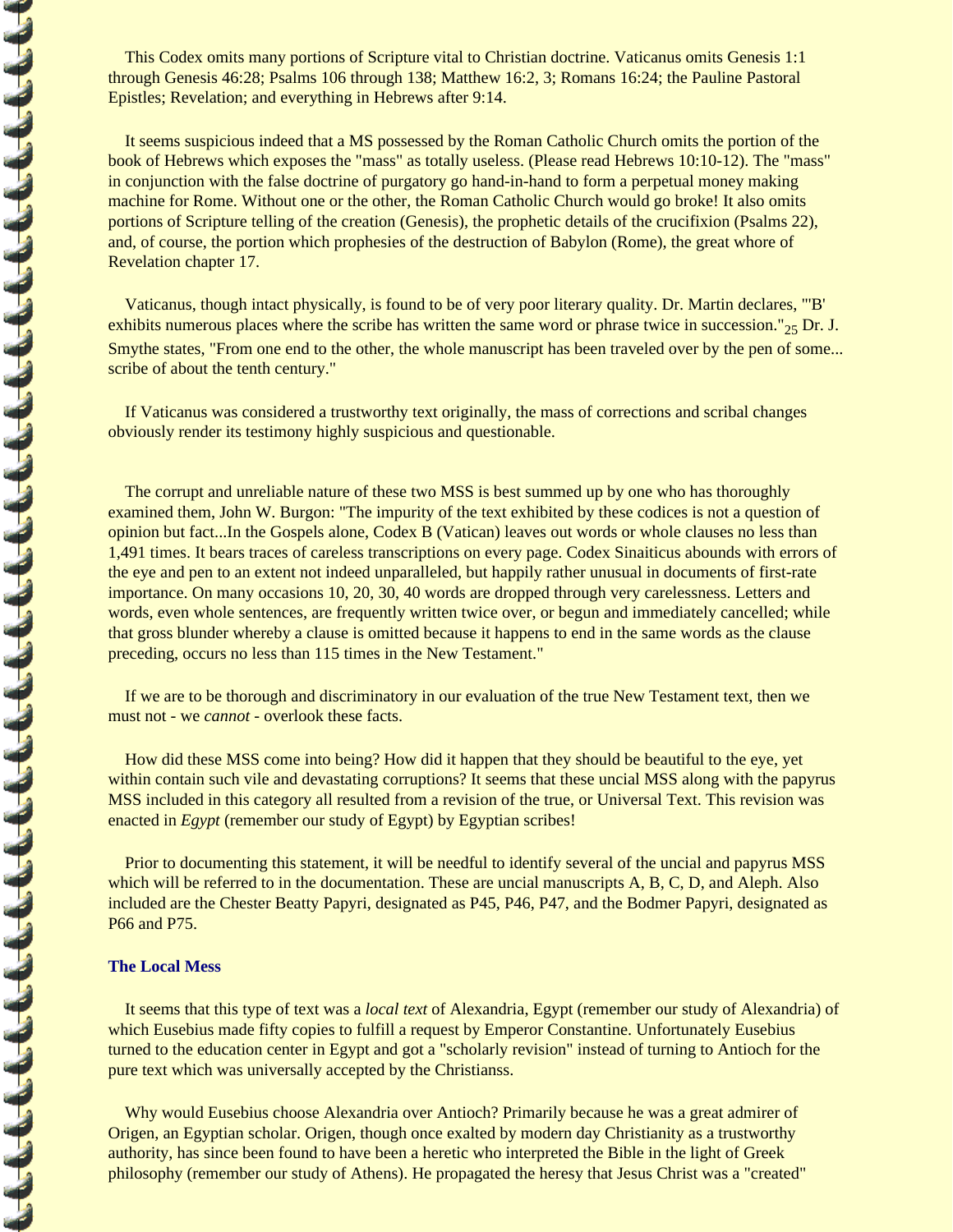God.<sub>28</sub> This is a false doctrine clung to by Jehovah's Witnesses of our day, who strangely enough get their teaching from the corrupt Alexandrian Text's rendition of John 1:1-5 and John 3:13, a corruption which Origen is responsible for when he revised the Universal Text to *read in agreement with his personal heresy!*

Origen himself said, "The Scriptures are of little use to those who understand them as they are written." $_{29}$ Which explains Bishop Marsh's statement, "Whenever therefore grammatical interpretation produced a sense which in *Origen's opinion* was irrational or impossible, in other words was irrational or impossible according to the philosophy which Origen had learned at Alexandria, he then departs from the literal." $_{30}$ (Emphasis mine.) Dr. Adam Clarke claims also that Origen was the first person to teach *purgatory.*

## **Total Corruption**

Where did this "Local Text," from which all new Bible translations since 1881 are rendered, originate? Let us see what evidence scholars have unearthed in a search to discover its source.

 Kurt Aland "proposes that the text of P75 and B represent a revision of a local text of Egypt which was enforced as the dominant text in that particular ecclesiastical province."

 Professor Hodges assures us, "Already scholars are willing to concede a common ancestry for P75 and B. We can postulate here that this common ancestor and P66 meet even further back in the stream of transmission...It is quite possible, then that all three manuscripts go back ultimately to a single parent manuscript in which this emendation was originally made."

 Dean Burgon remarks, "As for the origin of these two curiosities, it can perforce only be divined from their contents, that they exhibit fabricated texts is demonstrable. No amount of honest copying - preserved in for any number of centuries - could by possibility have resulted in two such documents. Separated from one another in actual date by 50, perhaps by 100 years, they must needs have branched all from a common corrupt ancestor, and straightway become exposed to fresh depraving influence."

 Dr. Edward Hills concludes, "The best way to explain this situation is to suppose that it represents an intentional neglect of the Traditional Text on the part of those ancient Alexandrian scribes who kept revising the text of Papyrus 75 until finally they created the B text."

 He also states Aland's opinion: "Aland thinks it possible that the Chester Beatty Papyri also came from this same place."

 That tedious lawyer and former Supreme Court Justice, Philip Mauro, has aptly determined, "It should be observed, before we proceed with this question, that the agreeing testimony (where they do agree) of the Vatican and Sinaiticus MSS cannot be properly regarded as having the force of two independent witnesses; for there are sufficient evidences both internal and external to warrant the conclusion that these two Codices are very closely related, that they are, in fact, copies of the same original, itself a very corrupt transcript of the New Testament."

 He also states, "It is admitted on all hands that the Text used as the basis of the Authorized Version correctly represents a Text known to have been widely (if not everywhere) in use as early as the second century (for the Peschito and Old Latin Versions, corroborated by patristic quotations afford ample proof of that). On the other hand, it is now known that the two Codices we are discussing represent anything but copies of a bad original, made worse in the copying."

 It also seems generally agreed that this Local Text was used for a basis of the 50 Bibles which Eusebius supplied to Constantine.

 The noted Greek scholar, A.T. Roberson, states, "Constantine himself ordered fifty Greek Bibles from Eusebius, Bishop of Caesarea, for the Churches of Constantinople. It is quite possible that Aleph and B are two of these fifty, though the actual copying was probably done in Egypt or by Egyptian scribes."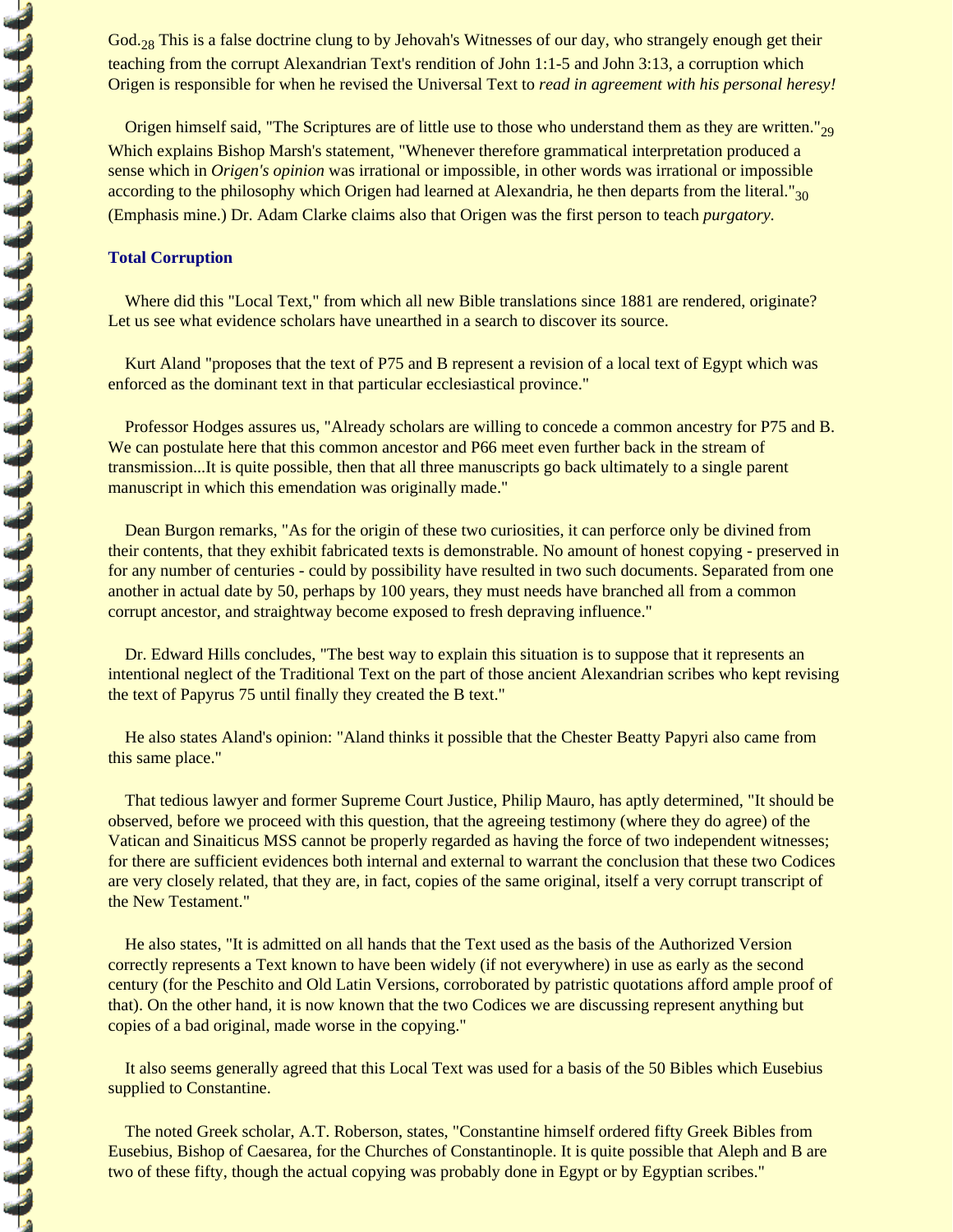Gregory adds, "This manuscript (Vaticanus) is supposed, as we have seen, to have come from the same place as the Sinaitic Manuscript. I have said that these two show connections with each other and that they would suit very well as a pair of the fifty manuscripts written at Caesarea for Constantine the Great."

 To which Burgon and Miller testify, "Constantine applied to Eusebius for fifty handsome copies, amongst which it is not impossible that the manuscripts **B** and Aleph were to be actually found."

 Dr. David Fuller finalizes, "Age alone cannot prove that a manuscript is correct. B and Aleph probably owe their preservation to the fact that they were written on vellum, whereas most other documents of that period were written on papyrus. Many students, including Tischendorf and Hort, have thought them to be two of the fifty copies which Eusebius had prepared under the order of Constantine for use in the churches of Constantinople. They are no doubt beautiful manuscripts, but their texts show scribal carelessness. B exhibits numerous places where the scribe has written the same word or phrases twice in succession. Aleph shows the marks of ten different correctors down through the centuries. Burgon's excoriation of Wescott and Hort's method cannot be considered too strong in the light of the facts concerning the character of these two manuscripts." $_{42}$  Who could be responsible for the corruption of the universally accepted text of the New Testament?

 Wilkenson reports, "Beginning shortly after the death of the apostle John, four names stand out in prominence whose teaching contributed both to the victorious heresy and to the final issuing of manuscripts of a corrupt New Testament. These names are: 1. Justin Martyr; 2. Tatian; 3. Clement of Alexandria; and 4. Origen."

 The Local Alexandrian text fell into disuse about 500 A.D. while the original Universal Text was spreading Christiansity throughout Europe.

 Hoskier reports this in his statement: "Those who accept the Wescott and Hort text are basing their accusations of untruth as to the Gospellists upon an Egyptian revision current 200 to 450 A.D. and abandoned between 500 to 1881, merely revised in our day and stamped as genuine."

 So we see that once a pure copy of the Universal Text had been carried down into Egypt, it was recopied. During the process of this recopying, it was revised by men who did not revere it as truly the Word of God. This text was examined by the critical eye of Greek philosophy and Egyptian morals. These men saw nothing wrong with putting the Book in subjection to their opinion instead of their opinion being in subjection to the *Book.* This process produced a text which was local to the educational center of Alexandria, Egypt. This text went no farther than southern Italy where the Roman Church found its unstable character perfect for overthrowing the true Word of God which was being used universally by the Christianss.

 At this point, I believe it will be helpful to study the ruthless Roman Catholic Church to more clearly understand her part in all new translations of the Bible since 1881.

# **The Enemy**

 "It is necessary to salvation that every man should submit to the Pope." (Boniface VIII Unum Sanctum, 1303.)

 "For by grace are ye saved through faith; and that not of yourselves: it is the gift of God: Not of works, lest any man should boast." Ephesians 2:8, 9.

 Here lie two totally contradictory statements. They cannot both be correct. The one which you believe will depend on which authority you accept.

The Roman Catholic Church has long been antagonistic to the doctrine of salvation by grace. If salvation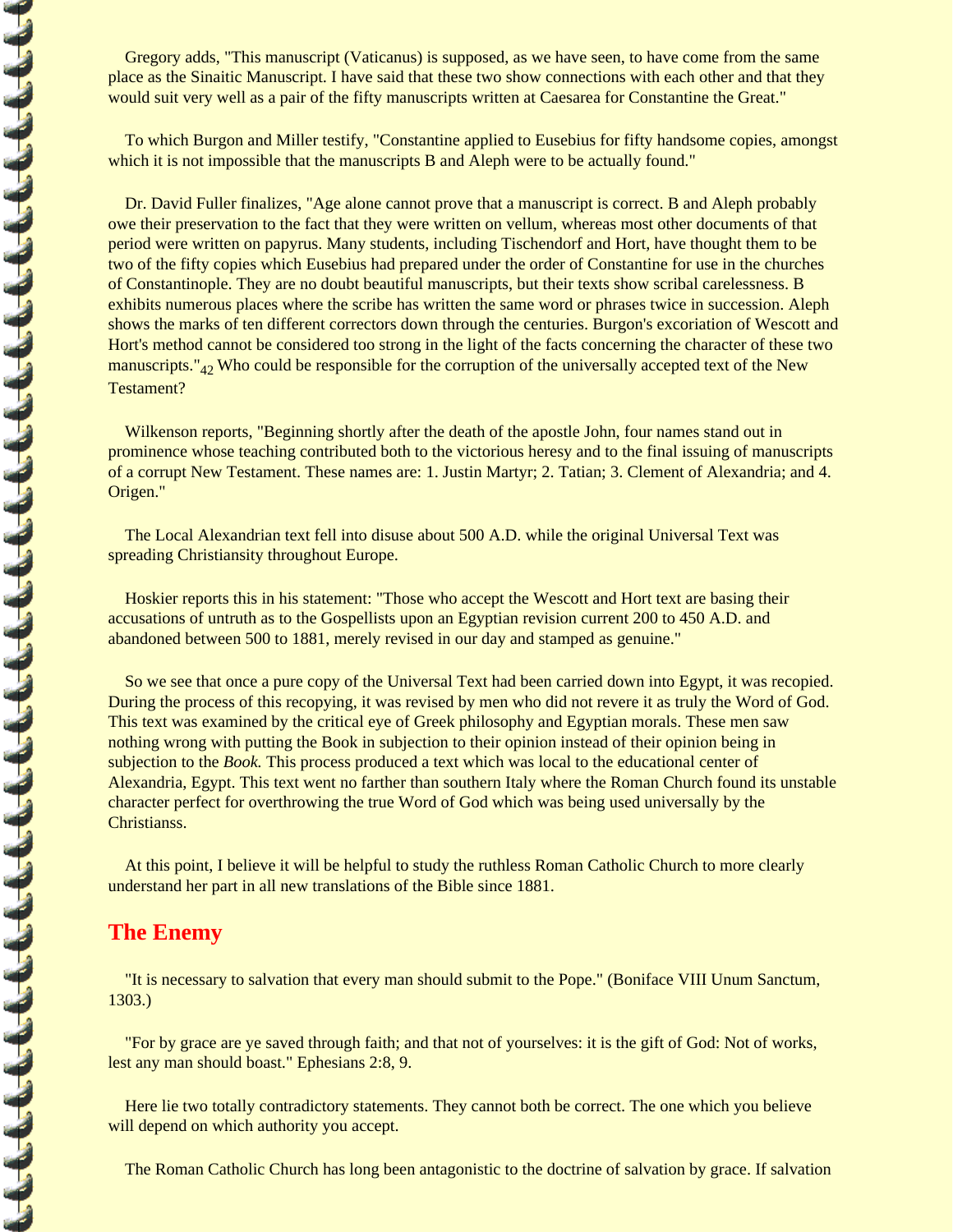is by grace, who needs "mass?" If salvation is by grace, who needs to fear purgatory? If Jesus Christ is our mediator, who needs the Pope? If the Pope cannot intimidate people into obeying him, how can he force a nation to obey him?

 The true Bible is the arch-enemy of the Roman Catholic Church. Rome can only rule over ignorant, fearfilled people. The true Bible turns "unlearned and ignorant" men into gospel preachers and casts out "all fear."

 Rome must find a way to supplant the true gospel with "another gospel." The only way to do this is to eliminate our faith in the Word of God.

 Rome received the corrupted Local Text of Alexandria, Egypt and further revised it to suit her own needs. Some scholars call this revision the "Western" text. This, of course, makes it part of the already corrupted text and, therefore, still contains the Local Text readings. This text suited the Roman Catholic Church well, since it attacked the doctrines of the Bible. Rome is wise. To attack salvation by grace directly would expose her plot to all. So instead she used subtly. The Roman Catholic Church strips Jesus Christ of His deity, separates the divine title "Lord" and "Christ" from the human name Jesus, having the thief on the cross address Him as "Jesus" instead of "Lord" (Luke 23:42). It also removes the testimony to His deity in Acts 8:37, and it eliminates the Trinity in I John 5:7.

 You may ask, "Would not a weakening of the place of Jesus Christ weaken the Roman Catholic Church's reason for even existing?" The answer is "No." The Roman Catholic Church does not even claim to represent the gospel of Jesus Christ. Romanist Karl Adam admits this: "We Catholics acknowledge readily, without any shame - nay with pride - that Catholicism cannot be identified simply and wholly with primitive Christianity, nor even with the Gospel of Christ."

 The vacancy left by the removal of Christ would be easily filled by Mary and other "saints" along with a chain of ritualism so rigid that no practitioner would have time to really "think" about the true gospel.

# **The Invasion**

 The true gospel was fast spreading all over Europe due to the Old Latin translation of the Universal Text into the "vulgar" or "common" language. This Bible became known as the "Vulgate" since it was used so commonly all over Europe.

 Rome enlisted the help of a loyal subject by the name of Jerome. He quickly translated the corrupt Local Text into Latin. This version included the Apocryphal books, fourteen books which no Bible-believing Christian accepts as authentic. To insure its success over the Old Latin, the Roman Catholic Church gave it the name "Vulgate," meaning "common." There was one problem which the Roman Catholic Church did not anticipate, the *same* problem which the businessmen publishing new versions cannot seem to avoid. *The common people recognized the true Word of God because the Holy Spirit bears witness to it!* They *refuse* to accept other versions!

 True, many versions have been sold in the past and are being sold now. Yet, this is primarily due to the media "blitz" by which EVERY new Bible has been introduced since 1881. This is the same tactic used by Satan in Genesis chapter 3. Notice his first recorded words. Do you believe that Satan just walked up to Eve and asked, "Yea, hath God said?" No! In Genesis 3:1 we are picking up in the *middle* of a conversation, possibly one of many. Satan paved the way for his attack on God's Word by a little "softening up" publicity. Christians today do not realize that they "need a better translation" until they are told so by the Bible salesman a few times. *Suddenly*, they "realize their need" for a translation which is "closer to the originals." (*Most* of these Christians have never even read the one they have.) The next thing they know, they have eaten the fruit, and *God's blessing is gone.* To get God's blessing back, obviously, they need the next "thoroughly reliable" translation.

 This is not an overstatement. An example of the "Bible business" is revealed by Dr. Edward Hills. He speaks in reference to the committee of the American Standard Version *promising* not to publish their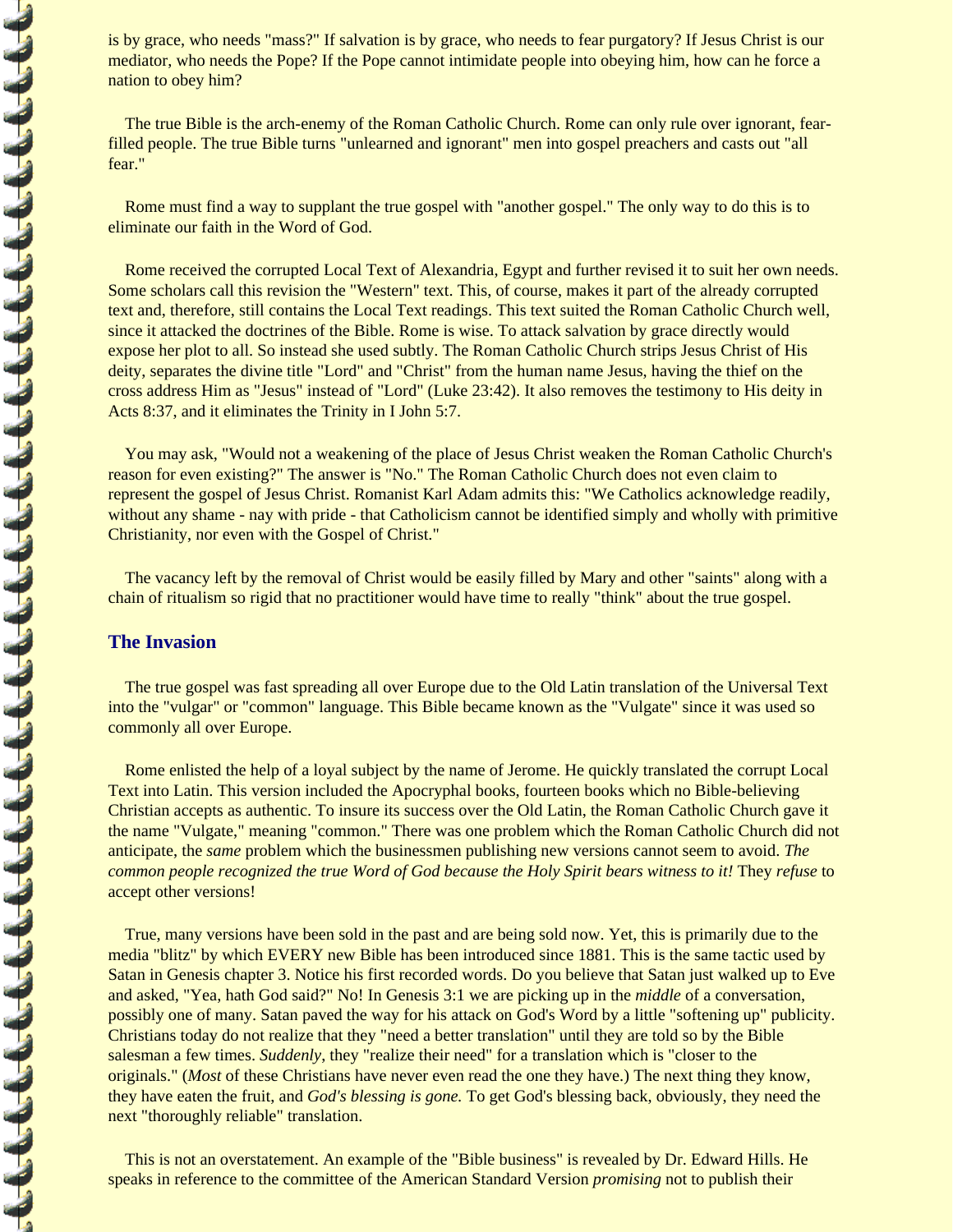translation at the same time as the English Revised Version. He points out, "They promised not to publish their own revised edition of the Bible until 14 years after the publication of the English Revised Version (R. V.), and in exchange for this concession were given the privilege of publishing in an appendix to this version a list of the readings which they favored but which the British revisers declined to adopt." $_{46}$  It was obvious to these "contenders for the faith" that *two* new Bibles hitting the market at the same time just would not be conducive to *good profits.* These men are obviously "led by the spirit" but I am not entirely sure it is "Holy." It is a sad thing when men make merchandise of the Word of God.

 The name "Vulgate" on the flyleaf of Jerome's unreliable translation did little to help sales. The Old Latin Bible, or "Italic" as it is sometimes called, was held fast by all Christianss who upheld the authority of the Bible over the authority of education.

 Dr. Wilkenson informs us in reference to the Old Latin, "Not only were such translations in existence long before the Vulgate was adopted by the Papacy, and well established, but the people for centuries refused to supplant their old Latin Bibles by the Vulgate." He records Jacobus' words, "The old Latin versions were used longest by the western Christians who would not bow to the authority of Rome - e.g. the Donatists; the Irish in Ireland, Britain, and the Continent; the Albigenses: etc;"

 Dr. Wilkenson also records the words from the "Forum" of June 1887, "The old Italic version, into rude Low Latin of the second century, held its own as long as Latin continued to be the language of the people. The critical version of Jerome never displaced it, and only replaced it when the Latin ceased to be a living language, and became the language *of the learned.* The Gothic version of Ulfilas, in the same way, held its own until the tongues in which it was written ceased to exist."

 So we see that the Vulgate of Jerome was unused and unwanted by the Christianss for over nine hundred years. This caused the Roman Church much grief. There was only one remedy to the situation, eliminate the "other" old, archaic Bible. If it was necessary to violently *eliminate* the people who used this faithful translation, then they *did* it.

## **The Plot**

 The Roman Catholic Church has long been known for its persecution of true New Testament Christians. Beginning in about 600 A.D., persecution hounded these Christ-honoring, Bible-loving people. Pope Gregory I went so far as to systematically destroy and alter historical records pertaining to these Christians. Concerning one group, the Waldenses (or Waldensians), Dr. Gilly reports, "It is a singular thing, that the destruction or rapine, which has been so fatal to Waldensian documents, would have pursued them even to the place of security, to which all, that remained, were consigned by Morland, in 1658, the library of the University of Cambridge. The most ancient of these relics were ticketed in seven packets, distinguished by letters of the alphabet, from A to G. The whole of these were missing when I made inquiry for them in 1823."

 Gilly also enlightens us with this report of the actions of Rome: "The agents of the Papacy have done their utmost to calumniate their character, to destroy the records of their noble past and to leave no trace of the cruel persecution they underwent. They went even further - they made use of words written against ancient heresies to strike out the name of heretics and fill the blank space by inserting the name of the Waldenses. Just as if, in a book written to record the lawless deeds of some bandit, like Jesse James, his name should be stricken out and the name of Abraham Lincoln substituted. The Jesuit Gretserin a book written against the heretics of the twelfth and thirteenth centuries, put the name Waldenses at the point where he struck out the name of these heretics."

We find that Rome's wicked persecutions of the Waldenses culminated in a devastating massacre of their number in 1655. They were hounded as "heretics" until the mid 1800's when their persistence paid off and the vile actions against them ceased.

## **The Counterattack**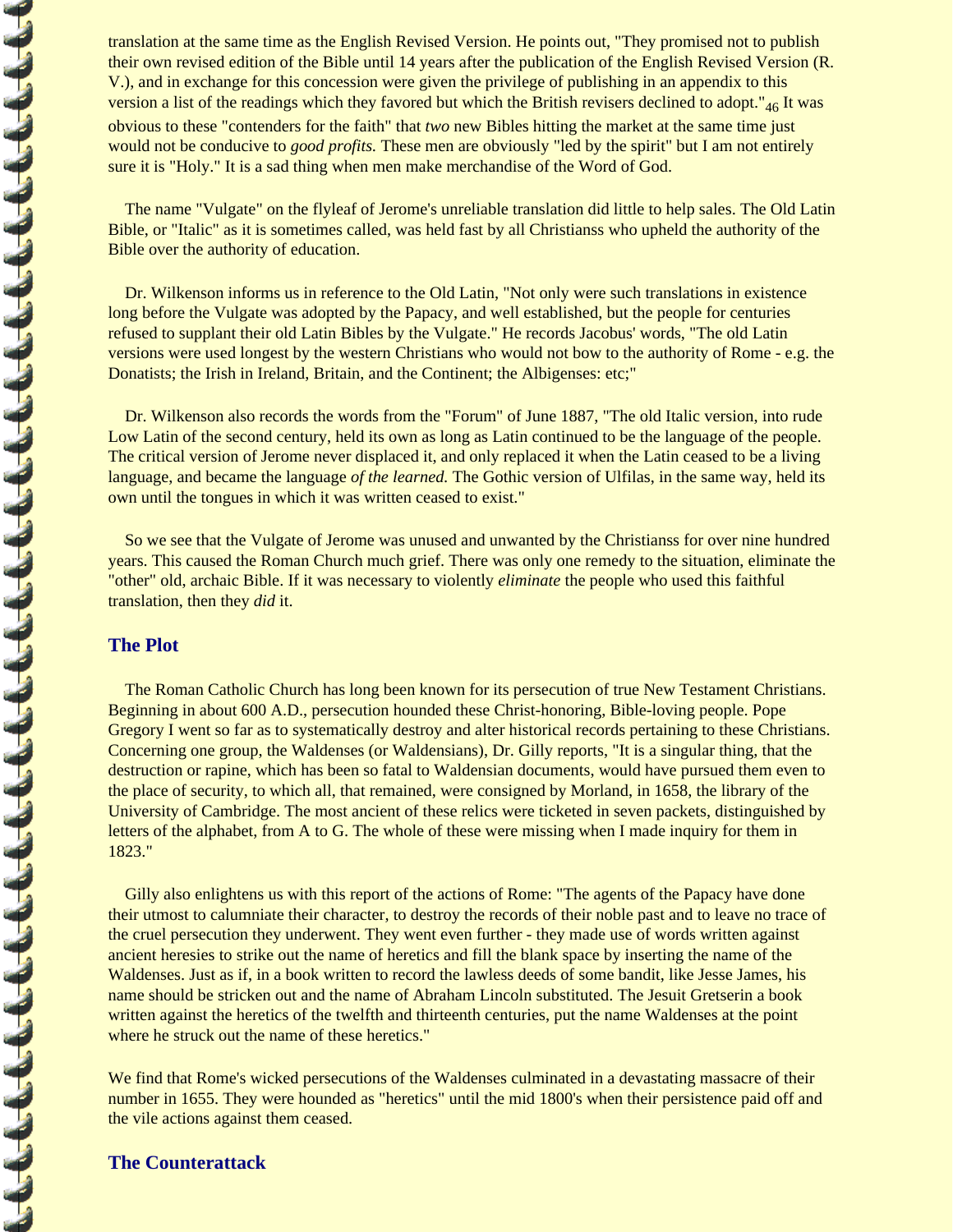A major blow to the authority of Rome came in 1517, when a young Catholic priest by the name of Martin Luther nailed his historic 95 theses on the church door in Wittenburg. The nail drove deep into the hearts of truly born-again Christians who had for centuries been laboring under the tyranny of the Roman Catholic Church. The people flocked to their new, brave leader. From this, Lutheranism was established, but even more important, the fires of the Reformation were kindled.

 The tide of the Reformation soon came sweeping across all of Europe until it washed the very shores of England. The already weakened authority of Rome was devastated by the onslaught of truth. Two-thirds of Europe was swallowed up in what can probably be referred to as the greatest spiritual awakening of all time. The Reformation was vital to the then future translation of the King James Bible. England, too, had been shackled to the hierarchy of Rome. It was the removal of these superstitious bonds that created the spirit in England of the supremacy of the Scripture which was prevalent at the time of the translation of the King James Bible. This would not have been the case had Luther not sparked the Reformation.

 The most vital and immovable weapon in Luther's arsenal came in the form of his German translation of the New Testament of 1522. This put the pure words of the Universal Text back into the hands of "Biblestarved" Christians. The Reformation ran wild across the continent, fueled by this faithful translation. Rome at this point was totally helpless to stop it. The Papacy needed something with which to fight this dreaded scourge of truth. It turned in desperation to two different sources.

 In 1545 the Roman Catholic Church formed the Council of Trent. The Council of Trent systematically denied the teachings of the Reformation. The Council decreed that "tradition" was of equal authority with the Bible. It decreed also that justification was not by faith alone in the shed blood of Jesus Christ. In fact, it stated that anyone believing in this vital Bible doctrine was cursed. The Council's exact words are: "If anyone saith that justifying faith is nothing else but confidence in the divine mercy which remits sins for Christ's sake or that this confidence alone is that whereby we are justified, *let him be anathema.*"

 We now see that the Roman Catholic Church is guilty of *officially* cursing Jesus Christ! Would God use *this* church to preserve His Words?

 The Council of Trent was viewed by the Protestants as somewhat of a "paper tiger." It certainly did not hold any authority over them. The barn door appeared securely locked, but the horse was triumphantly roaming all over the countryside! Yet there was to be an enemy much more feared than the boisterous Council of Trent - the Jesuits!

# **The Diabolical Jesuits**

 The Society of Jesus was founded in 1534 by a Spaniard by the name of Ignatius Loyola. Loyola was born don Inigo Lopez de Racalde, in the castle of Loyola in the province of Guipuzcoa in 1491. He was known as a youth to be treacherous, brutal and vindictive. He was referred to as an unruly and conceited soldier. Loyola was wounded at the siege of Pampeluna in 1521. Crippled by a broken leg and plagued by a limp the rest of his life, he sought "spiritual" conquests.

 Loyola produced an elite force of men, extremely loyal to the Pope, who would set about to undermine Protestantism and "heresy" throughout the world. Their training would require fourteen years of testing and trials designed to leave them with no will at all. They were to learn to be obedient. Loyola taught that their only desire would be to serve the Pope.

 The head of the Jesuits is called the "Black Pope" and holds the title of General, just as in the military. That they were to be unquestionably loyal to this man and their church is reflected in Loyola's own words, "Let us be convinced that all is well and right when the superior commands it," also, "...even if God gave you an animal without sense for master, you will not hesitate to obey him, as master and guide, because God ordained it to be so." He further elaborates, "We must see black as white, if the Church says so."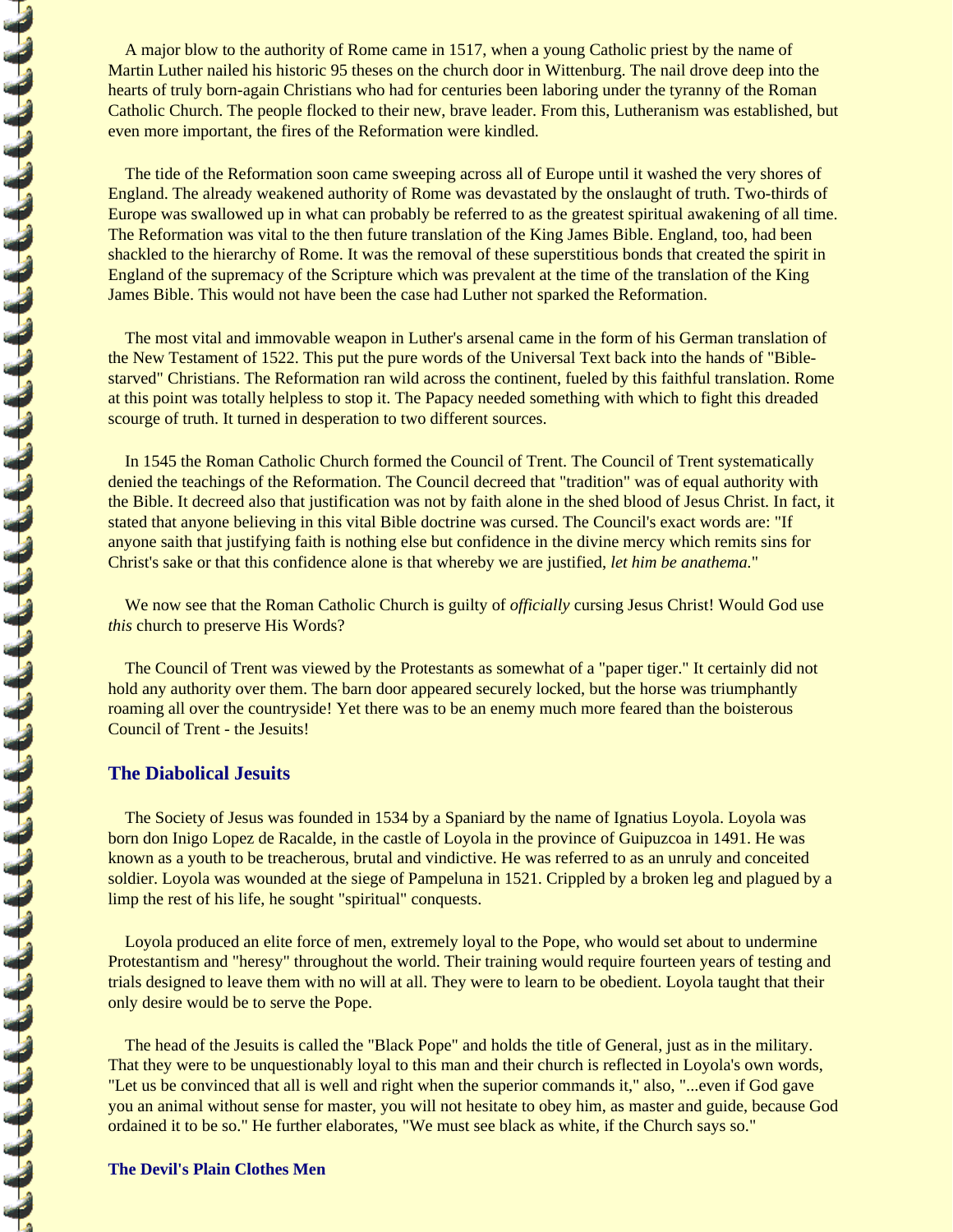What would be the method used by the Jesuits to achieve their goals? Would it be military might? Would it be acts of daring? Would it be a violent revolution to install a Roman sympathizer as ruler? No, these actions would all have their day of usefulness, later.

 The Jesuits were to be the Vatican's "plainclothesmen." They were founded to be a secret society, a society that was to slide in behind the scenes and capture the positions of *leadership.* The Jesuits knew that to capture the leaders of any particular country or organization is to conquer the entire body.

 Edmund Paris, the noted French author and leading authority on the Roman Catholic Church, has written many books exposing the *true* spirit and goals of the Vatican. He points out, "Politics are their main field of action, as all the efforts of these 'directors' concentrate on one aim: *the submission of the world to the papacy*, and to attain this the 'heads' must be conquered first."

 The Jesuit priests were not required to dress in the traditional garb of the Roman Catholic priests. In fact, their dress was a major part of their disguise. They presented themselves to the world in a variety of manners. They passed themselves off in a number of ways. Paris asserts that this is still true today, "It is the same today: the 33,000 official members of the Society operate all over the world in the capacity of her personnel, officers of a truly secret army containing in its ranks heads of political parties, high ranking officials, generals, magistrates, physicians, faculty professors, etc., all of them striving to bring about, in their own sphere, 'Opus Dei,' God's work, in reality the plans of the papacy."

 They have often been known to join the religious persuasion which they wish to destroy. Having done this, they would manifest all of the destructive force at their hands to weaken and tear down their sworn enemy of "Protestantism." Paris again reports just such an event which took place in Scandinavia in the late 16th Century, "In 1574 Father Nicolai and other Jesuits were brought to the recently established school of technology where they became fervent Roman proselytizers, while officially assuming Lutheranism."<sub>58</sub> Dr. Desanctis points out, "Despite all the persecution they (the Jesuits) have met with, they have not abandoned England, where there are a greater number of Jesuits than in Italy; there are Jesuits in all classes of society; in Parliament; among the English clergy; among the Protestant laity, even in the higher stations. I could not comprehend how a Jesuit could be a Protestant priest, or how a Protestant priest could be a Jesuit; but my Confessor silenced my scruples by telling me, omnia munda mundis, and that St. Paul became a Jew that he might save the Jews; it is no wonder therefore, if a Jesuit should feign himself a Protestant, for the conversion of Protestants."

## **Holy Murder**

 Murder is not above the "means" which might be necessary to reach the desired "end." The General of the Jesuits will forgive any sins which are committed by the members of this Satanic order. In reference to the Jesuit General it is stated, "He also absolves the irregularity issuing, from bigamy, injuries done to others, murder, assassination ... as long as these wicked deeds were not publicly known and this cause of a scandal."

 That the Jesuit priests have such liberties as murder is reflected in the following lengthy quote from Paris' book *The Secret History of the Jesuits.*

 "Amongst the most criminal Jesuitical maxims, there is one which roused public indignation to the highest point and deserves to be examined; it is: 'A monk or priest is allowed to kill those who are ready to slander him or his community.'

 So the order gives itself the right to eliminate its adversaries and even those of its members who, having come out of it, are too talkative. This pearl is found in the *Theology of Father L'Amy.*

 There is another case where this principle finds its application. For this same Jesuit was cynical enough to write: 'If a Father, yielding to temptation, abuses a woman and she publicizes what has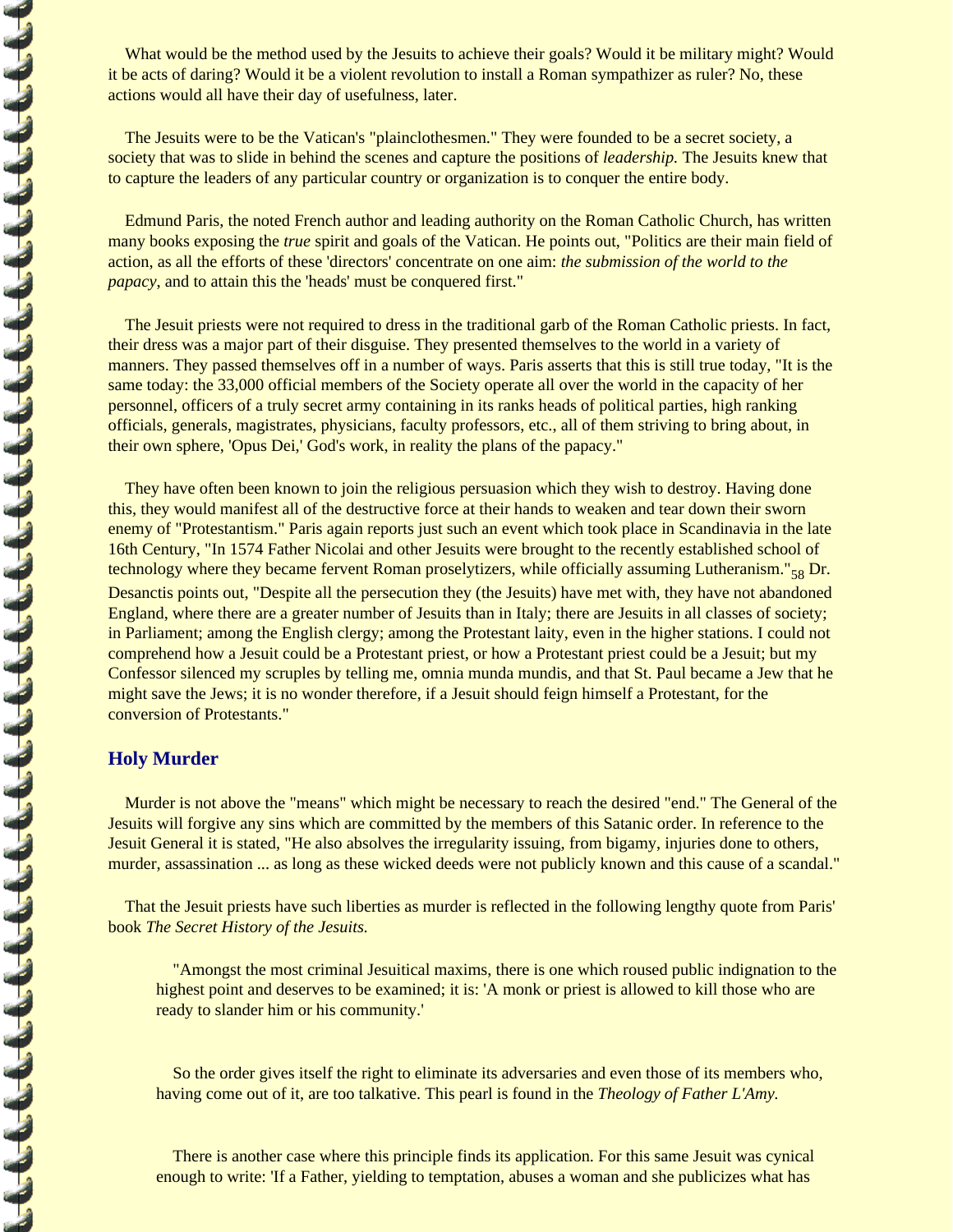#### happened, and because of it, dishonors him, this same Father can kill her to avoid disgrace!"

 In 1572, the Jesuits, with the help of Prince Henry III were responsible for the St. Bartholomew's Day Massacre. At this infamous event, which took place on August 15, 1572, the Jesuits murdered the Huguenot (Protestant) leaders gathered in Paris for the wedding of Princess Margaret, a Roman Catholic, and Henry of Navarre, a Huguenot. The murders inspired Roman Catholics to slaughter thousands of Huguenot men, women, and children. Henry of Navarre was not killed but was forced to renounce Protestantism, although his renounciation was insincere, and he remained a Protestant until 1593. The number of victims in this Jesuit conspiracy is estimated to be at least 10,000. In 1589, when Henry III was no longer useful to the Roman Catholic Church, he was assassinated by a monk by the name of Jacques Clement. Clement was called an "angel" by the Jesuit priest, Camelet. $64$  Another Jesuit priest by the name of Guigard, who was eventually hanged, taught his students that Clement did nothing wrong. In fact, he voiced his regrets that Henry III had not been murdered earlier at the St. Bartholomew's Day Massacre. He instructed them with lessons such as this: "Jacques Clement has done a meritor-ious act inspired by the Holy Spirit. If we can make war against the king, then let us do it; if we cannot make war against him, then let us put him to death ... we made a big mistake at the St. Bartholomew; we should have bled the royal vein."

 The Jesuits' murderous ways were not yet completed in the history of French Protestants! When Henry III was murdered, Henry of Navarre a Huguenot, came to power. A hope for Catholic rebellion never materialized, and Henry IV was allowed to reign. In 1592, an attempt was made to assassinate the Protestant king by a man named Barriere. Barriere admitted that he had been instructed to do so by a Father Varade, a *Jesuit* priest. In 1594, *another* attempt was made by Jean Chatel who had been *taught* by Jesuit teachers and had confessed to the Jesuits what he was about to do. It was at this time that Father Guigard, the Jesuit teacher previously mentioned, was seized and hanged for his connection with this plot.

 In 1598, King Henry IV issued the Edict of Nantes, granting religious freedom to the Huguenots. They were allowed full civil rights and the right to hold public worship services in towns where they had congregations.

This was the last straw! Henry IV had to be eliminated! This time the Jesuits would allow for more careful planning. Edmund Paris details the assassination of King Henry IV:

 "On the 16th of May, 1610, on the eve of his campaign against Austria, he was murdered by Ravaillac who confessed having been inspired by the writing of Fathers Mariana and Suarez. These two sanctioned the murders of heretic "tyrants" or those insufficiently devoted to the Papacy's interests. The duke of Epemon, who made the king read a letter while the assassin was lying in wait, was a notorious friend of the Jesuits, and Michelet proved that they knew of this attempt. In fact, Ravaillac had confessed to the Jesuit Father d'Aubigny just before and, when the judges interrogated the priest, he merely replied that God had given him the gift to forget immediately what he heard in the confessional."

 THIS is the spirit of our enemy! THIS is the ruthlessness of the Roman Catholic Church against those who will not bow their knee to Rome! Would God use this church to preserve His Word?

 Wherever there is a conspiracy against God's people or God's Word, there seems always to be the shadow of a Jesuit priest near. Often they present themselves as seemingly innocent to the proceedings around them when, in fact, they are the driving force behind such plots against God's work.

 It is often said that you can tell a lot about a man by taking a close look at his enemies. If a man is disliked by Communists, then that shows that he is a non-Communist and considered dangerous to their cause. If a man is disliked by the Roman Catholic Church, then this shows that he is not useful in spreading the Roman Catholic dogma.

 This same thing is true of the Bible. What did the Jesuits, the sworn enemy of truth, think of the Authorized Version?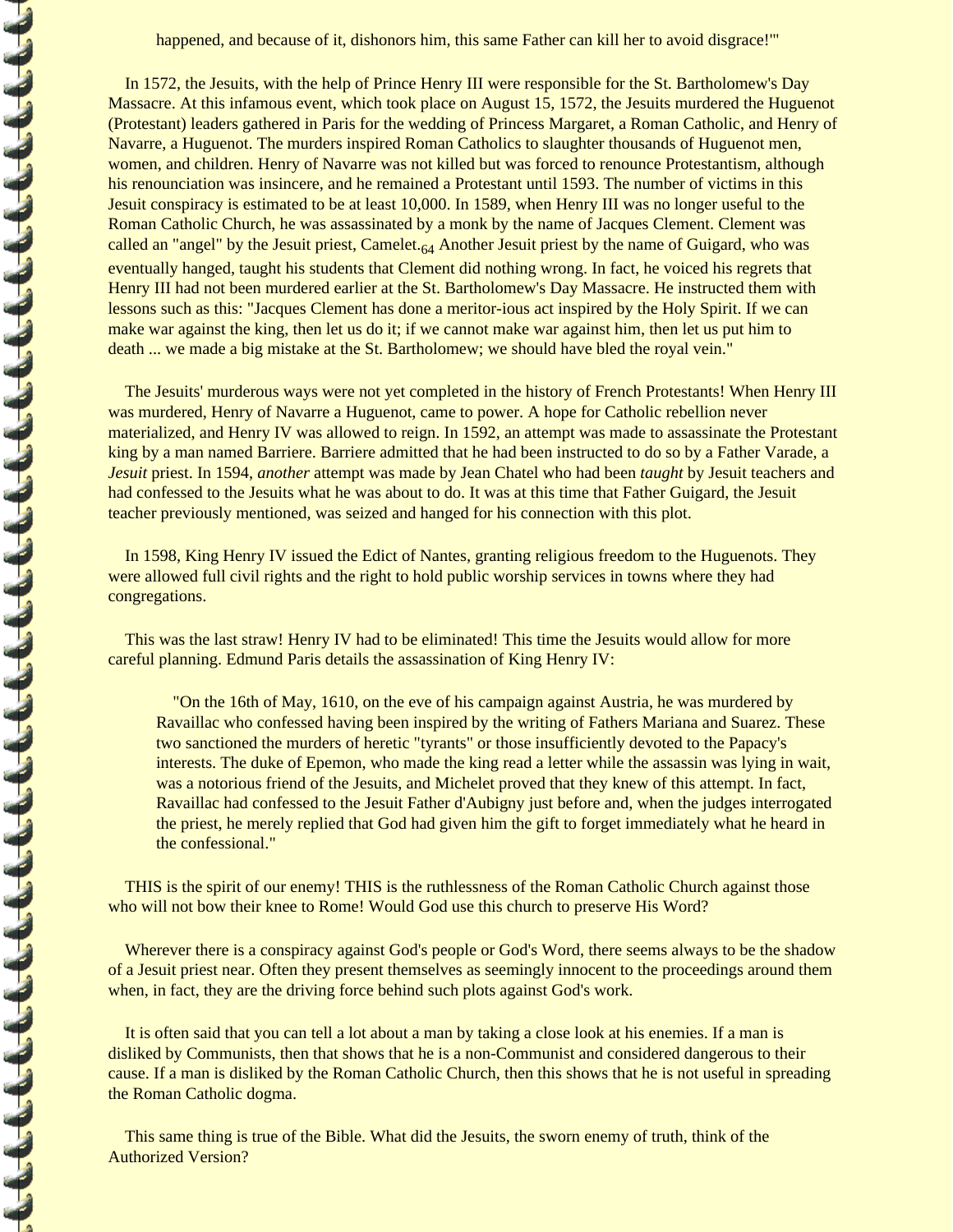### **The Gun Powder Plot**

 To show the hatred of the Roman Catholic Church against King James for initiating a translation which would not use the corrupt Latin Vulgate or the Jesuit Bible of 1582, we must quote from Gustavus Paine's book, *The Men Behind the King James Version.* The account recorded took place in 1605-1606.

 "The story is too involved to give detail here, but on October 26, the Lord Chamberlain, Monteagle, received an unsigned letter begging him to stay away from Parliament on the day it opened. He took the letter to Robert Cecil, who on November 1 showed it to the king at a midnight meeting. The King shrewdly surmised a good deal of what it meant.

 Monday, November 4, an agent of the royal party found in a cellar beneath the House of Lords a man named Guy Fawkes, disguised as a servant, beside piles of faggots, billets of wood, and masses of coal. The agent went away. Shortly Monteagle and one other came and talked, but gave no heed to Fawkes, who was still on guard until they were about to go. He told them he was a servant of Thomas Percy, a well-known papist. Still later, at midnight, soldiers found Fawkes booted and spurred and with a lantern outside the cellar door. He had taken few pains to conceal his actions. They dragged him into an alley, searched him, and found on him a tinderbox and a length of slow match. In a fury now, they moved the faggots, billets and coal and came upon barrel after barrel of powder, thirty-six barrels in all. Fawkes then confessed that he meant to blow up the House of Lords and the king.

 On November 6, Percy, with others, rushed into an inn at Dunchurch, Warwickshire, with the news that the court was aware of their plan. By the 8th the whole attempt had dearly failed. When Parliament met a week after the stated day, the King, calm, gracious, and splendid told what had happened and then adjourned the meeting. At first Fawkes refused to name any except Percy who, with others, was killed in the course of a chase. In time he gave the names of all, who would have blown up the House of Lords 'at a clap.'

 Guy Fawkes was baptized at St. Michael le Belfrey, York, April 16, 1570, son of Edward Fawkes, a proctor and advocate in the church courts of York. The father died and the mother married a Papist. In 1603 Guy Fawkes went to Madrid to urge that Philip III invade England. Thus he was a confirmed traitor, though egged on and used by more astute plotters.

 Some of these men had been involved in the rising of the Earl of Esses. A number were former members of the Church of England. Most of them had some land and wealth. They were all highly disturbed beings, throwbacks, who meant to subvert the state and get rid of King James. Church and state, they were sure, must be at one, with fealty to the Pope.

 For nearly a year, the plotters had been digging a tunnel from a distance, but had found the wall under the House of Lords nine feet thick. They had then got access to the cellar by renting a building. They had planned to kill the King, seize his children, stir up an open revolt with the aid from Spaniards in Flanders, put Princess Elizabeth on the throne, and marry her to a Papist. Though all but one, Sir Everard Digby, pleaded not guilty, the court, such as it was, condemned them all to death. That same week they were all hanged, four in St. Paul's churchyard where John Overall, the translator, could have looked on and four in the yard of the old palace.

 Three months later came the trial of Henry Garnet, a Jesuit, thought to be head of the Jesuits in England. Brought up a Protestant, he knew of the plot but had shrunk in horror from it, though he left the chosen victims to their fate. The court condemned him also to die.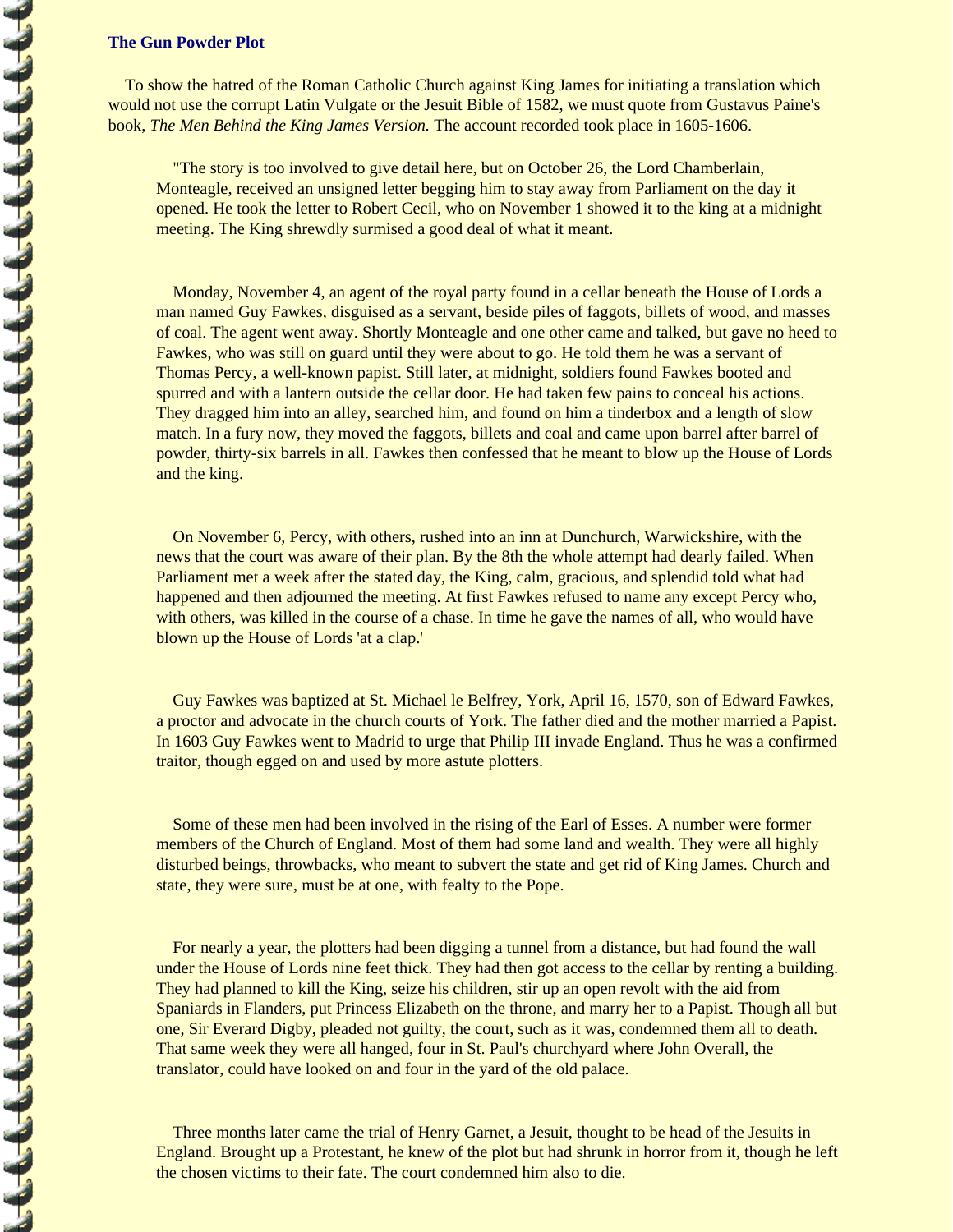All this concerned the men at work on the Bible. At Garnet's hanging, May 3, in St. Paul's churchyard, John Overall, Dean of St. Paul's took time off from his translating to be present. Very gravely and Christ-ianily he and the Dean of Winchester urged upon Garnet 'a true and lively faith to God-ward,' a free and plain statement to the world of his offense; and if any further treason lay in his knowledge, he was begged to unburden his conscience and show a sorrow and destination of it. Garnet, firm in his beliefs, desired them not to trouble him. So after the men assigned to the gruesome duty had hanged, drawn, and quartered the victim Dean Overall returned to St. Paul's and his Bible task."

Thus the "Gunpowder Plot" failed. As usual, where there was treachery there was a Jesuit.

 Did the failure of this plan stop the Jesuits? Of course not. Garnet had allowed this drastic plan to be carried out too soon. He had forgotten the Jesuit rule to act a little at a time "surtout, pas trop de zele" (above all, not too much zeal).

## **A New Plan**

 Let it be remembered, *Jesuits do not give up.* They would have to bide their time. They would once again resort to undercover activities as they had so many times before. Their task would be a difficult one, yet for the unfaltering Jesuits, not impossible. They would have to discredit the Reformation. They would have to dislodge the Universal Greek Text from the firm position it held in the minds and hearts of English scholarship. They would have to "wean" Protestantism back into the fold of Rome. To do this they would use the same plan as they had in similar situations: *captivate the minds of scholarship.*

 Men have long been worshippers of education. If an educator makes a claim, the "common" people will follow, because they have convinced themselves that anyone with *that* much education can't be wrong.

 Evolution has been accepted as a fact by the average American because *educators* claim that it is true. The fact that they can produce no evidence to substantiate their theory is incidental. *Education* says it is so!

 The Jesuits' task was to entice Protestant scholarship back to Rome. They knew that they could not wean the leaders of Protestantism back into Rome as long as the stubborn "heretics" clung to the pure text of the Reformers. This Bible would have to be replaced with one which contained the pro-Roman Catholic readings of Jerome's Vulgate and the Jesuit translation of 1582. It would be necessary to "educate" the Protestant scholars to believe that their Reformation Text was unreliable and that their Authorized Version was "not scholarly." Once thus programmed, the egotistical scholars would spontaneously attack their own Bible and believe that they were helping God.

The most important objective to be realized would be to replace the Bible as the *final* authority.

 The Authorized Version had become a mightier foe than Rome had anticipated as Dr. McClure points out: "The printing of the English Bible has proved to be by far the mightiest barrier ever reared to repel the advance of Popery, and to damage all the resources of the Papacy. Originally intended for the five or six millions who dwelt within the narrow limits of the British Islands, it at once formed and fixed their language, till then unsettled; and has since gone with that language to the isles and shores of every sea."

# The Dreaded Happening

 What the Roman Catholics had always dreaded had come to pass. The *Word of God* was translated from the true text into the clearest form of the common language, English. Protestants had long refuted and neutralized Roman Catholicism by the phrase, "The Bible says so." The Roman Catholic Church had been built on about 10% twisted Scripture and 90% superstition. Where men were ignorant, it could rule by playing on their fears. But, when the "ignorant and unlearned" people received Christ as personal Savior and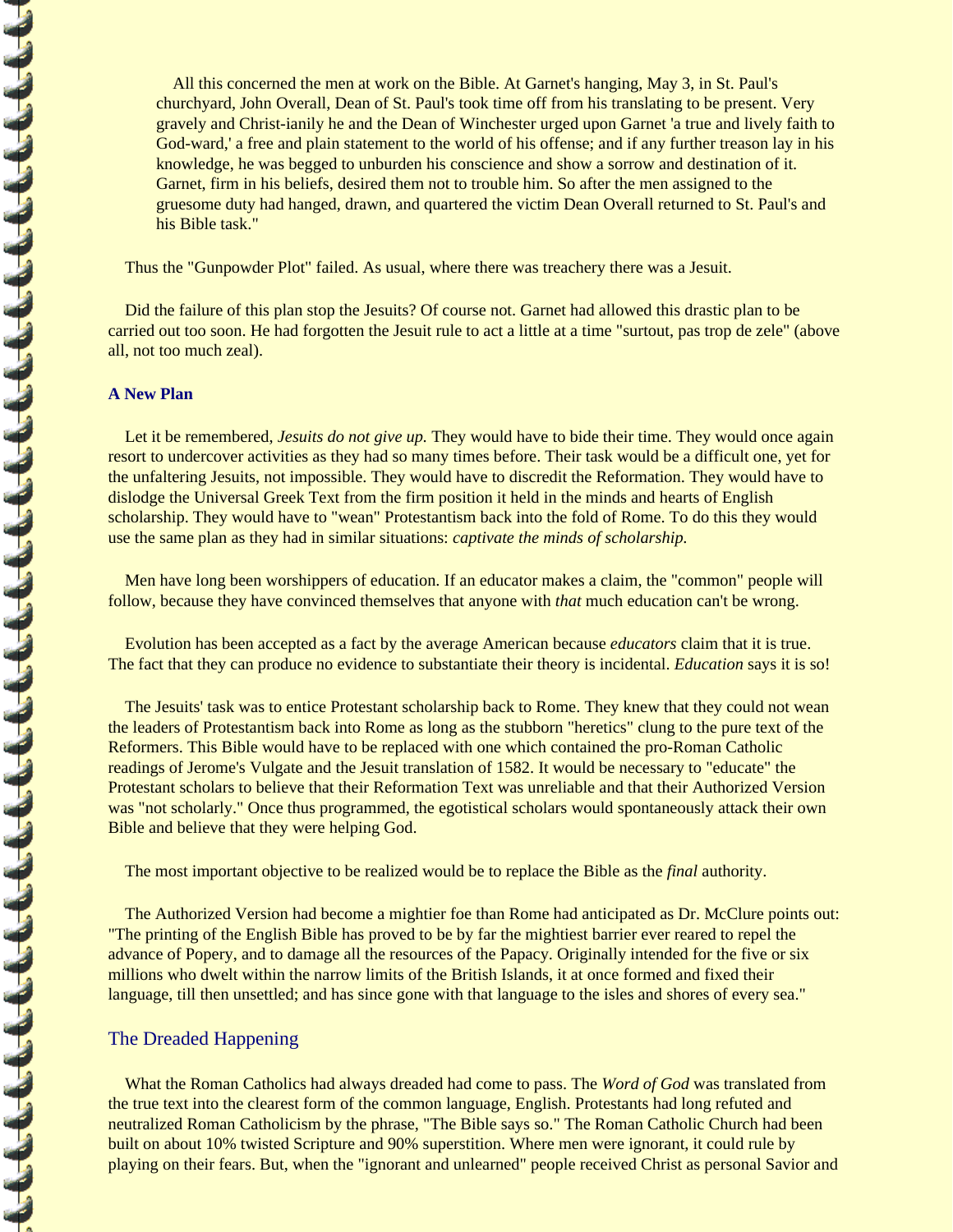clung faithfully to the King James Bible, they were not only immovable but could easily refute *any* heresy, be it Catholic or otherwise.

# Aiding The Enemy

 The job of the Jesuits would be aided by the natural process of time. Every major religious persuasion follows a natural pattern which is nearly impossible to avoid. They begin in the form of a *revival,* not a week long revival meeting, but a spiritual awakening which leads its followers away from the world system and into Bible literalism. The Reformation is a good example. People drew nearer to the Bible, believed it literally, and the end result was a revival which swept Europe and drew people *out* of the Roman Catholic system.

 The next step is *education.* The infant Reformation had nowhere to send its converts to learn the Bible. It certainly could not allow them to return to the Roman school of philosophy for their education. So the second step is to build your own schools and train your own preachers and teachers.

 The third step is *culture.* Once a movement has established itself, it forms its own culture. This process takes from 50 to 100 years. After this period of time, the movement has proved to the world that it is not a "fly by night" outfit but is a force to be reckoned with. This was true of Lutheranism, as it is now true of Fundamentalism.

 Fifty years ago, a Fundamentalist preacher was considered a backwoods "hick" with no education and was able to preach nothing more than "hell, fire, and damnation." Today, the world has awakened to the fact that Fundamentalism is a powerful force. Fundamental churches are found to be the largest and fastest growing in the country. Television and magazines are producing special stories concerning the Fundamental movement. The election of 1980 showed the amount of influence that Fundamentalism could have. Fundamentalism has proven that it is here to stay.

 This acceptance produces a kind of "home-grown" arrogance. This is not a derogatory comment, but is true.

 When the preachers of the Reformation graduated from basements and dungeons to the pulpits of the largest, fastest growing churches in Europe, they realized that they had fought their way to victory. As they saw their colleges grow and multiply, they prided themselves in the job they had done. But the new-found ease of life began to make a subtle change. They found themselves beginning to appreciate the "finer" things of life. A pastor who had been satisfied in the early days of the Reformation with a basement and one candle for light to preach by, twenty-five years later found himself in a fine, clean, functional building. As his congregation grew and space was needed, the church built bigger buildings, but the new buildings passed from functional simplicity to a "touch of elegance." The chandeliers became more ornate. The ceiling became higher. The pews were more comfortable. The windows saw the use of stained glass, a Roman Catholic custom. The pastor found social acceptance in the community. Each succeeding building was "bigger and better" with more elaborate masonry. The preachers and people began to find time to "appreciate" the arts and sciences. The Christians soon had a culture which was separate from but parallel to that of the world. This left the door open for the next and final step, *apostasy.*

 The preachers became "clergy." Their separated lives and Biblical education led to Phariseeism. Their colleges expanded from just training ministers to covering a wider spectrum of occupations. Basic Bible courses were supplemented by a study of "the arts."

 *Revival* is from God. Education is necessary to the training of God's ministers, but culture is a product that appeals to the *flesh.* Once the flesh is allowed to offer its preferences, *apostasy* sets in. Standards become a little more lax. College professors are hired according to their academic abilities *first* and the spiritual convictions *second.* Statements like "We must have the best" and "I want to be first-class" are used to comfort the fears of anyone who feels that the churches and schools seem a little worldly. Of course, a school administrator might find himself thinking, "The average Christian doesn't understand our minute changes. They aren't educated like we are."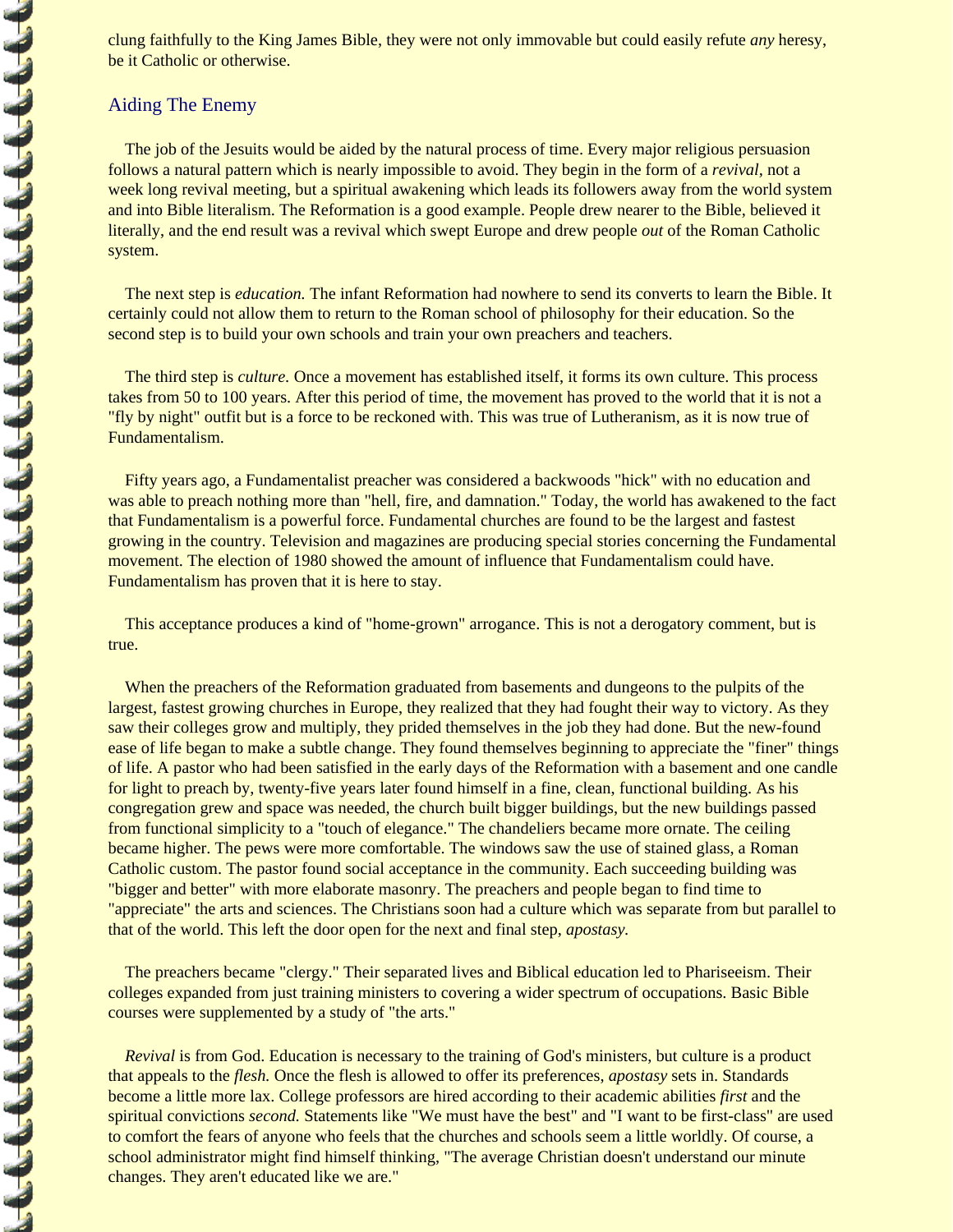There suddenly appears a Christian with an open *Bible,* who points out *Scripture* which may condemn the new found "culture" of a church or school. The school amazingly finds itself in the same position as the Roman Catholic Church, *refuted* by an *ignorant Christian* who believes the Bible. Which is to be the final authority, the school or the Bible? Time after time, education has found that it has come too far to turn back. "We are!" came the answer from Oxford, Cambridge, and Westminister in England. "We are!" came the answer from Harvard, Princeton, and Yale in America. Education has conceived culture and given birth to apostasy!

# **Ripe for Conquest**

 England in the early 1800's was ripe for apostasy. The Reformation had come a long way since Luther nailed his theses on the door of Wittenberg. It had traversed Europe with the truth, leaving in its wake churches and schools that represented the pure text of Scripture. The educational foundation had been laid, upon which culture was built. *Gone* were the attempts to blow up Parliament. Gone was the fear of ending up like Tyndale for believing "the Book." Gone was the reign of terror inflicted by "bloody" Mary. The churches built around the Authorized Version were rich and prosperous. The colleges, from their meager beginnings, had become great universities, pressing on with higher education. There were a few "common" people who still feared Rome, but the "educators" knew that their fears were "unfounded." England was ripe for a transfer of authority from the *Bible* to *education,* and *Rome was willing to supply the education. The absolute reign of the Authorized Version would soon end.*

# **Operation "Undermine"**

 The Authorized Version had withstood countless attacks, but it would now be subject to a systematic campaign to exalt *several* authorities to a position equal to it. These perverted "authorities" would then join forces to portray the Authorized Version as weak, unreliable, inaccurate, outmoded, and generally untrustworthy. Once the Authorized Version had been successfully dethroned, education would be free to exalt whatever authority it desired to. The Roman Catholic Church, of course, would be close at hand to see to it that the authority which was to be exalted would be in agreement with its own corrupt Latin Vulgate.

 The authorities to be exalted as equal with the Authorized Version came from several different quarters, but all with the same intent. Replace the Universal Text of the Authorized Version with the Local Text of Alexandria, Egypt.

# **Science "Falsely So-Called"**

One of the authorities which would be used to discredit the Authorized Version was "textual criticism."

 Textual criticism is known as a "science." By being called a science, it will be accepted by the educated mind. It is a process which looks at the Bible as it would look at the uninspired writings of any secular writer. This one fact alone means that the power of God to preserve His Word is ignored in favor of the naturalistic method of evaluating the "chance" of God's Word being preserved. Textual criticism allows God to "inspire" His originals, but seeks to *replace* God as the active agent in *preserving* His Word.

 Earlier we established that the Bible was a *spiritual* book, that God was active in its conception, and that it would be reasonable to assume that God could be just as active in its *preservation.*

 One might ask at this point if textual criticism could not be the method which God used to preserve His Words? The answer is unequivocally, "No." Here are the reasons why:

 Textual critics look at the Bible *today* through the same eyes as the Egyptian scribes did who perverted the Universal Text to construct the Local Text centuries ago. Those well-educated scribes thought that the Bible was subject to *them* instead of them being subject to the *Bible.* This outlook allowed them to eliminate the power of God from their minds and make whatever changes they deemed necessary to reach a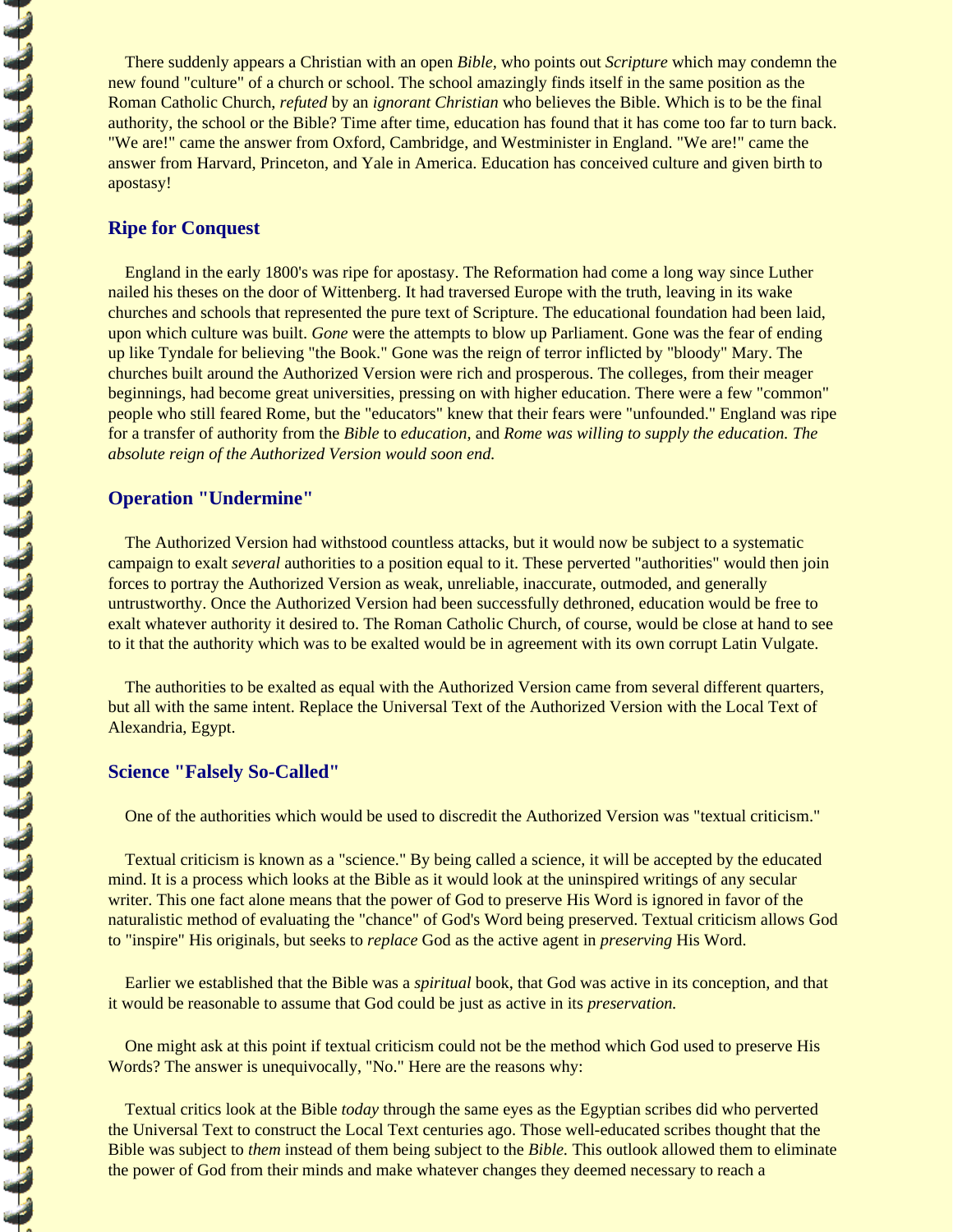conclusion which seemed *logical* to them. *They* were the Holy Spirit in their minds!

 Today textual critics do the same, in that, before they ever start their work, they are convinced that God cannot preserve His Word without their assistance. Scholars today believe that God inspired *words* but preserved *thoughts.*

 Another reason why textual criticism could not be the method God used to preserve His Word is that it *comes from Rome.*

 The Catholic Encyclopedia states, "A French priest, Richard Simon (1638-1712), was the first who subjected the general questions concerning the Bible to a treatment which was at once comprehensive in scope and scientific in method. Simon is the forerunner of modern Biblical criticism ... The use of internal evidence by which Simon arrived at it entitles him to be called the father of Biblical criticism"

The same source also mentions the Catholic scholar Jean Astruc:

 "In 1753 Jean Astruc, a French Catholic physician of considerable note published a little book, *Conjectures sur les memoires originaux dont il parait que Moise s'est servi pour composer le livre de la Genese*, in which he conjectured, from the alternating use of two names of God in the Hebrew Genesis, that Moses had incorporated therein two pre-existing documents, one of which employed Elohim and the other Jehovah. The idea attracted little attention till it was taken up by a German scholar, who, however, claims to have made the discovery independently. This was Johann Gottfried Eichhorn ... Eichhorn greatly developed Astruc's hypothesis."

The same source also speaks of yet another Roman Catholic infidel:

 "Yet, it was a Catholic priest of Scottish origin, Alexander Geddes (1737-1802), who broached a theory of the origin of the Five Books (to which he attached Joshua) exceeding in boldness either Simon's or Eichhorn's. This was the well-known 'Fragment' hypothesis, which reduced the Pentateuch to a collection of fragmentary sections partly of Mosaic origin, but put together in the reign of Solomon. Geddes' opinion was introduced into Germany in 1805 by Vater."

 Dr. Benjamin Wilkenson records how the naturalistic, unsaved Roman Catholic scholars judged in favor of the perverted Egyptian manuscripts: "Some of the earliest critics in the field of collecting variant readings of the New Testament Greek were Mill and Bengel. We have Dr. Kenrick, Catholic Bishop of Philadelphia in 1849, as authority that they and others had examined these manuscripts recently exalted as superior, such as the Vaticanus, Alexandrinus, Beza, and Ephraem, and had pronounced in favor of the Vulgate, the Catholic Bible."

 *Stop and think! Naturalistic* as opposed to *spiritual. Unsaved* as opposed to *saved. Roman Catholic* as opposed to *Biblical.* These men conceived and developed theories which attacked the reliability of Scripture and judged in favor of the *perverted Egyptian manuscripts.*

Are these men and methods worthy of fellowship? Would a perfect and righteous God use such a hodgepodge of infidelity to preserve His hallowed *Words?* Some may say that textual criticism is good if carried on by good, godly Christian men. This cannot be true. The "mass" is a *Roman Catholic* invention contrived to prevent people from knowing the *truth*. Would the mass be "good" if performed by good, Biblebelieving scholars? Of course not! *Elisha* took poison and made it fit to eat, (II Kings 4:38-41). *We* cannot! Neither can we take a method instigated by the Roman Catholic Church in order to overthrow the Bible and filled with the poison of Romanism and *miraculously* make it fit to use! Textual criticism is a "science" (falsely so-called - I Timothy 6:20) whose authority we *cannot* accept in place of the Bible.

# **The Greek Game**

Another authority by which to judge and down-grade the absolute authority of the Authorized Version is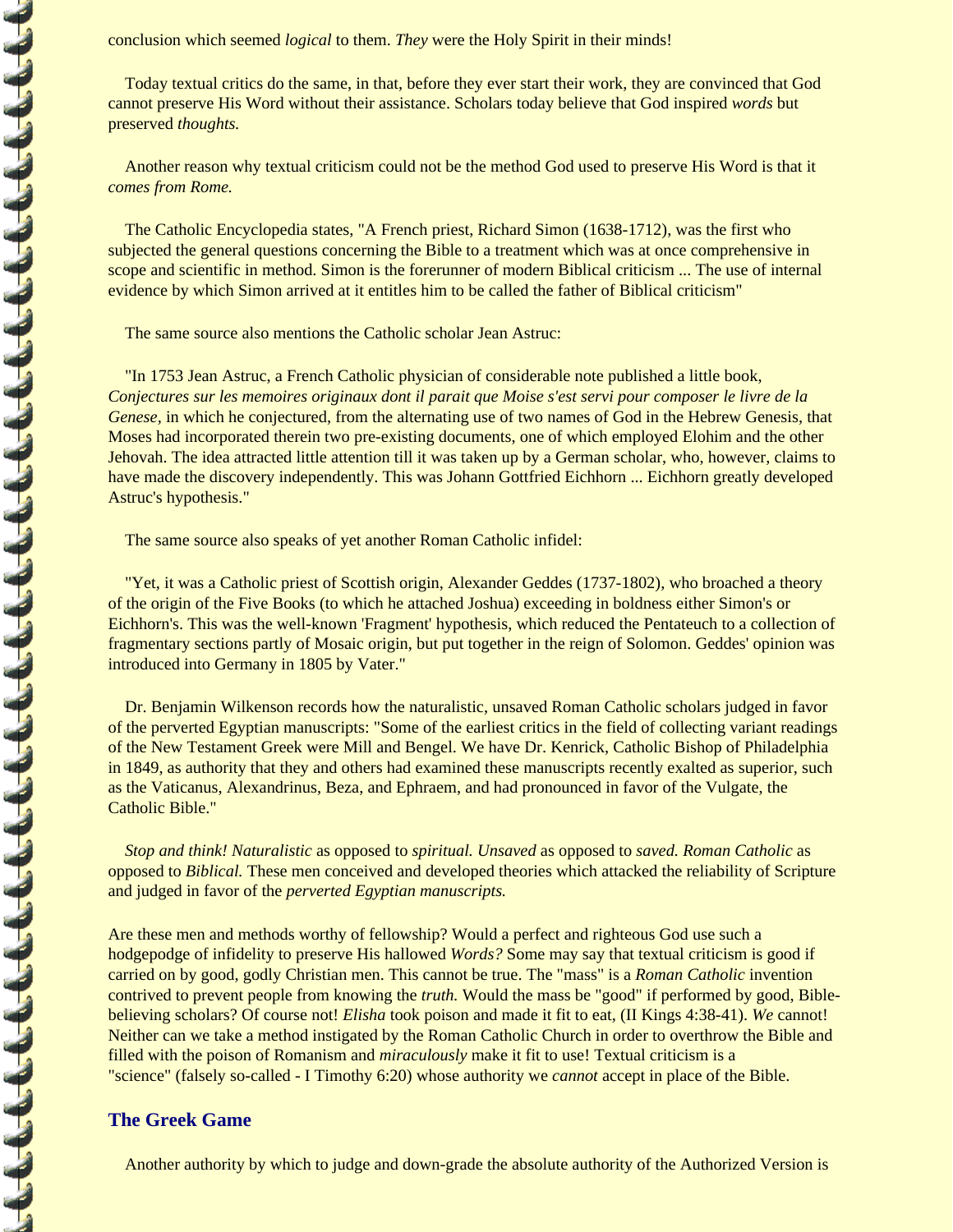to change the meaning of the translation and the words used in Scripture.

 First the student is taught that he must not accept a word as it is in the Authorized Version. He is told to study the Greek or Hebrew words to see if there is another way the word could be translated. The student, with the purest of motives, proceeds to a lexicon or a Greek or Hebrew dictionary and discovers to His horror that the translators of the Authorized Version have translated the word *improperly!* In *truth,* the exact *opposite* has happened. The lexicon and/or dictionary has *defined* the word *improperly!* The poor, naive, well-meaning student does not know it, but he has been "headed off at the pass."

 Years before this poor student ever turned the first page of his lexicon, Roman Catholics *provided the pages he would turn!* Let me explain. If the student can be taught to doubt the accuracy of the translation of any given word in the Bible, then we will turn to a lexicon or dictionary to find the "'true" meaning. He does not realize it, but in doing this, he removes the *Bible* from its position as final authority and bestows that honor upon an uninspired lexicon or dictionary. All this leaves Satan to do, is to *provide that student with a lexicon or dictionary* which reads the way he (Satan) wants it to! This is a subtle and dangerous precedent. Most often, it is taught in complete, innocent sincerity.

 This is much like the phrase used to explain the Communist's takeover of many countries which were once thriving with many missionaries: "The missionaries taught us to *read,* but the Communists gave us the books."

(The Communists do not argue about the proper translation of Marx.)

 Many unsuspecting colleges teach their students to accept the lexicon or dictionary as an authority *above* the Bible, but the lexicons and dictionaries are provided by the infidels.

 John R. Rice points out the result of such "authority switching" while discussing Isaiah 7:14 in the Revised Standard Version: "The most active opposition to the Revised Standard Version has been about changing the translation of Isaiah 7:14 from, 'Behold, a virgin shall conceive,' to 'Behold, a young woman shall conceive and bear a son.' Dr. Luther Weigle, chairman of the translators, said that in the Hebrew English lexicon the word 'alma' means simply 'young woman,' not necessarily 'virgin' and he said that the word for 'virgin' in the Hebrew is 'bethulah.'" He did not tell you, however, that the lexicon he uses was prepared by unbelieving critics.

 Gensenius, the German orientalist and biblical critic, is described in the Encyclopedia Britannica in these words:

 "To Gensenius, who was an exceptionally popular teacher, belongs in a large measure the credit of having freed Semitic philosophy from theological and religious prepossession, and of inaugurating the strictly scientific (and comparative) method.

 His chief work, *Hebraisches u. Chaldais- ches Handworterbuch* (1810-1812), has passed through several editions (Eng. ed.: Francis Brown, S.R. Driver and Charles A. Briggs, A Hebrew and English Lexicon of the Old Testament, 1907).

 Gensenius, a notorious liberal, specialized in changing the theological terminology of the Bible into that of liberals. Brown, Driver, and Briggs, translators of the lexicon in English were, all three of them, radical liberals, and two of them were tried in the Presbyterian church for outrageous infidelity."

 Wilkenson reports that two of the infamous Roman Catholic scholars previously mentioned also entered into the practice of providing definitive works. "Simon and Eichhorn were co-authors of a Hebrew Dictionary."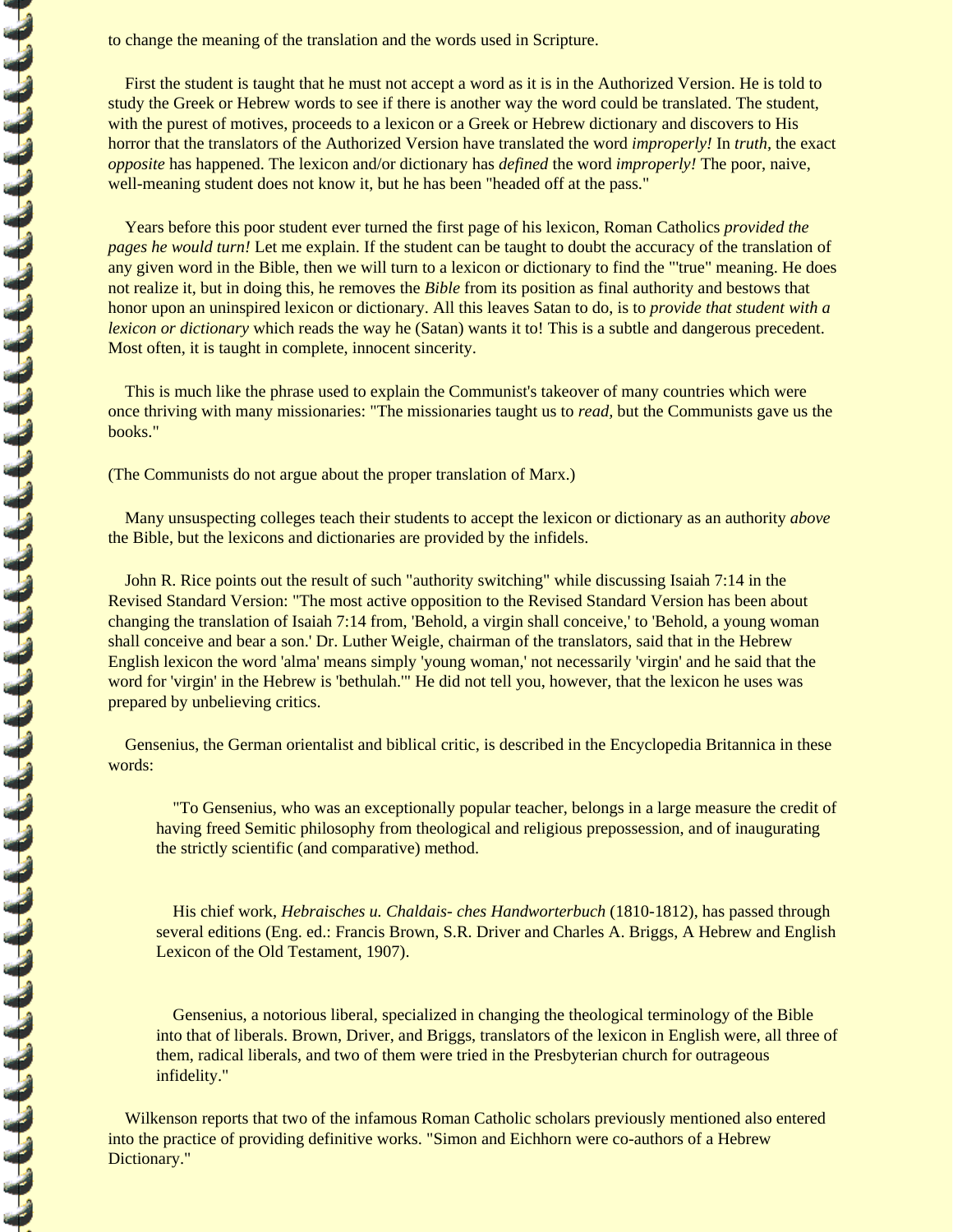Such infidel works are accepted because they are produced by "great scholars." They are then used by good, godly men who do not realize the price of bowing to unbelieving scholarship.

# **Griesbach**

 Another important step in subtlety removing the authority of the Authorized Version is to exalt the unreliable MSS of the Local Text of Egypt. This will be commented on later. Let it suffice for now to reveal the man who laid the groundwork for just such a move. His name was J.J. Griesbach (1745-1812).

 Griesbach divided the extant MSS into three groups. One was called the "Constantinopolitan" family which is our Universal Text. The other two were known as "Western" and "Alexandrian."

 As can be expected, Griesbach was not a Bible believer. In fact, he stated, "The New Testament abounds in more glosses, additions, and interpolations purposely introduced than any other book." $_{78}$  He was also antagonostic to any verse which taught the fundamental doctrines of the Christian faith. Whenever possible he devised means to cast doubt on such passages. He said, "the most suspicious reading of all, is the one that yields a sense favorable to the nourishment of piety (especially monastic piety). When there are many variant readings in one place, that reading which more than the others manifestly favors the dogmas of the orthodox is deservedly regarded as suspicious."

 It is strange indeed that Dr. Griesbach should expect orthodox Christians to manipulate the book which they truly believe to be from God, in order to teach Christianity more fervently. He never mentioned any apprehension that heretics might delete and alter doctrinal passages. What kind of scholarship is it that naturally suspects born-again Christians of an act bordering on sacrilege, but never doubts the integrity of infidels? Is *this* God's method?

 Whatever it was that possessed Griesbach to suspect Christians of such criminal acts also possessed two of his followers. Hill explains:

 "Westcott and Hort professed to 'venerate' the name of Griesbach above that of every other textual critic of the New Testament. Like Griesbach they believed that the orthodox Christian scribes had altered the New Testament manuscripts in the interest of orthodoxy. Hence like Griesbach, they ruled out in advance any possibility of the providential preservation of the New Testament text through the usage of believers. But at the same time they were very zealous to deny that heretics had made any intentional changes in the New Testament text. 'It will not be out of place,' they wrote, 'to add here a distinct expression of our belief that even among the numerous unquestionably spur-ious readings of the New Testament, there are no signs of deliberate falsification of the text for dogmatic purposes.' The effect of this one-sided theory was to condemn the text found in the majority of the New Testament manuscripts and exonerate that of B and Aleph."

 Thus the Local Text, supported by the Roman Catholic Church, became an authority equal to or higher than the Universal Text of the Authorized Version in *spite* of the many doctrinal changes. After all, Griesbach, Westcott, and Hort had already established that heretics never falsify Scripture--only Christians do!

 As the infidelity of men such as this is accepted as authoritative, Christians begin to look to their Bible with more and more skepticism. What more could Satan desire?

 Are these men to be blamed for their failure to accept the Bible as infallible, or have they been unsuspecting dupes of a plan much bigger and far more serious than they could have ever suspected? Let us see.

## **The Puppeteer**

One man who became greatly responsible for the fall of England to a sympathetic acceptance of Roman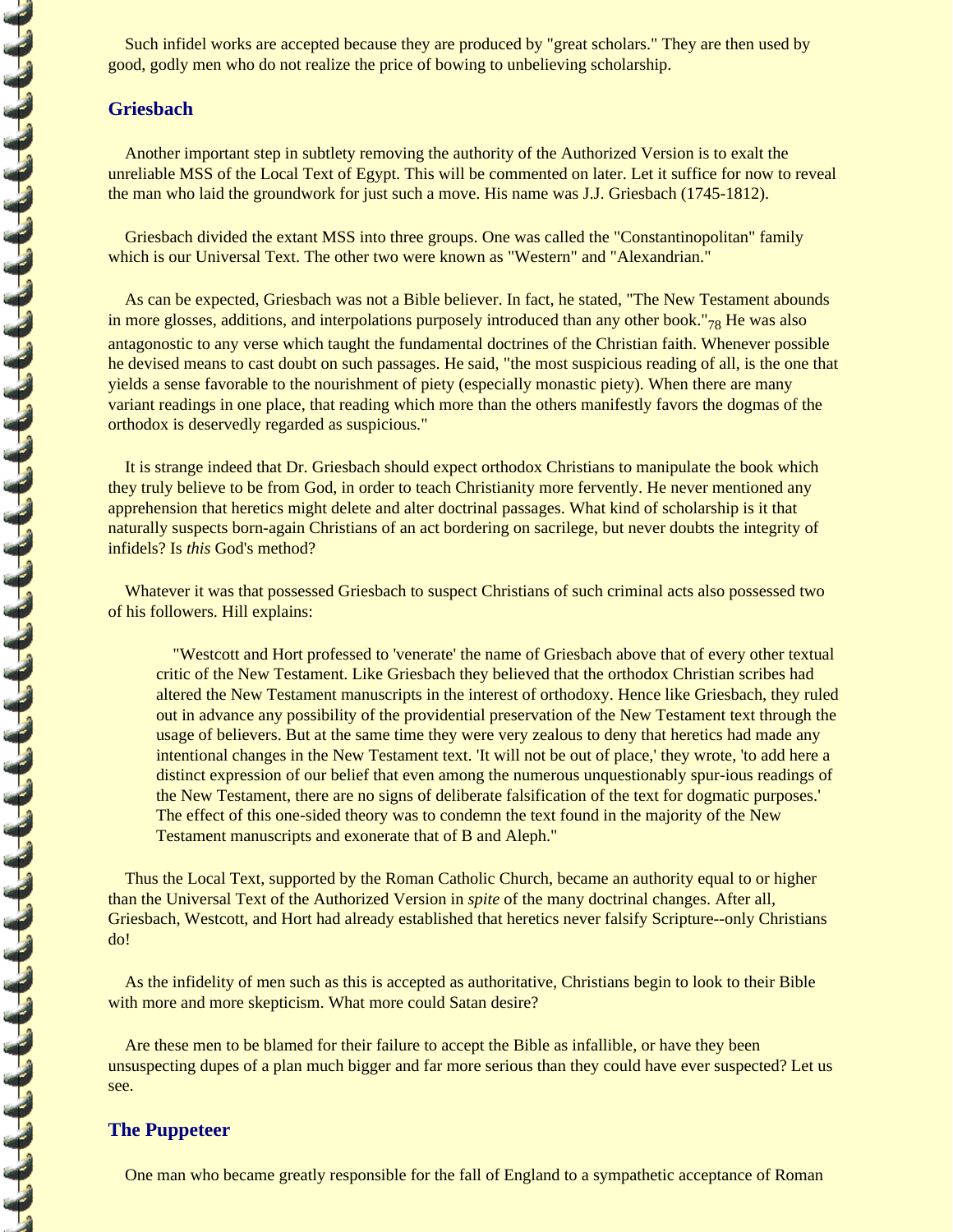Catholic ideas was Cardinal Wiseman (1802-1865).

 Wiseman was the prime mover in installing the Roman Catholic Church back on the shore of England. He was born and raised in England. He went to Rome to study under Cardinal Mai, the editor of the Vatican Manuscript.

 Wiseman had a desire to see England return to the fold at Rome. One of the major obstacles to this was the supremacy which the Authorized Version held there. Where the Authorized Version prevails, Rome cannot.

# **The Puppets**

While in Rome, he was visited by several Neo-Protestants. He was instrumental in "weaning" these men back into subjection to the Pope. One of his visitors was William Gladstone (1809-1898),who was to become prime minister of England. He was a man known for his change from being a Conservative to a Liberal.

 Another visitor was Anglican Archbishop Trench, who returned to England to promote a revision of the Authorized Version and even joined the Revision Committee of 1871.

 Still another was John Henry Newman. Newman was the brilliant English churchman who was a leader of Oxford University and the English clergy.

 Newman was close friends with Herrell Froude. Froude, Wilkenson tells us, was the son of a High Churchman, "who loathed Protestantism, denounced the Evangelicals, and brought up his sons to do the same."

 These two, Newman and Froude, joined affinity with John Keble. Keble, like Froude, was of High Church background. He was strongly anti-Protestant and anti-Evangelical.

 Newman and Froude visited Wiseman in Rome in 1833. Having been taken in by the beautiful architecture of Rome's cathedrals and the solemn grandeur of the high masses, the two Oxford professors inquired of Wiseman as to what terms the Roman Catholic Church would require to accept the Church of England back into the Roman Church. Wiseman's reply was cold and clear: The Church of England must accept the Council of Trent. At this, Newman left Rome stating, "I have a work to do in England," a work indeed, in which he, Froude, Keble, and Edward Pusey joined forces to swing England back to Rome and to remove their primary adversary, the hated King James Bible.

 Newman, brilliant man that he was, provided the strong intellectual leadership needed. Pusey was the moralist, and Keble spoke through the delicate words of the poet and captivated the hearts and minds of many an unsuspecting young scholar. Any who lacked a strong stand on Bible principles would be easy prey for these apostates.

 Newman, in fact, was so taken in by the spell of Rome that he, in 1845, left the Church of England and formally joined the Roman Catholic Church, following a similar apostate, named Ward, who had written a book teaching the worship of Mary and "mental reservation." Mental reservation is the act, condoned by the Roman Catholic Church, of *lying* to keep from revealing your ties to Rome.

Wilkenson records Newman's betrayal:

 "Public sentiment was again aroused to intensity in 1845 when Ward, an outstanding Tractarian, published His book which taught the most offensive Roman views, Mariolatry, and mental reservation in subscribing to the Thirty-nine Articles. When Oxford degraded him from his university rights, he went over in September to the Church of Rome. It became very evident that Newman soon would follow. On the night of October 8 Father Dominic, of the Italian Passionists, arrived at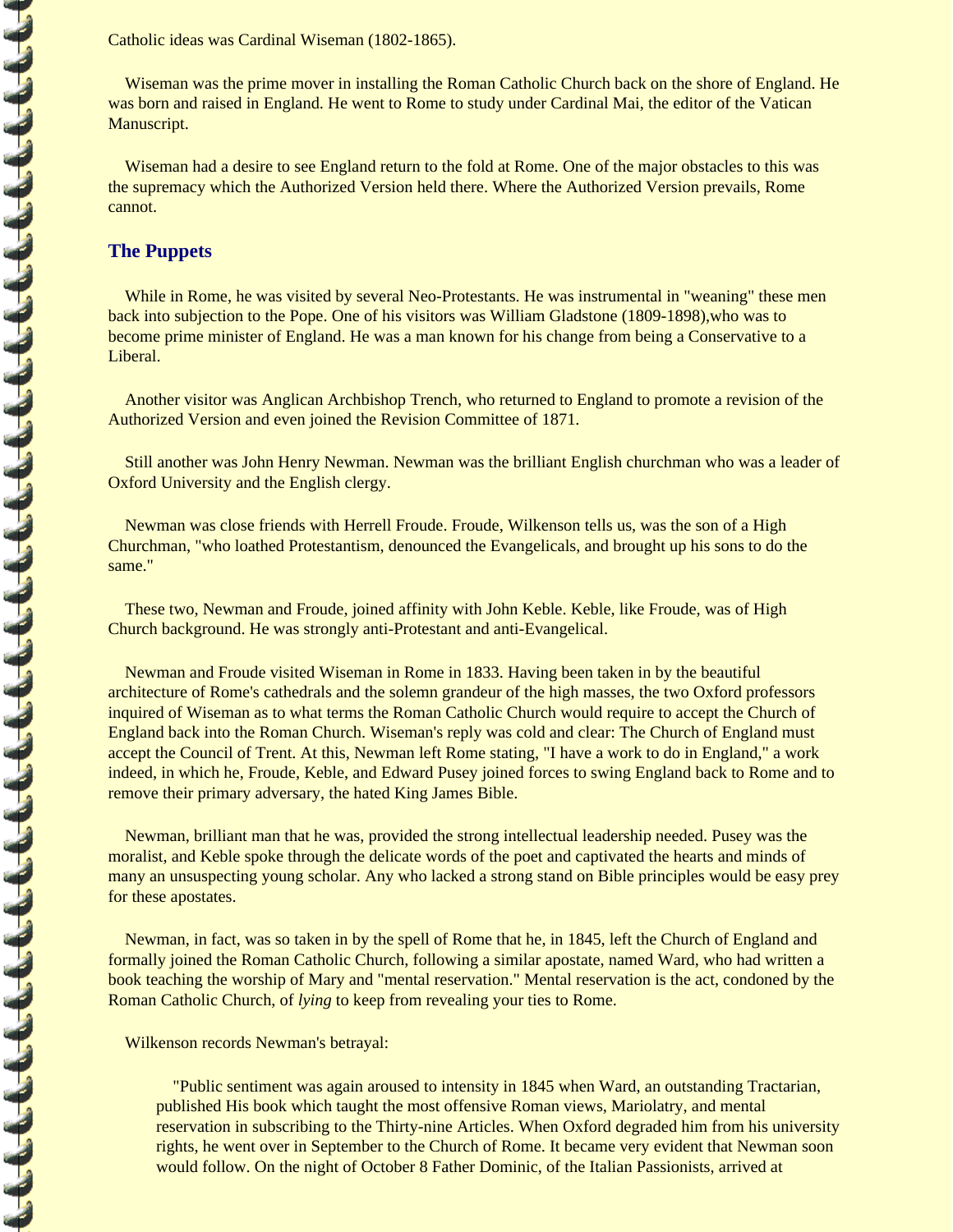Newman's quarters in a downpouring rain. After being received, he was standing before the fire drying his wet garments. He turned around to see Newman prostrate at his feet, begging his blessing, and asking him to hear his confession. Thus the author of *Lead Kindly Light* passed over to Rome, and within one year 150 clergyman and eminent laymen also had joined the Catholic Church."

Where was Wiseman through all of this? He was naturally close at hand. In 1836, three years following Newman and Froude's visit, he had moved to Ireland to supervise the Oxford Movement through his paper, the "Dublin Review." Wiseman was described as, "a textual critic of the first rank, and assisted by the information seemingly passed on to him from the *Jesuits,* he was able to finish the facts well calculated to combat confidence in the *Protestant Bible.*"

 England had graduated from "revival" to "education," and her "education" had developed into her own unique "culture." From there, the Roman Catholic Church was willing to supply the *apostasy*.

# Where We Stand Today

 Today in colleges and churches across America and around the world, truly good, godly men who love the Lord Jesus and sincerely desire to serve Him, are unsuspectingly propagating the Roman Catholic method of textual criticism. The result is that Christian soldiers who go out to fight Rome, either with a perfect Bible which they have been taught to doubt, or else an unreliable translation of the Rome-supported Local Text, which is worthy of all suspicion.

 Education in America has come to the place of either having to swallow its pride, admit it has been wrong, and return to the true Bible; or else make another more vehement attack on the Authorized Bible in hopes of finally silencing it and its supporters, in the hope of hiding its mistake. Christians be warned! The Revised Version did not ring the death note for the King James Bible. It rang the death note for England!

 All of the translations before and after 1881 which were going to replace the Authorized Version lie silently in the "grave" right now. Those which do not, shall soon join their ranks in the halls of the "improved," "thoroughly reliable," "truly accurate," and "starters of a new tradition," dead. They have failed to start one revival. They have failed to induce Christians back to reading their Bibles, and have only succeeded in casting doubt on the true Word of God. The question is, can we repair the damage already done and proceed from here? The answer is YES!

# **Westcott and Hort**

 Brooke Foss Westcott (1825-1903) and Fenton John Anthony Hort (1828-1892) have been highly controversial figures in biblical history.

 On one side, their supporters have heralded them as great men of God, having greatly advanced the search for the original Greek text.

 On the other side, their opponents have leveled charges of heresy, infidelity, apostasy, and many others, claiming that they are guilty of wreaking great damage on the true text of Scripture.

*The Life and Letters of Brooke Foss Westcott*, by his son, Arthur, and *The Life and Letters of Fenton John Anthony Hort*, written by his son.

We cannot blindly accept the finding of any scholar without investigating what his beliefs are concerning the Bible and its doctrines. Scholarship alone makes for an inadequate and dangerous authority, therefore we are forced to scrutinize these men's lives.

### **A Monumental Switch**

Westcott and Hort were responsible for the greatest feat in textual criticism. They were responsible for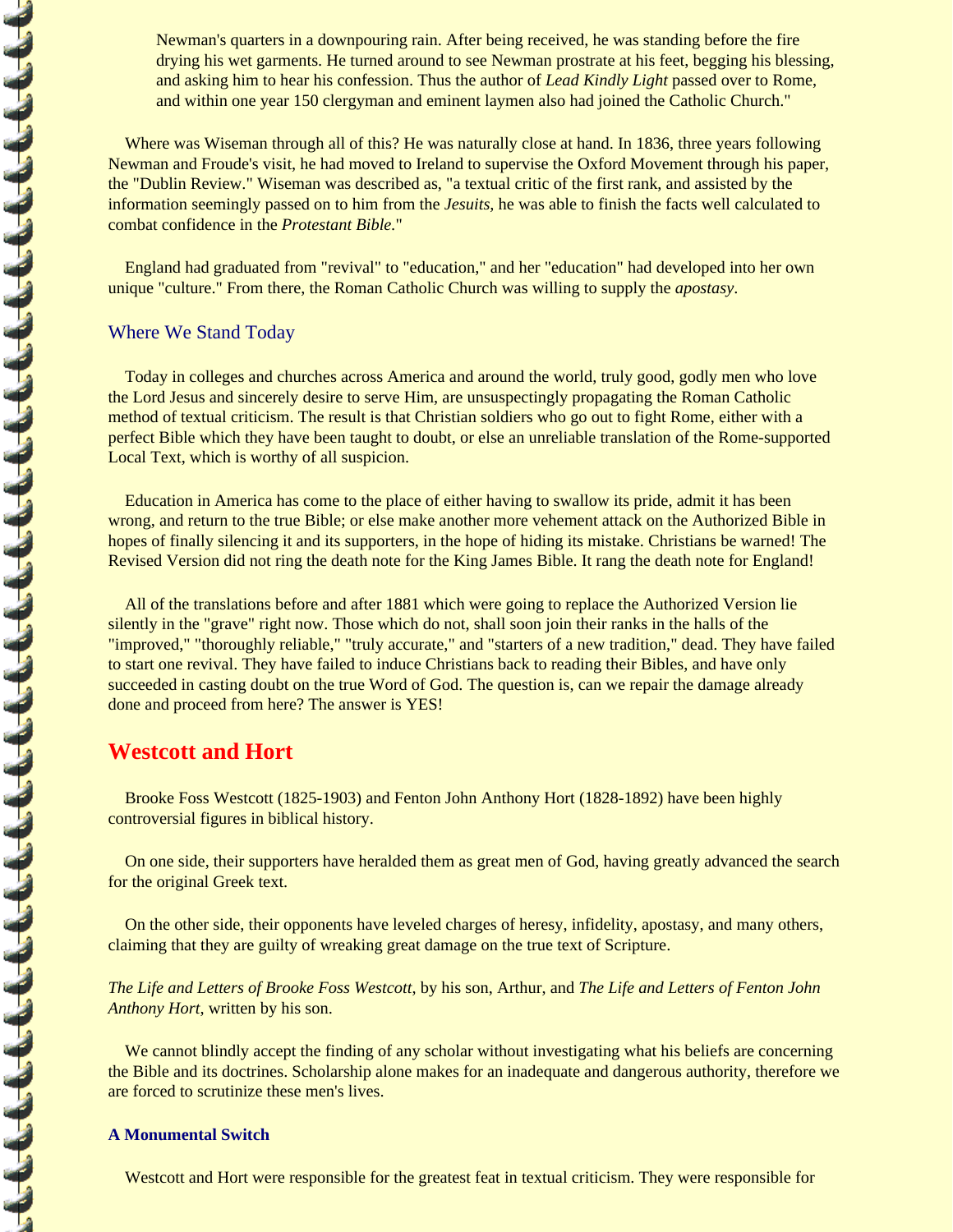replacing the Universal Text of the Authorized Version with the Local Text of Egypt and the Roman Catholic Church. Both Wescott and Hort were known to have resented the pre-eminence given to the Authorized Version and its underlying Greek Text. They had been deceived into believing that the Roman Catholic manuscripts, Vaticanus and Aleph, were better because they were "older." This they believed, even though Hort admitted that the Antiochian or Universal Text was equal in antiquity. "The fundamental text of the late extant Greek MSS generally is beyond all question identical with the dominant Antiochian or Graeco-Syrian Text of the second half of the Fourth Century."

#### **Vicious Prejudice**

 In spite of the fact that the readings of the Universal Text were found to be as old, or older, Westcott and Hort still sought to dislodge it from its place of high standing in biblical history. Hort occasionally let his emotions show, "I had no idea till the last few weeks of the importance of text, having read so little Greek Testament, and dragged on with the villainous Textus Receptus ... Think of the vile Textus Receptus leaning entirely on late MSS; it is a blessing there are such early ones."

Westcott and Hort built their own Greek text based primarily on a few uncial MSS of the Local Text. It has been stated earlier that these perverted MSS do not even agree among themselves. The ironic thing is that Westcott and Hort knew this when they formed their text!

 Burgon exposed Dr. Hort's confession, "Even Hort had occasion to notice an instance of the Concordia discourse." Commenting on the four places in Mark's gospel (14:30, 68, 72, a, b) where the cock's crowing is mentioned said, "The confusion of attestation introduced by these several cross currents of change is so great that of the seven principal MSS, Aleph, A, B, C, D, L, no two have the same text in all four places."

#### **A Shocking Revelation**

 That these men should lend their influence to a family of MSS which have a history of attacking and diluting the major doctrines of the Bible, should not come as a surprise. Oddly enough, neither man believed that the Bible should be treated any differently than the writings of the lost historians and philosophers!

 Hort wrote, "For ourselves, we dare not introduce considerations which could not reasonably be applied to other ancient texts, supposing them to have documentary attestation of equal amount, variety and antiquity."

 He also states, "In the New Testament, as in almost all *prose writings* which have been much copied, corruptions by interpolation are many times more numerous than corruptions by omission."

We must consider these things for a moment. How can God use men who do not believe that His Book is any different than Shakespeare, Plato, or Dickens? It is a fundamental belief that the Bible is different from *all* other writings. Why did these men not believe so?

#### **Blatant Disbelief**

 Their skepticism does, in fact, go even deeper. They have both become famous for being able to deny scriptural truth and still be upheld by fundamental Christianity as biblical authorities! Both Westcott and Hort failed to accept the basic Bible doctrines which we hold so dear and vital to our fundamental faith.

 Hort denies the reality of Eden: "I am inclined to think that no such state as 'Eden' (the popular notion) ever existed, and that Adam's fall in no degree differed from the fall of each of his descendants, as Coleridge justly argues."

Furthermore, he took sides with the apostate authors of "Essays and Reviews."

Hort writes to Rev. Rowland Williams, October 21, 1858, "Further I agree with them [Authors of "Essays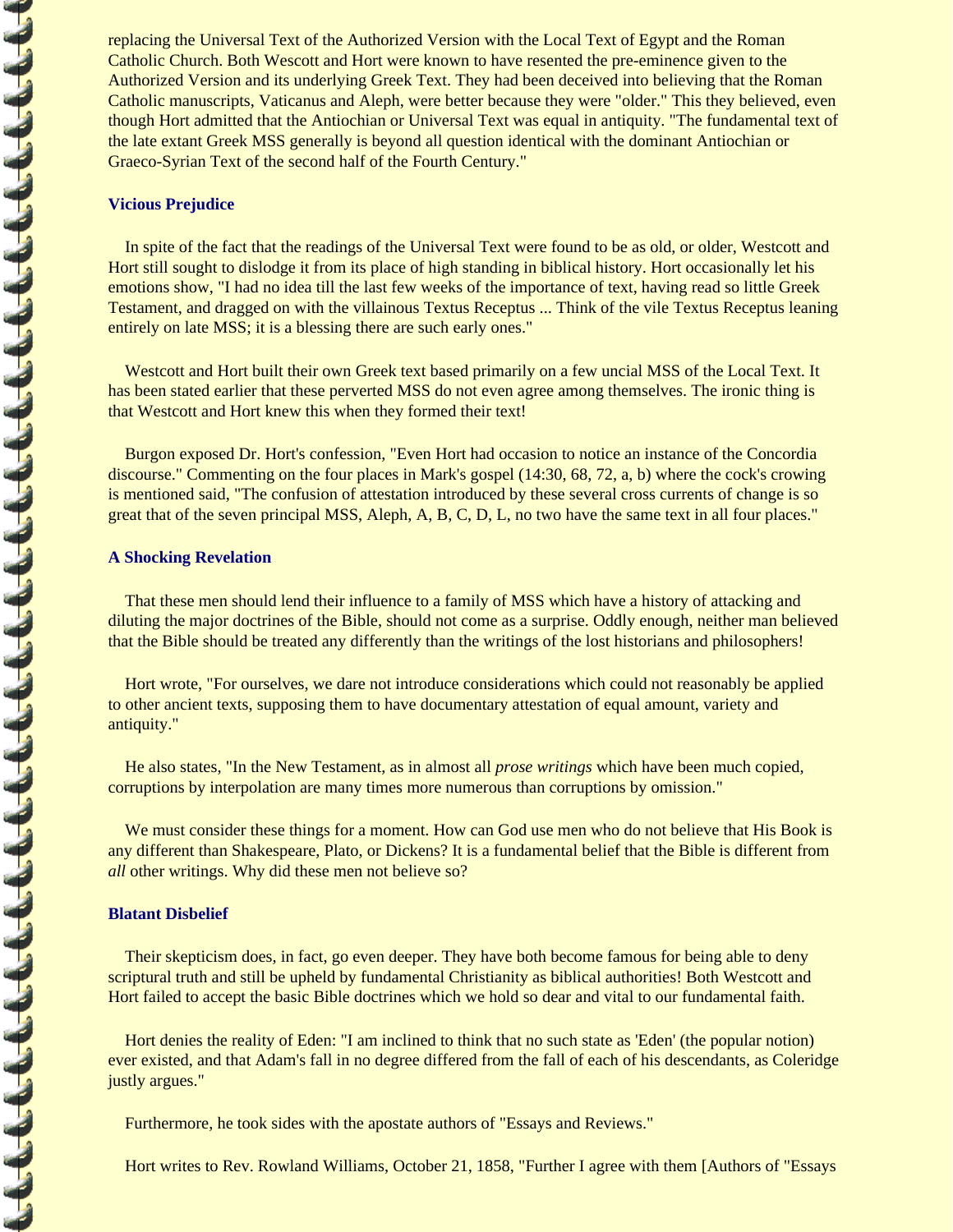and Reviews"] in condemning many leading specific doctrines of the popular theology ... Evangelicals seem to me perverted rather than untrue. There are, I fear, still more serious differences between us on the subject of authority, and especially the authority of the Bible."

We must also confront Hort's disbelief that the Bible was infallible: "If you make a decided conviction of the absolute infallibility of the N.T. practically a sine qua non for co-operation, I fear I could not join you." He also stated:

 "As I was writing the last words a note came from Westcott. He too mentions having had fears, which he now pronounces 'groundless,' on the strength of our last conversation, in which he discovered that I did 'recognize' 'Providente' in biblical writings. Most strongly I recognize it; but I am not prepared to say that it necessarily involves absolute infallibility. So I still await judgment."

And further commented to a colleague:

"But I am not able to go as far as you in asserting the absolute infallibility of a canonical writing."

#### **Strange Bedfellows**

 Though unimpressed with the evangelicals of his day, Hort had great admiration for Charles Darwin! To his colleague, B.F. Westcott, he wrote excitedly: "...Have you read Darwin? How I should like to talk with you about it! In spite of difficulties, I am inclined to think it unanswerable. In any case it is a treat to read such a book."

 And to John Ellerton he writes: "But the book which has most engaged me is Darwin. Whatever may be thought of it, it is a book that one is proud to be contemporary with ... My feeling is strong that the theory is unanswerable. If so, it opens up a new period."

 Dr. Hort was also an adherent to the teaching of Samuel Taylor Coleridge. His son writes: "In undergraduate days, if not before, he came under the spell of Coleridge."

Coleridge was the college drop-out whose drug addiction is an historical fact. "The opium habit, begun earlier to deaden the pain of rheumatism, grew stronger. After vainly trying in Malta and Italy to break away from opium, Coleridge came back to England in 1806."

 One of Coleridge's famous works is *Aids to Reflection*. "Its chief aim is to harmonize formal Christianity with Coleridge's variety of transcendental philosophy. He also did much to introduce Immanual Kant and other German philosophers to English readers."

This man, Coleridge, had a great influence on the two scholars from Cambridge.

#### **Forsaking Colossians 2:8**

 Hort was also a lover of Greek philosophy. In writing to Mr. A. MacMillian, he stated: "You seem to make (Greek) philosophy worthless for those who have received the Christian revelation. To me, though in a hazy way, it seems full of precious truth of which I find nothing, and should be very much astonished and perplexed to find anything in revelation."

#### **Lost in the Forest**

 In some cases Hort seemed to wander in the woods. In others he can only be described as utterly "lost in the forest." Take, for example, his views on fundamental Bible truths.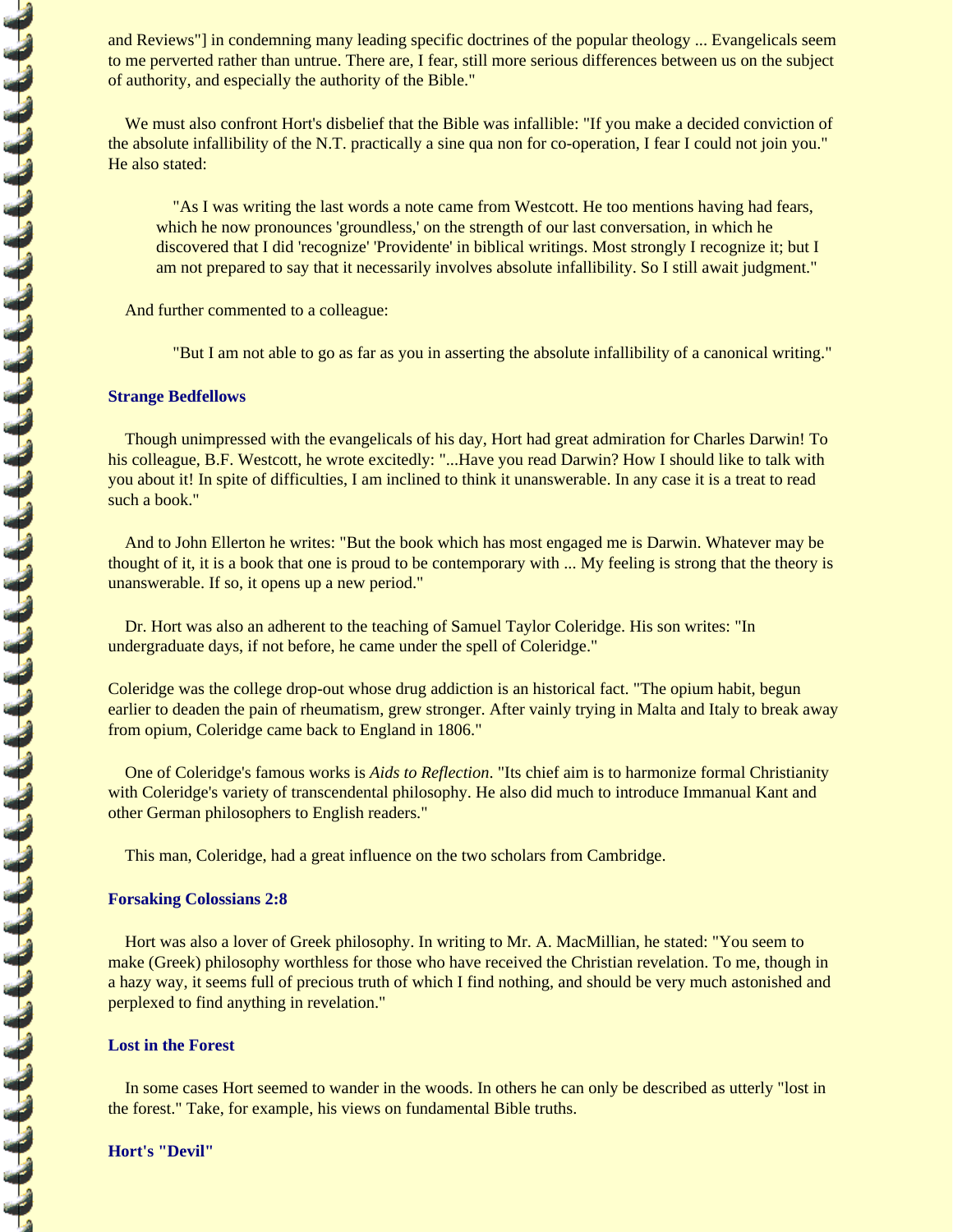Concerning existence of a personal devil he wrote:

 "The discussion which immediately precedes these four lines naturally leads to another enigma most intimately connected with that of everlasting penalties, namely that of the personality of the devil." It was Coleridge who some three years ago first raised any doubts in my mind on the subject doubts which have never yet been at all set at rest, one way or the other. You yourself are very cautious in your language.

 "Now if there be a devil, he cannot merely bear a corrupted and marred image of God; he must be wholly evil, his name evil, his every energy and act evil. Would it not be a violation of the divine attributes for the Word to be actively the support of such a nature as that?"

# **Hort's "Hell"**

Rev. Hort also shrunk from the belief in a literal, eternal "hell."

 "I think Maurice's letter to me sufficiently showed that we have no sure knowledge respecting the duration of future punishment, and that the word 'eternal' has a far higher meaning than the merely material one of excessively long duration; extinction always grates against my mind as something impossible."

 "Certainly in my case it proceeds from no personal dread; when I have been living most godlessly, I have never been able to frighten myself with visions of a distant future, even while I 'held' the doctrine."

### **Hort's "Purgatory'**

 Although the idea of a literal devil and a literal hell found no place in Hort's educated mind, he was a very real believer in the fictious Roman Catholic doctrine of "purgatory." To Rev. John Ellerton he wrote in 1854:

 "I agree with you in thinking it a pity that Maurice verbally repudiates purgatory, but I fully and unwaveringly agree with him in the three cardinal points of the controversy: (1) that eternity is independent of duration; (2) that the power of repentance is not limited to this life; (3) that it is not revealed whether or not all will ultimately repent. The modern denial of the second has, I suppose, had more to do with the de-spiritualizing of theology then almost anything that could be named."

Also while advising a young student he wrote:

 "The idea of purgation, of cleansing as by fire, seems to me inseparable from what the Bible teaches us of the Divine chastisements; and, though little is directly said respecting the future state, it seems to me incredible that the Divine chastisements should in this respect change their character when this visible life is ended.

 "I do not hold it contradictory to the Article to think that the condemned doctrine has not been wholly injurious, inasmuch as it has kept alive some sort of belief in a great and important truth."

 Thus we see that Dr. Hort's opinions were certainly not inhibited by orthodoxy. Yet his wayward ways do not end here. For, as his own writings display, Dr. Hort fell short in several other fundamental areas.

# **Hort's "Atonement"**

There was also his rejection of Christ's atoning death for the sins of all mankind.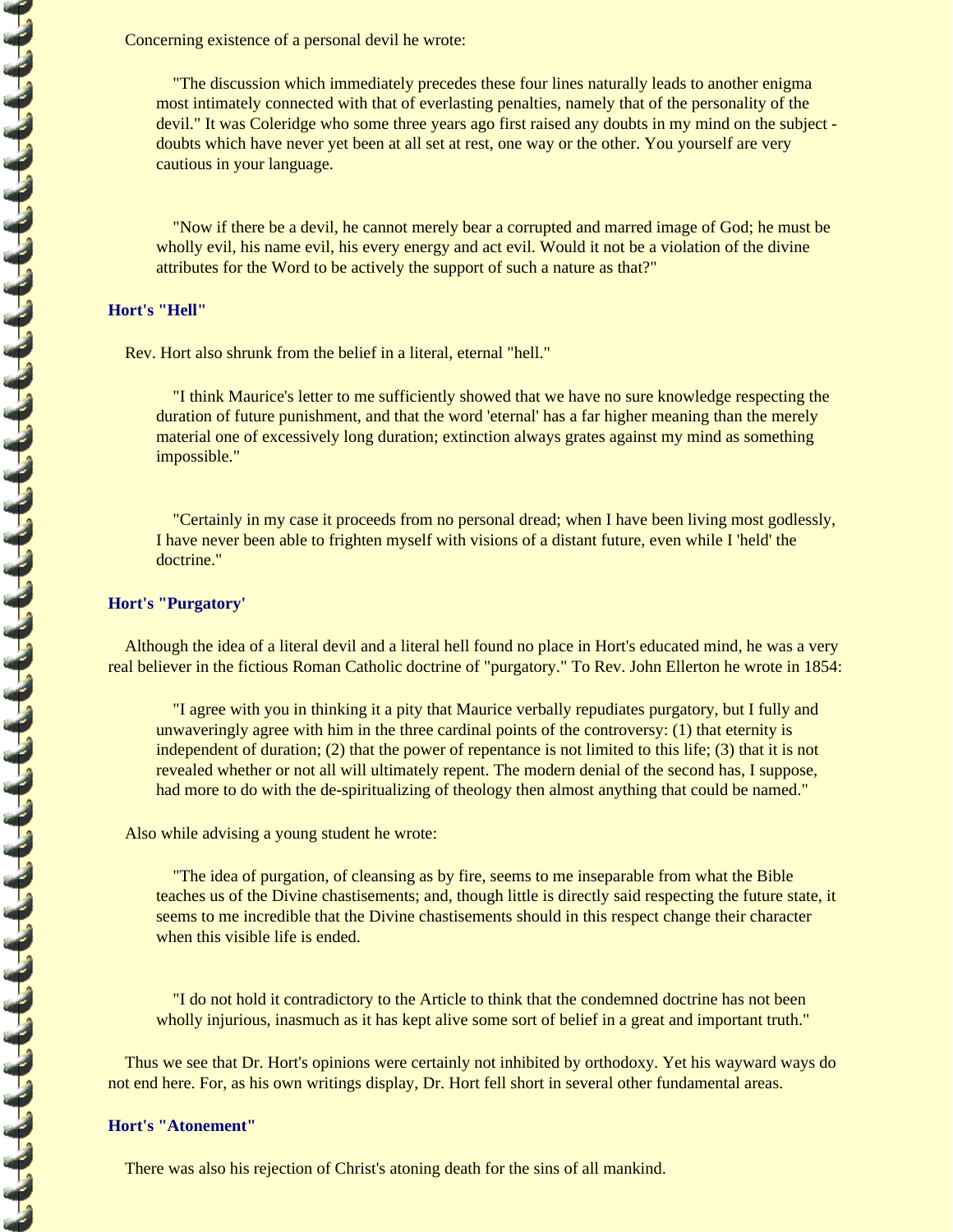"The fact is, I do not see how God's justice can be satisfied without every man's suffering in his own person the full penalty for his sins."

In fact, Hort considered the teachings of Christ's atonement as *heresy!*

 "Certainly nothing can be more unscriptural than the modern limiting of Christ's bearing our sins and sufferings to His death; but indeed that is only one aspect of an almost universal heresy."

The fact is, that Hort believed *Satan* more worthy of accepting Christ's payment for sins than *God.*

 "I confess I have no repugnance to the primitive doctrine of a ransom paid to Satan, though neither am I prepared to give full assent to it. But I can see no other possible form in which the doctrine of a ransom is at all tenable; anything is better than the notion of a ransom paid to the Father."

# **Hort's "Baptism"**

 Dr. Hort also believed that the Roman Catholic teaching of "baptismal regeneration" was more correct than the "evangelical" teaching.

 "...at the same time in language stating that we maintain 'Baptismal Regeneration' as the most important of doctrines ... the pure 'Romish' view seems to me nearer, and more likely to lead to, the truth than the Evangelical."

 He also states that, "Baptism assures us that we are children of God, members of Christ and His body, and heirs of the heavenly kingdom."

 In fact, Hort's heretical view of baptism probably cost his own son his eternal soul, as we find Hort assuring his eldest son, Arthur, that his infant baptism was his salvation:

 "You were not only born into the world of men. You were also born of Christian parents in a Christian land. While yet an infant you were claimed for God by being made in Baptism an unconscious member of His Church, the great Divine Society which has lived on unceasingly from the Apostles' time till now. You have been surrounded by Christian influences; taught to lift up your eyes to the Father in heaven as your own Father; to feel yourself in a wonderful sense a member or part of Christ, united to Him by strange invisible bonds; to know that you have as your birthright a share in the kingdom of heaven."

# **Hort's Twisted Beliefs**

 Along with Hort's unregenerated misconceptions of basic Bible truths, there were his quirkish and sometimes quackish personal beliefs.

 One such example is his hatred for democracy, as he asserts in a letter to Rev. Westcott dated April 28, 1865:

 "...I dare not prophesy about America, but I cannot say that I see much as yet to soften my deep hatred of democracy in all its forms."

 In fact, Hort's hope, during the years of the American Civil War, was that the South would win. This desire was fostered by the hope that such a victory would destroy *both* countries to eliminate America's threat to England's domination of the world. His own words betray this in a letter which he wrote to Rev. John Ellerton in September of 1862:

"I care more for England and for Europe than for America, how much more than for all the niggers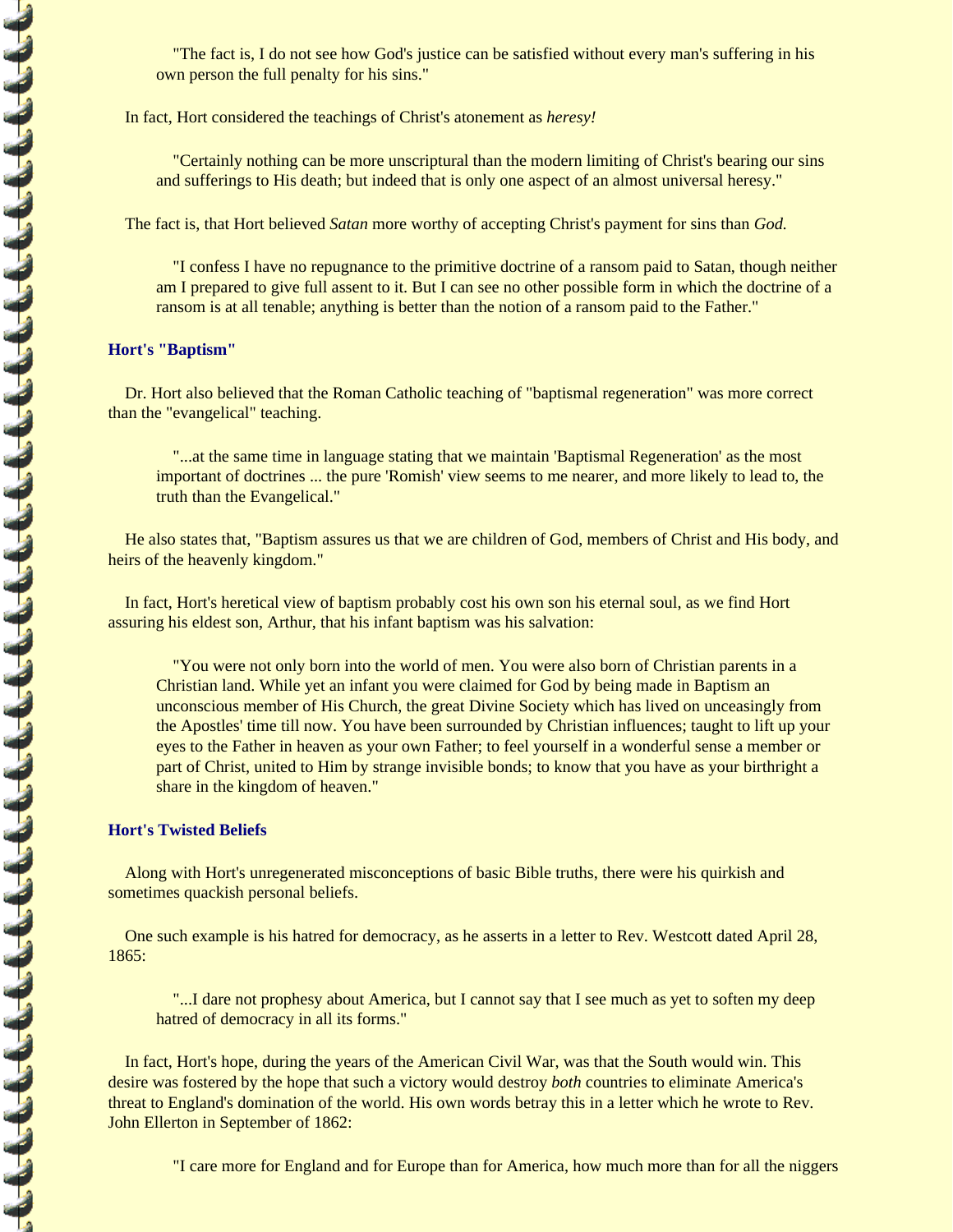imaginable."

in the world! And I contend that the highest morality requires me to do so. Some thirty years ago Niebuhr wrote to this effect: 'Whatever people may say to the contrary, the American empire is standing menace to the whole civilization of Europe and sooner or later one or the other must perish.' Every year has, I think, brought fresh proof of the entire truth of these words. American doctrine (only too well echoed from Europe itself, though felt to be at variance with the institutions of Europe) destroys the root of everything vitally precious which man has by painful growth been learning from the earliest times till now, and tends only to reduce us to the gorilla state. The American empire seems to me mainly an embodiment of American doctrine, its leading principle being lawless force. Surely, if ever Babylon or Rome were rightly cursed it cannot be wrong to desire and pray from the bottom of one's heart that the American Union may be shivered to pieces.

 "I do not for a moment forget what slavery is, or the frightful effects which Olmsted has shown it to be producing on white society in the South; but I hate it much more for its influence on the whites than on the niggers themselves. The refusal of education to them is abominable; how far they are capable of being ennobled by it is not clear. As yet everywhere (not in slavery only) they have surely shown themselves only as an immeasurably inferior race, just human and no more, their religion frothy and sensuous, their highest virtues, those of a good Newfoundland dog."

 Hort also had no respect for prominent Americans, be they politician or preacher. Concerning President Abraham Lincoln he wrote: "I cannot see that he has shown any special virtues or statesmanlike capacities."

The great preacher D.L. Moody impressed him as follows:

 "Think of my going with Gray yesterday afternoon to hear 'Moody and Sankey' at the Haymarket. I am very glad to have been, but should not care to go again. All was much as I expected, except that the music was inferior, and altogether Sankey did not leave a favourable impression. Moody had great sincerity, earnestness, and good sense, with some American humor which he mostly keeps under restraint, but in matter is quite conventional and commonplace. Much the most remarkable thing is the congregation or rather audience."

 Hort's distaste for America may not be solely attributed to patriotism as much as to a tainting of his thinking by a touch of Communism. These facts are brought out in his continued correspondence with Rev. John Ellerton, circa 1850:

 "I have pretty well made up my mind to devote my three or four years up here to the study of this subject of Communism."

"I can only say that it was through the region of pure politics that I myself approach Communism."

"To be without responsibility, to be in no degree our 'brother's keeper,' would be the heaviest curse

 "Surely every man is meant to be God's steward of every blessing and 'talent' (power, wealth, influence, station, birth, etc. etc.) which He gives him, for the benefit of his neighbors."

 Also suspect is Hort's delving into the supernatural along with his good friend, Brooke Foss Westcott, and others in what was called the 'Ghostly Guild' (more on this later).

 "Westcott, Gorham, C.B., Scott, Benson, Bradshaw, Luard, etc., and I have started a society for the investigation of ghosts and all supernatural appearances and effects, being all disposed to believe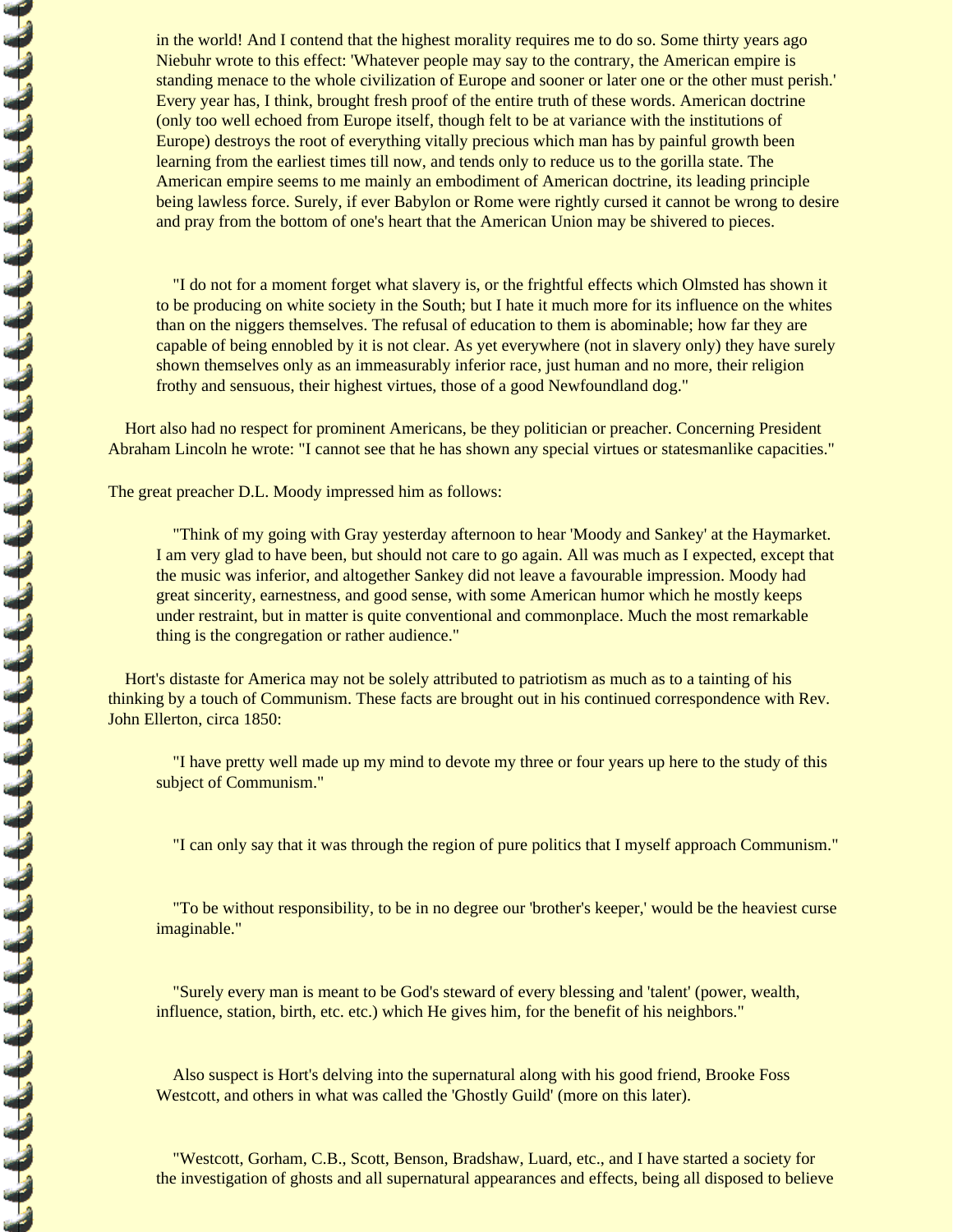that such things really exist, and ought to be discriminated from hoaxes and mere subjective delusions; we shall be happy to obtain any good accounts well authenticated with names. Westcott is drawing up a schedule of questions. Cope calls us the 'Cock and Bull Club;' our own temporary name is the 'Ghostly Guild.' "

 Then again, it is possible that the learned doctor was influenced by more than mere philosophy, as we see in his description of a hotel in the Alps where he often vacationed:

"Pontresina, Hotel Krone; homely, but very clean and comfortable; ... beer excellent."

 It is not an amazing thing that any one man could hold to so many unscriptural and ungodly beliefs. It is amazing that such a man could be exalted by Bible believing preachers and professors to a point of authority higher than the King James Bible! Dr. Hort was a truly great Greek scholar, yet a great intellect does not make one an authority over the Bible when they themselves do not even claim to believe it! Albert Einstein was a man of great intellect, but he rejected Scripture, and so where he speaks on the subject of Scripture he is not to be accepted as authoritative. Possessing a great mind or great ability does not guarantee being a great spiritual leader. Dr. Hort was a scholar, but his scholarship alone is no reason to accept his theories concerning Bible truth.

 If fundamental pastors of today enlisted the services of an evangelist and found that this evangelist had beliefs paralleling those of Fenton John Anthony Hort, I believe that the pastor would *cancel the meeting.*  Strangely through, when a pastor discovers such to be true about Dr. Hort, he excuses him as "a great Greek scholar" and presents his Authorized Version to him to be maliciously dissected and then discarded as Dr. Hort sets himself down in the seat of authority which the Bible once held. Here again I must assert that most often this is done with childlike faith on the part of the pastor, due to the education he received while in seminary. The seminary is not really guilty either, for they have simply and unsuspectingly accepted the authority of two men raised under the influence of a campaign by the Jesuits to re-Romanize England. Wilkenson reports that Hort had been influenced by these Roman Catholic forces: "Dr. Hort tell us that the writings of Simon had a large share in the movement to discredit the Textus Receptus class of MSS and Bibles."

# **Problems with Westcott**

 Unfortunately for the "new Bible" supporters, Dr. Westcott's credentials are even *more* anti-biblical. Westcott did not believe that Genesis 1-3 should be taken literally. He also thought that "Moses" and "David" were poetic characters whom Jesus Christ referred to by name only because the common people accepted them as authentic. Westcott states:

 "No one now, I suppose, holds that the first three chapters of Genesis, for example, give a literal history - I could never understand how anyone reading them with open eyes could think they did yet they disclose to us a Gospel. So it is probably elsewhere. Are we not going through a trial in regard to the use of popular language on literary subjects like that through which we went, not without sad losses in regard to the use of popular language on physical subjects? If you feel now that it was, to speak humanly, necessary that the Lord should speak of the 'sun rising,' it was no less necessary that he would use the names 'Moses' and 'David' as His contemporaries used them. There was no critical question at issue. (Poetry is, I think, a thousand times more true than History; this is a private parenthesis for myself alone.)"

He also said "David" is not a chronological but a spiritual person.

 That the first three chapter of Genesis are all allegory has been believed by liberals and modernists for years. Do today's Christians realize that those modernists' beliefs were nurtures in the heart of this Bible critic?

Westcott was also a doubter of the biblical account of miracles: "I never read an account of a miracle but I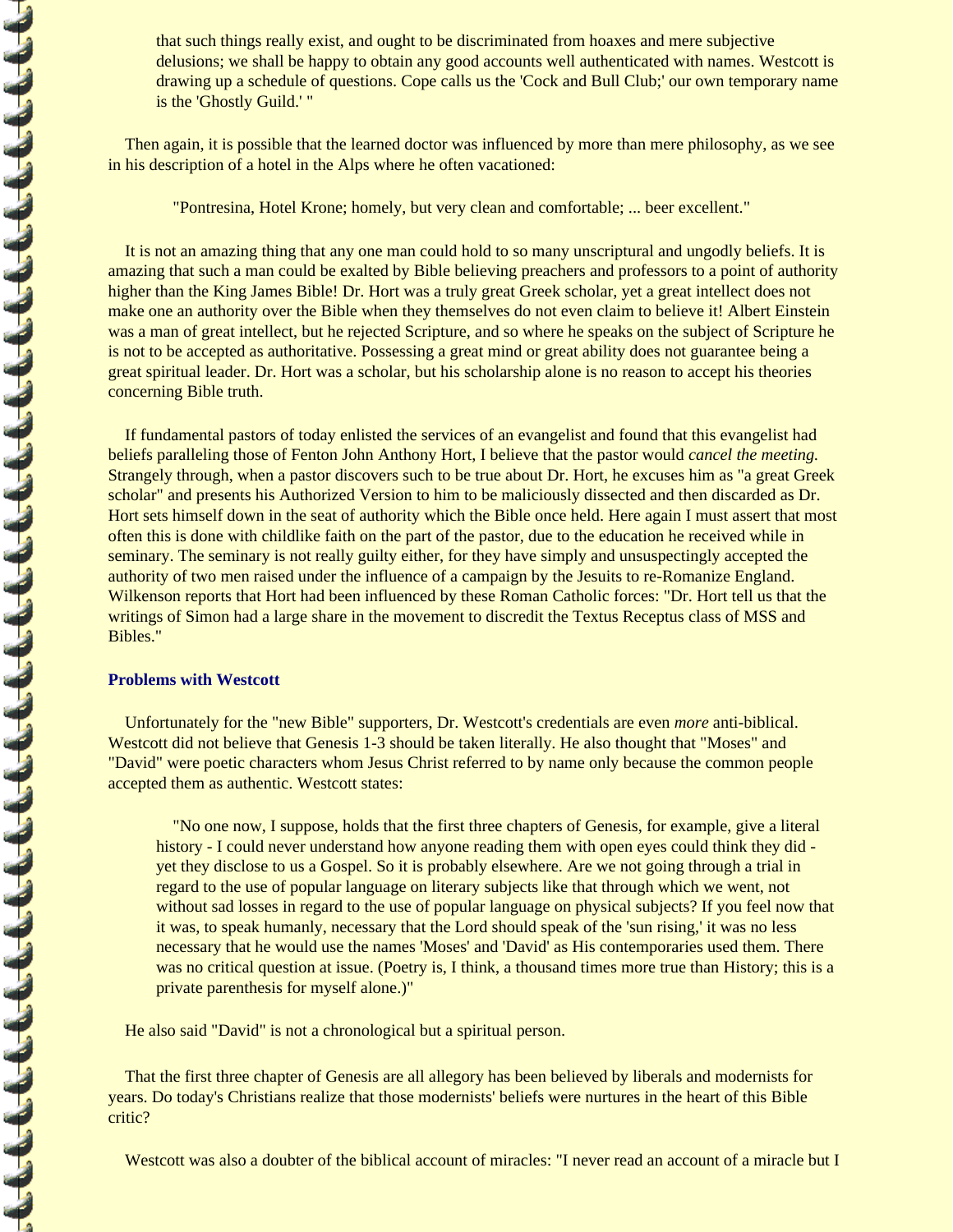seem instinctively to feel its improbability, and discover somewhat of evidence in the account of it."

If a great fundamental preacher of our day were to make this statement, he would be called apostate, but what then of Westcott?

Westcott believed that the second coming of Jesus Christ was not a physical coming but a spiritual coming: "As far as I can remember, I said very shortly what I hold to be the 'Lord's coming' in my little book on the Historic Faith. I hold very strongly that the Fall of Jerusalem was the coming which first fulfilled the Lord's words; and, as there have been other comings, I cannot doubt that He is 'coming' to us now."

# **Westcott's "Heaven"**

Wait! This fundamental doctrine is not the last one to be denied by Bishop Westcott, for he believed Heaven to be a state and *not* a literal place. Note the following quotations from Bishop Westcott: "No doubt the language of the Rubric is unguarded, but it saves us from the error of connecting the Presence of Christ's glorified humanity with place; 'heaven is a state and not a place.'"

 "Yet the unseen is the largest part of life. Heaven lies about us now in infancy alone; and by swift, silent pauses for thought, for recollection, for aspiration, we cannot only keep fresh the influence of that diviner atmosphere, but breathe it more habitually."

 "We may reasonably hope, by patient, resolute, faithful, united endeavour to find heaven about us here, the glory of our earthly life."

# **Westcott's "Newmanism"**

 Dr. Westcott was also deeply devoted to John Newman, the Roman Catholic defector who took 150 Church of England clergymen with him when he made the change. Those of his disciples who did not make the physical change to Rome, made the spiritual change to Romanism, though many, like Westcott, never admitted it.

 In writing to his futue wife in 1852, Westcott wrote: "Today I have again taken up 'Tracts for the Times' and Dr. Newman. Don't tell me that he will do me harm. At least today he will, has done me good, and had you been here I should have asked you to read his solemn words to me. My purchase has already amply repaid me. I think I shall choose a volume for one of my Christmas companions."

This was written after Newman had defected to Rome!

 Wilkenson adds, "By voice and pen, the teaching of Newman changed in the minds of many their attitude toward the Bible. Stanley shows us that the allegorizing of German theology, under whose influence Newman and the leaders of the movement were, was Origen's method of allegorizing. *Newman contended that God never intended the Bible to teach doctrines."*

 Westcott also resented criticism of the *Essays and Reviews*. Upon hearing the Bishop of Manchester deride the apostate authors of these heretical essays, Westcott wrote, "But his language about the *Essays and Reviews* roused my indignation beyond expression."

 These are the convictions of a man greatly responsible for the destruction of Christian faith in the Greek Text of the Authorized Version. Place Mr. Westcott next to any present fundamental preacher or educator, and he would be judged a modernist, liberal and heretic. In spite of his outstanding ability in Greek, a man of his convictions would not be welcome on the campus of any truly Christian college in America. This is not an overstatement, nor is it malicious. The Christian colleges of today hold very high standards and simply would not settle for a man of such apostate conviction, no matter how great his ability to teach a given subject.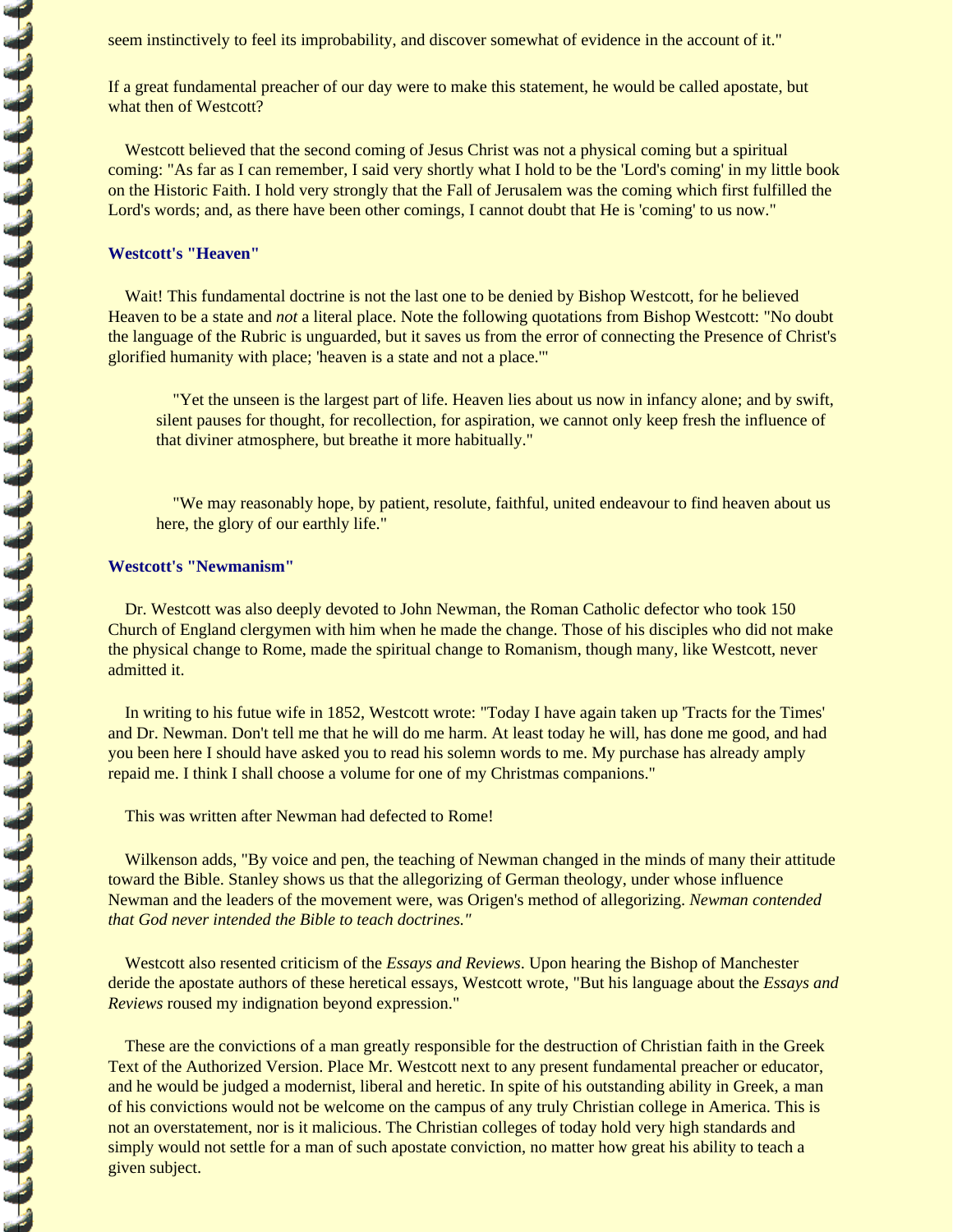# **Surprising Defense**

 It is truly amazing that a man who believed things completely contrary to the convictions of today's fundamental preachers and educators could be exalted and defended by them. Of course, I believe this is done primarily because our fundamental brethren know little of what either Dr. Westcott or Dr. Hort really believed and taught.

# **Westcott's Socialism**

 This does not completely describe Brooke Foss Westcott, the man. He was a devout socialist and postmillennialist. Socialism and postmillennialism go hand in hand. Postmillennialism is the belief that we shall bring in the millennial reign of Christ ourselves, without Christ's help. Socialism is usually the means of establishing that thousand-year reign of peace.

 A postmillennialist would see a spiritual "coming" of Christ at any great event which drew the world closer to his idea of peace. It is also easy to see why he would believe that a "heaven" was attainable down here, i.e., Westcott's statement: "We may reasonably hope, by patient, resolute, faithful, united endeavour, to find heaven about us here, the glory of our earthly life."

 These are only two small glimmers of the socialistic light which burned in Westcott's breast. If they were *all* of the evidence available, it would make for a weak case indeed. They are not!

 Dr. Westcott's "pacifist" nature shows early in his life. He was known as a "shy, nervous, thoughtful boy" while attending school. His hobbies were as follows: "He used his leisure chiefly in sketching, arranging his collections of ferns, butterflies, and moths, and in reading books of natural history or poetry."

 He developed an interest in social reform early on. He was known about his school for talking about things "which very few schoolboys talk about - points of theology, problems of morality, and the ethics of politics."

 His son, Arthur, describes him with these words: "As a boy my father took keen interest in the Chartist movement, and the effect then produced upon his youthful imagination by the popular presentation of the sufferings of the masses never faded. His diary shows how he deserted his meals to be present at various stirring scenes, and in particular to listen to the oratory of 'the great agitator,' presumably Feargus O'Connor himself. He would often in later years speak of these early impressions, which served in no small degree to keep alive his intense hatred of every form of injustice and oppression. He even later disapproved of his father's fishing excursions, because his sympathies were so entirely on the side of the fish. On one occasion, being then a little boy, he was carrying a fish-basket, when his father put a live fish into it, and later in life he used to declare that he would still feel the struggles of that fish against his back."

(The Chartist movement was a campaign for social reform in England from 1838-1848.)

This one paragraph reveals the temperament which could describe Westcott for the rest of his life:

 He was ever in favor of any social reform, at any cost, as he himself stated in speaking of the French Revolution: "The French Revolution has been a great object of interest. I confess to a strong sympathy with the republicans. Their leaders at least have been distinguished by great zeal and sincerity. Lamartine, who I fancy you know by name, quite wins my admiration."

### **Westcott's Poetical Influences**

Westcott was ever a lover of poetry and was deeply influenced by its message. This explains his admiration of Alphonse de Lamartine. Lamartine was a French poet whose writings helped influence the French people into revolution. Ironically, but I am sure not coincidentally, Lamartine had studied under *the Jesuits.*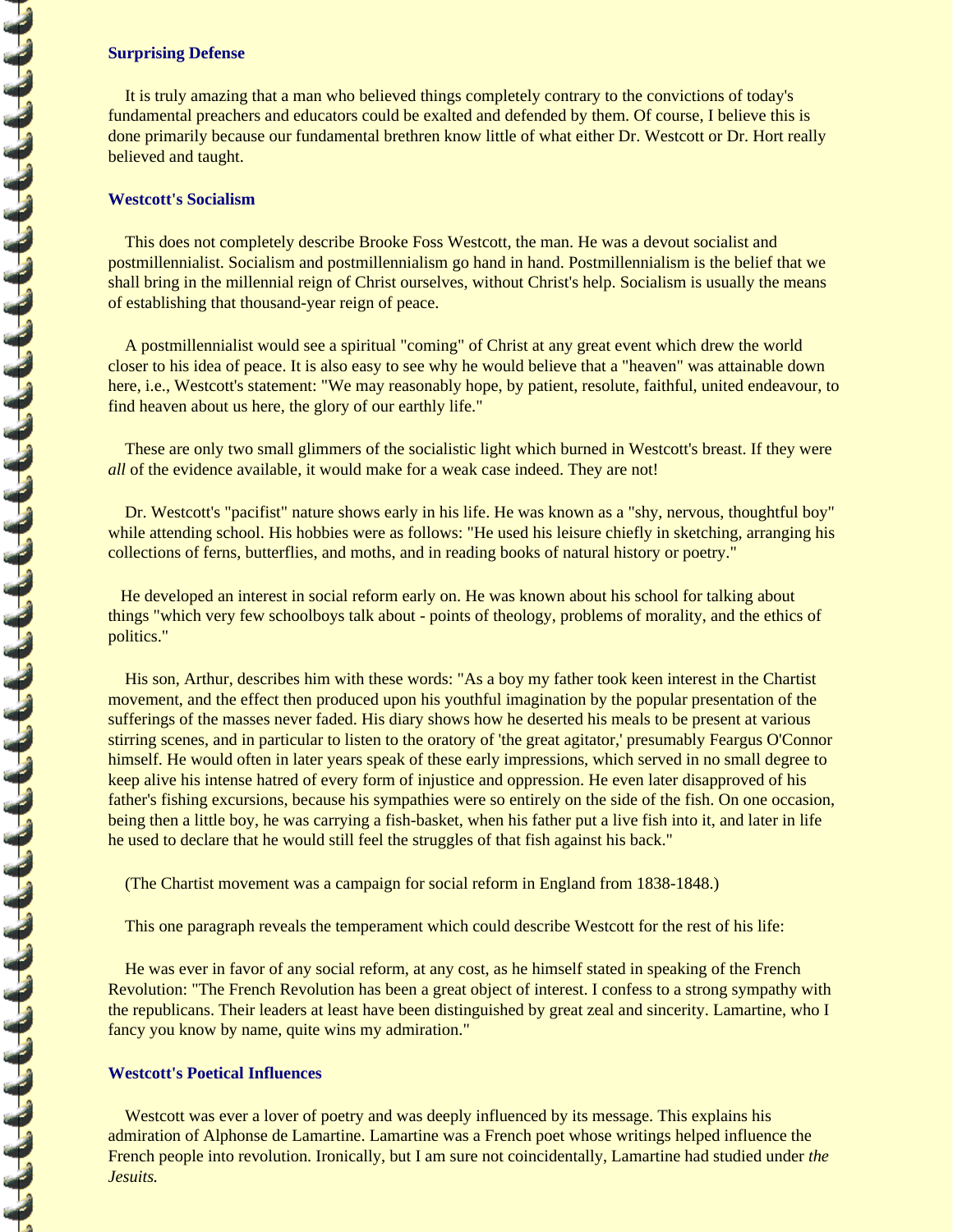He is a fool who thinks a poet's pen is not a mighty weapon!

Westcott's romantic attitude explains why he would make the statement that, "Poetry is, I think, a thousand times more true than history."

 It also explains his susceptibility to the subtle Romanizing influence of the poet Keble. Westcott had a fondness for poetry and an unusual fondness for Keble's poetry. No poet is mentioned more often in his writings than Keble.

Westcott writes concerning Keble, "But I intend reading some Keble, which has been a great delight to me during the whole week, and perhaps that will now be better than filling you with all my dark, dark, dark gloominess."

It seems Keble's poetry inspired Westcott to see that the Church of England needed to make a change.

 "I have been reading Keble for the day, and though I do not recollect noticing the hymn particularly before, it now seems to me one of the most beautiful and especially does it apply to those feelings which so often described to you: that general sorrow and despair which we feel when we look at the state of things around us and try to picture the results which soon must burst upon our Church and country."

Westcott found time to quote Keble to express his feelings.

 "On these look long and well, Cleansing thy sight by prayer and faith, And thou shall know what secret spell Preserves them in their living death."

 "That hymn of Keble's contains very, very much. You have read it again and again now, I am sure, and understand it."

# **Westcott's Romanism**

 That Keble formed in Westcott a passive attitude toward Christianity's arch-enemy, Rome, is evident by his reaction to a sermon condemning Popery: "As for Mr. Oldham's meetings, I think they are not good in their tendency, and nothing can be so bad as making them the vehicle of controversy. What an exquisitely beautiful verse is that of Keble's, 'And yearns not her parental heart,' etc. We seem now to have lost all sense of pity in bitterness and ill-feeling. Should not our arm against Rome be prayer and not speeches; the efforts of our inmost heart, and not the display of secular reason?"

 It has been often stated that "You *are* what you *read*." Westcott's constant exposure to pro-Roman influences set a pattern for his thinking, even though he may not have been aware of it. Westcott even refused to abandon Keble as his writings became more obviously Popish.

 "Keble has lately published some sermons in which, as well as in a preface on 'the position of Churchmen,' I am afraid he will offend many. I can in some measure sympathize with him."

 Remembering the hatred Westcott had for what he considered "injustice and oppression," and his submission to the programming poetry of Keble, we find him slipping farther away from a truly biblical stand after hearing another pro-Roman speaker, Maurice.

 "See Maurice's new lectures, with a preface on development written apparently with marvelous candor and fairness, and free from all controversial bitterness. He makes a remark which I have often written and said, that the danger of our Church is from atheism, not Romanism. What a striking picture is that he quotes from Newman of the present aspect of the Roman Church - as despised,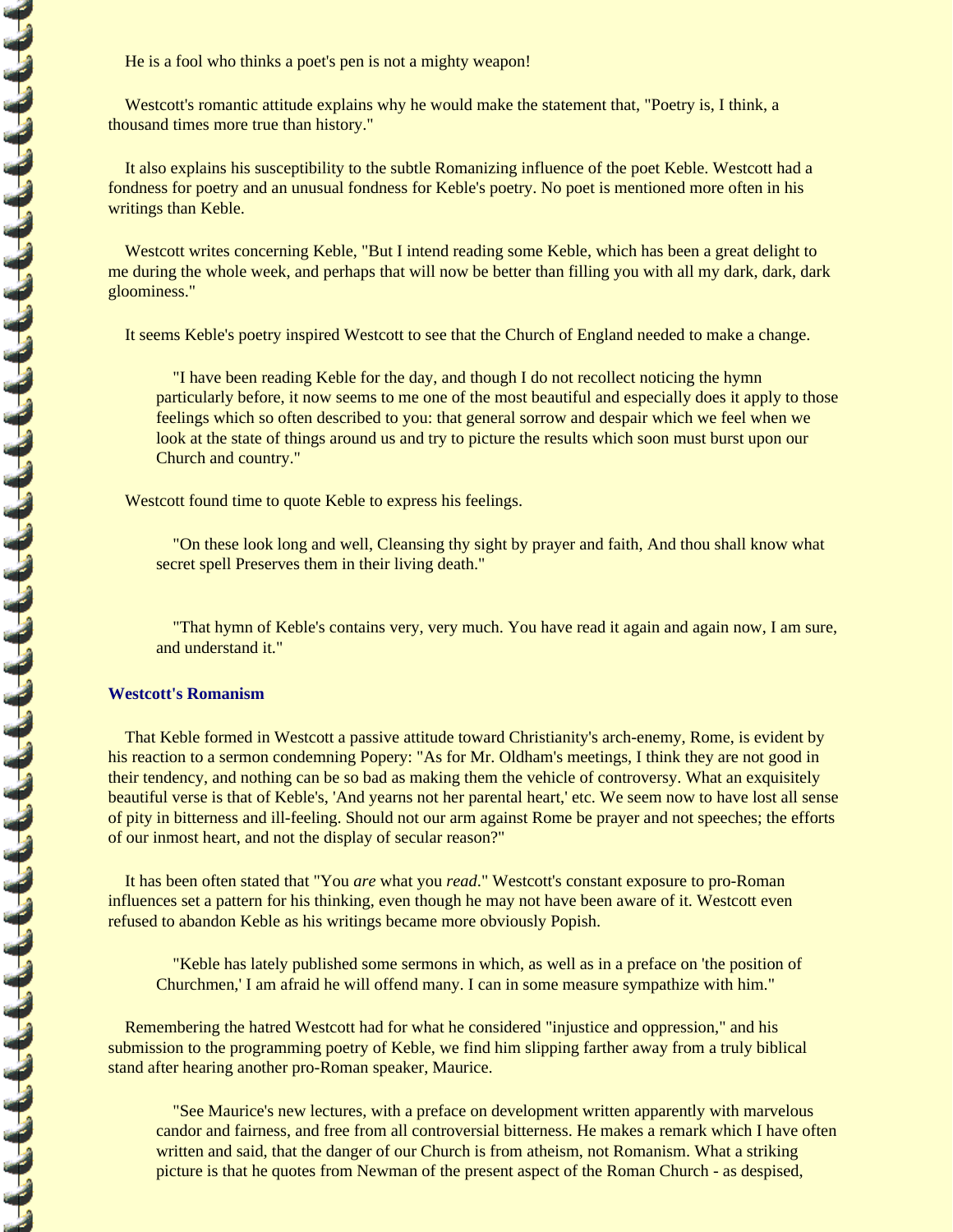rejected, persecuted in public opinion."

 This constant barrage of Romanizing influences caused Westcott to incorporate many Roman Catholic practices into his thinking.

 In February of 1849 he decided to investigate two favorite subjects of the Romanizers: "Inspiration and Apostolic Succession.

 The result of the first study led to Westcott's believing the Bible to be absolutely true, but he refused to call it *infallible*.

 "My dear Hort - I am glad to have seen both your note and Lightfoot's - glad too that we have had such an opportunity of openly speaking. For I too must disclaim setting forth infallibility in the front of my convictions. All I hold is, that the more I learn, the more I am con- vinced that fresh doubts come from my own ignorance, and that at present I find the presumption in favor of the absolute truth - I reject the word infallibility - of Holy Scripture overwhelming."

 Our good Bishop has now lost the conviction that Scripture is "infallible." We are never told the result of his study of the Roman Catholic teaching of "Apostolic Succession."

# **Westcott's Iconism**

Westcott also had an affinity for statues since his poetic spirit had the ability to read a great deal into that which he saw.

 "Our Cathedral buildings at Peterborough are far from rich in works of sculpture, but among the works which we have there are two which have always seemed to me to be of the deepest interest. The one is a statue of a Benedictine monk, which occupies a niche in the gateway built by Godfrey of Croyland about 1308; the other is an effigy of an unknown abbot of considerably earlier date, carved upon the slab which once covered his grave, and which now lies in the south aisle of the choir. They are widely different in character and significance. The statue of the monk, which Flaxman took as an illustration of his lectures on sculpture, is one of the noblest of medieval figures. The effigy of the abbot has no artistic merit whatever. But both alike are studies from life; and together they seem to me to bring very vividly before us the vital power of early monasticism in England."

 The Jesuit plan is to introduce the ways of Rome into the *minds* of Protestants and familiarize them with the "High Church" atmosphere. Then, little by little, allow these Roman ideas to intertwine themselves with the worship service. Dr. Wylie aptly describes the plan:

 "Tract 90, where the doctrine of reserves is broached, bears strong marks of a Jesuit origin. Could we know all the secret instructions given to the leaders in the Puseyite movement, the mental reservations prescribed to them, we might well be astonished. 'Go gently,' we think we hear the great Roothan say to them. 'Remember the motto of our dear son, the cidevant Bishop Autun, "surtout, pas trop de zele". Bring into view, little by little, the authority of the church. If you can succeed in rendering it equal to that of the Bible, you have done much. Change the table of the Lord into an altar; elevate that altar a few inches above the level of the floor; gradually turn around to it when you read the Liturgy; place lighted tapers upon it; teach the people the virtues of stained glass, and cause them to feel the majesty of Gothic basilisques. Introduce first the dogmas, beginning with that of baptismal regeneration; next the ceremonies and sacraments, as penance and the confessional; and lastly, the images of the Virgin and the saints'."

This trend was quite apparent in the unsuspecting mind of Bishop Westcott. "I do not say that baptism is absolutely necessary, though from the words of Scripture I can see no exception, but I do not think we have no right to exclaim against the idea of the commencement of a spiritual life, conditionally from baptism, any more than we have to deny the commencement of a moral life from birth."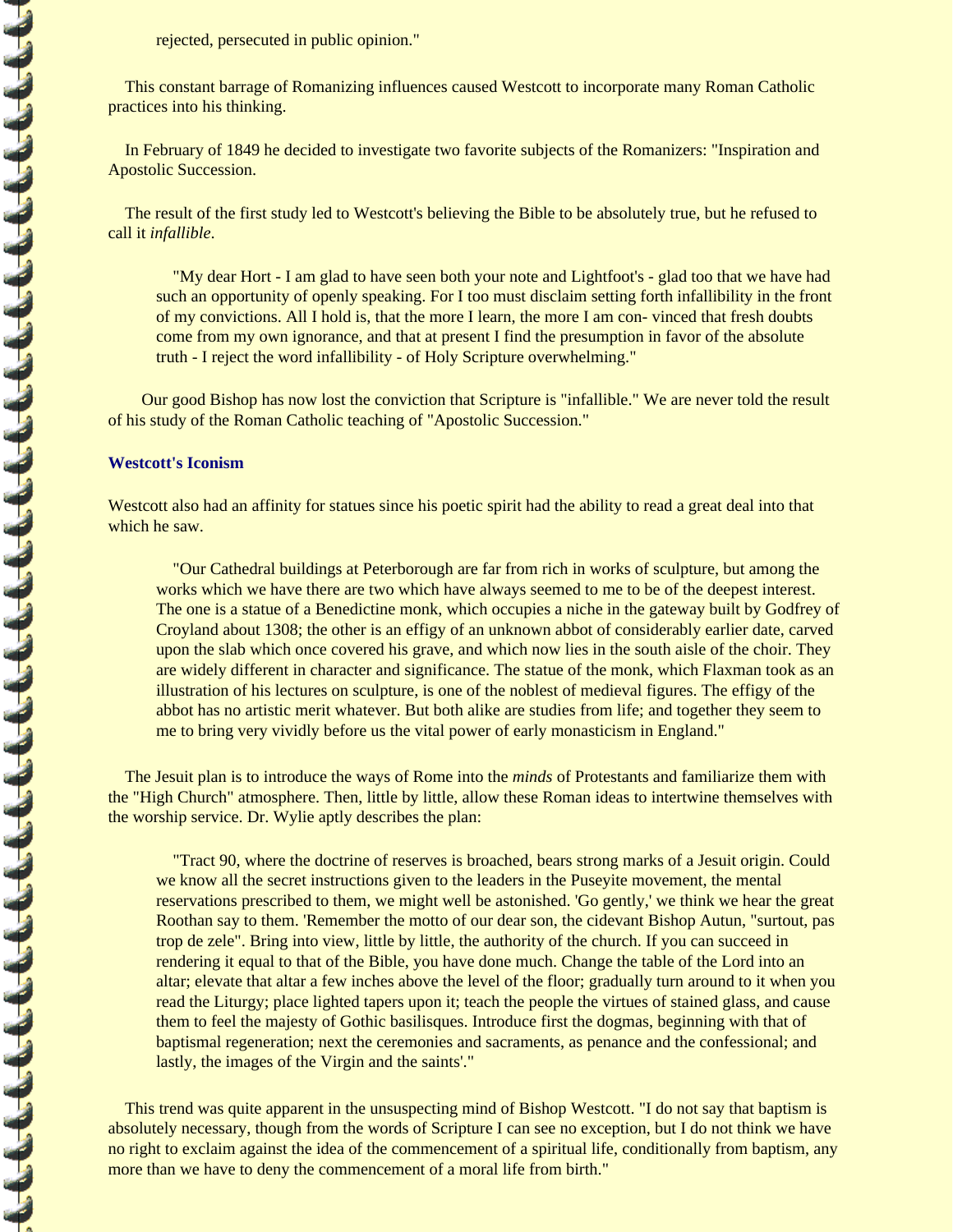"Dear Mr. Perrott - I had sketched out a plan in my mind for the windows in the chancel at Somersham which I should have been glad to carry out, but now, as you know, my connection with the parish has practically ceased, and in a few weeks will formally cease. My wish was to have a figure of John the Baptist opposite that of the Virgin, to represent the Old Dispensation, and to have the work executed by Heaton and Butler, who executed the window for Mr. Mason."

# **Westcott's Purgatory**

 These Romanistic leanings eventually led Westcott into allowing the practice of "prayers for the dead." In writing to a clergyman in August of 1900 concerning this Roman Catholic practice which had found its way into an Anglican church, HE STATED, "I considered very carefully, in conference with some other bishops of large knowledge and experience, the attitude of our church with regard to prayers for the dead. We agreed unanimously that we are, as things are now, forbidden to pray for the dead apart from the whole church in *our public services*. No restriction is placed upon private devotions."

 Notice that the Bishop advised against prayers for the dead in "public service," but he did not even attempt to discourage the practice in "private devotions!" Would one of today's fundamental preachers who have such high regard for the Westcott and Hort Greek Text respond in the same manner? Would we hear one of our Bible-believing brethren confront the matter with, 'Well, we don't practice prayers for the dead here in our services, but if you want to do it in your private devotions, it's okay.' NEVER! We are to hate the garment "spotted by the flesh." (Jude 23.) Dr. Westcott's garment is spotted to the point of resembling a leopard's skin! Are we to expect an unbiased rendering of the Greek Text by a man whose convictions would rival Jerome's in loyalty to Roman teaching?

 But to allow prayers for the dead would be futile if there were only heaven and hell. The "dead" in heaven would need no prayers, and the "dead" in hell would be beyond hope.

 Benjamin Wilkenson provides the missing link in Westcott's chain of Romanism when commenting on the Revised Version translation of John 14:2:

King James: "In my Father's house are many mansions."

Revised: "In my Father's house are many abiding places." (margin)

 "In the following quotation from the Expositor, the writer points out that, by the marginal reading of the Revised, Dr. Westcott and the Committee referred, not to a final future state, but to intermediate stations in the future before the final one.

 "Dr. Westcott in his Commentary of St. John's Gospel gives the following explanation of the words. 'In my Father's house are many mansions. The rendering comes from the Vulgate *mansiones*, which were *resting* places, and especially the *stations* on a great road, where travelers found refreshment. This appears to be the true meaning of the Greek word here; so that the contrasted notions of repose and progress are combined in this vision of the future.'

 "'For thirty years now,' said Dr. Samuel Cox, in 1886, 'I have been preaching what is called *the larger hope*, through good and ill report.

 "The larger hope meant a probation after this life, such a time of purifying, by fire or otherwise, after death as would insure another opportunity of salvation to all men. Dr. Cox, like others, rejoices that the changes in the Revised Version sustain this doctrine. 'Had the new version been in our hands, I should not have felt any special gravity in the assertion,' he said. Doctors Westcott and Hort, both Revisers, believed this *larger hope*." (This Roman Catholic translation also appears in the NASV).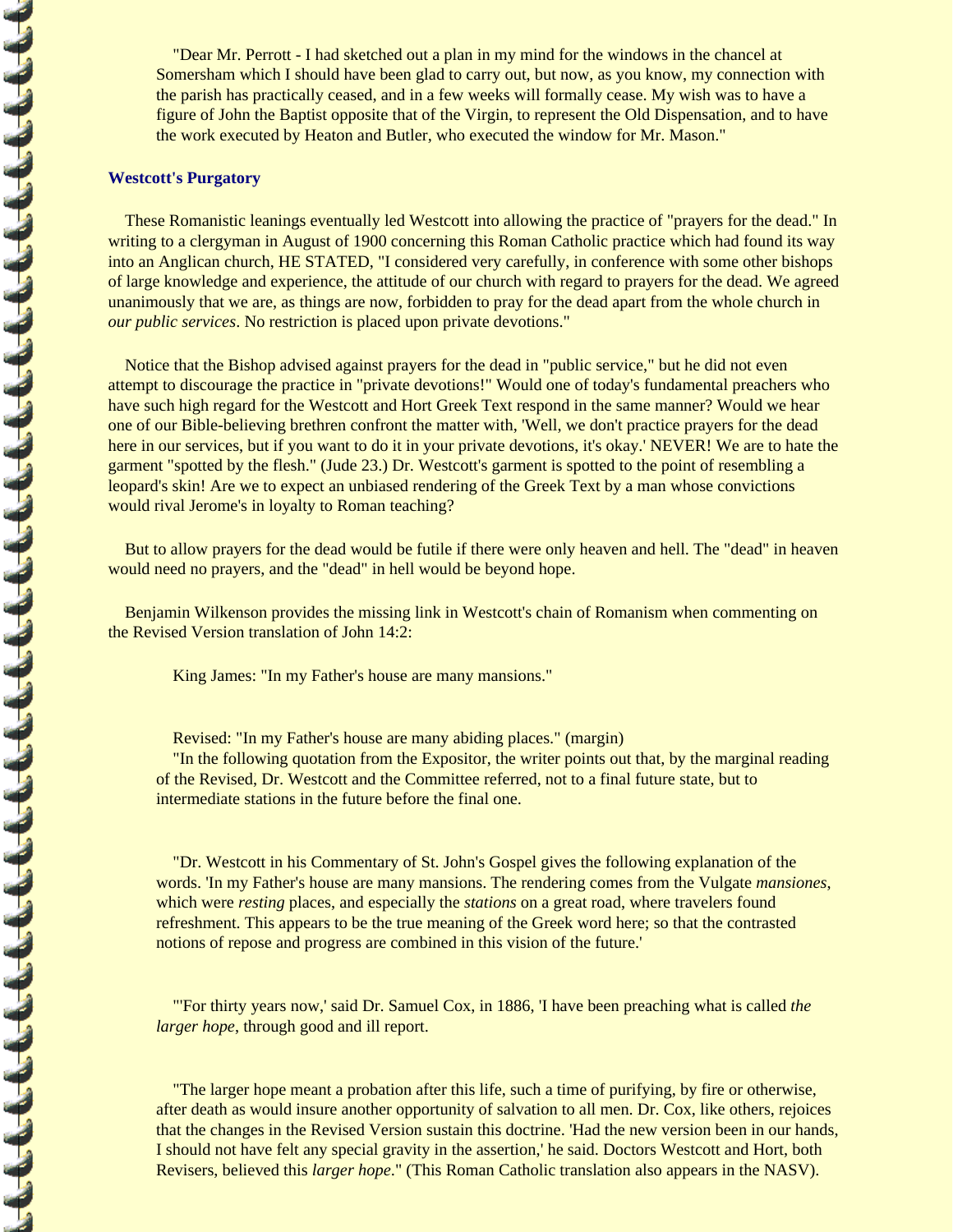Considering the Romanist ideals which Dr. Westcott possessed, it is no surprise that his close friend and companion, Dr. Hort, would compare him to, of all people, the Roman Catholic defector, John Newman! "It is hard to resist a vague feeling that Westcott's going to Peterborough will be the beginning of a great movement in the church, less conspicuous but not less powerful, than that which proceeded from Newman."

 It also seems not surprising that Westcott would call the Jesuit inspired Oxford Movement, "the Oxford Revival!" "The Oxford Revival in the middle of the century, quickened anew that sense of corporate life. But the evangelical movement touched only a part of human interest."

# **Westcott's Mariolatry**

 Another Roman Catholic doctrine is the adoration of Mary. Here also Dr. Westcott did not let the Roman Catholic Church down, as he reveals in a letter to his fiancee Sarah Louisa Whittard.

 "After leaving the monastery, we shaped our course to a little oratory which we discovered on the summit of a neighboring hill ... Fortunately we found the door open. It is very small, with one kneeling-place, and behind a screen was a 'Pieta' the size of life (i.e., a Virgin and dead Christ) ... Had I been alone, I could have knelt there for hours."

 This condition is also indicated by his son, Arthur, in describing Westcott's reaction to the painting "The Sistine Madonna:"

 "It is smaller than I expected, and the colouring is less rich, but in expression it is perfect. The face of the virgin is unspeakably beautiful. I looked till the lip seemed to tremble with intensity of feeling - of feeling simply, for it would be impossible to say whether it be awe of joy or hope - humanity shrinking before the divine, or swelling with its conscious possession. It is enough that there is deep, intensely deep, emotion such as the mother of the Lord may have had."

 The intensity of Westcott's admiration for Christ's mother is best revealed by his desire to change his fiancee's name to "Mary" as Arthur explains: "My mother, whose name was Sarah Louisa Whittard, was the eldest of three sisters. She afterwards, at the time of her confirmation at my father's request, took the name of Mary in addition."

 The above examples illustrate Dr. Westcott's strong Roman Catholic leanings. Again I must say that I do not believe that if a man lived today with the convictions we have just studied, that he would be welcome in a fundamental pulpit anywhere in America, be his name Bishop Wescott or Hort or Schuler or any other.

#### **Westcott's Communal Living**

 Few of Bishop Westcott's Twentieth Century supporters know the true thoughts and intents of his heart. If they did, they would know that he was an advocate of communal living! Let the record speak for itself.

His son, Arthur, stated in his book, *Life and Letters of Brooke Foss Westcott*:

 "In later years of his Harrow residence (approximately 1868) my father was very full of the idea of a 'Coenobium.' (Arthur's footnote for the word 'Coenobium' states simply, 'community life.') Every form of luxury was to him abhorrent, and he viewed with alarm the increasing tendency amongst all classes of society to encourage extravagant display and wasteful self-indulgence. His own extreme simplicity of life is well-known to all his friends. He looked to the family and not the individual for the exhibition of the simple life. His views upon this subject are accessible to all who care to study them. I only wish to put it on record that he was very much in earnest in this matter and felt that he had not done all he might have for its furtherance."

On the idea of the Coenobium, Bishop Westcott's socialism bordered very close to communism as we see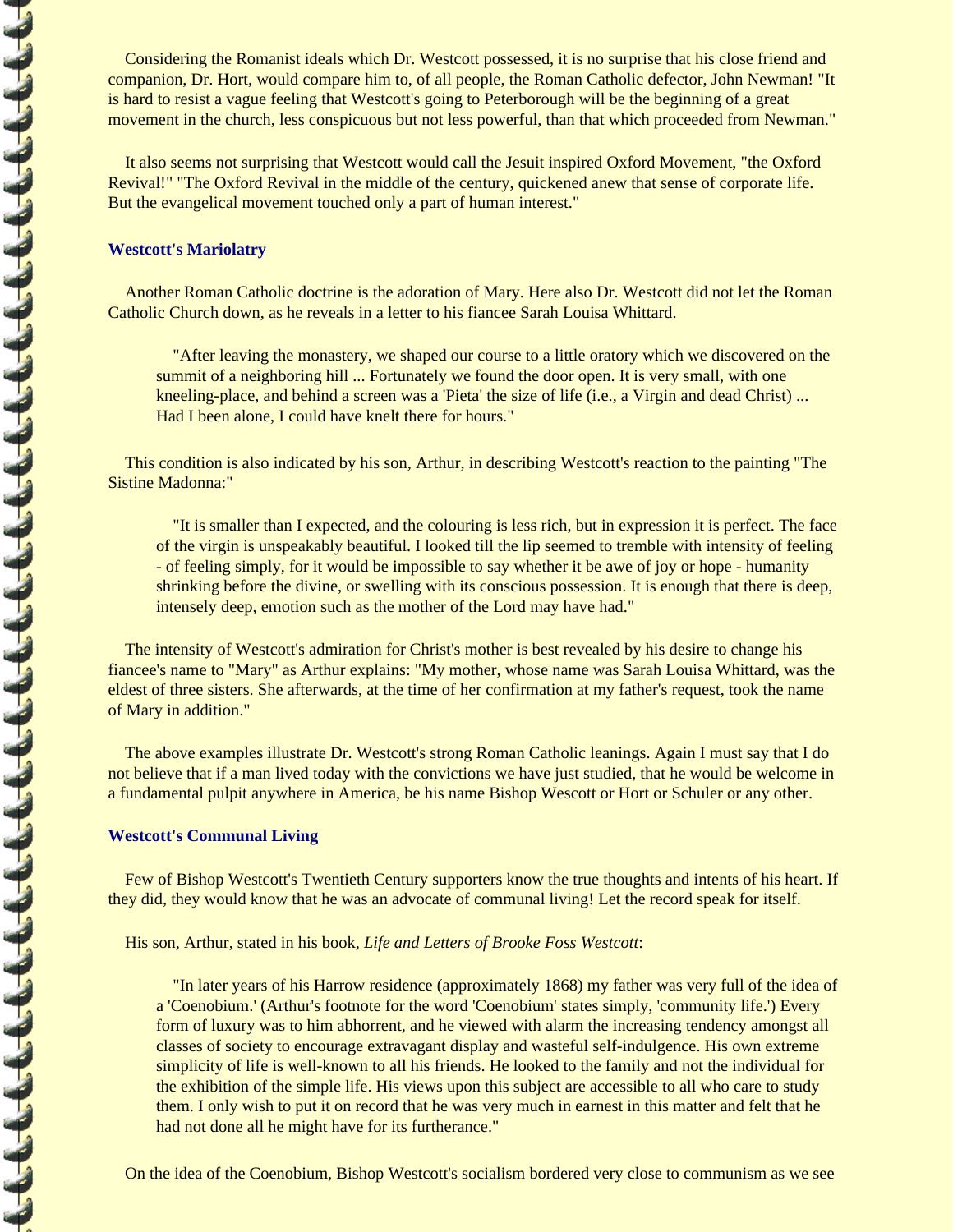by his own description of what a Coenobium was to be.

 "It would consist primarily of an *association of families*, bound together by *common principles of life, of work, of devotion*, subject during the time of voluntary co-operation to central control, and united by definite obligations. *Such a corporate life would be best realized under the conditions of collegiate union* with the hall and schools and chapel, with a *common income,* though not common property, and an *organized government;* but the sense of fellowship and the power of sympathy, though they would be largely developed by these, would yet remain vigorous whenever and in whatever form combination in the furtherance of the general ends was possible. Indeed, complete isolation from the mass of society would defeat the very objects of the institution. These objects - the conquest of luxury, the disciplining of intellectual labor, the consecration of every fragment of life by religious exercises - would be expressed in a threefold obligation; an obligation to poverty, an obligation to study, and obligation to devotion."

 Little did the esteemed professor realize that the college students of a hundred years later would be more than happy to turn his dream into a reality!

 Arthur viewed the establishment of the Coenobium with much fear and trembling. They were assured of its future reality quite often.

 "My own recollections of the Coenobium are very vivid. Whenever we children showed signs of greediness or other selfishness, we were assured that such things would be unheard of in the Coenobium. There the greedy would have no second portions of desirable puddings. We should not there be allowed a choice of meats, but should be constrained to take which was judged to be best for us. We viewed the establishment of the Coenobium with gloomy apprehension, not quite sure whether it was within the bounds of practical politics or not. I was myself inclined to believe that it really was coming and that we, with the Bensons (maybe) and Horts and a few other families, would find ourselves living in a community life. I remember confiding to a younger brother that I had overheard some conversation which convinced me that the Coenobium was an event of the immediate future, and that a site had been selected for it in Northamptonshire; I even pointed out Peterborough on the map."

 In a letter to his old college friend, Dr. E.W. Benson, dated November 24, 1868, Dr. Westcott states his regrets that the Coenobium had not yet been established, and wonders if he wouldn't have done better to have pursued the matter further.

 "My dear Benson - alas! I feel most deeply that I ought not to speak one word about the Coenobium. One seems to be entangled in the affairs of life. The work must be for those who have a fresh life to give. Yet sometimes I think that I have been faithless to call which might have grown distinct if I had listened."

 Two years later he was still promoting the idea through articles in a periodical entitled "Contemporary," as he explains in another letter to Benson dated, March 21, 1870:

 "...the paper on the Coenobium will appear, I think, in the next number of the 'Contemporary.' It was a trial to me not to send it to you and Lightfoot and Wordsworth for criticism, but on the whole I thought it best to venture for myself, and speak simply what I feel. If anything is to come of the idea it will be handled variously, and something is gained even by incompleteness. On the true reconciliation of classes I have said a few words which are, I hope, intelligible."

 Young Arthur's naive sounding prediction in 1868 of the establishing of such a Coenobium in Peterborough, two years later (1870) seemed almost prophetic. In December of 1868, Dr. Westcott became Examining Chaplain in the Diocese of Peterborough! Just prior to the move, he wrote Benson, "The Coenobium comes at least one step nearer."

Arthur's fears seemed somewhat realized.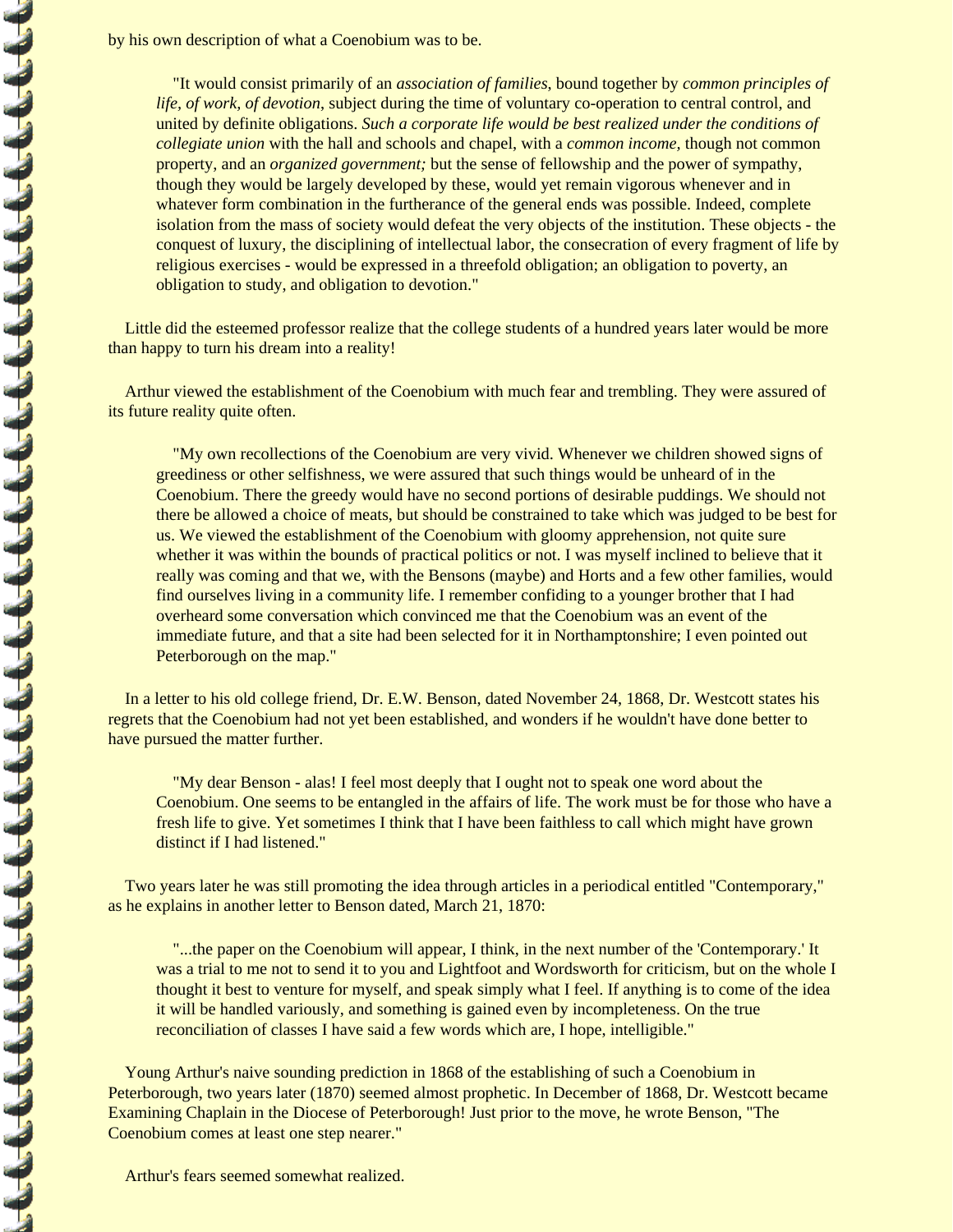"The move to Peterborough was a great venture of faith on my father's part. He had a large family to educate, and yet he exchanged the comparative opulence of a Harrow house master for the precarious income attached to a canonry in an impoverished Chapter. Our manner of life was already adapted to the idea of the Coenobium in its strict simplicity, so the only luxury that could be abolished was meat for breakfast, which however, was retained as a Sunday treat."

 Thus we see a side of Dr. Westcott which is not too publicized by his followers, yet it was there nonetheless. In addition to his desire to see the Authorized Version replaced, a Romanized Church of England, and the establishment of college Coenobium, he had one other great driving force, the abolition of war.

# **Westcott's Peace-Movement**

 No Christians loves war. A Bible believer takes the premillennial view and realizes that war is caused by the sinful nature of mankind - James 4:1. He understands that this will all be changed at Christ's return - Philippians 3:21.

 A Bible rejecter who has chosen the postmillennial viewpoint cannot allow himself to believe that mankind is bad. He must find a way to show that man is basically good. All men must be *brothers* in his eyes. "Brothers," he assumes, will just naturally work toward peace.

 Westcott, a postmillennial socialist, had this to say concerning the "brotherhood" of man in regard to instituting "peace on earth."

 "Christianity rests upon the central fact that the Word became flesh. This fact establishes not only a brotherhood of men, but also a brotherhood of nations; for history has shown that nations are an element in the fulfillment of the Divine counsel, by which humanity advances toward its appointed end."

What should these "brothers" do to help establish "peace on earth?" We can at once recognize the part which the Christian society is called upon to take with regard to three great measures which tend to peace meditation, arbitration, and (ultimately) disarmament - and at least silently work for them.

 "Combine action, in any ways possible, for the bringing about of a simultaneous reduction of the armaments."

 Once again the Cambridge professor is ahead of his time. "Disarmament" has been the cry of liberal, pro-Communist college students for two decades. Strange it is that as the "peace" movement of the 1960's was led by a "minister" with the exact same philosophy about world peace!

Westcott wanted an "arbitration board" made up of the "Christian society" to decide international policy concerning disarmament quotas. He first envisioned England and the United States submitting to this idea, assuming then that the rest of the world would be forced to follow.

 "The United States and England are already bound so closely together by their common language and common descent, that an Arbitration Treaty which shall exclude the thought of war - a civil war between them seems to be within measurable distance. When once the general principle of arbitration has been adopted by two great nations, it cannot but be that the example will be followed, and then, at last, however remote the vision may seem, disarmament will be a natural consequence of the acceptance of a rational and legal method of settling national disputes."

Westcott even felt that world peace would be worth an "Ecumenical Movement."

"Other cognate subjects were touched upon -- the proposed Permanent Treaty of Arbitration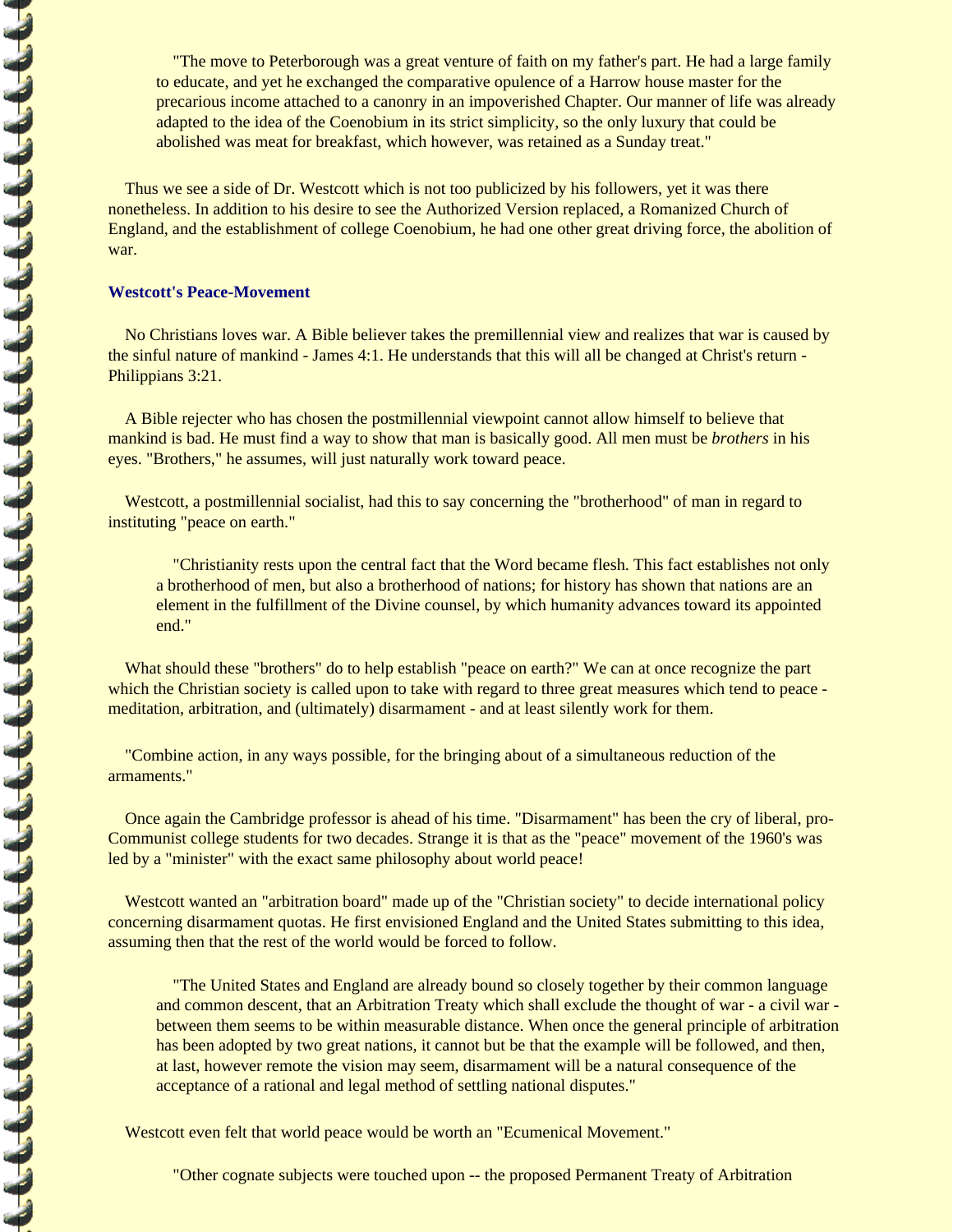between the United States and Great Britain, the significance of war as extreme outcome of that spirit of selfish competition which follows from the acceptance of a material standard of well being, the desirability of seeking cooperation with the movement on the part of the Roman and Greek Churches -- but it seemed best to confine immediate action to a single point on which there was complete agreement."

He assumed that "world peace" was of the utmost importance.

 "The proposal to work for the simultaneous reduction of European armament is definite, and deals with an urgent peril. Such a disarmament would secure the lasting and honorable peace which the leaders of Europe have shown lately, once and again, that they sincerely desire. We are all sensible of the difficulties by which the question of disarmament is beset, but we cannot admit that they are insuperable."

 All this was to be done, of course, in the name of Christ. Westcott felt that he was simply trying to bring to pass Luke 2:14. He truly considered himself a man with whom God was "pleased," as that verse had been mistranslated in the Revised Version.

 "The question of international relations has not hitherto been considered in the light of the Incarnation, and till this has been done, I do not see that we can look for the establishment of that peace which was heralded at the Nativity."

So here we have a man who doubted the miracles which Christ performed.

 "I never read an account of a miracle, but I seem instinctively to feel its improbability, and discover some what of evidence in the account of it."

 Even though he doubted *Jesus Christ's* miracles, he didn't doubt that a Roman Catholic priest could perform them, as he explains what he saw in France at "Our Lady of La Salette" shrine.

 "A written narrative can convey no notion of the effect of such a recital. The eager energy of the father, the modest thankfulness of the daughter, the quick glances of the spectators from one to the other, the calm satisfaction of the priest, the comments of look and nod, combined to form a scene which appeared hardly to belong to the nineteenth century. An age of faith was restored before our sight in its ancient guise. We talked about the cures to a young layman who had throughout showed us singular courtesy. When we remarked upon the peculiar circumstances by which they were attended, his own comment was: 'Sans croire, comment l'expliquer?' (translated: 'Without believing how can it be explained?') And in this lay the real significance and power of the place."

We have a man who could read and exalt a Jesuit-inspired poet, Keble, but when it came to reading anything that presented Rome in a negative light, such as *Fox's Book of Martyrs*, he said, "I never read any of Foxe's book."

 He was a man who claimed, "I cannot myself reconcile the spirit of controversy and that of Christian faith."

 Since controversy was "un-Christian," he refused to answer John Burgon's arguments concerning the Local Text of Alexandria which Westcott helped exalt. He simply said, "I cannot read Mr. Burgon yet. A glance at one or two sentences leads me to think that his violence answers himself."

 It is a sad thing that Westcott's prejudice closed his mind to Burgon's comments. Burgon was harsh, but Burgon was correct. Time has since proven that. It is a dangerous spirit which ignores a man's FACTS just because of a "holier than thou" attitude which teaches that "anyone who is right, must be gentlemanly." Had more people in the late 1800's looked past Burgon's harsh comments and examined his FACTS, Christianity would be richer today.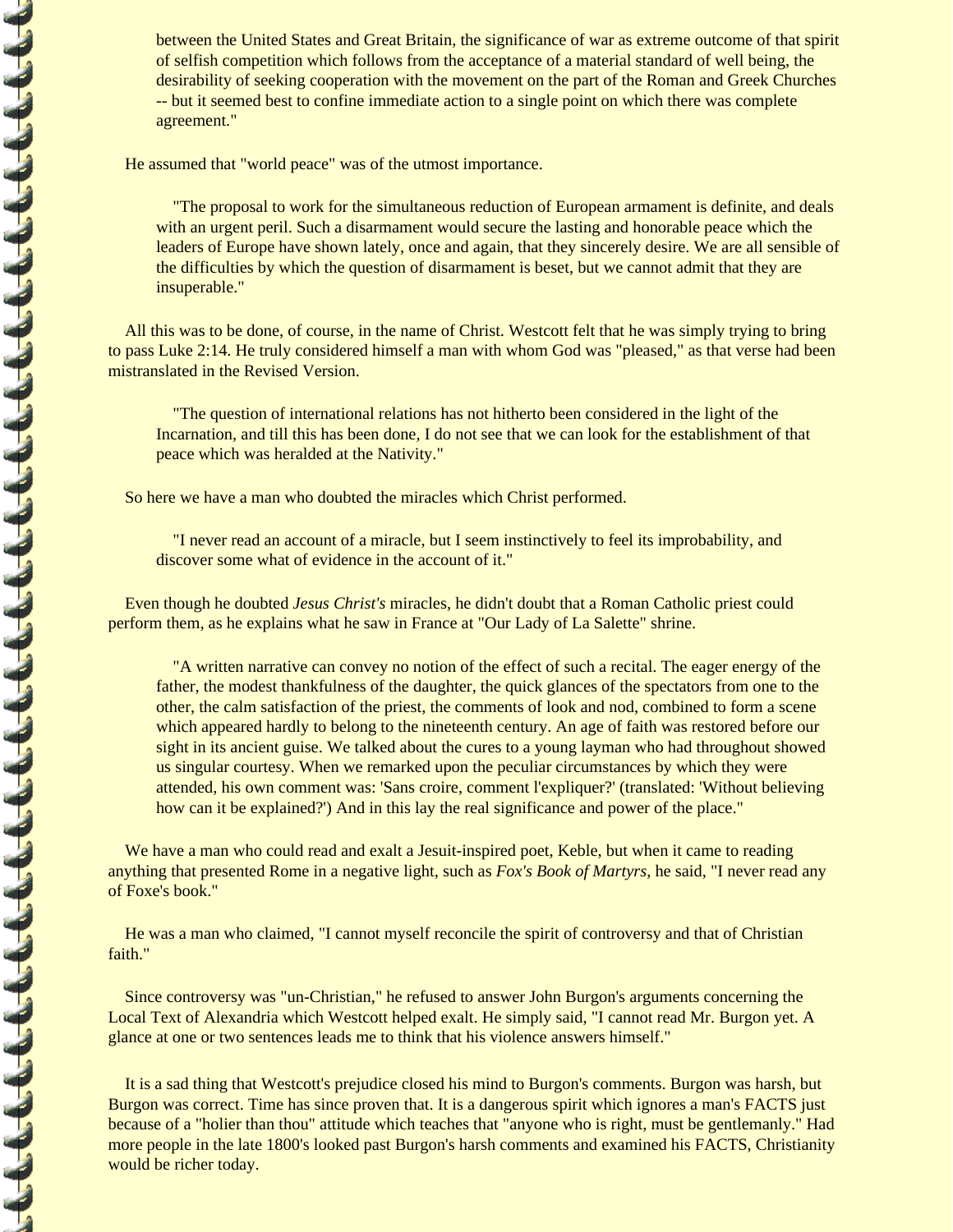"baptism." **Hort's Fiction** 

 We have in Brooke Foss Westcott a man who believed in communal living; a man who believed that the second coming of Christ was spiritual, heaven was a state of mind, prayers for the dead were permissable in private devotions, and that Christ came to bring peace through international disarmament. He believed in purgatory and admiration for Mary, and he thought the Bible was like any other book. *This* is the man who walked into the Revision Committee and sat in judgment of *our* Bible. He thought he saw room for improvement in the Authorized Version and offered a pro-Roman Greek text with which to correct it. The ironic thing is that Bible-believing Christian educators and preachers, who would never agree with his theology, have for years exalted his opinion of the Greek as nearly infallible. These facts alone should be reason enough to condemn Westcott and Hort, their Greek Text and the MSS which they used to arrive at such a text. But let us look at their actions concerning the molesting of the pure words of the King James Bible, in favor of Rome. Saddest of all, we have in Brooke Foss Westcott a man who neither believed in salvation by grace nor ever experienced it. There is no record in his "Life and Letters" that he ever accepted Christ as his personal Saviour. In a letter to his then future wife, he stated strongly his feelings concerning

 "My dearest Mary - I quite forget whether we have ever talked upon the subject alluded to in my last note - Baptismal Regeneration - but I think we have, for it is one of the few points on which I have clear views, and which is, I am sure, more misunderstood and misrepresented than any other. Do not we see that God generally employs means. I will not say exclusively, that He has appointed an outward Church as the receptacle of His promises, and outward rites for admission in to it, and thus for being placed in a relation with Him by which we may receive His further grace; for till we are so connected by admission into His outward Church, we have no right to think that he will convey to us the benefits of his spiritual Church, when we have neglected the primary means which He provides. It does not, of course, follow that the outward and spiritual churches are co-extensive, that all who have been placed in relation with God by Baptism, and so made heirs of heaven conditionally, will avail themselves of that relation to fulfill those conditions - and here lies the ambiguity: because a child is born again into the Church of God, as he has been born into the world before, people seem to conclude that he must discharge all the duties of his new station, which in temporal matters we know he does not. By birth he may, if he will, truly live here; by baptism he may if he will, truly live forever. I do not say that Baptism is absolutely necessary, though from the word of the Scripture I can see no exception, but I do think we have a right to exclaim against the idea of the commencement of a spiritual life, conditionally from Baptism, any more than we have to deny the commencement of a moral life from birth."

 As has already been established, both Drs. Westcott and Hort were hostile to the true Greek text of the King James Bible. Dr. Westcott has been unconsciously influenced into a pro-Roman Catholic attitude. It must also be pointed out that earlier Dr. Hort had been a student of Dr. Westcott's, as Arthur Westcott points out: "Another of Westcott's private pupils was F.J.A. Hort."

 The meticulous care with which he taught his pupils is noted by Dr. Whewell, Master of Trinity at the time, "The pains he bestows upon his pupils here (private pupils) is unparalleled, and his teaching is judicious as well as careful."

 The common desire of these two Cambridge scholars was to eliminate the authority of the Universal Greek Text of the King James Bible. Scholars had long sought to do this, but were baffled by the obvious evidence testifying that the Universal Text was indeed the true text of the Bible, and in that, a preservation of the original autographs. These scholars, subtly influenced by Rome, knew that their duty was to overthrow this pure, Protestant, Christ-honoring text and replace it with the Local Text of Alexandria, Egypt, but the overwhelming evidence was always weighted in God's favor. No one, even the Roman Catholic Church, could find a way to explain why 95% of all extant MSS belonged to the Universal Text. "Textual criticism" was at a standstill until this roadblock could be circumvented.

 It was the genius of Fenton John Anthony Hort which rode to the rescue of the forlorn Roman Catholic text. This man used the same method to overthrow the authority of the Universal Text that Charles Darwin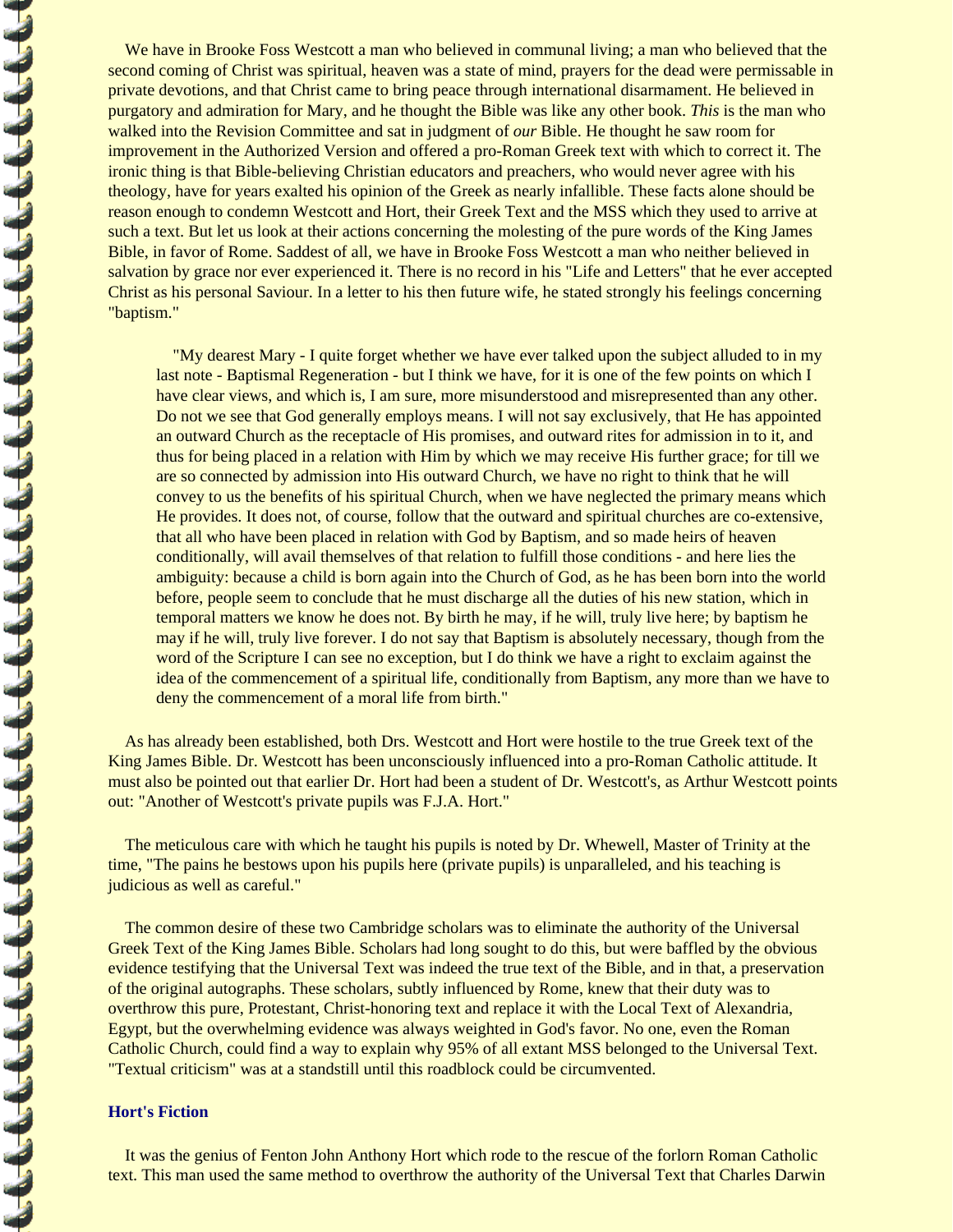His theory was that the "originals" agreed with the Local Text, and that this Local Text was "edited" by the Syrian church at Antioch in the Fourth Century to become what we know as the Universal Text, and then forced upon the people by the church council.

 Just as was true for Darwin, common sense, all available facts, and the nature of God testified against his theory. Just as Darwin did, he collected minute scraps of evidence, then twisted and magnified his evidence, and theorized that he was right. Just as Darwin did, his theory was manufactured in his head, and INDEPENDENT of historical facts and evidence.

 Just as Darwin, his theory was overwhelmingly accepted by the overeducated men of his day who were looking for a way of overthrowing God's authority. The theory of evolution was music to the ears of scientists, biologists, and college professors who resented the thought of creation. The sound of "God did it; that settles it" just naturally mustered all of the animosity and rebellion that is resident in the human flesh (Romans 7:18). When Darwin issued his theory to the world, the world was happy to believe the lie.

 The same thing was true of Christian scholarship. They had long resented the thought that God could or would preserve His Word without their help. Like the lost scientists, they begrudgingly had to acknowledge that the evidence and facts of history were in favor of the Authorized Version. The issuing of Hort's theory, with the backing of Dr. Westcott, was heralded as the "liberation" of textual criticism. Dr. Alfred Martin explains the delight of liberals which existed upon learning of Hort's theory:

 "Men who had long denied the infallibility of the Bible - and there are many such in the Church of England and in the independent churches - eagerly acclaimed a theory which they thought to be in harmony with their position.

 "At precisely the time when liberalism was carrying the field in the English churches the theory of Westcott and Hort received wide acclaim. These are not isolated facts. Recent contributions of the subject - that is, in the present century - following mainly the Westcott-Hort principles have been made largely by men who deny the inspiration of the Bible." $_{174}$ 

 Like Darwin's theory, different viewpoints using his theory arrived at different conclusions. This, Dr. Martin records, Hort knew: "Hort freely admits this and concedes that 'in dealing with this kind of evidence equally competent as to the same variations'."

 Of course, the fact of different conclusions did not hamper Hort's followers. They were not interested in *establishing a new* conclusion. They were interested in abolishing an old one, i.e., that the King James Bible is the Word and the words of God.

 A textual critic is not like a man driving an automobile to a destination which only he knows. He is more like a little child standing behind the wheel who doesn't particularly care where he goes, just as long as HE is doing the driving. Dr. Martin exposed this tendency: "Their principle method, an extreme reliance upon the internal evidence of readings, is fallacious and dangerous, because it makes the mind of the critic the arbiter of the text of the Word of God."

 The feeling of power, to be the judge of God's Word, coupled with the old nature which exists in the flesh of all men, even in Christian scholars, becomes overwhelming to the mind. As Paul stated in Romans 7:18, "For I know that in me (that is, in my flesh), dwelleth no good thing; for to will is present with me, but how to perform that which is good I find not." Jeremiah concluded in chapter 17, verse 9, "The heart is deceitful above all things, and desperately wicked; who can know it?" Even a saved man has bad flesh. Give this flesh the authority to change God's Word, and he will soon plant himself on God's throne. As it has been said "Put a beggar on horseback, and he will ride off at a gallop."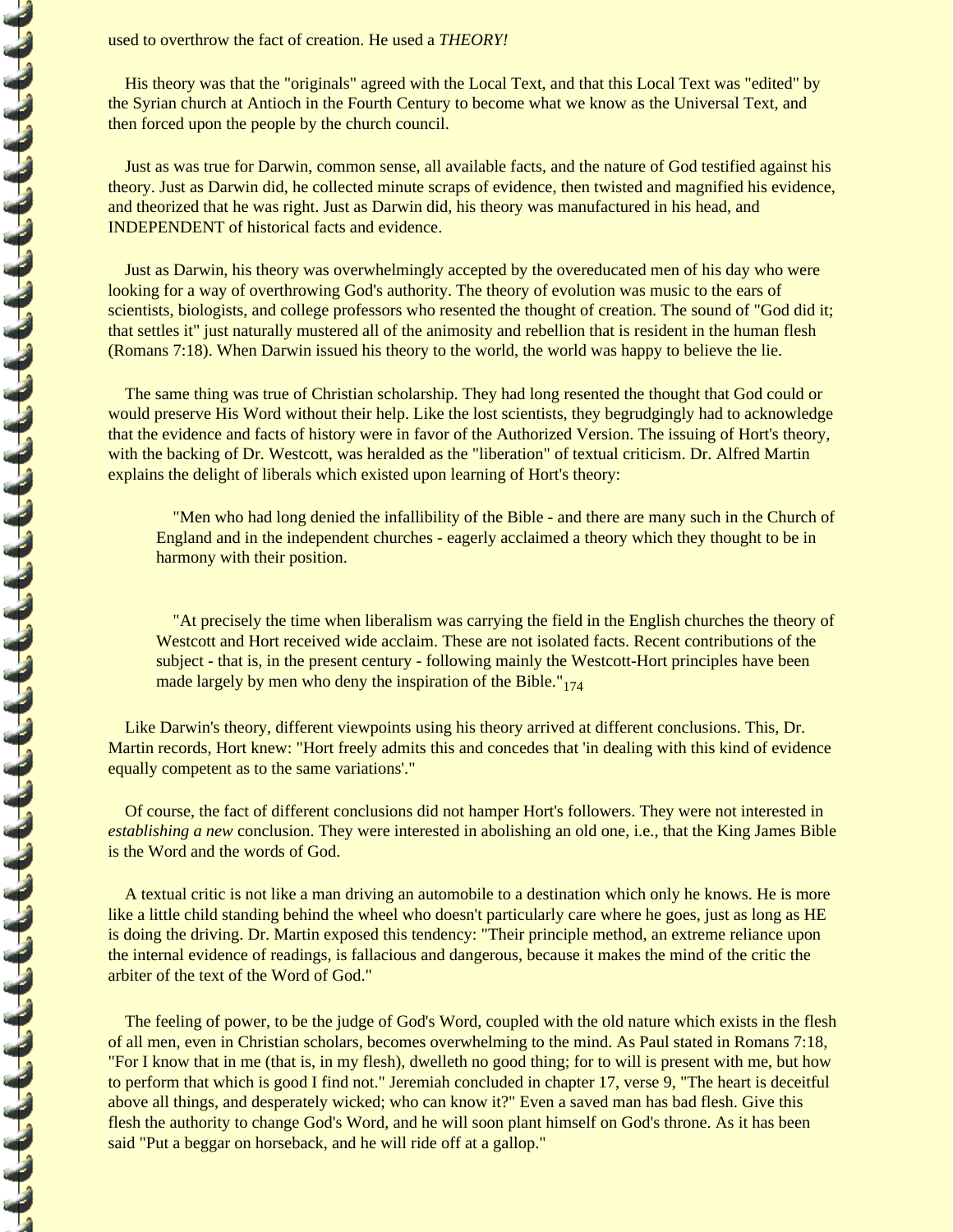#### **Scholarly Prejudice**

 Another similarity between Hort's theory and Darwin's theory is that it is still held in high esteem long after it has been *disproven*. Darwin's theory has long ago suffered irreparable damage by historical evidence, the Word of God, and of course common sense. Yet, scientists have doggedly upheld it as reliable. This is not done because they feel that Darwin's theory will ever lead them to the truth, but because Darwin's theory leads them away from the authority they so detest, the *Bible.*

Hort's theory has been just as ill-handled by the truth, as Dr. Kurt Aland points out:

 "We still live in the world of Westcott and Hort with our conception of different recensions and text-types, although this conception has lost its raison de'etre, or, it needs at least to be newly and convincingly demonstrated. For the increase of the documentary evidence and the entirely new areas of research which were opened to us on the discovery of the papyri, mean the end of Westcott and Hort's conception."

 Dr. Jacob Geerlings, who has extensively studied the manuscript evidence of the New Testament, states concerning the Universal Text:

 "Its origins as well as those of other so-called text-types probably go back to the autographs. It is now abundantly clear that the Eastern Church never officially adopted or recognized a received or authorized text and only by a long process of slow evolution did the Greek text of the New Testament undergo the various changes that we can dimly see in the few extant uncial codices identified with the Byzantine (i.e. Majority) Text."

 Dr. David Otis Fuller concludes, "Thus the view popularized by Westcott and Hort before the turn-of- thecentury, that the Majority Text issued from an authorative ecclesiastical revision of the Greek text, is widely abandoned as no longer tenable."

 As previously quoted, Dr. Martin has stated, "The trend of scholars in more recent years has been away from the original Westcott-Hort position."

 In spite of new evidence, historical facts, and God's continued blessing of the Authorized Version, Christian scholars still exalt the theory as though it were the truth. This is not done because they feel that Hort's theory will eventually lead them to the true Word of God. Any honest, "Christian" scholar today who upholds Hort's outmoded theory will be glad to tell you that there is no perfect translation of "the Bible" in English today. They will admonish each new translation as "a step in the right direction," but even the newest translation is not without errors. This attitude is due to the fact that man's human nature resents the idea that God could preserve His words without the help of "good, godly Christians," and from the natural resistance of men to be in subjection to God. The supporters of Westcott and Hort possess a loyalty which borders on cultic, as Dr. Martin again has faithfully pointed out:

 "The theory was hailed by many when it came forth as practically final, certainly definitive. It has been considered by some the acme in textual criticism of the New Testament. Some of the followers of Westcott and Hort have been almost unreasoning in their devotion to the theory; and many people, even today, who have no idea what the Westcott-Hort theory is, or at best only a vague notion, accept the labors of those two scholars without question. During the past seventy years it has often been considered textual heresy to deviate from their position or to intimate that, sincere as they undoubtedly were, they may have been mistaken."

 This cultic bent was even observed by Hort's friend, Professor Armitage Robinson, in 1891 who stated that a "kind of cult" had sprung up around the venerated old scholar.

 To criticize either Dr. Westcott or Dr. Hort is almost sacrilegious in their eyes. We can almost hear Dr. Westcott's own words, "I cannot myself reconcile the spirit of controversy and that of Christian faith." This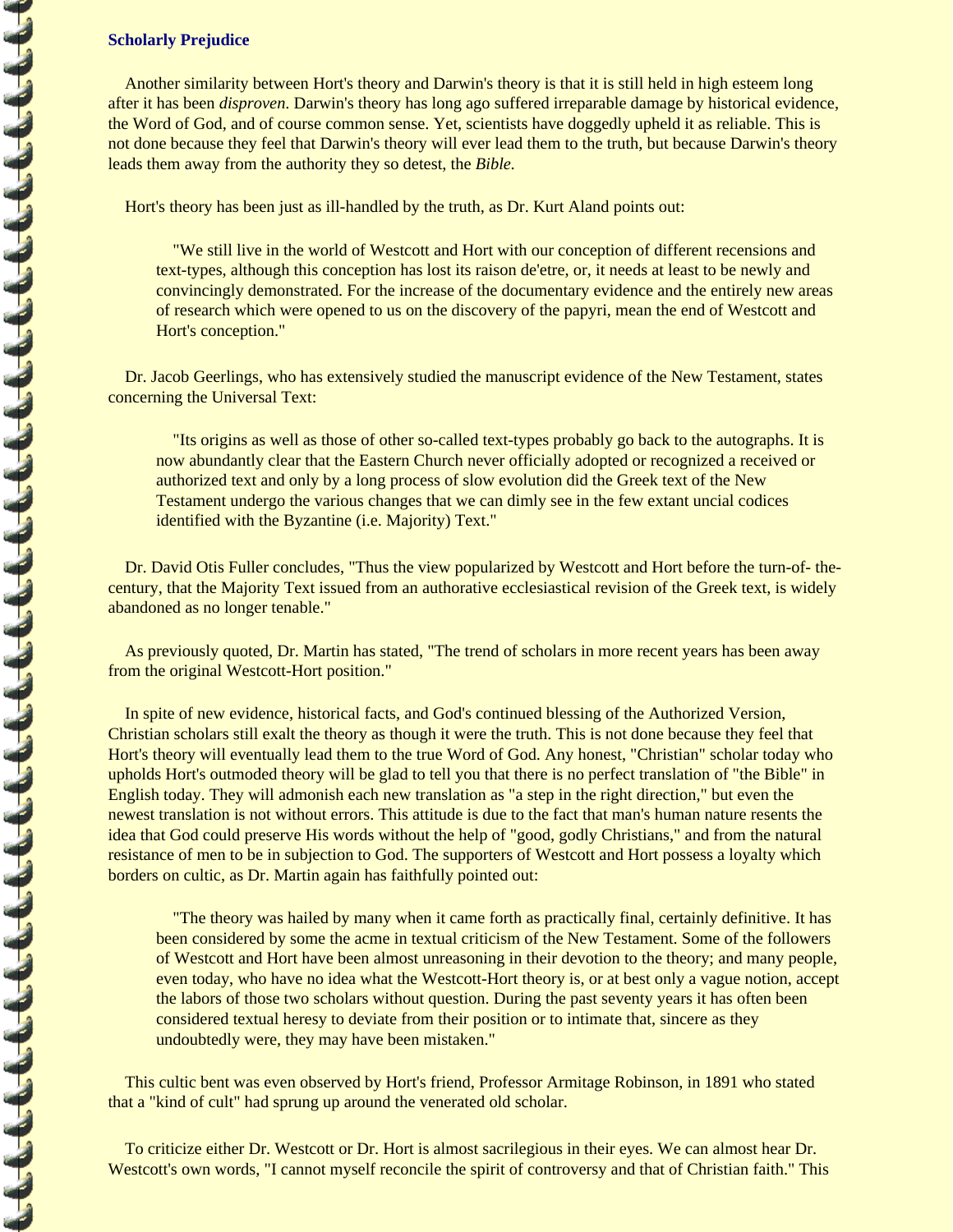he used as a defense against the "fanatics" who think that the Bible is perfect. Once accepted, pride makes the decaying process almost irreversible. As any parent knows who has questioned their guilty son or daughter, being caught "red-handed" is not nearly as difficult for the child to take as is *admitting that they have been wrong.* 

# **Freedom Then Slavery**

 Just prior to the translation of the King James Bible, England had broken free of the yoke of Rome. Shortly after the Authorized Version was published, England once again started down the road back to Rome. For a brief "parenthesis" in English history, England was free of Roman influence just long enough to translate and propagate a perfect Bible.

 As we have seen, by the latter half of the Nineteenth Century, England had again, bit-by-bit, fallen to Roman influence. The Romaninzing effects of the Oxford Movement, the corrupt tracts of Newman, Pusey, and other pro-Romanists, the decisions by the Privy Council in favor of the anti-scriptural position of the "Essays and Reviews" had wrought their desired effect. In 1845, Newman made a formal break with the Church of England to join the Roman Catholic Church. His decision influenced 150 Church of England clergymen to do the same. In 1850, the aggressive Roman Catholic Cardinal Wiseman who had done so much to lead Newman to Rome, and had directed the Oxford Movement via his paper, "Dublin Review," had been commissioned by the Pope to formally re-establish the Roman Catholic Church on the shores of England.

 England had come from the Bible-honoring, Rome-rejecting position of the Reformation, to the ritualistic, pro-Roman attitude which mistrusts and condemns the Bible.

England was ripe for revision!

#### **The Trap is Set**

 In 1870, the Convention of the Church of England commissioned a revision of the Authorized Version. A gleam of hope shone in the eye of every Roman Catholic in England and the Continent. An eager anticipation filled every Jesuit-inspired, Protestant scholar in England. Although it was meant to correct a few supposed "errors" in the Authorized Version, the textual critics of the day assured themselves that they would never again have to submit to the divine authority of the Universal Text.

 In November of 1870, Westcott testified of just such a spirit in a letter to Dr. Benson, "In a few minutes I go with Lightfoot to Westminster. More will come of these meetings, I think, than simply a revised version."

 The Convocation had instructed the Revision Committee NOT to deal with the underlying Greek text of the Authorized Version. They were instructed to do as follows: (1) to introduce as few alterations as possible into the text of the King James Bible, and (2) to limit ... the expression of any alterations to the language of the Authorized Version.

 Westcott and Hort had other plans. They had edited the corrupt Vatican and Sinaitic manuscripts of the Local Text of Alexandria and produced their own Greek text. Wisely they had never published it. Thus its existence was unknown to the world, and Westcott and Hort did not have to worry about the investigative eyes of their contemporary scholars, such as Dean John Burgon. Had it been published earlier, it assuredly would have been exposed as corrupt and unfit for translation into English. Drs. Westcott and Hort were definitely "wise as serpents," but unfortunately they were equally as harmful.

# **Scholarly Deceit**

 Since the Committee had been instructed not to deal with matters of the Greek text, and the Westcott and Hort text had not been published, it was necessary for the two Cambridge Catholics to submit it little by little to the Committee. Even this was done in secret.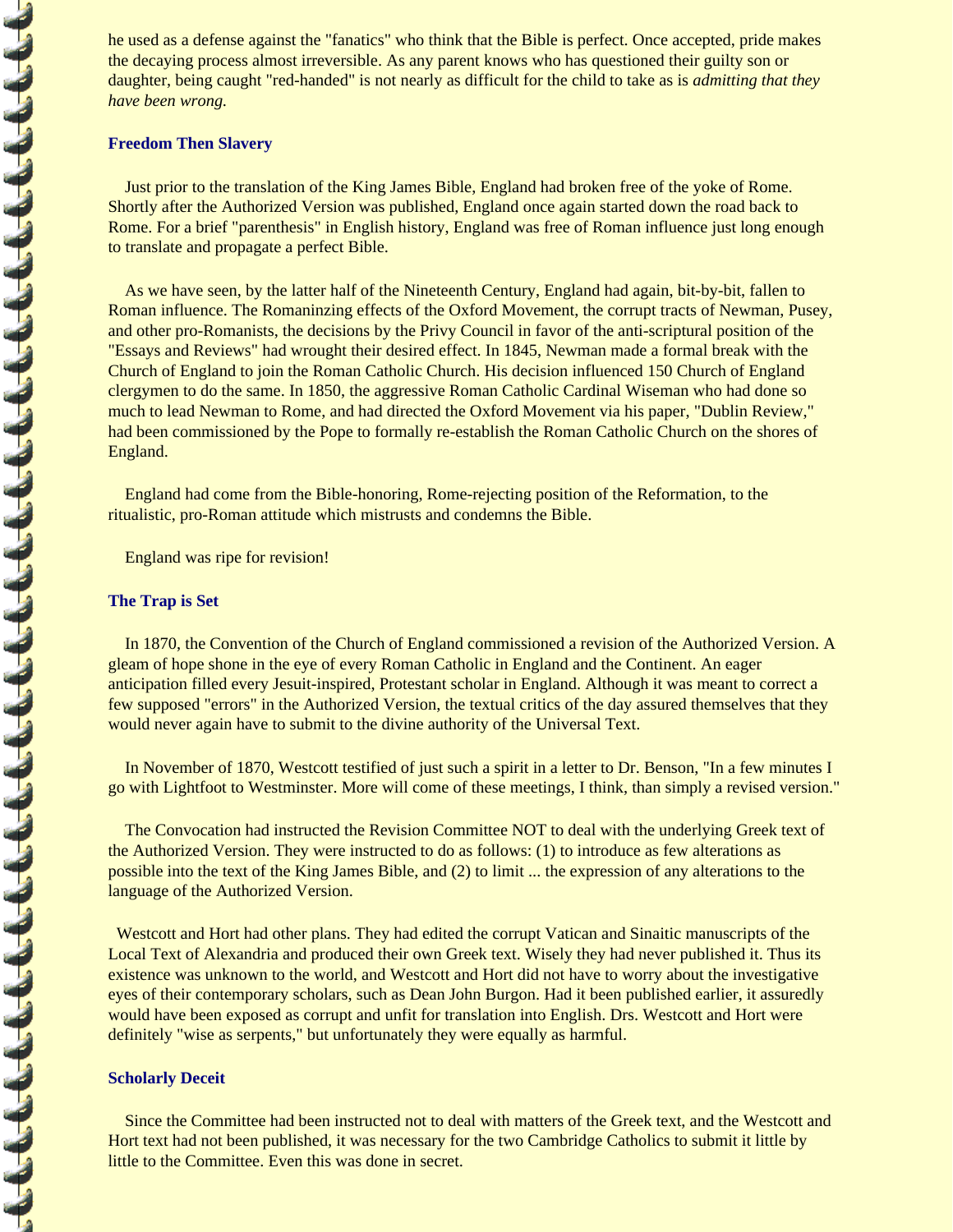In order to establish their own Greek text as authorative, they first planned the strategy prior to the first meeting of the Committee. Their old friend Bishop Lightfoot was even there to help as Westcott notes in a letter to Hort dated May 1870, "Your note came with one from Ellicott this morning ... Though I think the Convocation is not competent to initiate such a measure, yet I feel that as 'we three' are together it would be wrong not to 'make the best of it' as Lightfoot says ... There is some hope that alternative readings might find a place in the margin."

 The next month he wrote to Lightfoot himself: "Ought we not to have a conference before the first meeting for revision? There are many points on which it is important that we should be agreed."

 They then secretly submitted their text to the Committee members, and stayed close by their sides to see to it that their scheme was carried out. This fact, Dr. Wilkenson attests to:

 "The new Greek Testament upon which Westcott and Hort had been working for twenty years was, portion by portion, secretly committed into the hand of the Revision Committee. Their Greek text was strongly radical and revolutionary. The Revisors followed the guidance of the two Cambridge editors, Westcott and Hort, who were constantly at their elbow, and whose radical Greek New Testament, deviating the furthest possible from the Received Text, is to all intents and purposes the Greek New Testament followed by the Revision Committee. This Greek text, in the main, follows the Vatican and Sinaiticus Manuscripts."

 These actions reek of Jesuit underhandedness. Although Westcott and Hort were men of scholarship, they were not men of integrity.

#### **Defending the Infidel**

 For the most part, Westcott and Hort found a welcome audience to their abolition of the Universal Text, for the spirit of the revision had been set when the Christ-denying, Unitarian preacher, Dr. Vance Smith, was seated on the Committee.

 Dr. Hort shared his feelings concerning Smith's appointment with co-conspirator Lightfoot. "It is, I think, difficult to measure the weight of acceptance won before the hand for the Revision by the single fact of our welcoming an Unitarian."

Westcott exposed his loyalty to apostasy when he threatened to quit if the Convocation were successful in ejecting Smith from the Committee.

 "I never felt more clear as to my duty. If the Company accepts the dictation of Convocation, my work must end. I see no escape from the conclusion."

 Wilkenson records Smith's comments concerning Isaiah 7:14: "This change gives room to doubt the virgin birth of Christ. The meaning of the words of Isaiah may, therefore, be presented thus: 'Behold the young wife is with child."'

 Dr. Smith called the belief in Christ's second coming an error. "This idea of the Second Coming ought now to be passed by as a merely temporary incident of early Christian belief. Like many another error, it has answered its transitory purpose in the providential plan, and may well, at length, be left to rest in peace."

 Dr. Westcott felt that doctrine was unimportant. He believed that he as a scholar should decide the text, then theologians could add their remarks afterwards. He stated, "I hardly feel with you on the question of discussing anything doctrinally or on doctrine. This seems to me to be wholly out of our province. We have only to determine what is written and how it can be rendered. Theologians may deal with the text and version afterwards."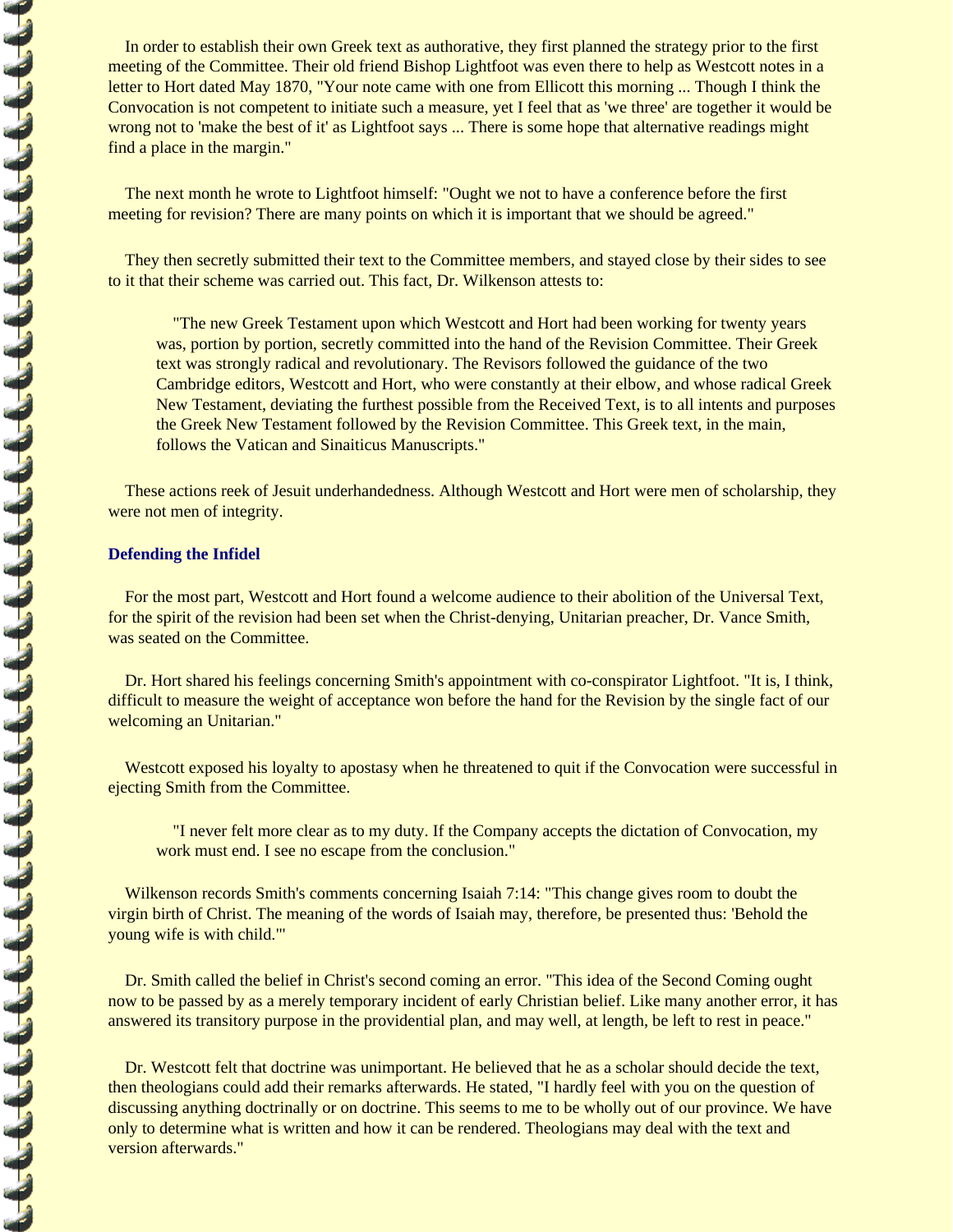What did Westcott think of Smith's theological beliefs? "Perhaps we agree in spirit but express ourselves differently. At least we agree in hope."

 This last statement may very well hold more truth than Westcott intended. It may help here to point out that the Church of England defector to Rome, Dr. Newman, was asked to be on the Committee, but he refused.<sub>193</sub> This should reveal the true spirit which the revisors had in their attempt to "bring the Bible up-todate."

 This is not the first revision Newman was asked to sit in on. In 1847, two years after defecting, Cardinal Wiseman, the militant Roman Catholic priest, wrote him this from Rome: "The Superior of the Franciscans, Father Benigno, in the Trastevere, wishes us out of his own head to engage in an English Authorized Translation of the Bible. He is a learned man and on the Congregation of the Index. What he wished was, that we would take the Protestant translation, correct it by the Vulgate ... and get it sanctioned here."

Strangely enough, the desire of Wiseman, to "correct" the Authorized Version with Jerome's corrupt Vulgate, is exactly what Protestant scholars did in 1881, 1901, 1952, 1960, 1973, and in every "new" and "improved" translation since 1611.

Westcott and Hort were so successful at their secret task of subtly guiding the decision of the Revision Committee that many Committee members did not suspect that they had been used by the Cambridge duo to help destroy the authority of the Authorized Version and give the world yet another Roman Catholic Bible. Philip Mauro records:

 "In view of all the facts it seems clear that, not until after the Committee had disbanded, and their work had come under the scrutiny of able scholars and faithful men, were they themselves aware that they had seemingly given their official sanction to the substitution of the "New Greek Text" of Westcott and Hort for the Textus Receptus. The Westcott and Hort text had not yet been published, and hence had never been subject to scrutiny and criticism; nor had the principles upon which it was constructed been investigated. Only after it was too late were the facts realized, even by the Revisors themselves."

 It can be safely said that if Westcott and Hort were not two Jesuit priests acting on secret orders from the Vatican, that two Jesuit priests acting under such orders *could not have done a better job of overthrowing the authority of God's true Bible and establishing the pro-Roman Catholic text of Alexandria, Egypt!* 

 It is truly amazing in light of all the evidence of their apostasy, that Westcott and Hort should be so revered by modern scholarship. It is strange indeed that men who believe in the premillenial return of Christ would defend men who did not. That men who believe that salvation is by grace through faith could uphold men who not only did not believe in it, but sadly, did not experience it. It is amazing that men who believe with all their heart that the Bible is the Word of God could be so blind to the infidelity to the Word of these two men.

 Revival in America is still possible, but like Jacob told his household in Genesis 35:2,3: Christian scholarship must "put away the strange gods" and "go up to Bethel."

# **The Authorized Version**

# **Christian Critics**

 In this chapter we will be looking at some of the common misrepresentations of the Authorized Version. Many of these misrepresentations are unintentional. Most of the comments against the Authorized Version are, in fact, simply repetitions of what the commentator heard from a pulpit, read in a book, or learned in a classroom.

Most of the fervency against the Authorized Version is not so much due to a conscious hatred against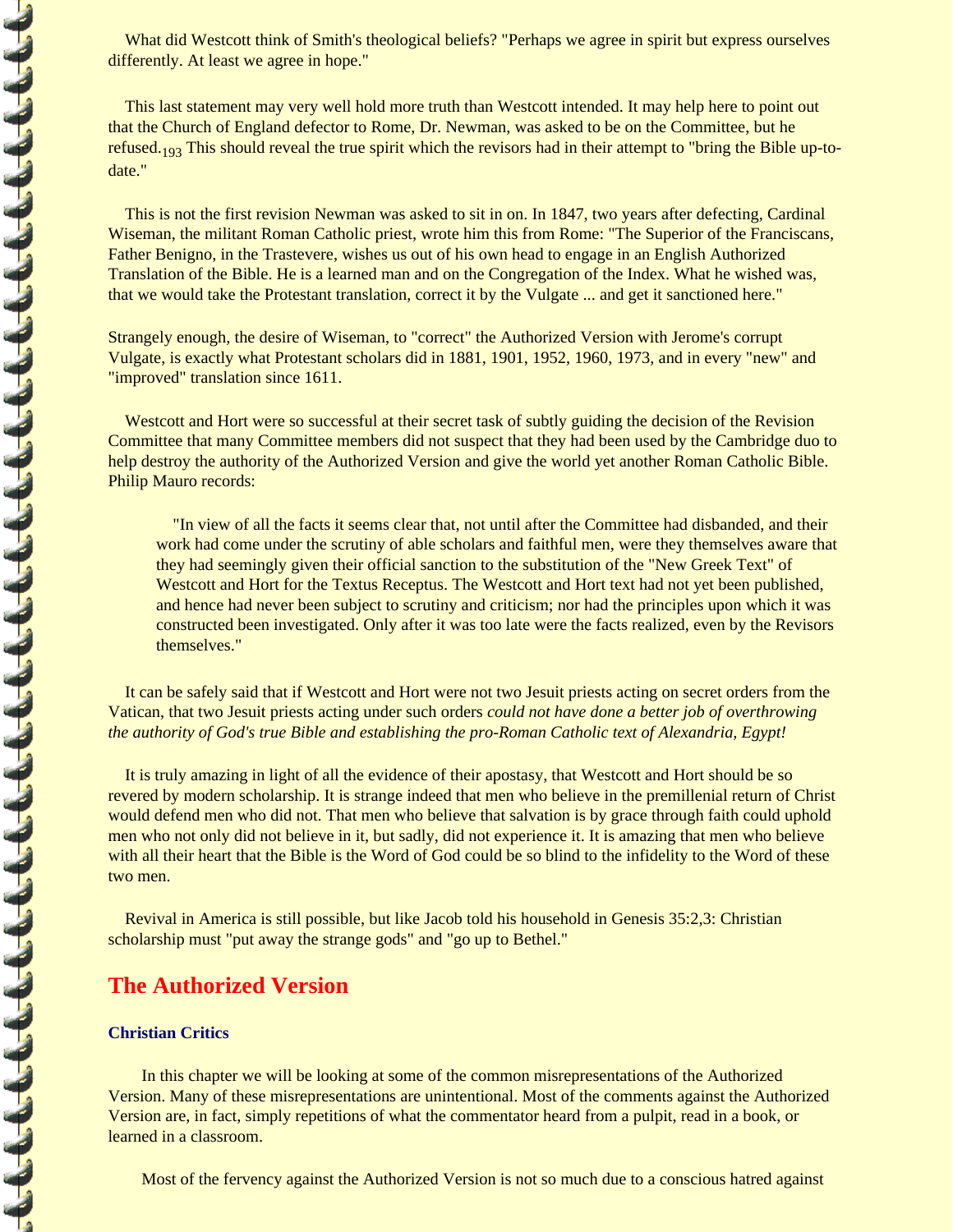the Book, as much as it is a show of one's education. This fact, which is a conscious malice, is then coupled with the "flesh" or "natural man," which may be an unconscious malice, to form a constant antagonism toward the true Word of God. This "old nature" exists in every person, even Christians. It will not change until the rapture. This nature manifests itself in an innate desire not to submit to the authority of God.

 Satan realizes this and uses it to his own advantage by giving the flesh ammunition to fight a battle which it naturally wants to fight. The sad result of this spirit of judgment is that the Word of God never really gets a fair trial.

# **Inspiration vs. Preservation**

 Today it is widely taught and accepted that God wrote the originals perfectly, but that there is no perfect translation. Yet, there is no scripture that teaches any such thing! This teaching is based on logic, man's logic. Christian educators of today say that it is absurd to believe that God could use sinful men to translate His Word perfectly. Such a supposition of a perfect translation is no more absurd than the teaching that God used sinful men to write the Bible perfectly in the originals! *Every* argument *for* inerrant, infallible inspiration applies also for inerrant, infallible *preservation.* It is the same God!

 If a believer in perfect inspiration says that God overpowered the writers' ability to make a mistake, the believer in perfect preservation can also state that God overpowered the translators' ability to make a mistake. It can also very happily be pointed out that a man who claims that God preserved His Words can *at least PRODUCE* what he claims to believe in!

# **Put Up or Shut Up**

 I personally believe that God has perfectly preserved His Word in the King James or Authorized Version. I can at least produce a King James Bible to show what I believe in. Any person who claims that God inspired the original autographs perfectly, cannot produce those original manuscripts to prove it! I do not believe that the King James Bible is a new inspiration. "Inspiration" starts with a blank sheet of paper, a man of God, and God. I am saying that the Authorized Version is every word of God that was in the original autographs, preserved to this day. "Preservation" starts with God's manuscripts, a man of God, and God. The end result of both is the same: the perfect Word and words of God. It only makes sense.

 Many of today's preachers and self-proclaimed scholars slam their fists down on their pulpits in simulated "righteous indignation" while holding a Bible over their heads and loudly proclaim, "This Book doesn't 'CONTAIN' the word of God, it *IS* the Word of God! Perfect! Infallible! Without admixture of error!" to the delight of the *audience*. But ask them, while *out* of their pulpit, if they believe that THE BOOK IN THEIR HAND is truly without error, and they immediately go into a song and dance routine about "just a translation *OF* the Bible" and say something about "Forever, O LORD, thy word is settled *in heaven*." Try pressing the issue, and they will question your authority to do so (Matthew 21:23), and if you persist you will be labeled a "Ruckmanite."

 All for simply believing that this "godly man" really believed what he had said when he was performing behind his pulpit!

#### **Unwilling Allies**

We have studied the history of the MSS, of the New Testament, and the historical plans and attempts to overthrow God's preservation of His Word. We have seen that the vast majority of MSS and of historical evidence points to the Authorized Version as God's preserved Word. Still, there is an air of antagonism against the Authorized Version. Strange as it may seem, the only things which Roman Catholics, apostates, Protestants, and Christians can agree on is that the King James Bible should be eliminated! This striking truth in itself should be enough to shock born-again Christians into scrutinizing their position to make sure of which side of the fence they are on. When we find ourselves aligned with Satan's church against Scripture, we find ourselves in a very dangerous position. This is especially true when we consider what the result would be if these groups were successful in abolishing the King James Version. The elimination of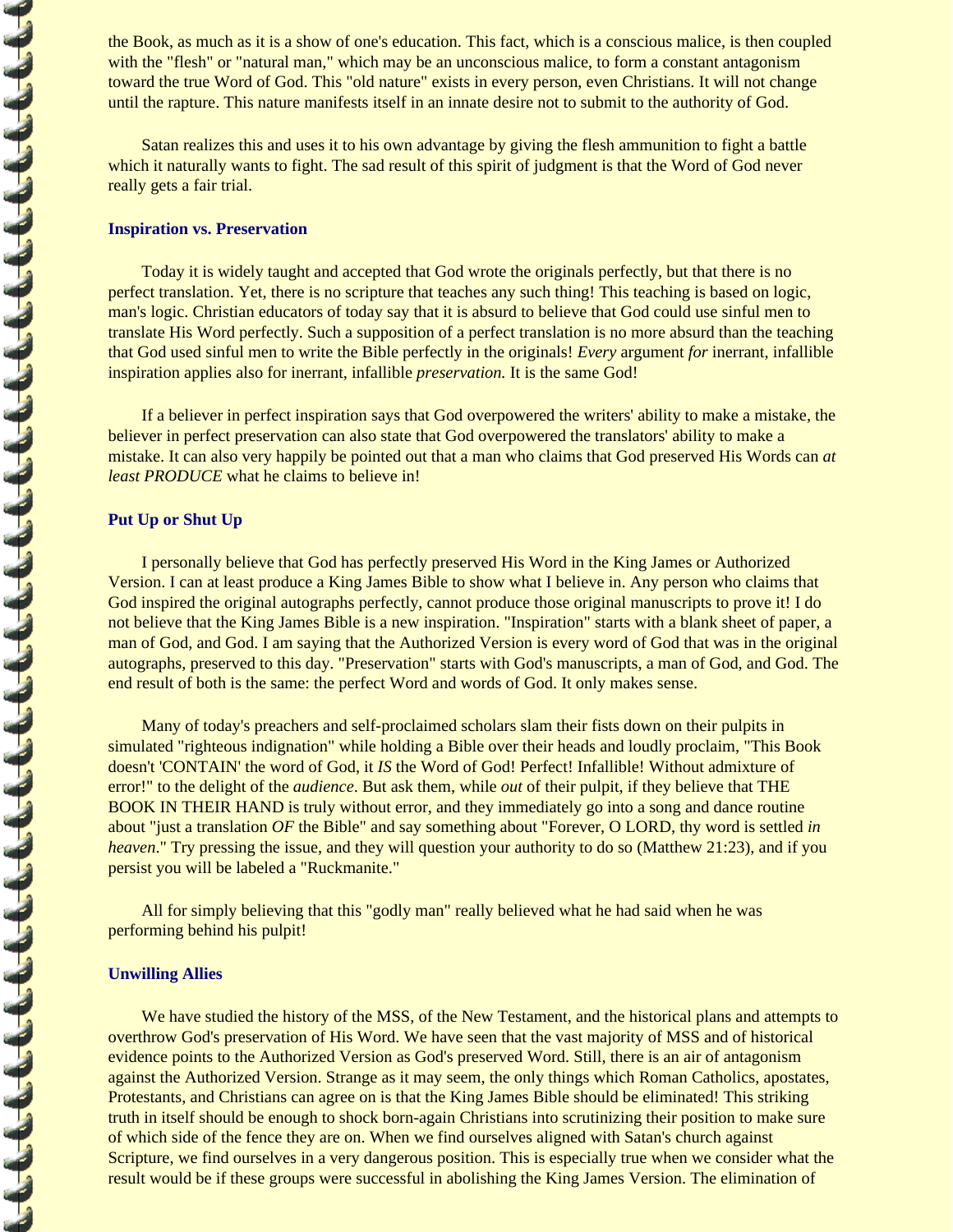the Authorized Version finds us without a Bible, at which time we find Rome rushing to the rescue with her 1582 Jesuit translation, and the anti-God Local Text of Alexandria. Knowing that no fundamentalist would consciously use a Roman Catholic Bible, the Roman Church has obliged us by changing the cover to Revised Version, American Standard Version, Good News for Modern Man, the Living Bible, the Amplified Bible, the Jerusalem Bible, the Common Bible, the New International Version, the New Scofield Reference Bible, and many more. The story is true; the names have been changed to protect the guilty.

# **Sowers of Discord**

 Rome realized that there is not one of these new Roman Catholic translations which will ever replace God's Authorized Version. Her plan is to get any one of these translations to replace the Authorized Version in any group of Christians. Let the Christians use one of the Revised Standard Version's "twin sons," the New American Standard Version or the New International Version. Convince the young people that they cannot understand the "thees" and "thous" in God's Authorized Version and hand them a "Good News for Modern Man" or a "Living Bible." Promote each new translation of the Local Text of Alexandria, Egypt, as "thoroughly reliable" or "more accurate," until the Authorized Version is removed from the hearts of Christians little by little.

 How many young "preacher boys" have had their faith in God's PERFECT Word trampled and destroyed while they sat in *independent, fundamental* Bible colleges where they thought that they were safe?!

 How many found themselves, upon graduation three or four years later indebted to their "alma mater" for teaching them what the "originals really said" and in so doing saved them from being drawn into that group of "King James fanatics," that "lunatic fringe," that "cult"?

 They found themselves leaving college with the confidence (?) that the Book under their arm was NOT perfect, and thanking God for the school that had shown them that!

 The only person happier than they were was the Pope. After all, who wants someone who speaks with authority? (Mark 1:22)

#### **Many Shall Come**

 It must be remembered at this time that every new Bible is introduced as being "better than the Authorized Version." It may also be noted that every false prophet is introduced as "better" than Jesus Christ. Mohammed had supposedly come to finish the work which Christ began. Charles Manson claimed that he was Jesus Christ. Sun Nyung Moon claims to have to finished the job which Jesus Christ failed to finish. Jim Jones claimed to be Jesus Christ. The Beatles claimed to be more popular than Jesus Christ.

 Notice that Jim Jones did not claim to be Mohammed. Notice that Moon did not claim to be the replacement for Buddha. All of the false prophets attack Jesus Christ. Notice that the Good News for Modern Man does not claim to be better than the American Standard Version, but it does claim to be better than the Authorized Version. Notice also that the New International Version does not claim to be better than the American Standard Version; it claims to be better than the Authorized Version. A false prophet can always be recognized, because he attacks the true prophet. A false Bible can be recognized, because it attacks the true Bible.

## **The Super Sack Philosophy**

 The claims of the new Bibles are strikingly similar to the claims of the famous "Super Sack" grocery bag which has swept the country. The bag producers wanted to cut production costs. The "old reliable" double bag was just about indestructible when it came to doing its job, but it was too costly to produce. The manufacturers came up with the idea of producing an inferior product but calling it "superior."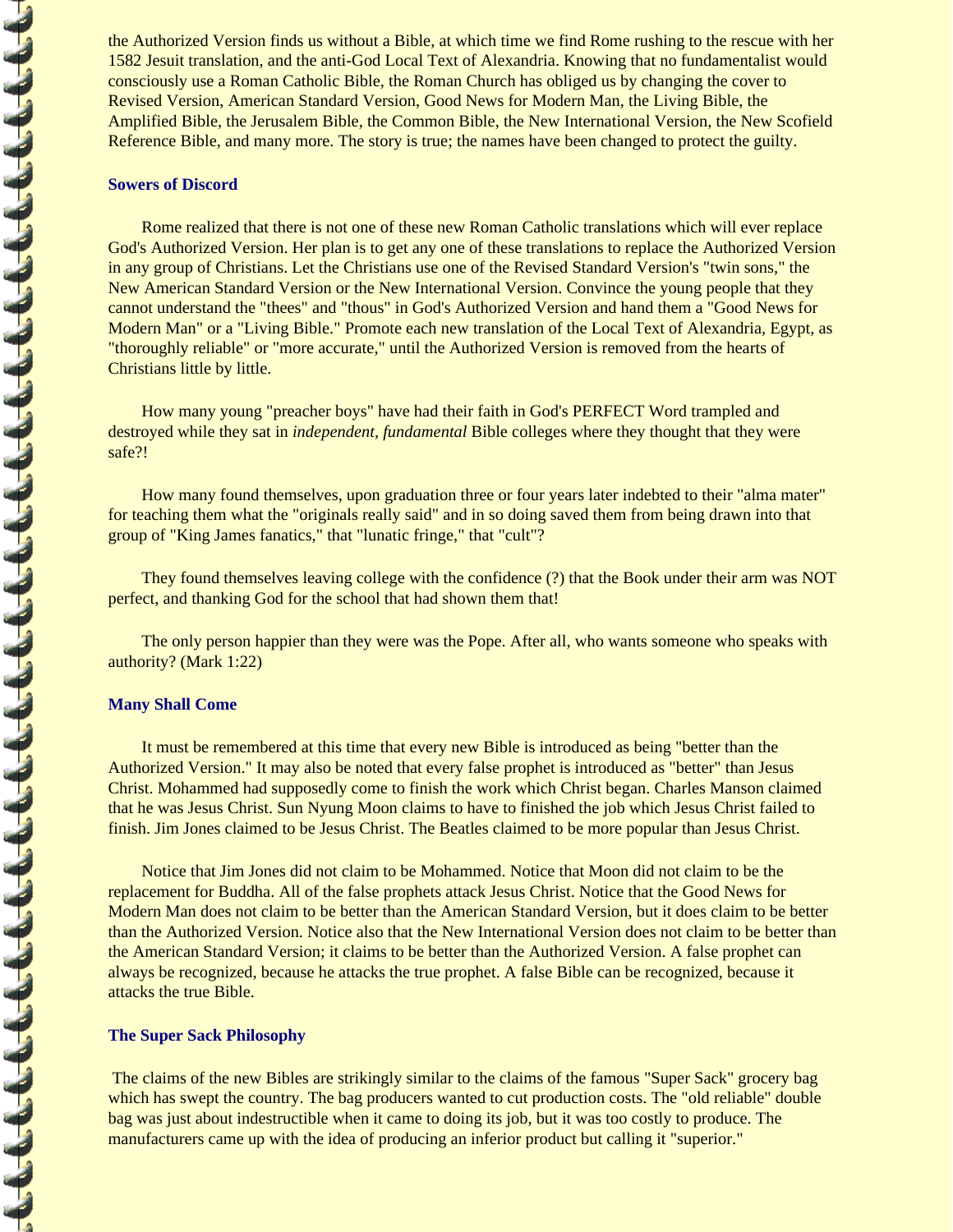It has happened to us all. One day, on a trip with our wives to the grocery store, we picked up our groceries and noticed the bag. It wasn't a double bag! "They've made them cheaper," we thought. Then we noticed an official looking statement on the side: "This new Super Sack is made from a new high strength paper. There is *no double bagging needed."*

"Well," we realized, "then it isn't an inferior product after all. It's new and better. That's good to know."

 We "bought the pitch." In our trusting, childlike manner, we believed that the "Super Sack" was better than the "old reliable" double bag, just because someone told us that it was.

"This new Super Sack ... *no double bagging needed."* 

 How many times have these words echoed through my head as I heard a horrifying, tearing sound. I watched as the cans rolled across the grocery store parking lot. I watched the flour break open in the back seat of the car. After getting the survivors into the car, we headed for home.

"This new Super Sack ... *no double bagging needed."* 

We hear that sound! We watch broken eggs as they pour their contents out into the driveway. The cereal has broken open, and now the neighbors dog picks up our last package of hamburger. We make a wild dash for the house, leaving a trail of canned goods, broken jelly jars, and spilled milk in our wake. We arrive at the back door holding nothing more than a large piece of brown paper with words on the side reading: "This Super Sack is made from a new high strength paper. There is *no double bagging needed."* 

 At times like that, standing there, surveying the damage, I can hardly frame the proper words with which to thank the manufacturers for blessing me with this wonderful, new, improved "Super Sack."

This "Super Sack" philosophy has existed in the field of Bible translations for years.

 Every new translation published appears first with a giant "media campaign" directed at the Christian community. This campaign is designed to tell the Christians that they "need" this new translation, because the Christians do not know it. This is not an overstatement but is proven true by the Preface to the New American Standard Version of 1963. The last paragraph in the Preface begins with this statement:

 "It is enthusiastically anticipated that the general public will be grateful to learn of the availability, value and *need* of the New American Standard Version." (Emphasis mine.)

 The Lockman Foundation has admitted translating a Bible that the general public doesn't know that it needs! It is intended for the general public to realize that they "need" this Bible when they read the advertisement. This is just like a laundry detergent.

#### **The Sales Pitch**

Let us look into the way in which this "Bible advertising" works.

We read a few Christian periodicals and observe that a new translation has been published. It is, of course, compared to the Authorized Version. The "mistakes" of the Authorized Version are revealed to show us the "need" for a new translation. Next, this new translation is unveiled with exclamation of "thoroughly reliable," "true to the Original Greek," and "starting a new tradition." We read but are skeptical.

We proceed to the "Bible" book store to look over this new translation. After having the "sales pitch" from the man behind the counter, we leave carrying a grocery bag (Super Sack) full of "new," "modern," "easy to read" translations in which we are assured that "all of the fundamentals can be found." On the way home, we decide to try out these "more accurate," "Christ exalting" versions.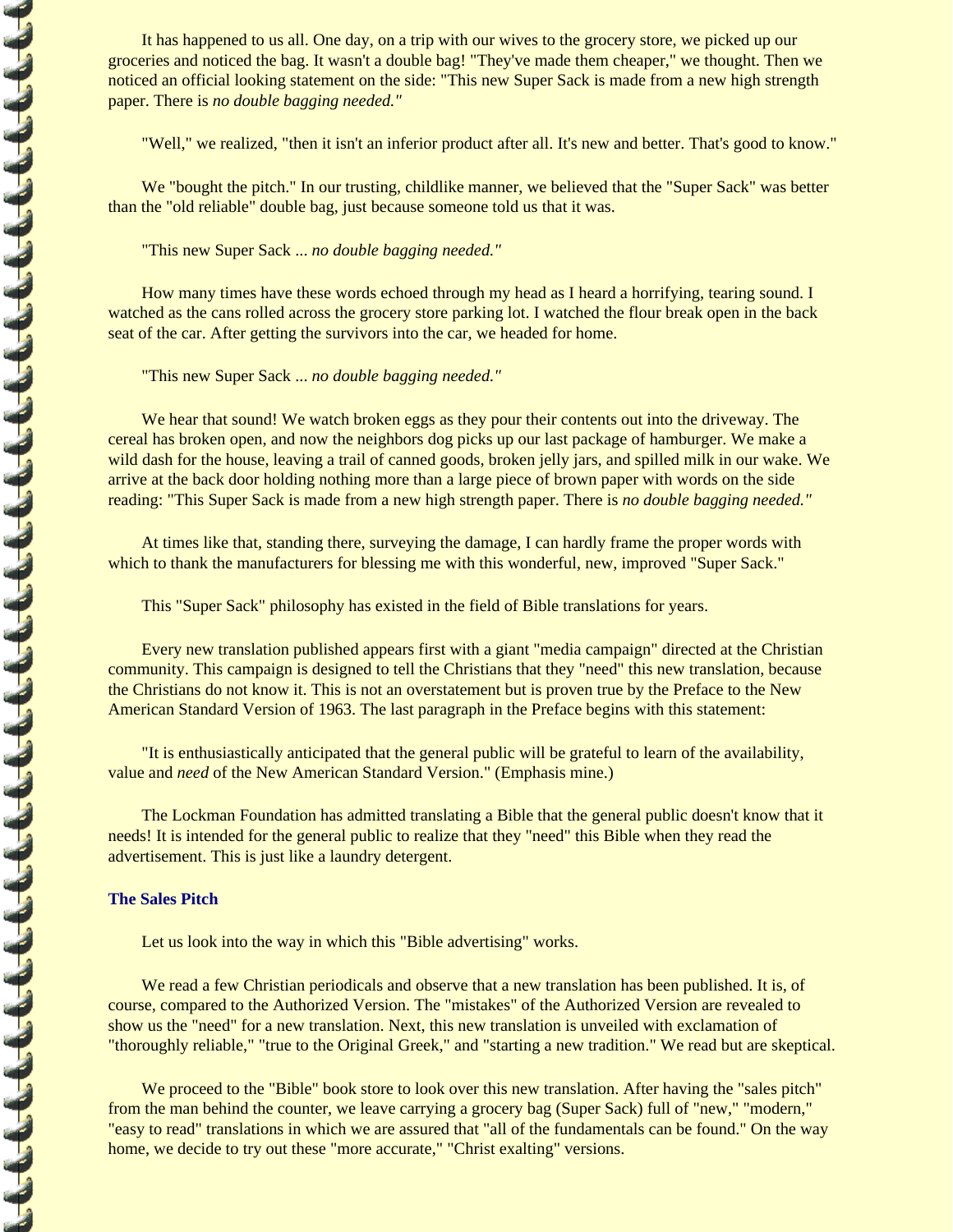#### **The Let Down**

We meet a Jehovah's Witness. In the following discussion we try to convince him that Jesus Christ was not a created God. He shows us John 1:18 in his "New World Translation." It reads that Christ was the "only begotten God." We snicker. "That's just your version," we say, reaching for a New International Version. To our amazement it also reads "only begotten God!"

 Being fully embarrassed, we change the subject to the trinity. "I John 5:7!" we exclaim. Now we've got him! We turn to I John 5:7 in the "Good News for Modern Man." "There are three witnesses," it says.

 Our Jehovah's Witness asks, "So, what does that teach?" We stammer, "Wait a minute," as we reach for a New American Standard Version. "And it is the Spirit who bears witness, because the Spirit is truth."

"So how is the trinity taught from *that* verse?" he demands.

With our face glowing red and phrases like "thoroughly reliable" and "faithful to the originals" spinning through our head, we desperately grab a New King James Version.

 "For there are three that bear record in heaven, the Father, the Word, and the Holy Spirit; and these three are one." I John 5:7.

"There it is! There it is!" We exclaim, "See there, the Trinity!"

"Read the footnote on it," he states calmly. "Out loud!"

 "The words from 'in heaven' (v. 7) through 'on earth' (v. 8) are from the Latin Bible, although three Greek mss. from the 15th Century and later also contain them."

"You see," says our adversary, "it doesn't belong there."

Thankfully he hasn't got any more time to talk, and he leaves.

We tear our "Super Sack" slightly as we pick it back up and head for home, not quite understanding what has taken place. In our mind we hear the Bible store salesman saying, "But I can find the fundamentals in these new versions."

#### **Devastating Revelations**

 In an attempt to boost our own morale, we try to lead a man to Christ. We tell him the simplicity of conversion. We relate to him how easy it was for the Ethiopian eunuch. We open a Revised Standard Version to show it to him. We read Acts 8:36 and then the next verse, verse 38. "Wait just a second; I seem to have skipped over a verse," we say apologetically.

We read verse 36, then carefully run our finger across the line to the next verse, verse 38! There is no verse 37! This eunuch never believed on the Lord Jesus Christ!

 "Excuse me," we apologize. "I seem to have picked up the wrong Bible." We lay down the Revised Standard Version and pick up the New American Standard Version. We read again. This time we arrive at verse 37.

It says, "See footnote."

"No thank you!" we say to ourselves.

Having lost his train of thought, our lost friend walks off shaking his head and wondering why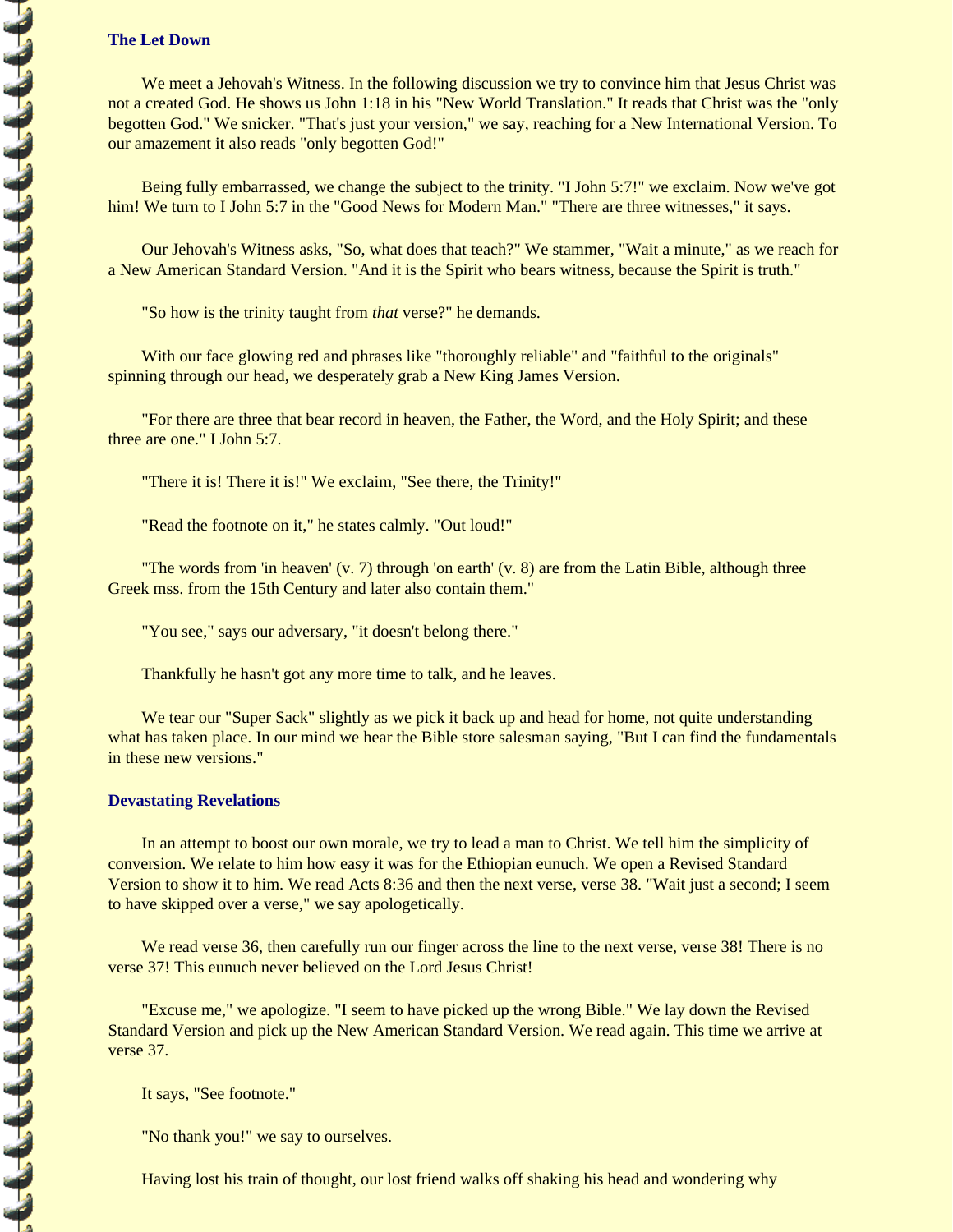Christians don't know their Bibles better.

Of all things, we run into an infidel before we can reach the safety of our home.

"Jesus Christ was not God in the flesh," he states.

 "Oh yes He was!" we retort confidently, happy to have the opportunity to redeem ourselves for the bad showing earlier.

"Look at I Timothy 3:16."

We pick the Living Bible.

"But the answer lies in Christ, who came to earth as a man...."

"There's no 'God' in that verse," he declares.

The statement of the salesmen comes to mind again. "But I can find the fundamentals in these."

"Where?" we ask ourselves returning to the Revised Standard Version.

"He was manifested in the flesh...."

"Where is God?" demands our infidel. We wonder the same thing!

"He appeared in human form," says the Good News for Modern Man.

"He who was revealed in the flesh," states the New American Standard Version.

"Where is God?" demands our infidel with finality.

"I don't know. I really don't know," we reply with our heads down in sorrow.

 We drag our wounded spirits home. Words cannot describe our "gratitude" to the Lockman Foundation and all the rest of those "godly, conservative scholars" who gave us these "accurate, reliable, true to the original" translations. We hear a horrifying, tearing sound as we reach the back door.

 The next morning the garbage man finds a garbage bag full of brand new, unused "Bibles" covered by a large, torn piece of brown paper with the words on the side saying: "This new Super Sack is made from a new high strength paper. There is *no double bagging needed."* 

No thank you, we will stick with our "old, reliable" King James, 1611.

The story has been an allegory, but the philosophy it describes is very true.

#### **Common Complaints**

We shall now look at some of the complaints against the Authorized Version. Remember, being able to "find the fundamentals" in a version is not enough. This was the claim of the corrupt Revised Version! As Wilkenson points out, "There are many who claim that the changes in the Revised Version did not affect any doctrine."

 The problem with this statement is that even if the major doctrines can be found in these new Roman Catholic Bibles, these doctrines always appear in a watered down form.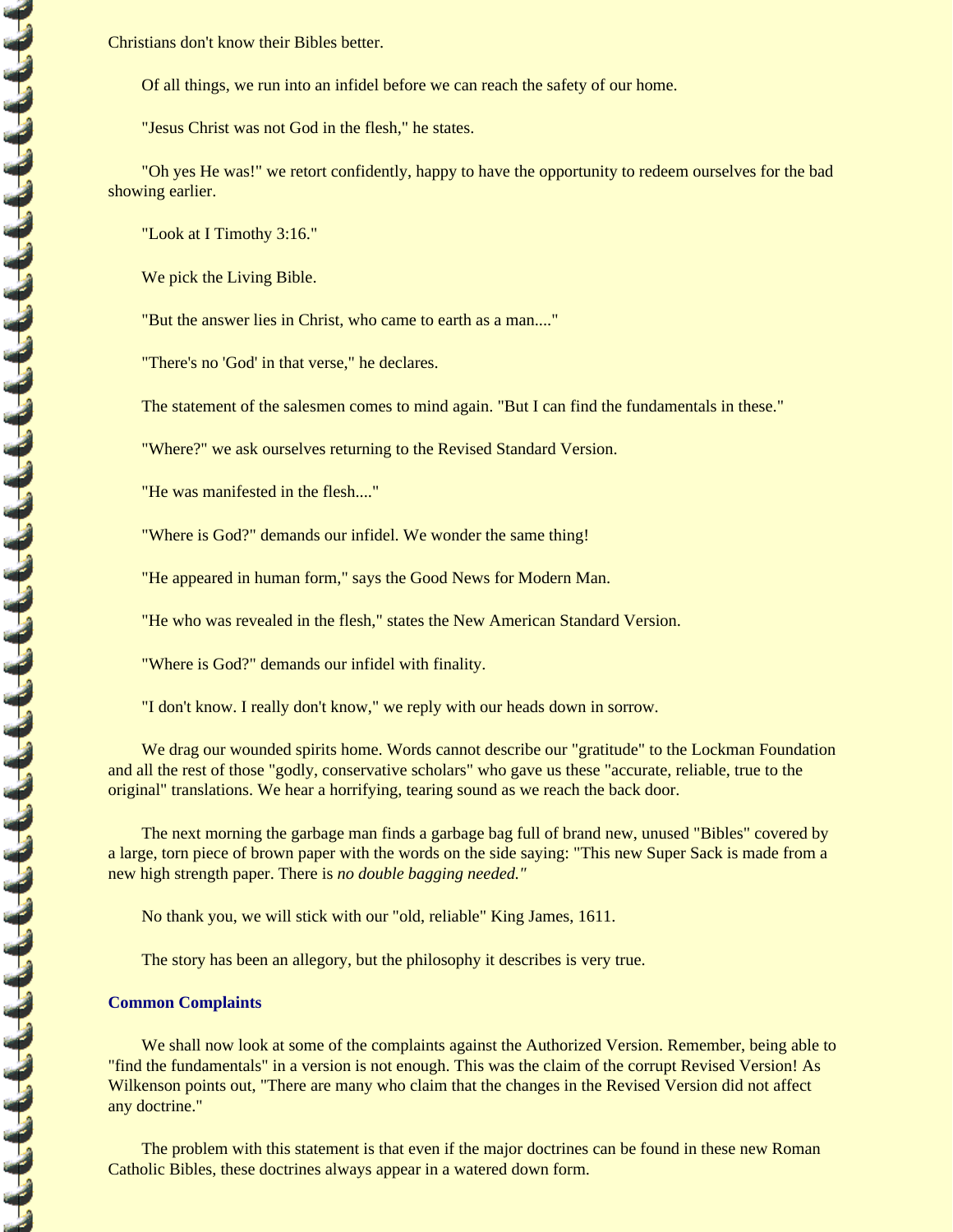Yes, the blood of atonement can be taught in spite of the removal of the word "blood" from Colossians 1:14. The doctrine of the blood atonement is found in other passages. The danger is this. Where the Authorized Version teaches a given doctrine in maybe thirty different places, the New American Standard Version may teach the same doctrine in only twenty. The New International Version may only teach this doctrine in fifteen passages. The next "new and improved" version may teach it only three or four, until it is reduced to only one passage. How then can we teach a new convert this "major" doctrine from only one passage?

 All of the doctrines, which today's Christians claim to be able to "find" in these new translations, have been taught to these same Christians through the use of a King James Bible. How will the next generation of Christians learn pure doctrine from a watered down Bible? How can we even call something a "major" doctrine which is taught only in one or two verses?

 Remember, Satan is not worried at all about what people think of Jesus if he can just keep us from being able to prove that He was virgin born, shed His blood for our sins, rose from the dead, or is coming back physically. Without scripture to prove the above, Jesus was just a man.

 The new Bibles have no blood in them, no Lord, no second coming, nor other vital doctrines. In other words, the new Bibles have all of the convictions of B.F. Westcott.

#### **"The Scholar Scam"**

 Many Christian educators, (especially scholars) claim that the scholarship of today is greater than that of the days of King James. How can they say such a thing? How can men who say that the Bible teaches that everything will get worse and worse with time claim that education is the exception? We see the signs of apostasy all around us. They are evident in world economic systems. They are evident in educational systems. They are evident in the apostasy of religious groups which were formerly loyal to the Bible. They are evident in the worldly learning's of many once separated Christian colleges. Are we to believe that "scholarship" has avoided the "downhill progress?" That is far from being realistic.

 Scholar for scholar, the men on the King James translating committee were far greater men of God than Westcott, Hort, or any other new translator. They were not only educated in a powerful, anti-Roman atmosphere, but they looked at the MSS which they handled as the Holy Word of God. They state such in the Dedicatory to King James:

 "So that if, on the one side, we shall be traduced by Popish persons at home or abroad, who therefore will malign us, because we are poor instruments to make God's holy Truth to be yet more and more known unto the people, whom they desire still to keep in ignorance and darkness; or if, on the other side, we shall be maligned by self-conceited brethren, who run their own ways, and give liking unto nothing, but what is framed by themselves, and hammered on their anvil...."

As can be seen, they considered themselves "unworthy instruments," for these were humble men.

Compare the words of the King James translators to the pride of the anonymous Lockman Foundation:

 "The producers of this translation were imbued with the conviction that interest in the American Standard Version should be renewed and increased. Perhaps the most weighty impetus for this undertaking can be attributed to a disturbing awareness that the American Standard Version of 1901 was fast disappearing from the scene. As a generation "which knew not Joseph" was born, even so a generation unacquainted with this great and important work has come into being. Recognizing a responsibility to posterity, the Lockman Foundation felt an urgency to rescue this noble achievement from an inevitable demise, to reserve it as a heritage for coming generations, and to do so in such a form as the demands of passing time dictate. It is enthusiastically anticipated that the general public will be grateful to learn of the availability, value and need of the New American Standard Bible. It is released with the strong confidence that those who seek a knowledge of the scriptures will find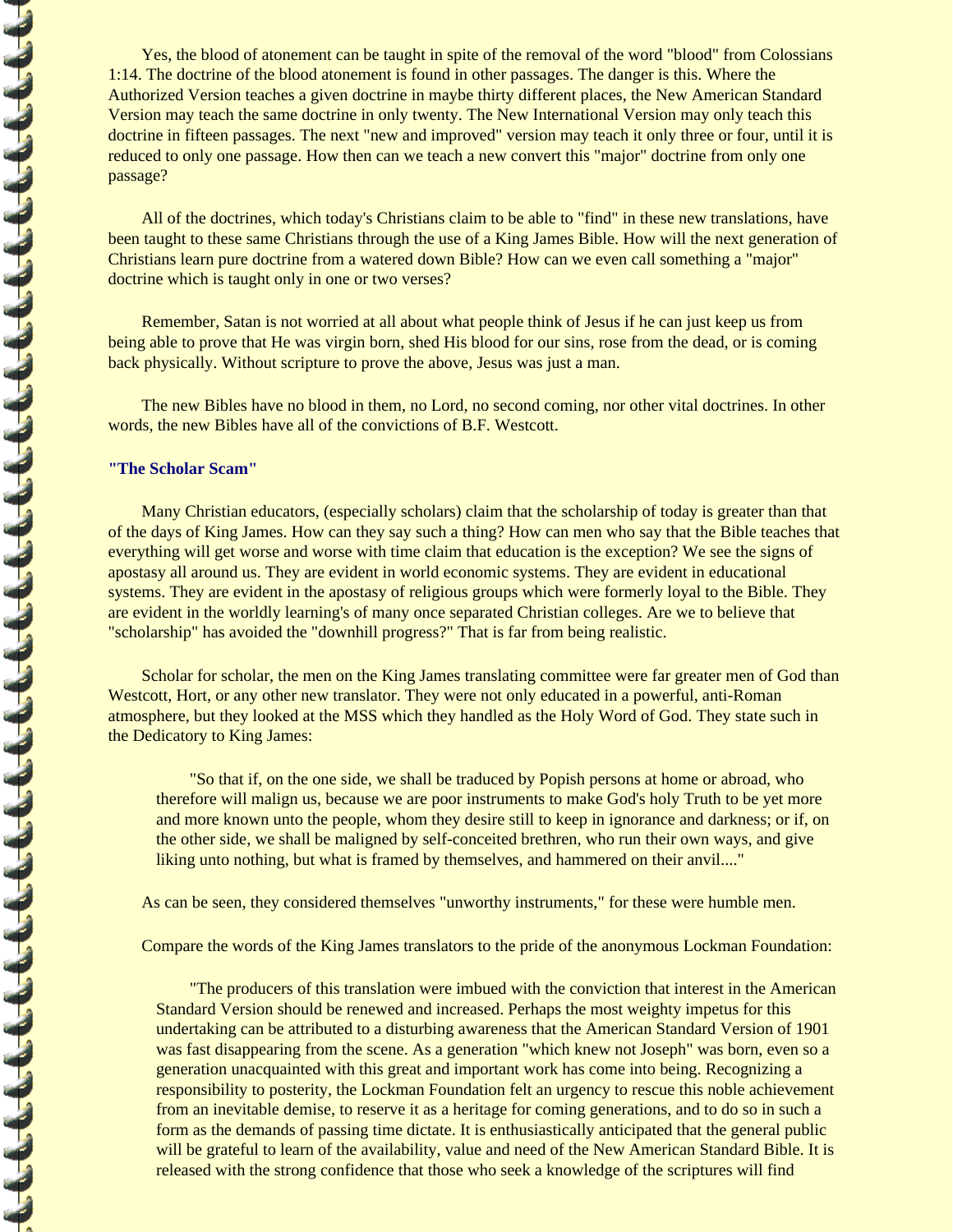herein a source of genuine satisfaction for a clear and accurate rendering of divinely-revealed truth." $_{196}$ 

 The mysterious Lockman Foundation seems not only to believe that they have done us a great service, but seems also to feel that we "ignorant" members of the general public should be grateful to them for their "clear and accurate" translation. Of course we are grateful. We are just as grateful to the Lockman Foundation as we are to the manufacturers of the "Super Sack." Their products seem to be equal in quality.

**What about all of the modern versions of the Bible?** What foundation are they built upon? Princeton Theological Seminary textual critic Dr. Bruce Metzger (see picture to the right), who is behind the Greek text used in translating the modern versions of the Bible, writing to Dr. Kirt D. DiVietro testified that the text they founded their work on was that of Westcott and Hort. He wrote, "**We took as our base at the beginning the text of Westcott and Hort and introduced changes as seemed necessary on the basis of MSS evidence**."

Modern versions are erected on the faulty foundation of doubt! Here's why I say that. Westcott and Hort **speculated**, with no evidence to support their idea, that the "pure" text of the New Testament had been lost. They said that the Antiochian text (also called the Traditional Text, Textus Receptus, etc.), the text type behind the King James New Testament, was an artificial and arbitrarily invented text, fabricated between 250 A.D. and 350 A.D. In fact, Westcott and Hort asserted that it remained lost until the 19th century when Vaticanus was rediscovered 1845 in the Vatican library, where it had lain since 1481 and Sinaiticus was discovered in a wastebasket in St. Catherine's Monastery in 1844.

Figure it out. If you believe their conjured theory, that means people were without the Word of God for 1500 years! Therefore, the question must be, **were Westcott and Hort correct**? Had the Word of God been lost for 1500 years?

Dr. F. H. A Scrivener wrote:

"Dr. Hort's System is entirely destitute of historical foundation….We are compelled to repeat as emphatically as ever our strong conviction that the hypothesis to whose proof he has devoted so many laborious years, is destitute not only of historical foundation, but of all probability…" (Dr. F. H. A. Scrivener's Plain Introduction, 1883, pp. 537, 542).

Further, he stated;

"There is little hope for the stability of their imposing structure (speaking of Westcott  $\&$ Hort), **if its foundations have been laid on the sandy ground of ingenious conjecture**. And, since barely the smallest vestige of historical evidence has ever been alleged in support of the views of these accomplished editors, their teaching must either be received as intuitively true, or dismissed from our consideration as precarious and even visionary." (Dr. F. H. A. Scrivener's Plain Introduction, 1883, p. 531).

**In summary**, I have chosen to use the English Bible that is built on **the solid foundation of faith**, believing that God has preserved His Words in the Masoretic Hebrew text and the Textus Receptus Greek text, and that the King James Bible "preserves" in the English language, by accurate translation that preserved Hebrew Masoretic and Textus Receptus Greek texts.

By the same token, I must say that if you hold to a modern version of the Bible, you have chosen *the sandy ground of ingenious conjecture*. The critical scholars behind the modern versions do not believe that God preserved His Words as He said He did. In fact, **they are not sure where His Words are**. They are frantically revising, adding, deleting, modifying, and changing God's Words as is right in their own eyes.

Will you choose the solid foundation of faith or the sandy foundation of doubt?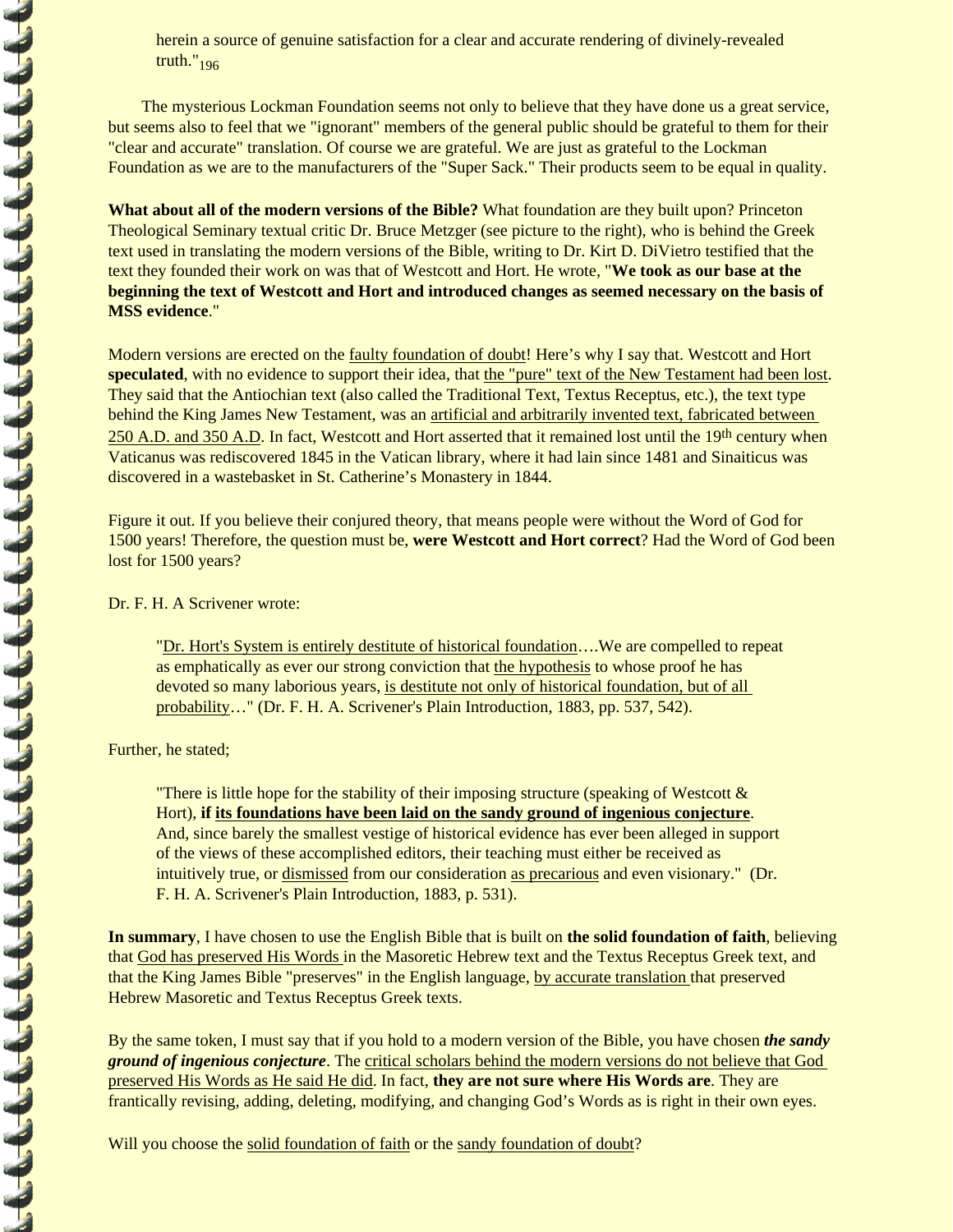Once the foundation is laid the building begins! Those who are building on the **foundation of doubt** have a **low regard for the Scriptures** while those who are building on the **foundation of faith** have a **high regard for the Scriptures.** 

# **A LOW REGARD FOR THE SCRIPTURES**

Would you trust a preacher or a Bible scholar who said **the Bible was just a book like any other book**? I hope that not a single person listening or reading this would trust him. Yet, millions of Christians, who use the modern versions of the Bible, essentially trust the judgment of those who treat the Bible as just another book. Here's proof…

Dr. Edward Hills wrote, "Westcott (picture to the right) and Hort followed an essentially naturalistic Method. Indeed they prided themselves on **treating the text of the New Testament as they would that of any other book**, making little or nothing of inspiration and providence." (Edward F. Hills, The King James Version Defended, pp. 65,66).

In other words, they treated the Bible just like they would the works of Plato, Shakespeare, C. S. Lewis, J. K. Rowling or any other fallible book. In fact, neither believed in the infallibility of the Bible.

Brooke Foss Westcott stated emphatically, ""No one now, I suppose, holds that the first three chapters of Genesis, for example, give a literal history - I could never understand how anyone reading them with open eyes could think they did."

Further he wrote, "I never read of the account of a miracle but I seem instinctively to feel its improbability, and discover some want of evidence in the account of it." (*Life and Letters of Brooke Foss Westcott;* page 216) Again Westcott said, "**I reject the word infallibility of Holy Scriptures overwhelmingly**." (The Life and Letters of Brook Foss Westcott, p.207).

Concerning Fenton John Anthony Hort (picture to the right), Dr. Wilbur Pickering writes, "**Hort did not hold to a high view of inspiration**." (The Identity of the New Testament Text, p.212).

Some might protest that the low regard of the Scriptures held by Westcott and Hort has nothing to do with the modern versions of today. You are wrong.

**First**, the new Bible versions are built on the Greek New Testament compiled by them.

**Secondly**, current day New Version Potentate Princeton Theological Seminary Professor Bruce Metzger has a low regard for the Scriptures as well. He doubts Moses alone authored the Pentateuch. As Co-editor of the *New Oxford Annoted Bible RSV* he wrote or approved of notes asserting that the Pentateuch is "a matrix of myth, legend, and history" that "took shape over a long period of time" and is "not to be read as history." Job is called an "ancient folktale." And the book of Isaiah was written by at least three men. Jonah is called "popular legend." Then add to that that Metzger claims that the Gospels are composed of material gathered from oral tradition. The problem is, he completely ignores the inspiration of the Holy Spirit and the testimony of the Bible itself!

**Exodus 24:4** "And Moses wrote all the words of the LORD, and rose up early in the morning, and builded an altar under the hill, and twelve pillars, according to the twelve tribes of Israel."

**John 7:19** Jesus said, "Did not Moses give you the law, and *yet* none of you keep the law? Why go ye about to kill me?"

**Matthew 12:40** Jesus said, "For as Jonas was three days and three nights in the whale's belly; so shall the Son of man be three days and three nights in the heart of the earth."

Let me ask you a question. **How can you trust a Bible that has been tampered with by men who neither**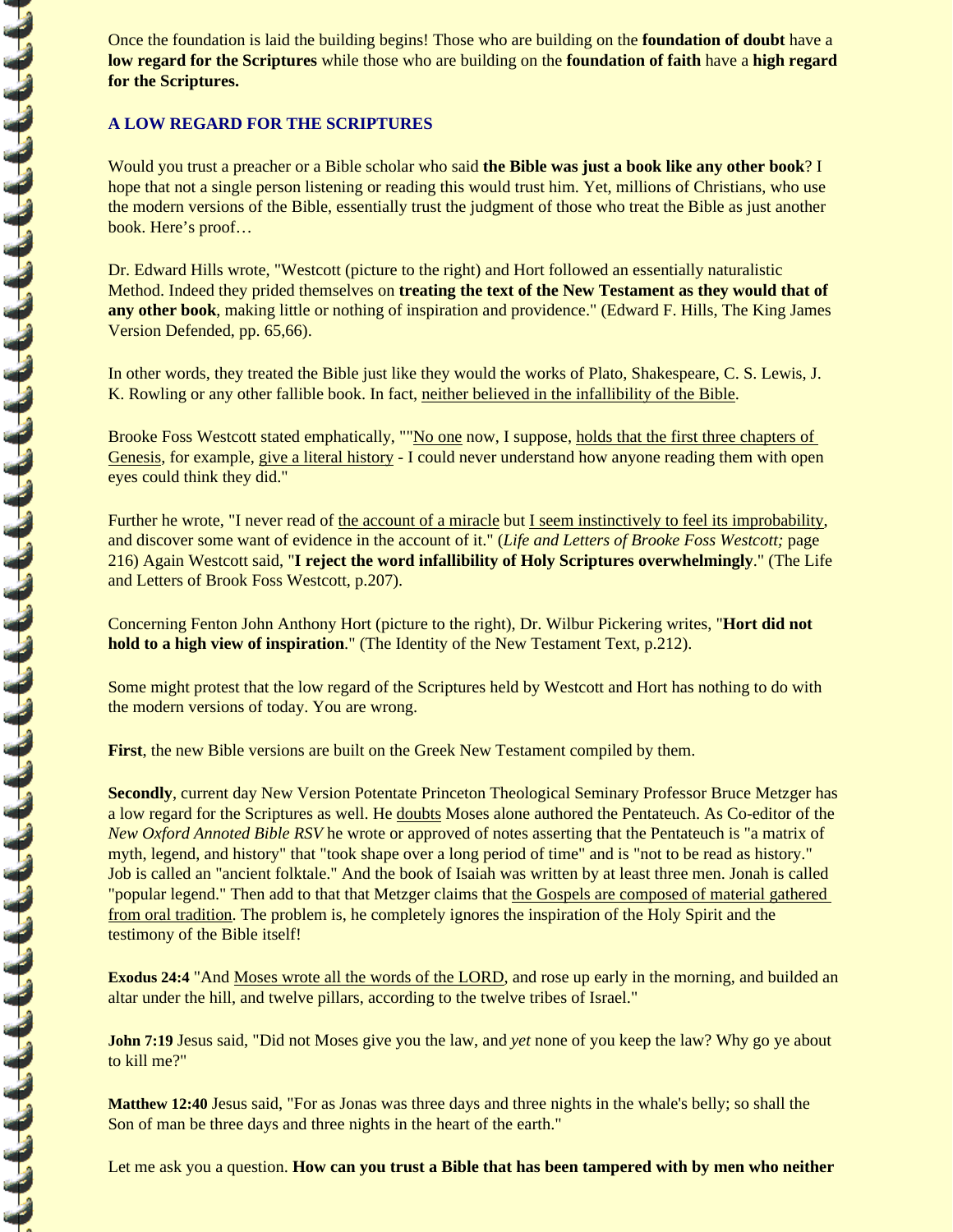**respect it nor hold it in any higher regard than they would the works of Shakespeare**? The answer is clear, **you cannot**.

# **A HIGH REGARD FOR THE BIBLE**

I have a high regard for the Scriptures. I believe it stands forever. **Isaiah 40:8** "The grass withers, the flower fades: but the word of our God shall stand for ever."

I believe that through the Word of God people are born again. **John 20:31** "But these are written, that ye might believe that Jesus is the Christ, the Son of God; and that believing ye might have life through his name." **Romans 10:17** "So then faith *cometh* by hearing, and hearing by the word of God." **1 Peter 1:23** "Being born again, not of corruptible seed, but of incorruptible, by the word of God, which lives and abides forever.

I will not align myself with those who profane the Scriptures. **The King James Bible is founded upon Traditional Text types collated by men who had a high regard for the Bible**. Consider for instance, the often-maligned **Desidarius Erasmus**. He wrote the following in the Preface to his Greek New Testament, which clearly shows he reverenced and loved the Holy Scriptures...

"These holy pages will summon up the living image of His mind. They will give you Christ Himself, talking, healing, dying, rising, the whole Christ in a word; they will give Him to you in an intimacy so close that He would be less visible to you if He stood before your eyes." (*An Introduction to the Textual Criticism of the New Testament; Robertson; p. 54)* 

Erasmus also wrote this:

"Therefore if you will dedicate yourself wholly to the study of the Scriptures, if you will meditate on the law of the Lord day and night, you will not be afraid of the terror of the night or of the day, but you will be fortified and trained against every onslaught of the enemy." (*Advocates of Reform: From Wycliffe to Erasmus;* Matthew Spinka; p. 304: by way of Sorenson; *Touch Not The Unclean Thing*)

Further he proclaimed,

"Christ Jesus…is the true light, alone shattering the night of earthly folly, the Splendor of paternal glory, who as he was made redemption and justification for us reborn in him, so also was made Wisdom (as Paul testifies): 'We preach Christ crucified, to the Jews a stumbling block, and to the Gentiles foolishness; but to them that are called, both Jew and Greeks, Christ is the power of God and the wisdom of God.'" (*Advocates of Reform: From Wycliffe to Erasmus;* Matthew Spinka; p. 309: by way of Sorenson; *Touch Not The Unclean Thing*)

There are others to consider, such as Theodore Beza. Does anyone doubt the fact that Theodore Beza had a high regard for the Bible? The reason I bring this up is that the King James translators are said to have worked primarily from his 5<sup>th</sup> edition of the Received Text by Beza. If you do have any doubts about where Beza stood, I challenge you to read his book, *The Christian Faith.* He says this: "**On the subject of the Word of God, the canonical books of the Old and New Testament…proceed from the mouth of God Himself**."

I use the King James Bible because it is built upon texts that were collated by people who had a high regard for the Word(s) of God. Further, it is the most meticulous English translation ever produced.

Next, let's consider the manuscripts that were used. The modern versions are built on...

# **A FEW CORRUPT MANUSCRIPTS**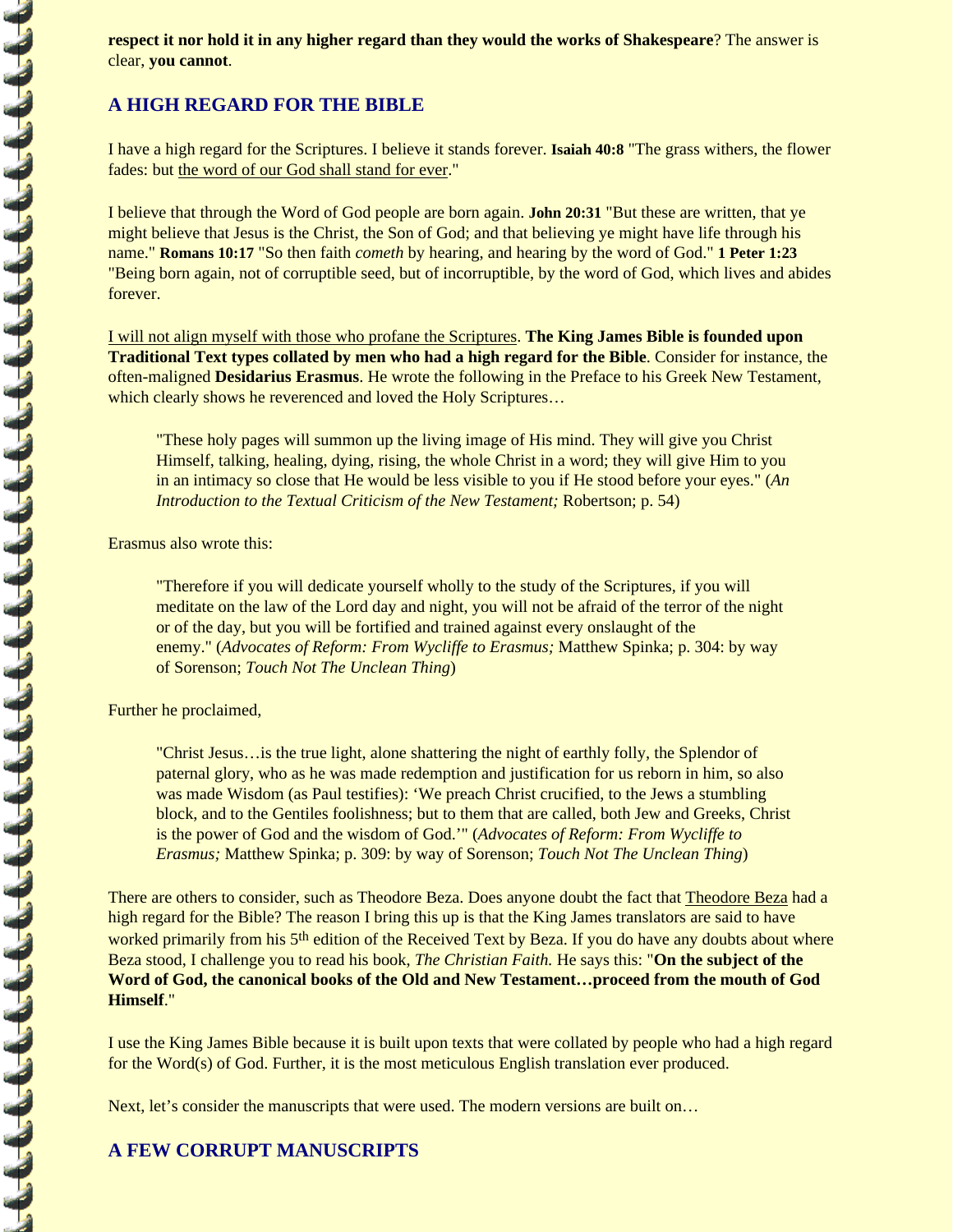Bruce Metzger tells how they developed their Greek text for the modern versions. He said, "**We took as our base at the beginning the text of Westcott and Hort and introduced changes as seemed necessary on the basis of MSS evidence**."

So, what manuscripts did Westcott and Hort use to get their Greek New Testament? They used primarily two old 4<sup>th</sup> century manuscripts for their work. Hort's partiality for Codex Vaticanus (B) was practically absolute. Intuitively (without evidence) he believed it to be a near perfect representation of the Greek New Testament. Whenever pages were missing in Vaticanus he would use Codex Sinaiticus (ALEPH) to fill in the gap. And there was plenty missing from Vaticanus. Barry Burtons writes in his book *Let's Weigh the Evidence* -- "it omits…Matthew 3, the Pauline Pastoral Epistles (1 & 2 Timothy, Titus, Philemon), Hebrews 9:14 to 13:25, and all of Revelation... in the gospels alone it leaves out 237 words, 452 clauses and 748 whole sentences, which hundreds of later copies agree together as having the same words in the same places, the same clauses in the same places and the same sentences in the same places." Floyd Jones further notes that Matthew 16:2-3 and Romans 16:24 are missing.

Here is another interesting fact. "It contains the Epistle of Barnabas...which teaches that water baptism saves the soul." (Which Version is The Bible? by Floyd Jones; published by Global Evangelism of Goodyear Arizona; p. 68).

"Erasmus knew about Vaticanus B and its variant readings in 1515 AD while preparing the New Testament the New Testament Greek text. Because they read so differently from the vast majority of mss which he had seen, Erasmus considered such readings spurious." (Which Version is The Bible? by Floyd Jones; published by Global Evangelism of Goodyear Arizona; p. 68). Further, as I understand it, Vaticanus was available to the translators of the King James Bible, but they did not use it because they knew it is unreliable..." It wasn't until 1889-1890 that a complete facsimile was made. The manuscript remains in Vatican City to this day.

Here is a key fact you should know about **Codex Vaticanus (B) --** "**The entire manuscript has had the text mutilated, every letter has been run over with a pen, making exact identification of many of the characters impossible**." More specifically, the manuscript is faded in places; scholars think it was overwritten letter by letter in the 10th or 11th century, with accents and breathing marks added along with corrections from the 8th, 10th and 15th centuries. Those who study manuscripts say, **All this activity makes precise paleographic analysis impossible**. Missing portions were supplied in the 15th century by copying other Greek manuscripts. How can you call this manuscript "the oldest and the best."

This is a picture of the Hebrews 1 from the 4<sup>th</sup> Century Codex Vaticanus. Though hard to see in this size, notice the marginal note between the first and second column. A corrector of the text had erased a word in verse 3 and substituted another word in its place. A second corrector came along, erased the correction, reinserted the original word, and wrote a note in the margin to castigate the first corrector. The note reads, "Fool and knave, leave the old reading, don't change it!"

What about **Codex Sinaiticus (ALEPH)**? This is a Greek manuscript of the Old and New Testaments, found on Mount Sinai, in St. Catherine's Monastery, which was a Greek Orthodox Monastery, by Constantine Tischendorf. He was visiting there in 1844, under the patronage of Frederick Augustus, King of Saxony, when he discovered 34 leaves in a rubbish basket. He was permitted to take them, but did not get the remainder of the manuscript until 1859. Konstantin Von Tischendorf identified the handwriting of four different scribes in the writing of that text. But that is not the end of the scribal problems! The early corrections of the manuscript are made from Origen's corrupt source. **As many as ten scribes tampered**  with the codex. Tischendorf said he "counted 14,800 alterations and corrections in Sinaiticus." Alterations, and more alterations, and more alterations were made, and in fact, most of them are believed to be made in the 6th and 7th centuries. So much for the oldest!

"**On nearly every page of the manuscript there are corrections and revisions, done by 10 different people**." He goes on to say, **"…the New Testament…is extremely unreliable…on many occasions 10, 20, 30, 40, words are dropped…letters, words even whole sentences are frequently written twice over, or begun and immediately canceled. That gross blunder, whereby a clause is omitted because it happens to end in the same word as the clause preceding, occurs no less than 115 times in the New**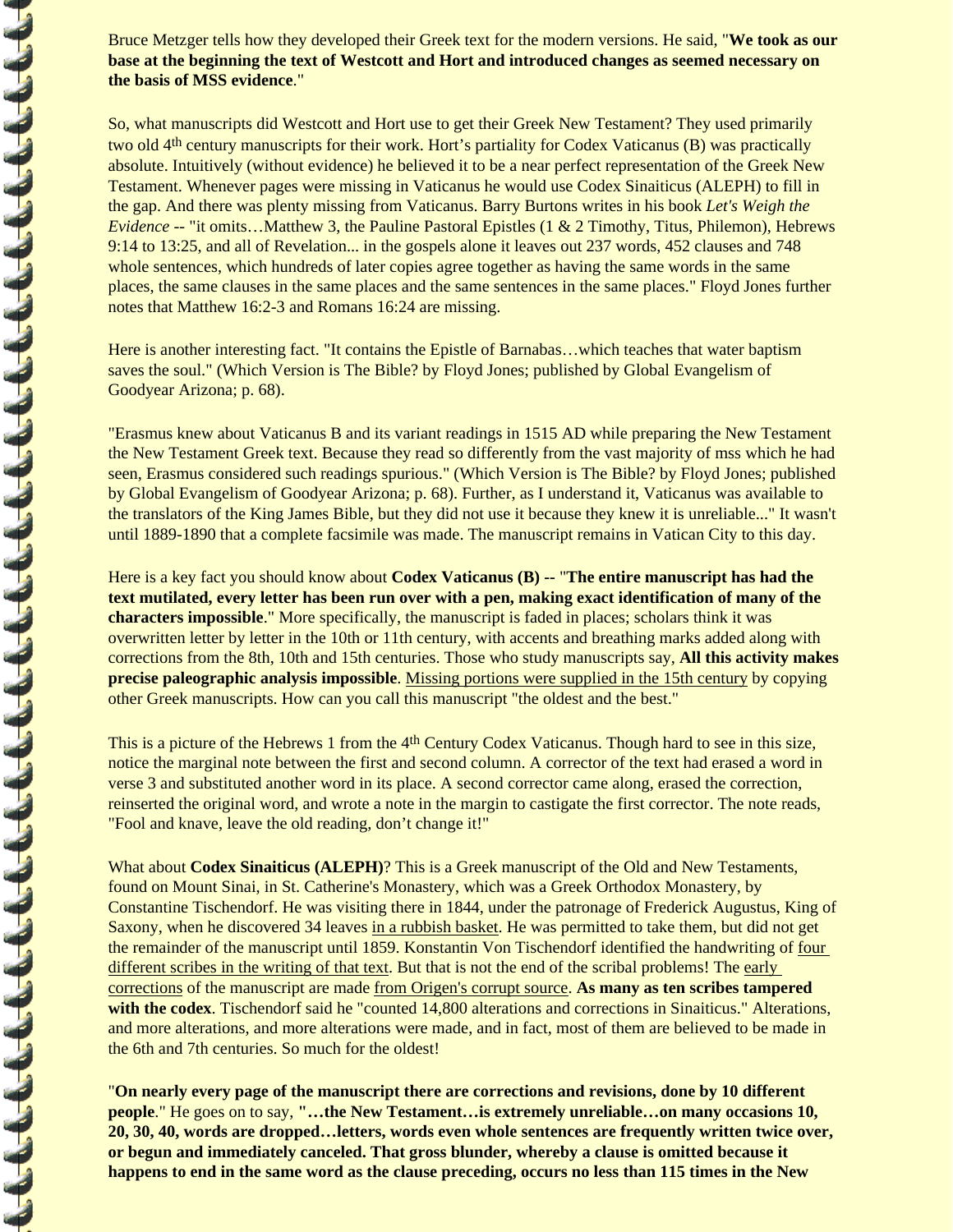# **Testament**."

Here are several examples of *di homoeotéleuton omissions.* The word *di homoeotéleuton is* Greek for "because of a similar ending." Here are some examples of the sloppy work of the scribes.

Note: In the following passages the italicized, bold words are omitted in Sinaiticus…

**1 Cor. 13:1-2**. Though I speak with the tongues of men and of angels, and have not charity*, I am become as sounding brass, or a tinkling cymbal. 2 And though I have the gift of prophecy, and understand all mysteries, and all knowledge; and though I have all faith, so that I could remove mountains, and have not charity,* I am nothing.

Here the scribe had copied the verse up to the end of the *first* "and have not charity," but when he looked up to his example again to continue copying, his eye fell upon the *second* occurrence of the phrase, from which he continued, omitting all of those words between the two occurrences of the phrase.

Now a more complicated example:

**1 Cor. 15:25-27**. For he must reign, till he hath put all enemies under his feet. *26* The last enemy that shall be destroyed is death. *27 For he hath put all things under his feet.*

Here it is not immediately clear what has happened. But when it is known that in some early manuscripts the order of clauses is as shown below, once again we see that the scribe's eye has jumped from the first occurrence of a phrase to the second occurrence:

For he must reign, till he hath put all enemies under his feet. *For he hath put all things under his feet.* The last enemy that shall be destroyed is death.

And in the very next verse another such omission:

**1 Cor. 15:27-28**. But when he saith all things are put under him, it is manifest that he is excepted, which did subject unto him all things. *28 And when there shall be subjected unto him all things,* then shall the Son also himself be subject unto him that put all things under him, that God may be all in all.

These *di homoeotéleuton* omissions number about 300 in the New Testament of Codex Sinaiticus. They are not taken seriously as various readings by the editors of critical editions and in fact are not even mentioned in the notes of the critical editions of currently used translations. (Information [http://www.bible-researcher.](http://www.bible-researcher.com/faulty.html) [com/faulty.html](http://www.bible-researcher.com/faulty.html) ).

While these manuscripts may be (or may not be) old, it is obvious that they are corrupt. It is these corrupt **manuscripts that form the basis to the modern Bible versions**.

However, that is NOT the case with our King James Version of the Bible. It is based on…

# **MASSIVE MANUSCRIPT EVIDENCE**

While it is true that there are about 45 to 50 Greek manuscripts that support the Westcott/Hort Greek text that underlies the modern versions of the Bible, you must realize that there are more than 5000 that support the Textus Receptus type text that underlies our King James Bible. Figure it out. 99% of all the manuscript evidence supports the text type that the King James Bible is translated from. Further, this text type is overwhelmingly supported by the early church fathers.

Christian friends, there is no doubt in my mind that underlying the King James New Testament is a superior Greek text!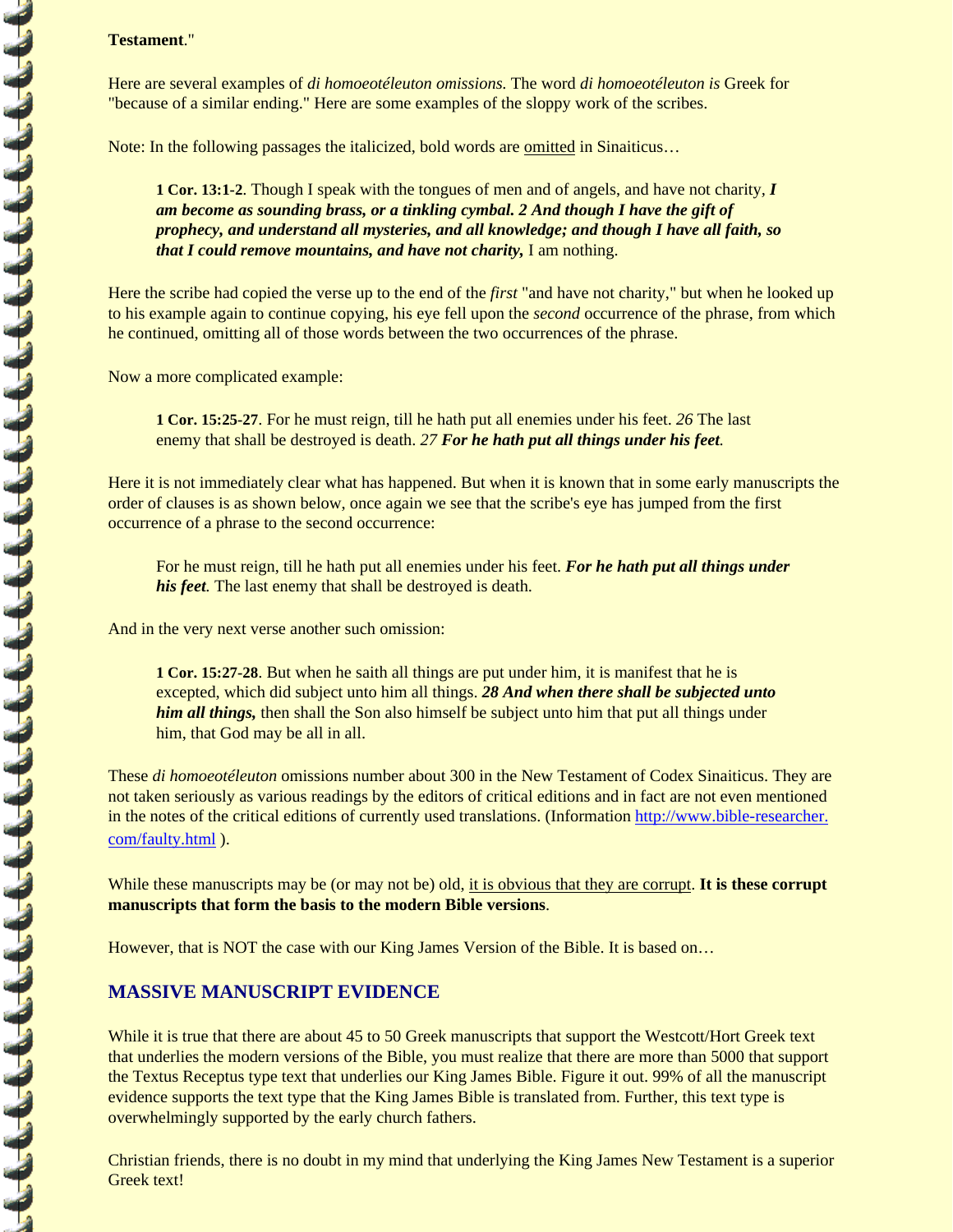While there are many more things that could be said, this will be my final point, that relating to the method of translation.

# **FORMAL EQUIVALENCY – A SUPERIOR METHOD OF TRANSLATION**

The King James Bible translators used a superior method in translating called **formal equivalency.** Formal Equivalence, sometimes called Verbal Equivalence is a method of translation, which takes the Greek, and Hebrew words and renders them as closely as possible into English. This is the method used by the King James translators and is certainly a superior method, seeing that our Lord is concerned about every word, even the jots and tittles (Matthew 5:18; 24:35).

# **DYNAMIC EQUIVALENCY & PARAPHRASING – AN INFERIOR METHOD OF TRANSLATING**

The modern versions of the Bible use **dynamic equivalency**, also called **concept inspiration** in their translations. Dynamic Equivalence is not following a word for word translation but changing, adding, or subtracting from the original to make it flow as the translator sees fit. We are warned against this in the Bible (**Deuteronomy 4:2; Proverbs 30:5-6; Revelation 22:19**). The New International Version is this type of a version.

Then, there is one further step that is even worse and that is **paraphrasing**. Paraphrasing is simply taking what the text says and rewriting it to what you think it says. It is more like a condensed commentary than a Bible. The most popular paraphrase is the *Living Bible*. It is really not a translation at all!

I use the King James Bible because it certainly is superior in its translation. There is much more that could be said, but I will save that for another time. Therefore I will move to the summary.

**The King James Bible is built on the foundation of faith by men who had a high regard for the Bible, Massive manuscript evidence to support their work. They meticulously translated the Greek and Hebrew words, rendering them as closely as possible into English.**

**The Modern versions are built on a foundation of doubt by men who have a low regard for the Bible. A few corrupt manuscripts were used to support their work. For the most part, they loosely translated the concepts of the Greek and Hebrew and some versions are even sloppier, not translating at all but paraphrasing.**

# **Genuine Scholarship**

 As stated earlier, the translation of the King James Bible was achieved at a "parenthesis of purity" in English history. It was produced during a brief period following the overthrow of Roman authority and prior to the apostasy of the Church of England. It was translated in the era when the still young English language was at its height of purity. Dr. McClure succeeds in aptly describing this esteemed company of translators:

 "As to the capability of those men, we say again, that, by the good providence of God, their work was undertaken in a fortunate time. Not only had the English language, that singular compound, then ripened to its full perfection, but the study of Greek and of the Oriental tongues and/ or rabbinical lore had then been carried to a greater extent in England than ever before or since."

 "This particular field of learning has never been so highly cultivated among English divines as it was at that day. To evidence this fact, so far as necessary limits will admit, it will be requisite to sketch the characters and scholarship of those men, who have made all coming ages their debtors. When this pleasing task is done, it is confidently expected that the reader of these pages will yield to the conviction, that all of the colleges of Great Britian and America, even in this proud day of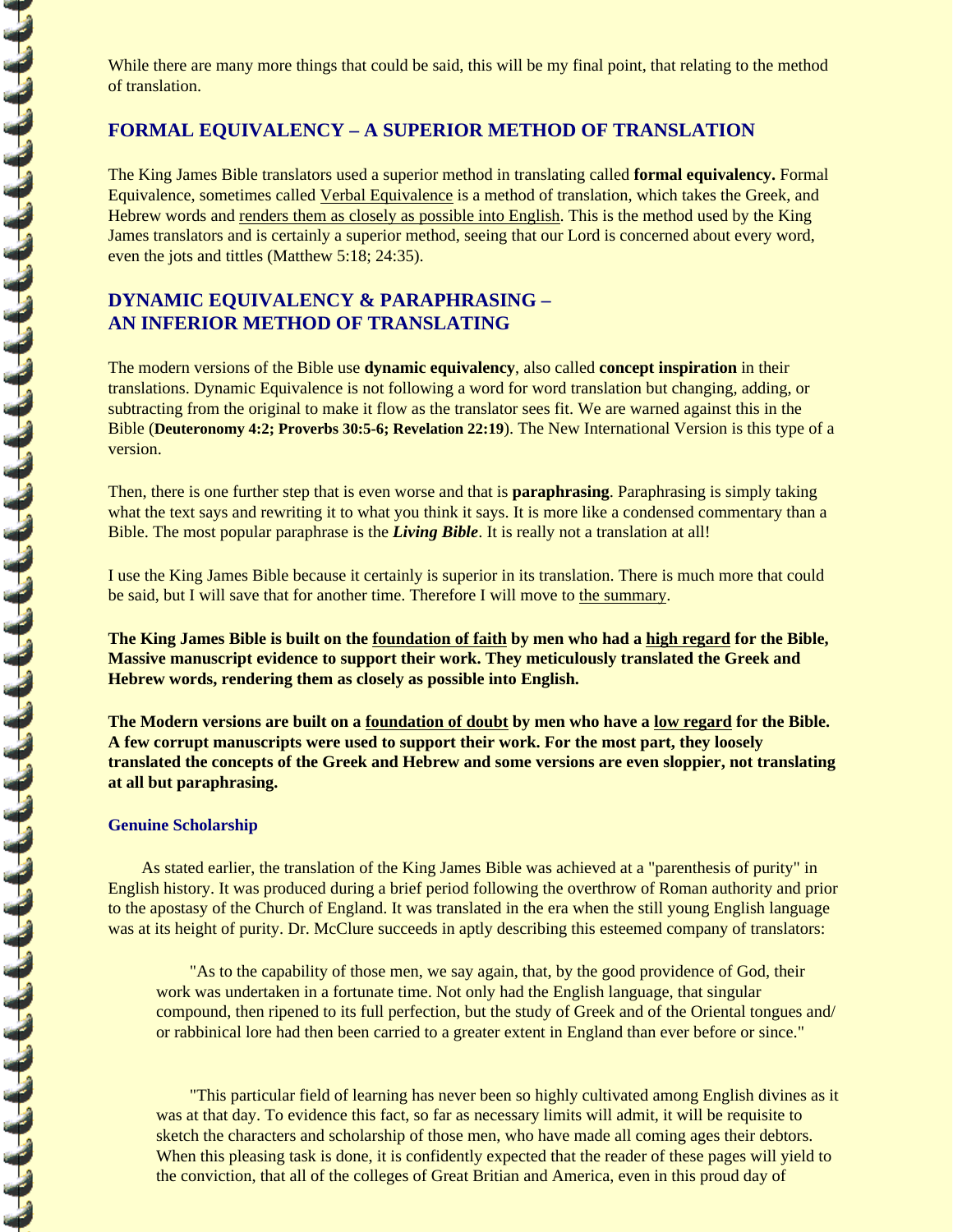boastings, could not bring together the same number of divines equally qualified by learning and piety for the great undertaking. Few indeed are the living names worthy to be enrolled with those mighty men. It would be impossible to convene out of any one Christian denomination, or out of all, a body of translators on whom the whole Christian community would bestow such a confidence as is reposed upon that illustrious company, or who would prove themselves as deserving of such confidence. Very many self-styled "improved versions" of the Bible, or of parts of it, have been paraded before the world, but the religious public has doomed them all, without exception, to utter neglect."

 As Dr. McClure has already stated, to fully appreciate the depth of true scholarship present at the translation of the King James Bible, it is necessary to investigate the character of the individuals on the translating committee. His excellent book, *Translator Revived,* will be the primary source of the following brief biographical comments.

# **The King James Apocrypha**

 Another one of the assaults on the Authorized Version is that the early editions contained the Apocrypha between the Old and New Testaments. In defense, we shall list the seven reasons why the Apocrypha was NOT considered inspired by the Authorized Version translators. 'The reasons assigned for not admitting the Apocryphal books into the Canon, or list, of inspired Scriptures are briefly the following:

- 1. Not one of them is in the Hebrew language, which was alone used by the inspired historians and poets of the Old Testament.
- 2. Not one of the writers lays any claim to inspiration.
- 3. These books were never acknowledged as sacred Scriptures by the Jewish church and, therefore, never sanctioned by our Lord.
- 4. They were not allowed among the sacred books, during the first four centuries of the Christian church.
- 5. They contain fabulous statements, and statements which contradict not only the canonical Scriptures, but themselves; as when, in the two books of Maccabees, Antiochus Epiphanes is made to die three different deaths in as many places.
- 6. It includes doctrines in variance with the Bible, such as prayers for the dead and sinless perfection.
- 7. It teaches immoral practices, such as lying, suicide, assassination, and magical incarnation.

 For these and other reasons the Apocryphal books, which are all in Greek, except one which is extant only in Latin, are valuable only as "ancient documents, illustrative of the manners, language, opinions, and history of the East."

We see then that the King James translators did not accept the books of the Apocrypha as inspired by God.

# **The Greek Game in Action**

 Still another complaint against God's Authorized Version is the manner in which certain Greek words have been translated. Today's "God-honoring" scholars "love the Lord and His Bible" but are quick to point out and attack any seeming inconsistency in translation in the Authorized Version. Even the most infinitesimal Greek article is attacked under the guise of seeking to give a more "grammatically correct" translation. This is the claim consistently made by the translating groups, such as the anonymous Lockman Foundation.

 This is all very noble sounding. It puts into one's mind a picture of these "hard working scholars" slaving away to remove all of the "mistakes" from the Authorized Version so that we can finally have the pure "Word of God." This is the farthest thing from the truth. The truth is that the new "Bibles" are translated by men who first, desire to eliminate the detested Authorized Version and second, though never admittedly, to make money in the "Bible business." Sad as that is to think, it is true.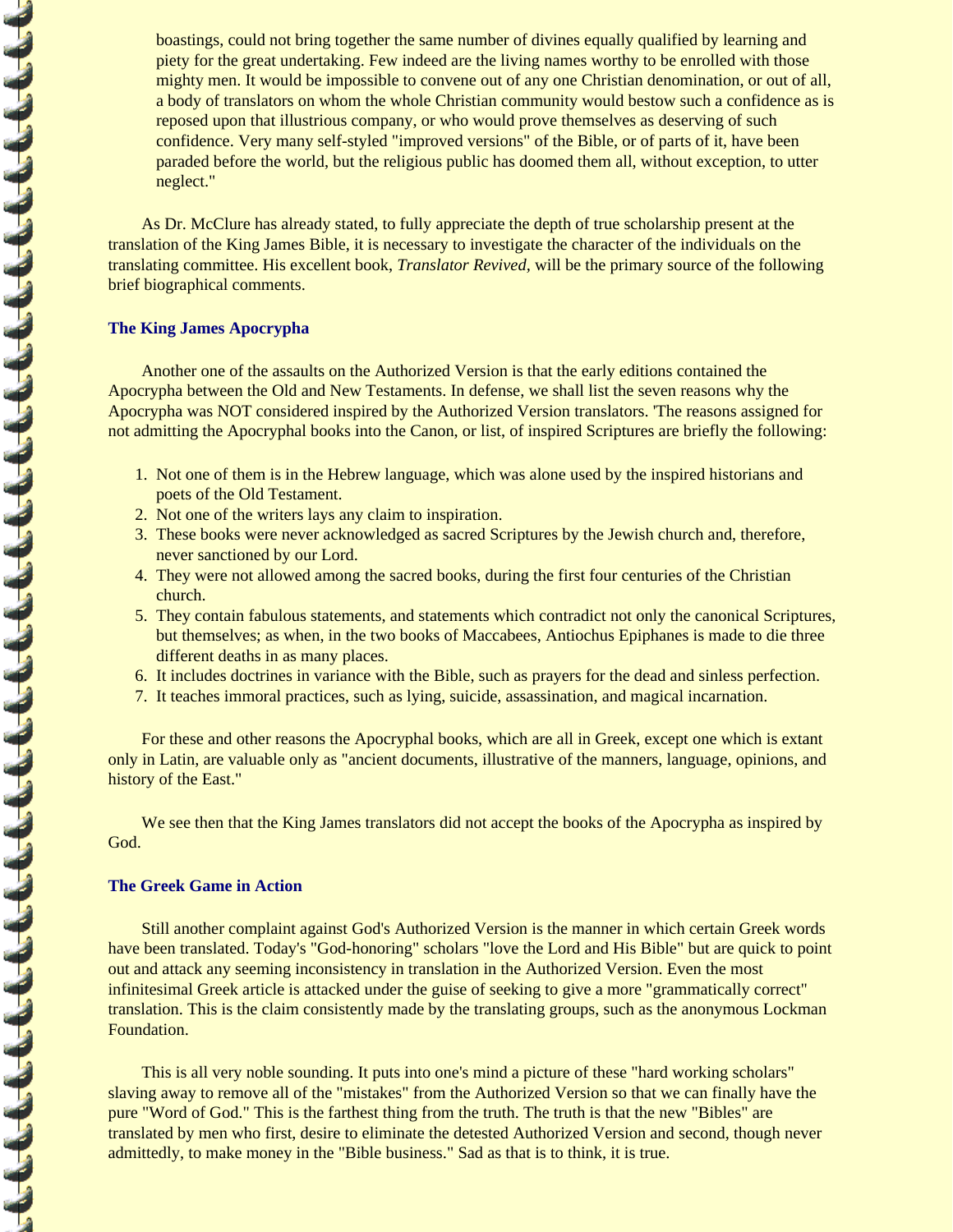The problem with their hypercritical examination of the Authorized Versions is that the *same scrutiny* is *never* applied to their *own work.* 

# **The Greek Game in Reverse**

 Dr. Peter S. Ruckman, who is known for being very Burgonian in his comments, is nonetheless an outstanding authority in manuscript readings. In several of his works, he has done no more than to examine the new translations under the same unyielding eye with which the modern translators examine the Authorized Version.

 Before examining any of his findings and the evidence of the critical apparatus of Nestle's 23rd edition, it must first be remembered that the present day translations and translators act under the premise that the Nestle's Greek New Testament is the closest to the original text. Nestle's text is basically Westcott and Hort's text, which is in turn primarily Vaticanus and Sinaiticus, as Dr. Wilkenson has recorded.

 "It was of necessity that Westcott and Hort should take this position. Their own Greek New Testament upon which they had been working for twenty years was founded on Codex B and Codex (Aleph), as the following quotations show:

 "If Westcott and Hort have failed, it is an overestimate of the Vatican Codex, to which (like Lachman and Tregelles) they assign the supremacy, while Tischendorf may have given too much weight to the Sinaitic Codex."

 All modern translators give B and Aleph unbalanced superiority, assuming them to be more accurate because they assume that they are older.

 They unfortunately overlooked the fact that the Universal Text has MSS just as old, plus the backing of the church fathers. They also seem not to realize that Egypt is NOT the location for the pure text - old manuscripts maybe, but *not* pure readings.

 Modern translators build their arguments for changing the Authorized Version readings around two very loose rules:

- 1. The oldest reading is best.
- 2. The majority reading is best.

 This sounds very good except for one small problem. What happens when the *oldest* reading conflicts with the *majority*? The answer is: Do what you want as long as you do *not* agree with the Authorized Version. This is not an over statement, but it describes the animosity which modern scholarship has for the text of the Authorized Version.

 Following will be examples of translations in which modern translators break all their own rules of translating in order to eliminate the readings of the Universal Text of the King James Bible.

 The readings to be examined are those which have been pointed out by Dr. Ruckman. We shall compare his references to the footnotes in the critical apparatus of Nestlé's 23rd Edition, unless he states such evidence already. The English translation to be examined will be the New American Standard Version, since it is the one which is assumed by most Christians to be sound.

 First, the verse to be discussed will be quoted from the Authorized Version, then it will be quoted from the New American Standard Version. The word, words, or passage in question will be italicized.

**Mark 1:2**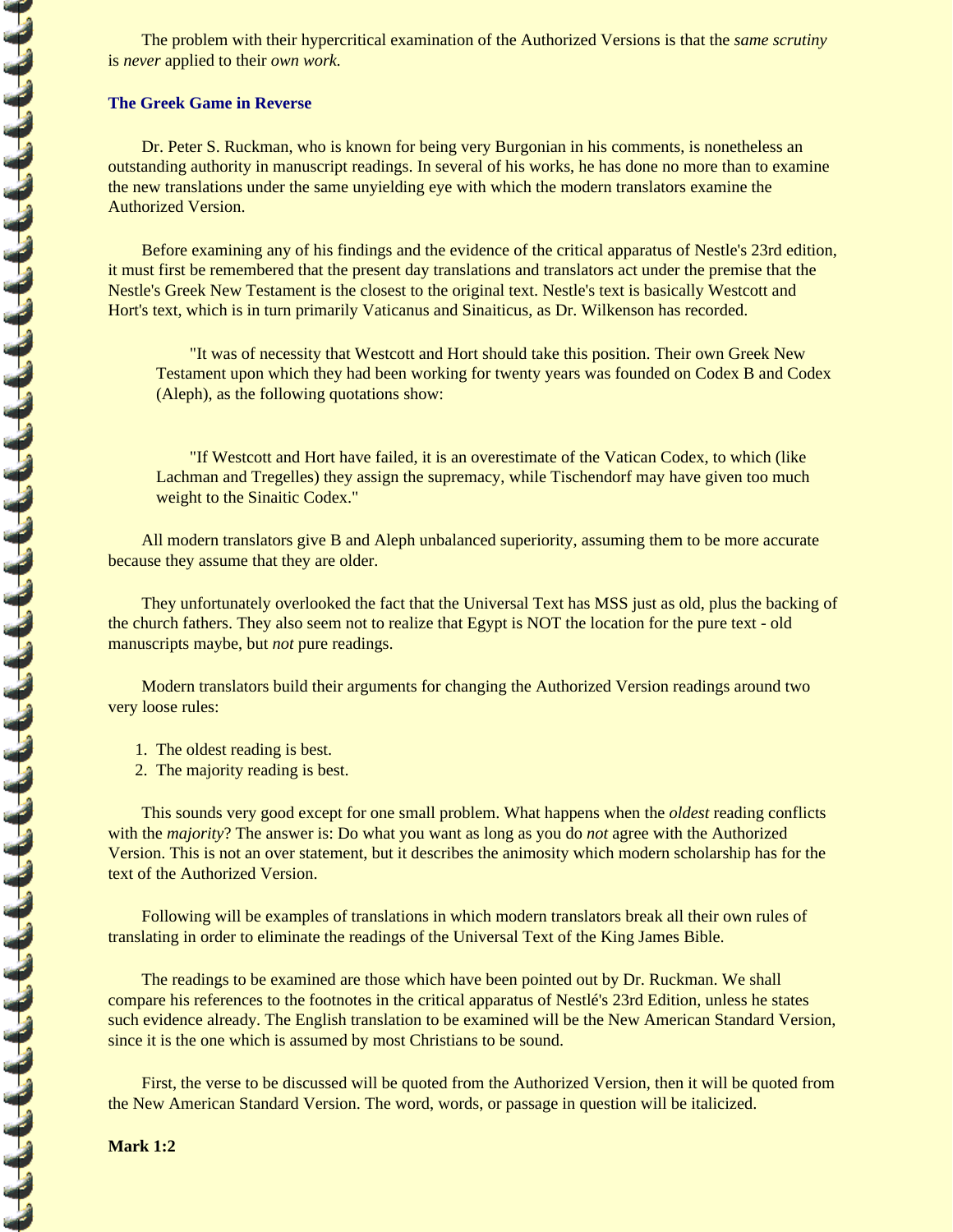*AV:* "As it is written in the *prophets*, Behold I send my messenger before thy face, which shall prepare thy way before thee."

*NASV:* "As it is written in *Isaiah the prophet*, Behold, I will send my messenger before your face, who will prepare your way."

 Here the New American Standard Version sticks with the premise of using the "oldest" reading. The phrase, "Isaiah the prophet" appears in the Hesychian (Local Text) family represented primarily by B, C, and Aleph.

 The problem arises when you *read* the remainder of verse two and then verse three, the Old Testament quote in verse two is *NOT* from Isaiah! It is quoted from Malachi 3:1. Verse *three* is from Isaiah. (Isaiah 40:3) Malachi plus Isaiah does *not* equal "Isaiah the prophet;" it equals "the prophets."

 The reading "the prophets" is found in W along with the Textus Receptus (Universal Text) which is represented by E, F, G, and H in the gospels. It is also found in the *majority* of witnesses. Also it was cited in 202 A.D., 150 years *before* Vaticanus or Sinaiticus.

 Immediately we run into the problem of the "oldest" versus the "majority." It happens though that *neither* of these two groups is to be judged just because of what they represent. The *deciding* factor is, which group reads with the Universal Text? That group is the correct group.

 In sticking with the Local Text, the Lockman Foundation has managed to *print a Bible with a MISTAKE in it!* It is obvious that the reading "Isaiah the prophet" is wrong, because Isaiah never said what is quoted in verse two.

*Why* would anyone try to hide the quote by Malachi? Dr. Ruckman explains, "You see, the quotation from Malachi was reference to Jehovah God the Father! If anyone were to find this reference, they would see that "thy" and "thee" of Mark 1:1,2 is the "me" of Malachi 3:1!"  $_{253}$ 

 Thus the deity of Christ is hidden in the New American Standard Version even though it claims to "confirm" the Lordship of Jesus Christ. Unfortunately for the egos of the nameless Lockman Foundation, the Lordship of Jesus Christ was "confirmed" in the wilderness in Matthew chapter four, and God did not have to wait over 1900 years for them to "confirm" it.

# **Luke 24:51**

*AV:* "And it came to pass while he blessed them, he was parted from them and *carried up to heaven.*"

*NASV*: "And it came about that while He was blessing them, He parted from them."

Here we see a portion of Scripture where both the "oldest" and "majority" texts *read in favor* of the Authorized Version. The inconsistent Lockman Foundation has omitted the phrase "and carried up into heaven" (kai ephereto eis ton houranan) which is *in* P75, a papyrus MS of the *second* century, as well as the entire Receptus family, plus A, B, C, E, most other witnesses, and every Latin copy.

 On what "weighty" evidence does the Lockman Foundation remove the bodily ascension of Jesus Christ? On the weight of *ONE* copy of Sinaiticus and *ONE* copy of D.

 As stated before the only rule which is *consistently* kept by supposed "godly Christian scholars" is the practice of attacking the Authorized Version reading because it upholds the deity of Christ.

It might be advisable for us to look at Acts 1:1,2.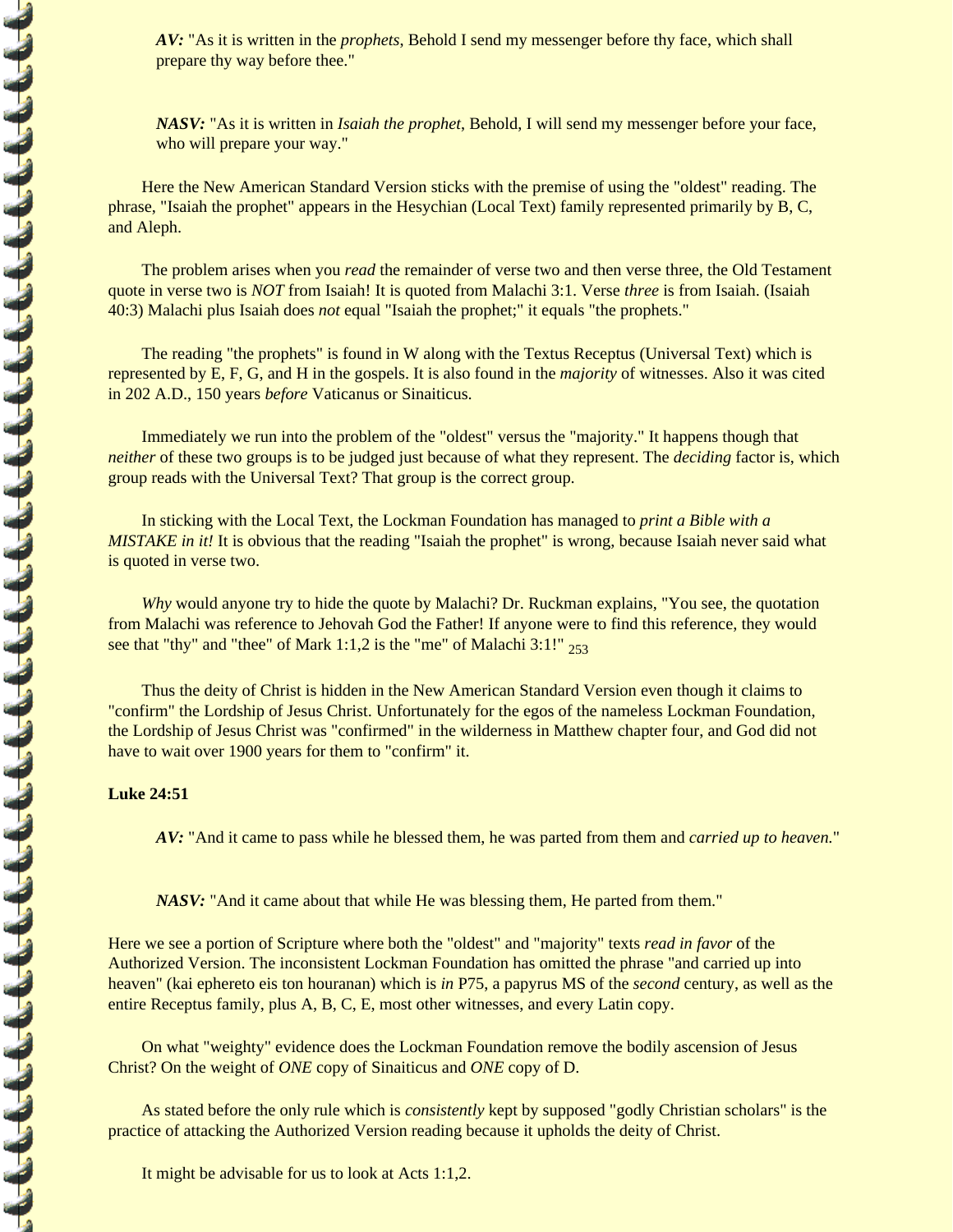"Until the day in which he was taken up, after that he through the Holy Ghost had given commandments unto the apostles whom he had chosen:"

 You will notice that Luke claims that his "former treatise" (the gospel of Luke) ended with a record of Jesus being "taken up." But in the New American Standard Version's translation of Luke's gospel, Jesus Christ does *NOT* ascend, but He is left standing flat-footed on the Mount of Olives. Thus, we see that if the gospelist, Luke, could examine both a King James Bible and a New American Standard Version, he would quickly expose the New American Standard Version as a fraudulent adulteration of his 'former treatise."

 In other words, "If the King James Bible is good enough for the disciple Luke, then it's good enough for me!"

# **Luke 24:52**

*AV: "And they worshipped him,* and returned to Jerusalem with great joy."

*NASV:* "And they returned to Jerusalem with great joy."

 In the case of "And they worshipped him" (proskunesantes auton), the New American Standard Version translators actually *lose* a witness, for in Luke 24:52 even Aleph joins the innumerable mass of witnesses in favor of the King James translators' scholarship. This leaves D to stand alone against several *thousands* of MSS which uphold the deity of Christ.

 With evidence like this, it seems somewhat hypecritical to hear "good, godly men" deride Erasmus for using only five MSS, which represented the oldest and the majority, to collate his text, a text which *upholds* our Savior. While here we see the Lockman Foundation's corrupters use a *minority* of the *minority* to attack two major doctrines of the Bible, the bodily ascension and the deity of Christ.

 The argument may be forwarded that "I can still *find* these doctrines in the New American Standard Version." Yes, but *not* in as many places as in the Authorized Version. There is *NO* Bible which upholds Christ's deity as much as the Authorized King James Version.

#### **2 Timothy 2:15**

*AV:* "Study to shew thyself approved unto God, a workman that needeth not to be ashamed, *rightly dividing* the word of truth."

*NASV*: "Be diligent to present yourself approved to God as a workman who need not to be ashamed, *handling accurately* the word of truth."

 The critics of the Authorized Version often complain that the scholars of the translation of 1611 have translated a Greek word with an English word which supposedly does not correspond with the correct meaning. This makes the modern translators seem very sincere in that they present themselves as if they would *never* do such a thing. Here in 2 Timothy 2:15 we find them guilty of that very thing for which they assail the King James translators.

 The Greek word the King James translators translate "rightly dividing" (orthotomeo) means just that. *The Analytical Greek Lexicon* (Zondervan 1970) has it as "to cut straight." There is *no* Greek evidence for the two words "handling accurately." The Greek word for 'handle'(pselapho) is found in I John 1:1. The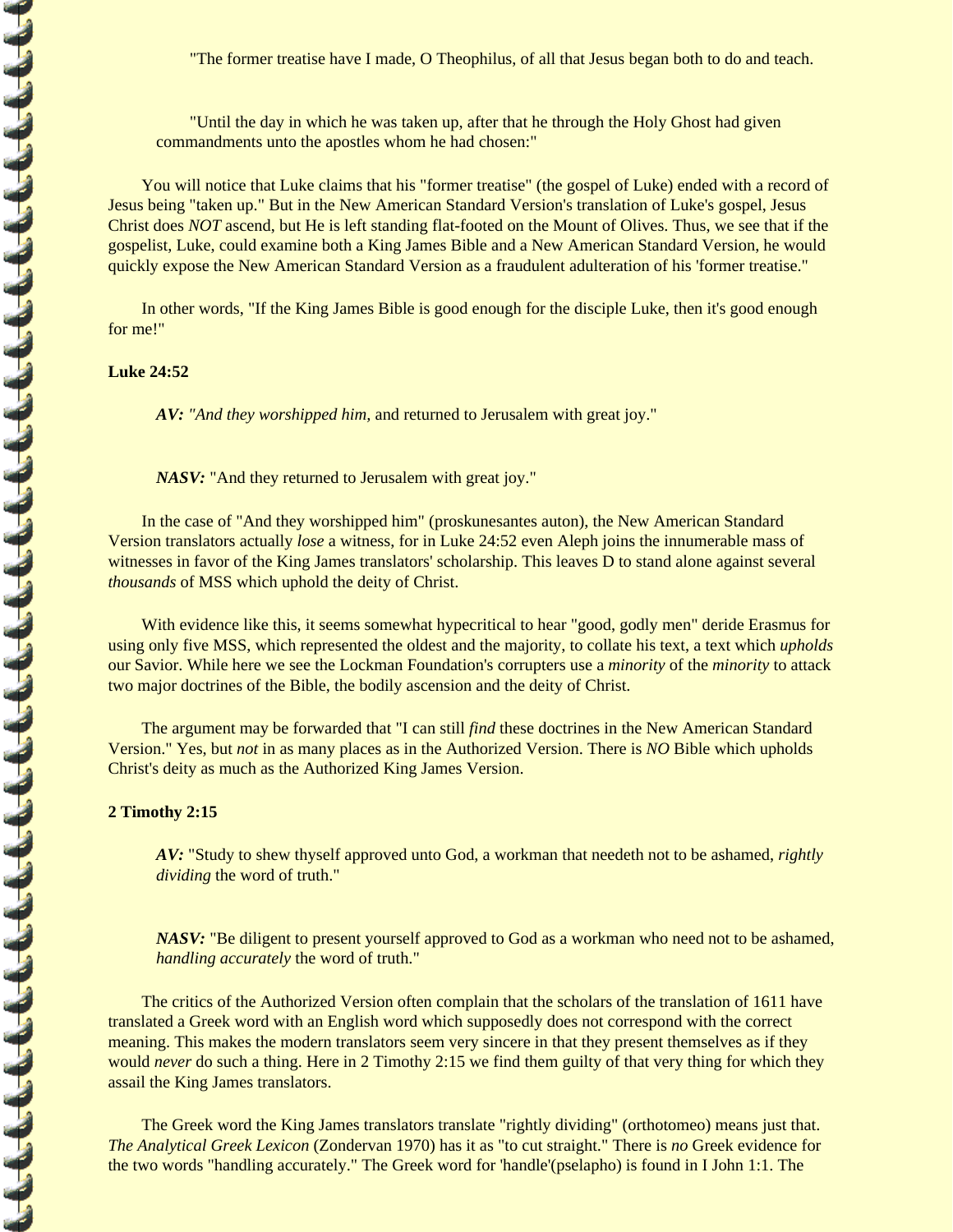Greek word for "accurate" (doloo) *does not appear in the Bible.* These two words together in *no way* resemble the Greek word used in II Timothy 2:15 and correctly translated "rightly dividing." As Dr. Ruckman points out, "The Greek word for 'rightly dividing' is found in all four families of manuscripts, all cursives and uncials, of any century." Nestle's Greek Text *does not even give* an alternate reading!

 The question which naturally arises in our mind is, "Why would anyone want 2 Timothy 2:15 to read "handling accurately?" The answer is found in the preface to the New American Standard Version in which it (the NASV)is called a translation of "linguistic accuracy."

 In other words the Lockman Foundation says, "Be diligent to present yourself approved to God as a workman who does not need to be ashamed, handling accurately the word of truth." The Lockman Foundation then says that IT has handled God's Word accurately! To pat one's self on the back so often and so obviously must make for tired arms.

Let us look at a word change which is designed to keep the Roman Catholic Church "in business."

# **James 5:16**

*AV:* "Confess your *faults* one to another, and pray one for another, that ye may be healed. The effectual fervent prayer of a righteous man availeth much."

*NASV:* "Therefore, confess your *sins* to one another, and pray for one another, so that you may be healed. The effective prayer of a righteous man can accomplish much."

Confession of *sins* has been a teaching of the Roman Catholic Church for centuries.

 The Greek word for "faults" (paraptomata) is found in MSS E, F, G, H, S, V, Y, and Omega, plus the rest of the Receptus family and the *greater* number of all remaining witnesses. Nestle's text inserts "sins" (tax amarties) with NO manuscript authority, and the misguided men of the Lockman Foundation *accept it with no evidence*. Perhaps there are more Jesuits lurking in the shadows than we think! Anyone accepting an alternate reading with *no evidence* CANNOT be credited with acting ethically or scholarly.

One last passage shall suffice:

#### **John 9:35**

*AV:* "Jesus heard that they had cast him out; and when he had found him, he said unto him, Dost thou believe on the *Son of God?"* 

*NASV:* "Jesus heard that they had put him out; and finding him, He said, 'Do you believe in the *Son of Man?'"*

 Here once again the "conservative scholars" of the New American Standard Version and other "Bibles" have attempted to water down the deity of Christ.

 The word for "God" (Theou) is found in MSS E, F, G, H, S, V, Y, Omega, Theta, the majority of the remaining miniscules, most of the remaining witnesses, plus the entire Latin tradition.

The Greek word "man" (anthropouo) is upheld by one Twentieth Century Greek scholar.

 It is strange indeed that the Lockman Foundation is quick to strip Jesus Christ's Godship away from Him. Here, the "conservative" scholars of the secret Lockman Foundation are in complete agreement with the "liberal" scholars of the Revised Standard Version. These are strange bedfellows! I am certainly glad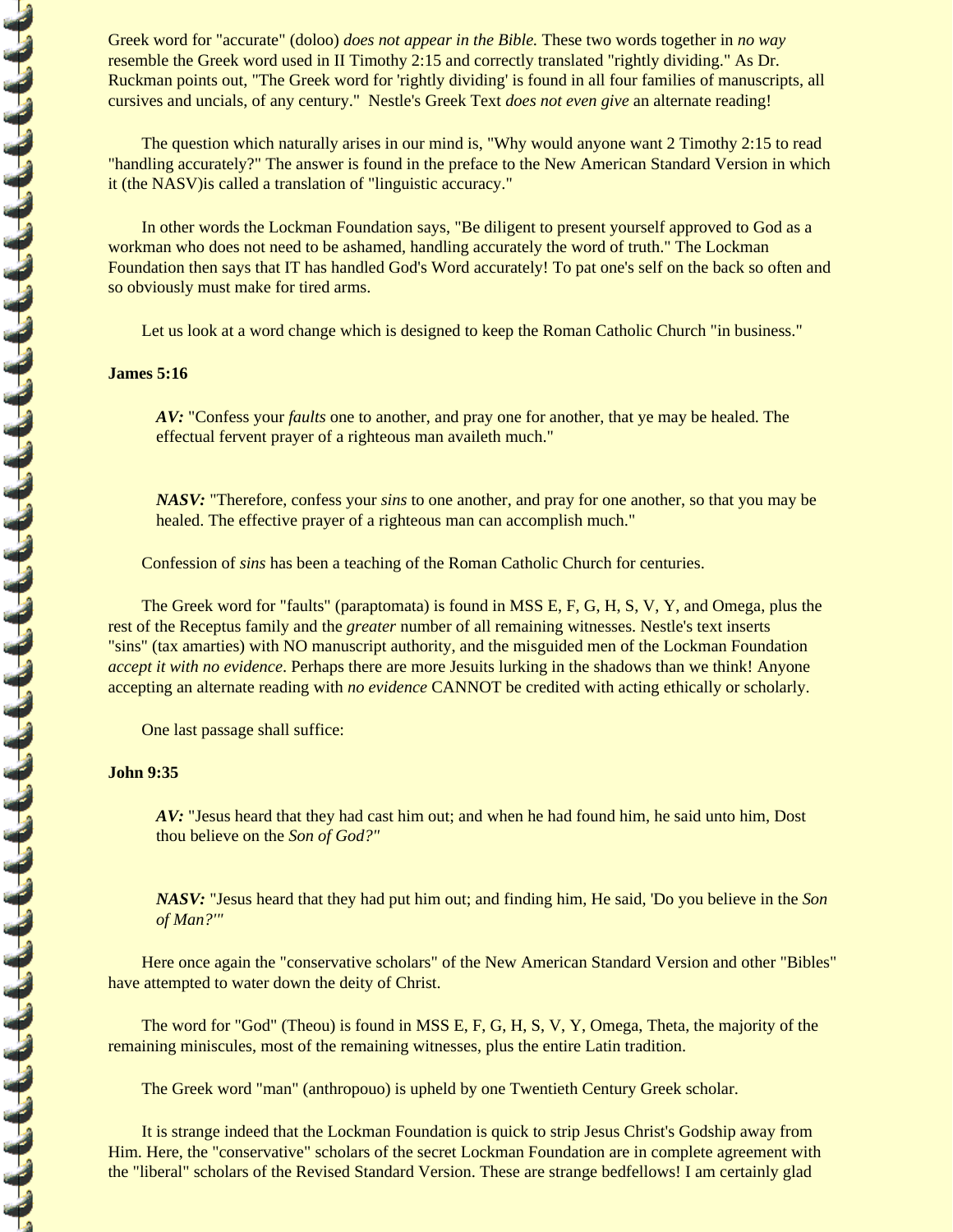that the translators of the Christ-exalting Authorized Version never "slept" in this bed.

 This is, of course, NOT a "God-honoring" translation. I know that the deity of Christ "can be found" in other places in the New American Standard Version, but it now "can be found" in one *less* place than in the Authorized Version.

 Would John, in penning the gospel that is intended to exalt Jesus Christ as God, use the term "Son of Man"? Dr. Ruckman explains:

 "One of the great critical dictums for correcting the A.V. 1611 Greek manuscripts is that 'one should always choose language and expressions most charcteristic of the author.' Well, what in the world would possess a man who was acquainted with John's style (in the Gospels), to suddenly write "Son of man" where Jesus is dealing with a sinner on matters of doctrinal belief? Is this characteristic of John? It isn't in any 20 passages, anywhere, in the Gospel of John! "The Son of God" is the correct reading, and the ASV, RSV, and all the new 'Bibles' are greatly in error, 'not knowing the Scriptures, nor the power of God.'"

 The Apostle John NEVER called Jesus Christ the "Son of Man" anywhere in his gospel when dealing with a doctrinal belief. Furthermore, the context of the book defines the correct translation in that the multitude cried for Jesus Christ's crucifixion in John 19:7 because "he made himself the Son of God." (Greek: huion Theos heauton epoinsen.) This statement so struck the already frantic Pilate, that "he was more afraid" (John 19:8) at which time he hurried back to where Jesus Christ was waiting and asked, "Whence art thou?" Pilate realized that there was something supernatural about Jesus Christ. It is too bad the elusive Lockman Foundation has never come to such a realization.

 We have looked at only a *few* passages where modern translators have made unwarranted changes in God's Word. The result is a change in doctrine. It is evident then that, no matter *what* Bible salesmen may say about being able to "find" the fundamentals in *any* of the new translations, they are still *weaker on doctrine* than the God-honoring Authorized Version. I repeat, EVERY new "Bible" is *doctrinally weaker* than the King James Authorized Version. Why then should any school or preacher use a "Bible" in which they must "search" to prove doctrines which are more than evident in the King James Bible? If we honor Jesus Christ, then we should just naturally choose and use the Bible which honors Him the most. In case after case, the Christ-honoring Bible is found to be the King James Bible.

# **Virtue, Not Fanfare**

 Finally, it must be remembered that the Authorized Version is the only Bible ever released without fanfare.

 The Revised Version, the American Standard Version, the Revised Standard Version, the New American Standard Version, the Living Bible, the Good News for Modern Man, the New International Version, the New King James Version, and all other new translations have been published with a great advertising "blitz." They have all attempted to replace the Authorized Version in the study, in the pulpit, in memorization, and in the hearts of believers. They have all failed. Those which have not failed are destined to fail, except for *one*.

# **The Counterfeits**

 To explain the last statement, let us look at a few facts. For every truth which God has, Satan has many counterfeits and then one *ultimate* counterfeit. Look at the following example:

| <b>God's Truth</b> | <b>Satan's Counterfeits</b> | <b>Satan's Ultimate Counterfeit</b> |
|--------------------|-----------------------------|-------------------------------------|
|                    |                             |                                     |
| One God            | Many "gods"                 | Satan is "god" of this world        |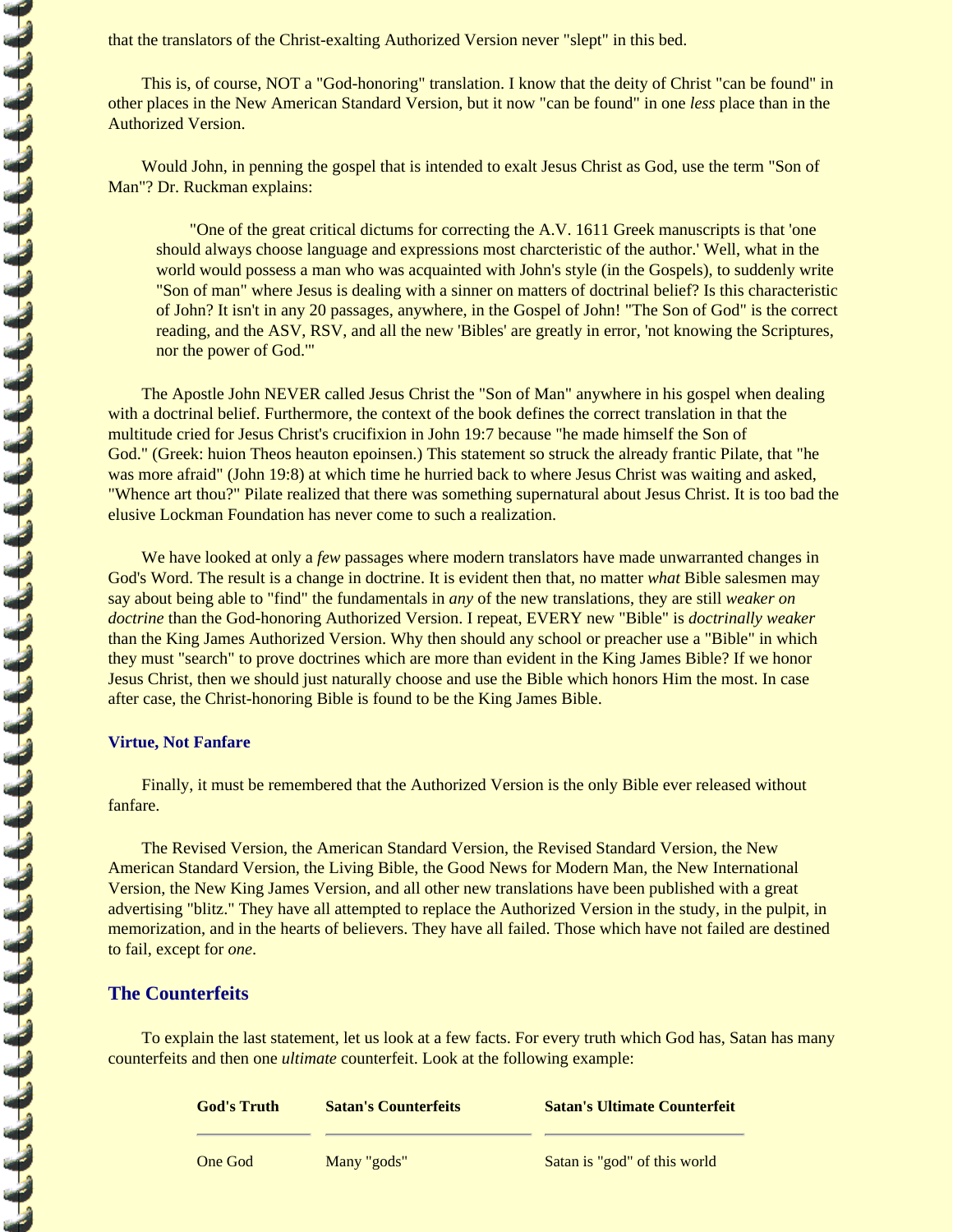| <b>One Christ</b> | Many "anti-christs"                                       | <i>The Antichrist</i>     |
|-------------------|-----------------------------------------------------------|---------------------------|
| One Church        | Many false churches                                       | One ultimate church, Rome |
| One Bible (AV)    | Many "Bibles" (ASV, NIV, etc.) One ultimate false "Bible" |                           |

We see from the above example that there is one *true* God. Satan has many false "gods" for people in this world to worship. Satan himself is the *ultimate* "false god."

We further see that there is one true Christ. Satan has many spirits of anti-Christ. During the tribulation there will be a manifestation of "the Antichrist."

 God has one true church made up of born-again believers. Satan has many congregations serving him on this earth today. During the tribulation the ultimate Satanic church located in Rome (Babylon the Great) will again be in power.

 God has preserved His Words in one Bible. Satan has many "Bibles." I believe it seems certain that someday in the future he will have one ultimate Satanic "Bible." It will probably be called a "New Authorized Version."

*Notice* that in the examples above, the "many" counterfeits seem to run in conjunction with the Church Age. Satan's *ultimate* counterfeit is always manifested during the Great Tribulation when the Holy Spirit has ceased to deal with mankind. I believe that there is a time when Satan will have an anti-bible exalted as the true Word of God just as surely as he will have an Antichrist exalted as the Son of God. It seems likely that this will not take place until the great Tribulation. Until then, *God* will be exalted, *Jesus Christ* will be exalted, *Christ's church* will be exalted, and the *Authorized Version* will be exalted.

### **The ASV "Bust"**

In spite of the publicity campaigns to sell "Bibles," they all fail. The American Standard Version is a prime example. It was heralded as a replacement for the King James when it was published in 1901. Twenty-three years later it went broke and sold its copyright to the National Council of Churches. Was God's hand on this "Bible?" If so, WHY wasn't it accepted and used by Christianity even MORE than the Authorized Version? Was Satan able to overcome God's Will? If God's hand was not on the American Standard Version, why would the Lockman Foundation try to "resurrect" it?

 "The producers of this translation were imbued with the conviction that interest in the American Standard Version should be renewed and increased.

 "Perhaps the most weighty impetus for this undertaking can be attributed to a disturbing awareness that the American Standard Version of 1901 was fast disappearing from the scene." (From the Preface of the New American Standard Bible.)

 If God wouldn't use the American Standard Version, WHY would the Lockman Foundation want to? If God's blessing was on the American Standard Version, and it died in twenty-three years without even a *minor* revival, HOW has the Authorized Version lasted nearly four hundred years in spite of all of the "better translations" which God has supposedly been "blessing"?

 Of course, there is no answer for these questions, unless it is admitted that *God's* Bible is the Authorized Version and that He will preserve it whether the Christian educators can help it or not. God will continue to use this English version of sthe Universal Text and will continue to ignore the English versions of the Local Text, no matter who the fundamentalist is that recommends them and no matter what size college may use them. Advertisement will not help.

# **Vindication**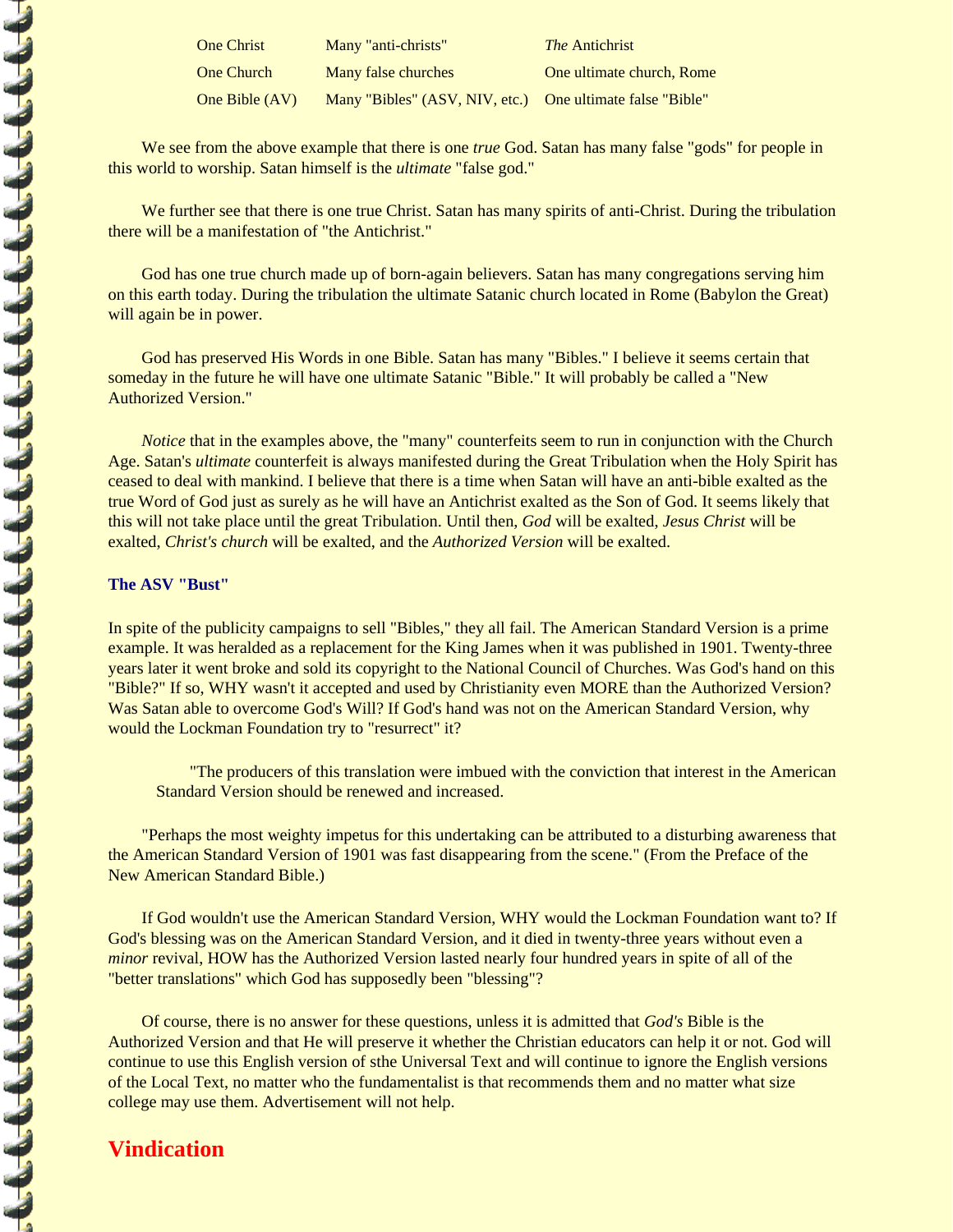We have taken a scriptural look at the localities from which we have obtained the extant MSS.

We have looked closely at the witnesses and have examined their testimony in light of our two ground rules, and in respect to their place of origin and faithfulness to the Lordship of Christ.

 We have taken a careful look at the *true* enemy of the Word of God, the Roman Catholic Church. In so doing, we have examined Rome's efforts and goals concerning the overthrow of the God-honored Universal Text. We have seen that in the past, this organization has been ruthless in her attempt to exterminate both Christians and their Bible. We can be confident that her goals have not changed.

We have looked into the lives of the two men who were primarily responsible for the successful overthrow of the Universal Text in textual criticism, and have discovered that they were *not* the "godly conservative scholars" which many brethren claim they were.

 Lastly, we have looked at the Authorized Version, a Bible which has lasted through time in spite of *major* efforts by Christians and liberals *both* to replace it with the Roman Catholic Local Text of Alexandria, Egypt. We have compared the scholarship and piety of the King James translators to the liberal and infidelic standards of the revisors of 1881 and 1952, who have been faithfully followed by the Lockman Foundation and other modern translators. We have briefly investigated the manuscript readings in a *Christhonoring* light.

 Throughout this work we have answered some of the common innuendoes hurled at God's Authorized Version, such as "archaic words," supposed authorization by King James, supposed "better" MSS being in favor of new translations, etc.

What is the conclusion?

 The conclusion is that first, we Christians who call ourselves "Bible-believing Christians" need to realize that the true enemy to the King James Bible is Rome. Christian colleges should closely examine their *curriculum and philosophy* of teaching concerning its relationship to the Authorized Version. Preachers should remove all new "Bibles" from their pulpits and private studies, realizing that Rome's teaching moves very subtly.

 Secondly, it is time to turn away from the teaching that Westcott and Hort were two born-again, Biblebelieving scholars. They were not. They and their long-dead theories concerning the Bible should be treated with all the sincerity with which Darwin and his theory are treated in Christian circles.

 Thirdly, it is hoped that Christian preachers and teachers would direct their zeal for the Lord in more positive action than in attempting to destroy the Christians faith in God's perfect Word, and to insult or ruin fundamental brethren who disagree with them concerning the history of the manuscripts. I believe that parties on *both* sides have been extremely guilty of attacking each other with such zeal as to be a source of never ending joy for the Roman Catholic Church.

 Brethren who believe the Authorized Version have been sadly maligned due to a mis-teaching on the part of those who do not believe it. Believers in the Authorized Version attempted to "fight fire with fire." This has left a sad division in fundamental circles. A faithful return to the Authorized Version will not only be honoring to God, but will be helpful in mending the wounds of nearly one hundred years of warfare with the wrong enemy.

 There is no Bible that exalts Jesus Christ any higher than the Authorized Version. There is no Bible that has ever been more blessed by God than the Authorized Version. There is no Bible which is more hated by Satan and the Roman Catholic Church than the Authorized Version. There is no Bible which is more clearly translated nor is any easier to read than the Authorized Version. There is no Bible which teaches doctrine more clearly than the Authorized Version.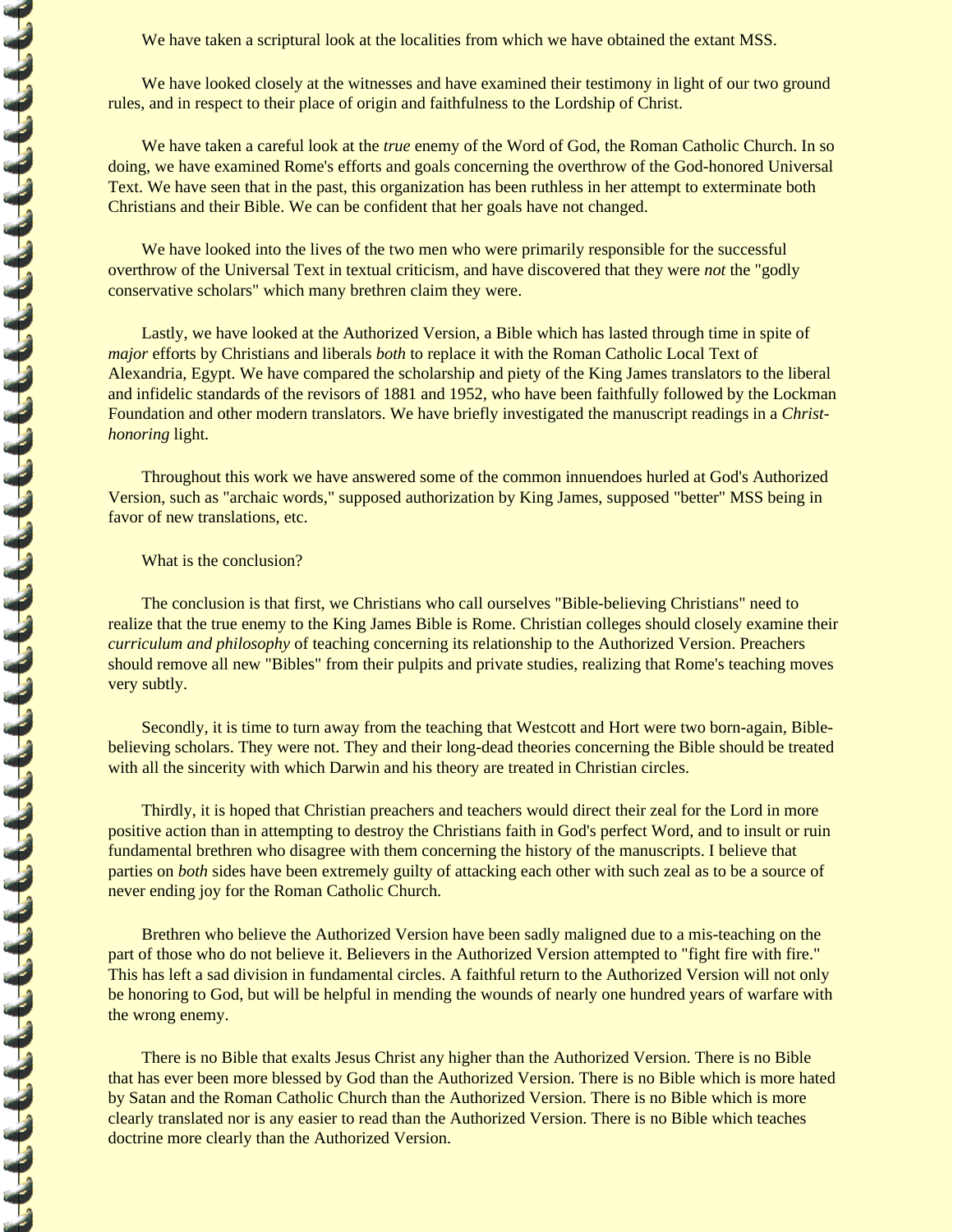I love the Lord Jesus Christ. I love His Book. I am thankful for His graciousness in giving me a perfect Bible in English. To show my appreciation, I intend to read it, believe it, learn it, memorize it, promote it, defend it, love it, keep it, and most of all, be in subjection to God's authority through it. In appreciation, I will not change it - not a colon or a comma, not even an italicized word, not a chapter, nor a verse marking. Nor will I condemn the parts I do not understand. I will not "correct" the parts I do not like. I will exalt Jesus Christ and give His Book any benefit of the doubt. I will not worry about "what the Greek says" but will accept the "English" God has given me. It is a spiritual Book. God's Hand is on it. I need no more. No other version comes close to it nor ever will. There is no reason that it should be replaced, for it is every word of God preserved in English and placed in my hand. It is up to me to place it in my heart.

 As the very great man of God, Lester Roloff, once said, "The Bible - we don't need to *rewrite* it, we need to *reread* it!"

What more can be said about this grand Book than what it says about itself?

 Psalms 12:6, 7 says, "The words of the LORD are pure words: as silver tried in a furnace of earth, purified seven times.

Thou shall keep them, O LORD, thou shall preserve them from this generation for ever."

# Questions and Answers

**Question:** What about the 21st century King James Bible? Isn't it supposed to be an exact reprint of the original 1611 version but with archaic words replaced for the closest modern word? Can it be trusted?

Why does the original 1611 version have "strain out a gnat" and modern King James versions misprint that by saying "strain at a gnat" When will this error be corrected?

**Answer:** The 21st Century King James Bible is not really a true King James Bible at all. I trust only what God has blessed. Do you have any evidence of massive revival sweeping the land with ANY modern version but the King James, from 1611 to the present? Of missionary movements inspired by those believing it? Of preachers who are SURE they are preaching "thus says the Lord"? I don't trust any fake KJV. Just the real one.

You were lied to about Matthew 23:24. It is a lie spread by anti-King James people. It is important to be careful and not just believe every anti-King James accusation you read on the web. Many of them are simply incorrect. Check them out before you believe them!

I have a letter-for-letter exact reproduction (I know a couple who've spent thousands on research materials, and they checked every letter; this is an exact Bible I have) of the 1611 King Jame Bible, first printing by Robert Barker, the King's own printer. Here's exactly what it says:

24 Ye blind guides, which straine at a gnat, and swallow a camel.

There you have it. The King James NEVER said "strain out a gnat." It ALWAYS said, in proper English, "strain at a gnat." The modern printings that say "strain at a gnat" are correct. Sure, NOW we say "strain out," but that's new. We're the ones who have changed. The Cambridge King James Bible is an exact replica, with updated spelling and all printing errors removed, of precisely what the translators handed Robert Barker to be printed! I have an article on that, too, which you will find [here](http://www.chick.com/ask/articles/kjvchange.asp).

In short, there is no error, thus nothing to be corrected, in accurate printings of the King James Bible like the Cambridge. I come from a totally anti-KJV training in Bible college and seminary. It has taken years of research to dispel the stories and lies and doubts placed on God's preserved words, the King James Bible.

**Question:** How do I handle professors that don't like to hear "King James only" arguments? They are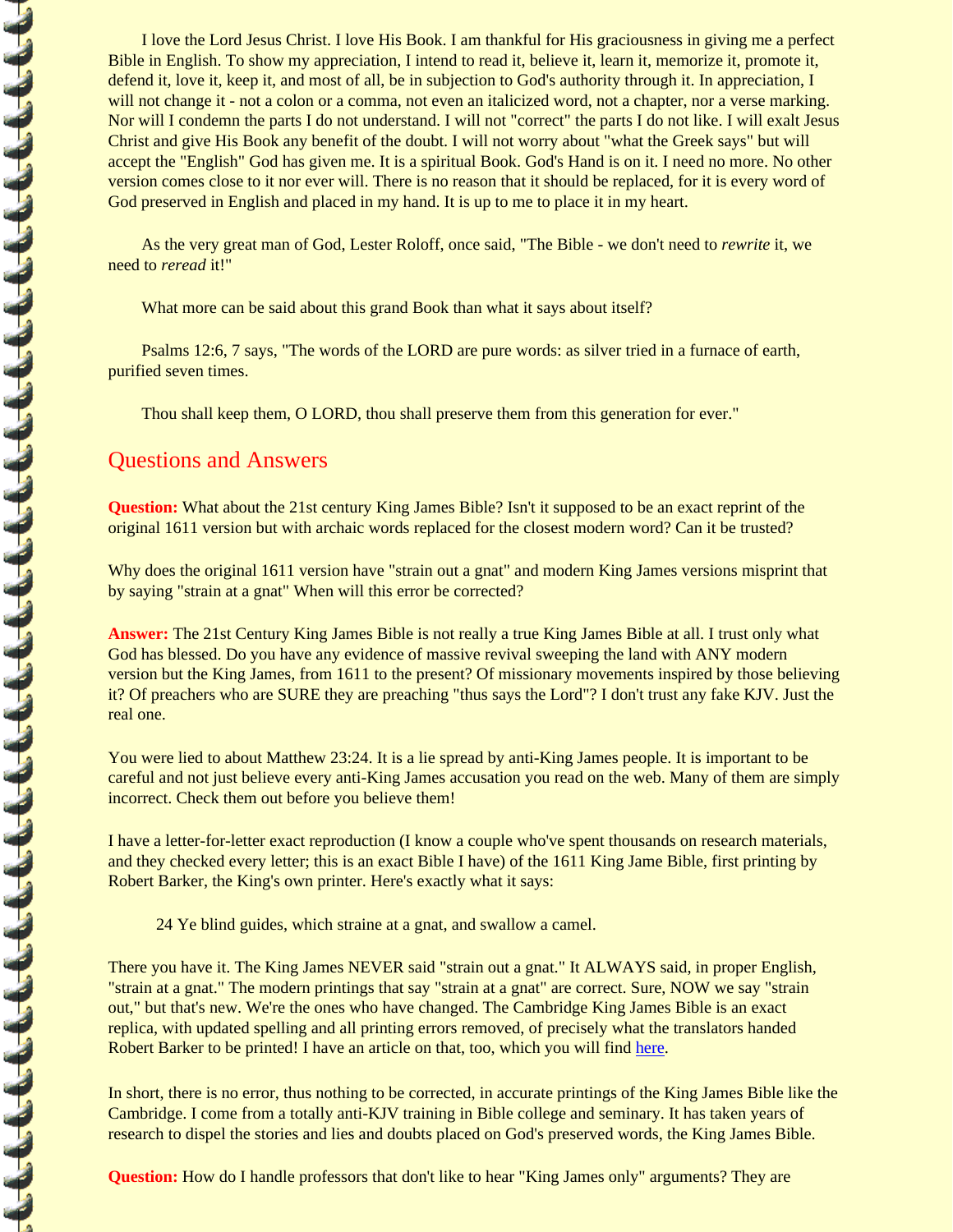evaluating using a certain Bible version. They say they'll listen to evidence about other Bible versions, but they do not want the King James mentioned specifically. What do I do?

**Answer:** The key is to show them how the broad evidence of history tells us which Greek text is correct. It then becomes easy to know which Bible we can trust. First, please remember the simple fact that there are two streams of Bible history. The first is the line that comes straight from the Apostles and people of Antioch. That line has to date 5,321 manuscripts in support of it. It has the broad evidence of history in support of it.

## **The Broad Evidence of History**

This evidence for this stream spans from some of our oldest manuscripts to some of the least ancient. These manuscripts are in agreement with those of the persecuted believers, such as the Vaudois in the French Alps. They received the Scriptures from apostolic groups from Antioch of Syria about AD 120 and finished their translation by AD 157, according to Calvin's successor, Theodore Beza. These manuscripts influenced one of the greatest events in Christian history: the Protestant Reformation.

## **The Polluted Stream**

The other stream comes from questionable sources. About the time of Christ, a Jewish man named Philo decided to blend pagan Greek philosophy with Judaism. The so-called "Christians" who came after him in Alexandria were not much better. Though they talked about "Jesus" and "Christianity," they did not believe that Jesus was God. They also did not believe that the Old Testament detailed literal events. It was a school in this pagan city that decided to write their own copies of the Bible.

The problem is that they changed the Scriptures, while saying they were copying them. They used the heretic Marcion's Lord's Prayer in Luke, for example (see "[Is the Lord's Prayer in Your Bible?"](http://www.chick.com/bc/2000/prayer.asp) From there it goes downhill.

In truth there are only a handful of semi-complete "Bibles" from Alexandria, Egypt. The only other texts from there are literally pieces of paper. The grand total of manuscripts is only 45. Of those 45, only 3 are taken very seriously: the Sinaiticus (Aleph), the Alexandrinus (A) and Vaticanus (B).

But there is a very big problem. It is rare that these three ever agree. Between Sinaiticus and Vaticanus, for example, it is extremely difficult to find just two successive verses that agree.

Look at the Lord's Prayer in Luke again. Between codices Aleph, A [Alexandrinus], B [Vaticanus], C [Ephraemi Rescriptus] and D [Bezae Cantabrigiensis] there is no agreement in 32 out of 45 words. That means these major books only agree in 13 out of 45 words!

## **A Visual Image**

Here's one way to explain the difference between the manuscripts. Imagine a stadium with 5,366 people. 5,321 of them are in harmony, agreeing with one another and enjoying themselves. But there are also 45 other people. These are not like the first. They dislike the crowd around them and slander their words when they can. But they have another problem: they also disagree with each other.

Which group would you rather listen to? The one with people in one accord, or the one that is filled with discord? The one that knows what it is saying, or the one that cannot agree on what they want to say? The answer is obvious.

## **Where Do the Two Streams Lead?**

A tree is known by its fruit. Where, then, do these two streams of Bibles lead?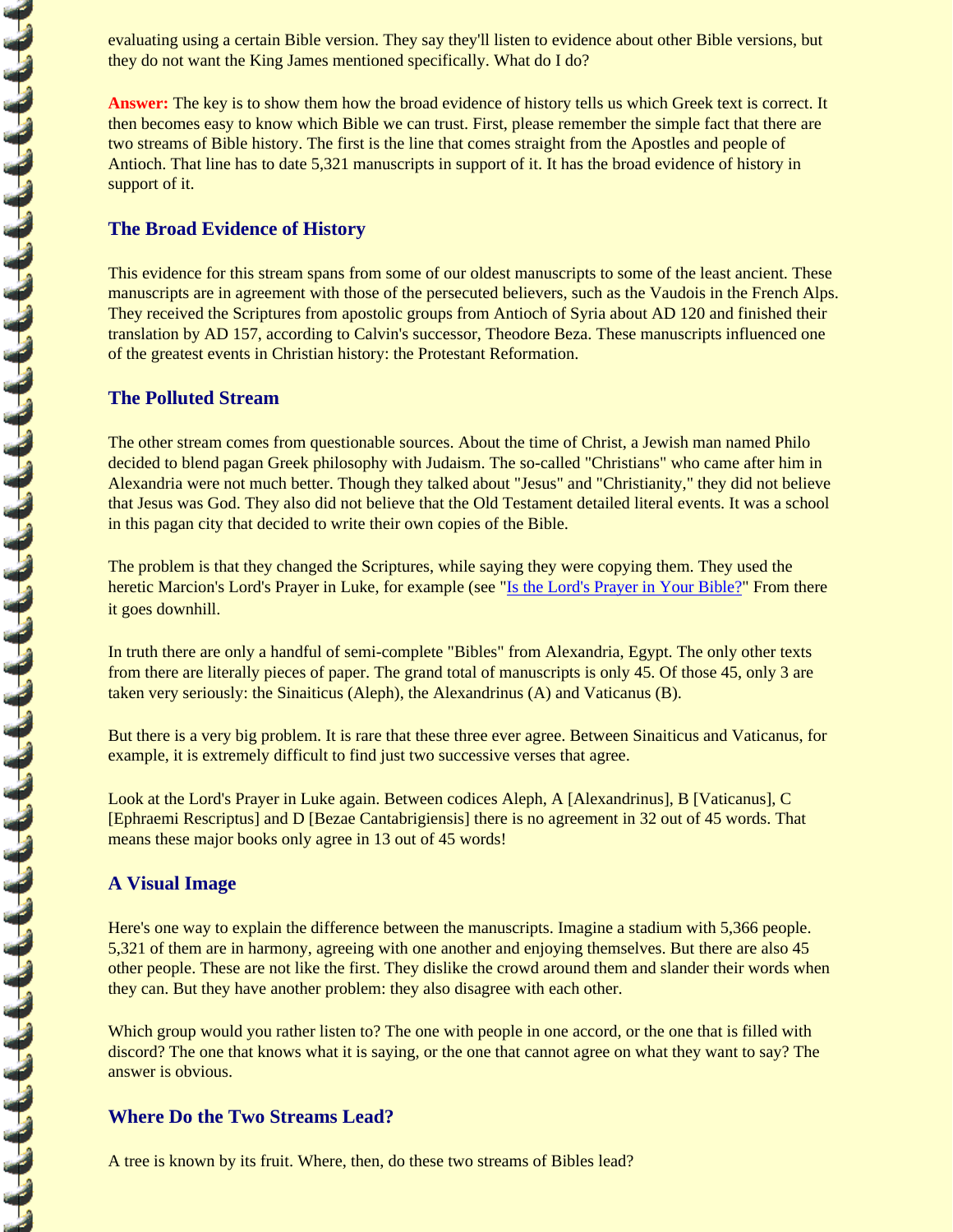The Alexandrian manuscripts fell into disuse, and many were relegated to a desert trashcan. A number tried to make the expensive codices better by changing the words to be more like the other stream, but they finally gave up. Those are the many correctors we see in the Sinaiticus and Vaticanus.

But where do the Alexandrian manuscripts lead? Straight to the Roman Catholic institution. They were used by Constantine with the help of Eusebius. They became the basis of the Apocrypha and many incorrect readings in the Roman Catholic Bible. They were used to dominate and subject true believers under a false religion. This was the Bible of the persecutors.

Alexandrian Bibles are legion. Such are the NIV, NASV, ASV, RV, TEV, GNB, Living, NCV, RSV, NRSV, etc., but also Catholic Bibles as the New American Bible, the Jerusalem and New Jerusalem Bibles.

The Antiochian manuscripts (from which we got the King James Bible) continued to be used and were passed down by faithful Christians from generation to generation. The Vaudois, for example, passed them down faithfully by even having their children memorize whole books of the Bible. These faithful handcopied little Bibles they could fit in their heavy garments. They were ready to give an answer, literally "in season and out of season"!

And where do the Antiochian manuscripts lead? Straight to the Protestant Reformation. Wesley and writers of the Geneva Bible actually saw the Vaudois as a "pre-Reformation" group, even as the "two witnesses" who were protected by God in Revelation. That is how much they were indebted to these faithful.

Antiochian Bibles are easily recognizable. They are the Bibles of the Reformation. The Reina-Valera (Spanish), Diodati (Italian), and all the other Protestant Bibles published between the 1530s and 1600s. In English they are the Tyndale, Coverdale, Matthew's, Great Bible, Bishops Bible, Geneva and King James.

The fruit, for example, of the King James Bible in English is easily discernible. Look at many Englishspeaking Protestant denominations that were formed in an effort to get "back to the Bible." The King James Bible was the starting point. The pilgrim Puritans in the USA switched from the Geneva to the King James in their next generation, despite the fact that they had used the Geneva since the 1560s. And ironically, the churches and Christians called "extreme Christians" and "right-wing extremists" are simply the churches that did not leave the fundamentals.

There are two kinds of churches: those that left their founding doctrines and those that stuck to them. There are also two kinds of Bibles: those that follow corrupt and perverted Alexandrian texts and/or Roman Catholic doctrine, and those that follow the line of preservation through godly and persecuted Christian brethren.

The choice is obvious.

**Question:** Why is the King James Bible called the "Authorized Version"? How did King James Authorize it?

**Answer:** Despite stories to the contrary, King James, in no uncertain terms, clearly authorized the translation of the Bible that now bears his name.

[Note: This is a drastically shortened account of the birth of God's preserved words in English. Longer accounts are available,

as in [Final Authority: A Christian's Guide to the King James Bible,](http://www.chick.com/catalog/books/0168.asp) by William P. Grady.]

## **Sanctioning the Authorized Version**

When Elizabeth died on April 1, 1603, she had seen 130 editions of the New Testament and the Bible published during her 45 years as Queen of England. James VI of Scotland, son of Mary, "Queen of Scots,"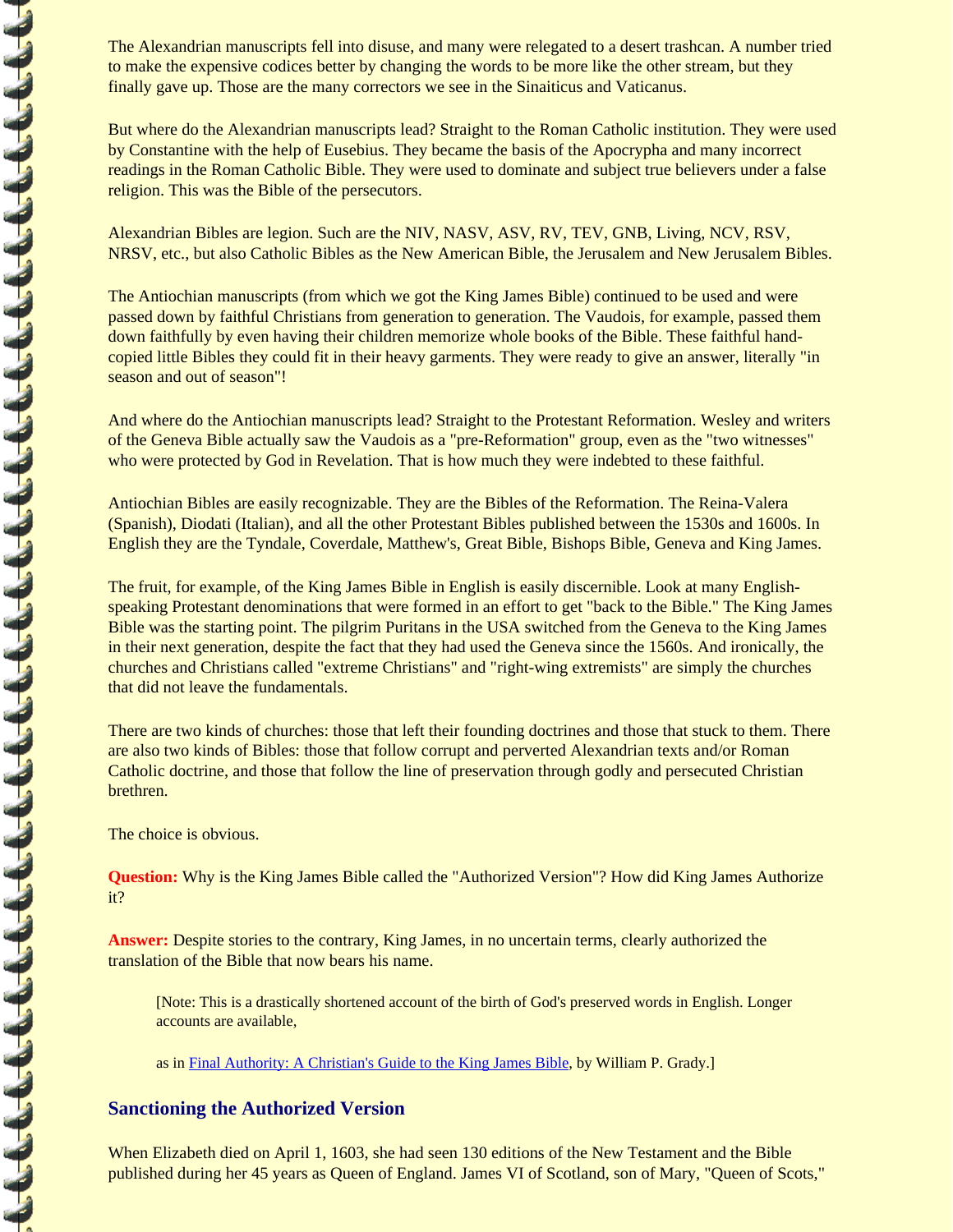became James I of England.

Four days later, on his way to London, a delegation of Puritan ministers met James, asking him to hear their grievances against the Church of England. James consented, and on January of 1604, four Puritans came to express their troubles at Hampton Court, in front of King James and over 50 Anglican (Church of England) officials. One by one each request was rejected, until the Puritan group's leader, John Rainolds said these famous words:

"May your Majesty be pleased to direct that the Bible be now translated, [since] such versions as are extant [are] not answering to the original."

At first, Bishop Bancroft of London was dead-set against it, saying, "If every man's humor might be followed, there would be no end to translating." But the King made it clear he liked the idea. Not too long later Bancroft wrote this to a friend:

I move you in his majesty's name that, … no time may be overstepped by you for the better furtherance of this holy work…. You will scarcely conceive how earnest his majesty is to have this work begun!

When this Bible was translated, the title page was printed basically as you find it today in Cambridge Bibles:

## THE **HOLY BIBLE** CONTAINING THE OLD AND NEW TESTAMENTS

TRANSLATED OUT OF THE ORIGINAL TONGUES: AND WITH THE FORMER TRANSLATIONS DILIGENTLY COMPARED AND REVISED BY HIS MAJESTY'S SPECIAL COMMAND

#### APPOINTED TO BE READ IN CHURCHES

The King James Bible was "Authorized" to be translated as God's Word for the English-speaking people of the world. God bless you as you study His authorized and preserved words in English, the King James Bible.

**Question:** Wasn't Erasmus, whose work led to the Textus Receptus and ultimately the King James Bible, really a Roman Catholic? Doesn't this mean that the King James Bible is just another Roman Catholic Bible?

**Answer:** Erasmus was raised a Catholic, and did not openly "leave" the Roman Catholic religion, but he did not believe Roman Catholic doctrine either. In fact, his best friends and defenders were the Christians, like the Anabaptists and Martin Luther. Here is proof from researcher Gail Riplinger.

Gail Riplinger, author of [New Age Bible Versions](http://www.chick.com/catalog/books/0170.asp) and [The Language of the King James Bible](http://www.chick.com/catalog/books/0133.asp) has written another excellent book, The History of the Bible: Erasmus and the Received Text. In it she proves the Christian, Biblical beliefs of Erasmus and exposes the evil motives of the people who try to defame him. The following research can be found in her book.

## **Did Erasmus' Contemporaries Believe he was a Catholic?**

The following are quotes from various researchers: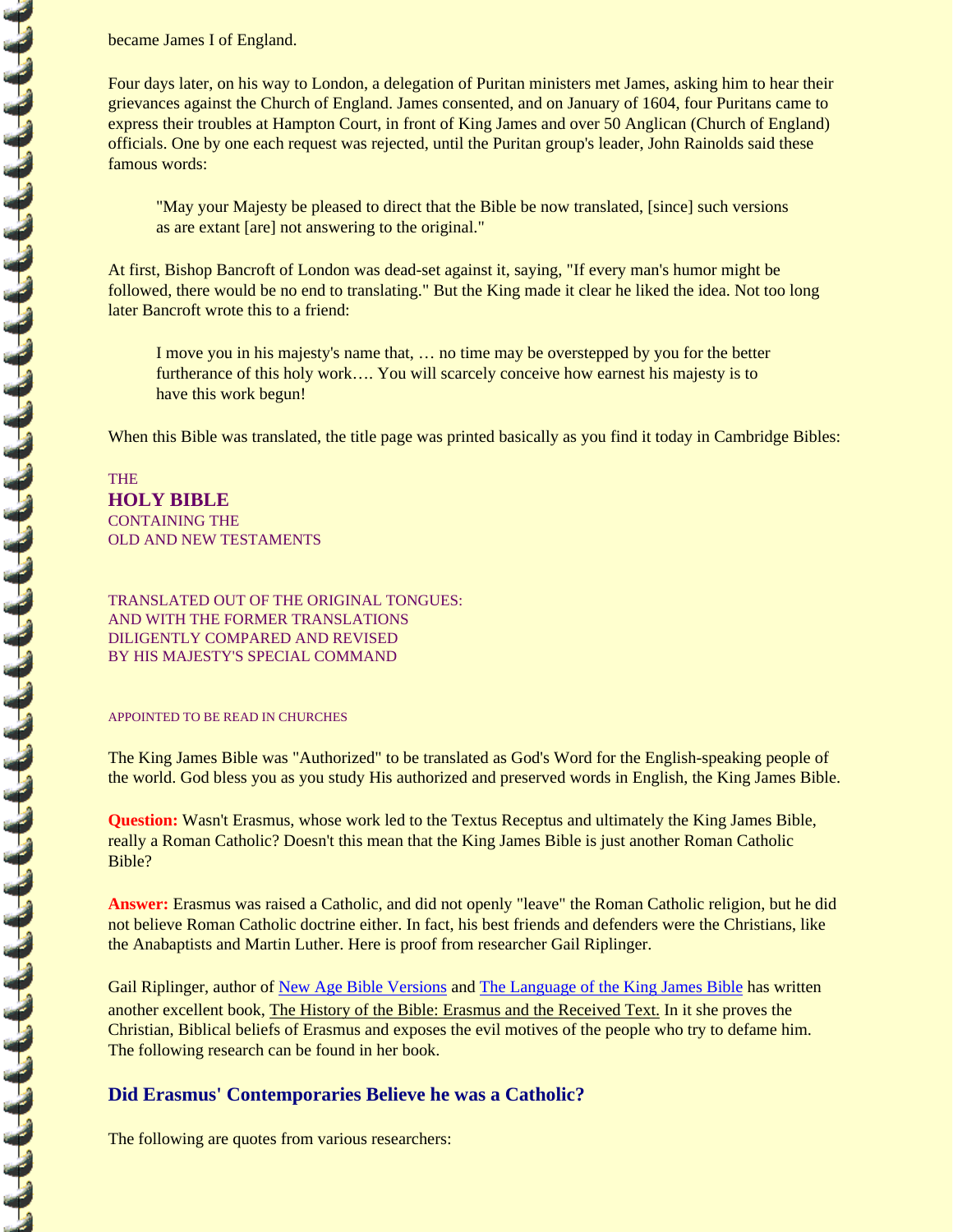"In the midst of the group of Protestant scholars who had long been his truest friends, and so far as is known, without relations of any sort with the Roman Catholic Church, he died."

"He died at Basel in 1536, committed to neither party, but amid an admiring circle of friends who were all on the , Reformed side."

[He was an] "ex monk … a Protestant pastor preached his funeral sermon and the money that he left was used to , help Protestant refugees."

"In 1559 Pope Paul IV 'placed everything Erasmus had ever written , on The Index of Forbidden Books."

"[H]e was branded an impious heretic, and his works were forbidden , to Catholic readers"

"The Council of Trent , condemned Erasmus' translation" of the Bible. It is clear that his Bible was not a perverted Roman Catholic Vulgate translation at all.

In 1527, Spanish "monks of the Inquisition began a systematic scrutiny of Erasmus' works, with a view to having [Erasmus] condemned, as a heretic."

## **In the Words of Erasmus**

Listen to Erasmus explain his own views:

"All I ask for is the leisure to live wholly to God, to repent of the sins of my foolish youth, to study Holy Scriptures, and to read or write something of real value. I could do nothing of this , in a convent."

In 1505 he wrote, "I shall sit down to Holy Scriptures with my whole heart, and devote the rest of my life to it… all these three years I have been working entirely at Greek and have not been , playing with it."

Here are some other quotes, cited by Riplinger:

"As to me, all I have sought has been to open my contemporaries' eyes and bring them back from ritual to Christiansity."

"Read the Gospels … and see how we have degenerated."

"A man of piety would feel that he could not employ his time better than in bringing little ones to Christ."

"We must forget ourselves, and think , first of Christ's glory."

Are **these** the words of a Roman Catholic?

### **The Judgment of History**

Even historian Will Durant wrote of him that by 1500 (when he was 34 years old), he had "formed his resolve to study and edit the Greek New Testament as the distilled essence of that real Christianity which, in the judgment of reformers and humanists alike, had been overlaid and concealed by the dogmas , and accretions of centuries."

These facts and others lead us to believe that Erasmus did not believe in the doctrines of the Roman Catholic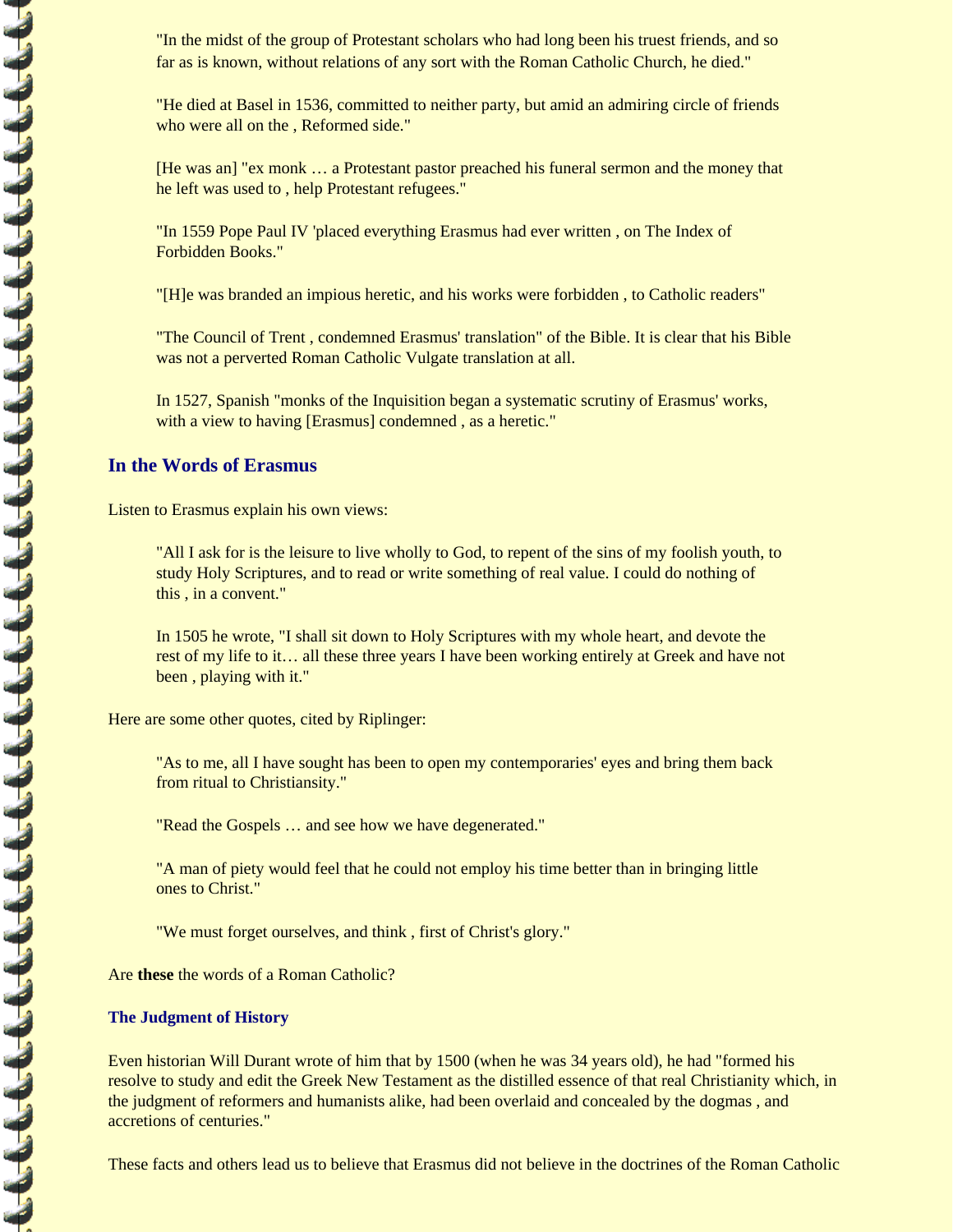religion. We see why he worked so hard to find God's preserved words and publish them for all to read. A copy of the second edition of Erasmus' Greek New Testament ended up in a school in Wittenberg, Germany, where a monk named Martin Luther found it. That Greek text helped Martin Luther to start the Reformation, which brought us the King James Bible.

Erasmus, who was counted by everyone around him as a Christian, not a Catholic, helped to bring about the resurrection of the preserved Bible (not the Roman Catholic perversion), which in turn helped bring the Protestant Reformation.

**Question:** Do all publishing companies publish "the same" identical King James Bible?

**Answer:** No. All KJVs are not the same. The best text is the Cambridge KJV. Here's why.

### **Two Kinds of Changes**

As I mentioned before, [there have been only two changes](http://www.chick.com/ask/articles/kjvchange.asp) in the actual KJV text from 1611 to today: 1) spelling errors corrected and 2) spelling changes made to match changes in the English language itself. Other editions of the KJV, printed by different publishers, have slight differences that are not what the pure King James text says.

### **Slight Differences**

Many publishers, large and small, such as those that made family Bibles between the 1800s and 1900s, did not use the Cambridge text as the standard. These people sometimes spelled a few words differently, or substituted one word for another, such as "always" where the KJV says "alway." (See Numbers 9:16; Deuteronomy 11:1; 2 Kings 8:19, etc.). Of course, the most obvious change in text is the Oxford error: wrongly putting "sins" for "sin" (2 Chronicles 33:19) and "he" for "ye" (Jeremiah 34:16). But even these slight differences in the worst copies of the KJV are far better than the "best" readings in the Alexandrian perversions!

#### **The Best Kind of KJV**

The only KJV I completely trust is the Cambridge-type. Those Bibles that use that exact Cambridge text, such as all Cambridge KJV Bibles and the Prophecy Study Bible, are what you want. This is the only way to be sure you have an absolutely correct King James Bible. That's what I use and that's what I recommend.

**Question:** I know the New King James is said to be a "revision of the King James." But were the Greek and Hebrew texts for the New King James the same as they were for the King James?

**Answer:** The NKJV is **not** a revision of the King James Bible at all. The Greek and Hebrew *behind* the NKJV are the same as for the *modern perversions*. They are **not** the same as the Greek and Hebrew behind the King James Bible, God's preserved words in English.

## **A History of Preservation**

There is a big difference between God's *preserved* words and man's *perverted* words.

#### **Old Testament**

God preserved the words of the Old Testament by the Levitical priests, who faithfully copied them through the centuries. The best manuscript, used by the King James Bible, was the *Ben Chayyim*, also called the "Bomberg Text." This faithful Rabbinic Old Testament, used for the King James Bible, was rejected by the NKJV committee in favor of a Vatican-published text.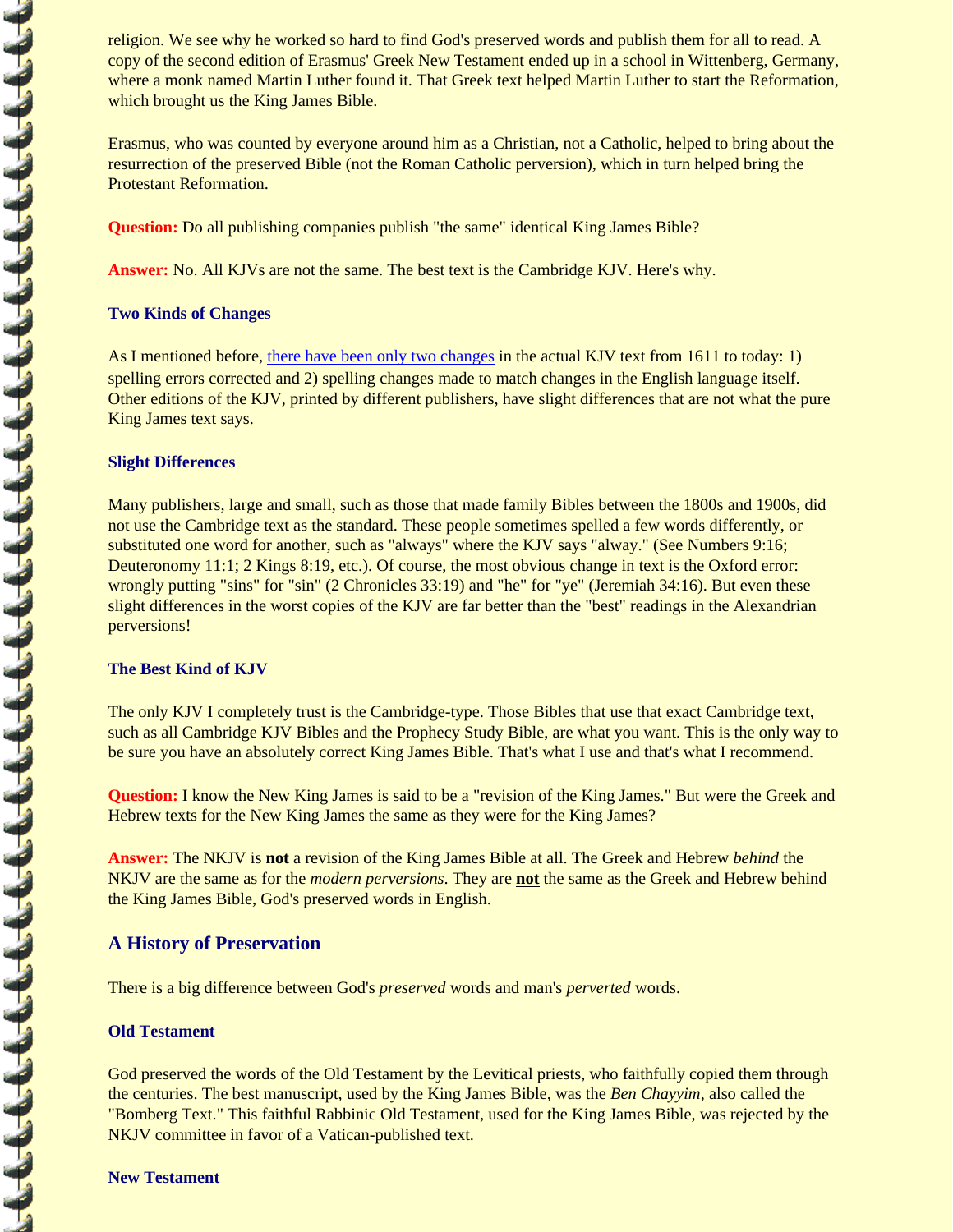God preserved the words of the New Testament by His faithful Christian disciples, from Antioch of Syria (Acts 11:26) to the Vaudois people of the French Alps about AD 120. From the 150s on they passed this Old Latin Bible (called "Common Bible" or "Vulgate") throughout Europe and the British Isles. The Vaudois people were regarded by the Protestants and Baptists as "pre-Reformers," passing down the gospel message till the Reformation of the 1500s. Their Bibles, as well as others translated from them, were so accurate they were included in translating the King James Bible. The NKJV committee unwisely used none of these Bibles.

## **The Preserved vs. the Perverted "Vulgate"**

Please remember: the Old Latin Vulgate of the Vaudois is not the same as the later Roman Catholic Latin Vulgate. The Vaudois Vulgate is the preserved words of God in Old Latin that was used to bring the gospel throughout Europe. The Roman Catholic Vulgate is completely different. It wrongly diluted God's words with the perverted Alexandrian Greek Old Testament, Apocrypha and New Testament. Modern "scholars" falsely declare there's only one Latin Vulgate. But there are two: the preserved (Vaudois) and the perverted (Roman Catholic).

## **A Mixture of Perversion**

The New King James Version is **not** a true King James Bible. It is a mixture of some true King James accuracy, mixed in with a lot of Alexandrian and "new version" errors. We know this because the NKJV tells us **which** Bible texts they used when they compiled their Bible. Don't be fooled by the clever names and symbols. Here is what each text they used *really is*:

● The Biblia Hebraica Stuttgartensia, or BHS. This is **not** the preserved Hebrew Old Testament. This one is approved by the **Vatican** (Roman Catholic institution) and printed jointly by the Vatican and Protestant Bible societies. In 1937 the "scholars" **rejected** the preserved *Ben Chayyim* it for an "older" (but not more accurate) text: the Leningrad Ms B 19a (also called the "*Ben Asher* text"). The **BHS** states:

"...it is a welcome sign of the times that it was published jointly in 1971 by the Wurttemburg Bible Society, Stuttgart, and **the Pontifical Biblical Institute, Rome....**" --Prolegomena, p. XII

- The Septuagint, or LXX. As you have seen [elsewhere,](http://www.chick.com/information/bibleversions/articles/septuagint.asp) the so-called "Septuagint" is a fable. It is actually a **post-Christian** Greek Old Testament. But there are *many* Septuagints, since each Alexandrian Old Testament is *different* from every other. Know what they are? Sinaiticus, Vaticanus and Alexandrinus. These are the same codices (big books) where the modern perverted **New Testaments** come from!
- The Latin Vulgate. This is **not** the preserved Vaudois Christian, Old Latin Vulgate. The NKJV "scholars" consulted the perverted, **Roman Catholic** Latin Vulgate.
- The Dead Sea Scrolls, or DSS. It is clear through Scripture that God preserved His words through the tribe of Levi (Deuteronomy 17:18, 31:9-13, 25-26, Nehemiah 8 and Malachi 2:7). The Qumran community that produced the DSS are **never** said to be Levites. But though God says "the **priest's** lips should keep knowledge, and they should seek the law at *his* mouth" (Malachi 2:7), the NKJV committee instead consulted the DSS as well.
- The Majority Text, or MT. With a name like **Majority Text** it *should* be a compilation of the **majority** of Greek New Testament manuscripts. **But it is not.** The "Majority Text" is actually a hand-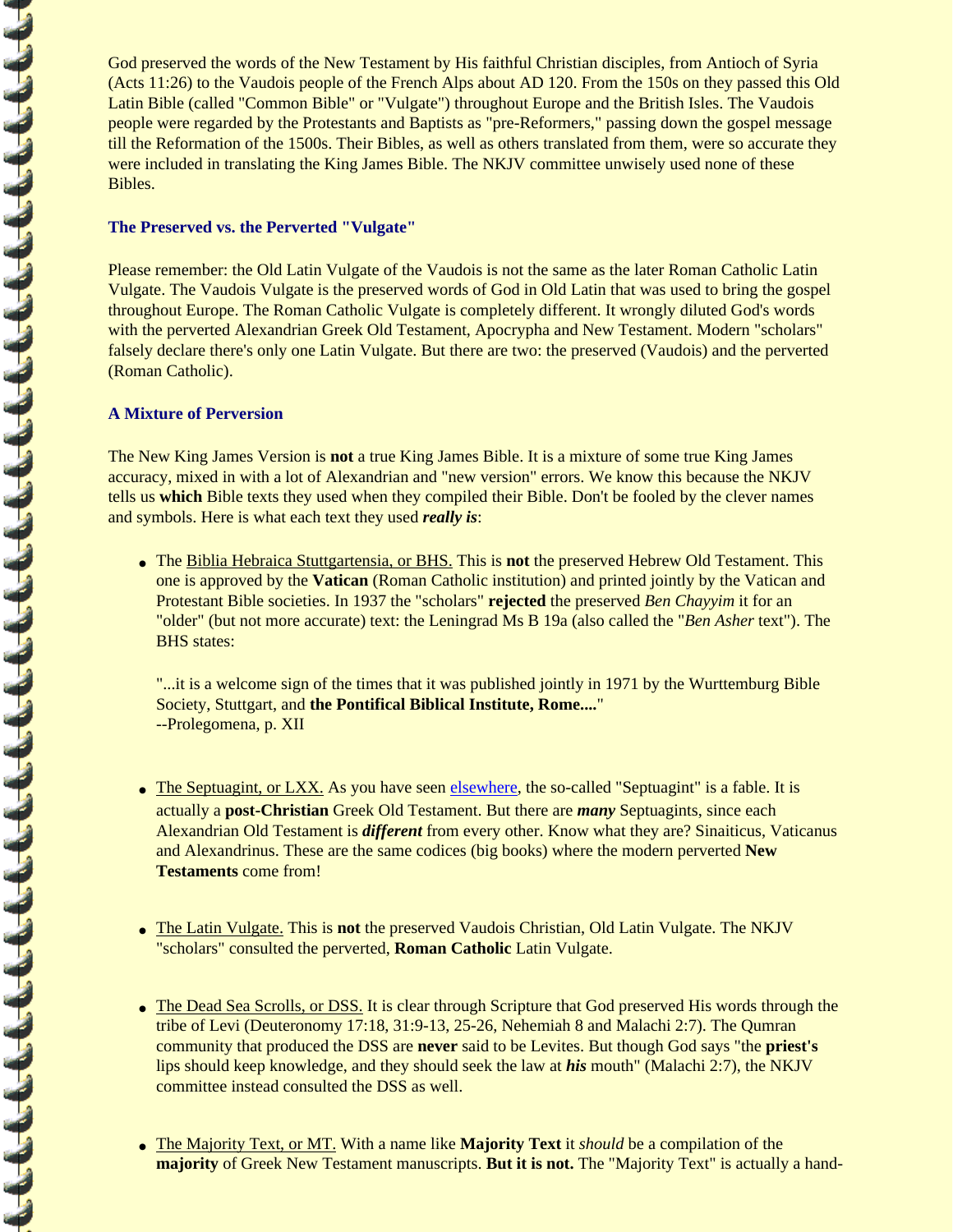picked set of manuscripts grouped together by "pro-Alexandrian" liberal Hermann von Soden. Less than **8%** of the over 5,000 Greek manuscripts were compared to each other by von Soden!

But the NKJV people give the MT great prominence, writing this inaccurate information in the footnotes. So people **think** that the King James is wrong, since it disagrees with "the Majority Text." Who cares? The "Majority Text" is **not** the majority of texts! The "Majority Text" is a **big fake**. Don't believe it. And don't trust any Bible that does.

### **If It Looks Like a Duck and Talks Like a Duck…**

There is another side to the New King James that reveals its ugly alliances. Take a look at these examples:

| <b>Verse</b>          | <b>King James</b>                                                                                                                        | <b>NKJV</b>                                                                                  | Perversions agreeing with the NKJV                                    |
|-----------------------|------------------------------------------------------------------------------------------------------------------------------------------|----------------------------------------------------------------------------------------------|-----------------------------------------------------------------------|
| Acts 3:26             | God, having<br>raised up his Son                                                                                                         | <b>His Servant</b>                                                                           | NIV, NASV, ASV, RSV, Roman Catholic New American<br>Bible (NAB), etc. |
| Acts 17:22            | I perceive that in<br>all things ye are<br>too superstitious.                                                                            | very religious                                                                               | NIV, NASV, ASV, RSV, Catholic NAB, etc.                               |
| Romans $1:25$         | Who changed the<br>truth of God <b>into</b><br>a lie                                                                                     | who <b>exchanged</b> the truth of<br>God for the lie                                         | NIV, NASV, ASV, RSV, Catholic NAB, etc.                               |
| 1 Corinthians<br>1:18 | For the preaching<br>of the cross is to<br>them that perish<br>foolishness; but<br>unto us which are<br>saved it is the<br>power of God. | who are being saved [This<br>teaches the Roman Catholic lie<br>that salvation is a process.] | NIV, NASV, NASU, RSV, Catholic NAB, etc.                              |

The fact is that in **most places where the NKJV disagrees with the King James Bible, it agrees with the Alexandrian perversions,** whether Protestant like the NIV, NASV, RSV, ASV, etc., or Roman Catholic like the New American Bible.

The King James Bible is God's preserved words in English. The NKJV is just man's **most subtle perversion** of God's words. Don't be deceived. Insist on the King James Bible, not "New" King James, "Modern" King James, King James "2" or "21" or "Millennium." Even though it is very **similar** to a King James Bible, it is **not** a King James Bible. Insist on the one you can stake your faith on, the genuine King James Bible.

**Question:** Wasn't it the Catholic Church that was responsible for the Bible being written?

**Answer:** No. The Catholic Church tried to take credit for what the Lord did without their help.

Another short history of the Bible:

## **1. Old Testament**

The Old Testament was written by Moses, David and Solomon, prophets, seers and kings. There was no "church" of any kind to claim responsibility for it. God inspired individuals to bring God's word to the people. The Old Testament is the recorded revelation of God up until about 400 BC.

## **2. The Inter-Testamental Period**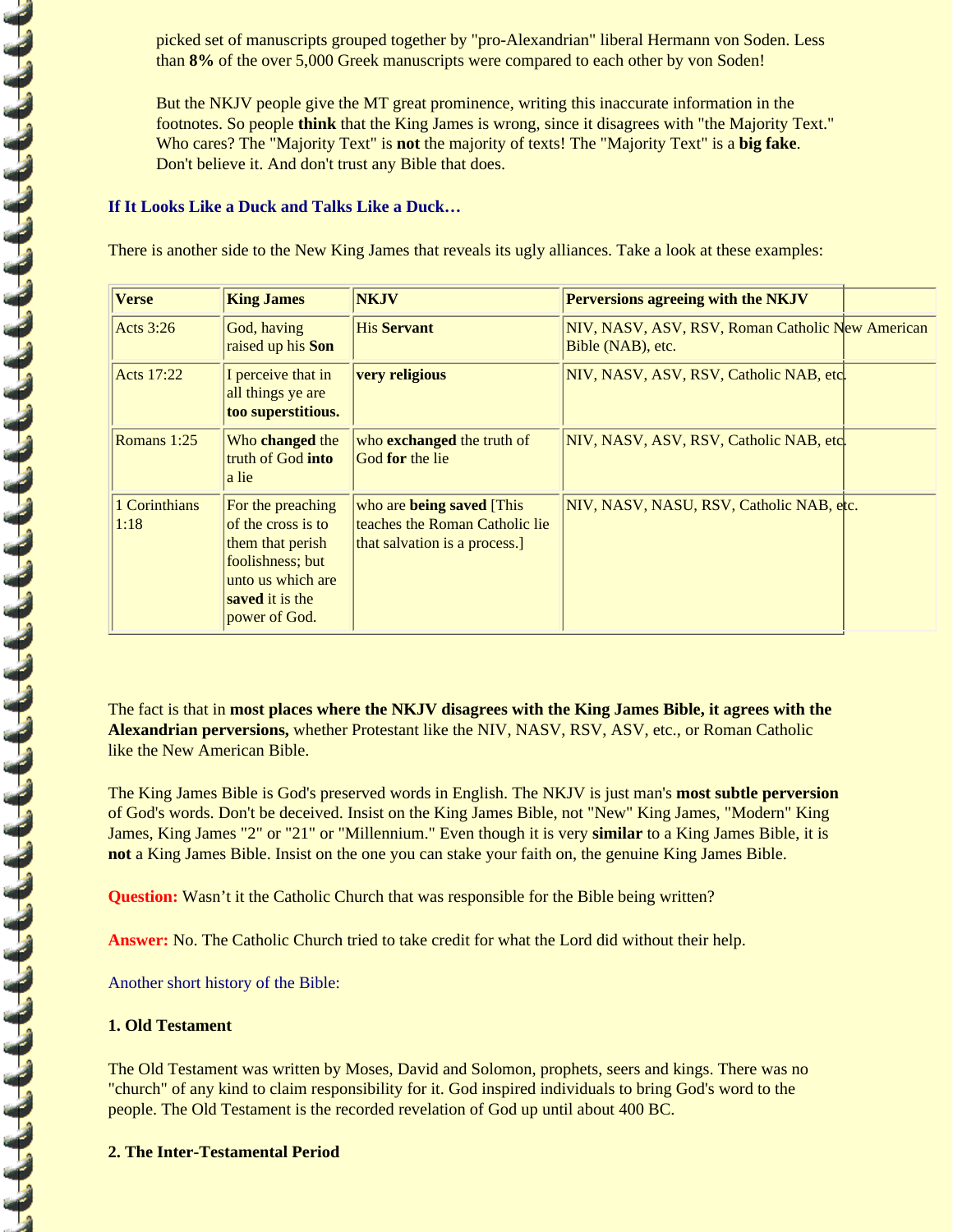The time between about 400 BC and about 5 BC is usually called the Years of Prophetic Silence. This is because God created a process that lasted 400 years to create a world climate ready for the coming of the promised Messiah. There was no "church" at this time, either. But there was the new creation of the "synagogue," since the Jewish people needed to worship God and did not have the Temple when they were in exile. When many came back 400-500 BC, they already had functional synagogues; and even though the Temple was being rebuilt by those returning from exile, the synagogue idea remained and more were built. This was the beginning of the "congregation" or "church" as we have it today.

But there was no Scripture being written during this period. That was yet to come after one came "in the spirit and power of Elias" (Luke 1:17).

## **3. The Time of Christ**

It is likely that Matthew (Levi) the tax collector and later disciple of Jesus took notes of what happened during Jesus' ministry. However, it is also true that were God in the flesh living among you, His words would burn into your soul. I am sure, as the apostles clearly recollected as they wrote the New Testament (2) Peter 1:16-21; 1 John 1:1-3; 4:14), they could not escape the image and words of Jesus Christ, God the Son and Son of God, when He spoke into their hearts (Luke 9:44; 24:32).

But it wasn't a "church" that made them write.

2 Timothy 3:16-17 16 All scripture is given by inspiration of God, and is profitable for doctrine, for reproof, for correction, for instruction in righteousness:

17 That the man of God may be perfect, throughly furnished unto all good works.

And

2 Peter 1:19-21

19 We have also a more sure word of prophecy; whereunto ye do well that ye take heed, as unto a light that shineth in a dark place, until the day dawn, and the day star arise in your hearts:

20 Knowing this first, that no prophecy of the scripture is of any private interpretation.

21 For the prophecy came not in old time by the will of man: but holy men of God spake as they were moved by the Holy Ghost.

God the Holy Spirit inspired them, perfectly and accurately, to write the words of God for the church. The church did not "inspire" anything.

#### **4. The Church Age**

When the apostles wrote their letters, the congregations received them. They read them. They spread them. They copied them for other brethren in Christ Jesus. And they recognized their authority in the Christian's life. So the Scriptures were produced by men of God, not by "the church." But they were produced FOR the church.

The last book of the Bible was Revelation, written about 96 AD, just before the apostle John died around 100 AD. After the apostles died, the churches continued to collect the letters they did not have, to read them and understand the authority under God by which they wrote.

But no one else shared that place. There is an "epistle of Barnabas" (which bears no proof it was written by Barnabas), which many think was penned in the first century. But the difference between its message of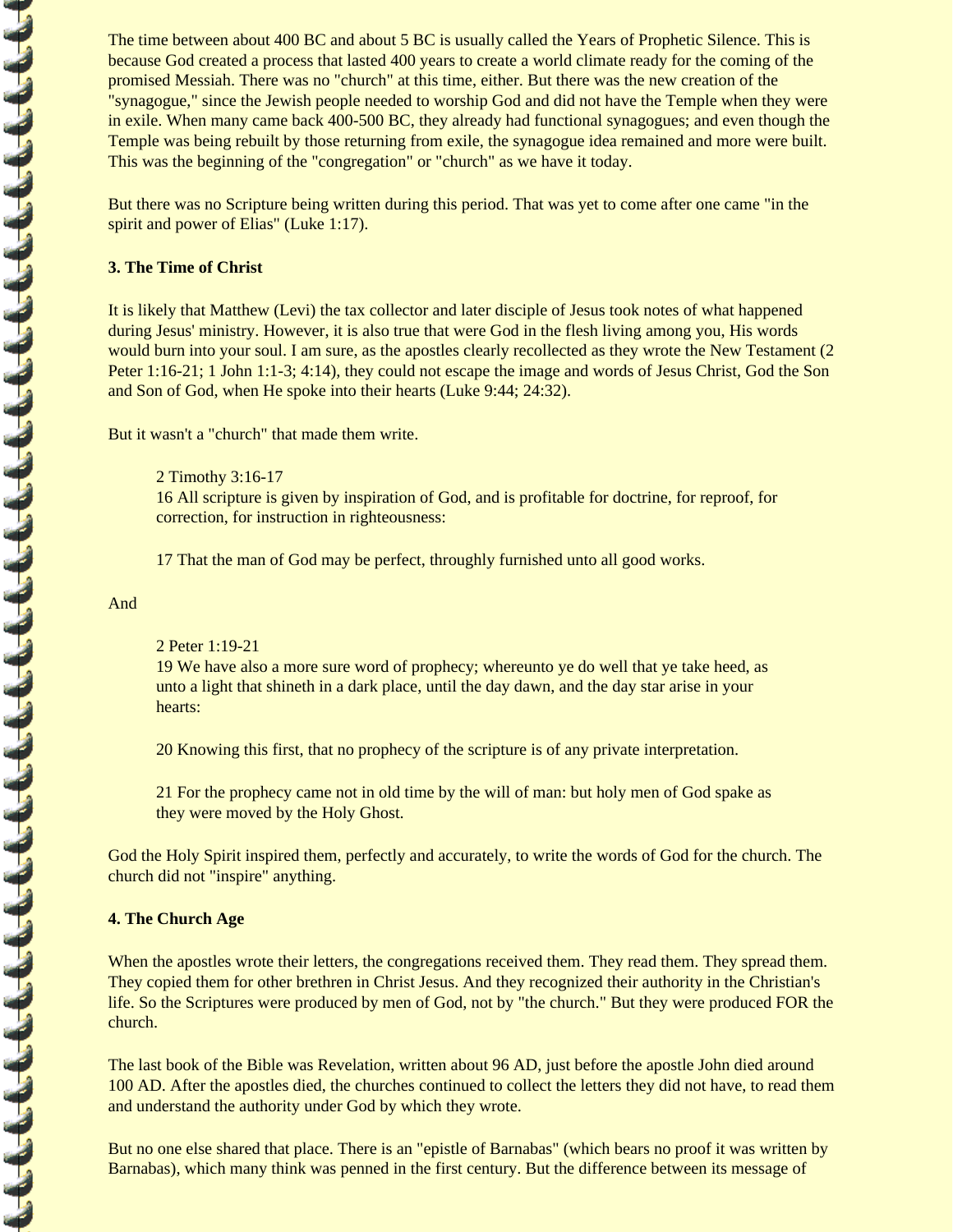salvation and of the apostolic writings is too easy to see. If you believe the Scriptures, you cannot believe the so-called "epistle of Barnabas."

There are the writings of Polycarp, disciple of John (when John was very aged). There are writings of Clement and others. But those are all writings of Christians. Just Christians. Some were even martyrs, but their writings depended on the Scriptures--they were not Scripture themselves. Anyone who would base their faith on them would have a horrid foundation, just as if there were "Lutherans" today, learning of God's word only what they find in Martin Luther's writings. Interesting writing, at times "inspirational" writing, fine. Inspired? Not a chance.

The Roman Catholic church has had only one aim from its earliest, pagan and political origins: To destroy the Christianss, and to destroy their Bible. That is why they substituted the corrupt Alexandrian perversions of scripture, instead of using the preserved, prophetic and apostolic Words of God as found in Antioch of Syria, where "the disciples were first called Christians" (Acts 11:26). That is why they also added the Alexandrian writings we now call "Apocrypha" to their perverted bibles. That is why they used their Jesuits to infiltrate the Protestant Seminaries, Colleges and Bible Schools. Their Jesuits became the "teachers" and planted seeds of doubt in the Christians' minds. These doubt-ridden Christians then taught at other colleges and schools. All the while they planted that same seed of doubt of God's word in their students.

The stage was set: Once people no longer believed in God's Preserved Words, which we find perfectly presented in the King James Bible, they were ripe for destruction. Now, 120 years after the switch from God's Word to devil's lies (the King James abandoned for the Alexandrian texts), while pretending to "improve" our copies of God's words, they really set up the abandonment of God's words. Now almost every Bible in the English-speaking world (and most other languages) is just another re-translation of the Alexandrian polluted stream.

Another way to view it is that the Scriptures as we find them preserved in the King James is like God's fountain ...

### Jeremiah 2:13

13 For my people have committed two evils; they have forsaken me the fountain of living waters, and hewed them out cisterns, broken cisterns, that can hold no water.

And that's the point: The bible spewed out by the Catholic church, which now almost all Protestants and other Christians use, ... *simply doesn't hold water.*

**Question:** My main Bible, and the Bible type I always use is the King James Version. However, I own New King James Version and a New American Standard. What should I do with these versions now that I am convinced the KJV is the only true and right version? I don't want to "give" them away (the NKJV and NAS) as they are full of fallacies ... should they be destined for the trash???

**Answer:** You have a valuable resource in those perversions of God's word! For instance, as you find various examples of errors, omissions and completely changed verses, you can mark them to show your friends. I will do all I can to provide lists and examples of where the other English versions fall flat.

I like to highlight the changes. For example, I have marked my Jehovah's Witness New World Translation with the proper readings of the King James Bible Then I can easily compare it to the other perversions, to show how the JW Bible is nearly identical to the NIV, NASV, RSV, etc.

Another kind of change to note (for your NKJV, for example) is where the so-called New King James reads the same as a NASV, NIV, or RSV. Check Song of Solomon for a pile of word-for-word copying. If the NKJV were supposed to be an "updating" of the King James, why use the word changes from the modern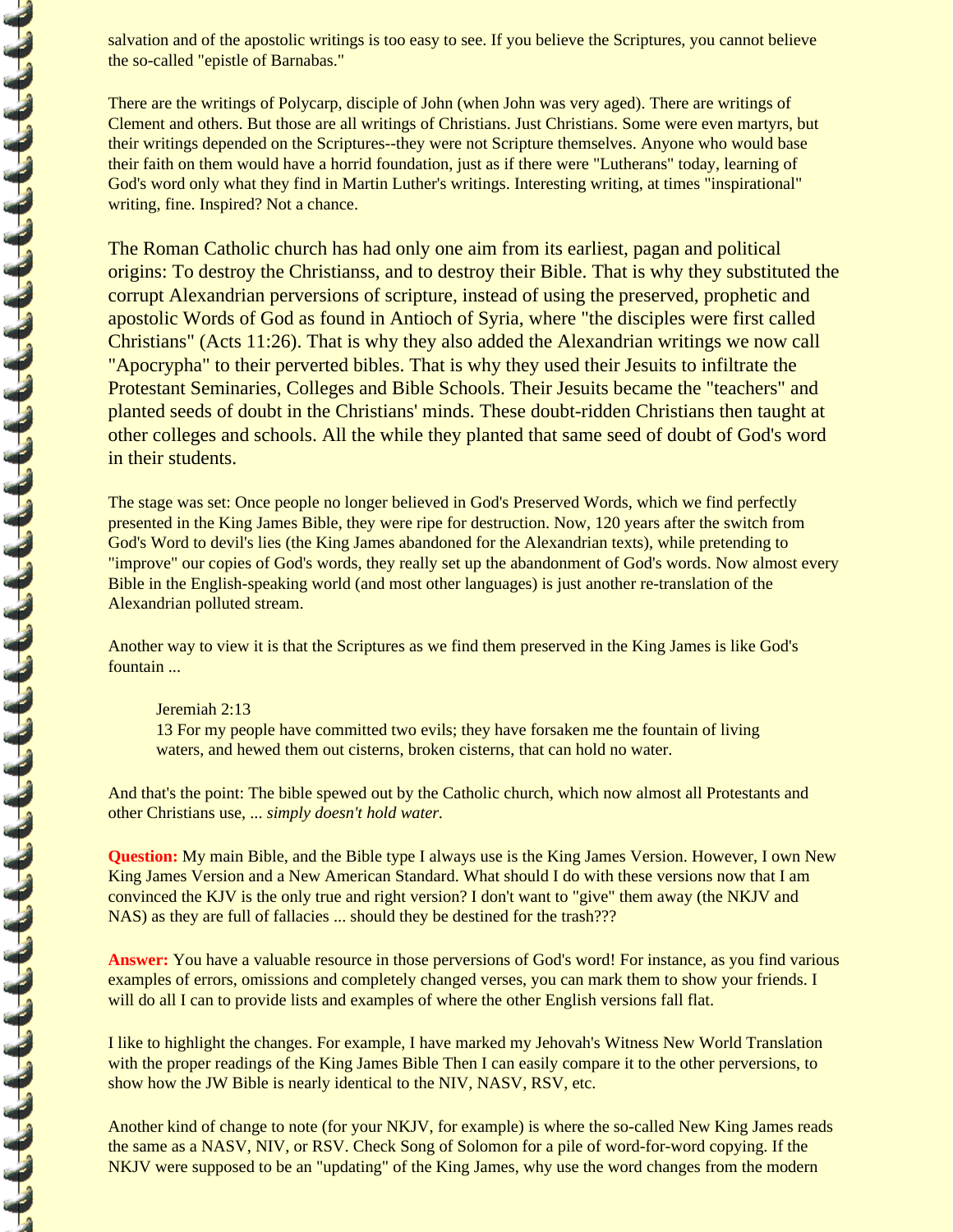#### perversions?

You can have great fun and quite a learning experience by noting and marking the kinds of changes in the modern perversions. If you find anything really interesting, please send them to me. It would be a pleasure to post more proof of the horrible mistake people make when they abandon God's words in English, the King James Bible.

#### **"The Scripture cannot be broken" (John 10:35)**

The King James Version-- relying upon the *Textus Receptus* or the Received Text, which has been known as the Majority Text or Universal Text from the Byzantine family of Greek manuscripts [MSS] of the New Testament-- preserves against the corrupting tendencies found in the modern translations. "Every word of God is pure: He is a shield unto them that put their trust in Him" (Proverbs 30:5). The Alexandrian Text--once identified as the Minority Text or the Egyptian Text-- with its non-Biblical Apocrypha and Gnostic tendencies were used to produce the Westcott-Hort Greek New Testament (1881), which are found in those modern translations. "18 For I testify unto every man that heareth the words of the prophecy of this Book, If any man shall add unto these things, God shall add unto him the plagues that are written in this Book: 19 And if any man shall take away from the words of the Book of this prophecy, God shall take away his part out of the Book of Life, and out of the Holy City, and from the things which are written in this Book" (Revelation 22:18-19). Two liberal theologians, Brooke Foss Westcott (1825-1901) and Fenton John Anthony Hort (1828-1892)-- both rejecting the inerrancy of the Scriptures and Its literal interpretation, with Westcott confessing, "No one now, I suppose, holds that the first three chapters of Genesis, for example, give a literal history," and Hort admitting his inability to assert the "absolute infallibility of a canonical writing"-- based their New Testament upon the Codex Vaticanus (B) manuscripts in the custodial care of the Great Whore, which is the Church of Rome, and upon Constantin Tischendorf's Codex Sinaiticus (Aleph)- found actually in the wastebasket of the Monastery of Saint Catherine on the Sinai Peninsula in 1859. "Come out of her, My people, that ye be not partakers of her sins, and that ye receive not of her plagues" (Revelation 18:4). The Church of Rome's pleasure in any Critical Scholarship that insists upon the superiority of the "older manuscripts" of the Alexandrian Text is understandable, for not only would it slay the Protestant notion of an Infallible Bible; but even better, it would strengthen their foundation of an Infallible Pope with his false teachings from the non-Biblical Apocrypha for their Roman Bibles. "If the foundations be destroyed, what can the righteous do?" (Psalm 11:3). Further, there is no need for a "redaction" of any Old Testament manuscripts, for the Levitical copyists have already faithfully preserved the Hebrew Old Testament, which can be found in the *Ben Chayim* or Bomberg Text of the Rabbinic Old Testament, without the necessity of a mythical translation of the Hebrew into the Greek in the form of a 250 BC Septuagint (LXX)-- with Origen's very real and subsequent Hexapla inclusion (third century AD) of the spurious Apocryphal books later found in the Catholic Bibles. "Cursed be he that doeth the work of the LORD deceitfully" (Jeremiah 48:10).

Though the Holy Spirit's inspiration of the Original Manuscripts extends to both the Old and New Testament writings of the Scriptures, i.e., "All Scripture is given by inspiration of God, and is profitable for doctrine, for reproof, for correction, for instruction in righteousness" (2Timothy 3:16), of what value can such no longer existing Original Manuscripts be to us, if the Almighty has not provided some kind of *preservation* by which we might still be benefitted? "6 The Words of the LORD are Pure Words: as silver tried in a furnace of Earth, purified seven times. 7 Thou shalt keep Them, O LORD, Thou shalt preserve Them from this generation for ever" (Psalm 12:6-7). Unlike the handful of 45 Alexandrian manuscripts, where the Vaticanus (350 AD) and the Sinaiticus (about 350 AD) disagree thousands of times with each other, the 5,321 manuscripts of the *Textus Receptus* of the King James Version speak with a unified voice, being descended from the Byzantine manuscripts, which come to us from the original Church at Antioch. "The LORD gave the Word: great was the company of those that published It" (Psalm 68:11). The most critical question to ask in determining the validity of the manuscript source of any translation of the Word of God is, *"Did it come through the polluted Roman stream of the Codex Vaticanus?"* If so, *have nothing to do with it,* for if you do not distrust it, then you have but small understanding of Babylon the Great. "4 And the woman was arrayed in purple and scarlet colour, and decked with gold and precious stones and pearls, having a golden cup in her hand full of abominations and filthiness of her fornication: 5 And upon her forehead was a name written, MYSTERY, BABYLON THE GREAT, THE MOTHER OF HARLOTS AND ABOMINATIONS OF THE EARTH" (Revelation 17:4-5).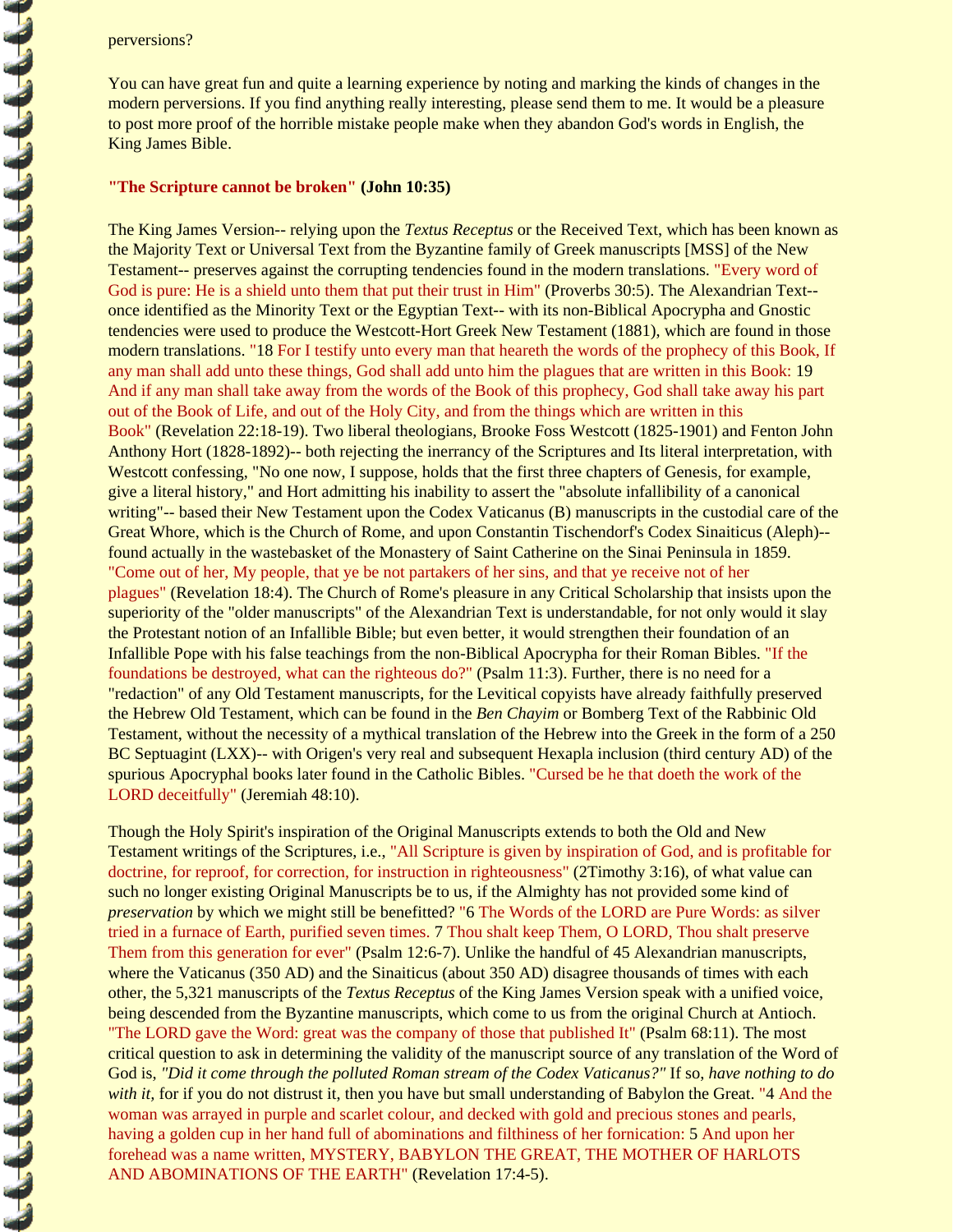I know thy works, that thou art neither cold nor hot: I would thou wert cold or hot. 16 So then because thou art lukewarm, and neither cold nor hot, I will spue thee out of My mouth. 19 As many as I love, I rebuke and chasten: be zealous therefore, and repent" (Revelation 3:15-16, 19).

The lineage of the manuscripts used for the King James Version show a chain of custody dating back to the Church of Antioch in Syria, where the "disciples were called Christians first in Antioch" (Acts 11:26). It is said of the Vaudois [pronounced vo - DWAH], who were known also as Waldensians, by John Calvin's successor Theodore Beza that the Vaudois of the valleys of the Piedmontese Alps had received the Scriptures from missionaries from Antioch of Syria sometime after 120 AD and had completed a translation of the Scriptures into their native Latin tongue by 157 AD-- the Old Latin Vulgate, which is distinct from and not to be confused with the later Vulgate of Jerome (380 AD) with its Roman Catholic Apocrypha. "And the things that thou hast heard of me among many witnesses, the same commit thou to faithful men, who shall be able to teach others also" (2Timothy 2:2). James A. Wylie (1808-1890) describes the "apostolicity of the Churches of the Waldensian valleys" with the observation that "Rome manifestly was the schismatic," while the Vaudois or Waldenses deserved the "valid title of the True Church," and even the Waldenses' "greatest enemies, Claude Seyssel of Turin (1517), and Reynerius the Inquisitor (1250), have admitted their antiquity, and stigmatized them as 'the most dangerous of all heretics, because the most ancient'"

Since the Byzantine Manuscripts commonly accessible to Desiderius Erasmus (1466-1536) were used in his production of the Greek New Testament, which formed the *Textus Receptus* (1516, 1519, 1522, 1527, 1535), their use demonstrated a continuity with the Vaudois. The Vaudois Christians had likewise used and preserved the ancient Byzantine manuscripts of Antioch in the form of Latin Scripture; and, their survival from the wrath of Papal Rome from the time of the Early Church until the *sola scriptura* ("Scripture alone") of the Protestant Reformation (1521) is testament that the True Church and the True Word of God did continuously testify against the False Church and False Scriptures of the Whore of Rome-- and triumphed! "For whatsoever is born of God overcometh the world: and this is the victory that overcometh the world, even our Faith" (1John 5:4). The Vaudois rendezvous with the Protestant Reformation represents a Divine Approval of the Reformation, in that the Ancient Christian Church of the Vaudois attested to the Truth of the Reformers, and specifically to the validity of the Scriptures of the Reformers, which were used to translate the *Textus Receptus* Bibles of the Reformation, i.e., the Spanish Reina-Valera (1569), the Italian Diodati (1603), the Coverdale Bible (1535), the Tyndale New Testament (1536), the Great Bible (1539), the Bishops Bible (1568), the Geneva Bible (1560-1599), and, of course, the King James Bible (1611). "For by wise counsel thou shalt make thy war: and in multitude of counsellors there is safety" (Proverbs 24:6). Significantly, men of God, such as John Wesley (1703-1791) and Jonathan Edwards (1703-1758), have attested to the accuracy of understanding that the Vaudois Christians were *not* merely a more recent vintage of Protestant reaction to the Church of Rome, coming upon the scene through Peter Waldo in twelfth century France (1171 AD), but that the Vaudois were *ancient* Christians, who preserved their Christianity along with the Scriptures-- separate from the Church of Rome-- as far back as the early second century AD. "That in the mouth of two or three witnesses every word may be established" (Matthew 18:16).

John Wesley has this to say about the Vaudois or Waldenses: "It is a vulgar mistake, that the Waldenses were so called from Peter Waldo of Lyons. They were much more ancient than him; and their true name was Vallenses or Vaudois from their inhabiting the valleys of Lucerne and Agrogne. This name, Vallenses, after Waldo appeared about the year 1160, was changed by the Papists into Waldenses, on purpose to represent them as of modern original." (*Notes on the Revelation of John,* Revelation, Chapter 13, Verse 6, p. 936.)

Here is an important fact cited by Jonathan Edwards: "Some of the popish writers themselves own, that this people never submitted to the church of Rome. One of the popish writers, speaking of the Waldenses, says, The heresy of the Waldenses is the oldest heresy in the world. It is supposed that they first betook themselves to this place among the mountains, to hide themselves from the severity of the heathen persecutions which existed before Constantine the Great [272-337 AD]. And thus the woman fled into the wilderness from the face of the serpent" (*The Works of Jonathan Edwards* Vol. 4, Work of Redemption., Period 3 - From Christ's Resurrection to the End Of the World, Part 4, p.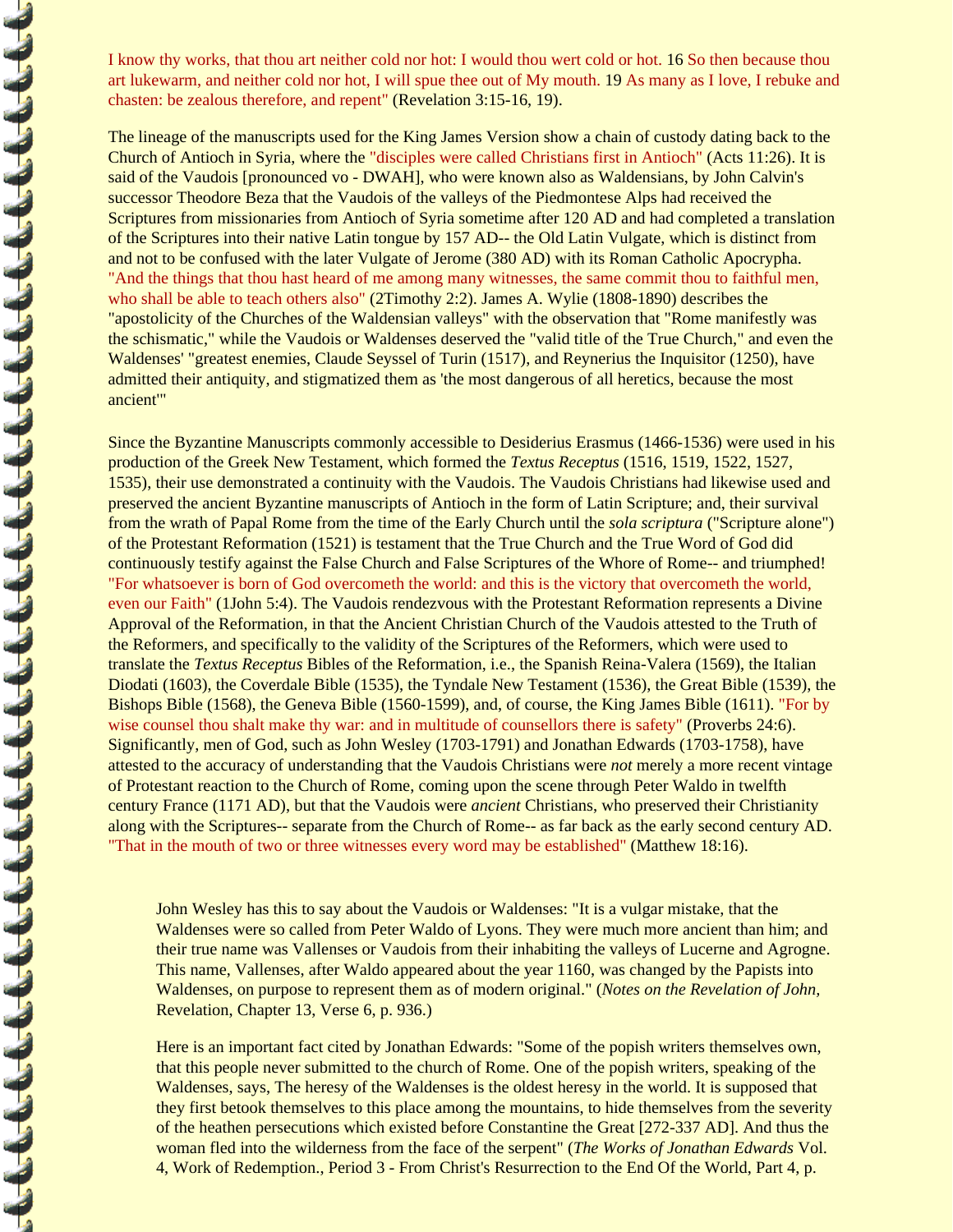Is the Authorized Version (AV) or the King James Version to be considered the perfect Word of God in the English language? Yes! "And the LORD answered me, and said, Write the vision, and make it plain upon tables, that he may run that readeth it" (Habakkuk 2:2). Obviously, the Authorized Version is *not* one and the same as the Original Autographs; however, the modern translations must often rely upon the Received Text for substance, for the manuscripts of the *Textus Receptus* are historically more numerous than the Alexandrian manuscripts of the modern translations, not to mention, massively more consistent with one another textually than the *rarely-agreeing-with-one -another* Alexandrian manuscripts. "Heaven and Earth shall pass away, but My Words shall not pass away" (Matthew 24:35). By Providence, the evidence demonstrates that *the King James Version is worthy to be considered God's perfect Word for the English language.* "For this cause also thank we God without ceasing, because, when ye received the Word of God which ye heard of us, ye received it not as the word of men, but as it is in Truth, the Word of God, which effectually worketh also in you that believe" (1Thessalonians 2:13). Modern Liberal Professed Christianity demands a Bible that may be critically revised to support its emphasis upon the Social Gospel and Social Justice, thereby establishing their authority to criticize God's Word. "And though I bestow all my goods to feed the poor, and though I give my body to be burned, and have not charity, it profiteth me nothing" (1Corinthians 13:3). "For this is the Love of God, that we keep His commandments: and His commandments are not grievous" (1John 5:3).

*W*e advocate the use of the King James Version of the Scriptures, and believe that It should be treated as the Word of God, i.e., "That which was from the beginning, which we have heard, which we have seen with our eyes, which we have looked upon, and our hands have handled, of the Word of Life" (1John 1:1), because:

(1) The King James Version is based upon the most accurate and pure text of the Original Autographs. "Sanctify them through Thy Truth: Thy Word is Truth" (John 17:17).

(2) The King James Version bears the authenticity of Divine Providence and Miraculous Preservation. "6 The Words of the LORD are Pure Words: as silver tried in a furnace of Earth, purified seven times. 7 Thou shalt keep Them, O LORD, Thou shalt preserve Them from this generation for ever" (Psalm 12:6-7).

(3) The King James Version dispels confusion over what God said, simply by appealing to the undisputable text of Scripture, i.e., "What Saith the Scripture?" (Romans 4:3).

(4) The King James Version prevents the perversion that must come from those who refuse to embrace the Truth, i.e., "3 If any man teach otherwise, and consent not to wholesome words, even the words of our LORD Jesus Christ, and to the doctrine which is according to godliness; 4 He is proud, knowing nothing, but doting about questions and strifes of words, whereof cometh envy, strife, railings, evil surmisings, 5 Perverse disputings of men of corrupt minds, and destitute of the Truth, supposing that gain is godliness: from such withdraw thyself" (1Timothy 6:3-5), and

(5) The King James Version resists the tendency of division that results when each adopts their own variant reading of the Scriptures of the differing Greek texts, i.e., "20 Knowing this first, that no prophecy of the Scripture is of any private interpretation. 21 For the prophecy came not in old time by the will of man: but holy men of God spake as they were moved by the Holy Ghost" (2Peter 1:20-21).

Would it make a difference if you knew that the New Testament of your Modern Bible did not have First and Second Peter? Yet if the total number of missing words were added up, this is how much shorter the modern translations are than the King James Version. Is it a cause for concern if the names of Christ are missing 175 times, or if the word "hell" is not found in the Old Testament, or if key doctrinal passages have been diminished? And, the biggest shock of all! Is it possible that the most basic and blatant of all early heresies concerning the Person of Christ has been given a "new lease on life" through the Modern Versions? That these things are so, with the reasons why, are set forth in the following pages.

Many have gone over to the new Bibles without realizing that much, much more is involved than the question of modern English. The entire fabric has been affected! The underlying text is substantially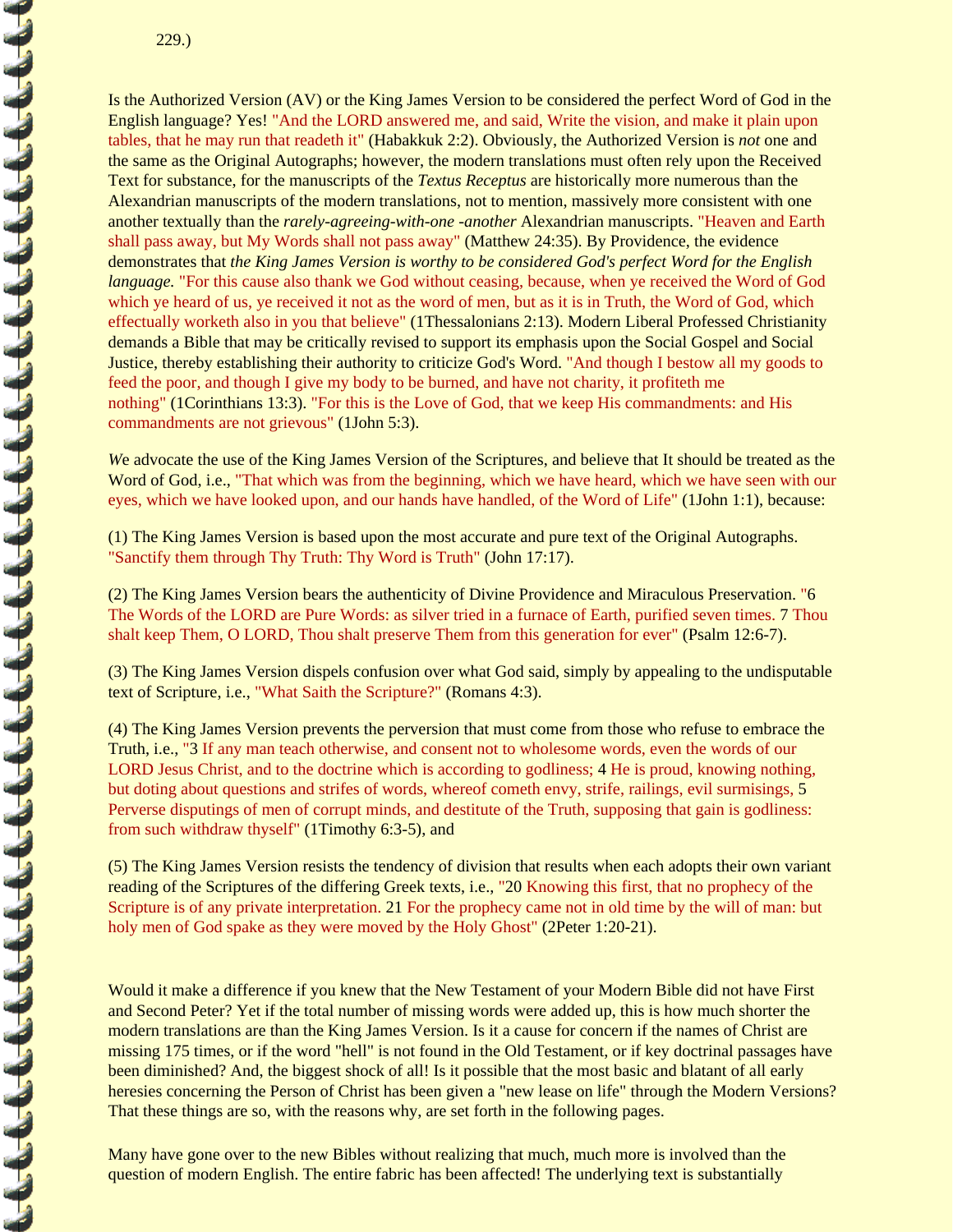different. The philosophy and methodology of the translators is in marked contrast to that of the Authorized Version. The English of the new versions is assumed at first to be "easier," but whether it is actually more readable, authoritative, and conducive to meditation, study, and memorization is quite another matter.

From 1611 until recently there was really only one Bible in the English speaking world. The AV became the Standard in that empire upon which the sun never set, and in that language which is the primary vehicle of international discourse. It penetrated the world's continents and brought multitudes to saving faith in Christ. It became the impetus of the great missionary movements. Through it men and women heard the call to world evangelization. It was the source of the greatest revivals since the days of the Apostles. Street preachers, colporteurs, church planters. Sunday School teachers, and tract distributors took the King James Bible into teeming cities and across country lanes. It was the high water mark in the history of the Gospel's spread. But sadly, we all have a tendency to put aside the good and substitute something of lesser quality. And so, during the last century the call for a revised Bible began to be heard. For the most part -- at least in the beginning -- the call did not come from fervent Bible believers, but rather from those who were leaning toward theological liberalism. These were men who often felt comfortable with German rationalism, Darwin, and the back-to-Rome movement.

The first major revision was published in 1881. After the initial excitement there was little public support. The same response greeted the American (ASV) edition in 1901. Others followed: Weymouth, Williams, Moffat, Beck, Goodspeed, Twentieth Century, but still with little impact. But then in 1952 came the Revised Standard Version, produced with the backing of the liberal National Council of Churches in the U.S.A. The pace now quickened; public acceptance began to rise. Others followed: The New English, Amplified, Berkley, Phillips, Wuest, Living, New American, Good News, Jerusalem, New International, New King James. Each came with the promise that it was based on the earliest manuscripts and the latest scholarship, and that God's Word would now be more easily understood.

Taking up this last point, it is interesting to see the names given to a number of twentieth century versions -- The Authentic New Testament, The N.T. in Plain English, the N.T. in Basic English, The Simplified N.T. in Plain English for Today's Reader, Inspired Letters of the N.T. in Clearest English!! And then a number of the revisions have been revised: The New Revised Standard Version, the New Berkley Version, The New (that's right!) Jerusalem Bible. There have been at least seventy modern Bibles published this century.

Now, frankly, after seventy attempts to replace the Authorized Version, one cannot help wonder whether God wants it replaced! This conviction is strengthened when we note that believers do not seem to study the modern versions as they once did the AV. They are not marked up and study worn. Passages are seldom memorized. Preachers do not quote verses from the NIV in the pulpit as they once did the AV. Nor is expository preaching and doctrinal study emphasized as it once was. What is more, the issue of authority has been undermined. "What does the Bible say," has been replaced by an anemic, "How does this version render the passage." And then, is it a coincidence that this multiplication of versions comes at the same time as the tongues, prophecies, and extra biblical revelations of the charismatic movement? Thus, it may be rightly asked, where are we to go to hear God's Word today?

Relatively few words in the King James Version would fall into the category of "Old English." This is not nearly so great a problem as is claimed. It is doubtful that more than twenty words would cause a problem, and here the dictionary will quickly give the meaning. It seems strange that with the great increase of knowledge, people should have trouble with the "Thee's" and "Thou's" of the Authorized Version.

Of course, the great "problem" with the Bible is the fact that it is the Bible! It cannot be read like other books. Unless the Author is known by personal faith in the Finished Work of Jesus Christ on the Cross it will not be understood or appreciated. No amount of translational skill or modern English idiom can cross that divide. It must be read with a submissive heart to God.

The following is intended to show that whatever help a modern version may seem at first to give in updating the language, the price paid in missing words, phrases, verses, lack of reverence and doctrinal perspicuity, readability, and... the almost certain reintroduction of an ancient heresy, is simply too great.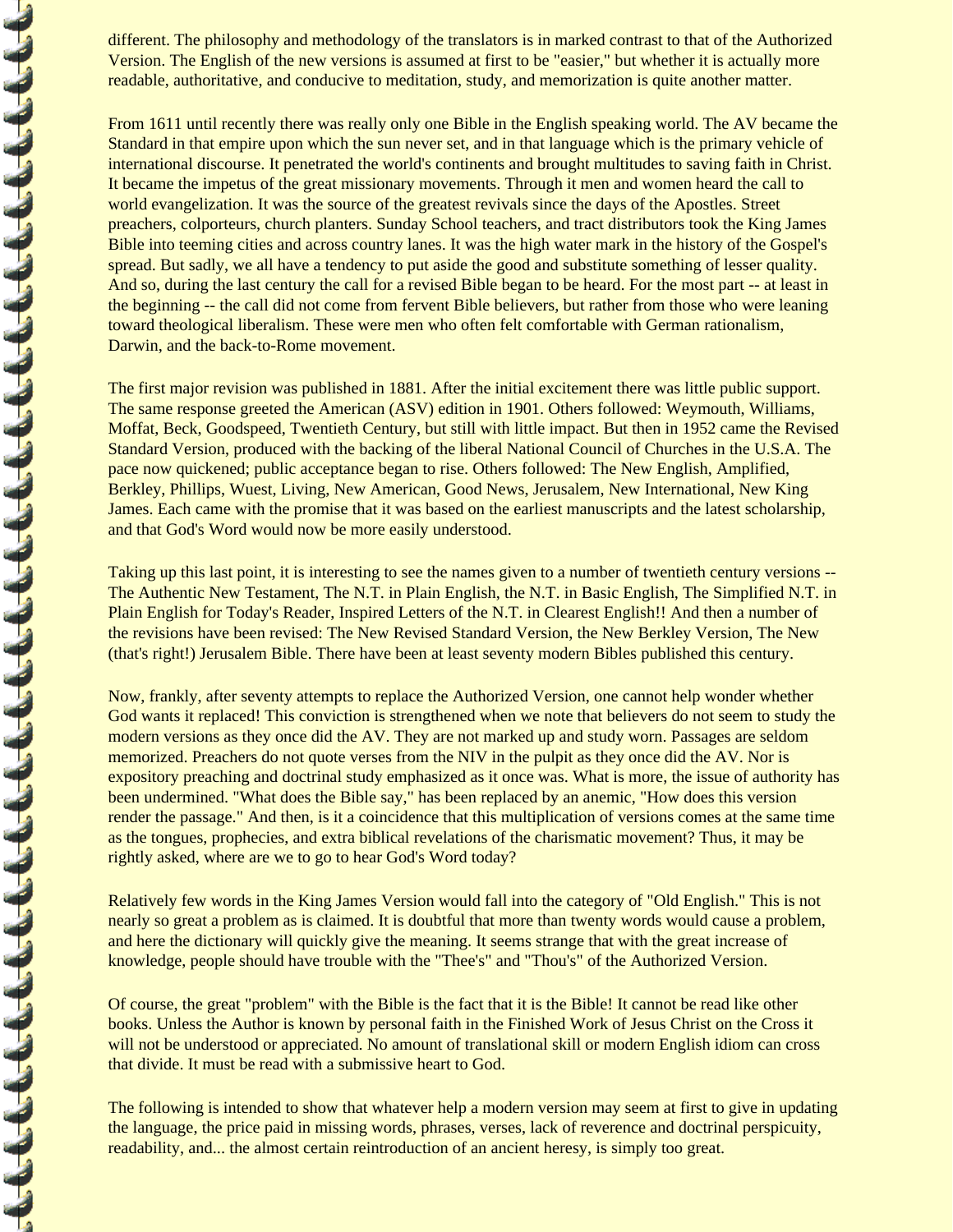The Modern Bibles have several basic characteristics. What is said about one can usually be said about another. As the New International Version is the current bestseller we will use it as a representative of the others in comparisons with the King James Version.

## **Key Passages Missing from Modern Translations**

The first list is a sampling of the kind of passage that is often missing from the Modern Bibles. These omissions often diminish basic doctrines. The New International Version which we have used as a representative has somewhat fewer omissions than, for example, the New American Standard, Revised Standard, New English, Good News, etc. But even here the deletions are quite considerable and noteworthy. This will become increasingly evident when we look at the second list which gives the Names of Deity that have been omitted. By placing the two translations together, you can come to your own conclusion as to whether the NIV has the same sense of authority, reverence, and readability as the KJV.

### **KJV Compared to the NIV**

#### **Matthew**

#### Matthew 1:25

And knew her not till she had brought forth her **firstborn** son... (KJV) But he had no union with her until she gave birth to a son. (NIV)

#### Matthew 5:44

But I say unto you, Love your enemies, **bless them that curse you, do good to them that hate you**, and pray for them which despitefully use you, and persecute you: (KJV) But I tell you; Love your enemies and pray for those who persecute you. (NIV)

## Matthew 6:13

And lead us not into temptation, but deliver us from evil: **For thine is the kingdom, and the power and the glory, forever. Amen**. (KJV) And lead us not into temptation, but deliver us from the evil one. (NIV)

#### Matthew 9:13

...for I am not come to call the righteous, but sinners **to repentance**. (KJV) ...For I have not come to call the righteous but sinners. (NIV)

#### Matthew 15:8

This people **draweth nigh unto me with their mouth**, and honoureth me with their lips; but their heart is far from me. (KJV) These people honour me with their lips, but their hearts are far from me. (NIV)

#### Matthew 16:3

**O Ye hypocrites**, ye can discern the face of the sky, but can ye not discern the signs of the times? (KJV)

You know how to interpret the appearance of the sky, but you cannot interpret the signs of the times. (NIV)

Matthew 17:21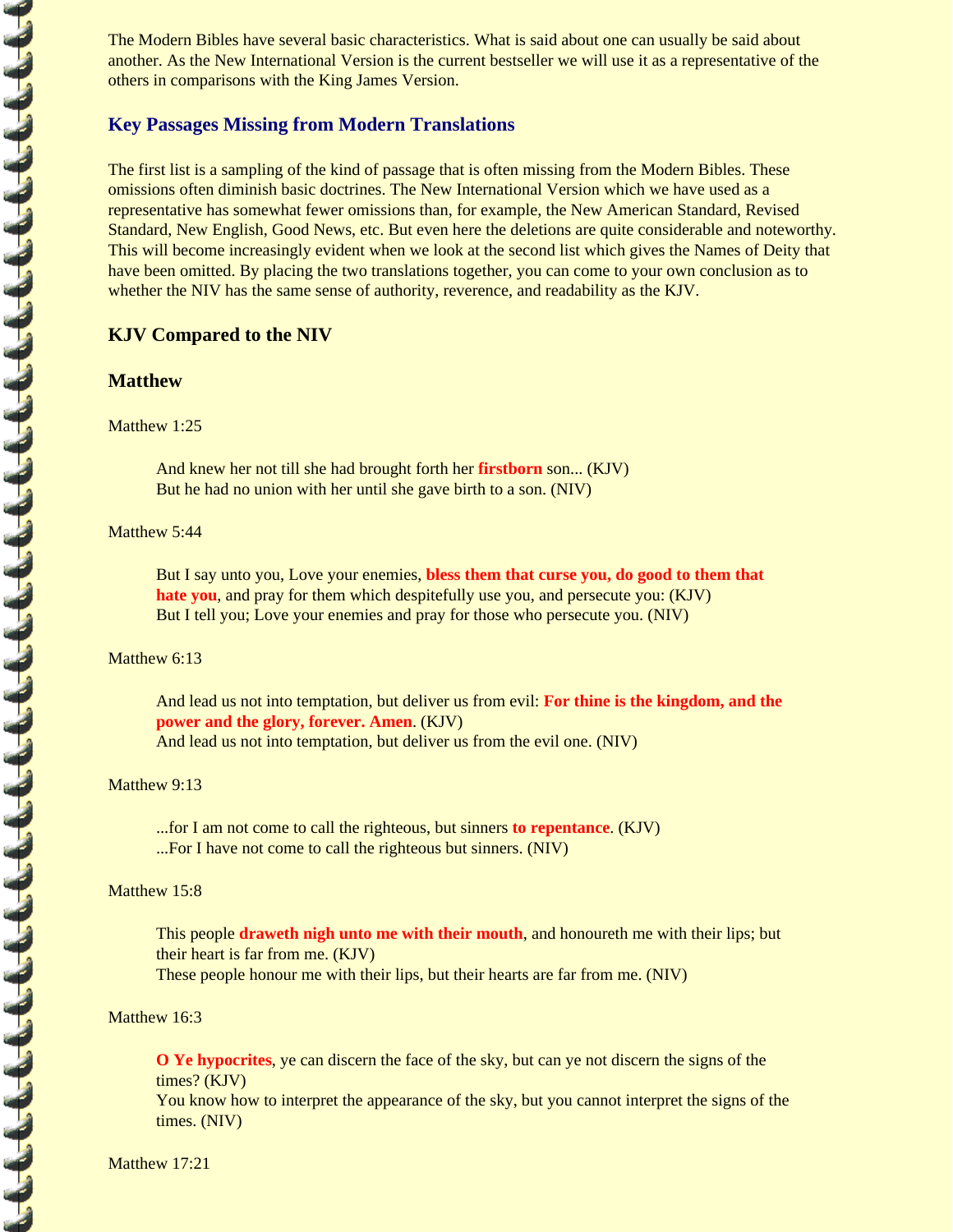### **Howbeit this kind goeth not out but by prayer and fasting**. (KJV) Verse is completely missing in the NIV.

#### Matthew 19:9

And I say unto you, Whosoever shall put away his wife except it be for fornication, and shall marry another, committeth adultery: **and whoso marrieth her which is put away doth commit adultery**. (KJV)

I tell you that anyone who divorces his wife, except for marital unfaithfulness and marries another woman commits adultery. (NIV)

#### Matthew 20:16

So the last shall be first and the first last: **for many be called but few chosen**. (KJV) So the last will be first, and the first will be last. (NIV)

#### Matthew 20:22

But Jesus answered and said, Ye know not what ye ask. Are ye able to drink of the cup that I shall drink of, **and to be baptized with the baptism that I am baptized with?...** (KJV) Ye don't know what you are asking, Jesus said to them. Can you drink the cup I am going to drink? (NIV)

#### Matthew 23:14

**Woe unto you, scribes and Pharisees, hypocrites! for ye devour widows' houses, and for a pretence make long prayer: therefore ye shall receive the greater damnation**. (KJV) Verse is completely missing in the NIV

#### Matthew 27:35

And they crucified him, and parted his garments, casting lots: **that it might be fulfilled which was spoken by the prophet, They parted my garments amongst them, and upon my vesture did they cast lots**. (KJV)

When they had crucified him, they divided up his clothes by casting lots. (NIV)

#### Matthew 28:2

...for the angel of the Lord descended from heaven, and came and rolled back the stone **from the door**, and sat upon it. (KJV)

...for an angel of the Lord came down from heaven and going to the tomb, rolled back the stone and sat on it. (NIV)

## Matthew 28:9

**And as they went to tell his disciples**, behold, Jesus met them saying, All... (KJV) Suddenly Jesus met them. "Greetings," he said .... (NIV)

For the sake of space, we continue now by showing only the missing phrases.

#### **Mark--**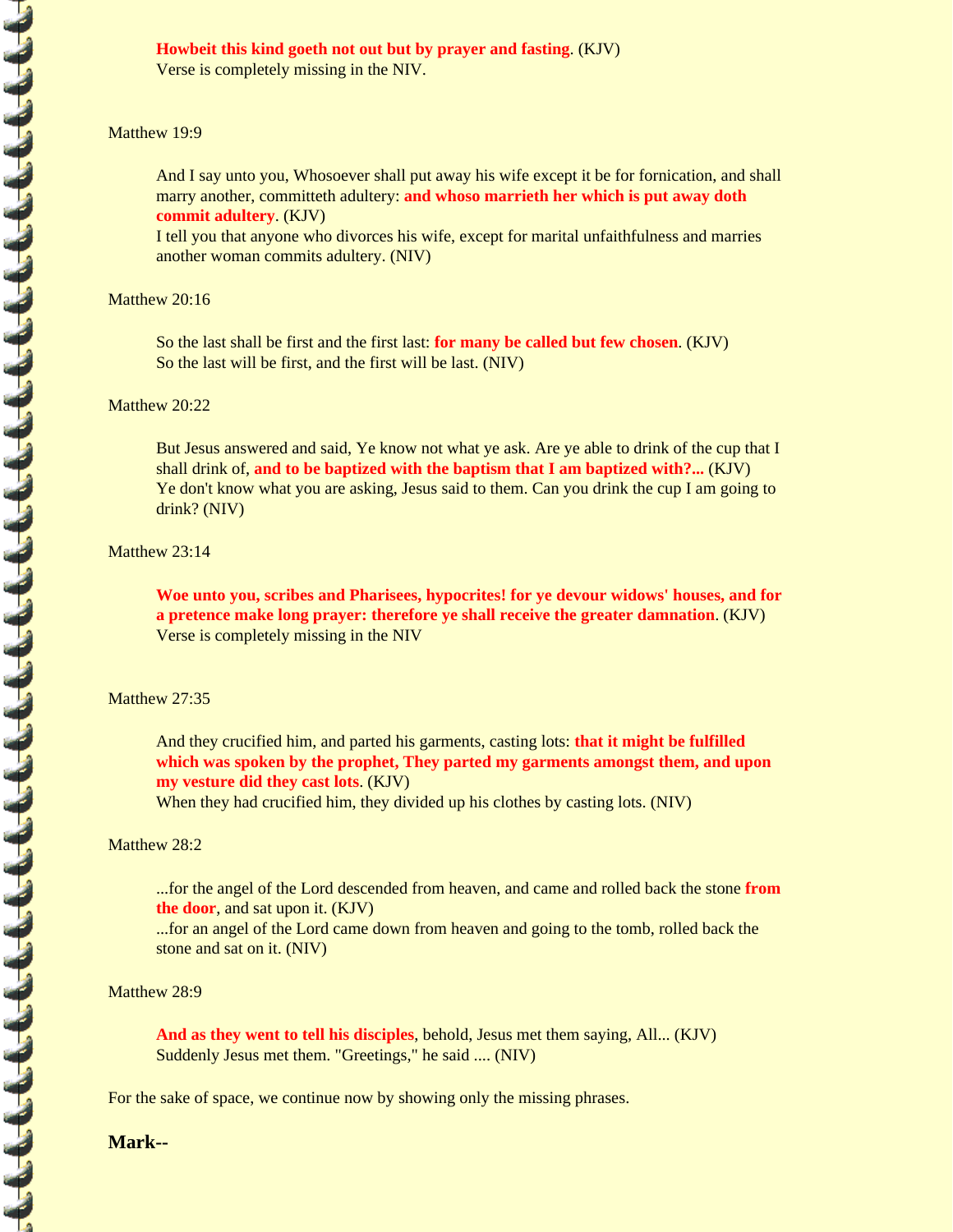1:14 Jesus came into Galilee, preaching the gospel **of the kingdom of God**.

1:31 ... and **immediately** the fever left her...

2:17 ... I came not to call the righteous, but sinners **to repentance**.

6:11 ... shake off the dust under your feet for a testimony against them. **Verily I say unto you, It shall be more tolerable for Sodom and Gomorrah in the day of judgment than for that city**.

7:8 Ye hold the tradition of men, **as the washing of pots and cups: and many other such like things ye do**.

7:16 **If any man have ears to hear, let him hear**.

9:44 **Where their worm dieth not, and the fire is not quenched**.

9:46 **Where their worm dieth not, and the fire is not quenched**.

9:49 **For every one shall be salted with fire and every sacrifice shall be salted with salt**.

10:21 ... come, **take up the cross**. and follow me.

10:24 ... Children, how hard is it **for them that trust in riches** to enter into the kingdom of God.

11:26 **But if ye do not forgive, neither will your Father which is in heaven forgive your trespasses**.

13:14 But when ye shall see the abomination of desolation **spoken of by Daniel the prophet**...

13:33 Take ye heed, watch **and pray:**

14:68 And he went out into the porch; **and the cock crew**.

15:28 **And the scripture was fulfilled which saith, And he was numbered with the transgressors**.

### **Luke--**

1:28 ... the Lord is with thee: **blessed art thou among women.**

2:43 Jesus tarried behind in Jerusalem; and **Joseph and his mother** knew not of it.

4:8 And Jesus answered **and said unto him, Get thee behind me, Satan:**

9:54 Lord, wilt thou that we command fire to come down from heaven, and consume them, **even as Elias did?**

9:55 But he turned and rebuked them, **and said, Ye know not what manner of spirit ye are of.**

11:2-4 When ye pray, say, **Our** Father **which art in heaven**. Hallowed be thy name. Thy kingdom come. **Thy will be done. as in heaven. so in earth... but deliver us from evil.**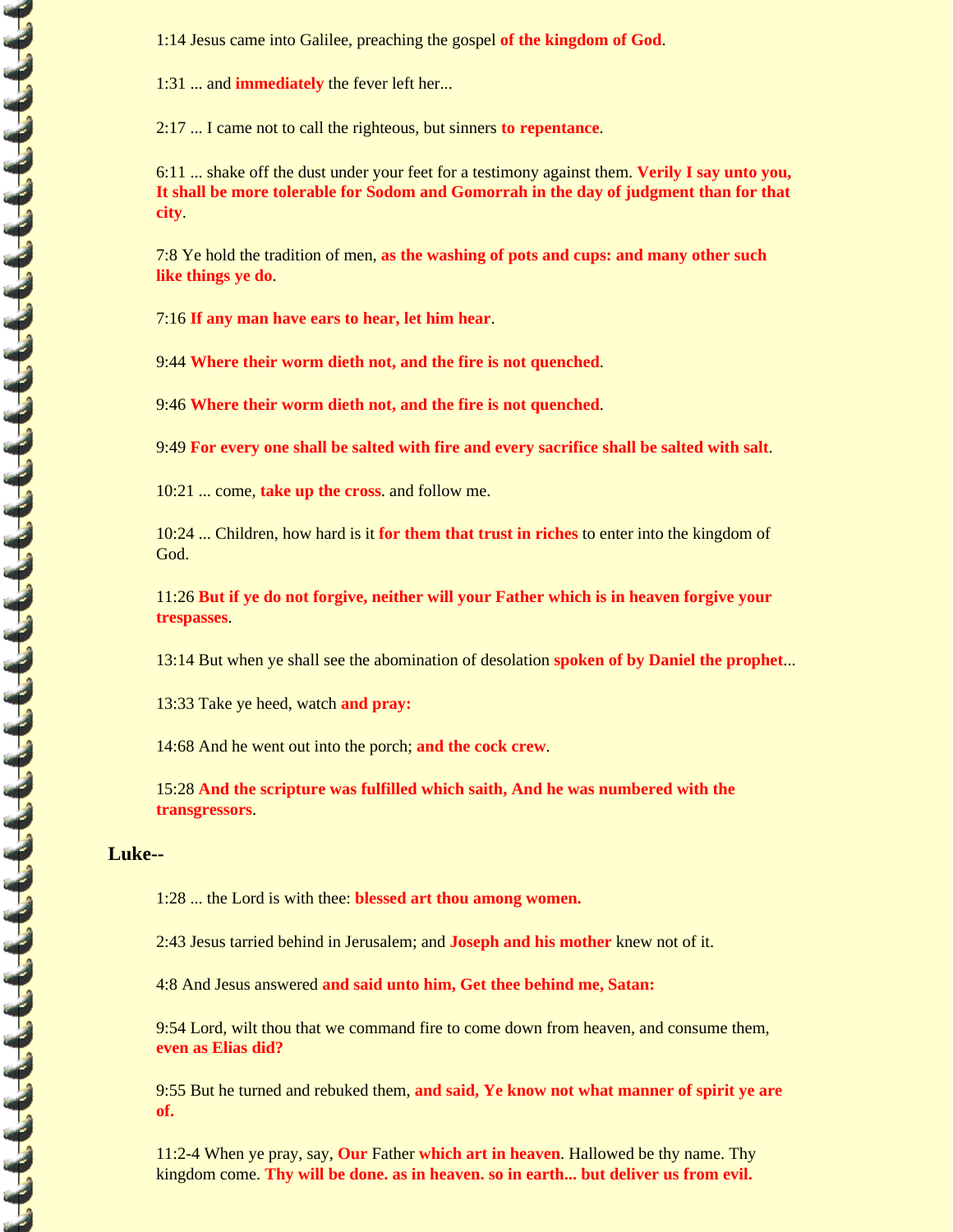11:29 ... they seek a sign; and there shall no sign be given it but the sign of Jonas **the prophet.**

17:36 **Two men shall be in the field; the one shall be taken, and the other left.**

22:31 **And the Lord said** , Simon, Simon, behold, Satan hath **desired to have you...**

22:64 And when they had blindfolded him, **they struck him on the face...**

23:17 **For of necessity he must release one unto them at the feast.**

23:38 And a superscription also was written over him **in letters of Greek. and Latin, and Hebrew**, THIS IS THE KING OF THE JEWS.

John--

1:27 He it is, who coming after me **is preferred before me**...

3:13 And no man hath ascended up to heaven, but he that came down from heaven, even the Son of man **which is in heaven**.

5:3-4 In these lay a great multitude of impotent folk, of blind, halt, withered, **waiting for the moving of the water, For an angel went down at a certain season into the pool, and troubled the water: whosoever then first after the troubling of the water stepped in was made whole of whatsoever disease he had**.

6:47 He that believeth **on me** hath everlasting life.

11:41 Then they took away the stone **from the place where the dead was laid**...

17:12 While I was with them **in the world**, I kept them in thy name...

### **Acts--**

10:6 ... **he shall tell thee what thou oughtest to do.**

20:32 And now, **brethren**, I commend you to God,

24:6-8 Who also hath gone about to profane the temple: whom we took, **and would have judged according to our law. But the chief captain Lysias came upon us, and with great violence took him away out of our hands, Commanding his accusers to come unto thee:**

24:15 ... there shall be a resurrection **of the dead** both of the just and unjust.

28:16 And when we came to Rome, **the centurion delivered the prisoners to the captain of the guard:**

28:29 **And when he had said these words. the Jews departed and had great reasoning among themselves**.

#### Romans--

1:29 Being filled with all unrighteousness, **fornication**, wickedness...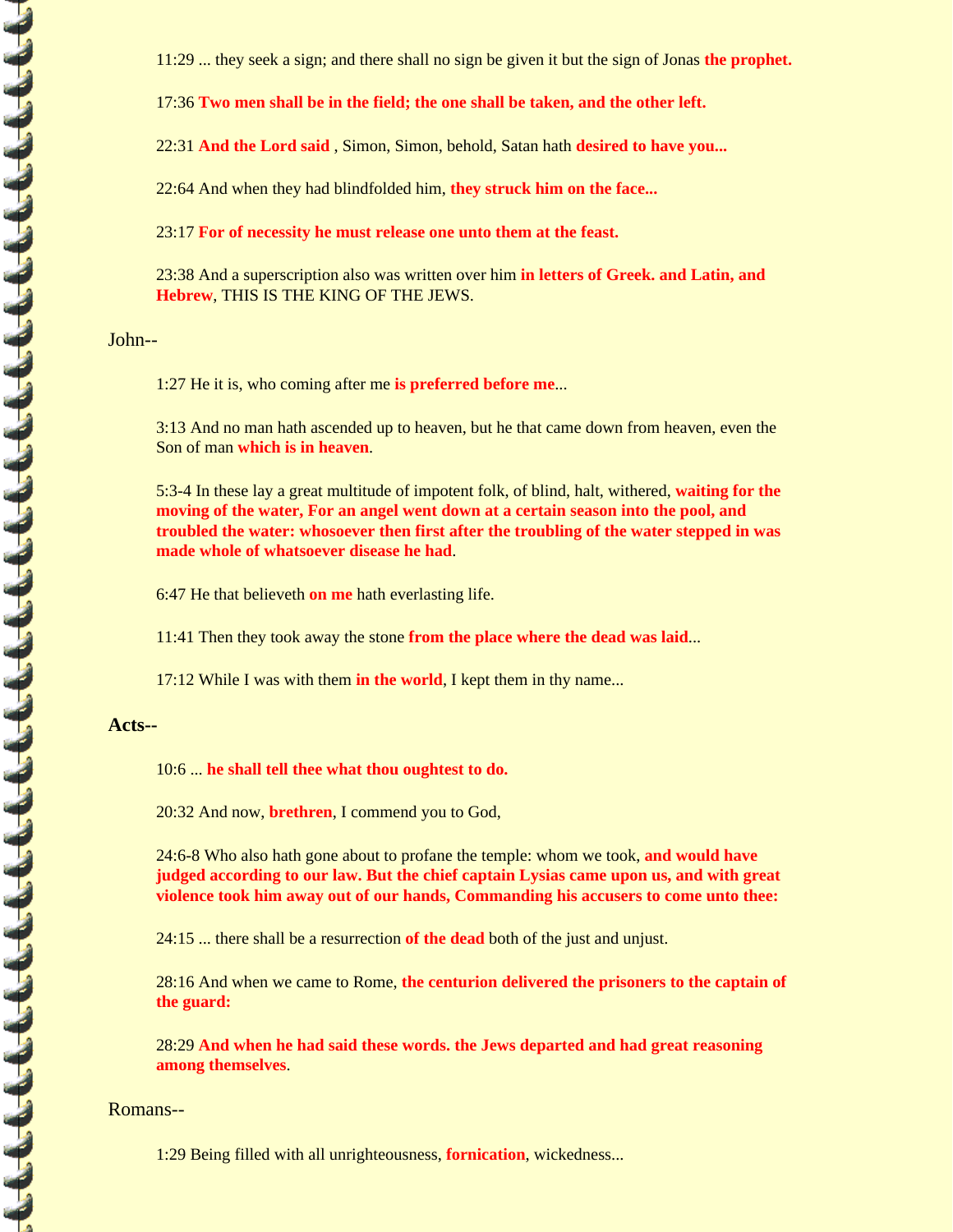9:28 For he will finish the work, and cut it short in **righteousness: because a short work will the Lord make upon the earth**.

10:15 How beautiful are the feet of them that **preach the gospel of peace**...

13:9 ... Thou shalt not steal, **Thou shalt not bear false witness**...

14:6 He that regardeth the day, regardeth it unto the Lord; **and he that regardeth not the day. to the Lord he doth not regard it. He that eateth, eateth to the Lord. for he giveth God thanks:**

14:21 ... whereby thy brother stumbleth, **or is offended, or is made weak**.

15:29 I shall come in the fullness of the blessing **of the gospel** of Christ.

## **1 Corinthians--**

5:7 For even Christ our passover is sacrificed **for us**.

7:5 ... that ye may give yourselves **to fasting** and prayer;

7:39 The wife is bound **by the law** as long as her husband liveth;

11:24 **Take, eat:** this is my body, which is broken for you:

## **Galatians--**

3:1 ... who hath bewitched you, **that ye should not obey the truth**...

### **Ephesians--**

5:30 For we are members of his body, **of his flesh, and of his bones**.

6:10 Finally, **my brethren**, be strong in the Lord...

### **Philipplans--**

3:16 Let us walk **by the same rule, let us mind the same thing**.

## **Colossians--**

1:14 In whom we have redemption **through his blood**...

3:6 ... the wrath of God cometh **on the children of disobedience**.

## **2 Thessalonians--**

1:8 **In flaming fire** taking vengeance on them that know not God.

## **1 Timothy--**

1:17 ... immortal, invisible, the only **wise** God.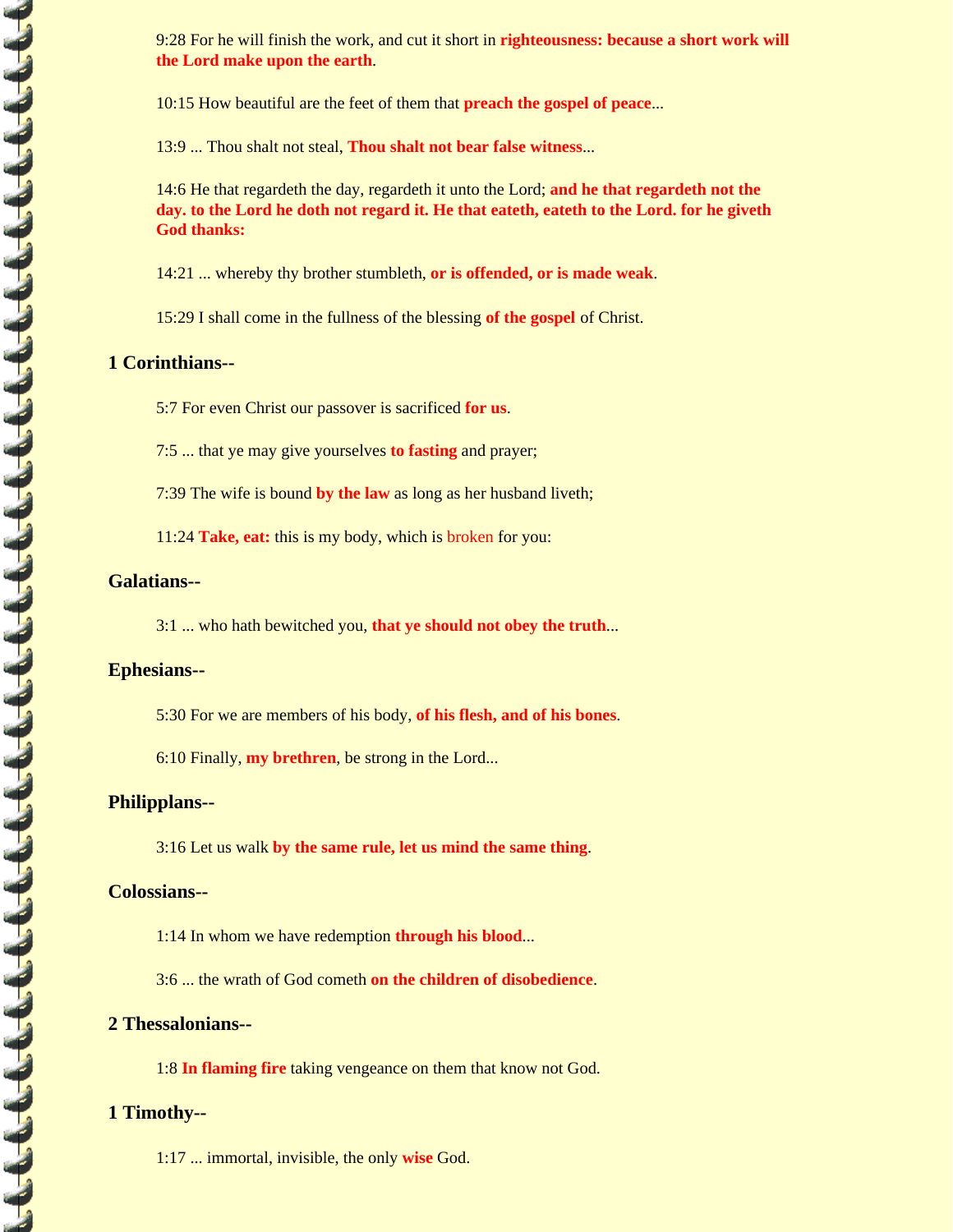4:12 ... in charity, **in spirit**, in faith, in purity.

6:5 ... destitute of the truth, supposing that gain is godliness: **from such withdraw thyself**.

## **2 Timothy--**

1:11 I am appointed a preacher, and an apostle, and a teacher **of the Gentiles**.

## **Philemon--**

1:12 Whom I have sent again: **thou therefore receive him**...

### **Hebrews--**

1:3 ... when he had **by himself** purged our sins,

2:7 ... thou crownedst him with glory and honour **and didst set him over the works of thy hands**.

7:21 Thou art a priest for ever **after the order of Melchisedec**.

10:34 ... knowing in yourselves that ye have **in heaven** a better and an enduring substance.

## **1 Peter--**

4:1 Christ hath suffered **for us** in the flesh.

4:14 ... **on their part he is evil spoken of, but on your part he is glorified**.

5:11 To him be **glory** and dominion for ever and ever. Amen.

#### **2 Peter--**

2:17 ... to whom the mist of darkness is reserved **for ever**.

### **1 John--**

2:7 The old commandment is the word which ye have heard **from the beginning**.

### **Jude--**

25 To the only **wise** God our Saviour...

#### **Revelation--**

2:13 I Know **thy works**, and where thou dwellest...

6:1 ... one of the four beasts saying Come **and see**, Also in verses 3, 5 and 7.

11:17 Saying, We give thee thanks O Lord God Almighty, which art, and wast, **and art to come**...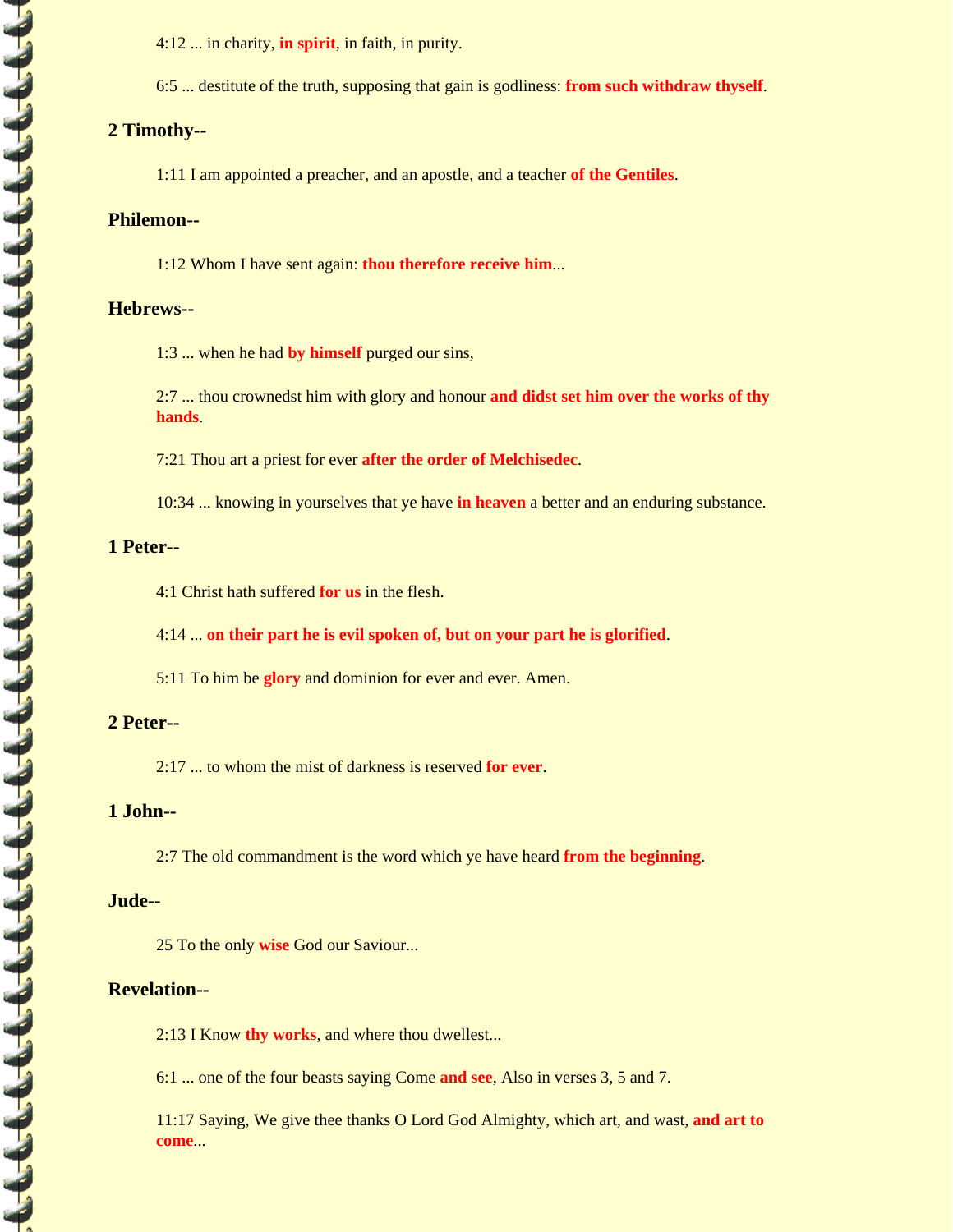12:12 Woe to **the inhabitants of** the earth and of the sea...

16:17 there came a great voice out of the temple **of heaven**...

21:24 And the nations **of them which are saved** shall walk in the light of it: and the kings of the earth do bring their glory and **honour** into it.

None of the bold words are in the text of the New International Version (1978 edition). Occasional reference is made to omitted passages in footnotes. Many of the passages which the NIV does include but are omitted by the other modern versions are given a footnote expressing doubt.

## **Names of Jesus Christ Missing**

### **THE DARK SECRET**

It is this fact of omitted Sacred Names which has often caused the first doubts over the Modern Bibles. Names of Deity are missing and they are missing frequently! The totals of such omissions in two of the most popular versions -- The New American Standard and The New International -- are tabulated below. Where these Names are in combination, they have been counted separately.

|                            | <b>NASV</b> | NIV |
|----------------------------|-------------|-----|
| Jesus                      | 73          | 36  |
| <b>Christ</b>              | 43          | 44  |
| Lord                       | 35          | 35  |
| God                        | 33          | 31  |
| <b>Other Names</b>         | 30          | 30  |
| <b>Total Missing Names</b> | 214         | 176 |
|                            |             |     |

## **KJV Compared to the NIV with respect to Names of Deity**

#### **Matthew**

#### Matthew 6:33

But seek ye first the kingdom **of God**, and his righteousness...(KJV) But seek first his kingdom and his righteousness... (NIV)

#### Matthew 8:29

And behold, they cried out saying, What have we to do with thee, **Jesus**, thou Son of God? (KJV)

What do you want with us, Son of God? they shouted... (NIV)

#### Matthew 13:36

Then **Jesus**sent the multitude away, and went into the house: and his disciples came unto him... (KJV)

Then he left the crowd and went into the house. His disciples came to him (NIV)

#### Matthew 13:51

Jesus saith unto them, Have ye understood all these things? They say unto him, Yea, **Lord**. (KJV)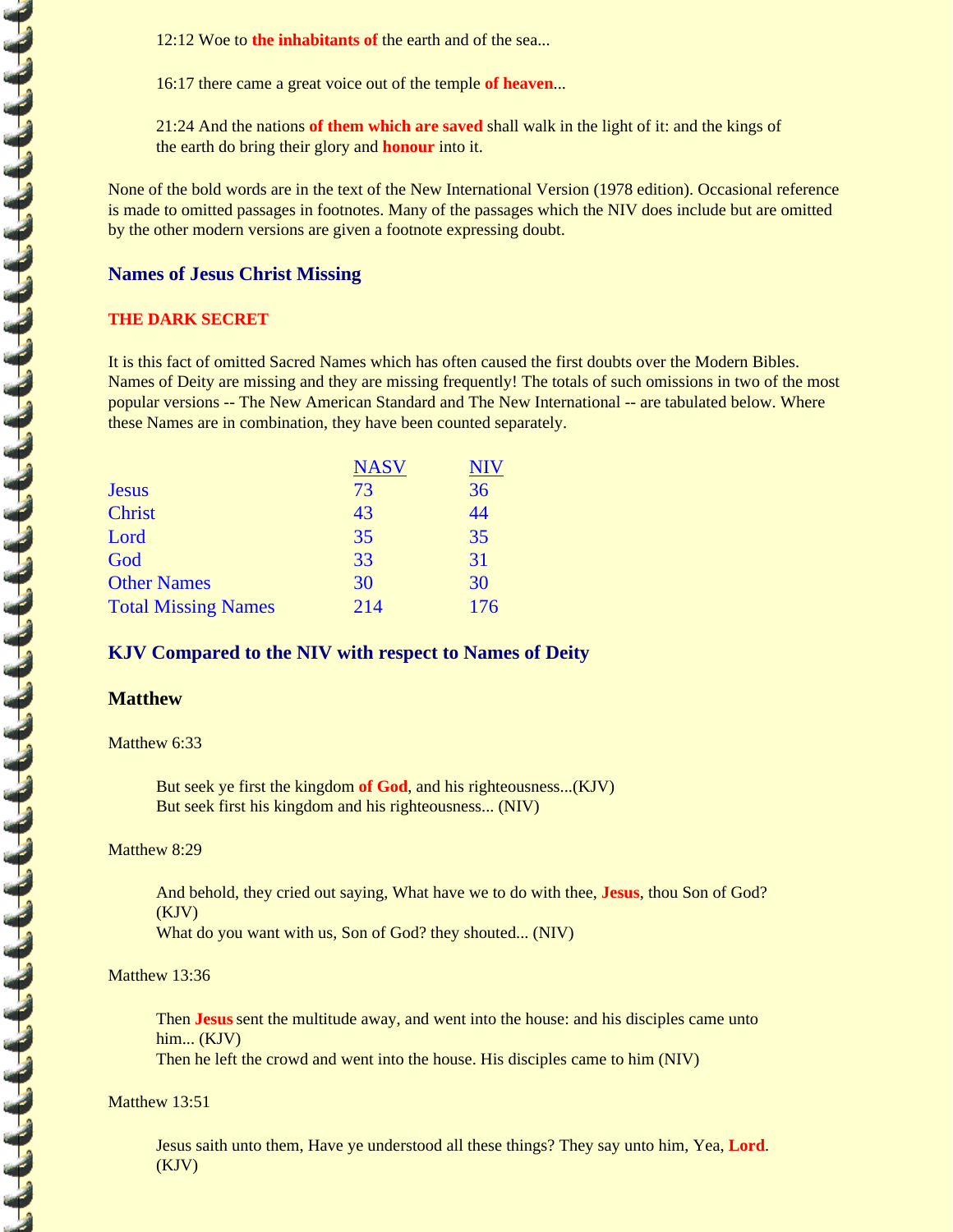Have you understood all these things? Jesus asked. Yes, they replied. (NIV)

#### Matthew 15:30

And great multitudes came unto him, having with them those that were lame, blind, dumb, maimed, and many others, and cast them down at **Jesus'** feet; and he healed them: (KJV) Great crowds came to him, bringing the lame, the blind, the crippled, the dumb and many others, and laid them at his feet; and he healed them. (NIV)

#### Matthew 16:20

Then charged he his disciples that they should tell no man that he was **Jesus** the Christ. (KJV) Then he warned his disciples not to tell anyone that he was the Christ. (NIV)

#### Matthew 17:20

And **Jesus** said unto them, because of your unbelief... (KJV) He replied, "Because you have so little faith... (NIV)

#### Matthew 18:2

And **Jesus** called a little child unto him... (KJV) He called a little child (NIV)

### Matthew 18:11

**For the Son of man is come to save that which was lost**. (KJV) Verse is completely missing in the NIV.

#### Matthew 19:17

And he said unto him, **Why Callest thou me good?** there is none good but **one, that is God:** (KJV)

"Why do you ask me about what is good?" Jesus replied. "There is only One who is good..." (NIV)

#### Matthew 21:12

And Jesus went into the temple **of God** and cast out all them that sold and bought... (KJV) Jesus entered the temple area and drove out all who were buying and selling there... (NIV)

## Matthew 22:30

For in the resurrection they neither marry, nor are given in marriage, but are as the angels **of God** in heaven. (KJV)

At the resurrection people will neither marry nor be given in marriage; they will be like the angels in heaven. (NIV)

#### Matthew 22:32

...**God** is not the God of the dead, but of the living. (KJV) ...He is not the God of the dead but of the living. (NIV)

Matthew 23:8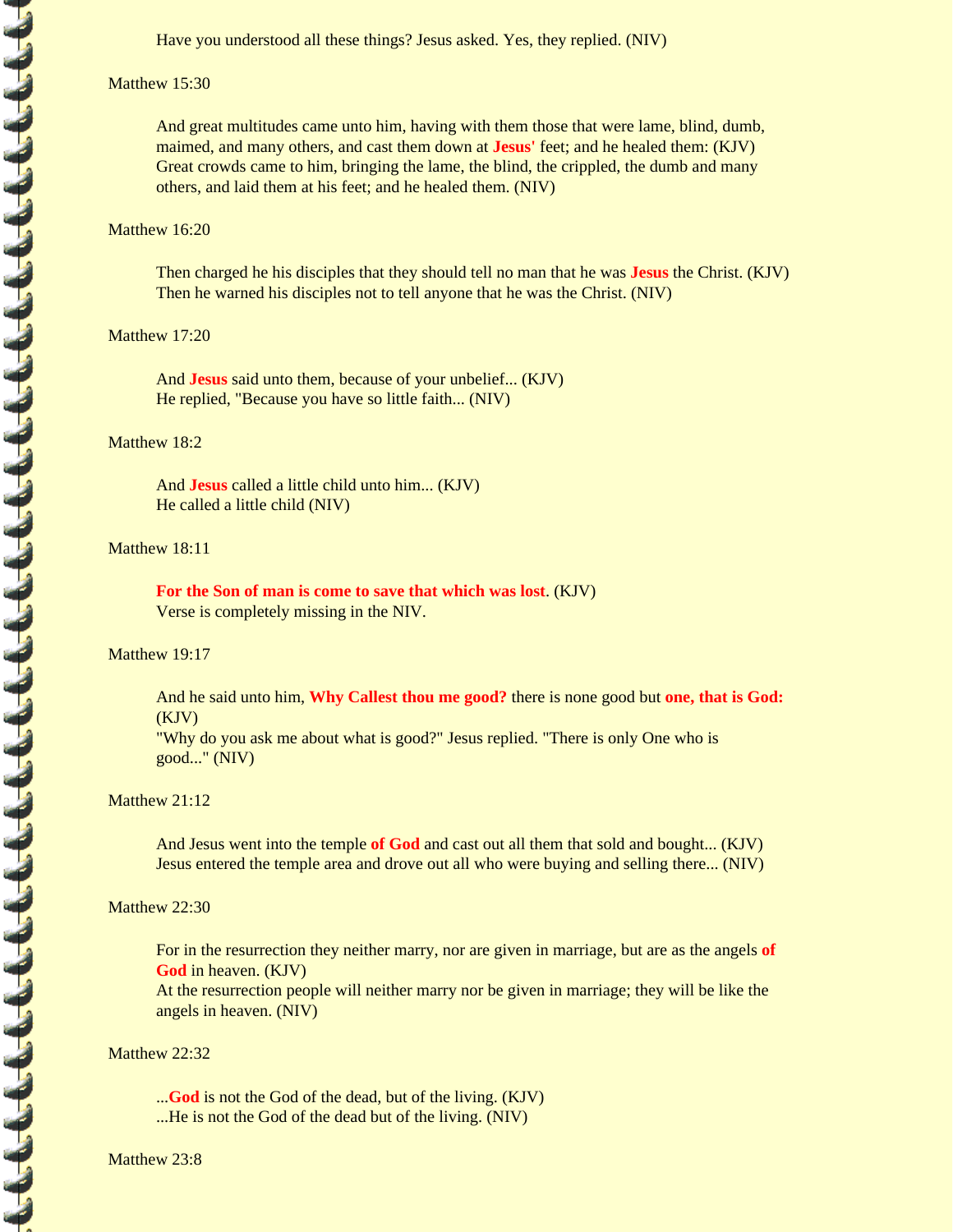But be not ye called Rabbi: for one is your Master, **even Christ**... (KJV) "But you are not to be called 'Rabbi', for you have only one Master..." (NIV)

#### Matthew 24:2

And **Jesus** said unto them, See ye not all these things? Verily I say unto you, There shall not be left here one stone upon another... (KJV)

"Do you see all these things?" he asked. "I tell you the truth, not one stone here will be left on another..." (NIV)

#### Matthew 25:13

Watch therefore, for ye know neither the day nor the hour **wherein the Son of man cometh**. (KJV)

Therefore keep watch, because you do not know the day or the hour. (NIV)

#### Matthew 28:6

He is not here: for he is risen, as he said. Come, see the place where **the Lord** lay. (KJV) He is not here; he has risen, just as he said. Come and see the place where he lay. (NIV)

The list continues by showing only the missing names:

### **Mark--**

5:13 And **forthwith Jesus** gave them leave...

6:33 And the people saw them departing, and many knew **him**, and ran afoot thither out of all cities, and outwent them, and came together unto **him**.

7:27 But **Jesus** said unto her, Let the children first be filled...

9:24 The father of the child cried out, **and said with tears. Lord**...

11:10 Blessed be the kingdom of our father David, **that cometh in the name of the Lord**...

11:14 And **Jesus** answered and said unto it, No man eat fruit of thee...

11:26 **But if ye do not forgive, neither will your Father which is in heaven forgive your trespasses**.

12:27 He is not the God of the dead, but the **God** of the living...

14:45 ... and saith, Master, **master**, and kissed him.

## **Luke--**

2:40 And the child grew, and waxed strong **in spirit**...

4:4 ... man shall not live by bread alone, **but by every word of God**...

4:41 Thou art **Christ** the Son of God.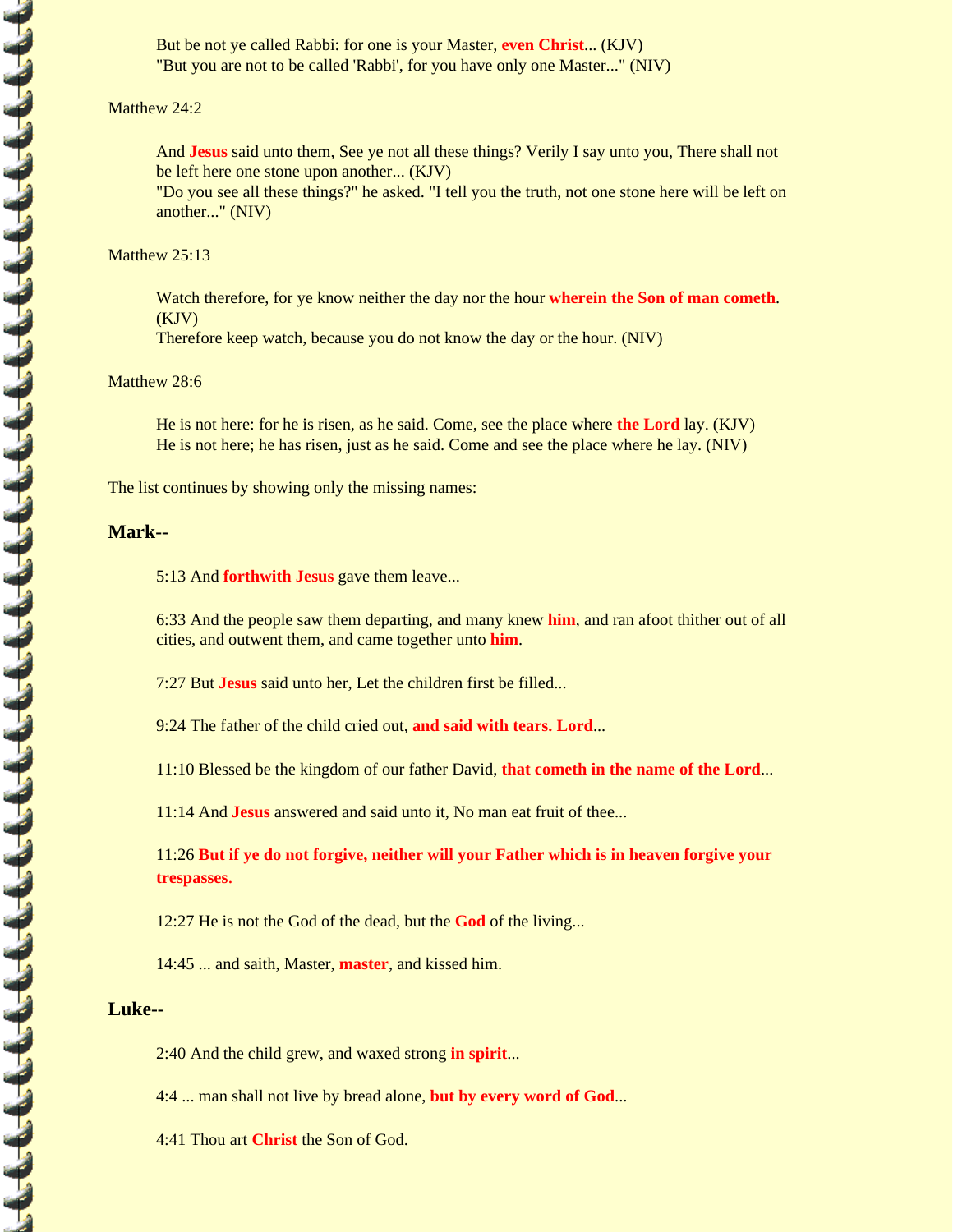7:22 Then **Jesus** answering said unto them, Go your way...

7:31 **And the Lord said**, Whereunto then shall I liken the men of this generation?

9:56 **For the Son of man is not come to destroy men's lives, but to save them**.

9:57 **Lord**, I will follow thee whithersoever thou goest.

12:31 But rather seek ye the kingdom **of God**...

13:25 **Lord, Lord** open to us;

21:4 For all these have of their abundance cast in unto the offerings **of God**...

22:31 **And the Lord said**, Simon, Simon...

23:42 And he said unto **Jesus**, Lord, remember me...

### **John--**

4:16 **JESUS** saith unto her, Go, call thy husband...

4:42 ... and know that this is indeed **the Christ**. the Saviour of the world.

4:46 So **Jesus** came again into Cana of Galilee...

5:30 ... because I seek not mine own will, but the will of the **Father** which hath sent me.

6:39 And this is the **Father's** will which hath sent me...

6:69 And we believe and are sure that thou art that **Christ, the Son** of the living God.

8:20 These words spake **Jesus** in the treasury.

8:29 ... the **Father** hath not left me alone...

9:35 Dost thou believe on the **Son of God?**

16:16 ... a little while, and ye shall see me, **because I go to the Father.**

19:38 He came therefore, and took the body **of Jesus**.

## **Acts**--

2:30 ... **according to the flesh, he would raise up Christ** to sit on his throne.

3:26 Unto you first God, having raised up his **Son Jesus**...

4:24 Lord, **thou art God**...

7:30 ... there appeared to him in the wilderness of Mount Sina an angel **of the Lord**...

7:32 I am the God of thy fathers, the **God** of Abraham, and the God of Isaac, and the God of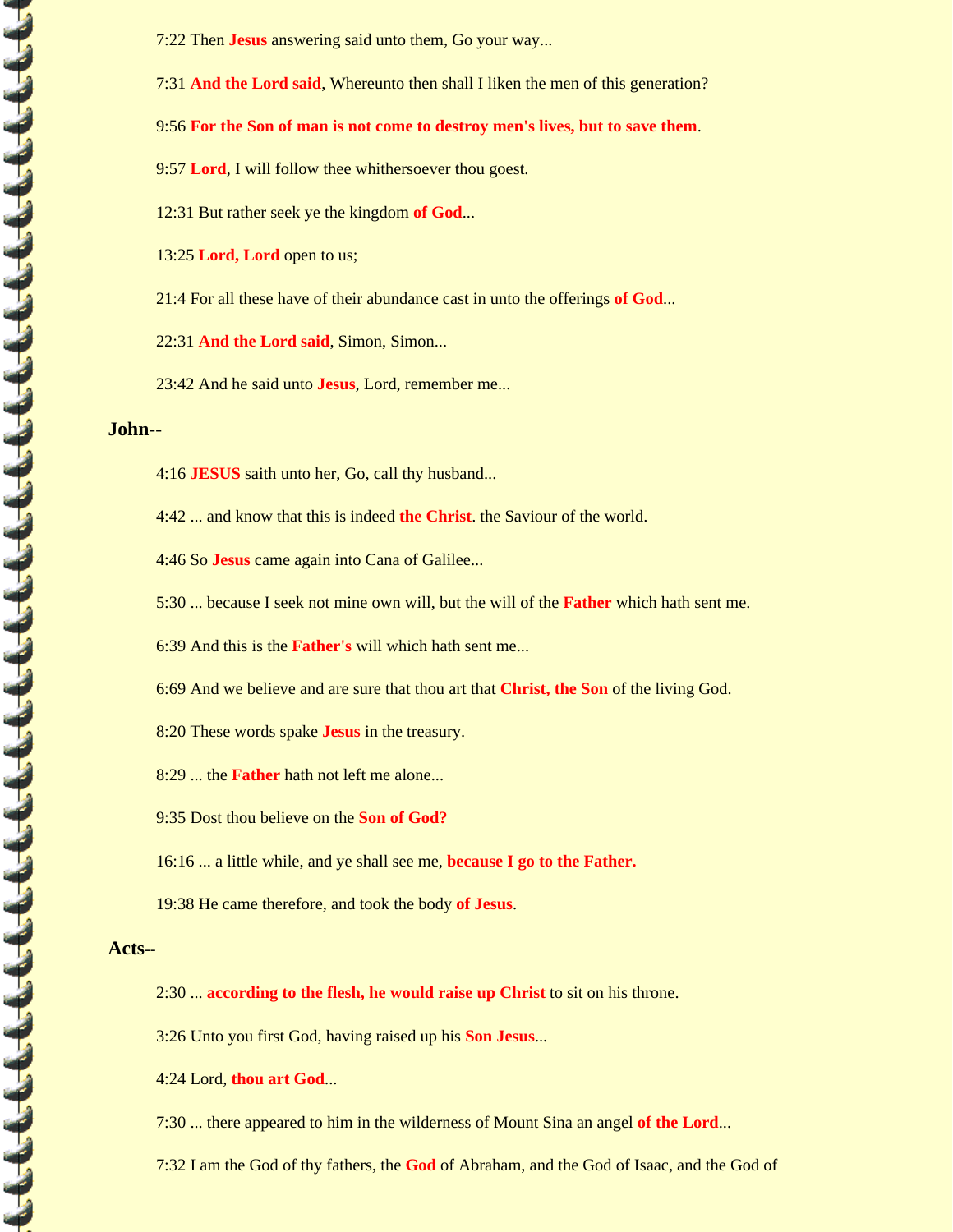Jacob.

7:37 A prophet shall the **Lord** your God raise up unto you of your brethren like unto me; him shall ye hear.

8:37 **And Philip said, If thou believest with all thine heart, thou mayest. And he answered and said, I believe that Jesus Christ is the Son of God**.

9:5-6 And he said, Who art thou, Lord? And **the Lord** said, I am Jesus whom thou persecutest: **It is hard for thee to kick against the pricks. And he trembling and astonished said, Lord, what wilt thou have me to do? And the Lord said** unto him, Arise...

9:29 **And he spake boldly in the name of the Lord Jesus**...

15:11 ... through the grace of the Lord Jesus **Christ** we shall be saved, even as they.

15:18 **Known unto God are all his works from the beginning of the world.**

16:31 Believe on the Lord Jesus **Christ** and thou shalt be saved...

19:4 ... that they should believe on him which should come after him, that is, on **Christ** Jesus.

19:10 ... so that all they which dwelt in Asia heard the word of the Lord **Jesus**.

20:21 ... repentance toward God, and faith toward our Lord Jesus **Christ**.

20:25 ... among whom I have gone preaching the kingdom **of God**.

22:16 ... wash away thy sins, calling on the name of the **Lord**.

23:9 ... **let us not fight against God**.

#### **Romans**--

1:16 For I am not ashamed of the gospel **of Christ**.

6:11 ... alive unto God through Jesus Christ **our Lord**.

8:1 There is therefore now no condemnation to them which are in Christ Jesus, **who walk not after the flesh, but after the Spirit**.

14:6 He that regardeth the day, regardeth it unto the Lord; **and he that regardeth not the day, to the Lord he doth not regard it. He that eateth, eateth to the Lord**...

15:8 Now I say that **Jesus** Christ was a minister of the circumcision...

15:19 Through mighty signs and wonders, by the power of the Spirit **of God**...

16:18 For they that are such serve not our Lord **Jesus** Christ...

16:24 **The grace of our Lord Jesus Christ be with you all. Amen**.

**1 Corinthians**--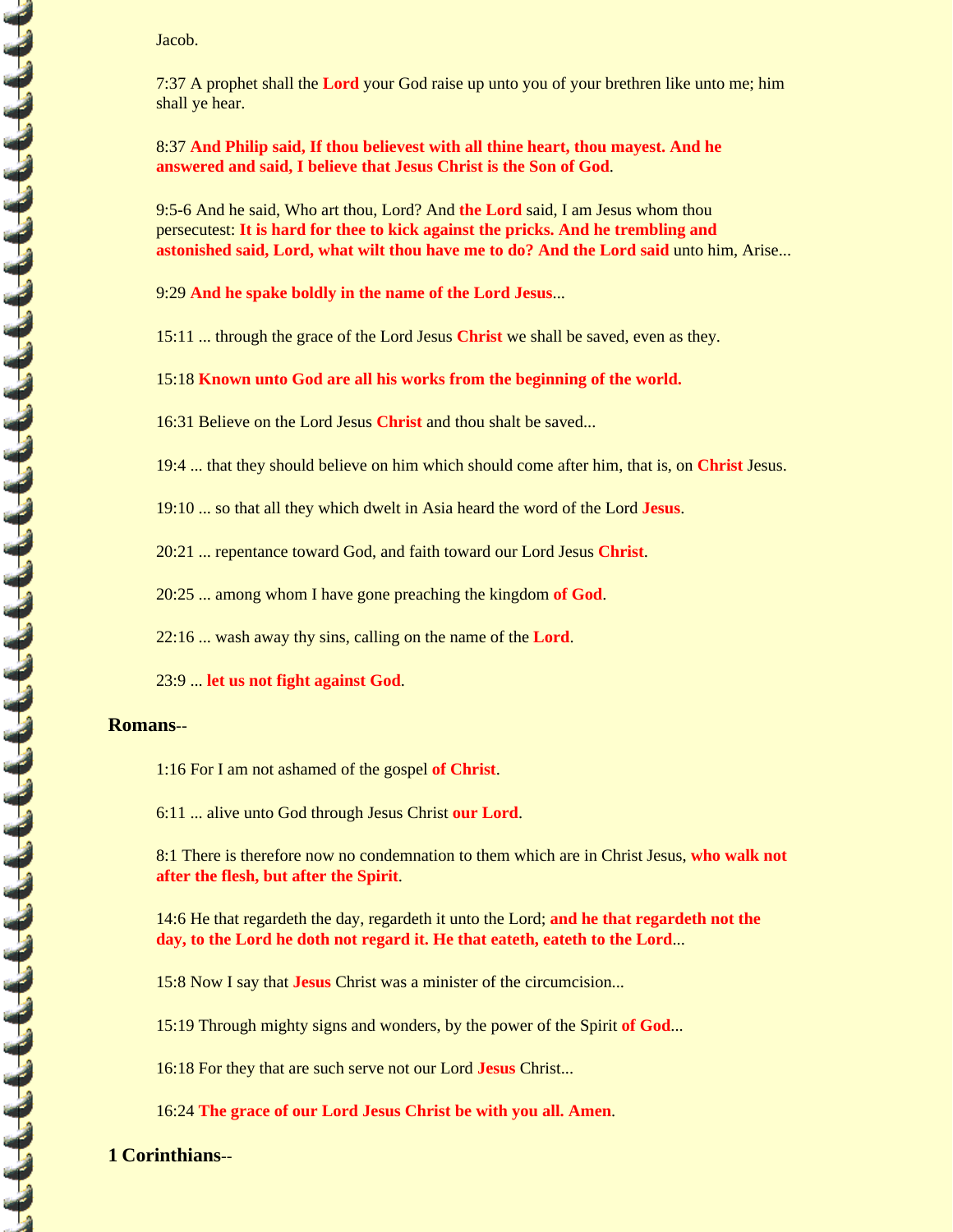1:14 I thank **God** that I baptized none of you...

5:4 In the name of our Lord Jesus **Christ**, when ye are gathered together...

5:5 ... that the spirit may be saved in the day of the Lord **Jesus**.

6:20 ... glorify God in your body **and in your spirit, which are God's**.

9:1 ... have I not seen Jesus **Christ** our Lord?

9:18 Verily that, when I preach the gospel, I may make the gospel **of Christ** without charge...

10:28 ... **for the earth is the Lord's and the fullness thereof**.

15:47 ... the second man is **the Lord** from heaven.

16:22 If any man love not the Lord **Jesus Christ**, let him be Anathema...

16:23 The grace of our Lord Jesus **Christ** be with you.

## **2 Corinthians--**

4:6 ... the glory of God in the face of Jesus Christ.

4:10 Always bearing about in the body the dying of the Lord Jesus...

5:18 ... hath reconciled us to himself by Jesus Christ...

10:7 ... that, as he is Christ's, even so are we Christ's.

11:31 The God and Father of our Lord Jesus Christ...

### **Galatians--**

3:17 ... the covenant, that was confirmed before of God **in Christ**.

4:7 ... heir of God **through Christ**.

6:15 For **in Christ Jesus** neither circumcision availeth any thing...

6:17 ... I bear in my body the marks of **the Lord** Jesus.

#### **Ephesians--**

3:9 ... God, who created all things **by Jesus Christ**.

3:14 ... I bow my knees unto the Father **of our Lord Jesus Christ**.

5:9 For the fruit of the **Spirit** is in all goodness...

#### **Philippians--**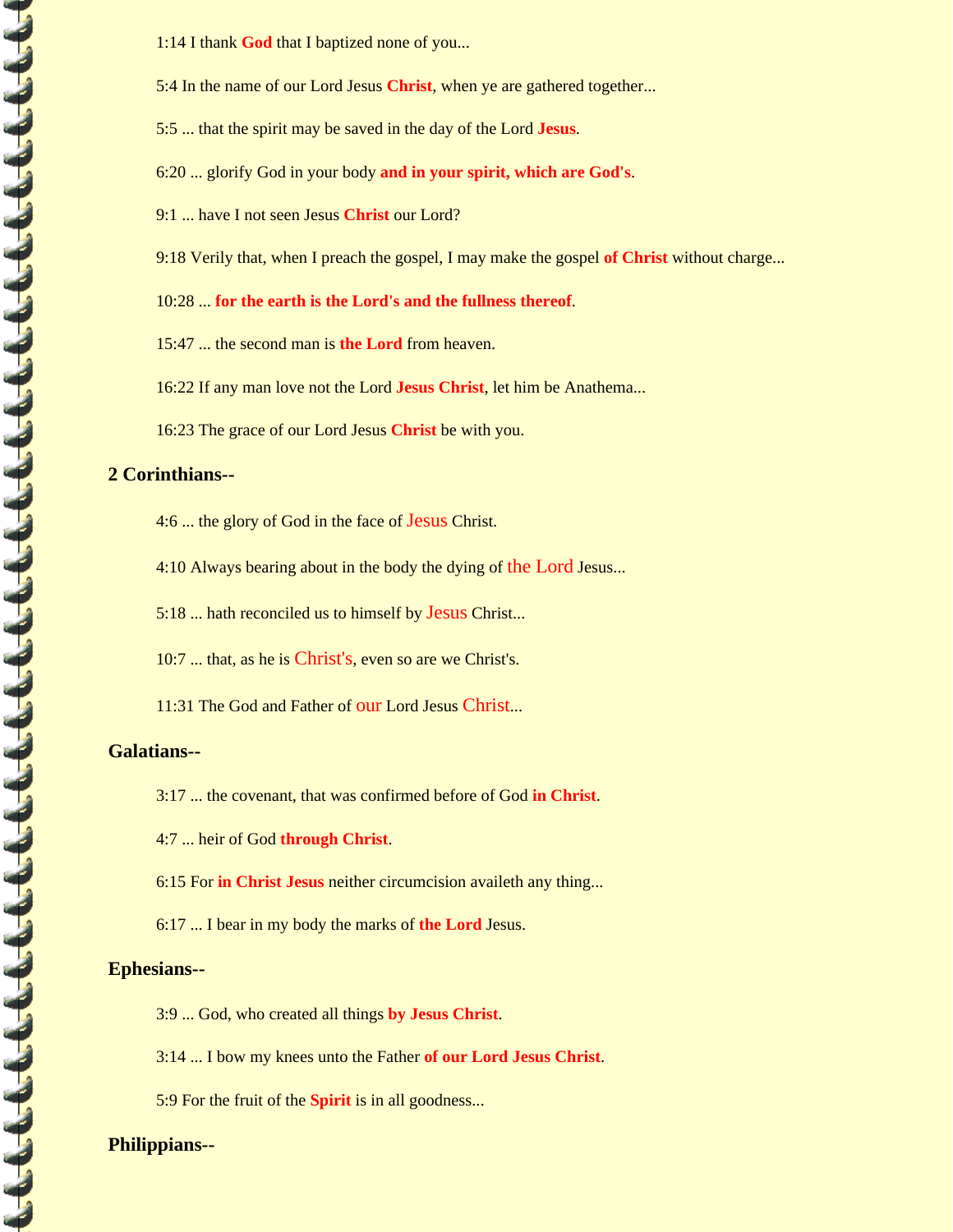4:13 I can do all things through **Christ**...

## **Colossians--**

- 1:2 ... peace, from God our Father **and the Lord Jesus Christ**.
- 1:28 ... that we may present every man perfect in Christ **Jesus**.
- 2:2 ... to the acknowledgment of the mystery of God, and of the **Father**, and of Christ.

### **1 Thessalonians--**

- 1:1 ... peace, **from God our Father, and the Lord Jesus Christ**.
- 2:19 ... in the presence of our Lord **Jesus** Christ at his coming?
- 3:11 Now God himself and our Father, and our Lord Jesus **Christ**...
- 3:13 ... at the coming of our Lord Jesus **Christ** with all his saints.

## **2 Thessalonians--**

- 1:8 ... that obey not the gospel of our Lord Jesus **Christ**.
- 1:12 That the name of our Lord Jesus **Christ** may be glorified
- 2:4 ... so that he **as God** sitteth in the temple of God...

### **1 Timothy--**

- 1:1 ... and **Lord** Jesus Christ, which is our hope...
- 2:7 ... speak the truth **in Christ**, and lie not...
- 3:16 And without controversy great is the mystery of godliness: **God** was manifest in the flesh...
- 5:21 I charge thee before God, and the **Lord** Jesus Christ...

### **2 Timothy--**

- 4:1 I charge thee therefore before God and **the Lord** Jesus Christ...
- 4:22 The Lord **Jesus Christ** be with thy spirit...

## **Titus--**

1:4 ... from God the Father and the **Lord** Jesus Christ our Saviour.

### **Philemon--**

6 ... every good thing which is in you in Christ **Jesus**.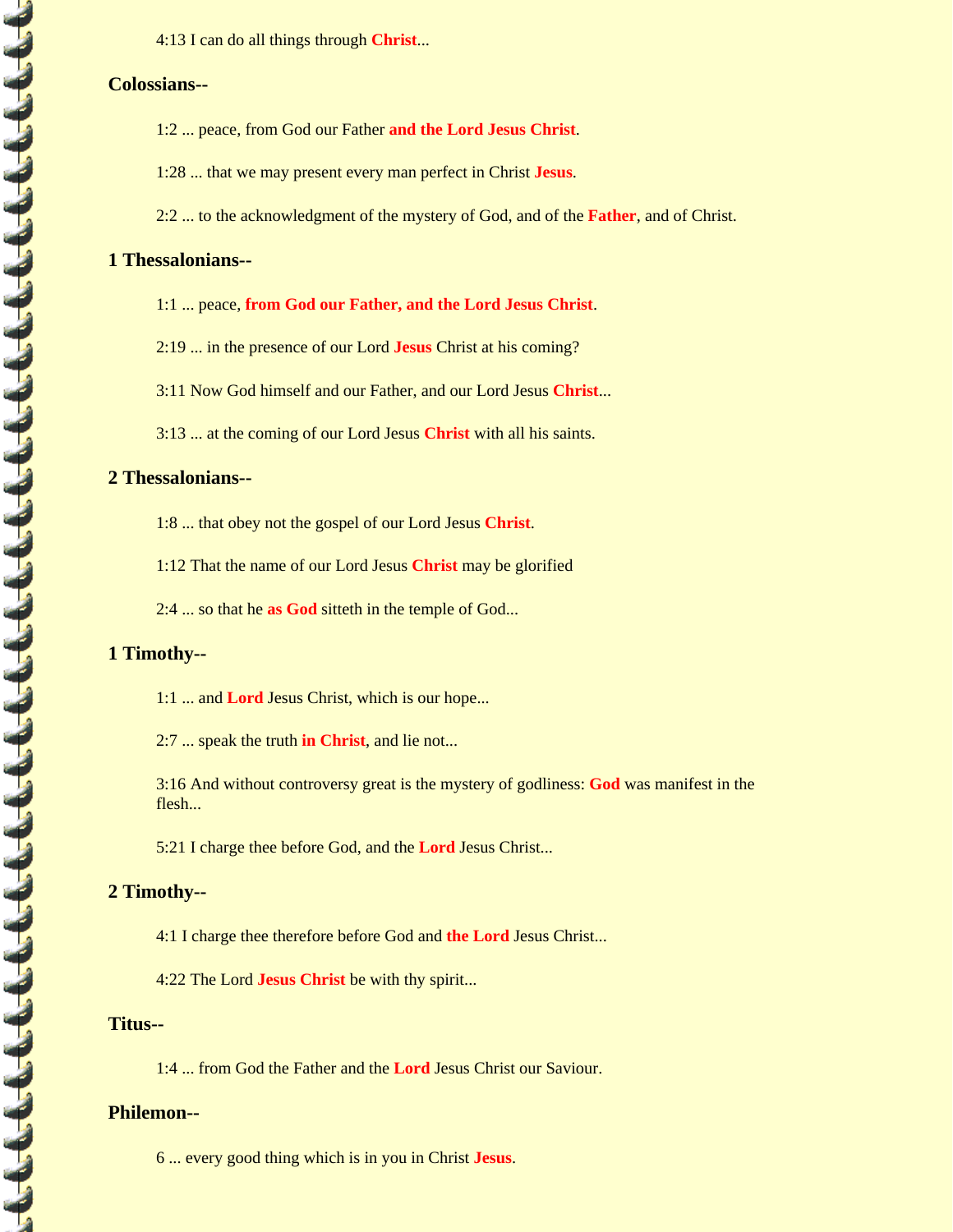## **Hebrews--**

- 3:1 ... the Apostle and High Priest of our profession, **Christ** Jesus.
- 10:9 Then said he, Lo, I come to do thy will, **O God**...
- 10:30 ... I will recompence, **saith the Lord**...

### **1 Peter--**

- 1:22 Seeing ye have purified your souls in obeying the truth **through the Spirit**...
- 5:10 ... who hath called us unto his eternal glory by Christ **Jesus**...
- 5:14 ... Peace be with you all that are in Christ **Jesus. Amen**.

### **1 John--**

- 1:7 ... the blood of Jesus **Christ** his Son cleanseth us from all sin.
- 3:16 Hereby perceive we the love **of God...**
- 4:3 And every spirit that confesseth not that Jesus **Christ is come in the flesh** is not of God...
- 5:7-8 For there are three that bear record **in heaven, the Father, the Word, and the Holy Ghost: and these three are one. And there are three that bear witness in earth**, the Spirit, and the water, and the blood: and these three agree in one.
- 5:13 ... **and that ye may believe on the name of the Son of God**.

## **2 John--**

- 3 ... and from the **Lord** Jesus Christ...
- 9 ... He that abideth in the doctrine **of Christ**, he hath both the Father and the Son.

### **Jude--**

4 ... denying the only **Lord** God, and our Lord Jesus Christ.

## **Revelation--**

- 1:8 I am Alpha and Omega, **the beginning and the ending**...
- 1:9 ... the kingdom and patience of Jesus **Christ**... and for the testimony of Jesus Christ.
- 1:11 Saying, **I am Alpha and Omega, the first and the last**...
- 5:14 ... the four and twenty elders fell down and worshipped **him that liveth for ever and ever**.
- 12:17 ... and have the testimony of Jesus **Christ**.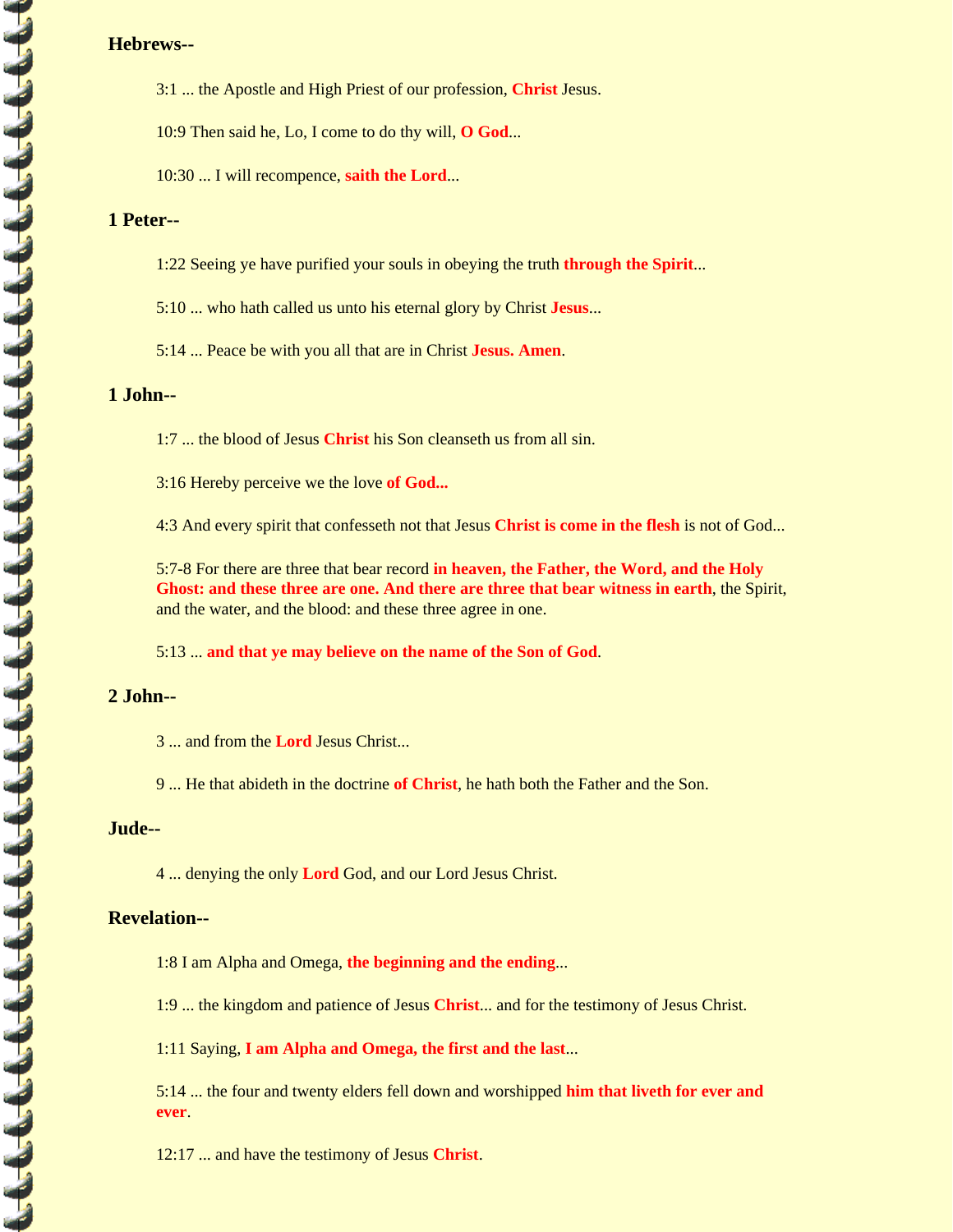14:5 ... they are without fault **before the throne of God**.

16:5 ... Thou art righteous, **O Lord**, which art, and wast, and shalt be...

19:1 ... glory, and honour, and power, unto **the Lord** our God.

20:9 ... and fire came down from **God out** of heaven, and devoured them.

20:12 And I saw the dead, small and great, stand before **God**...

21:4 And **God** shall wipe away all tears from their eyes...

22:21 The grace of our Lord Jesus **Christ** be with you all. Amen.

Defenders of the modern versions have sought to minimize the fact of these missing Names of Deity. Dr. Homer Kent, president of the well-known Grace Theological Seminary is typical. He says in his tract "The King James Only?" "One common objection...is that in a relatively few cases the names "Christ" and "Lord" are omitted when referring to Jesus." Whatever arguments one might attempt to raise, the above evidence demonstrates that these Names are missing more than in a "relatively few cases"!

But, what has been shown above is only part of the story and introduces us now to the darkest secret in this entire Modern Version controversy.

## **ADAPTIANISM: The Dark Secret Behind the Text of the Modern Versions**

By scanning the above list certain trends or patterns begin to appear. For example:

The Name "Jesus" is frequently disassociated from the titles "Lord" and "Christ." Whereas in the AV we will read "Jesus Christ" or the "Lord Jesus Christ," in the Modern Versions "Jesus" is often made to stand alone or not at all. **ln fact, our Savior's full title** *"Lord Jesus Christ"* **is found 84 times in 81 verses in the AV and only 60 times in 60 verses in the NIV, 62 times in 62 verses in the NRSV, and 63 times in 63 verses in the RSV.** A noticeable difference is clearly apparent!

The name "Jesus" is frequently removed from statements of Deity and works of Deity.

Looking, for example, at Matthew and Mark, Jesus is removed from

### **Matthew:**

- 4:12 -- the prophecy of the great light (12-16).
- 4:18 -- the call to discipleship (18-22).
- 4:23 -- the miracle working ministry in Galilee (23-25).
- 8:29 -- association with the title "thou Son of God."
- 12:25 -- the healing of the blind and dumb demoniac (22-30).
- 13:36 -- the interpretation of "wheat and tares" (36-43).
- 13:51 -- association with the title "Lord" (which is also removed).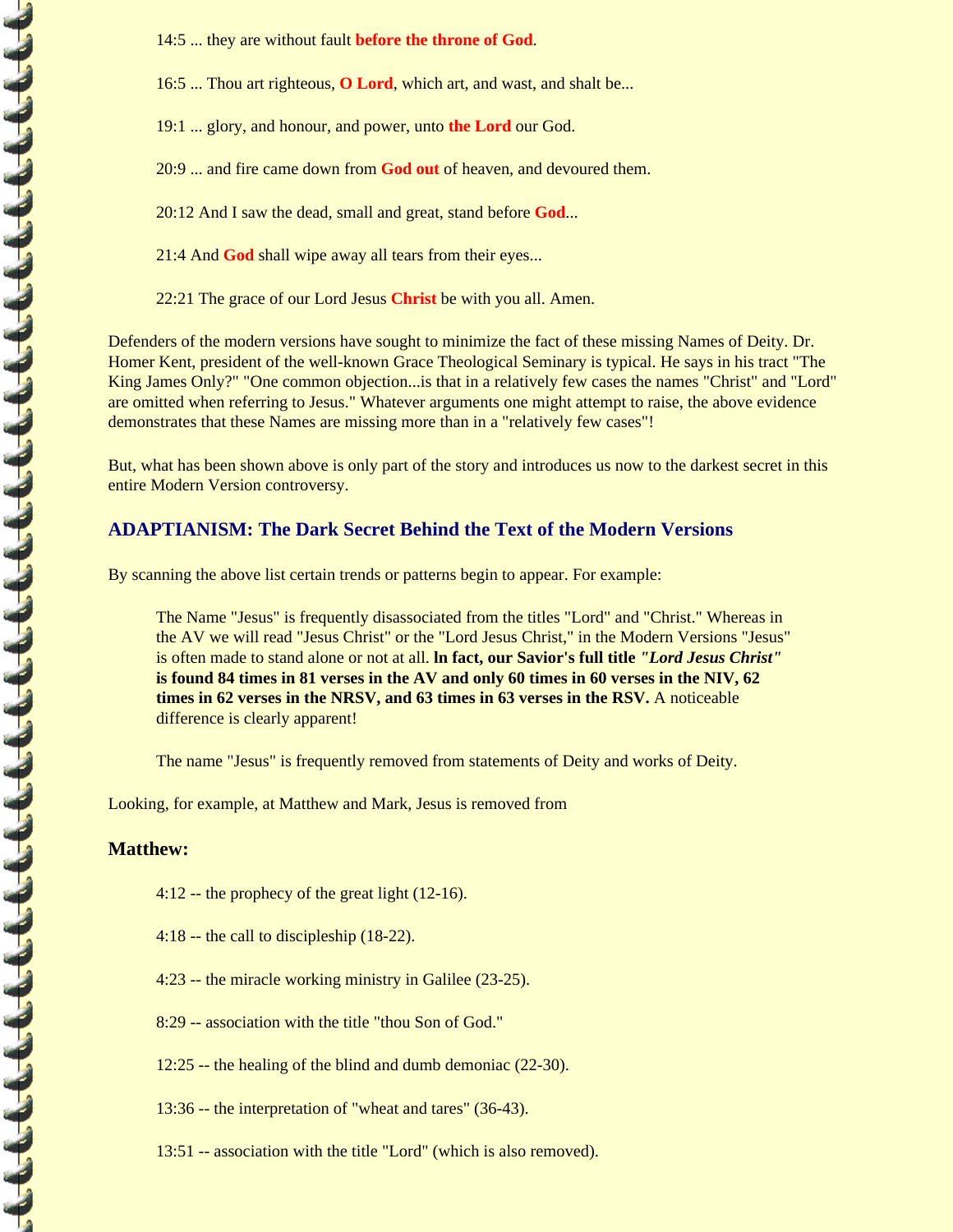14:14 -- the immediate account of a miracle.

14:22, 25, 27 -- much of the account of walking on the sea.

15:16 -- the discourse about defilement (10-20).

15:30 -- the immediate account of a miracle.

16:20 -- association with the title "the Christ."

## **Mark:**

l:41 -- the immediate account of a miracle.

5:13 -- the immediate account of a miracle.

5:19 -- association with the title "Lord."

6:34 -- the "feeding of the 5,000" (32-44).

7:27 -- the healing of the Syrophenician woman's daughter (24-30).

8:1 -- the "feeding of the 4,000" (1-9).

8:17 -- the discourse concerning leaven (14-21).

11:14 -- the "cursing of the fig tree" ( 12-14).

1 l:15 -- the "cleansing of the Temple" ( 15-19).

12:41 -- the account of the widow's mite (41-44).

14:22 -- the account of the Last Supper (22-25).

In our larger book, *Early Manuscripts and the Authorized Version*, eighty-six examples of this disassociation are listed

### **What Lies Behind This Separation?**

This separation of "Jesus" from "Christ" occurs far too often to look for any cause other than deliberate editing in certain N.T. manuscripts. That there was a strong movement in the early centuries which could result in such a systematic editing, there can be no doubt! The foremost error regarding the Person of Christ, is of course, to deny His true Deity and true Humanity. The chief means by which this was done, and which finds expression down to our own day, is technically known as "Adoptianism" or "Spirit Christology." Here: Jesus of Nazareth, an ordinary man of unusual virtue, was "adopted" by God into divine Sonship by the advent of the "Christ-Spirit" at His baptism. Therefore, Jesus became Christ at His baptism, rather than, the fact that He was always the Christ from eternity. And though united for a time, Jesus and Christ were separate personages. Many names and groups are associated with this wicked teaching, foremost of whom were the Gnostics. The liberal J. N. D. Kelly writes:

There was a great variety of Gnostic systems, but a common pattern ran through them all. From the pleroma, or spiritual world of aeons the divine Christ descended and united Himself for a time (according to Ptolemy, between the baptism and the passion) to the historical personage ... These were tendencies on the fringe, yet Gnosticism at any rate came within an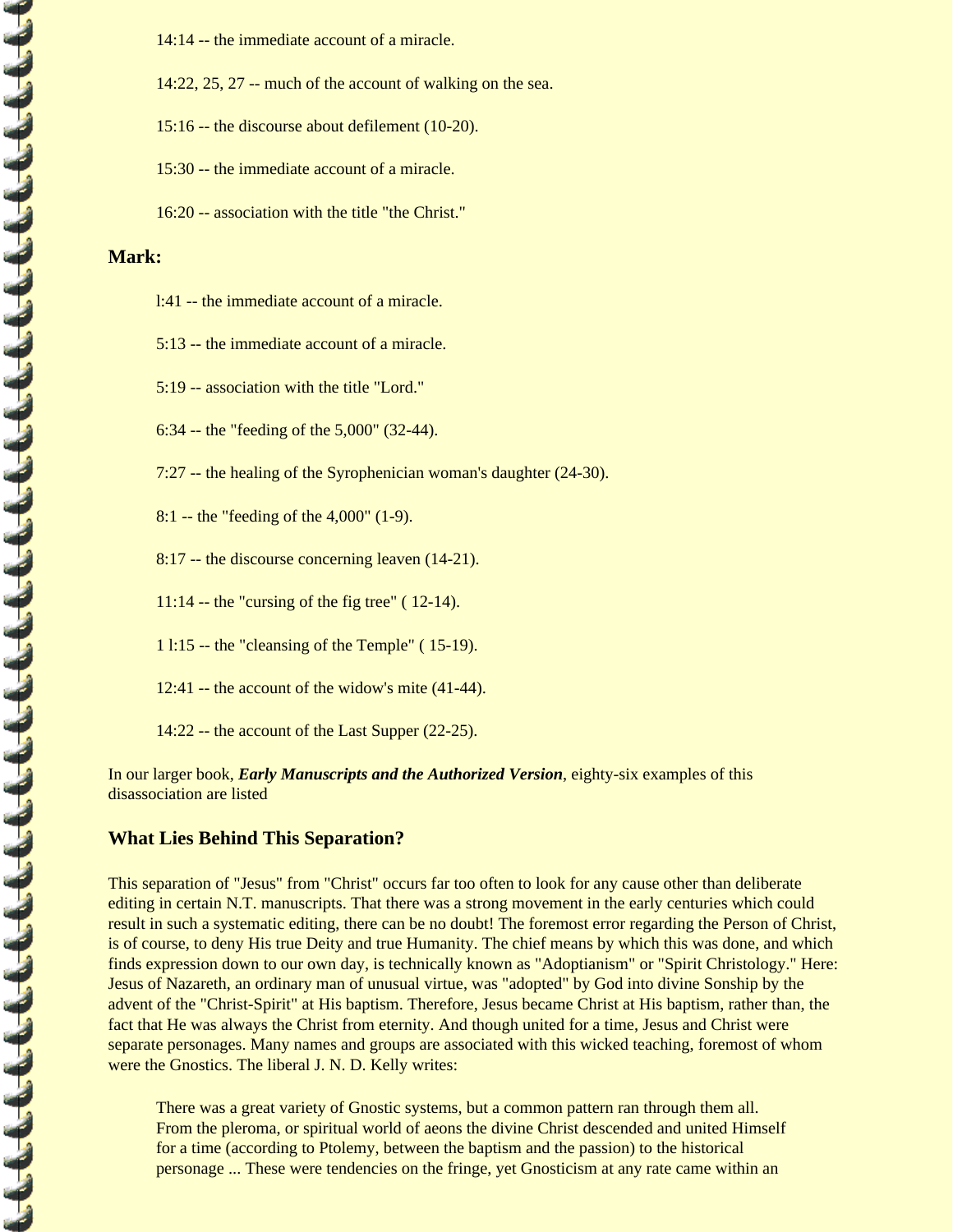ace of swamping the central tradition (*Early Christian Doctrines*, London: Adam & Charles Black, 1958, pp. 141,142).

Ponder carefully Kelly's statement about how near this came to "swamping the central tradition"! In the Summaries we will be looking more closely at Egypt; but notice for now that Kelly's mention of Ptolemy and Gnosticism takes us to that city which gave such force and rise to the Gnostic error -- *Alexandria*. **Now we understand why the Bible closes with a fourfold warning:**

*"Who is a liar but he that denieth that Jesus is the Christ?"* (1 Jn. 2:22).

*"Every spirit that confesseth that Jesus Christ is come in the flesh is of God: And every spirit that confesseth not that Jesus Christ is come in the flesh is not of God; and this is that spirit of anti-christ"* (1 Jn. 4:2, 3).

*"Whosoever believeth that Jesus is the Christ is born of God"* (1 Jn. 5:1).

*"For many deceivers are entered into the world, who confess not that Jesus Christ is come in the flesh: This is a deceiver and an antichrist"* (2 Jn. 7).

This terrible heresy has found expression in a number of ways down through the centuries, and it has been given a new lease on life through the Modern Versions. *This then is the Dark Secret!*

## **SIGNIFICANT PASSAGES MISSING**

Very few Christians are aware as to how much is actually missing in the Modern Bibles and what the consequence actually is. With this third list the extent of the problem can now begin to be realized. The underlined portions are omitted in the New International Version and most other twentieth century versions both in English and other languages.

#### **Matthew--**

5:22 ... whosoever is angry with his brother **without a cause** shall be in danger...

5:27 Ye have heard that it was said **by them of old time**, Thou shalt not commit adultery.

6:4 ... thy Father which seeth in secret himself shall reward thee **openly**.

6:6 ... thy Father which seeth in secret shall reward thee **openly**.

6:18 ... and thy father, which seeth in secret, shall reward thee **openly**.

15:6 And honour not his father **or his mother**...

19:16 ... **Good** Master, what good thing shall I do...

19:20 ... All these things have I kept **from my youth up**...

20:23 ... Ye shall drink indeed of my cup, **and be baptized with the baptism that I am baptized with**.

20:34 ... and immediately **their eyes** received sight, and they followed him.

22:7 But when the king **heard** thereof, he was wroth...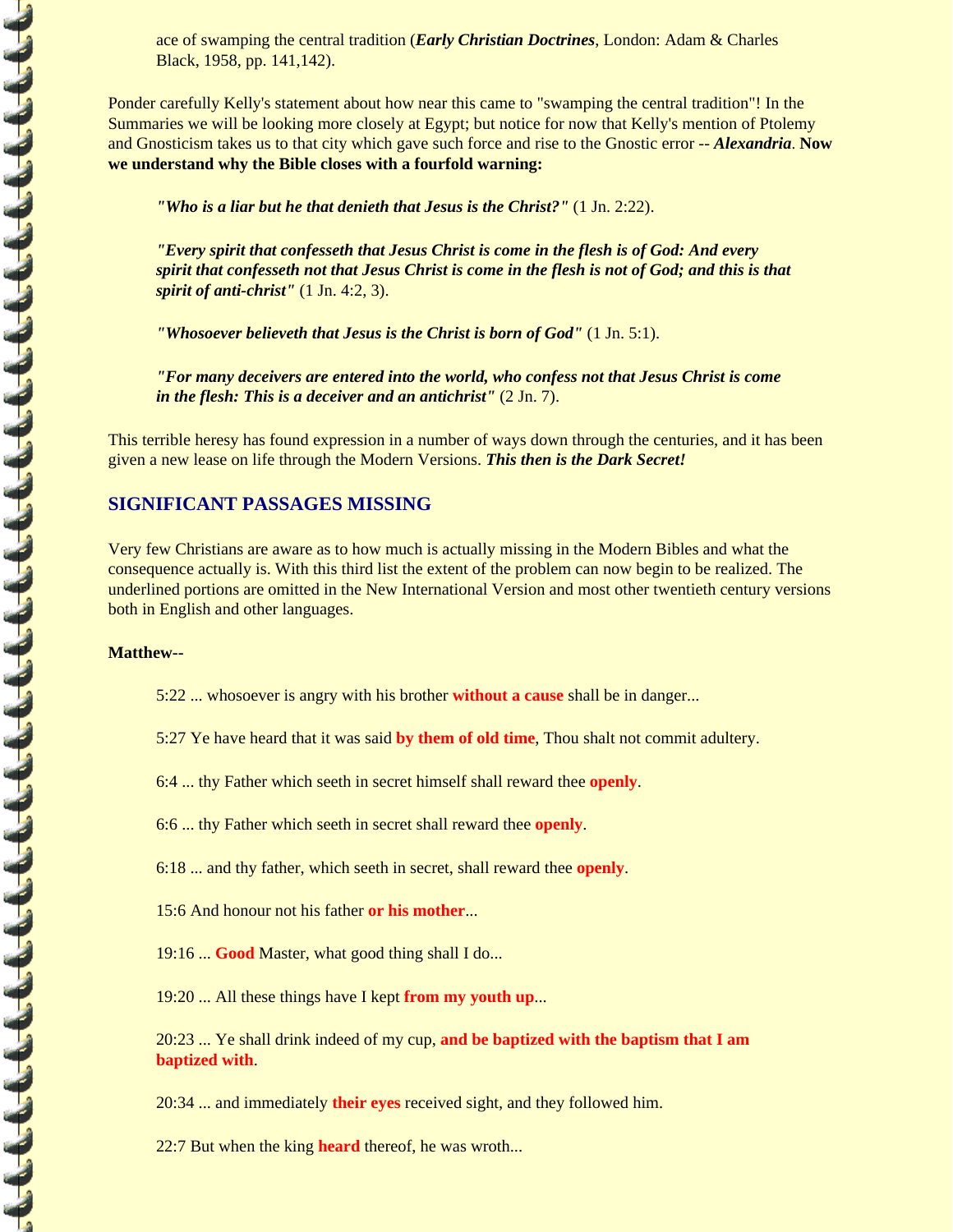22:13 Bind him hand and foot, **and take him away**, and cast him into outer darkness...

23:4 For they bind heavy burdens **and grievous to be borne**...

23:19 Ye **fools and** blind; for whether is greater...

24:7 ... and there shall be famines, **and pestilences**, and earthquakes, in divers places.

24:48 ... that evil servant shall say in his heart, My lord delayeth **his coming**.

25:31 When the Son of man shall come in his glory, and all the **holy** angels with him...

26:3 Then assembled together the chief priests, **and the scribes**, and the elders...

26:28 For this is my blood of the **new** testament, which is shed...

26:59 Now the chief priests, **and elders**, and all the council...

26:60 But found none; yea, though many false witnesses came, **yet found they none**.

27:42 ... **If** he be the King of Israel, let him now come down from the cross...

27:64 ... lest his disciples come **by night**, and steal him away...

## **Mark--**

l:42 And **as soon as he had spoken**, immediately the leprosy departed...

2:16 ... they said unto his disciples, **How is it** that he eateth and drinketh...?

2:22 ... else the new wine doth burst the bottles, and the wine **is spilled**...

3:15 And to have power **to heal sicknesses** and to cast out devils...

4:11 ... unto you it is given **to know** the mystery of the kingdom of God...

6:36 ... and buy themselves bread: **for they have nothing** to eat.

7:2 ... that is to say, with unwashen hands, **they found fault**.

8:9 And **they that had eaten** were about four thousand...

8:26 ... Neither go into the town, **nor tell it to any in the town**.

9:29 ... This kind can come forth by nothing, but by prayer **and fasting**.

9:45 ... then having two feet to be cast into hell, **into the fire that never shall be quenched**.

9:49 For every one shall be salted with fire, **and every sacrifice shall be salted with salt**.

10:21 ... and come, **take up the cross**, and follow me.

11:8 ... and others cut down branches off the trees, and strawed them **in the way**.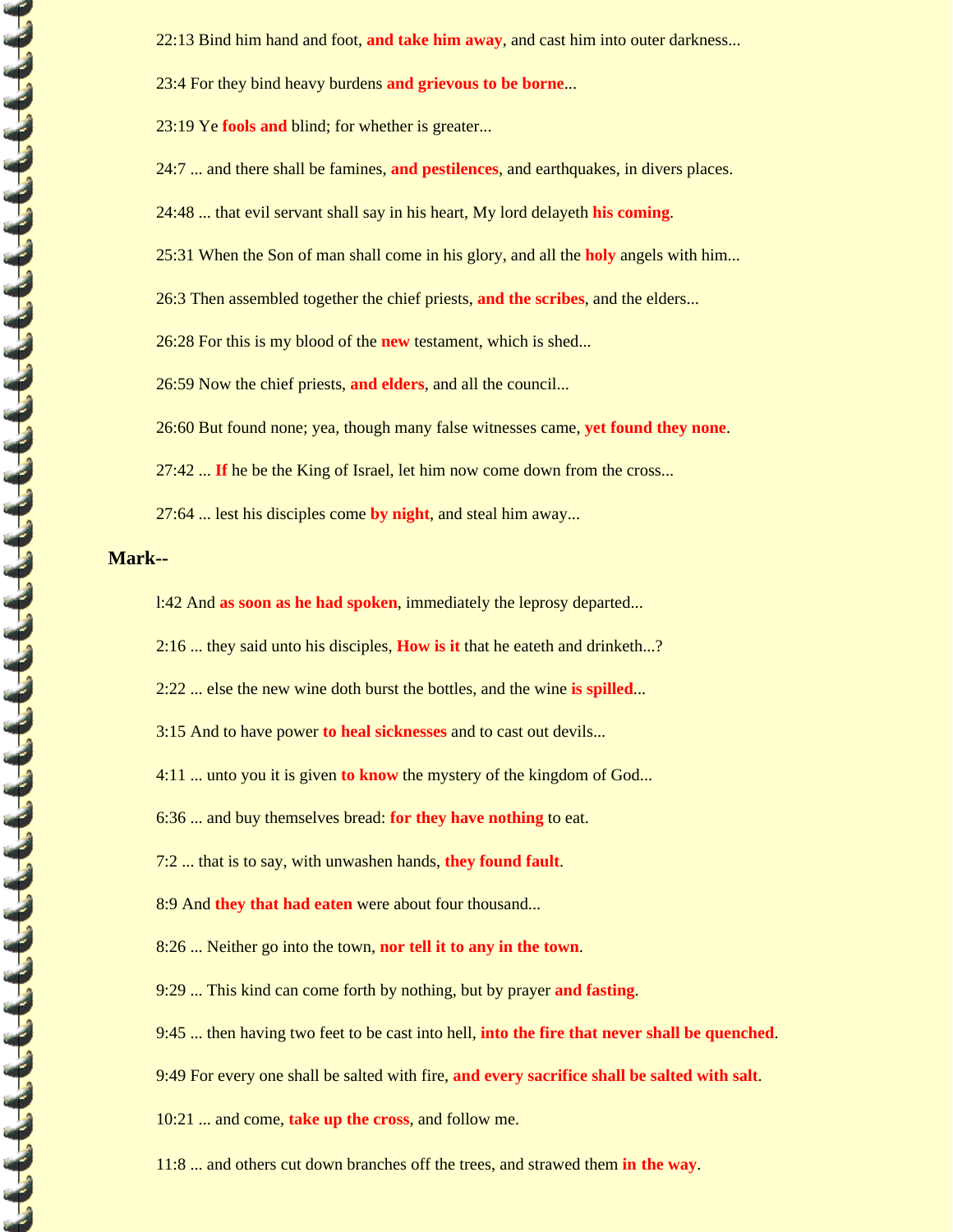11:23 ... those things which he saith shall come to pass; he shall have **whatsoever he saith**.

12:4 ... at him **thev cast stones**, and wounded him in the head, and **sent him** away shamefully handled.

12:23 In the resurrection **therefore, when they shall rise**, whose wife shall she be of them?

12:29 ... The first of **all the commandments** is, Hear, O Israel...

12:30 ... and with all thy strength: **this is the first commandment**.

12:33 ... and with all the understanding, **and with all the soul**...

13:8 ... and there shall be famines **and troubles**.

13:11 ... take no thought beforehand what ye shall speak, **neither do ye premeditate**:

14:19 ... to say unto him one by one, Is it I? **and another said, Is it I?**

14:22 ... Take, **eat**: this is my body.

14:24 ... This is my blood of the **new** testament, which is shed for many.

14:27 ... All ye shall be offended **because of me this night**...

14:51 ... and **the young men** laid hold on him.

14:70 ... thou art a Galilaean, **and thy speech agreeth thereto**.

15:3 ... accused him of many things: **but he answered nothing**.

15:39 ... saw that **he so cried out**, and gave up the ghost...

#### **Luke--**

1:29 And **when she saw him**, she was troubled at his saying...

2:42 ... they went **up to Jerusalem** after the custom of the feast.

4:18 ... he hath sent me **to heal the brokenhearted**, to preach deliverance...

5:38 But new wine must be put into new bottles; **and both are preserved**.

7:28 ... there is not a greater **prophet** than John the Baptist.

8:43 And a woman having an issue of blood twelve years, which **had spent all her living upon physicians**...

8:45 ... When all denied, Peter **and they that were with him** said, Master, the multitude throng thee and press thee, **and sayest thou, Who touched me?**

8:48 ... **be of good comfort:** thy faith hath made thee whole; go in peace.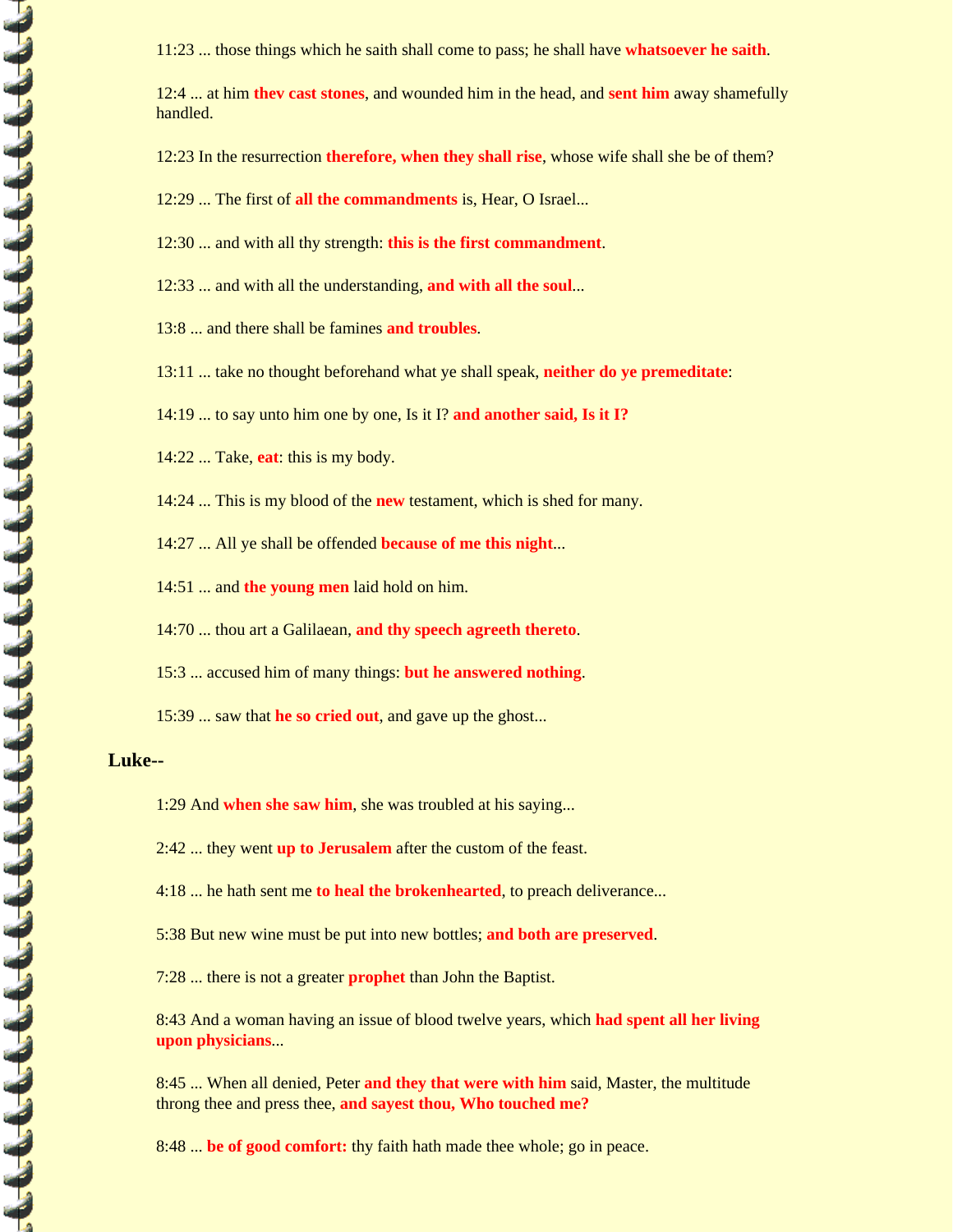8:54 And he **put them all out**, and took her by the hand...

9:10 ... And he took them, and went aside privately into **a desert place** belonging to the city called Bethsaida.

11:11 If a son shall ask **bread of any of you** that is a father, **will he give him a stone?** or if he ask a fish...

11:44 Woe unto you, **scribes and Pharisees, hypocrites!**

11:54 ... seeking to catch something out of his mouth, **that they might accuse him**.

12:39 ... had known what hour the thief would come, **he would have watched**, and not have suffered his house to be broken through.

17:3 ... If thy brother trespass **against thee**, rebuke him...

17:9 ... that were commanded **him? I trow not**.

18:24 And when Jesus **saw that he was very sorrowful**, he said...

19:45 ... and began to cast out them that sold **therein, and them that bought**...

20:13 ... it may be they will reverence him **when they see him**.

20:23 But he perceived their craftiness, and said unto them, **Why tempt ye me?**

20:30 And the second **took her to wife, and he died childless**.

22:68 ... ye will not answer **me, nor let me go**.

23:23 ... And the voices of them **and of the chief priests** prevailed.

24:1 ... spices which they had prepared, **and certain others with them**.

24:46 ... Thus it is written **and thus it behoved** Christ to suffer...

### **John--**

1:51 **Hereafter** ye shall see heaven open...

3:15 ... **should not perish**, but have eternal life.

5:16 ... therefore did the Jews persecute Jesus, **and sought to slay him**...

6:11 ... he distributed **to the disciples, and the disciples** to them...

6:22 ... save **that one whereinto his disciples** were entered...

6:65 ... except it were given unto him of my Father.

8:9 ... **being convicted by their own conscience**, went out one by one, beginning at the eldest, **even unto the last**...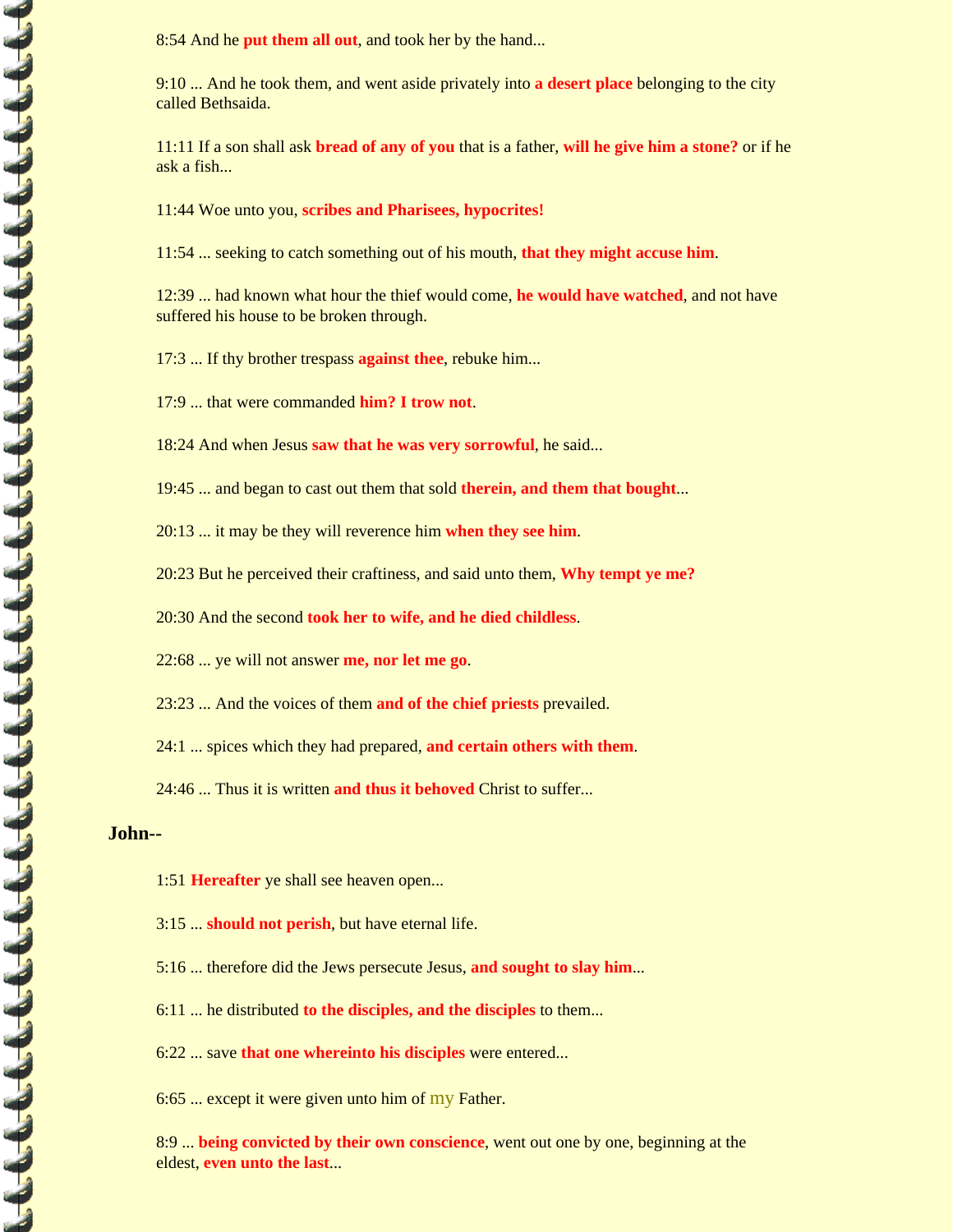8:28 ... but as **my** Father hath taught me, I speak these things.

8:38 I speak that which I have seen with **my** Father...

8:59 ... and went out of the temple, **going through the midst of them, and so passed by**.

9:6 ... and he anointed the eyes of the **blind** man with the clay...

10:26 ... because ye are not of my sheep, **as I said unto you**.

12:1 ... where Lazarus was **which had been dead**...

14:28 ... I go unto the Father: for **my** Father is greater than I.

16:10 ... because I go to **my** Father...

17:17 Sanctify them through **thy** truth: thy word is truth.

18:40 Then cried they **all** again, saying...

19:16 ... And they took Jesus, **and led him away**.

20:17 ... for I am not yet ascended to **my** Father...

#### **Acts--**

3:11 And as **the lame man which was healed** held Peter and John...

5:16 There came also a multitude out of the cities round about **unto** Jerusalem...

6:13 ... This man ceaseth not to speak **blasphemous** words against this holy place, and the law...

7:37 ... A prophet shall the Lord your God raise up unto you of your brethren, like unto me: **him shall ye hear**.

10:12 Wherein were all manner of fourfooted beasts of the earth, **and wild beasts**...

10:21 Then Peter went down to the men **which were sent unto him from Cornelius...**

10:30 Four days ago I was **fasting** until this hour...

10:32 ... he is lodged in the house of one Simon a tanner by the sea side: **who, when he cometh, shall speak unto thee**.

13:45 ... spake against those things which were spoken by Paul, **contradicting and blaspheming**.

15:23 And they wrote letters by them **after this manner**...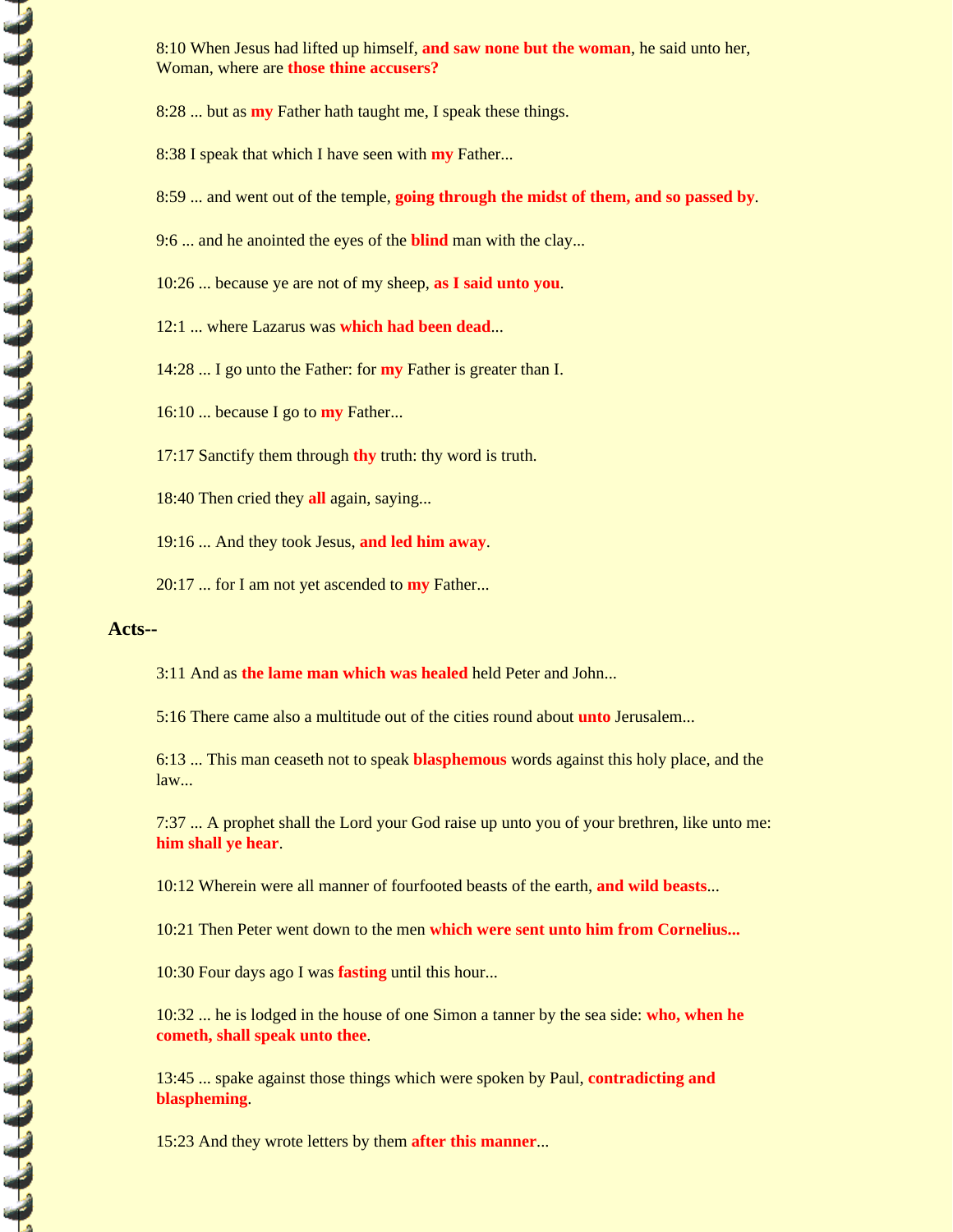15:24 ... subverting your souls, saying, **Ye must be circumcised, and keep the law**...

17:5 But the Jews **which believed not**, moved with envy, took unto them...

17:26 And hath made of one **blood** all nations of men...

18:17 Then all **the Greeks** took Sosthenes...

18:21 But bade them farewell, saying, **I must by all means keep this feast that cometh in Jerusalem**...

20:15 ... we arrived at Samos, **and tarried at Trogyllium**...

21:8 And the next day we **that were of Paul's company** departed...

21:22 What is it therefore? **the multitude must needs come together: for** they will hear...

21:25 ... we have written and concluded **that they observe no such thing**, save only that they keep themselves from...

22:9 And they that were with me saw indeed the light, **and were afraid**...

22:20 ... I also was standing by, and consenting **unto his death**...

22:26 ... and told the chief captain, saying, **Take heed** what thou doest...

23:12 And when it was day, **certain** of the Jews banded together...

23:15 ... that he bring him down unto you **to morrow**...

24:26 He hoped also that money should have been given him of Paul, **that he might loose him**...

25:16 ... to deliver any man **to die**, before that he which is accused...

26:30 **And when he had thus spoken**, the king rose up...

28:16 And when we came to Rome, **the centurion delivered the prisoners to the captain of the guard**...

#### **Romans--**

9:32 ... they sought it not by faith, but as it were by the works **of the law**.

11:6 ... no more of works: otherwise grace is no more grace. **But if it be of works, then is it no more grace: otherwise work is no more work**.

15:24 Whensoever I take my journey into Spain, **I will come to you**...

15:29 ... I shall come in the fullness of the blessing **of the gospel** of Christ.

#### **1 Corinthians--**

6:20 ... glorify God in your body, **and in your spirit, which are God's**.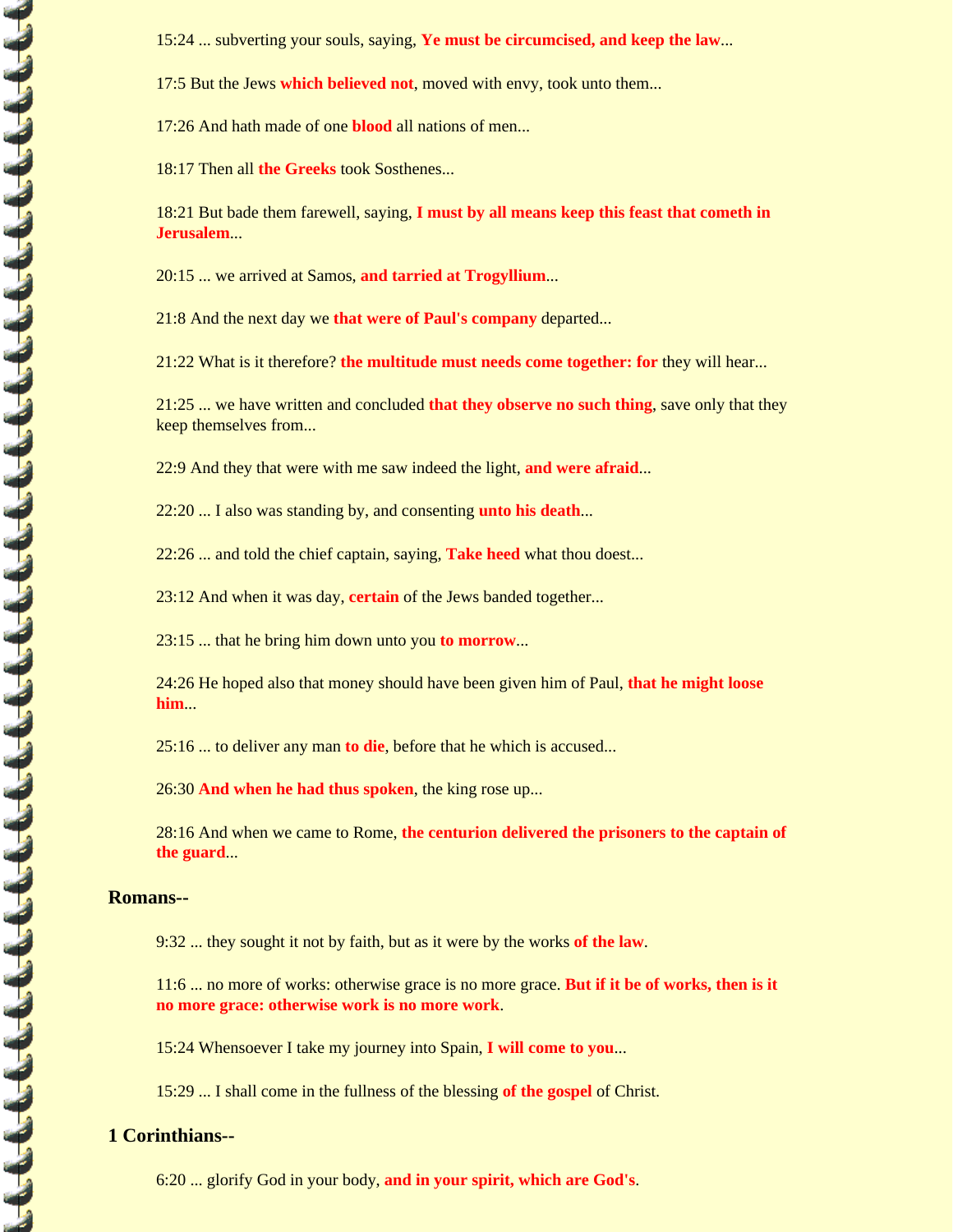7:39 The wife is bound **by the law** as long as her husband liveth...

9:22 To the weak became I **as** weak...

10:28 ... conscience sake: **for the earth is the Lord's, and the fullness thereof**.

#### **2 Corinthians--**

5:17 ... old things are passed away; behold, **all things** are become new.

### **Galatians--**

5:19 **Adultery**, fornication, uncleanness, lasciviousness...

5:21 Envyings, **murders**, drunkenness...

#### **Ephesians--**

4:9 ... that he also descended **first** into the lower parts of the earth?

4:17 ... that ye henceforth walk not as **other** Gentiles walk...

### **Colossians--**

2:18 ... intruding into those things which he hath **not** seen...

#### **1 Thessalonians--**

2:15 Who both killed the Lord Jesus, and **their own** prophets...

#### **1 Timothy--**

5:4 ... for that is **good and** acceptable before God.

5:16 If any **man or** woman that believeth have widows...

6:7 ... into this world, **and it is certain** we can carry nothing out.

#### **Titus--**

1:4 Grace, **mercy**, and peace, from God the Father...

### **Hebrews--**

2:7 ... thou crownedst him with glory and honour, **and didst set him over the works of thy hands**.

3:6 ... if we hold fast the confidence and the rejoicing of the hope **firm unto the end**.

8:12 ... and their sins **and their iniquities** will I remember no more.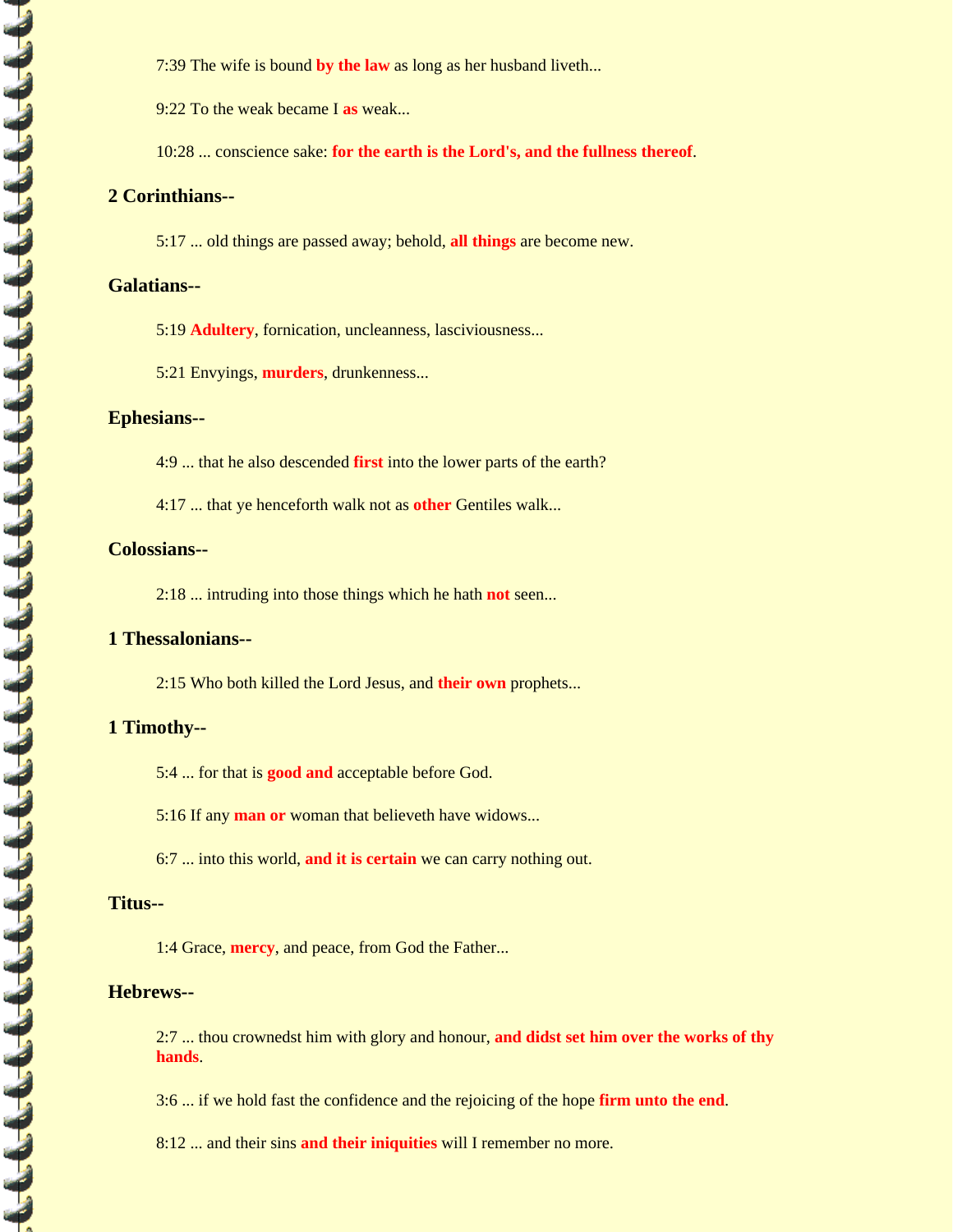10:34 ... that ye have **in heaven** a better and an enduring substance.

11:11 ... received strength to conceive seed, and was **delivered of a child** when she was past age...

11:13 ... but having seen them afar off, **and were persuaded of them**...

12:20 ... touch the mountain, it shall be stoned **or thrust through with a dart**.

13:21 Make you perfect in every good **work** to do his will...

#### **James--**

4:4 Ye **adulterers and** adulteresses, know ye not...

5:5 ... ye have nourished your hearts, **as** in a day of slaughter.

#### **1 Peter--**

3:16 ... whereas they speak evil of you, **as of evildoers**...

4:3 For the time past **of our life** may suffice us...

5:5 Yea, all of you **be subject** one to another...

#### **2 Peter--**

3:10 But the day of the Lord will come as a thief **in the night**...

#### **Revelation--**

2:3 ... for my name's sake **hast laboured**, and hast not fainted.

2:9 I know thy **works, and** tribulation...

2:13 I know **thy works, and** where thou dwellest...

2:20 Notwithstanding I have a **few things** against thee...

5:4 ... no man was found worthy to open **and to read** the book...

11:1 ... **and the angel stood**, saying, Rise, and measure the temple of God...

13:10 He that **leadeth** into captivity shall go into captivity:

15:2 ... and them that had gotten the victory over the beast, and over his image, and **over his mark**...

16:17 ... and there came a great voice out of the temple of **heaven**...

19:1 Alleluia; Salvation, and glory, **and honour**, and power, unto the Lord...

#### **HELL IS MISSING!**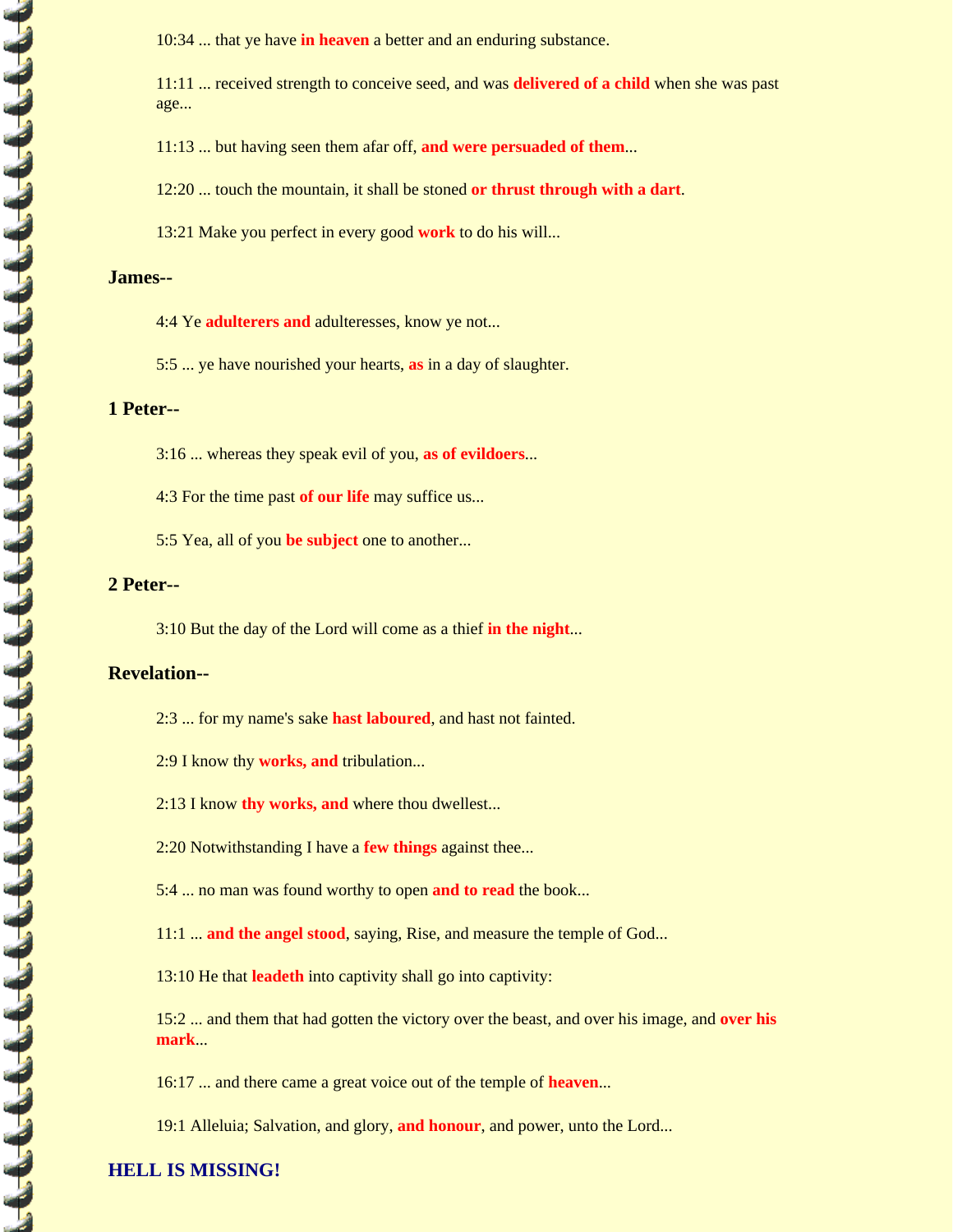The doctrine of eternal hell is a fearful Bible truth. The word itself has from the beginning of the English language had a fixed and established meaning. *"The wicked shall be turned into hell and all the nations that forget God"* (Psalm 9:17) is very plain. In fact, for many (including preachers and Bible translators) it is apparently too plain. Many people today do not mind using the word in their daily conversation, but do not like seeing it in the Bible.

Modern translations seem to have tried to make the Bible more acceptable by taking some of the terror out of the fact that a man or woman who dies outside of faith in Jesus Christ goes to an eternal and conscious hell. Translators do this in two ways. First, the word is often left in its untranslated Hebrew or Greek form (Sheol, Hades), and thus its impact upon an English reader is diminished. The New American Standard Bible reverts to this practice. Secondly, some simply translate sheol as "death" or "grave." The Jehovah's Witness "Bible" does this and (if you can believe it!) so does the New International Version.

In the previous lists, the point at issue has been the underlying Greek text of the New Testament. The modern versions are based on a different text than the KJV. This as we will show in the following chapters is the reason for the omissions. Here, though, it is a question of the philosophy of the translators. In the case of the NIV this philosophy has completely taken hell out of the Old Testament!

#### **KJV Compared to the NIV with respect to Hell**

#### Deuteronomy 32:22

For a fire is kindled in mine anger, and shall burn into the **lowest hell**... (KJV) For a fire has been kindled by my wrath, one that burns to the realm of death below. (NIV)

#### 2 Samuel 22:6

The **sorrows of hell** compassed me about... (KJV) The cords of the grave coiled around me; the snares of death confronted me. (NIV)

#### Job 11:8

It is as high as heaven; what canst thou do? **deeper than hell:** what canst thou know? (KJV) They are higher than the heavens -- what can you do? They are deeper than the depths of the grave -- what can you know? (NIV)

#### Job 26:6

**Hell is naked** before him... (KJV) Death naked before God... (NIV)

#### Psalm 9:17

The wicked shall be **turned** into **Hell**, and all the nations that forget God. (KJV) The wicked return to the grave, all nations that forget God. (NIV)

### Psalm 16:10

For thou wilt not leave my soul in **hell**; neither wilt thou suffer thine Holy One to see corruption. (KJV)

Because you will not abandon me to the grave, nor will you let your Holy One see decay. (NIV)

Psalm 18:5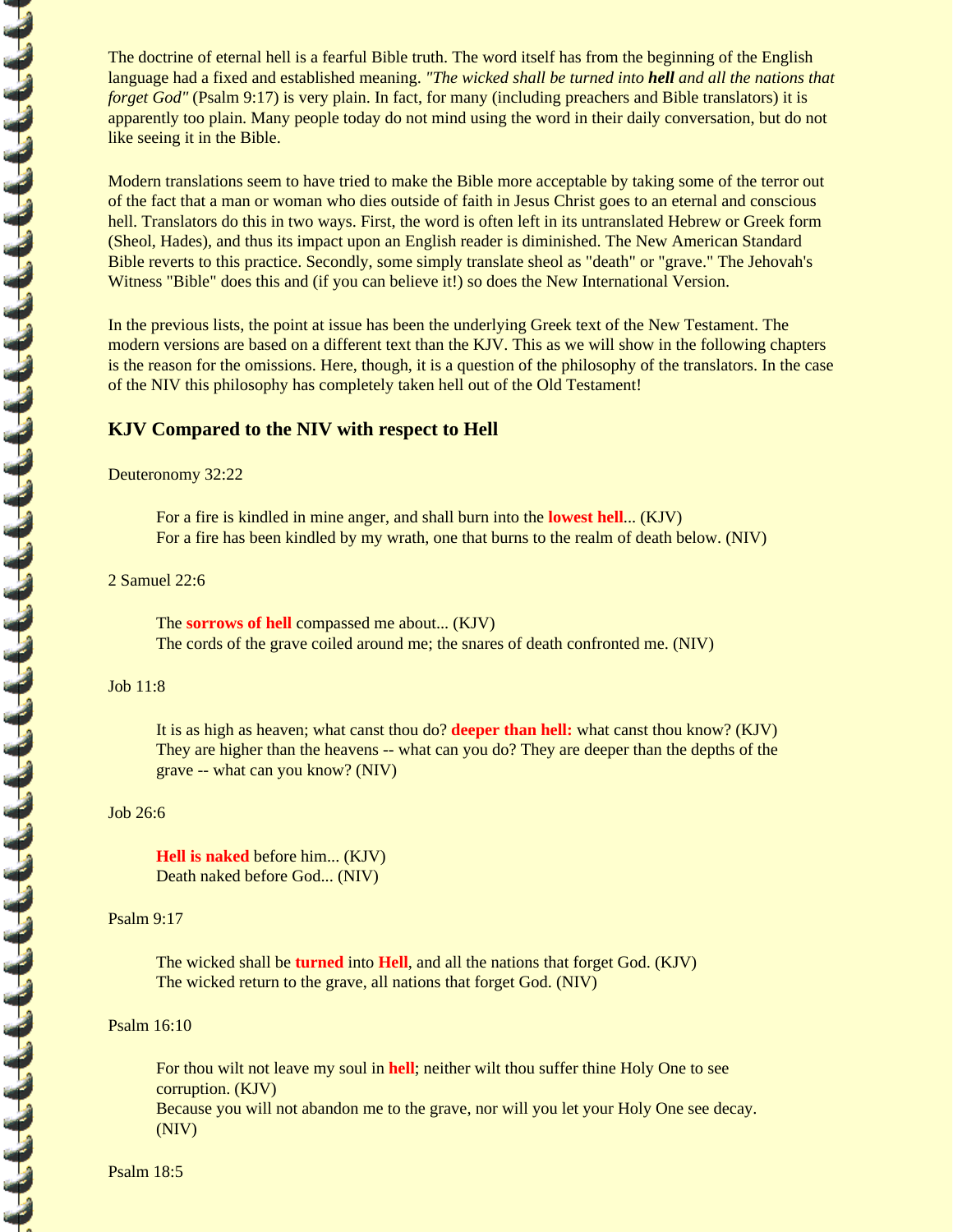The sorrows of **hell** compassed me about: the snares of death prevented me. (KJV) The cords of the grave coiled around me; the snares of death confronted me. (NIV)

#### Psalm 55:15

Let death seize upon them, and let them go down quick into **hell**; (KJV) Let death take my enemies by surprise; let them go down alive to the grave, (NIV)

#### Psalm 86:13

...thou hast delivered my soul from the **lowest hell**. (KJV) ...you have delivered my soul from the depths of the grave. (NIV)

#### Psalm 116:3

The sorrows of death compassed me, and the **pains of hell** gat hold upon me: (KJV) The cords of death entangled me, the anguish of the grave came upon me; (NIV)

#### Psalm 139:8

If I ascend up into heaven, thou art there: if I make my bed in **hell**, behold, thou art there. (KJV)

If I go up to the heavens, you are there; if I make my bed in the depths, you are there. (NIV)

#### Proverbs 5:5

Her feet go down to death; her steps take hold on **hell**. (KJV) Her feet go down to death; her steps lead straight to the grave. (NIV)

#### Proverbs 7:27

Her house is the way to **hell**, going down to the chambers of death. (KJV) Her house is a highway to the grave, dealing down to the chambers of death. (NIV)

#### Proverbs 9:18

...her guests are in the depths of **hell**. (KJV) ...her guests are in the depths of the grave. (NIV)

#### Proverbs 15:11

**Hell** and destruction are before the Lord: (KJV) Death and Destruction lie open before the Lord. (NIV)

#### Proverbs 15:24

The way of life is above to the wise. that he may depart from **hell** beneath. (KJV) The path of life leads upward for the wise to keep him from going down to the grave. (NIV)

#### Proverbs 23:14

...and shalt deliver his soul from **hell**. (KJV) ...and save his soul from death. (NIV)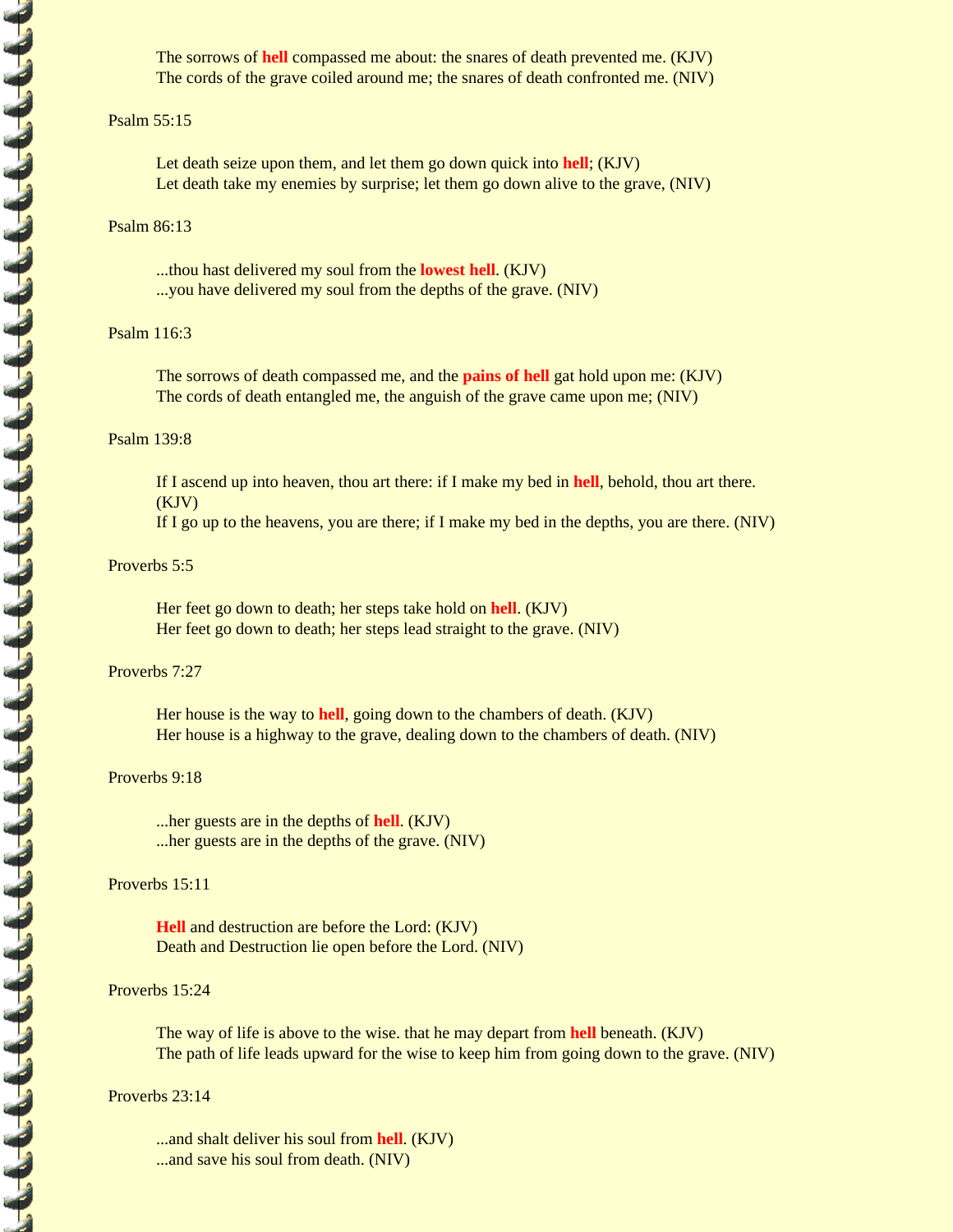#### Proverbs 27:20

**Hell** and destruction are never full; (KJV) Death and Destruction are never satisfied, (NIV)

#### Isaiah 5:14

Therefore **hell** hath enlarged herself, and opened her mouth without measure... (KJV) Therefore the grave enlarges its appetite and opens its mouth without limit; (NIV)

#### Isaiah 14:9

**Hell from beneath is moved** for thee to meet thee at thy coming: it stirreth up the dead for thee, even all the chief ones of the earth; (KJV) The grave below is all astir to meet you at your coming; it rouses the spirits of the departed to greet you -- all those who were leaders in the world; (NIV)

#### Isaiah 14:15

Yet thou shalt be brought down to **hell**, to the sides of the pit. (KJV) But you are brought down to the grave, to the depths of the pit. (NIV)

#### Isaiah 28:15

Because ye have said, We have made a covenant with death, and with **hell** are we at agreement... (KJV)

You boast, "We have entered into a covenant with death, with the grave we have made an agreement..." (NIV)

#### Isaiah 28:18

And your covenant with death shall be disannulled and your agreement with **hell** shall not stand... (KJV) Your covenant with death will be annulled; your agreement with the grave will not stand...

(NIV)

#### Isaiah 57:9

...and didst debase thyself even unto **hell**. (KJV) ...you descended to the grave itself. (NIV)

#### Ezekiel 31:16

...I cast him down to **hell** with them that descend into the pit... (KJV)

...I brought it down to the grave with those who go down to the pit... (NIV)

#### Ezekiel 31:17

They also went down into **hell**... (KJV) ...had also gone down to the grave, (NIV)

#### Ezekiel 32:21

The strong among the mighty shall speak to him out of the midst **of hell**... (KJV)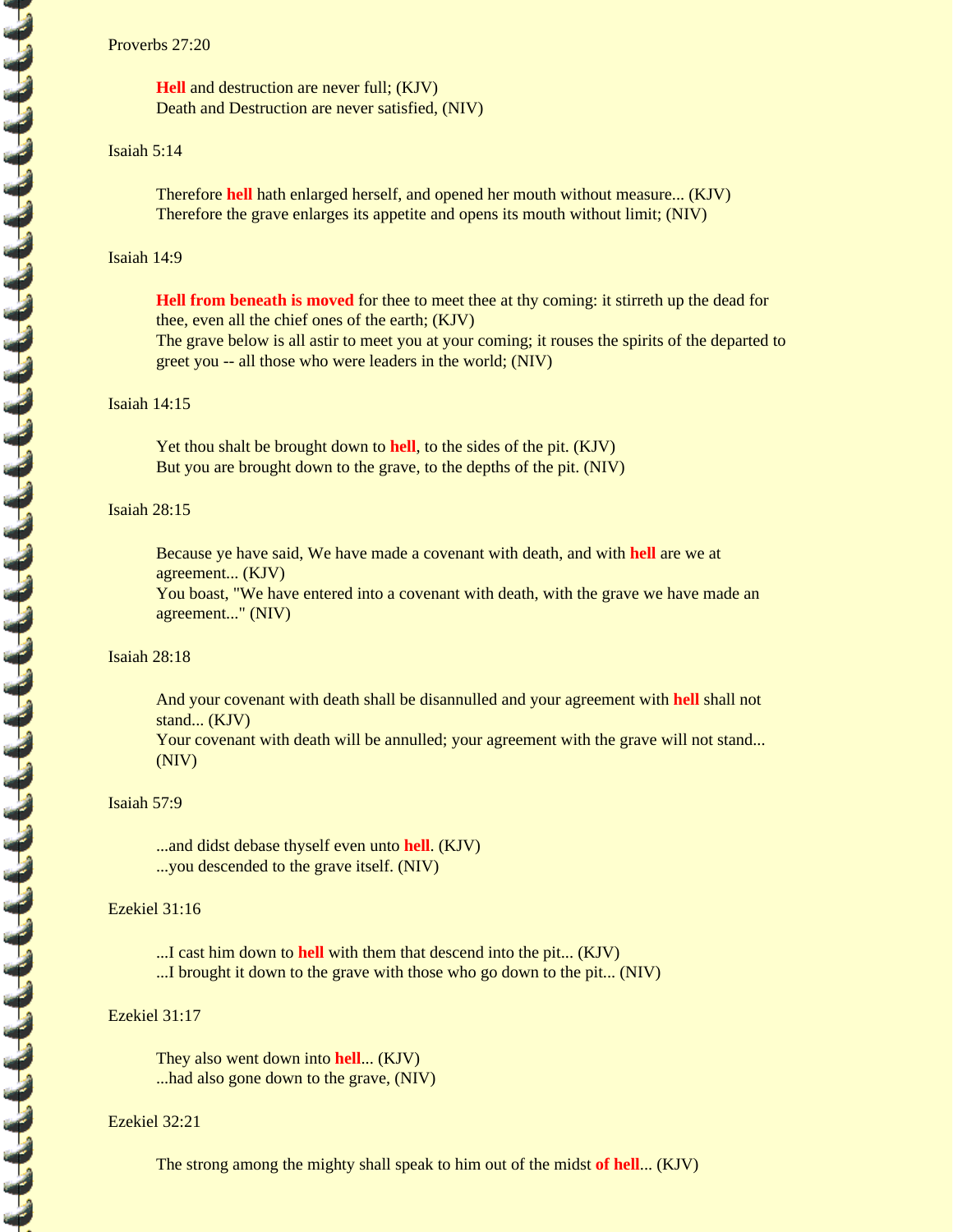From within the grave the mighty leaders will say... (NIV)

#### Ezekiel 32:27

...which are gone down to **hell**... (KJV) ...who went down to the grave... (NIV)

#### Amos 9:2

Though they dig into **hell**, thence shall mine hand take them... (KJV) Though they dig down to the depths of the grave, from there my hand take them... (NIV)

#### Jonah 2:2

...out of the **belly of hell** cried I, and thou heardest my voice. (KJV) From the depths of the grave I called for help... (NIV)

Habakkuk 2:5

...who enlarges his desire as **hell**, and is as death, (KJV) ...because he is as greedy as the grave and like death... (NIV)

In the New Testament the word hell is found twenty-two times in the Authorized Version, compared with thirteen occurrences in the New International Version. But the big shock is to see how this popular translation completely removes it from the Old Testament. Yes, the Modern Bibles have gotten rid of the "Thee's" and "Thou's"...and a lot else!

#### **HOW MANY MISSING WORDS?**

The most striking fact about the Modern Bibles is that in the New Testament they are clearly shorter than the Authorized Version. The following gives an idea of how much shorter, by comparing the Greek texts which underlie the AV and Modern Versions. The two most popular editions of the Modern Version Text are: The Nestle Aland -- 26th Edition, and The United Bible Society -- 3rd Edition. These have a different format but their text is identical. The most widely used edition of the Received Text was that prepared by Robert Stephanus in 1550. The KJV does not follow Stephanus in every instance, nor is the NIV identical with the Nestle Aland, but they are close; and these two Greek Testaments provide a good basis for comparison. We begin with a chapter by chapter count of Matthew (with the number of words in the AV Text given first) and then to conserve space give a book by book total.

Matthew (twenty-eight chapters):

| $(1)$ 445 vs. 438    | $(2)$ 458 vs. 457    | $(3)$ 334 vs. 335    | $(4)$ 432 vs. 427  |
|----------------------|----------------------|----------------------|--------------------|
| $(5)$ 841 vs. 822    | $(6)$ 683 vs. 653    | $(7)$ 514 vs. 517    | $(8)$ 599 vs. 585  |
| $(9)$ 657 vs. 646    | $(10)$ 721 vs. 724   | $(11)$ 498 vs. 493   | $(12)$ 920 vs. 905 |
| $(13)$ 1096 vs. 1076 | $(14)$ 565 vs. 561   | $(15)$ 625 vs. 610   | $(16)$ 533 vs. 525 |
| $(17)$ 517 vs. 496   | $(18)$ 695 vs. 668   | $(19)$ 549 vs. 533   | $(20)$ 572 vs. 542 |
| $(21)$ 869 vs. 865   | $(22)$ 668 vs. 661   | $(23)$ 688 vs. 656   | $(24)$ 835 vs. 825 |
| $(25)$ 773 vs. 763   | $(26)$ 1274 vs. 1239 | $(27)$ 1036 vs. 1008 | $(28)$ 341 vs. 329 |

*Total-* (18,740 vs. 18,359), 381 fewer words in the modern version text.

Mark: (11,6464 vs. 11,268), 78 fewer words in the modern version text. Luke: (19,935 vs. 19,473), 462 less; John: (15,957 vs. 15,636), 321 less;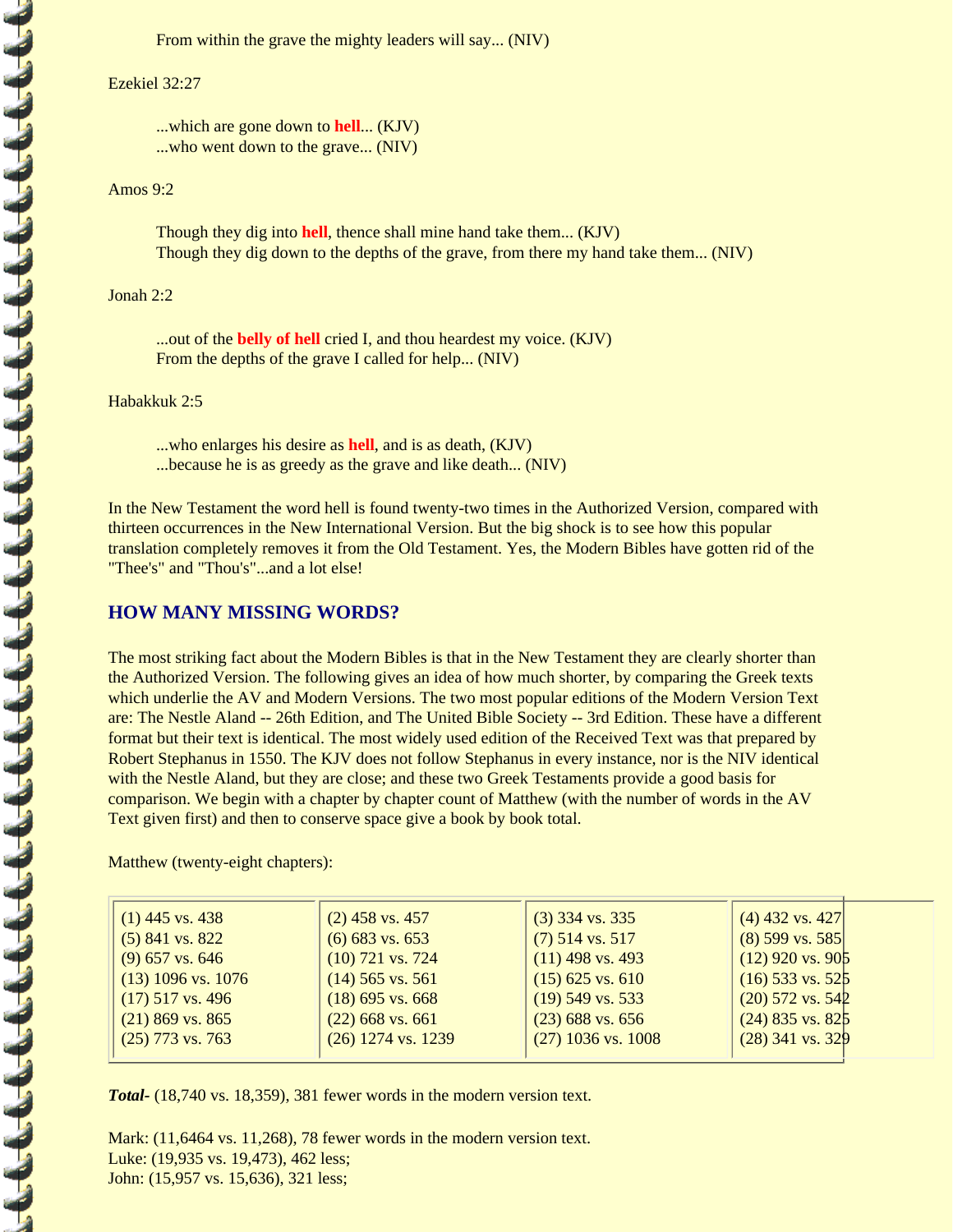Acts: (18,794 vs. 18,448), 346 less; Romans: (7,2044 vs. 7,108), 96 less; 1 Corinthians: (6,933 vs. 6,830), 103 less; 2 Corinthians: (4,509 vs. 4,476), 33 less; Galatians: (2,251 vs. 2231), 20 less; Ephesians: (2,462 vs. 2,421), 41 less; Philippians: (1,641 vs. 1,629), 12 less; Colossians: (1,621 vs. 1,581), 40 less; 1 Thessalonians: (1,495 vs. 1,481), 14 less; 2 Thessalonians: (834 vs. 819), 15 less; 1 Timothy: (1,624. vs. 1,591), 33 less; 2 Timothy: (1,254 vs. 1,238), 16 less; Titus: (666 vs. 659), 7 less; Philemon: (339 vs. 334), 5 less; Hebrews: (4,990 vs. 4,953), 37 less; James: (1,763 vs. 1742), 21 less; 1 Peter: (1,724 vs. 1,684), 40 less; 2 Peter: (1,104 vs. 1,099), 5 less; 1 John: (2,175 vs. 2,141), 34 less; 2 John: (249 vs. 245), 4 less; 3 John: (218 vs. 219), 1 more word in the modern version text; Jude: (452 vs. 461), 9 more words in the modern version text; Revelation: (9,941 vs. 9,851), 90 fewer words in the modern version text.

*Subtotal --* (140,521 vs. 137,977)\* with 2,544\* fewer words in the modern version text.

\*The modern versions either omit, place in the foot notes, question their authenticity, or place in brackets, Mark 16:9-20 and John 7:53-8:11. After taking these two well-known passages into account the final tally is:

*Final Total --* 140,521 vs. 137,602 with 2,886 fewer words in the modern version text.

In the New Testament the modern version text is shorter than that of the King James Version by about the number of words in 1 and 2 Peter!

Keep in mind that these omissions are only part of the story, there are also *many thousands of word alterations* in the Modern Version Text.

#### **A THEORY BEHIND SHORTER BIBLES**

Are words missing from the Modern Bibles or have they been added to the Authorized Version? This is the question that must now be asked! Have words been deleted, either intentionally or accidentally from the text underlying the Modern Versions, or have they been somehow added to the text of the King James Version?

Scholars who favour the newer translations have had a ready answer for this question, "Conflation." They've said the King James text conflated or combined readings of the different "text types" or manuscript groupings. For example, if in a certain passage, one group of manuscripts reads "Peter walked by the sea," but another "John walked by the sea"; the manuscripts which form the basis of the Received Text merely combined the two, "Peter and John walked by the sea." This has been the standard explanation for the Received Text's greater length. But, as is now known, conflation cannot begin to offer any such explanation, and today textual scholars are reluctant to appeal to it.

Conflation is but one aspect of what is known as *- The Westcott and Hort Theory.* Last century about the time when Darwin was trying to show how there could be a creation without a Creator, two Cambridge professors, B.F. Westcott and F. J. A. Hort built up an elaborate argument in favour of the shorter text and against the Received Text. Others before had labored to the same end, but Westcott and Hort developed the various facets into a powerful and plausible argument. Their theory of the New Testament text has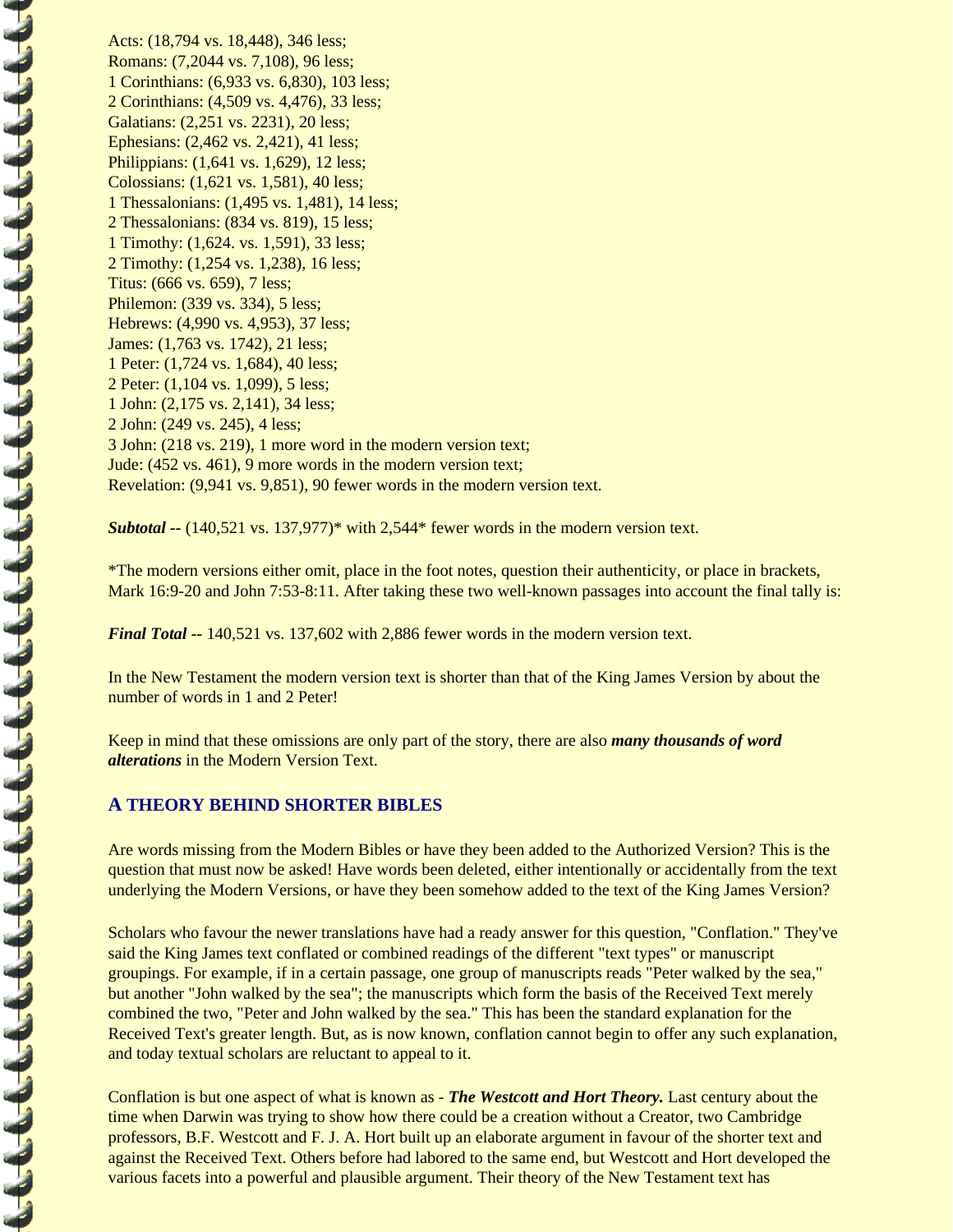dominated the views of Bible translators this century. But what is so remarkable: its major tenets have been disproven or diminished by scholars and yet still appealed to by them. Textual Criticism has reached a blind alley with little left to argue the point. One thing has become obvious, they seem no more likely to return to the KJV type of text than an evolutionist whose theories have also been disproven would come back to the Genesis account of creation. Textual critics merely continue to cleave to, and attempt to rehabilitate the wreckage of the Westcott and Hort theory.

Opponents of the Authorized Version have had a very big task on their hands. They must explain the dominance and uniformity of the Traditional/KJV Text. About 90% of known manuscripts fall into this category, and they are strongly cohesive. Further, they must describe the means by which it "became longer."

## **Here then are the major points of the Westcott and Hort Theory?**

*One:* "In matters of textual criticism the Bible is to be treated like any other ancient book. No special considerations are to be made concerning its claims of inspiration and preservation."

To approach the Scriptures with anything less than the greatest reverence and respect is a reproach to its Author! God has committed Himself to His Book in its inspiration, preservation, and transmission. Textual scholars and translators who have not taken this into account have made a fatal error which reveals itself only too readily in the product.

*Two:* "Because of their age (mid fourth century), the primary basis of the Greek text is to be found in the Vaticanus and Sinaiticus manuscripts."

These two well preserved manuscripts contain most of the New Testament. Vaticanus has for centuries been in the Vatican library, while Sinaiticus, which was discovered last century in a monastery at the foot of Mt. Sinai, is on display at the British Museum. They exhibit the shorter text and are the chief reason for the new versions being shorter. They are corrupted by Adoptionism. They, with a few allies, constitute the main pillars of the modern Critical Greek Text. They are continually referred to in footnotes as the "oldest and best manuscripts." They are old but certainly not the best! Their great age and good condition can only point to disuse by the early church. How else could they be in such remarkably good condition? We have very little evidence of copies being made from them in subsequent centuries. The comparatively few manuscripts which also exhibit the shorter text frequently disagree with them in other particulars. In fact, Vaticanus and Sinaiticus disagree between themselves over 3000 times in the four Gospels alone. The source of this shorter text seems certain to have been Alexandria, Egypt, and it did not spread and become an accepted text outside of that area. These two primary representatives of the Alexandrian Text remained in their places of disuse for the better part of the Christian era only to be retrieved last century to form the basis of the Modern Bibles.

**Three:** "Despite its numerical advantage, the Received or Byzantine Text (as it is called) is merely one of three or four competing text types."

This was the great "leveler" used by textual critics when faced with the overwhelming numbers of the Received Text. Rather than view manuscripts on a 90 to 10 ratio (that is 90 for the Received and 10 for the others), the Received Text was made merely one of several competing families. The others being said to be the Alexandrian, Western and possibly the Caesarean.

Now for a start, to divide ten percent of the remaining manuscripts among three textual groupings, shows how small each would be. Today it is admitted that because of their lack of uniformity the Western and Caesarean can no longer be regarded as text types. This leaves the Received and Alexandrian. And the Alexandrian is very small as the following shows:

(1) There are 88 papyri fragments (2nd, 3rd centuries). Many are too fragmentary to show whether they support the longer or shorter text; coming as they do from the Alexandria area we would expect them to support the latter. Scholars such as Fredrick Kenyon usually single out between nine and thirteen in support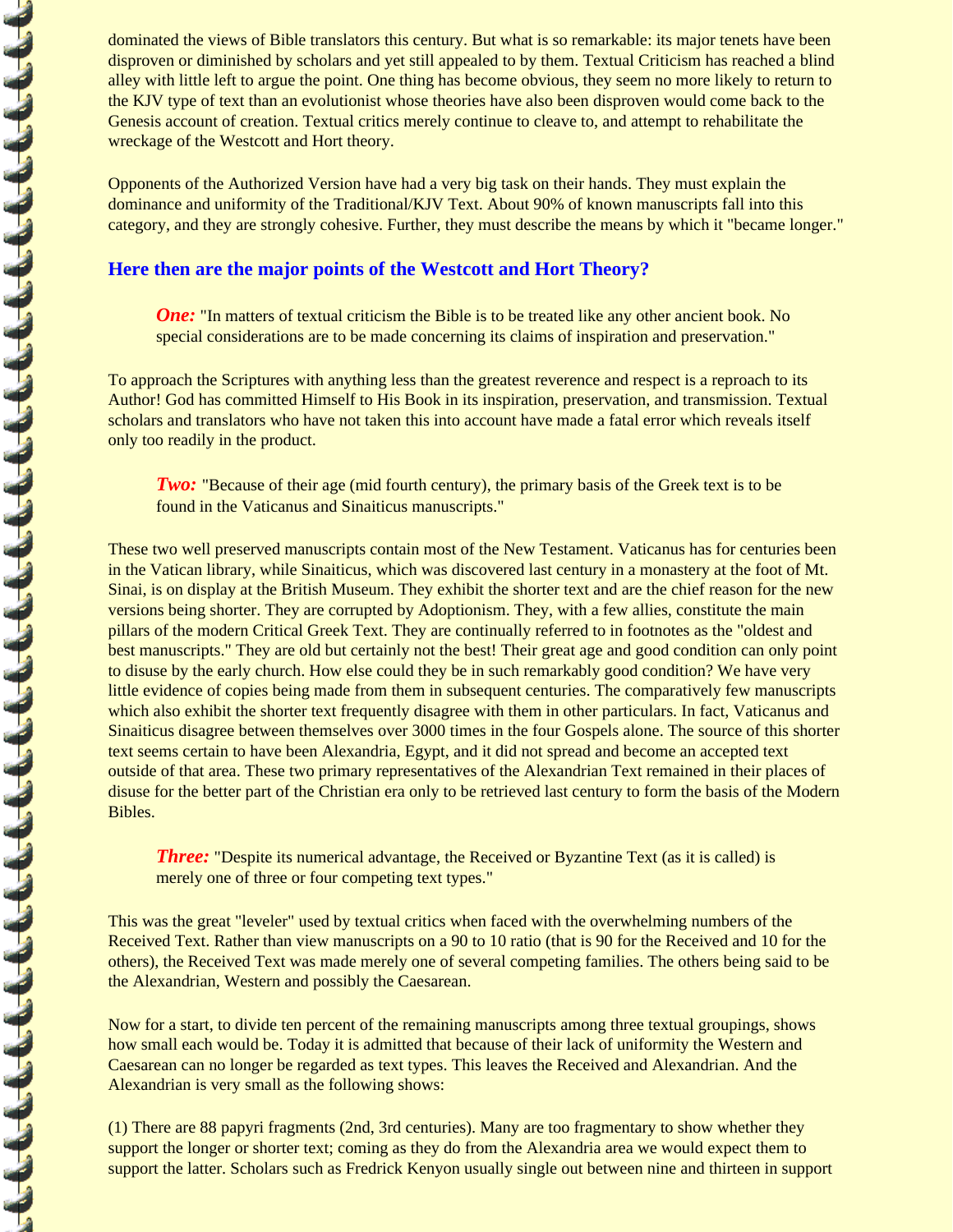of the Alexandrian Text. But, as shown below, the papyri also supports the AV Text.

(2) There are 267 uncial or large-lettered manuscripts (4th-10th centuries).Advocates of the Alexandrian Text claim support from only about nine.

(3) There are 2401 minuscule or small-lettered manuscripts (10th-16th centuries). Supporters of the shorter text are prepared to list only about twenty-two for their side. Thus the Alexandrian manuscripts comprise only a small fraction of those discovered. Further there is wide variation among them; far more so than the great mass of manuscripts which comprise the Received Text. We are actually being quite generous to give as many as 40 manuscripts to the Alexandrian side, for frequently they display the shorter text in only a portion of a manuscript. There is in fact only one cohesive text type; that which underlies the King James Version. Most of what remains is total confusion! We are bound to ask: If the shorter Alexandrian Text used in the modern Bibles is the true one, why did the early church make so few and widely variant copies?

*Four:* "The numerical preponderance of the Received Text can be explained by a study of the genealogical descent of its manuscripts. If, for example, of ten manuscripts, nine agree against one, but the nine have a common original, the numerical advantage counts for nothing. It is merely one to one."

This was the classic argument W/H used to deny the Received Text any preference on the basis of numbers. The argument implies that many of the Received Text manuscripts are but copies of each other or of near ancestors. Surprisingly, W/H merely theorized at this point, they did not present actual data of parent-tochild and ancestral relationships between manuscripts. Research since W/H has shown that the great mass of Received Text manuscripts are not "mimeographed" copies; very few have a parent-child relationship. Instead they are individual representatives of lines of transmission which go deep into the past.

**Five:** "The Received Text is fuller due to conflation. It combined the variant readings of other competing text types (usually the Western and Alexandrian). Rather than choose between one or the other, both were used. Much of this took the form of an official revision sanctioned by the Byzantine Church probably under the leadership of Lucan (died 311 A.D.) bishop of Antioch."

If this were true, then most of the underlined KJV passages in our lists which have been omitted from the modern version-should in fact be combinations of material from existing text types. Yet a search of the Alexandrian and Western texts in these passages reveals that there is seldom enough material for the Received Text to make such a conflation. Thus, wherever the unique KJV readings came from, it most certainly was not from that source. This is clearly the reason why Westcott and Hort, who were long on theory but short on demonstration, presented only eight "examples" of conflation. And frankly, the eight are not very convincing. To make conflation the reason for the greater length of the KJV would require virtually thousands of clear instances.

Coming to the second part of the argument, that this conflating was officially carried out around the year 300 A.D., history has left not the slightest trace. This historical blank has led modern scholars to speak of the "lengthening" of the Received Text in terms of a "process which occurred over a considerable time, possibly centuries." Yet how such a process-again unnoticed by history carried out by many scribes, over centuries, across a vast geographic area, could achieve the widespread uniformity so apparent in the Received Text manuscripts is beyond imagination.

*Six.* "The distinctive Received Text readings (i.e. those we have underlined in the lists) are not generally seen before 35 A.D. For the most part they are absent from the Greek manuscripts, Versions, and Scripture quotations of the Church Fathers."

For a full discussion see the author's "Early Manuscripts and the Authorized Version."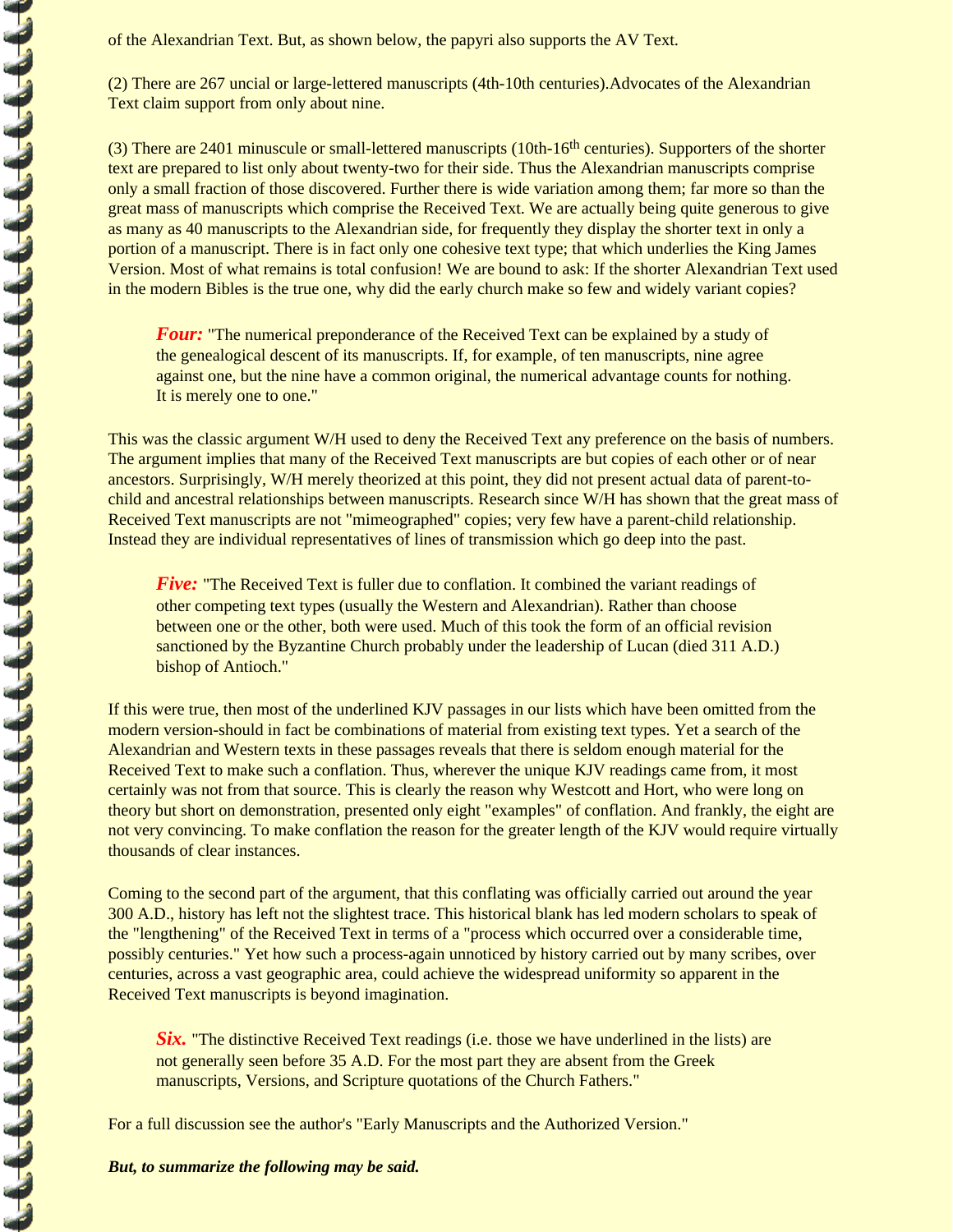### **1. The Greek Manuscripts**

Clearly, Christians through the centuries believed that the longer text was very old, and that it accurately reflected the original, for they continually multiplied copies of it. This they most certainly would not have done had they felt it was merely a secondary and conflated revision. Nevertheless, Vaticanus, Sinaiticus, and some of the papyri portions which have survived for over 1650 years often exhibit the shorter text.

Let it be pointed out first that to expect a manuscript to hold up under the copying process for 1650 years is of course to expect the impossible. It is abundantly clear that these few manuscripts endured precisely because they were not so used. Where are the copies? Further, coming as they do from Egypt, they had the benefit of being stored in a dry climate which greatly contributed to their preservation.

There is, however, clear evidence for the longer TR readings in these few very early relics. Harry A. Sturz in his book "The Byzantine Text-Type and New Testament Textual Criticism" strikes a devastating blow at arguments which seek to minimize the fact that distinctive Byzantine readings do appear in the early papyri. He lists 150 Received Text readings which though not supported by the early Alexandrian and Western manuscripts are read by the mass of later manuscripts and by the early papyri. He lists a further 170 TR readings which again run counter to Vaticanus and Sinaiticus, but in this case find support from the Western manuscripts. These also are supported in the early papyri. In fact Sturz demonstrates papyri support for a total of 839 readings which in varying degrees would be classed as "distinctly Byzantine." As the papyri is available for only 30% of the New Testament, existing evidence allows us to reasonably project that the story would be the same for the rest of the New Testament. What is especially remarkable about this is, the papyri comes from that area where the Alexandrian/shorter text was prevalent. Nearly all of the 267 uncial manuscripts move strongly to the side of the AV Text, with the same being true of the minuscules.

### **2. The Early Versions**

The early versions, i.e. where Greek was translated into another language, strongly support the Received Text, both before and after350 A.D. The three primary versions are the Old Latin, Syriac Peshitta, and Egyptian Coptic. The two former were translated about 150 A.D. and the Coptic about 200 A.D. As might be expected existing manuscripts of the Coptic lean toward the Alexandrian/shorter text. Yet, in a significant number of places the Coptic is found to agree with the Received Text against Vaticanus and Sinaiticus.

### **The Old Latin**

One view of the origin of the Old Latin is that it was translated in Antioch, Syria, by missionaries to the West. Support for this view is demonstrated by the strong Syrian and Aramaic tendencies in the existing manuscripts. If this is the case then the Old Latin is associated with that city which was not only the missionary center in the Book of Acts, but also the place that history accords as the fountainhead of the Received Text.

The 65 or so existing manuscripts often disagree among themselves and are probably not very good reflections of the original Old Latin text. Those associated with North Africa show some strange additions as well as subtractions. Whereas, the manuscripts connected with Europe are generally favourable to the Received text. It is this African strain of the old Latin that is often termed "the Western text type." One thing is certain; the Old Latin whether European or African does not give much support to the Alexandrian/ Modern Version text!

It is the branch of the Old Latin used in northern Italy that attracts our interest most, and establishes one of the crucial chapters in Bible transmission history. This version, known as the Itala, is associated with the Christians of the Vaudois-the valleys of northern Italy and southern France. These noble believers withstood every attempt of Rome to "bring them into the fold." From the days of Pope Sylvester (early 300's) unto the massacres of 1655, they were slaughtered, their name blackened, and their records destroyed; yet they remained true to the Scriptures. They are known by a number of names, but best as the Waldensians. Research into the text and history of the Waldensian Bible has shown that it is a lineal descendant of the Old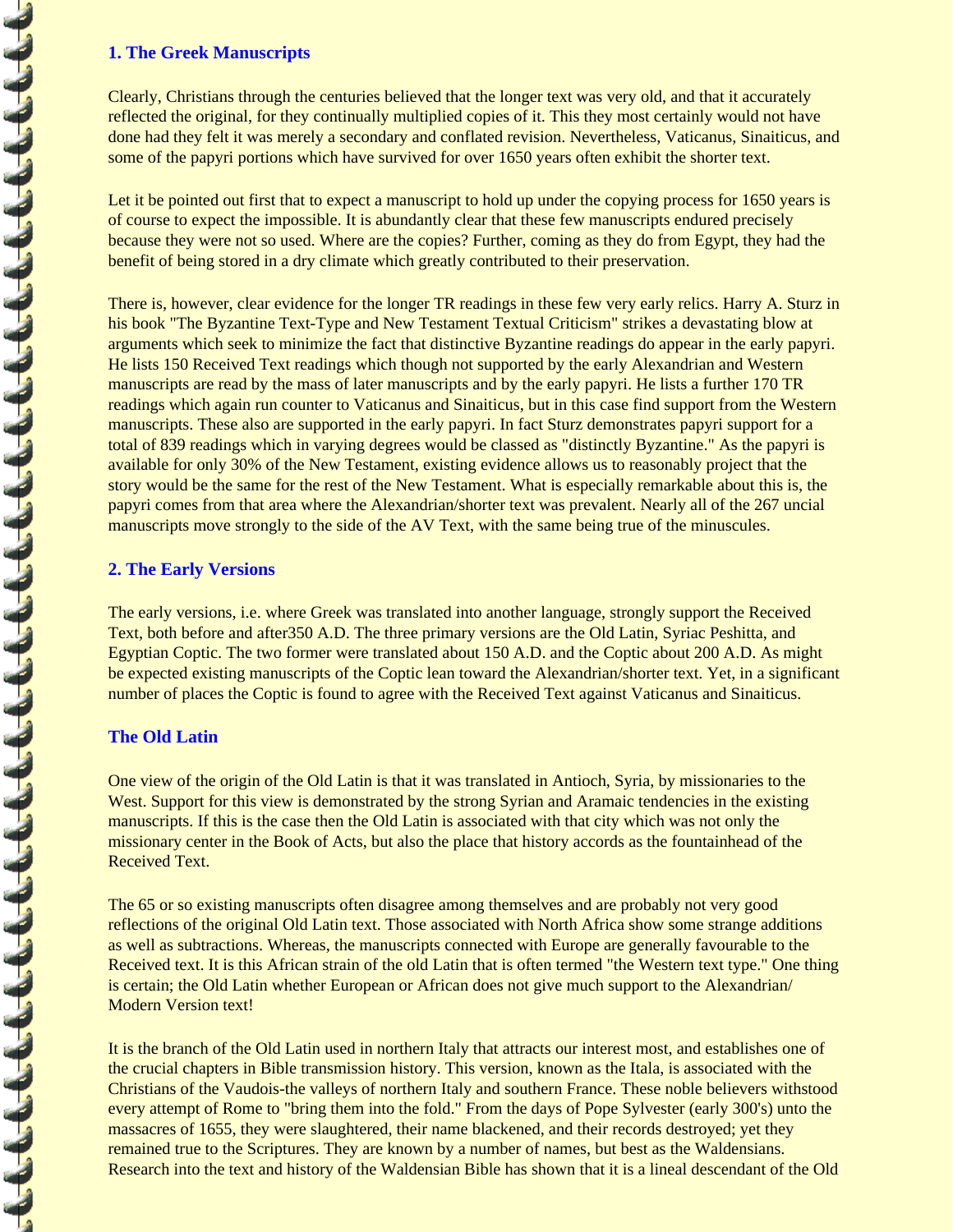Latin Itala. In other words, the Itala has come down to us in the Waldensian form, and is firmly in the Received Text tradition. The same can be said of other Bibles belonging to those groups who remained separate from Rome. Thus, in the Received Text we have the convergence of the Greek speaking East and the non-Catholic Latin-speaking West.

### **The Syriac Peshitta**

Coming now to the third primary version, the Syriac Peshitta, we have a curious case of textual history being rewritten. From the days of Westcott and Hort and the establishing of Vaticanus and Sinaiticus as the basis of the new Bibles, every attempt has been made to discredit all pre 350 A.D. evidence for the Received Text. This is nowhere more apparent than with the famous Syriac Peshitta.

The importance of this version and the church it came from cannot be overemphasized. The virtual center of first century Christianity was Antioch in Syria. "The disciples were called Christians first in Antioch" (Acts l1:20). Paul's great church planting ministries had their base in Antioch. Syrian Christianity had a close proximity and linkage with many of the churches that had received the inspired New Testament letters. The Syrian church had direct contact with the Apostles and writers of the Scriptures, therefore, the Syrian version may have been written with direct access to the original autographs. Indeed, Bishop Elliott in 1870 wrote, "It is no stretch of imagination to suppose that portions of the Peshitta might have been in the hands of St. John."

Now, in the years following 1870 the good bishop must have bit his tongue for so openly stating this commonly held view concerning the near apostolic age of the Peshitta. For in the movement to bring out a revised Bible, in which he himself played a leading role, the Peshitta posed a major stumbling block. Its manuscripts (now numbering over 259) are in line with the Received Text! Thus, practically by itself the Peshitta could undermine the entire Westcott and Hort superstructure. The answer was to take two other Syriac manuscripts (one discovered in 1842, the other in 1892) which differed from the Peshitta, and call them the "Old Syriac." The Peshitta was then made to be a revision of this so-called Old Syriac. To make the story complete, the Peshitta's date was moved back from 150 to about 425 A.D., with the "revision" being performed by a certain Rabbula, Bishop of Edessa in Syria.

Needless to say, there is not a trace in Syrian ecclesiastical history of such a thing happening. As Arthur Voobus writes "this kind of reconstruction of textual history is pure fiction without a shred of evidence to support it" *(Early Versions of the New Testament,* Estonian Theological Society, 1954, see pp. 90-97). Further, the view is contrary to established facts of history. In Rabbula's day a massive split occurred in the Syrian Church. The opposing sides were known as the Nestorians and Monophysites (led by Rabbula). Yet, both sides regarded the Peshitta as their authoritative Bible. It is impossible to believe that the side bitterly opposed to Rabbula should at the same time embrace unanimously his "revision" of the Scriptures. Further, such a unanimous acceptance by both parties in the early 400's argues powerfully for the Peshitta's early origin.

Regarding the two sole manuscripts of the so-called Old Syrian text. They are not all that close to each other. One denies the virgin birth of Christ in Matthew 1:16. Nor do they lend particularly convincing support to the Alexandrian Text 'In fact, they contain a significant number of Received Text readings. They are merely corrupted copies, all but ignored by the Syrian church, yet with the Received Text base still discernible.

The other European versions-the Gothic (350 A.D.), Armenian (early 400's), and Georgian (mid-400's) follow the Received Text. Even the Ethiopic (400), despite its proximity to Egypt, is basically Received Text. Therefore, in the early versional history support for the Received Text, in contrast with the Alexandrian Text, is overwhelming.

### **3. The Scripture Quotations of the Early Church Writers**

Westcott and Hort confidently declared that ecclesiastical writers before 350 A.D. did not quote from the longer type of text. Their confidence rested in part on what is an immediate disadvantage for the Received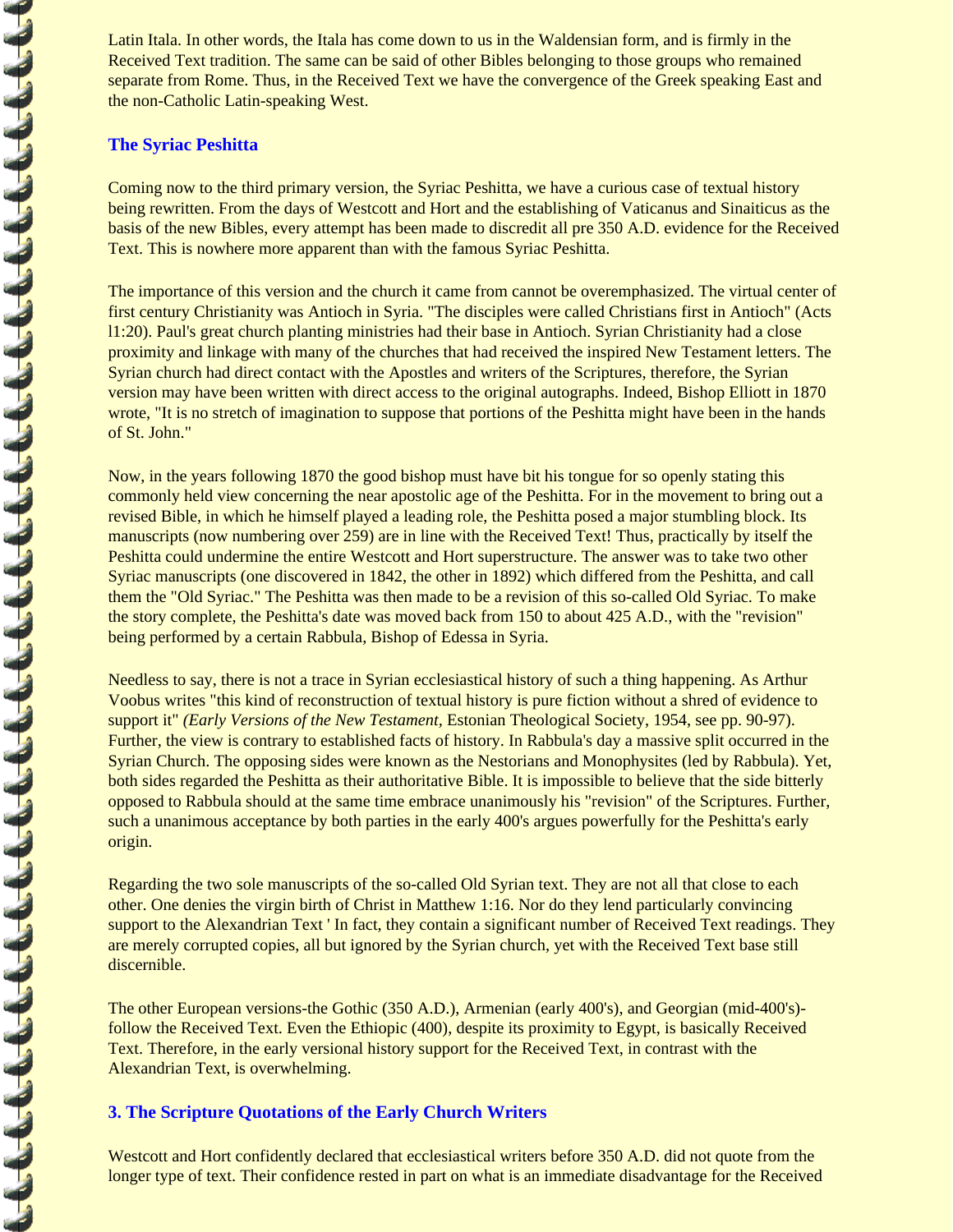Text. Most early writers (or at least those whose writings exist now) were located near those areas where the shorter text was prevalent (Alexandria), and where most divergences have been noted in the manuscripts- (North Africa and the West).

In this entire inquiry it cannot be overstressed that in early textual history the Received Text is most directly associated with those places that were either the senders or recipients of the original New Testament autographs, i.e. Antioch, Asia Minor, Greece, Macedonia. While volumes of theological literature poured out of Alexandria, North Africa and Italy, very little is available for us prior to 350 from the eastern areas. Yet even with this disadvantage, the Received Text can be shown to prevail in the Alexandrian/Western writings.

Toward the end of last century John Burgon compiled an extensive index of Scripture quotations from the early Church Fathers. In mentioning Burgon we come to the man who so powerfully and eloquently fought against moves in England to replace the Received Text. Attempts have been made to discredit this good man's massive labours. It certainly cannot be done on the basis of his scholarship. After matriculating at Oxford with honours and taking his B.A. and M.A. there, he was to spend most of his adult life at that famous university. Burgon was Fellow of Oriel College, vicar of St. Mary's (the University Church) and Gresham Professor of Divinity. During his last twelve years he was Dean of Chichester. Unlike many of his contemporaries his was a "scholarship on fire." He believed and loved the Bible, and had a great zeal to defend it. While we cannot go along with his high churchmanship, we acknowledge him as a worthy champion of the Faith, and strongly urge the reading of his books.

Coming now to the index, Burgon cited 4,383 Scripture quotations from 76 writers who died before the year 400 A.D. Edward Miller carried on the work after Burgon's death and put the material in a tabulated form showing the times a Church Father witnesses for and against the Received Text. He found the Received Text had the greater support by 2,630 to 1,753 or 3 to 2. Keeping in mind the Alexandrian and Western localities of these 76 Fathers, we have here quite a strong majority for the Received Text. Had the quotations of the Eastern Fathers been available, all indications are that the support would have been quite overwhelming. But the above evidence shows clearly also that there was a struggle over the text of Scripture in those early centuries. But, there was a clear winner!

Miller concluded his research with the following challenge:

As far as the Fathers who died before 400 A.D. are concerned, the question may now be put and answered. Do they witness to the Traditional Text as existing from the first, or do they not? The results of the evidence, both as regards the quantity and the quality of the testimony, enable us to reply, not only that the traditional Text was in existence, but that it was predominant, during the period under review. Let any one who disputes this conclusion make out for the Western text, or the Alexandrian, or for the Text of B and Aleph (i.e. Vaticanus, Sinaiticus), a case from the evidence of the Fathers which can equal or surpass that which has been now placed before our reader.

Regarding the attempt to discredit Burgon's work by saying that later editors "adapted" the Church Father's quotations to the Traditional Text, Edward Hills writes:

In regard to my references to the Church Fathers, I am sure that if you examine the notes to my *King James Defended and my Believing Bible Study?* you will see that I have taken care to look up all the Burgon's references in the most modern editions available. During the years 1950-55, I spent many weeks at this task... In fact, the newer German editions of the Church Fathers differ little from those of the 17th and 18th centuries. Certainly not enough to affect Burgon's arguments (Letter from Edward F Hills to Theodore P. Letis, February 15, 1980, as quoted in Theodore P Letis, "Edward Freer Hills Contribution to the Revival of the Ecclesiastical Text," unpublished M.T.S. Thesis, Emory University, 1987).

*Seven:* "There are no signs of deliberate falsification of the text for doctrinal purposes during the early centuries."

Such a view allowed Hort to treat the text of Scriptures as he would any other work of ancient literature (see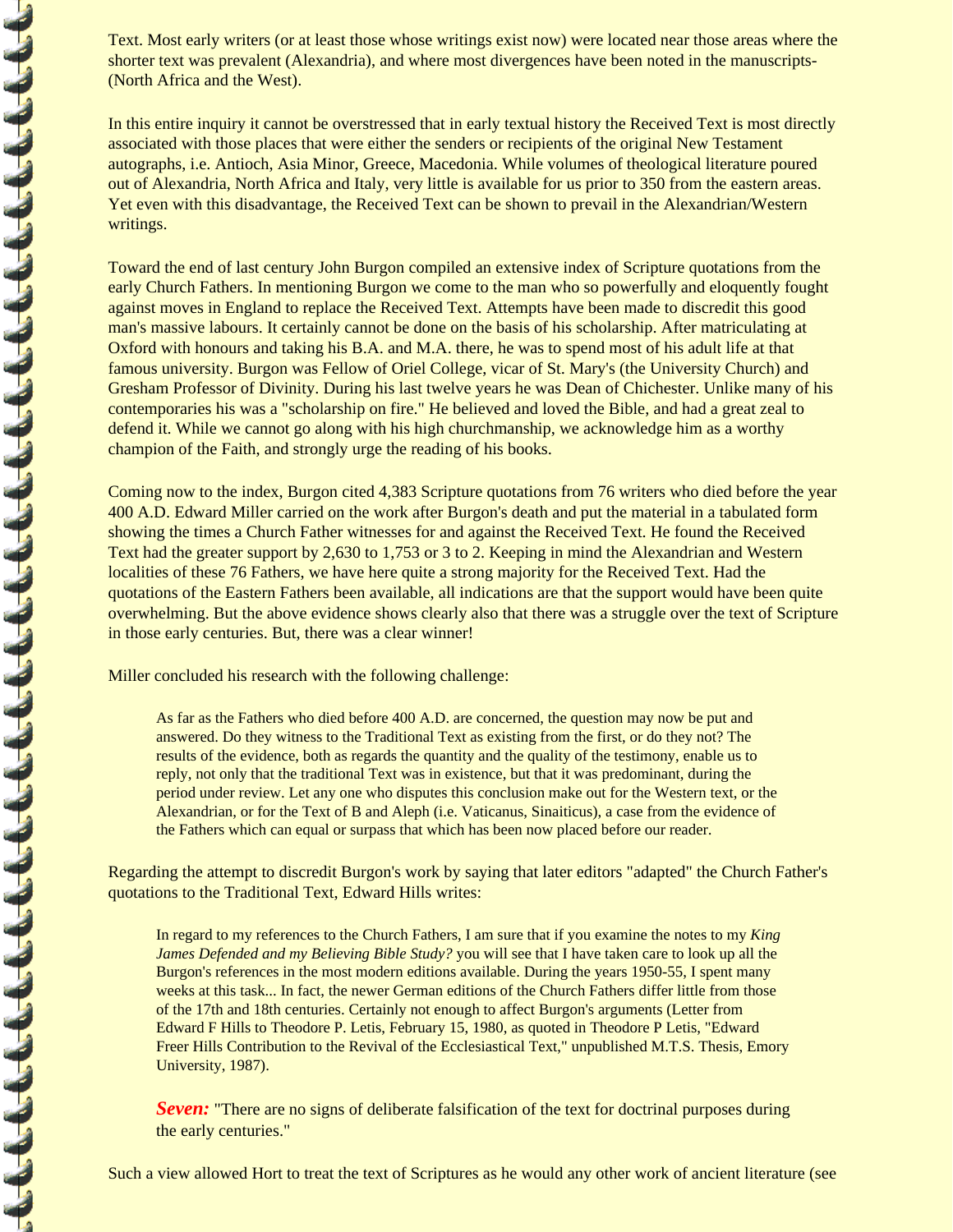point one). If he admitted that there had been a significant attack with fairly wide spread results then he would not (or only with greatest difficulty) have been able to introduce his other theories of genealogy, conflation, official revision, and text types. An unpredictable variable would have been introduced which these neatly packaged theories could not have handled. Textual Criticism approaches the history of the Bible much in the same way an evolutionist does the history of the planet: no direct reaction, no flood, all has been left to natural processes, no direct intervention of any kind!

In the face of widespread testimony of early Church Fathers to the contrary, it is hard to believe that Westcott and Hort were ever very serious about this point. But, the tenet had to be accepted if the rest of the theory was to have a chance of standing.

Tertullian of Carthage is typical of many early Fathers. He accused heretics of tampering with the Scriptures in order to gain support for their special views. Around the year 208 A.D. he urged these men to compare their copies with those in the cities where the Originals had been sent. Tertullian may actually be referring to the original autographs of the Epistles of Paul, but if not they were most certainly first generation copies.

"Run over the apostolic churches, in which the very thrones of the apostles are still preeminent in their places, in which their own authentic writings are read. Achaia is very near you, in which you find Corinth. Since you are not far from Macedonia you have Philippi... and the Thessalonians. Since you are able to cross to Asia, you get Ephesus. Since, moreover, you are close upon Italy, you have Rome, from which there come even into our hands the very authority of the apostles themselves."

When the *Living Word,* the Lord Jesus Christ, returned to heaven Satan directed his fury against the *Written Word*. This is the key to understanding the history of the New Testament text. Any theory not taking this into account is totally adrift.

We are faced with the most direct question. Is the longer or the shorter text the offspring of these attempts at corruption? Did the 100 year period when deliberate alteration took place produce the text which more fully presents the Names, Person, and Work of Christ or the one which tends to diminish them? Which would be more likely: a believer adding to the Scriptures, or an enemy of the Faith deleting from the Scriptures? Which would be easier and less liable to immediate detection: adding words and phrases or removing them? Which could be more consistently and uniformly done? And which of these two kinds of text did believers through the centuries feel convinced to be the right one, and demonstrate their conviction by multiplying copies?

By now, you probably know the answer!

*Eight:* "The shorter reading is to be preferred. Corruption by addition is much more likely than corruption by omission."

This is clearly a case of devising a theory to fit the shorter Vaticanus and Sinaiticus manuscripts. As with the other theories it has no real basis in fact. Regarding deliberate alteration, it is far easier to remove a word or passage and get away with it (for a while!), than to add material. And when there is no particular attempt to editorialize, constant copying will result in accidental omission far more often than accidental addition.

But apart from the omission of significant words and passages, the Modern Version Text is shorter in another kind of way. It is more terse and not as lucid as the Received Text. And here it betrays the secret that it is not the original text of the first century, but rather one that is altered and secondary.

In Biblical times there were two major kinds of Greek dialect: Classical or Attic (the dialect of Athens on the Attica Peninsula), and Hellenistic or Koine. Though terse and compact, Attic was considered the more "elegant" of the two. It was the language of the golden age of Greece, and was in vogue from about 480 to 323 B.C. After Alexander the Great, the more simple and explicit *Koine* (meaning common dialect) began to be spoken, and became the lingua franca of the eastern Mediterranean region until the fourth century A.D. when it was superseded by Byzantine Greek.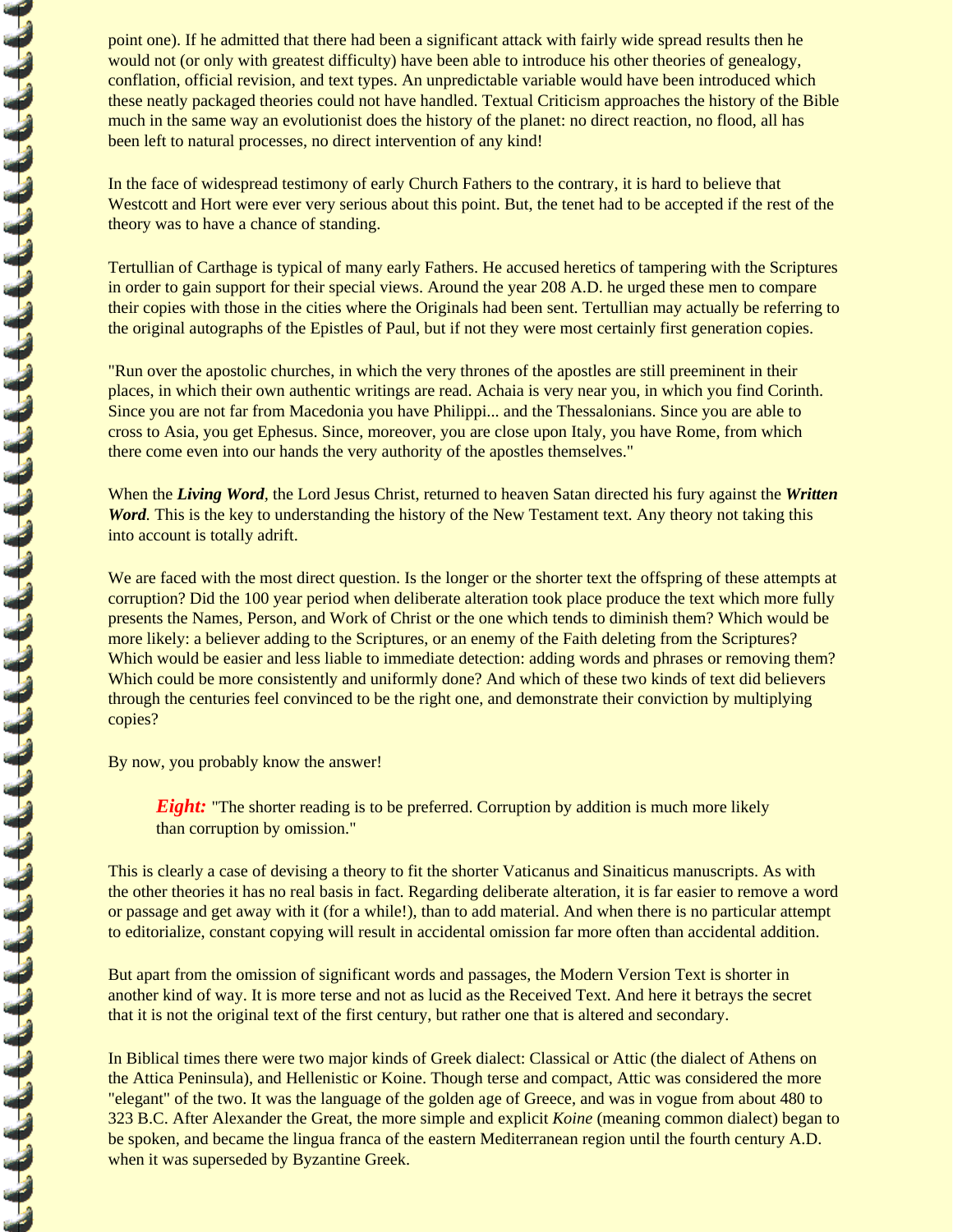Importantly for us, Koine was the dialect of the New Testament. This is a remarkable evidence of God's providence. The Attic left too much to the imagination, whereas Koine with its greater fullness could be more precise. It was simple, lucid, plain, and full; yet without the affected pretense of the Attic.

As time passed there were attempts to return the Attic to its former place. The second century A.D. was known as the "century of Atticism" when many did revert back to the Attic brevity. And as it was an occasion for attack against the Scriptures that they were written in the less cultured Koine, a significant number of "Christian" scholars were caught up in this. As we might expect, signs point to Alexandria being the prime mover to bring the Scripture Text iito line with the Attic dialect. The manuscripts associated with that locality, certainly beyond all others, favour the Attic-like terseness.

When Westcott and Hort convinced textual scholarship to revise the N.T. away from the Received Text and toward Vaticanus and Sinaiticus; the implications of Attic and Koine Greek were not fully understood. Classical brevity was to them an attraction. Subsequent research has shown how wrong they were: the shorter, not the longer, is the altered text!

## **A Preconceived Malice**

This then, with a few other arguments of a more secondary nature, is the Westcott and Hort (mainly Hort) theory which has resulted in the shorter New Testament of our day. These are the standard arguments against the Text of the King James Version. They are not fair. They are not honest. They do not deal with the actual facts of the case. Much of the argument was tailor-made by Fenton John Anthony Hort to support his own preconceived malice against the standard text.

Ponder what he wrote to a friend in 1851 when only twenty-three years old:

I had no idea till the last few weeks of the importance of texts, having read so little Greek Testament, and dragged on with the villainous Textus Receptus...Think of that vile Textus Receptus leaning entirely on late manuscripts; it is a blessing there are such early ones *(Life and Letters of Fenton John Anthony Hort,* 1896, Vol 1, p. 211).

Even granting his misconception about "late manuscripts," what would make a young man call the Text of the Reformation which had brought such light to the world, "villainous and vile"? Regardless, with this opening salvo he launched into a career dedicated to the overthrow of the Received Text.

Ernest Colwell wrote:

The dead hand of Fenton John Anthony Hort lies heavy upon us. In the early years of this century Kirsopp Lake described Hort's work as a failure, though a glorious one. But Hort did not fail to reach his major goal. He dethroned the Textus Receptus *(Scribal Habits in Early Papyri, The Bible in Modern Scholarship,* Abingdon, 1965, p. 370)

### **One Final Argument**

So, we have a very curious thing today, the shorter Alexandrian text is being circulated more widely than at any time in history largely through a "glorious failure"! The producers of the Modern Bibles have chosen it rather than the Received Text as their base. Now frankly, we can be thankful for this as it places the issues in sharper contrast. It may well be that God has prevented the text He has honored and blessed from being the base of this endless succession of modern translations! Yet, in view of such a wholesale discrediting of their textual theory, what justification do they offer for continued use of the shorter text?

To a large extent we are now dealing with expediency rather than an honest evaluation of the evidence. The publishing houses have invested (and made!) huge sums in the Modern Versions. The NIV is now beginning to outsell the Authorized Version. Almost all of the world's Bible Societies use the shorter text for their foreign language translations. It is entrenched in practically all theological colleges. And despite its proven fallacy there is simply not the will to upset the status quo. Nevertheless, they must be able to offer some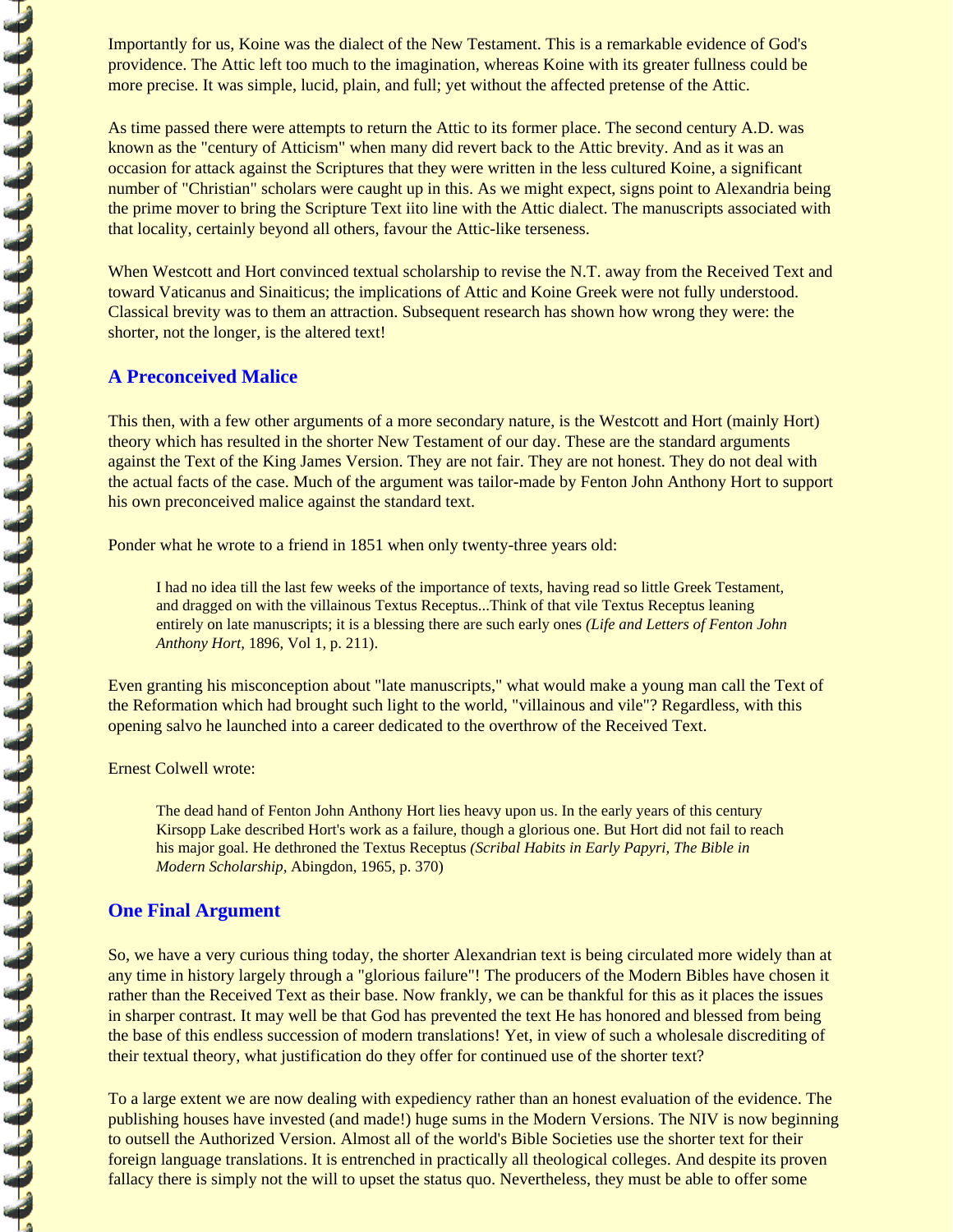reasonable justification for its use. They may merely try to repeat the old arguments, or raise some secondary points; but as far as factual evidence they have very little to offer for their case. Recently they have come up with an argument which does not offer any positive support for the shorter text but is more of a reaction against what they know only too well to be the considerable evidence for the text found in the vast majority of manuscripts.

Gordon D. Fee of Gordon-Conwell Theological Seminary in Massachusetts has been at the forefront in seeking to dampen down popular support for the Received Text. He makes the following point:

... But the question still must be answered: How does one account for its dominance and general uniformity? ... How did the Byzantine text become dominant? ... The most important factor for the dominance and general uniformity of the Byzantine text... By the end of the seventh century the Greek NT was being transmitted in a very narrow sector of the church viz., the Greek Orthodox Church with its dominant patriarchate in Constantinople. By the time of Chalcedon (the famous council of 451 A.D.) Greek is almost unknown in the west, and after Chalcedon the decline of Alexandria and the subsequent rise of Islam narrow Greek speaking Christendom still further ("Modern Textual Criticism and the Revival of the Textus Receptus," *Journal of the Evangelical Theological Society,* March 1978, pp. 29, 30).

#### A New Argument

It is now being argued that the reason for the scarcity of manuscripts with the shorter text is due merely to the fact that they are associated with areas which ceased to speak Greek. This has become something of a last ditch defence for the Alexandrian Text in the face of its paucity of manuscript evidence.

#### **Why This Argument is Not Valid:**

1. At issue here is the shorter text of Alexandria, not that of the West generally.Theargument tends to give an impression that the scarcity of Alexandrian manuscripts is due to Greek usage dying out in the West. Alexandria, of course, is not the West.

2. The Alexandrian Text is precisely what the term implies-the local text of Alexandria! There is little evidence that it spread beyond Egypt. It made no impact on the West or East, neither in Greek, Latin, or the other versional languages.

3. The Moslem conquest of Alexandria did not take place until A.D. 642. And though the Muslims restricted evangelism, they did not attempt to exterminate Christianity, or compel Christians to convert. Nor does there seem to be evidence that the Muslims halted manuscript transmission in the areas they conquered. Therefore, many centuries were available for the Alexandrian Text to proliferate and establish itself. But it did not! Not only did it fail to make an impression on the surrounding regions, but if surviving manuscripts are anything to go by it also lost favor on its own home base. This is demonstrated by the fact that the very few manuscripts which display this kind of text often do so only in a portion of their contents. Also one of its two primary representatives, Sinaiticus, has hundreds of scribal alterations made at the time of its production which move back toward the Traditional Text by a five to two margin!

These then are the arguments that have been used against the text of the King James Bible. The case cannot be sustained. The theory breaks down at every point, and serves only to highlight the formidable strength of the Bible we hold dear.

## **A Fearful Warning**

That this issue of missing words and passages is more than mere academic wrangling, but has in fact eternal implications is made plain by the Bible's final warning.

*"For I testify unto every man that heareth the words of the prophecy of this book, If any man shall add unto these things, God shall add unto him the plagues that are written in this book.-*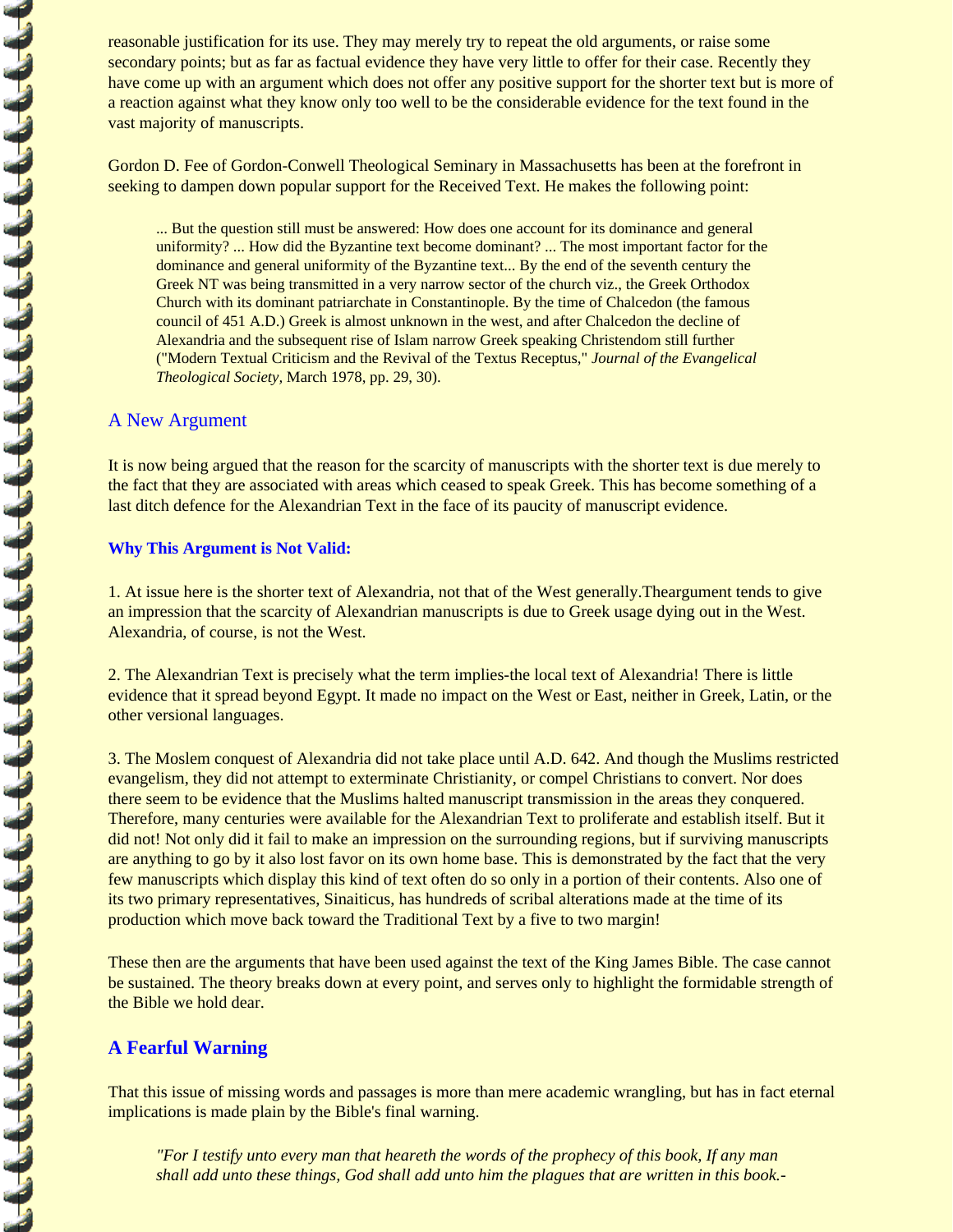*And if any man shall take away from the words of the book of this prophecy, God shall take away his part out of the book of life, and out of the holy city, and from the things which are written in this book"* (Revelation 22:18, 19).

This warning in the first instance refers to the Book of Revelation. But, it is the Book of Revelation in its position as the capstone of Scripture. This seems evident as warnings of this kind are not found at the end of any of the other sixty-five books of the Bible. That modern Bible translators do not take it seriously does not diminish its force and fulfillment one bit.

### **The ANTIOCH Text Vs. The ALEXANDRIAN Text**

There is one point upon which both sides of the current debate agree: the early transmissional history of the New Testament is a "tale of two cities", Antioch and Alexandria. And just as surely as the KJV Text was woven into the spiritual life of Antioch in Syria, so was also the Modern Version Text in Alexandria. Today a believer must decide whether he is more comfortable with a Bible whose roots go back to one or the other of these two cities. The choice is a clear one, as there is very little common ground between them.

Certainly Antioch has by far the more glorious Biblical heritage. It became to the Gentile Christians what Jerusalem had been to the Jews, and superseded Jerusalem as the base for the spread of the Gospel. The "disciples were called Christians first in Antioch" (Acts 11:26). It was the starting point for the Apostle Paul's missionary journeys. Mark, Barnabas, and Silas were there; as was Peter and probably Luke. The Book of Acts leaves us with no doubt that Antioch was the centre of early church activity.

Egypt shares no such glory. It has always been looked upon as a symbol of the world-system which is opposed to the things of God. God would not allow His Son (Mt. 2), His nation (Ex. 12), His patriarchs (Gen. 50), or even the bones of the patriarchs (Ex. 13:19) to remain there. The Jews were warned repeatedly not to return to Egypt, not to rely upon it for help, not to even purchase horses there, etc. Thus, in contrast to what is being claimed today, it is hard to believe that Egypt and Alexandria would have been the central place where God would preserve His Holy Word. Frankly, it was the last place on earth that one could trust in doctrinal and biblical matters. It certainly wasn't safe to get a Bible there!

Even Bruce Metzger, a supporter of the Alexandrian Text, is compelled to catalogue the vast amount of religious corruption which came from Alexandria:

Among Christians which during the second century either originated in Egypt or circulated there among both the orthodox and the Gnostics are numerous apocryphal gospels, acts, epistles, and apocalypses. Some of the more noteworthy are the Gospel according to the Egyptians, the Gospel of Truth, the Gospel of Thomas, the Gospel of Philip, the Kerygma of Peter, the Acts of John, the Epistle of Barnabas, the Epistle of the Apostles, and the Apocalypse of Peter. There are also fragments of exegetical and dogmatic works composed by Alexandrian Christians, chiefly Gnostics during the second century. We know, for example, of such teachers as Basilides and his son Isidore, and of Valentinus, Ptolemaeus, Heracleon, and Pantaenus. All but the last-mentioned were unorthodox in one respect or another. In fact, to judge by the comments made by Clement of Alexandria, almost every deviant Christian sect was represented in Egypt during the second century; Clement mentions the Valentinians, the Basilidians, the Marcionites, the Peratae, the Encratites, the Docetists, the Haimetites, the Cainites, the Ophites, the Simonians, and the Eutychites. What proportion of Christians in Egypt during the second century were orthodox is not known *(The Early Versions of the New Testament,* Clarendon Press, 1977, p. 101).

Let it be said again: Alexandria was the worst possible place to go for a Bible! Yet it is precisely the place that our present-day translators have gone in gathering the major sources of the modern Bible.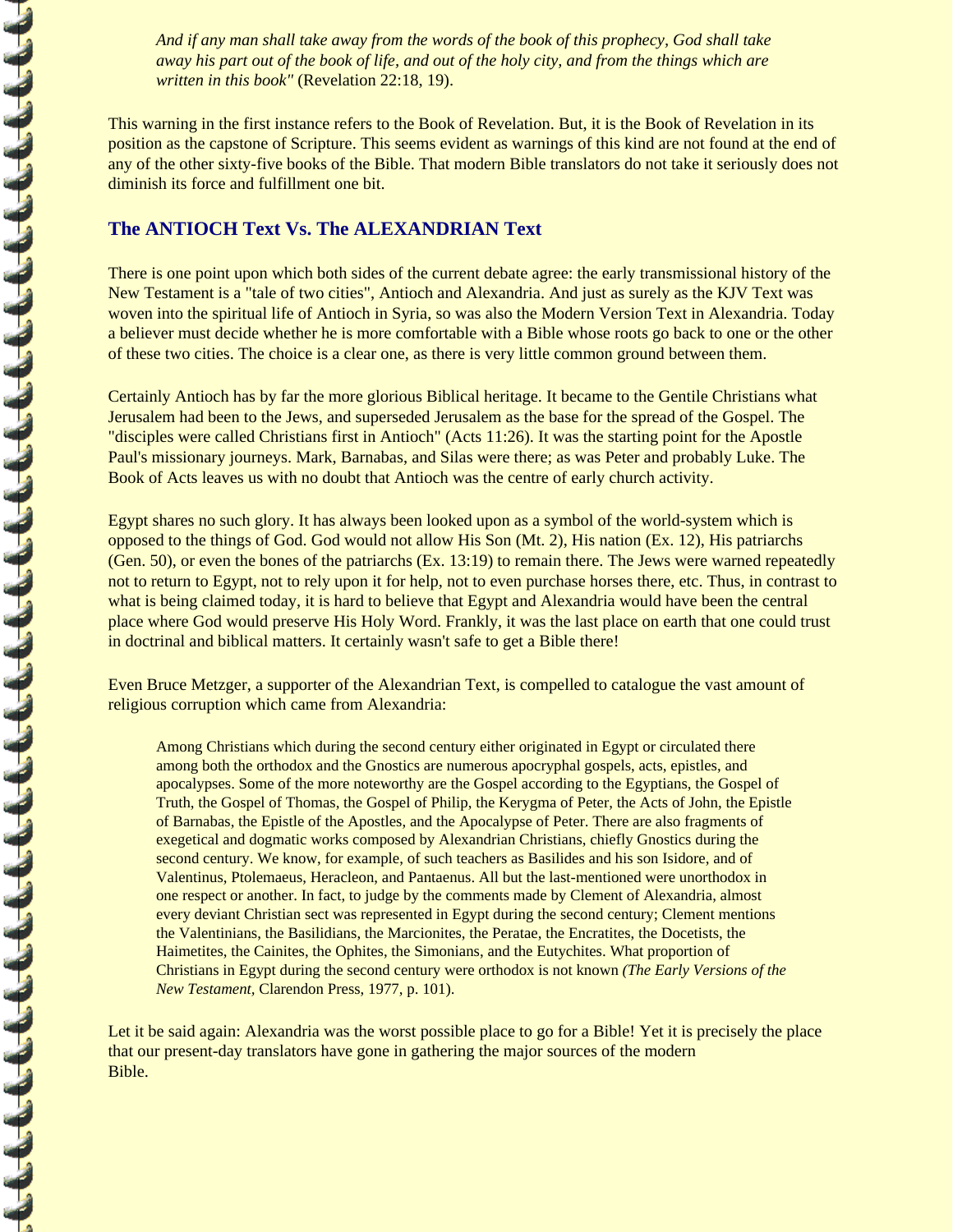# **Which Bible is God's Word ?**

**Part 2 of 3**

# **TIMELESS OR TIME-BOUND?**

Translators of the Authorized Version and the other great Bibles believed that the Scriptures unfold absolute truth which transcended time and culture. Though the events and discourses of Scripture take place in a long ago age, and in a civilization different from our own; by the working of the Holy Spirit it speaks directly to the heart in all cultures and times. That this is so is demonstrated by man's common union in the fall of Adam (Rom. 5:12) and his need of the One Saviour (Acts 4:12). This two-fold unity overrides any considerations of time and culture.

There may have been the need for certain normal adjustments, but there was never a question of translating the Bible any other way than the way God gave it. It was also acknowledged by translators that there were many deep things in the Bible which could not be translated simple enough for "modern man" to understand at first reading. And any such attempt would "translate" the meaning away! Thus, this idea of bringing the Bible "down to the people" had definite limits.

With the advent of Eugene A. Nida and his widely accepted "Dynamic Equivalence Theory" this has all changed. According to him the message and events of Scripture are "bound in their ancient time and culture." By merely using the "static" equivalence method of translation-that is, a word for word translation-the message of the Bible remains bound as far as modern man is concerned. But when the principles of "dynamic" equivalence are applied the message will naturally "leap out" at him into his own day and surroundings (or so Nida would like us to think).

Nida says that formerly there was a one-sided regard for the message, but today the emphasis should be on how the message is connected with its receptor (the certain people to whom the message is sent). Thus, the translator must consider more than just the differences between two languages; he must consider the cultural differences between the past and present. If (to use Nida's example) the people of Jacob's day understood his wrestling with the angel in a literal sense, the people of this day probably would not. Therefore, the translator should, to a certain extent, adapt and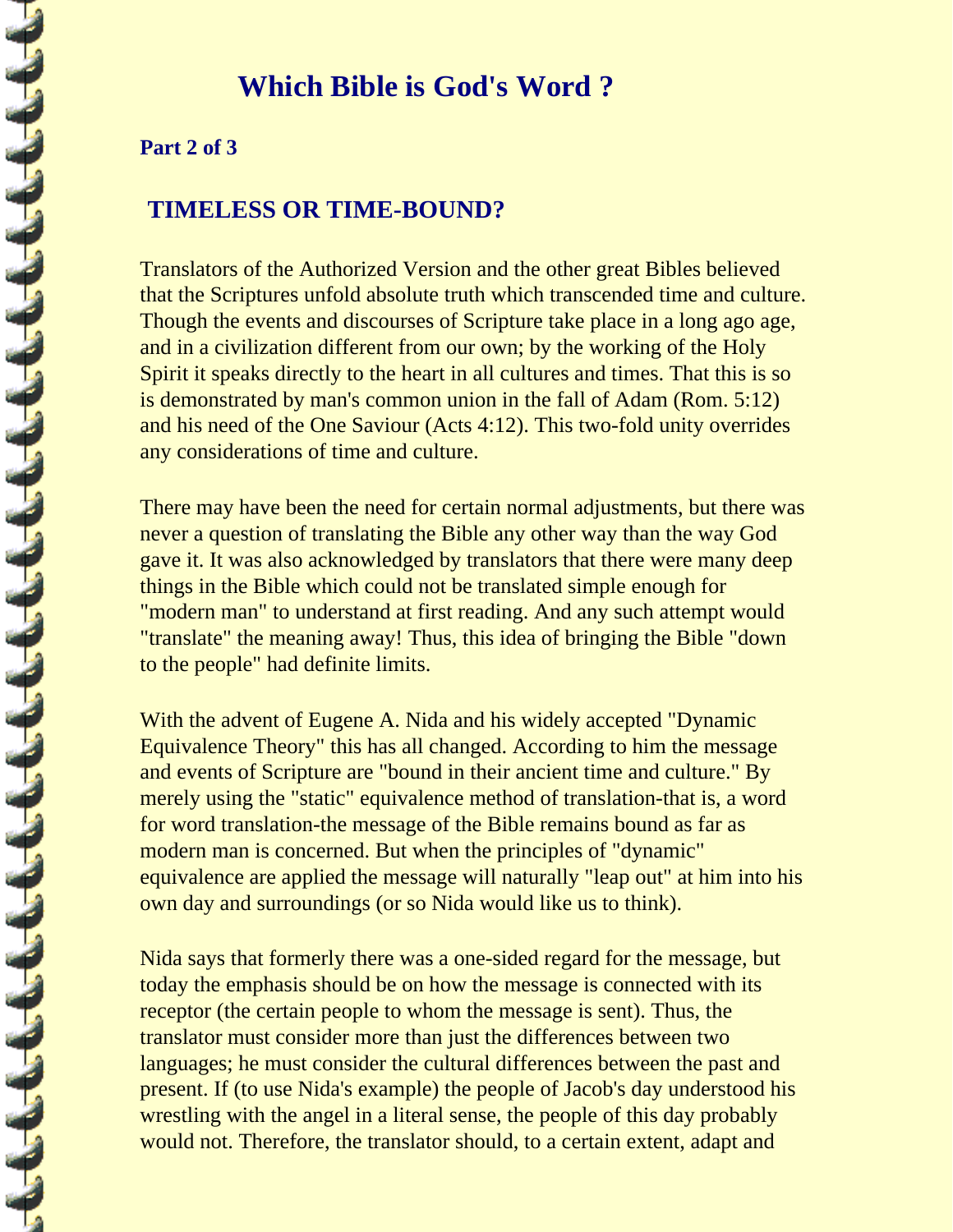translate Genesis 32 "psychoanalytically or mythologically."

It becomes apparent that in dynamic equivalency a great deal of liberty can be taken with the events and discourses of Scripture so long as the translator "gets the message across."

Speaking in irony of this new method, missionary director Dan Truax writes: "Admittedly, the readers in the jungles of Brazil would understand Isaiah 1:18 better with the "corn flour" substitution. The "corn flour translation" would read as follows:

"Though your sins be as scarlet, they shall be as white as 'corn flour."' But consider the dilemma of those translators when they came to certain Bible verses into which "corn flour" in the place of "snow" would not fit" "He ... stew a lion in a pit in a snowy [corn flour?] day" (1 Chronicles 11:22) or; "For as the rain cometh down and the snow [corn flour?] from heaven..." (Isaiah 55:10).

What happened to the old practice of translating the Bible as it was, and then explaining concepts that were strange to the readers? (from B.I.M.I. *World).*

There is a limit as to how far the advocates of Dynamic Equivalency will go. Obviously, if the translation becomes too radical it will not be accepted. "The cultural adaptation must not totally enter the translation. At the same time, they are convinced that cultural adaptation is necessary." Therefore, they speak of the church as a "transformer of the truth" which completes the process began by the translator. Thus if the translator cannot convey that Jacob wrestling with the angel was really a "psychological struggle," the church and preacher should make that supposedly divine truth known!

Virtually all recent translations and the Bible Societies' work generally has been to a large extent influenced by Dynamic. Equivalence. It has made Eugene Nida the most influential person in the field. The theory is grounded in theological liberalism. It strips the Bible of its doctrinal content. It dishonours God by implying He is unable to speak absolutely to all generations and cultures. And to quote the verdict that a literary critic gave the New International Version, it makes the Bible "formica flat."

That the New International Version was influenced by Dynamic Equivalence is demonstrated by the following statement in its preface: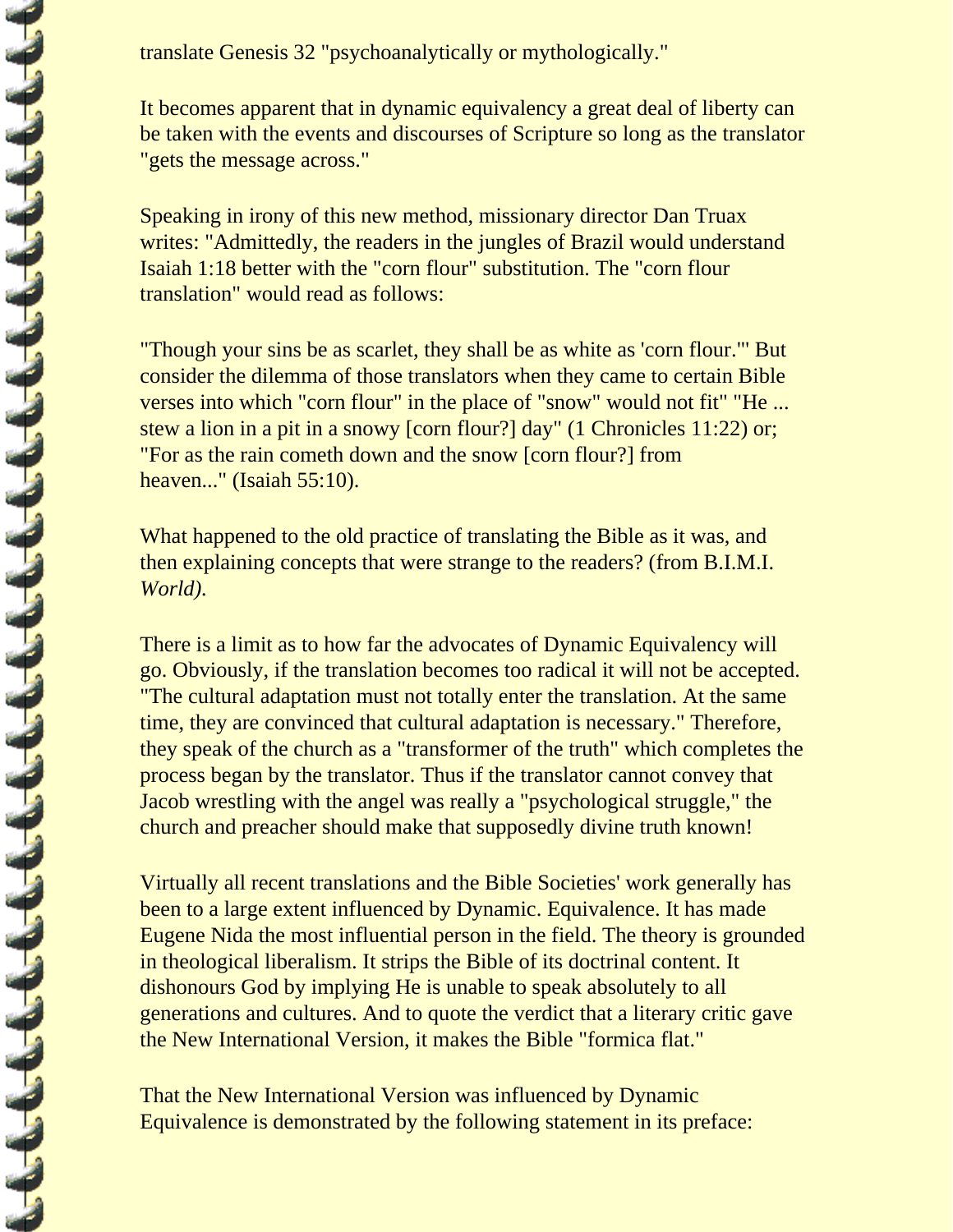Because for most readers today the phrase "the LORD of hosts" and "God of hosts" have little meaning, this version renders them "The LORD Almighty and God Almighty" (p. ix).

Thus, they have confounded LORD of hosts with El Shaddai: (God Almighty)!

It is not only the underlying text which is at fault in the modern versions, the translations itself is seriously defective. Thankfully you'll not have to worry about either when you meditate in the pages of the King James Bible.

For an excellent (to whom I am indebted for the above), see *The Future of the Bible* by Jakob van Bruggen, Nelson Publishers.

# **The NIV vs. The AV ENGLISH**

English is the closest thing there is today to a universal language. Upwards of 350 million speak it as their first language, with many more than that using it as a second language. It has the largest vocabulary of any language (550,000 separate entries in Webster's *Third New International Dictionary).*  English has become the diplomatic language of the United States, and the standard language of science, technology, business and communications. It has been the primary medium through which the Word of God has spread during these last centuries of church history. Before giving several reasons why the English of 1611 was better suited as a vehicle for divine revelation, let us note briefly the preparations which led to the AV's translation.

The Authorized Version was the culmination of some 100 years of preparation. There was intensive study of the Greek Text (not to mention Hebrew). The five Greek editions of Erasmus, the four of Stephanus, the nine of Beza provided the translators with a refined text, representative of that which was in the majority of manuscripts, and had been acknowledged (John 16:13) by God's people through the centuries. There were no fewer than seven "preparatory" English translations: Tyndale, Coverdale, Matthews, Great, Taverners, Geneva, and Bishops. The AV translators themselves were men of unparalleled scholarship, representing the combined intellectual might of Oxford and Cambridge. But far more importantly, they were marked by a holy awe and deep reverence for the Word of God. It is this latter that places them poles apart from the translating teams of today.

Coming back now to the English in which our Authorized Bible was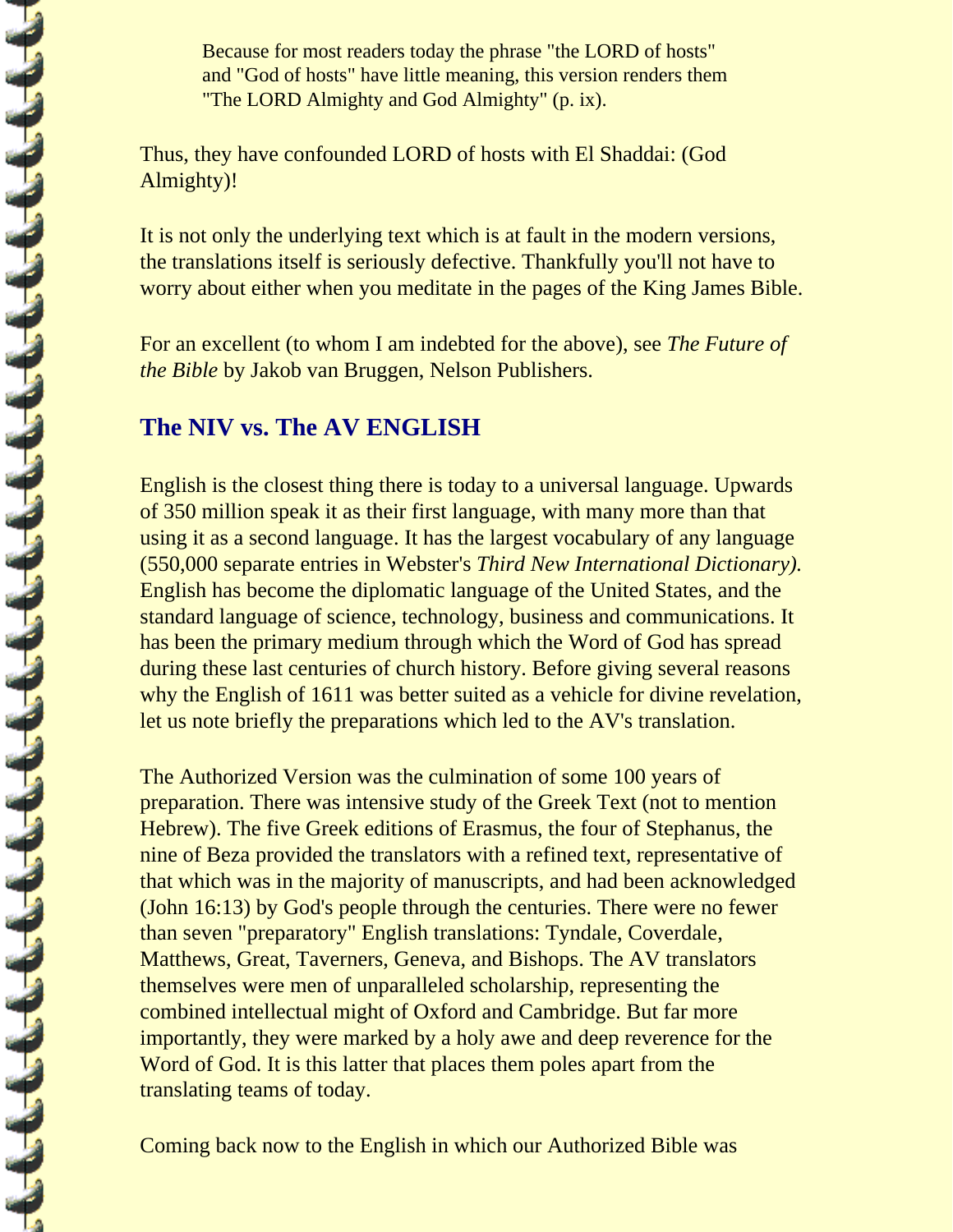written, it is an evidence of God's providence that after nearly four centuries, so little can be found to be archaic. Certainly there are "profound differences" between current and Elizabethan English. But, the AV is not Elizabethan English! As a comparison will show, there is a great difference between AV English and the wordy, affectations Elizabethan style.

Far from our Bible being a product of that day's literary style, the English language after 1611 owes its development to the Authorized Version! "The King James Version was a landmark in the development of English prose. Its elegant yet natural style had enormous influence on English-speaking writers" *(World Book Encyclopedia).* This partially explains why the AV is ever fresh and lucid while most else from that period is quite difficult to read.

Edward F. Hills speaks on the misconception that the English of the AV is Elizabethan:

The English of the King James Version is not the English of the early 17th century. To be exact, it is not a type of English that was ever spoken anywhere. It is biblical English, which was not used on ordinary occasions even by the translators who produced the King James Version. As H. Wheeler Robinson (1 940) pointed out, one need only compare the preface written by the translators with the text of their translation to feel the difference in style. And the observations of W.A. Irwin (1952) are to the same purport. The King James Version, he reminds us, owes its merit, not to 17thcentury English - which was very difficult - but to its faithful translation of the original. Its style is that of the Hebrew and of the New Testament Greek. Even in their use of thee and thou the translators were not following 17th-century English usage but biblical usage, for at the time these translators were doing their work these singular forms had already been replaced by the plural you in polite conversation *(The King James Version Defended,* Des Moines: Christian Research Press, 1984, pp. 218).

In 1604 when James I authorized preparations for a new English version of the Bible, a watershed was reached not only in the history of Bible translation, but of the history of the English language itself.

# **The PRINCIPLES Of BIBLE PRESERVATION**

One hundred years ago John Burgon wrote: "If you and I believe that the original writings of the Scriptures were verbally inspired by God, then of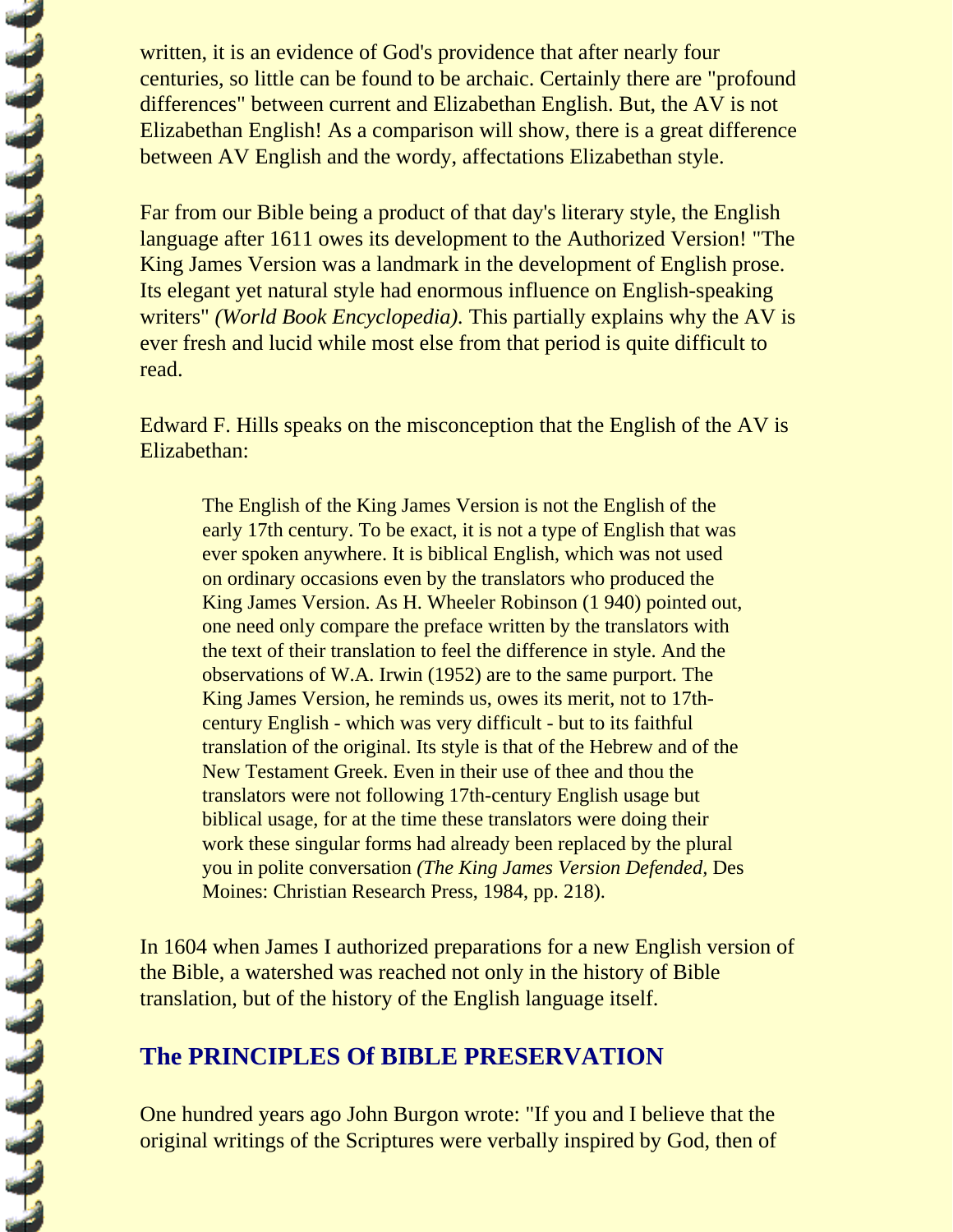necessity they must have been providentially preserved through the ages."

This is the crux of the matter; does God preserve that Word which He originally inspired? And if so, to what extent? Is it merely the concepts and basic message that is kept intact; or does preservation, as inspiration, extend to the words themselves?

That the Bible declares both the fact and extent of its preservation is made abundantly clear in the following:

- *"Know now that there shall fall unto the earth nothing of the word of the LORD"* (2 Kings 10:10).
- *"The words of the LORD are pure words: as silver tried in a furnace of earth, purified seven times. Thou shalt keep them, O LORD, thou shalt preserve them from this generation for ever" (Psalm 12:6, 7).*
- *"For the LORD is good, his mercy is everlasting; and his truth endureth to all generations"* (Psalm 100:5).
- *"For ever, O LORD, thy word is settled in heaven"* (Psalm 119:89).
- *"Thy word is very pure: therefore thy servant loveth it"* (Psalm 119:140).
- *"Concerning thy testimonies, I have known of old that thou hast founded them for ever"* (Psalm 119:152).
- *"Thy word is true from the beginning: and every one of thy righteous judgments endureth for ever'* (Psalm 119:160).
- *"Every word of God is pure"* (Proverbs 30:5).

- *'The grass withereth, the flower fadeth: but the word of our God shall stand for ever"* (Isaiah 40:8).
- *"So shall my word be that goeth forth out of my mouth: it shall not return unto me void, but it shall accomplish that which I please, and it shall prosper in the thing whereto I sent it"* (Isaiah 55:11).
- *"For verily I say unto you, Till heaven and earth pass, one jot or one tittle shall in no wise pass from the law, till all be fulfilled"* (Matthew 5:18).
- *"Heaven and earth shall pass away, but my words shall not pass away"* (Matthew 24:35).
- *"And it is easier for heaven and earth to pass, than one tittle of the law to fail'* (Luke 16:17).
- *'The scripture cannot be broken"* (John 10:35).
- *"Being born again, not of corruptible seed, but of incorruptible, by the word of God, which liveth and abideth for ever"* (I Peter 1:23).
- *"But the word of the Lord endureth for ever"* (*I* Peter 1:25).

We have a strange anomaly today; Christians claim to believe what the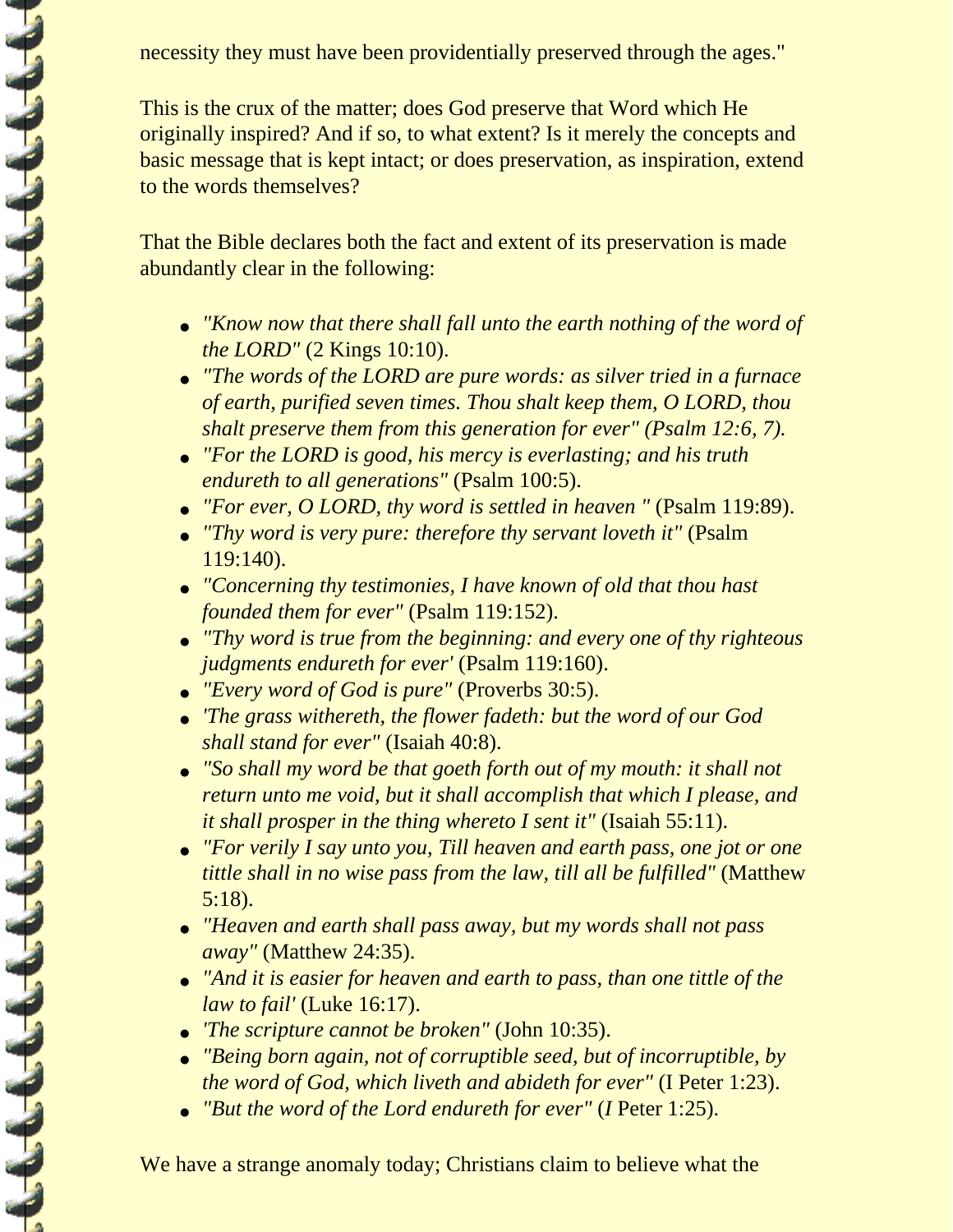Bible says about it's own inspiration but virtually ignore the equally direct statements concerning preservation. To say that you believe in the full inspiration of Scripture while at the same time accepting the textual theories inherent in the modern versions, is about as incongruous as taking Genesis one literally while holding to the theories of Darwin.

# **One: The Starting Point of Apostasy**

The questioning of the Bible's preservation is the starting point of all other kinds of apostasy. Satan in Genesis 3 did not begin his attack by questioning whether there was a God, or whether God created, or whether the doctrine of the Trinity is true. Nor did it begin with the question of whether God's Word was inspired in the originals. Apostasy began when Satan asked Eve, "Yea hath God said"? "Eve, are you certain that you presently have a full recollection of what God said"? When doubt was given a bridgehead at this point, the other defenses soon fell. The same principles applies today: Has God preserved His word and kept intact His original word of inspiration or has He not? It is a fact, that the one common denominator in all the varied errors, deviations, and heresies is that their advocates will first criticize the standard received edition or translation of Scripture.

# **Two: Preservation Must Be Approached in an Attitude of Faith**

Like all other Bible truths, the Scripture's teaching on its own preservation is to be in the first instance accepted by faith. Edward F. Hills in his book, *The King James Version Defended* calls it "the logic of faith." The facts and evidence of such preservation will then follow.

# **Three: Preservation is Grounded in the Eternal Counsels of God**

The Bible's preservation is rooted in the eternal counsels of God. The Scriptures are as eternal as God Himself.

*"For ever, 0 LORD, thy word is settled in heaven"* (Psalm 119:89).

# **Four: Preservation is Brought to Pass Through the Priesthood of Believers**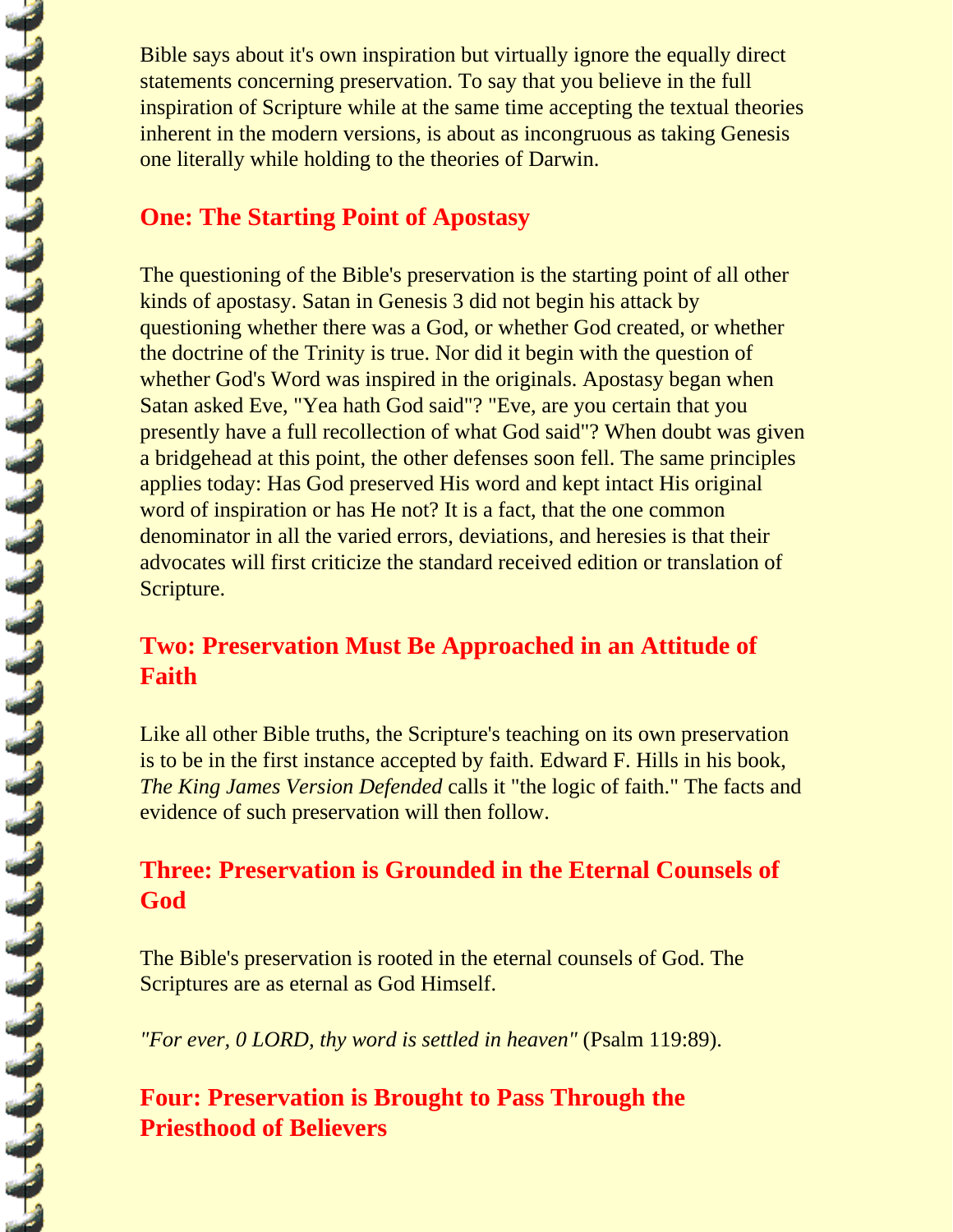The Old Testament text was preserved by the Aaronic priests and the scribes who grouped around them. *"Unto them were committed the oracles of God"* (Romans 3:2).

In the New Testament dispensation every believer is a priest under Christ. Hence, the NT text has been preserved by faithful Christians in every walk of *life. "Howbeit, when he, the Spirit of truth is come, he will guide you into all truth"* (John 16:13).

It was not the pronouncements of church fathers or counsels that determined the text and canon of the New Testament. Rather, the Holy Spirit guided His own into the acceptance of the true word of God. Such copies proliferated, while defective ones were ignored. The Holy Spirit continues this work today in the questions that arise over the wording in the modern versions.

# **Five: Preservation Extends to the Actual Words**

Preservation has to do with the actual words of Scripture, not merely the general teaching or concepts. This is made clear in the list of verses just given. Advocates of the modern versions commonly say: "There is not a single doctrine missing." But what they fail to tell you is that the words which support and develop these doctrines are frequently missing. Thus, the force of the doctrine is diminished. As inspiration of the Scriptures is verbal so also preservation must be verbal.

# **Six: Preservation is Operative in the Spread of the Scriptures**

Preservation has taken place in the diffusion of God's word, not in its being hidden or stored. Stewart Custer in seeking to somehow equate the use of Vaticanus and Sinaiticus with the doctrine of preservation said: "God has preserved His word in the sands of Egypt" (stated in a debate at the Marquette Manor Baptist Church in Chicago, 1984).

To take such a position, would mean that believers have had the wrong text for 1800 years, and it has been only with the advent of two liberal British churchmen, and the retrieval of two disused Alexandrian manuscripts that we now have the "true preserved" word of God. No! The miracle of preservation was operative while the Scriptures were being disseminated. *"The Lord gave the word: great was the company of those that published it"* (Psalm 68:1 *1). "Have they not heard? Yes verily, their sound went into all the earth, and their words unto the ends of the world"* (Romans 10: 18).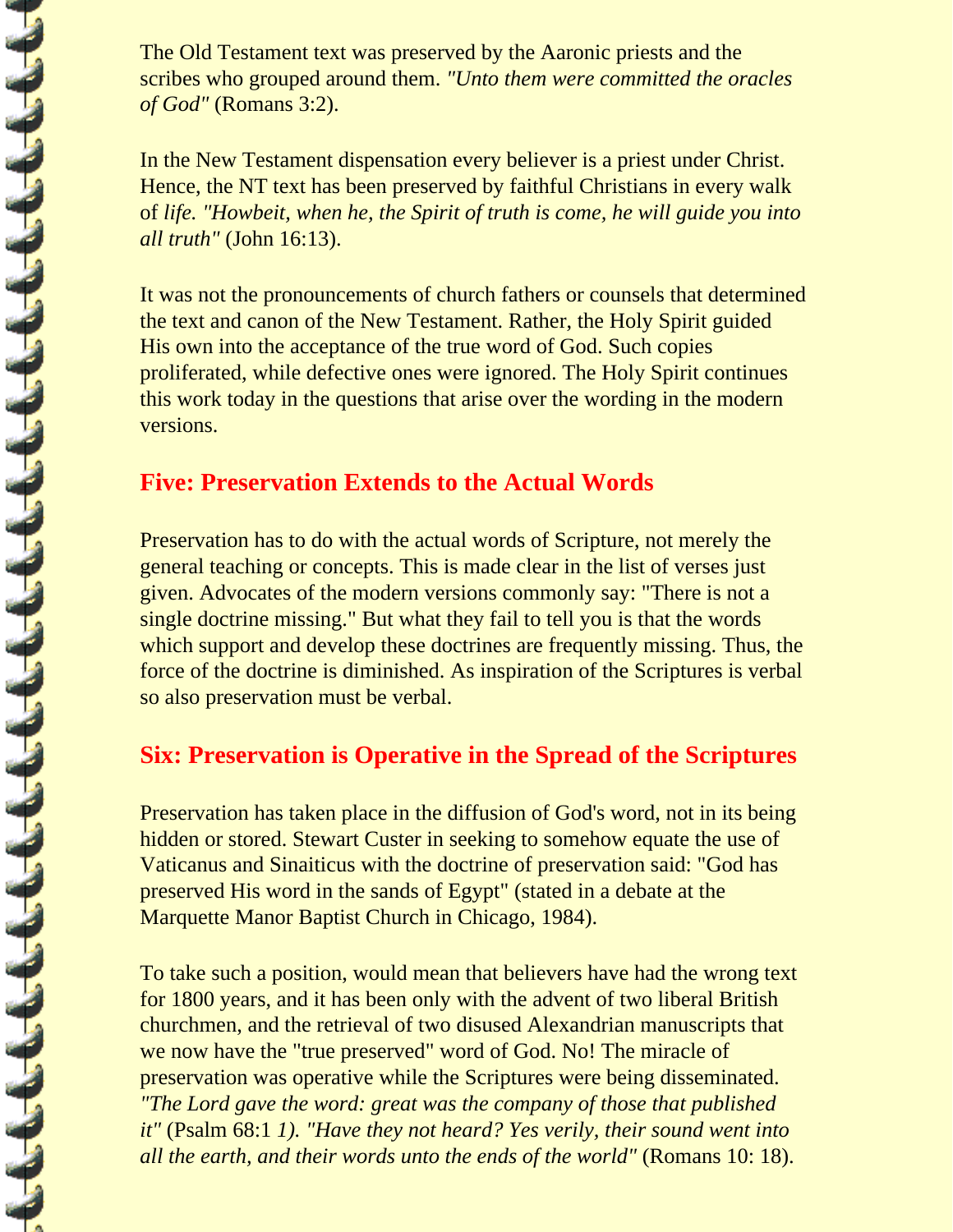# **Seven: Preservation Must of Necessity Apply to Key Translations**

As so few can read the original languages, God's promise to preserve His Word has no practical relevance if it does not extend to translations. The Scripture frequently affirms*"...that we are born again by the Word of God"* (James 1:18; 1 Corinthians 4:15; 1 Peter 1:23). If a translation cannot be equated with the actual Word of God, then ultimately this leads to the situation that one must know Hebrew and Greek before they can be saved, or built up in the faith (Romans 10: 17; Matthew 4:4). Further, the Bible's use of the term "preserved" demonstrates that it is an absolute and not a relative term. To speak of the Bible, or in this discussion, a translation as being "almost preserved" is a misnomer. Either it is preserved or it isn't, either it has errors or it doesn't. Either the flower fades and the grass withers or it does not.

# **Eight: The Meaning of the Term "Scripture"**

While it may be assumed that the Bible usage of the word "Scripture" has reference to the original autographs; yet virtually each time the word is used it is the copies or even translations of the Scriptures that are in view, e.g. it is the copies of the Scriptures that the people had access to. Note the following examples:

- *"…I will show thee that which is noted in the scripture of truth*" (Dan. 10:2 1).
- *"…Ye do err, not knowing the scriptures"* (Matt. 22:29).
- *"…This day is this scripture fulfilled in your ears"* (Luke 4:2 1).
- *"…He expounded unto them in all the scriptures..."* (Luke 24:27).
- *"…And while he opened to us the scriptures"* (Luke 24:32).
- *"…That they might understand the scriptures"* (Luke 24:45).
- *"…They believed the scripture, and the word which Jesus had said"* (John. 2:22).
- *"…Search the scriptures... "* (Jn. 5:39).
- *"… The scripture cannot be broken"* (Jn. 10:35).
- "... The place of the scripture which he read.. " (Acts 8:32).
- "...And began at the same scripture and preached..." (Acts 8:35).
- *"…Reasoned with them out of the scriptures'* (Acts 17:2).
- "... That from a child thou hast known the holy scriptures..." (2 Tim. 3:15).
- "...All scripture is given by inspiration of God... ' (2 Tim. 3:16).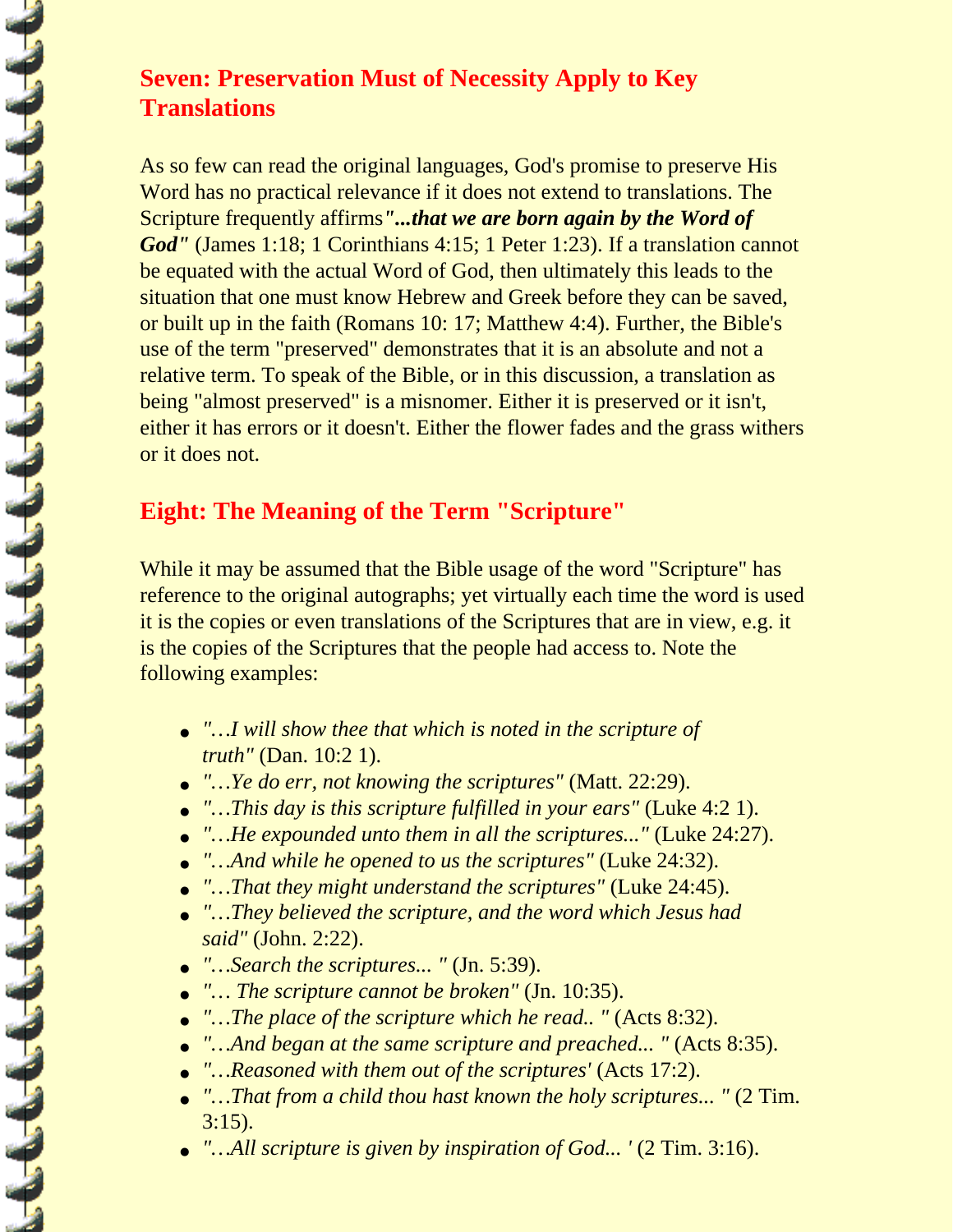The above shows clearly that the word "scriptures refers to what the people had access to, what was at hand, what was current, what they could then actually read and hear. Therefore, the Biblical usage of the word refers primarily to copies rather than the original autographs.

The fact that these copies and possibly even translations are called "scripture" strongly implies their preservation, and that the very qualities of the inspired original have been brought over into them:

- These copies are holy  $(2 \text{ Tim. } 3:15; \text{Rom. } 1:2)$ .
- These copies are true  $(Dan. 10:21)$ .
- These copies are not broken  $(In. 10:35)$ .
- These copies are worthy of belief  $Jn. 2:22$ ).
- The prophecies contained in these copies have been fulfilled to the very letter and await fulfillment (Luke 4:21).
- These copies are the very voice of God. This can be illustrated by a comparison of the following: Exodus 9:13-16 with Romans 9:17; Genesis 12:1-3 with Galatians 3:8; Genesis 21:10 with Galatians 4:30.

These verses establish the fact that there is no difference between the scriptures speaking and God speaking. And as the scriptures refer to that which is current and available, it follows that our copies are as much the voice of God as the original was.

Consider also that classic passage on inspiration:

*"And that from a child thou has known the holy scriptures, which are able to make thee wise unto salvation through faith which is in Christ Jesus. All scripture is given by inspiration of God, and is profitable for doctrine, for reproof, for correction, for instruction in righteousness.- that the man of God may be perfect, throughly fumished unto all good works. "* **-(2 Tim. 3:15-17)**

There are some remarkable things about this passage that are often overlooked. The words "is given by inspiration of God" are translated from the one Greek word, *"theopneustos"* (God-breathed), and "is profitable" is from *"Ophelimos."* These two words are joined by the conjunction *"kai."*  Thus, all scripture *(graphe)* is said to be "God-breathed and profitable." Therefore, while the Scriptures were inspired in the past and their profitability has to do with the present, yet both facts are joined together in an identical grammatical construction. Thus, it is the work of past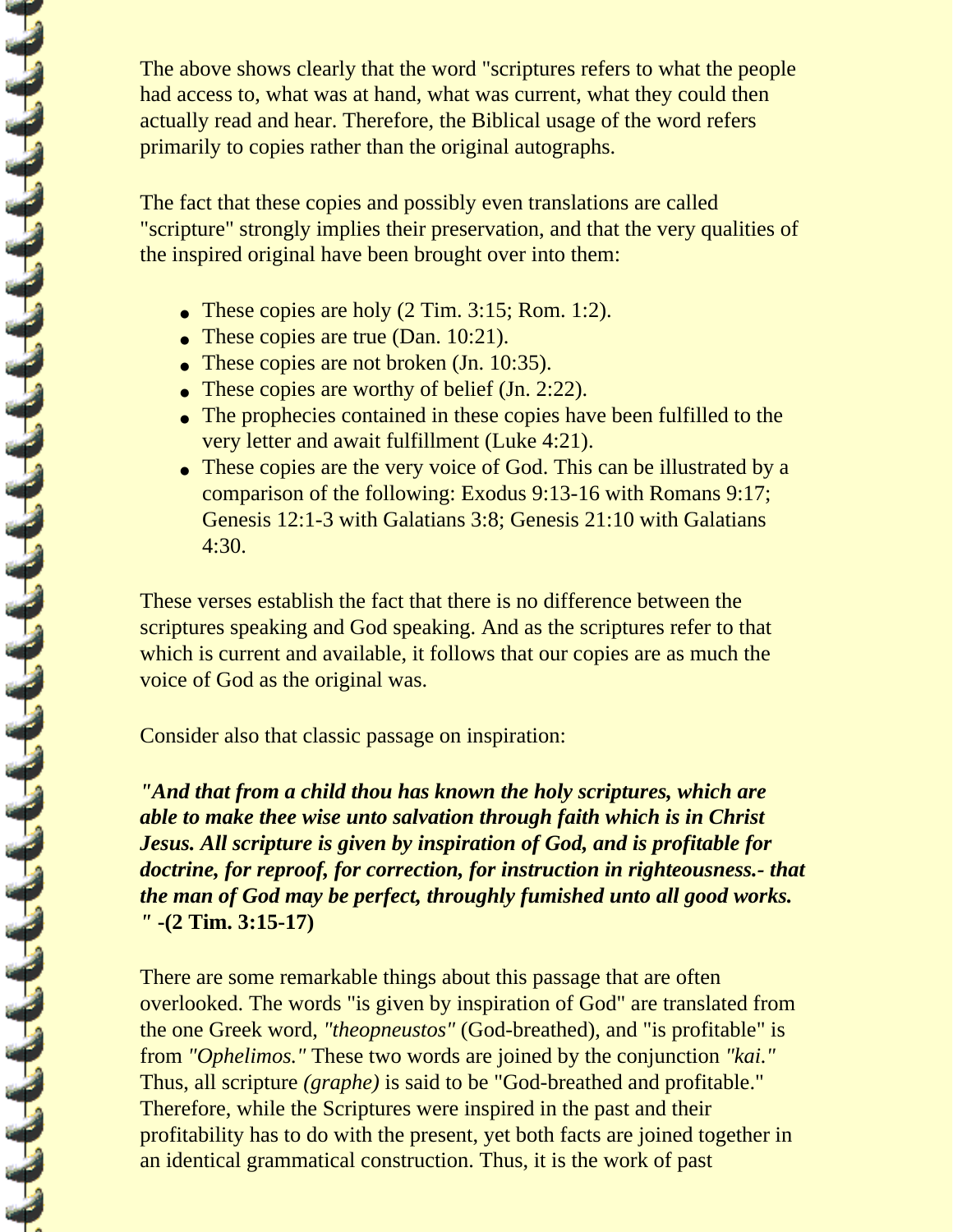inspiration which makes the Scriptures profitable in the present. And conversely, the Scriptures cannot be profitable in the present if the manifold blessings of inspiration have not been preserved. **Past inspiration is inseparably linked to present profitability.**

# **Nine: The Bearing of John 16:13 upon the Translation and Preservation Process**

Translation and Preservation Process

Translation and Preservation Process

Translation and Preservation Process

*"Howbeit when he, the Spirit of truth, is come, he will guide you into all truth" (John 16:13).* God has promised to guide His people into all truth. "All" here does not mean "basically," "generally," "almost," "nearly," "relatively." It must surely mean ALL! "Truth" is defined in the next chapter of John as referring to the Bible. Sanctify them through thy truth: thy word is truth (Jn. 17:17).

Through the priesthood of believers, God guided His people into all truth as to the canon of Scripture, e.g. which books were and were not inspired. He also guided them into all truth as to the text of Scripture (which were and were not the correct readings). And in order to make this relevant and practical he must also guide them into all truth concerning the translation of Scripture. Three important things can be seen in John 16:13:

- 1. The Guide-"the Spirit of Truth"
- 2. The Journey-"will guide you"
- 3. The Arrival-"into all truth"

The history of how our Bible came down to us after its inspiration in the original autographs is to be found under these three points. These must be considered in the history of every Bible of every language.

# The Guide-

The same Holy Spirit of Truth who verbally inspired the Word in the autographs is committed also to its verbal preservation in the textual, transmission, and translation process.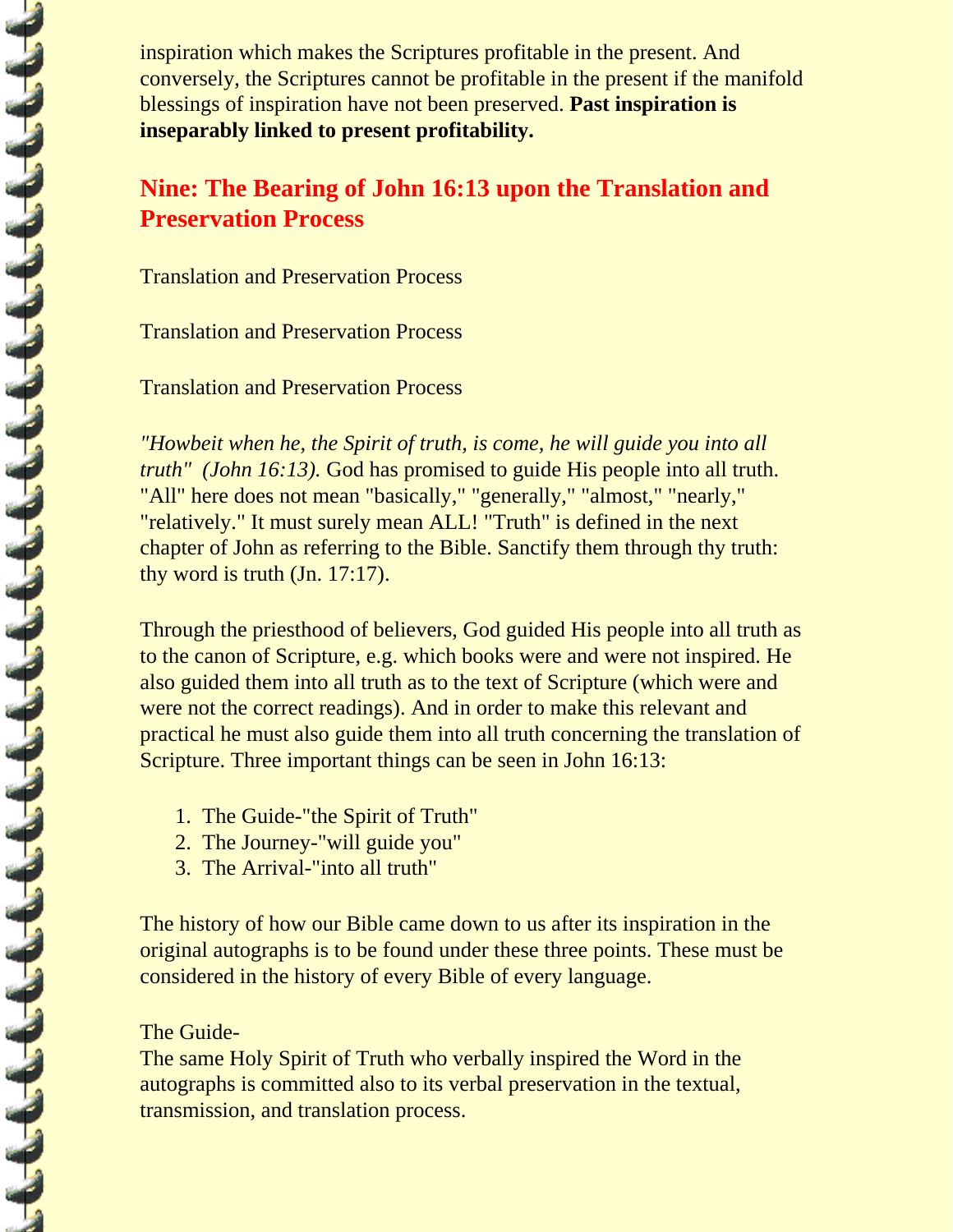The Journey-

The statement "will guide you" indicates that a process is in view. In the history of a given Bible where God was actively guiding there will be at least three key periods:

- 1. The Manuscript Period
- 2. The Early Printed Edition Period
- 3. The Period of an Authoritative Standard Edition

In each of these periods God's Word will be current and available to His people.

# *"But the word is very nigh unto thee, in thy mouth, and in thy heart that thou mayest do it" (Deut. 30:14).*

In the first two periods God's Word may not have been available from the same written source. Relatively minor variations existed in the hand copied manuscripts of the Received Text tradition. The early printed Greek texts of Erasmus, Stephanus and Beza had some variation, as did the early printed English versions. Yet, God's promise of guiding into all truth could still be counted and through the comparing of several sources He would put upon the heart of his people which of the variants was the true reading.

For example, Wycliffe's Bible was based on the Latin Vulgate in those remote and primitive areas where only a preliminary translation was available. The earnest seeker of truth can know what a true reading is, for God has promised to "guide into all truth." There is, however, the disadvantage today that many missionary Bibles are based on the Alexandrian text.

# The Arrival-

If "will guide you" refers to the process or journey; then "into all truth" must refer to the arrival at a destination. This destination refers to that point when a given language receives an authoritative standardized Bible accepted over a considerable period of time by the great mass of believers. By any criterion the publication of the King James Version in that language which is most used in international communication is the single most important event in the transmission history of Scripture.

Certainly here we see the Biblical principle of 1 Corinthians 13:10:

"But when that which is perfect is come, then that which is in part shall be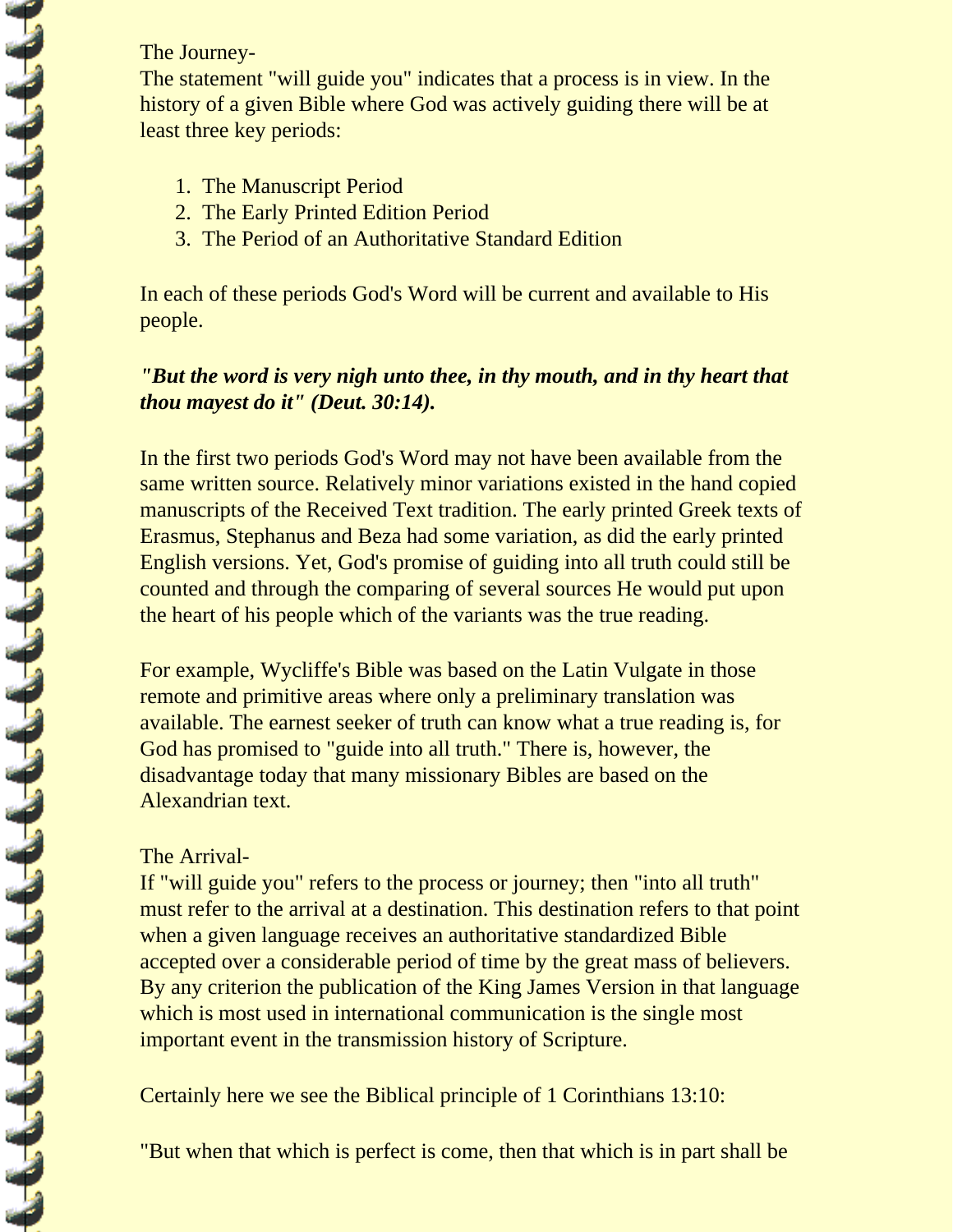done away. "

History has shown this version in its widespread appeal to tower above the other great standard versions of Europe. Even to this day it is the measuring rod against which all others are judged.

The King James version is the grand culmination of God's promise to guide His people into all truth. Our conviction that this pinnacle was reached in 1611 is enforced by the fact that since then textual scholarship has been rationalistic, has denied the inspiration of Scripture, and has moved in precisely the opposite direction.

## **Ten: Life giving Qualities in a Translation**

Inspiration in the originals will not only ensure preservation in certain key translations, but also animation. It is this quality which enables a translation to convict the sinner and bring manifold grace to the believer (Hebrews 4:12; Acts 2:27; Isaiah 55:11; Psalm 119:9,11,130; Romans 10:17). It is this which ensures that a translation will become an enduring standard among the humble people of God. The Old Latin, Syriac Peshitta, Armenian, Georgian, Gothic, Slavonic, Luther, Tyndale, Geneva and King James are examples of versions which in a sweetly natural way worked their way into the hearts of millions of God's people. High pressured promotion was not needed as was the case for Constantine's Bible, the Latin Vulgate or the New International Version.

Thus, when a translation is being prepared in accordance with the will of God, the life giving breath of God will be felt in that translation. Modern versions claim to be the "results of the most recent scholarship," but there is no life in them and they will fall flat after a few years. Ponder the fate of the once very popular Living Bible!

God's work of preservation does more than keep the Bible from error in its transmission and translation, it gives to the Bible an enduring freshness. Therefore, a translation can be as much the Sword of the Spirit as the original autographs. When God is active in the work of a translation (and is there any reason to think that He would not be?), the manifold blessings of the once delivered work of inspiration are transmitted to that translation. Our standard translation is not a valley of dry bones, it has breath! To test this fact read John 14 in the New International Version and then in the Authorized Version.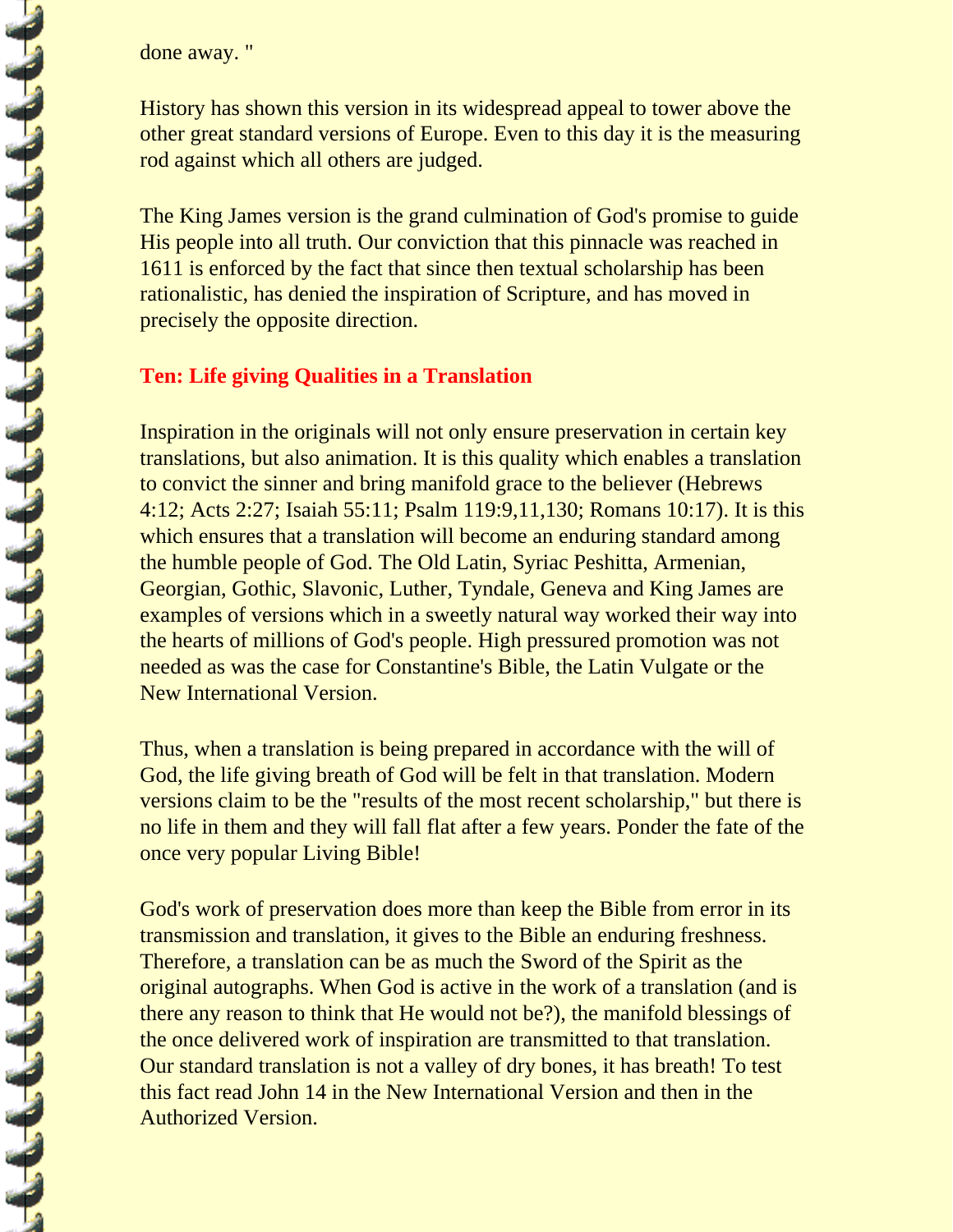"Guiding into all truth" is not secondary inspiration. It does, however, enable a translation upon which God's favour rests to be a completely accurate vehicle of His "once given" original work of inspiration.

# **Eleven: A Standard Translation Should Be Accepted as the Preserved Word of God**

It is only God who can make a translation or version a true Standard. Such a Standard will endure the test of time, receive universal acceptance, and result in widespread conversion. Such a Standard will spawn and encourage the publication of vast amounts of supplemental literature: commentaries, concordances, theological works, study helps of all kinds. And such a Standard will evoke the wrath of Satan. Since it's inception, the King James Version has been called "the paper pope of the Protestants!"

That the Authorized Version is such a Standard and the only Standard in the English language for nearly 400 years argues convincingly that it is God's preserved word in that language. In response to God's promises of preservation and the abundant evidence of the same, the believer may be fully confident that the AV has no blemishes and is without proven error. There are places that may need explanation, and it is right for the teacher within reasonable limits to amplify, elucidate and expound the English as well as the underlying text. But this must not be done in such away as to imply to the listener that errors exist. For example, "This word means..." is acceptable; but "A better rendering would be..." is not. Before being too concerned about the "force of the Greek or Hebrew," the reader should be certain that he has a grasp on "the force of the English!"

I say that the KJV is without "proven error" because I am not aware of errors having been proven! Given all that can be said in behalf of the King James Bible, the burden of proof must rest with the one making the charge. If he feels he has better understanding and spiritual insight at a given point than did the fifty AV translators not to mention the translators of the seven Bibles from Tyndale to the Bishops which prepared the groundwork of the AV-then he must set forth his evidence.

That this is not so easy can be seen from the following incident involving one of the AV translators:

Dr. Richard Kilby, the translator in the Old Testament group at Oxford, heard a young parson complain in an earnest sermon that a certain passage should read in a way he stated. After the sermon Dr. Kilby took the young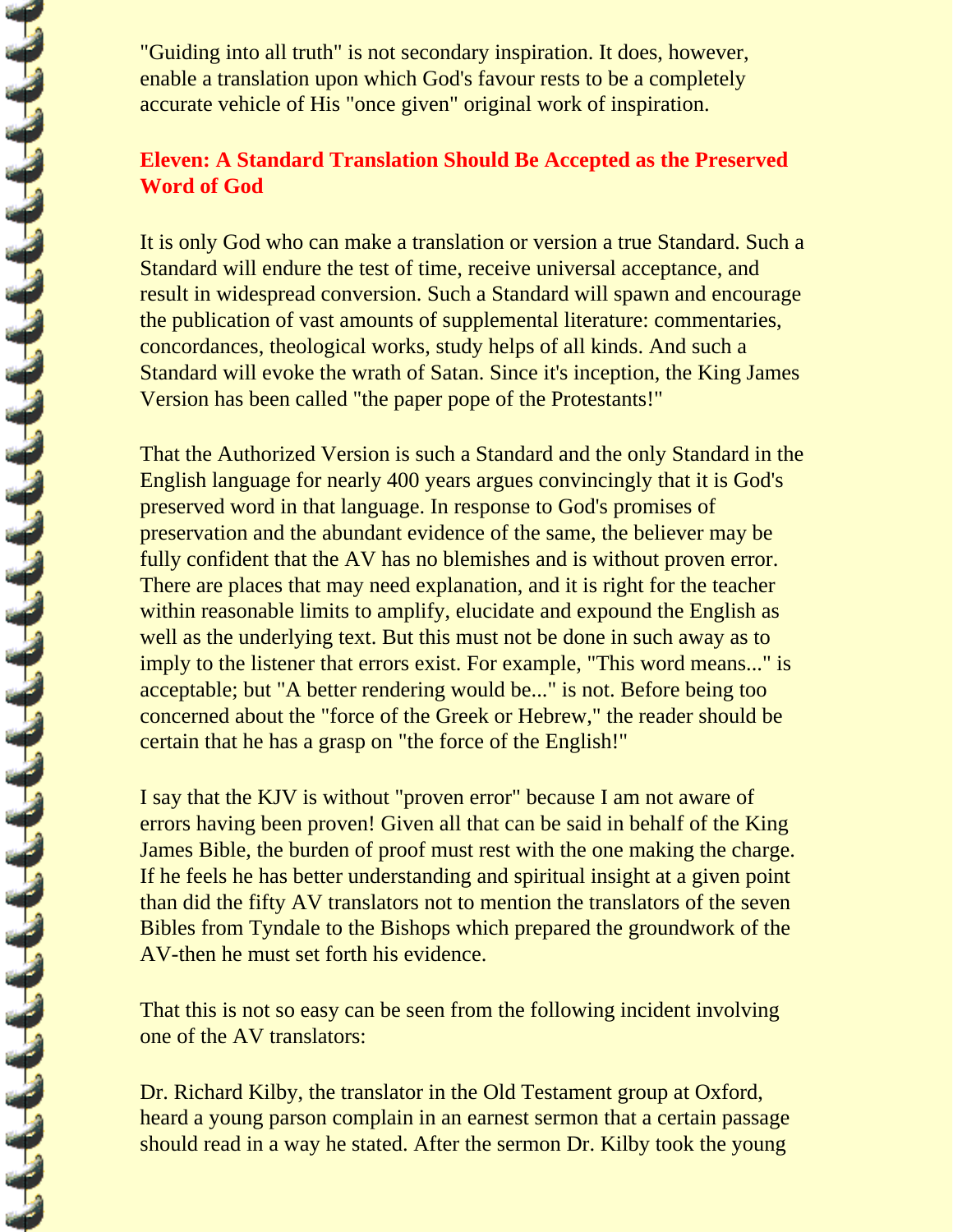man aside and told him that the group had discussed at length not only his proposed reading but thirteen others; only then had they decided on the phrasing as it appeared (Gustavis S. Paine, *The Men Behind the KJV,* Baker Book House, 1959, pp. 137,8).

A great amount of unnecessary harm has been done by "young parsons" (and older ones too!) who do this. Anyone who approaches a socalled problem passage in an attitude of honour towards God's Word will find the solution equally honouring. He will find that God's promise of preservation has been vindicated.

## Twelve: Will There Be Another Standard Bible?

It is not impossible that in the providence of God another universally accepted standard translation could be produced. However, given the lateness of the hour, the lack of spiritual scholarship, and the fact that our language no longer has the depth and vitality it once had, this seems most unlikely. All indications point to the KJV as the Bible God would have His people use in these last days before the Second Coming of Christ. God has preserved in the King James Version His original work of inspiration. The flower has not faded! The Sword is as sharp as in the day it was first whetted!

## **QUESTION:** Where do Bible manuscripts come from?

 **ANSWER:** Most existing manuscripts of the Bible are divided into two "families". These families are generally represented by the cities of Alexandria, Egypt and Antioch, Syria.

**EXPLANATION:** There are only two Bibles, God's and the devil's. There are only two views of the Bible. It is totally perfect or it is imperfect.

 The two Bibles, in manuscript form, and their corresponding ideologies originate in two vastly different locations in the Mid East. Alexandria, Egypt and Antioch, Syria. Discerning which location gives us the perfect Bible and the correct ideology and which gave us the devil's bible and incorrect ideology is one of the easiest tasks imaginable. This pursuit is made childishly easy due to one source, the **Bible.**

 As we have stated so many times, yet shall again, we accept the Bible as our final authority in all matters of **faith** and **practice.** Therefore, all anyone need do is to explore the Bible and discover what **GOD** thinks of Alexandria, Egypt and what He thinks of Antioch, Syria.

When studying Scripture a fundamental rule that is followed is called "the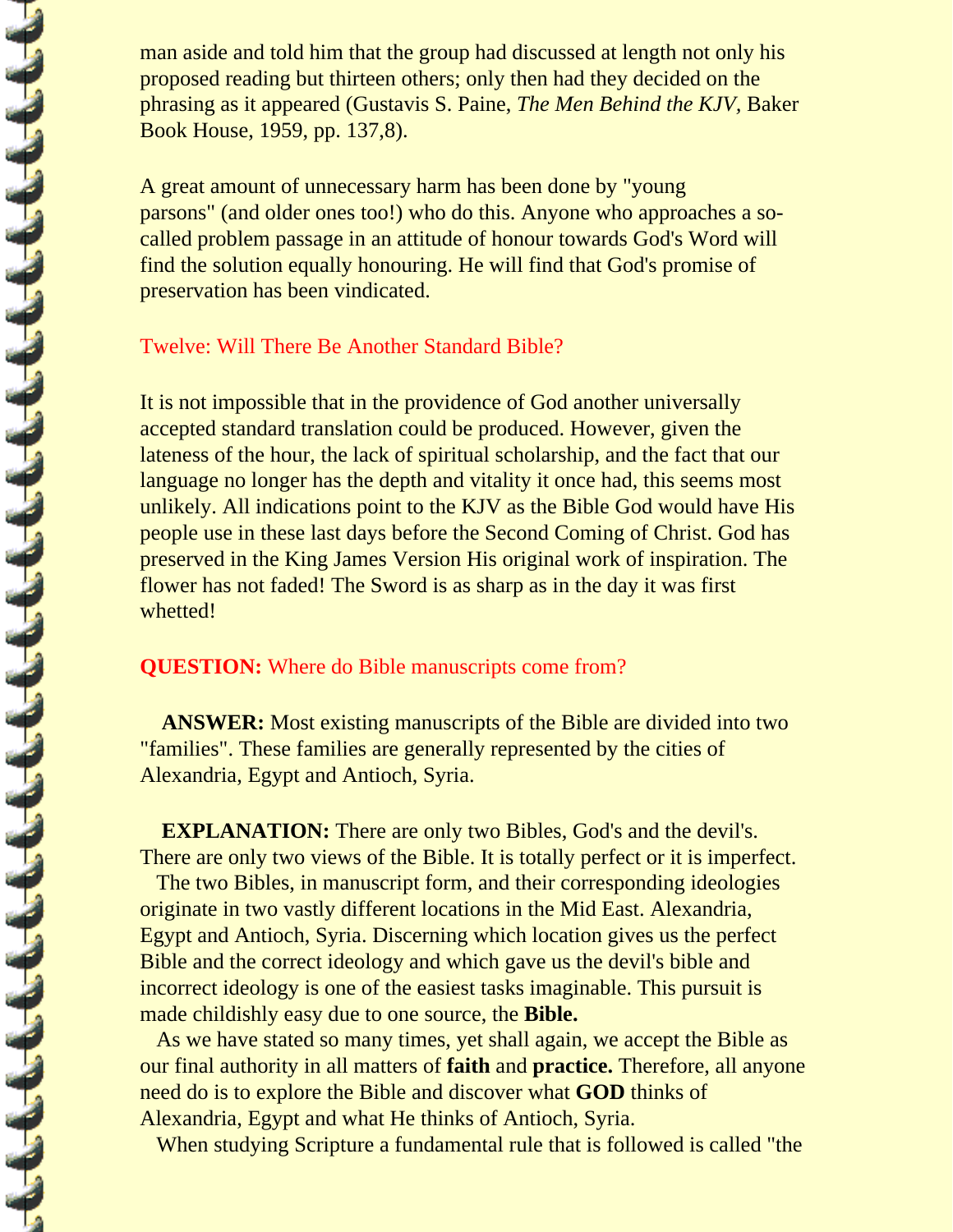law of first mention". This means that it is **generally** true that the context in which someone or something is first mentioned sets the Bible attitude for that person or place.

 In our study of Alexandria and Antioch we find it impossible to ignore the Bible's attitude toward Egypt itself.

## **Egypt**

(1) Egypt is first mentioned in Genesis 12:10-12.

 10 *"And there was a famine in the land: and Abram went down into Egypt to sojourn there: for the famine was grievous in the land.*

11 *And it came to pass, when he was come near to enter into Egypt, that he said unto Sarai his wife, Behold now, I know that thou art a fair woman to look upon:*

12 *Therefore it shall come to pass, when the Egyptians shall see thee, that they shall say, This is his wife: and they will kill me, but they will save thee alive."*

 In Genesis 12:1-3 we find Abraham is given what is known as the Abrahamic Covenant. Literally it is God's promise to deliver the world to Abraham and his seed as their own private possession.

 In Genesis 12:10 Abraham goes down into Egypt to escape a famine in his homeland. In verse 12 we find Abraham's fear that the Egyptians might kill him and steal Sarai his wife. **NOT** exactly a positive context. We see then that the **first** mention of **Egypt is negative.**

(2) In Exodus 1:11-14 we find that the Jews were slaves in Egypt.

 11 *"Therefore they did set over them taskmasters to afflict them with their burdens. And they built for Pharaoh treasure cities, Pithom and Raamses.*

12 *But the more they afflicted them, the more they multiplied and grew. And they were grieved because of the children of Israel.*

13 *And the Egyptians made the children of Israel to serve with rigour:*

14 *And they made their lives bitter with hard bondage, in mortar, and in brick, and in all manner of service in the field: all their service, wherein they made them serve, was with rigour. "*

 In fact, Pharaoh decrees that all male Jewish babies are to be killed in verses 15 and 16.

 15 *"And the king of Egypt spake to the Hebrew midwives, of which the name of the one was Shiphrah, and the name of the other Puah:*

16 *And he said, When ye do the office of a midwife to the Hebrew women, and see them upon the stools; if it be a son, then ye shall kill him: but if it be a daughter, then she shall live."*

Obviously a **negative** connotation.

 (3) In Exodus chapter 20, after He had brought the children out of Egypt, God, **with His own voice**, tells what He thinks of Egypt in verse 2 where He describes it as a "house of bondage" *"I am the LORD thy God, which*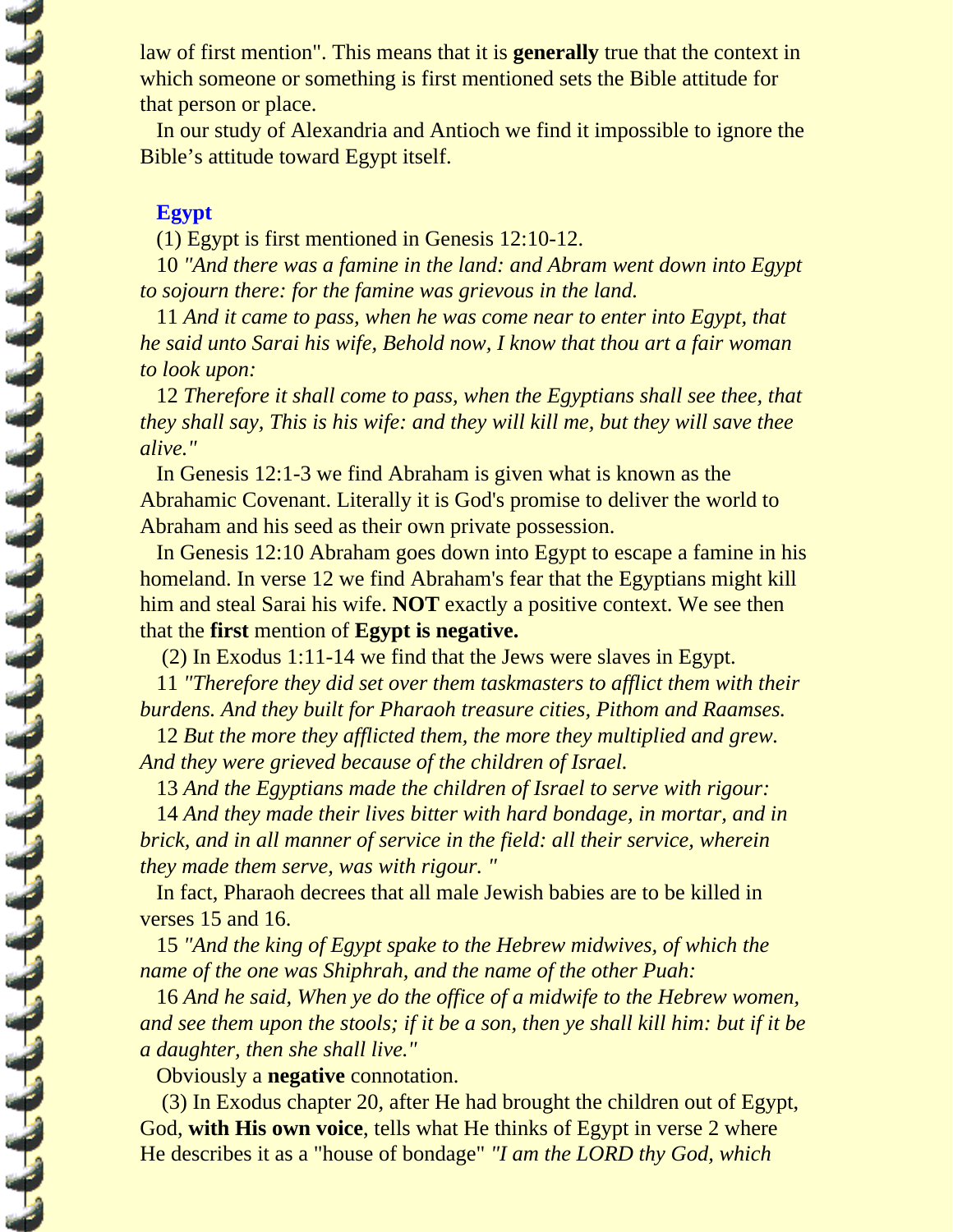*have brought thee out of the land of Egypt, out of the house of bondage."* Again, a **negative** comment and this one directly from God's lips.

 (4) In Deuteronomy 4:20 Moses refers to Egypt as "the iron furnace. " *"But the LORD hath taken you, and brought you forth out of the iron furnace, even out of Egypt, to be unto him a people of inheritance, as ye are this day."*

 (5) In Deuteronomy 17:16 Israel is told that, in the future, when they have a king he is not to carry on commercial trade with Egypt.

 *"But he shall not multiply horses to himself, nor cause the people to return to Egypt, to the end that he should multiply horses: forasmuch as the LORD hath said unto you, Ye shall henceforth return no more that way."*

 (6) And finally in Revelation 11:8, when God wants to denounce Jerusalem, He compares it to Sodom and Egypt.

 *"And their dead bodies shall lie in the street of the great city, which spiritually is called Sodom and Egypt, where also our Lord was crucified."*

 This brief study has shown what most Christians already know. The Bible has a **negative** outlook on Egypt.

## **Alexandria**

 We find that Alexandria is mentioned only four times in Scripture and that each mention is bad.

(1) Alexandria is **first mentioned** in Acts 6:9.

 *"Then there arose certain of the synagogue, which is called the synagogue of the Libertines, and Cyrenians, and Alexandrians, and of them of Cilicia and of Asia, disputing with Stephen."*

 It was Jews from Alexandria who were in the crowd that disputed with and eventually killed Stephen.

 (2) The second mention of Alexandria is in Acts 18:24. *"And a certain Jew named Apollos, born at Alexandria, an eloquent man, and mighty in the scriptures, came to Ephesus."*

 Here we find a Jew from Alexandria named Apollos who though fervent in spirit was misinformed concerning the gospel. Not knowing the true gospel of Jesus Christ he preached, in Ephesus, the baptism of John the Baptist. (Acts 18:25, 19:3) Apollos was not saved and neither were his converts.

 Later, Apollos is led to Christ by Aquila and Priscilla (verse 26) and gets his message straightened out (verse 28).

 But in its second mention, Alexandria is synonymous with bad Bible teaching.

 (3) The third and fourth mentions of Alexandria are very similar. After Paul is arrested in Acts 21 and appeals his case to Caesar he is sent to Rome, and eventual death, on a ship from, of all places Alexandria (Acts 27:6).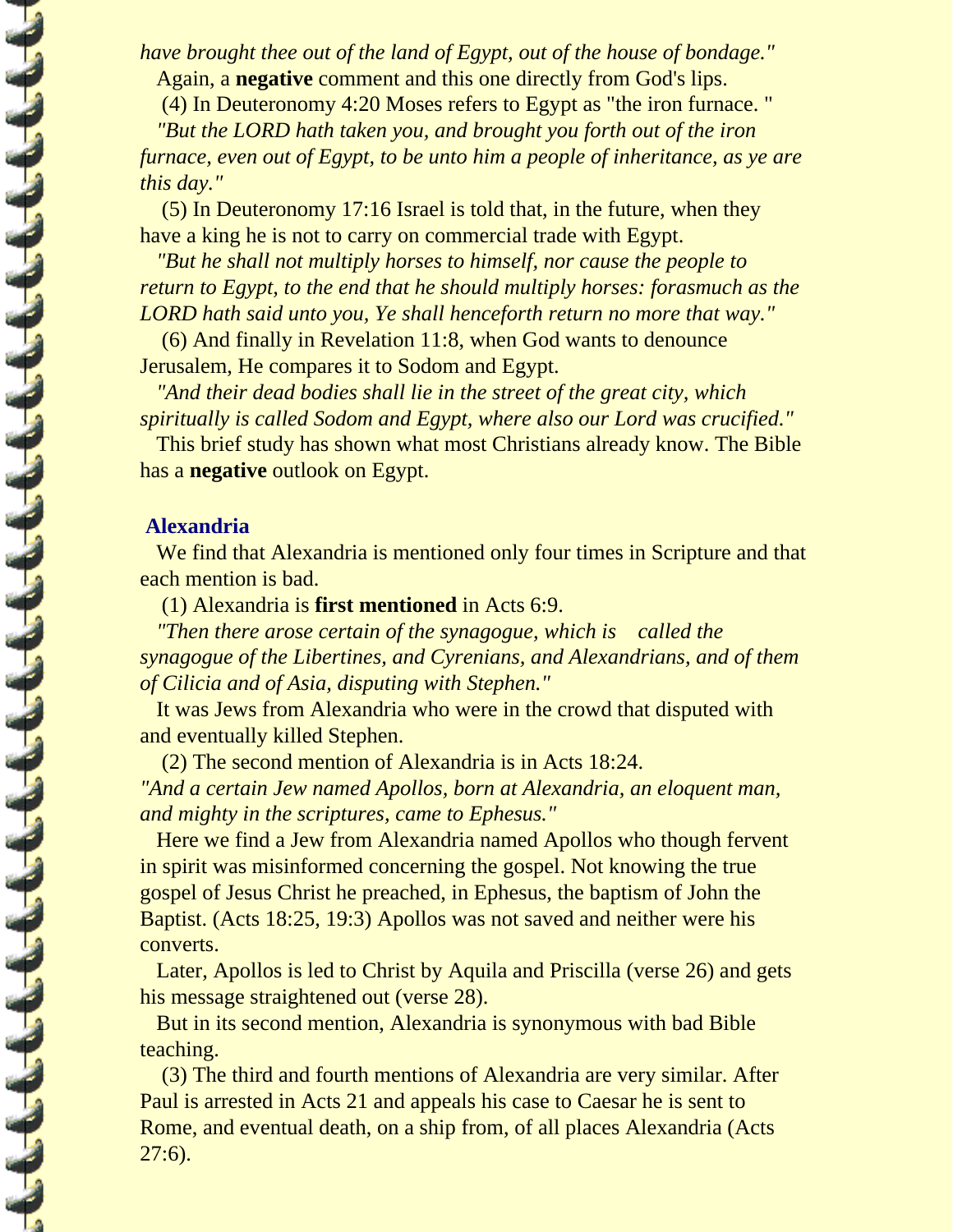*"And there the centurion found a ship of Alexandria sailing into Italy; and he put us therein."*

 (4) While sailing to Rome, Paul's ship is sunk in a tempest. After spending three months on the island of Melita he is sent on his way to eventual death on another ship. And where is this second ship from that is so ready to carry Paul to his death?

 Acts 28:11: *"And after three months we departed in a ship of Alexandria, which had wintered in the isle, whose sign was Castor and Pollux."*

 We see then that all four Bible references to Alexandria are negative. No one with any honesty could pretend that the Bible's representation of Alexandria is good.

 It must also be noted here that Alexandria was a center of education and philosophy (Colossians 2:8) which it received from Athens in about 100 B. C. (Acts 17:16) There was a school of the Scriptures founded there by one Pantaenus who was a philosopher. Pantaenus interpreted scripture both philosophically and allegorically. That is to say that philosophically he believed truth to be relative, not absolute. He did not believe that the Bible was infallible. By looking at the Bible allegorically he believed that men such as Adam, Noah, Moses, and David existed only in Jewish poetry and were not true historical characters. He was succeeded as head of the school by Clement of Alexandria and later by Origen. Men who shared his skepticism.

 It was Origen, deceived by the duel intoxicants of education and philosophy who upon receipt of pure copies of scripture altered them to parallel his twisted thinking. He is the father of all Bible critics and is not only responsible for the physical manuscripts which delete such verses as Luke 24:40, Acts 8:37 and I John 5:7, but he is also responsible for the Alexandrian philosophy parroted by so many of our fundamental scholars who claim that "The Bible is perfect and infallible" with one breath and then state "The Bible has mistakes and mistranslations" with the very next. It is this demented ideology that gave birth to the corrupt Alexandrian manuscripts in the first place. Thus we see that not only are the physical manuscripts of Alexandria corrupt and to be rejected, but the **Alexandrian philosophy**, that the Bible has mistakes in it and must be corrected, is even more subtle and dangerous and must be forsaken by true Bible believers.

# **Antioch**

 Ironically the **first mention** of Antioch is found in the very same book and chapter as Alexandria, Acts chapter 6, but in a radically different context.

 (1) When the Apostles saw a need for helpers, helpers whom today we know as "deacons", they gave instructions for what kind of men should be chosen for the position.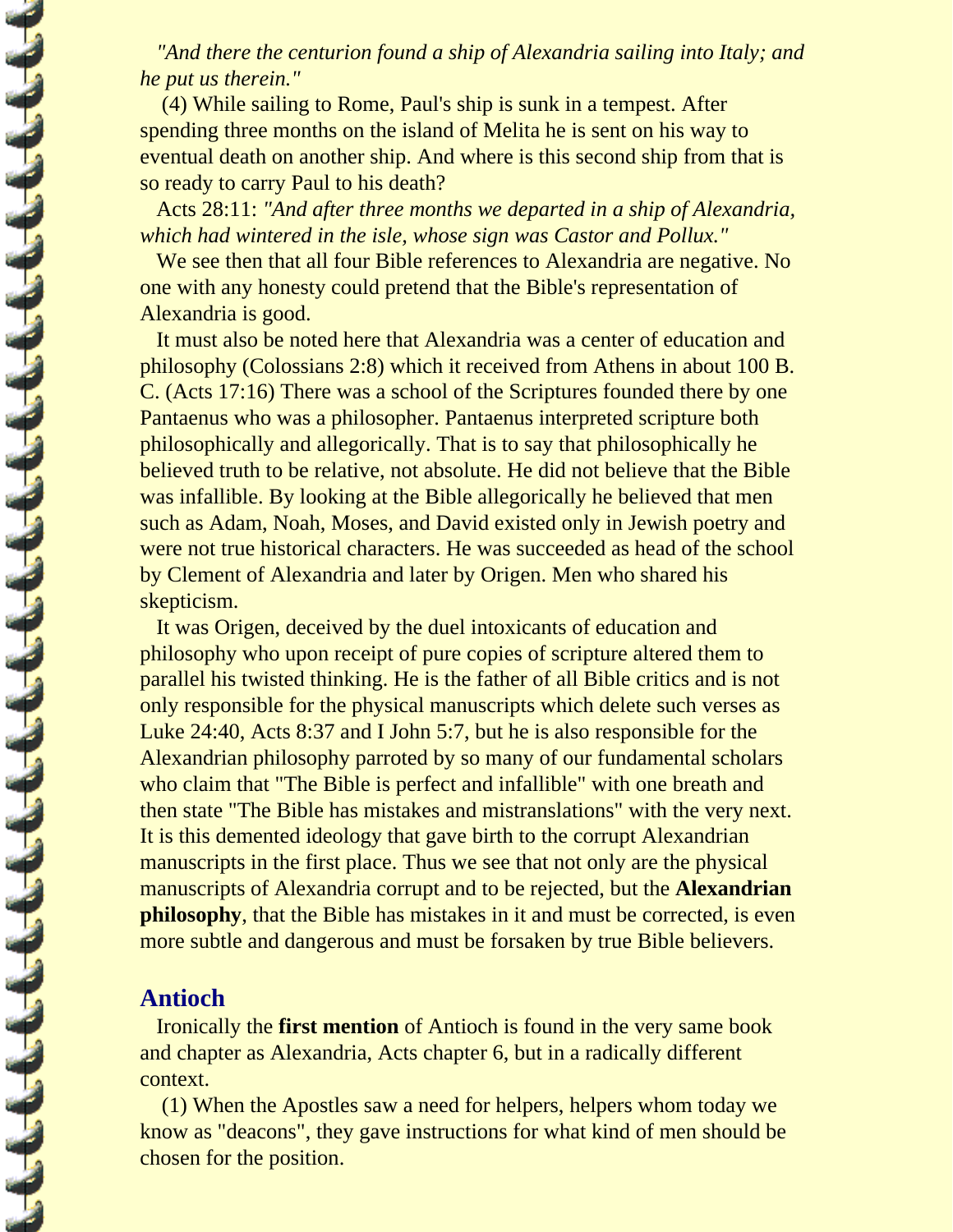Acts 6:3,4: *"Wherefore, brethren, look ye out among you seven men of honest report, full of the Holy Ghost and wisdom, whom we may appoint over this business.*

4 *But we will give ourselves continually to prayer, and to the ministry of the word."*

The seven men chosen are listed in Acts 6:5.

 *"And the saying pleased the whole multitude: and they chose Stephen, a man full of faith and of the Holy Ghost, and Philip, and Prochorus, and Nicanor, and Timon, and Parmenas, and Nicolas a proselyte of Antioch:"*

 Please notice that one of the first deacons, Nicolas, was of Antioch. Is this a mere coincidence? Certainly not! Neither is it coincidental that Nicolas is the **only** deacon whose home town is given. Neither is it coincidental that Antioch is mentioned for the first time in Scripture in the same chapter in which Alexandria is mentioned. And it is certainly no difficult feat to see that one, Antioch, is first mentioned in a **positive** light and the other, Alexandria, is first mentioned in a negative light.

 The next few pertinent appearances of Antioch start as a trickle and end as a flood of testimony to God's choice of Antioch for the center of His New Testament church.

(2) Antioch appears next in Scripture in Acts 11:19-21.

 19 *"Now they which were scattered abroad upon the persecution that arose about Stephen traveled as far as Phenice, and Cyprus, and Antioch, preaching the word to none but unto the Jews only.*

20 *And some of them were men of Cyprus and Cyrene, which, when they were come to Antioch, spake unto the Grecians, preaching the Lord Jesus.*

21 *And the hand of the Lord was with them: and a great number believed, and turned unto the Lord."*

 Here we find that certain of the Christians who had taken flight during the persecution preached the gospel as they fled.

 Upon arrival in Antioch they, not knowing what had happened in Acts 10 with Peter opening the door of the gospel to the Gentiles, preached the gospel to the Grecians. Verse 21 tells us that God's Holy Spirit worked mightily in Antioch and that a "great number" were saved.

We see then that the first great gentile awakening occurred in Antioch.

 (3) In Acts 11:22-24 we find that Barnabus, (the son of consolation Acts 4:36) was sent to Antioch to see what was happening in Antioch.

 22 *"Then tidings of these things came unto the ears of the church which was in Jerusalem: and they sent forth Barnabas, that he should go as far as Antioch.*

23 *Who, when he came, and had seen the grace of God, was glad, and exhorted them all, that with purpose of heart they would cleave unto the Lord.*

24 *For he was a good man, and full of the Holy Ghost and of faith: and*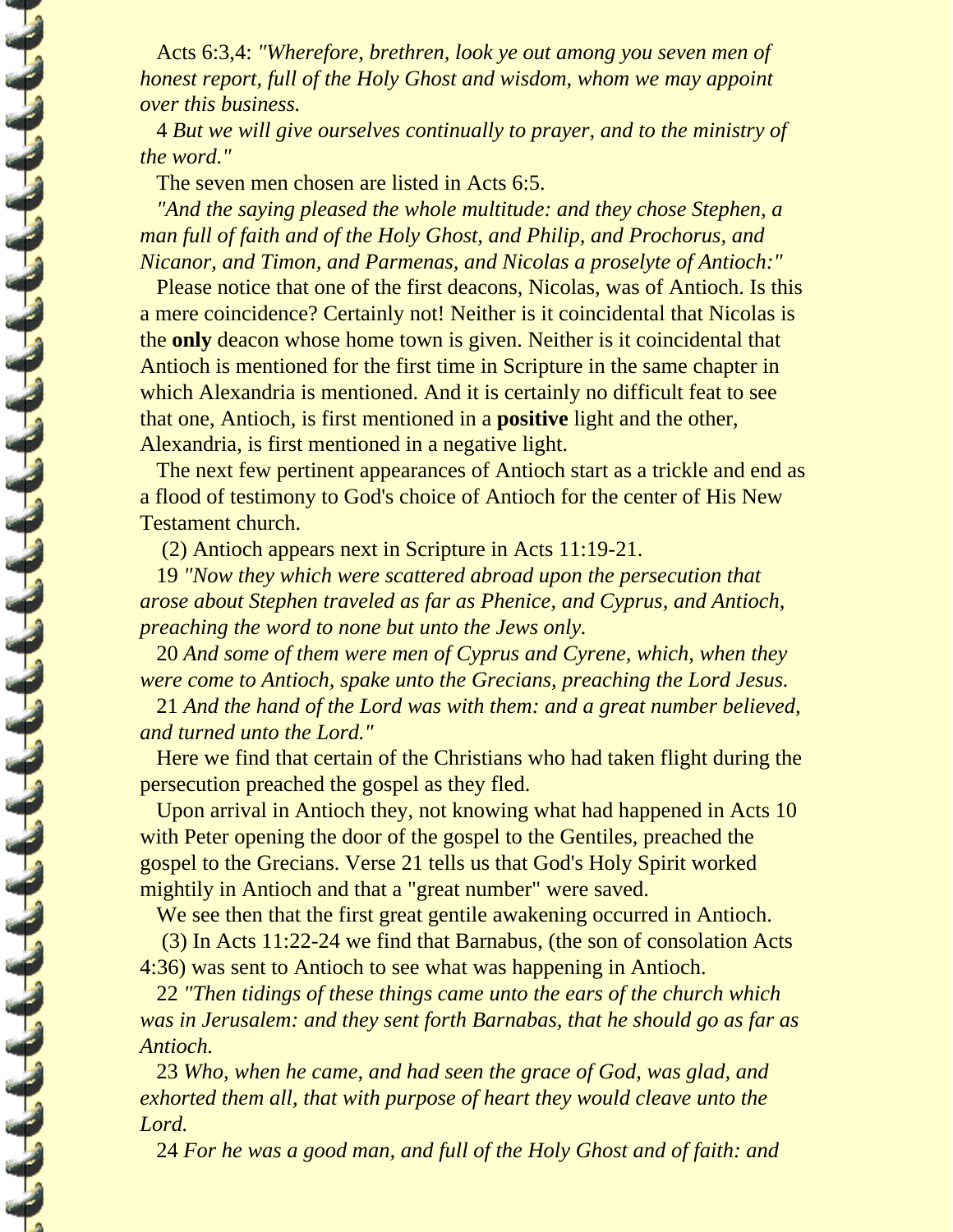*much people was added unto the Lord."*

 Through the ministry of this great man of God, many more people were added to Christ,

(4) In Acts 11:25,26, two important facts are revealed.

 25 *"Then departed Barnabas to Tarsus, for to seek Saul: And when he had found him, he brought him unto Antioch.*

26 *And it came to pass, that a whole year they assembled themselves with the church, and taught much people. And the disciples were called Christians first in Antioch."*

 First, we find Barnabas departing for Tarsus to seek the young convert Saul. It was Barnabas who defended Paul's conversion to the doubting disciples in Acts 9:26,27. Doubtless he was grieved to see the zealous young convert shipped off to Tarsus (Acts 9:30), and oblivion. Upon finding Saul, Barnabus does **not** bring him back to Jerusalem. (And certainly not to Alexandria.) He returns with him to Antioch, the spiritual capital of the New Testament church. All that Paul ever became, he owes to the gracious act of this godly old saint.

 (5) In Acts 11:26 we find that born again believers were called "Christians" for the first time at Antioch. Thus every time we believers refer to ourselves as "Christians" we complete a spiritual connection to our spiritual forefathers in Antioch. Antioch is to the Christian what Plymouth Rock is to the American.

 (6) In verses 27 and 28 we find that God has now packed up His prophets and sent them north to Antioch.

 27 *"And in these days came prophets from Jerusalem unto Antioch.* 28 *And there stood up one of them named Agabus, and signified by the Spirit that there should be great dearth throughout all the world: which came to pass in the days of Claudius Caesar."*

 Jerusalem is left spiritually abandoned. Home only of the disciples, who were told to leave it years earlier in Acts 1:8.

 (7) In Acts 11:29,30 we find that the saints **who God is blessing** in Antioch, must send monetary aid to the saints **who God is not blessing** in Jerusalem.

 29 *"Then the disciples, every man according to his ability, determined to send relief unto the brethren which dwelt in Judaea:*

30 *Which also they did, and sent it to the elders by the hands of Barnabas and Saul."*

 Yet these are not the final Biblical references to the capital of God's New Testament church.

 (8) When God decides to send missionaries out into the world to preach the gospel, He never even glances in the direction of Jerusalem. (And most assuredly not Alexandria, Egypt) He looks instead to His faithful servants at Antioch.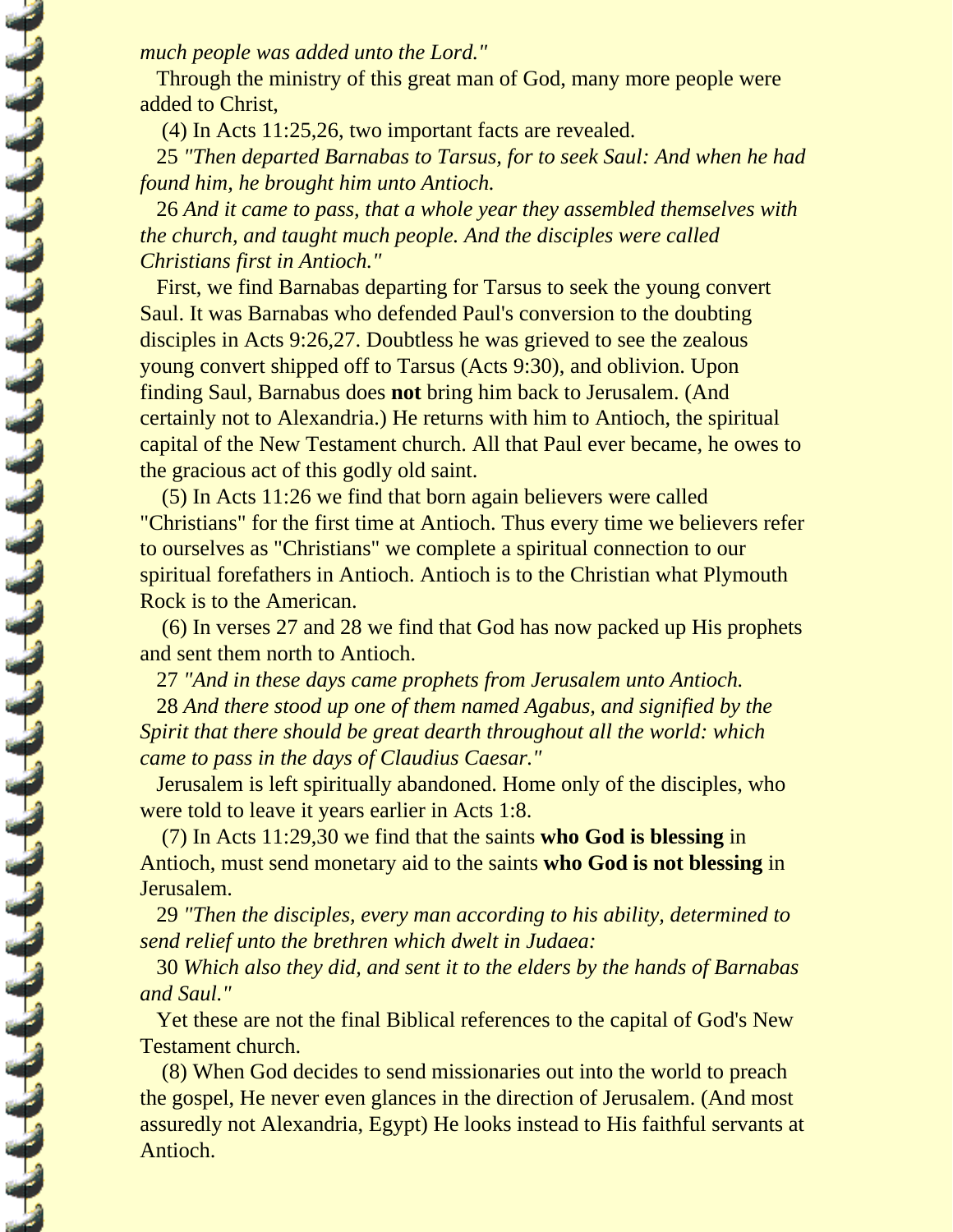Acts 13:1-3: *"Now there were in the church that was at Antioch certain prophets and teachers; as Barnabas, and Simeon that was called Niger, and Lucius of Cyrene, and Manaen, which had been brought up with Herod the tetrarch, and Saul.*

2 *As they ministered to the Lord, and fasted, the Holy Ghost said, Separate me Barnabas and Saul for the work whereunto I have called them.*

3 *And when they had fasted and prayed, and laid their hands on them, they sent them away."*

 Thus, it is evident that the **first** missionary journey mentioned in Scripture originated in Antioch, with "Christians" from Antioch. And when this great work was fulfilled, no one wasted any time sightseeing or sending reports to Jerusalem. They simply returned to Antioch.

 Acts 14:25-28: *"And when they had preached the word in Perga, they went down unto Attalia:*

26 *And thence sailed to Antioch, from whence they had been recommended to the grace of God for the work which they fulfilled.*

27 *And when they were come, and had gathered the church together, they rehearsed all that God had done with them, and how he had opened the door of faith unto the Gentiles.* 

28 *And there they abode long time with the disciples."*

 Our last two glimpses of Antioch give evidence that to be in Antioch is to be in the middle of the will of God.

 (9) In Acts chapter 15 the disciples in Jerusalem feel a need to send a pair of envoys to Antioch with their decrees concerning Gentile believers.

 Acts 15:23-27: *"And they wrote letters by them after this manner; The apostles and elders and brethren send greeting unto the brethren which are of the Gentiles in Antioch and Syria and Cilicia:*

24 *Forasmuch as we have heard, that certain which went out from us have troubled you with words, subverting your souls, saying, Ye must be circumcised, and keep the law: to whom we gave no such commandment:*

25 *It seemed good unto us, being assembled with one accord, to send chosen men unto you with our beloved Barnabas and Paul,*

26 *Men that have hazarded their lives for the name of our Lord Jesus Christ.*

27 *We have sent therefore Judas and Silas, who shall also tell you the same things by mouth."*

 Following the completion of the mission, Judas returns to Jerusalem, **and oblivion**. Silas elects to stay in Antioch, and it is Silas who we find gaining a prominent place in Scripture as Paul's missionary partner on his second missionary journey.

 (10) Of course, the second missionary journey did not originate in Jerusalem. It originated in the only place that it possibly could have, Antioch, as Acts 15:40 illustrates.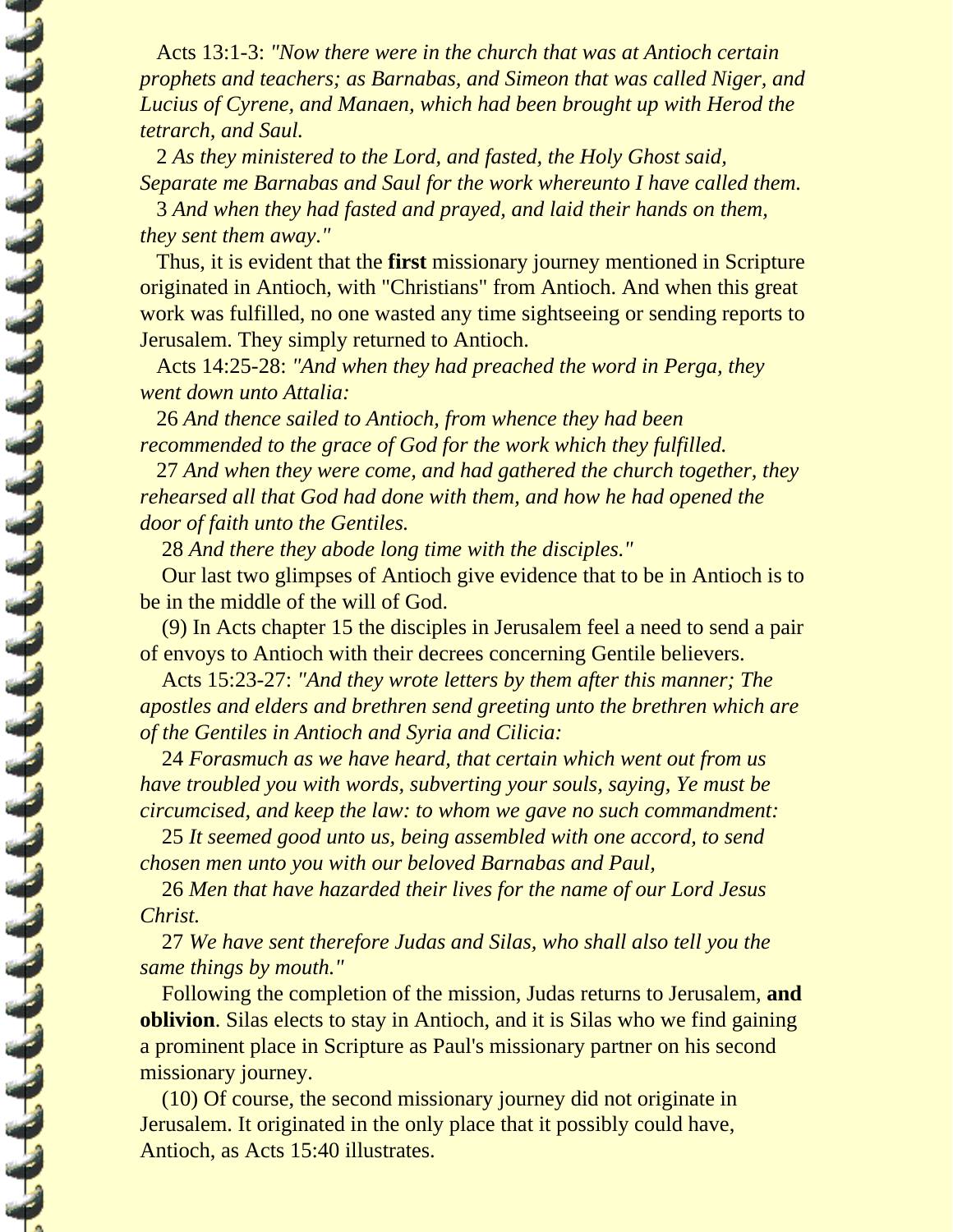What was it about Antioch that was so attractive to God that He chose it as the center of New Testament Christianity?

 It might be noted that, Antioch although it was a cultural center, had not abandoned itself to pagan religion, pagan education and pagan philosophy as had such prominent sites as Rome, Athens, and Alexandria.

 It might also be weighed that Antioch, unlike the above mentioned cities, or even Jerusalem, was located almost exactly in the middle of the known world, and was built at the crossing of the East-West trade routes. It even boasted a sea port, via the Orontes River. These are all important attributes for the capital of Christianity, which is known for it's mobility.

 It may be that many of the original autographs of Paul's epistles were penned in Antioch.

 In the second century, a disciple by the name of Lucian founded a school of the Scriptures in Antioch. Lucian was noted for his mistrust of pagan philosophy. His school magnified the authority and divinity of Scripture and taught that the Bible was to be taken literally, not figuratively as the philosophers of Alexandria taught.

 So Antioch is not only the point of origin for the correct family of Bible manuscripts, but is also the source for the ideology that accepts the Bible as **literally** and **perfectly** God's words. Today many well meaning, but "Alexandrian" educated preachers are uplifting the Antiochian Bible (King James) but with the Alexandrian conviction that it cannot be perfect. In fact, this Egyptian conviction states that there cannot be a perfect Bible on earth, in spite of God's promise in Psalm 12:6,7.

 To accept the proper Book with an improper attitude will only predestine one to make the same mistakes and corruptions that their Egyptian forefathers did.

Can **anyone** ignore a Bible admonition and not fall?

 Solomon, the wisest man who ever lived, ignored the Biblical admonition to avoid Egypt and **not** go down to Egypt to multiply horses (Deuteronomy 17:16). In I Kings 3:1 he married Pharaoh's daughter. In I Kings 10:28 he had horses brought up out of Egypt. What was the result? By I Kings 11:3,4 we find that his heart had been turned away from following God. In verses 5-9 he began worshipping other gods. And by verses 9-43 God has pronounced judgment on him. If God doesn't want His people to go down to Egypt for horses, do we **dare** go there for a Bible or an ideology?

 Solomon could not get away with ignoring the Bible's view of Egypt. Are **you** wiser than Solomon?

## **QUESTION:** What is the LXX?

**ANSWER:** A figment of someone's imagination.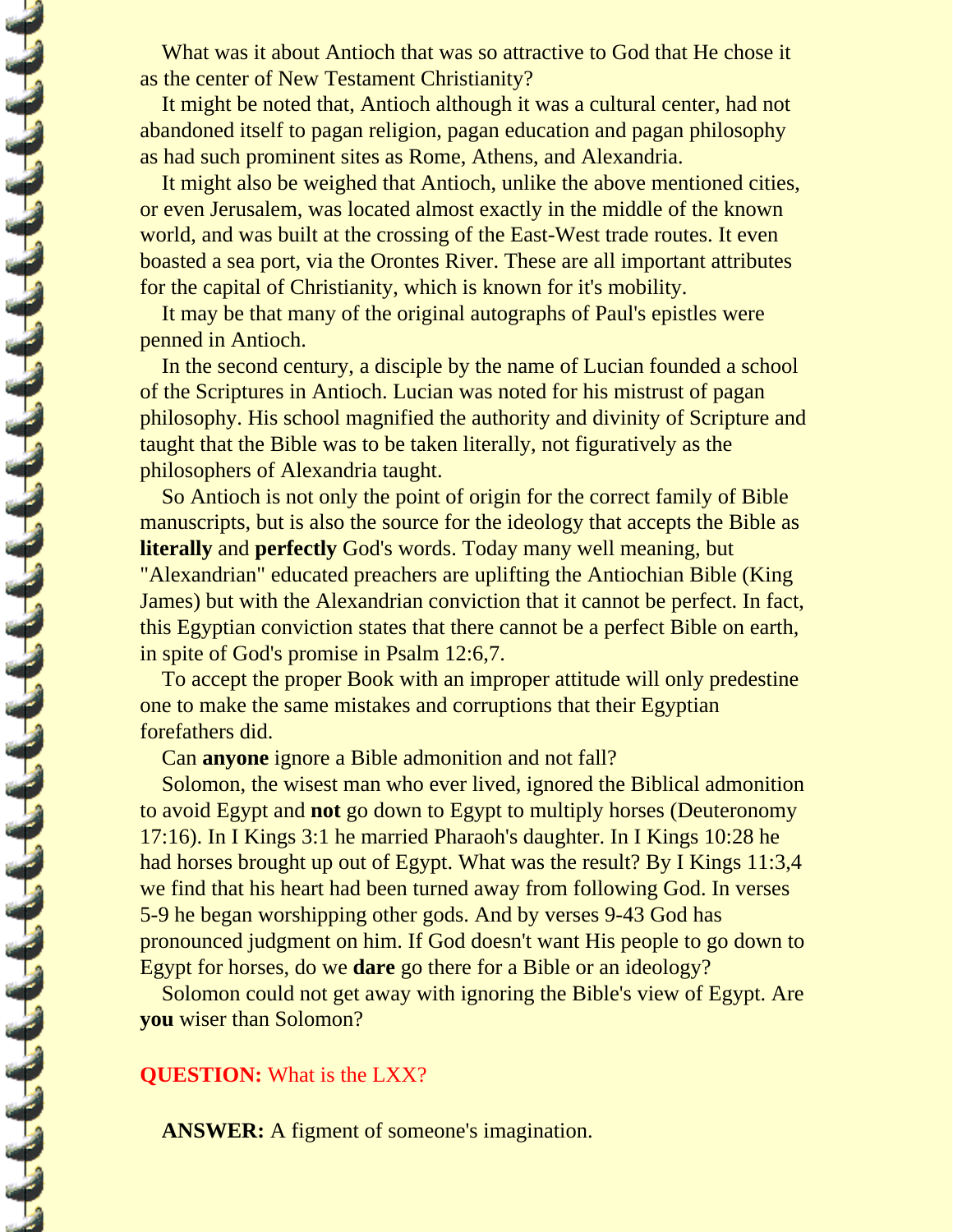**EXPLANATION:** First, let's define what the LXX is **supposed** to be. An ancient document called "The Letter of Aristeas" revealed a plan to make an **OFFICIAL** translation of the Hebrew Bible (the Old Testament) in Greek. This translation was to be accepted as the official Bible of the Jews and was to **replace** the Hebrew Bible. Supposedly this translation work would be performed by 72 Jewish scholars (?), six from each of the twelve tribes of Israel. The supposed location of the work was to be Alexandria, Egypt. The alleged date of translation was supposedly around 250 BC, during the 400 years of silence between the close of the Old Testament in 397 BC and the birth of Christ in approximately 4 BC (due to a four year error in the calendar).

 It has become known as the Septuagint, "The Interpretation of the 70 Elders". Also it is represented by the Roman (?) numerals whose combined value is 70, hence L-50, X-10, X-10. Why it isn't called the *LXXII* I'll never know.

 This so called "Letter of Aristeas" is the **sole** evidence for the existence of this mystical document. There are absolutely **NO** Greek Old Testament manuscripts existent with a date of 250 BC or anywhere near it. Neither is there any record in Jewish history of such a work being contemplated or performed.

 When pressed to **produce** hard evidence of the existence of such a document, scholars quickly point to Origen's Hexapla written around 200 **AD**, or approximately 450 years later than the LXX was supposedly penned, and more than 100 years after the New Testament was completed. The second column of Origen's Hexapla contains **his own** (hardly 72 Jewish scholars) Greek translation of the Old Testament including spurious books such as "Bel and the Dragon", "Judith" and "Tobit" and other apocryphal books accepted as authoritative only by the Roman Catholic Church.

 Proponents of the invisible LXX will try to claim that Origen didn't translate the Hebrew into Greek, but only copied the LXX into the second column of his Hexapla. Can this argument be correct? No. If it were, then that would mean that those astute 72 Jewish scholars added the Apocryphal books to their work **before they were ever written. (!)** Or else, Origen took the liberty to add these spurious writings to God's Holy Word (Rev. 22:18).

 Thus we see that the second column of the Hexapla is Origen's personal, unveilable translation of the Old Testament into Greek and nothing more.

 Eusebius and Philo, both of questionable character, make mention of a Greek Pentateuch. Hardly the entire Old Testament and not mentioned as any kind of an officially accepted translation.

 Is there ANY Greek manuscript of the Old Testament written BEFORE the time of Christ? Yes. There is one minute scrap dated at 150 BC, the Ryland's Papyrus, #458. It contains Deuteronomy chapters 23-28. No more. No less. If fact, it may be the existence of this fragment that led Eusebius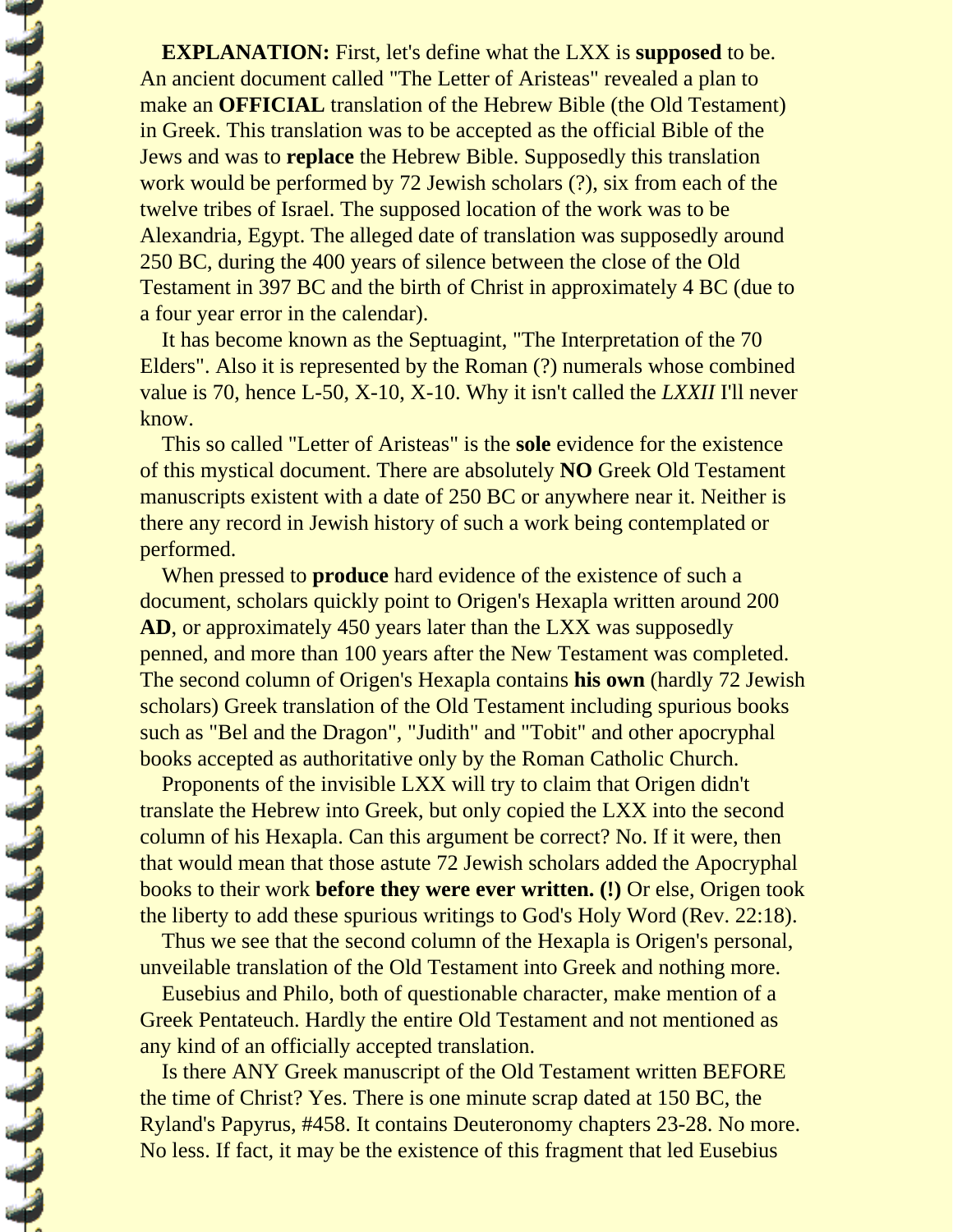and Philo to **assume** that the entire Pentateuch had been translated by some scribe in an effort to interest Gentiles in the history of the Jews. It most certainly cannot be a portion of any pretended official Old Testament translation into Greek. We can rest assured that those 72 Jewish scholars supposedly chosen for the work in 250 BC would be just a mite feeble by 150 BC.

 Besides the non-existence of any reason to believe such a translation was ever produced are several hurtles which the "Letter of Aristeas", Origen's Hexapla, Ryland's #458, and Eusebius and Philo just **cannot clear.**

 The first one is the "Letter of Aristeas" itself. There is little doubt amongst scholars today that it was **not** written by anyone named Aristeas. In fact, some believe its **true** author is Philo. This would give it an A.D. date. If this were true, then its **REAL** intention would be to deceive believers into thinking that Origen's second column is a copy of the LXX. A feat that it has apparently accomplished "in spades".

If there **was** an Aristeas, he was faced with two insurmountable problems.

 First, how did he **ever** locate the twelve tribes in order to pick his six representative scholars from each. Having been thoroughly scattered by their many defeats and captivities, the tribal lines of the 12 tribes had long since dissolved into virtual non-existence. It was **impossible** for **anyone** to distinctly identify the 12 individual tribes.

 Secondly, if the 12 tribes **had** been identified, they would not have undertaken such a translation for two compelling reasons.

 (1) Every Jew knew that the official caretaker of Scripture was the tribe of Levi as evidenced in Deuteronomy 17:18, 31:25,26 and Malachi 2:7. Thus, **NO** Jew of any of the eleven other tribes would **dare** join such a forbidden enterprise.

 (2) It is obvious to **any** reader of the Bible that the Jews were to be distinctly different from the Gentile nations around them. Unto them was given such distinct practices as circumcision, Sabbath worship, sundry laws of cleansing and their own homeland. Added to this is the heritage of the Hebrew language. Even today, practicing Jews in China and India refuse to teach their children any language but Hebrew. The Falasha Jews of Ethiopia were distinct among the many tribes of their country by the fact that they jealously retained the Hebrew language as an evidence of their Jewish heritage.

 Are we to be so naive as to believe that the Jews who considered Gentiles nothing more than **dogs,** would willingly forsake their heritage, the Hebrew language, for a Gentile language into which would be translated the holiest possession of all, their Bible? Such a supposition is as insane as it is absurd.

 "What then," one might ask, "of the numerous quotes in the New Testament of the Old Testament that are ascribed to the LXX?" The LXX they speak of is nothing more than the second column of Origen's Hexapia.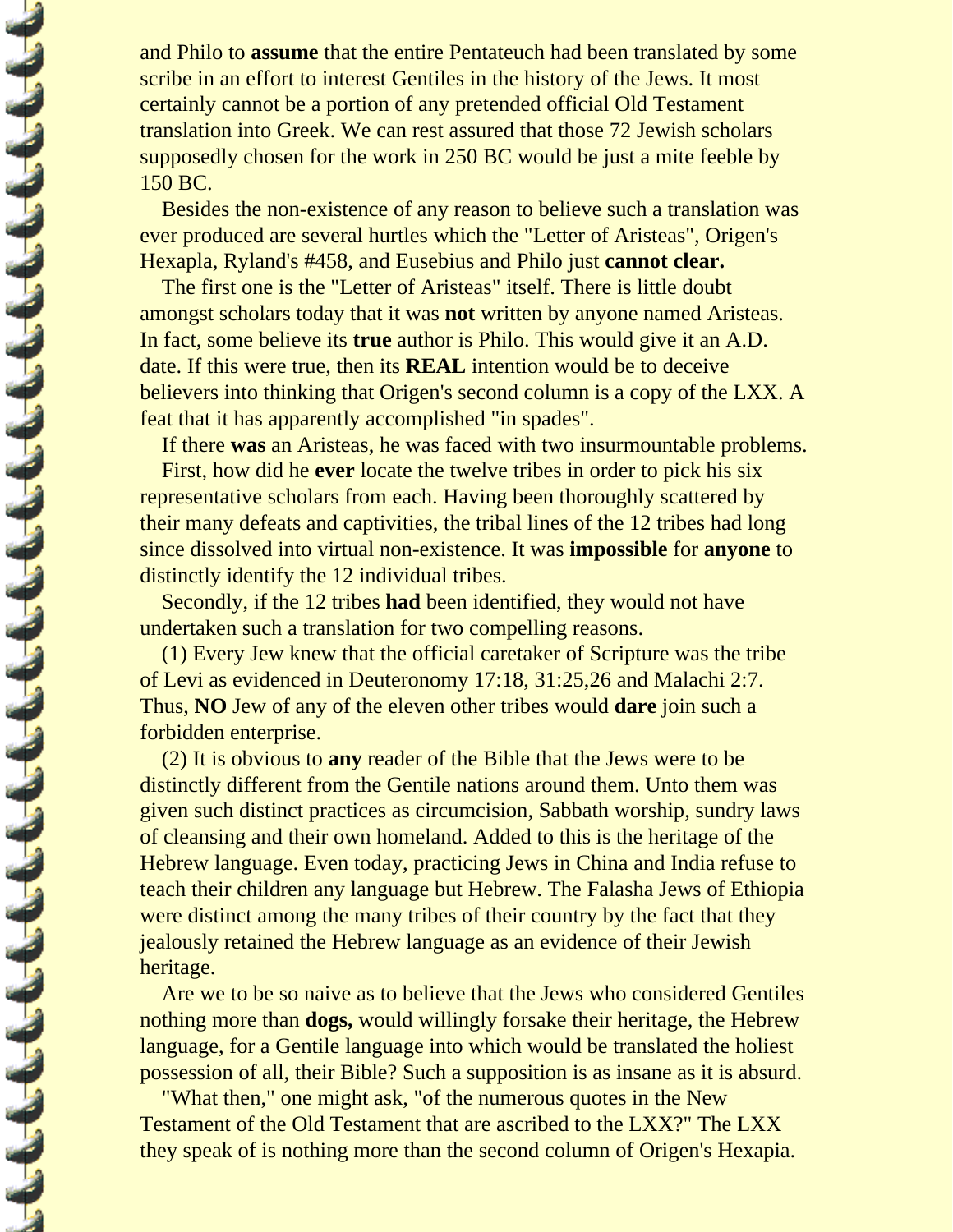The New Testament quotations are not quotes of any LXX **or** the Hexapla. They are the author, the Holy Spirit, taking the liberty of quoting His work in the Old Testament in whatever manner He wishes. And we can rest assured that He certainly is not quoting any non-existent Septuagint.

 Only one more question arises. Then **why** are scholars so quick to accept the existence of this LXX in the face of such irrefutable arguments against it? The answer is sad and simple.

 Hebrew is an extremely difficult language to learn. It takes years of study to attain a passing knowledge of it. And many more to be well enough versed to use it as a vehicle of study. By comparison a working knowledge of Greek is easily attainable. Thus, IF THERE WAS an official translation of the Old Testament into Greek, Bible critics could **triple** the field of influence overnight without a painstaking study of biblical Hebrew. Unfortunately, the acceptance of the existence of the Septuagint on such thin evidence is based solely on pride and voracity.

 But stop and think. Even if such a spurious document as the LXX really did exist, how could a Bible critic, who, in reference to the King James Bible, say that "No translation has the authority of the original language, " claim in the same breath that his pet LXX has equal authority with the Hebrew Original? This scholarly double-talk is nothing more than a self exalting authority striving to keep his scholarly position above those "unschooled in the original languages."

If you accept such an argument, I have a bridge to sell you in Brooklyn!

#### **QUESTION:** Where was the Bible before 1611?

**ANSWER:** In the available Antiochian manuscripts.

**EXPLANATION:** Critics of the perfect Bible like to throw out this question as though it will "stun" Bible believers. It doesn't.

 The overwhelming majority of Bible manuscripts existent throughout history have been the text found in Antioch. They have always been available in some form, either in copies of the original Greek, or the old Latin of 150 AD, (**NOT** to be confused with Jerome's corrupt "Vulgate") or the Syrian Peshetto of 157 AD.

 That it would be difficult indeed to gather all of these sources together and place them in the hands of the common man gives credence to God's reasoning for the collation and translation of the King James Bible.

**QUESTION:** Did King James authorize his translation to be used in the churches in England?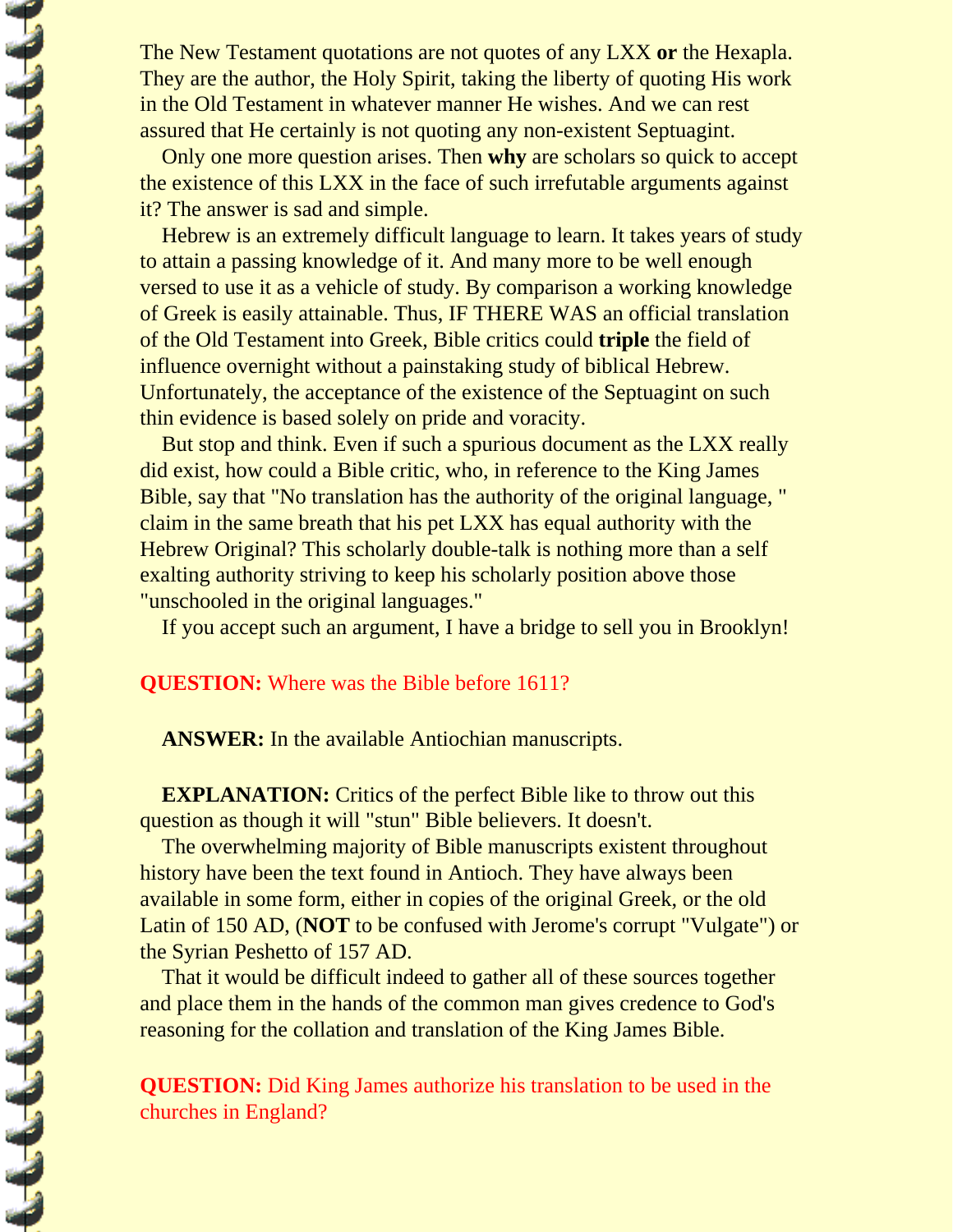**ANSWER:** No. He authorized it's translation, but not its usage.

**EXPLANATION:** It is difficult for someone in the twentieth century, especially someone in America to fathom the conditions of nearly four hundred years ago. We Christians not only have a Bible in our language, but more often than not, we have several. Added to that is our concordance and a raft of Bible commentaries and sundry other "Christian" books.

 Yet the world of the sixteenth and early seventeenth centuries was quite different. The common man in England had no Bible. The only copy available to him was chained to the altar of the church. As recently as 1536, William Tyndale had been burned at the stake for the high crime of printing Bibles in the language of the common man, English. When King James commissioned the fifty-four translators in 1603 he did not mandate the upcoming translation to be used in churches. In fact, that it was translated and **not** intended for the churches left it only one explainable destiny. That is, that it should be supplied to the common man.

 It might be noted that the world has no greater power than the common man with the common Bible in his hand.

**QUESTION:** Don't King James Bible believer's "worship" the Bible? Didn't God destroy the originals because He didn't want these people to venerate them?

**ANSWER:** No and no.

 **EXPLANATION:** Many critics of the perfect Bible have become very frustrated in recent years. This is due to the fact that their entire argument against the Bible has been systematically destroyed by historical fact, their own shortfall of scholastic ability and the consistent blessing of the King James Bible by the Holy Spirit.

 In a desperate attempt to "sling mud" at Bible believers, they make the two statements found above.

 Do King James Bible believers worship the Bible? No. They do not pray to it as they do to Jesus Christ. They do not preach that "the Bible saves" but that **Jesus** saves. They blissfully mark notes all over their Bibles, though none would dare to do so to Jesus Christ.

 There is not even enough evidence to **mistakenly** believe that King James Bible believers worship the Bible. Therefore, the charge is unfortunately born of malice not sincerity.

 Did God destroy the originals to keep King James Bible believers from someday worshipping them? No. Nothing could be farther from fact.

 God allowed the originals to pass off the scene because their only value, was their words, which He preserved through copies. Once the originals had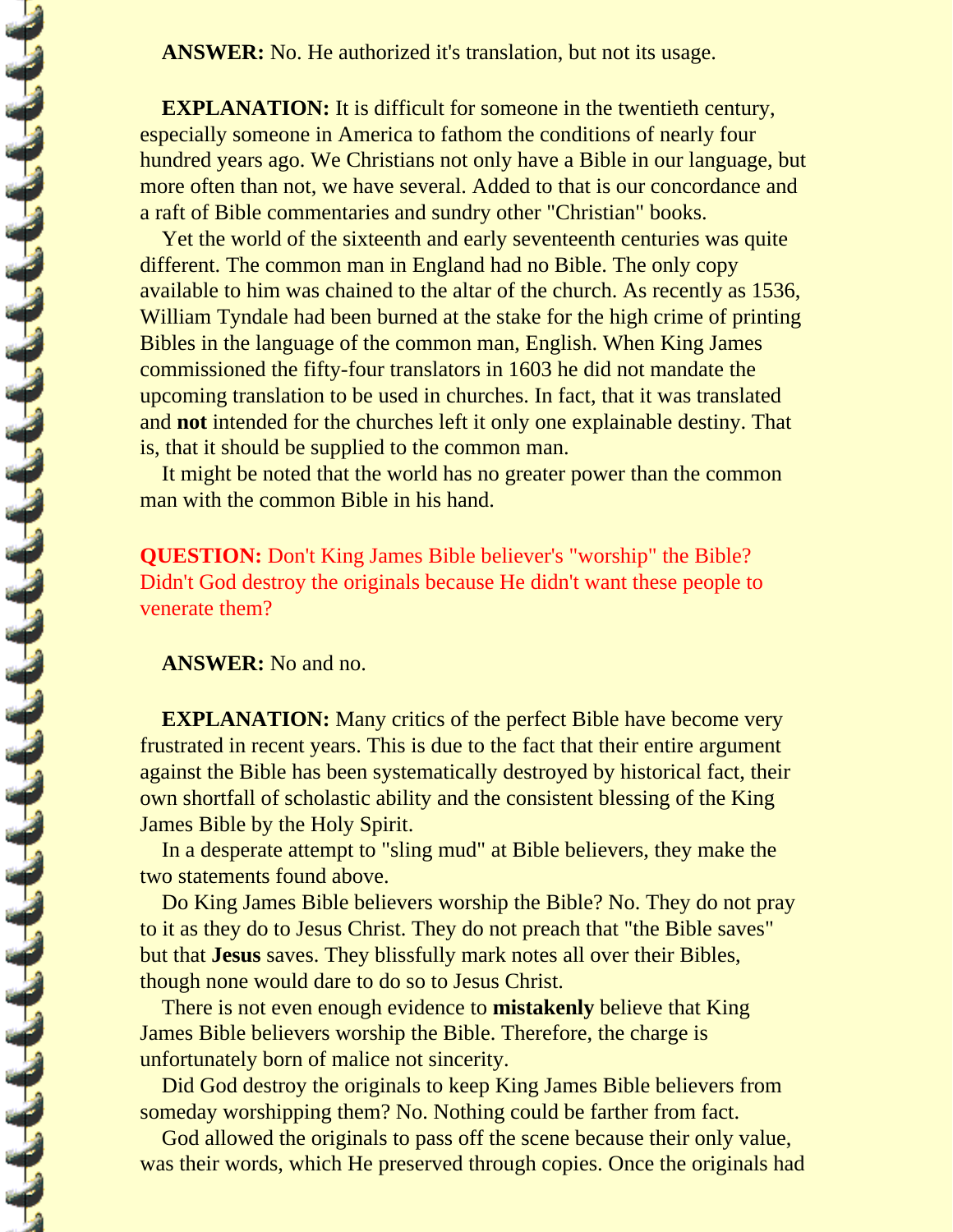served their purpose and were copied, they received no loyalty from God or His people.

 If the originals were somehow to "miraculously" appear today, they would be of little interest to Bible believers since they make little of them now.

 If anyone would venerate them, it would probably be the crowd that makes so much of them today, **the Bible critics.**

#### **QUESTION:** Aren't King James Bible believers a cult?

#### **ANSWER:** No.

**EXPLANATION:** The charge that King James Bible believers are a cult is similar to the charge that they worship the Bible. It is a result of the same frustration and born of the same malice. Sadly, when facts do not prove them right, character assassination is in order.

 Cults are somewhat difficult to define, although there are two outstanding characteristics evident in all cults.

 First, a cult has a central body that makes decisions for all of its disciples. Most King James Bible believers are fiercely independent and many times disagree about other doctrines, even with one another. Their only central authority is the Bible, not a college or university.

 Secondly, most cults fear that their disciples will investigate their opposition's beliefs and then be converted by the truth. Therefore they make strict rules disallowing books and materials that disagree with their doctrine.

 Again, since the **facts** support the Authorized Version, King James Bible believers are not afraid to study the charges of their critics. In fact, this book attempts to confront all of the Bible critic's charges with complete candor.

 Now, it will be noted that, there are some Bible colleges and universities which have a policy of confiscating books which support the view of a perfect Bible. In fact, **this** book may be on that list someday.

It makes one wonder just **who** is the "cult" and who isn't.

## **QUESTION:** Is the King James Bible inspired or preserved?

 **ANSWER:** The original autographs were **inspired.** The King James Bible is those same autographs **preserved** up to today.

 **EXPLANATION:** The best way to **simply** describe inspiration and preservation of the Bible is as follows:

 **Inspiration** is when God takes a **blank** piece of paper (papyrus, vellum, etc.) and uses men to write His words.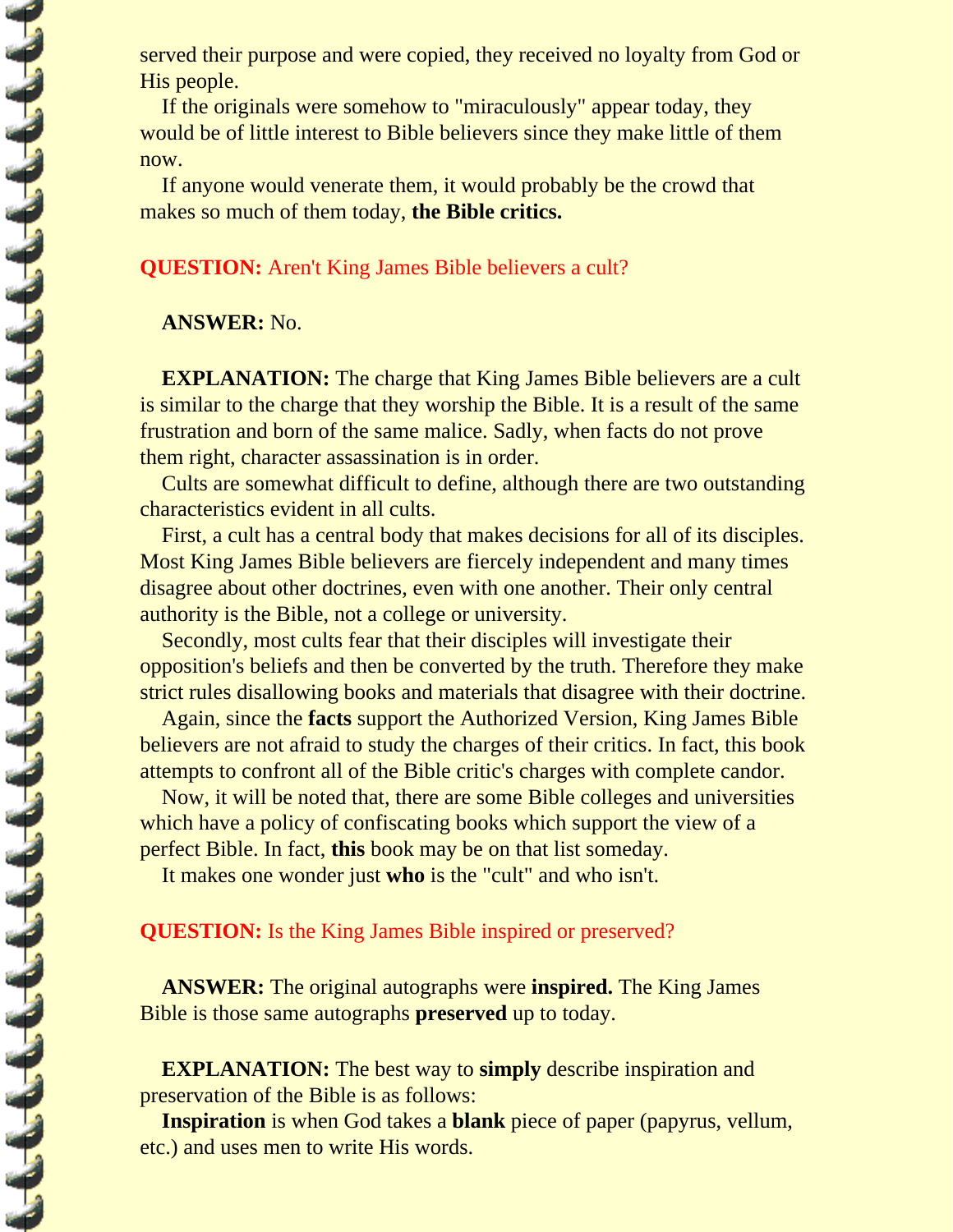**Preservation** is when God takes those words **already written** and uses men to preserve them to today.

 **Both** of these actions are **DIVINE** and are assured by God as recorded in Psalm 12:6, 7.

 6 *"The words of the LORD are pure words: as silver tried in a furnace of earth, purified seven times.*

7 *Thou shalt keep them, 0 LORD, thou shalt preserve them from this generation for ever."*

 In Psalm 12:6 God assures us that His originals are perfect. Even though penned by fallible men with the heinous sins of; murder (Moses and David), adultery (David), idolatry (Solomon), and denial of the lord (Peter), God's words are untainted by the sins of the penmen.

 That the originals were inspired perfect in their entirety is an undisputed belief among Christians today.

 **But** most Christians argue that only the "originals" were perfect. They say that today we have nothing but copies and translations of those copies. They seem indignant at the thought that any "mere translation" should be considered a perfect copy of the originals. They claim that copies and translations are products of uninspired men and therefore must all contain mistakes.

 Christians clinging to this tenet are mislead. Their folly in accepting this erroneous teaching is fourfold.

 1. It is somewhat confusing and unexplainable that a person could claim that God could not use, sinful men to **preserve** His words when **all**  Christians believe that he used sinful men to write His **inspired** words. Certainly a God who had enough power to **inspire** His words would also have enough power to preserve them. I highly doubt that He has **lost** such ability over the years.

 2. Why would God inspire the originals and then lose them? Why give a **perfect** Bible to men like Peter, John, James, Andrew and company and not us? **They** had seen, heard, and touched the Lord (I John 1:1). We haven't! If anyone ever needed a **perfect** Bible it is us, nearly two thousand years separated from a Saviour we have **never seen!**

 Why did God inspire a perfect original if He didn't plan on preserving it? Couldn't He have afforded some error, in His originals just as some believe He has allowed some errors in today's Bible! Or do critics of God's perfect Bible believe that God was unable to **prevent** errors in the copies. It would seem like only half of a God who had the power to do one but not the other.

 3. It is a "convenient" faith which cannot be tested. In other words, it is rather safe to believe in a perfect set of originals which have been **LOST**. Since they are lost, no one can ever practically challenge such a belief. Adherents to such a shallow persuasion can rest safely in the fact that they will never be proven wrong since the evidence needed to prove them wrong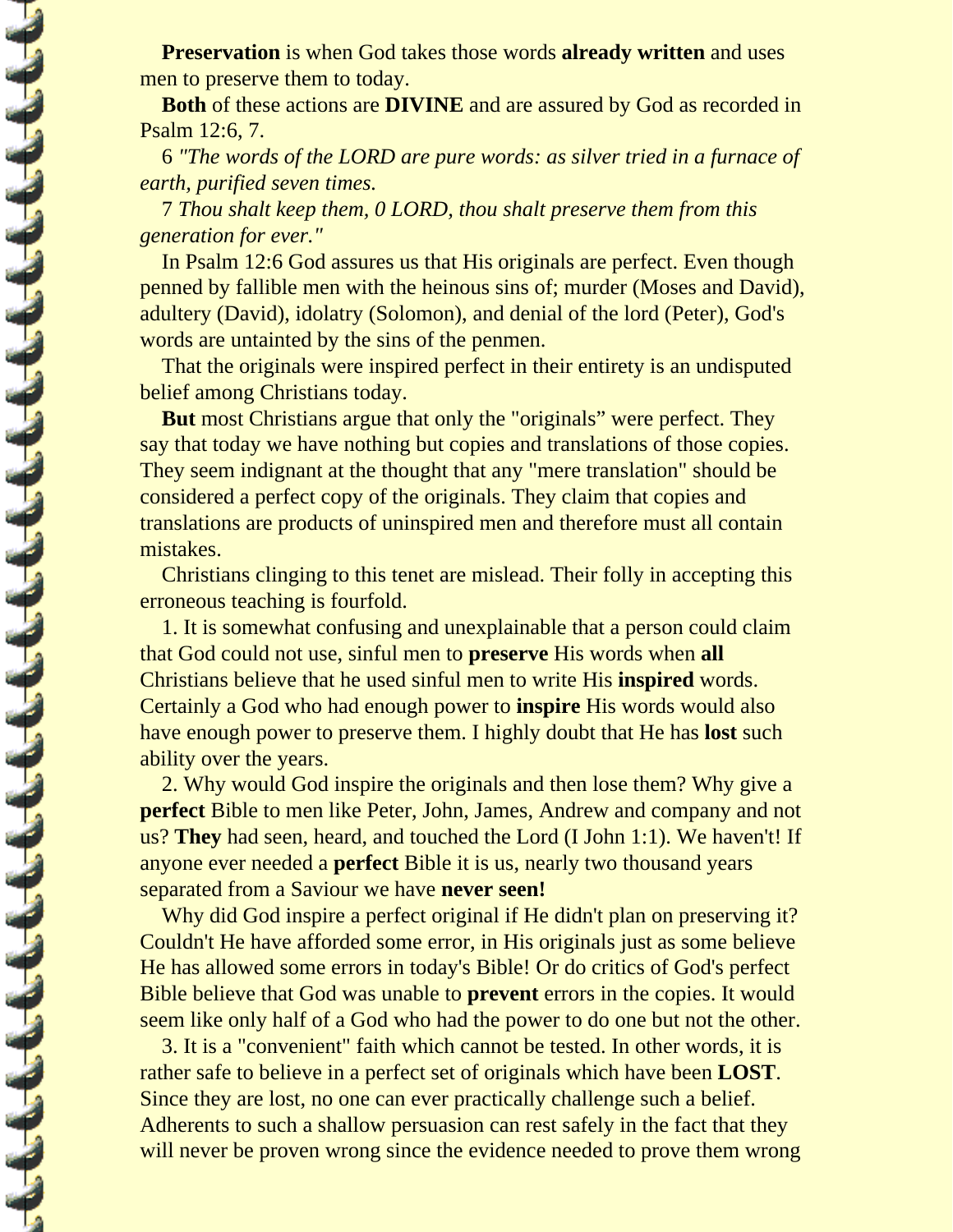(the "originals") is lost.

 But if they dare put the same faith in a Bible available today, they know that they will definitely be bloodied defending their faith.

 Thus, to believe in a perfect set of originals, but not to believe in a perfect English Bible, is to believe **nothing** at all.

 4. Regardless of their arguments against the doctrine of a **preserved perfect Bible,** such a fact as much guaranteed by Scripture as the bodily return of Jesus Christ (Acts 1:8).

 Psalm 12:7 plainly states, thou shalt keep them, O LORD, thou shalt preserve them from this generation for ever."

 Thus we have **God** promising to **preserve** the same words that He **inspired.** Not too much of a feat to overwhelm such an omnipotent Being.

 The fearful fundamentalist launches two attacks on the Scriptural teaching found in Psalm 12:7.

 1. They claim, "Verse 7 is talking about the Jews, not the Bible." Then to add credence to their claim they rush out and publish a translation that says just that in Psalm 12:7. Let's look at this verse in the New International Version.

 "O LORD, you will keep **us** safe and protect **us** from such people forever."

 This is an irresponsible and dishonest translation. The Hebrew word "shamar" meaning "to keep" which the New International Version translators render "you will keep **us**" is found in the future second person singular "thou shalt keep" and is directed to the **THIRD** person plural "them" and **NOT** the **first** person plural "us" as the New International Version translators rendered it. Thus we see it is the King James, God's perfect, preserved Bible which has **accurately** preserved the reading of the originals, **not** the unreliable New International Version.

 Psalm 12:7 is **not** God's promise to preserve the Jews, a promise which flourishes elsewhere in Scripture. It is God's promise to preserve His words, and is a direct reference to those words as described in Psalm 12:6.

 2. Oftimes a Christian, whose faith is too weak to accept the literal truth of Psalm 12:6, 7, will piously quote Psalm 119:89.

 "For ever, O LORD, thy word is settled in heaven." Then they will state that God actually meant that He preserved His perfect Bible in **Heaven,** not on Earth. And they say this with a straight face! This escape to a house of straw is embarrassingly humorous.

 First, it is foolish for anyone to believe that God inspired a perfect original **on earth** so that He could have it brought to Heaven. Is **that** supposed to be the reason that He wrote the originals? The answer is embarrassingly simple. The **Bible** is addressed to **man,** not God. God did not write a perfect book directed to **man** and then put it in a library in Heaven where man cannot benefit from its existence. Again we ask, "What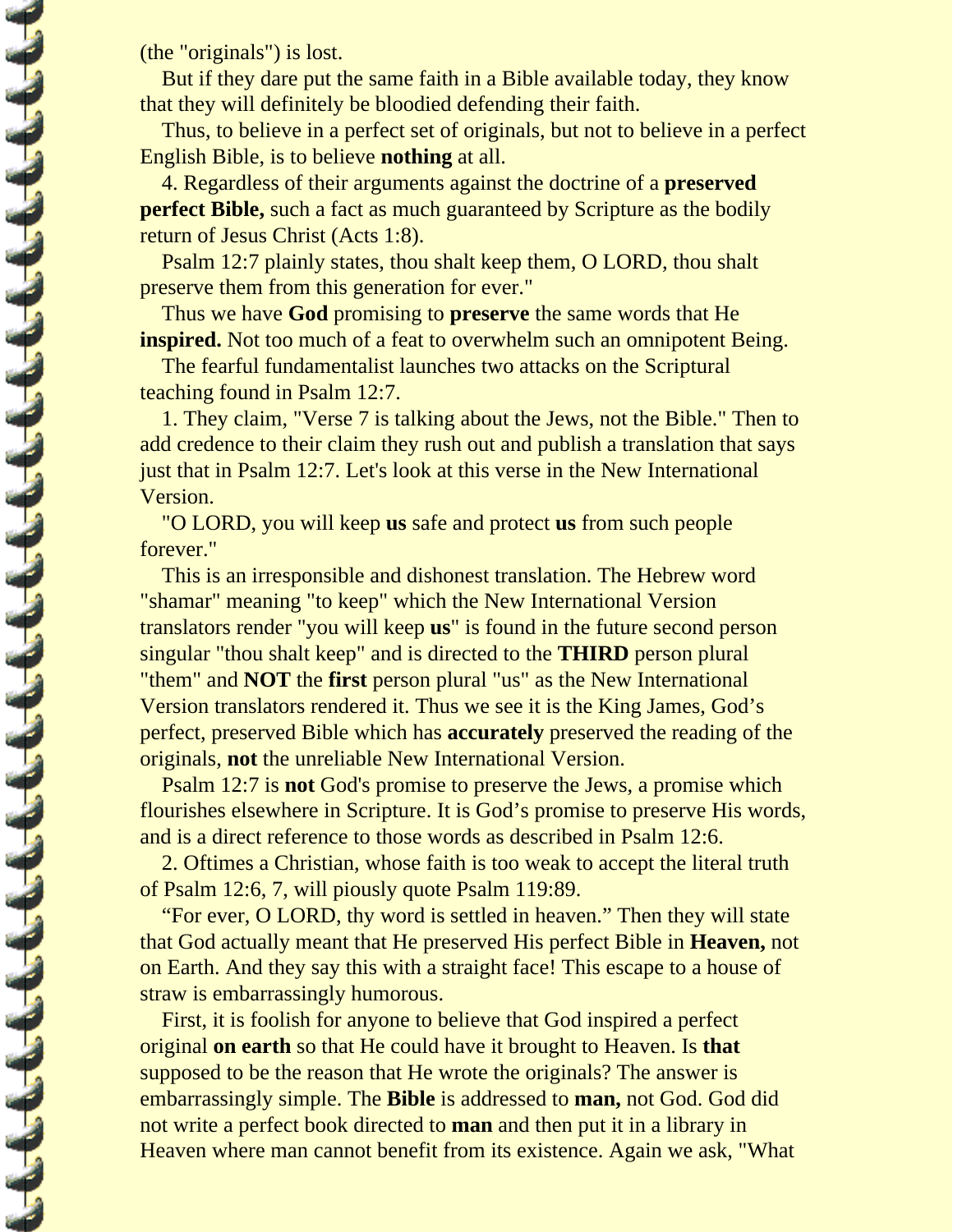good to us, **here** and **now,** is a perfect book locked up out of reach in Heaven?"

 Secondly, Psalm 12:6 makes reference to His words being on **earth.** To preserve them somewhere other than on earth is not to preserve them at all. So we see then that God **inspired** the originals perfectly. Then over the centuries He has **preserved** those same word today. They are found in the Authorized Version.

#### *ADDITIONAL NOTE:*

 In the area of "inspired translations" it might be noted that the double truth of Genesis 22:8 which in a King James Bible is plainly revealed as a prophetic reference to Jesus Christ, is lost in such weak translations as the New King James, the New International Version, and the New American Standard Version.

**QUESTION:** Didn't the King James Bible when first printed contain the Apocrypha?

#### **ANSWER:** Yes.

**EXPLANATION:** Many critics of the perfect Bible like to point out that the original King James had the Apocrypha in it as though that fact compromises its integrity. But several things must be examined to get the factual picture.

 First, in the days in which our Bible was translated, the Apocrypha was accepted reading based on its **historical** value, though not accepted as Scripture by anyone outside of' the Catholic church. The King James translators therefore placed it **between** the Old and New Testaments for its historical benefit to its readers. They did **not** integrate it into the Old Testament text as do the corrupt Alexandrian manuscripts.

 That they rejected the Apocrypha as divine is very obvious by the seven reasons which they gave for not incorporating it into the text. They are as follows:

 1. Not one of them is in the Hebrew language, which was alone used by the inspired historians and poets of the Old Testament.

2. Not one of the writers lays any claim to inspiration.

 3. These books were never acknowledged as sacred Scriptures by the Jewish Church, and therefore were never sanctioned by our Lord.

 4. They were not allowed a place among the sacred books, during the first four centuries of the Christian Church.

 5. They contain fabulous statements, and statements which contradict not only the canonical Scriptures, but themselves; as when, in the two Books of Maccabees, Antiochus Epiphanes is made to die three different deaths in as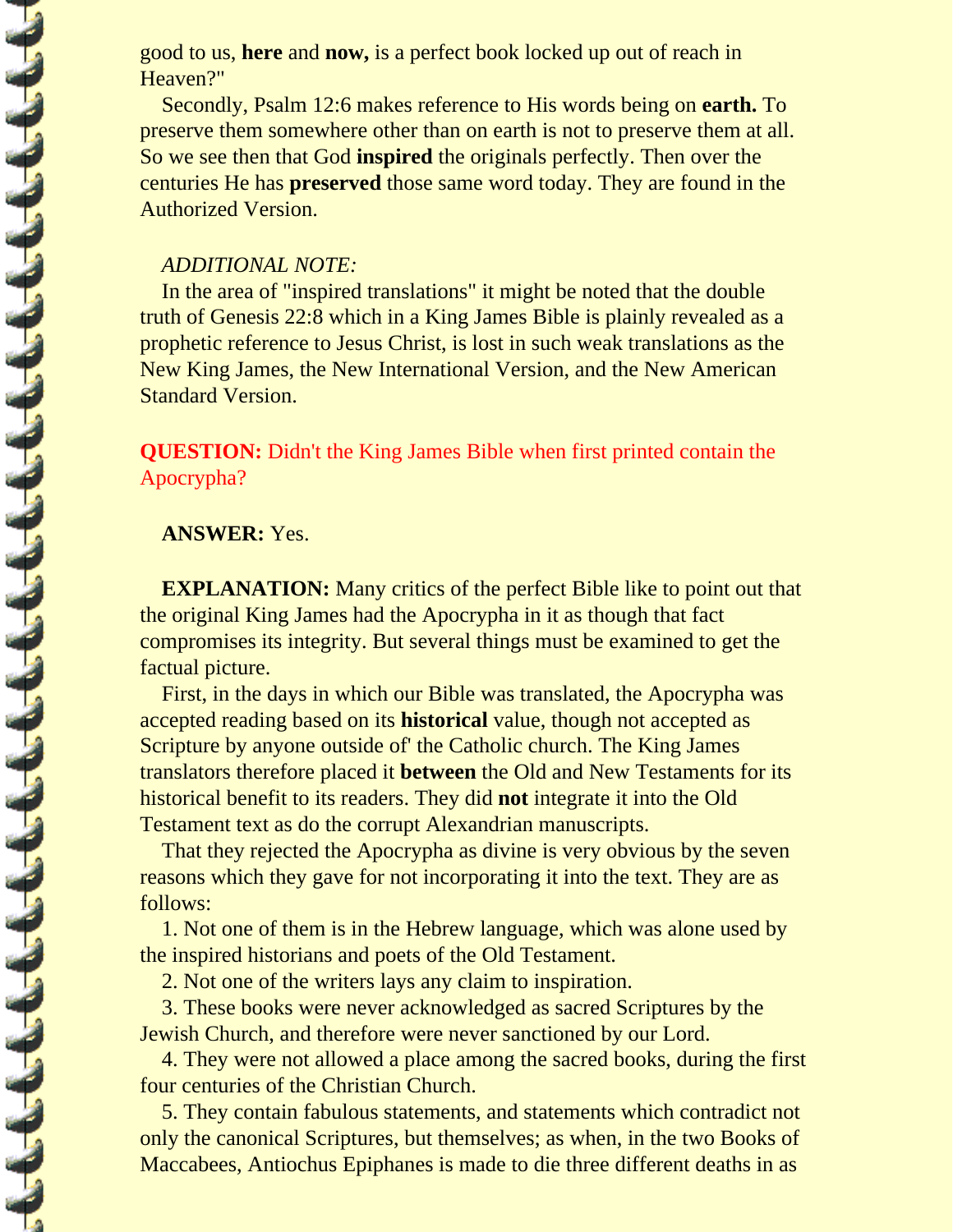many different places.

 6. It inculcates doctrines at variance with the Bible, such as prayers for the dead and sinless perfection.

 7. It teaches immoral practices, such as lying, suicide, assassination and magical incantation.

 If having the Apocrypha **between** the Testaments disqualifies it as authoritative, then the corrupt Vaticanus and Sinaiticus manuscripts from Alexandria, Egypt must be totally worthless since their authors obviously didn't have the conviction of the King James translators and incorporated its books into the text of the Old Testament thus giving it authority with Scripture.

## **QUESTION:** Do the Dead Sea Scrolls render the King James Bible obsolete?

**ANSWER:** No, they support it.

 **EXPLANATION:** The Dead Sea Scrolls which were found by an Arab shepherd boy in 1947 in the Qumran caves near Jericho, Israel have no ill effect on the Bible.

 Their text **actually** agrees with the King James Bible. This fact makes them unattractive to scholars desiring to overthrow the perfect Bible. So, other than commenting on the irony of the way in which they were found, they are largely ignored.

 The translators of the King James Bible did not need the Dead Sea Scrolls since they already had the Textus Receptus which they match.

**QUESTION:** The New King James Version is based on the Antiochian manuscripts. Is it an improvement over the King James Bible?

**ANSWER:** No.

 **EXPLANATION:** The New King James Version is to the English Bible what the Alexandrian manuscripts are to Greek. A corruption of a **pure** text by men who hold the deplorable doctrine that the Bible cannot be perfect (**regardless** of what they may say when they preach) and must be corrected by the feeble intellect of man.

 The New King James Version unlike most modem translations is based on the correct Antiochian manuscripts instead of the corrupt Alexandrian manuscripts. Unfortunately, the men doing the translation work view the Bible as imperfect. They would vehemently deny this charge in public because their jobs depend on it, but in fact they do not believe that ANY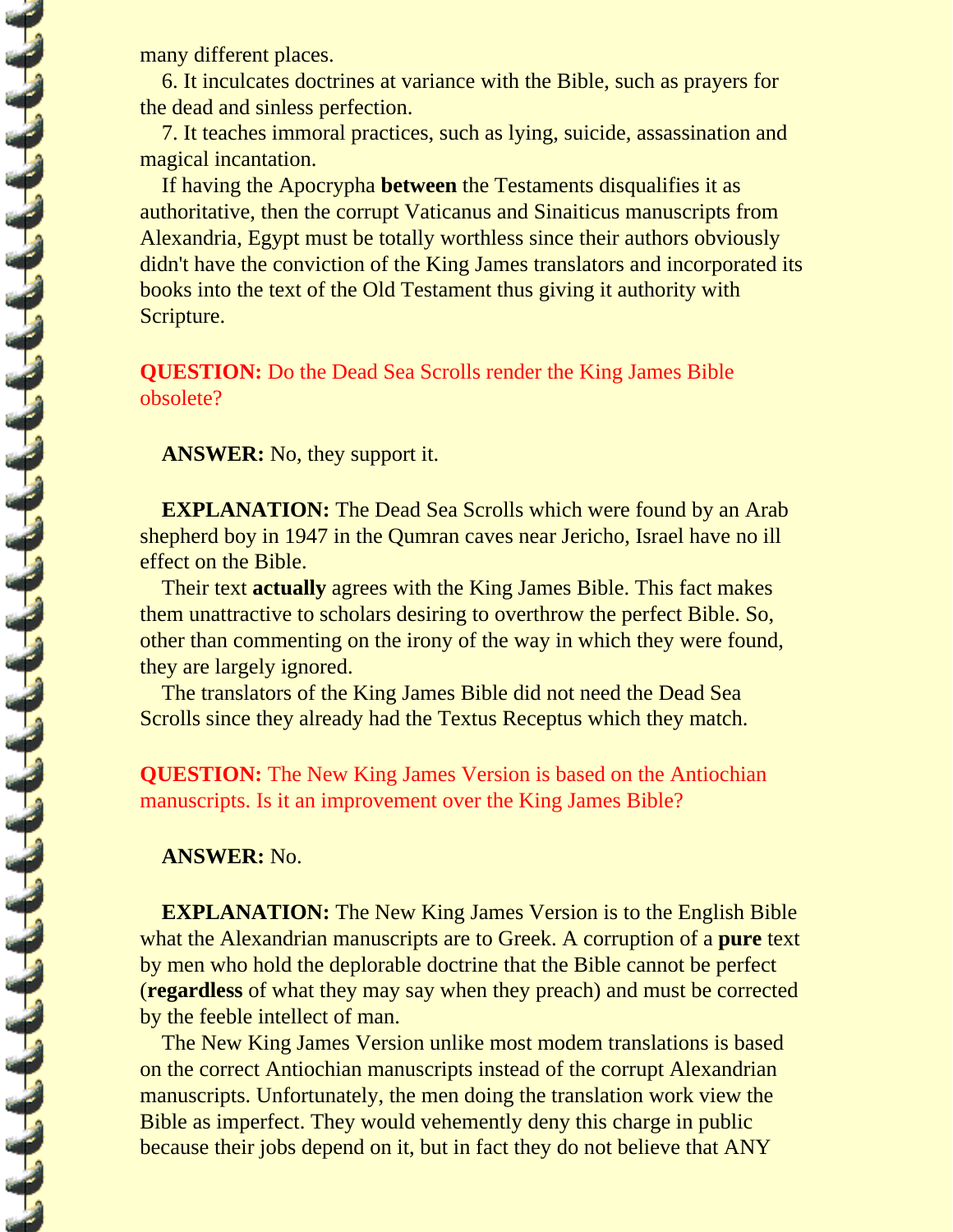Bible is perfect. **Not even their own New King James Version!** Thus, to them, the Bible is lost ("settled" in heaven) and the minds of scholars are the only hope of rescuing its "thoughts" from oblivion.

 Many of the men on the board of translator may indeed be great preachers and pastors, but that by no means entitles them to correct the Bible.

 Sincerity cannot improve on perfection. Thus, instead of making a good thing better" they have only managed, for all of their trouble, to make a "perfect thing tainted".

 It must he remembered, there is a great deal of prestige in sitting on the board of translators of a "modern" version of the Bible (Matthew 23:5-7).

## **QUESTION:** Isn't the New Scofield Bible a King James Bible'?

 **ANSWER:** Not only is the New Scofield Bible **NOT** a King James Bible, it is not even a "Scofield" Bible.

**EXPLANATION:** The first and most weighty reason why the New Scofield Bible is not a Scofield Bible at all is shamefully simple. **Dr. C.I. Scofield did not edit it.** Dr. Scofield **died** in 1921! Barring a very "selective" resurrection, it is impossible for a man who died in 1921 to edit a book in 1967.

 The publisher's justification for a new "edition" is that Dr. Scofield, whose reference Bible was first published in 1909 added material and published another edition in 1917. But it is an author's preogative to alter his own works, but that certainly does not give others, more than 45 years after his death, a blank check to make alterations and then sign his name to it!

 If we altered the ending of "Macbeth" we would be less than honest to claim that the change met Shakespeare's approval.

 Secondly, the editors exercised great liberty in changing attributes of Dr. Scofield's reference work that Dr. Scofield himself felt important enough to include in his work. In the introduction to their doubly dishonest 1967 publication they admit such changes.

**New Scofield:** "Among the changes and improvements in this edition are: important word changes in the text to help the reader; a modified system of self-pronunciation; revision of many of the introductions to the books of the Bible, including designation of the author, theme, and date; more subheadings; clarification of some footnotes, deletion of others, and the addition of many new notes;: more marginal references; an entirely new chronology; a new index; a concordance especially prepared for this edition;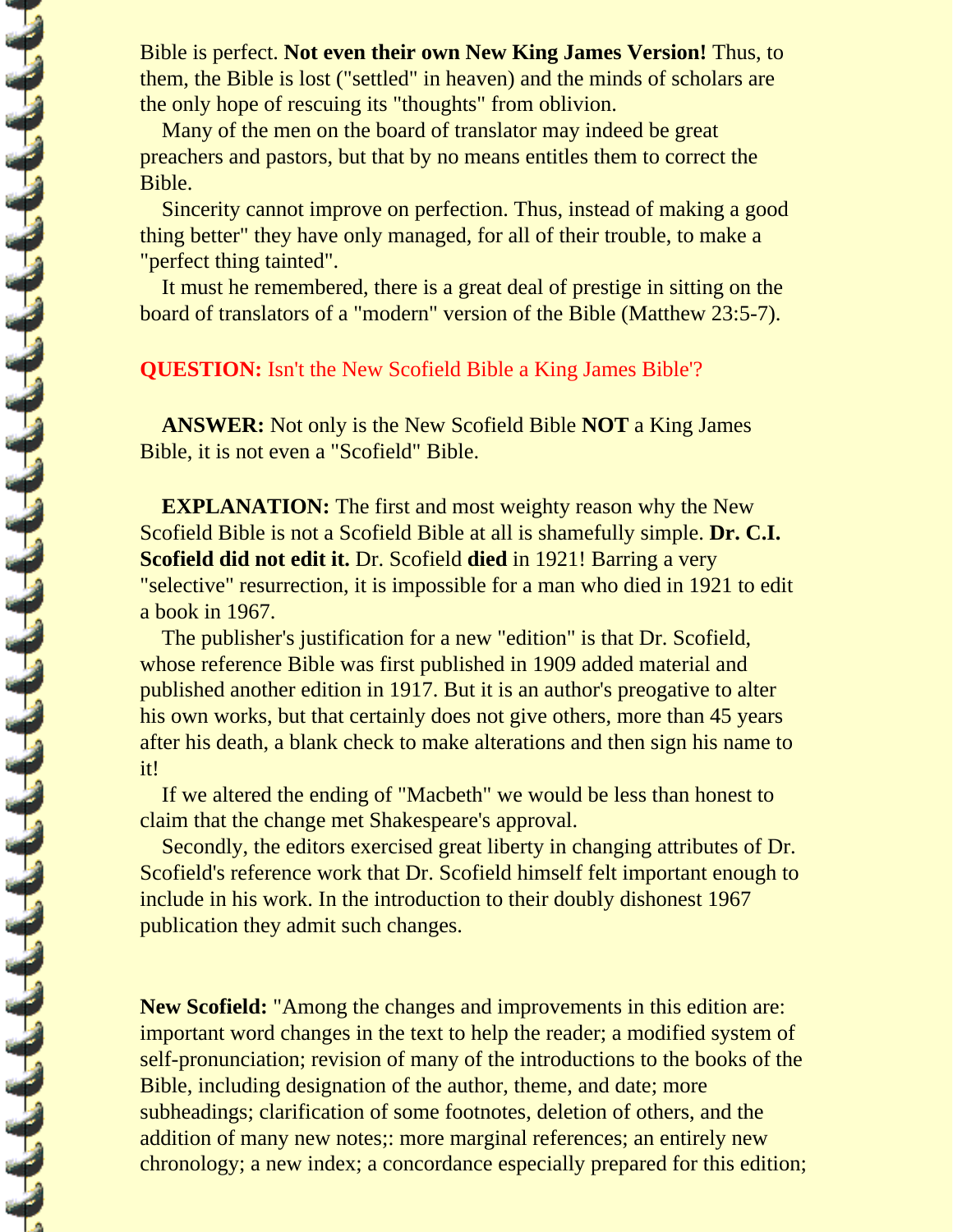new maps; and more legible type. Some of these features are explained below."

 By their own words, they admit to altering Dr. Scofield's text (the King James Bible), introduction of books of the Bible, notes, marginal references, chronology and many other features.

 Did Dr. Scofield give his approval to these changes? Not unless one of the nine committee members had the witch of Endor conjure him up as she had Samuel!

 In fact, the publisher even admits that the changes made were arbitrary choices of the revision committee.

 "Each position taken represents the thinking or conviction of the committee as a group."

 What are the results of such shenanigans? One example will suffice. Let us examine the footnote found in Acts 8:12 of the New Scofield Bible concerning baptism.

 "Baptism has, since the apostolic age, been practiced by every major group in the Christian church and, in Protestant communions, is recognized as one of two sacraments - the other being the Lord's Supper. Since early in the Church's history three different modes of baptism have been used: aspersion (sprinkling); affusion (pouring); and immersion (dipping)."

 Here we see that the nine revisors (**NOT** Dr. Scofield) believe that there is a difference between the Christians church and Protestant "communion". Might I ask? When one group is defined as "Protestant" what is the other group called?

 Secondly, the nine apostate revisors (**NOT** Dr. Scofield) claim, **without scriptural proof** that Christians baptize by pouring and sprinkling as well as immersion.

 Remember, the footnote is found in a S-C-O-F-I-E-L-D of 1967. A book which claims on its title page that a dead man (Dr. Scofield) is one of its editors.

 What does the footnote for Acts 8:12 in the REAL Scofield Bible of 1917 which had a living Dr. Scofield as its editor say?

Nothing. There **IS** no such footnote!

 That's right! The New "Scofield" bible has a "Scofield" note added after the death of "Scofield" the editor which the **REAL** Dr. Scofield never approved of and never had in a text anytime in his life time!

I ask you, is this honest?

 Proof that the New Scofield Bible isn't a King James Bible is found on almost every page where the margin notes the twin Bible reading as "KJV". The text of the New Scofield Bible is **NOT** a King James Bible and it is NOT a Scofield Bible.

 It might be noted that in recent years the size and shape of the New Scofield Bible has been changed to more resemble the Scofield Reference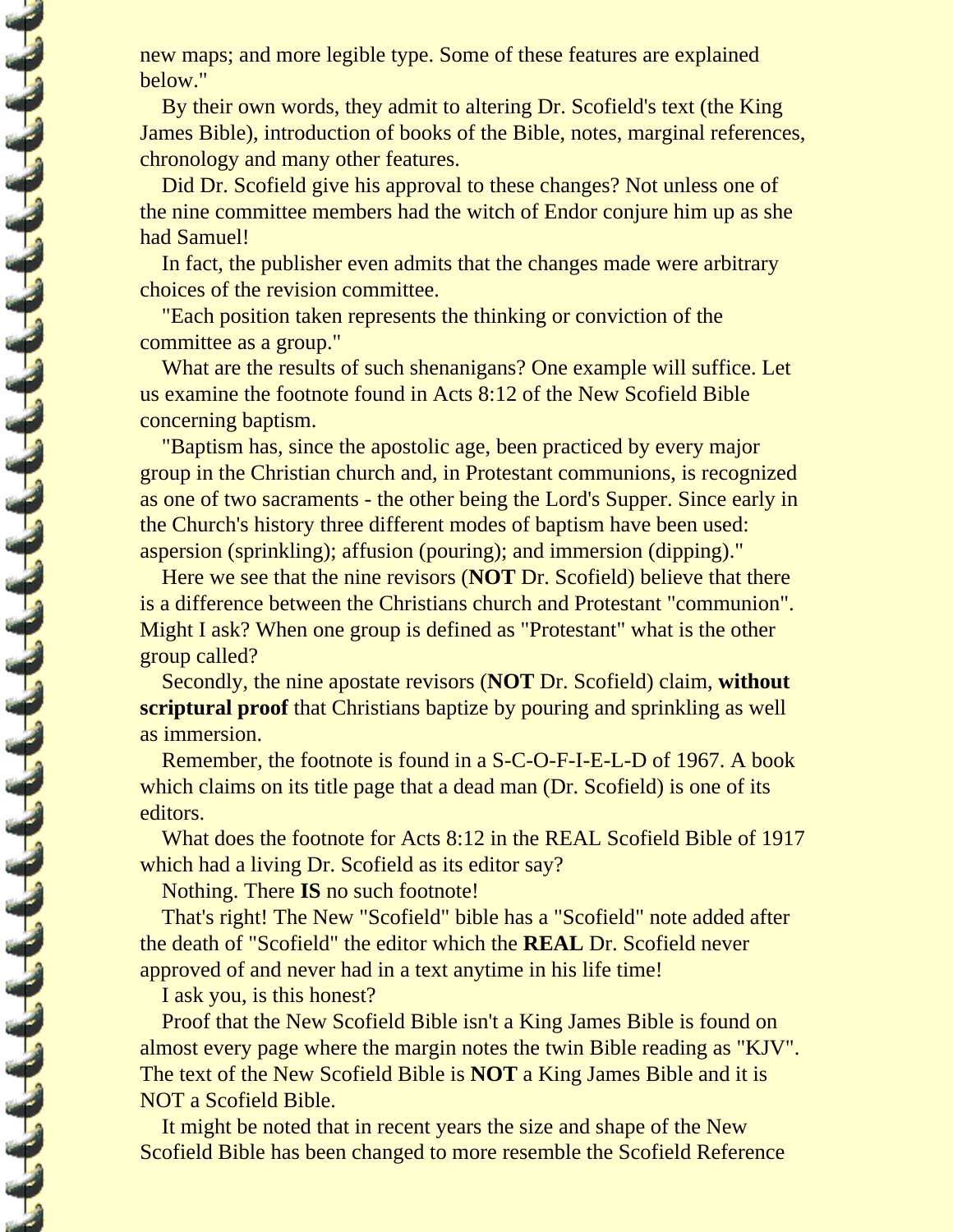Bible. Many Christians who desire a true Scofield Reference Bible have purchased a New Scofield Bible **by mistake.**

The "Bible" business is lucrative. Isn't it?

**QUESTION:** Is the New International Version trustworthy?

**ANSWER:** No.

**EXPLANATION:** The New International Version is based on the 26th edition of the Greek text of Eberhard Nestle published in 1979. It, like the New American Standard Version which is based on Nestle's 23rd edition of 1969, is an Egyptian bible. These and most modern translations (except the New King James Version and New Scofield Version which are handled separately in this book) are all products of Origen's tainted manuscripts from Alexandria, Egypt.

 A few of the corruptions found in the New International Version and New American Standard Version are found under a previous section dealing with fundamentals. This work is by **no means** an exhaustive study of the many problems with these error riddled versions.

 We suffice it to say, "You can't get **good** fruit from a **bad** tree." (Matthew 7:17, 18)

**QUESTION:** I've heard that there have been many manuscripts discovered since 1611 that the King James translators didn't have access to. Do these strengthen or weaken the King James Bible?

**ANSWER:** They strengthen the King James Bible.

**EXPLANATION:** There have been many manuscripts found since 1611, but there have been no new **READINGS** found.

 Many critics of the Word of God have used the argument of "new evidence" that the King James translators didn't have as a basis to degrade its authority. The fact is, that the King James translators had all of the **readings** available to them that modern critics have available to them today.

 One of the most prominent manuscripts which has been discovered since 1611 is the Sinaitic manuscript. This witness, though horribly flawed, was found amongst trash paper in St. Catherine's monastery at the foot of Mt. Sinai in 1841 by Constantine Tischendorf.

 Sinaiticus is a sister manuscript of the corrupt manuscript, Vaticanus. Both read very similarly. So, although the Sinaitic manuscript was discovered over 200 years after the Authorized Version was translated, its **READINGS** were well known to the translators through the Vatican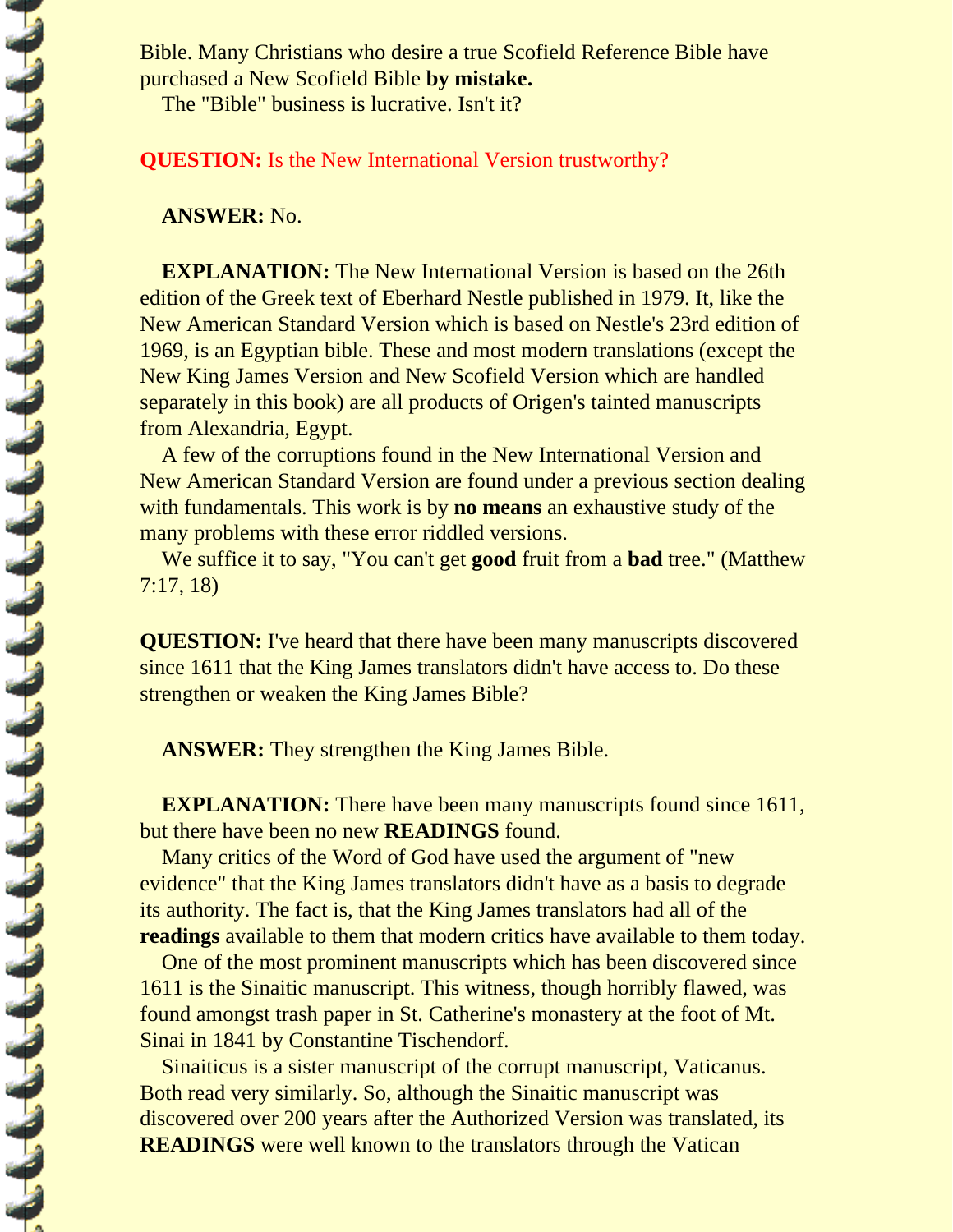manuscript which was discovered in 1481 and also through the Jesuit Bible, an English translation of 1582.

 So we see that there are no readings available today to scholars which were not already in the hands of the King James translators. We might further add that an **honest** scholar will admit that this "great number of newly discovered manuscripts" that are trumped abroad, agree with the Greek text of the Authorized Version rather than challenging it.

**QUESTION:** Aren't modern English translations easier to understand?

 **ANSWER:** No. Some may seem easier to **read**, but none are easier to **understand.**

**EXPLANATION:** One of the primary advertising gimmicks used to sell modern English translations is that they will be easier to understand for the potential customers. The customer, having been assured that he/she cannot possibly understand the "old archaic" King James gratefully purchases the modern English Bible and unknowingly condemns themself to a life of biblical ignorance. Modern English translations may be easier to read but they are **not** easier to understand.

 Let's look at the equation in simple terms. If the "archaic" language and the "thee's" and "thou's" of the King James Bible **really** do hamper the effectiveness of the Holy Spirit in communicating His message to the Christians, then several things should be true of one or all of the raft of modern English translations on the Bible market today.

 1. If modern English translations, such as the New American Standard Version, New International Version, New King James Version, and Today's English Version were easier to understand, then the Holy Spirit's message to the Christian would flow freer and accomplish greater spiritual victories in the lives of God's people on an individual basis. Yet it is sadly evident that this is not happening.

 In fact it is only **too** evident to any objective observer that today's Christians are **more** worldly and **less** dedicated to Jesus Christ than their nineteenth or even early twentieth century counterparts who were raised on and **read** the King James Bible. Surely a Bible that was "easier to understand" would have dramatically increased successes in battling sin, worldliness and carnality, but this JUST HAS NOT HAPPENED.

 2. Secondly, if the modern English translations were really easier to understand then I believe God would show a little more gratitude for them by using **at least one** to spark a major revival in this nation.

 It is elementary to see that if the "old archaic" King James Bible has been hampering the **desired** work of the Holy Spirit, then God should be eager to bless the use of any translation that would be easier for His people to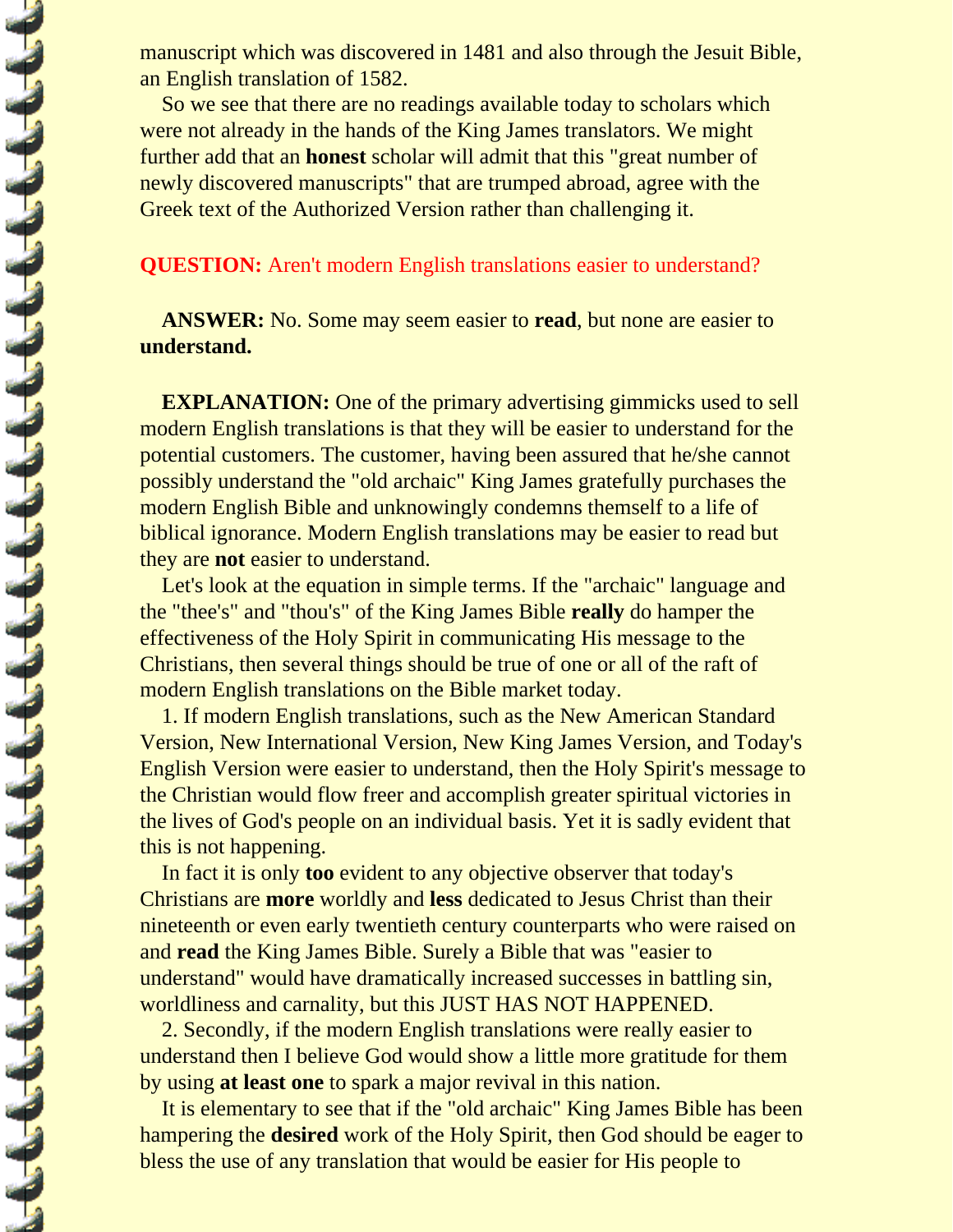understand.

 Again, it is all too obvious that no mass spiritual awakening of **any kind** has been initiated by any one of today's modern translations. Today's modern translations haven't been able to spark a revival in a **Christian school,** let alone expected to close a bar.

 In fact, since the arrival of our modern English translations, beginning with the ASV of 1901, America has seen:

- 1. God and prayer kicked out of our public school
- 2. Abortion on demand legalized
- 3. Homosexuality accepted nationally as an "alternate life style"
- 4, In home pornography via TV and VCR
- 5. Child kidnapping and pornography running rampant
- 6. Dope has become an epidemic
- 7. Satanisrn is on the rise

 If this is considered a "revival" then let's turn back to the King James to **STOP it.**

 In fact, the **ONLY** scale used to claim success for a new translation is **how well it sells.** This depraved Madison Avenue sales system should set alarms ringing in the Christian. Instead, deluded by television, they dutifully nod and remark that, "It must be good, everybody's buying one."

 Is there any "good" coming from modern translations? Surely. The publishing companies are making millions.

 Today American Christians are spiritually anemic. They turn instead to their favorite "Bible psychologist" for help rather than Scripture. America as a whole is as morally decayed as Sodom and Gomorrah. (Ezekiel 16:49).

 Where is the spiritual help and hope that an "easier to understand" translation should bring'?

 Instead, perhaps we are in this desperate condition **because** of those very translations.

**QUESTION:** Isn't the devil behind all the confusion and fighting over Bible versions?

**ANSWER:** Undoubtedly.

**EXPLANATION:** It is a great irony that many of the critics of the Bible claim rather indignantly that the devil is behind the battle over the King James Bible. In this they are correct. But **somehow** they have managed to assume that it is the people claiming perfection for the Bible who the devil is guiding. Is this a correct assumption? Let us consider the history of the battle.

 From the time of its publication in 1611 the King James Bible has grown in popularity. Although not mandated by the King to be used in the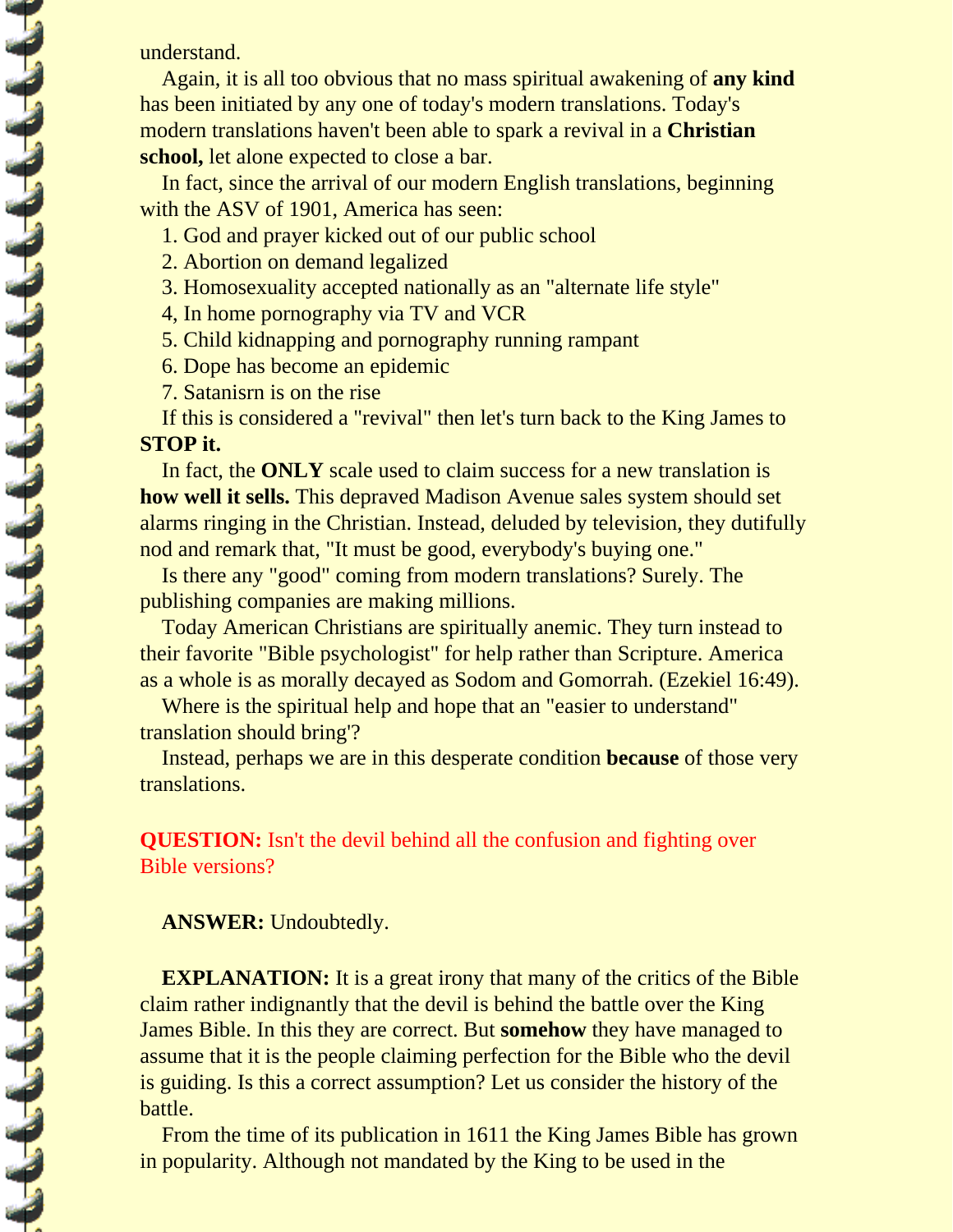churches of England, it did, in a matter of a few years, manage to supplant all of the great versions translated before it. Though it was not advertised in the Madison Avenue fashion of today's versions, it soon swept all other versions from the hearts and hands of the citizenry of England and its colonies.

 With the conquest of the British Empire behind it, it crossed the Atlantic to the United States. Landing here it overwhelmed the double foothold of the Roman Catholic Church planted previously under the flags of Spain and France.

 It then began to permeate young America with its ideals. Its truths led to the establishment of an educational system, based on Scripture, that was unparalleled in the world. It instilled in men the ideals of freedom and personal liberty, thoughts so foreign to the minds of men that their inclusion in our Constitution could only be described as an "experiment" in government.

 It commissioned preachers of righteousness who, on foot and horseback, broke trails into the wilderness and spread the truth of the gospel and of right living. In its wake was left what could only be described..."one nation, **under God...**" This accomplished, it set out for the conquest of the heathen world. Bible colleges (Princeton, Harvard, Yale) were founded. Mission societies formed. And eager young missionaries began to scour the globe with little more than a King James Bible and God's Holy Spirit.

 But these activities did not go unnoticed by Satan. He who had successfully counterfeited God's church, ministers and powers certainly could not be expected to let God's Bible roam the world unchallenged. Through agents such as Brook Foss Westcott and Fenton John Anthony Hort, he published his own translation in 1884. (The New Testament had been published in 1881.) Though there had been sporatic personal translations between 1611 and 1884, this new translation, called the Revised Version, was the first ever to be designed from its outset to replace God's Authorized Bible. It failed to replace God's Bible, but the arguments of its adherents were the first shots fired in a nearly 400 year battle for the hearts and minds of God's people concerning the authority and fidelity of Scripture.

 In 1901 another round was fired in the form of the American Revised Version, later called the American Standard Version. (An intentional misnomer since it never became the "standard" for **anything**.) This version, other than being the darling of critical American scholarship met a dismal end when, twenty-three years later, it was so totally rejected by God's people that its copyright had to be sold. (Does this sound like God's blessing?)

 The ASV was further revised and republished in 1954 as the Revised Standard Version. This sequence of events has repeated itself innumerable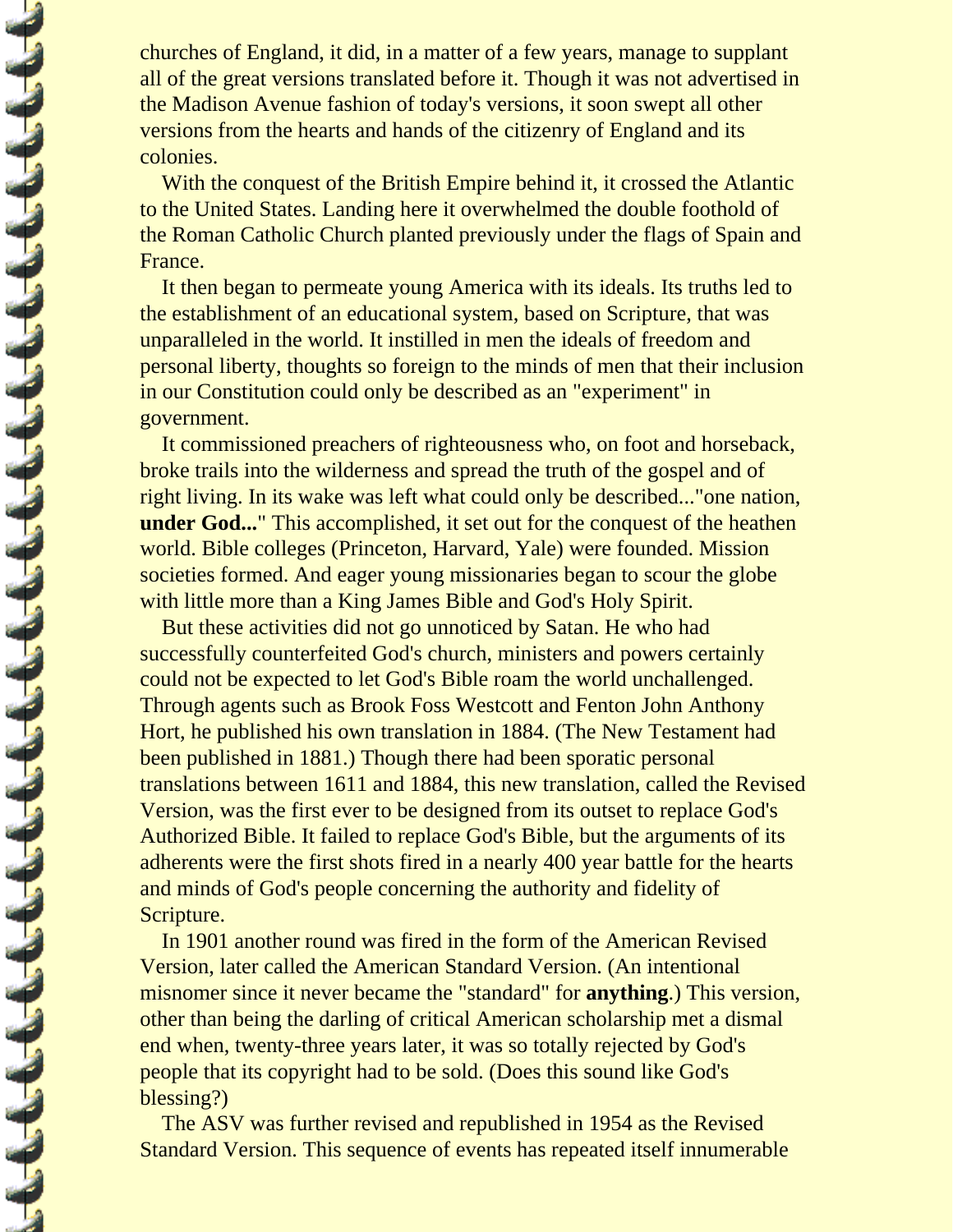times, resulting in the New American Standard Version of 1960, the New Scofield Version of 1967, the New International Version of 1978, and the New King James Version of 1979 to name a **few.**

 The process has never changed. Every new version that has been launched has been, without exception, a product of Satan's Alexandrian philosophy which rejects the premise of a perfect Bible. Furthermore, they have been copied, on the most part, from the corrupt Alexandrian manuscript. (Although a few have been translated from pure Antiochian manuscripts after they were tainted by the Alexandrian philosophy.)

 THIS then was Satan's battle in **print,** BUT by **no** means was it his exclusive onslaught. He used a standard military "two-pronged" attack.

 While popularizing his Alexandrian manuscripts via the press, he began to promote his Alexandrian philosophy in and through Christian Bible colleges.

 Soon sincere, naive, young, Bible students attending **FUNDAMENTAL** Bible colleges began to hear the infallibility of the Bible challenged in their classrooms. In chapel services the Bible's perfection was much touted. But then, **the very same speakers**, would debase, degrade, and even mock the English Bible, always assuring their students that they were not a "liberal" or "modernist" because they believed that the Bible was infallible in "the originals". That non-existent, unobtainable, mystical entity which ALL apostates shield their unbelief behind.

 Soon stalwartness gave in to acceptance and fidelity to a perfect bible became fidelity to one's "Alma Mater". Young graduates, disheartened and disarmed by their education, found themselves in pulpits across America parroting the professor's shameful criticism of the Word of God. They readily accepted new versions hot off the Alexandrian presses.

 Then, when some Christian approached them claiming to believe the Bible (one you could **hold in your HAND**, not a lost relic from bygone days) was **word perfect** (a belief **they** had once held before their education stole it from them) they felt threatened. They try to dispel this "fanatic," this "cultist". Finally they look this faith filled Christian in the eye and piously ask, "Don't you feel that the devil is using this Bible version issue to divide and hinder the cause of Christ?"

 "Undoubtedly," comes back the answer "But I'm certainly glad it's not **MY CROWD** that he's using."

Who's side are **YOU** on?

#### *Additional Note:*

 Here's something that you need to think about. If we King James Bible believers have our way, a Preacher would stand in a pulpit to read Scripture and everyone else in the church would read from the **same Bible.** Isn't that **UNITY?**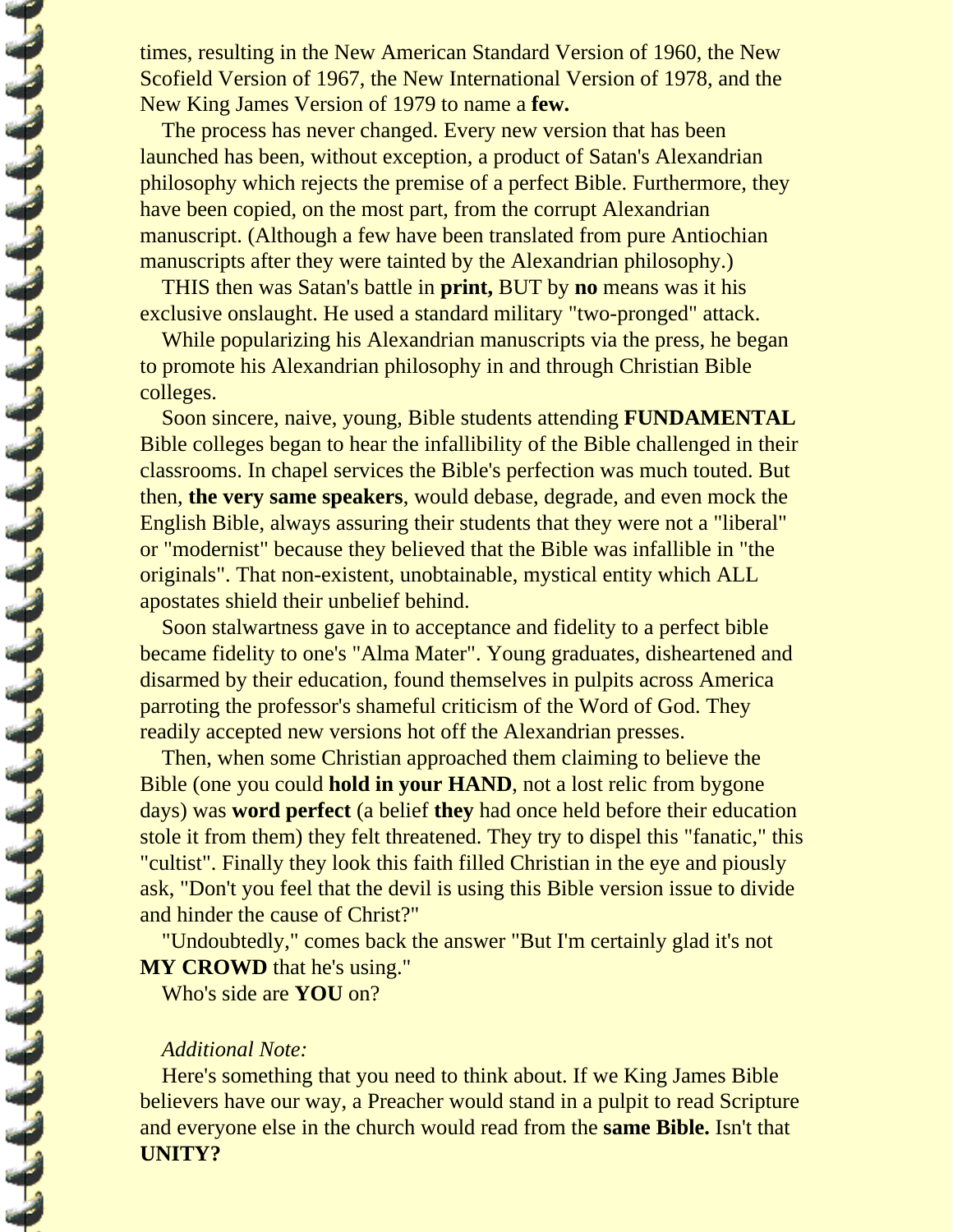But if the Bible-correctors have their way everyone would read from a different bible. That's confusion. And **who** is the author of confusion? (I Cor. 14:33)

#### **QUESTION:** Who were Westcott and Hort?

**ANSWER:** Two unsaved Bible critics.

 **EXPLANATION:** Brook Foss Westcott (1825-1903) and Fenton John Anthony Hort (1828-1892) were two non-Christian Anglican ministers. Fully steeped in the Alexandrian philosophy that "there is no perfect Bible", they had a vicious distaste for the King James Bible and its Antiochian Greek text, the Textus Receptus. [The infidelity of Westcott and Hort is well documented in this author's work entitled An Understandable History of the Bible, 1987, Bible Believer's Press, P.O. Box 1249, Pottstown, PA. 19464]

 It cannot be said that they believed that one could attain Heaven by either works or faith, since both believed that Heaven existed only **in the mind of man.**

 Westcott believed in and attempted to practice a form of Communism whose ultimate goal was communal living on college campus's which he called a "coenobium. "

 Both believed it possible to communicate with the dead and made many attempts to do just that through a society which they organized and entitled "The Ghostly Guild."

 Westcott accepted and promoted prayers for the dead. Both were admirers of Mary (Westcott going so far as to call his wife Sarah, "Mary"), and Hort was an admirer and proponent of Darwin and his theory of evolution.

 It is obvious to even a casual observer why they were well equipped to guide the Revision Committee of 1871-1881 away from God's Antiochian text and into the spell of Alexandria.

 They had compiled their own Greek text from Alexandrian manuscripts, which, though unpublished and inferior to the Textus Receptus, they secreted little by little to the Revision Committee. The result being a totally new Alexandrian English Bible instead of a "revision" of the Authorized Version as it was claimed to be.

 It has only been in recent years that scholars have examined their unbalanced theories concerning manuscript history and admitted that their agreements were weak to non-existent.

 Sadly, both men died having never known the joy and peace of claiming Jesus Christ as their Savior.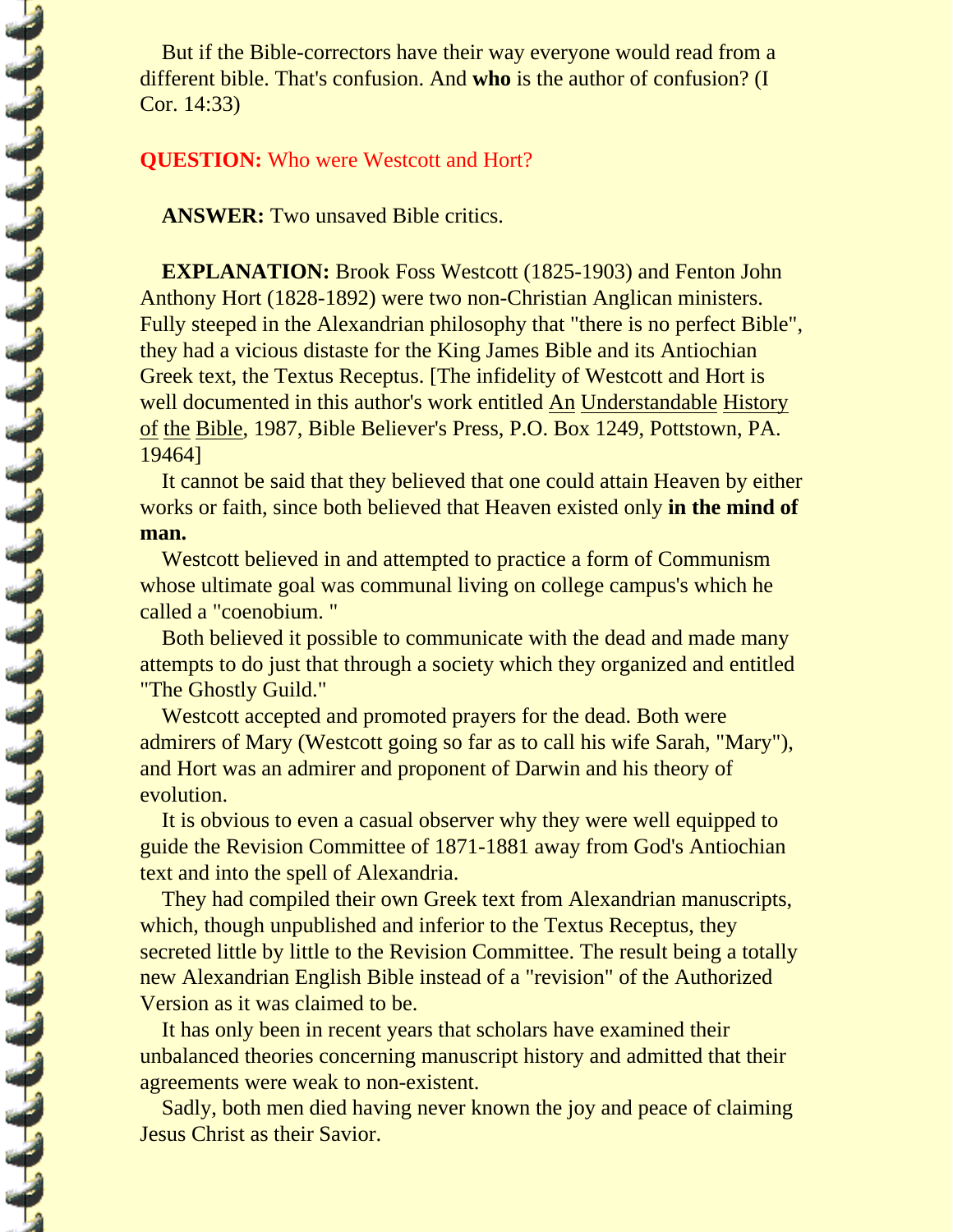How is one to know if a religious leader is a man of God or a man of sin? One way is to look at whether he bears good fruit or evil fruit. What is meant by fruit? God tells us in the Holy Bible that the fruit of a person is what he speaks: "A good man out of the good treasure of his heart bringeth forth that which is good; and an evil man out of the evil treasure of his heart bringeth forth

that which is evil: for of the abundance of the heart his mouth speaketh." (Luke 6:45 AV)

Without God's word, though, it is not possible to distinguish the good fruit from the evil fruit. If moral distinctions are going to be made between good and evil it is necessary to look to the book written by the creator of all things, good and evil.

Jesus admonished the people of the world to not simply call him Lord, but to also do what he says. (Luke 6:46 AV)

In order, however, to do what he says, we must first know his words contained in his Holy Bible. One should follow the example of the Bereans and compare any religious doctrine with the word of God. The Bereans were viewed by God as more noble than

others because they searched the scriptures to check to see if Paul and Silas were correct in their doctrine. See Acts 17:10-11.

God's word is unique because it is God's revelation of Him to man. The Holy Bible states that:

In the beginning was the Word, and the Word was with God, and the Word was God. The same was in the beginning with God. All things were made by him; and without him was not any thing made that was made. (John 1:1- 3 AV)

In whom we have redemption through his blood, even the forgiveness of sins: Who is the image of the invisible God, the firstborn of every creature: For by him were all things created, that are in heaven, and that are in earth, visible and invisible, whether they be thrones, or dominions, or

principalities, or powers: all things were created by him, and for him: And he is before all things, and by him all things consist. (Colossians 1:14-17 AV)

The gospel found in John states that God (the Word, the Creator) came to earth in the flesh: Jesus Christ.

And the Word was made flesh, and dwelt among us, (and we beheld his glory, the glory as of the only begotten of the Father,) full of grace and truth. (John 1:14 AV)

In the Holy Bible God the Father makes it clear that his Son, Jesus, is God. But unto the Son he saith, Thy throne, O God, is for ever and ever: a sceptre of righteousness is the sceptre of thy kingdom. (Hebrews 1:8 AV)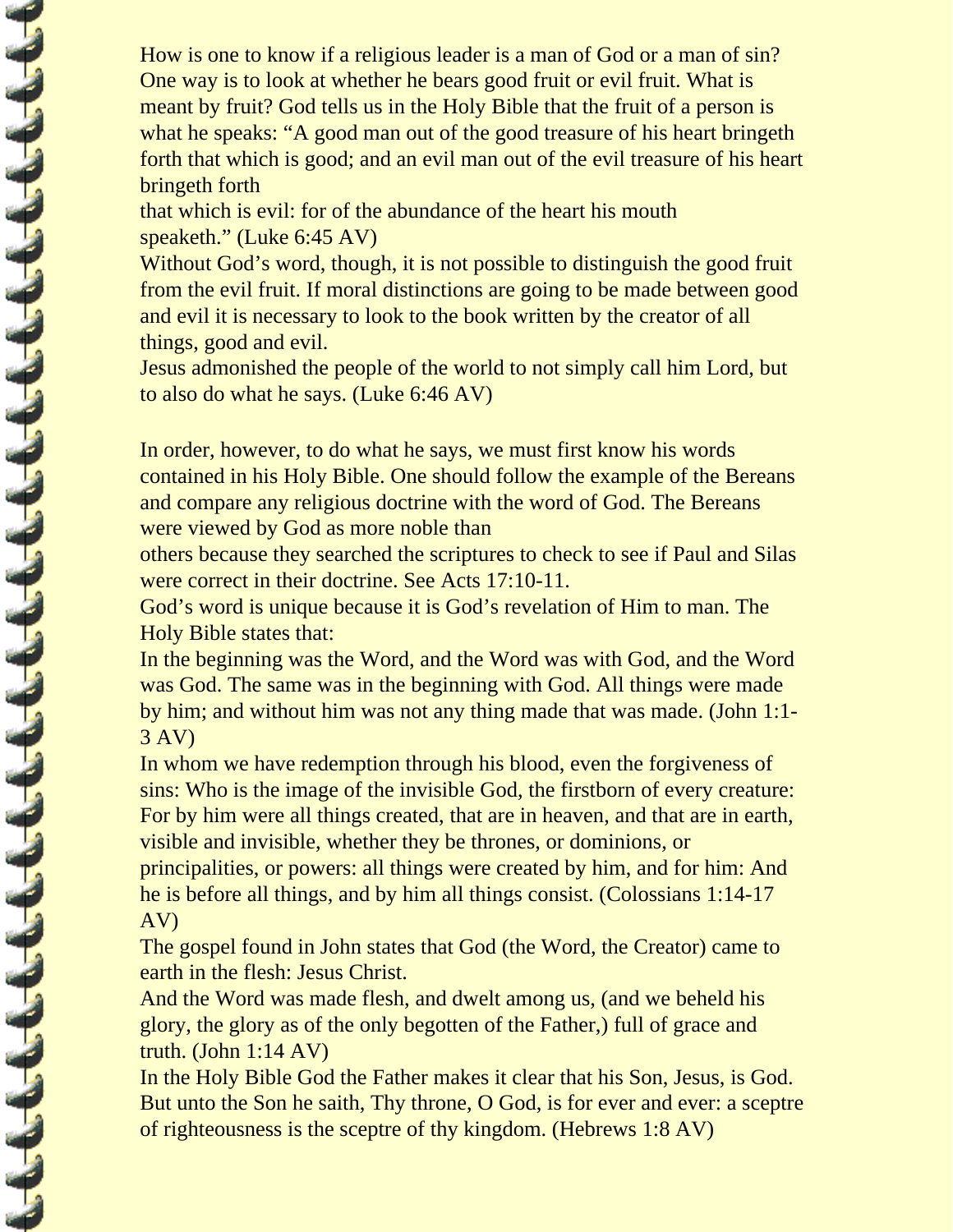The Holy Bible is not like any other book, it is unique, it was written by God through men.

All scripture is given by inspiration of God, and is profitable for doctrine, for reproof, for correction, for instruction in righteousness: (2 Timothy 3:16 AV)

Knowing this first, that no prophecy of the scripture is of any private interpretation.

For the prophecy came not in old time by the will of man: but holy men of God spake as they were moved by the Holy Ghost. (2 Peter 1:20-21 AV) Which things also we speak, not in the words which man's wisdom teacheth, but which the Holy Ghost teacheth; comparing spiritual things with spiritual. But the natural man receiveth not the things of the Spirit of God: for they are foolishness unto

him: neither can he know them, because they are spiritually discerned. (1) Corinthians 2:13-14 AV)

Creation and Salvation Through God's Word

In the beginning God created the heaven and the earth. How did he create? He created by speaking. "God said . . . and it was so." See Genesis 1:1-2:25. "Through faith we understand that the worlds were framed by the word of God, so that things which are seen were not made of things which do appear." (Hebrews 11:3 AV)

By the word of the LORD were the heavens made; and all the host of them by the breath of his mouth. He gathereth the waters of the sea together as an heap: he layeth up the depth in storehouses. Let all the earth fear the LORD: let all the inhabitants of the world stand in awe of him. For he spake, and it was done; he commanded, and it stood fast. (Psalms 33:6-9 AV)

The Holy Bible clearly states that God not only created through his Word, he also eternally saves through his Word.

Being born again, not of corruptible seed, but of incorruptible, by the word of God, which liveth and abideth for ever. For all flesh is as grass, and all the glory of man as the flower of grass. The grass withereth, and the flower thereof falleth away: But the word of the Lord endureth for ever. And this is the word which by the gospel is preached unto you. (1 Peter 1:23-25 AV) And that from a child thou hast known the holy scriptures, which are able to make thee wise unto salvation through faith which is in Christ Jesus. (2 Timothy 3:15 AV)

For whosoever shall call upon the name of the Lord shall be saved. How then shall they call on him in whom they have not believed? and how shall they believe in him of whom they have not heard? and how shall they hear without a preacher?

And how shall they preach, except they be sent? as it is written, How beautiful are

the feet of them that preach the gospel of peace, and bring glad tidings of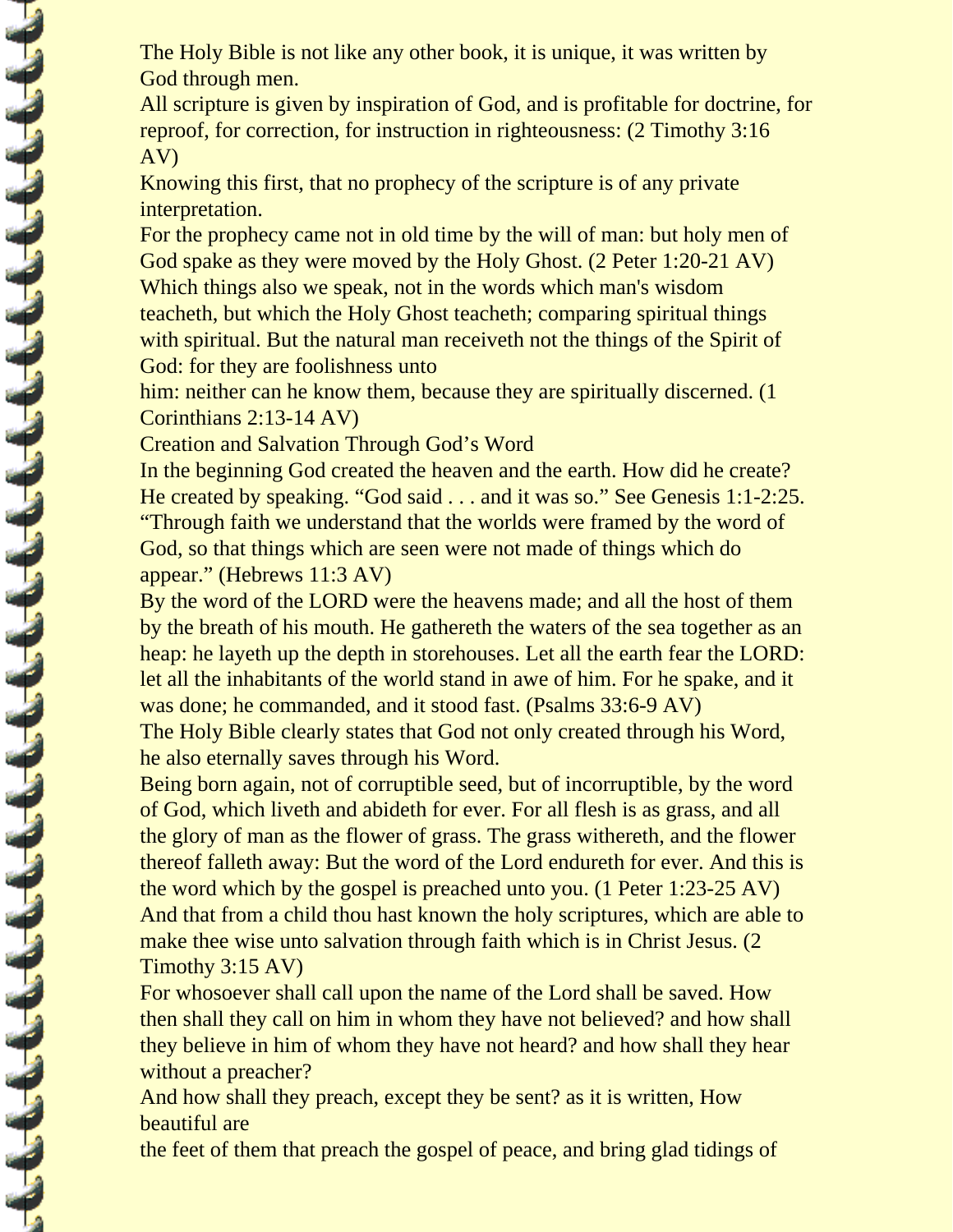good

things! But they have not all obeyed the gospel. For Esaias saith, Lord, who hath believed our report? So then faith cometh by hearing, and hearing by the word of God. (Romans 10:13-17 AV)

God Preserves His Word

God's word is the way to salvation. God would not leave us without the means for our salvation. The following scripture passages testify that God has promised that his word will be preserved forever.

For verily I say unto you, Till heaven and earth pass, one jot or one tittle shall in no

wise pass from the law, till all be fulfilled. (Matthew 5:18 AV)

Heaven and earth shall pass away, but my words shall not pass away. (Matthew 24:35 AV)

The words of the LORD are pure words: as silver tried in a furnace of earth, purified seven times. Thou shalt keep them, O LORD, thou shalt preserve them from this generation for ever. (Psalms 12:6-7 AV)

The word of the Lord endureth for ever. And this is the word which by the gospel is preached unto you. (1 Peter 1:25 AV)

The grass withereth, the flower fadeth: but the word of our God shall stand forever. (Isaiah 40:8 AV)

For ever, O LORD, thy word is settled in heaven. (Psalms 119:89 AV)

# The Roman Catholic Attack on God's Word

Satan knows that the word of God is the way to salvation. Satan also knows that God has promised to preserve his words, and so it would be futile for him to try to destroy God's words.

Therefore, instead of trying to destroy God's words, Satan instituted a two prong strategy to keep the Holy Scriptures from the people. The first prong of the strategy was to outlaw the possession and reading of the Holy Bible. When, over the years, that strategy proved ineffective, Satan instituted his second prong, which is to deny that God has preserved his words and offer counterfeit bibles to the world and to deceive people into believing his counterfeits are the closest that they can get to God's genuine word. The Roman Church knows that if the people are able to read for themselves God's word they will discover that the Catholic traditions and doctrines are not just in addition to the Scriptures, they violate the Scriptures.

The Catholic Church has a long history of trying to keep God's word from the people. For example, at the Council of Terragona in 1234 A.D. the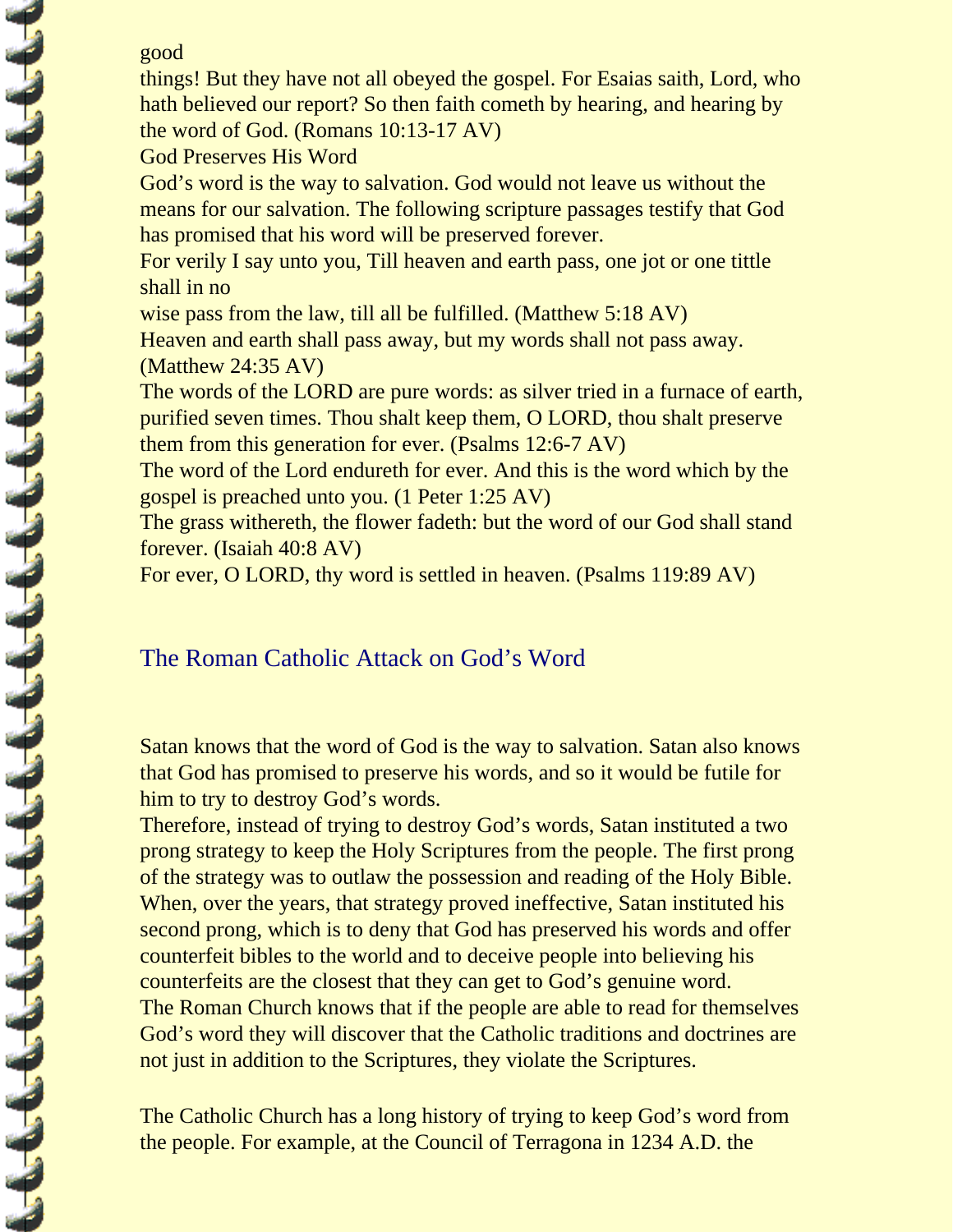Roman Catholic Church prohibited anyone from possessing any part of the Old or New Testaments in any of the Romance

languages (Portuguese, Spanish, Catalan, Provencal, French, Rhaeto-Romance, Italian, Sardinian, and Romanian). The council ruled that anyone owning a Bible was to turn it over to the local Catholic bishop to be burned. In 1229 at the Council of Toulouse (Pope Gregory IX presiding), the Catholic Church prohibited "laymen" from having the Holy Scriptures or translating them into the

"vulgar tongue" (common language of the country). In 1551 the Catholic Inquisitional Index of Valentia forbade the Holy Bible to be translated into Spanish or any other "vernacular." In 1559 the Roman Catholic Index Librorum Prohibitorum (Index of Prohibited Books) required permission from the Catholic Church to read the Catholic version of the Bible; all Christian Bible versions were

simply prohibited. On September 8, 1713, Pope Clement XI issued his Dogmatic Constitution, Unigenitus, which in part condemned as error the teaching that all people may read the Sacred Scripture.

On May 5, 1824 Pope Leo XII issued his encyclical Ubi Primum which exhorted the bishops to remind their flocks not to read the Bible. On May 24, 1829 Pope Pius VIII issued the encyclical Traditi Humilitati, which exhorted Catholics to check the spread of Bibles translated into the vernacular, because those Bibles endangered the "sacred" teachings of the Catholic Church.

On May 8, 1844, Pope Gregory XVI issued his encyclical Inter Praecipuas in which he described Bible societies as plotting against the Catholic faith by providing Bibles to the common people, whom he referred to as "infidels." On January 25, 1897 Pope Leo XIII issued his Apostolic Constitution Officiorum ac Munerum which prohibited all versions of the Bible in the vernacular tongue.

The 1918 Catholic Code of Cannon Law, Index of Prohibited Books, Cannon 1385, § 1 prohibited

publishing any edition of the Holy Scriptures without previous Catholic "ecclesiastical censorship."

The 1983 Catholic Code of Cannon Law, Cannon 825, § 1 prohibits the publishing of the Sacred Scriptures without the permission of the Apostolic See or the Conference of Bishops.

The official doctrines of the Catholic Church prohibiting the publication, possession, or reading of the Holy Bible, were not a mere suggestions, they were enforced. For example, on October 6, 1536 at Vilvorde (outside Brussels, Belgium) William Tyndale was burned at the stake.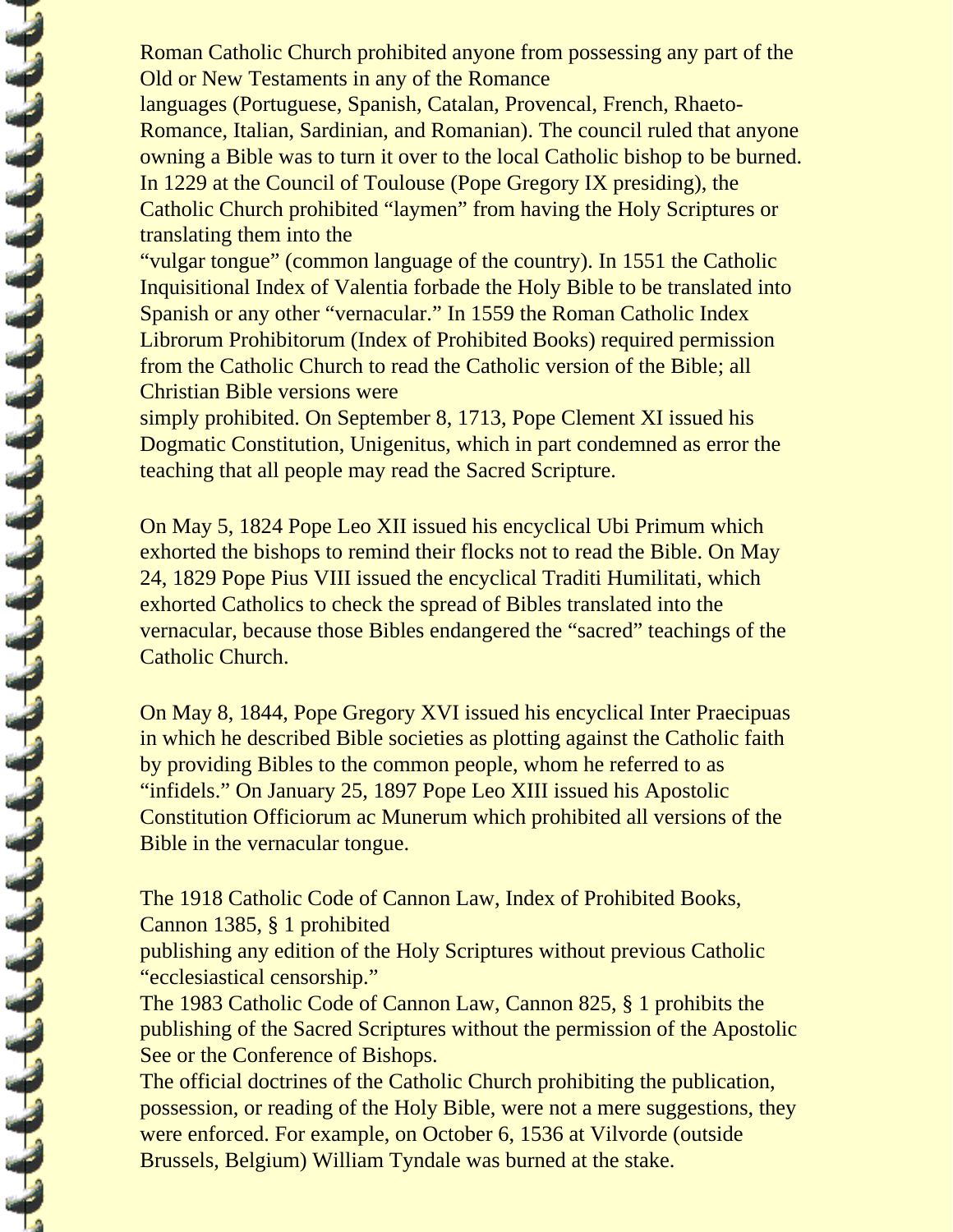His crime was that he translated the Holy Scriptures into English and was making copies available to the people in violation of the rules of the Roman Catholic Church.

The progenitors of the Catholic Church were around in the time of the apostles, wresting the Holy Scriptures from the people.

And account that the longsuffering of our Lord is salvation; even as our beloved brother Paul also according to the wisdom given unto him hath written unto you;

As also in all his epistles, speaking in them of these things; in which are some things hard to be understood, which they that are unlearned and unstable wrest, as they do also the other scriptures, unto their own destruction. Ye therefore, beloved, seeing ye know these things before, beware lest ye also, being led away with the error of the wicked, fall from your own steadfastness. (2 Peter 3:15-17 AV)

## Satan's Counterfeit Bibles

With the advent of the printing press (circa 1455) making Bibles available to the ordinary man, it became obvious to Satan that he could not keep God's word from the masses, so he instituted the second prong of his attack on God's word in earnest. He offered counterfeit bibles. The Holy Scriptures reveal a pattern by Satan from the beginning to tamper with God's word. God commanded Adam not to eat from the tree of the knowledge of good and evil.

And the LORD God commanded the man, saying, Of every tree of the garden thou may freely eat: But of the tree of the knowledge of good and evil, thou shall not eat of it: for in the day that thou eatest thereof thou shalt surely die.

(Genesis 2:16-17 AV)

In Genesis 3:1-5 the serpent misquotes God, changing God's words; he tricks Eve into eating from the tree of knowledge of good and evil by asking her if God commanded that they not eat of any of the trees in the garden. When Eve responds, she also misquotes God, saying that he commanded that they should not touch the fruit, when God merely prohibited the eating of the fruit.

God told Adam that if he ate from the tree "thou shalt surely die." Once Satan perceived that Eve was ignorant of God's true words he felt confident that he could convince Eve to disobey God by subtly misquoting what God had said. Satan took the warning by God and added one word. Satan said to Eve: "Ye shall not surely die." What Satan said sounded authoritative. It sounded almost like what God had said; but that one word corrupted God's word and turned it from the words of God to the words of Satan. The result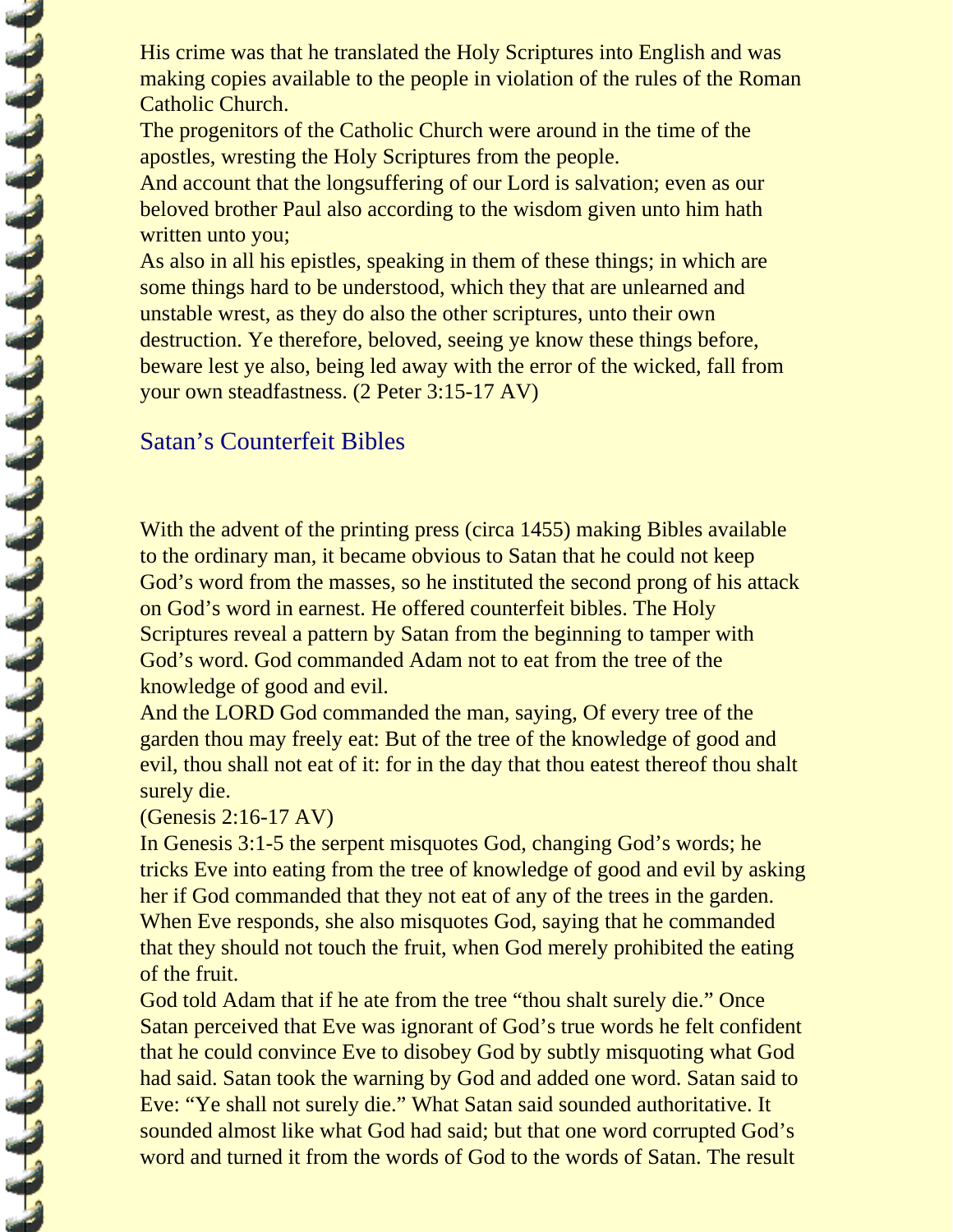of the corruption by Satan of God's word was the greatest tragedy in history, the fall of Adam and Eve!

Now the serpent was more subtle than any beast of the field which the LORD God had made. And he said unto the woman, Yea, hath God said, Ye shall not eat of every tree of the garden? And the woman said unto the serpent, We may eat of the fruit of the trees of the garden: But of the fruit of the tree which is in the midst of the garden, God hath said, Ye shall not eat of it, neither shall ye touch it, lest ye die.

And the serpent said unto the woman, Ye shall not surely die: For God doth know that in the day ye eat thereof, then your eyes shall be opened, and ye shall be as gods, knowing good and evil. (Genesis 3:1-5 AV)

In apparent reference to Satan's corruption of God's word in the Garden of Eden, Jesus admonished Satan: "That man shall not live by bread alone, but by every word of God." (Luke 4:4 AV)

Just as Satan did in the Garden of Eden, he now tries to confuse people about what God has said: "Yea, hath God said . . . ." Pediatrician Dr. Lawrence Dunegan attended a lecture on March 20, 1969 at a gathering of pediatricians at a meeting of the Pittsburgh Pediatric Society. The lecturer at that meeting was a Dr. Richard Day (who died in 1989). At the time of the lecture Dr. Day was

Professor of Pediatrics at Mount Sinai Medical School in New York. Previously, Dr. Day had served as Medical Director of Planned Parenthood Federation of America. Dr. Dunegan was well acquainted with Dr. Day and described him as an insider in the "order." Dr. Dunegan did not explain what the "order" was, but from the lecture it was clear that it was a very powerful secret society

made up of minions in service to Satan. During the lecture Dr. Day revealed many of the satanic plans that the members of the "order" had agreed upon that would change the United States from a Christian society to a pagan society. One of the strategies was to introduce new bible versions. By the time of the lecture in 1969, that strategy had long previously been implemented. Dr. Day was

indicating that the final success of that strategy was in sight as henceforth it would be implemented with new vigor. Dr. Dunegan explains:

Another area of discussion was Religion. This is an avowed atheist speaking. And he [Dr. Day] said, "Religion is not necessarily bad. A lot of people seem to need religion, with it's mysteries and rituals - so they will have religion. But the major religions of today have to be changed because they are not compatible with the changes to come. The old religions will have to go. Especially Christianity.

Once the Roman Catholic Church is brought down, the rest of Christianity will follow easily.

Then a new religion can be accepted for use all over the world. It will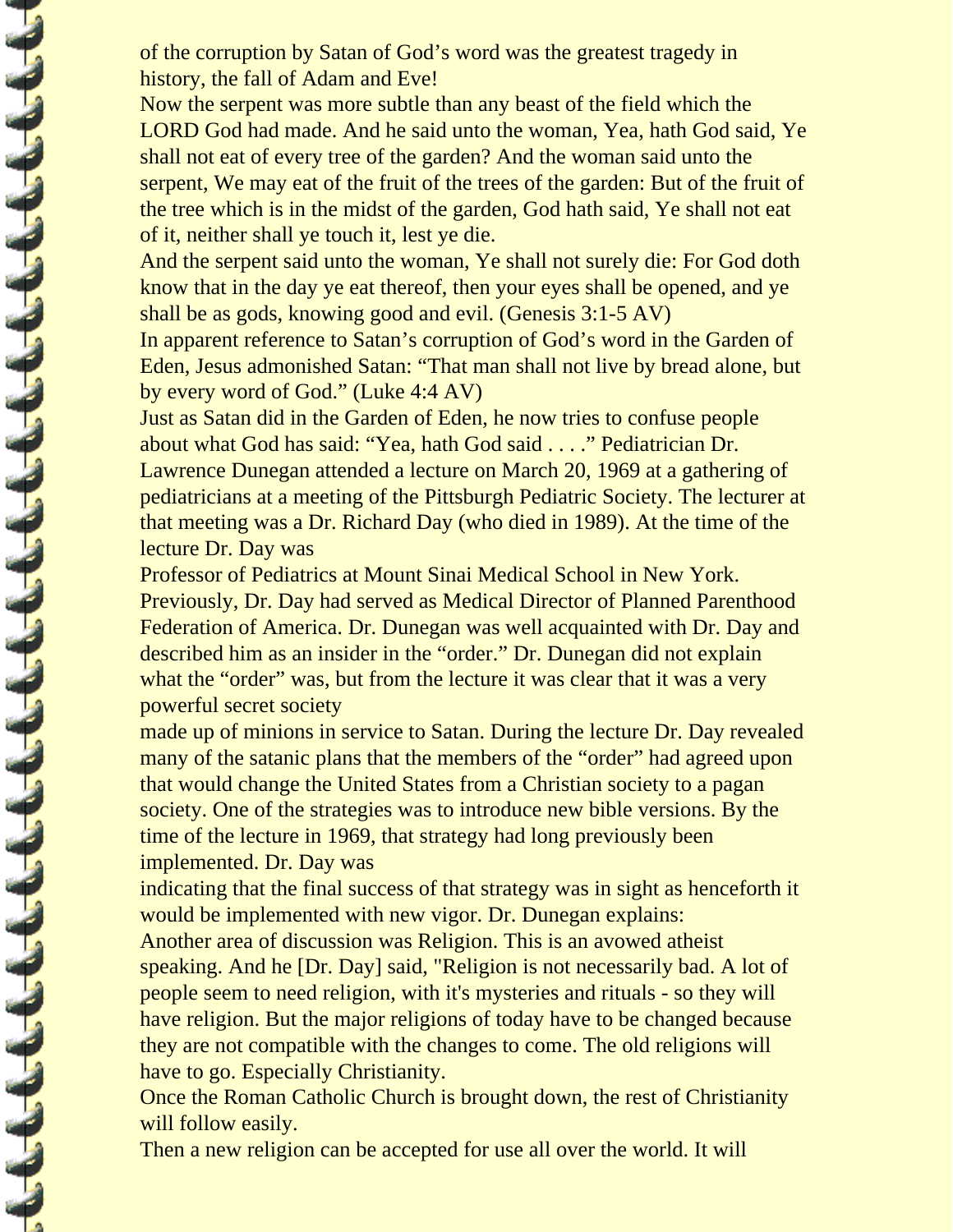incorporate something from all of the old ones to make it more easy for people to accept it, and feel at home in it. Most people won't be too concerned with religion. They will realize that they don't need it. In order to this, the Bible will be changed. It will be rewritten to fit the new religion.

Gradually, key words will be replaced with new words having various shades of meaning. Then the meaning attached to the new word can be close to the old word - and as time goes on, other shades of meaning of that word can be emphasized. and

then gradually that word replaced with another word." I don't know if I'm making that clear. But the idea is that everything in Scripture need not be rewritten, just key words replaced by other words. And the variability in meaning attached to any word

can be used as a tool to change the entire meaning of Scripture, and therefore make it acceptable to this new religion.

Most people won't know the difference; and this was another one of the times where he said, "the few who do notice the difference won't be enough to matter."

In accordance with the aforementioned conspiracy, Satan and his minions now offer people a whole assortment of different bible versions, which change and twist God's word. God's word is with us today in the Authorized (King James) Version (referred to as AV or KJV). All other bible versions are tainted by the hands of Satan and his minions, including the New King James Version

(NKJV). "Ye have perverted the words of the living God, of the LORD of hosts our God." Jeremiah 23:36.

The corrupted bible versions are essentially Roman Catholic bible versions. Sadly, most of the so called church leaders of today have accepted Satan's counterfeit bibles.

The following is a partial list of the fraudulent bible versions:

New International Version (NIV),

Contemporary English Version (CEV),

New Century Version (NCV),

New World Translation (NWT),

American Standard Version (ASV),

New American Standard Bible (NASB),

Revised Version (RV),

Revised Standard Version (RSV),

New Revised Standard Version (NRSV),

Amplified Version (AMP),

New King James Version (NKJV),

21st Century King James Version (KJ21),

Third Millennium Bible (TMB),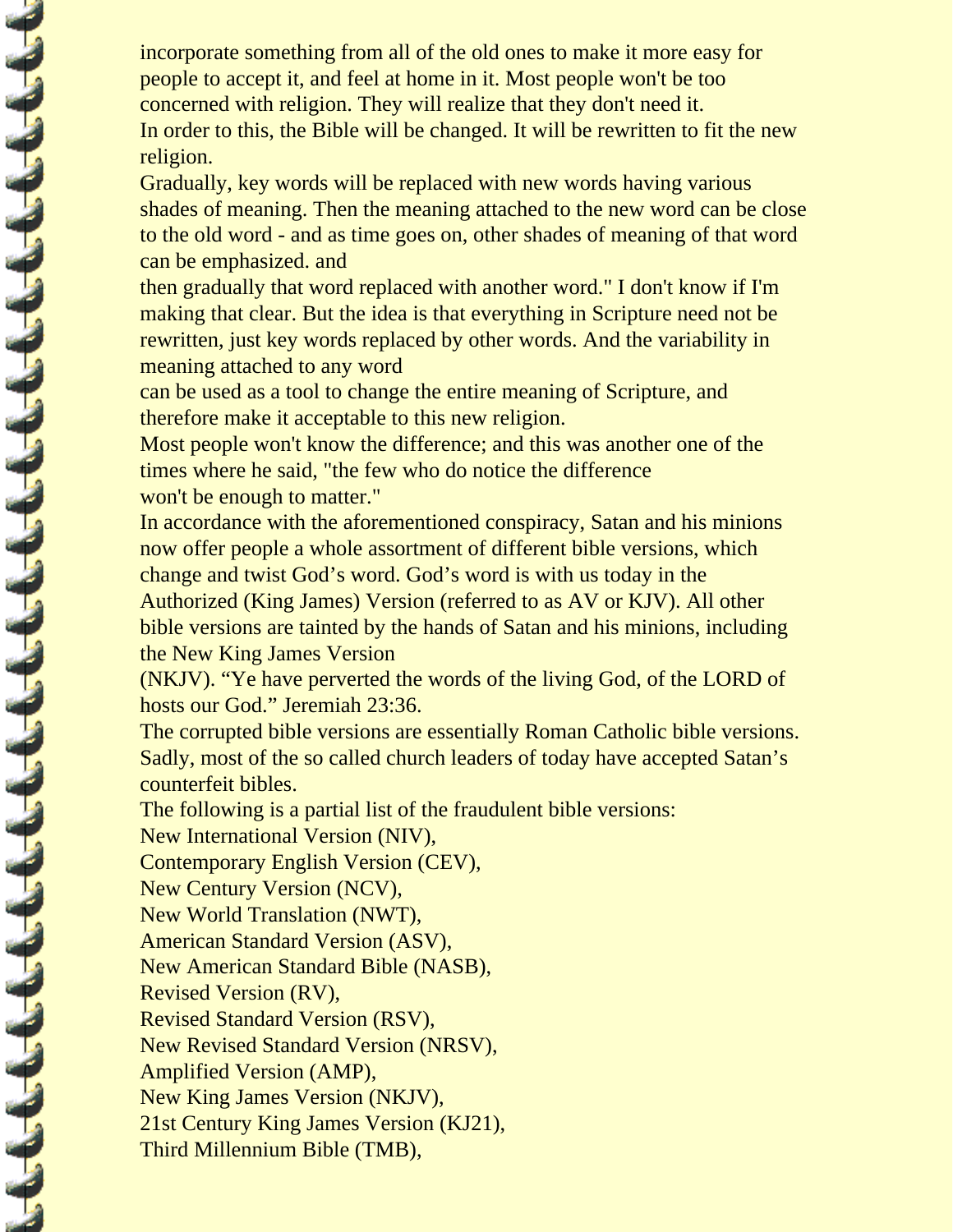Douay-Rheims Version (DRV), Good News for Modern Man (GNB), Today's English Version (TEV), Living Bible (LB), Darby Translation (DBY), Jerusalem Bible (JB), New Jerusalem Bible (NJB).

The Authorized (King James) Version is an English translation of the Masoretic (traditional) Hebrew Old Testament, whereas the new bible versions are taken from an inferior and corrupted mixture of the Septuagint (Greek old testament), Samaritan Pentateuch, Dead Sea Scrolls, and a variety of other transcripts. The corrupt Septuagint used today was translated by Origen (185-254 A.D.), who was a Unitarian evolutionist. Origen believed in reincarnation and denied the existence of hell.

There are approximately 4,489 Greek New Testament manuscripts known to be extant today.

Of these, 170 are papyrus fragments dating from the second to the seventh centuries; there are 212 uncial (capital letter) manuscripts, dating from the fourth to the tenth centuries; there are 2,429 minuscule (small letter) manuscripts, dating from the ninth to the sixteenth centuries; and there are 1,678 lectionaries, which are lesson books for public reading that contain extracts from the New

Testament.

The vast majority of these manuscripts are in agreement and make up what is known as the Textus Receptus (received text). There has been a recent discovery of a small fragment of the earliest known New Testament manuscript not included in the above tally, which was dated to 66 A.D. and is in agreement with the Textus Receptus. The King James New Testament is based upon the Greek Textus Receptus, whereas the new translations are based upon a very few number of corrupt manuscripts including the Roman Catholic Greek texts Vaticanus and Sinaiticus, and a few other texts, the origins of which are a mystery.

The manuscript Sinaiticus, which is often referred to by the first letter of the Hebrew alphabet, Aleph, is written in book form (codex) on velum. It contains many spurious books such as the Shepherd of Hermes, the Didache, and the Epistle of Barnabas. Sinaiticus was discovered in a waste basket in St. Catherine's monastery on Mount Sinai in February of 1859. Sinaiticus is covered with alterations that are systematically spread over every page and were made by at least ten different revisors. The alterations are obvious to anyone who examines the manuscript. Most of the revisions to the text were made in the sixth or seventh century.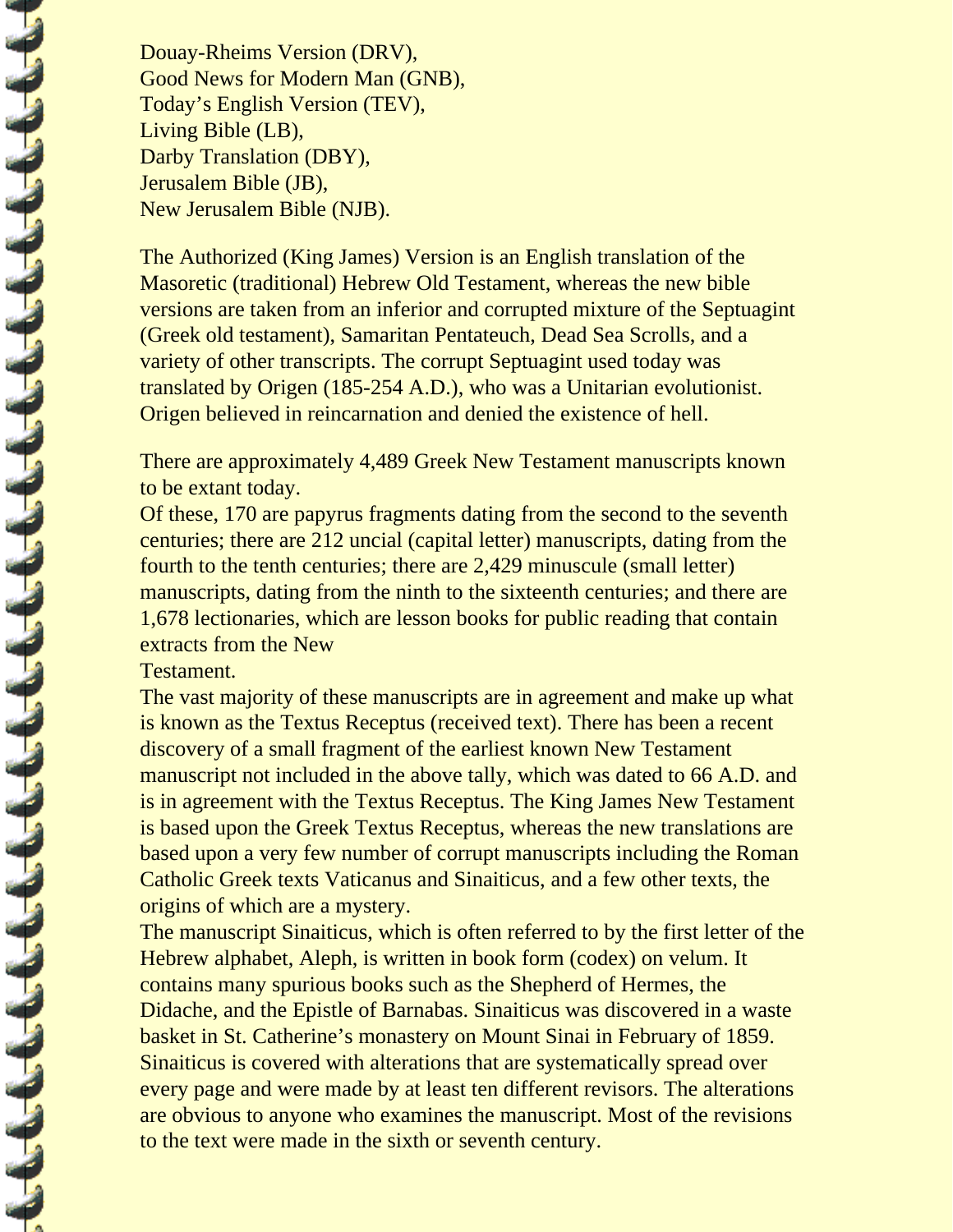The manuscript Vaticanus, often referred to by the letter "B" originated in the Vatican library, hence the name. Vaticanus was first revealed in 1841; where the transcript had been prior to that date is unclear. One thing this is clear is that the manuscript omits many portions of scripture which explain vital Christian doctrines. Vaticanus omits Genesis 1:1 through Genesis 46:28; Psalms

106 through 138; Matthew 16:2,3; Romans 16:24; the Pauline Epistles; Revelation; and everything in Hebrews after 9:14.17 It should not be surprising that the Vatican would produce a manuscript that omits the portion of the book of Hebrews which exposes the mass as completely ineffectual and deletes Revelation chapter 17, which reveals Rome as the seat of "MYSTERY, BABYLON THE

GREAT, THE MOTHER OF HARLOTS AND ABOMINATIONS OF THE EARTH." Notice that the two primary manuscripts used by the new bible versions were found in the care and custody of the Roman Catholic Church.

The Vaticanus and Sinaiticus manuscripts, which make up less than one percent of the existing ancient manuscripts, differ significantly from the Received Text. Vaticanus omits at least 2,877 words; it adds 536 words; it substitutes 935 words; it transposes 2,098 words; and it modifies 1,132 words; making a total of 7,578 verbal divergences from the Received Text. Sinaiticus is an even worse corruption, having almost 9,000 divergences from the Received Text.

John Burgon, Dean of Westminster and the preeminent Greek textual scholar of his time, said the following about the Vaticanus and Sianaiticus manuscripts.

The impurity of the text exhibited by these codices is not a question of opinion but of fact. . . . In the Gospels alone Codex B (Vatican) leaves out words or whole clauses no less than 1,491 times. It bears traces of careless transcription on every page.

Codex Sinaiticus abounds with errors of the eye and pen to an extent not indeed unparalleled, but happily rather unusual in documents of first-rate importance.

On many occasions, 10, 20, 30, 40 words are dropped through very carelessness.

Letters and words, even whole sentences, are frequently written twice over, or begun and immediately cancelled; while that gross blunder, whereby a clause is omitted because it happens to end in the same words as a clause preceding, occur is no less than 115 times in the New Testament.

The Vaticanus and Sinaiticus manuscripts are so clearly corrupt that Dean Burgon was at a loss to explain textual scholars accepting them as valid. He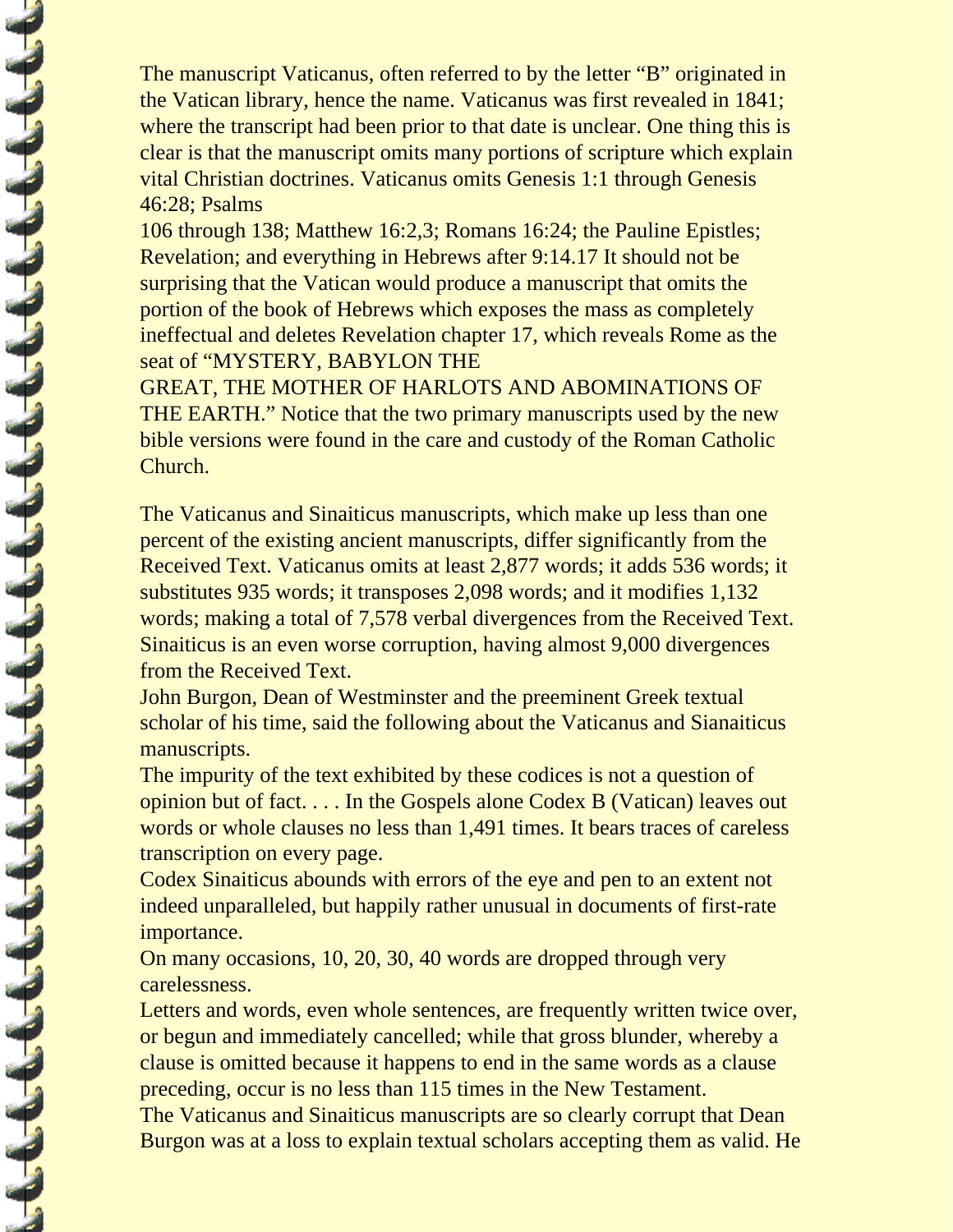concluded that those manuscripts have "established a tyrannical ascendancy over the imagination of the critics which can only be fitly spoken of as blind superstition."20 The following is Dean Burgon's assessment of the new Greek text, which was produced largely from the Vaticanus and Sinaiticus manuscripts, and which underlies the new bible versions.

[T]he Greek Text which they have invented proves to be hopelessly depraved throughout . . . [I]t was deliberately invented . . . [T]he underlying Greek . . . is an entirely new thing, is a manufactured article throughout. . . . The new Greek text was full of errors from beginning to end. . . . Shame on [those] most incompetent men who - finding themselves in a evil hour occupied themselves . . . with falsifying the inspired Greek Text . . . Who will venture to predict the amount of mischief which must follow, if the 'New' Greek Text . . . should become used.

The Latin translation of the bible is called the Latin Vulgate. Incidentally, the Catholic Church used Jerome to pull a switch. The Latin text that is today called the Latin Vulgate is very different from the traditional Latin Vulgate. Jerome used corrupted Greek texts from Alexandria, which he translated into Latin, he then added 14 apocryphal books; the Catholic Church called Jerome's new Latin translation the Latin Vulgate. This corrupted Latin Vulgate text is the official bible text for the Catholic Church and was the source text for the Jesuit Douay-Rheims English translation of the bible.

How did the new versions of the bible become so corrupted? The personalities behind the new texts have an occult new age agenda. The compilers and translators of the new editions aren't just unchristian they are antichristian. The compilers of the corrupted Greek text used in virtually all of the new bible versions were Brooke Foss Westcott and Fenton John Anthony Hort. They were nominal Protestants, but they were defacto Roman Catholics.

Hort denied the infallibility of the Holy Scriptures, he did not believe in the existence of Satan, he did not believe in eternal

punishment in Hell, nor did he believe in Christ's atonement. Hort, however, did believe in Darwin's theory of evolution, he believed in purgatory, and he also believed in baptismal regeneration. Hort hated the United States and wished for its destruction during the civil war, because he was a communist who hated all things democratic. Westcott was equally Romish in his beliefs. He, like Hort, rejected the

infallibility of the Holy Scriptures. He viewed the Genesis account of creation as merely an allegory. He did not believe the biblical account of the miracles of Jesus. He did, however, believe in praying for the dead and worshiping Mary. Politically, Westcott was a devout Socialist.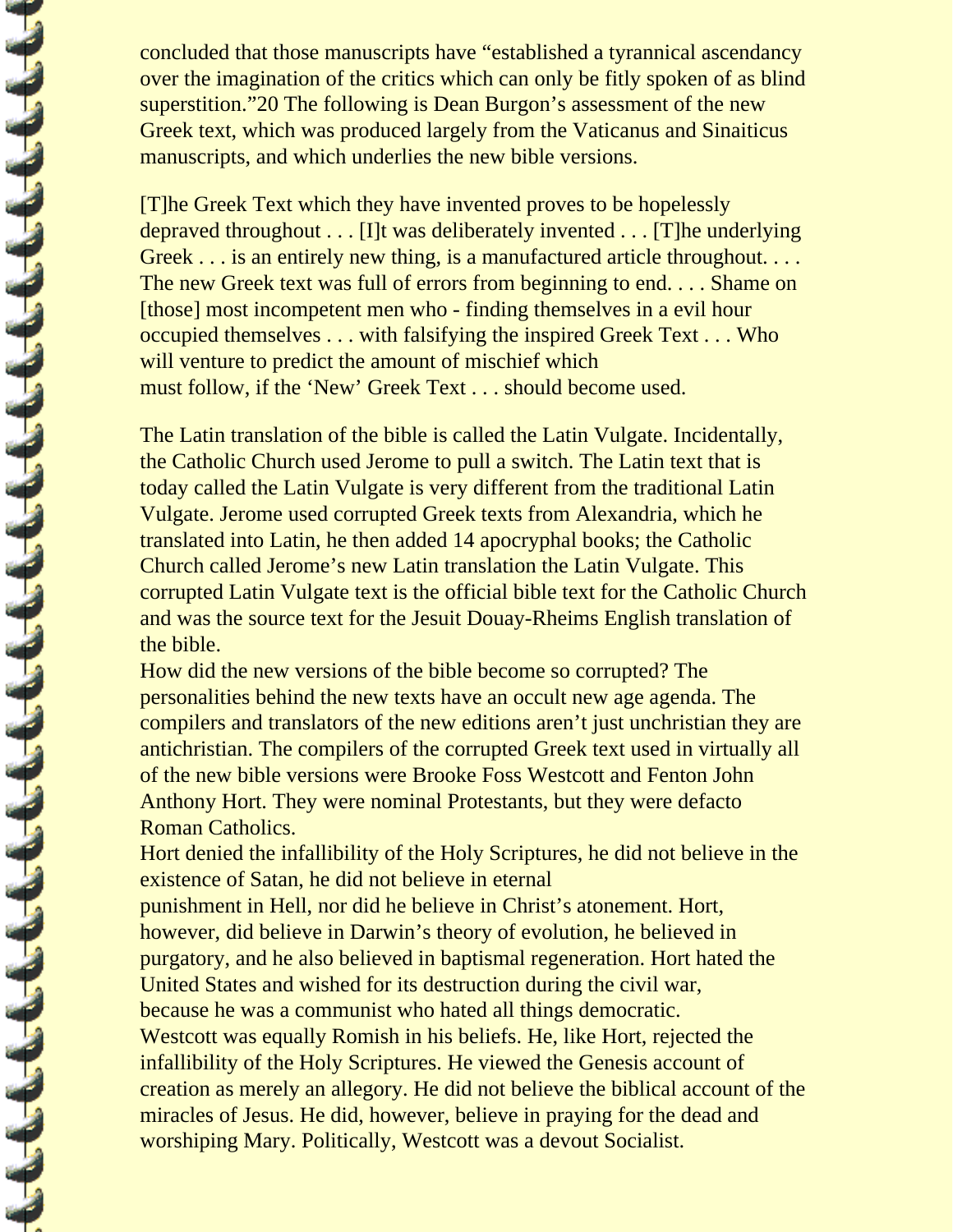Westcott and Hort were both necromancers who were members of an occult club called the "Ghostly Guild." Westcott also founded another club and named it "Hermes." According to Luciferian H.P. Blavatsky, Hermes and Satan are one and the same. Hort viewed evangelical Christians as dangerous, perverted, unsound, and confused. Westcot and Hort's Greek text was largely based on the fraudulent Catholic texts Vaticanus and Sinaiticus.

Assisting Westcott and Hort in their revision was Dr. G. Vance, a Unitarian, who denied the deity of Christ, the inspiration of the Holy Scriptures, and the Godhead (Jesus Christ, God the Father, and the Holy Ghost). Jesuit Roman Catholic Cardinal Carlo Maria Martini, the prelate of Milan, was the editor of the corrupted Greek text. Martini believed the occult new age philosophy that man can become divine. Remember, that is the very lie that Satan used to deceive Eve into eating the forbidden fruit: "ye shall be as gods." Genesis 3:5.

In addition, the new bible versions use a method of translation known as dynamic equivalence, rather than the formal equivalence used in the Authorized Version (AV), which is also known as the King James Version (KJV). Formal equivalence is a word for word translation, whereas dynamic equivalence is a thought for thought translation. A translator using dynamic equivalence is less a translator and more an interpreter. Thus, the new versions of bibles should more accurately be called interpretations, rather than translations. The dynamic equivalent interpreters of the new bible versions have often made unfounded assumptions as to the meaning of particular passage. Rather than translate what God wrote, they have, with some frequency, twisted passages by injecting their own personal bias. Some of these interpreters have displayed malicious intent and caused great mischief.

The subjective bias of the interpreters have caused changes in the new version English bibles that are not supported by any of Greek or Hebrew texts. For example, dynamic equivalencies caused 6,653 English word changes in the New International Version (NIV), approximately 4,000 word changes in the New American Standard Bible (NASB), and approximately 2,000 word changes in

the New King James Version (NKJV), none of which are supported by the words in any of the Greek or Hebrew texts. Those word changes reflect the subjective bias of the interpreters. The combined effect of having a corrupted text and then having that text interpreted using dynamic equivalence has been that the NIV has 64,098 fewer words than the AV.41 That is a 10% loss in the bible. That

means that an NIV bible would have 170 fewer pages than a typical 1,700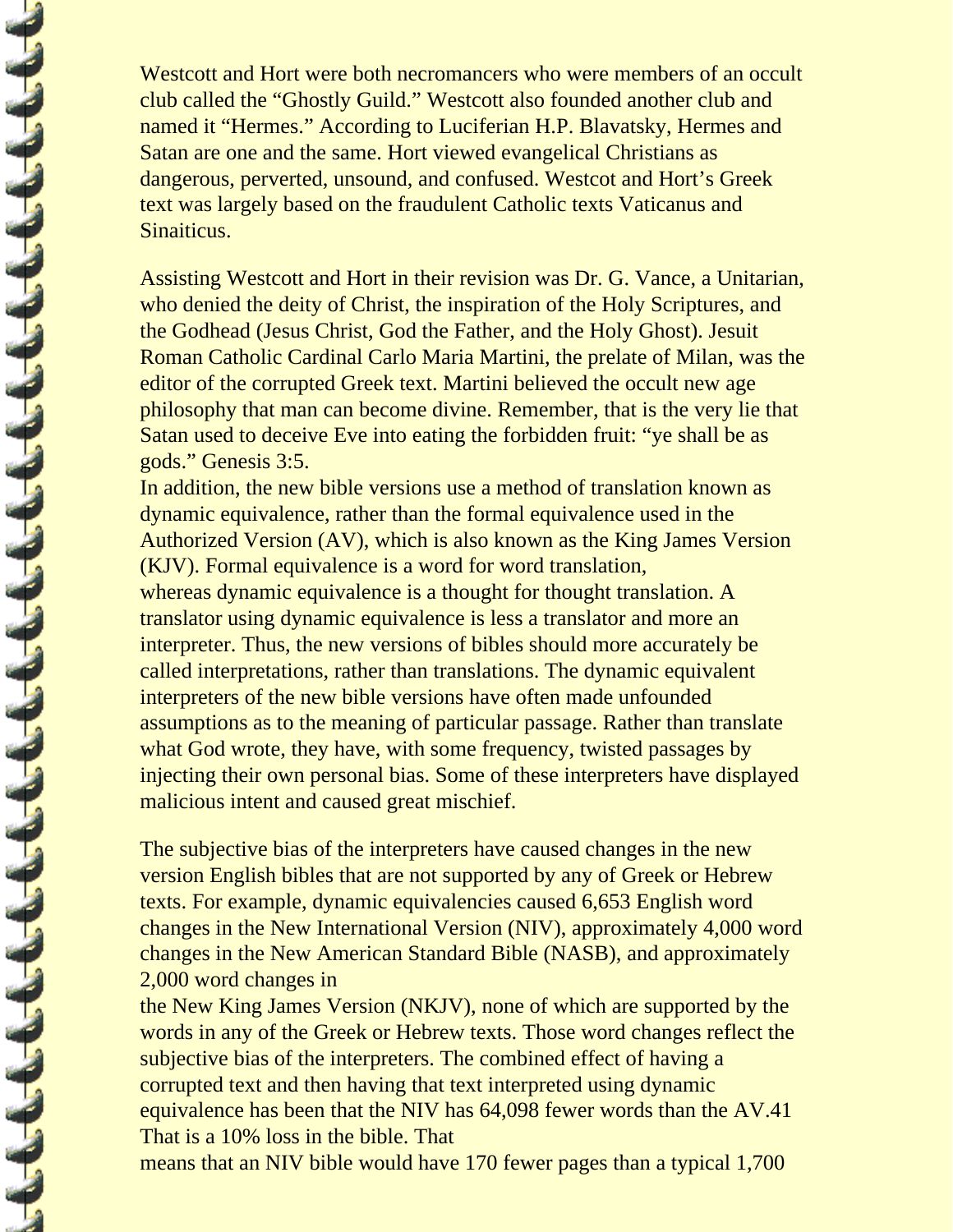page AV bible.

The new versions of the bible are materially different; they are the product of the imaginations of interpreters who have applied their personal prejudices to slant already corrupted texts to comport with their own ideas. They are truly counterfeit bibles.

The Holy Bible is a legal document prepared by God. It contains the Old and New Testaments of Jesus Christ. A testament is a memorialization of the will of a testator. It only has legal effect once the testator has died. The New Testament, in reality, is the last will and testament of Jesus Christ. And for this cause he is the mediator of the new testament, that by means of death, for the redemption of the transgressions that were under the first testament, they which are called might receive the promise of eternal inheritance. For where a testament is, there must also of necessity be the death of the testator. For a testament is of force after men are dead: otherwise it is of no strength at all while the testator liveth. (Hebrews 9:15- 17 AV)

A testator he is free to change the testament and add to it. That is what Jesus did when he added the New Testament to the Old Testament. "By so much was Jesus made a surety of a better testament." (Hebrews 7:22 AV) However, it is only the testator who is allowed to change or add to a testament. If anyone else adds to or changes a testament, the changes make the resulting document a forgery.

When trying to determine the meaning of a last will and testament, courts always try to interpret what is the will of the testator. That is why a person's the testament is called a will. If a will is to be translated from one language to another, because the heirs or the court speak a different language, courts always use formal equivalence because it is important that the heirs know exactly what the testator said. In fact, a translator must take an oath to faithfully translate the will of the testator. It is important not to allow any bias from a translator to affect what is the meaning of the words used. If a court allowed dynamic equivalence to be used when translating a last will and testament then the court would not be interpreting the will of the testator; the interpretation would have already been done by the translator of the document when he interpreted the meaning of each passage. The judge would be stuck with a document which has been injected with meaning by the translator. The judge would, in effect, be interpreting the intent of the testator intermixed with the intent of the translator. The final verdict regarding the intent of the testator would be corrupted by the bias or errors of the translator.

In the case of the Holy Bible, it is the New and Old Testaments of God Almighty. They are the most important legal documents ever written. God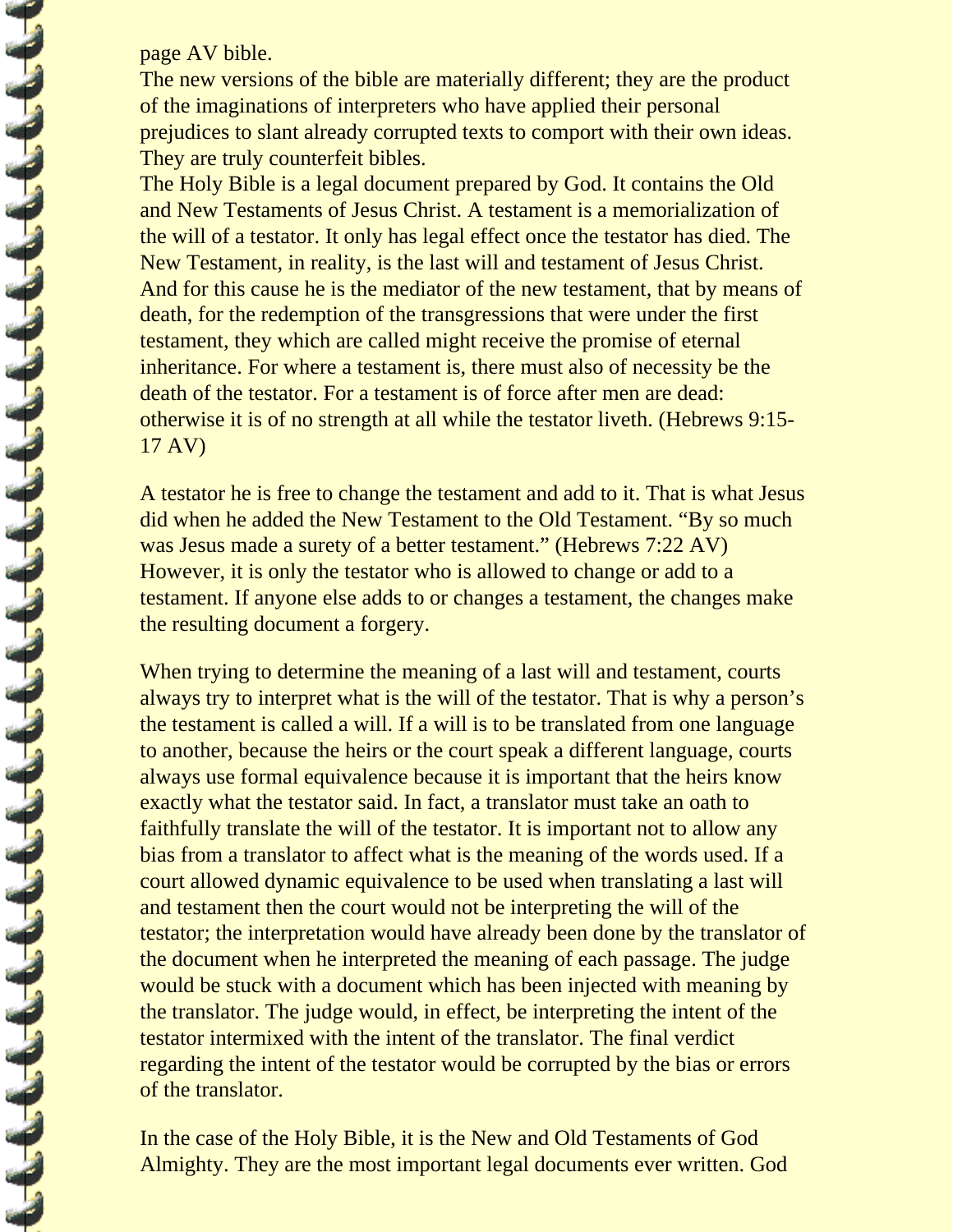Almighty is the testator. He wrote both testaments. In addition, he created the languages into which his original testaments would be written. He also created the languages into which those testaments would be translated. Genesis 11:7-9. He has supernaturally controlled the process from beginning to end. "All scripture is given by inspiration of God, and is profitable for doctrine, for reproof, for correction, for instruction in righteousness." (2 Timothy 3:16 AV)

In addition, he has promised to supernaturally preserve his testaments. "[T] he word of the Lord endureth for ever. And this is the word which by the gospel is preached unto you." (1 Peter 1:25 AV)

The heirs of Christ are Christians. "The Spirit itself bears witness with our spirit, that we are the children of God: And if children, then heirs; heirs of God, and joint-heirs with Christ; if so be that we suffer with him, that we may be also glorified

together." (Romans 8:16-17 AV)

In order for Christ's heirs to understand his will they must have a faithful translation. If his heirs try to interpret God's will by using a translation that contains not the pure intent of God, but instead the intent of the translator, then they can no longer determine God's will. A will that has been rewritten and corrupted with the thoughts of one other than the testator, it is considered a forgery and a fraud. So also are the new translations of the bible forgeries and frauds.

Defenders of the new bibles claim that the essential doctrines of the Christian Faith are expressed in the new bibles, even though they have been deleted or changed in many passages.

James H. Son, author of The New Athenians, likened the logic of that argument to removing a stop sign from a busy street intersection and then justifying the removal because the other traffic signals in the city were left intact. Even though the sign only contained one word, that word is of critical importance to those who arrive at the intersection, just as each word in the Holy Bible is of critical

importance to those who are reading it. God has made the point in the Holy Bible that every word of God is important. "And Jesus answered him, saying, It is written, That man shall not live by bread alone, but by every word of God." (Luke 4:4 AV)

Incidentally, the doctrine of Luke 4:4 is missing in the new bible versions. The NASB, for example leaves out the last clause and simply states: "And Jesus answered him, 'it is written, MAN SHALL NOT LIVE ON BREAD ALONE.'" (Luke 4:4 NASB) The new versions leave the reader in ignorance as to what it is other than bread by which man lives. And he humbled thee, and suffered thee to hunger, and fed thee with manna,

which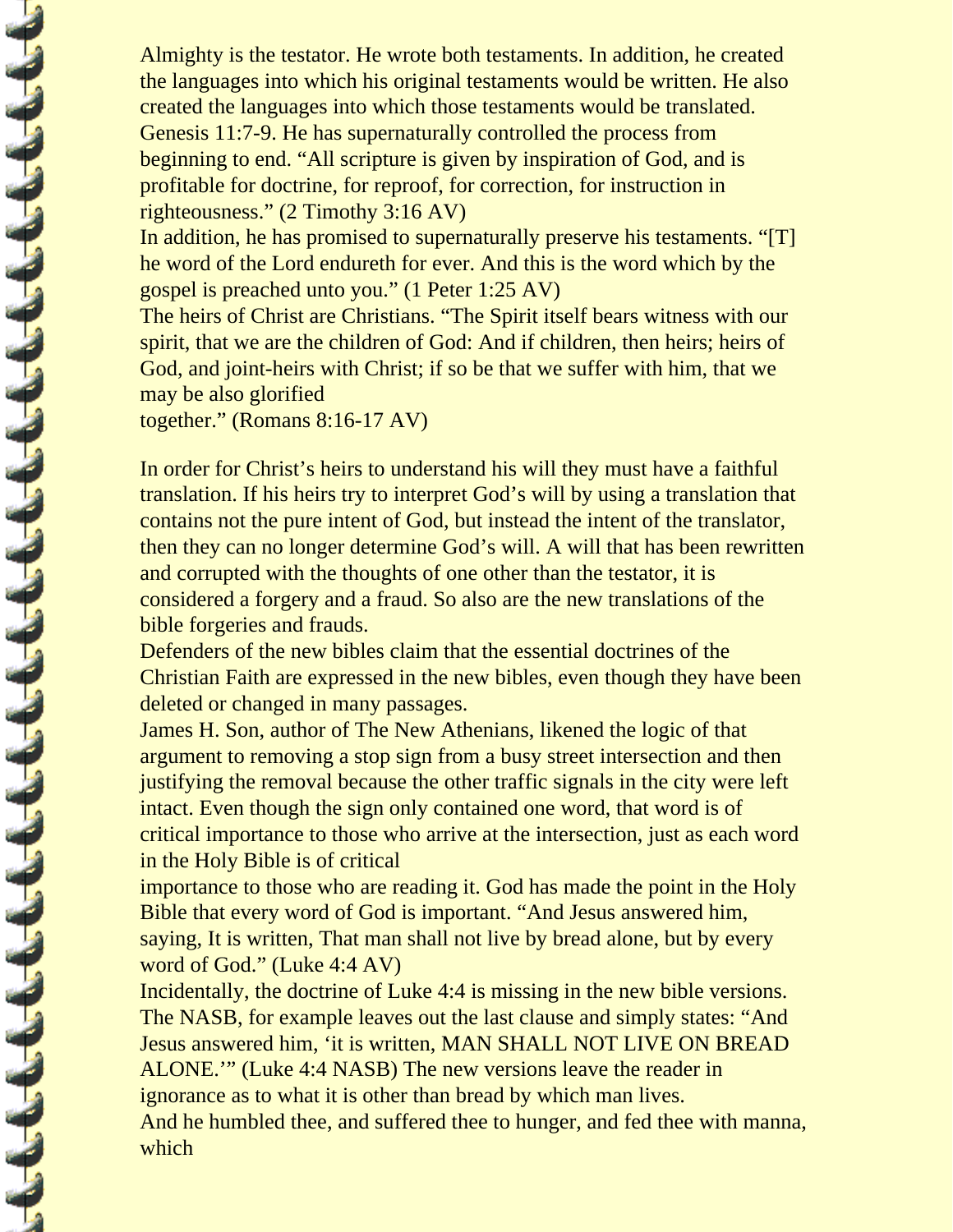thou knewest not, neither did thy fathers know; that he might make thee know that

man doth not live by bread only, but by every word that proceedeth out of the

mouth of the LORD doth man live. (Deuteronomy 8:3 AV)

Every word of God is pure: he is a shield unto them that put their trust in him.

(Proverbs 30:5 AV)

Look at the passage in Galatians 3:16, wherein God points out the importance of every one of his words. In that passage God explains the importance of the distinction between the singular word "seed" and the plural word "seeds."

Now to Abraham and his seed were the promises made. He saith not, And to seeds,

as of many; but as of one, And to thy seed, which is Christ. (Galatians 3:16 AV)

If one looks at the AV passages that refer to the promises made to Abraham, one sees that in fact God refers to Abraham's "seed," singular.

In the NIV, however, the passages that prophesy the blessings that were to flow from Abraham's seed, Jesus Christ, are changed and obscured.

If one were to try to find the passages referred to in Galatians 3:16 in the NIV one would not be able to do

so, because the NIV does not use the word chosen by God but has substituted words chosen by man

as inspired by Satan.

# AV

And in thy seed shall all the nations of the earth be blessed; because thou hast obeyed my voice. (Genesis 22:18 AV) NIV And through your offspring all nations on earth will be blessed, because you have obeyed me. (Genesis 22:18 NIV) AV

And I will establish my covenant between me and thee and thy seed after thee in their generations for an everlasting covenant, to be a God unto thee, and to thy seed after thee. (Genesis 17:7 AV) NIV

I will establish my covenant as an everlasting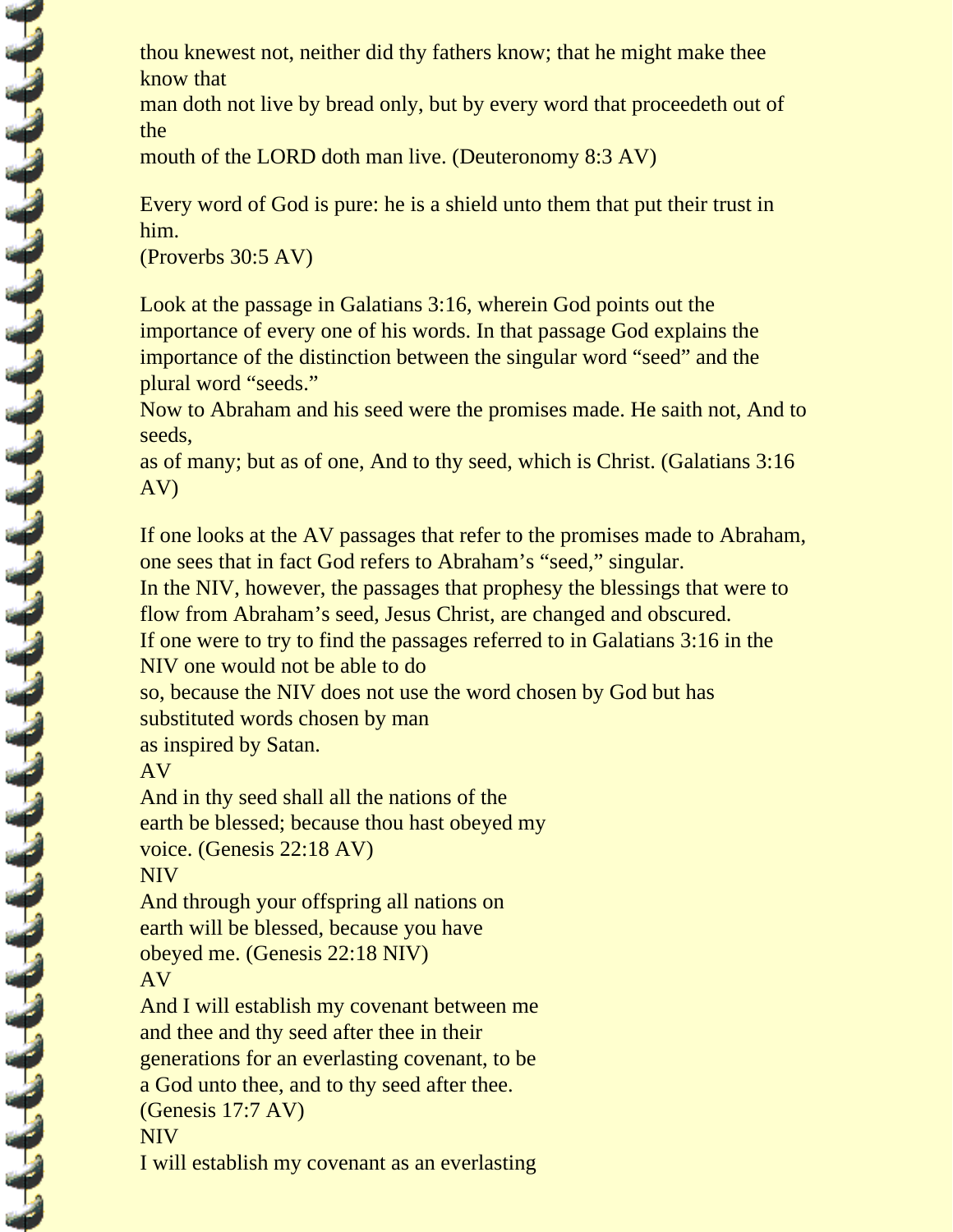covenant between me and you and your descendants after you for the generations to come, to be your God and the God of your descendants after you. (Genesis 17:7 NIV)

It is important for God's heirs to know who they are. His heirs are those who have the faith of Abraham, not those that have the flesh of Abraham. Even as Abraham believed God, and it was accounted to him for righteousness.

Know ye therefore that they which are of faith, the same are the children of Abraham.

And the scripture, foreseeing that God would justify the heathen through faith,

preached before the gospel unto Abraham, saying, In thee shall all nations be blessed.

So then they which be of faith are blessed with faithful Abraham. (Galatians 3:6-9 AV)

This point is understood by the passage in Galatians 3:16 that explains what is meant by the

precise word "seed" used in the Old Testament. "And if ye be Christ's, then are ye Abraham's seed,

and heirs according to the promise." (Galatians 3:29 AV)

Without the precise word "seed" the meaning of the will of God can be misinterpreted to

support false doctrines like that pretribulation rapture fraud, which makes Christ's church a mere

parenthesis in history. Under the pretribulation rapture corruption, fleshly Israel is to inherit the

promises of God; contrary to God's express intent that it is those who are chosen and justified by his

sovereign grace who are his heirs and not those who are born of the flesh of Abraham. "That being justified by his grace, we should be made heirs according to the hope of eternal life." (Titus 3:7 AV)

Not as though the word of God hath taken none effect. For they are not all Israel,

which are of Israel: Neither, because they are the seed of Abraham, are they all

children: but, In Isaac shall thy seed be called. That is, They which are the children

of the flesh, these are not the children of God: but the children of the promise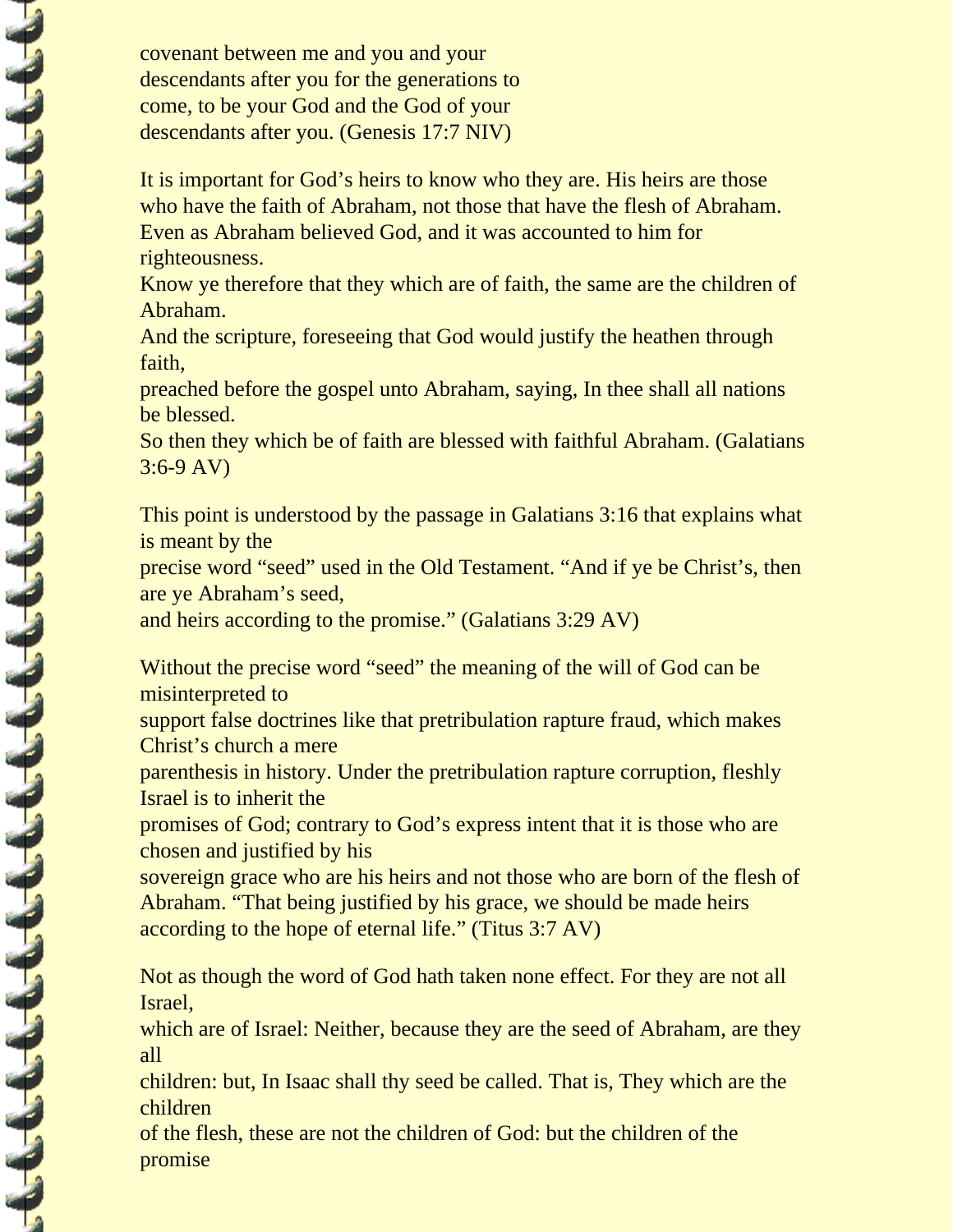are counted for the seed." (Romans 9:6-8 AV)

That is one example of a false doctrine that is supported by the change of just one word.

There are other false doctrines that have sprung from other corrupt changes to God's word in the new bible versions.

The promoters of the new bible versions claim that they are merely updating the archaic

English in the King James Bible. They are being disingenuous. The Holy Bible is a legal document.

The English of the King James Bible is not archaic, it is precise. The precise language used has

eternal importance. Thee, thou, thy, and thine are singular pronouns. Thou is the subjective second

person singular, thee is the objective second person singular, and thy and thine are possessive second

person singular. Ye is a is subjective second person plural pronoun. In the King James text the

precision of the language puts the reader in the midst of the narrative. The reader is able to tell

whether the person is the object of the action or the subject causing the action. The reader can also

tell if the subject or object is a group or an individual. The new versions use either the pronouns

"you" or "your" for all of the narratives and the reader is not able to know anything about the setting

of the narrative. All one need do is read Galatians 3:16 to know that singularity and plurality are

important to God.

The writers of the Authorized (King James) Version (AV) did not use the more precise

pronouns because that was the customary language of the 16th century, they purposely used those

words because they wanted to accurately and faithfully translate God's word into English. To prove

the point, all one need do is read the dedicatory at the beginning of the Holy Bible (AV); the

dedicatory was written at the completion of the AV Holy Bible in 1611 A. D., not once was thee,

thou, thy, thine, or ye used in the dedicatory.

One of the arguments used by the promoters of the new versions is that the new versions are

easier to read than the King James Bible. Some Bible passages are hard to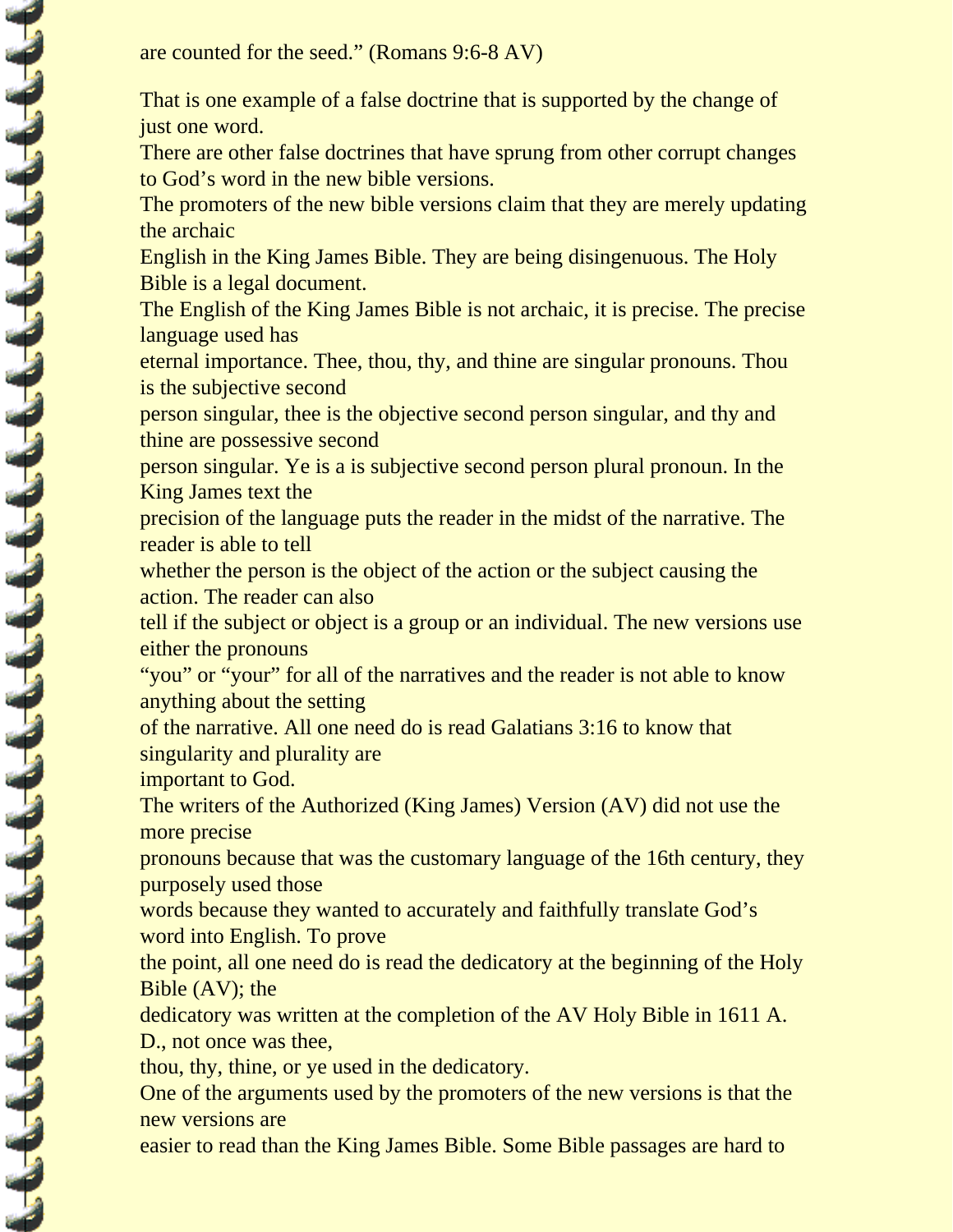understand, but that is no excuse to change the meaning of the passages just to make them more readable. Dr. Donald Waite said it best: "Some people say they like a particular version because they say it's more readable. Now, readability is one thing, but does the readability conform to what's in the original Greek and Hebrew language? You can have a lot of readability, but if it doesn't match up with what God has said, it's of no profit. In the King James Bible, the words match what God has said. You may say it's difficult to read, but study it out. It's hard in the Hebrew and Greek and, perhaps, even in the English in the King James Bible. But to change it around just to make it simple, or interpreting it, instead of translating it, is wrong. You've got lots of interpretation, but we don't want that in a translation. We want exactly what God said in the Hebrew and Greek brought over into English."43 Besides, it is simply not true that the new bible versions are easier to read. According to a readability study the AV reads at the 5th grade level, whereas the NKJV and NASB read at the 6th grade level and the NIV reads at the 8th grade level.44 When reading the Holy Bible one should understand that "the natural man receiveth not the things of the Spirit of God: for they are foolishness unto him: neither can he know them, because they are spiritually discerned." (1 Corinthians 2:14 AV) If a passage is hard to understand pray for understanding and study the Bible for the answer. Let God's word explain God's word. God has promised to preserve his word forever (Psalms 12:6-7), that not one jot nor one tittle will pass from his law (Matthew 5:18), and that heaven and earth will pass away but his words will never pass away (Matthew 24:35). The promoters of the new bible versions call God a liar. They assert that God's word has not been preserved. They admit that they don't know which version is truly God's word. If you ask them to present God's word, they will tell you that parts of his word are lost forever, but that they can come up with a text that they [T]he word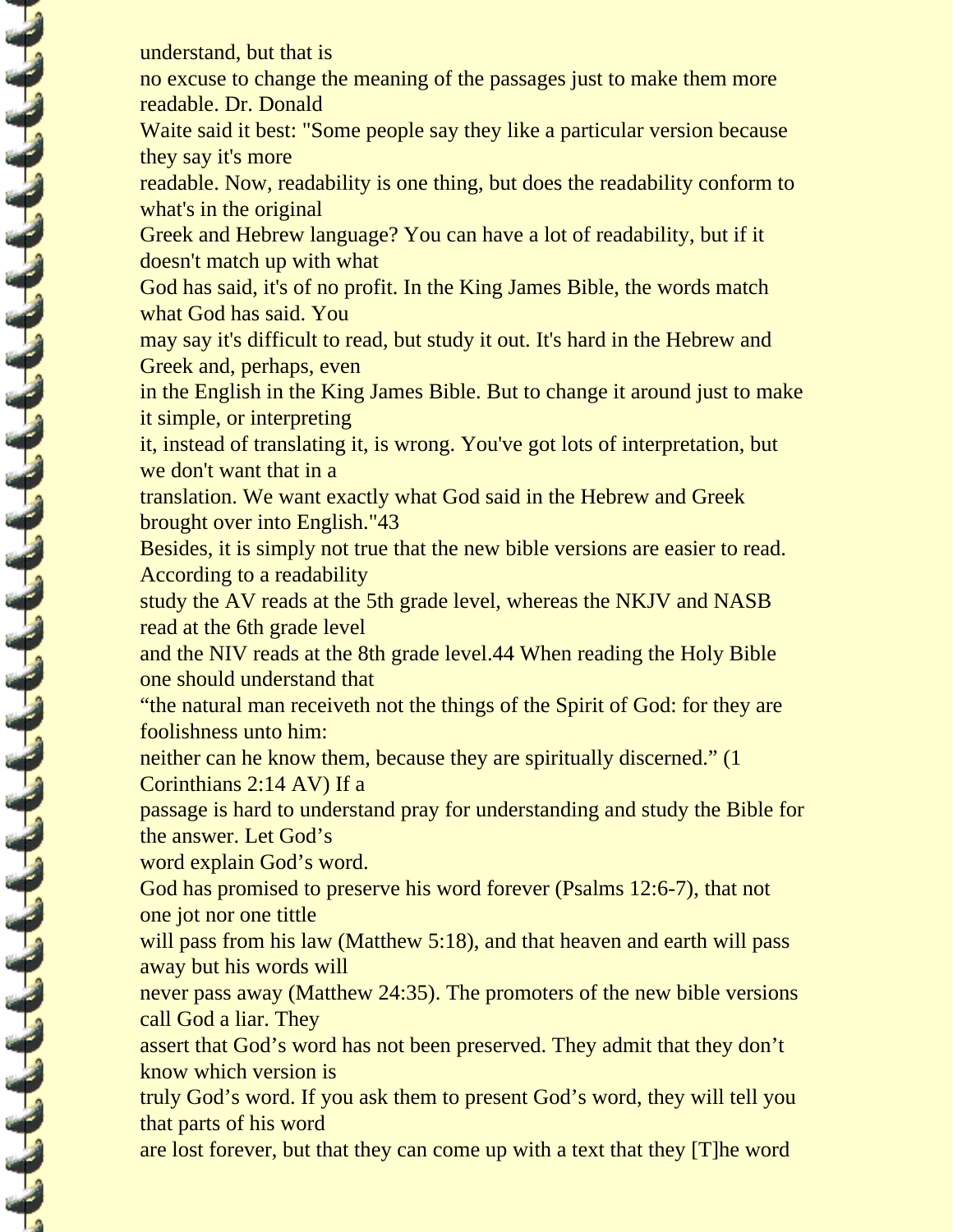of the Lord endureth for ever. will try to convince you comes close to God's word. But God has stated emphatically: "And this is the word which by the gospel is preached unto you." (1 Peter 1:25 AV) "[L]et God be true, but every man a liar." (Romans 3:4 AV) S. Franklin Longsdon was assigned by Dewey Lockman of the Lockman Foundation to write the guidelines for the translation of the NASB. Longsdon prepared the guidelines, but after much study and prayer he wrote to Lockman that the NASB was terribly wrong and renounced any attachment to the NASB version of the bible. The most popular version of the new bibles is the New International Version (NIV). Dr. Virginia Mollenkott, the textual style editor for the NIV, is an admitted lesbian. The Chairman of the NIV Old Testament Committee, Dr. Woudstra, was considered to be sympathetic to the interests and practices of sodomites. The NIV chief editor vaunted the fact that the NIV showed that it is a great error to believe that in order to be born again one has to have faith in Jesus as Savior. He also thought that few clear and decisive Bible texts express that Jesus is God. Rupert Murdoch owns the exclusive rights to the NIV. Murdoch has been described as an internationalist and a pornographer. Time magazine called Murdoch one of the four most powerful people in the world, and for good reason, he has a media empire that includes Twentieth Century Fox, Fox Television, cable television providers, satellites, and newspapers and television stations throughout America, Europe, and Asia. The pope bestowed upon Murdoch the title of "Knight Commander of St. Gregory" for promoting the interests of the Roman Catholic Church. The New King James Version (NKJV) and the 21st Century King James Version (KJ21) are particularly misleading. They try to trade on the accuracy of the Authorized (King James) Version of the Holy Bible (AV) by putting King James in their titles. They claim that their bibles are simply updates of the King James. Their copyright, however, gives them away.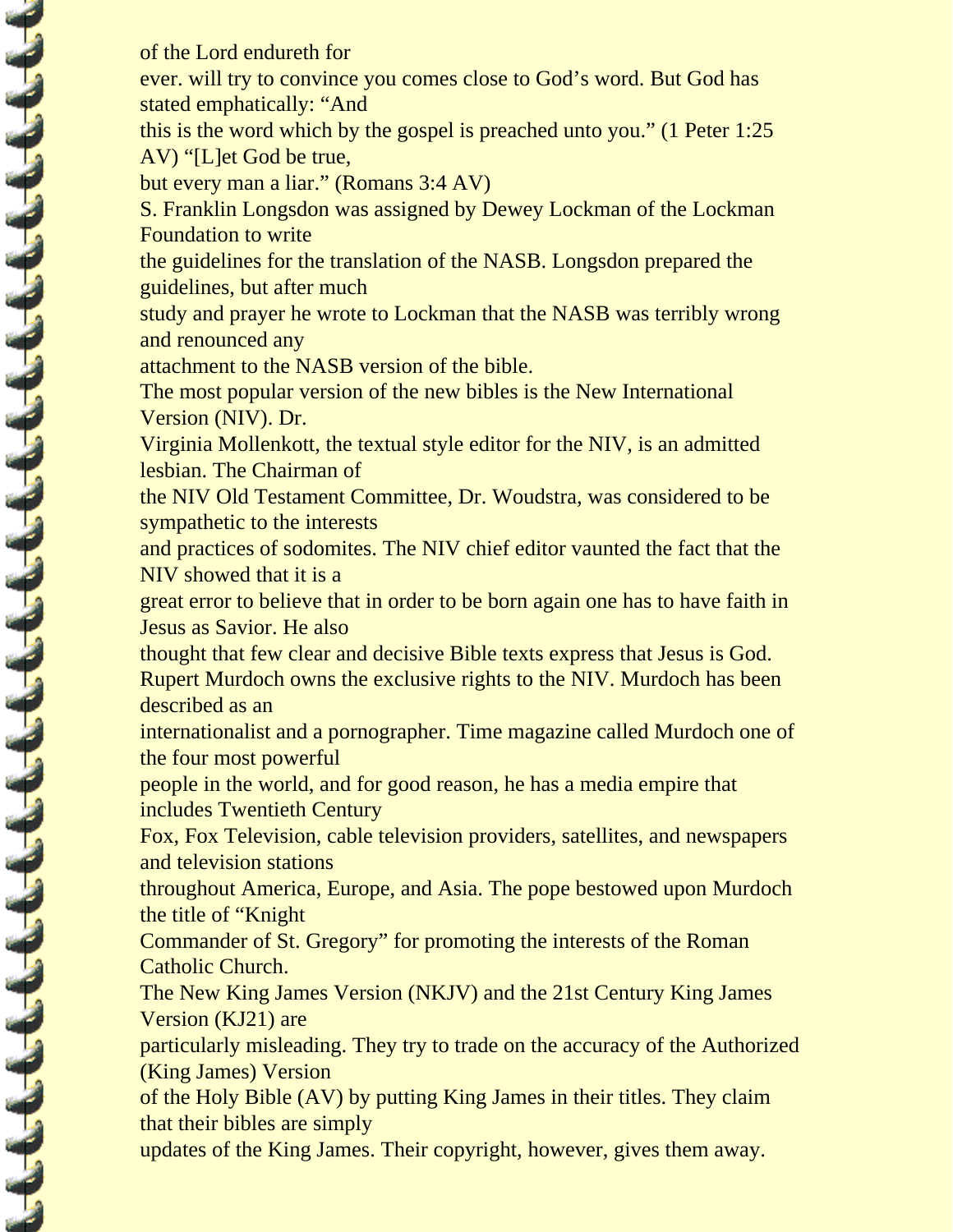What they don't tell the public is that in order to obtain a copyright on a book that is in the public domain, as is the King James Bible, they are required to make substantial revision to the text, such that it can be clearly distinguishable from the original. Essentially, it must be a new literary work. Otherwise, the publisher of the revision cannot claim a copyright. The NKJV and the KJ21 are both copyrighted books; which means they must be substantially different from the King James Bible. Yet, in order to sell the new bible they tell the public that it is really the same as the old King James Bible, that they have simply updated the archaic language in order to make it more readable. The publishers of the NKJV and the KJ21 versions are being disingenuous when they claim that their new versions are not new at all, but just easier to read updates of the original Authorized (King James) Version (AV). The NKJV made over 100,000 word changes from the AV, deleting 2,289 words from the New Testament alone. The NKJV removed the word "Lord" 66 times, removed the word "God" 51 times, and removed the word "Heaven" 50 times. Yet, Nelson publications has the nerve to advertise that "Nothing has been changed except to make the original meaning clearer." The KJ21 publishers claim that: The 21st Century King James Version (KJ21®) is neither a new translation nor a revision, but an updating of the King James Version (KJV) of A.D. 1611. While no attempt has been made to "improve" the timeless message or literary style of the KJV, words which are either obsolete or archaic, and are no longer understood by literate Bible readers, have been replaced by carefully selected current equivalents. The KJ21 publishers state that in order to maintain the accuracy and keep the KJ21 faithful to the original AV they even kept the thees and thous, etc. They have, in fact, made many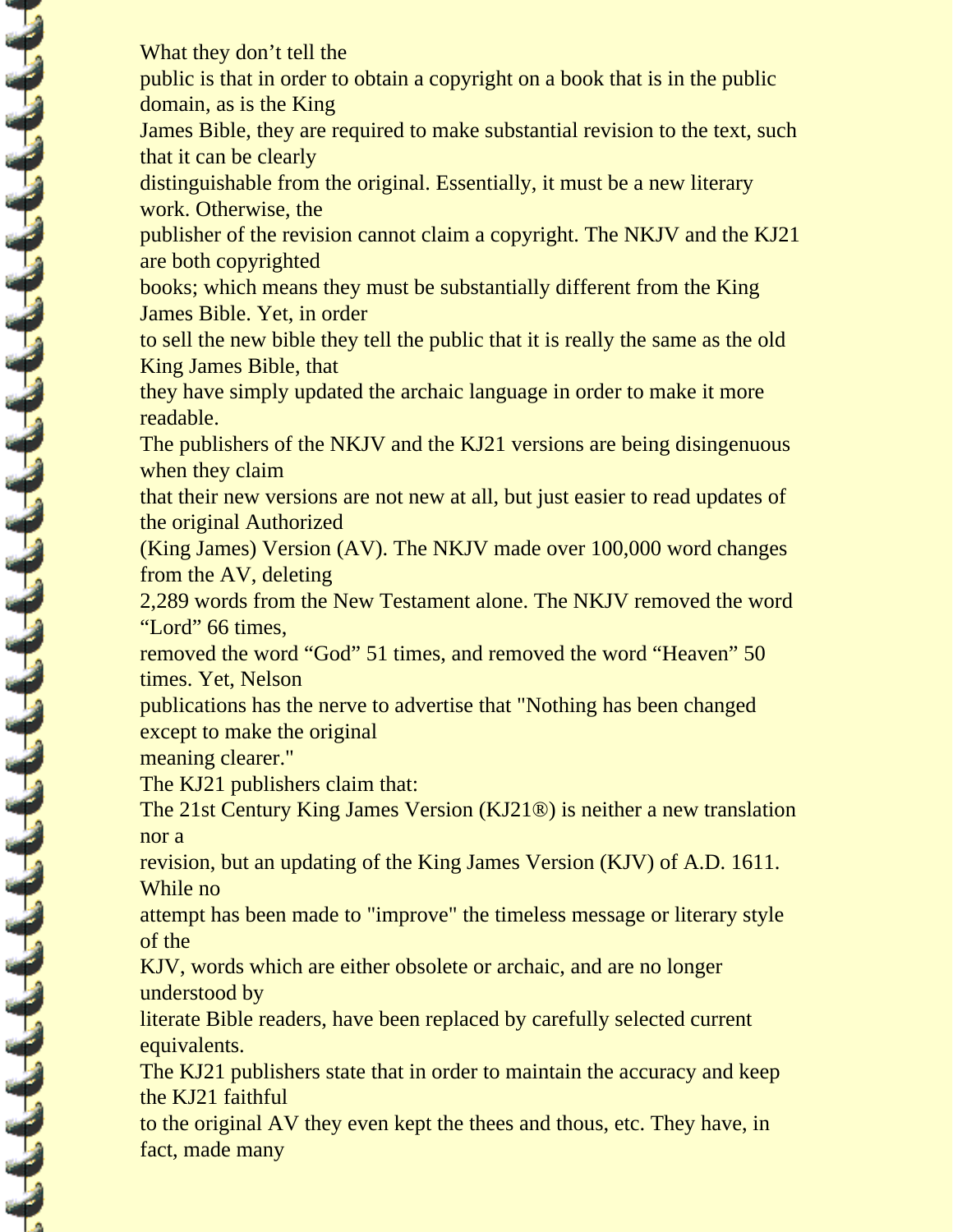unnecessary changes to the text, which make their bible less clear and understandable. If one reads the text of the KJ21, one sees that conjunctions are added when unnecessary and the word order is changed in passages, not to make the passages clearer, but so that the revision is considered substantially different from the King James Bible. They had to make substantial changes in order to obtain a copyright on the publication. The KJ21 is, quite simply, about making money. The publishers are not telling the truth when they claim that the KJ21 is not a revision but only an update. George Shafer did a computer check of the verses in the four Gospels, comparing the KJ21 with the original AV. He discovered that the KJ21 modified 2,200 of the 3,779 verses. That is a change in approximately 60% of the verses in the four gospels. Why did they make so many changes, when they claimed to have only updated it? Remember, they must make substantial changes in order to get a copyright, but they also want to sell their corrupted bibles. The KJ21 claims in their preface: "The KJ21<sup>®</sup> is unique among modern Bibles in that it is closer in language to the original King James Version than any other Bible copyrighted in the twentieth century. Unlike all other modern Bibles, it alone retains the power, beauty, and poetic language of the glorious King James Version."55 The KJ21 publishers are saying that they have changed the powerful and beautiful King James Bible to a lesser degree than other copyrighted new bible versions. The KJ21 publishers seem to be admitting that the leaven of changes to the King James Bible are for the worse, so they made fewer of them. "A little leaven leavens the whole lump." (Galatians 5:9 AV) All it takes is a little poison to poison a well. These new bible versions are spiritual poison. The publishers of both the KJ21 and the NKJV fall all over themselves praising the accuracy and literary beauty of the King James Bible. If it so accurate and beautiful, why change it? The answer is MONEY! "For the love of money is the root of all evil: which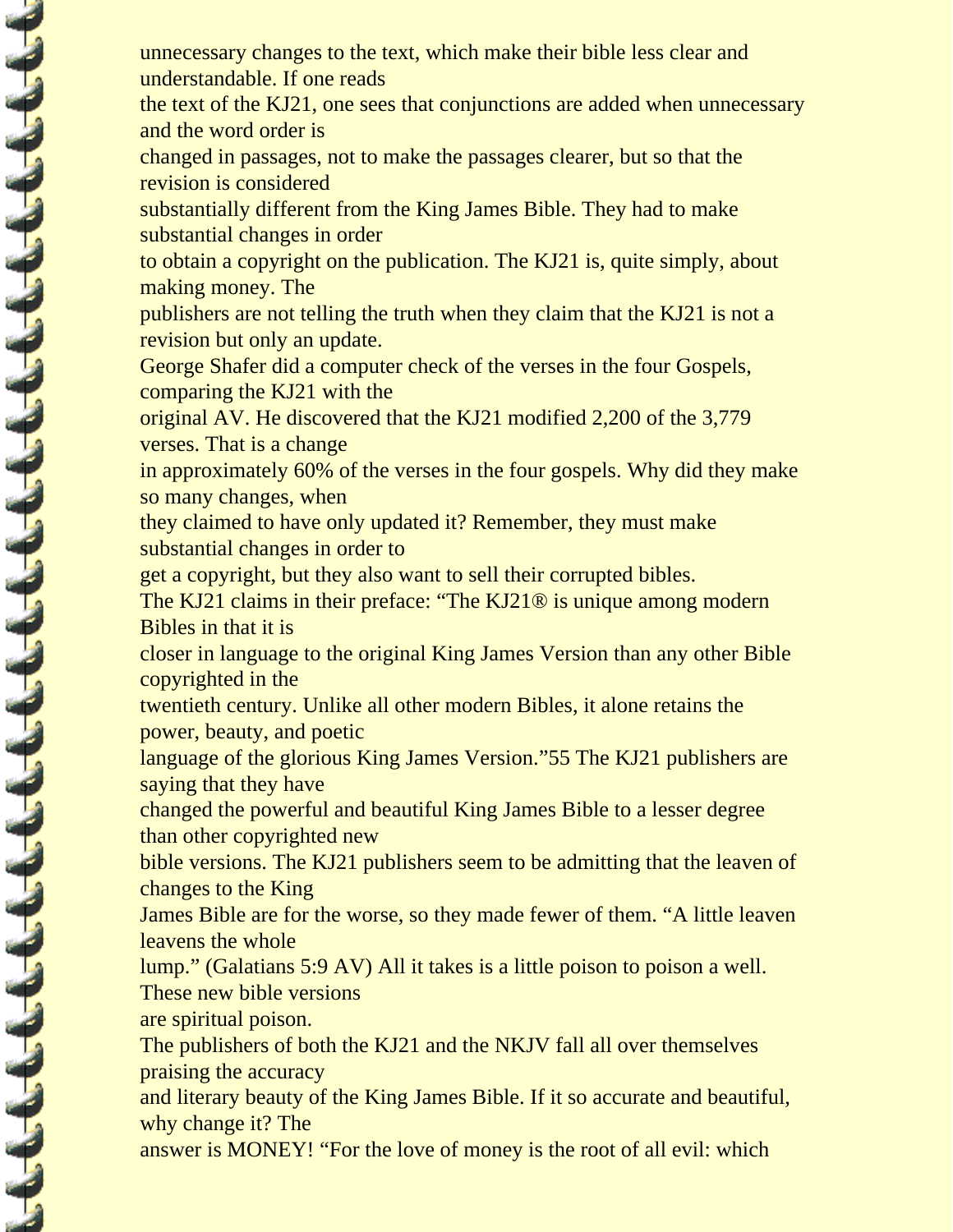while some coveted after,

they have erred from the faith, and pierced themselves through with many sorrows." (1 Timothy 6:10

AV) The new bible versions are evil.

The texts of the new bible versions, such as the NIV, manifest the pagan antichrist agenda

of its publishers. In Isaiah there is a passage about Lucifer that refers to him as "Lucifer, son of the

morning." In the NIV, the Isaiah passage is changed. AV

How art thou fallen from heaven, O Lucifer, son of the morning! how art thou cut down to the ground, which didst weaken the nations! For thou hast said in thine heart, I will ascend into heaven, I will exalt my throne above the stars of God: I will sit also upon the mount of the congregation, in the sides of the north: I will ascend above the heights of the clouds; I will be like the most High. Yet thou shalt be brought down to hell, to the sides of the pit. (Isaiah 14:12-15 AV)

#### NIV

How you have fallen from heaven, O morning star, son of the dawn! You have been cast down to the earth, you who once laid low the nations! You said in your heart, "I will ascend to heaven, I will raise my throne above the stars of God: I will sit enthroned on the mount of assembly, in the utmost heights of the sacred mountain. I will ascend above the tops of the clouds; I will make myself like the most High." But you are brought down to the grave, to the depths of the pit. (Isaiah 14:12-15 NIV) Notice that the NIV has changed the subject of the passage from "Lucifer" to the "morning star." What is the significance of that change? In Revelation 22:16, Jesus calls himself the "morning star." Do you see what Satan has done? Jesus is the "morning star" in the NIV Isaiah passage. Satan has taken a passage that refers to Satan's destruction and has twisted it in the NIV to describe the destruction of Jesus, who is Lord God Almighty.

The authors of the NIV, who are evil minions of the devil, have committed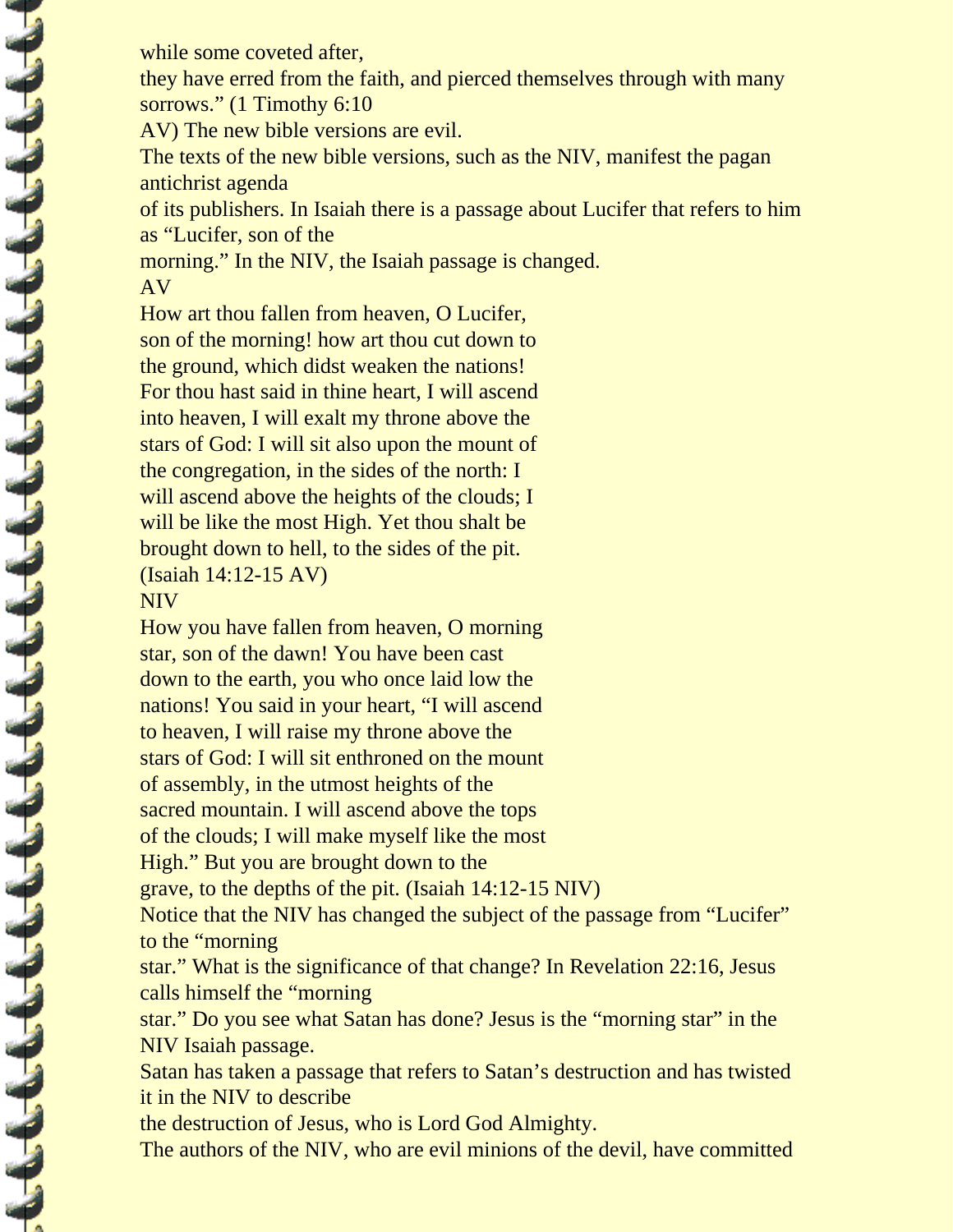the unpardonable sin by changing Isaiah chapter 14 in the NIV to blasphemously attribute to God the evil characteristics of Lucifer. In their Satanic NIV, Isaiah chapter 14 has been changed to prophesy that it is not Lucifer who will in the end be cast into hell, but rather the "morning star," who is the Lord God Jesus Christ. But when the Pharisees heard it, they said, This fellow doth not cast out devils, but by Beelzebub the prince of the devils. And Jesus knew their thoughts, and said unto them, Every kingdom divided against itself is brought to desolation; and every city or house divided against itself shall not stand: And if Satan cast out Satan, he is divided against himself; how shall then his kingdom stand? And if I by Beelzebub cast out devils, by whom do your children cast them out? therefore they shall be your judges. But if I cast out devils by the Spirit of God, then the kingdom of God is come unto you. Or else how can one enter into a strong man  $&\#8217$ ; s house, and spoil his goods, except he first bind the strong man? and then he will spoil his house. He that is not with me is against me; and he that gathereth not with me scattereth abroad. Wherefore I say unto you, All manner of sin and blasphemy shall be forgiven unto men: but the blasphemy against the Holy Ghost shall not be forgiven unto men. And whosoever speaketh a word against the Son of man, it shall be forgiven him: but whosoever speaketh against the Holy Ghost, it shall not be forgiven him, neither in this world, neither in the world to come. (Matthew 12:24-32) AV) In Revelation 20:12 the small and great stand before God, who is seated on a great white throne. However, in the NIV, NASB and other corrupted versions Satan accomplishes his ultimate

goal of taking God from his throne; in those new versions all mention of God sitting on the throne

is deleted. The small and great are simply standing before the throne. Another example of Satan's twisting of God's word is found in Luke in the new versions of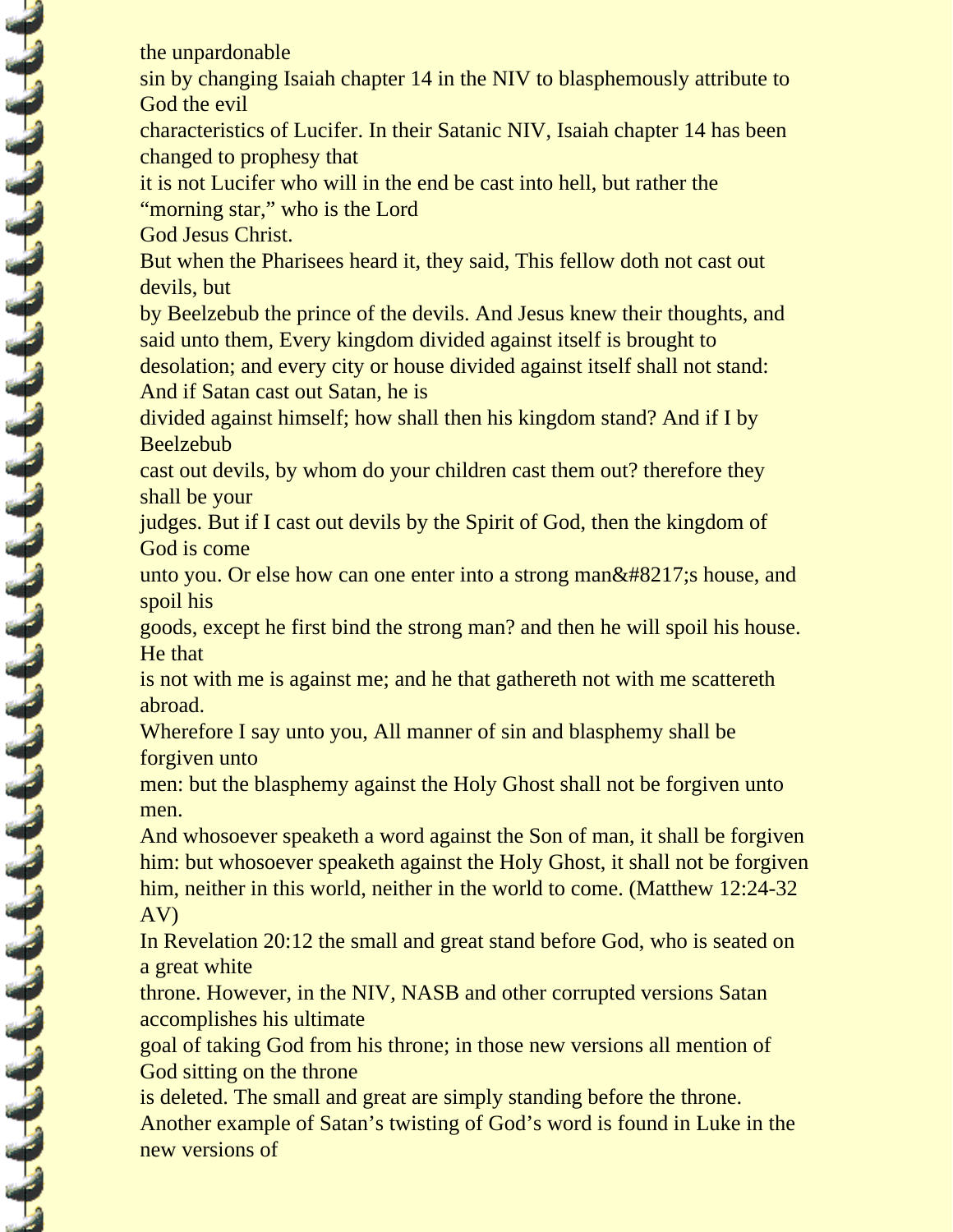the bible. In the Authorized Version, Mary's and Joseph's relationship to Jesus is described as

"Joseph and his mother." Whereas, in the NIV, and virtually every other new version of the bible,

Mary's and Joseph's relationship to Jesus is described as "the child's father and mother." We know

that Joseph was not Jesus' father, because Mary, when she was still a virgin, conceived Jesus by the

Holy Spirit. God is Jesus' Father. Jesus is the Son of God, not the son of Joseph. " $\ldots$ 

That holy thing which shall be of thee shall be called the Son of God." Luke 1:35.

AV

And Joseph and his mother marveled at

those things which were spoken of him.

(Luke 2:33 AV)

NIV

The child's father and mother marvelled at

what was said about him. (Luke 2:33 NIV)

Throughout the corrupted bible versions, passages that prove the deity of Jesus are removed

or changed. For example, the translators of the NIV, NASB, RSV, and most of the new translations

delete Jesus' assertion in Revelation 1:11 that: "I am Alpha and Omega, the first and the last." In

addition, the NIV and the other new bible versions delete the word "God" from 1 Timothy 3:16,

using the pronoun "He" in its place. 1 Timothy 3:16 clearly reveals that Jesus is God. The new bible

versions, however, remove the revelation that Jesus is God from that passage.

# AV

And without controversy great is the mystery of godliness: God was manifest in the flesh, justified in the Spirit, seen of angels, preached unto the Gentiles, believed on in the world, received up into glory. (1 Timothy 3:16 AV) NIV Beyond all question, the mystery of godliness

is great: He appeared in a body, was

vindicated by the Spirit, was seen by angels, was preached among the nations, was believed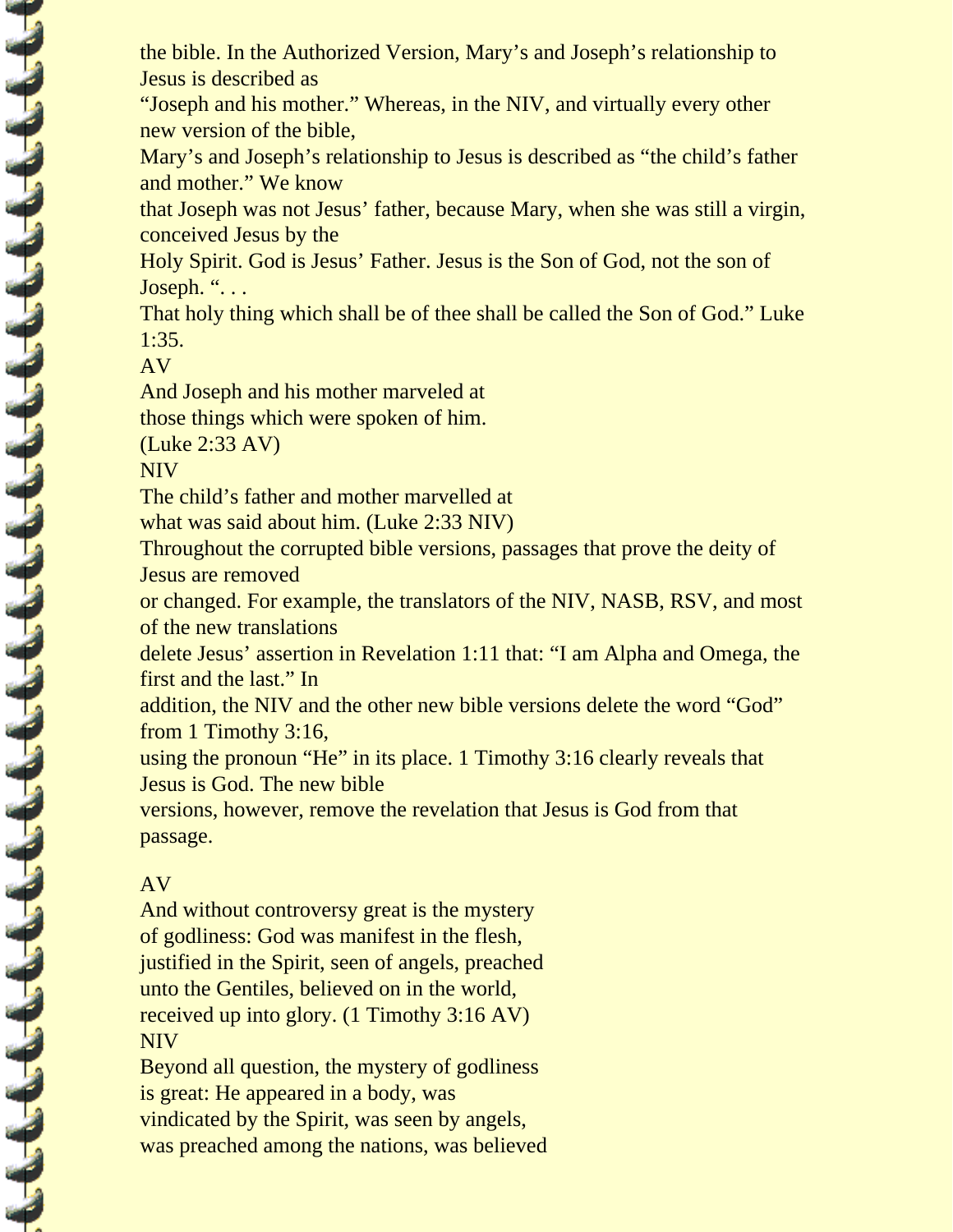on in the world, was taken up in glory. (1Timothy 3:16 NIV) In Ephesians 3:9 the Holy Bible identifies Jesus as the Creator of the universe. However, the NIV removes the reference to Jesus. AV And to make all men see what is the fellowship of the mystery, which from the beginning of the world hath been hid in God, who created all things by Jesus Christ. (Ephesians 3:9 AV) NIV [A]nd to make plain to everyone the administration of this mystery, which for ages past was kept hidden in God, who created all things. (Ephesians 3:9 NIV) Even where the new versions do not delete words they change the word order so as to obscure the clear message. For example in the following passage from 2 Corinthians 5:19 the NIV obscures the message that "God was in Christ" AV God was in Christ, reconciling the world unto himself, not imputing their trespasses unto them; and hath committed unto us the word of reconciliation. (2 Corinthians 5:19 AV) NIV God was reconciling the world to himself in Christ, not counting men's sins against them. And has committed to us the message of reconciliation. (2 Corinthians 5:19 NIV) Another example of the new versions' attacks on the deity of Jesus is found in the RSV passage in Isaiah 7:14. In the AV Holy Bible there is a prophecy that God would be miraculously born of a virgin and that he would be called Immanuel (which means God with us). See Matthew 1:23. On the translation committee for the RSV was a Jewish scholar (so called), H.M. Orlinsky of the Jewish Institute of New York, who did not believe in the deity of Jesus.56 It is no wonder that in the RSV the Isaiah passage is changed to having Immanuel born not of a virgin but of a "young woman."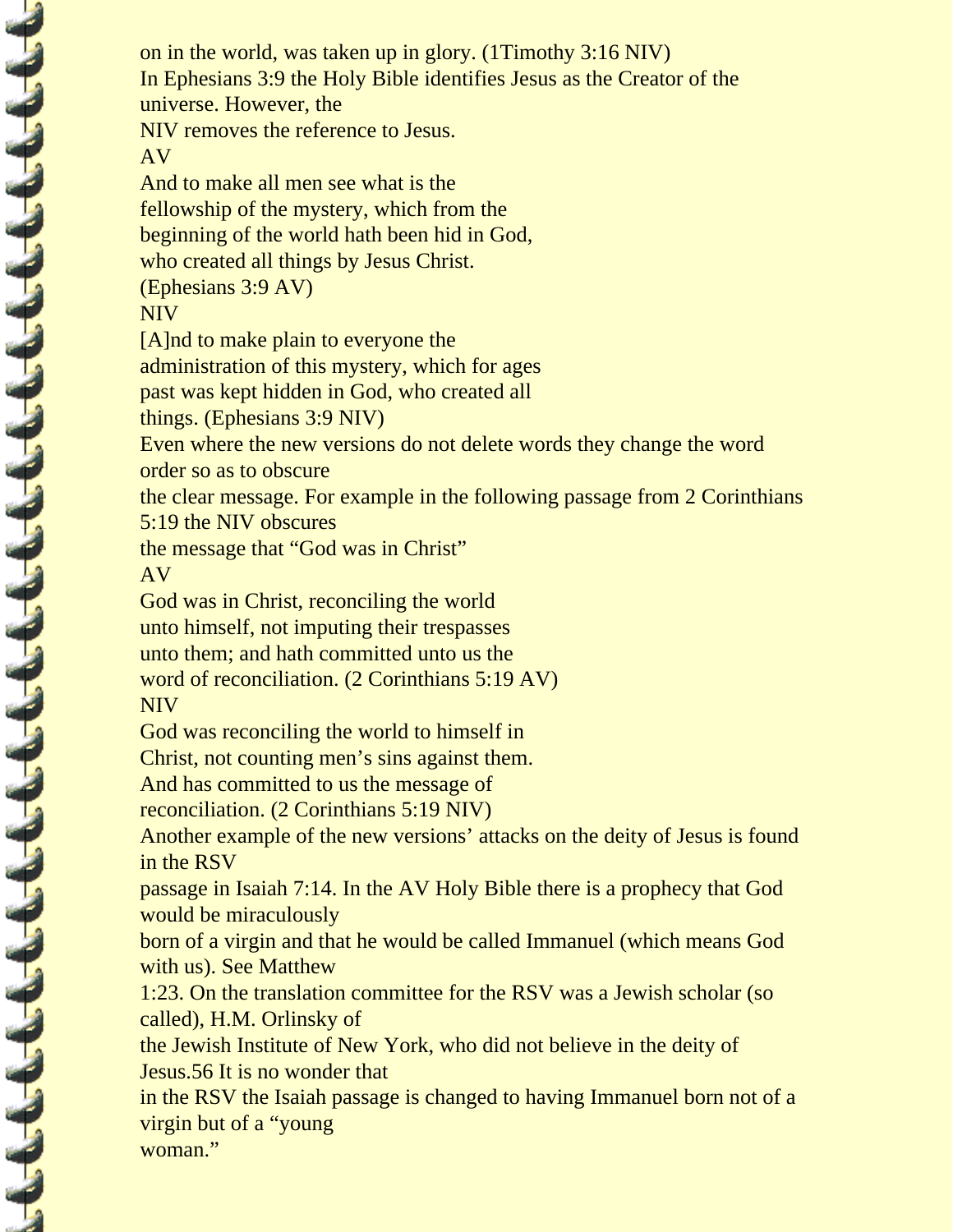### AV

Therefore the Lord himself shall give you a sign; Behold, a virgin shall conceive, and bear a son, and shall call his name Immanuel. (Isaiah 7:14 AV) RSV Therefore the Lord himself will give you a sign. Behold, a young woman shall conceive and bear a son, and shall call his name Immanuel. (Isaiah 7:14 RSV) In 1996, Pope John Paul II announced that evolution is compatible with Christian beliefs. While evolution is compatible with Catholicism, evolution is not compatible with Christianity; evolution is irreconcilable with and antagonistic to Christianity. In 1998, the pope toned down his position, by announcing that evolution alone cannot account for human existence. He, however, did not repudiate his pro-evolutionary position. God's word describes Adam as being "made a living soul." The NIV, however, follows the evolutionary philosophy of the world and changes God's word to say that Adam "became a living being." In the NIV man was not created, but instead just "became." This evolutionary slant fits in nicely with the Roman Catholic teachings. AV And so it is written, The first man Adam was made a living soul. (1 Corinthians 15:45 AV) NIV So it is written: "The first man Adam became a living being." (1 Corinthians 15:45 NIV) The theory of evolution is not only contrary to God's word, but it is not based on true science; its origins are from pagan religious beliefs. According to the established laws of science, evolution is an impossibility. The second law of thermodynamics, also known as the law of entropy, is that all matter, living or inanimate, goes from a state of order to disorder. The theory of evolution reverses that sequence and states that over time organisms go from a state of disorder to order; from the simple to the complex. To illustrate the conflict between evolution and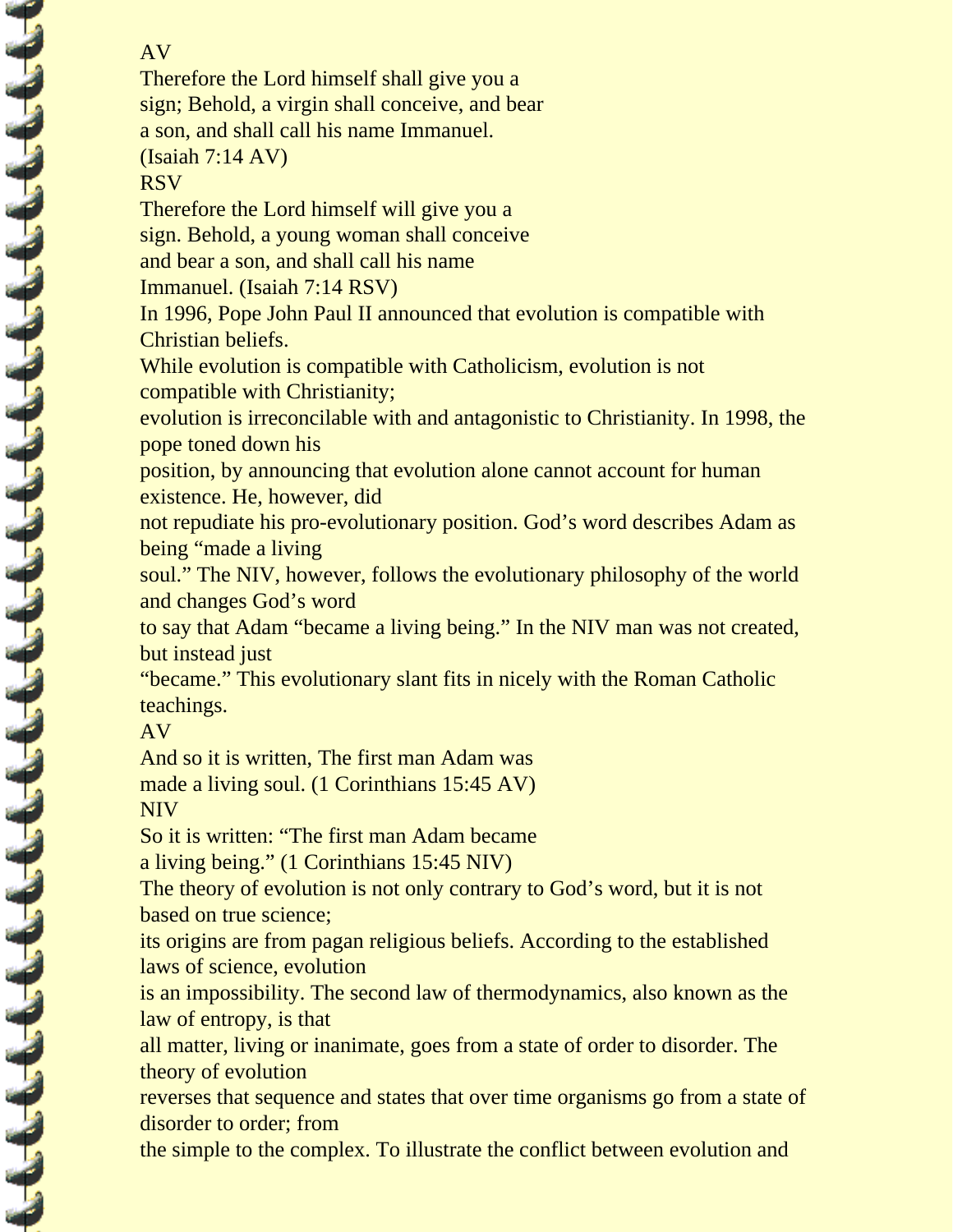the laws of science,

suppose one were to write each letter of one's name on a separate card. If those cards were thrown

out a second story they would scatter and fall to the ground in a chaotic display. The scattering of

the cards over time as they fall to the ground illustrates the law of entropy. The evolutionist would

say that the reason that the cards did not fall to the ground in order, spelling out the persons name,

is that they were not given enough time to become orderly. The evolutionist would advise one to

get into an airplane and throw the cards out of the plane when it reached an altitude of 10,000 feet.

By the theory of evolution the more time the cards are in the air falling, the more time they have to

organize and spell out the persons name when they finely land on the ground. According to the law

of entropy, and common sense, giving the cards more time to fall to the ground only increases the

disorder. The evolutionist, however, contrary to the laws of science and common sense, would have

you believe that the more time the cards have to fall to the ground, the more orderly they will

become.

The theory of evolution is the seed that germinated into communism and socialism. Hitler,

Lenin, Stalin, and Trotsky, were all converts to the theory of evolution. Evolution was the

foundational philosophy for their political actions and their justification for their maniacal brutality.

Once one becomes a believer in evolution, it is a small step beyond that to being a believer in a

communist revolution. If there is no life giver, there is no law giver, no one made me, no one owns

me, and, therefore, there is no right and wrong. Thus, there is nothing intrinsically wrong with

stealing, assault, torture, murder, even murdering millions of people. The theory of evolution is the seed that germinated into communism and socialism. Hitler,

Lenin, Stalin, and Trotsky, were all converts to the theory of evolution. Evolution was the

foundational philosophy for their political actions and their justification for their maniacal brutality.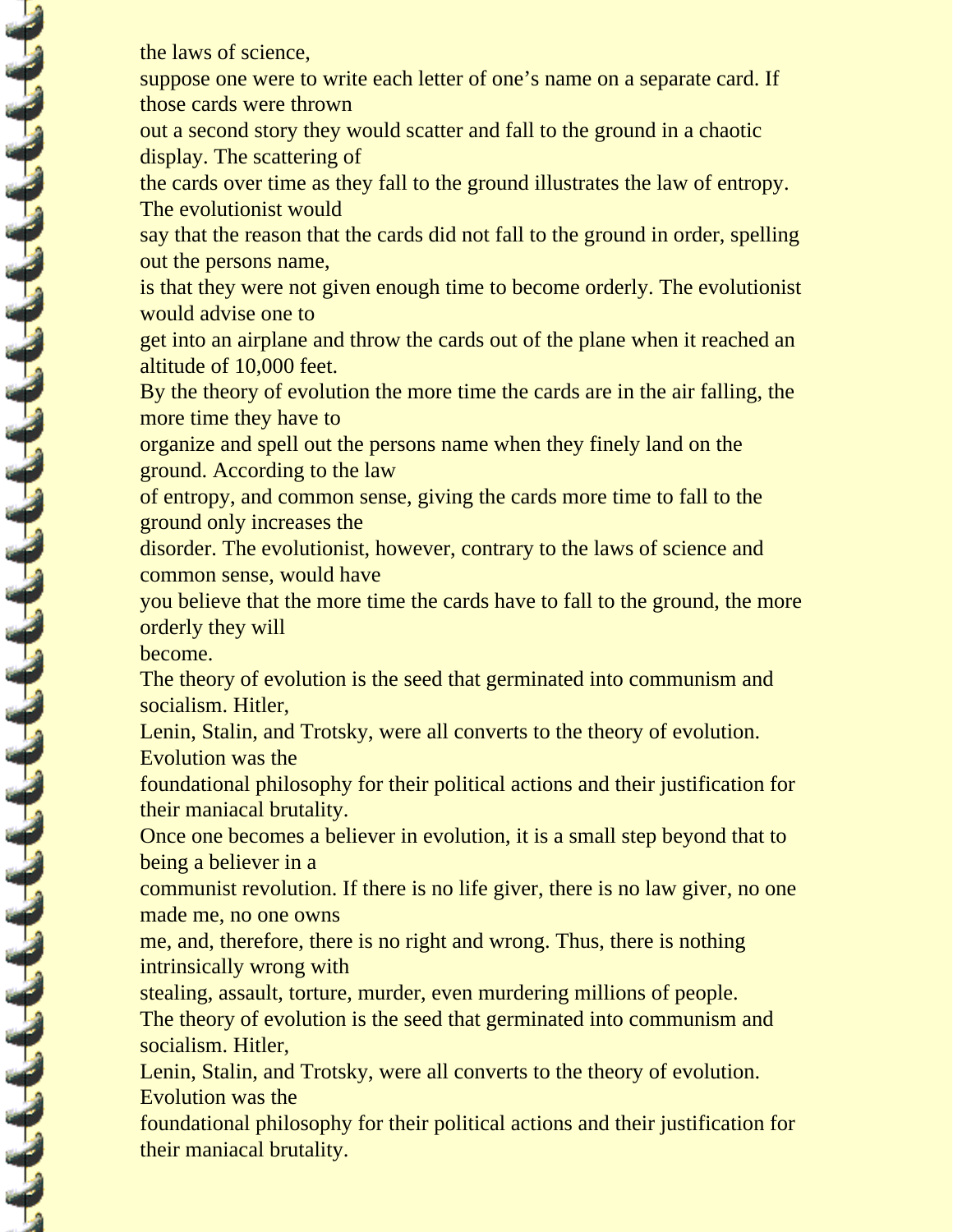Once one becomes a believer in evolution, it is a small step beyond that to being a believer in a communist revolution. If there is no life giver, there is no law giver, no one made me, no one owns me, and, therefore, there is no right and wrong. Thus, there is nothing intrinsically wrong with stealing, assault, torture, murder, even murdering millions of people. The theory of evolution is founded upon racism. In order to understand this evolutionary racism we must examine what is meant by the term race. Race is simply defined as a group of persons who have a common lineage.57 Race is not a biblical concept. God in the bible does not once catagorize different people according to race. He distinguishes different people by their tongues, families, nations, and countries. See Genesis 10:5, 20, 31; Revelation 10:11. Prior to the 1800's, races of people were generally categorized according to their nationality (the German race, the English race, etc.). With the popularity of Charles Darwin's theory of evolution, which was first published in 1859, it eventually became the widespread practice to define race according to physical appearance. Darwin was a racist who believed that Blacks were closer to apes in the evolutionary process. In fact, the liberal humanists don't want the general public to know that the full title of Darwin's seminal 1859 book on evolution was: "THE ORIGIN OF SPECIES BY MEANS OF NATURAL SELECTION OR THE PRESERVATION OF FAVORED RACES IN THE STRUGGLE FOR LIFE." Darwin elaborated on his racist views as follows: "At some future period, not very distant as measured by centuries, the civilized races of man will almost certainly exterminate and replace the savage races throughout the world. At the same time the anthromorphous apes will no doubt be exterminated. The break between man and his nearest allies will the be wider, for it will intervene between man in a more civilized state, as we may hope, even that the Caucasian and some ape as low as a baboon instead of as now between the Negro or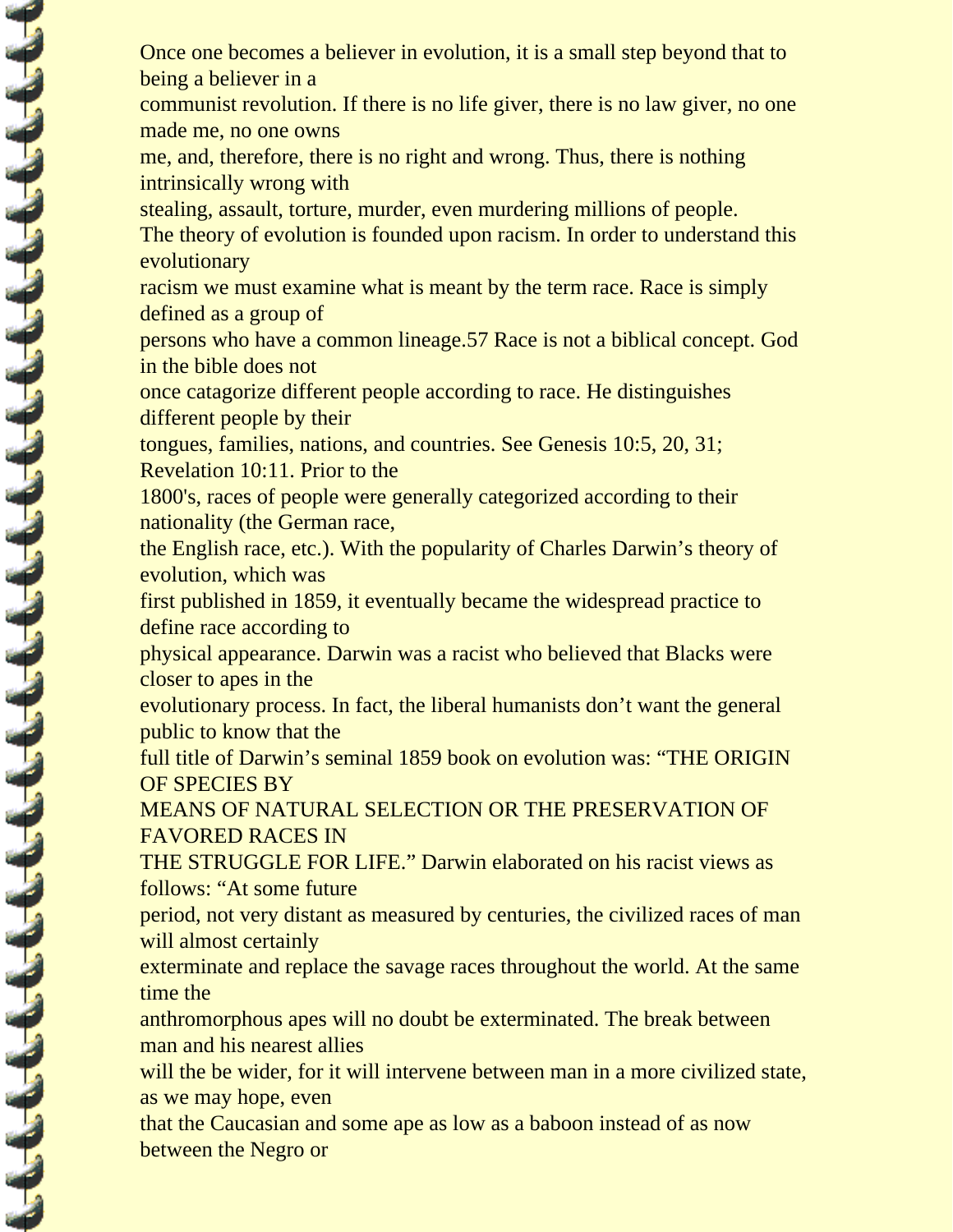Australian and the gorilla." Darwin's racist theory of evolution is refuted by real science. Many scientists hold that because the physical variations that are used to categorize people into different races (skin color, eye shape, etc.) are trivial (only .012 percent of human biological variation) and that genetically all humans are fundamentally the same, racial distinctions based upon physical appearance are not founded on biological reality but are in fact a social construct. Professor of Epidemiology Raj Bhopal, who is the head of the Department of Epidemiology and Public Health at the University of Newcastle, stated in the British Medical Journal: "Humans are one species: races are not biologically distinct, there's little variation in genetic composition between geographically separate groups, and the physical characteristics distinguishing races result from a small number of genes that do not relate closely to either behaviors or disease." In addition, a panel of "scientists, including geneticists and anthropologists meeting at the American Association for the Advancement of Science convention, said that the whole notion of race, based on skin color and hair type, is a social construction that has nothing to do with the genetic makeup of humans. . . . So while society busily tries to classify and reclassify races, the researchers say, it should remember that race is an artificial way to organize and categorize and has nothing to do with humans' fundamental makeup." Those scientists maintain that it is a misnomer, therefore, to label people with different physical characteristics as being of different races. Because racial distinctions are somewhat arbitrary, there is no standardization of racial categories; in fact, the labels for the various races have changed with some frequency. There has been a recent trend in the United States to categorize races of people according to their perceived national or regional origin, such as African-American, Mexican-American, etc. In Saint Francis College et al. v. Al-Khazraji, Aka Allan, a United States citizen born in Iraq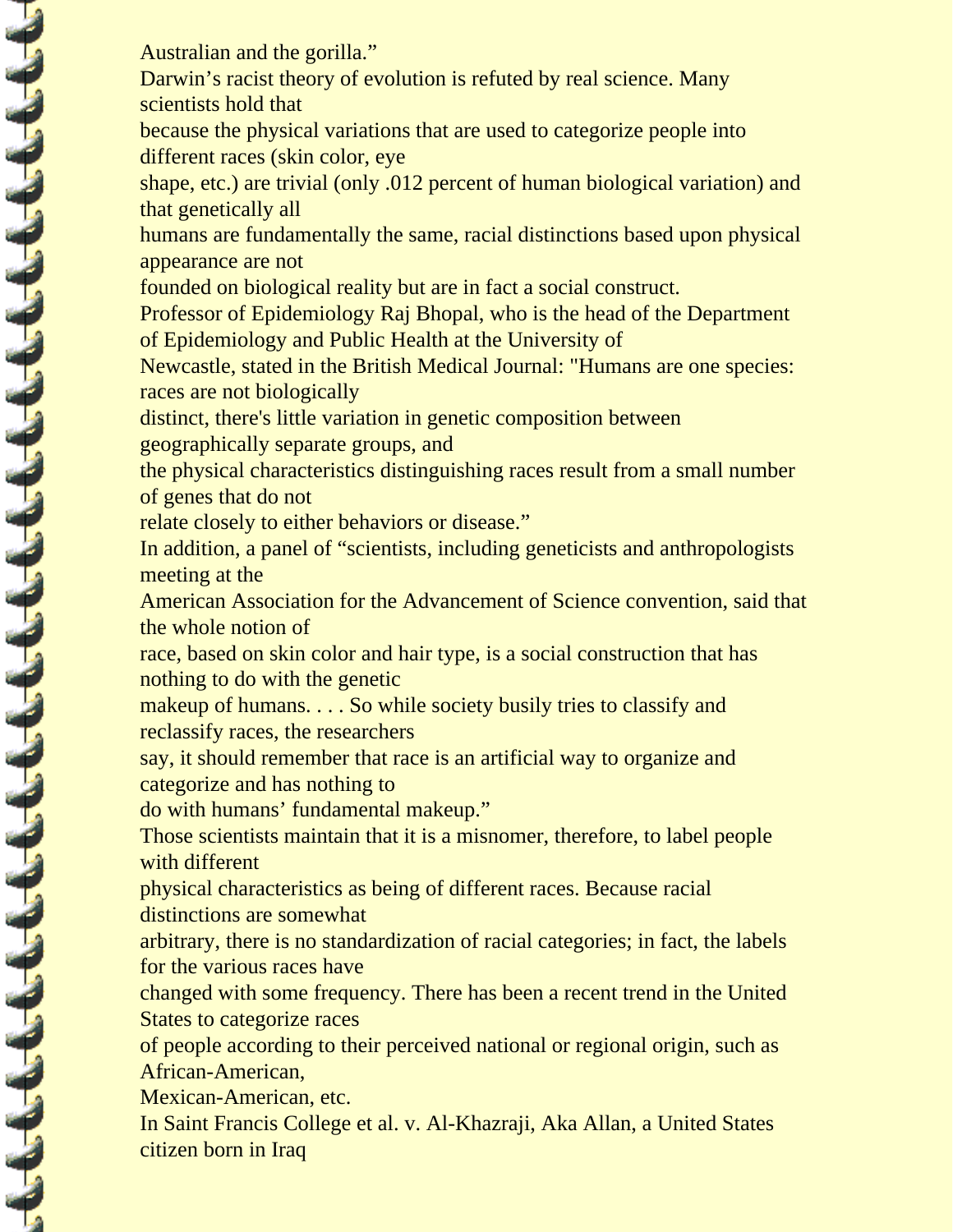was denied tenure at a private college in Pennsylvania. The professor made a claim under a federal statute, U.S.C. § 1981, alleging that he was discriminated against because of his ancestry. The college argued that § 1981 only prohibits racial prejudice and because the professor was considered a Caucasian under modern "scientific" theory that he could not be subjected to racial discrimination from another Caucasian. The U.S. Supreme Court examined dictionaries and encyclopedias from the 1800's and discovered that the theory of racial classifications has undergone a significant change since then. It was not until the early 20th Century that dictionaries started defining race according to physical appearance and listing the racial categories: Mongoloid, Caucasoid, and Negroid. The Court recognized the lack of scientific authority for the modern racial classifications and found those classifications to be inadequate to address the issue of racial prejudice that 42 U.S.C. § 1981 was drafted to prohibit. The Court ruled that § 1981 prohibited discrimination based on ancestry or ethnic characteristics, regardless of whether the person has the physical appearance that places him into one of the modern racial categories. The U.S. Supreme Court in the Saint Francis College case stated: There is a common understanding that there are three major human races - Caucasoid, Mongoloid, and Negroid. Many modern biologists and anthropologists, however, criticize racial classifications as arbitrary and of little use in understanding the variability of human beings. It is said that genetically homogeneous populations do not exist and traits are not discontinuous between populations; therefore, a population can only be described in terms of relative frequencies of various traits. Clear-cut categories do not exist. The particular traits which have generally been chosen to characterize races have been criticized as having little biological significance. It has been found that differences between individuals of the same race

are often greater than the differences between the "average" individuals of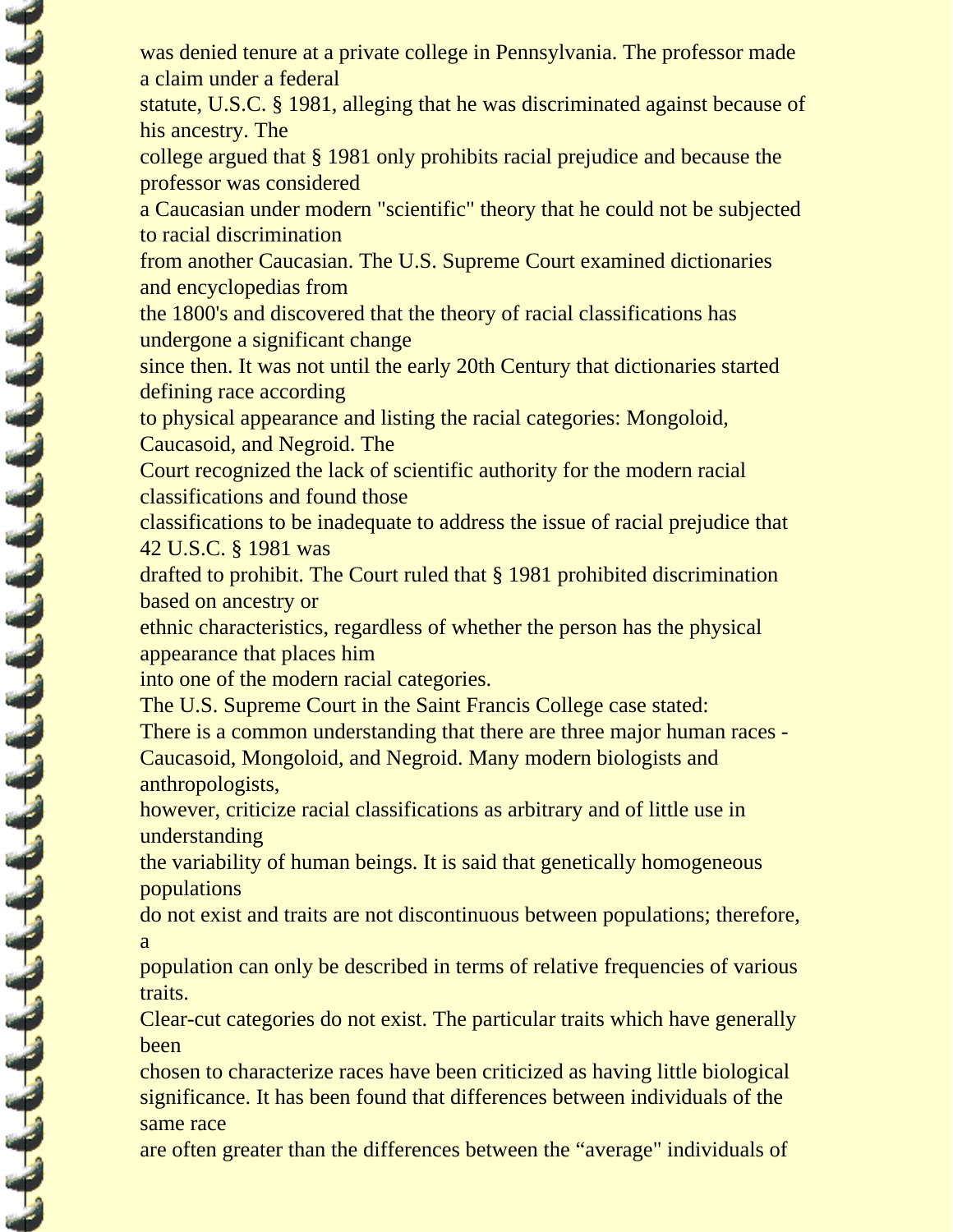different

races. These observations and others have led some, but not all, scientist to conclude

that racial classifications are for the most part sociopolitical, rather than biological,

in nature. S. Molnar, Human Variation, (2d ed. 1983); S. Gould, The **Mismeasure** 

of Man (1981); M Banton & J. Harwood, The Race Concept (1975); A. Montagu,

Man's Most Dangerous Myth (1974); A. Montagu, Statement on Race (3d ed. 1972);

Science and the Concept of Race (M. Mead, T. Dobzhansky, E. Tobach, & R. Light

eds. 1968; A. Montagu, The Concept of Race (1964); R. Benedict, Race and Racism

(1942); Littlefield, Lieberman, & Reynods, Redefining Race: The Potential **Demise** 

of a Concept in Physical Anthropology, 23 Current Anthropology 641 (1982);

Biological Aspects of Race, 17 Int'l Soc. Sci. J. 71 (1965); Washburn, The Study of

Race, 65 American Anthropologist 521 (1963).

God "hath made of one blood all nations of men for to dwell on all the face of the earth."

Acts 17:26. Racial distinctions are contrary to the commands of God: "Judge not according to the

appearance, but judge righteous judgement." John 7:24. See also 1 Samuel 16:7 "But the LORD

said unto Samuel, Look not on his countenance, or on the height of his stature; because I have

refused him: for the LORD seeth not as man seeth; for man looketh on the outward appearance,

but the LORD looketh on the heart."

Christians should understand that our war is not a carnal war where distinctions are made

between races of people as defined by the pagan world system. Christians are in a spiritual war

against unseen "spiritual wickedness in high places." Ephesians 6:12. "For though we walk in the

flesh, we do not war after the flesh: (For the weapons of our warfare are not carnal, but mighty

through God to the pulling down of strong holds;) Casting down imaginations, and every high thing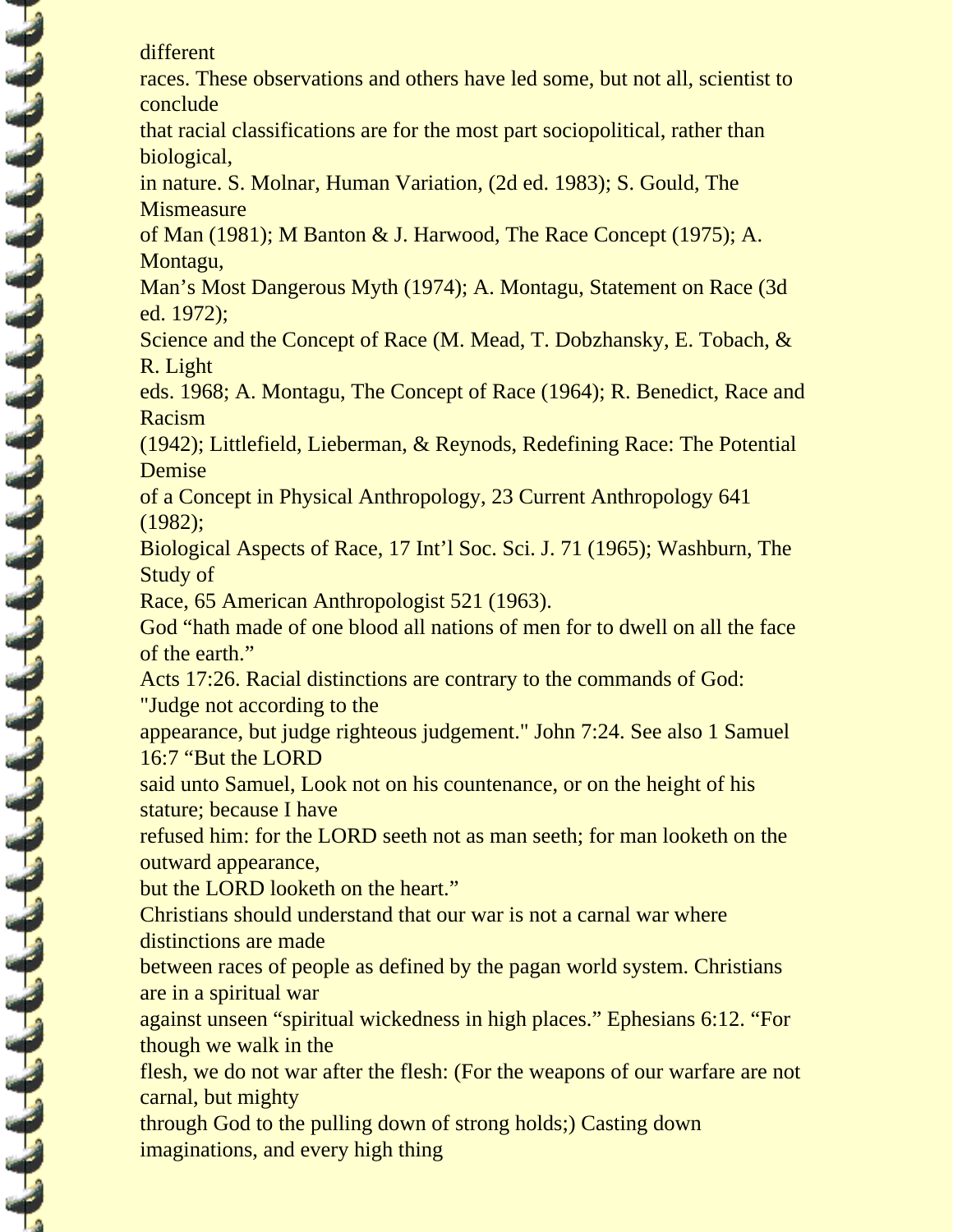that exalteth itself against the knowledge of God, and bringing into captivity every thought to the

obedience of Christ; And having in a readiness to revenge all disobedience, when your obedience

is fulfilled. Do ye look on things after the outward appearance? If any man trust to himself that

he is Christ's, let him of himself think this again, that, as he is Christ's, even so are we Christ's."

(2 Corinthians 10:3-7 AV)

It is a natural pagan view of the world that judges men after their outward appearance. A

Christian, on the other hand, is imbued with the Holy Spirit and does not judge a person based upon

his skin color or outward physical appearance. A Christian instead has "the mind of Christ."

But the natural man receiveth not the things of the Spirit of God: for they are foolishness unto him: neither can he know them, because they are spiritually discerned. But he that is spiritual judgeth all things, yet he himself is judged of no

man. For who hath known the mind of the Lord, that he may instruct him? But we

have the mind of Christ. (1 Corinthians 2:14-16 AV)

The racist carnal mind is enmity against God.

"For they that are after the flesh do mind the things of the flesh; but they that are after

the Spirit the things of the Spirit. For to be carnally minded is death; but to be

spiritually minded is life and peace. Because the carnal mind is enmity against

God: for it is not subject to the law of God, neither indeed can be. So then they that

are in the flesh cannot please God. But ye are not in the flesh, but in the Spirit, if

so be that the Spirit of God dwell in you. Now if any man have not the Spirit of

Christ, he is none of his." (Romans 8:5-9 AV)

God condemns idolatry. When Paul tells the people gathered at Mars' Hill that their graven

images prove that they are "too superstitious," the NIV, NASB, and NKJV scribes change the rebuke

to a compliment; the same passage in the "new improved" versions reads that the people are "very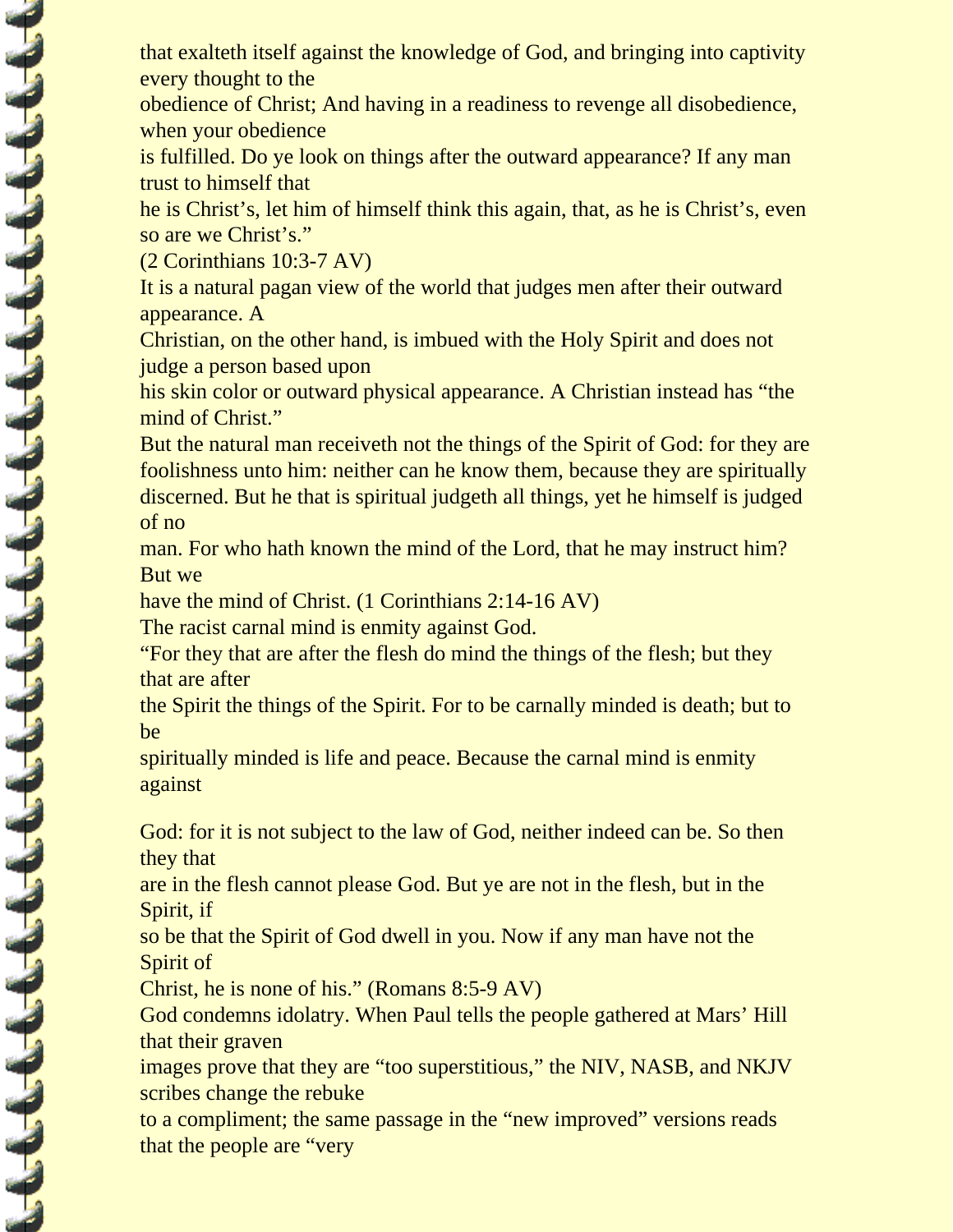religious." The new mistranslations support the idol worship practiced in the Roman Catholic

Church.

God condemns idolatry. When Paul tells the people gathered at Mars' Hill that their graven

images prove that they are "too superstitious," the NIV, NASB, and NKJV scribes change the rebuke

to a compliment; the same passage in the "new improved" versions reads that the people are "very

religious." The new mistranslations support the idol worship practiced in the Roman Catholic

Church.

### AV

Then Paul stood in the midst of Mars' hill, and said, Ye men of Athens, I perceive that in all

things ye are too superstitious. (Acts 17:22

AV)

**NKJV** 

Then Paul stood in the midst of the Areopagus

and said, "Men of Athens, I perceive that in all

things you are very religious. (Acts 17:22

NKJV)

That diabolical devil has left his unmistakable fingerprint on the new Bible versions. The

devil used the "Holy One of God" to describe Jesus in Mark 1:24 and Luke 4:34. In those verses,

a devil, who has possessed a man, cries out to Jesus to leave him alone and states: "I know thee who

thou art, the Holy One of God." (Mark 1:24; Luke 4:34 AV) Jesus immediately rebuked the devil,

telling him to "Hold thy peace, and come out of him." Mark 1:25; Luke 4:35. The devil then came

out of the man. Notice that many other times Jesus drove devils from people, in every other instant

the devils identified Jesus as the Son of God. See e.g., Matthew 8:29 ("Jesus, thou son of God");

Mark 5:7 ("Jesus, thou son of the most high God"); Luke 8:28 ("Jesus, thou son of God most high");

See Luke 4:41 ("Christ the Son of God."). It is only in Mark 1:24 and Luke 4:34 that Jesus is

identified by the devils as the "Holy One of God."

There are two definitive verses in the Holy Bible where the apostle Peter expressly identifies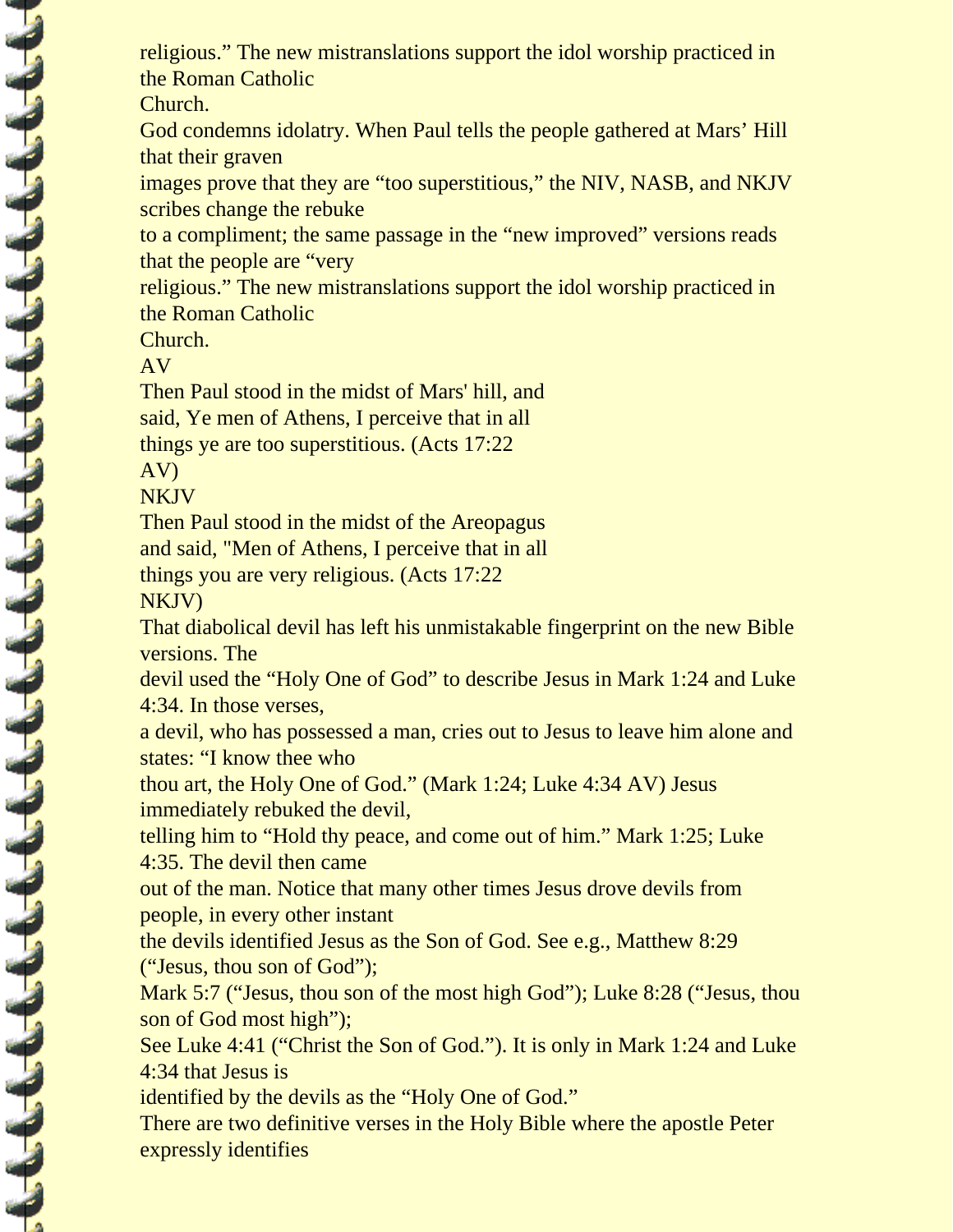Jesus as the "Christ, the Son of the living God." One verse is found in Matthew 16:16, the other verse is found in John 6:69. The new bible versions change the language in John 6:69 from "Christ, the Son of the living God." to "Holy One of God." Not only does the change in that verse obscure the fact that Jesus is the Christ, the son of the living God, but it also unmistakable evidence that the new bible versions are the work of the devil. The true authorship of the new Bible versions is exposed when we read the very words used by a devil to describe Jesus (Holy One of God) substituted in place of the revelation of who Jesus is (Christ, the Son of the Living God), which was given by his "Father which is in heaven." See Matthew 16:16. Almighty God told the devil to hold his peace when he first described Jesus as the "Holy One of God," yet the devil thinks nothing of disobeying God by having Peter in his new bible versions say the very words that God ordered him not to repeat. AV And we believe and are sure that thou art that Christ, the Son of the living God. (John 6:69 AV) **NASB** And we believe and have come to know that You are the Holy one of God. (John 6:69) NASB) Jesus is described elsewhere in the Holy Bible as the "Holy One" (See, e.g., Psalms 16:10; Acts 3:14), and the "Holy One of Israel" (See, e.g., Isaiah 30:12; Jeremiah 50:29), but he is called the "Holy One of God" in only two Bible passages (Mark 1:24 and Luke 4:34) and both passages recount the words spoken by the devil. The devil certainly knows that Jesus is "Christ the Son of God." See Luke 4:41. Why then would the devil use the title "Holy one of God" to describe Jesus as recounted in Mark 1:24 and Luke 4:34 and then put that title in place of the title "Christ the Son of the living God" in John 6:69 in his new bibles? Because the devil is the unclean spirit of antichrist, and his change of those passages in his new bibles is an implicit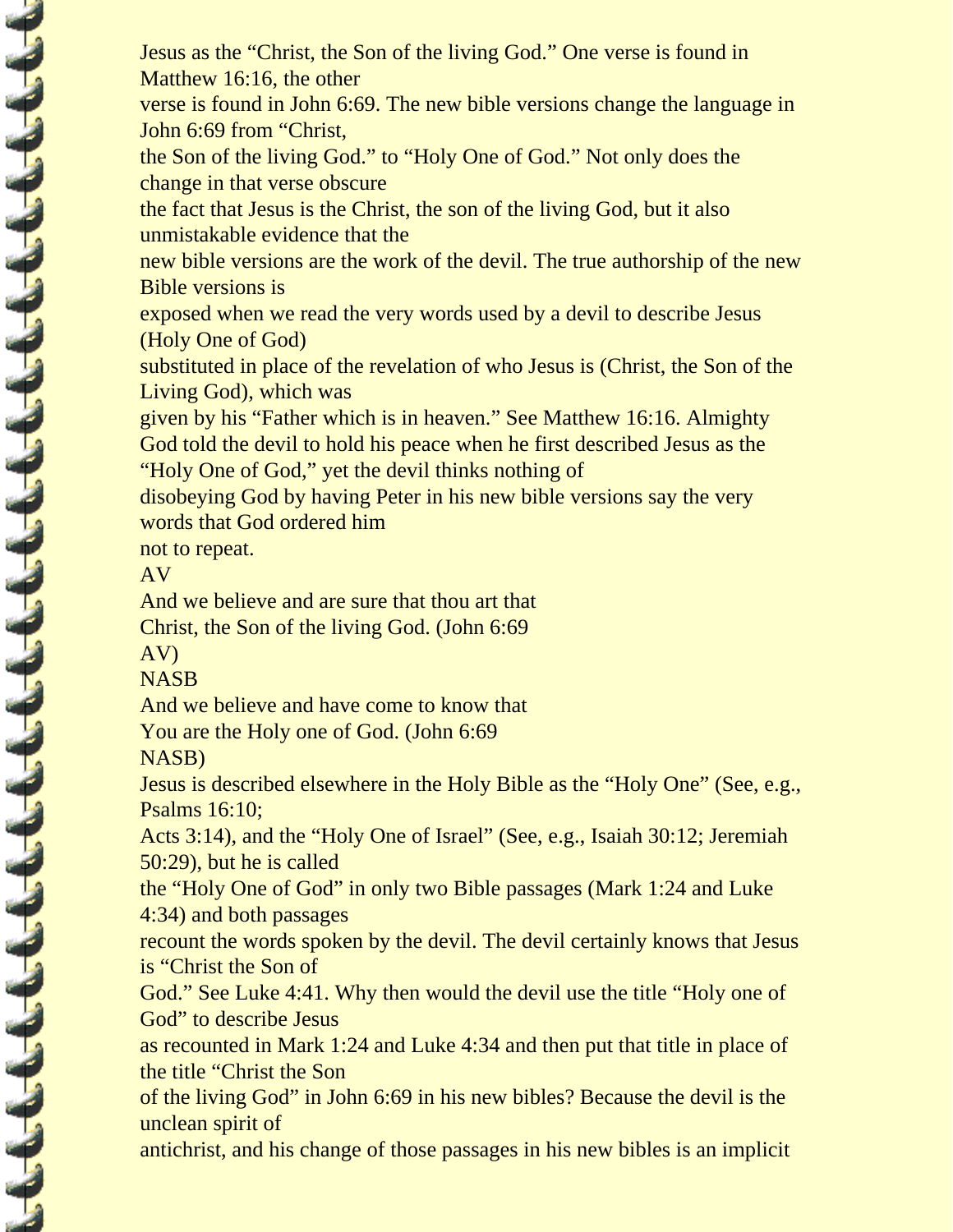denial that Jesus is the Christ. See 1 John 4:3. "Who is a liar but he that denieth that Jesus is the Christ? He is antichrist, that denieth the Father and the Son. Whosoever denieth the Son, the same hath not the Father: (but) he that acknowledgeth the Son hath the Father also." (1 John 2:22-23 AV) Just as the Catholic church has a different Jesus, they also have a different Peter than the Peter of the Holy Bible. By removing the revelation that Jesus is the Christ, the Catholic Peter in John 6:69 of the Catholic bible versions is implicitly denying that Jesus is the Christ. According to Catholic folklore, the Catholic Peter is purported to be the first pope of the Catholic church. The Catholic church claims that their Peter is the rock upon which the church is built and not Jesus. In another verse, Matthew 16:13-18, even in the new bible versions, Peter states that Jesus is the Christ, the Son of the living God. Jesus explains that upon this rock ("the Christ, the Son of the living God") I will build my church. However, the Catholic authorities claim that the rock is their Peter not Jesus. Again, denying that Jesus is the rock is an implicit denial that Jesus is the Christ, hence signifying that the pope is the antichrist in fulfillment of the prophecy in 1 John 2:22-23. The rock is God Almighty. By claiming that Peter is the rock and that they are the successors of Peter, they are claiming to be God Almighty. It sounds incredible, but read the official pronouncement from the pope: "I have the authority of the King of kings. I am all in all and above all, so that God, Himself and I, The Vicar of God, have but one consistory, and I am able to do almost all that God can do. What therefore, can you make of me but God." The Bull Sanctum, November 18, 1302.

Pope John Paul II calls Jesus the Holy One of God in his letter Dominicae Cenae: "There

is a close link between this element of the Eucharist and its sacredness, that is to say, its being a holy and sacred action. Holy and sacred, because in it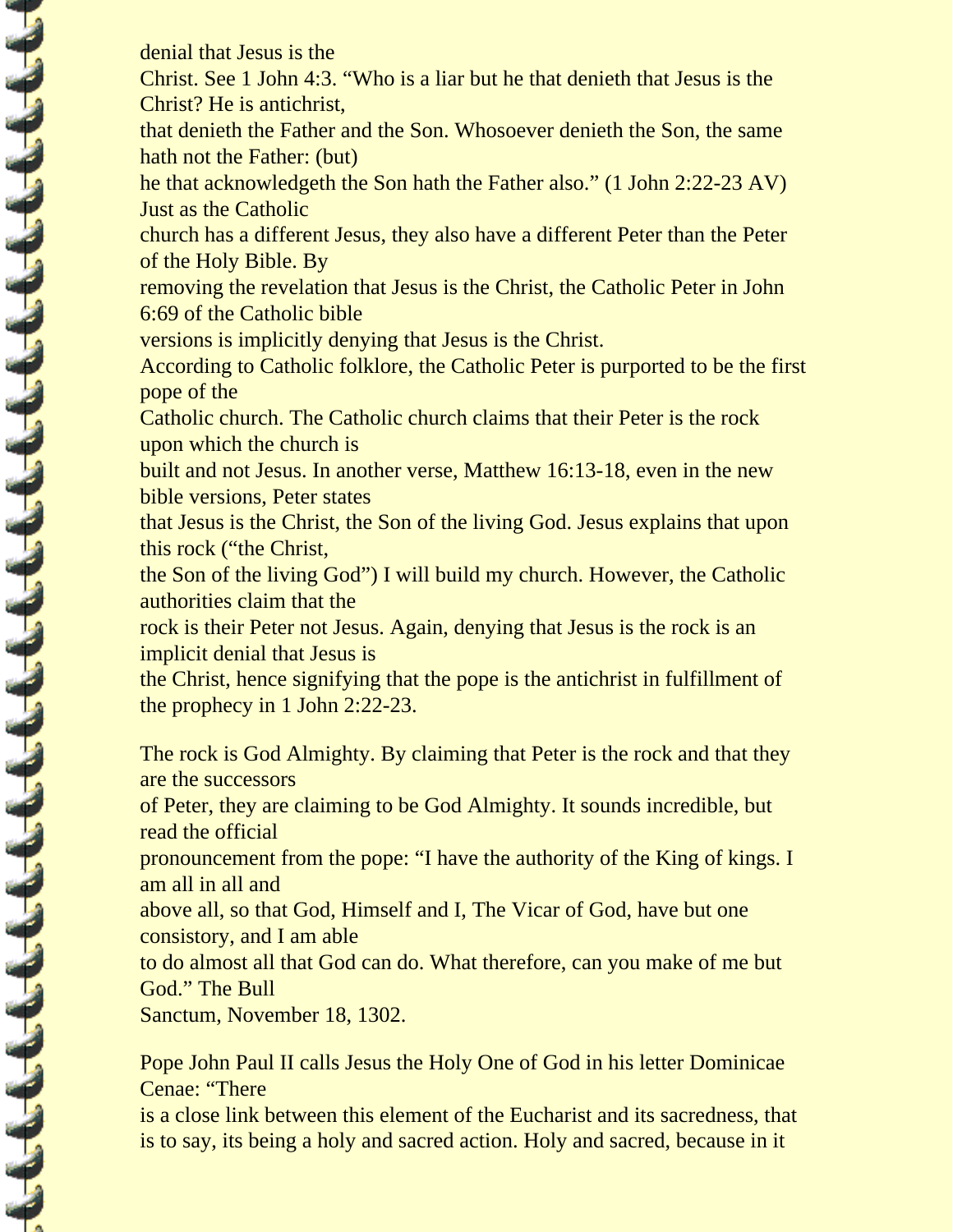are the continual presence and action of Christ, 'the Holy One' of God." LETTER DOMINICAE CENAE OF THE SUPREME PONTIFF JOHN PAUL II TO ALL THE BISHOPS OF THE CHURCH ON THE MYSTERY AND WORSHIP OF THE EUCHARIST. One of the passages that is footnoted for the term "holy one of God" in the letter Dominicae Cenae is John 6:69. The very passage that in God's word describes Jesus as the "Christ,

the Son of the living God," the antichrist uses as authority for calling him "the Holy One of God."

The Pope used the very words of the devil, which the devil is trying to insert in John 6:69 in his

counterfeit bibles. See Mark 1:24, Luke 4:35.

There are numerous other examples of Satan tampering with God's word and trying to pass

it off as more accurate than the original. Satan's strategy from the beginning is to "taketh away the

word that was sown in their hearts." Mark 4:15. In the NIV, the verse at Matthew 23:14 is missing;

it is the verse that criticizes the scribes for making pretentious, long prayers as are made by the

Catholic priests of today. " Woe unto you, scribes and Pharisees, hypocrites! for ye devour widows'

houses, and for a pretence make long prayer: therefore ye shall receive the greater damnation."

Matthew 23:14 AV. The scribes who removed that verse had an interest in removing a verse that

promises that they would receive the greater damnation. Mathew 18:11 is deleted from the NIV, that

verse states: "For the Son of man is come to save that which was lost." Acts 8:37 is also deleted

from the NIV. "And Philip said, If thou believest with all thine heart, thou mayest. And he answered

and said, I believe that Jesus Christ is the Son of God." Acts 8:37 AV. In the NIV verse 1 John 5:7

Satan completely removes the reference to the three persons of the Godhead. He tries to cover his

tracks by taking part of verse 8 and labeling it verse 7, hoping nobody would notice the missing

verse. Verse 7 should read as follows: "For there are three that bear record in heaven, the Father,

the Word, and the Holy Ghost: and these three are one." (1 John 5:7 AV) The following verses have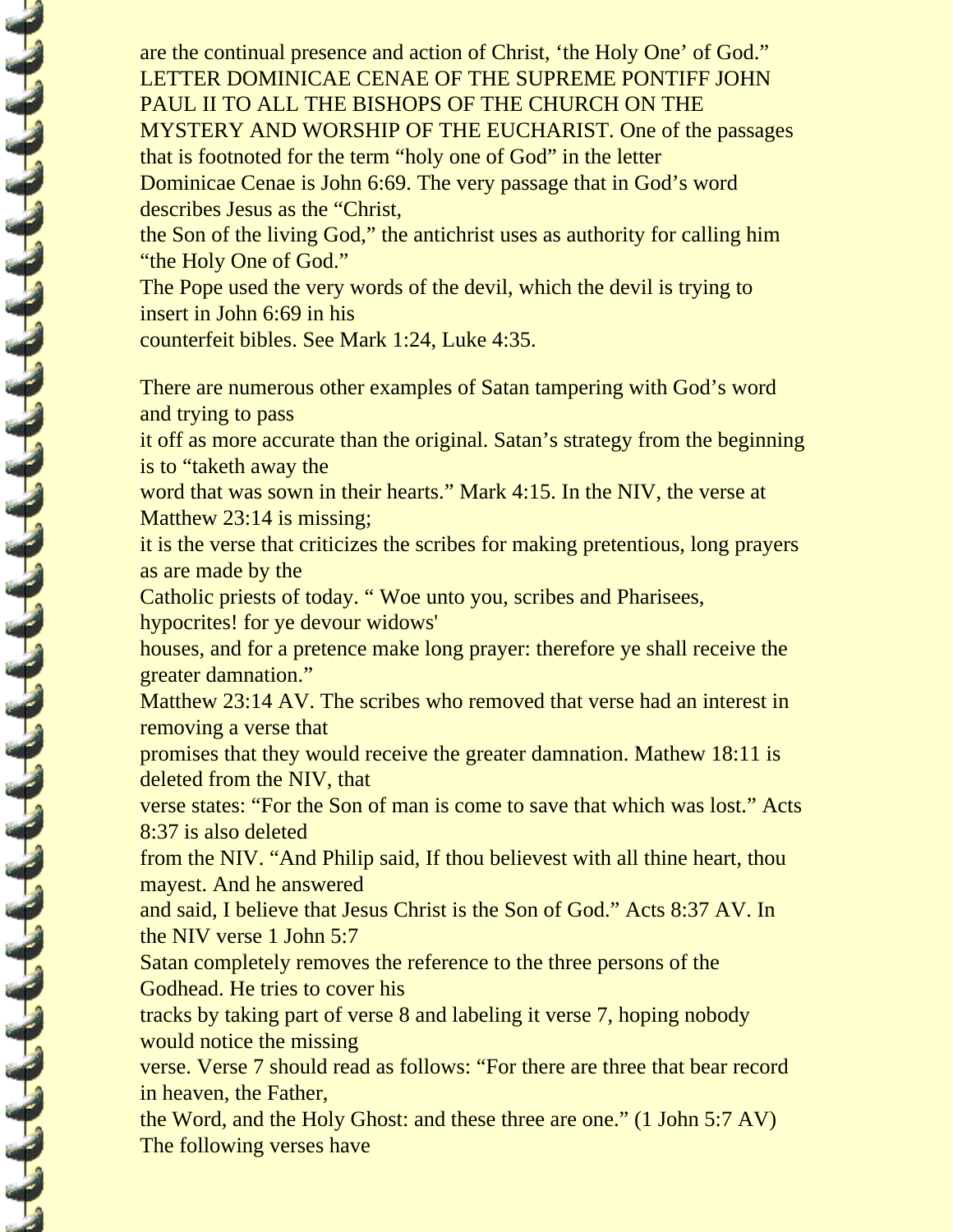been completely removed from the NIV: Matthew 17:21; Mark 7:16; 9:44; 9:46; 11:26; Luke 17:37; 23:17; and Acts 28:29.

The new bible versions even hide the object of the faith that gains eternal salvation. In John

6:47 the AV passage reads: "Verily, verily, I say unto you, He that believeth on me hath everlasting

life." The NASB version of John 6:47, however, says: "Truly, truly I say to you, he who believes

has eternal life." Notice that the NASB simply requires belief. Belief in what? Belief in whom?

The NASB passage gives room for the Catholic Church to say that belief in the Catholic Church

(plus works) gains salvation. Jesus, however, says that only believing on him gains eternal salvation.

The NIV and the other new age bible versions change the word "faults" to "sins" in James

5:16. This is in accordance with the Roman Catholic doctrine of confessing sins to the priest in

order to be forgiven.

### AV

Confess your faults one to another, and pray

one for another, that ye may be healed. The

effectual fervent prayer of a righteous man availeth much. (James 5:16 AV) NIV

Therefore confess your sins to each other and pray for each other so that you may be healed. The prayer of a righteous man is powerful and effective. (James 5:16 NIV)

God has called us to be servants to one another as Jesus has set the example by giving his

life. In the new versions, however, the word "servant" is changed to "slave" in Matthew 20:26 and

Romans 6:22. God did not call us to slavery but to liberty, but that liberty is not to be used as an

occasion for sin but to serve one another. "For, brethren, ye have been called unto liberty; only use

not liberty for an occasion to the flesh, but by love serve one another." (Galatians 5:13 AV) The

theme of the New Testament of Jesus Christ is that those who believe in Jesus are set free from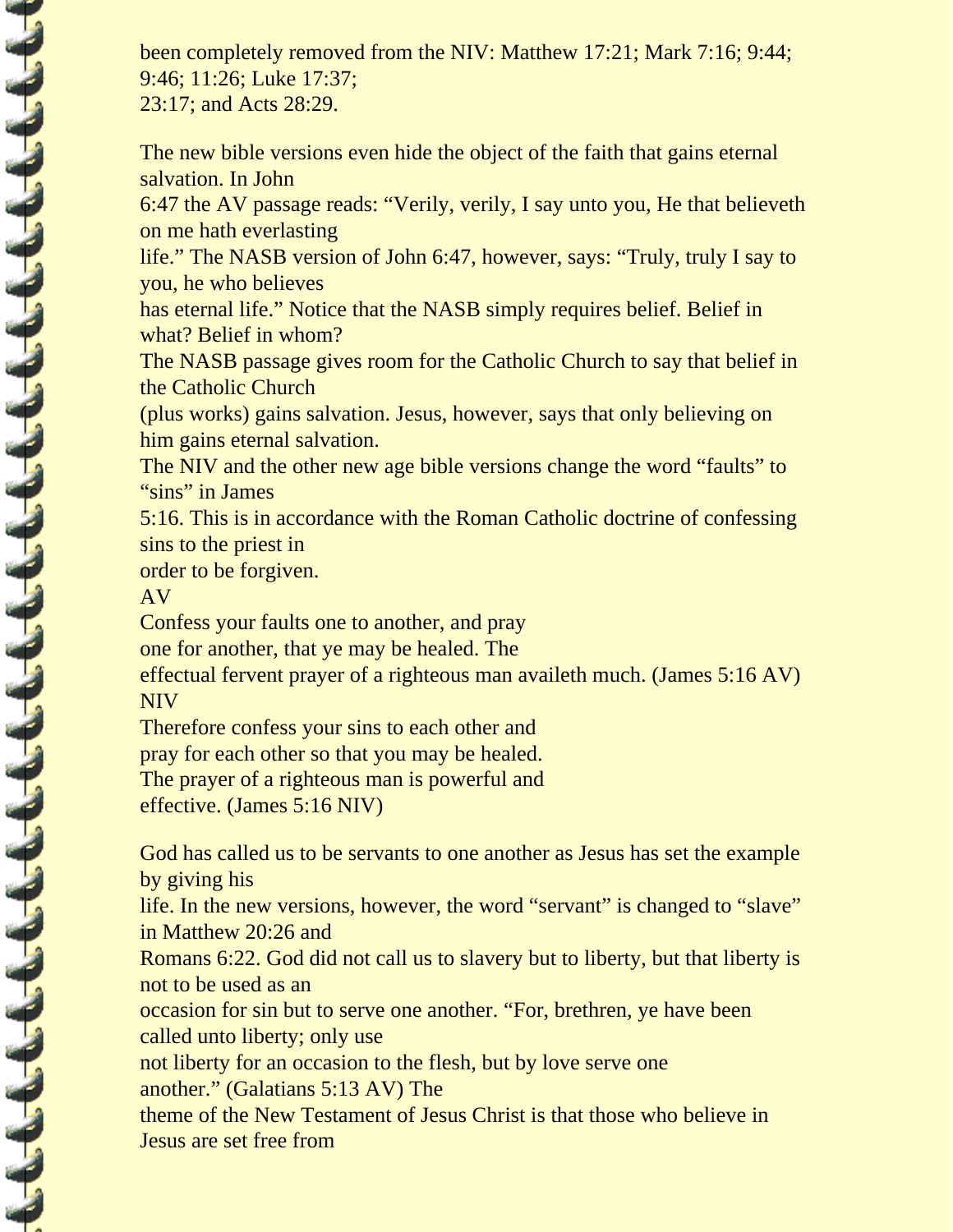bondage to sin; we are free indeed! He does not want us to go back to the heavy yoke of the

regulations of the law and be slaves out of fear, he wants us to serve him out of love. The Catholic

position is that the Pope is supreme and submission to him is necessary for salvation. God warned

about such men: "While they promise them liberty, they themselves are the servants of corruption:

for of whom a man is overcome, of the same is he brought in bondage." (2 Peter 2:19 AV) We are

not God's slaves, for he calls us his "friends." (John 15:15 AV) As the following Bible passages

attest, we are adopted not with the spirit of bondage but with the Holy Spirit whereby we cry "Abba,

Father." (Romans 8:15-17 AV)

Come unto me, all ye that labour and are heavy laden, and I will give you rest. Take

my yoke upon you, and learn of me; for I am meek and lowly in heart: and ye shall

find rest unto your souls. For my yoke is easy, and my burden is light. (Matthew 11:28-30 AV)

Then said Jesus to those Jews which believed on him, If ye continue in my word,

then are ye my disciples indeed; And ye shall know the truth, and the truth shall

make you free. (John 8:31-32 AV)

If the Son therefore shall make you free, ye shall be free indeed. (John 8:36 AV)

But now being made free from sin, and become servants to God, ye have your fruit unto holiness, and the end everlasting life. (Romans 6:22 AV) For the law of the Spirit of life in Christ Jesus hath made me free from the law of

sin and death. (Romans 8:2 AV)

Stand fast therefore in the liberty wherewith Christ hath made us free, and be not entangled again with the yoke of bondage. (Galatians 5:1 AV) And that because of false brethren unawares brought in, who came in privily to spy

out our liberty which we have in Christ Jesus, that they might bring us into bondage: (Galatians 2:4 AV)

For, brethren, ye have been called unto liberty; only use not liberty for an occasion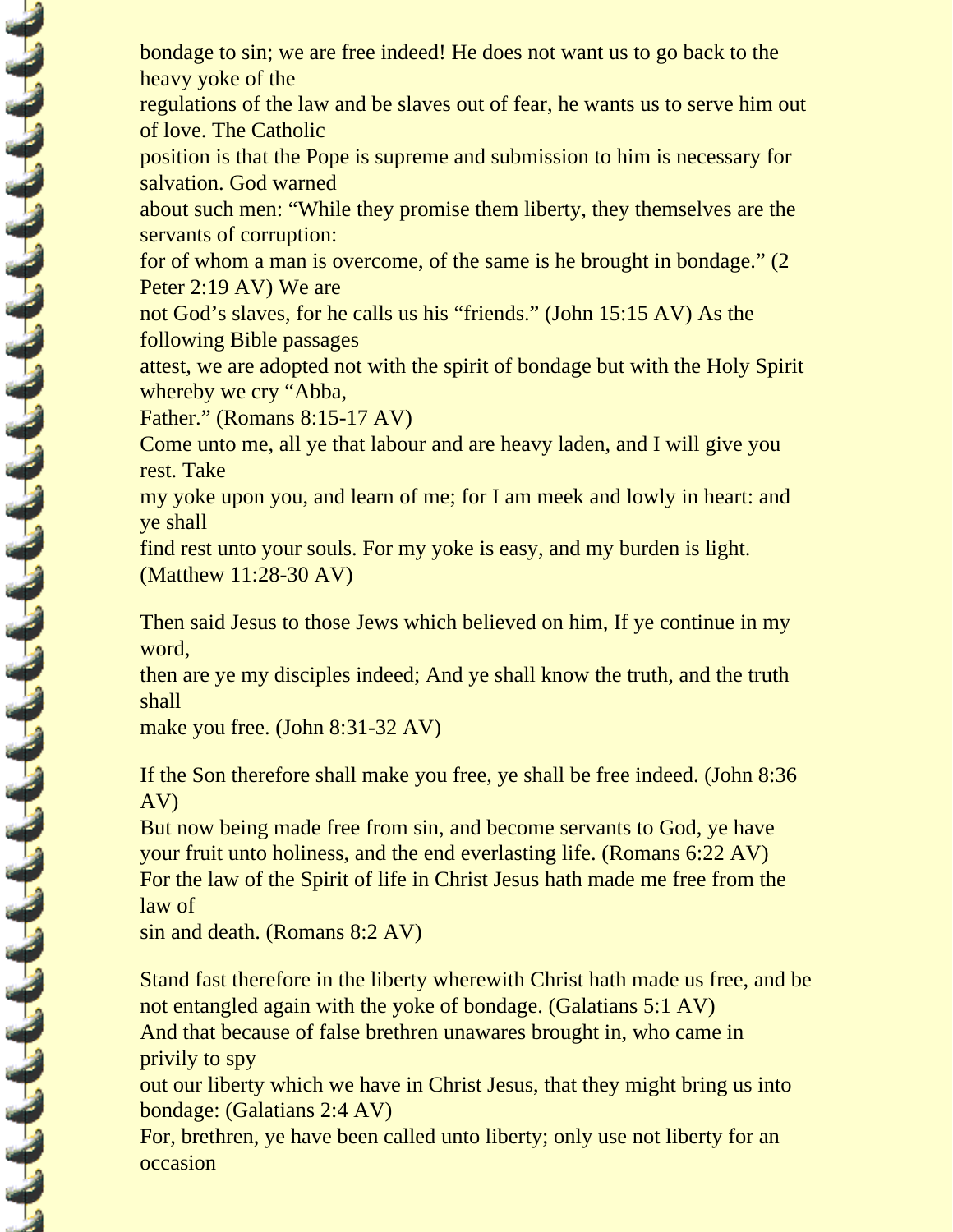to the flesh, but by love serve one another. (Galatians 5:13 AV) Because the creature itself also shall be delivered from the bondage of corruption into the glorious liberty of the children of God. (Romans 8:21 AV) As free, and not using your liberty for a cloak of maliciousness, but as the

servants of God. (1 Peter 2:16 AV)

Not only do the new bibles mislead the readers as to their position with God, they also

mislead the readers as to how they should act. For example, the Bible clearly admonishes against

being prideful. Read the following passages and you will learn that God hates pride!

The fear of the LORD is to hate evil: pride, and arrogance, and the evil way, and

the froward mouth, do I hate. (Proverbs 8:13 AV)

When pride cometh, then cometh shame: but with the lowly is wisdom. (Proverbs 11:2 AV)

In the mouth of the foolish is a rod of pride: but the lips of the wise shall preserve

them. (Proverbs 14:3 AV)

Pride goeth before destruction, and an haughty spirit before a fall. (Proverbs 16:18 AV)

The NIV, however, advises one to be proud by changing the word "rejoice" to "take pride."

God has made clear, in the above passages, that pride is a sin which God has admonished against in

the strongest terms.

AV

Let the brother of low degree rejoice in that

he is exalted: (James 1:9 AV)

NIV

The brother in humble circumstances ought to take pride in his high position. (James 1:9 NIV) AV

But let every man prove his own work, and then shall he have rejoicing in himself alone, and not in another. (Galatians 6:4 AV) NIV

Each one should test his own actions. Then he can take pride in himself, without comparing himself to somebody else. (Galatians 6:4 NIV)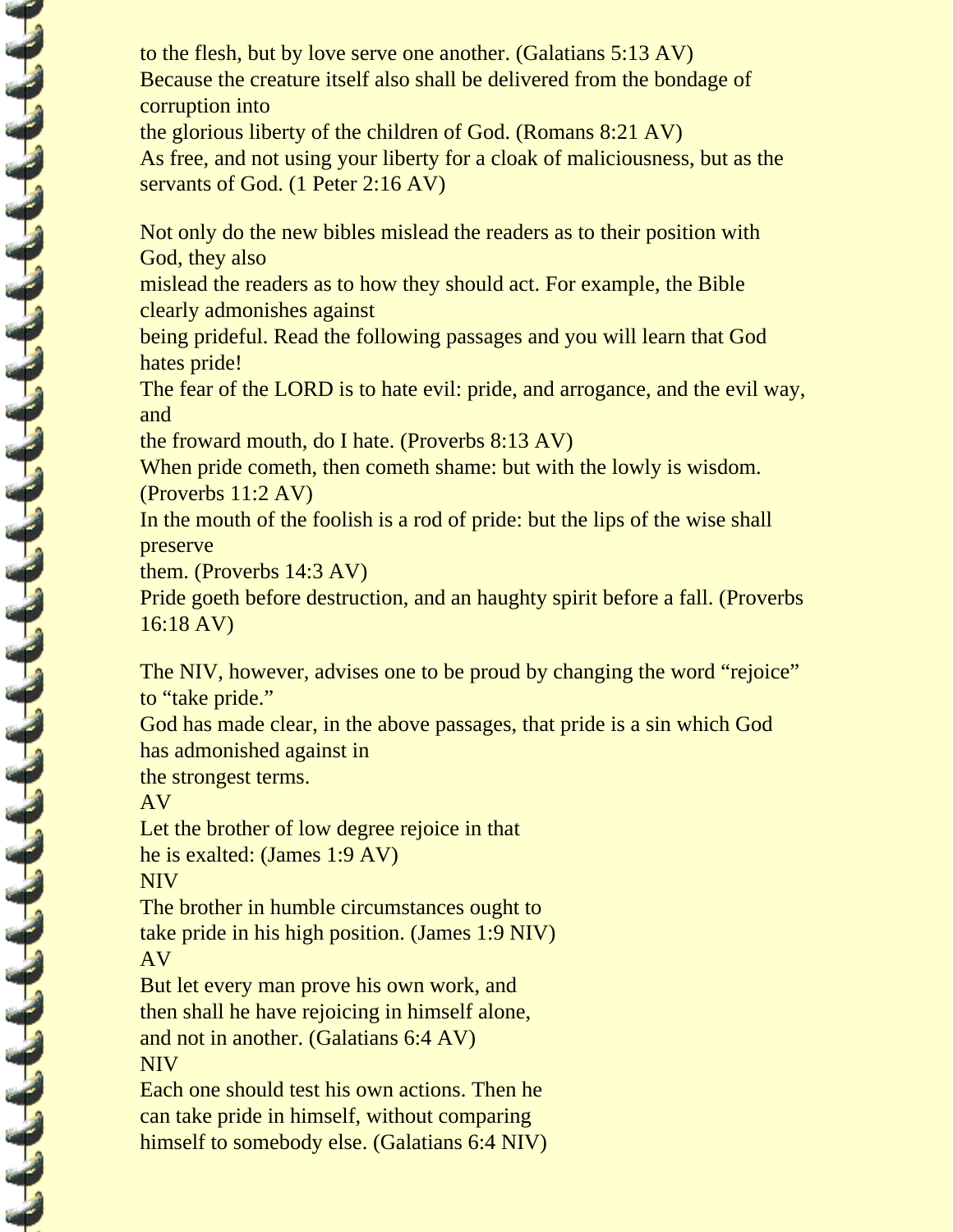The corrupters of God's word even change the passage that refers to them. In the NIV they

changed the word "corrupt" to "peddle for profit" in 2 Corinthians 2:17. The passage "we are not as

many, which corrupt the word of God" was changed in the NIV to say "[u] nlike so many, we do not

peddle the word of God for profit." The passage in the Authorized Version establishes that from

the beginning of the church there were those that were corrupting the word of God. Satan simply cannot permit that fact to be established in the scriptures, so he changed the passage for his counterfeit bibles.

Because the new bible publishers do not believe that the Bible is God's word, but merely a

book that has a good message, some have replaced the word "gospel" with the words "good news."

The word "gospel" literally means "God's word."66 Yet in passage after passage some new bible

versions change "gospel" to "good news."

AV

But the word of the Lord endureth for ever.

And this is the word which by the gospel is

preached unto you. (1 Peter 1:25 AV)

RSV

but the word of the Lord abides for ever. That word is the good news which was preached to you. (1 Peter 1:25 RSV)

The Bible itself has a built in dictionary, defining terms as they appear. In fact, in Romans 10:14-17 it defines the word "gospel" as the "word of God." This meaning is obscured in the new bible versions.

AV

How then shall they call on him in whom they have not believed? and how shall they believe in him of whom they have not heard? and how shall they hear without a preacher? And how shall they preach, except they be sent? as it is written, How beautiful are the feet of them that preach the gospel of peace, and bring glad tidings of good things! But they have not all obeyed the gospel. For Esaias saith, Lord, who hath believed our report? So then faith cometh by hearing, and hearing by the word of God. (Romans 10:14-17 AV) NIV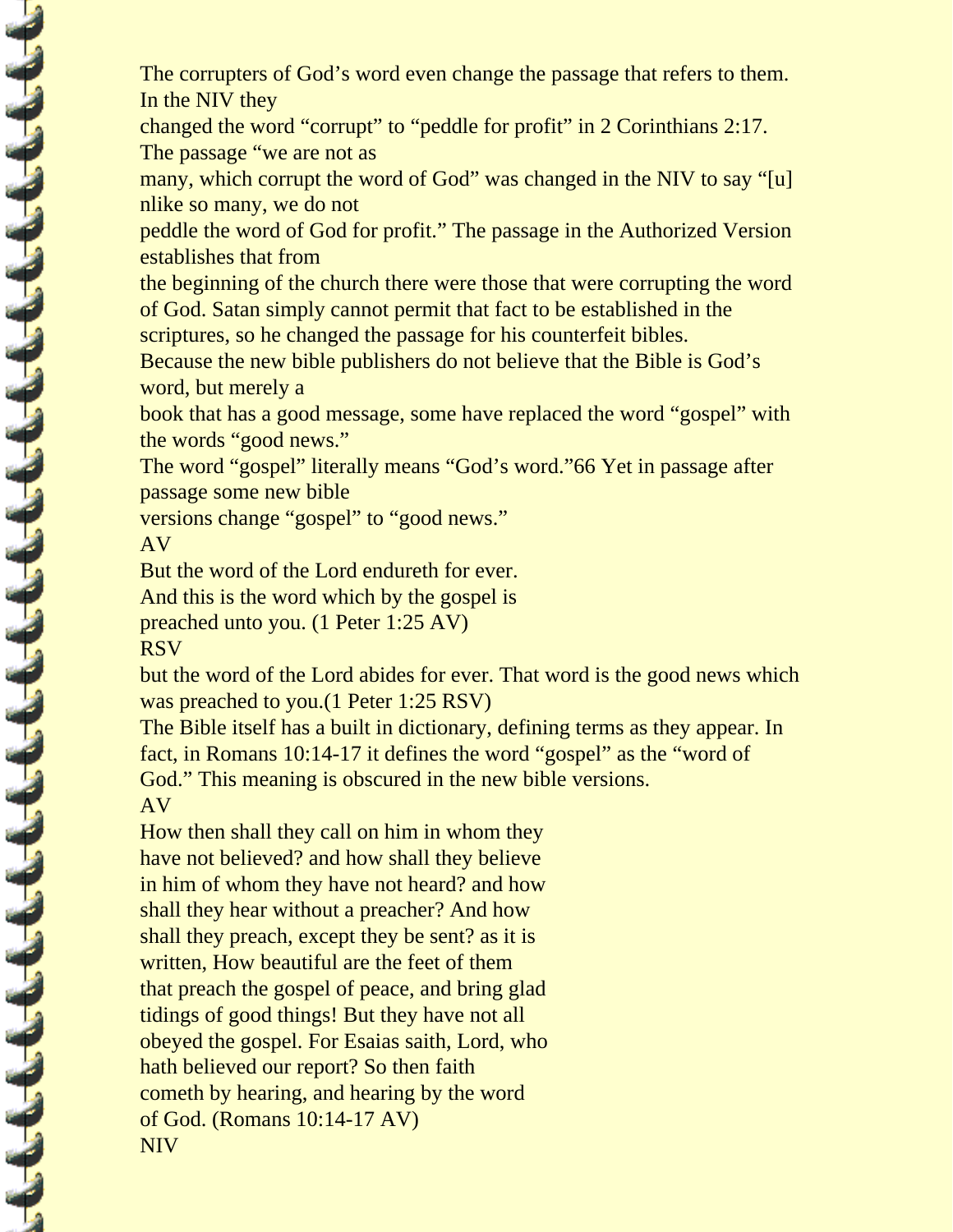How, then, can they call on the one they have not believed in? And how can they believe in the one of whom they have not heard? And how can they hear without someone preaching to them? And how can they preach unless they are sent? As it is written, "How beautiful are the feet of those who bring good news!" But not all the Israelites accepted the good news. For Isaiah says, "Lord who has believed our message?" Consequently, faith comes from hearing the message , and the message is heard through the word of Christ. (Romans10:14-17 NIV)

While the Holy Bible is inerrant, the new bibles are chock full of errors. Those errors prove that they could not be God's word. For example, the NIV, NASB and virtually every new bible version identifies the prophecy in Mark 1:2 as being from Isaiah, when in fact the quote is not from Isaiah but is from Malachi 3:1. The Isaiah prophecy is not quoted until Mark 1:3. The Authorized Version does not make that mistake; in the AV the two prophecies are correctly introduced in Mark 1:2: "As is written in the prophets." Incidentally, there is a footnote to Mark 1:1 in the NASB that states that "many" manuscripts do not contain the language "the Son of God." The NASB footnote is misleading, because approximately 99% of the manuscripts have that clause in them. The 1% that do not have that clause are the corrupt Alexandrian manuscripts. That footnote is just another example of Satan attacking the deity of Jesus Christ. Those type of footnotes are found throughout the NASB, the NIV and the other new bibles attacking the authenticity of scores of bible passages. AV The beginning of the gospel of Jesus Christ, the Son of God; As it is written in the prophets, Behold, I send my messenger before thy face, which shall prepare thy way

before thee. [Malachi 3:1] The voice of one

crying in the wilderness, Prepare ye the way of

the Lord, make his paths straight. [Isaiah 40:3] (Mark 1:1-3 AV)

NASB

The beginning of the gospel of Jesus Christ,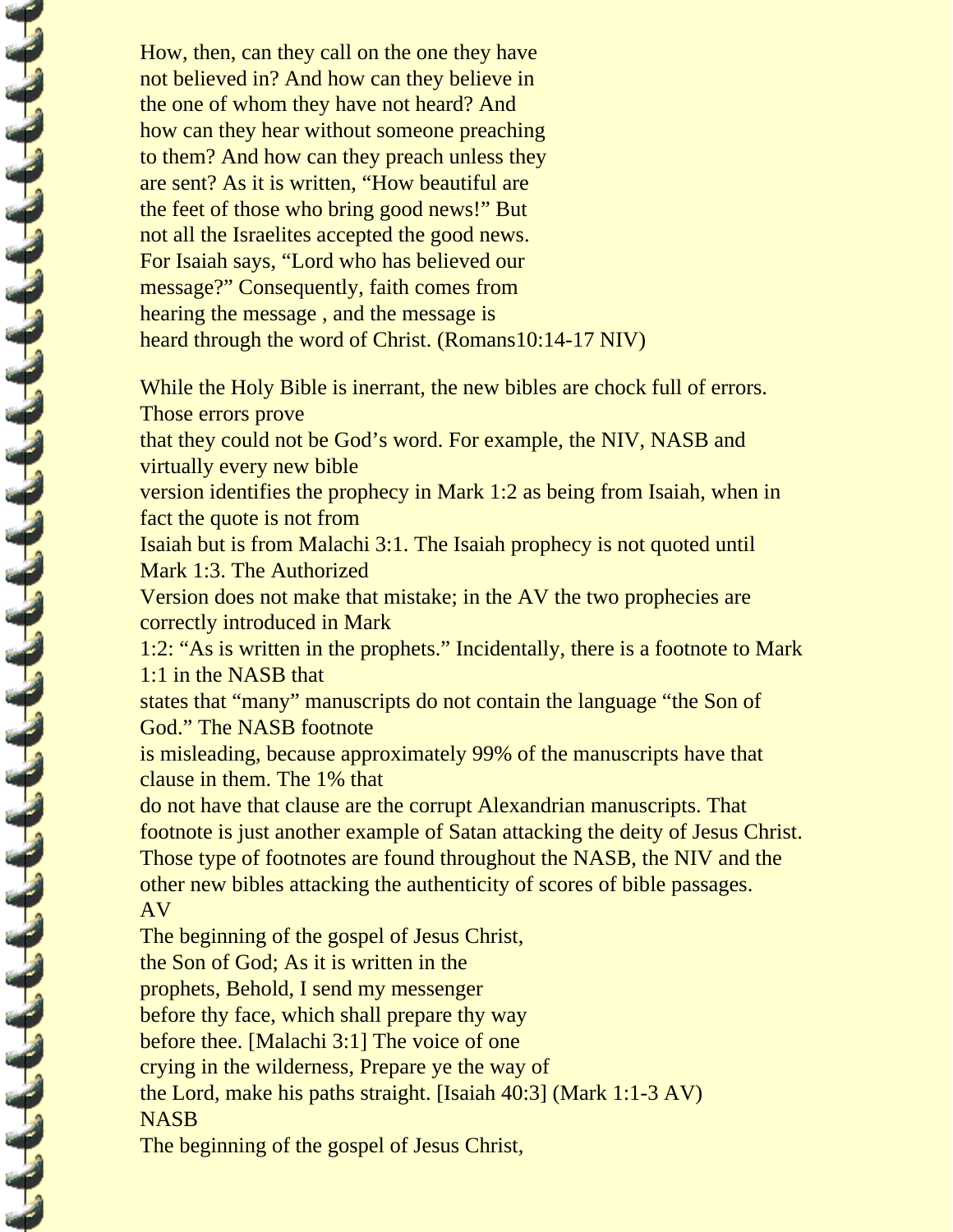the Son of God. As it is written in Isaiah the prophet, Behold, I send my messenger before your face, who will prepare your way; [Malachi 3:1] The voice of one crying in the wilderness, make ready the way of the Lord, make his paths straight. [Isaiah 40:3] (Mark 1:1-3 NASB)

One of the favorite attacks by the new version advocates is to claim that the word "Easter" in Acts 12:4 is an example of a mistranslation by the King James

translators. They assert that the

word pascha should be translated "Passover" not "Easter."

AV

Now about that time Herod the king stretched forth his hands to vex certain of the church. And he killed James the brother of John with the sword. And because he saw it pleased the Jews, he proceeded further to take Peter also. (Then were the days of unleavened bread.) And when he had apprehended him, he put him in prison, and delivered him to four quaternions of soldiers to keep him; intending after Easter to bring him forth to the people. (Acts 12:1-4 AV)

#### **NKJV**

Now about that time Herod the king stretched out his hand to harass some from the church. Then he killed James the brother of John with the sword. And because he saw that it pleased the Jews, he proceeded further to seize Peter also. Now it was during the Days of Unleavened Bread. So when he had arrested him, he put him in prison, and delivered him to four squads of soldiers to keep him, intending to bring him before the people after Passover. (Acts 12:1-4 NKJV)

The so called biblical scholars begin their argument on the right foot but then stumble on

man's wisdom. They correctly note that Easter is a word derived from the adoration and worship

of the pagan queen of heaven "Astarte" or "Ishtar."67 Easter was and is a pagan spring festival which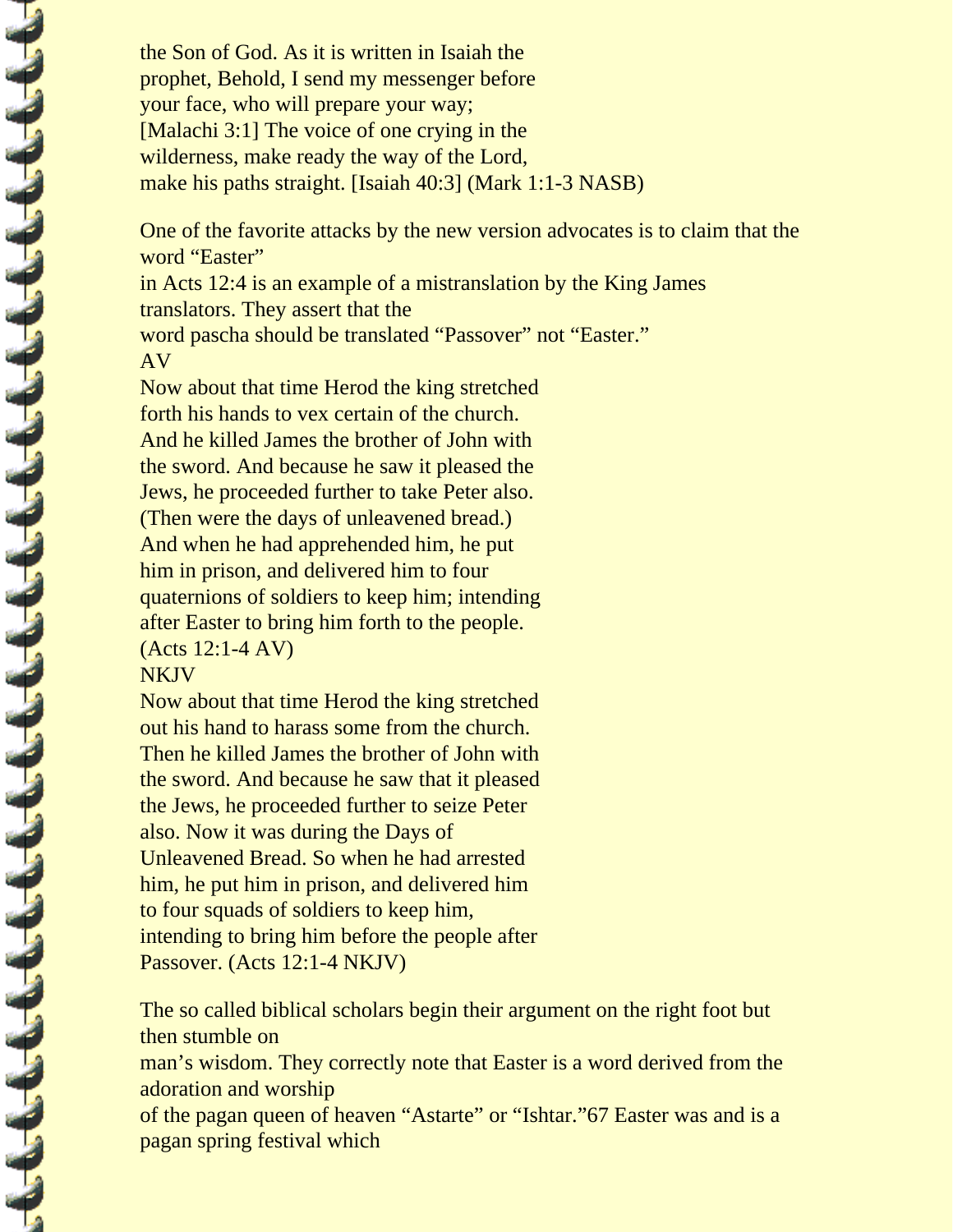involved fertility symbols such as eggs and rabbits.68 Easter has nothing at all to do with Passover

or with the resurrection of our Lord and Savior Jesus Christ. It is the Roman Catholic Church in

mixing the pagan festivals with the Christian history that has seduced people into believing that

Christ rose from the dead on Easter Sunday. Because Easter is in fact a pagan holiday, the new

versions translate the Greek word pascha in Acts 12:4 as "Passover," thinking that God could not

possibly mean to refer to a pagan holiday in his Holy Scriptures. In Acts 12:4, however, God is not

using the word pascha to describe a Christian or Jewish holiday, he is describing the intentions of Herod. Herod was a pagan and it would not be unusual that he would desire to wait until his cherished Easter pagan holiday was over before he brought Peter out before the people.

While Passover is one of the possible English translations for pascha, that translation in the

context of Acts 12:4 is simply wrong. The more accurate translation is "Easter," which is the

translation found in the King James Holy Bible. Pascha is a word of Chaldean origin and means

either Passover or the pagan festival of Easter. The pedantic and rather sophomoric translation by

the modern so called scholars is demonstrably erroneous. They assume that pascha must be

translated "Passover" in Acts 12:4, based solely on the fact that pascha means Passover in all other

biblical passages where it appears. They completely disregard the alternative English translation

for pascha of Easter.

Pascha, however, cannot possibly mean Passover in Acts 12:4, because Herod intended to keep custody of Peter until after pascha. Pascha in that passage must mean Easter, because Passover had already taken place when Peter was arrested during the days of unleavened bread.

The fourteenth day of the first month of the Jewish calendar is the Passover (Leviticus 23:4-5, Genesis 12:17-18).

Passover is immediately followed by the seven days of unleavened bread (Leviticus 23:6- 7, Genesis 12:15-16). Because Passover is memorialized with unleavened bread (Genesis 12:17-18), it and the seven day feast of unleavened bread are both referred to as the feast of unleavened bread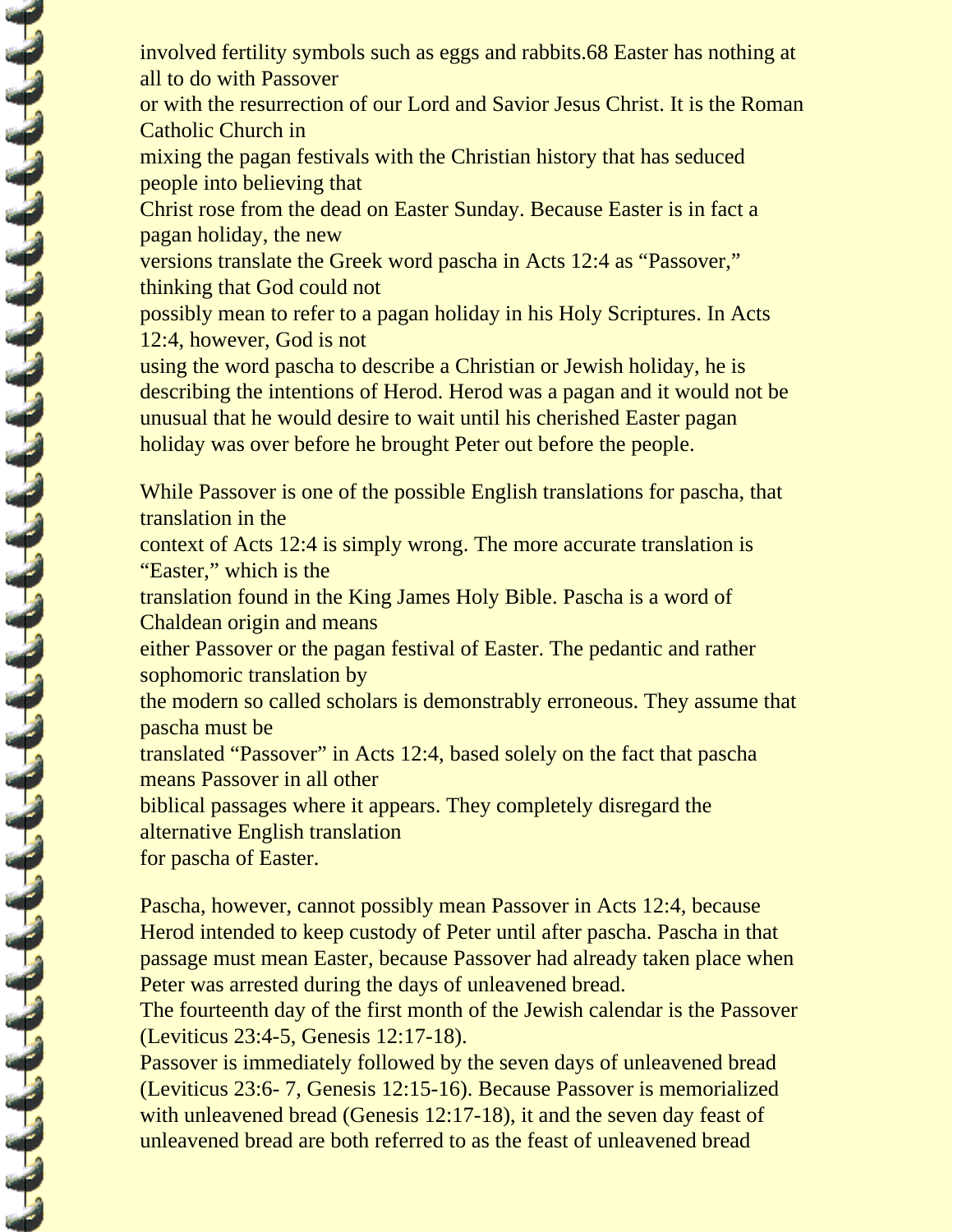(Matthew 26:17, Mark 14:1, 14:12, Luke 22:1-7, Leviticus 23:6, Exodus 12:17-20).

Combining the Passover with the feast of unleavened bread we get eight (8) days of unleavened bread that span from

the Fourteenth day (Passover) until the 21st day of the first month in the Jewish calendar (Genesis 12:18).

These are the feasts of the LORD, even holy convocations, which ye shall proclaim

in their seasons. In the fourteenth day of the first month at even is the LORD'S

Passover. And on the fifteenth day of the same month is the feast of unleavened

bread unto the LORD: seven days ye must eat unleavened bread. In the first day

ye shall have an holy convocation: ye shall do no servile work therein. But ye shall

offer an offering made by fire unto the LORD seven days: in the seventh day is an

holy convocation: ye shall do no servile work therein. (Leviticus 23:4-8 AV)

In Acts 12:1-4 we see that Peter was taken into custody during the days of unleavened bread

that follow Passover, Passover had already taken place. Because Passover had already taken place

by that time, it makes no sense for the passage to say that Herod intended to hold Peter until after

Passover. The pagan holiday Easter, on the other hand, always follows Passover and had not yet

occurred. Herod intended to hold Peter until after the pagan holiday of Easter. Therefore, the King

James translators were correct when they translated pascha as "Easter," and the modern translators

are wrong in translating pascha as "Passover."

The translators of the new bible versions are more concerned with changing and twisting

God's words to comport with popular opinion than using God's words to change the world. For

example, God's word makes clear that the earth is God's creation and it is fixed and cannot be

moved. "Fear before him, all the earth: the world also shall be stable, that it be not moved." (1)

Chronicles 16:30 AV) "The LORD reigneth, he is clothed with majesty; the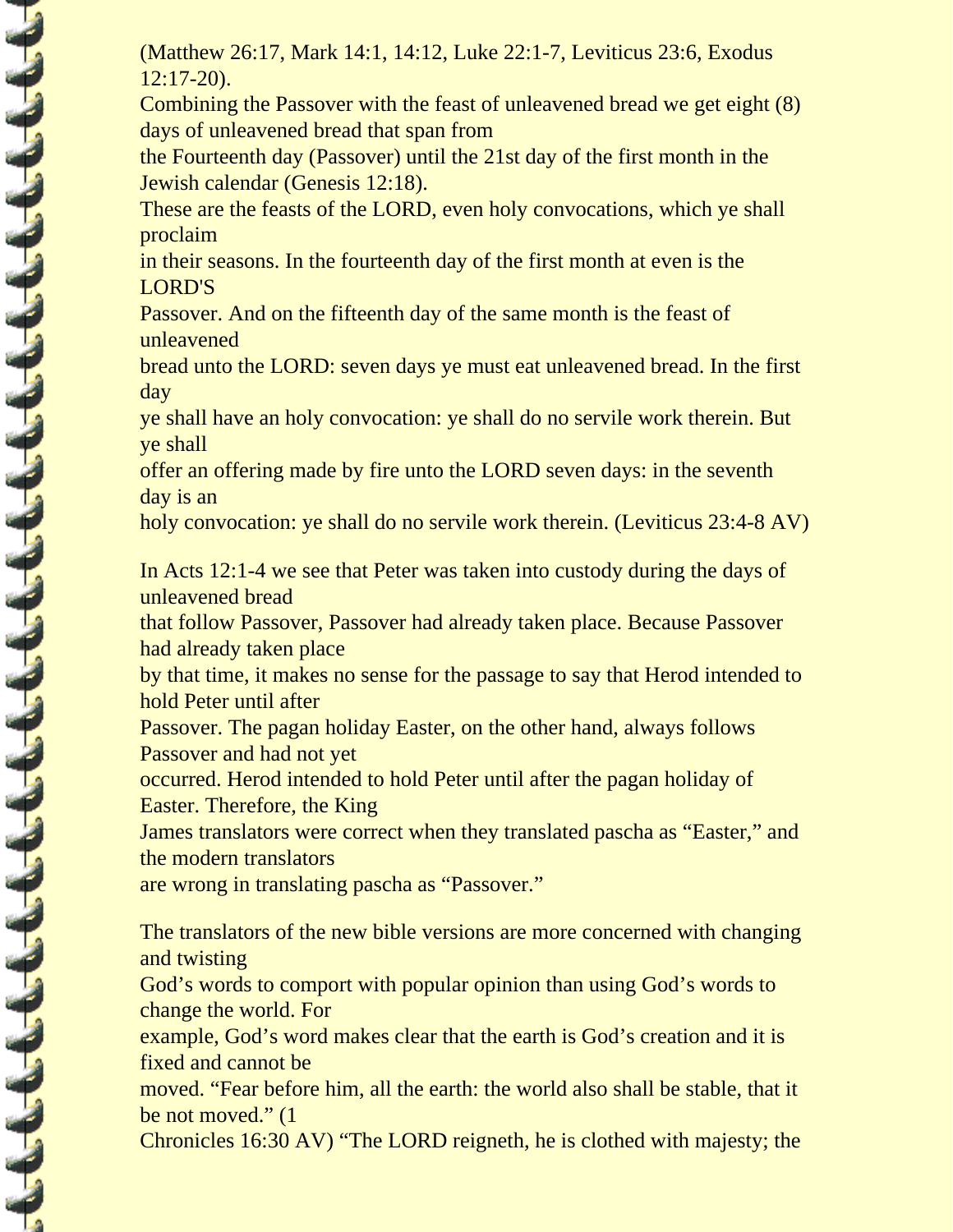LORD is clothed with strength, wherewith he hath girded himself: the world also is stablished, that it cannot be moved." (Psalms 93:1 AV)

So called scientists, however, have concluded that the earth orbits the sun. **Nicolaus** Copernicus died in 1543 on the day his book, On the Revolutions of the Celestial Spheres, was published. Most people do not know that Copernicus did not originate the theory that the earth revolves around the sun. Aristarchus of Samos (310 – 230 B. C.) is the first person known to have postulated that the earth rotates on an axis daily and orbits the sun annually. Aristarchus' model had been rejected until Copernicus' book was published. There was initially strong resistance to Copernicus' heliocentric system. However, over time the heliocentric view, with the earth and the other planets rotating around sun, has won popular acceptance. The heliocentric theory removed the earth as the center of creation and challenged the entire ancient authority of the Bible regarding the universe and its origins. Under the heliocentric model the earth is supposed to be rotating on an axis at approximately 1,000 mph at the equator while at the same time it supposed to be traveling approximately 66,000 mph (which would be 30 times the speed of a rifle bullet) as it revolve around the sun once each year. Heliocentricity is the progenitor of the theory of evolution. Tycho Brahe (1546 – 1601), who was born three years after Copernicus died, was the most brilliant astronomer in all of history. His observations and models established that the earth is stationary and the sun revolves around the earth, with the other planets revolving around the sun. Scientists have through objective experiments confirmed Brahe's findings. Today many of the astrophysical equations used to launch and navigate satellites assume a stationary earth. Satan has been successful in suppressing the fact that in 1898, physicists A.A.

Michelson (1852 – 1931) and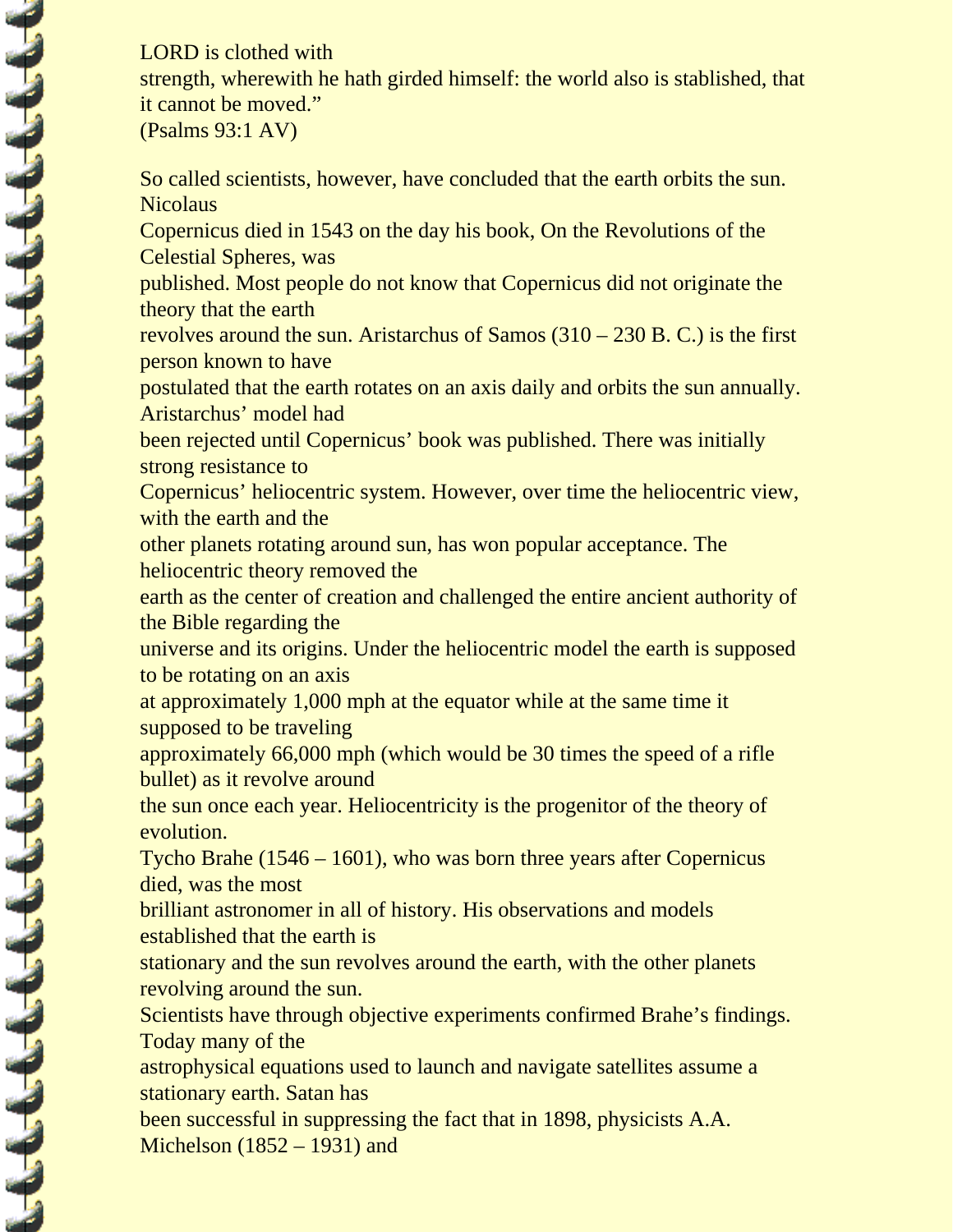chemist E. W. Morley (1838 – 1923) proved that the earth does not move. The series of Michelson/Morley experiments, using an interferometer, which measured light rays, established that the earth was stationary. Throughout history scientists have conducted experiments that each time gave results that were not only consistent with a stationary earth but indicative of a stationary earth, from the light polorization experiments of E. Muscart in 1872 to the mutual inductance experiments of Theodore de Coudres in 1889 to the 1903 Touton-Noble experiments. Evidence that the earth is stationary is all around us. For example, assuming the heliocentric model with the earth traveling at over 1000 mph at the equator, if one were to take a plane flight from New York to Miami, by the time the airplane arrived in Miami over two hours after taking off from New York, due to the Coriolis effect Miami would have rotated over 2000 miles to the East. Yet, in reality, the flight arrives in Miami on time and without the pilot having to adjust for the rotation of the earth. The reason that the pilot does not have to adjust for the rotation of the earth is that the earth is not rotating, it is stationary just as God has said in his Holy Bible. Some who accept that the earth rotates have argued that the atmosphere moves with the earth and therefore it keeps the plane synchronized with the earth. The problem with that argument is that nobody has ever identified or measured this mysterious force that keeps the plane synchronized with the rotation of the earth. The reason that the force has never been discovered is that it does not exist. This mystical (or rather fictional) lateral force does not exist because there is no need or it; the earth is not moving. Not only is the earth stationary, it is at the center of God's creation. In 1976 Y.P. Varshi did an extensive study of the distribution of Quasars and published his conclusion in the Astrophysics and Space Science Journal. Varshi was forced by the evidence to conclude that "the cosmological interpretation fo the red shift in the spectra of quasars leads to yet another paradoxical result: namely,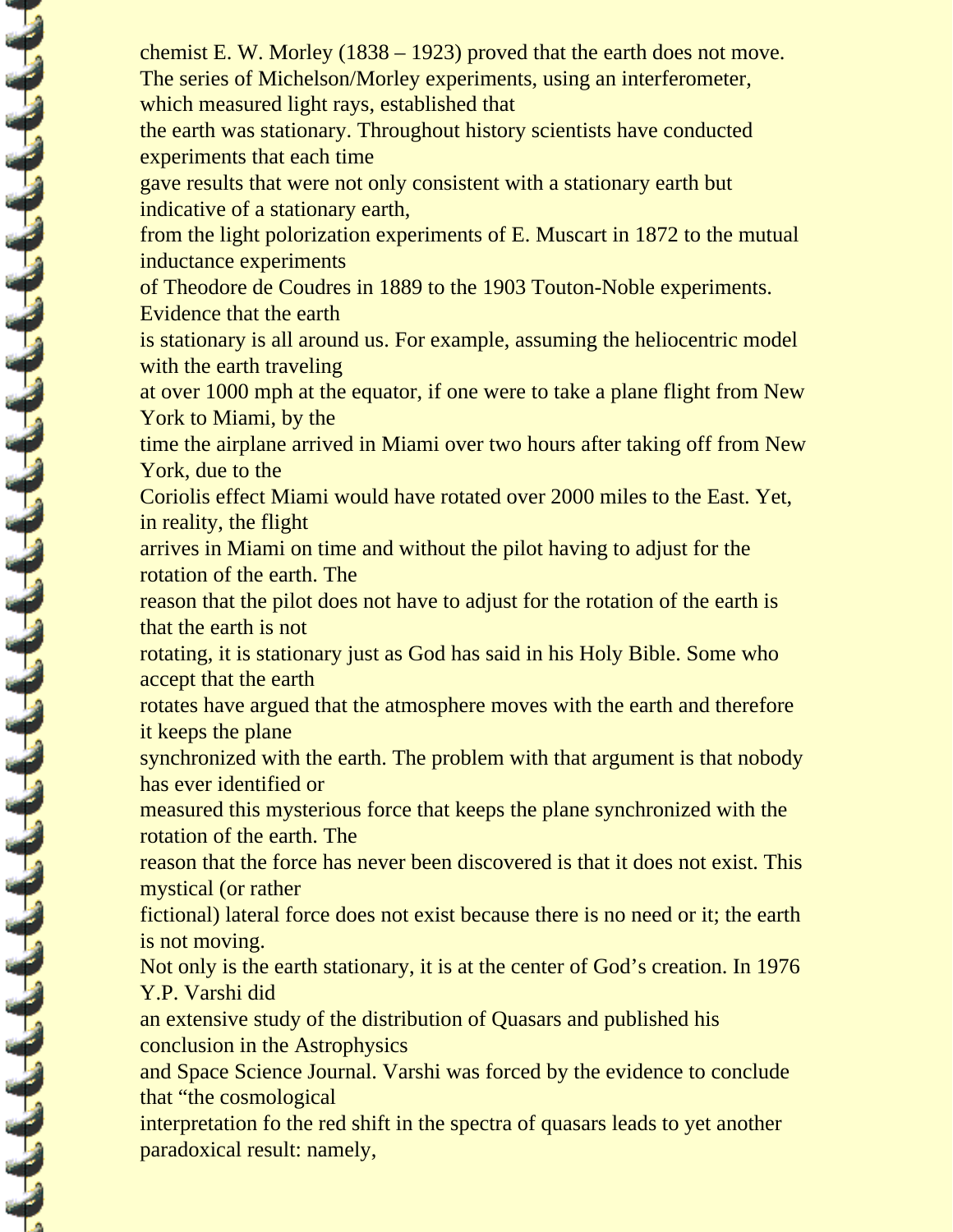that the earth is the center of the Universe." Varshi calculated the odds for of the distribution of

Quasars around the earth happening by chance at  $3 \times 1086$  to one.

Despite the fact that God's word states clearly the earth is immovable, the new bible versions

wish to change God's word to comport with what they believe is the "scientific fact" that the earth

is rotating on its axis and at the same time orbiting around the sun. In 2 Kings God reveals a miracle

he performed by making the shadow cast by the sun on Ahaz's sundial to reverse and go back ten

degrees.

And Isaiah said, This sign shalt thou have of the LORD, that the LORD will do the

thing that he hath spoken: shall the shadow go forward ten degrees, or go back ten

degrees? And Hezekiah answered, It is a light thing for the shadow to go down ten

degrees: nay, but let the shadow return backward ten degrees. And Isaiah the prophet

cried unto the LORD: and he brought the shadow ten degrees backward, by which it

had gone down in the dial of Ahaz. (2 Kings 20:9-11 AV)

Now, if you accept what God says in his word as true that the earth cannot be moved, it must have been the sun that went back ten degrees. In fact, in Isaiah 38:8, God reveals that is exactly what happened, the sun moved back ten degrees by which degrees it had already gone down. In order for the sun to return the ten degrees that it had already gone down, the sun must have been moving across the sky in its ordinary path before its reversal. Hence, the earth is stationary and the sun revolves around the earth. AV Behold, I will bring again the shadow of the degrees, which is gone down in the sun dial of Ahaz, ten degrees backward. So the sun returned ten degrees, by which degrees it

was gone down. (Isaiah 38:8 AV)

NIV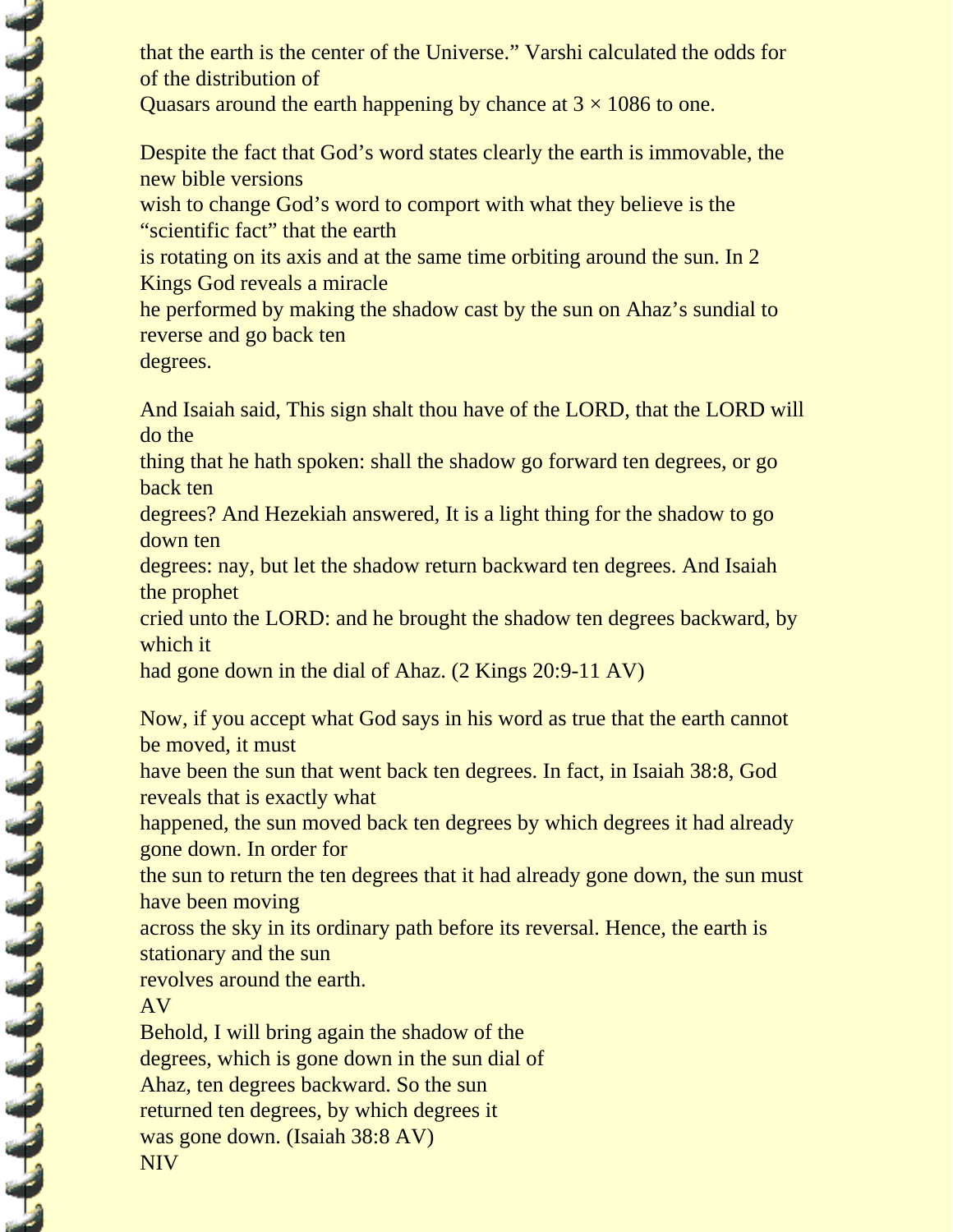I will make the shadow cast by the sun go back ten the ten steps it has gone down on the stairway of Ahaz. So the sunlight went back the ten steps it had gone down. (Isaiah 38:8 NIV)

Because the NIV bible translators do not believe God's word, they have changed the passage in Isaiah 38:8 to state that "sunlight" went back ten steps on the "stairway," rather than what actually happened, that the sun itself returning ten degrees. Simply stated, they have changed the verse to comport with a heliocentric view of the universe. By changing the passage to say that the sunlight went back instead of the sun, the NIV translators have removed the fact that the sun is moving and have allowed for an explanation that the earth reversed its rotation, thus causing the sunlight to move back. Furthermore, they have removed the miracle of the event entirely by stating that the shadow went back ten steps on a stairway, rather than ten degrees on a sundial. A shadow cast by a pillar can go up and then back down steps due the ordinary travel of the sun across the sky, however, the shadow cast upon a sundial cannot move backwards unless the sun moves backwards. The publishers of the new bible versions claim that their bibles are based on the oldest available manuscripts. First, the oldest available manuscripts are available because they were not used. The reason they were not used is because they were obviously corrupt, and God's church refused to use them. The manuscripts during the early church era were used, and consequently they wore out, necessitating that they be freshly recopied. Because they were needed by the early church, they were duplicated and disseminated. The number of the available accurate New testament transcripts outnumber the corrupt version by approximately 100 to 1. The accurate manuscripts are frequently oft used text. There has been a recent discovery of a small

fragment of the earliest known

New Testament manuscript. That manuscript was dated 66 A.D. using a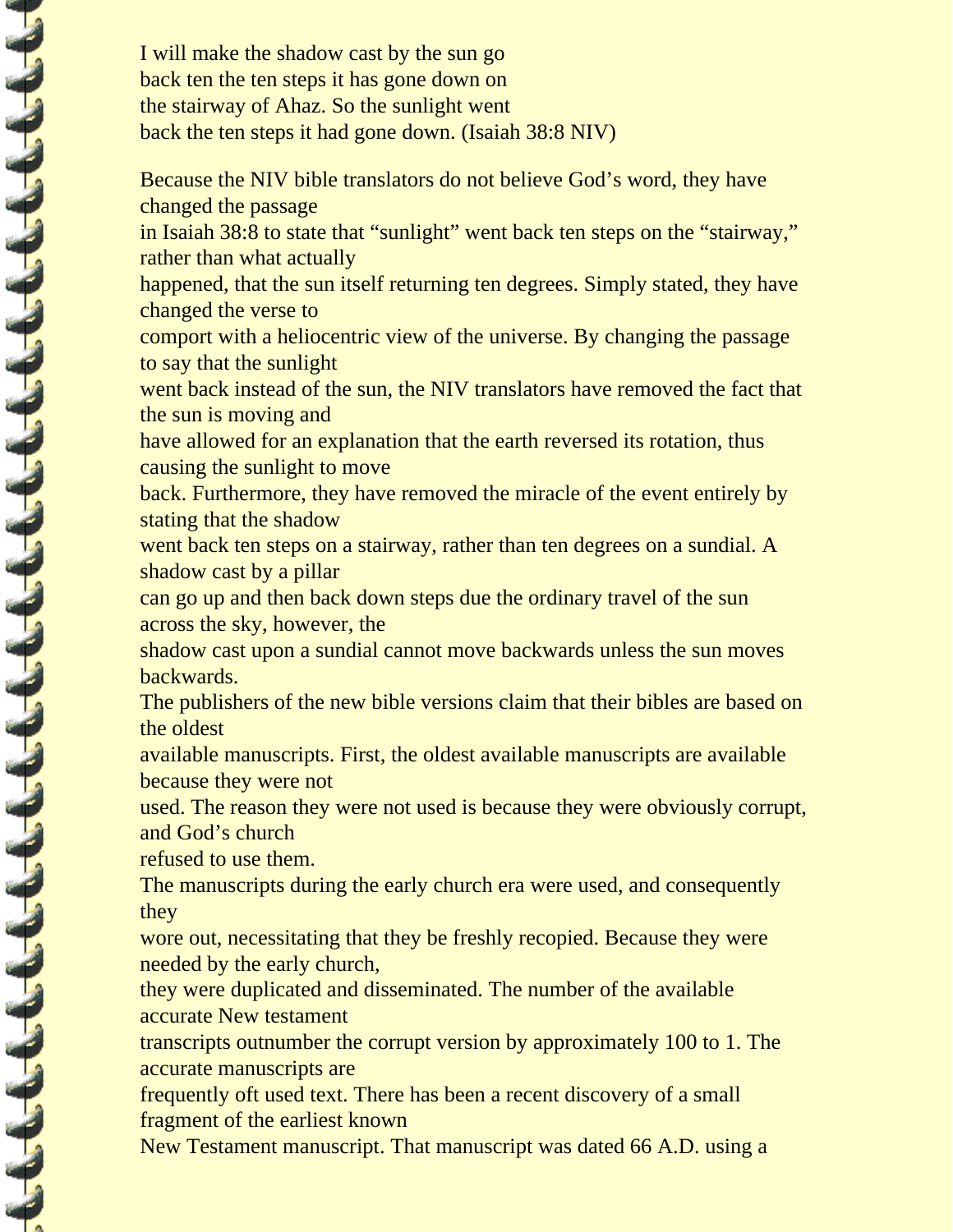high magnification device

and the epifluorescent confocal laser scanning technique. The fragment contains Matthew 26:22

with the Greek phrase "kekastos auton" which is accurately translated into English in the King

James Holy Bible as "every one of them." The NIV and NASB bibles used a corrupt Greek

manuscript that has the Greek phrase "heis hekastos," which is translated "each one" in the NASB

or "one after the other" in the NIV.

Again, the evidence proves the accuracy of the King James Holy Bible. Eternal Punishment For Tampering With God's Word

God takes the misuse of his name very seriously, but it is even more serious to tamper with God's word.

God's name is so exalted that one should not even say his name unless one is talking about

him or praying to him.

Thou shalt not take the name of the LORD thy God in vain; for the LORD will not

hold him guiltless that taketh his name in vain. (Exodus 20:7 AV)

God's name is so precious that the biblical penalty for blaspheming his name is death.

And he that blasphemeth the name of the LORD, he shall surely be put to death, and

all the congregation shall certainly stone him: as well the stranger, as he that is born

in the land, when he blasphemeth the name of the LORD, shall be put to death. (Leviticus 24:16 AV)

God, however, holds his word in even higher esteem than even his name. [T]hou hast magnified thy word above all thy name. (Psalms 138:2 AV) God has warned us not to tamper with his Holy word.

Ye shall not add unto the word which I command you, neither shall ye diminish

ought from it, that ye may keep the commandments of the LORD your God which

I command you. (Deuteronomy 4:2 AV)

What thing soever I command you, observe to do it: thou shalt not add thereto, nor

diminish from it. (Deuteronomy 12:32 AV)

Every word of God is pure: he is a shield unto them that put their trust in him. Add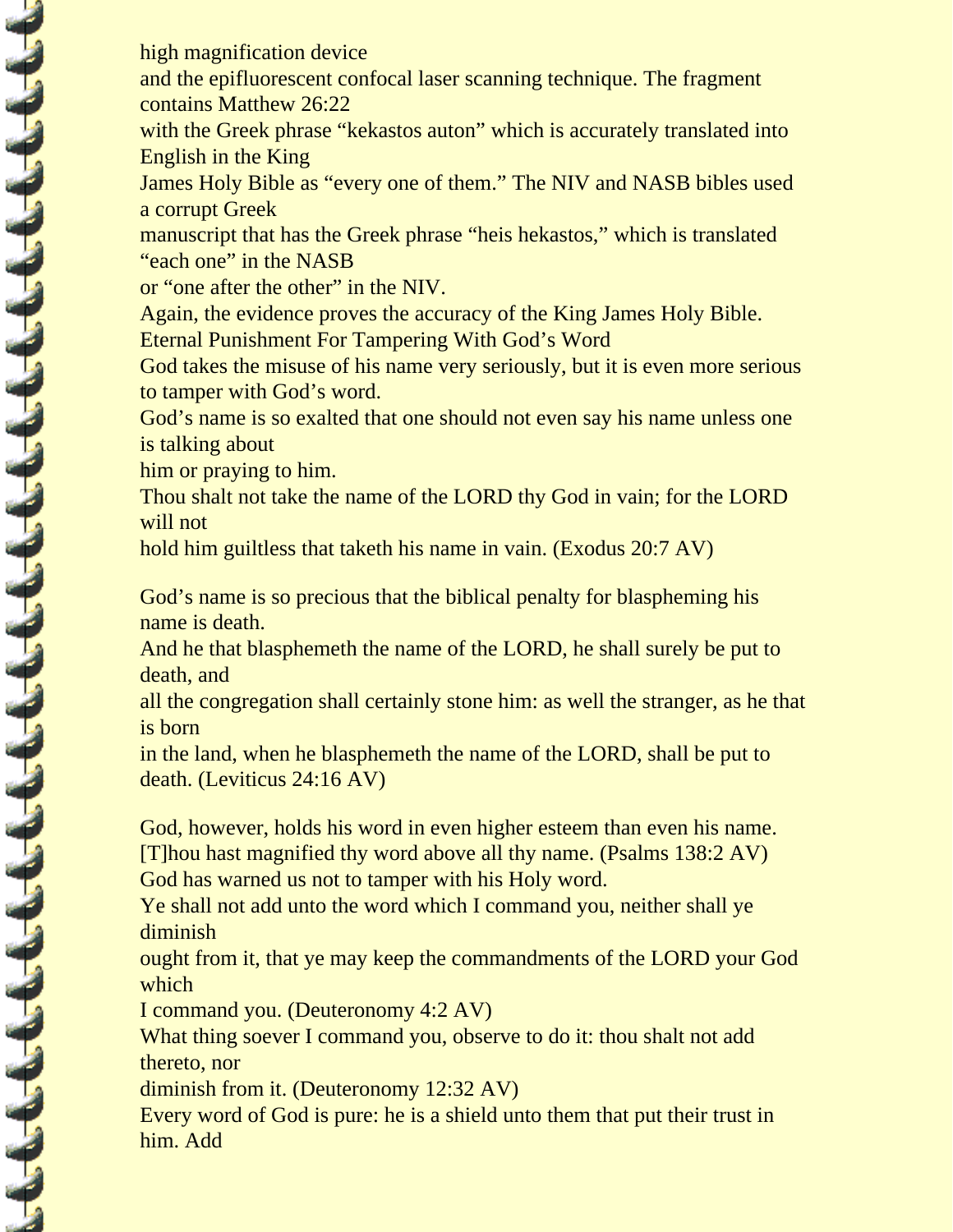thou not unto his words, lest he reprove thee, and thou be found a liar. (Proverbs 30:5-6 AV)

If the penalty for blaspheming God's name is death, what do you suppose the penalty for

altering God's word would be? The Bible tells us that it is eternal damnation in hell.

For I testify unto every man that heareth the words of the prophecy of this book, If

any man shall add unto these things, God shall add unto him the plagues that are

written in this book: And if any man shall take away from the words of the book

of this prophecy, God shall take away his part out of the book of life, and out of the

holy city, and from the things which are written in this book. (Revelation 22:18-19 AV)

The writers and promoters of the new bible versions should reflect on what God has said in

the above passage, their eternal souls are at stake.

Adding Man's Tradition to God's Word

Not only has Satan written his own bibles and passed them off as the word of God, but he

has added traditions of men to the bible. In his Roman Catholic Church he has called that

combination of man's tradition and God's word "the word of god." Satan wants people to consider

him God so he has grafted his words, which he calls tradition, onto the word of God. With this slight

of hand he has deceived people into following his devilish doctrines. Sacred Tradition and Sacred Scripture make up a single sacred deposit of the Word of God. CATECHISM OF THE CATHOLIC CHURCH, § 97, 1994.

[T]he church, to whom the transmission and interpretation of Revelation is entrusted,

does not derive her certainty about all revealed truths from the holy **Scriptures** 

alone. Both Scripture and Tradition must be accepted and honored with equal

sentiments of devotion and reverence. Id. at § 82 (emphasis added). Recall, that to add tradition to God's word is rebellion against God's command that nothing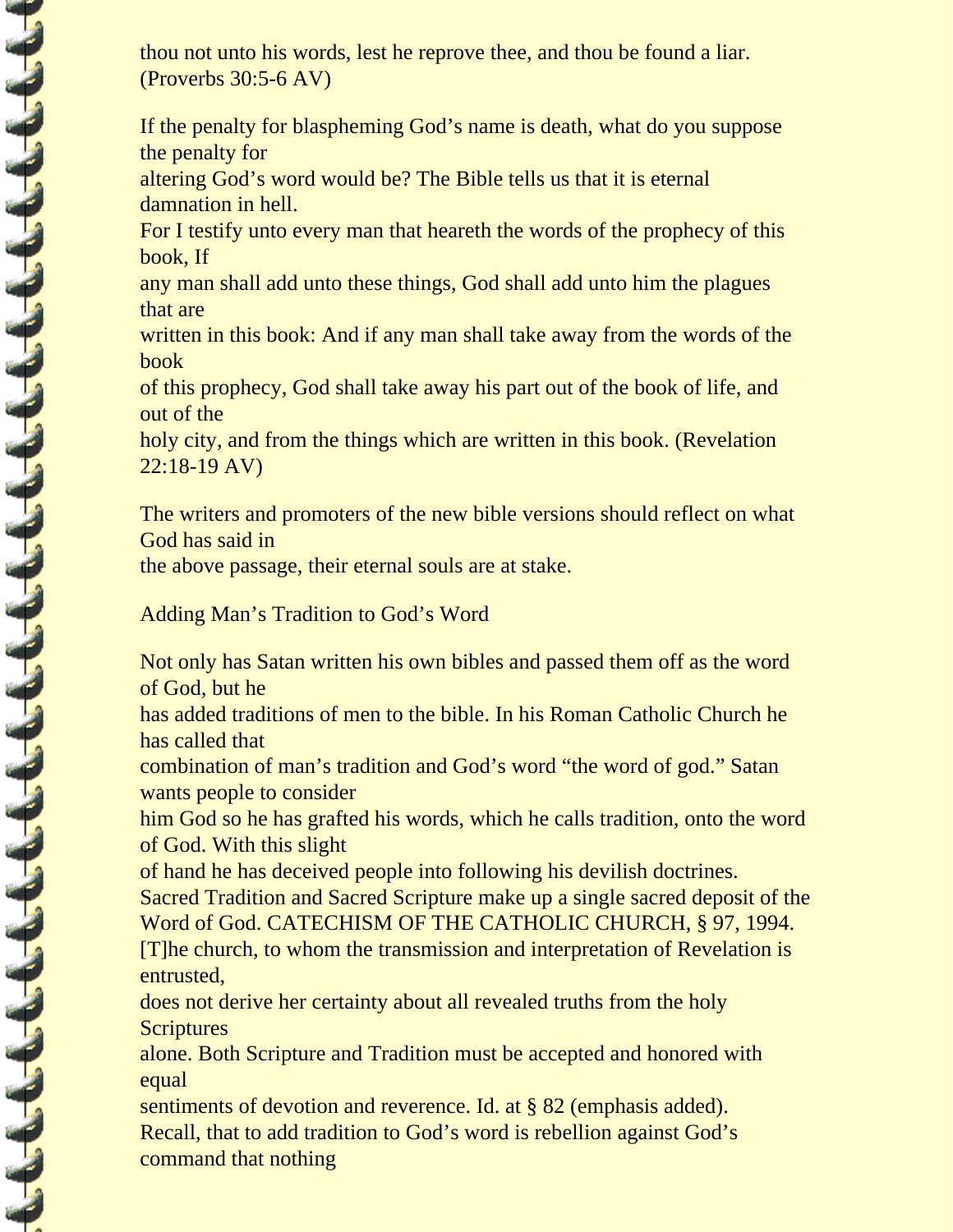be added or taken away from his words. Revelations 22:18-19. The Holy Bible warns us about those who would attempt to turn us away from Christ to follow the traditions of men.

Beware lest any man spoil you through philosophy and vain deceit, after the tradition of men, after the rudiments of the world, and not after Christ. (Colossians 2:8 AV)

Wherefore if ye be dead with Christ from the rudiments of the world, why, as

though living in the world, are ye subject to ordinances, (Touch not; taste not;

handle not; Which all are to perish with the using;) after the commandments and doctrines of men? Which things have indeed a shew of wisdom in will worship, and humility, and neglecting of the body; not in any honour to the satisfying

of the flesh. (Colossians 2:20-23 AV)

He answered and said unto them, Well hath Esaias prophesied of you hypocrites, as

it is written, This people honoureth me with their lips, but their heart is far from me.

Howbeit in vain do they worship me, teaching for doctrines the commandments

of men. For laying aside the commandment of God, ye hold the tradition of men, as the washing of pots and cups: and many other such like things ye do. And

he said unto them, Full well ye reject the commandment of God, that ye may keep

your own tradition. (Mark 7:6-9 AV)

Making the word of God of none effect through your tradition, which ye have

delivered: and many such like things do ye. (Mark 7:13 AV)

Jesus said: "I am the bread of life: he that cometh to me shall never hunger; and he that

believeth on me shall never thirst." (John 6:35 AV) Very simply, Jesus promised salvation to all

who believed on him. Adding any other requirement to faith in Jesus corrupts the gospel, resulting

in the bread of death rather than the bread of life.

Jesus warned his disciples to beware of the doctrine of the religious leaders of their time.

Jesus compared their doctrine to leaven. Only a little leaven of man made rules works its way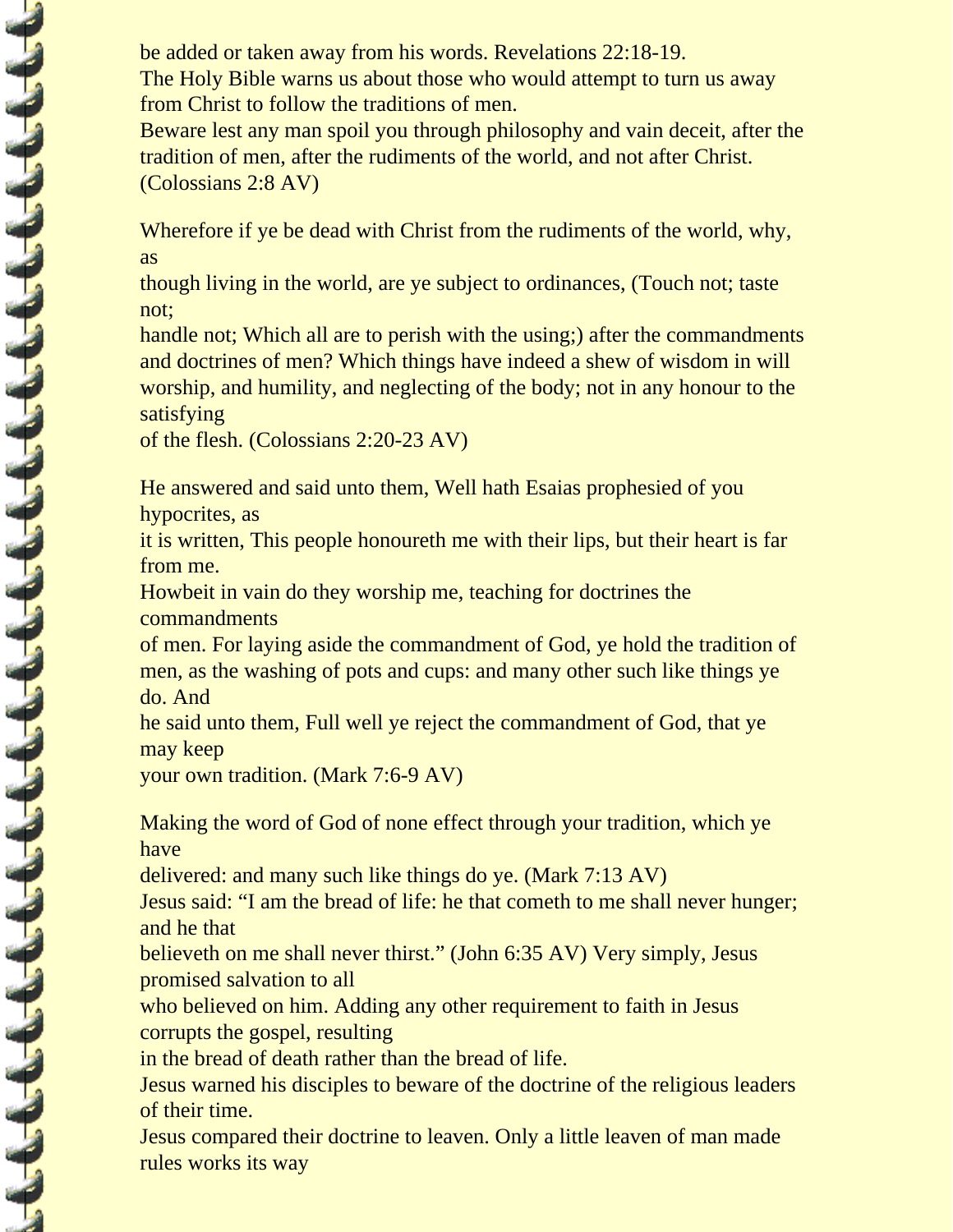through the whole loaf and corrupts God's pure doctrine. The leaven of today's religious leaders is

no different, the leaven of tradition corrupts God's pure word. Man's tradition has turned the Bread

of Salvation into spiritual poison killing the souls of those who eat of the corrupted loaf.

Then Jesus said unto them, Take heed and beware of the leaven of the **Pharisees** 

and of the Sadducees. And they reasoned among themselves, saying, It is because

we have taken no bread. Which when Jesus perceived, he said unto them, O ye of

little faith, why reason ye among yourselves, because ye have brought no bread? Do

ye not yet understand, neither remember the five loaves of the five thousand, and how

many baskets ye took up? Neither the seven loaves of the four thousand, and how

many baskets ye took up? How is it that ye do not understand that I spake it not to

you concerning bread, that ye should beware of the leaven of the Pharisees and of the

Sadducees? Then understood they how that he bade them not beware of the leaven of bread, but of the doctrine of the Pharisees and of the Sadducees. (Matthew 16:6-12 AV)

A little leaven leaveneth the whole lump. (Galatians 5:9 AV)

God wants us to purge out the leaven of man's tradition.

Your glorying is not good. Know ye not that a little leaven leaveneth the whole

lump? Purge out therefore the old leaven, that ye may be a new lump, as ye are

unleavened. For even Christ our passover is sacrificed for us: Therefore let us

keep the feast, not with old leaven, neither with the leaven of malice and wickedness;

but with the unleavened bread of sincerity and truth. (1 Corinthians 5:6-8 AV)

Man's tradition requires works to earn salvation. Salvation, however, is by God's Grace

through faith alone on the completed work of Jesus Christ, who paid for all of our sins on the cross.

Good works flow from salvation, good works cannot earn salvation.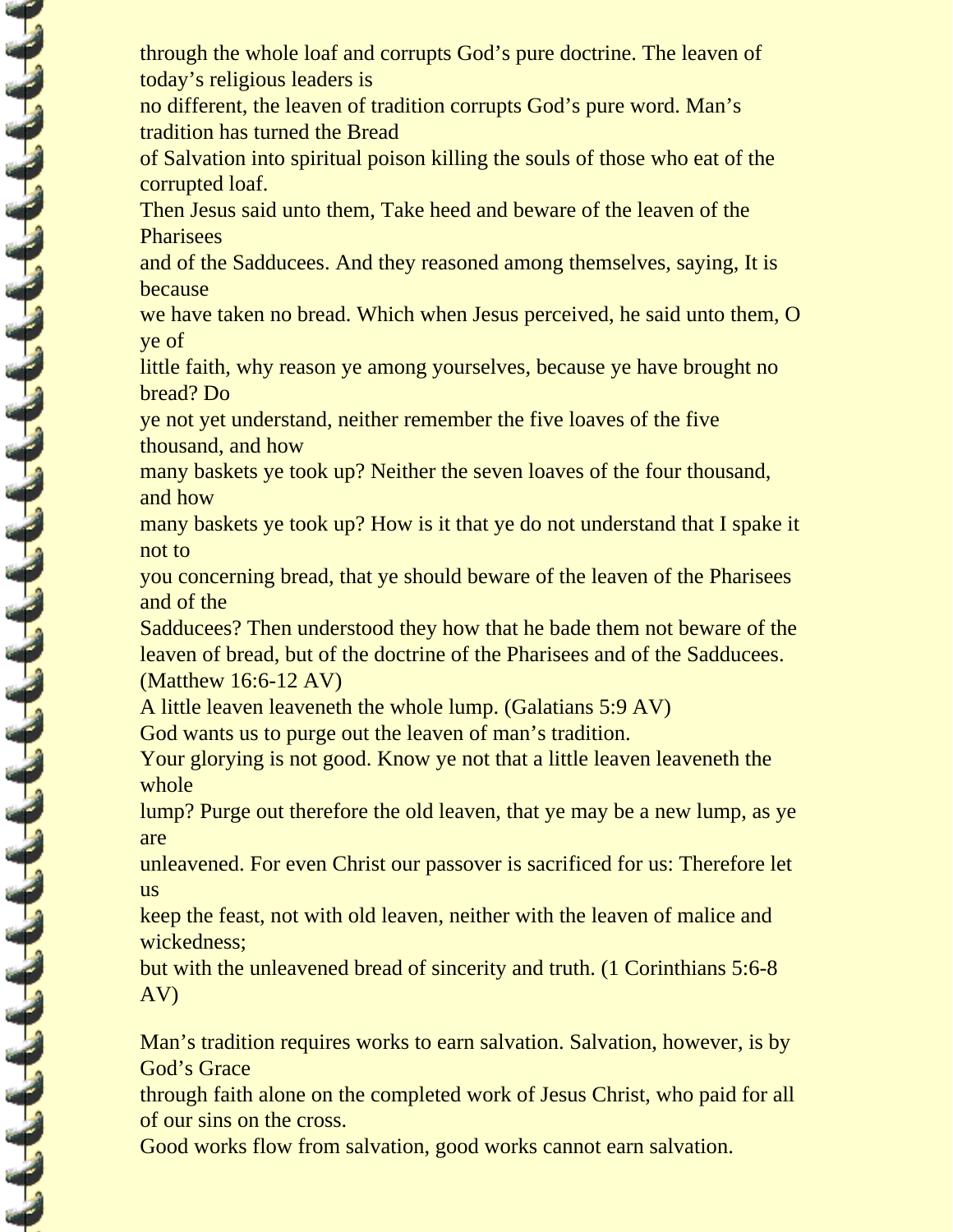For by grace are ye saved through faith; and that not of yourselves: it is the gift

of God: Not of works, lest any man should boast. For we are his workmanship,

created in Christ Jesus unto good works, which God hath before ordained that we should walk in them. (Ephesians 2:8-10 AV)

# **DIVINE INSPIRATION**

Millions of Christians believe, and rightly so, in the **divine and verbal inspiration of the Bible**: that the Holy Ghost motivated the minds of the prophets and apostles of old to pen every word of Scripture. Our faith in **divine inspiration** is based on Bible texts such as:

- *All scripture is given by inspiration of God, and is profitable for doctrine, for reproof, for correction, for instruction in righteousness. (2 Timothy 3:16)*
- *19: We have also a more sure word of prophecy; whereunto ye do well that ye take heed, as unto a light that shineth in a dark place, until the day dawn, and the day star arise in your hearts: 20: Knowing this first, that no prophecy of the scripture is of any private interpretation. 21: For the prophecy came not in old time by the will of man: but holy men of God spake as they were moved by the Holy Ghost.* (2 Peter 1:19-21)

# **PROVIDENTIAL PRESERVATION**

Millions also believe in the **providential preservation** of the Bible: that **JEHOVAH,** the Holy One of Israel has also **preserved** His Word down through the ages; and that His work of **preservation** is every bit as important as His initial work of **inspiration.** After all it would have been of limited value if the original inspired Scriptures were lost to posterity a few decades after being penned. **Providential preservation**, in other words, is as essential a work as that of **divine inspiration**. Our faith in **providential preservation** is based on Bible texts such as:

- *The words of the LORD are pure words: as silver tried in a furnace of earth, purified seven times. Thou shalt keep them, O LORD, thou shalt preserve them from this generation for ever. (Psalm 12: 6-7)*
- *Psalm 119:89 For ever, O LORD, thy word is settled in heaven… 111: Thy testimonies have I taken as an heritage for ever…152: Concerning thy testimonies, I have known of old that thou hast*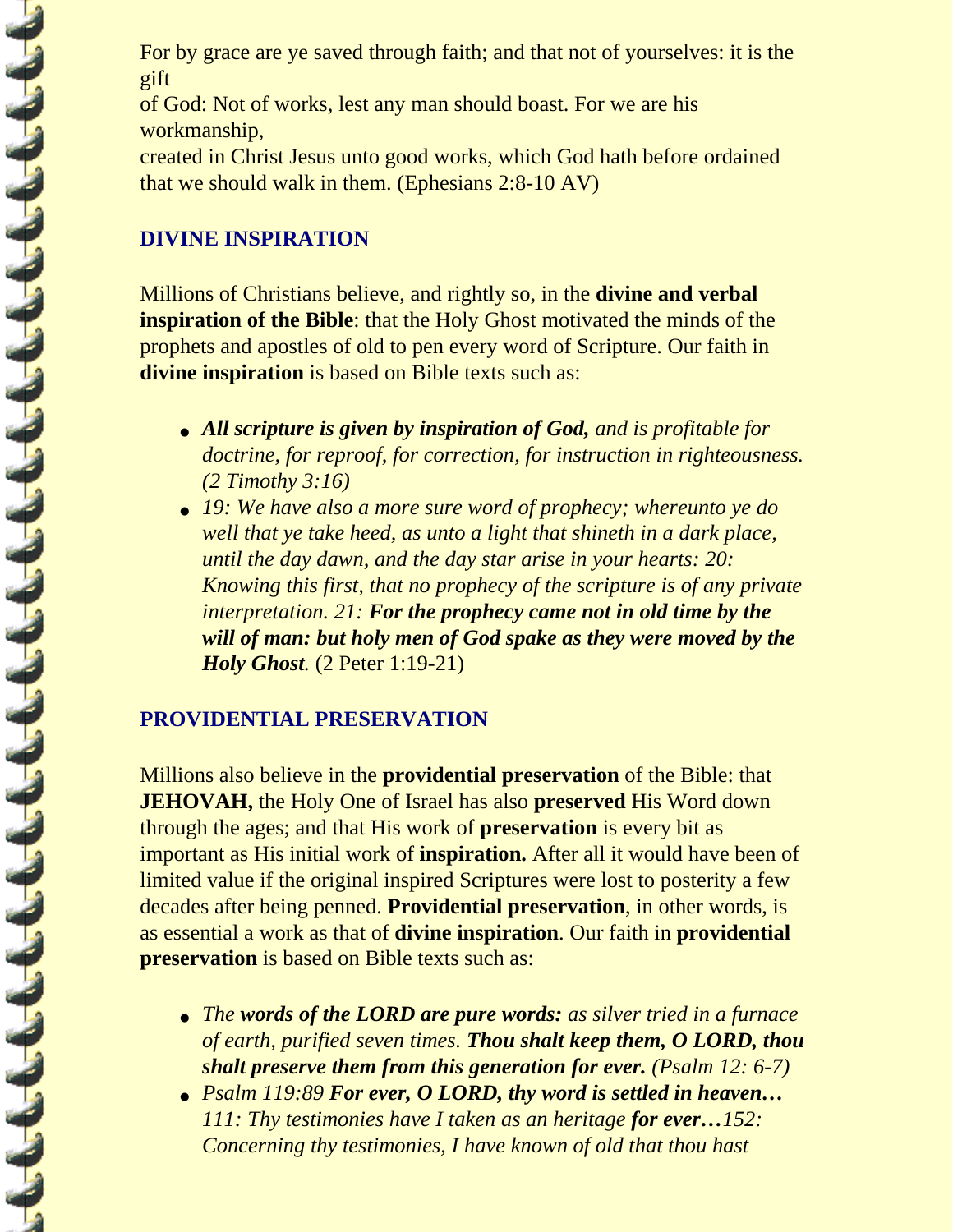*founded them for ever.*

- *I know that, whatsoever God doeth, it shall be for ever: nothing can be put to it, nor any thing taken from it: and God doeth it, that men should fear before him. (Ecclesiastes 3:14)*
- *Heaven and earth shall pass away, but my words shall not pass away. (Matthew 24:35)*
- *Being born again, not of corruptible seed, but of incorruptible, by the word of God, which liveth and abideth for ever… The word of the Lord endureth for ever. (1Peter 1:23-25)*

Concerning **Providential Preservation** the *Westminster Confession of Faith* (17<sup>th</sup> century) says this on page 23:

"*The Old Testament in Hebrew, and the New Testament in Greek, being immediately inspired by God and by His singular care and providence kept pure in all ages, are therefore authentical, so as in all controversies of religion the Church is finally to appeal unto them."* 

In the past most Christians accepted these facts, but of late there are a growing number who have strong reservations about **divine preservation***.* They will allow that the **original autographs,** which of course are no longer available, were inspired. But they have strong reservations about **divine preservation.** They believe that much of Scripture is in need of update, because some of the oldest manuscripts were not available to the 17th century translators of the **King James Version (KJV).** That is why, they maintain, the **Revised Version** of 1881 and its many descendants became necessary; and how that each new English translation (well over 100 at the present count) is an improvement on the one that went before. In other words, the Bible is also **evolving** and each new version brings us one step nearer the original.

This is an extremely disturbing development: for when we examine modern translations, which are all based on the **Revised Version,** we find they do not simply use modern language, which, arguably, may have been in order; but they say things entirely different from the early **English** and **foreign language** versions of the Scriptures, which in past centuries God used to further His work. In this article you are about to learn many startling facts about the modern English translations of the Bible, that they:

- All present conflicting messages with the **King James Version (KJV)** and even with each other.
- Omit many words, verses and passages of Scripture.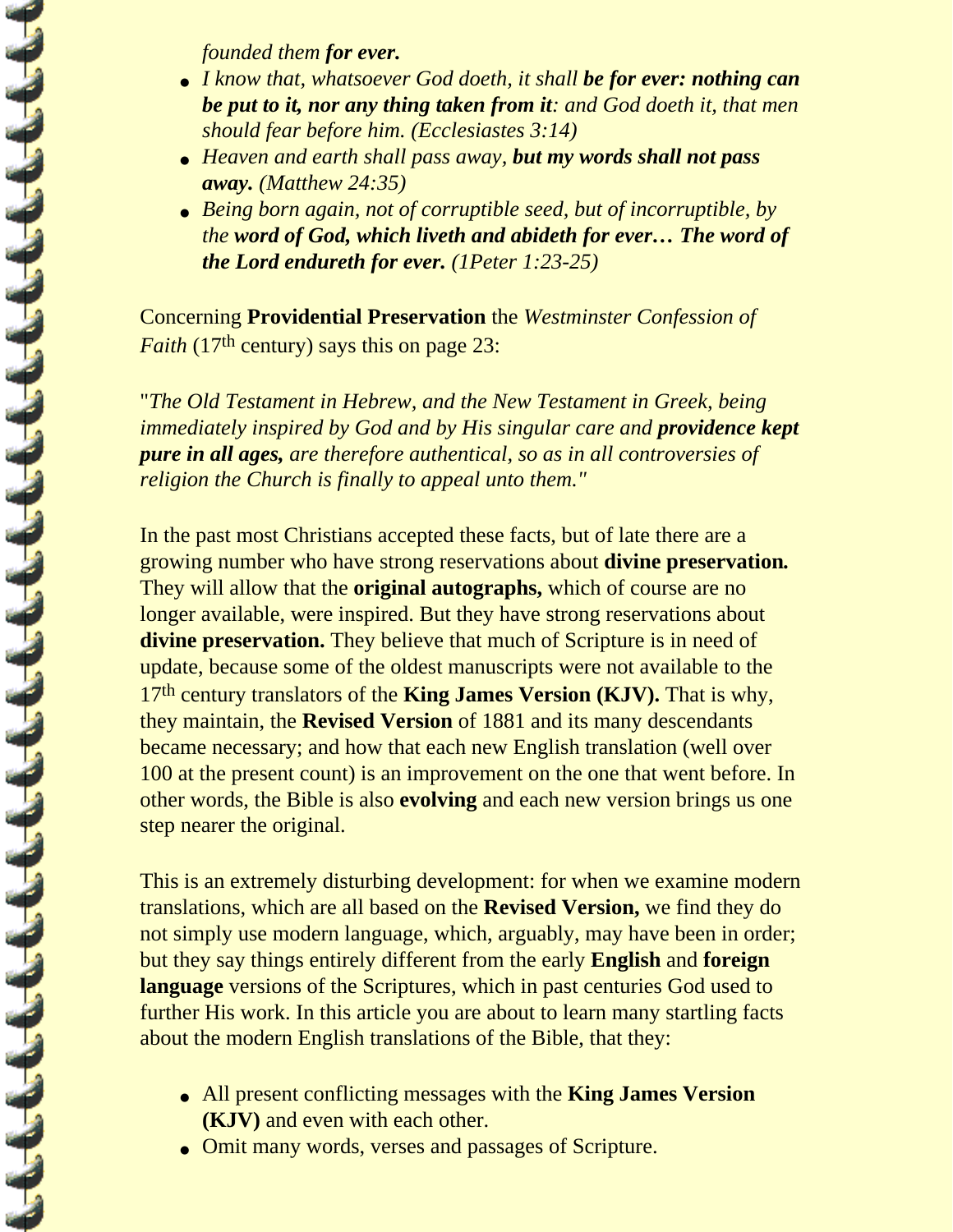- All cast doubt on the accuracy of the **KJV** and several fundamental doctrines taught in it, such as the virgin birth of Jesus Christ, his divinity, his miracles, his bodily ascension to heaven and his second coming.
- All disagree on major doctrinal points with other early **European versions** of the Bible which triggered the great Protestant Reformation and for which tens of thousands of true believers died during the dark ages.
- Are warmly welcomed by the **Roman Catholic Church** which has long considered the King James Bible its number one enemy.

These discoveries are disturbing to say the least and should cause true believers around the world to ask: *Is all this true? Are these allegations justified? And if so, what spirit is behind the deception and confusion caused by the modern translations?* Visit any Bible study group where believers are using a variety of modern *"Bibles*" and comments such as these are common:

● '*My Bible puts it this way.'* 

- '*My Bible doesn't even have that verse.'*
- *'Listen to this Note about ancient and more reliable manuscripts.'*
- *'My Bible says something totally different.'*
- *'My Bible says the very opposite.'*

The question is: **Which English Bible is the real Word of God?** Anyone can see that they cannot all be the **Word of God** if they are saying different things. After all, God doesn't contradict Himself and is certainly not the author of confusion. (1Corinthians 14:33) **Scores of conflicting translation, all claiming to be His Word, cannot possibly be the work of the Spirit of Jehovah.** Besides, would the Almighty flood the Englishspeaking world with well over 100 conflicting translations of the whole Bible and over 300 translations of the New Testament? Of course not: the very idea is ludicrous if not blasphemous. Something is terribly wrong somewhere and it's time to find out.

# **The Original Autographs**

As most believers know, the Bible is often referred to as **'the Holy Scriptures.'** It is made up of two parts, the Old and the New Testaments. The Old Testament is a collection of 39 books which were originally penned mostly in the Hebrew language. The New Testament is a collection of 27 books, written originally in Greek; though some portions were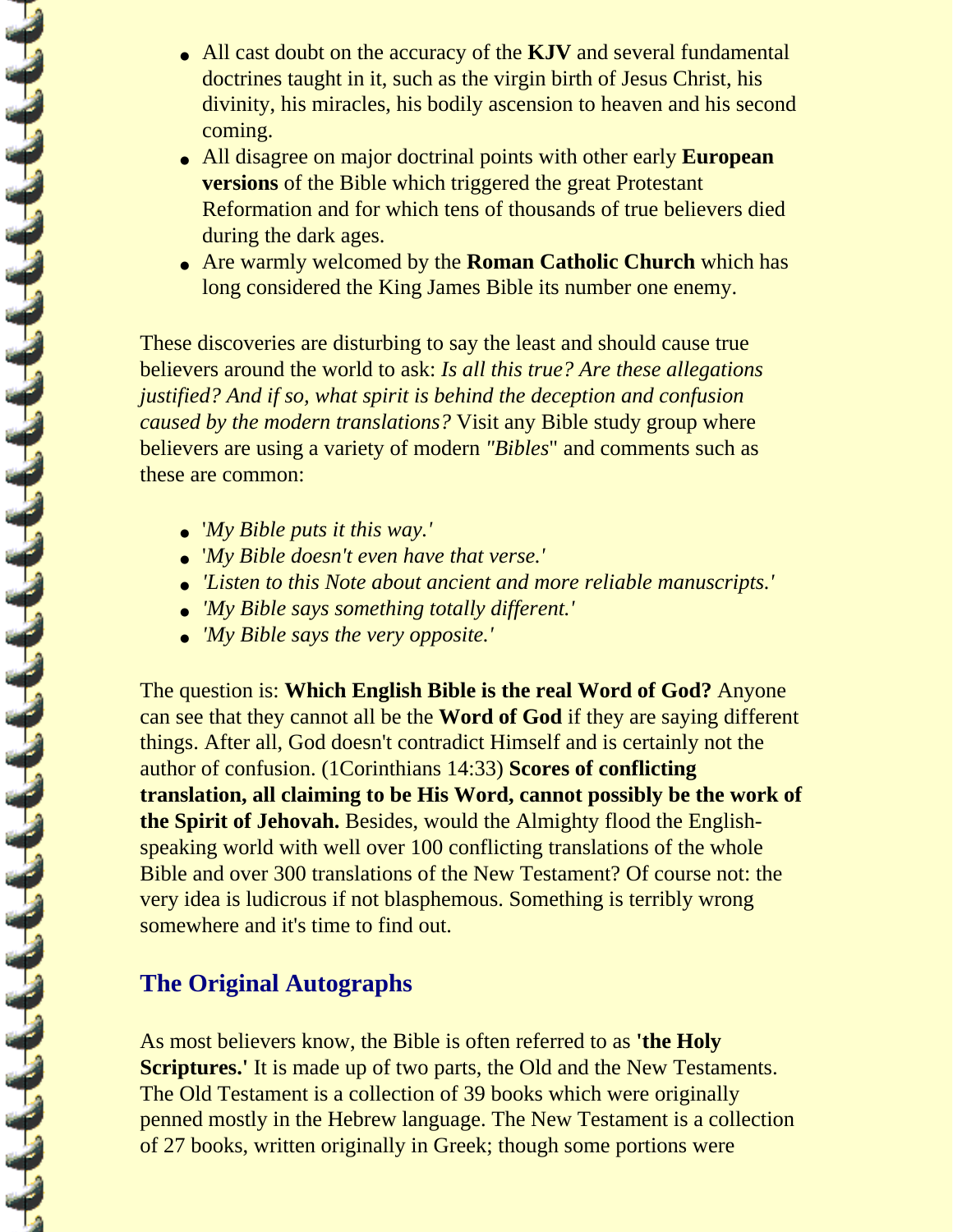probably written in Hebrew or Aramaic, a north Semitic language. **The original autographs (masters) were the hand-written scrolls penned by the inspired prophets and apostles.** They were written on **vellum** (the skins of clean animals, such as calf or antelope) or **papyrus.** Vellum is more durable and costly than papyrus; but an entire antelope skin would only furnish two or three pages of a manuscript. Because of this fact the vast majority of manuscripts were written on papyrus. Papyrus is a reed-like water plant with thick fibrous stems from which a kind of paper was made in ancient times. The average papyrus scroll was about ten inches in width and about thirty feet in length. After years of constant use, being rolled and unrolled, the original autographs (**master scrolls**) especially those of papyrus, became worn and began to fall apart.

## **Master Copies**

Before the **original masters** completely disintegrated they were carefully copied. The Almighty, who had initially **inspired** their production, then moved His faithful followers, first the **Aaronic Priests** and later the **Masorites,** to make copies of the originals. Thus began the work of **providential preservation.** After all, it would have been short-sighted of God to **infallibly inspire** the Scriptures only to have them discarded after a few decades. **Jehovah** must needs, as promised, **preserve His Word** in accurate copies for the following statements to be true.

#### **Divine Preservation**

- *The words of the LORD are pure words: as silver tried in a furnace of earth, purified seven times. Thou shalt keep them, O LORD, thou shalt preserve them from this generation for ever.* (*Psalm 12: 6-7)*
- *Heaven and earth shall pass away, but my words shall not pass away. (Matthew 24:35)*
- *The word of the Lord endureth for ever (1Peter 1:25)*

#### **A Divine Warning**

The God of Israel anticipated Satan's intended attack on the Scriptures: and how the enemy of souls would seek to frustrate His work of **preservation** and cause unbelieving scribes to add to, delete and distort the sacred writings. That is why this solemn, yea frightening, warning appears at the end of the Bible. It not only addresses copyists and translators who intentionally corrupt **Jehovah's Word**, but also those who knowingly promote their corrupted publications.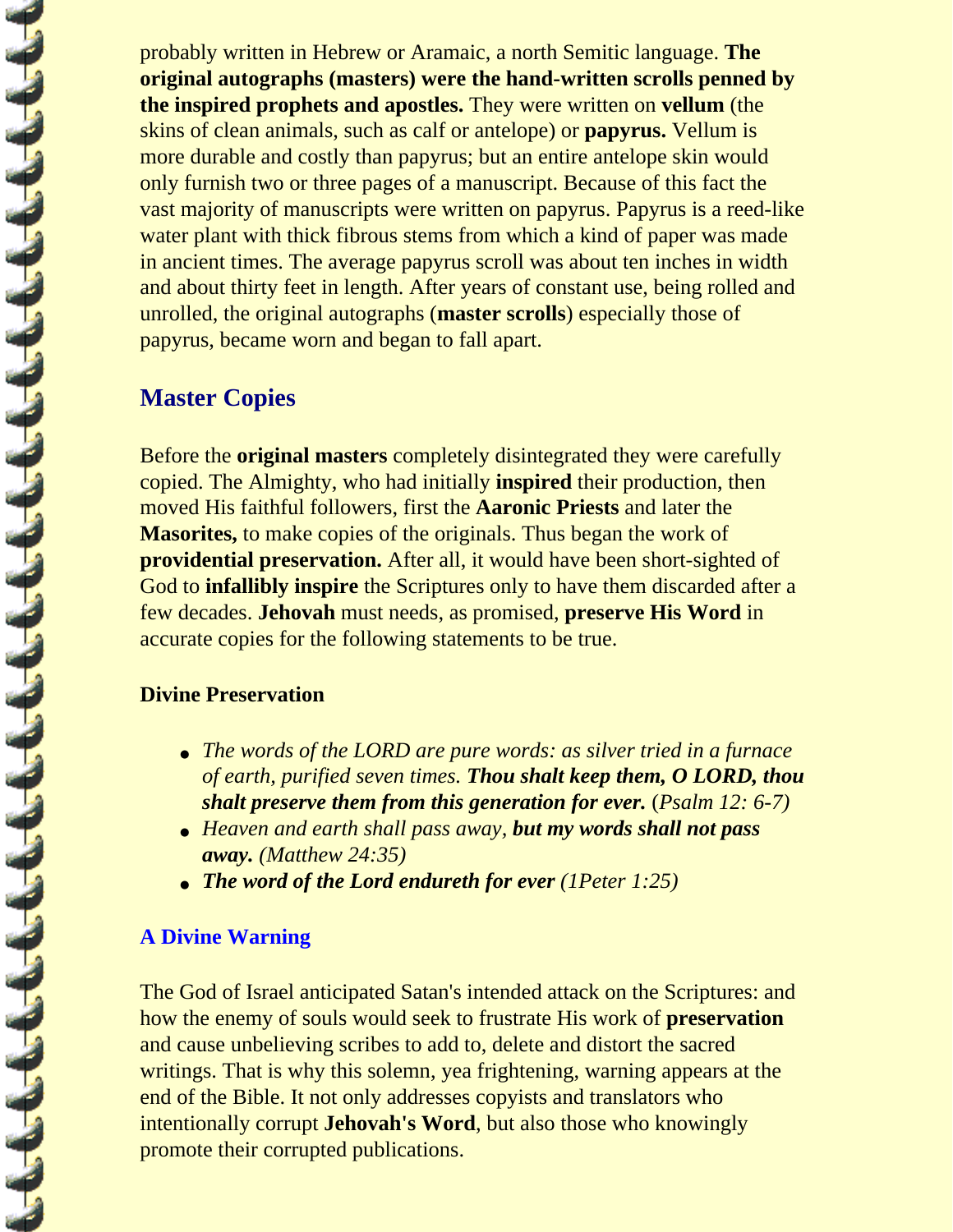Rev. 22:18- *For I testify unto every man that heareth the words of the*  19 *prophecy of this book, If any man shall add unto these things, God shall add unto him the plagues that are written in this book: And if any man shall take away from the words of the book of this prophecy, God shall take away his part out of the book of life, and out of the holy city, and from the things which are written in this book.*

I repeat: to **preserve** His word, **JEHOVAH** the LORD God of Abraham, Isaac and Israel must needs ensure that **accurate copies** of the inspired masters be made, else His promise that *'the Word of the Lord abideth forever'* was meaningless - if not false. Consequently the Almighty caused **faithful believers** to copy His Word. This is how He organised that work.

## **The Masorites & Masoretic Text**

The **Masorites** were Jewish scholars who, like their predecessors the **Aaronic Priests,** had the sacred task of copying the Old Testament Hebrew Scriptures. In his book **Story of Our English Bible,** W Scott wrote, over a hundred years ago, concerning the reliability of the copies made by these **faithful** priests and scribes.

Scott "It is well known that among the Jews it was the profession of wrote: *the Masorites, or doctors of tradition, to transcribe the scriptures. We know to what extent these indefatigable scholars carried their respect for the letter; and when we read the rules under which their labours were carried on, we understand the use that the providence of God (who had 'confided his oracles to the Jews') made of their superstition. They reckoned the number of verses, words, and letters in each book. They tell us, for instance, that the letter A occurs forty-two thousand three hundred and seventy-seven times in the Bible; the letter B thirty-eight thousand two hundred and eighteen times; and so on to the end. They were scrupulous of changing the position even of a letter, though evidently misplaced, but limited themselves to noting in the margin, supposing some mystery was involved. They tell us which is the middle letter of the Pentateuch, as well as of each of the books of which it is composed.* 

*They never allowed themselves to correct their manuscript;*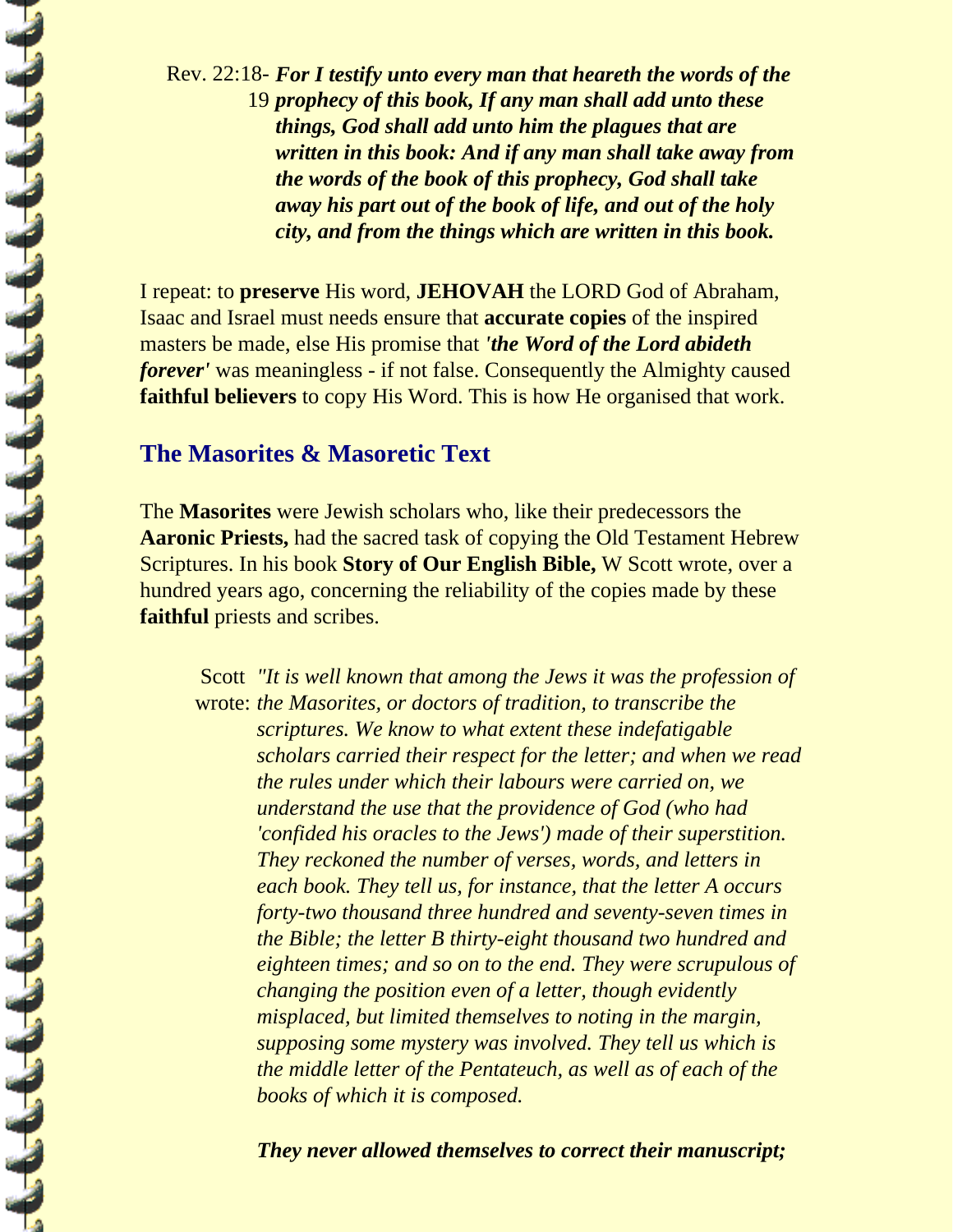*and if any mistake escaped them, they rejected the papyrus or the skin which they had blemished, and recommenced upon a fresh one; for they were equally interdicted from even correcting one of their own errors, and from retaining for their sacred volume a single parchment or skin in which an error had been made...* 

*"These facts, we repeat it, together with the astonishing preservation of the Hebrew text (1200 years more ancient than that of the Septuagint), plainly tell us how the intervention of the mighty hand of God was needed in the destinies of the sacred book."*

In his book **God Wrote Only One Bible,** Jasper James Ray confirms this fact about the faithfulness displayed by these ancient scribes in copying the Scriptures.

He *"In making copies of the original manuscripts, the Jewish*  writes: *scribes exercised the greatest possible care. When they wrote the name of God in any form they were to reverently wipe their pen, and wash their whole body before writing* **"Jehovah** *" lest that holy name should be tainted even in writing. The new copy was examined and carefully checked with the original almost immediately, and it is said that if only one incorrect letter was discovered the whole copy was rejected* **.** *Each new copy had to be made from an approved manuscript, written with a special kind of ink, upon skins made from a 'clean' animal. The writer had to pronounce aloud each word before writing it. In no case was the written word to be written from memory."* 

It is a sad fact that the Gentiles who copied the New Testament Scriptures were not as diligent as the ancient Aaronic scribes and Masorites. Therefore it is in the New Testament texts where most errors are found.

## **Original Manuscripts**

**A 'manuscript' is a hand-written document, not one that is typed or printed.** The word '*manuscript*' is often abbreviated as MS or ms (singular) and MSS or mss (plural). Currently there are between **5250** and **5309** extant (existing) manuscripts of the Scriptures or parts of it. Manuscripts fall into two categories:

● **Masters:** These were the original autographs. *There are currently no*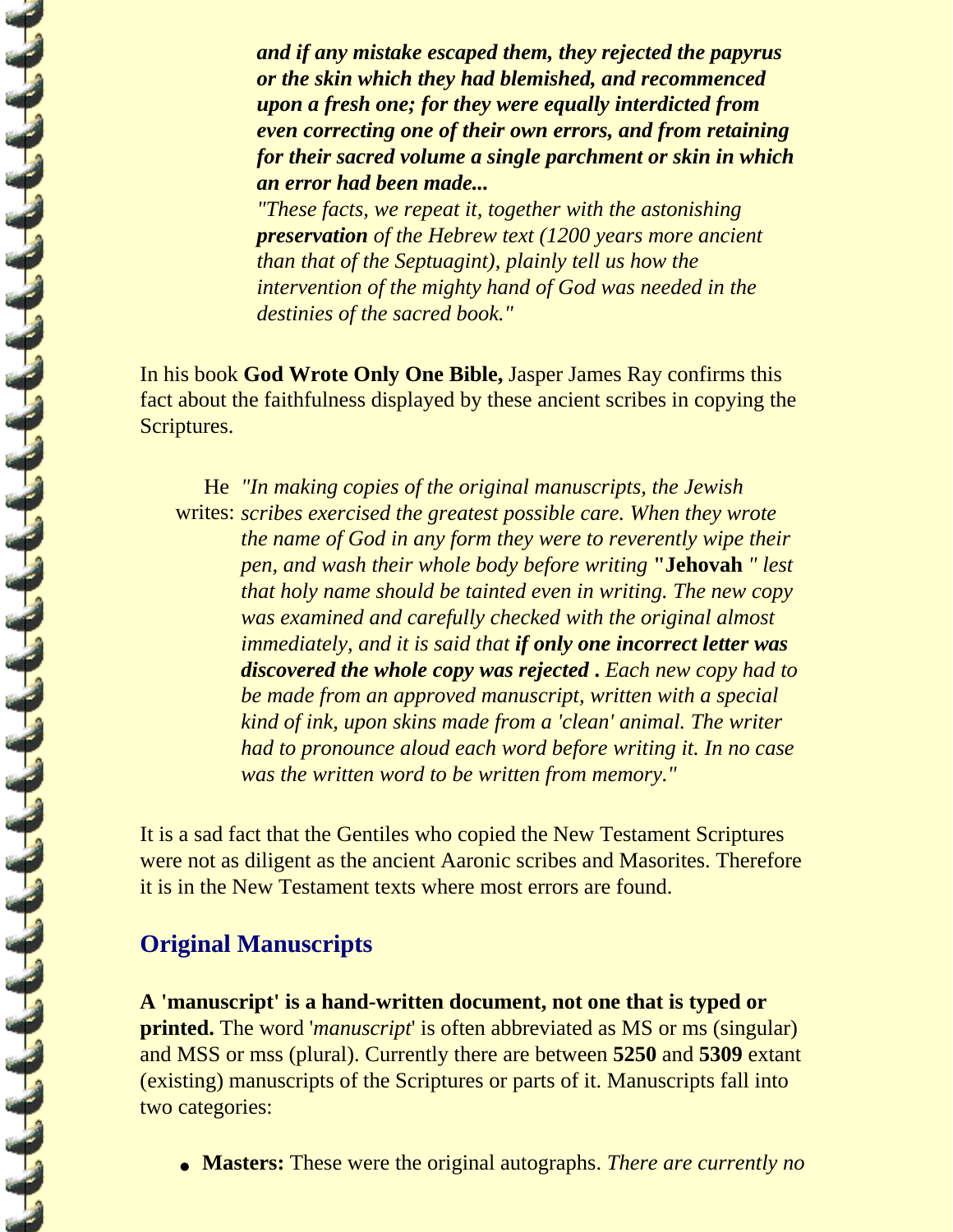*original autographs or masters in existence*. They have all long since been replaced by copies.

• **Copies:** These are hand-written copies of the masters or handwritten copies of earlier copies. Some 5000+ hand-written copies of the whole or parts of Scripture are still in existence.

Manuscripts produced by the early Christians fall into three categories:

- 1. **Copies** of masters or of earlier copies.
- 2. **Versions** : These are translations of Scripture made directly from the original languages. For example from Hebrew or Greek into Syriac, Latin, German, English or French. A **translation** from Latin into English, or from English into Chinese, cannot strictly be called a '**version**.' It is simply a translation of a translation: whereas a '**version**' must be a translation from the original. Bear this important fact in mind.
- 3. **Church Fathers:** *"Our third group is the early church fathers. These are the men who led the Christians in the first few centuries after the New Testament was completed. We have record of their early sermons, books and commentaries. They will be able to provide us with much information on disputed passages. Many may have seen the original autographs." (* Ref:B1)

As regards the **format** of ancient manuscripts, they are often described as:

- **Uncial** or **Majuscules:** written in capital letters with no spaces: e.g. NOMANHATHSEENGD.
- **Cursives or Miniscules:** written in small letters and later with spaces: e.g. No-man-hath-seen-gd.

## **Early Church Fathers**

Before the art of printing was known (before AD 1450) the church fathers of the early Christian era wrote - **by hand -** their letters, sermon notes, commentaries and books. Their manuscripts contain many quotations from the **original autographs** or the **earliest copies.** Some fathers had actually seen the New Testament autographs or very early copies; and had personally hand-copied large portions of Scripture. The writings of these early elders help verify the original text and form a valuable source of information as to what the first apostles wrote. Scripture tells us that Satan began his attack on the New Testament Scriptures very early, even before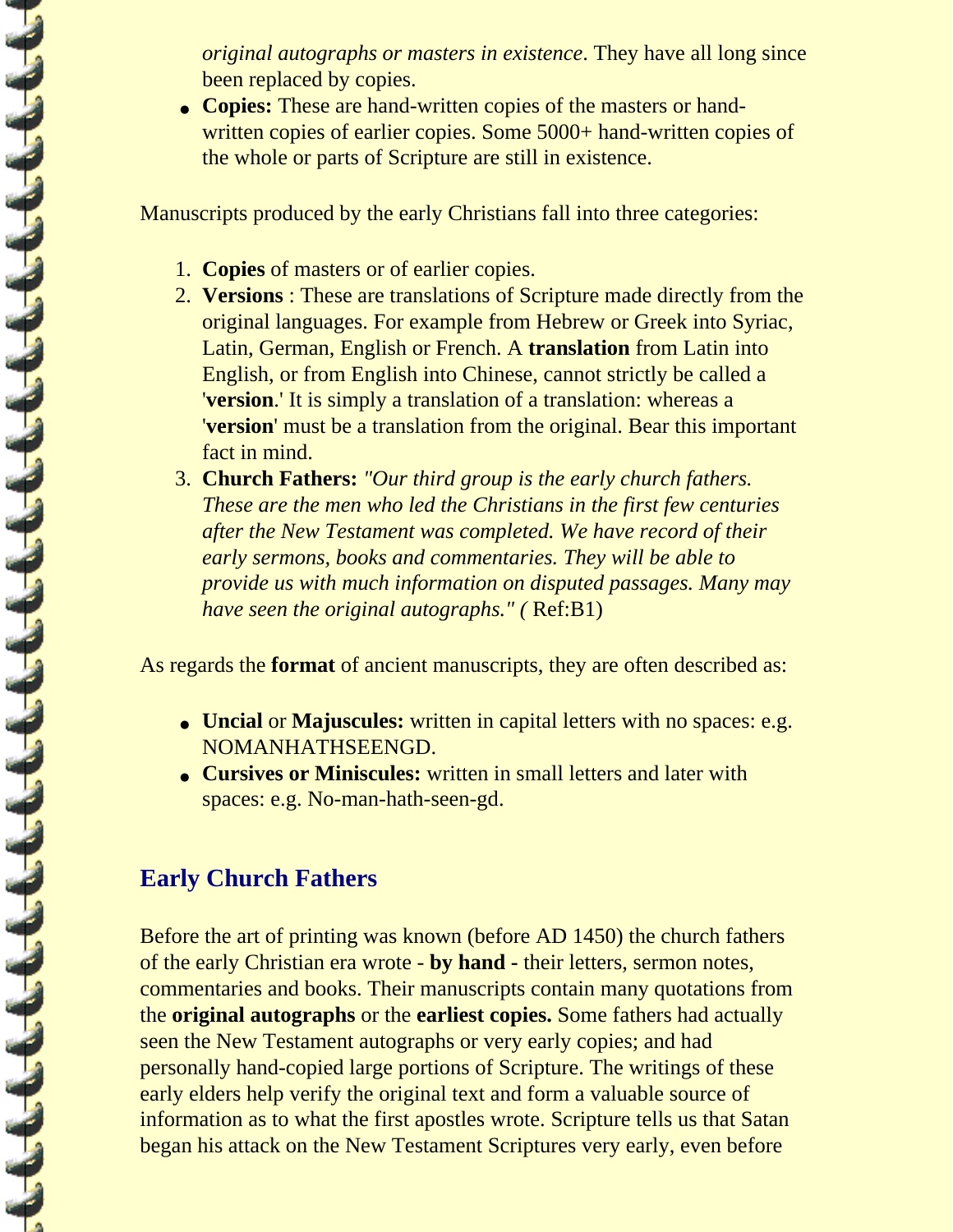the first apostles died. Listen to Paul's testimony concerning this matter about corrupting of the **Word of God;** and of some who even wrote letters as though they were composed by the apostle himself.

### **Paul writes:**

2 Cor.2:17 *For we are not as many, which corrupt the word of God: but as of sincerity, but as of God, in the sight of God speak we in Christ.* 

2 *That ye be not soon shaken in mind, or be troubled, neither by*  Thess.2:2 *spirit, nor by word, nor by letter as from us, as that the day of Christ is at hand.*

During the latter part of his life the apostle John strongly defended the **Word of God.** Being an eye-witness of many events involving the ministry of **Yeshua the Messiah** (**Jesus Christ**), John was well qualified to refute written or spoken error and to put the record straight. The enemies of truth had this reliable eye-witness banished to the island of Patmos.

## **John writes:**

Revelation *I John, who also am your brother, and companion in*  1:9 *tribulation, and in the kingdom and patience of Jesus Christ, was in the isle that is called Patmos , for the word of God, and for the testimony of Jesus Christ.* 

There were many church fathers who hand-copied the whole or portions of Scripture. Let me mention a few who greatly influenced the church, particularly in Europe.

In his book **Story of Our English Bible**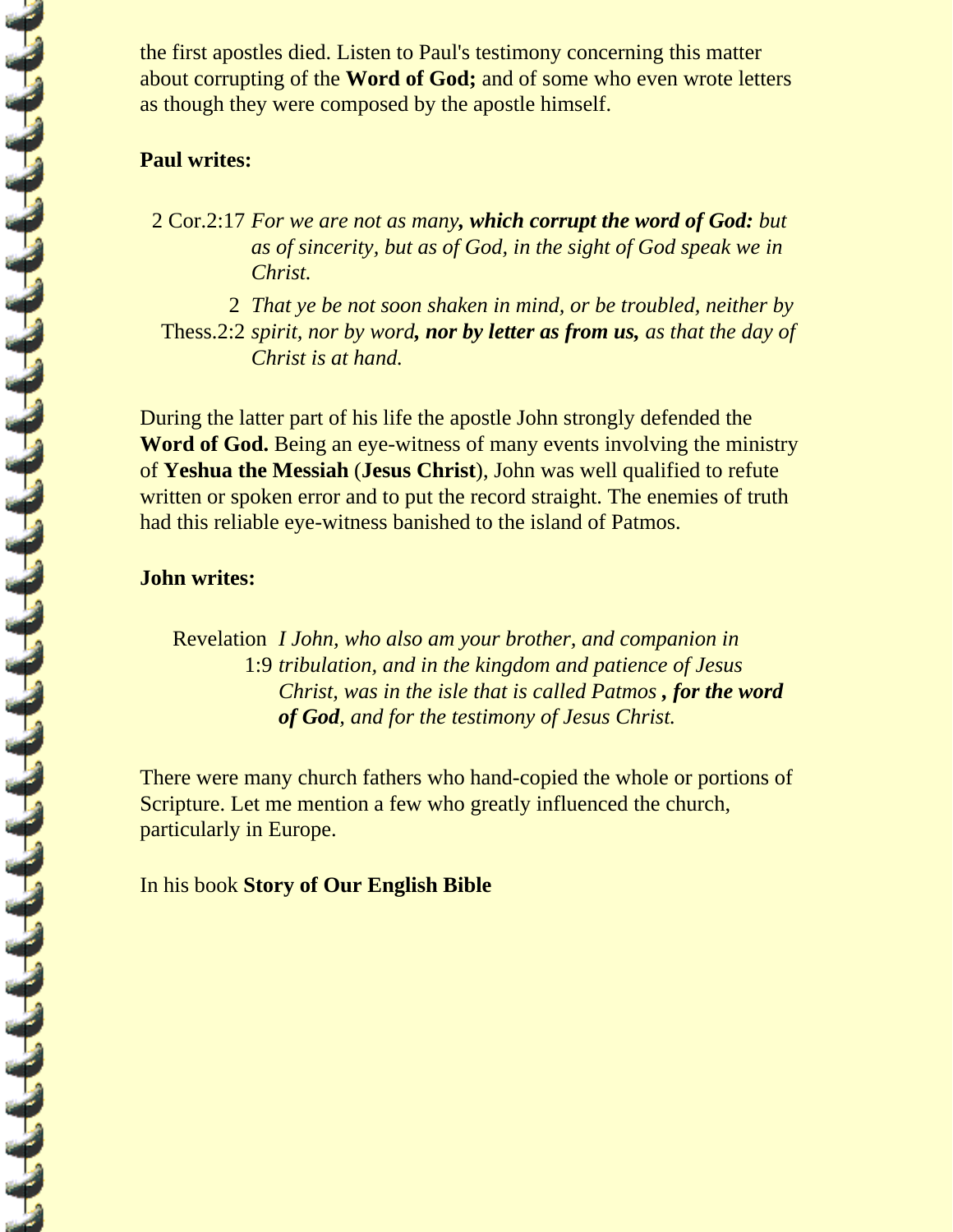W Scott *"Crysostom,the most eloquent of the fathers, spoke of them*  wrote: *(the Scriptures) as The Divine Books, Polycarp, who lived at a still earlier date, having been personally instructed by the Apostle John, spoke of the Bible as The Sacred Scriptures, as also the Oracles of the Lord. Clement of Rome, whom Paul styles his 'fellow-labourer' (Phil.1V.3), termed the Scriptures The True Sayings of the Holy Spirit. Irenaeus, of the second century, makes about 1200 citations or references from the New Testament; Tertullian, also of the second century refers to or quotes from the New Testament about 2500 times; Clement of Alexandria, another of the second century Fathers, cites from or refers to the New Testament 800 times; and Polycarp, already referred to, in a brief epistle addressed to the Philippians, quotes from the New Testament about 50 times."* 

## **Lucian of Antioch**

Lucian (AD 250-312) was born in Antioch in Syria where the early believers in Jesus were first called Christians. **(**Acts 11) In his book **Truth Triumphant** Benjamin George Wilkinson Ph.D writes this about Lucian:

Quote: *"Lucian founded a college at Antioch which strove to counteract the dangerous ecclesiastical alliance between Rome and Alexandria. How bitter the situation became and how it finally split West and East will be clarified by the following four facts: First, the original founders of the ecclesiastical college at Alexandria strove to exalt tradition. Justin Martyr, as early as 150, had stood for this.* 

*Second, Clement,most famous of the Alexandrian college faculty and a teacher of Origen, boasted that he would not teach Christianity unless it was mixed with pagan philosophy. Third, Victor 1, bishop of Rome, entered a compact with Clement, about 190, to carry on research around the Mediterranean basin to secure support to help make Sunday the prominent day of worship in the church. Sunday was already a day exalted among the heathen, being a day on which they worshipped the sun; yet Rome and Alexandria well knew that most churches throughout the world sanctified Saturday as the Sabbath of the fourth commandment. Fourth, when Victor 1, in lordly tones, pronounced excommunication on all the churches of the East who would not*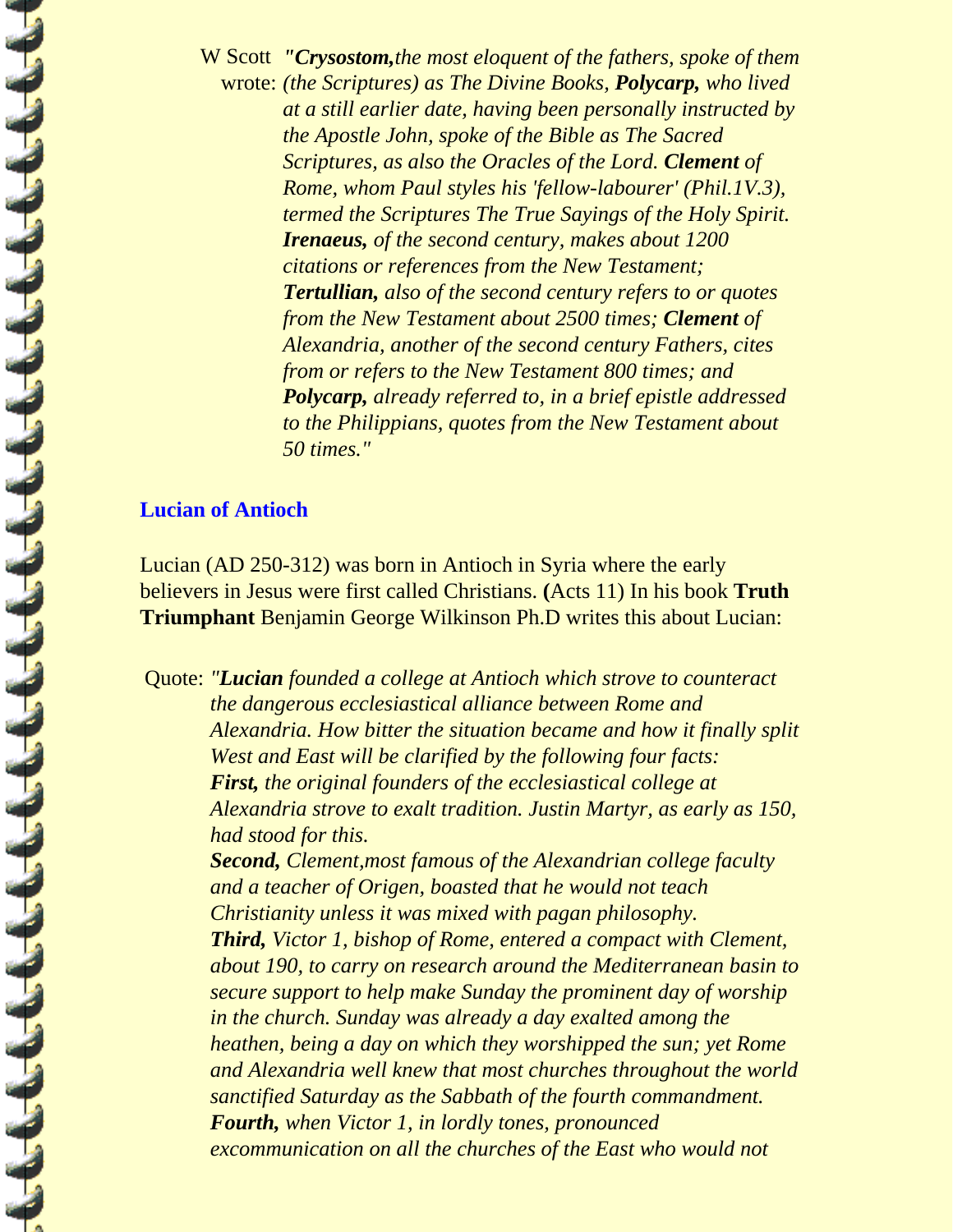*with him make Easter always come on Sunday, Alexandria supported this exhibition of spiritual tyranny by the bishop of Rome. Lucian opposed Alexandria's policies and for this has been bitterly hated and his name kept in the background."*

## **Patrick in Ireland**

**Patrick** belonged to the Celtic race. Tradition has it that he was born about **AD 360** in the kingdom of **Strathclyde in Scotland.** Wilkinson writes of Patrick:

Quote: *"Patrick preached the Bible. He appealed to it as the sole authority for founding the Irish Church. He gave credit to no other worldly authority; he recited no creed. Several official creeds of the church of Rome had by that time been ratified and commanded, but Patrick mentions none. In his Confession he makes a brief statement of his beliefs, but he does not refer to any church council or creed as authority. The training centres he founded, which later grew into colleges and large universities, were all Bible schools. Famous students of these schools - Columba, who brought Scotland to Christ, Adrian, who won pagan England to the gospel, and Columbanus with his successors, who brought Christianity to Germany, France, Switzerland and Italy - took the Bible as their only authority, and founded renowned Bible training centres for the Christian believers. One authority, describing the hand-written Bibles produced at these schools, says, 'In delicacy of handling and minute but faultless execution, the whole range of palaeography offers nothing comparable to these early Irish manuscripts… Patrick, like his example, Jesus, put the words of Scripture above the teachings of men. He differs from the papacy, which puts church tradition above the Bible. In his writings he nowhere appeals to the church of Rome for the authorization of his mission. Whenever he speaks in defence of his mission, he refers to God alone, and declares that he received his call direct from heaven… Patrick believed that Christianity should be founded with the home and the family as its strength. Too often the Christian organisations of that age were centred in celibacy. This was not true in the Irish church and its Celtic daughters in Great Britain, Scotland and on the continent. The Celtic Church, as organized and developed under Patrick, permitted its clergy to marry."*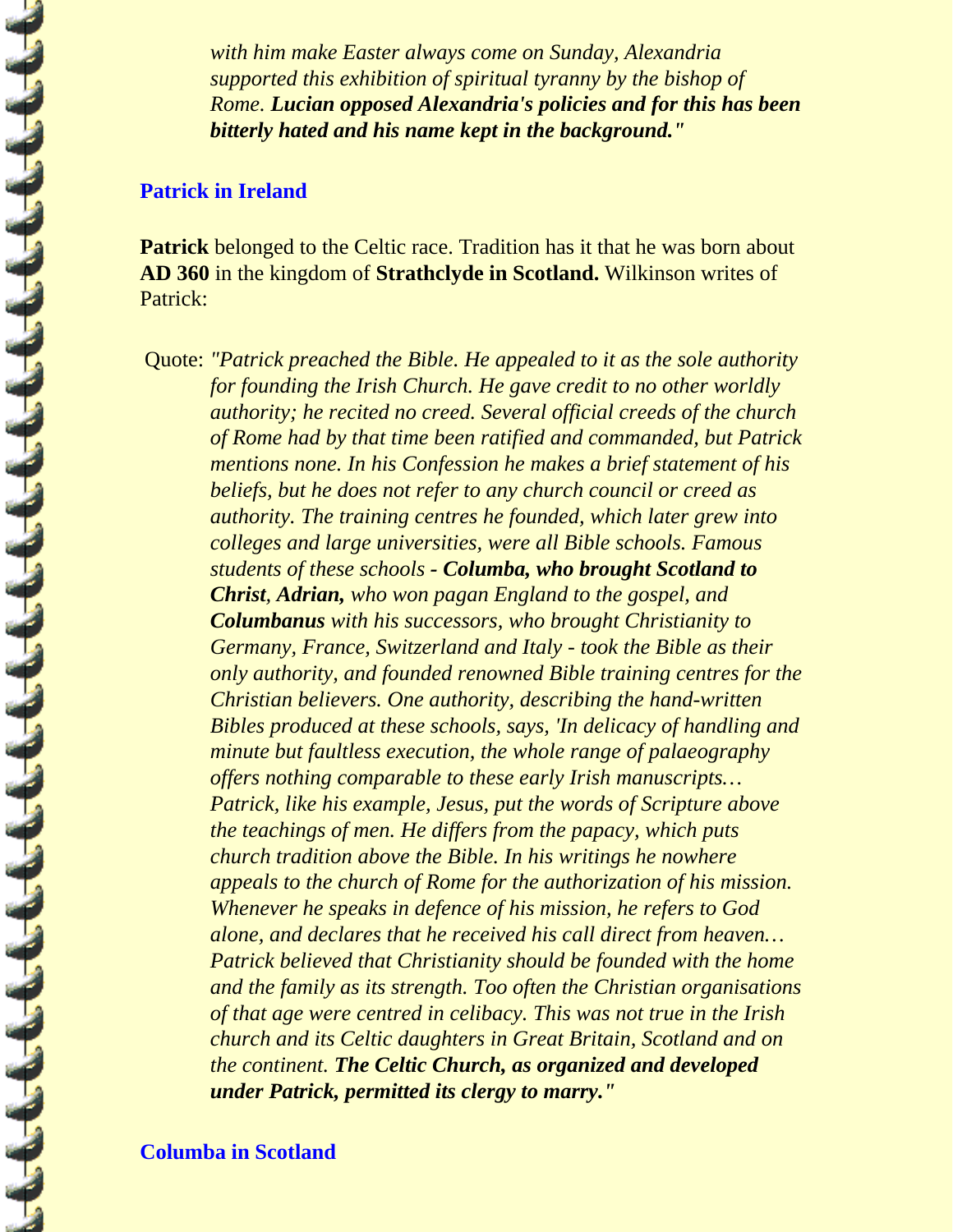Quote: *"Columba,an Irishman, was born in Donegal in 521, and both his parents were of royal stock. He founded a memorable college on the small island of Iona which was a lighthouse of truth in Europe for centuries. That the Celtic, not the Latin, race populated the British Isles was a determining factor, for the Christian churches in which Patrick had been reared received their doctrine, not from Rome, but from their brethren of the same faith in Asia Minor. Here was the link which connected the faith of Patrick and Columba with primitive Christianity. The farthest lands touching the Atlantic saw the rise of a vigorous apostolic Christianity not connected with the Church of Rome, but independent of it… Columba possessed a superior education. He was familiar with Latin and Greek, secular and ecclesiastical history, the principals of jurisprudence, the law of nations, the science of medicine, and the law of the mind. He was the greatest Irishman of the Celtic race in mental powers; and he founded in Iona the most learned school in the British Islands, and probably in Western Europe for a long period…"*

Comparatively few Christians know that **Columba** kept the seventh day of the week (Saturday) as the Sabbath of the fourth commandment. Wilkinson writes about this little known fact.

Quote: *"The last hours of Columba are recorded as follows: Having continued his labours in Scotland thirty four years, he clearly and openly foretold his death, and on Saturday, the ninth of June, said to his disciple Diermit: 'This day is called the Sabbath, that is the day of rest, and such will it truly be to me: for it will put an end to my labours.'"* 

We in Scotland are greatly indebted to **Columba,** who founded many churches in this country. He is credited with having hand-copied the New Testament **300 times!** His writings show that he used the **Itala** version of the Bible. In **Stewarton** there is a church called **St Columba's Church.** 

## **Ancient Versions**

Bear in mind that a **version** is a translation made directly from the original Hebrew or Greek: i.e. from Hebrew or Greek into Syriac, Latin or English: whereas a translation of a version into yet another language is simply called a **translation**. Bible versions were made in several languages within a few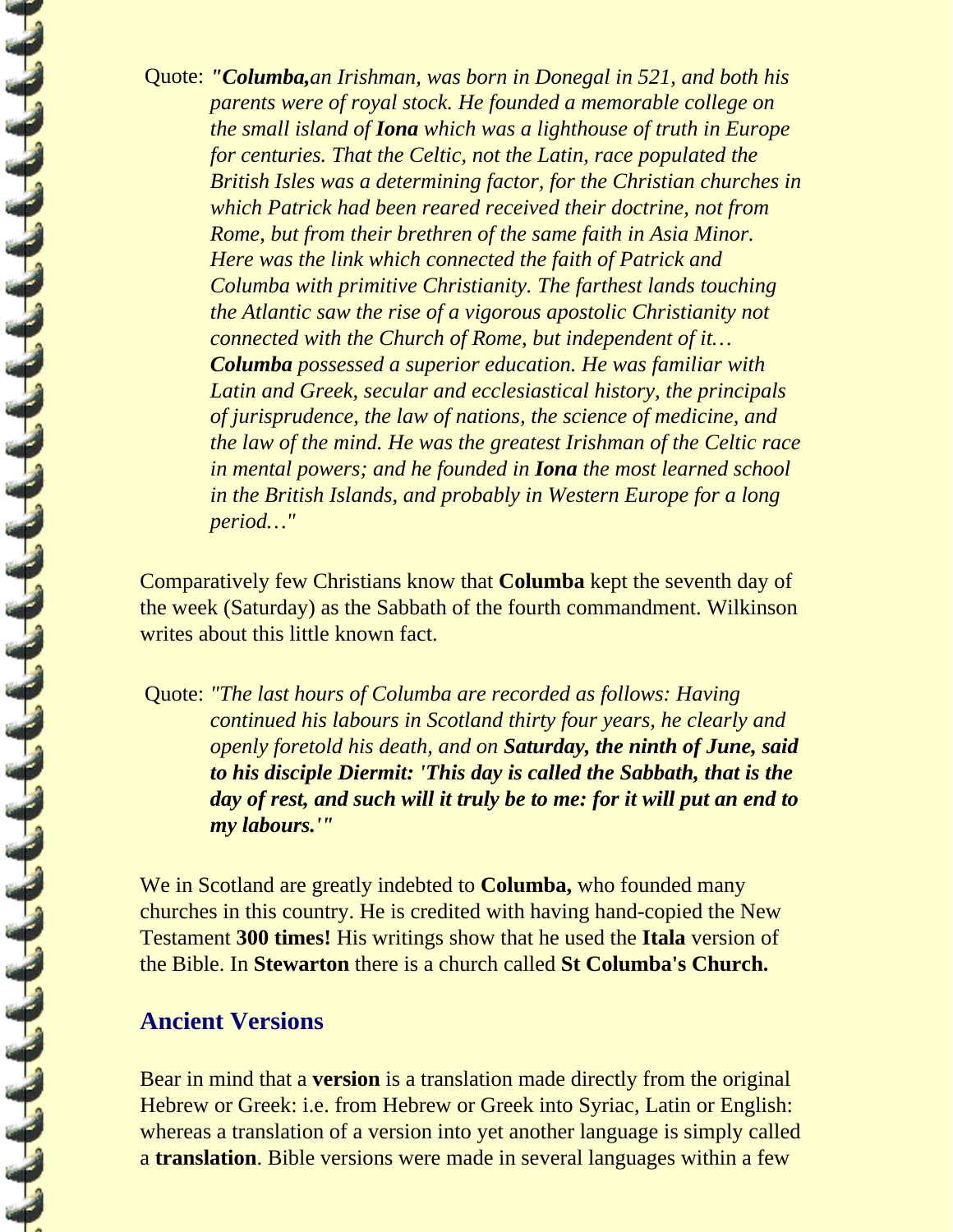years of the New Testament's creation. This was a rarity in the ancient world for any book.

Josh McDowell writes on pages 16-17 of his book **Answers to Tough Questions**.

Quote: *"...Translation of a document into another language was rare in the ancient world, so this is an added plus for the New Testament. The number of copies of the versions is in excess of 18,000, with possibly as many as 25,000. This is further evidence that helps us establish the New Testament text. Even if we did not possess the 5,500 Greek manuscripts or the 18,000 copies of the versions, the text of the New Testament could still be reproduced within 250 years from its composition. How? By the writing of the early Christians. In commentaries, letters, etc., these ancient writers quote biblical text, thus giving us another witness to the text of the New Testament.* 

*John Burgon has catalogued more than 86,000 citations of the New Testament in the writings of the early church fathers who lived before A. D.325. Thus we observe that there is so much more evidence for the reliability of the New Testament text than any other comparable writings in the ancient world."*

In his book **Final Authority** William P Grady quotes John Burgon on pages 33-34 concerning the reliability of a version over any single manuscript.

Quote: *"I suppose it may be laid down that an ancient Version outweighs any single Codex, ancient or modern, which can be named: the reason being, that it is scarcely credible that a Version - the Peshitto , for example, an Egyptian or the Gothic - can have been executed from a single exemplar (copy). A second reason for the value of ancient versions is in their ability to exhibit a text which antedates the oldest Greek manuscripts. Readings which are challenged in the Authorized Version for their non-existence in the 'two most ancient authorities' (Codex Sinaiticus or A; and Codex Vaticanus, or B, fourth century) are frequently discovered in the Syrian and Latin translations of the second century."* 

In the course of time many versions (translations from the original language) of Scripture were made. Let us now consider a few.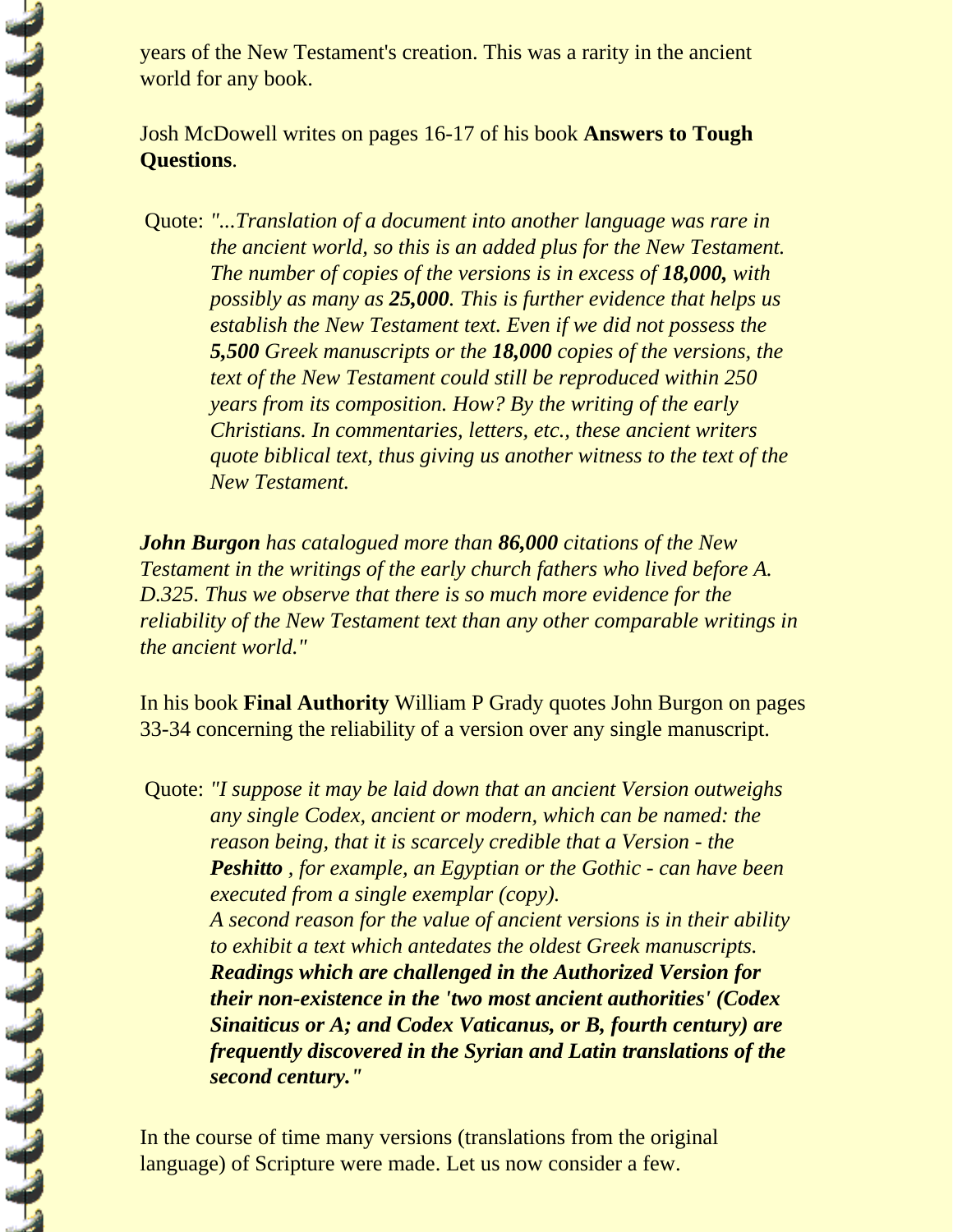#### **The Peshitta Version** (AD 150)

The Peshitta was the first Syrian translation from the original languages. Even to this day there are around **350 copies** of the Peshitta (or Peshitto) version in existence. In his book **Which Bible?** David O Fuller writes this of the Peshitto:

Quote: *"It was at Antioch, capital of Syria, that the believers were first called Christians. And as time rolled on, the Syrian-speaking Christians could be numbered by the thousands. It is generally admitted that the Bible was translated from the original languages into Syrian about 150 AD. This version is known as the Peshitto (the correct or simple). This Bible even today generally follows the Received Text. One authority tells us this - 'The Peshitto in our days is found in use amongst the Nestorians, who have always kept it, by the Monophysites on the plains of Syria, the Christians of St. Thomas in Malabar, and by the Maronites on the mountain terraces of Lebanon.' "*

#### **The Old Latin Vulgate** (AD157)

The word **'***vulgate*' is Latin for *vulgar* or *common*. The Old Latin Vulgate is a version. It was used by early believers in Europe when Latin was in popular use. It was sometimes referred to as the **Itala** version.

The Old Latin Vulgate must not be confused with Jerome's Vulgate, which was produced over 220 years later in AD 380. Jerome's Vulgate (also written in Latin for the Roman Church) was rejected by the early Christians for almost a millennium. The **Waldenses, Gauls, Celts, Albegenses** and other groups throughout Europe used the **Old Latin Vulgate** and rejected Jerome's Vulgate. In his book **An Understandable History of the Bible** Rev. Samuel Gipp Th.D confirms this fact. He writes: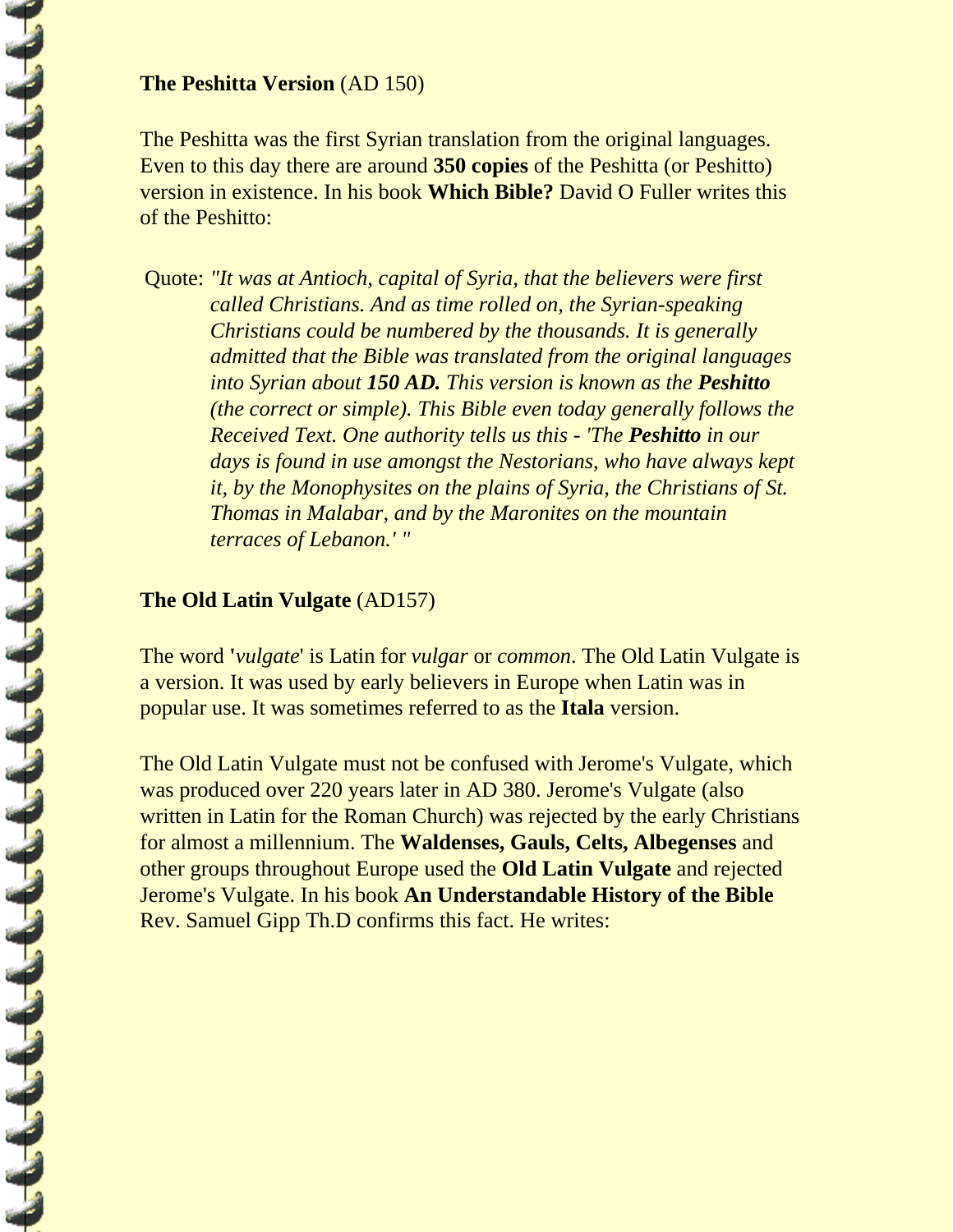Quote: *"The Old Latin Vulgate was used by the Christians in the churches of the Waldenses, Gauls, Celts, Albegenses and other fundamental groups throughout Europe. This Latin version became so used and beloved by orthodox Christians and was in such common use by the common people that it assumed the term 'Vulgate' as a name. Vulgate comes from 'vulgar' which is the Latin word for 'common' It was so esteemed for its faithfulness to the deity of Christ and its accurate reproductions of the originals, that these early Christians let Jerome's Roman Catholic translation 'sit on the shelf.' Jerome's translation was not used by the true Biblical Christians for almost a millennium after it was translated from corrupted manuscripts by Jerome in 380 A.D. Even then it only came into usage due to the death of Latin as a common language, and the violent, wicked persecutions waged against true believers by Pope Gregory IX during his reign from 1227 to 1242 A.D."* 

David Fuller confirms this fact: *"It is clearly evident that the Latin Bible of early British Christianity was not the Latin Bible (Vulgate) of the Papacy."*

### **The Italic Bible** (AD157)

*"Italy, France and Great Britain were once provinces of the old Roman Empire. Latin was then the language of the common people. So the first translations of the Bible in these countries were made from the Greek Vulgate into Latin. One of the first of these Latin Bibles was for the Waldenses in northern Italy, translated not later than 157 AD and was known as the Italic Version. The renowned scholar Beza states that the Italic Church dates from 120 AD. Allix, an outstanding scholar, testifies that enemies had corrupted many manuscripts, while the Italic Church handed them down in their apostolic purity."* 

#### **The Waldensian** (AD 120 & onwards)

"*The Waldenses were among the first of the peoples of Europe to obtain a translation of the Holy Scriptures. Hundreds of years before the Reformation, they possessed a Bible in manuscript in their native tongue. They had the truth unadulterated, and this rendered them the special objects of hatred and persecution …Here for a thousand years, witnesses for the truth maintained the ancient faith…In a most wonderful manner it (the Word of Truth) was preserved uncorrupted through all the ages of darkness."* 

**The Gallic Bible** (Southern France) (AD177)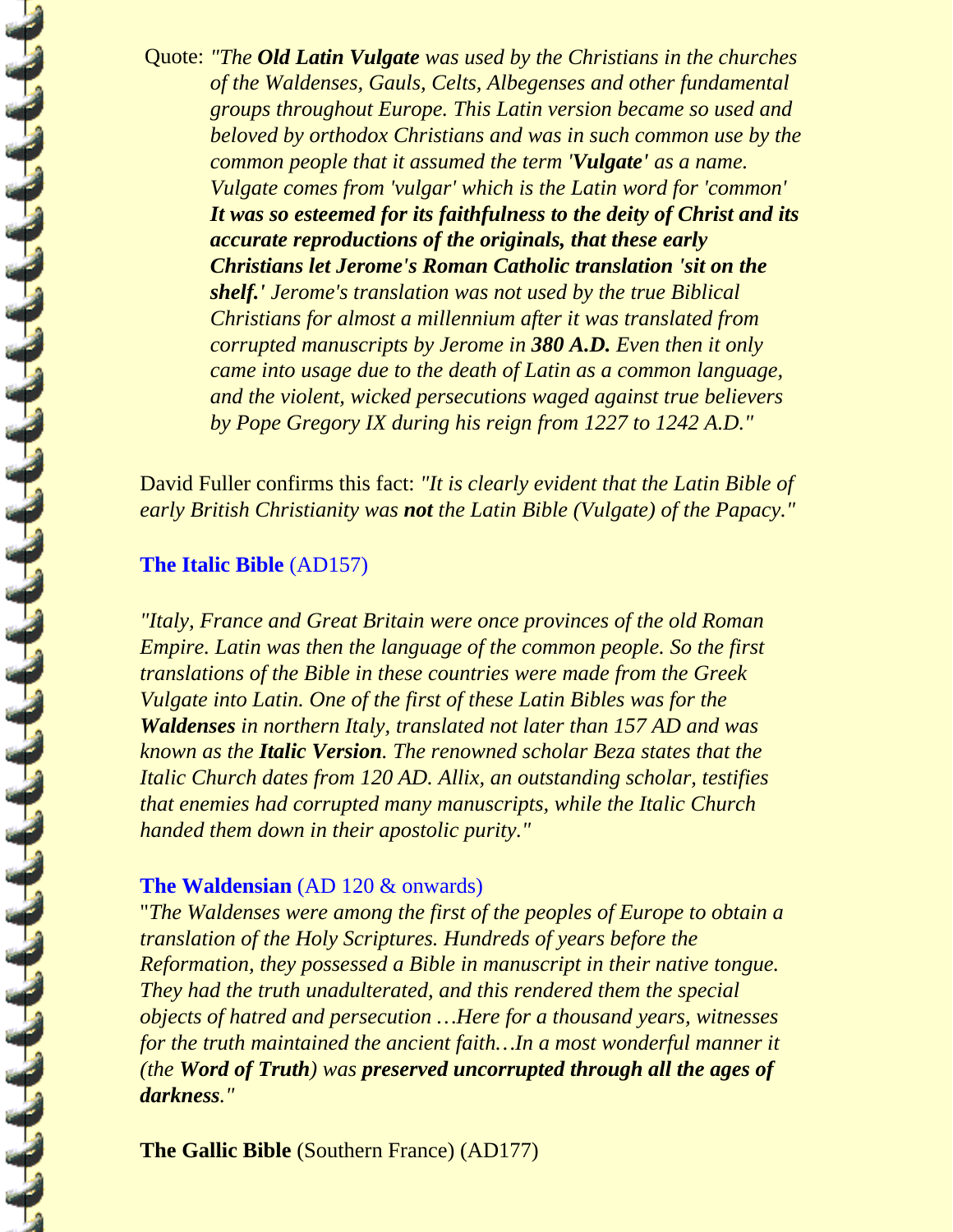**The Gothic Bible** (AD 330-350) **The Old Syriac Bible** (AD 400) **The Armenian Bible** (AD 400) There are **1244 copies** of this version still in existence. **The Palestinian Syriac** (AD 450) **The French Bible** of Oliveton (AD 1535) **The Czech Bible** (AD 1602) **The Italian Bible** of Diodati (AD 1606) **The Greek Orthodox Bible:** Used from Apostolic times to the present day by the Greek Orthodox Church.

All the above mentioned Bibles and the vast majority (about 99%) of the **5200 extant New Testament MSS** are in agreement with the text now known as Textus Receptus; the Text which underlies the **Authorized King James Bible.** 

#### **ENGLISH BIBLES**

**John Wycliffe's Translation** (1380-82). This was the first manuscript (hand-written) Bible in the English language. Strictly speaking, it was not a **version,** but a translation into English from the Old Latin Vulgate. Wycliffe, often described as the *'Morning Star of the Reformation,'* was an able Latin scholar. Alas! so hated was he for making Scripture available to the common man that some 44 years after his death his bones were dug up and burned, and his ashes cast into the river Swift.

**William Tyndale's New Testament** (1526) was the first printed Testament in the English language. Unlike Wycliffe's translation, Tyndale's New Testament was translated directly from the Greek, from the **Majority Text,**  now known as **Textus Receptus.** More about this Text later. Tyndale's work, in other words, was a '**version**.' The first printings of Tyndale's version were burned at St Paul's Cross (London). At that time it was a grievous offence, punishable by fine, imprisonment or death to even possess a copy of Tyndale's New Testament. It was said of William Tyndale that he was:

"*A man so skilled in the seven languages, Hebrew, Greek, Latin, Italian, Spanish, English and French, that which ever he spake, you would suppose it his native tongue."* 

He it was who said to the ignorant clerics of his day that he would '*cause the boy who driveth the plough to know more of the Scriptures than*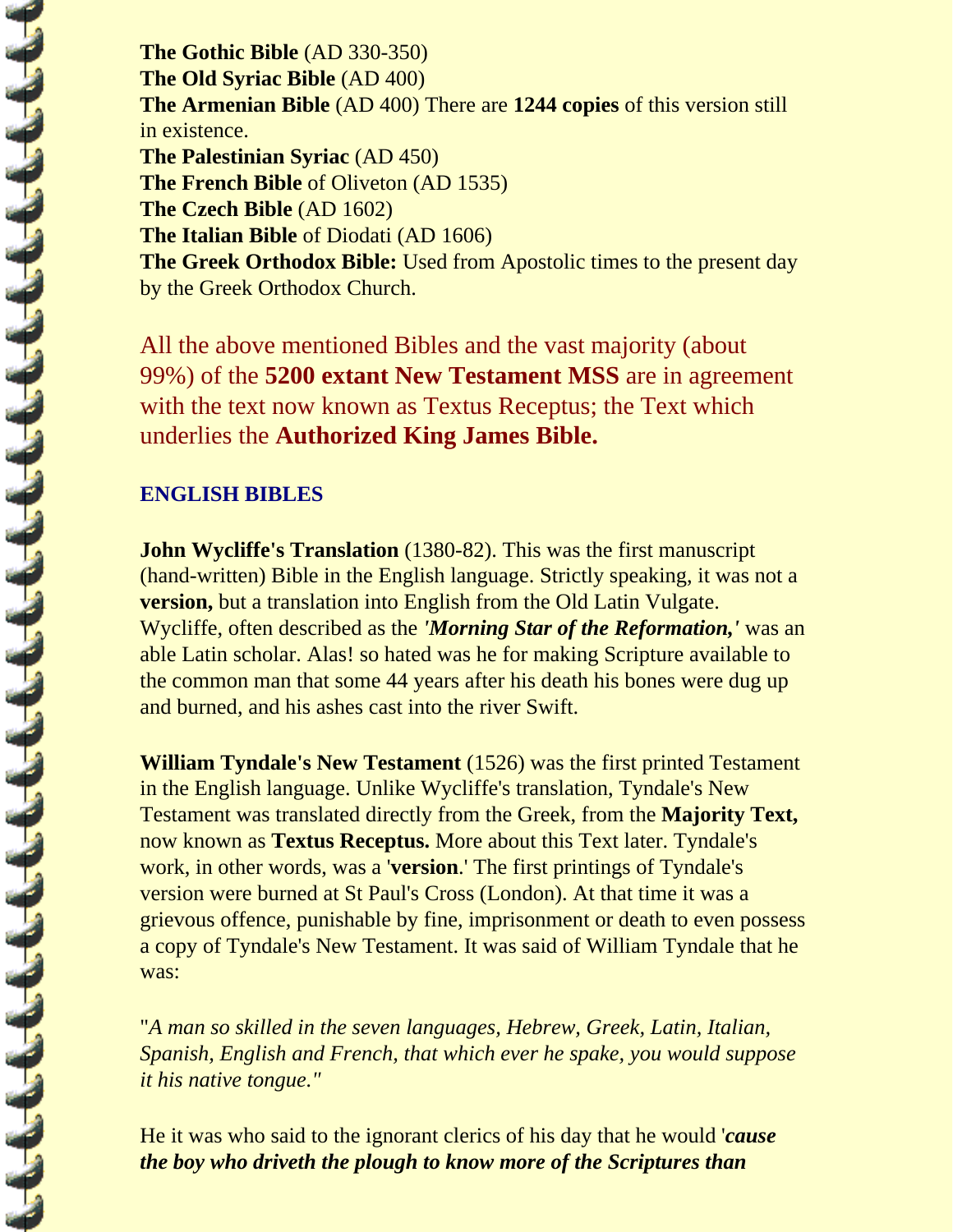#### *them.'*

Quote: *"Before Tyndale's day the English versions of the Bible had been translations of a translation, being derived from the Vulgate or older Latin versions. Tyndale, for the first time, went back to the original Hebrew and Greek. And not only did he go back to the original languages seeking for the truth, but he embodied that truth when found in so noble a translation that it has ever since been deemed wise by scholars and revisers to make but a few changes in it; consequently every succeeding version is in reality little more than a revision of Tyndale's. It has been truly said that 'the peculiar genius which breathes through the English Bible, the mingled tenderness and majesty, the Saxon simplicity, the grandeur unequalled, unapproached in the attempted improvements of modern scholars - all are here, and bear the impress of the mind of one man, and that man is William Tyndale."*

But alas! Tyndale was to suffer the wrath of blind ecclesiastical authority*.*  He was burned at the stake!

Quote: *"The martyr was first confined in the castle of Filford, about 20 miles from Antwerp. He was taken from prison on Friday, October 6 th 1536, fastened to the stake, strangled, and his body burned to ashes. The fervent prayer of the martyr Tyndale, when bound to the stake, 'Lord, open the King of England's eyes,' was about to be answered shortly."* 

**David Fuller** writes of Tyndale:

Quote: *"In the Reformation period the Church of Rome sought to maintain its dominant position by burning not only the copies of the bible, but also those who recognized the supreme authority of God's word. Tyndale was burned at the stake at Vilvorde outside Brussels in Belgium on August 6, (October according to some historians) 1536. His great offence was that he had translated the scriptures into English and was making copies available against the wishes of the Roman catholic hierarchy."*

**Miles Coverdale's Bible** (1535). This was the first complete Bible in the English language. Coverdale was not the scholar Tyndale was, for his translation relied heavily on Tyndale and Luther's German Bible. It was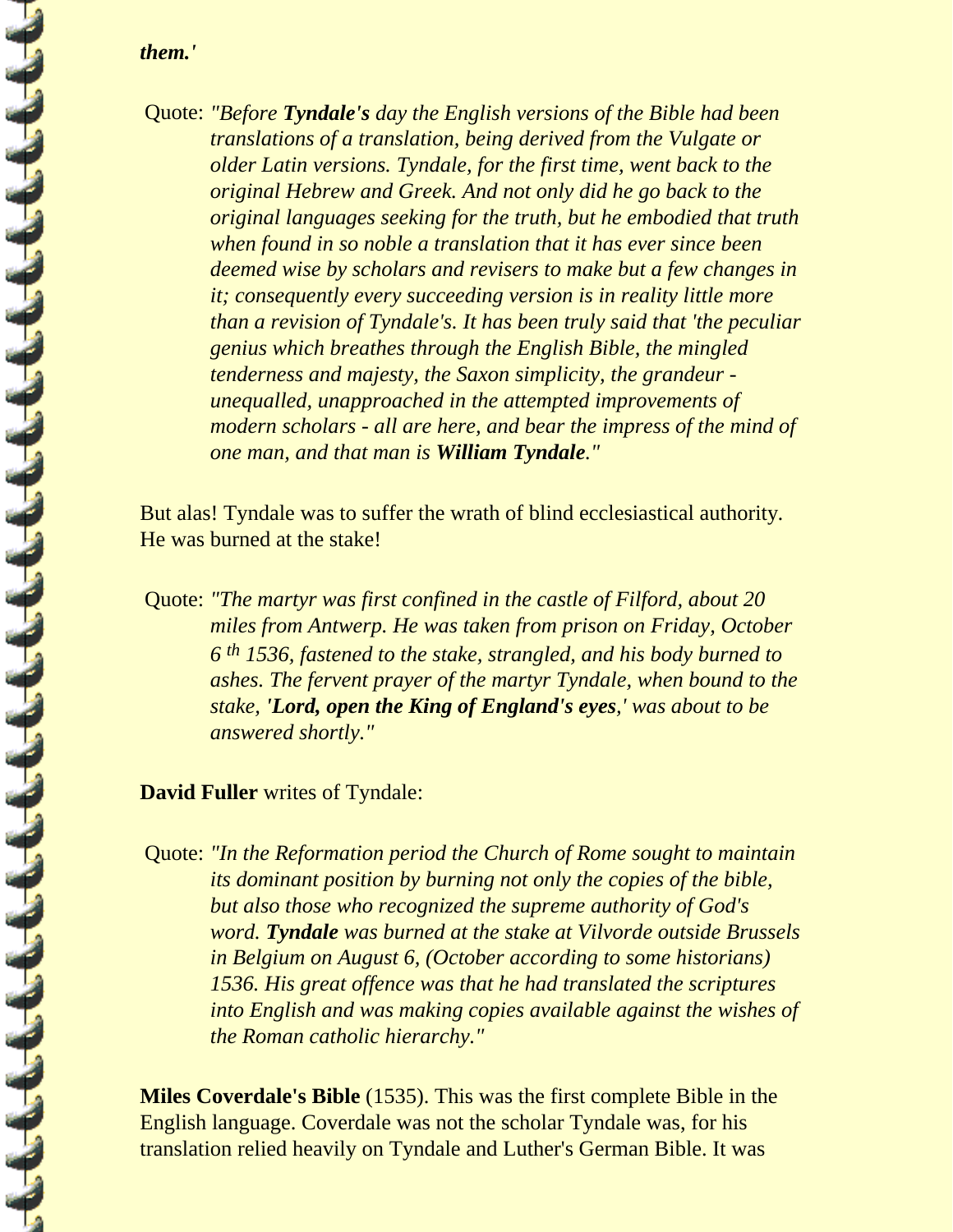printed just one year before his friend Tyndale was martyred.

**Matthew's Bible** (1500-1555). This was the first Bible issued with the king's license. It was mostly taken from Tyndale's and Coverdale's work which had gone before. It was printed in Hamburg by the king's printer John Rogers and was dedicated to Henry VIII by Rogers under the name Thomas Matthew, hence its name.

**The Great Bible** (1539). This Bible was printed in large folio (15x9 inches) hence its name. It was printed in Paris and was mostly a revision of Tyndale's and Matthew's work which went before.

**The Geneva Version** (1560). During the reign of the Catholic Queen Mary many Protestant believers from Britain fled to the Continent. The Scot **John Knox** was one. The Geneva Bible is a true '**version'** having been translated from the original Hebrew and Greek throughout.

Quote: *"A number of these intellectual pilgrims rendezvoused in Geneva (known as the Holy City of the Alps) to form the first committee to attempt a translation of the Bible. Such men as Theodore Beza, John Knox, William Whittingham and Miles Coverdale laboured six years to produce the celebrated Geneva Bible in 1560. Although this Bible was the first to feature numbered verses and italics, its main achievement was the Hebrew to English rendering of Ezra through Malachi, thus representing the first English Bible translated entirely out of the original languages."*

*"The Geneva Bible was the first complete translation into English from the originals throughout. It was addressed to 'the brethren of England, Scotland, and Ireland,'…There were two Bibles at this time in general use in England. The Geneva Bible was the more popular of the two, and was generally read in the household and in private study of the Word by the people. The Cranmer or Bishops' Bible was the one, however, which obtained most favour amongst the clergy and was read in the churches."* 

**The Bishops' Bible** (1568). "*Archbishop Parker was the master mind in the preparation of this new edition of the Holy Scriptures, assisted by about 15 scholarly men. He distributed the 'Cranmer Bible' into parts, assigning portions to various learned bishops, the whole being subject to his own personal supervision. The large number of the revisers being from the Episcopal bench gave the name and character to this bible. It was printed*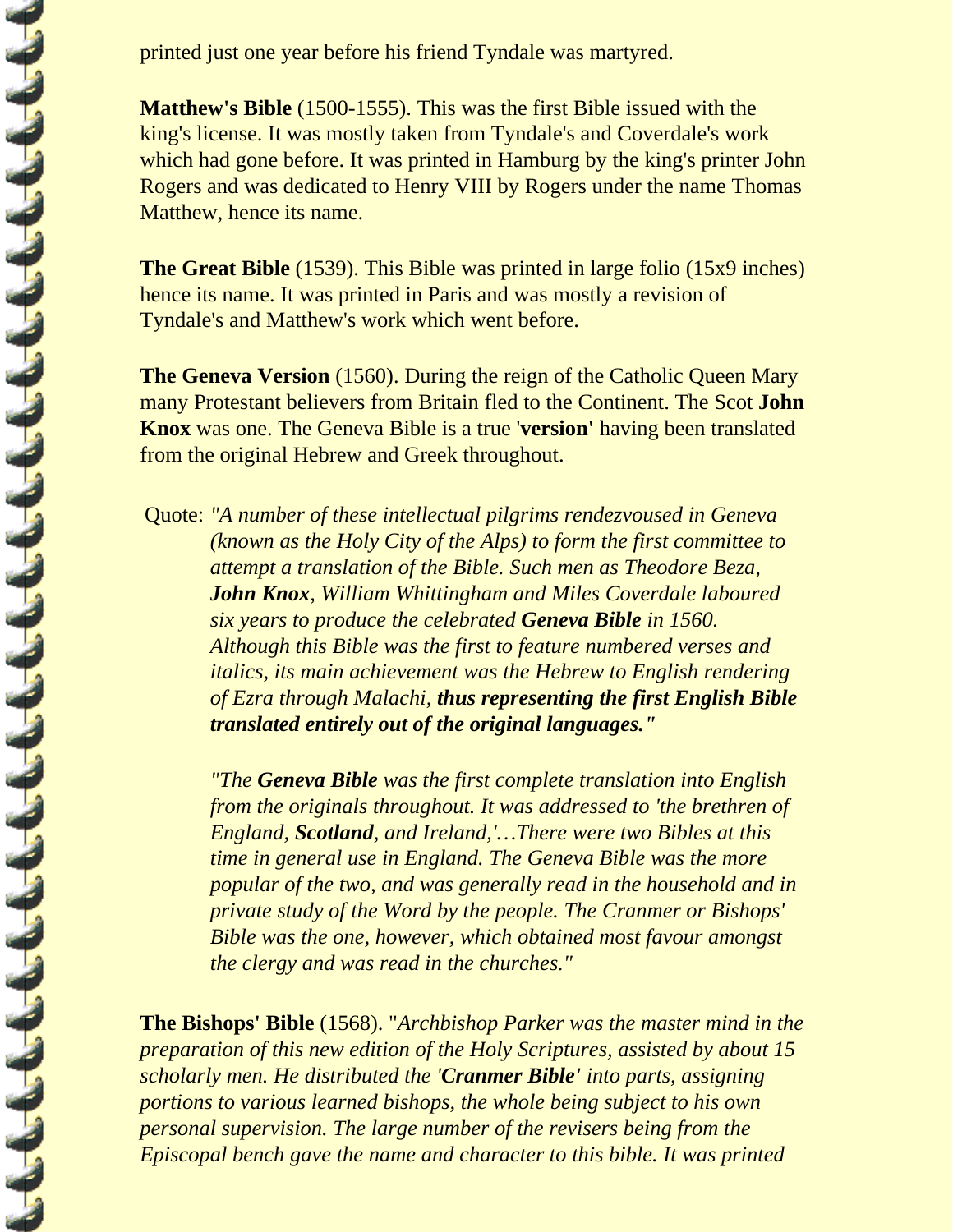*in large size, and beautifully executed. It was adorned with numerous cuts; its notes were brief, and, like the 'Geneva Bible,' was divided into verses. It was used in the Churches for about 40 years. Various revised additions of the Bishops' Bible were published. Soon after the appearance of the Authorized Version of 1611, the Bishops' Bible - the last edition of which was published about five years before its noble successor - fell into general disuse…"* 

**The King James Version (1611) This is the Real Word of God for our generation.** The Almighty has used it to further His work for coming on 400 years. See Section 10 for further details of this Bible.

## **The Majority Text - Textus Receptus**

Before we consider the **King James Version (KJV)** and a few of the modern translations in use today, let us first consider certain Greek texts from which all New Testament translations are derived. Foremost amongst these is the **Traditional Received Text** (**Textus Receptus),** also called the **Byzantine Text** or **the Majority Text** because it is based on the **vast majority** of manuscripts still in existence. These extant manuscripts (MSS) were brought together by various editors such as *Lucian* (AD 250-312)**, Erasmus, Stephanus, Beza** and the **Elzevir brothers** to form the text known as **Textus Receptus,** the name given to the Majority Text in the 17th century. The most notable editor of all was **Desiderius Erasmus** (1466- 1536) one of the greatest scholars the world has ever known. When the early Protestant Reformers of the 16<sup>th</sup> and 17<sup>th</sup> centuries decided to translate the Scriptures directly from Greek into the languages of Europe, they selected **Textus Receptus** as their foundation Greek document. It is vitally important to understand why they did so.

**Wilkinson** writes in his book **Truth Triumphant**: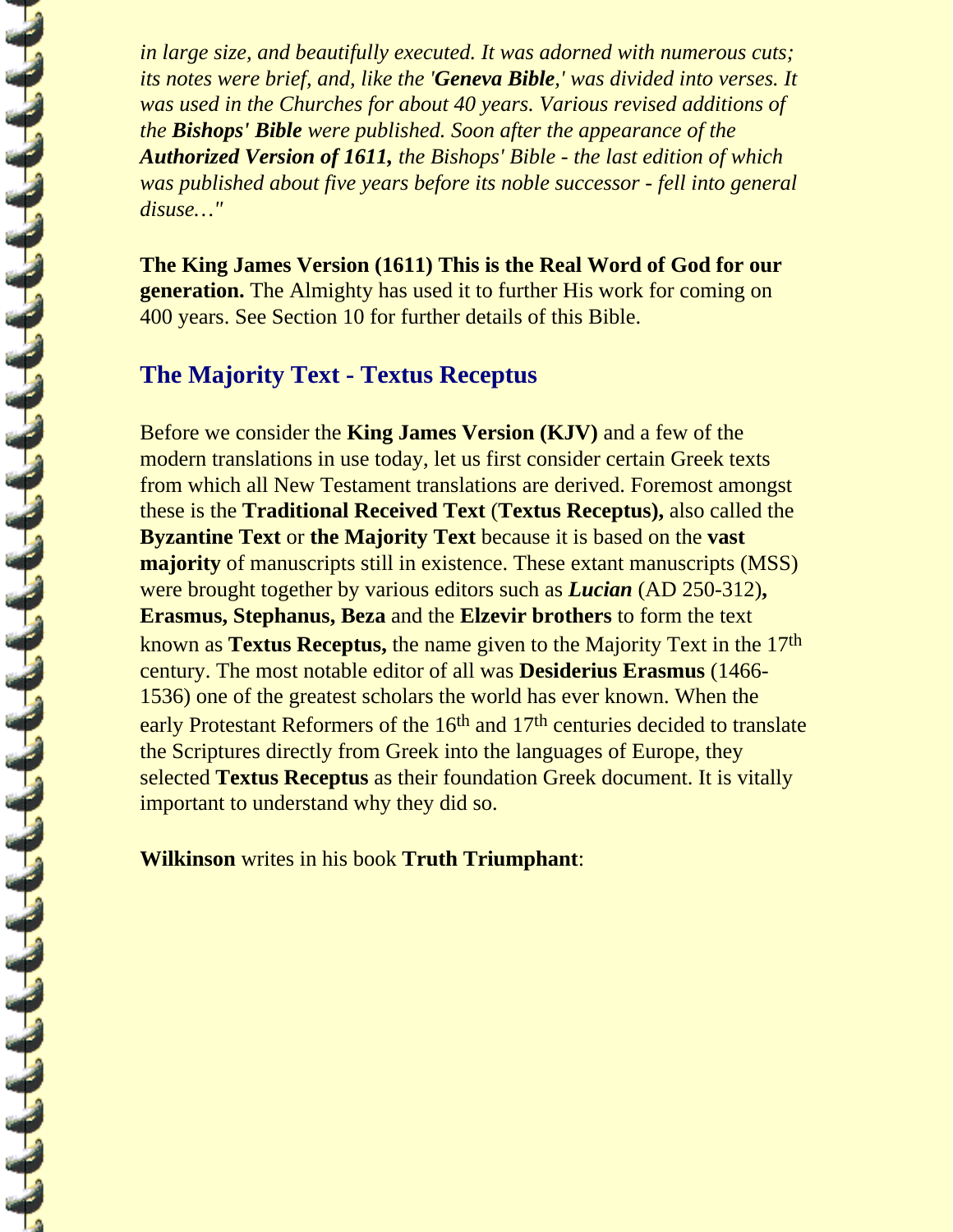Quote: *"The Protestant denominations are built upon that manuscript of the Greek New Testament sometimes called Textus Receptus, or the Received Text. It is that Greek New Testament from which the writings of the apostles in Greek have been translated into English, German, Dutch and other languages. During the dark ages the Received Text was practically unknown outside the Greek Church. It was restored to Christendom by the labours of that great scholar Erasmus. It is altogether too little known that the real editor of the Received Text was Lucian. None of Lucian's enemies fails to credit him with this work. Neither Lucian nor Erasmus, but rather the apostles, wrote the Greek New Testament. However, Lucian's day was an age of apostasy when a flood of depravations was systematically attempting to devastate both the Bible manuscripts and Bible theology. Origen, of the Alexandrian college, made his editions and commentaries of the Bible a secure retreat for all errors, and deformed them with philosophical speculations introducing casuistry and lying. Lucian's unrivalled success in verifying, safeguarding, and transmitting those divine writings left a heritage for which all generations should be thankful."* 

## **Two Bibles**

In his book **Which Bible?** David Otis Fuller says this about **Textus Receptus.** Carefully note Fuller's first point that all churches (we could now add all Bible students) fall into one of two basic study categories:

- Those who use a variety of Bibles influenced by the **Minority Text** (the Nestle/Aland Text)**.** For 45 years I was in this camp: but I thank God I had my eyes opened.
- Those who only study Bibles based on the Received Text (**Textus Receptus)**. I have now joined this camp.

**Fuller writes** :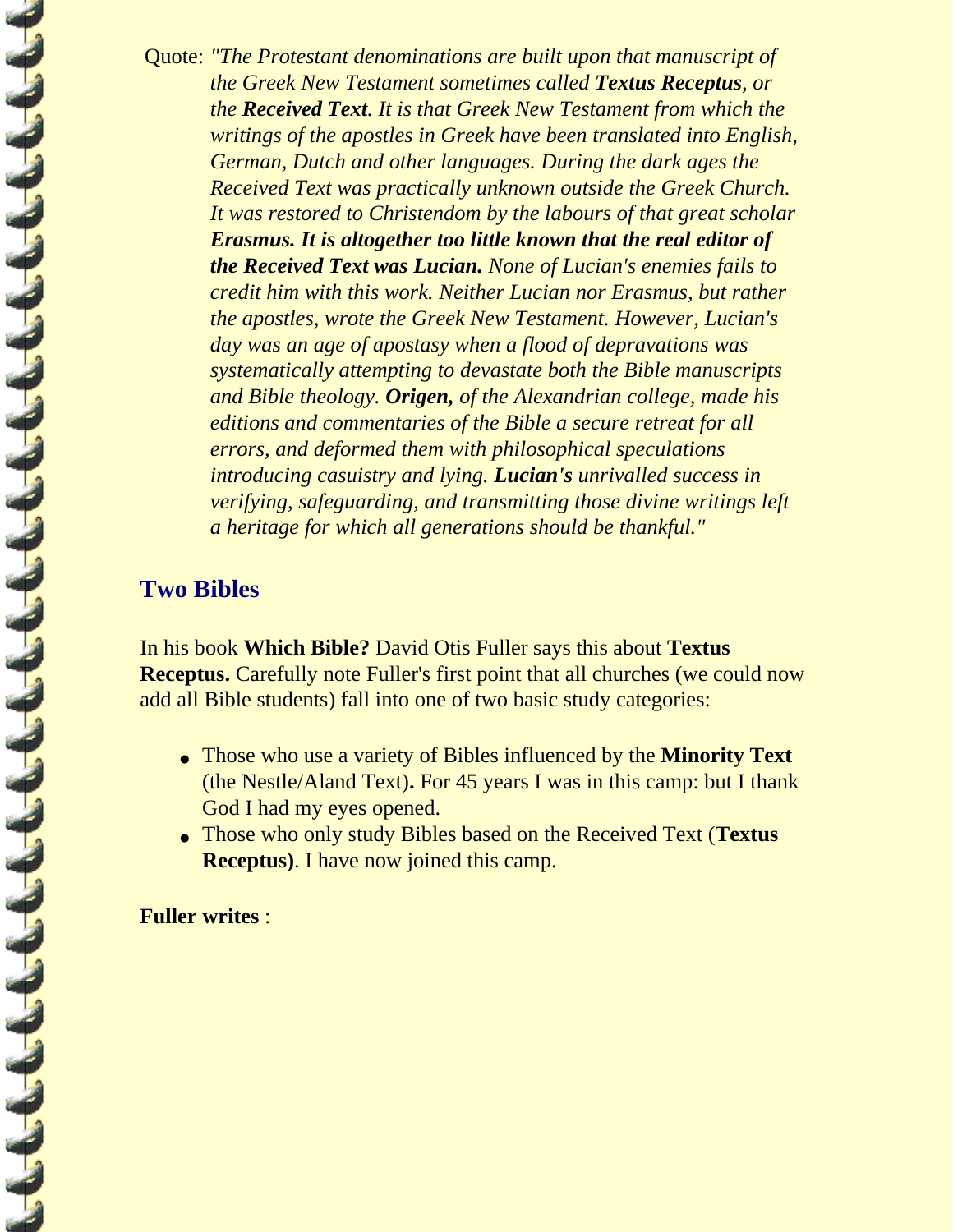Quote: "*First of all, the Textus Receptus was the Bible of early Eastern Christianity. Later it was adopted as the official text of the Greek Catholic Church. There were local reasons which contributed to this result. But, probably, far greater reasons will be found in the fact that the Received Text had authority enough to become, either in itself or by its translation, the Bible of the great Syrian Church; of the Waldensian Church of northern Italy; of the Gallic Church in southern France; and of the Celtic Church in Scotland and Ireland; as well as the official Bible of the Greek Catholic Church. All these churches, some earlier, some later, were in opposition to the Church of Rome and at a time when the Received Text and these Bibles of the Constantine type were rivals. They, as represented in their descendants, are rivals to this day. The Church of Rome built on the Eusebio-Origen type of Bible; these others built on the Received Text. Therefore, because they themselves believed that the Received Text was the true apostolic Bible, and further, because the Church of Rome arrogated to itself the power to choose a Bible which bore the marks of systematic depravation, we have the testimony of these five churches to the authenticity and the apostolicity of the Received Text."* 

## **Why did the early churches of the 2nd and 3rd centuries and all the Protestant Reformers of the 15th, 16th and 17th centuries choose Textus Receptus in preference to the Minority Text?** The answer is because:

- **Textus Receptus** is based on the vast majority (90%) of the 5000+ Greek manuscripts in existence. That is why it is also called the **Majority Text**.
- **Textus Receptus** is not mutilated with deletions, additions and amendments, as is the Minority Text.
- **Textus Receptus** agrees with the earliest versions of the Bible: **Peshitta** (AD150) **Old Latin Vulgate** (AD157), the **Italic Bible**  (AD157) etc. These Bibles were produced some 200 years before the minority Egyptian codices favoured by the Roman Church. Remember this vital point.
- **Textus Receptus** agrees with the vast majority of the 86,000+ citations from scripture by the early church fathers.
- **Textus Receptus** is untainted with Egyptian philosophy and unbelief.
- **Textus Receptus** strongly upholds the fundamental doctrines of the Christian faith: the creation account in Genesis, the divinity of Jesus Christ, the virgin birth, his miracles, his bodily resurrection and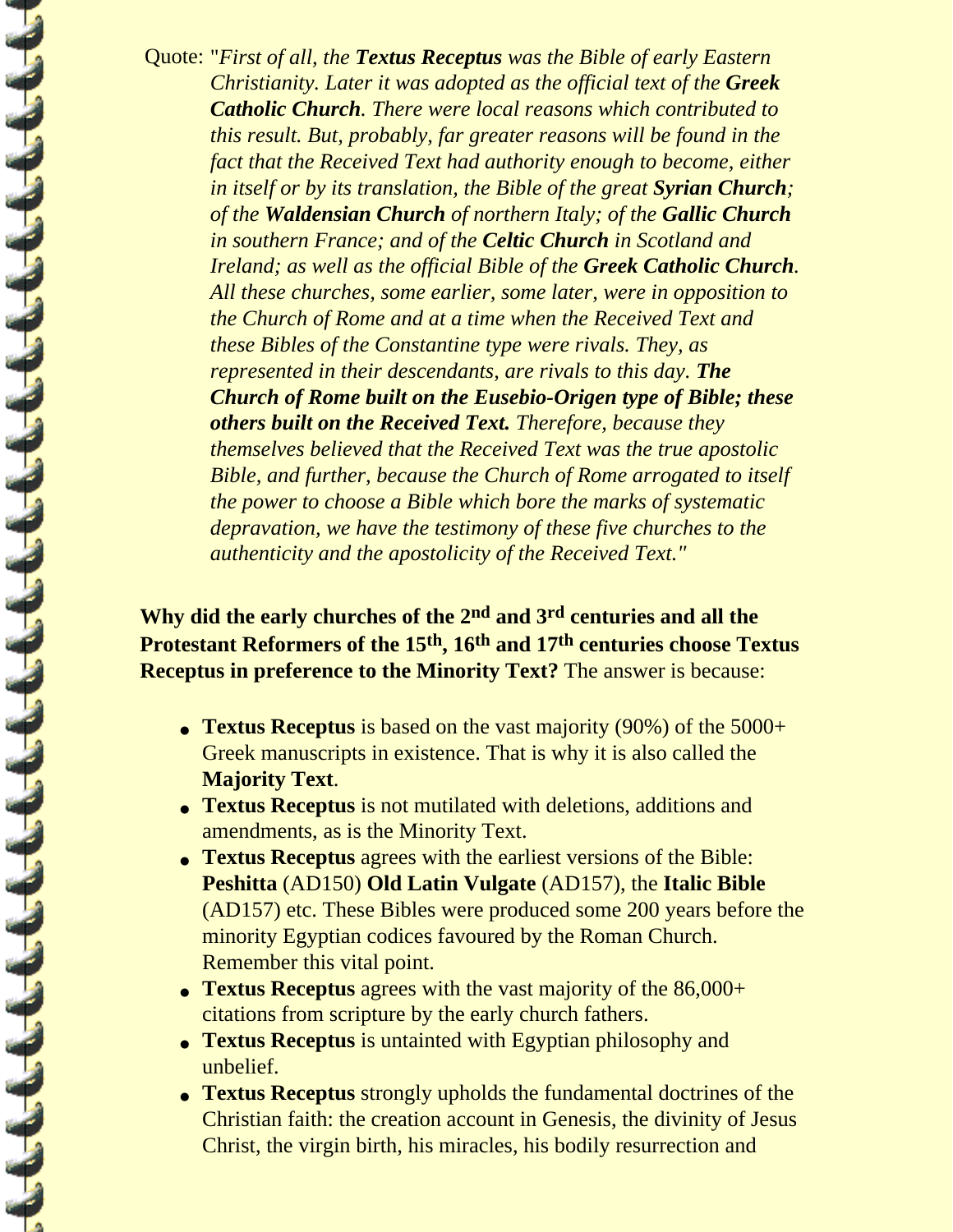literal return.

● **Textus Receptus** was - and still is - the enemy of the Roman Church. This is an important fact to bear in mind.

#### **Reverend Gipp** comments further:

Quote: *"The Majority Text has been known throughout history by several names. It has been known as the Byzantine text, the Imperial Text, the Traditional Text and the Reformation Text as well as the Majority Text. This text culminates in the TEXTUS RECEPTUS or Received Text which is the basis for the King James Bible, which we know also as the Authorized Version....We describe this text with the term "Universal," because it represents the majority of extant MSS which represent the original autographs. Professor Hodges of Dallas Theological Seminary explains, "The manuscript of an ancient book will, under any but the most exceptional conditions, multiply in a reasonable regular fashion with the result that the copies nearest the autograph will normally have the largest number of descendants."* 

#### **Continuing from page 66 in Gipp's book:**

Quote: "*Professor Hodges concludes,* '*Thus the Majority text, upon which the King James Version is based, has in reality the strongest claim possible to be regarded as an authentic representation of the original text. This claim is quite independent of any shifting consensus of scholarly judgment about its readings and is based on the objective reality of its dominance in the transmissional history of the New Testament text.' "* 

In his book **God Wrote Only One Bible,** Jasper J Ray pens the following testimony about **Textus Receptus**: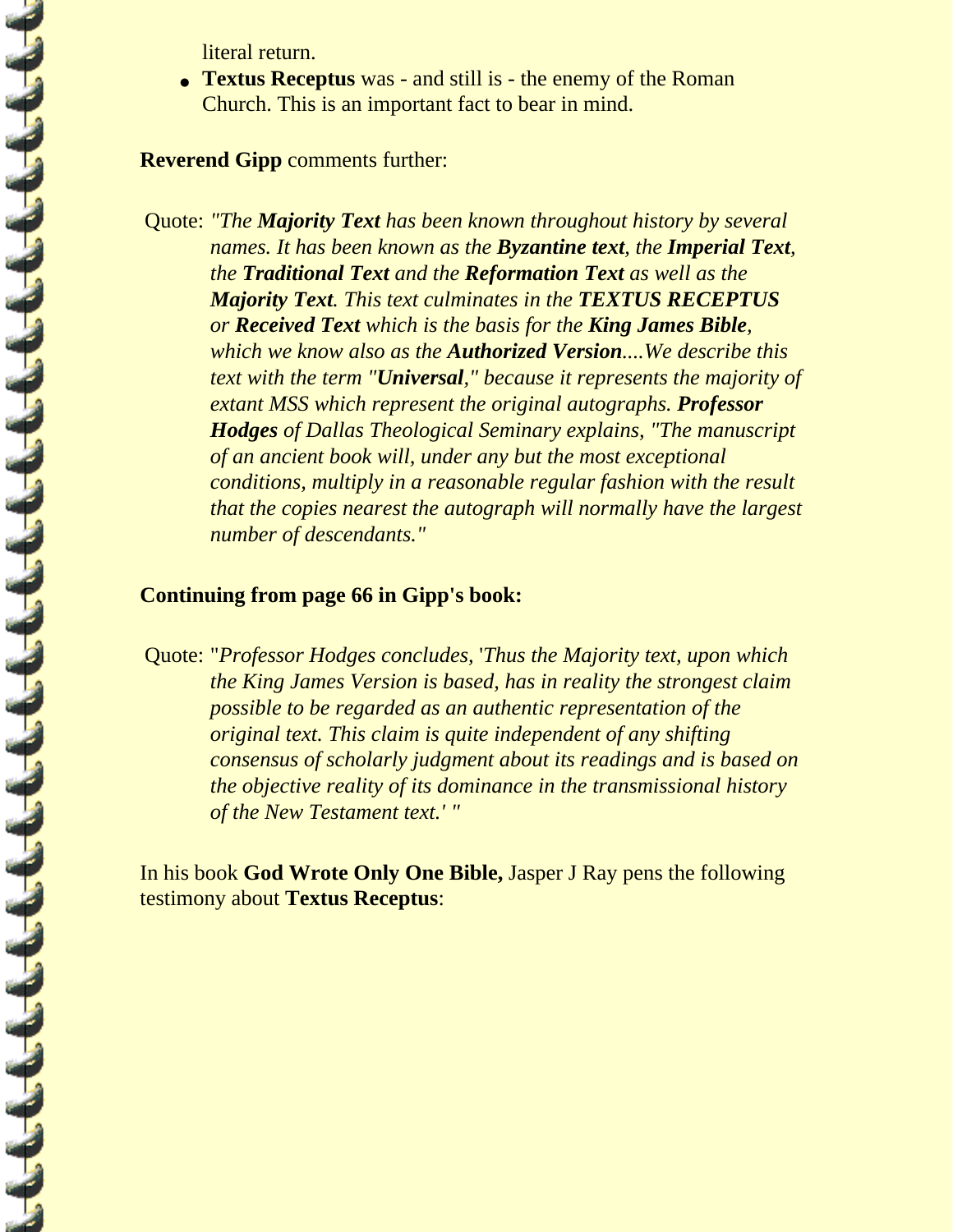Quote: *"Wonder of wonders, in the midst of all the present confusion regarding manuscripts, we still have a Bible we can trust. The writing of the word of God by inspiration is no greater miracle than the miracle of its preservation in the Textus Receptus. All criticism of this text from which was translated the King James Bible, is based upon an unproved hypothesis: i.e. that there are older and more dependable copies of the original Bible manuscripts. No one in nineteen hundred years, has been able to prove that one jot or tittle has been inserted or taken out."*

## In his book **Final Authority,** William P Grady provides further interesting details about **Textus Receptus**, the Received Text:

Quote: "*For instance, over 5,000 Greek manuscripts of the New Testament exist today ranging from small fragments containing two or three verses to nearly entire Bibles. Their ages vary from the second to the sixteenth century; the manuscripts are ending with the arrival of printing. By comparison, there exist only ten quality manuscripts of Caesar's Gallic War composed between 58-50BC… "Once again, the outstanding features of the Received Text is its high percentage of agreement among so many thousands of independent witnesses. This agreement is often placed at about 90 percent; in other words, 90 percent of all existing manuscripts agree with one another so miraculously that they are able to form their own unique text…*

*If the critic of your King James Bible is correct in his rejection of the underlying Textus Receptus, then he is also under the greatest pressure to account for its existence. To complain of fabrication is one thing, but to account for its universal prevalence is quite another. Whenever a large body of ancient documents are seen to be in agreement, this inexplicable harmony becomes their greatest evidence for legitimacy. Simple arithmetic confirms that the nearer a particular reading is to the original, the longer the time span will be for descendants to follow. The longer the family is, the older the original source must be."* 

## **The Minority Texts**

There are other extant Greek texts which are referred to as the '**Minority Texts'** simply because they represent only about 5% of existing manuscripts. Another 5% are **Neutral Texts**: sometimes agreeing with the majority and at others with the minority. The '**Minority Texts'** are also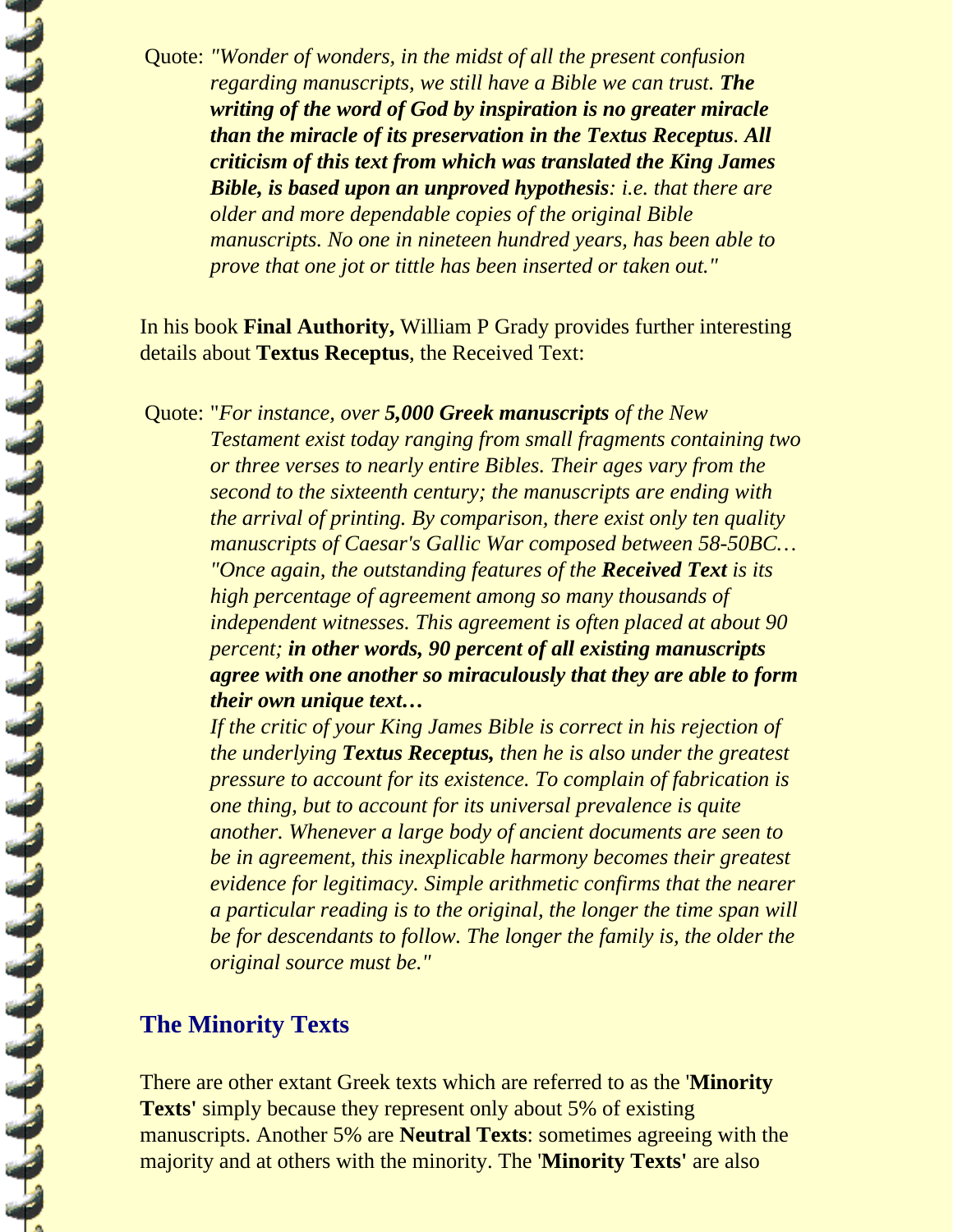known as the **Alexandrian Texts** because they were produced in Alexandria in Egypt. The Minority Texts were rejected by the **early Christians** and also by all the **Protestant Reformers** of the 16th and 17th centuries. The Reformers, who were well aware of the existence of the Minority Texts, considered them unfit for translation purposes. These are very important points to bear in mind. **Why did the early Christians and the Protestant Reformers reject the Minority Texts?** 

#### The answer is:

- The **Minority Texts** were the work of unbelieving Egyptian scribes who did not accept the Bible as the **Word of God** or **JESUS as the SON of GOD!**
- The **Minority Texts** abound with alterations, often a single manuscript being amended by several different scribes over a period of many years: something the Aaronic priests and Masorites would never have tolerated when making copies of the Scriptures.
- The **Minority Texts** omit approximately **200 verses** from the Scriptures. This is equivalent to 1st and 2nd Peter.
- The **Minority Texts** contradict themselves in hundreds of places.
- The **Minority Texts** are doctrinally weak and often dangerously incorrect.

Proof of these astonishing allegations will follow in **Part Two** where we will take a close look at some 80+ Bible verses corrupted by the Minority Text.

Yet, startling as it may sound, **every modern English Bible relies on the Minority Text as its underlying New Testament text in preference to Textus Receptus!** Isn't that an amazing revelation? What brought about this almost incredible switch from the reliable **Textus Receptus,** beloved by the early Christian church and the **Protestant Reformers**, to the corrupt minority text favoured by the Roman Catholic Church? **It is important that you find out soon: because the modern** *"Bible"* **you may be faithfully studying every day is really nothing more than a counterfeit posing as the Word of God!** If it is any consolation to you, do remember that I was equally in the dark and totally devastated by my findings.

## **Misleading Footnotes**

Modern translations abound with misleading footnotes, which do little else but cast doubt on the King James Version. Examples are: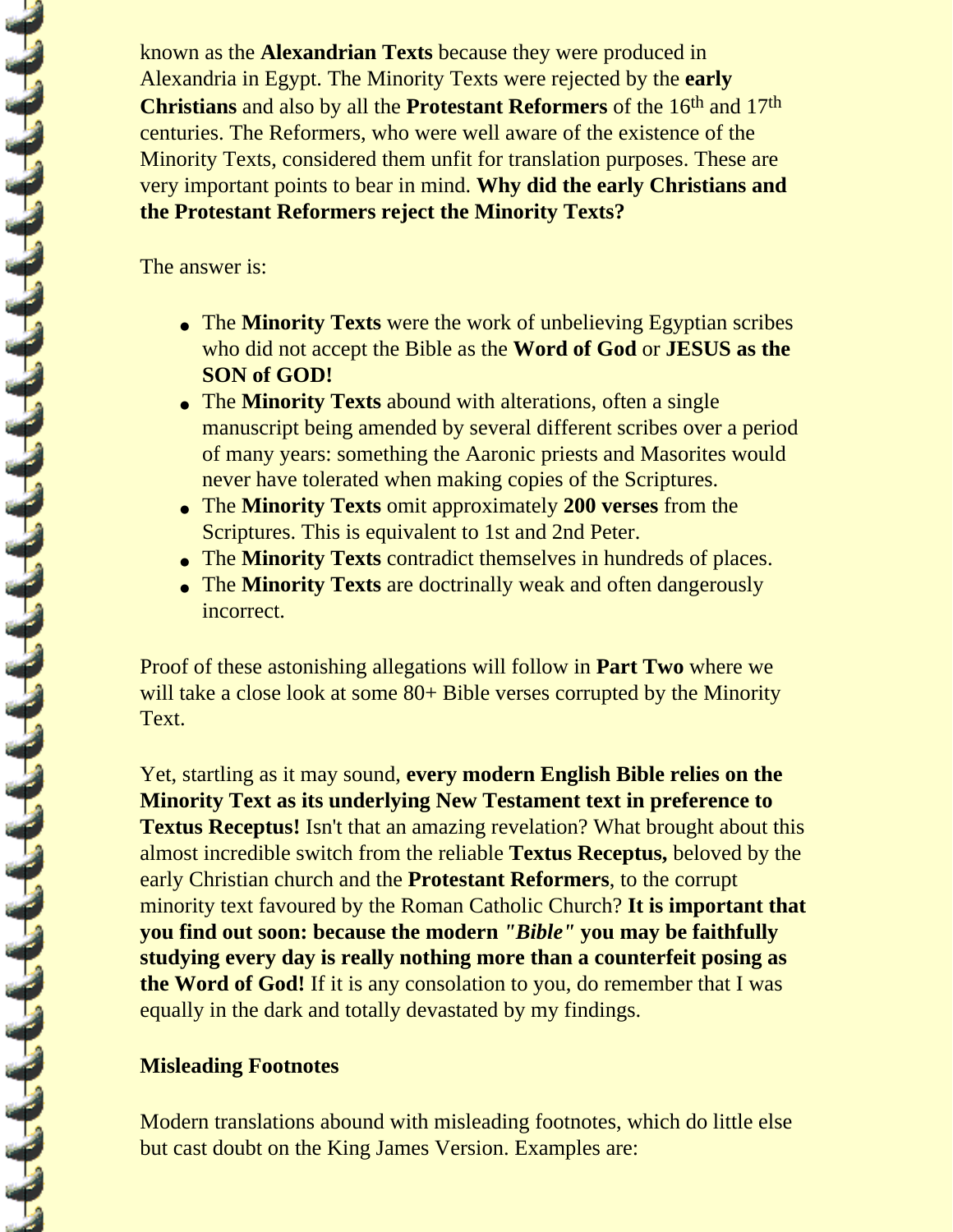- *The Hebrew of this line is obscure.*
- *The meaning of the Hebrew is uncertain or unknown.*
- *Other ancient mss add …*
- *Other ancient mss omit…*
- *Other ancient mss read …*
- *Other ancient mss insert…*
- *Some early mss read…*

- *The most ancient authorities omit John 7:53 8:11*
- *The best manuscripts omit this verse. (e.g. Matt.17:21, 18:11, 23:14, Mark 7:16, John 5:4)*
- *Some of the most ancient authorities bring the book (Mark) to a close at the end of Mark 16:8*
- Many mss do not contain the remainder of this verse. (e.g. Acts 8:37)
- *Many ancient authorities read…*
- *Not found in most of the old mss.(e.g. John 7:53-8:11)*

These footnotes **ALL cast doubt on the accuracy of the Authorised King James Bible!** By implication they all claim to be more accurate and reliable than the King James Version. In the preface of the Revised Standard Version (RSV) we read this misleading statement. **"Yet the King James Version has grave defects."** Oh how subtle is Satan, how evil and how sinister! The stunning fact is: the very opposite is true. **The King James Version is infinitely more accurate and reliable than ANY modern English translation on the market today.** And that is why for the past 386 years it has had - and continues to have - the blessing of the Almighty God upon it: something no modern version or translation can come anywhere near. Most, after a decade or two, disappear from the book shops, only to reappear some years later with a few alterations under a new name.

How did it happen that the **Minority Text** supplanted the trustworthy and respected **Textus Receptus** which triggered the great **Protestant Reformation** during which tens of thousands of true believers perished by flame, famine and torture? Who is behind this dangerous deception that has engulfed the Christian Church? Do you know? Do you care? Is it important? Does it really matter?

I most certainly didn't know. But I do believe that it is vitally important that every believer know that **Satan** is behind it: not any particular Church, its leaders or its members - but the great **enemy of souls!** He is behind every deception ever aimed at the human race: and millions, in and out of the church, believe his lies. I for one had been living in blissful ignorance of the danger for many years: till a massive heart attack laid me flat on my back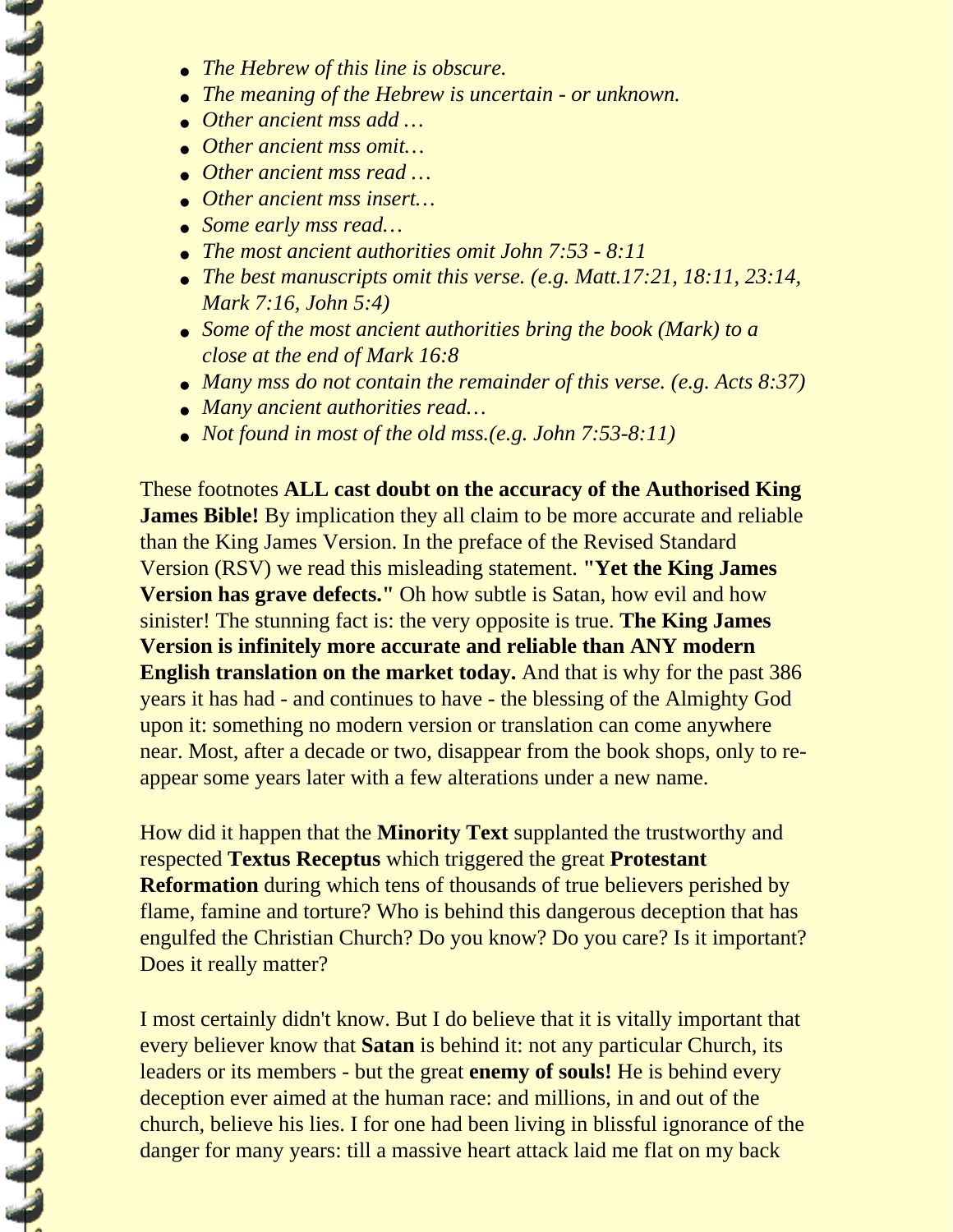and I was moved - yea inwardly compelled - to make a deep study of the **History of God's Word** and how He has **providentially preserved it till today.** 

Now let us turn our attention to the **Minority Text's** two most prominent manuscripts on which most modern translations of the Bible heavily rely. They are called **Codex Sinaiticus (ALEPH )** and **Codex Vaticanus (B)**. The word '**codex,'** incidentally, means that the manuscript is in book form, with pages, as opposed to being a scroll. But first a little about the man whom God raised up over 150 years ago to expose the errors of the Minority Texts. His name is **John Burgon.**

## **John William Burgon**

John Burgon was undoubtedly one of the greatest defenders of the Greek text of the New Testament. He exposed the hundreds of amendments, deletions and additions in the Minority Text and defended the reliability of **Textus Receptus** till the day of his death. Unlike most Bible students, Burgon was a Greek scholar of the highest rank who spent much of his life browsing through the museums and libraries of Europe examining the ancient Greek manuscripts. He had first hand experience examining the **Vatican** texts whilst he ministered to a congregation in Rome. His findings are of utmost value in these days of wilful, spiritual ignorance and sin. I will quote a few extracts about this magnificent warrior from **David O Fuller's** book **Which Bible?**

Quote: "*John William Burgon was born August 21, 1813. He* 

*matriculated at Oxford in 1841, taking several high honours there, and his B.A. 1845. He took his M.A. there in 1848…the thing about Burgon, however, which lifts him out of the nineteenth century English setting and endears him to the hearts of earnest Christians of other lands and other ages is his steadfast defence of the Scriptures as the infallible Word of God. He strove with all his power to arrest the modernistic currents which during his lifetime had begun to flow within the Church of England, continuing his efforts with unabated zeal up to the very day of his death. With this purpose in mind he laboured mightily in the field of New Testament textual criticism.* 

*In 1860, while temporary chaplain of the English congregation at Rome, he made a personal examination of Codex B (Vaticanus), and in 1862 he inspected the treasures of St. Catherine's Convent on Mt. Sinai. Later he made several tours of European libraries,*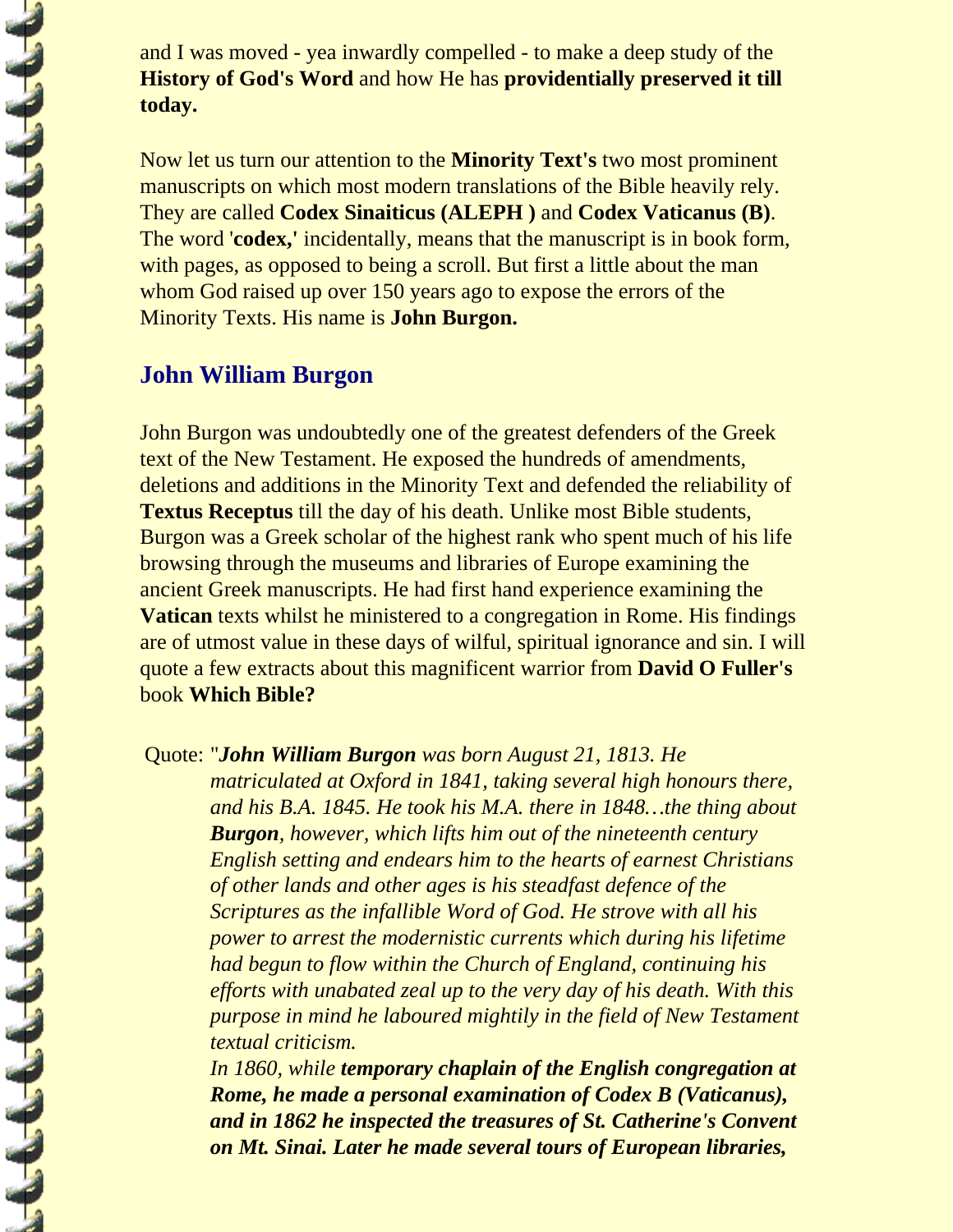*examining and collating New Testament manuscripts wherever he went…Of all the critics of the nineteenth century Burgon alone was consistently Christian in his vindication of the Divine inspiration and providential preservation of the text of Holy Scripture…* 

*Burgon regarded the good state of preservation of B (Codex Vaticanus) and ALEPH (Codex Sinaiticus) in spite of their exceptional age as proof not of their goodness but of their badness. If they had been good manuscripts, they would have been read to pieces long ago. We suspect that these two manuscripts are indebted for their preservation, solely to their ascertained evil character; which has occasioned that the one eventually found its way, four centuries ago, to a forgotten shelf in the Vatican Library; while the other, after exercising the ingenuity of several generations of critical Correctors, eventually (viz. in A.D.1844) got deposited in the wastepaper basket of the Convent at the foot of Mount Sinai.* 

*Had B (Vaticanus) and ALEPH (Sinaiticus) been copies of average purity, they must long since have shared the inevitable fate of books which are freely used and highly prized; namely, they would have fallen into decadence and disappeared from sight. Thus the fact that B and ALEPH are so old is a point against them, not something in their favour. It shows that the Church rejected them and did not read them. Otherwise they would have worn out and disappeared through much reading.*

*For an orthodox Christian Burgon's view is the only reasonable one. If we believe that God gave the Church guidance in regard to the New Testament books, then surely it is logical to believe that God gave the church similar guidance in regard to the text which these books contained…* 

*Who but those with Roman Catholic sympathies could ever be pleased with the notion that God preserved the true New Testament text in secret for almost one thousand years and then finally handed it over to the Roman pontiff for safekeeping?* 

*Surely every orthodox Protestant will prefer to think with Burgon that God preserved the true text of the Greek New Testament in the usage of the Greek-speaking Church down through the centuries and then delivered it up intact to the Protestant reformers."*

#### **CODEX SINAITICUS (ALEPH)**

This codex was produced in the 4th century. In his book **Let's Weigh the Evidence**, Barry Burton writes of **Codex Sinaiticus:**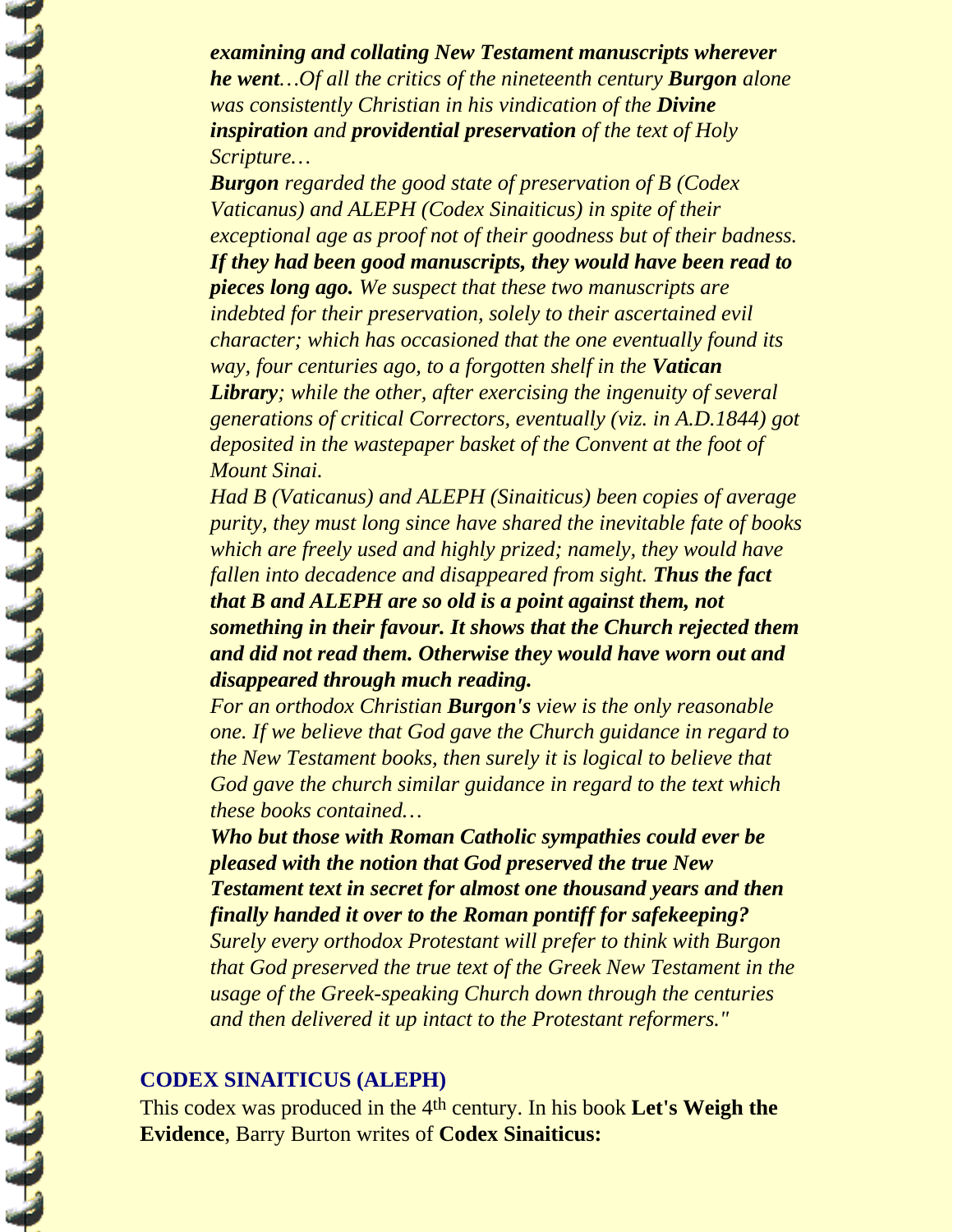Quote: *"The Sinaiticus is a manuscript that was found in 1844 in a trash pile in St.Catherine's Monastery near Mt. Sinai, by a man named Mr Tischendorf. It contains nearly all of the New Testament plus it adds the 'Shepherd of Hermes' and the 'Epistle of Barnabas' to the New Testament. The Sinaiticus is extremely unreliable, proven by examining the manuscript itself. John Burgon spent years examining every available manuscript of the New Testament. He writes about Sinaiticus...*

*'On many occasions 10, 20, 30, 40 words are dropped through very carelessness. Letters, words or even whole sentences are frequently written twice over, or begun and immediately cancelled; while that gross blunder, whereby a clause is omitted because it happens to end in the same words as the clause preceding, occurs no less than 115 times in the New Testament.* 

#### *THAT'S NOT ALL!*

*On nearly every page of the manuscript there are corrections and revisions, done by 10 different people. Some of these corrections were made about the same time that it was copied, but most of them were made in the 6th and 7th century. … Phillip Mauro, a brilliant lawyer who was admitted to the bar of the US Supreme Court in April 1892, wrote a book called "Which Version " in the early 1900s. He writes concerning the Sinaiticus… 'From these facts, therefore, we declare: first that the impurity of the Codex Sinaiticus, in every part of it, was fully recognized by those who were best acquainted with it, and that from the very beginning until the time when it was finally cast aside as worthless for any practical purpose.' "* 

In his excellent book **An Understandable History Of The Bible,** Rev. Samuel Gipp writes of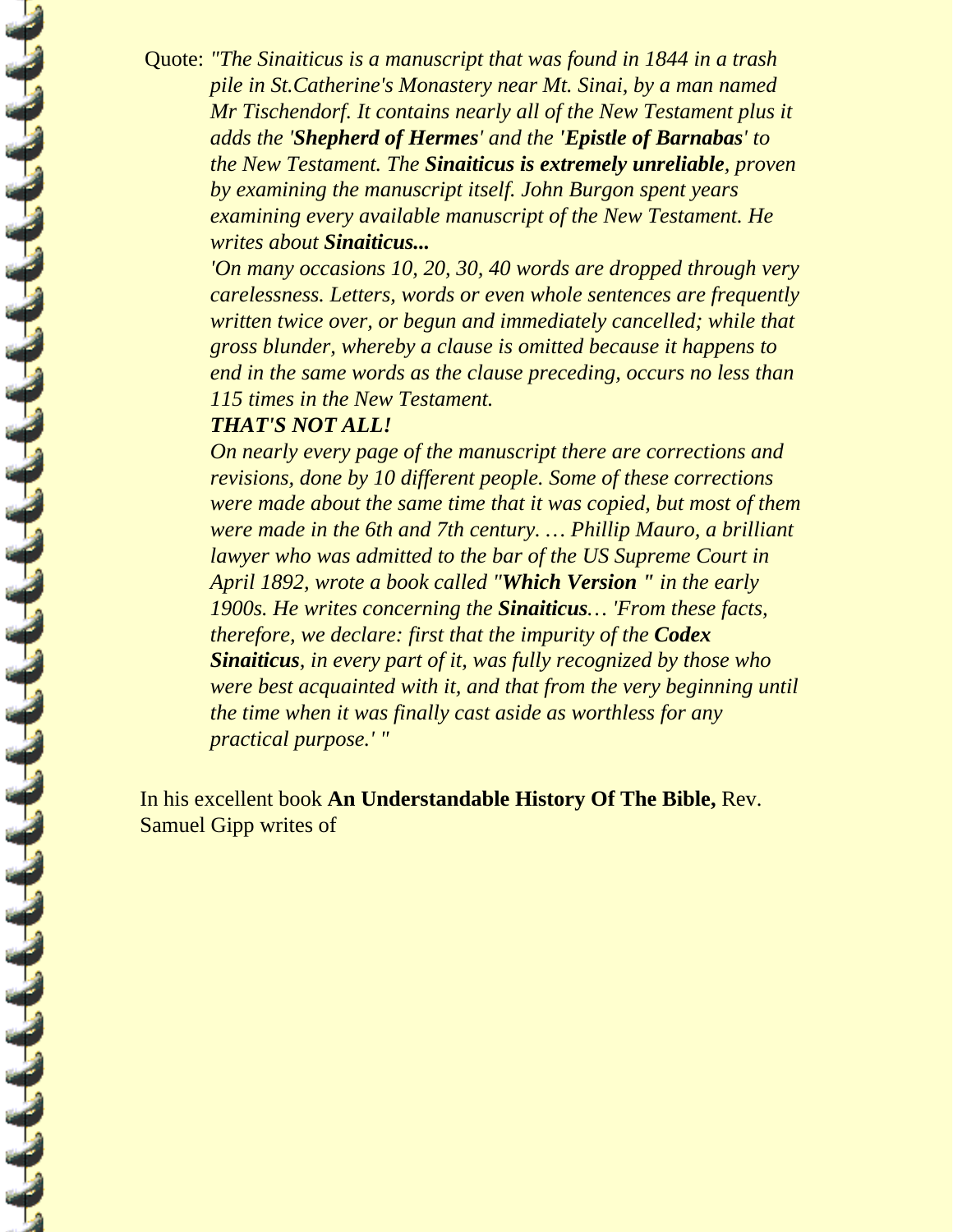**Codex**  "One of the MSS is called *Sinaiticus and is represented*  **Sinaiticus**: *by the first letter of the Hebrew alphabet, Aleph. This MS from all outward appearances looks very beautiful. It is written in book form (codex) on vellum. It contains 147 1/2 leaves. The pages are 15" by 13 1/2" with four columns of 48 lines per page. It contains many spurious books such as the 'Shepherd of Hermes,' the 'Epistle of Barnabas' and even the Didache. The great Greek scholar, Dr Scrivener, points this out in his historic work A Full Collation of the Codex Sinaiticus. He speaks of correctional alterations made to the MS: 'The Codex is covered with such alterations... brought in by at least ten different revisers, some of them systematically spread over every page, others occasional or limited to separated portions of the MS, many of these being contemporaneous with the first writer, but the greater part belonging to the sixth or seventh century.' "* 

## **CODEX VATICANUS (B)**

The second major manuscript of the Minority Text is known as **Codex Vaticanus**, often referred to as **'B'**. This codex was also produced in the 4th century. It was found over a thousand years later in 1481 in the **Vatican library in Rome,** where it is currently held. It is written on expensive vellum, a fine parchment originally from the skin of calf or antelope. Some authorities claim that it was one of a batch of 50 Bibles ordered from Egypt by the **Roman Emperor Constantine**: hence its beautiful appearance and the expensive skins which were used for its pages. But alas! this manuscript, like its corrupt Egyptian partner **Sinaiticus (Aleph)** is also riddled with omissions, insertions and amendments.

Of **Codex Vaticanus** Samuel Gipp writes on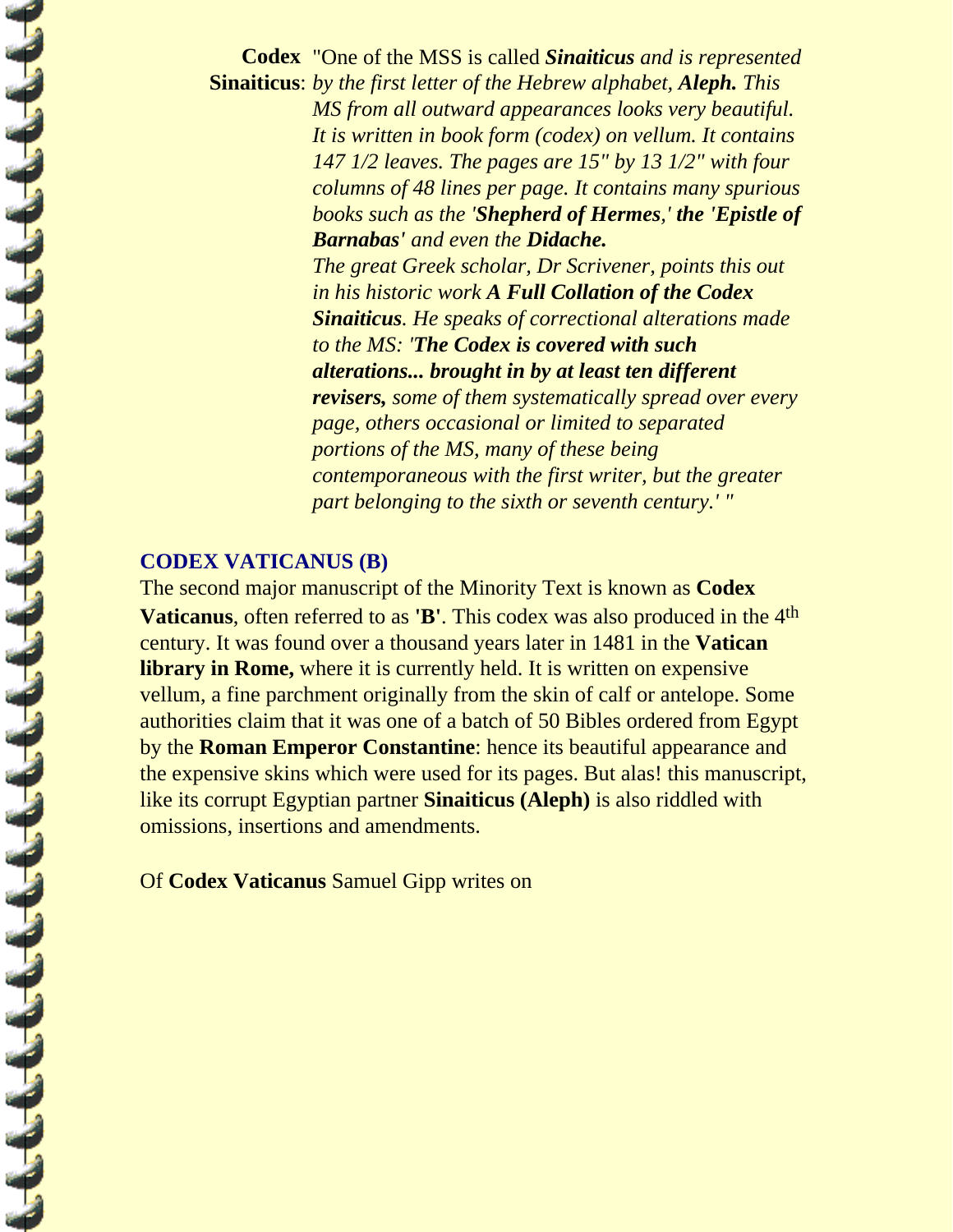page *"This codex omits many portions of Scripture vital to Christian* 

72: *doctrine. Vaticanus omits Genesis 1.1 through Genesis 46:28; Psalms 106 through 138; Matthew 16:2,3; Romans 16:24; the Pauline Pastoral Epistles; Revelation; and everything in Hebrews after 9:14.*

*It seems suspicious indeed that a MS possessed by the Roman Catholic church omits the portion of the book of Hebrews which exposes the 'mass' as totally useless (Please read Hebrews 10:10- 12). The 'mass' in conjunction with the false doctrine of purgatory go hand-in-hand to form a perpetual money making machine for Rome. Without one or the other, the Roman Catholic Church would go broke! It also omits portions of the Scripture telling of the creation (Genesis), the prophetic details of the crucifixion (Psalm 22), and, of course, the portion which prophesies of the destruction of Babylon (Rome), the great whore of Revelation chapter 17.* 

*Vaticanus , though intact physically, is found to be in poor literary quality. Dr Martin declares, 'B' exhibits numerous places where the scribe has written the same word or phrase twice in succession. Dr J Smythe states, 'From one end to the other, the whole manuscript has been travelled over by the pen of some… scribe of about the tenth century.' If Vaticanus was considered a trustworthy text originally, the mass of corrections and scribal changes obviously render its testimony highly suspicious and questionable."* 

**Rev. Gipp** continues on page 73:

Quote: *"The corrupt and unreliable nature of these two MSS (Sinaiticus and Vaticanus) is best summed up by one who has thoroughly examined them, John W Burgon: 'The impurity of the text exhibited by these codices is not a question of opinion but fact...In the Gospels alone, Codex B(Vatican) leaves out words or whole clauses no less than 1,491 times. It bears traces of careless transcriptions on every page…* 

*If we are to be thorough and discriminatory in our evaluation of the true New Testament text, then we must not -- we cannot - overlook these facts.' How did these MSS come into being? How did it happen that they should be beautiful to the eye, yet within contain such vile and devastating corruption? It seems that these uncial MSS along with the papyrus MSS included in this category all resulted from a revision of the true, or Universal Text. This*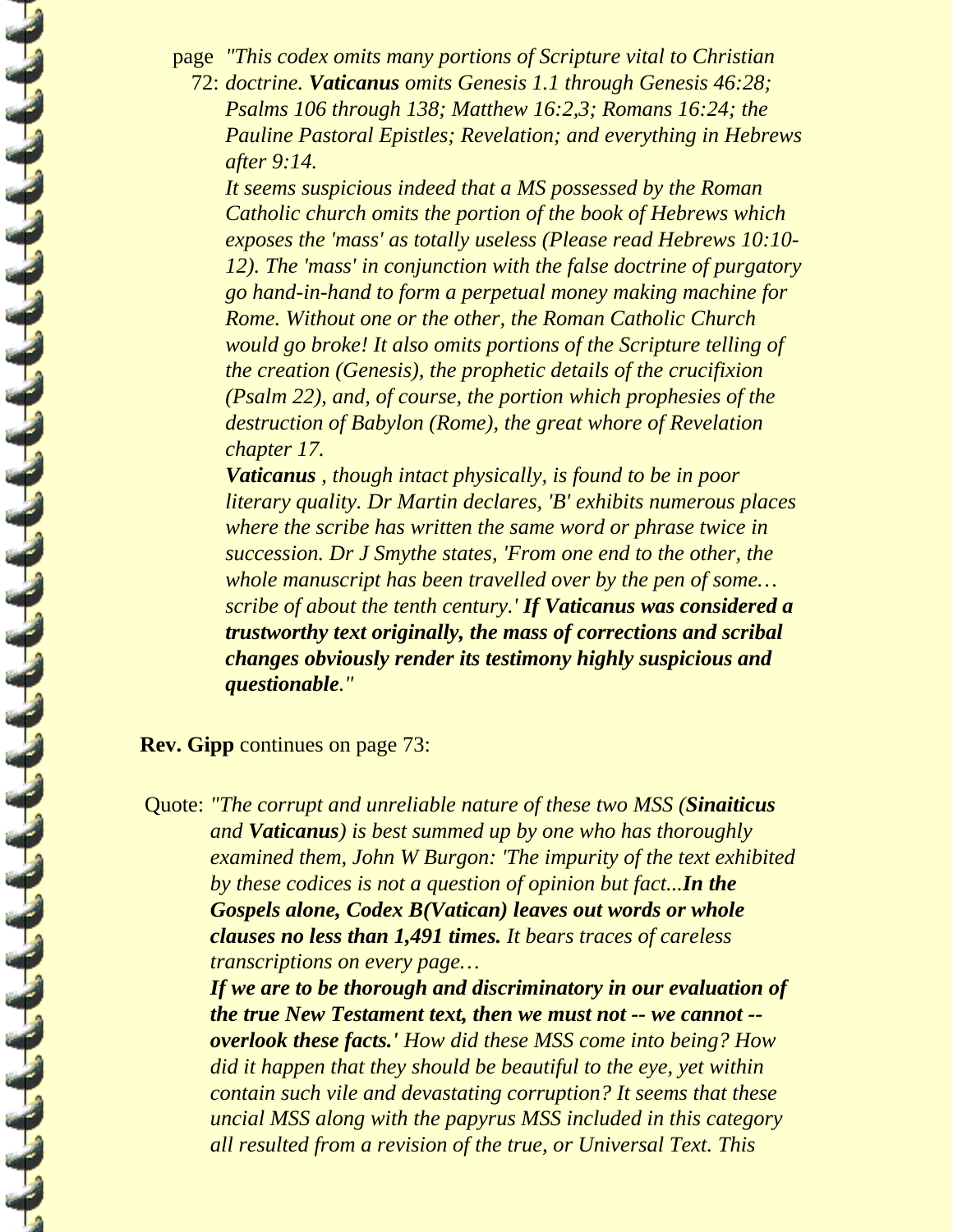*revision was enacted in Egypt by Egyptian scribes! "*

## **Rev. Gipp**

continues: *"So we see that once a pure copy of the Universal Text (Textus Receptus) had been carried down into Egypt, it was recopied. During the process of this recopying, it was revised by men who did not revere it as truly the Word of God. This text was examined by the critical eye of Greek philosophy and Egyptian morals. These men saw nothing wrong with putting the Book in subjection to their opinion instead of their opinion being in subjection to the book. This process produced a text which was local to the educational centre of Alexandria, Egypt. This text went no further than southern Italy where the Roman Catholic Church found its unstable character perfect for overthrowing the true Word of God which was being used universally by the Christianss."*

The **Westminster Dictionary of the Bible** has this to say about **Codex Vaticanus** on page 624 under the article **Versions.**

Quote: *" It should be noted, however, that there is no prominent Biblical MS. in which there occur such gross cases of misspelling, faulty grammar, and omission, as in B."*

**Barry Burton comments further:** 

Quote: *"For one thing…Vaticanus and Sinaiticus disagree with each other over 3000 times in the gospels alone… Facts about the Vaticanus. "It was written on fine vellum (tanned animal skins) and remains in excellent condition. It was found in the Vatican Library in 1481 AD. In spite of being in excellent condition, it omits Genesis 1:1- Gen.46:28, Psalm 106-138, Matt.16:2-3, the Pauline pastoral Epistles, Hebrews 9:14-13:25, and all of Revelation. These parts were probably left out on purpose."* 

*"Besides all that - in the gospels alone it leaves out 237 words, 452 clauses and 748 whole sentences, which hundreds of later copies agree together as having the same words in the same places, the same clauses in the same places and the same sentences in the same places... The Vaticanus was available to the translators of the King James Bible, but they did not use it because they knew it*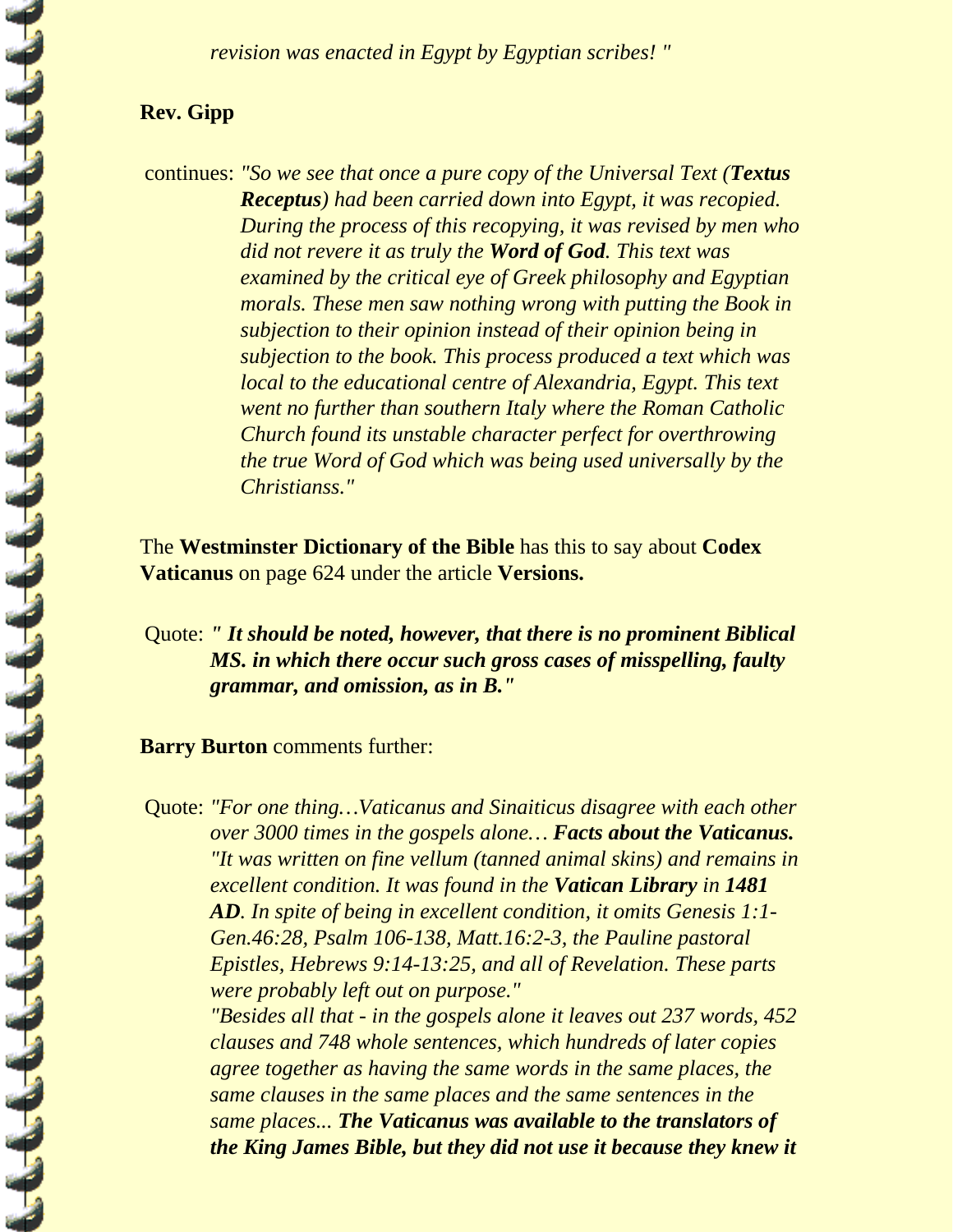*is unreliable."*

## **Dean Burgon comments on Codices Sinaiticus (Aleph) and Vaticanus (B).**

Quote: *"Compromise of any sort between the two conflicting parties, is impossible; for they simply contradict one another. Codd.B and Aleph are either amongst the purist of manuscripts,- or else they are among the very foulest. The Text of Drs.Westcott and Hort is either the very best which has ever appeared,- or else it is the very worst; the nearest to the sacred Autographs,- or furthest from them."… "There is no room for both opinions; and there cannot exist any middle view."*

#### **Oldest and Best**

Bible students are often told that Codices Sinaiticus and Vaticanus are older and better than other manuscripts: the implication being that they must, therefore, be **more accurate.** But this conclusion is wrong. We have already seen how Sinaiticus and Vaticanus are corrupt beyond measure. To be sure they are **'better'** in appearance, but certainly not in their content. Remember they are written on expensive vellum; so they ought to be in good shape. They are older, but older than what? They are older than other Greek manuscripts of the New Testament. But they are not older than the earliest versions of the Bible: the Peshitta, Italic, Waldensian and the Old Latin Vulgate: versions which agree with the Majority text. **These ancient versions are some 200 years older than A and B.** Yes A and B are older than other Greek mss, but for anyone to suggest that they are **more accurate** is absurd. It is like someone saying *'You will find the greatest TRUTH being preached in the oldest and most beautiful cathedrals of the world,'* or, *'the most beautiful women have the best characters.'* 

In his masterful book **Revision Revised** Dean Burgon wrote, over a hundred years ago, concerning the ages of Codices Vatican (B) and Sinai (Aleph):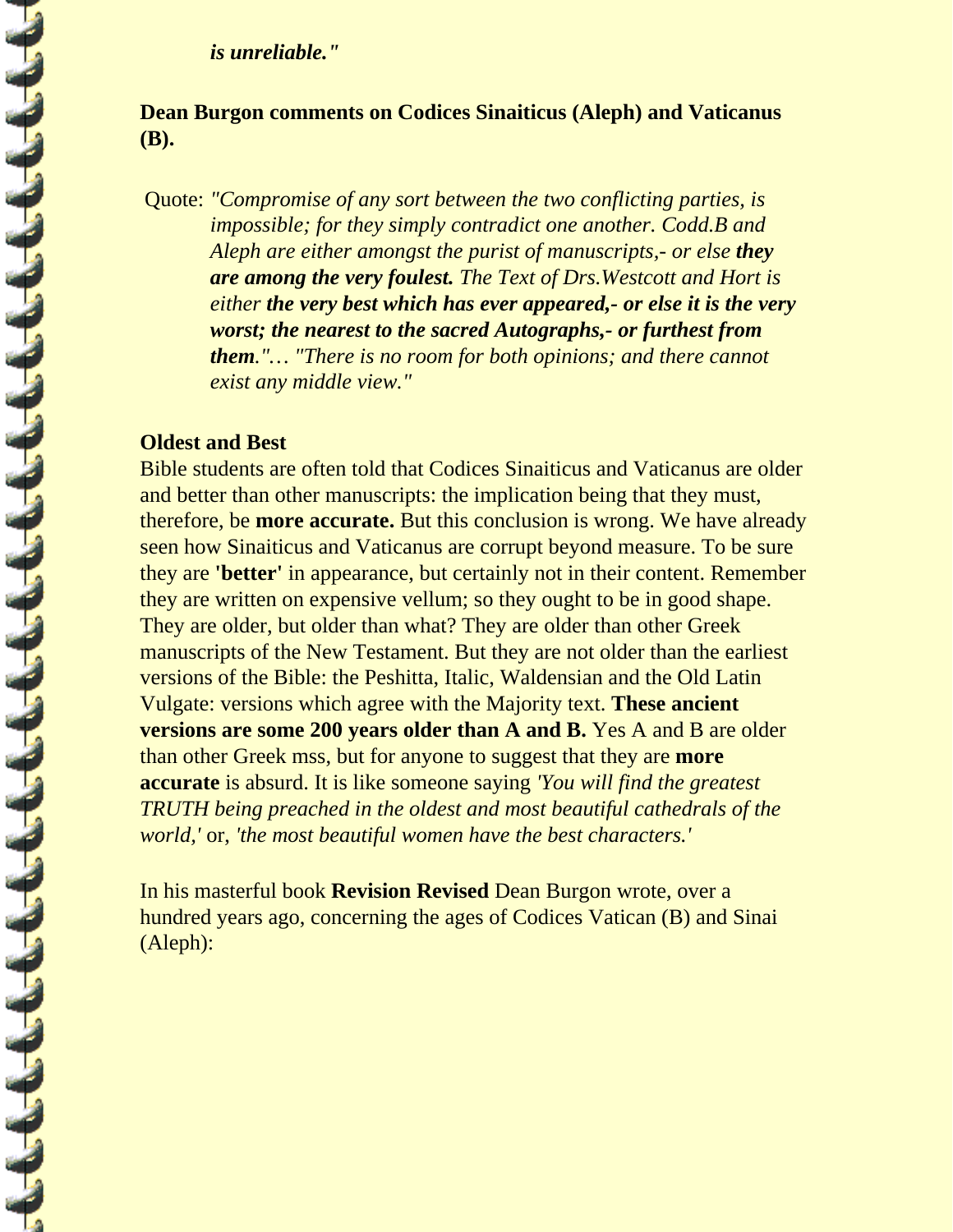Quote: *"Lastly, - We suspect that these two Manuscripts are indebted for their preservation, solely to their ascertained evil character, which has occasioned that the one eventually found its way, four centuries ago, to a forgotten shelf in the Vatican library; while the other, after exercising the ingenuity of several generations of critical Correctors, eventually (viz. in A.D. 1844) got deposited in the waste-paper basket of the Convent at the foot of mount Sinai. Had B and Aleph been copies of average purity, they must long since have shared the inevitable fate of books which are freely used and highly prized; namely, they would have fallen into decadence and disappeared from sight."*

In short these two codices are old simply because:

- **First:** They were written on extremely expensive and durable antelope skins.
- **Second:** They were so full of errors, alterations, additions and deletions, that they were **never** used by true believers and **seldom** even by their own custodians. Thus they had little chance of wearing away.

Can any true believer imagine **JEHOVAH, the Holy One of Israel,** hiding Codex Vaticanus away for over 1000 years in the **Vatican Library** till 1481? Or prompting the deeply religious monks of **St Catherine's Monastery** to dump Sinaiticus into a waste basket? The very idea is ridiculous.

A vital fact to remember is that though codices Aleph and B (produced in the 4th century) are older than other Greek manuscript copies of the Scriptures, they are not older than the Peshitta, Italic, the Old Latin Vulgate and the Waldensian versions which were produced 200 years earlier in the 2nd century. All these versions, copies of which are still in existence, agree with Textus Receptus, the underlying text of the King James Bible. I repeat: these ancient versions are some **200 years older** than Vaticanus and Sinaiticus: so the **'oldest is best'** argument should not be used. All Bibles fall, basically, into one of two categories.

- Those based on the **Majority Text**.
- Those based on the **Minority Text.**

Which Bible you select for study each day is going to have an enormous effect on your spiritual growth and well being. Bear this vital fact in mind.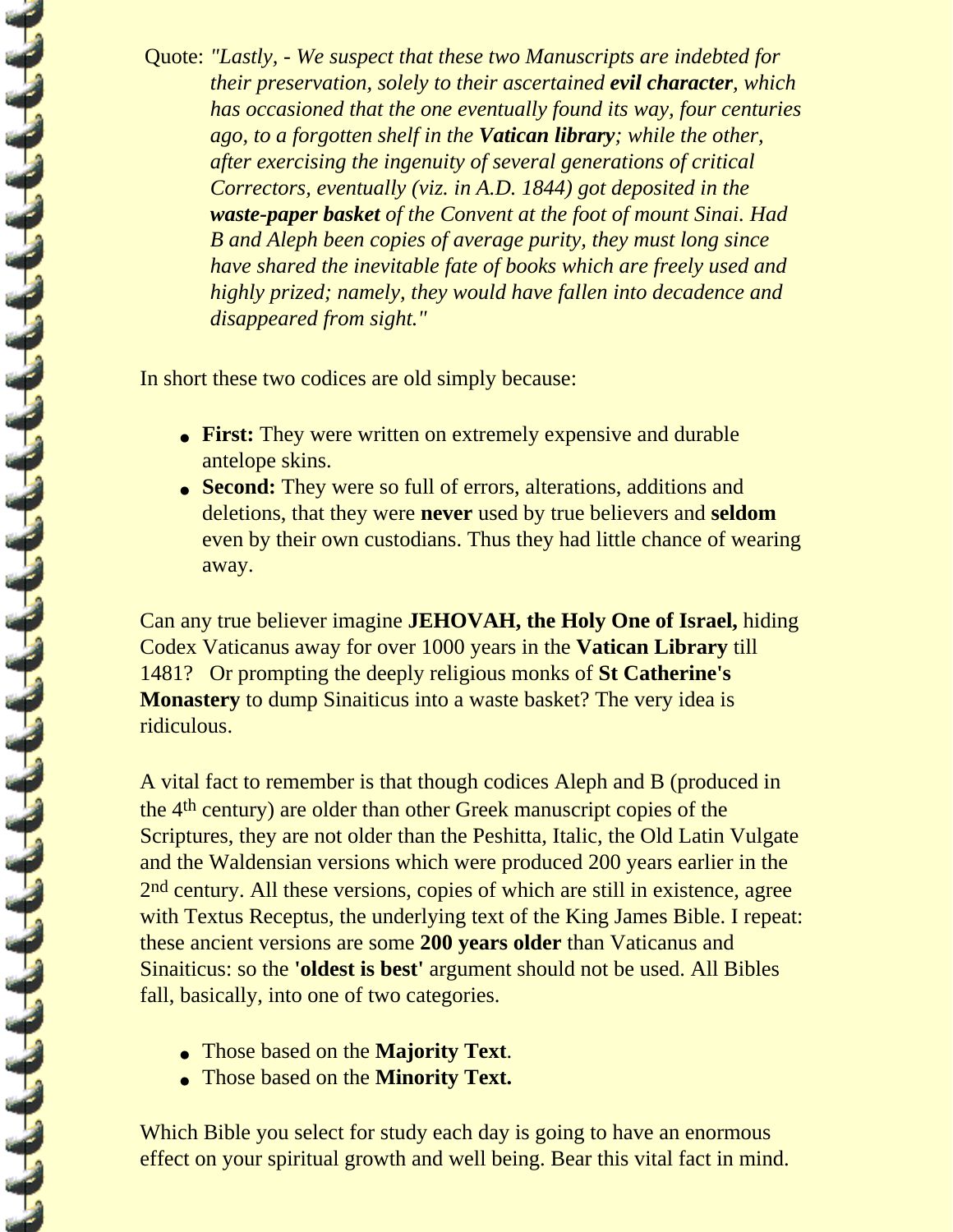## **The Invention of Printing**

The invention of the printing press in the  $15<sup>th</sup>$  century was a giant step forward in the circulation of the Bible. The printing press reduced the time taken to produce a Bible from about nine or ten months to a few hours: and once proof reading had been done, every copy was as good as the master. Printing also greatly reduced the price of a Bible.

Quote: *"In the reign of Edward 1 of England, about 1272, the price of a complete (hand-written) Bible was from £30 to £37, and occupied a careful scribe in his scriptorium about ten months, while the days wage of a working man only averaged 1.5 pennies. When it is borne in mind that it only cost £25 to build two arches of London Bridge in 1240, while the price of a complete Latin Bible was considerably more, it will readily be allowed that only the rich and scholarly had access to the Word of God."*

"*While Martin Luther called the art of printing 'the last and best gift of providence' the Catholic Rowland Phillips, in a sermon preached at St. Paul's Cross, London in the year 1535, frightfully remarked:* 

> *'We must root out printing or printing will root us out.' "*

## **The King James Version**

Now that we have learned something about the **majority** and **minority texts,** let us turn our attention to the history of the King James Version (KJV) which is based on Textus Receptus. **The King James Version was translated directly from the original languages:** though it owes its style and biblical language to versions which went before. I now invite you to imitate the believers of Berea mentioned in the book of Acts.

Acts *These were more noble than those in Thessalonica, in that they*  17:11 *received the word with all readiness of mind, and searched the scriptures daily, whether those things were so.*

#### **Archaic Language**

Many maintain that the KJV uses **archaic language**. Is this objection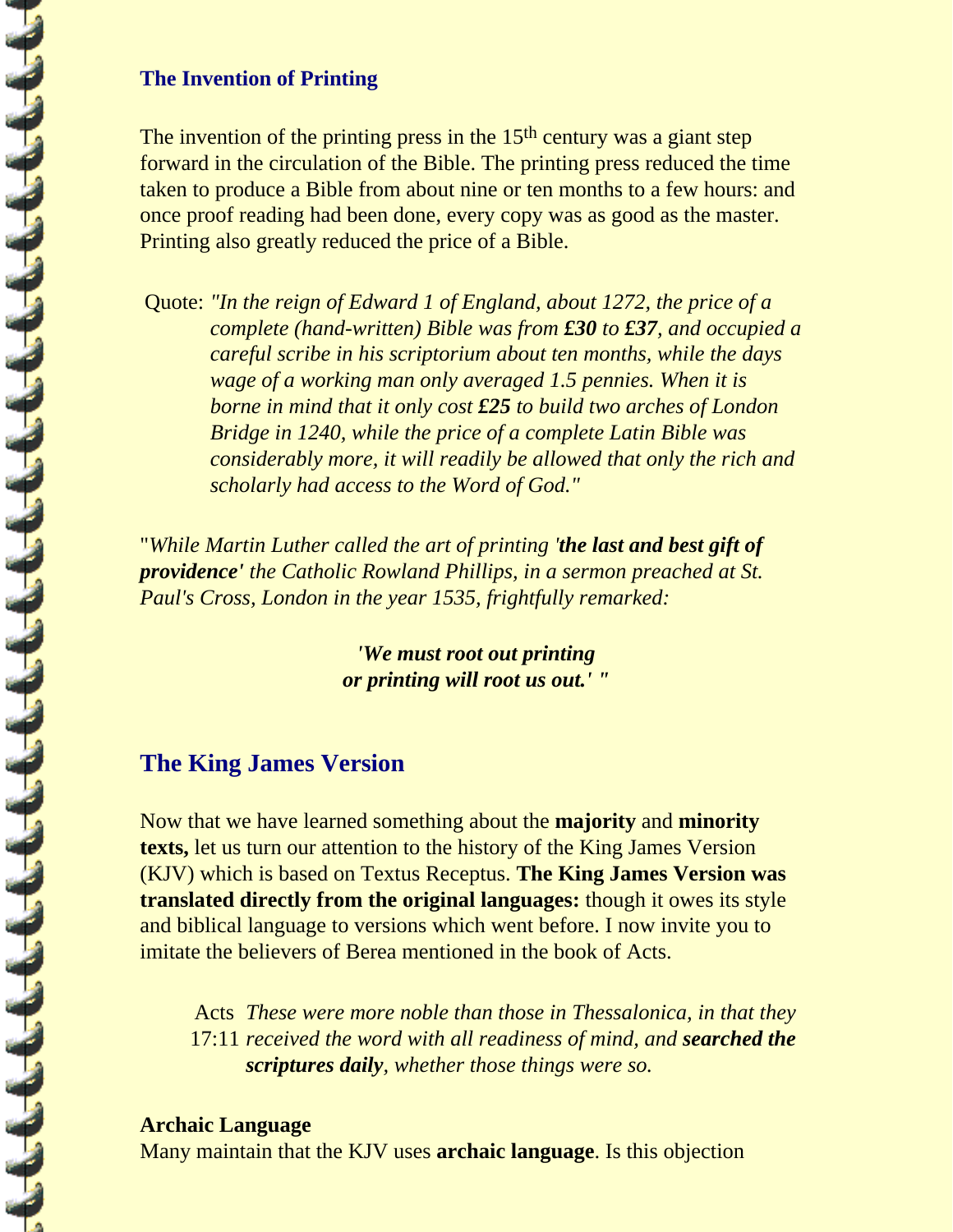justified? Pause awhile and consider this well known fact: every department of human learning uses language peculiar to that particular discipline: language which novices could easily refer to as being **archaic**. Biology, botany, geology, physics, chemistry, mathematics, music, medicine, law etc., all use strange sounding words, phrases and expressions which a novice will find difficult to understand. The study of the **Word of God** is similar in this respect. It also uses words and expressions which a new believer will find hard to comprehend. Words like **sin, repentance, baptism, atonement, sanctification, justification, resurrection** etc. These words often baffle a new believer: but he/she must learn them in order to progress spiritually; because they are explicit **Biblical terms** which uniquely express vital spiritual concepts and processes. They are not archaic words and we dare not get rid of them or simplify them to such a degree that the Word of God becomes a paraphrase, a commentary. Can you imagine a novice biology, science or law student objecting to the strange sounding words or old-fashioned expressions in his text books?

In his book **The King James Version Defended** Edward F Hills says this concerning the language of the KJV:

Quote: *"Not only modernists but also many conservatives are now saying that the King James Version ought to be abandoned because it is not contemporary. The Apostles, they insist, used contemporary language in their preaching and writing, and we too must have a Bible in the language of today. But more and more it is being recognized that the language of the New Testament was biblical rather than contemporary. It was the Greek of the Septuagint, which in its turn was modelled after the Old Testament Hebrew. Any biblical translator, therefore, who is truly trying to follow in the footsteps of the Apostles and to produce a version which God will bless, must take care to use language which is above the level of daily speech, language which is not only intelligible but also biblical and venerable. Hence in language as well as in text the King James Version is still by far superior to any other English translation of the Bible."* (Ref:G1)

## **Thees and Thous**

We also hear a lot about the words **'ye,'** '**thee'** and '**thou'** in the King James Version: and that these should all be replaced by the word '**you'.** Everyone knows that the word **'you'** is a uni-plural word like '**sheep**' or '**fish**.' It may refer to one or many depending on the context. Believe it or not the word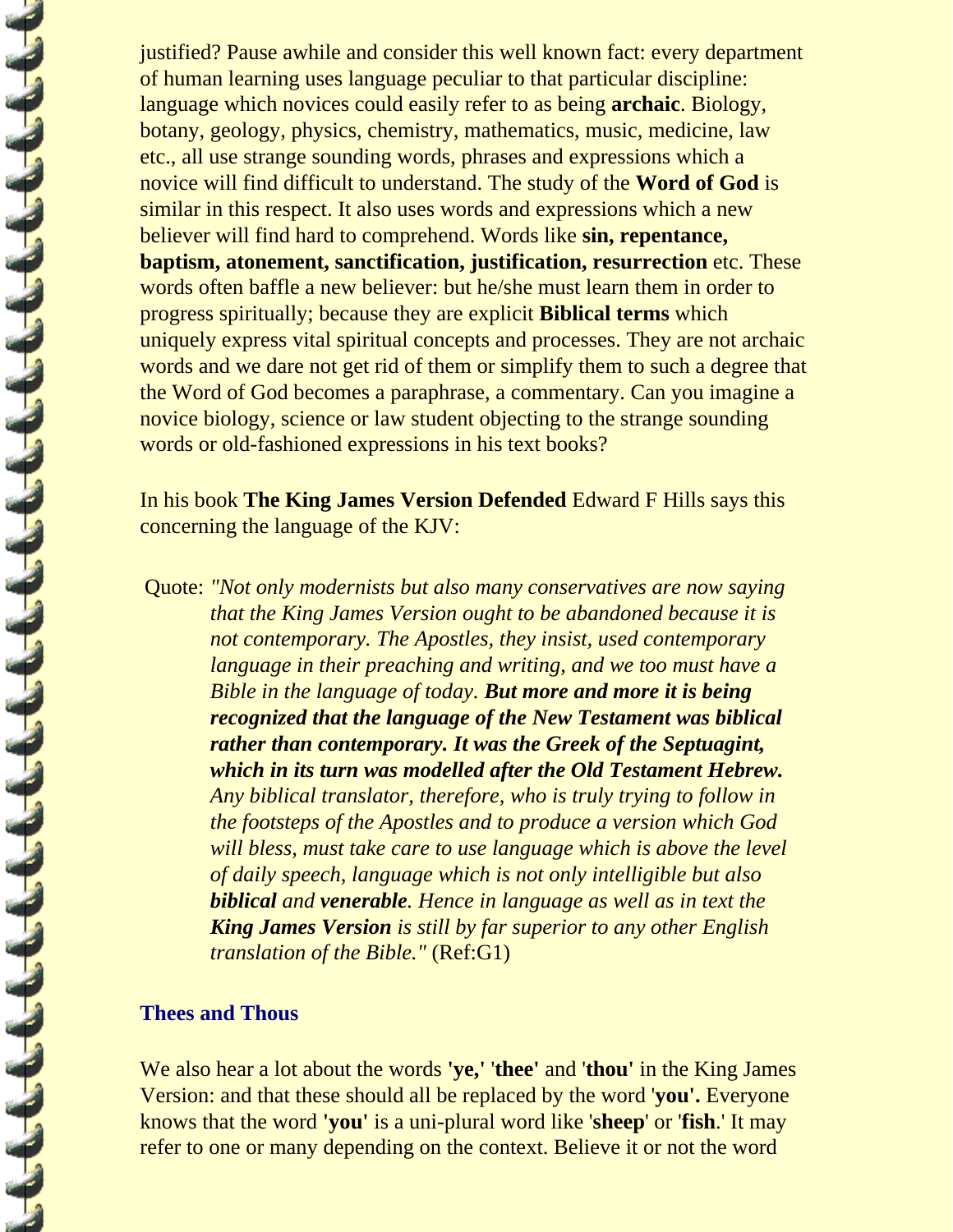'**you'** is used many times in the KJV - but not exclusively. Why not? The answer is because of the vital difference between **'you'** (plural) and '**thee'** (singular) and there are times when it is necessary to make the difference. The word **'thee'** refers to a single person, church, town or nation: whereas the word **'you'** is the second person plural: it refers to many persons. To understand what I mean we will need to look at a few examples.

Just before the Saviour's crucifixion he warned his disciples - particularly Peter - of Satan's intended plan to test them **all.** These are the Master's words:

Luke 22:31- *And the Lord said, Simon, Simon, behold, Satan hath*  32 *desired to have you, that he may sift you as wheat: But I have prayed for thee, that thy faith fail not: and when thou art converted, strengthen thy brethren.*

In this passage the Saviour used the word '**you'** to mean **all the disciples**. But when he used the words **'thee'** and **'thou'** he meant Simon Peter alone. By replacing the '**thee'** and '**thou'** in this passage with '**you,'** the Saviour's explicit warning to Simon Peter is considerably weakened. As for his warning to all the other disciples, that Satan wanted to sift them **all**, that warning is completely lost. Here are two more examples where the plural word **'you'** and the singular words **'thee'** or **'thou'** are used.

- In this example Festus speaks to king Agrippa and Bernice concerning the Apostle Paul. Here the word **'you'** refers to Agrippa and Bernice: whereas the word **'thee'** specifically addresses king Agrippa. Acts 25:26: *Of whom I have no certain thing to write unto my lord. Wherefore I have brought him forth before* **you***, and specially before thee, O king Agrippa, that, after examination had, I might have somewhat to write.*
- In the following example two towns ar*e initially addressed individually, therefore the word 'thee' is used. But when referred to together the word 'you' is used.*
- *Luke10:13: Woe unto thee, Chorazin! woe unto thee, Bethsaida! for if the mighty works had been done in Tyre and Sidon, which have been done in you, they had a great while ago repented, sitting in sackcloth and ashes.*

Other examples where '**you**' is plural and '**thou'** or '**thee'** is singular are found in Deut. 4:3; 1 Kings 9:5-6; Matthew 5:39-44; 6:4-7; 11:23-24; 18:9- 10; 23:37-38; Mark 14:37-38; Luke 5:4-5; 6:30-31; 9:41; 16:25-26; John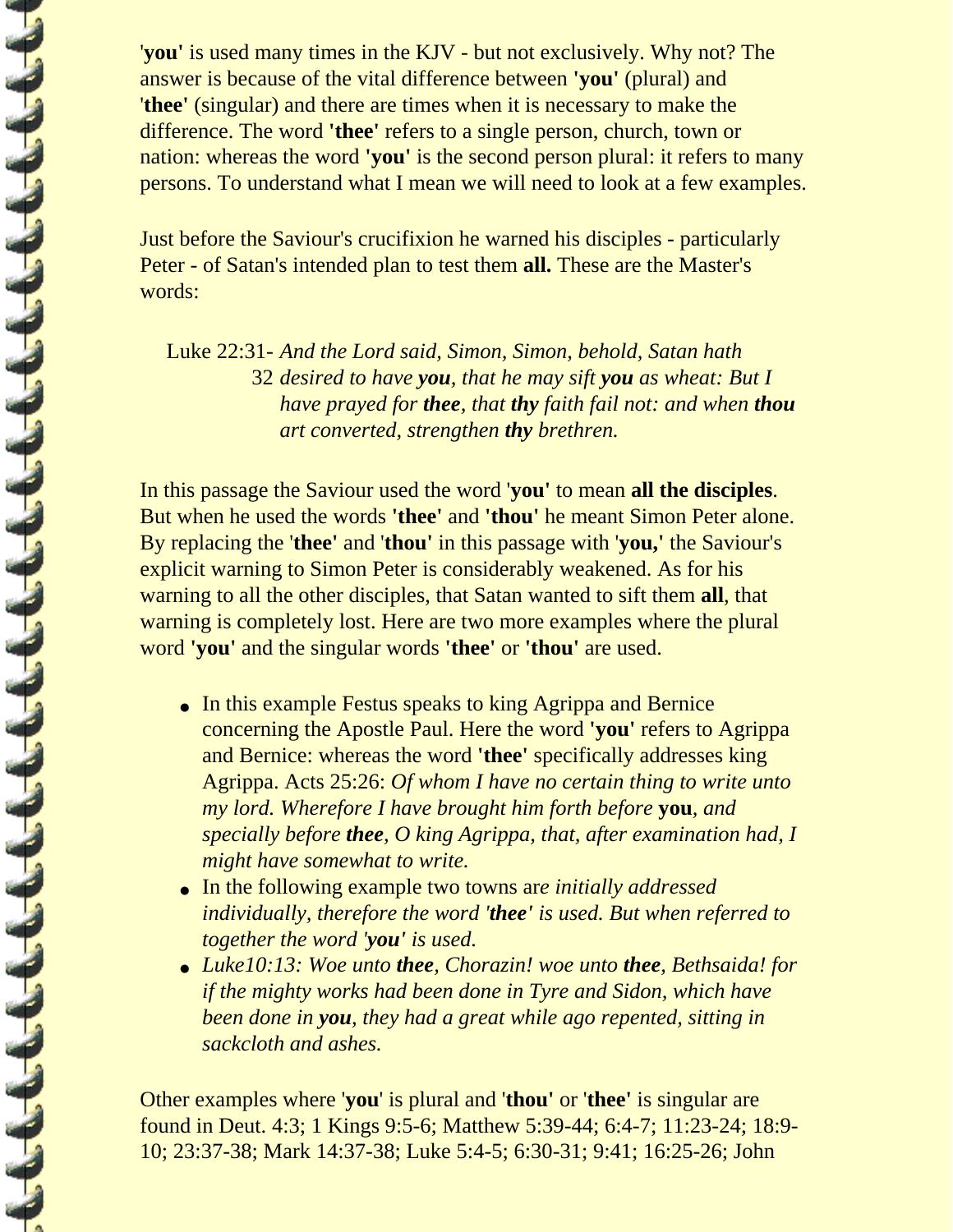1:50-51; James 2:16. These texts, and there are many more, prove that the word **'you'** was well known by the translators of the King James Version. If you consult a concordance you will discover that it was used **hundreds of times** in that version: but not exclusively as in modern translations. In short, when the Saviour addresses a particular individual, church or town he uses the words **'thee'** or **'thou'** simply because these words are more explicit and personal than the uni-plural word **'you.'** The Bible, remember, is the **Word of God**: explicit in every sentence - yea in every word!

### **ALLEGED KJV ERRORS: Easter/Passover**

Many claim that the King James Version has serious '**errors'** in it. The most quoted **'error'** concerns the use of the word **Easter** in Acts 12:1-4. The original word, these believers maintain, should have been translated as **Passover - not Easter!** Let us now examine the passage concerned and see if that argument holds water.

Acts 12:1- *Now about that time Herod the king stretched forth his hands*  4 *to vex certain of the church. And he killed James the brother of John with the sword. And because he saw it pleased the Jews, he proceeded further to take Peter also. (Then were the days of unleavened bread.) And when he had apprehended him, he put him in prison, and delivered him to four quaternions of soldiers to keep him; intending after Easter to bring him forth to the people.* 

To properly understand the sequence of events described above I will briefly explain some facts about the sacred calendar.

- The first **Passover** occurred in ancient Egypt when **Jehovah, the God of the Hebrews** spared the lives of Israel's eldest sons and slaughtered the firstborn of Egypt. That event took place on the evening (night) of the 14th Abib (Nisan), the first month in the sacred calendar. The Passover, which is an event rather than a day, is now commemorated each year on the evening of the same date. The story is well known and is recorded in Exodus chapters 11 and 12.
- **After the Passover came the seven days of Unleavened Bread.**  The week of unleavened bread begins on the evening of the 14<sup>th</sup> Abib and finishes on the evening of the 21st Abib. This whole week is sometimes referred to as the *Passover week*: but, strictly speaking, its proper name is *Week of Unleavened Bread*. When the **Passover**  and the **days of unleavened bread** are mentioned in the same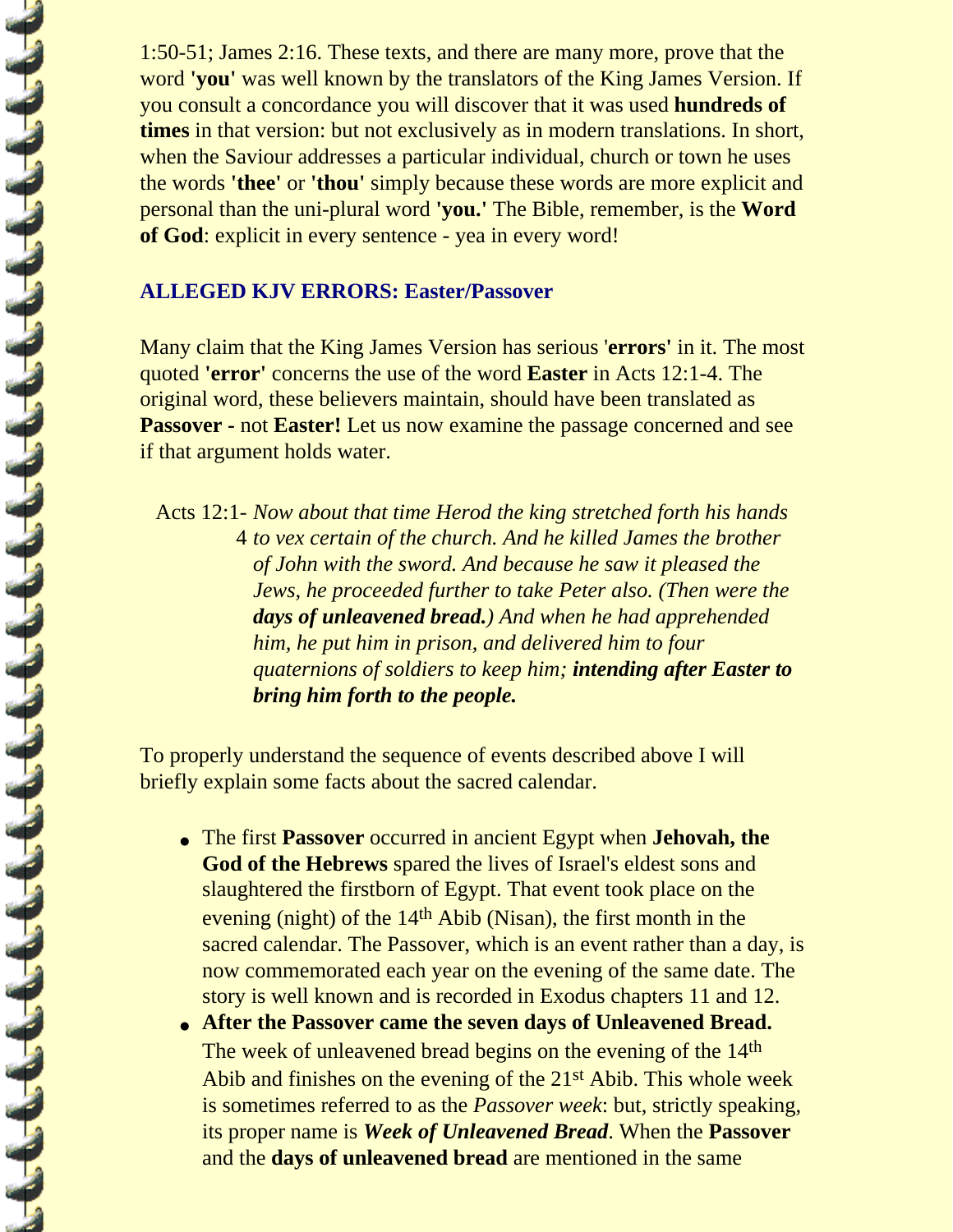passage, as in Acts 12:1-4, we can be certain that the **Passover** refers to the **event** which occurs on the evening of the 14th Abib and the **days of unleavened bread** refer to the week that follows. (i.e. 15- 21st Abib or Nisan).

The events recorded in Acts 12:3-4 *occurred during the days of unleavened bread*. In other words, the Passover in that particular year had passed: it was history: it had gone. Why, then, would Herod wait for an **event** which had already passed? Surely Herod knew that the Passover had passed and that the days of unleavened bread were in progress.

What, then, was Herod really waiting for before releasing Peter? The answer is: **Herod was waiting for Easter to come and go - just as the King James Version says.** We can be confident that the translators of the KJV knew full well why in this passage they rendered the word **'Pesah'** as **'Easter'** and not **'Passover'** as at other times. Their combined knowledge of Hebrew and Greek and the vast amount of manuscript evidence before them (thousands of copies, versions, and church-father citations etc.) were all used to arrive at **every word** in the King James Version. Are we, whose knowledge of these languages is microscopic by comparison, to challenge their judgment? The fact is that Herod, **during the days of unleavened bread,** was not waiting for the Passover - which had come and gone: he was waiting for **Easter** just as the KJV says.

The events in our story tell us that:

- The **Passover** in that particular year was history.
- The **Days of Unleavened Bread** (15<sup>th</sup> 21<sup>st</sup> Abib) were in progress.
- And **Easter** was approaching: after which Herod planned to bring out Peter.

The question now arises: Was the pagan festival of **Easter** known at that time? And were the Romans keeping Easter? The answer is - **yes**. The pagan festival of **Easter**, with its hot cross buns and Easter Sunday sunrise services was well known in ancient Babylon and Rome centuries before the events recorded in Acts 12. Let me quote a short passage about **EASTER** from Alexander Hislop's book **The Two Babylons**. (ISBN 0 7136 0470 0)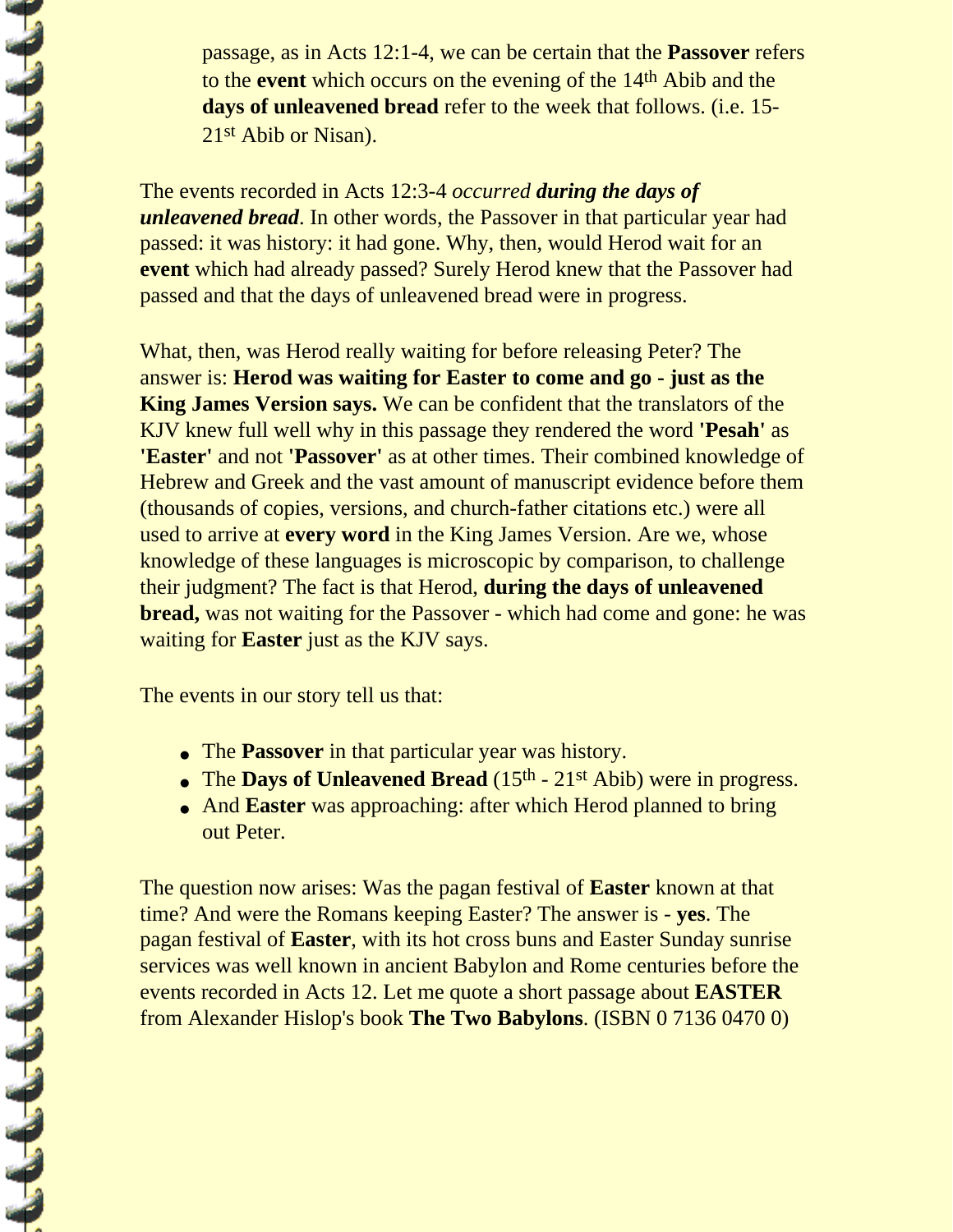Quote: *"Then look at Easter. What means the term Easter itself? It is not a Christian name. It bears its Chaldean origin on its forehead. Easter is nothing else than Astarte, one of the titles of Beltis, the QUEEN OF HEAVEN, whose name, as pronounced by the people of Nineveh, was evidently identical with that now in common use in this country. That name, as found by Layard on the Assyrian monuments, is Ishtar. The worship of Bel and Astarte was very early introduced into Britain, along with the Druids, "the priests of the groves" (page 103)*

No scholar doubts the fact that **Easter** is a pagan festival which came down from ancient times, long before the Christian era. The next question is: **Did some Israelites keep Easter and worship the QUEEN OF HEAVEN?**  Did they bake hot cross buns for **Ishtar - Easter?** The answer, surprisingly, is again - **yes!** Ancient Israel worshipped the **Queen of Heaven - ISHTAR**  and they honoured her each year with special cakes (buns) and drink offerings. I quote Scripture:

Jeremiah 7:18 *The children gather wood, and the fathers kindle the fire, and the women knead their dough, to make cakes to the queen of heaven, and to pour out drink offerings unto other gods, that they may provoke me to anger.* 

Jeremiah 44: *But since we left off to burn incense to the queen of*  18 *heaven, and to pour out drink offerings unto her, we have wanted all things, and have been consumed by the sword and by the famine. 19: And when we burned incense to the queen of heaven, and poured out drink offerings unto her, did we make her cakes to worship her, and pour out drink offerings unto her, without our men? 20: Then Jeremiah said unto all the people, to the men, and to the women, and to all the people which had given him that answer, saying, 21: The incense that ye burned in the cities of Judah, and in the streets of Jerusalem, ye, and your fathers, your kings, and your princes, and the people of the land, did not the LORD remember them, and came it not into his mind? 22: So that the LORD could no longer bear, because of the evil of your doings, and because of the abominations which ye have committed; therefore is your land a desolation, and an astonishment, and a curse, without an inhabitant, as at this day. 23: Because ye have burned incense, and because ye have sinned against the LORD, and have not obeyed the voice*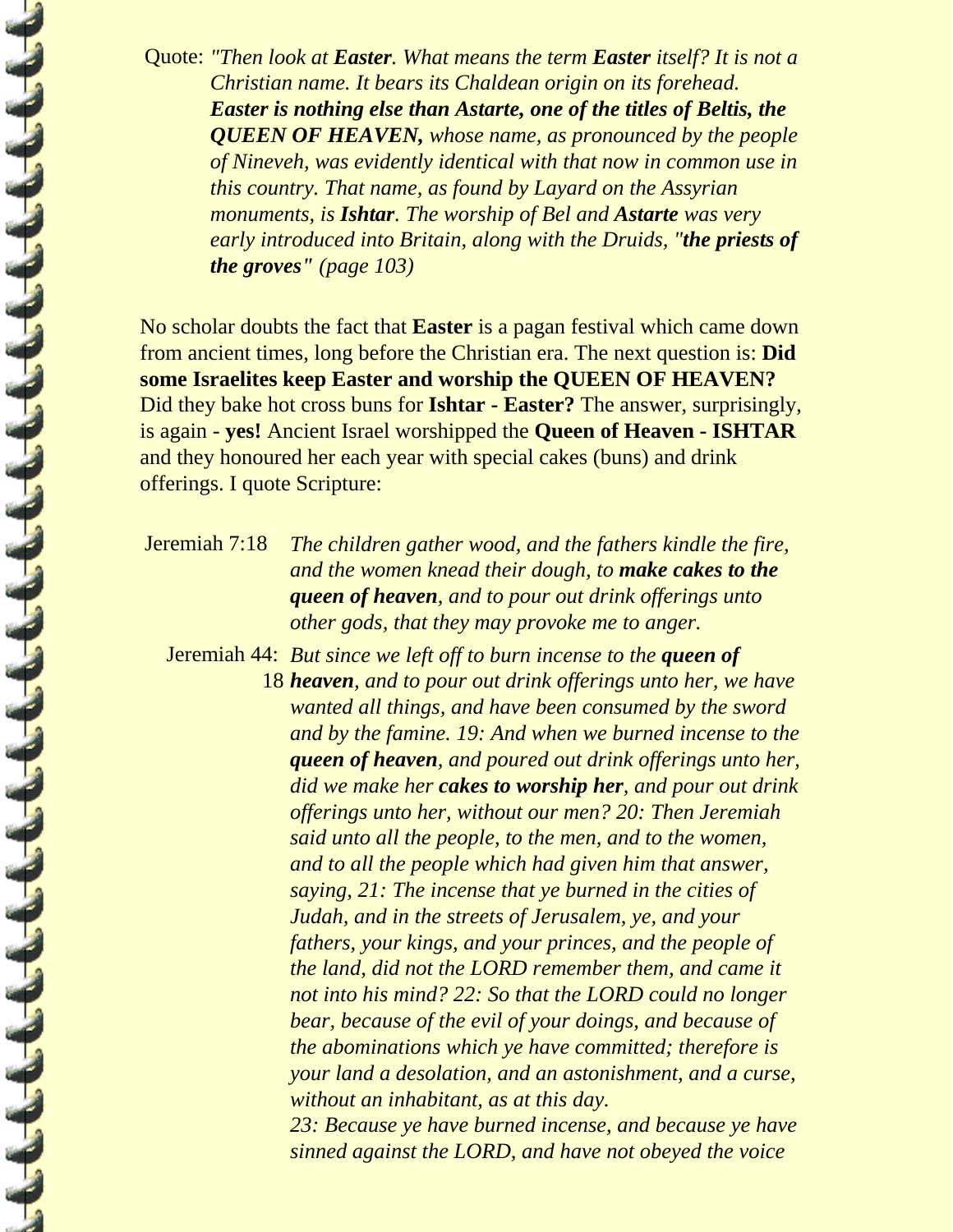*of the LORD, nor walked in his law, nor in his statutes, nor in his testimonies; therefore this evil is happened unto you, as at this day. 24: Moreover Jeremiah said unto all the people, and to all the women, Hear the word of the LORD, all Judah that are in the land of Egypt: 25: Thus saith the LORD of hosts, the God of Israel, saying; Ye and your wives have both spoken with your mouths, and fulfilled with your hand, saying, We will surely perform our vows that we have vowed, to burn incense to the queen of heaven, and to pour out drink offerings unto her: ye will surely accomplish your vows, and surely perform your vows.* 

Oh yes, many ancient Israelites kept **Easter**. Modern Israelis still do. In summary we can say that when Herod, after the Passover and during the days of unleavened bread shut up Peter intending to bring him out **after Easter**, Herod meant exactly what the King James Version is saying. He meant **Easter not Passover** which had already come and gone. This means that every translation which uses the word **Passover** in Acts 12:3-4 is, strictly speaking, incorrect. **Easter** is the correct word, and the King James Version uses it.

#### **The Protestant Reformers:**

When the early Protestant Reformers of Europe (German, Dutch, French and English etc.) began to translate the Old and New Testaments into their native languages, they first had to decide which Hebrew and Greek Text they were going to use.

#### **Hebrew**

For the Old Testament, the King James translators used the traditional **Ben Chayyim Masoretic Text.** This text was produced under the strict Masoretic rules mentioned earlier. Besides it was the only trustworthy Hebrew Text available. Do not the Scripture teach in:

Romans 3: *What advantage then hath the Jew? or what profit is there of*  1 *circumcision? 2: Much every way: chiefly, because that unto them were committed the oracles of God.*

#### **Greek**

For the New Testament, the Protestant translators of the King James Bible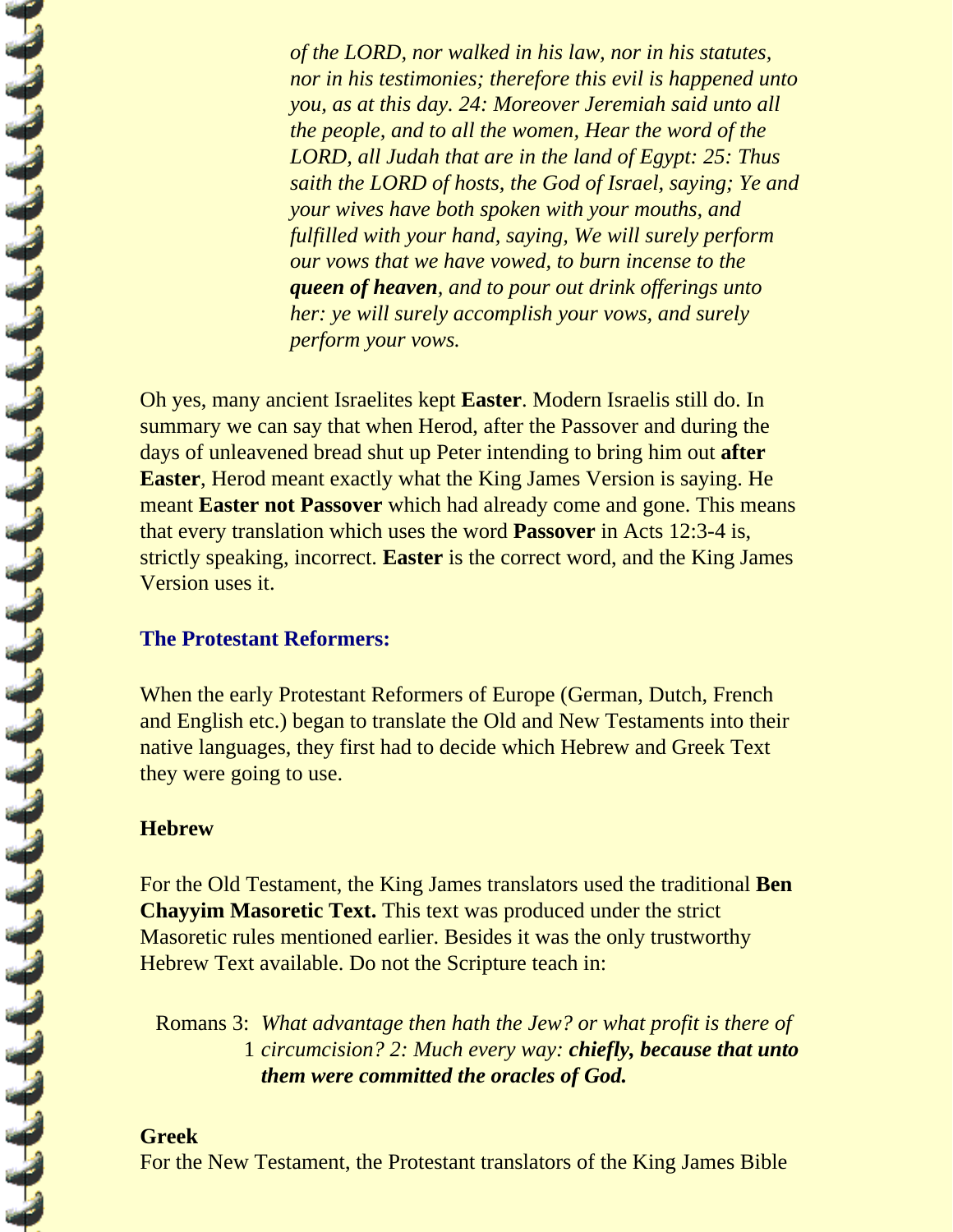had a choice between two vastly different Greek texts:

- 1. The **Received (Majority) Text** favoured by the early churches of Christendom (The Greek, Waldensian, Albegensian, Gauls and Celtic churches).
- 2. Or the **Minority Text** favoured by the Roman Catholic Church.

Wisely they settled for the **Received (Majority) Text.** No doubt the **Spirit of God** was guiding their minds and **providentially preserving His Word.** It is a grave error to think that the early Protestant Reformers of the 16<sup>th</sup> and 17<sup>th</sup> centuries were unaware of the Minority Texts produced in the 4<sup>th</sup> century. They were well aware of them. They had before them copies of the **Majority, Minority** and **Neutral** texts. In addition they had many **ancient versions** of the Scriptures: the Peshitta, Old Latin Vulgate, Italic, Waldensian, Albegensian, Gaul and Celtic Bibles. They also had before them **thousands of scriptural citations of the early Church Fathers,** which date back to the 2<sup>nd</sup> and 3<sup>rd</sup> century. They were also well aware of the fact that the Roman Church used a *Eusebio-Origen type of* Bible based on the Minority Text. What did these great men of God do? The answer is: in making their translations they set aside the **Minority Text** and chose to produce versions of the Bible which were all based on the **Majority Text,**  the text used by the early Christian Church. The following quotation will help fix this fact in the reader's mind.

Quote: *"Unquestionably, the leaders of the Reformation -German, French, and English - were convinced that the Received Text was the genuine New Testament, not only by its own irresistible history and internal evidence, but also because it matched with the Received Text which in Waldensian form came down from the days of the apostles."*

#### **The King James Version Translators:**

When the LORD God of Israel chose the prophets and apostles of old to pen the Scriptures, He made His selection with the utmost care. **Faith, holiness,**  a **love for truth** and **inherent ability** were the deciding qualities He looked for. In other words the Most High looks within when selecting His servants. That is how He always judges men.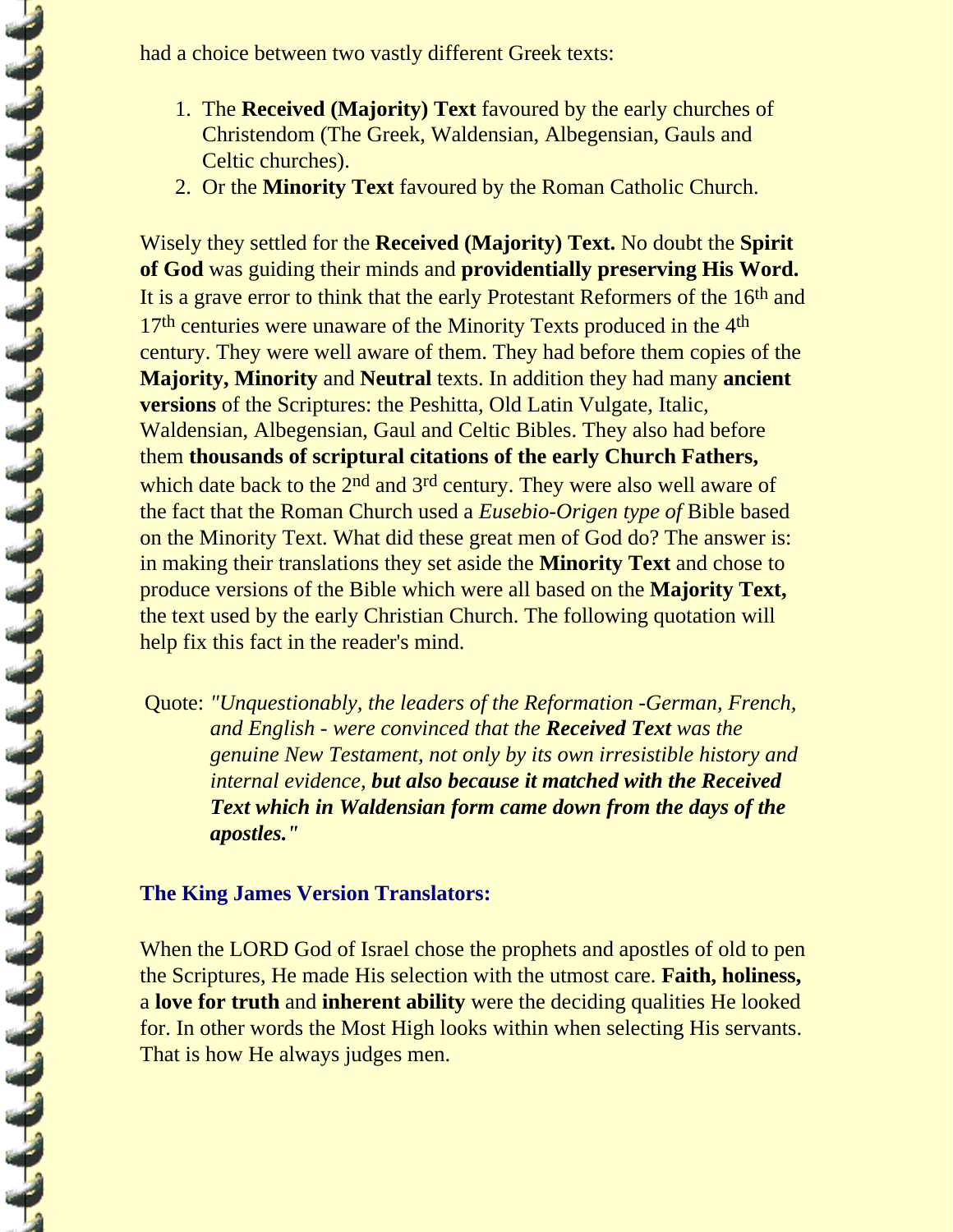1 Samuel *But the LORD said unto Samuel, Look not on his*  16:7 *countenance, or on the height of his stature; because I have refused him: for the LORD seeth not as man seeth; for man looketh on the outward appearance, but the LORD looketh on the heart.* 

The Protestant translators of the King James Version were providentially chosen by God in exactly the same way: firstly for their **faith, holiness** and **love of truth,** and secondly for their linguistic abilities. In other words, they were **TRUE BELIEVERS.** At their centre some 47 pious scholars were involved. In addition many hundreds of Protestant ministers and believing linguists throughout the UK assisted in the great work. I cannot over stress the importance of that fact: that **FAITH IN GOD** was the first and overriding reason why the Almighty chose the KJV translators for their sacred task. It is totally inconceivable that the Almighty, who initially inspired *"faithful, holy men of God"* to write the Scriptures in the first place, would then - centuries later - hand over the translating of those selfsame Scriptures to **unbelievers** and **sceptics.** So I repeat: **the translators of the King James Version were men of FAITH, who believed that the text they were translating was, in fact, the WORD OF GOD!** 

Quote: "*Thus started the greatest writing project the world has ever known, and the greatest achievement of the reign of James I - the making of the English Bible which has ever since borne his name."* 

**W Scott** writes as follows:

Quote: *"King James named 54 pious and scholarly persons - and who were empowered to communicate with 'all our principal learned men within this our kingdom,' so that the scholarship of the country was consecrated to the noblest work which could engage the heart, the mind, and the pen of men - the production of our admirable English Bible. Seven of the number, through death and other causes, were unable to serve, so that the list was reduced to 47. It may be interesting to know how and to whom the work was distributed. There were six committees chosen, two of which sat at Westminster, two at Cambridge, two at Oxford. The whole were presided over by Bishop Andrews, who, besides possessing an intimate knowledge of Hebrew, Greek, Chaldee, and Syriac, was familiar with 16 other languages. As each set or committee of translators finished the particular part assigned to them, it was*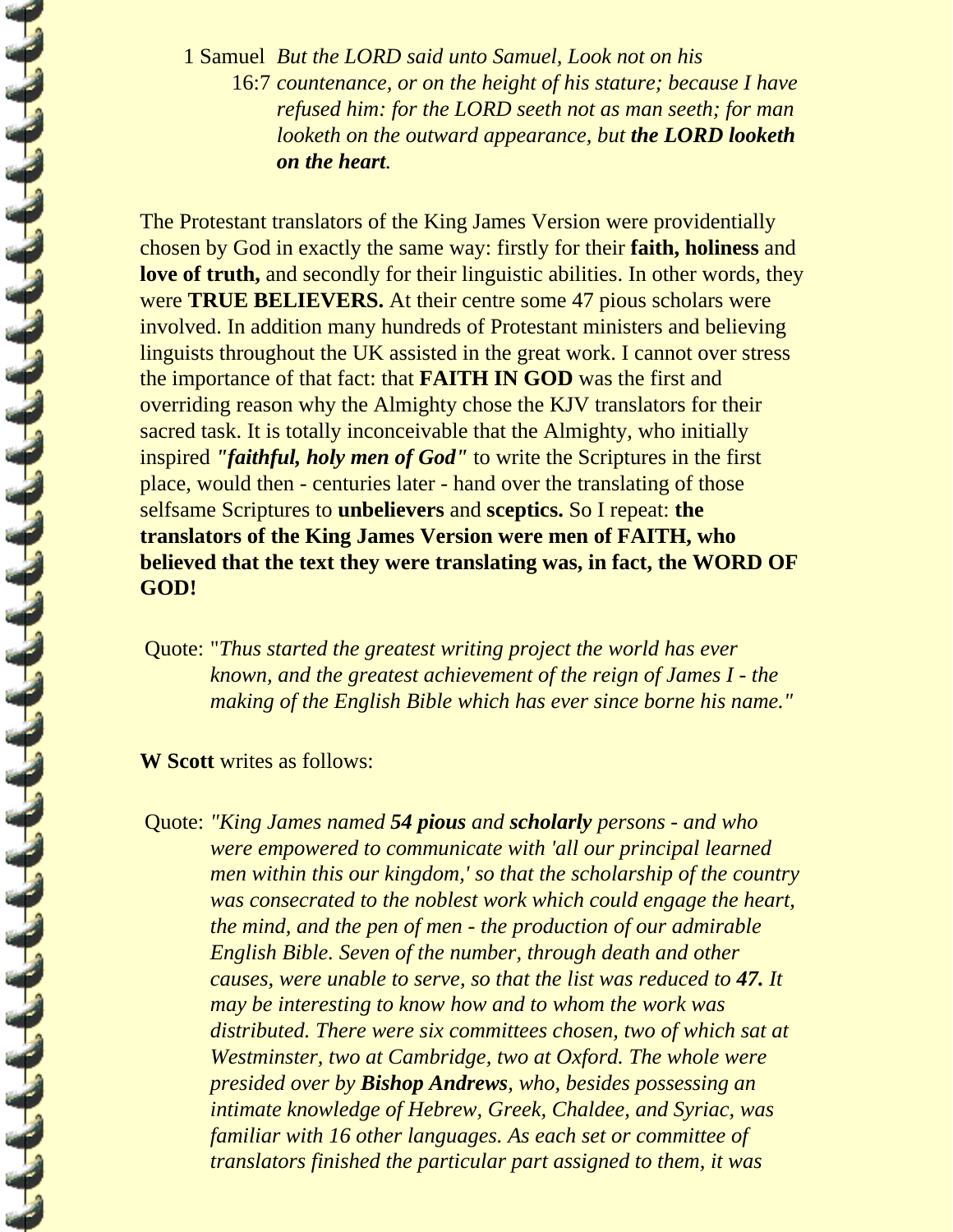*then subjected to the criticism of the other five sets in order; so that each part of the Bible came before the whole body of the translators. When the 47 finished their work it was then carefully reviewed by the final committee. Dr Miles Smith, Bishop of Gloucester, wrote the preface."*

Always bear in mind the spiritual qualifications of these great men of God. They were

- **Pious Christians who believed that the text they were handling was the very Word of God!**
- They had absolutely no doubt in their minds that the Genesis account of creation was true.
- They never for a moment doubted the miracles of Jesus or that he was born of a virgin, lived a sinless life, was crucified for the sins of mankind and that he rose from the dead and ascended to heaven.
- They were **pious Protestants** who saw through the errors of the Roman Catholic Church.
- They were **scholars of the highest order.** Few if any of today's scholars come anywhere near them in their understanding of the original languages; let alone their faith, piety and commitment to truth above tradition.

Here are a few quotes about some of these great men of God from Rev. Gipp's book entitled **An Understandable History of the Bible.**.

- *Lancelot Andrews: "As a preacher, Bishop Andrews was right famous in his day. He was called the 'star of preachers…Dr Andrews was also known as a great man of prayer…But we are chiefly concerned to know what were his qualifications as a translator of the Bible. He ever bore the character of a 'right godly man,' and a 'prodigious student.' One competent judge speaks of him as 'that great gulf of learning'! It was also said, that 'the world wanted learning to know how learned this man was.' A brave, old chronicler remarks, that such was his skill in all languages, especially the Oriental, that had he been present at the confusion of tongues at Babel, he might have served as the Interpreter-General! In his funeral sermon by Dr. Buckridge, Bishop of Rochester, it is said that Dr. Andrews was conversant with fifteen languages." (page 186)*
- *John Overall : He was chosen for his expertise in the writings of the early church fathers. " Dr. Overall was vital to the translation*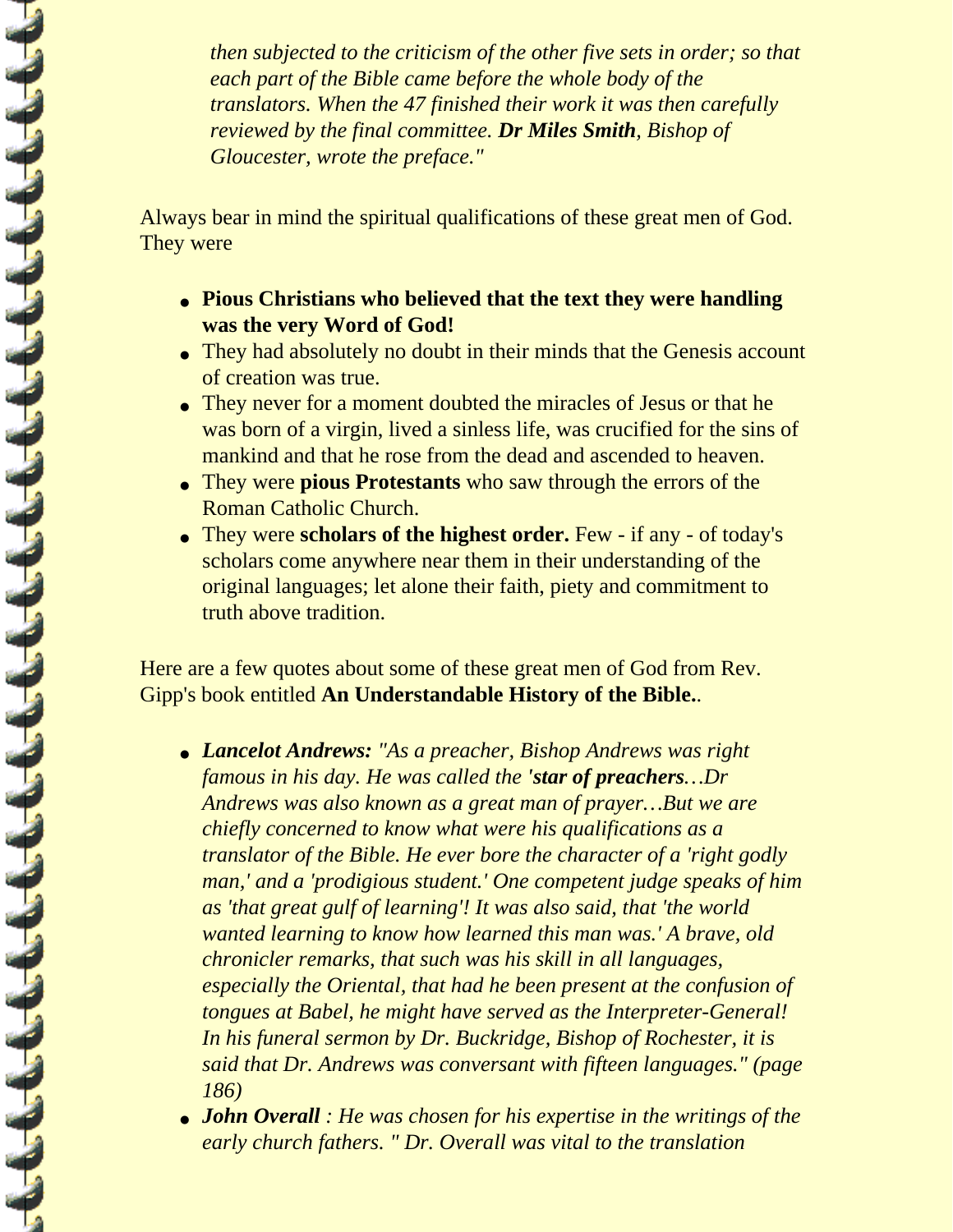*because of his knowledge of quotations of the early church fathers." (page 186-187)* 

- *Robert Tighe: " an excellent textuary and profound linguist." (page 189)*
- *William Bedwell : " an eminent Oriental scholar. His epitaph mentions that he was 'for the Eastern tongues, as learned a man as most lived in these modern times.'" (page 189)*
- *Edward Lively: " One of the best linguists in the world…Much dependence was placed on his surpassing skill in Oriental languages." (page 190)*
- *Lawrence Chaderton: " He made himself familiar with the Latin, Greek and Hebrew tongues and was thoroughly skilled in them…Dr Chaderton was a powerful preacher who lived to the age of one hundred and three. A preaching engagement in his later years was described as follows: 'Having addressed his audience for full two hours by the glass, he paused and said, 'I will no longer trespass on your patience.' And now comes the marvel; for the whole congregation cried out with one consent 'For God's sake, go on!' " (page 191)*
- *Francis Dillingham : "was so studied in the original languages that he participated in public debates in Greek." (page 191)*
- *Thomas Harrison : Vice-Master of Trinity College in Cambridge. "On account of his exquisite skill in the Hebrew and Greek idioms, he was one of the chief examiners in the University of those who sought to be professors of these languages."* (page 192)

- **John Harding** : "At the time of his appointment to aid in the translation of the Bible, he had been Royal Professor of Hebrew in the University for thirteen years." (page 192)
- *John Reynolds* : *"Determined to explore the whole field and make himself master of the subject, he devoted himself to the study of the Scriptures in the original languages, and read all the Greek and Latin fathers, and all the ancient records of the Church." (page 193)*
- *Dr. Henry Saville : "was known for his Greek and mathematical learning. He was so well known for his education, skilled in languages and knowledge of the Word, that he became Greek and mathematical tutor to Queen Elizabeth during the reign of her father, Henry VIII." (page 195)*
- *Dr. Miles Smith : "the man responsible for the preface of the King James Bible. The preface is no longer printed in present copies of the Book. He had a knowledge of Greek and Latin fathers, as well as being an expert in Chaldee, Syriac, and Arabic. 'Hebrew he had at his finger's end.' And so was the Ethiopic tongue." (page 195)*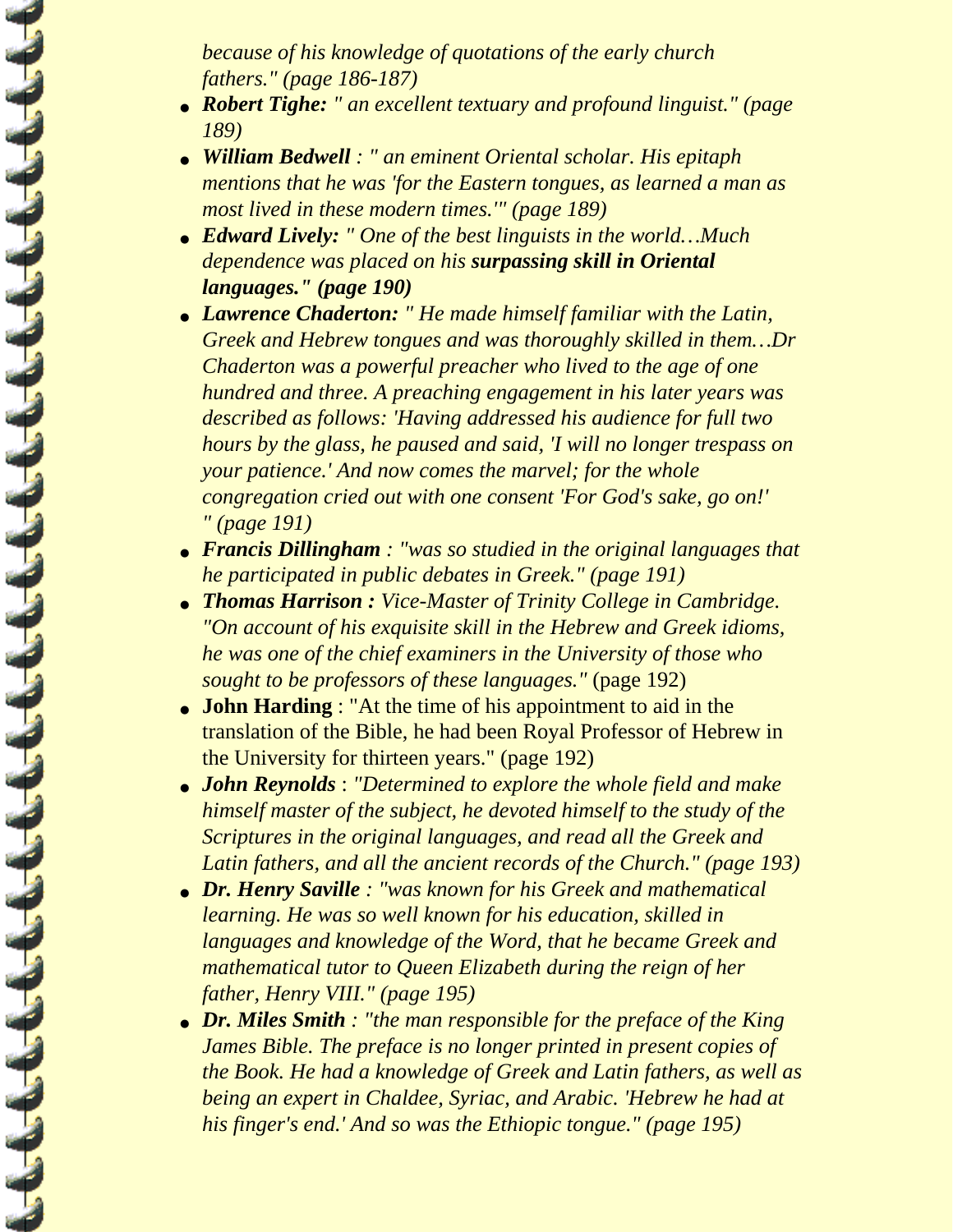*"It should be noted that these men were qualified in the readings of the church fathers which prevented them from being 'locked' to the manuscripts, causing earlier readings to be overlooked. This is vastly better than the methods used by modern translators. It should also be recognized that these men did not live in 'ivory towers.' They were men who were just as renowned for their preaching ability as they were for their esteemed education. It is a lesson in humility to see such men of great spiritual stature call themselves 'poor instruments to make God's Holy Truth to be yet more and more known.' "* 

**William Grady** backs up this evidence:

Quote: *"The men on the translation committee of the King James Bible were, without dispute, the most learned men of their day and vastly qualified for the job which they undertook. They were overall both academically qualified by their cumulative knowledge and spiritually qualified by their exemplary lives… William John Bois was only five years old, when his father taught him to read Hebrew. By the time he was six, he could not only write the same, but in a fair and elegant character. At age fifteen, he was already a student at St John's College, Cambridge, where he was renowned for corresponding with his superiors in Greek."*

### **Why the King James Version Should be Retained:**

This is so important an issue that I will again quote from Edward F Hills' book **The King James Version Defended** pages 218-219

Quote: *"But, someone may reply, even if the King James Version needs only a few corrections, why take the trouble to make them? Why keep on with the old King James and its 17th century language, its thee and thou and all the rest? Granted the Textus Receptus is the best text but why not make a new translation of it in the language of today? In answer to these objections there are several facts which must be pointed out.* 

*In the first place , the English of the King James Version is not the English of the early 17th century. To be exact, it is not the type of English that was ever spoken anywhere. It is biblical English, which was not used on ordinary occasions even by the translators who produced the King James Version. As H Wheeler Robinson (1940) pointed out, one need only compare the preface written by the translators with the text of the their translation to feel the*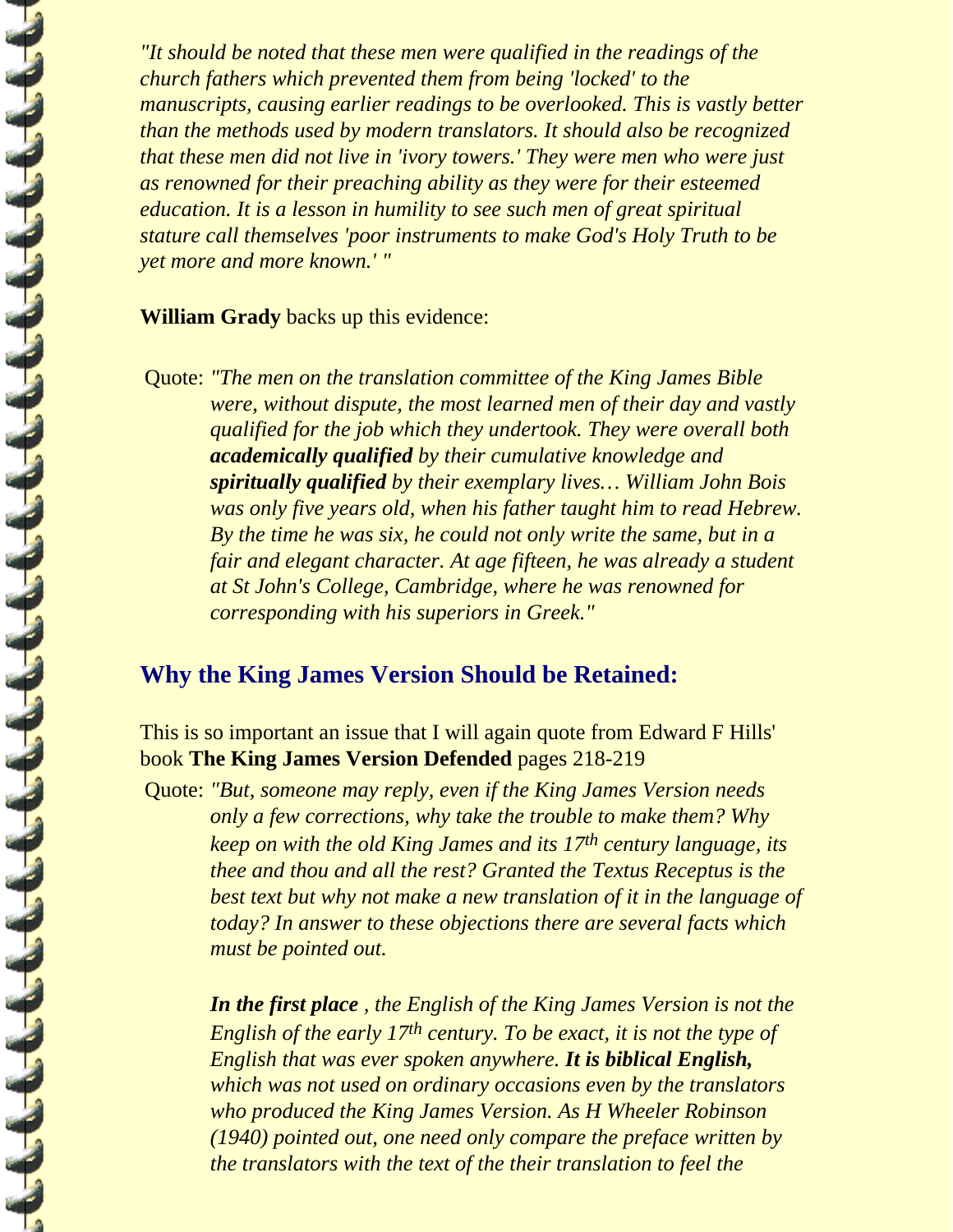*difference in style. And the observations of W A Irwin (1952) are to the same support. The King James Version, he reminds us, owes its merit, not to 17th century English - which was very different - but to its faithful translation of the original. Its style is that of the Hebrew and of the New Testament Greek. Even in their use of thee and thou the translators were not following 17th century English usage but biblical usage, for at the time these translators were doing their work these singular forms had already been replaced by the plural you in polite conversation.* 

*In the second place , those who talk about translating the Bible into the language of today never define what they mean by their expression. What is the language of today? The language of 1881 is not the language of today, nor the language of 1901, nor even the language of 1921. In none of these languages, we are told, can we communicate with today's youth. There are even some who feel that the best way to translate the Bible into the language of today is to convert it into folk songs. Accordingly, in some contemporary youth conferences and even worship services there is little or no Bible reading but only crude kinds of vocal music accompanied by vigorous piano and strumming guitars. But in contrast to these absurdities the language of the King James Version is enduring diction which will remain as long as the English language remains, in other words, throughout the foreseeable future.* 

*In the third place, the current attack on the King James Version and the promotion of modern-speech versions is discouraging the memorization of the Scriptures, especially by children. Why memorize or require your children to memorize something that is out of date and about to be replaced by something new and better? And why memorize a modern version when there are so many to choose from? Hence even in conservative churches children are growing up densely ignorant of the holy Bible because they are not encouraged to hide its life-giving words in their hearts.* 

*In the fourth place, modern-speech Bibles are unhistorical and irreverent. The Bible is not a modern, human book. It is not as new as the morning newspaper, and no translation should suggest this. If the Bible were this new, it would not be the Bible. On the contrary, the Bible is an ancient, divine Book, which nevertheless is always new because in it God reveals Himself. Hence the language of the Bible should be venerable as well as intelligible, and the*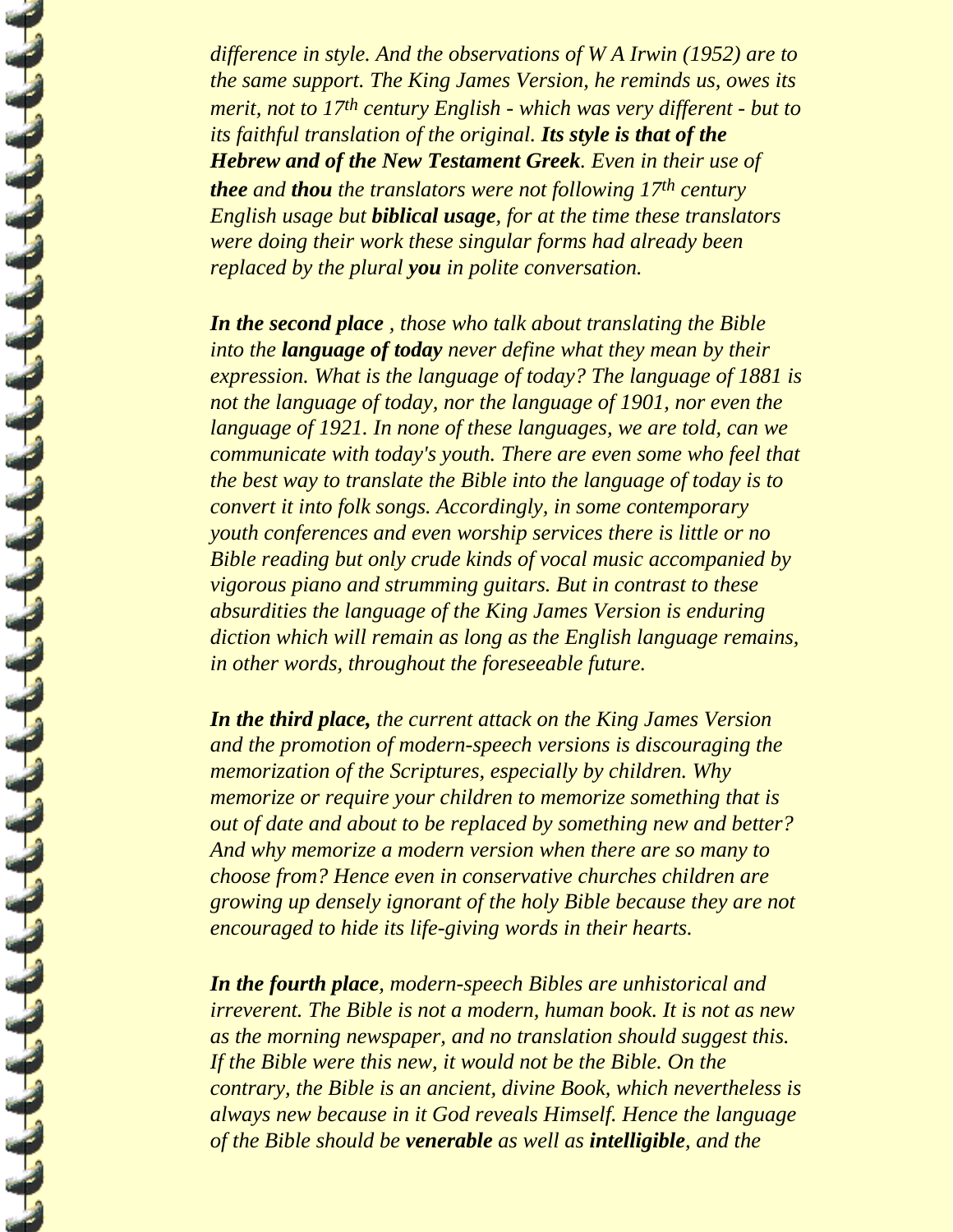*King James Version fulfils these two requirements better than any other Bible in English. Hence it is the King James Version which converts sinners soundly and makes of them diligent Bible students.* 

*In the fifth place, modern-speech Bibles are unscholarly. The language of the Bible has always savoured of the things of heaven rather than the things of earth. It has always been biblical rather than contemporary and colloquial. Fifty years ago this fact was denied by E J Goodspeed and others who were publishing their modern versions. On the basis of the papyrus discoveries which had recently been made in Egypt it was said that the New Testament authors wrote in the everyday Greek of their own times. This claim, however, is now acknowledged to have been an exaggeration. As R M Grant (1963) admits, the New Testament writers were saturated with the Septuagint and most of them were familiar with the Hebrew Scriptures. Hence their language was not actually that of the secular papyri of Egypt but biblical. Hence New Testament versions must be biblical and not contemporary and colloquial like Goodspeed's version.* 

*Finally in the sixth place , the King James Version is the historic Bible of English-speaking Protestants. Upon it God, working providentially, has placed the stamp of His approval through the usage of many generations of Bible-believing Christians. Hence, if we believe in God's providential preservation of the Scriptures, we will retain the King James Version, for in doing so we will be following the clear leading of the Almighty."*

Most, if not all, modern translations are based on the **Revised Version** (1881-5) which, as we have already learned, was influenced throughout by the Alexandrian manuscripts **Sinaiticus** and **Vaticanus**. In effect there really are only **Two English language Bibles** to choose from.

- **The King James Version:** which is based on the Masoretic Hebrew Text and the Majority Greek Text.
- **The Revised Version:** which is based on the Minority Text. This version has spawned a whole generation of inaccurate translations: which, like their unholy mother the RV, all rely heavily on the Minority Text.

I list a few of the **100+ modern Bibles** which followed in the trail of the Revised Version of 1881-5: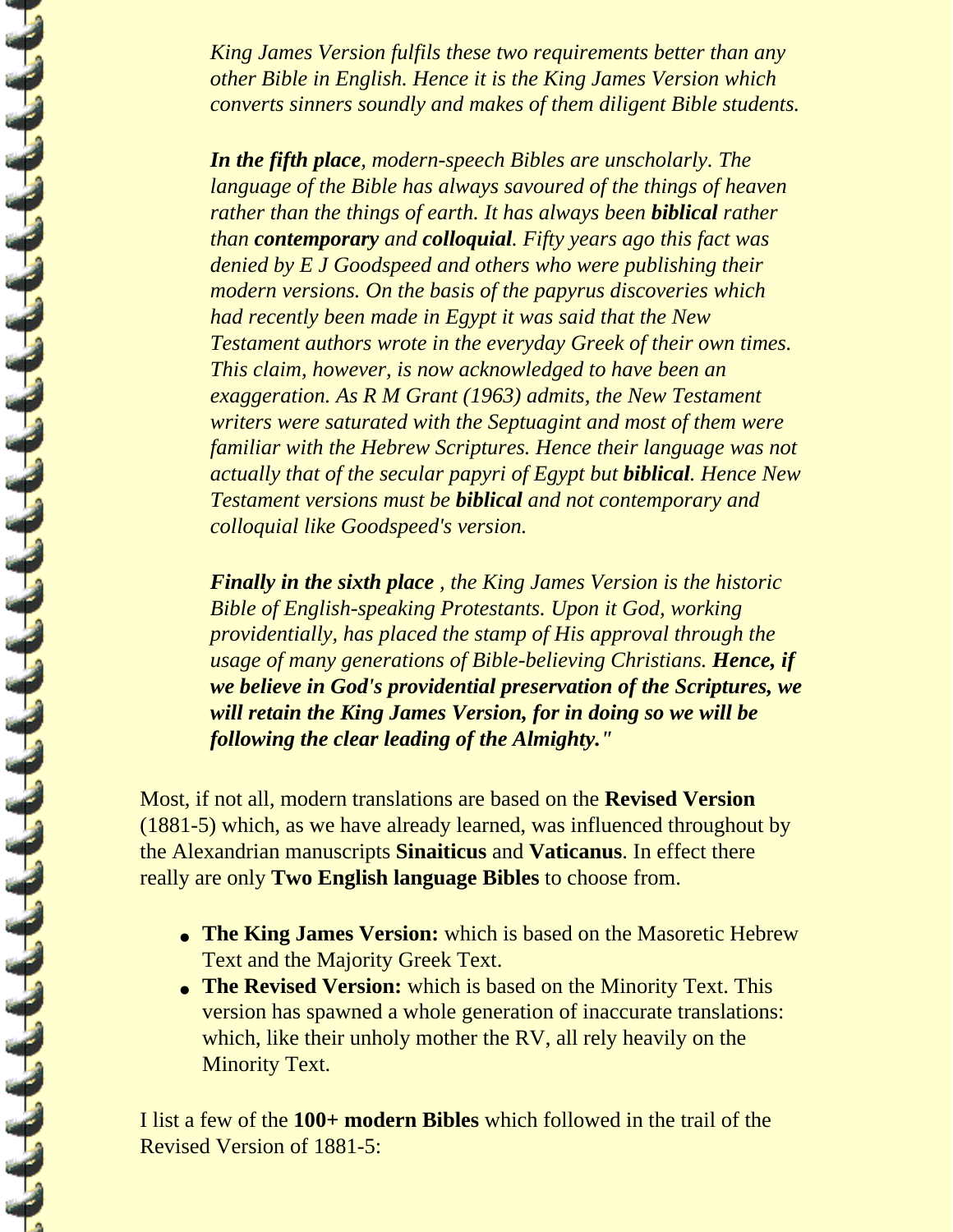- The American Standard Version (1901)
- The Moffatt Bible (1935)
- The Revised Standard Version (1952)
- The Amplified Bible (1958-64)
- The Jerusalem Bible (1966)
- The New International Version (1966)
- The New English Bible (1970)
- The New American Bible (1970)
- J B Phillips' New Testament (1972)
- New American Standard Version (1971)
- Good News Bible (1976 and 1994)
- The New International Version (1978)
- New Jerusalem Bible (1985)
- The New King James Version (1984)

As **Samuel Gipp** so succinctly puts it:

Quote: *"All modern translations, such as the New American Standard Version, are linked to the Revised Version of 1952, which is a revision of the American Standard Version, an American creation growing from the English Revised Version of 1881."*

### **The Revised Version Committee**

It is true that many of the Revised Version's (RV) committee members were godly scholars: but they cannot be compared with the King James Version's committee when it comes to **extreme reverence for the Word of God**. W Scott, writing over 100 years ago, makes this enlightening comment concerning the RV committee.

Quote: *"The movement for a revision of the authorised version of the Holy Scriptures commenced on May 6,1870, in the Convocation of Canterbury. An influential committee was at once formed, consisting mainly of distinguished scholars and divines within the pale of the Established Church, but with power to consult or add to their number eminent Biblical scholars of all denominations. Many of its members were truly eminent for godliness and of distinguished ability, but it may be gravely questioned whether the constitution of the Committee as a whole may be compared with that nominated by King James, for piety and extreme reverence for the Word of God."*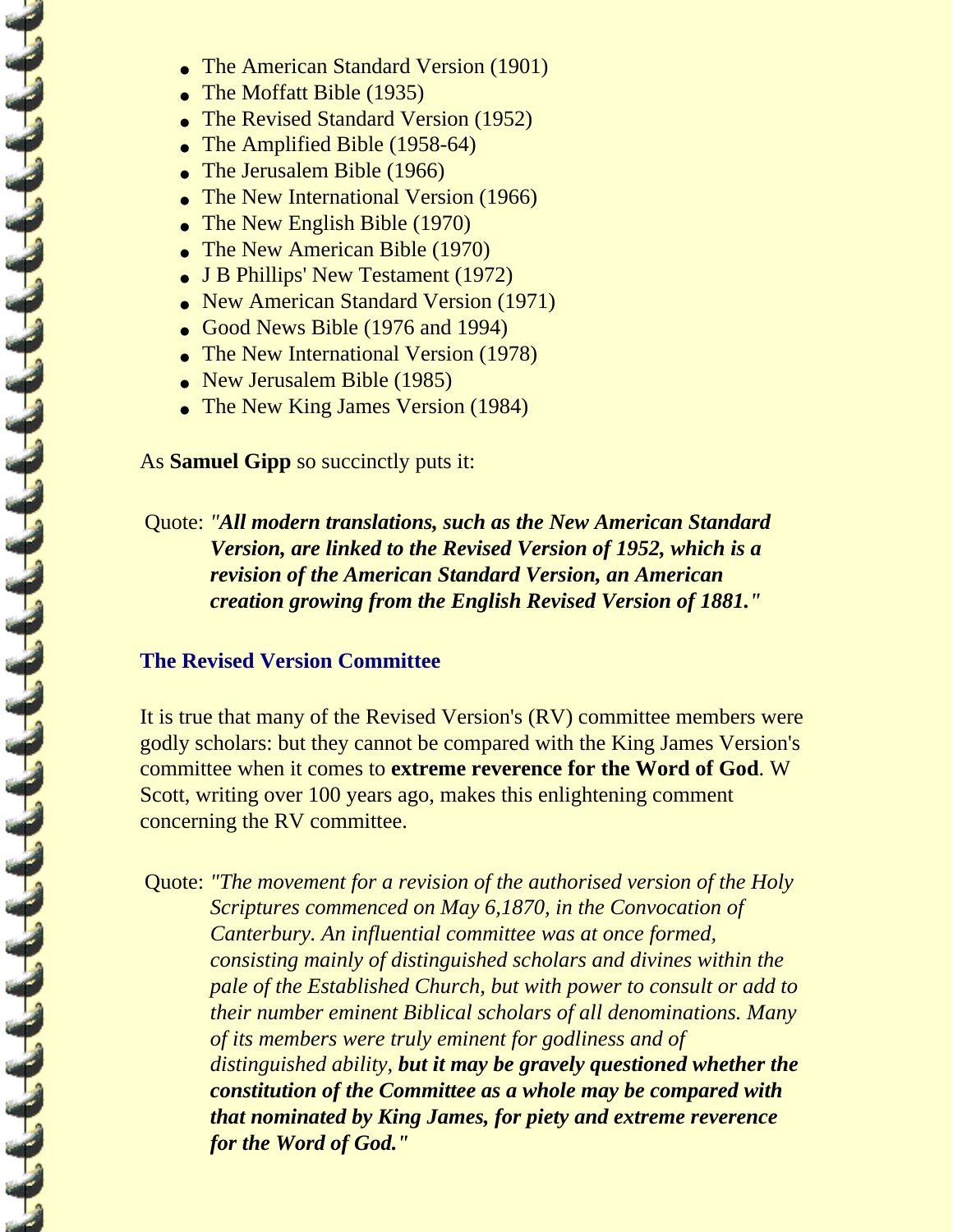Sad to say the revision committee when faced with a choice between **Textus Receptus** and the corrupt **Sinaiticus** and **Vaticanus,** usually chose the Egyptian manuscripts. To be sure the Egyptian codices, written on vellum, were in far better **physical condition** than the papyrus or parchment MSS. But beauty, as pointed out earlier, is no indication of character. In **Part Two** we will examine some 80+ texts which have been seriously corrupted by these Egyptian codices. Two of the revision committee's most prominent translators were:

- **Brooke Foss Westcott**
- **Fenton John Anthony Hort**

### **Brooke Foss Westcott**

**Westcott** was a Cambridge scholar who played a leading role in the production of the Revised Version. A very brief look at this man's spiritual standing is sufficient to tell us that the Almighty would never have used him in the **preservation** of His Word. Before anyone blindly accepts **Westcott's** decisions, he/she should consider what this man believed. The following statements by Westcott, (from the book **Life and Letters of Brooke Foss Westcott**) are quoted in William Grady's book **Final Authority**:

- "*I never read of the account of a miracle but I seem instinctively to feel its improbability, and discover some want of evidence in the account of it."* (page 216)
- *"Oh the weakness of my faith compared with that of others! So wild, so sceptical am I. I cannot yield."* (page 217)
- *"O Marie* , (his wife's name) *as I wrote the last word, I could not help asking what am I? Can I claim to be a believer?"* (page 217)
- *"It seems as if I am inclined to learn nothing; I must find out all myself, and then I am satisfied, but that simple faith and obedience which so many enjoy, I fear will never be mine."* (page 217)
- *"What a wild storm of unbelief seems to have seized my whole system."* (page 217)
- *"If you make a decided conviction of the absolute infallibility of the N.T. practically a sine qua non for co-operation, I fear I could not join you, even if you were willing to forget your fears about the origin of the Gospels."* (page 230)

**Rev. Gipp** has this to say about Westcott: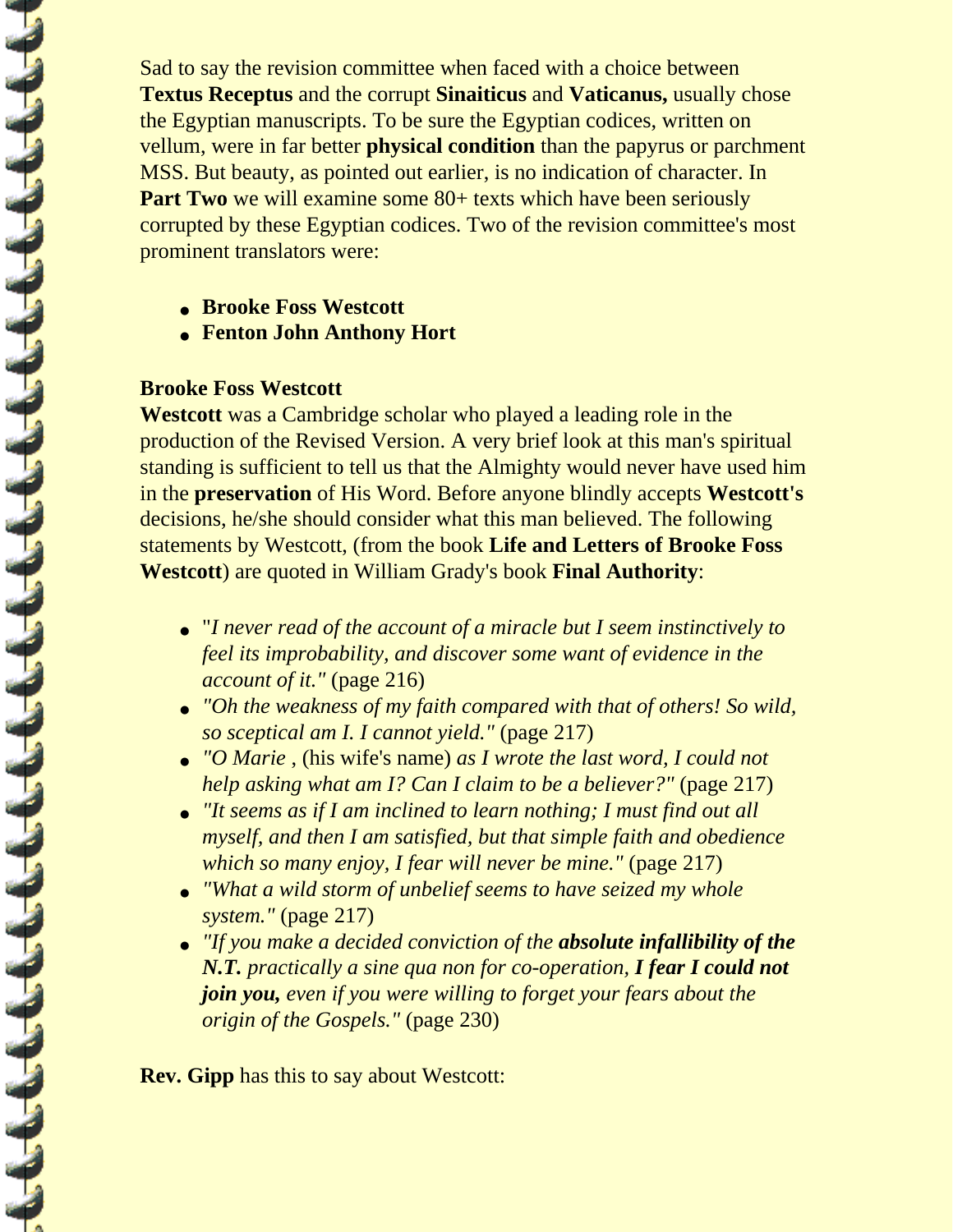Quote: *"We have in Brooke Foss Westcott a man who believed in communal living; a man who believed that the second coming of Christ was spiritual, heaven was a state of the mind, prayers for the dead were permissible in private devotions, and that Christ came to bring peace through international disarmament. He believed in purgatory and admiration for Mary, and he thought the Bible was like any other book.* 

*This is the man who walked into the Revision Committee and sat in judgement of our Bible. He thought he saw room for improvement in the Authorized Version and offered a pro-Roman Greek text with which to correct it.* 

*The ironic thing is that Bible-believing Christians, educators and preachers, who would never agree with his theology, have for years exalted his opinion of the Greek as nearly infallible. These facts alone should be reason enough to condemn Westcott and Hort, their Greek Text and the MSS which they used to arrive at such a text. But let us look at their actions concerning the molesting of the pure words of the King James Bible, in favour of Rome. Saddest of all, we have in Brooke Foss Westcott a man who neither believed in salvation by grace nor ever experienced it. There is no record in his 'Life and Letters' that he ever accepted Christ as his personal Saviour."*

We can see from these quotations that **Brooke Foss Westcott wasn't really a believer in the Almighty or in His inspired Scriptures.** By his own admission he was a **sceptic** who doubted the infallibility of the New Testament and the miracles of Jesus. He was unable to give up the scepticism and unbelief that stormed his mind. He totally rejected the infallibility of Scripture and confessed that simple faith would never be his. These are warning signals! You ignore them at your peril!

#### **Fenton John Anthony Hort**

Hort was another leading translator of the Revised Version. Most of the other committee members were unfamiliar with the methods of textual criticism and dynamic equivalence which Westcott and Hort introduced to get their way. Besides, and this is a fact we all do well to remember, Westcott and Hort were **theistic evolutionists**. To them the Genesis account of creation was absolutely unacceptable. Darwin's book on the **Origin of the Species** was more to their liking.

**David Fuller** writes: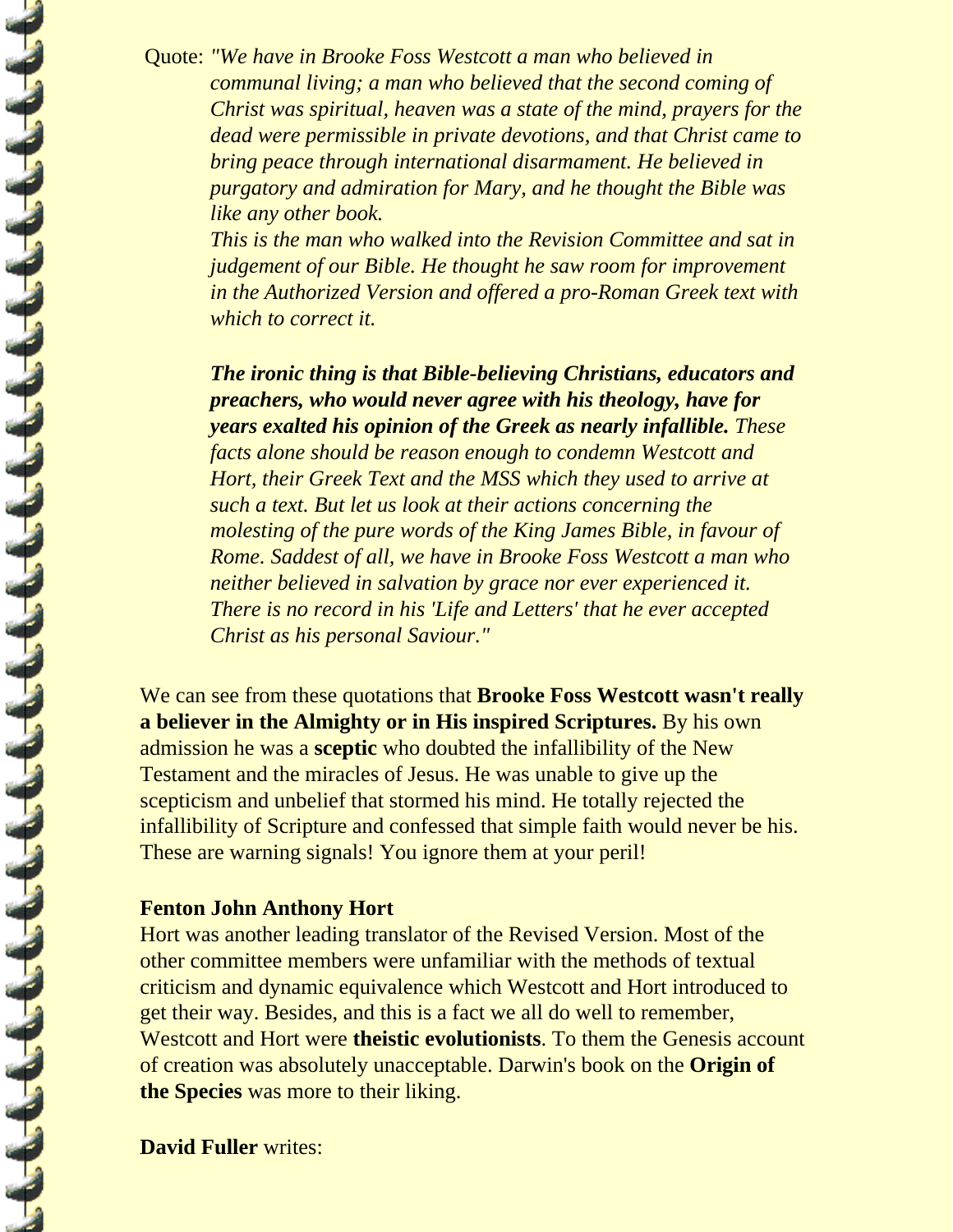Quote: *"Textual criticism cannot be divorced entirely from theology. No matter how great a Greek scholar a man may be, or no matter how great an authority on the textual evidence, his conclusions must always be open to suspicion if he does not accept the Bible as the very Word of God."*

A quick look at what Hort wrote will leave one in no doubt but that he disbelieved the most basic Bible doctrine, that the **universe was created by God in six literal days.** He was also an ardent admirer of the Roman Church. Indeed only recently (October 1996) **Pope John Paul 11** declared that "*Today new discoveries lead one to acknowledge in the theory of evolution more than a hypothesis… The convergence, of results of work done independently one from the other, constitutes a significant argument in favour of this theory*." However, he added, *"The soul was created directly by God*." You may be sure that very soon the entire Roman Catholic Church will be following the Pope's lead in rejecting the Biblical account of the creation.

Hort believed in the evolutionary theory over a century ago. Here are a few statements of his from the *Life and Letters of Fenton John Anthony Hort* taken from page 223 of the book **Which Bible?** 

- *"Have you read Darwin? How I should like to talk with you (Westcott) about it! In spite of difficulties, I am inclined to think it unanswerable. In any case it is a treat to read such a book."*
- *"But the book which has most engaged me is Darwin. Whatever may be thought of it, it is a book that one is proud to be contemporary with. I must work out and examine the argument more in detail, but at present my feeling is strong that the theory is unanswerable."*
- Dr Frederick Maurice was an avowed heretic who instilled in Hort a love for the homosexual Greek philosophers Plato and Aristotle. Hort writes of Maurice as follows: *"He urged me to give the greatest attention to the Plato and Aristotle, and to make them the central points of my reading."*
- *"…Anglicanism, though by no means without a sound standing, seems a poor and maimed thing beside great Rome."*

In his book **Defending the King James Bible** Rev.D.A. Waite, Th.D, Ph.D writes on page 41 as follows: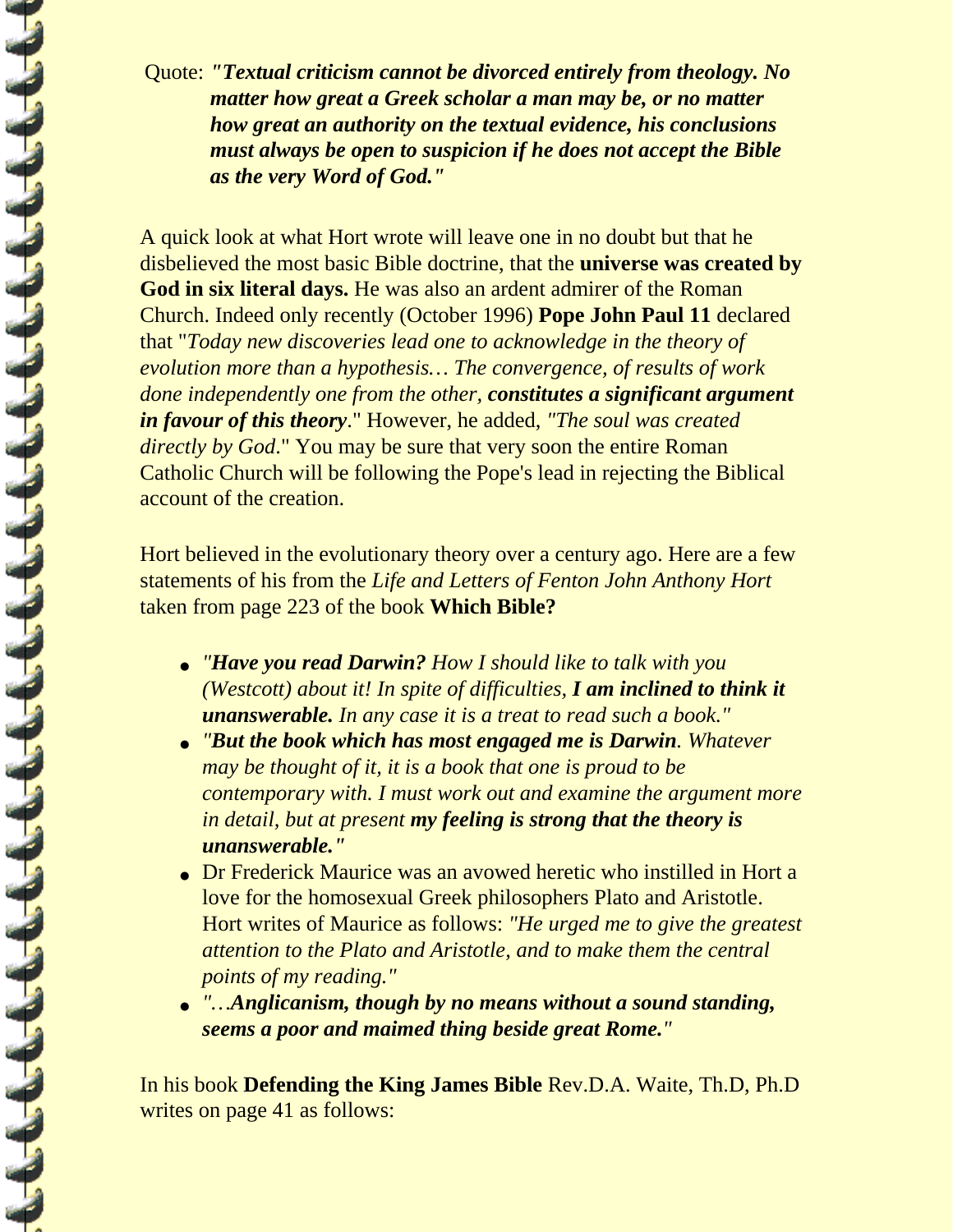Quote: "*The Westcott and Hort Text changes the Textus Receptus in over 5,600 places…My own personal count, as at August 2, 1984, using the Scrivener's GREEK NEW TESTAMENT referred to above, was 5,604changes that Westcott and Hort made to the Textus Receptus in their own Greek New Testament text. Of these, 5604 alterations, I found 1,952 omissions (35%), 467 to be additions (8%), and 3185 to be changes (57%). In these 5604 places that were involved in these alterations, there were 4,366 more words included, making a total of 9970 Greek words that were involved. This means that in a Greek Text of 647 pages (such as Scrivener's text) this would average 15.4 words per page that were changed from the Received Text."*

**Dr Henry M Morris,** a founding father of the **Institute for Creation Research, USA, made these telling comments concerning modern** translators.

Quote: *"As far as the Hebrew text developed by Rudolph Kittel is concerned, it is worth noting that Kittel was a German rationalist higher critic, rejecting Biblical inerrancy and firmly devoted to evolutionism. The men most responsible for alterations in the New Testament text were B.F.Westcott and F.J.A.Hort, whose Greek New Testament was largely updated by Eberhard Nestle and Kurt Aland. All these men were evolutionists. Furthermore, Westcott and Hort denied Biblical inerrance and promoted spiritism and racism. Nestle and Aland, like Kittel, were German theological sceptics.* 

*Westcott and Hort were also the most influential members of the English revision committee which produced the English Revised Version of the Bible. The corresponding American revision committee which developed the American Standard Version of 1901 was headed by another liberal evolutionist, Philip Schaff. Most new versions since that time have adopted the same presuppositions as those of the 19th century revisers…* 

*So one of the serious problems with most modern English translations is that they rely heavily on Hebrew and Greek manuscripts of the Bible developed by liberals, rationalists and evolutionists, none of whom believed in the verbal inspiration of the Bible. Is this how God would preserve His word? Would he not more likely have used devout scholars who believed in the absolute*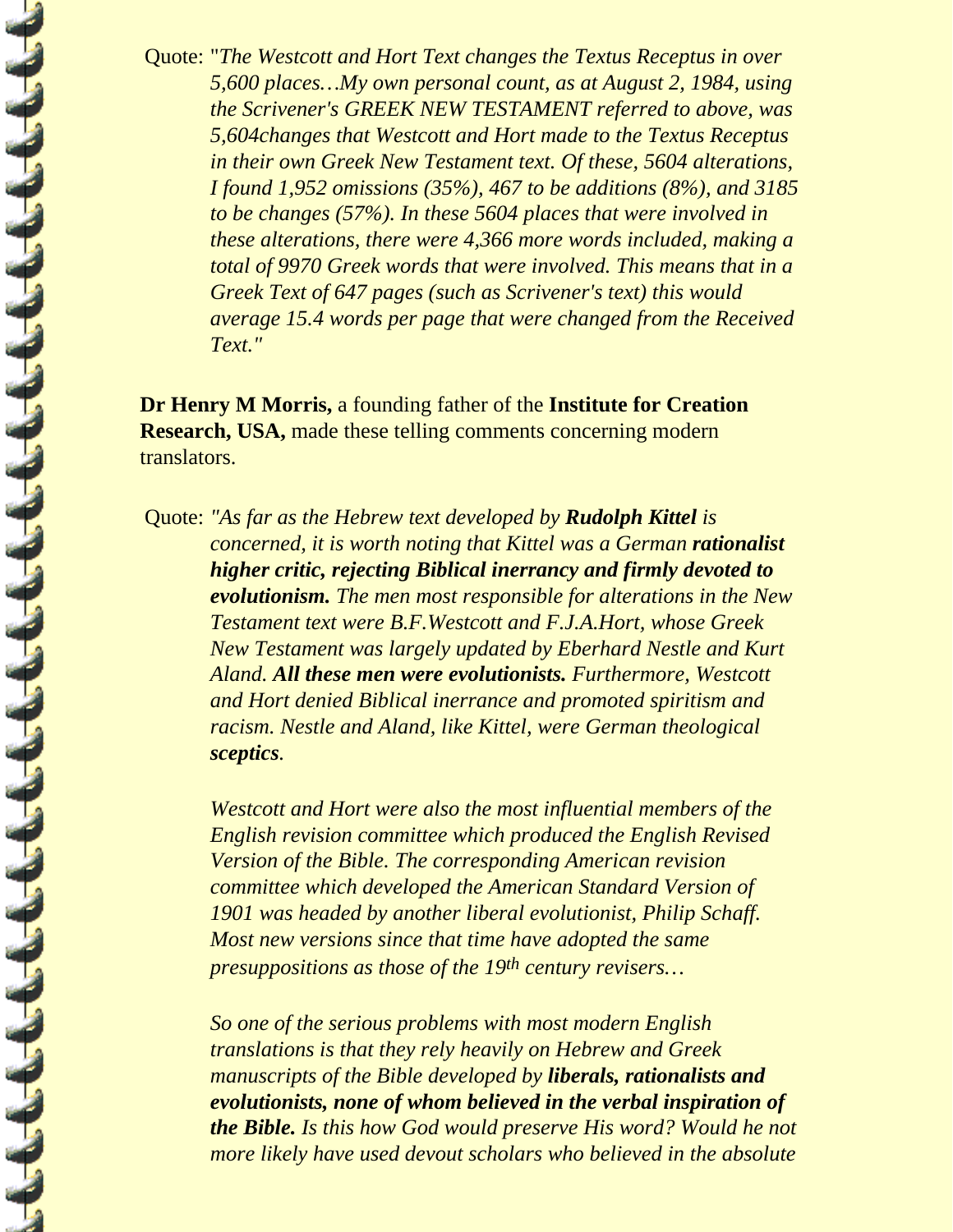*inerrancy and authority of the Bible?…* 

*I believe therefore, after studying the, teaching and loving the Bible for over 55 years, that Christians - especially creationists - need to hang on to their old King James Bibles as long as they live. God has uniquely blessed its use in the great revivals, in the worldwide missionary movement and in the personal lives of believers, more so than He has with all the rest of the versions put together, and 'by their fruits ye shall know them' (Matthew 7:20). It is the most beautiful, most powerful and (I strongly believe), the most reliable of any that we have or ever will have, until Christ returns. "* 

## **The Revised Standard Version Committee:**

Few Protestants know that the Revised Standard Version (RSV) committee had Roman Catholic members on it: or that the RSV is the preferred choice of the Roman Church. I quote from the preface of this Bible:

Quote: *"The Revised Standard Version Bible committee is a continuing body, holding its meetings at regular intervals. It has become both ecumenical and international, with Protestant and Catholic active members who come from Great Britain, Canada and the United States."*

Since most of the citations in the 1994 *Catechism of the Catholic Church,* the first update of this catechism in some 400 years, are from the RSV, we can safely say that this translation has virtually become the official version of the Roman Church. In effect, the aim of the translators is **ecumenical.**  They want all the churches, yea all religions, to unite under one supreme authority - the **Pope!** Several on the RSV committee regard the Scriptures as being on an **equal footing as church TRADITION:** for this is - and always has been - the teaching of the Roman Catholic Church. The RSV committee, in other words, is vastly different from the Protestant committee which produced the King James Version. They are as different as chalk is from cheese. A brief look at some of the members of the RSV committee is startling to say the least. The following quotes are taken from Rev. Gipp's book **An Understandable History of the Bible:**

● *"Edgar Goodspeed was on the Revised Standard committee. Goodspeed did not believe in the deity of Jesus Christ. He looked at Jesus as a social reformer who gave his life as a martyr for a*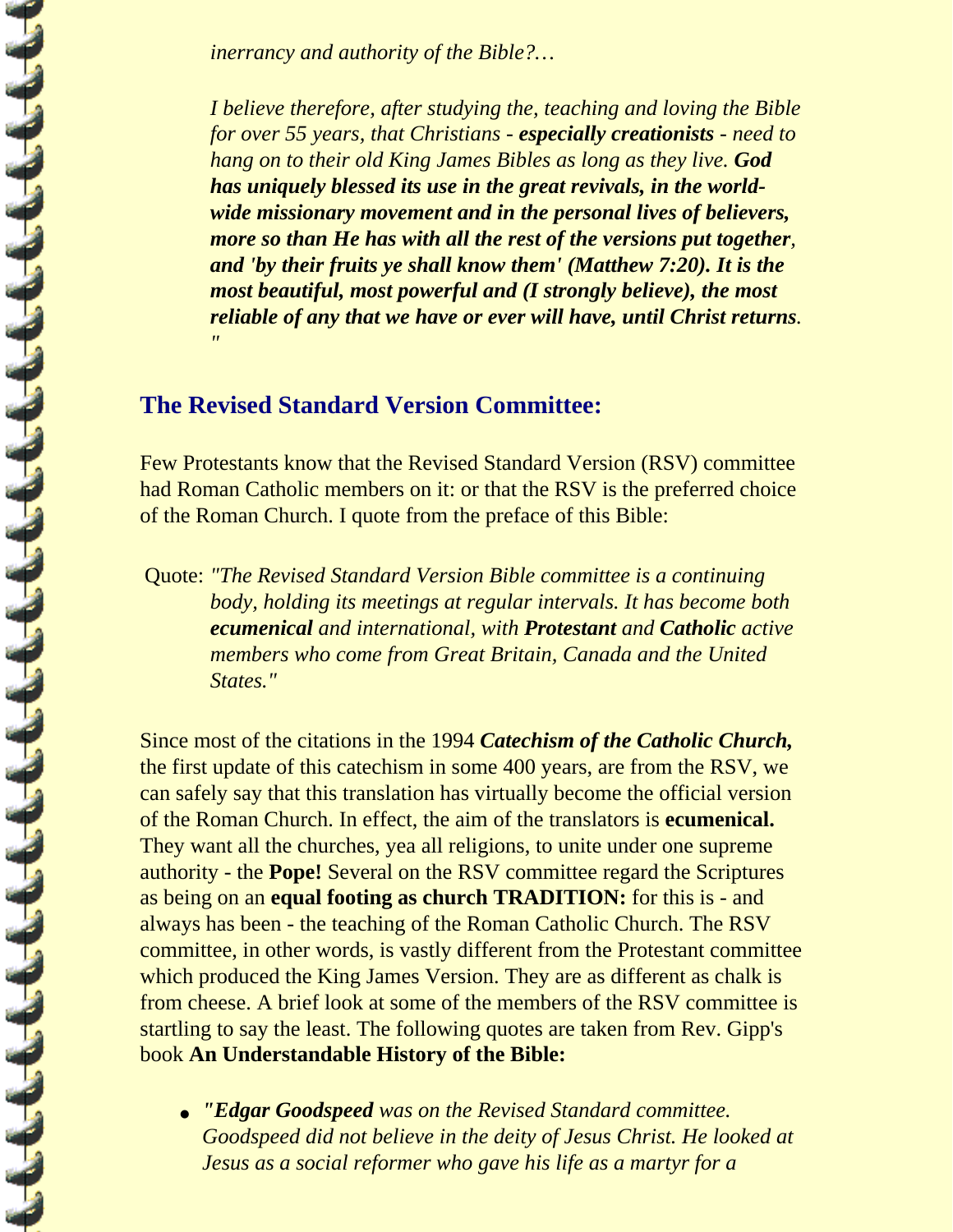*'cause…' Goodspeed called Genesis the product of an 'Oriental story teller at his best.' "* (page 197-198)

- *"Julius Brewer, another reviser, stated, 'The dates and figures found in the first five books of the Bible turn out to be altogether unreliable.' "* (page 199)
- *"Henry Cadbury, another member of the Revised committee, believed that Jesus Christ was a just man who was subject to story telling. 'He was given to overstatements, in his case, not a personal idiosyncrasy, but a characteristic of the Oriental world.' " (page* 199)
- *"Walter Bowie was another revisor who believed that the Old Testament was legend instead of fact. He says in reference to Abraham, 'The story of Abraham comes down from ancient times; and how much of it is fact and how much of it is legend, no one can positively tell.' "* (page 199)
- *"Clarence Craig was one of the revisers who denied the bodily resurrection of Christ. 'It is to be remembered there were no eye witnesses of the resurrection of Jesus. No canonical gospel presumed to describe Jesus emerging from the tomb. The mere fact that a tomb was found empty was capable of many explanations. The very last one that would be credible to a modern man would be the explanation of a physical resurrection of the body.' " (page 200)*
- *"William Sperry shows his dislike for the gospel of John in the following statement. 'Some of these sayings, it is true, come from the Fourth Gospel (John), and we do not press that gospel for too great verbal accuracy in its record of the sayings of Jesus.' "* (page 201)

- *"William Irwin believed that the Jewish prophets inflated the position of God in the Bible. 'The prophets were forced by the disasters that befell to do some hard, painful thinking. They were forced by the history of their own times to revise their messages again and again in order to keep up with the progress of the age. The Assyrians and the Babylonians forced them to revise their conception of Yahweh from time to time until they finally made Him God of the universe.' "* (page 201)
- *"Fleming James doubted the miracle of the Red Sea crossing. 'What really happened at the Red Sea WE CAN NO LONGER KNOW; but scholars are pretty well agreed that the narrative goes back to some striking and pretentious event which impressed Moses and the people with the belief that Yahweh had intervened to save them. The same may be said of the account of the plagues.' Concerning Elijah's action in 2 Kings 1:10, he said, 'The narrative of calling down fire from heaven upon soldiers sent to arrest him is plainly legendary.' "* (page 201-202)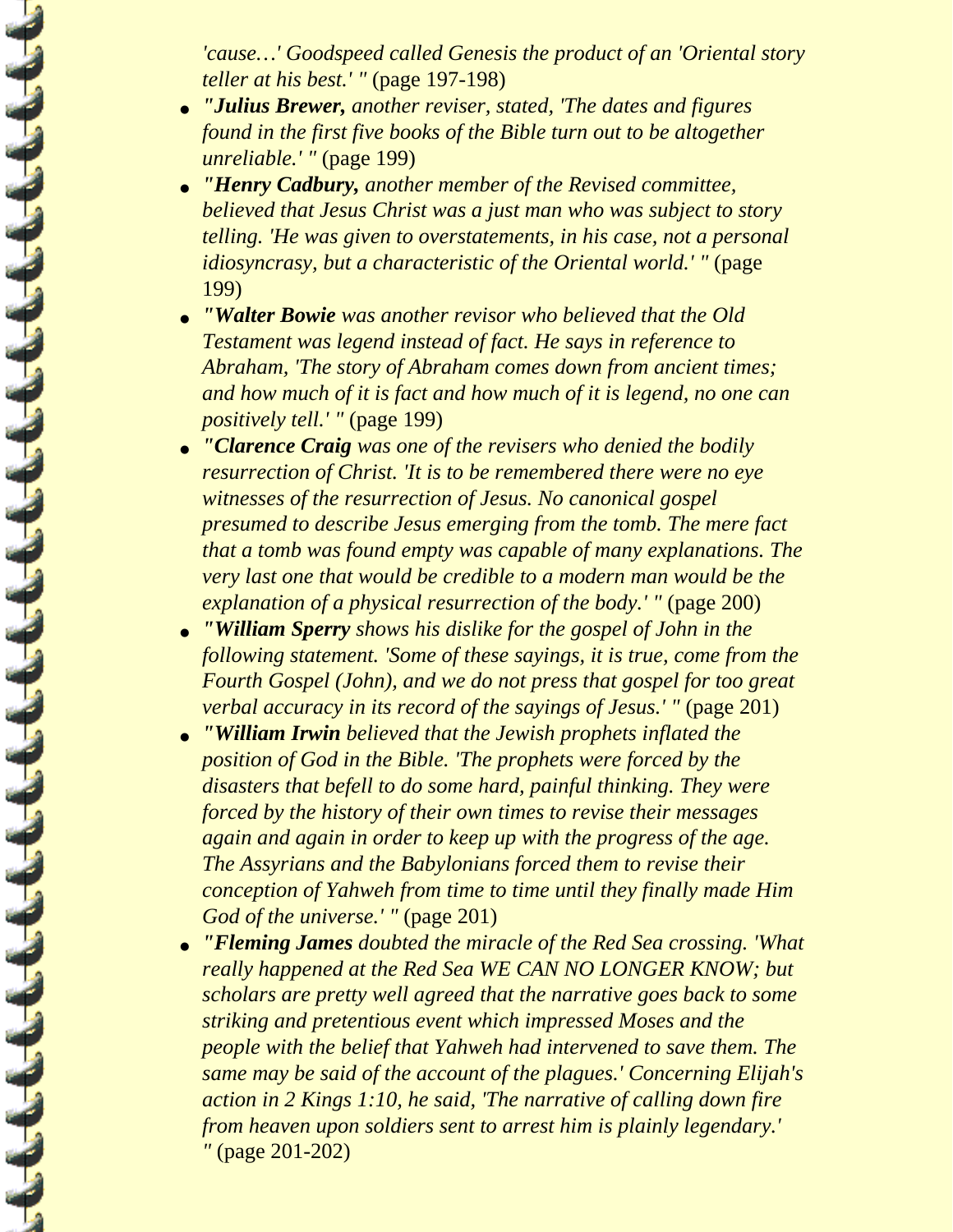Some Christians flatly refuse to take account of these facts**.** They contemptuously brush them aside as false or irrelevant. But these are facts which can be proved and should not be ignored. They are well documented statements and they are vital. In them we can see, and that very clearly, that the leading and most influential members of the Revision committee were **confessed unbelievers.**

- They did not believe in the very fundamentals of the Christian faith: the **creation** account in Genesis, the account of the **Exodus,** the **miracles** of the prophets, the **divinity of Jesus and his resurrection etc**.
- They selected hopelessly corrupt manuscripts which cast doubt on the time-honoured King James Version.
- They have conflicting religious beliefs: some are Protestants and others are Roman Catholics
- They have **one** aim to unite all the churches.

How should **Protestants** who believe in the divine **inspiration** and **preservation** of Scripture evaluate this committee's work? I answer without hesitation: With grave suspicion!

**JEHOVAH the Holy One of Israel,** who initially gave us the Scriptures through His prophets and apostles of old, who carefully selected the King James Version translators on the basis of their **faith** and **linguistic ability** and has since blessed His Word for some 400 years, would certainly never, never change His methods and use translators who reject basic Bible doctrines such as the **creation account in Genesis**. Would the Almighty, who claims never to change (Malachi 3:6), now use **unbelievers** to retranslate the Bible? The very idea is preposterous, if not blasphemous. I am still aghast that it took me so long to learn these facts. I am even more astounded when Christians, who are given this information, continue to hold to their modern Bibles.

## **Dangerous Changes**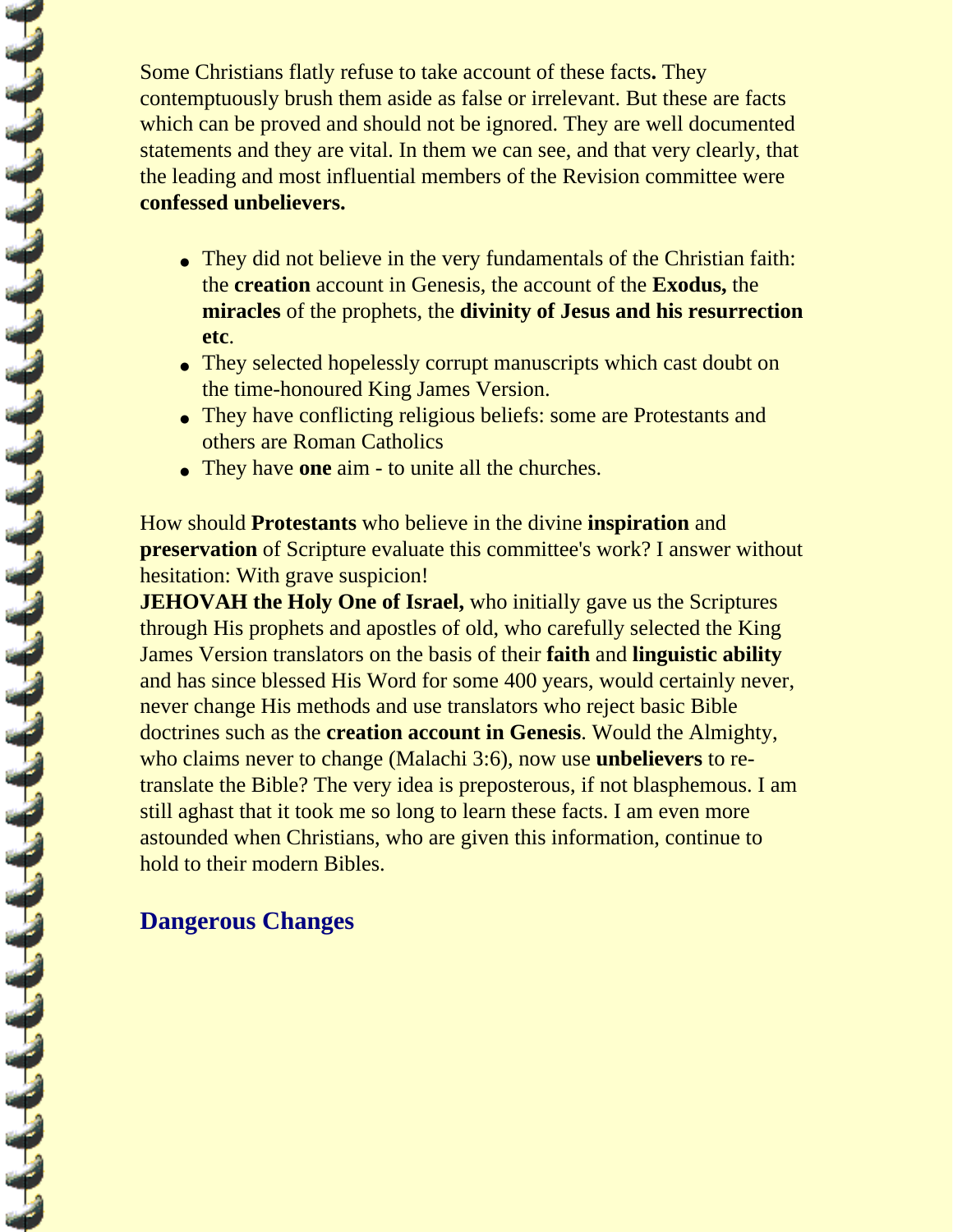Quote: *"Even the jots and tittles of the Bible are important. God has pronounced terrible woes upon the man who adds or takes away from the volume of inspiration. The Revisers apparently felt no constraint on this point, for they made 36,000 changes in the English of the King James Version, and very nearly 6,000 in the Greek Text. Dr Ellicott, in submitting the Revised Version to the Southern Convocation in 1881, declared that they had made between eight and nine changes in every five verses, and in about every ten verses three of these were made for critical purposes. And for most of these changes the Vatican and Sinaitic Manuscripts are responsible. As Canon Cook says: 'By far the greatest number of innovations, including those which give the severest shocks to our minds, are adopted on the authority of two manuscripts, or even on one manuscript, against the distinct testimony of all other manuscripts, uncial and cursive'…The Vatican Codex … sometimes alone, generally in accord with the Sinaitic, is responsible for nine-tenths of the most striking innovations in the Revised Version…*

*There is a case where a little means much. 'If one wonders whether it is worth while' says Dr Robertson, speaking of the Revision, 'he must bear in mind that some of the passages in dispute are of great importance.' The Bible should more probably be compared to a living organism. Touch a part and you spoil it all. To cut a vital artery in a man might be touching a very small point, but death would come as truly as if he were blown to pieces."*

## **Every Word**

Every word in Scripture is important: infinitely more important than a bolt or rivet in a jet airliner; or a line of code in a life-saving computer program. If His Father's words were that important to our Saviour, yea **every jot and title,** how much more should they be to us in these end times.

| Matthew 4:4 But he (Jesus) answered and said, It is written, Man shall |
|------------------------------------------------------------------------|
| not live by bread alone, but by <b>every word</b> that proceedeth      |
| out of the mouth of God                                                |

Matthew *For verily I say unto you, Till heaven and earth pass, one*  5:18 *jot or one tittle shall in no wise pass from the law, till all be fulfilled.*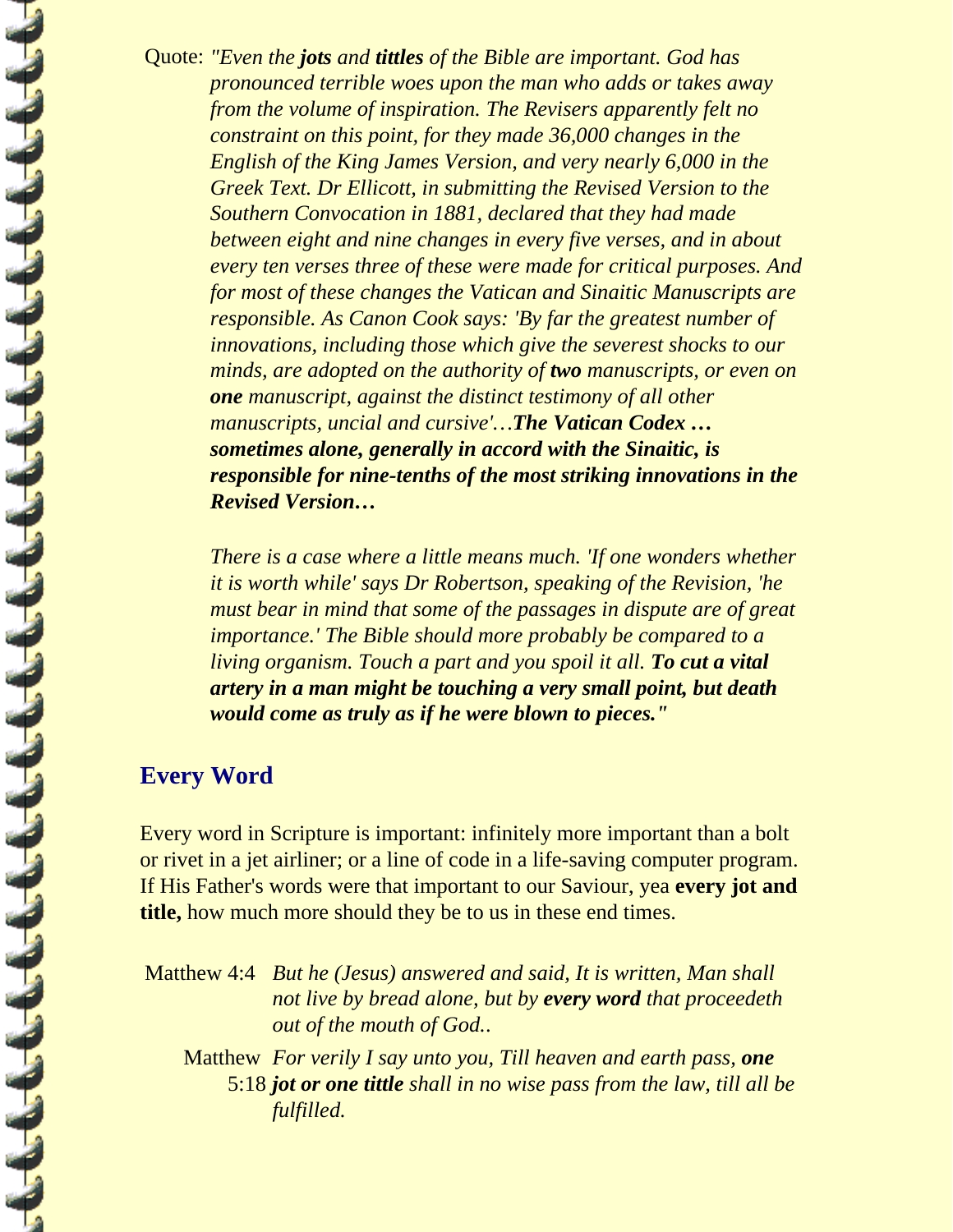Rev.22:18- *For I testify unto every man that heareth the words of the*  19 *prophecy of this book, If any man shall add unto these things, God shall add unto him the plagues that are written in this book: And if any man shall take away from the words of the book of this prophecy, God shall take away his part out of the book of life, and out of the holy city, and from the things which are written in this book.* 

**Yes, God's words are important - vitally important.** A translator must, therefore, translate **God's words - all of them -** and not assume that he understands the Almighty's thoughts and can change or delete the divine words to reflect what *he thinks* God meant. The King James Version translators employed a *'word for word'* translation technique. That is, they translated each Hebrew and Greek word as closely as possible into its English equivalent. Modern translators chose a vastly different method called **'dynamic equivalence.'** using this method the translator primarily endeavours to carry forward *'God's thoughts and intentions'* without paying too much attention to His actual words. Using *'dynamic equivalence'* in hundreds yea thousands of places, the modern translators have changed the very **'words of God'** and replaced them with what, *they think,* **God meant.** In effect, **dynamic equivalence is not true translation, but interpretation or paraphrase.** 

Writing in his highly recommended book **Defending the King James Bible,** Rev. D.A.Waite writes on page 105: *"A paraphrase makes no effort to carry over or translate the words of one language into the words of another language but rather to 're-state, interpret or translate with latitude.' Since this is the object of a paraphrase there's no assurance of fidelity in carrying-over exactly what is there in one language - no more and no less - into the other language, no more and no less. Therefore, paraphrase takes great liberty in doing any of these three things or all of them: ADDING words, phrases, ideas, thoughts or meanings; SUBTRACTING words, phrases, ideas, thoughts or meanings; or CHANGING words, phrases, ideas, thoughts or meanings. That is the essence of paraphrase, that is the essence of dynamic equivalence. So it is commentary, it is interpretation, it is not translation."*

#### **SPIRITUAL POLLUTION**

**We have seen that Codex Vaticanus and Sinaiticus are corrupt and unholy manuscripts;** that they were the work of unbelieving Egyptian scribes who amended, added to and deleted many portions of the true text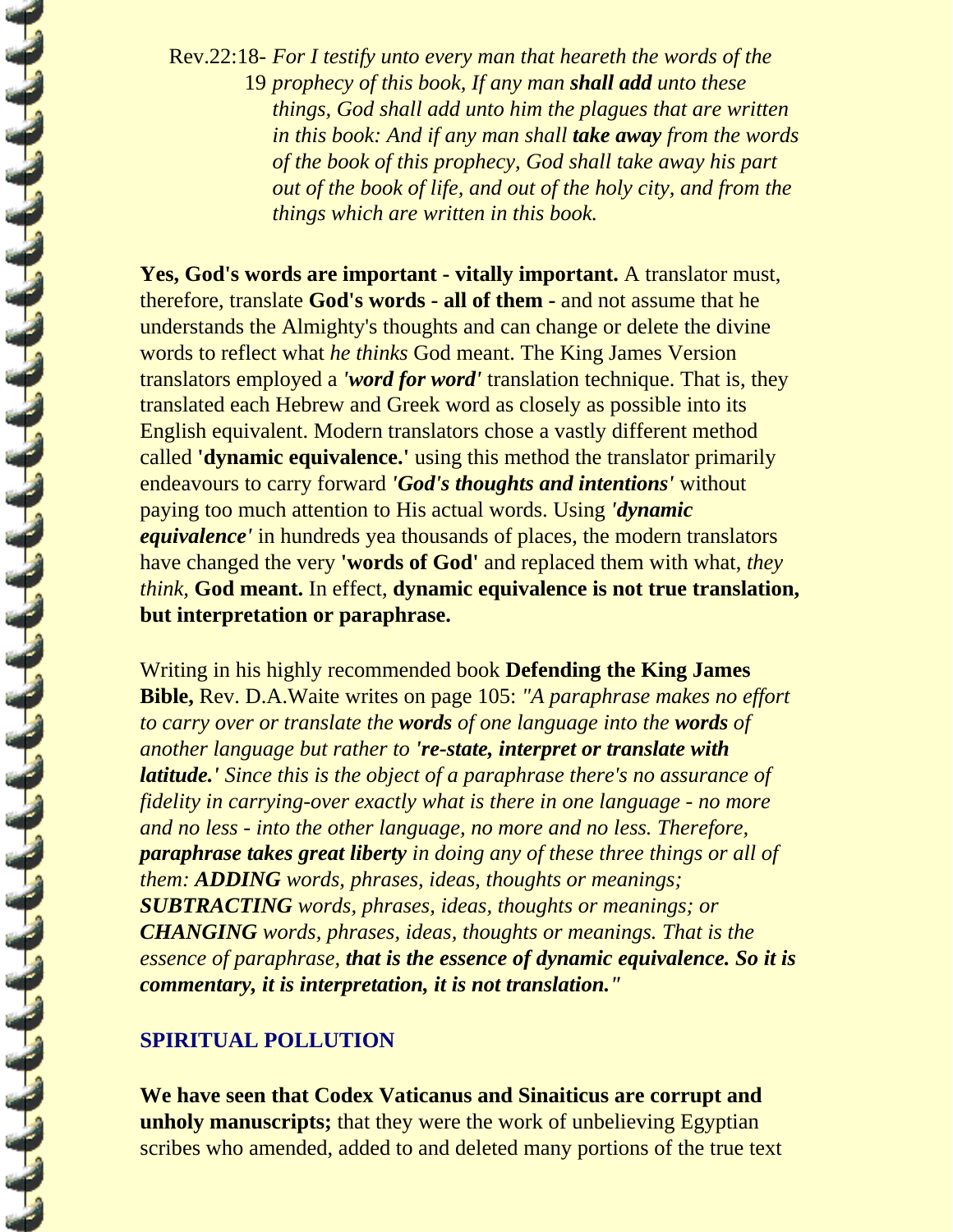and then palmed off their work as the **Word of God**. These manuscripts were then taken up by **sceptical translators,** who didn't believe that the Bible is the **inspired Word of God,** to spawn a whole generation of new translations.

With these sobering facts in mind let us now consider a Biblical principle of which comparatively few Christians know anything. It concerns *SPIRITUAL POLLUTION,* **of how something unholy can pollute everything it touches.** This little-known principle is described in the following passage:

Haggai *Thus saith the LORD of hosts; Ask now the priests concerning*  2:11 *the law, saying,* 

> *12 If one bear holy flesh in the skirt of his garment, and with his skirt do touch bread, or pottage, or wine, or oil, or any meat, shall it be holy? And the priests answered and said, No. 13 Then said Haggai, If one that is unclean by a dead body touch any of these, shall it be unclean? And the priests answered and said, It shall be unclean.*

What does this symbolic drama, involving dedicated meat, bread and wine becoming unclean if touched by an unclean person, mean? What spiritual truth is the Almighty trying to put across in this passage? The answer, I believe, is as follows:

At its **basic physical level** it means that if an ancient Israelite believer, whilst carrying his consecrated tithes (flesh, bread, wine or oil) to the Temple, happened to come in contact with an unclean person (a leper or corpse for example) his offering would lose its holiness and would become unacceptable to God. It's like pure meat being infected with a disease virus: or like a cup of tea being polluted by a fly: or a computer hard disk being infected by a virus-laden floppy. In other words: **unclean and unholy people or things pollute whatever they touch.** 

At its **higher spiritual level** it means that any sacred offering (prayer, charitable gift or act of worship) becomes unacceptable to God if the **unholy element of unbelief motivates it.** 

Does this spiritual principle, that diseased things pollute everything they touch, apply to Bible translations? I'm certain it does. **The Bible is the Bread of Life, the strong spiritual meat for the soul**. It can also become spiritually unholy, unclean and unacceptable to God if its words are infected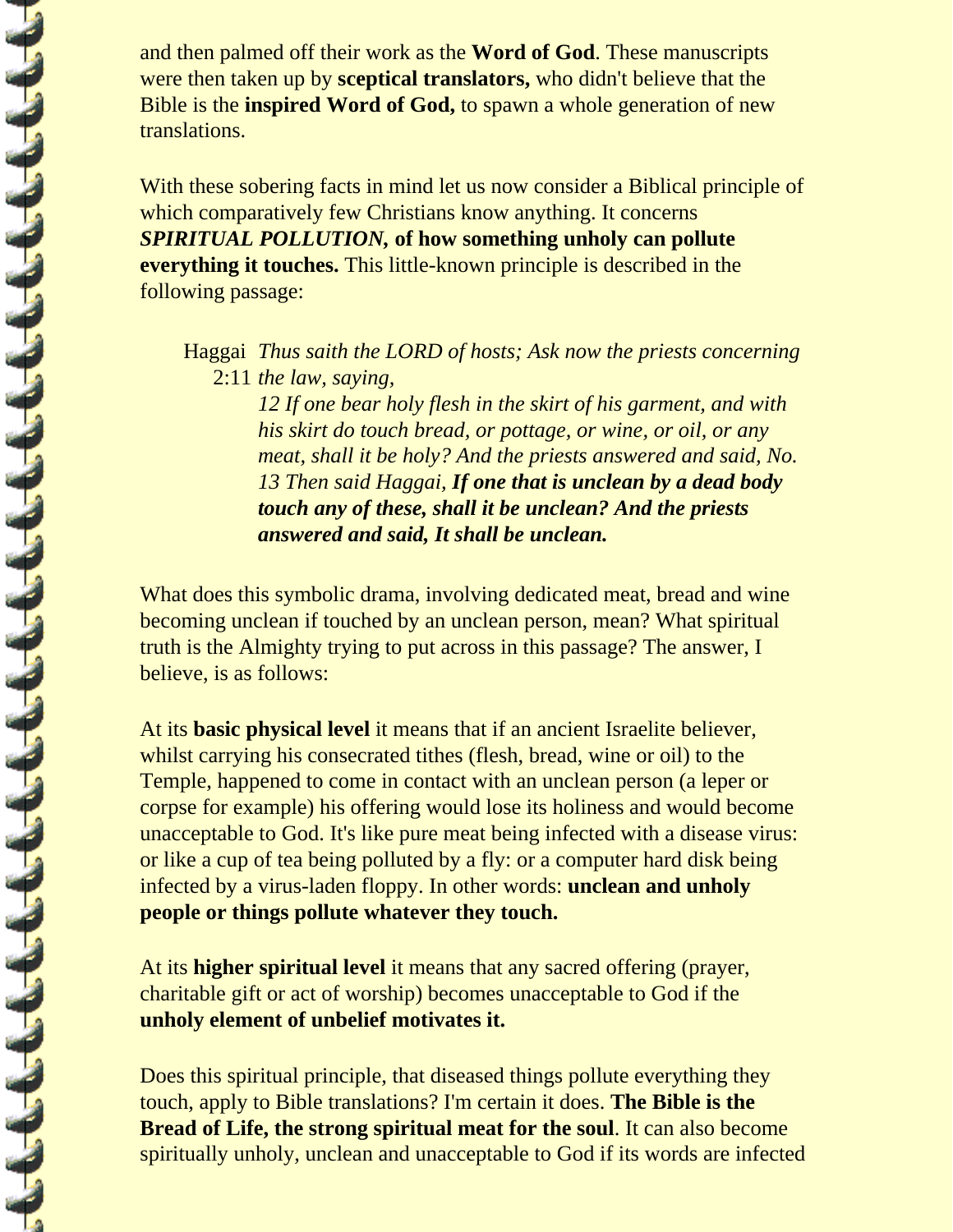by the unbelief of a scribe or translator or twisted out of context by the leprous spirit of Satan. That is exactly what happened to the holy manuscripts which were carried down to Egypt.

- **First: the holy texts were corrupted by unbelieving scribes who did not recognise their divine origin** . As far as they were concerned the Scriptures were merely the writings of a religious group called Christians based initially in Jerusalem and Antioch. Thus, in the process of copying, Codices Sinaiticus and Vaticanus were **corrupted** in hundreds of places with deletions, additions and alterations, till they themselves became unholy, unclean and unacceptable to God.
- **Second: we see many unbelieving translators daring to use those corrupt codices to translate the Word of God**: men who rejected the fact that **every word of Scripture** is God-breathed and, therefore, absolutely true. Always bear in mind that **these men were professed unbelievers and evolutionists**.

And so the high-level spiritual lesson of Haggai 2:11-13 has become a living reality in these last days. **First:** the sacred texts were corrupted by unbelieving Egyptian copyists and **Second:** unbelieving modern translators used those corrupt manuscripts to complete their work. The end product was a deluge of unholy modern Bible versions. That is why we should never refer to modern translations as **"Holy Bibles"** because they are far from holy: and most certainly the **Spirit of the Holy One of Israel** was not involved in their production. **They are unholy counterfeits posing as the Word of God!** We ignore those two facts at our peril. Indeed, these are the two main reasons why I have set aside all modern English translations of the Bible and have returned to the **King James Version.**

#### **FAMINE OF THE WORD OF GOD**

POLICE COLLEGE AND LODGE AND LODGE

Bible prophecy never ceases to amaze me. I used to wonder how come the Bible predicted a famine in the last days for the **Words of the Lord**, when there are still millions of **"Bibles"** being printed every year. Are not Christian shops, churches and homes bursting with Bible translations and paraphrases to suite every taste? What does this prophecy mean?

Amos *Behold, the days come, saith the Lord GOD, that I will send a*  8:11 *famine in the land, not a famine of bread, nor a thirst for water, but of hearing the words of the LORD .*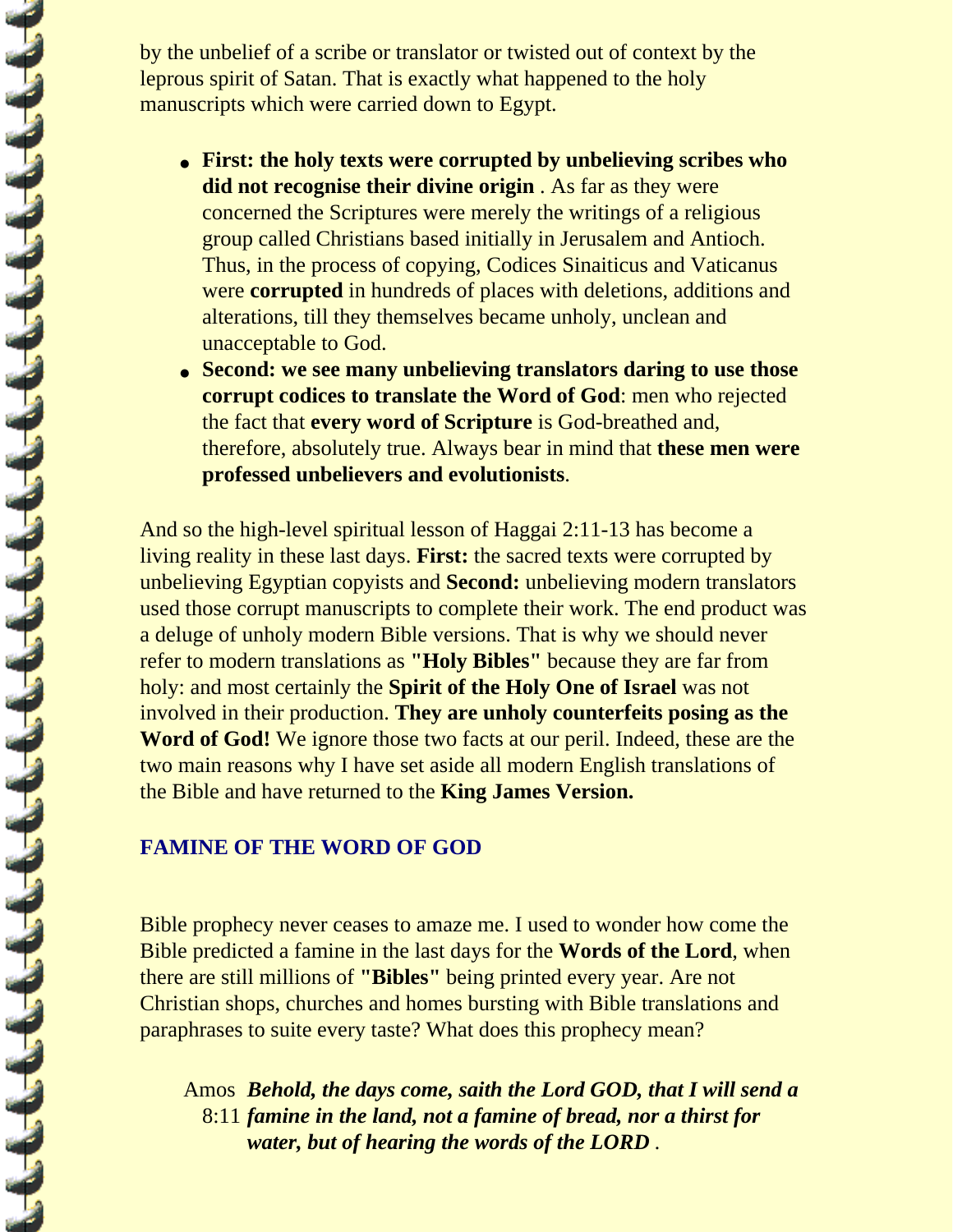I wonder no longer, because now I know that the predicted famine of the **Word of God** has already begun. The **Real Bible** is fast disappearing from Christian churches and homes. To be sure there are scores of modern translations available: but the **Real Word of God,** the **King James Bible,** is comparatively hard to find and seldom used. Soon it will be as scarce as is bread during a literal famine.

## **A Solemn Warning**

In the closing chapter of his book **The King James Version Defended,**  Edward F Hills pens this solemn warning. We all do well to take heed.

Quote: *"In regard to Bible versions many contemporary Christians are behaving like spoiled and rebellious children. They want a Bible version that pleases them no matter whether it pleases God or not. 'We want a Bible version in our own idiom,' they clamor. 'We want a Bible that talks to us in the same way in which we talk to our friends over the telephone. We want an informal God, no better educated than ourselves, with a limited vocabulary and a taste for modern slang.' And having thus registered their preference, they go their several ways. Some of them unite with the modernists in using the R.S.V. or N.E.B. Others deem the N.A.S.V. or the N.I.V. more evangelical. Still others opt for the T.E.V. or the Living Bible.* 

*But God is bigger than you are dear friend, and the Bible version which you must use is not a matter for you to decide according to your whims and prejudices. It has already been decided for you by the workings of God's special providence. If you ignore this providence and choose to adopt one of the modern versions, you will be taking the first step in the logic of unbelief. For the arguments which you must use to justify your choice are the same arguments which unbelievers use to justify theirs, the same method. If you adopt one of these modern versions, you must adopt the naturalistic New Testament textual criticism upon which it rests. In other words, naturalistic textual criticism regards the special, providential preservation of the Scriptures as of no importance for the study of the New Testament text. But if we concede this, then it follows that the infallible inspiration of the Scriptures is likewise unimportant. For why is it important that God should infallibly inspire* the Scriptures, if it is not important that He should preserve *them by His special providence?* 

*Where, oh where, dear brother or sister, did you ever get the idea*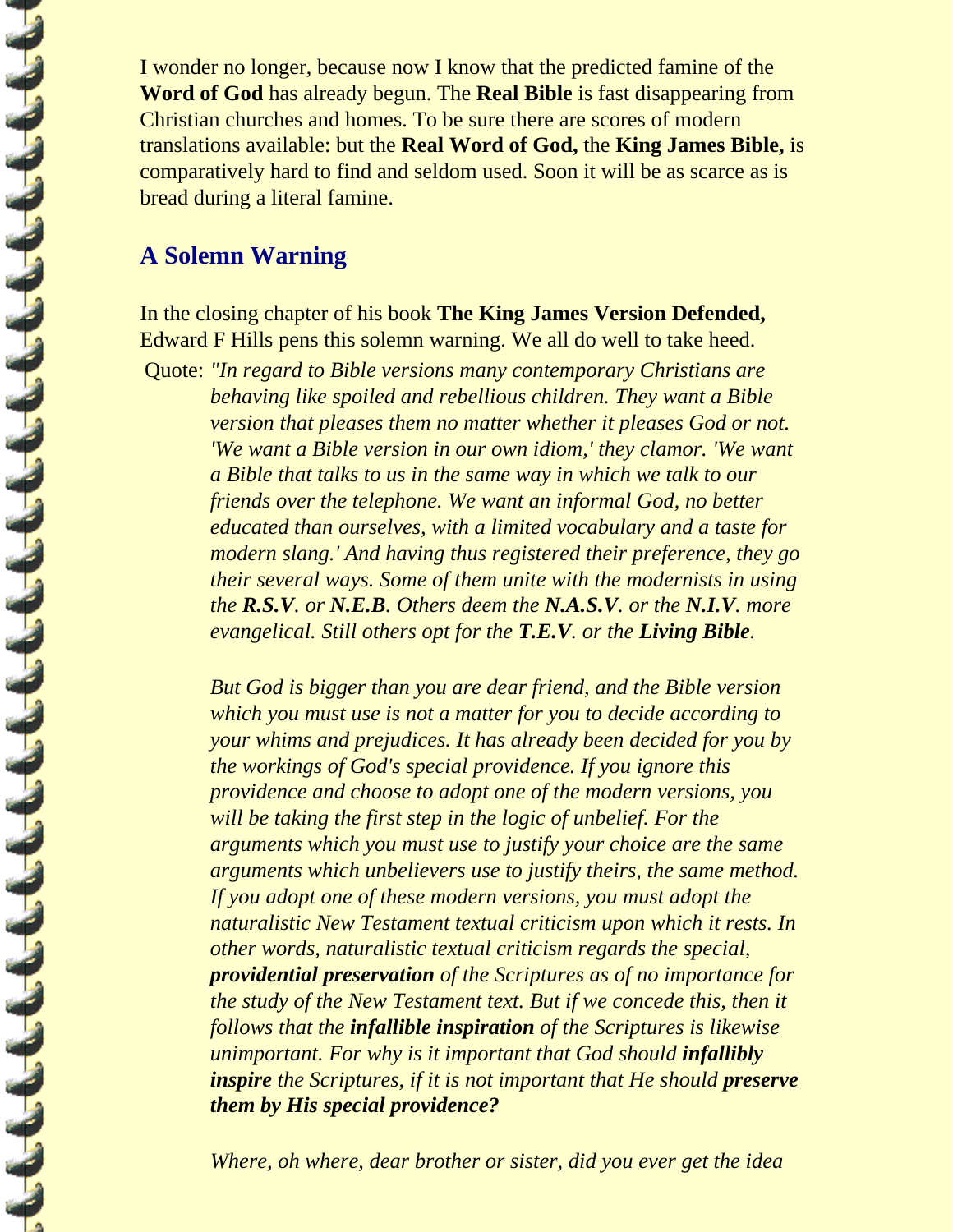*that it is up to you to decide which Bible version you will receive as God's holy Word? As long as you harbour this false notion, you are little better than an unbeliever. As long as you cherish this erroneous opinion, you are entirely on your own. For you the Bible has no authority, only that which your rebellious reason deigns to give it. For you there is no comfort, no assurance of faith. Cast off, therefore, this carnal mind that leads to death! Put on the spiritual mind that leads to life and peace! Receive by faith the true Text of God's Holy Word, which has been preserved down through the ages by His special providence and now is found in the Masoretic Hebrew text, the Greek Textus Receptus, and the King James Version and other faithful translations."* 

Concerning the peculiar, yea dangerous, mind-set of the Westcott and Hort followers both past and present, **Dean Burgon** wrote:

Quote: "*Phantoms of the imagination [That's where they begin.] henceforth usurp the place of substantial forms. Interminable doubts, - wretched misbelief, - childish credulity, -judicial blindness, - are the inevitable sequel and penalty. The mind that has long allowed istelf in a systematic trifling with Evidence, is observed to fall the easiest prey to Imposture. It has doubted what is demonstrably true: has rejected what is indubitably Divine. Henceforth, it is observed to mistake its own fantastic creations for historical facts; to believe things which rest on insufficient evidence, or on no evidence at all."*

## **Martyrs for the Word of God**

Multiplied millions of true believers in ages past have died for the **Word of God.** Publishing the Bible was a major crime. To possess a Bible, or even portions of one, placed a Christian in a very dangerous position. During the dark ages the situation was immeasurably worse. One has only to study the history of the **Waldensian Church** to see how dangerous it was for true believers to possess the Scriptures. Multitudes perished by sword, famine, beatings, burning, hangings and torture. Many were slain with Bibles tied around their necks. One of the greatest Christian classics on this subject is **Fox's Book of Martyrs:** a book which in ancient days was chained alongside the Bible - to the reading desks in many British churches. Make time to study this book. It tells of martyrs who died in their tens of thousands - yea millions - all because they lived and loved the teachings of the **Real Word of God**. Here is a quote from page 179 of this masterpiece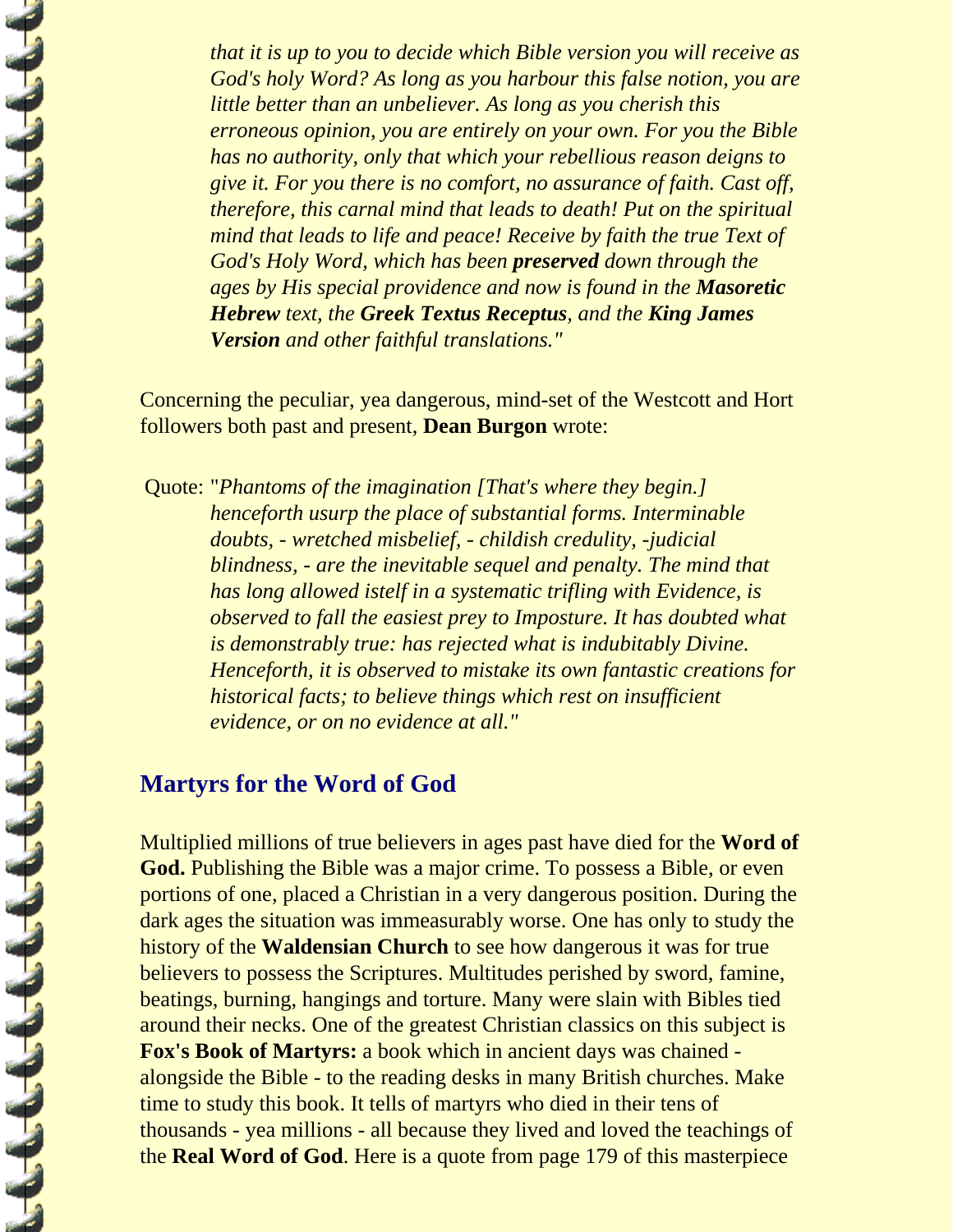concerning **William Tyndale,** the first man to translate the Bible into English from the original languages:

Quote: *"…Tyndale thought with himself no way more to conduce thereunto , than if the Scripture were turned into the vulgar speech, that the poor people might read and see the simple plain Word of God. He perceived that it was not possible to establish the lay people in any truth, except the Scriptures were so plainly laid before their eyes in their mother tongue that they might see the meaning of the text; for else, whatsoever truth should be taught them, the enemies of the truth would quench it, either with reasons of sophistry, and traditions of their own making, founded without all ground of Scripture; or else juggling with the text, expounding it in such a sense as it were impossible to gather of the text, if the right meaning thereof were seen."* 

In the book of Revelation we read that the Apostle John was banished to the island of Patmos for the **Word of God!** 

Reb.1:9 *I John, who also am your brother, and companion in tribulation, and in the kingdom and patience of Jesus Christ, was in the isle that is called Patmos, for the WORD OF GOD, and for the testimony of Jesus Christ.*

The prophecy of the Revelation goes on to tell of a great company of believers who would live and die for the **WORD OF GOD!** a martyrdom which is to be repeated in these last days. I will not exhaust the reader with frightening details: but this is what the prophecy says. Note carefully that these martyrs and their **end-time** kinsman were - and still are to be - slain for the **WORD OF GOD!** The main themes of the Word of God are the **Son of God** (Yeshua the Messiah) and the **Law of God** (the Torah). These martyrs, past and future, are slain because they loved the living and written **Word of God** and kept the commandments recorded in it.

● Revelation 6: 9*: And when he had opened the fifth seal, I saw under the altar the souls of them that were slain FOR THE WORD OF GOD, and for the testimony which they held: 10: And they cried with a loud voice, saying, How long, O Lord, holy and true, dost thou not judge and avenge our blood on them that dwell on the earth? 11: And white robes were given unto every one of them; and it was said unto them, that they should rest yet for a little season, until their fellow servants also and their brethren, that should be killed AS THEY WERE, should be fulfilled.*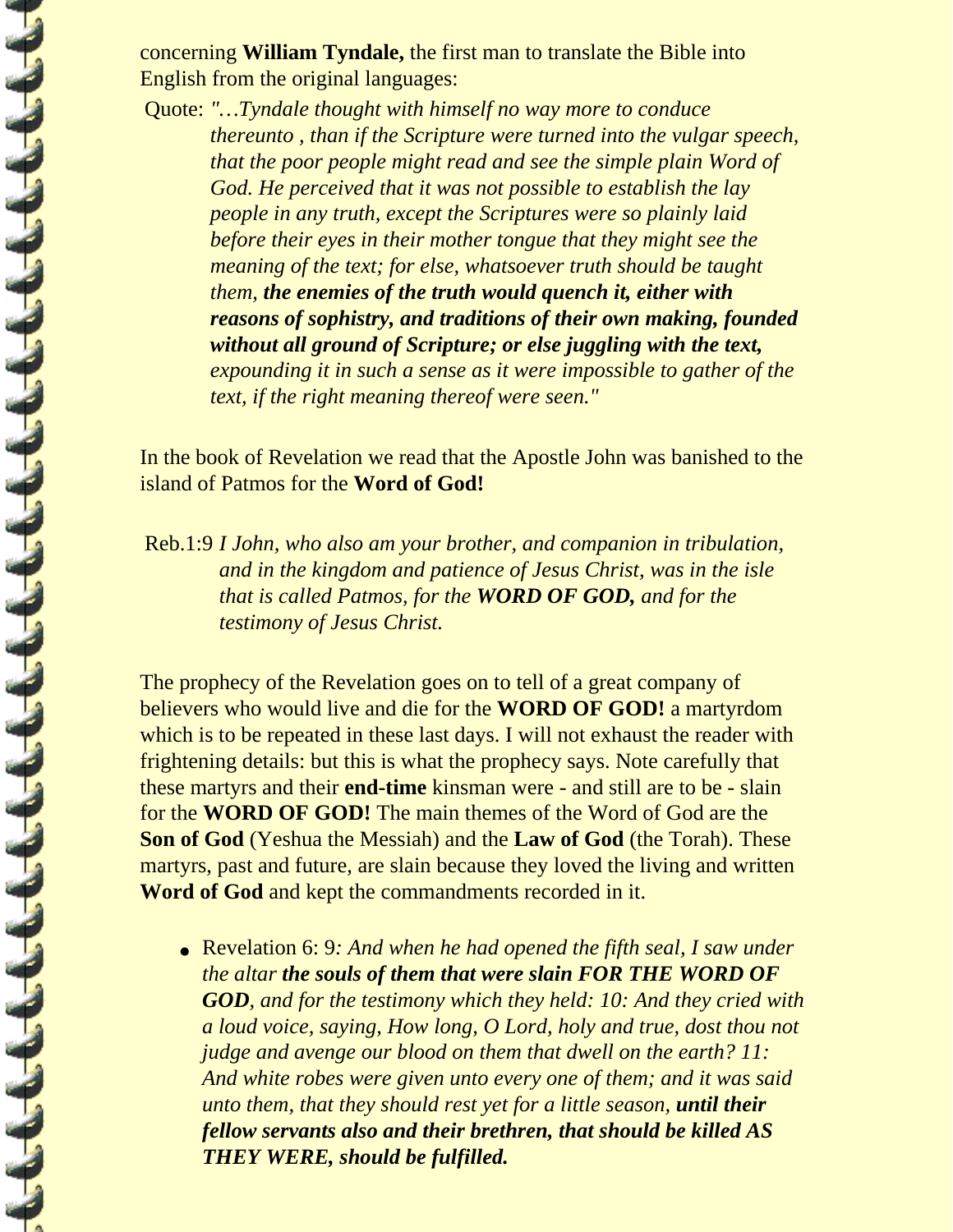- Revelation 12: *17: And the dragon was wroth with the woman, and went to make war with the remnant of her seed, which keep the commandments of God, and have the testimony of Jesus Christ.*
- Revelation 22: *14: Blessed are they that do his commandments, that they may have right to the tree of life, and may enter in through the gates into the city.*

#### **A Basic Bible Study**

*" 'The textual critic J. Harold Greenlee has said, 'New Testament textual criticism is, therefore, the basic Bible study, a prerequisite to all other Biblical and theological work.'*

Quote: *This is not an overstatement of the importance of this issue. As believers we have the responsibility in our day and age of proclaiming the Gospel, the pure Gospel, the undiluted Gospel. We also have the right and privilege of being the next in the line of protecting God's Word and proclaiming it. Each individual Christian will make a decision on this matter, of which text is correct. Unmistakably, this decision will be made, consciously or unconsciously, by every single believer.* 

*This decision is made when the believer decides which edition of the Bible he will use to read and study; and if he chooses a translation based upon corrupted manuscripts which reflect views which omit the deity of Christ, His blood atonement, His virgin birth, then the decision has been made to extend this error to the next generation.* 

If, however, today's Christian chooses a translation of the Word of *God which is translated from the Traditional Text of the New Testament, the decision has been made to continue to see God's working through His providence in providing His Word in its complete form, not only for this generation but for those to come."*

# **New Testament textual criticism is, therefore, the BASIC BIBLE STUDY, a prerequisite to all other Biblical and theological work.**

If you stop to think about it, you will see how true this is: that before we even begin to study any book claiming to be **'The Holy Bible'** we should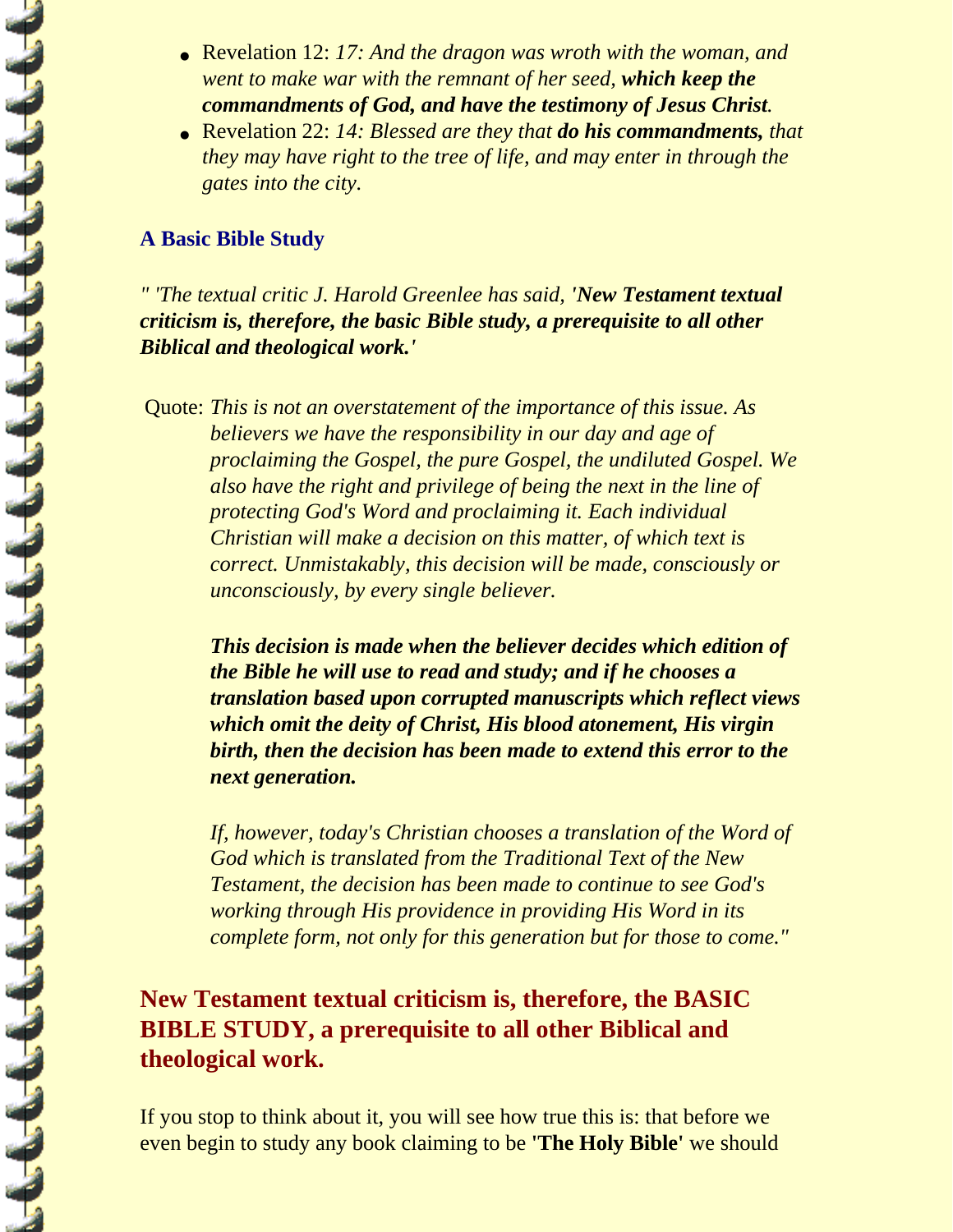check to see if that really is the case. I must confess that, like multiplied millions of other Christians, I just didn't do that. I blindly accepted every modern translation as the **Word of God;** some better or worse than others: but all equally holy. How wrong I was! How terribly wrong! But I thank the Almighty that He mercifully pardoned my ignorance, allowed me to live through a massive heart attack and then opened my eyes to the error of my ways - before it was too late! I could so easily have died on the operating table. God knows the surgeon warned me of that possibility. But **JEHOVAH** answered my prayer and allowed me to live and even to place this article on the **Internet.** Praise His holy name!

- 1. Two great deceptions have now overtaken mankind. The first is the unproved **Theory of Evolution** and the second is the **Counterfeit Evolving Bibles** that are currently flooding the market. Both cast doubt on the accuracy of the **Real Word of God, the King James Bible.** Unbelievers and believers alike are in grave danger of being taken in by one or the other of these deceptions. But the Almighty is faithful. He who **inspired the Bible** in the first place is well able to **preserve His Word.** Indeed He has preserved it down through the ages as promised: **The Word of the Lord abideth forever!**
- 2. The original inspired autographs (Masters) which were penned by the **prophets** and **apostles** of old, have long since disappeared. They literally fell apart through constant use and are no more. There are none in existence today.

- 3. Before the Old Testament Masters were buried, they were **copied by faithful scribes**. The Old Testament scribes were the **Aaronic priests** and later the **Masorites.** They took the utmost care to insure that every copy was as perfect as humanly possible: and even a single error was enough to have an entire manuscript rejected.
- 4. Sad to say the New Testament copyists were not nearly as meticulous as their Old Testament counterparts. Nevertheless this deficiency was amply compensated by the vast number of copies made: many thousands of which are still in existence. So the truth can easily be detected in the **majority of texts.**
- 5. There are currently in excess of **5250** Greek manuscripts in existence. They are held in various museums and libraries of the world.
- 6. If we add the **1800+ copies of the versions** and the **86,000 scriptural citations of the Church Fathers**, we have a sizeable body of documentary evidence to prove the accuracy of the Scriptures. These ensure that small errors are soon detected. Bear in mind that the Almighty promised to **preserve His Word forever!** He is doing just that and is fulfilling His promise which says*: the*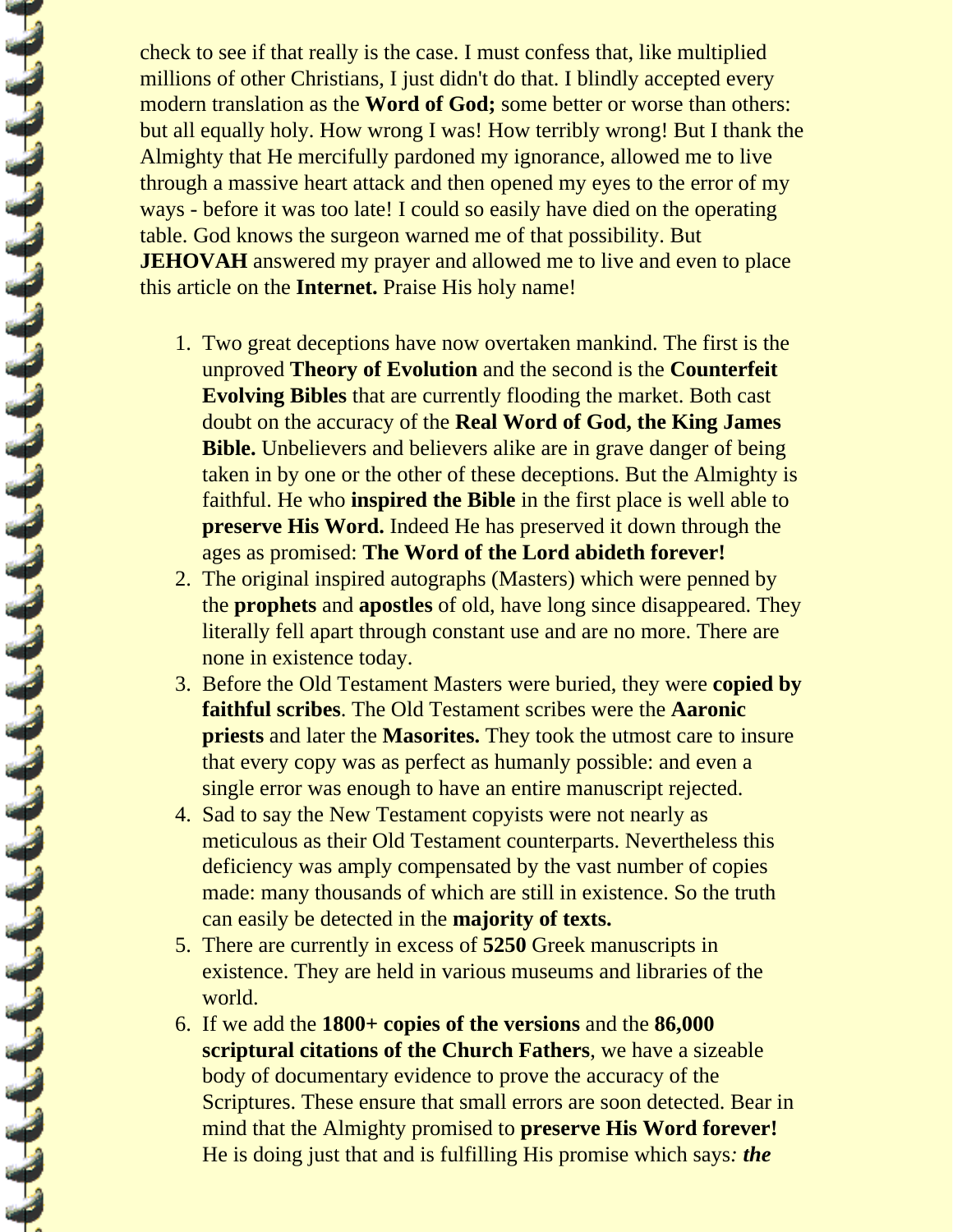#### *Word of the Lord abideth forever!*

- 7. A version is a translation made directly from the original **masters:** not to be confused with a **translation,** or a translation of a translation. There are many foreign language versions of the Scriptures. To name a few: the Peshitta, Old Latin Vulgate, Italic, Gothic, Old Syriac, Armenian, Waldensian, Luther's German Bible and the Authorised King James Version.
- 8. **Textus Receptus** (the Received Text), also known as the **Byzantine Text or Majority Text, is the most reliable Greek text in existence.** It is based on the **vast majority** of extant Greek manuscripts. That is why it is often called the Majority Text. **Textus Receptus** does not add to, omit or mutilate the Scriptures as does the Minority Text. All the versions mentioned at point 13.7 are in line with Textus Receptus. **Because of its purity, the Majority Text was used by all the 15th, 16th and 17th century Protestant Reformers of Europe to make their translations.** Their choice of Textus Receptus attracted the wrath of the Roman Church and tens of thousands of true believers who studied and published the real Bible were martyred as a result.
- 9. **The Minority Text, by comparison, is dangerously corrupt!** The two most prominent codices in this group are Codex Sinaiticus and Codex Vaticanus. These two manuscripts are beautiful to look at and are in excellent condition simply because they are written on vellum and were seldom used, even by their custodians. **But** t**hey are dangerously corrupt!** They are covered with hundreds of amendments made over a long period; amendments which prove that even their owners knew they were hopelessly inaccurate. They omit scores of words, verses and passages of Scripture. **They are totally unreliable** and for this reason were rejected by discerning believers down though the centuries. These two manuscripts outlasted the earliest papyrus copies of the Scriptures. But to suggest that they are accurate is absurd. Remember that early versions of the Scriptures, such as the Peshitta and Italic, are some 200 years older than these two codices. So the **'oldest is best'** argument doesn't apply here. **John Burgon** was a Greek scholar who personally examined these early codices and exposed their deficiencies in no uncertain terms. The Christian church would do well to read what Burgon has written. The **Misleading Footnotes** that appear in most modern translations **ALL** cast doubt on the accuracy of the King James Version. But these footnotes are themselves dangerously misleading.
- 10. **The Authorised King James Version is based on the Hebrew Masoretic Text and the Greek Textus Receptus.** It is a version in the true sense of the term, being based on the original languages. Its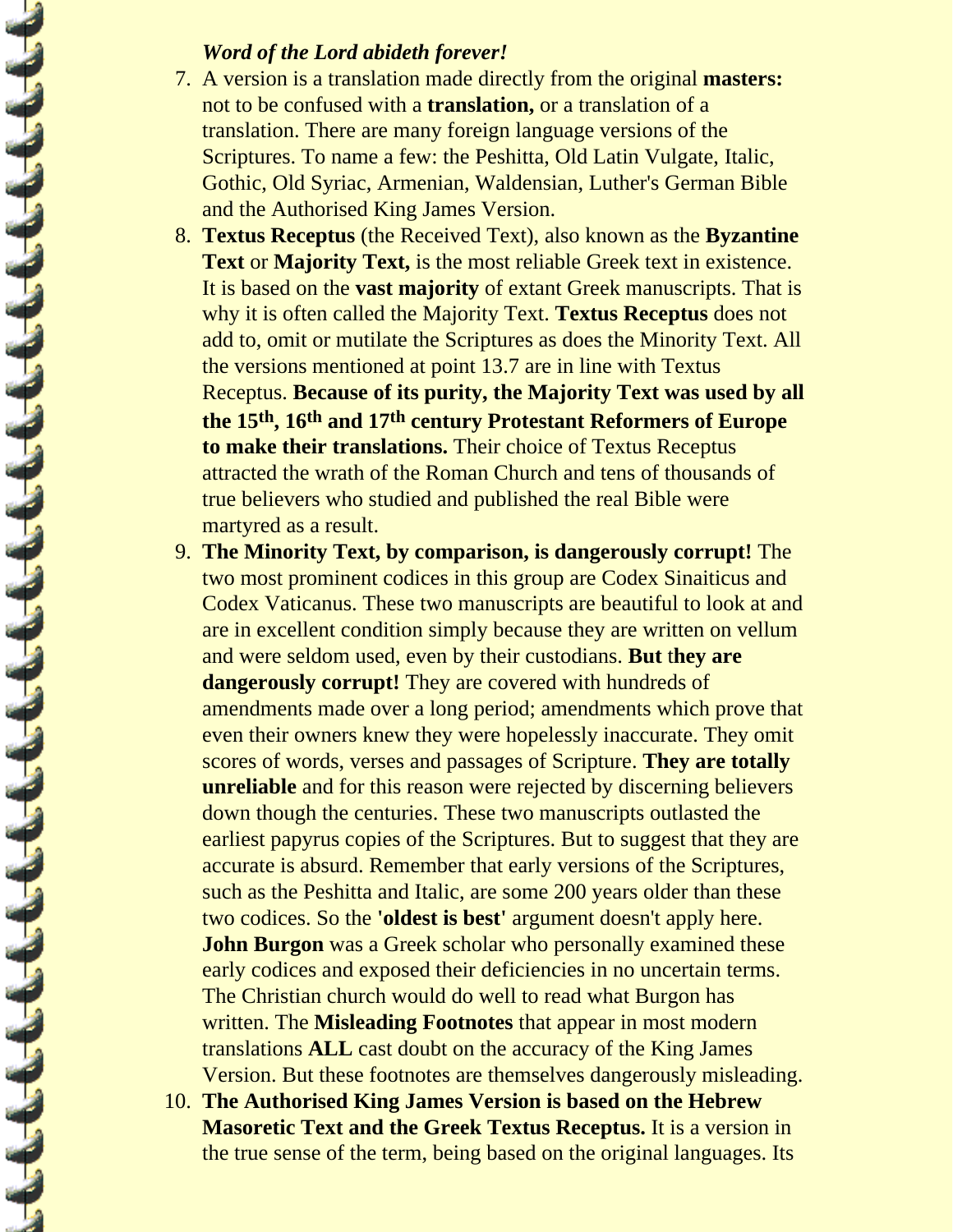style is biblical rather than contemporary. It is infinitely more accurate than any modern translation on the market today. Remember that the translators of the King James Version were men of **faith, piety** and **learning**. They firmly believed that the text they were translating was the very **Word of God!** Their like has seldom if ever - been equalled, let alone surpassed. The Almighty brought together this team of faithful, holy and capable linguists to produce the greatest classic in the annals of English literature - the **King James Bible.** It is the version that God has endorsed and blessed for well nigh 400 years. It should be kept. It is, in fact, the **Real Word of God - the HOLY BIBLE!**

11. By comparison Modern Versions of the Bible cannot be trusted. **They are dangerously corrupt!** Their renderings are influenced by the distorted codices **Sinaiticus** and **Vaticanus**, which were the product of **unbelieving scribes**. Moreover, many of the most prominent RV and RSV translators, Westcott and Hort in particular, were **professed unbelievers - evolutionists!** They rejected the creation account in Genesis, the Exodus story, the crossing of the Red sea account, the miracles of Elijah, the virgin birth, the miracles of Jesus, his resurrection and his promised second advent. Their colossal unbelief was only matched by that of the **unbelieving Egyptian scribes** who, in the first place, produced codices Sinaiticus and Vaticanus. These two facts: the **unbelief of the scribes** and the **unbelief of the modern translators** are warning signals! Heed them.

- 12. **SPIRITUAL INFECTION / FAMINE:** The RV committee's choice of corrupt manuscripts, and the unbelief of its most prominent members (Westcott and Hort), infected their work and has resulted in scores of **Unholy Bibles** flooding the market and the churches. I honestly believe that Christians who knowingly continue to study these **counterfeit Bibles** are condoning the errors they contain. By doing so they not only place themselves in grave moral danger, but also **encourage spiritual deception!** The Bible says: *Woe unto them that call evil good, and good evil; that put darkness for light, and light for darkness; that put bitter for sweet, and sweet for bitter!*  (Isaiah 5:20)
- 13. The twin moral onslaught of the **theory of evolution** and the **counterfeit Bibles** have made havoc of billions of souls. Together they have resulted in **outright atheism** on the one hand and an **enfeebled Christianity** on the other. Be warned by these revelations! They are placed on the **Internet** to reach millions. Do not be slow to take the warning! Currently the world is in the grip of a mighty spiritual famine: a famine of the **REAL WORD OF GOD!**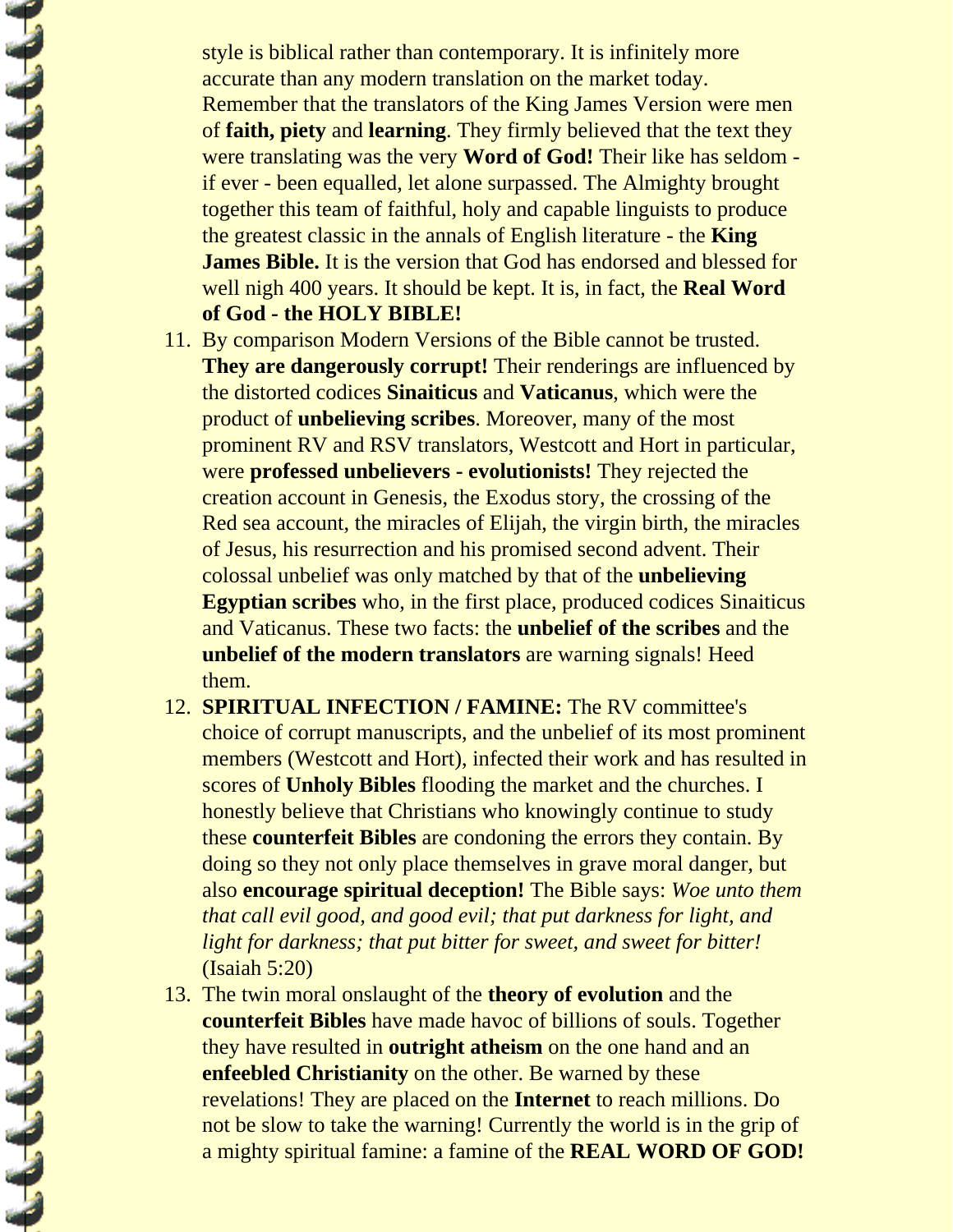History tells us that countless thousands of true believers in centuries past were martyred for their love and loyalty to the **WORD OF GOD**. Prophecy tells us that another end-time persecution is due to occur and for the selfsame reason - **the WORD OF GOD!** We all have a responsibility to ourselves and others to believe, study and live by the teachings found in the **REAL WORD OF GOD, THE AUTHORISED KING JAMES VERSION.** My sincere prayer is that "The Almighty will grant you the understanding, the humility, the courage and the power to escape the deceptions of the Devil and to stand up for the Truth!" Amen.

Some 80+ texts in **the King James Version** which have been corrupted in the **Revised Version** upon which most modern '*Bibles'* are based. You are now invited to check the particular translation you are using against these texts. To appreciate this exercise, carefully note the words printed in **bold text.** They will highlight the:

- **Missing words** in the modern translations.
- **Missing verses** in the modern translations.
- **[Bracketed verses or passages]** with
- **Misleading Notes which all cast doubt on the KJV.**
- **Critical Mistranslations.**

Following some of the texts below is a brief **Comment.** You should, however, also pause at texts which are not commented on and think about the effect of the error being pointed out.

### **THE PROOF**

● Genesis 12:18 *And Pharaoh called Abram, and said, What is this that thou hast done unto me? why didst thou not tell me that she was thy wife? 19 Why saidst thou, She is my sister? so I might have taken her to me to wife.*

**Comment:** Modern translations say: *'Why did you say she is my sister, so that I took her to be my wife.'* This is a serious mistranslation. It implies that Pharaoh had sexual intercourse with Sarah and that the plagues that the Almighty had sent on Pharaoh's household to prevent just such an occurrence, had proved futile.

● Genesis 49: 10 *The scepter shall not depart from Judah, nor a lawgiver from between his feet, until Shiloh come; and unto him shall the gathering of the people be.*

**Comment:** The word Shiloh, referring to Christ the Peacemaker, is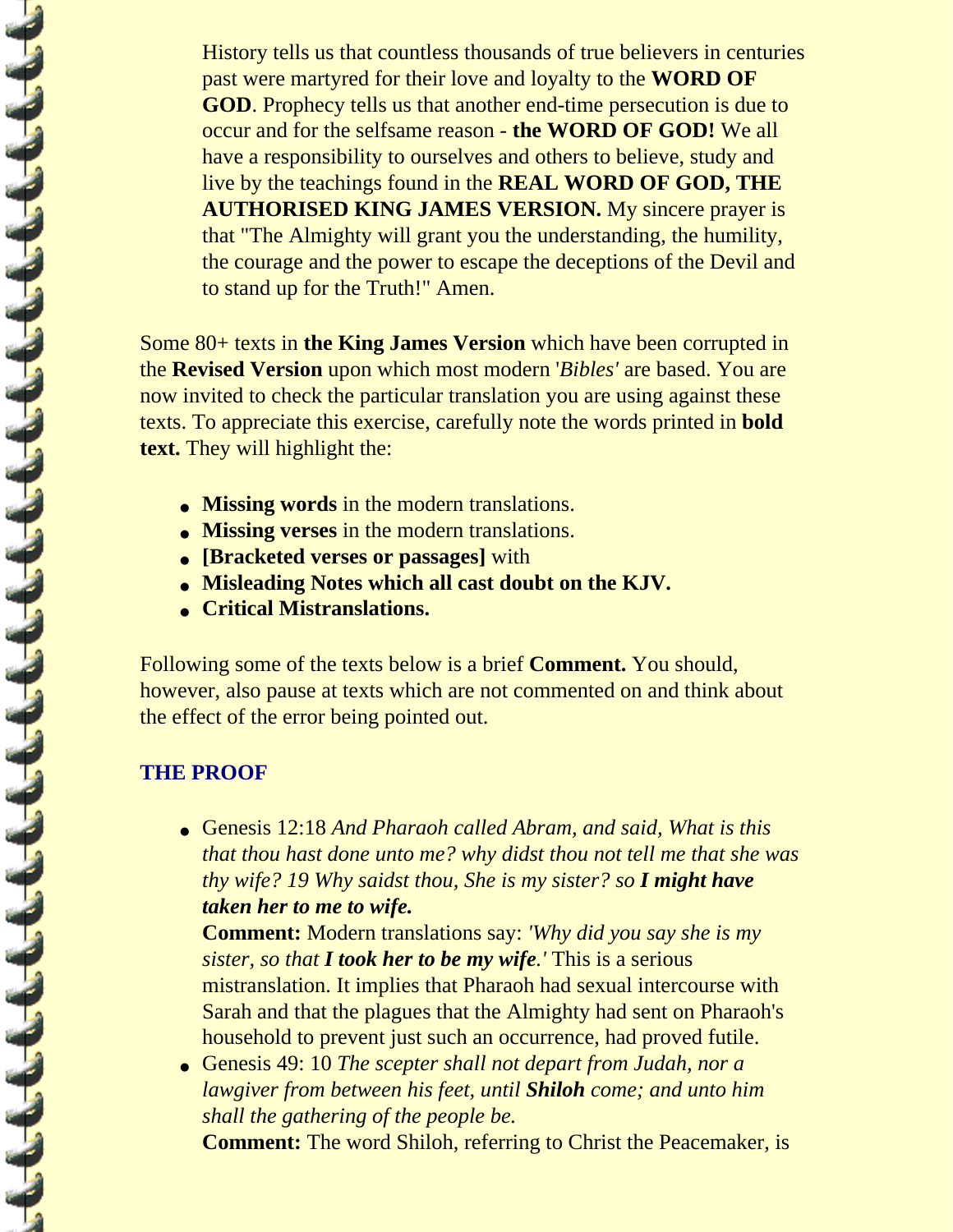missing.

● Isaiah 7:14*: Therefore the Lord himself shall give you a sign; Behold, a virgin shall conceive, and bear a son, and shall call his name Immanuel.* 

**Commenting** on this amazing error, Jasper Ray writes: *"Here we have 'virgin' versus 'young woman.' In the Septuagint, the Bible of the Greeks, the word 'almah' in Isaiah 7:14 is translated virgin, as in the King James. Almah is used seven times in the Old testament, and always means virgin. In the RSV the words 'or virgin' being added in the footnote, could easily lead one to believe the term 'young women' was inserted in the text for a subtle purpose, thus making it possible for the orthodox, virgin birth believers, and those who deny the virgin birth to come together. In this way the 'ground' is being prepared for the progress of the Ecumenical Movement (i.e. the plan to unite all religious systems into one great body."* (Ref: D4)

• Matthew 6:13 ... And lead us not into temptation, but deliver us from *evil: For thine is the kingdom, and the power, and the glory, for ever.*

**Comment:** This last part (**in bold type)** of the Lord's prayer is either [bracketed] as though the phrase should not be there, or the phrase is left out altogether, which is even worse. Remember the warning in Revelation 22:18-19.

● John 3:16 *For God so loved the world, that he gave his only begotten Son, that whosoever believeth in him should not perish, but have everlasting life.* 

**Comment:** The word **begotten** is also omitted in the following texts: John 1:14, 1:18, 3:18.

● Matthew17: 21*: Howbeit this kind goeth not out but by prayer and fasting.* 

**Comment:** [Whole verse missing]

● Matt.18: 11: *For the Son of man is come to save that which was lost.*

**Comment:**[Whole verse missing]

- Mark 7:16: **If any man have ears to hear, let him hear.**  *Comment: [Whole verse missing]*
- *Mark 15:28 And the scripture was fulfilled, which saith, And he was numbered with the transgressors.* **Comment:** The whole verse is missing or bracketed, thereby casting

doubt on the fulfilment of the prophecy of Isaiah 53:12 which tells of the Saviour's crucifixion with transgressors.

● Romans 16: 24*: The grace of our Lord Jesus Christ be with you all. Amen.*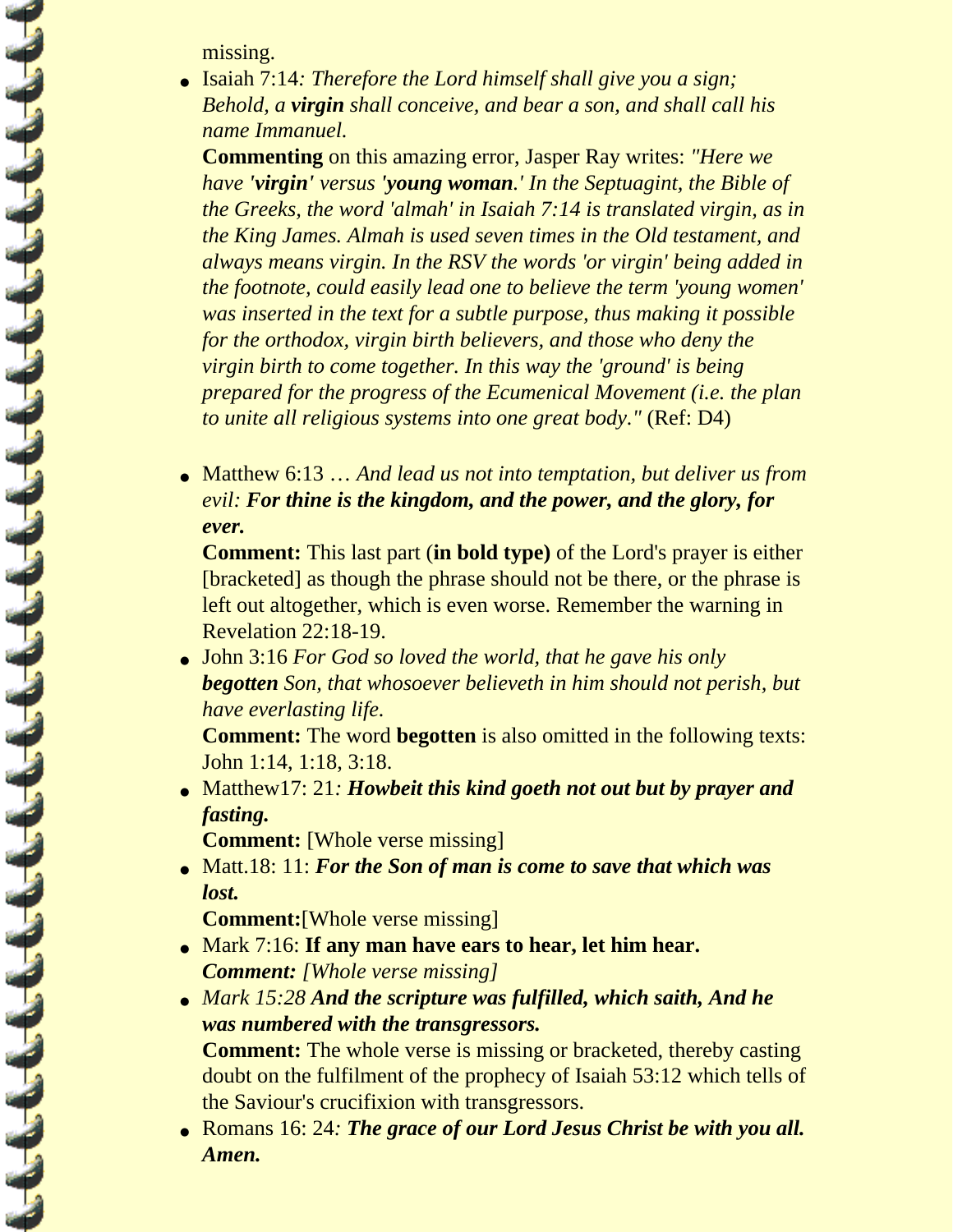**Comment:** [Whole verse missing]

• Acts 10:30 and 1 Corinthians 7:5.

**Comment:** the requirement to '**fast'** is omitted. Hills comments further: '*These omissions are probably due to the influence of Clement of Alexandria and other Gnostics, who interpreted fasting in the spiritual sense and were opposed to literal fasting.* (page 138)

- ❍ **Mark 16:9-20. Comment:** These 12 verses are all omitted in many modern translations; or they are **[bracketed]** and noted that they are *'not included in the oldest and best manuscripts;'*  or '*some ancient authorities bring the book to a close at the end of verse 8.'* The fact is, the very opposite is true. These 12 verses are all included in the oldest and best manuscripts: best that is, not in appearance, but in **telling the truth!** These 12 verses are also present in ancient Bible versions (the Old Latin Bible, the Waldensian Bible, the Sahidic and the Gothic versions) which are all older than codices **Sinaiticus** and **Vaticanus**. These 12 verses are quoted by the ancients such as: Papias, Justin Martyr, Iranaeus, Tertullian and even by Jerome! So to say that they '*do not appear in the best manuscripts,'* or *'in the most reliable early manuscripts'* is untrue.
- Matthew 19:9 *And I say unto you, Whosoever shall put away his wife, except it be for fornication, and shall marry another, committeth adultery: and whoso marrieth her which is put away doth commit adultery.*

**Comment:** Pause awhile, dear reader, and try to imagine the effect this deletion has already had on the morals of our society. It has already opened the floodgates of adultery. See SBS articles on Adultery, Marriage and Divorce for more detail.

- Matthew 20: 16*: So the last shall be first, and the first last: for many be called, but few chosen.*
- Matthew 27: 35: And they crucified him, and parted his garments, *casting lots: that it might be fulfilled which was spoken by the prophet, They parted my garments among them, and upon my vesture did they cast lots.*

**Comment:** A powerful Messianic prophecy is here chopped to pieces. Fulfilled prophecy is the strongest evidence that the Bible is the Word of God. By failing to link this verse with Psalm 22:18 that link is broken.

● *Mark 1.14: Now after that John was put in prison, Jesus came into Galilee, preaching the gospel of the kingdom of God.* 

**Comment:** The Saviour's main work in coming to earth was to preach the **gospel of the kingdom;** to invite mankind to enter the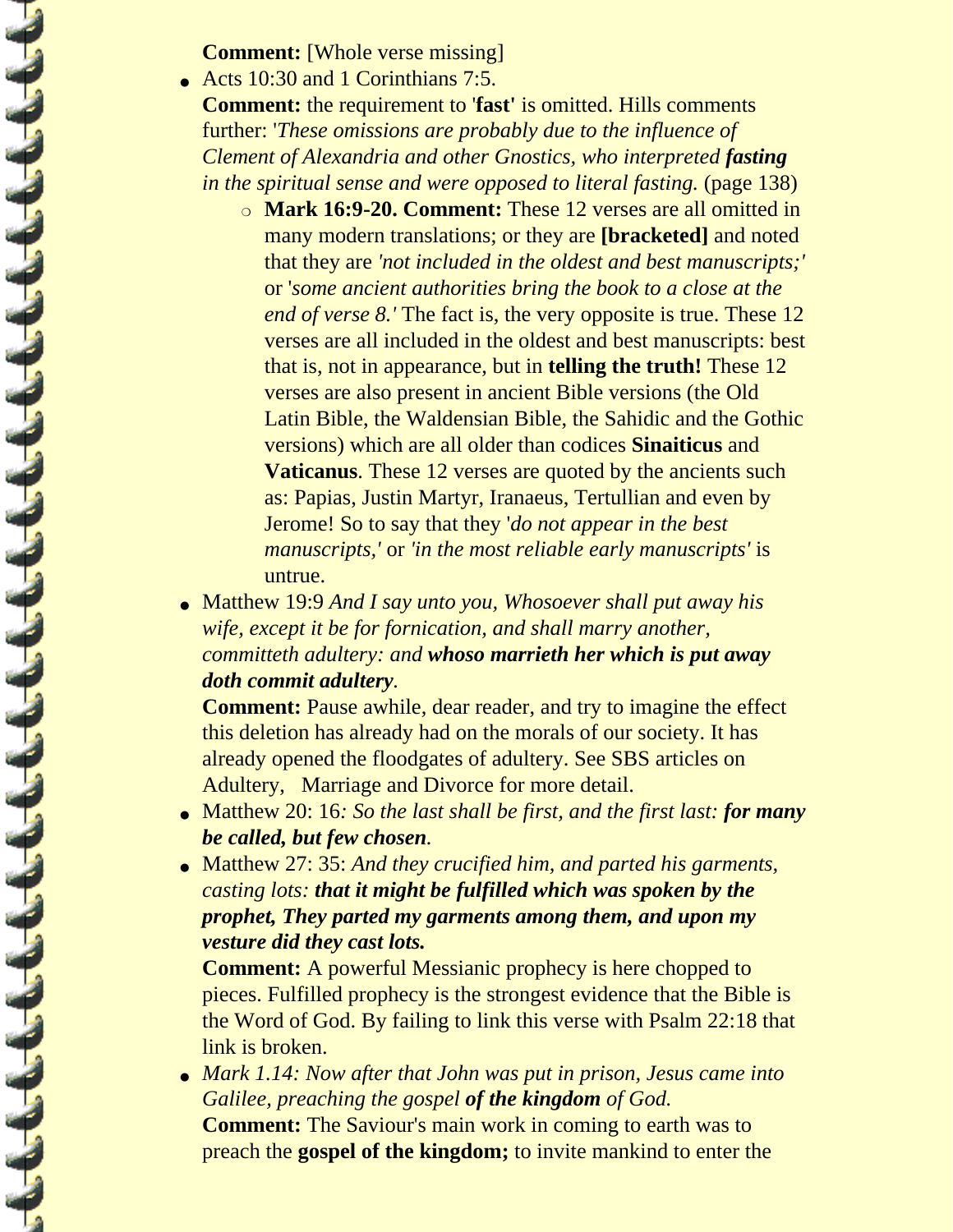Kingdom of God. His life, death, resurrection and second coming will climax when ransomed believers enter the Kingdom of God. By deleting the words '*of the Kingdom'* the whole objective of the Messiah's coming is missed.

● Mark 2: 17*: When Jesus heard it, he saith unto them, They that are whole have no need of the physician, but they that are sick: I came not to call the righteous, but sinners to repentance.* 

**Comment: Repentance** is not a popular word these days. It means being sorry for committing sin, for breaking God's law. Is repentance important? Certainly it is. Jesus said: '*I tell you, Nay: but, except ye repent, ye shall all likewise perish.'* (Luke:13:3) *And the times of this ignorance God winked at; but now commandeth all men every where to repent.* (Acts 17:30) Failure to **repent** will lead to eternal death! Why was this important word omitted?

- Mark 6:11 And whosoever shall not receive you, nor hear you, when ye depart thence, shake off the dust under your feet for a testimony against them. **Verily I say unto you, It shall be more tolerable for Sodom and Gomorrha in the day of judgment, than for that city**. **Comment:** Leaving out this reference to Sodom is obviously a very serious omission!
- Mark 9: 24: *And straightway the father of the child cried out, and said with tears, Lord, I believe; help thou mine unbelief.* **Comment:** Most modern translations leave out the word **Lord.**  Others, posing as translations read: **Sir,** I believe…
- Mark 9:44 and 46 *Where their worm dieth not, and the fire is not quenched.*
- Mark 11:10 *And they that went before, and they that followed, cried, saying, Hosanna; Blessed is he that cometh in the name of the Lord:*
- Mark 13: 14*: But when ye shall see the abomination of desolation, spoken of by Daniel the prophet, standing where it ought not, (let him that readeth understand,) then let them that be in Judaea flee to the mountains.*

**Comment:** This vital pointer to the prophecy of Daniel is deleted. Comparatively few Christians know that Daniel wrote several endtime prophecies. The prophet Daniel is mentioned only twice in the New Testament: in this verse and in Matthew 24:15. Of these two pointers to Daniel the prophet, one has been deleted.

### **Comment:** Whole verse is missing.

● Luke 2:33 *And Joseph and his mother marvelled at those things which were spoken of him.* 

**Comment:** Note the subtle change in many translations of the name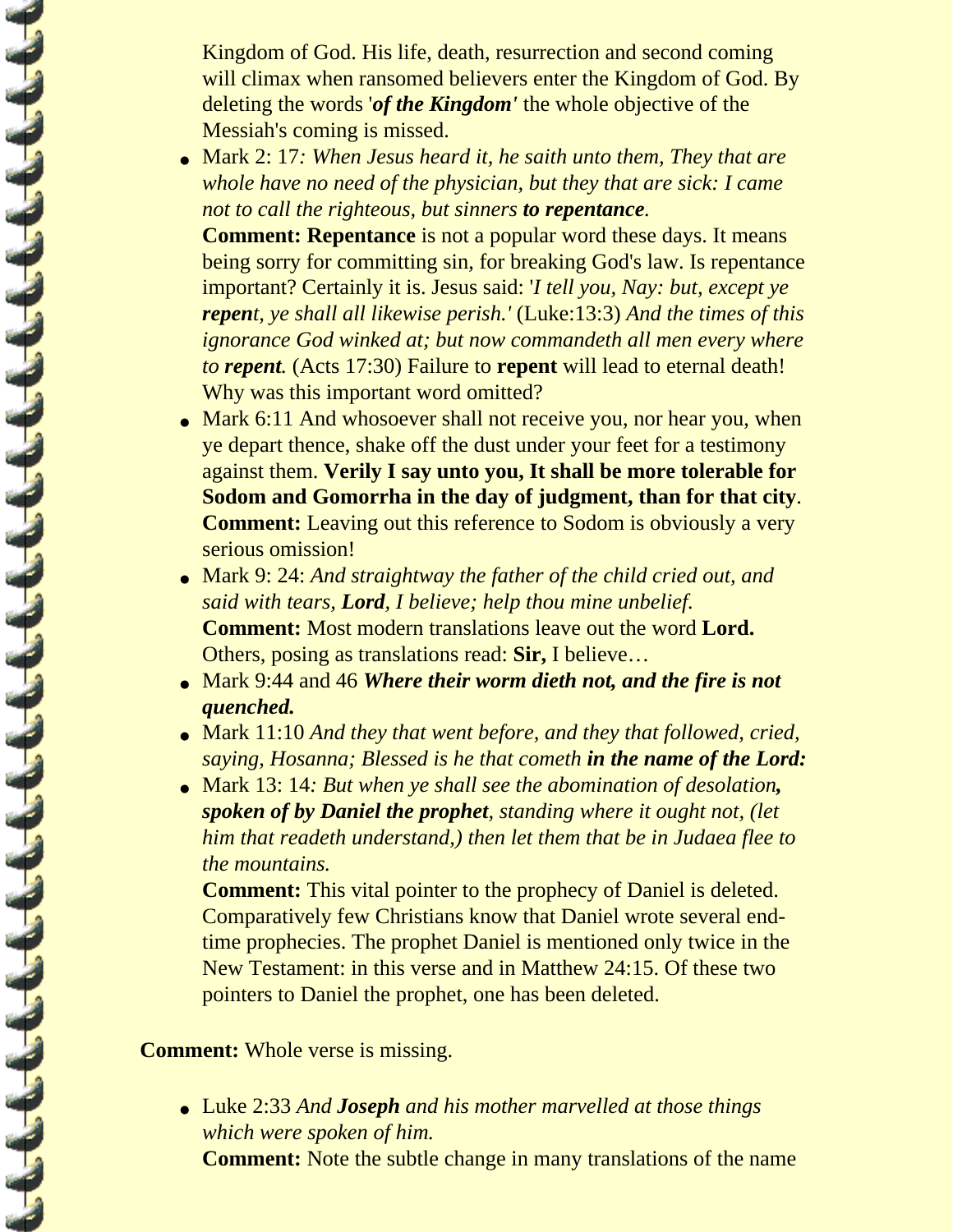**Joseph** to **father.** It reflects disbelief of the fact that the Father of our Saviour Jesus Christ is in fact **the Almighty God of Israel**, not Joseph.

- Luke 4:4 *And Jesus answered him, saying, It is written, That man shall not live by bread alone, but by every word of God.*  **Comment:** Another dangerous deletion which robs God's Word of its vital role in life. Also note the special reference to '*every word.'*
- Luke 4: 8*: And Jesus answered and said unto him, Get thee behind me, Satan: for it is written, Thou shalt worship the Lord thy God, and him only shalt thou serve.*
- Luke 23:38 *And a superscription also was written over him in letters of Greek, and Latin, and Hebrew, THIS IS THE KING OF THE JEWS.*
- Luke 23:42 *And he said unto Jesus, Lord, remember me when thou comest into thy kingdom.*

# The Messiah's Ascension to Heaven

Many translations (we can hardly call them versions for they are merely revisions of the Revised Version) reflect disbelief in the **resurrection and bodily ascension to heaven of Jesus Christ; or even that he came from heaven in the first place.** Consider the next few verses.

- Luke 24 :6 *He is not here, but is risen: remember how he spake unto you when he was yet in Galilee.*
- Luke 24:12 *Then arose Peter, and ran unto the sepulchre; and stooping down, he beheld the linen clothes laid by themselves, and departed, wondering in himself at that which was come to pass.*  **Comment:** [Whole verse missing]
- Luke 24:51 *And it came to pass, while he blessed them, he was parted from them, and carried up into heaven.*
- John 3:13 *And no man hath ascended up to heaven, but he that came down from heaven, even the Son of man which is in heaven.*
- John 3:15. "*That whosoever believeth in him should not perish, but have eternal life*."

**Comment:** Do you know what the "B" (Vaticanus) and "Aleph" (Sinaiticus) manuscripts do to the three words, "**should not perish**"? They omit them. Try finding those three vital words in the NASV.

- 1 Cor.15:47*: The first man is of the earth, earthy: the second man is the Lord from heaven.*
- John 16:16*: A little while, and ye shall not see me: and again, a little*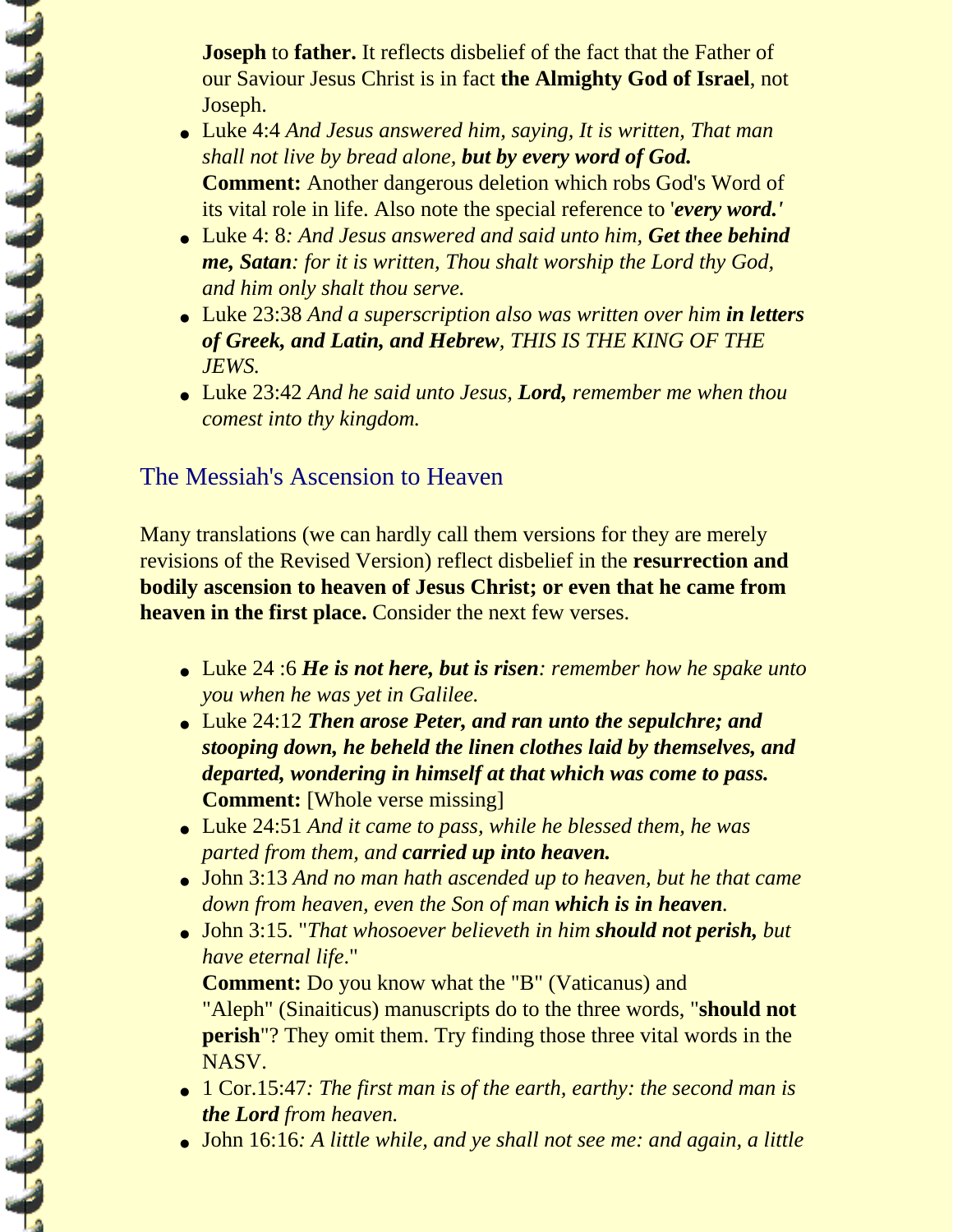*while, and ye shall see me, because I go to the Father.*

● Acts 2: 30*: Therefore being a prophet, and knowing that God had sworn with an oath to him, that of the fruit of his loins, according to the flesh, he would raise up Christ to sit on his throne.* 

**Comment:** Here we have an extremely corrupt rendering in many modern translations. God swore an oath to king David that from his loins would come the **Christ** the **Anointed One -** the **Messiah!** What have the modern translators done with this divine oath? They have changed it to '*God would seat (or place) one of his (David's) descendants on his throne.'* Pause dear reader and consider this error. I ask, why did God bother with an oath, when the likelihood of one of David's descendants sitting on his throne was inevitable? There was absolutely no need for an oath to a man who had so many sons. But to promise that one of David's sons would be **the resurrected Messiah** and would sit on David's throne is an entirely different matter. The divine oath has now become tremendously meaningful. But alas! the modern translators have made God's oath into something quite unnecessary by changing the word **Christ** to a *descendant.*

- John 4: 42*: And said unto the woman, Now we believe, not because of thy saying: for we have heard him ourselves, and know that this is indeed the Christ, the Saviour of the world.*
- John 6: 47*: Verily, verily, I say unto you, He that believeth on me hath everlasting life.*

**Comment:** Those two vital missing words '*on me'* have been left out of most modern translations. The corrupted text now implies that all who believe - whatever or whoever they believe - will have everlasting life. A greater falsehood is hard to imagine. Pause and think about it!

● John 7:8 *Go ye up unto this feast: I go not up yet unto this feast; for my time is not yet full come.* 

**Comment:** By removing the word '**yet'** the NASV has turned Jesus into a liar: for in it he said *he was not going to the feast*, but went. Other modern translations [bracket] the word '**yet'** and add the note *'Some early manuscripts do not have 'yet.' '* This Note, by implication, means that, at best, the Saviour didn't know what he was doing, or, at worst, was telling a blatant lie.

● John 7:53-8:11 **All 12 verses are [bracketed**] and/or noted as '*not being in the best manuscripts*.' **Comment:** Another untruth! These 12 verses are all in the best

ancient versions; which are some 200 years older than codices Sinaiticus and Vaticanus.

● Acts 7:37 *This is that Moses, which said unto the children of Israel,*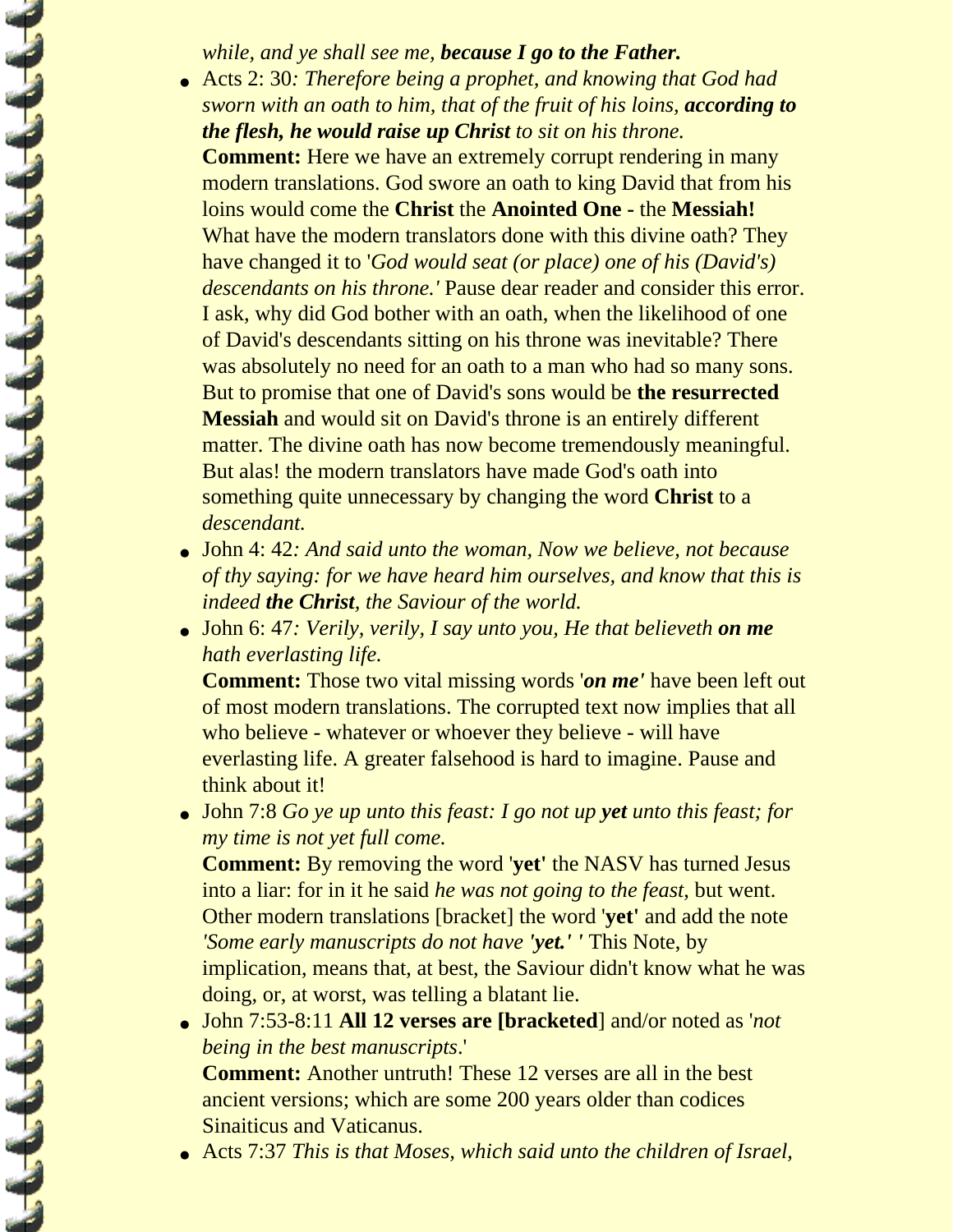*A prophet shall the Lord your God raise up unto you of your brethren, like unto me; him shall ye hear.*

## **The Divinity of Jesus Christ**

● Acts 8: 37*: And Philip said, If thou believest with all thine heart, thou mayest. And he answered and said, I believe that Jesus Christ is the Son of God.* 

**Comment:** It is virtually impossible to attribute the omission of this vital statement to anything else than disbelief in the fact that **Jesus Christ is the Son of God**. The divinity of Jesus is a foundation doctrine of the Christian Church. To attack this doctrine is heresy of the most serious order. Every modern translation that omits this vital fact (that **Jesus is the Son of God** or brackets this confession), regardless of its other merits, is unworthy of study. It should be set aside by all seekers of Truth.

● 1 Tim.3:16 … *God was manifest in the flesh, justified in the Spirit, seen of angels, preached unto the Gentiles, believed on in the world, received up into glory.* 

**Comment:** Modern translations have here substituted the word **God**  with **he:** thereby undermining the greatest truth in all the Bible: that the Almighty God actually came down to earth in the person of **Jesus Christ**.

**Yes, Jesus Christ is God in a human body, God incarnate, God manifest in the flesh!** This is the foundation truth of the Christian faith that God actually came down to earth in the person of Jesus Christ. But alas! the modern translators have either left the word **God** out or changed the word to *he*; all because they did not really believe that Jesus Christ is God manifest in human flesh. Pause dear reader and consider that enormous error. That single mistranslation should be enough to set aside any book posing as the Word of God.

● Romans 14:10: …*for we shall all stand before the judgment seat of Christ..* 

**Comment:** Here again the disbelief of the modern translators that Christ is the One before whom all the world will stand at the Judgement. They have replaced Christ with God.

- John 9: 35*: Jesus heard that they had cast him out; and when he had found him, he said unto him, Dost thou believe on the Son of God?* **Comment:** Many translations have changed this to read: Dost thou believe in the Son of Man? Once again, this is evidence of doubt that **Jesus** is the **Son of God!**
- Acts 16: 31*: And they said, Believe on the Lord Jesus Christ, and*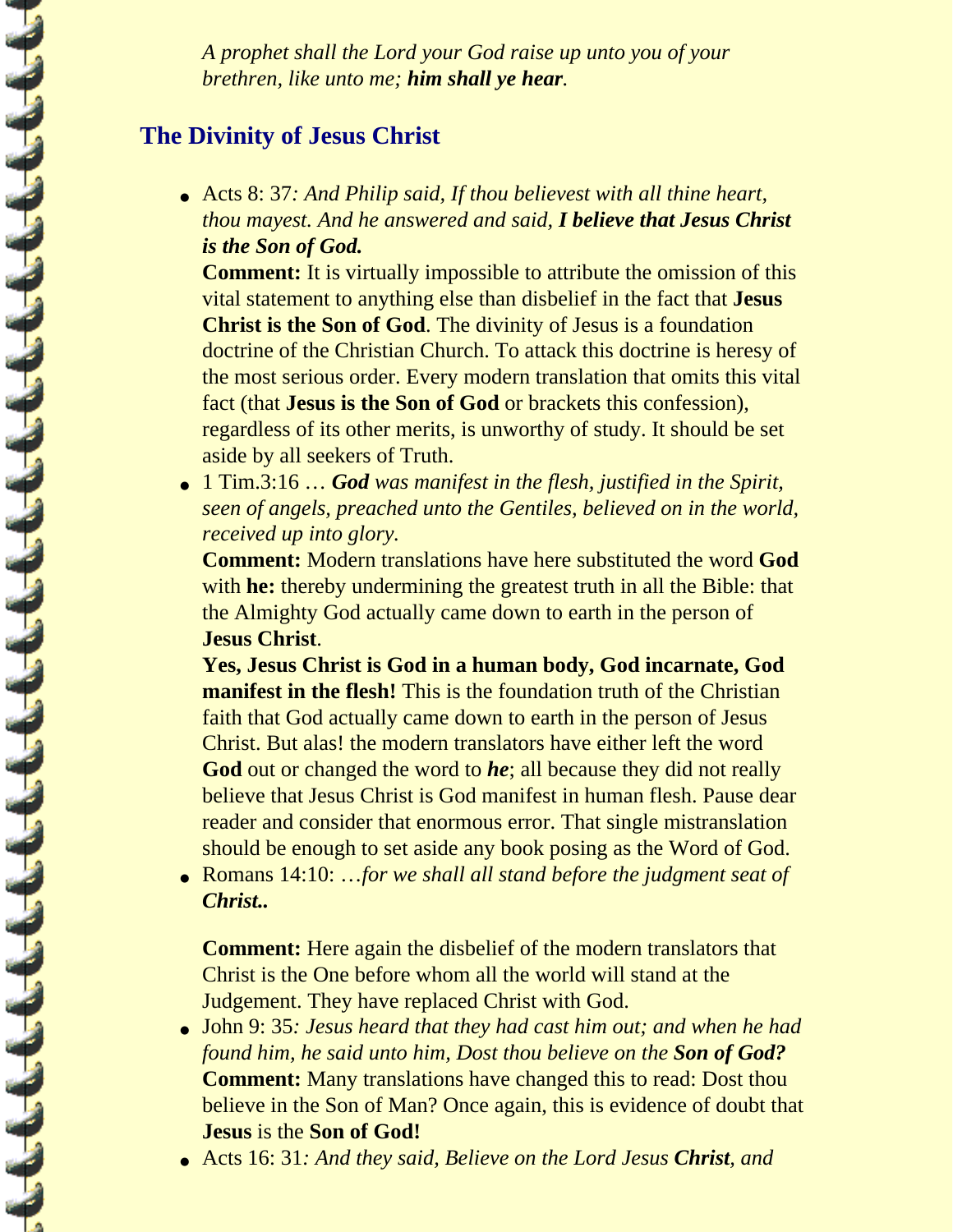*thou shalt be saved, and thy house.*

● Acts 17: 26*: And hath made of one blood all nations of men for to dwell on all the face of the earth, and hath determined the times before appointed, and the bounds of their habitation..* 

**Comment:** Most modern translations have either omitted the word '**blood'** or replaced it with the word '**man**.' I ask you, how is it possible for any translator to confuse the word **blood** with **man?**  Any translator who confuses these two words has obviously opted for a corrupt manuscript. He may not have known it, but that act has made his work totally unacceptable to God. In the **Good News for Modern Man** Bible the word *'blood'* is omitted 15 times. (Matthew 27:4, 27:25, 27:25, Acts 5:28, Acts 20:28, Romans 3:25, Romans 5:9, Ephesians 1:7, Ephesians 2:13, Colossians 1:14, Colossians 1:20, Hebrews 10:19, 1 Peter 1:9, Revelation 1:5, Revelation 5:9). Bear in mind that it is the **blood of Jesus** that makes atonement for our souls. (Leviticus 17:11)

- Acts 20: 25*: And now, behold, I know that ye all, among whom I have gone preaching the kingdom of God, shall see my face no more.*
- Acts 23: 9: *And there arose a great cry: and the scribes that were of the Pharisees' part arose, and strove, saying, We find no evil in this man: but if a spirit or an angel hath spoken to him, let us not fight against God.*
- Romans 9: 28*: For he will finish the work, and cut it short in righteousness: because a short work will the Lord make upon the earth.*
- Romans 13: 9*: For this, Thou shalt not commit adultery, Thou shalt not kill, Thou shalt not steal, Thou shalt not bear false witness, Thou shalt not covet; and if there be any other commandment, it is briefly comprehended in this saying, namely, Thou shalt love thy neighbour as thyself.*

**Comment:** Of the four commandments Jesus quoted, one has been left out.

● 1 Cor.7: 39: *The wife is bound by the law as long as her husband liveth; but if her husband be dead, she is at liberty to be married to whom she will; only in the Lord.* 

**Comment:** The law of the Almighty has always been under attack, even within the church. This is another example where God's law is ignored.

- 1 Cor.10: 28*: But if any man say unto you, This is offered in sacrifice unto idols, eat not for his sake that shewed it, and for conscience sake: for the earth is the Lord's, and the fulness thereof.*
- 1 Cor.11:24*: And when he had given thanks, he brake it, and said,*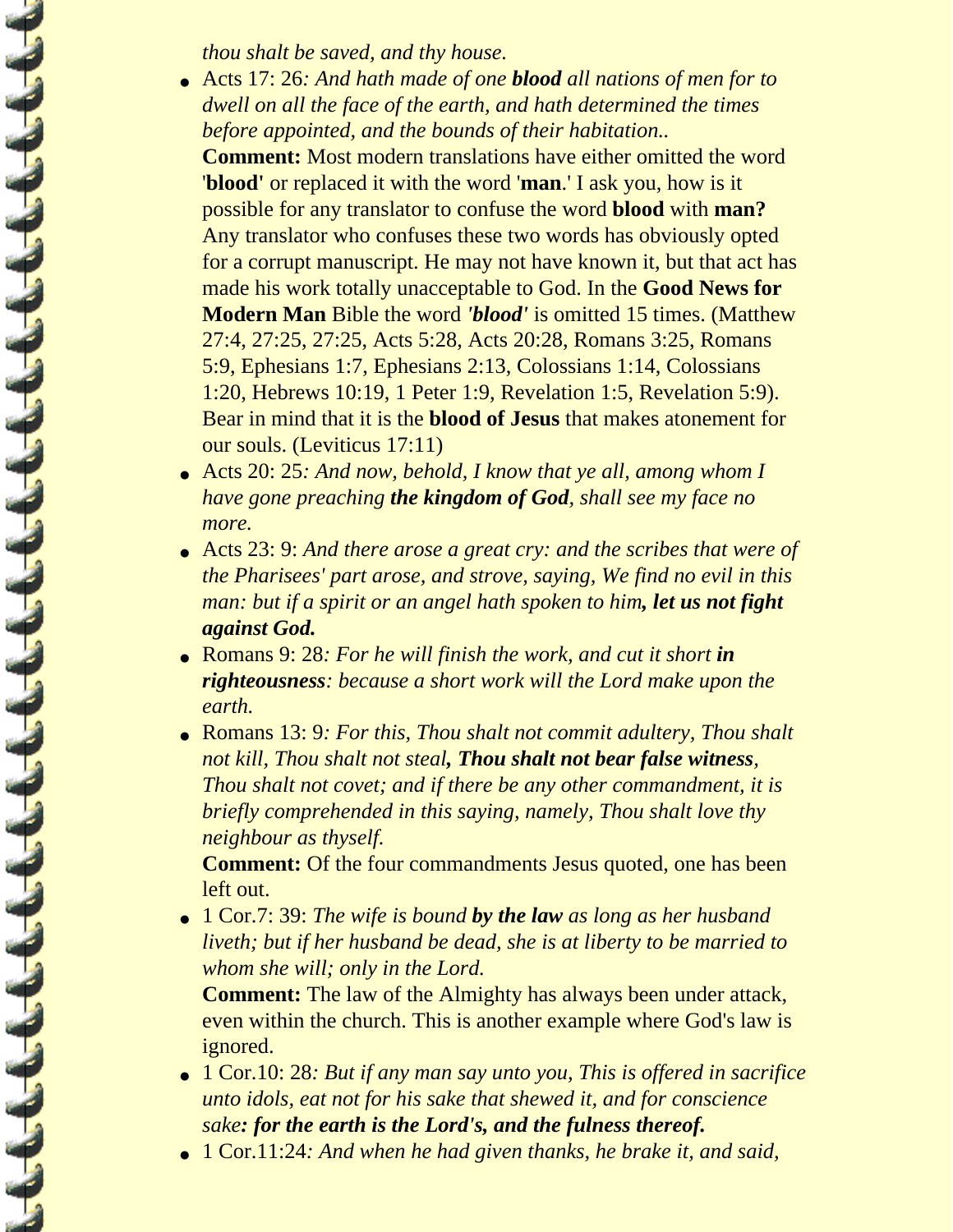#### *Take, eat: this is my body, which is broken for you: this do in remembrance of me.*

**Comment:** The new covenant Passover (communion) service is one of the most sacred in all the year: where the **bread** and the **wine**  represent the body and blood of Jesus Christ - **Yeshua the Messiah.** Pause awhile dear reader and try to consider the danger this omission (**take, eat)** represents.

### Missing Name or Titles

Many texts in the modern translations omit the Saviour's name (**Jesus)** or **Christ,** which means the **Anointed One - the Messiah.** Is it important? Very important; because by omitting such information the specific person being referred to and his mission are not identified. Scores of men in the Saviour's day were called **Jesus.** It was a common name. By omitting the word '**Christ'** the one specific Jesus being referred to - the **Messiah -** is missed. By omitting the word '**Lord'** his title is ignored. Here are a few examples of where such specific details are missing:

● Romans 1:16: *For I am not ashamed of the gospel of Christ: for it is the power of God unto salvation to every one that believeth; to the Jew first, and also to the Greek.* 

**Comment:** The title Christ (the Anointed One, the Messiah) is here missing in most modern translations. The word gospel, as most believers know, means '*good news.*' And who can possibly be ashamed of bringing good news to anyone? But being *'ashamed of the gospel of Christ'* is quite another matter: millions of Christians are secretly ashamed of the gospel: all the while forgetting that it is the *'gospel of Christ'* which is '*the power of God unto salvation.'*

- Galatians 4:7: *Wherefore thou art no more a servant, but a son; and if a son, then an heir of God through Christ.*
- Galatians 6:15: *For in Christ Jesus neither circumcision availeth any thing, nor uncircumcision, but a new creature.*
- Ephesians 3: 9*: And to make all men see what is the fellowship of the mystery, which from the beginning of the world hath been hid in God, who created all things by Jesus Christ:*
- Ephesians 3: 14: *For this cause I bow my knees unto the Father of our Lord Jesus Christ,*
- 1 Cor.16:22-23 *If any man love not the Lord Jesus Christ, let him be Anathema Maranatha. The grace of our Lord Jesus Christ be with you.*
- 2 Cor.4:6: *For God, who commanded the light to shine out of*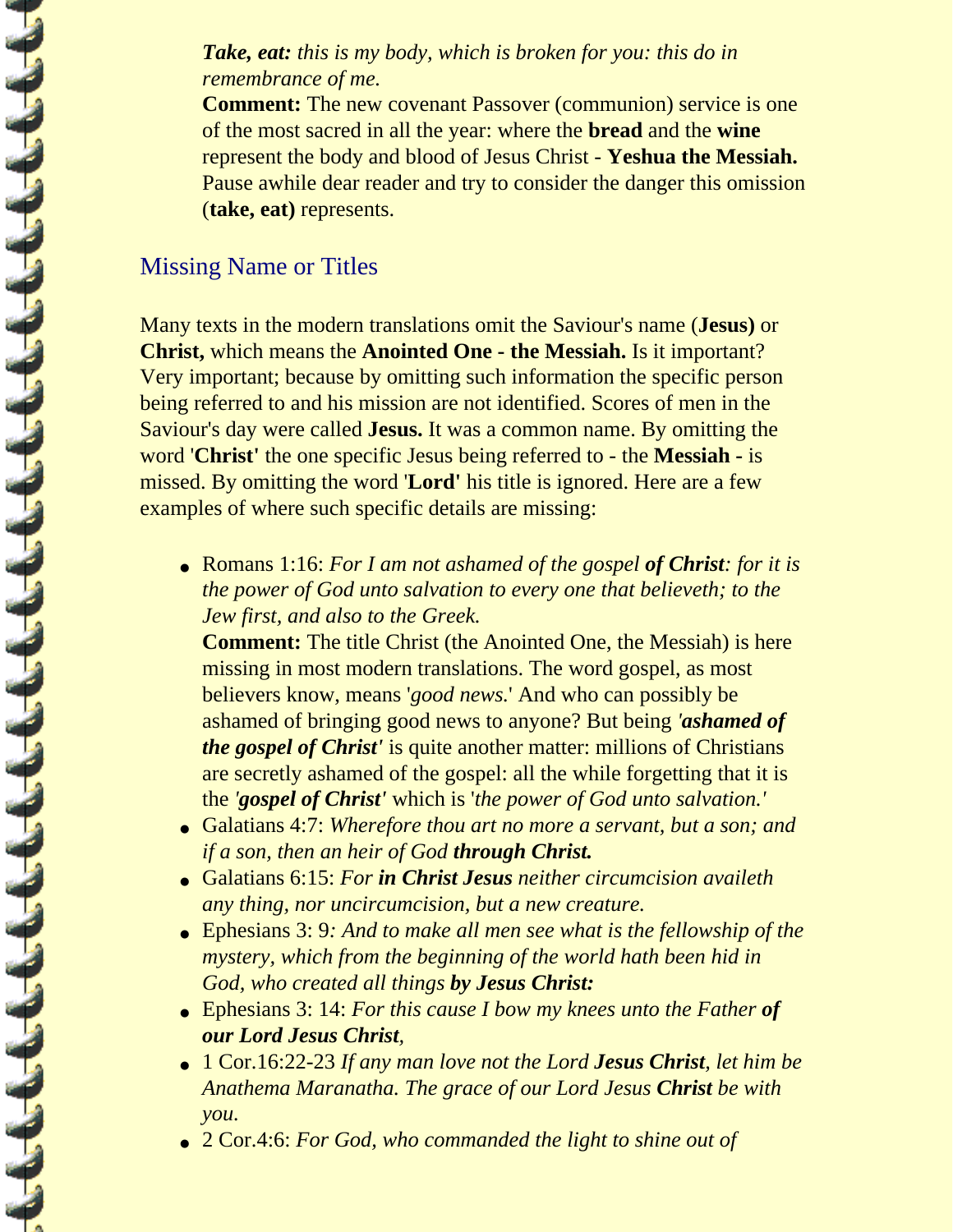*darkness, hath shined in our hearts, to give the light of the knowledge of the glory of God in the face of Jesus Christ.*

- 2 Cor.4:10*: Always bearing about in the body the dying of the Lord Jesus, that the life also of Jesus might be made manifest in our body.*
- Galatians 3:1*: O foolish Galatians, who hath bewitched you, that ye should not obey the truth, before whose eyes Jesus Christ hath been evidently set forth, crucified among you?*
- Colossians 1: 2: *To the saints and faithful brethren in Christ which are at Colosse: Grace be unto you, and peace, from God our Father and the Lord Jesus Christ.*
- Colossians 1: 14: *In whom we have redemption through his blood, even the forgiveness of sins.*
- Hebrews 1: 3: *Who being the brightness of his glory, and the express image of his person, and upholding all things by the word of his power, when he had by himself purged our sins, sat down on the right hand of the Majesty on high.*
- Hebrews 7: 21*: (For those priests were made without an oath; but this with an oath by him that said unto him, The Lord sware and will not repent, Thou art a priest for ever after the order of Melchisedec:)*
- 1 Peter 1: 22*: Seeing ye have purified your souls in obeying the truth through the Spirit unto unfeigned love of the brethren, see that ye love one another with a pure heart fervently.*

**Comment:** Without the **Holy Spirit** it is absolutely impossible to purify one's soul or obey the truth with unfeigned love. In the rendering of this verse the modern translators have removed the Master Key to all spiritual achievement - *the Holy Spirit.*

- 1 Peter 4: 1: *Forasmuch then as Christ hath suffered for us in the flesh, arm yourselves likewise with the same mind: for he that hath suffered in the flesh hath ceased from sin.*
- 1 John 5:7 *For there are three that bear record in heaven, the Father, the Word, and the Holy Ghost: and these three are one.*
- James 5:16 *Confess your faults one to another, and pray one for another, that ye may be healed. The effectual fervent prayer of a righteous man availeth much*.

**Comment:** The Greek word for 'faults' is *praptomata.* The Greek word for 'sins' is **hamartias.** The word '**sins'** in most modern versions is therefore a mistranslation - an error! It supports the dubious practice of sinners confessing sins to a priest; who has absolutely no authority whatsoever to listen to, let alone forgive, another person's sins. It is one thing to confess your '*faults' (praptomata)* to someone you've wronged: but quite another to confess your '*sins'* (*hamartias)* to a priest. **Faults** are vastly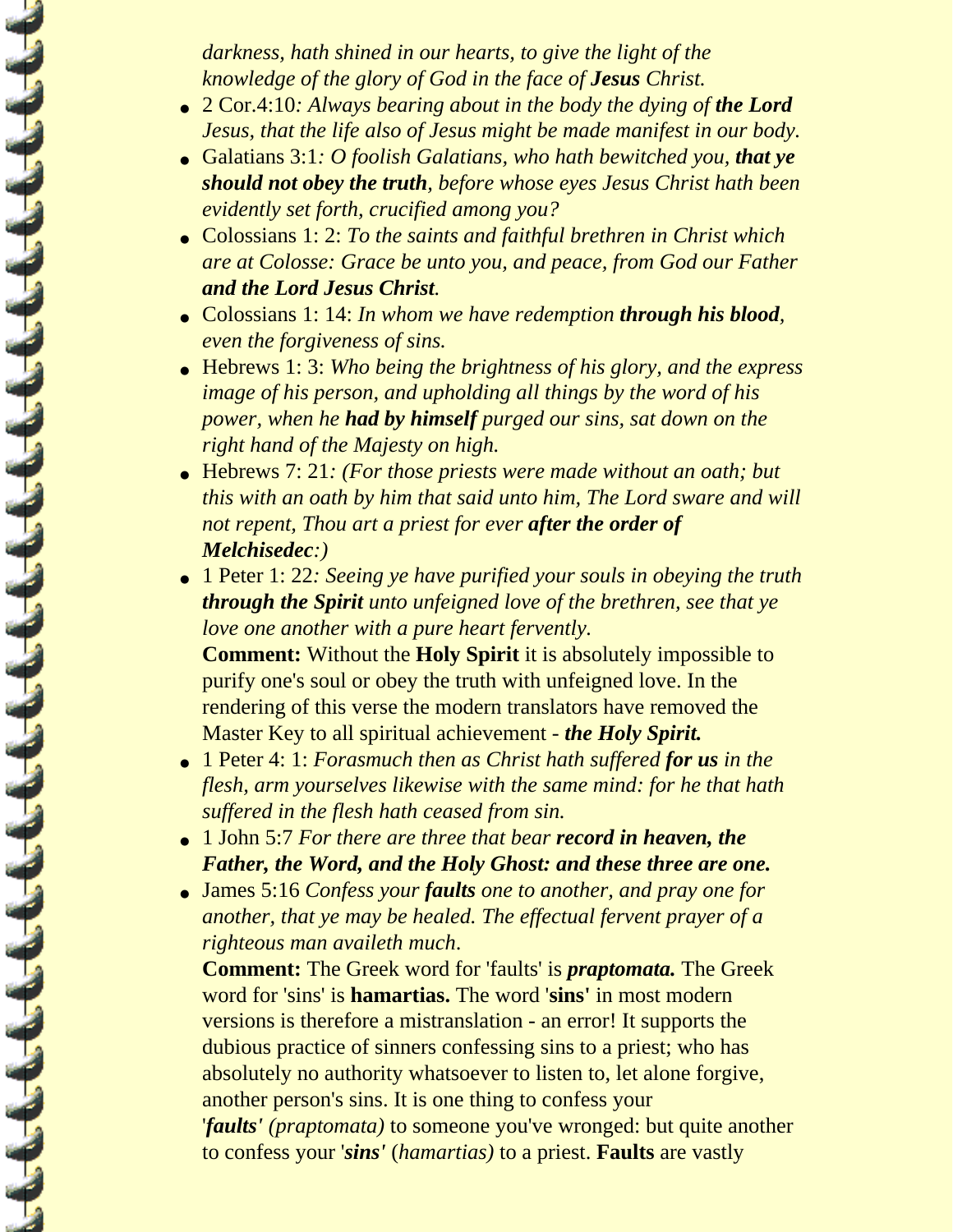different from sins. Impatience, a short temper, a weakness for drink etc. are faults. Whereas the sins these faults may lead to are: violence, revenge, drunkenness. According to Scripture it is blasphemy to attempt to forgive another's sins: as only God (and Jesus is God) can do that. (Mark 2:7) To be sure a **victim** can forgive a **sinner,** if forgiveness is requested; but an uninvolved third party has absolutely no right to forgive the sins of another.

- Rev.1: 8*: I am Alpha and Omega, the beginning and the ending, saith the Lord, which is, and which was, and which is to come, the Almighty.*
- Rev.1: 9*: I John, who also am your brother, and companion in tribulation, and in the kingdom and patience of Jesus Christ, was in the isle that is called Patmos, for the word of God, and for the testimony of Jesus Christ.*
- Rev.1: 11*: Saying, I am Alpha and Omega, the first and the last: and, What thou seest, write in a book, and send it unto the seven churches which are in Asia…*

**Comment:** Ten words are missing!

- Rev.2: 13*: I know thy works, and where thou dwellest, even where Satan's seat is…*
- Rev.2:15: *So hast thou also them that hold the doctrine of the Nicolaitans, which thing I hate.*
- Rev.5:14*:And the four beasts said, Amen. And the four and twenty elders fell down and worshipped him that liveth for ever and ever.*  **Comment:** By leaving out the words 'him that liveth for ever and ever' the text allows the worship of any God.
- Rev.11: 17*: Saying, We give thee thanks, O Lord God Almighty, which art, and wast, and art to come; because thou hast taken to thee thy great power, and hast reigned.*
- Rev.12: 12*: Therefore rejoice, ye heavens, and ye that dwell in them. Woe to the inhabiters of the earth and of the sea! for the devil is come down unto you, having great wrath.*
- Rev.12: 17*: And the dragon was wroth with the woman, and went to make war with the remnant of her seed, which keep the commandments of God, and have the testimony of Jesus Christ.*
- Rev.14: 5*: And in their mouth was found no guile: for they are without fault before the throne of God.*
- Rev.16: 17*: And the seventh angel poured out his vial into the air; and there came a great voice out of the temple of heaven, from the throne, saying, It is done.*
- Rev.20: 9*: And they went up on the breadth of the earth, and compassed the camp of the saints about, and the beloved city: and fire came down from God out of heaven, and devoured them.*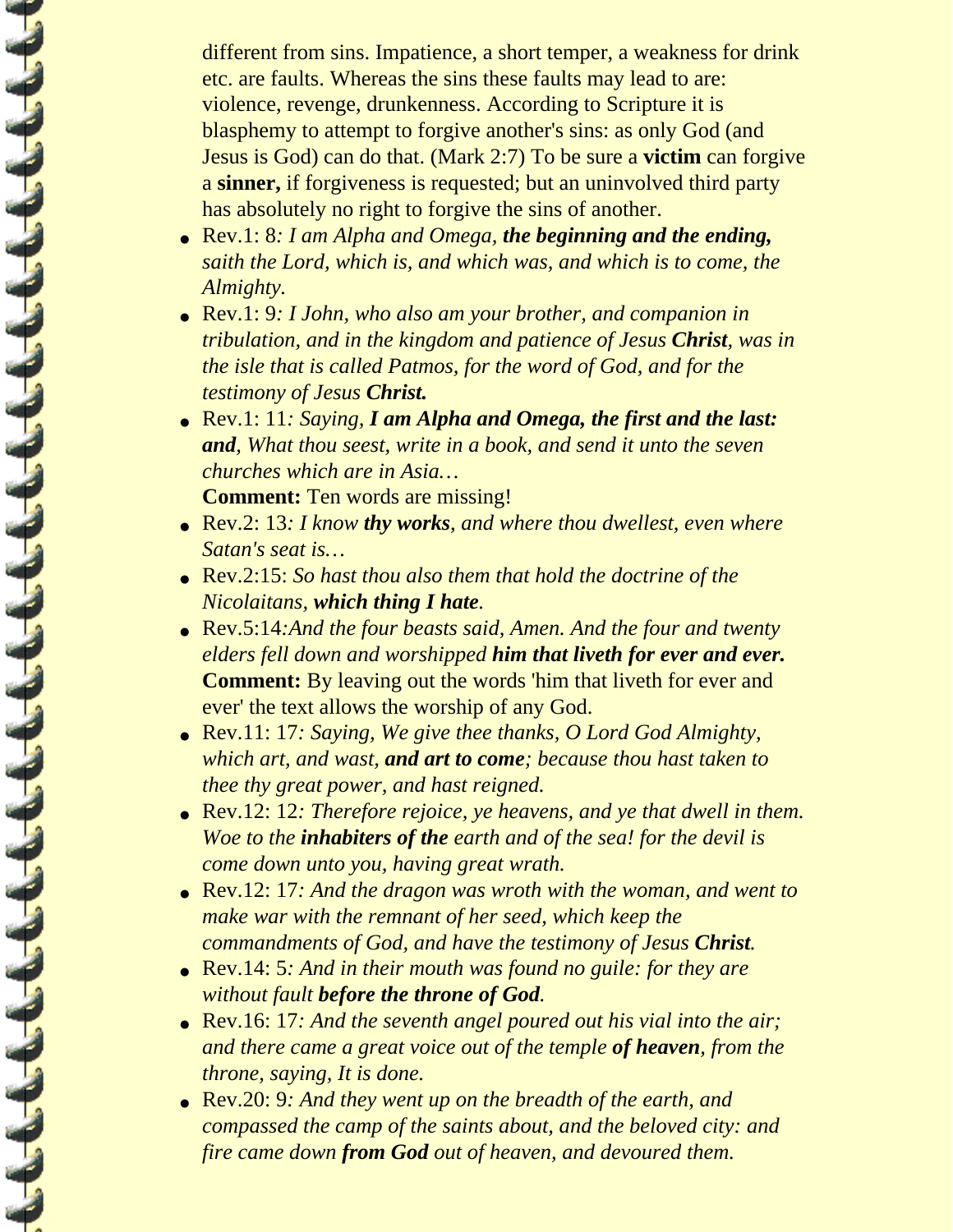● Rev.21: 24*: And the nations of them which are saved shall walk in the light of it: and the kings of the earth do bring their glory and honour into it.* 

**Comment:** By leaving out the words '*of them which are saved'* the RSV and many modern translations imply that the saved and unsaved of all nations will enter the New Jerusalem: which, of course, is not the case. Here we have 12 verses from the Book of Revelation that have been corrupted. Let no one foolishly suppose that the following divine warning will not apply to those who countenance these deletions. *Revelation 22:18: For I testify unto every man that heareth the words of the prophecy of this book, If any man shall add unto these things, God shall add unto him the plagues that are written in this book: 19: And if any man shall TAKE AWAY from the words of the book of this prophecy, God shall take away his part out of the book of life, and out of the holy city, and from the things which are written in this book.*

#### **THE APOCRYPHA**

The following quotation is taken from the **Westminster Dictionary of the Bible** page 33, article **Apocrypha.**

Quote: *" The [Greek word apokrypha means hidden or secret things, used by ecclesiastical writers for: 1) matters secret or mysterious. 2) of unknown origin, forged, spurious. 3) unrecognised, uncanonical.] The name generally given to the following 16 books: 1 and 11 Esdras, Tobit, Judith, the Rest of Esther, The Wisdom of Solomon, Ecclesiasticus, Baruch with The Epistle of Jeremy, The Song of the Three Holy Children, The History of Susanna, Bel and the dragon, The Prayer of Manasses, 1, 11, 111 and 1V Maccabees being omitted."* 

> *"Unlike the books of the Old Testament, which are in Hebrew, with some portions in Aramaic, the apocryphal productions are in Greek… The Jewish Church considered them uninspired, and some of their writers disclaim inspiration, (prologue to Ecclesiasticus; 11 Macc.2:23; 15:38). The Apocrypha and Pseudopigrapha were produced between about 250 BC and somewhere in the early Christian centuries. They are not found in the Hebrew canon: they are never quoted by Jesus; and it cannot with certainty be affirmed that the apostles ever directly allude to them…"*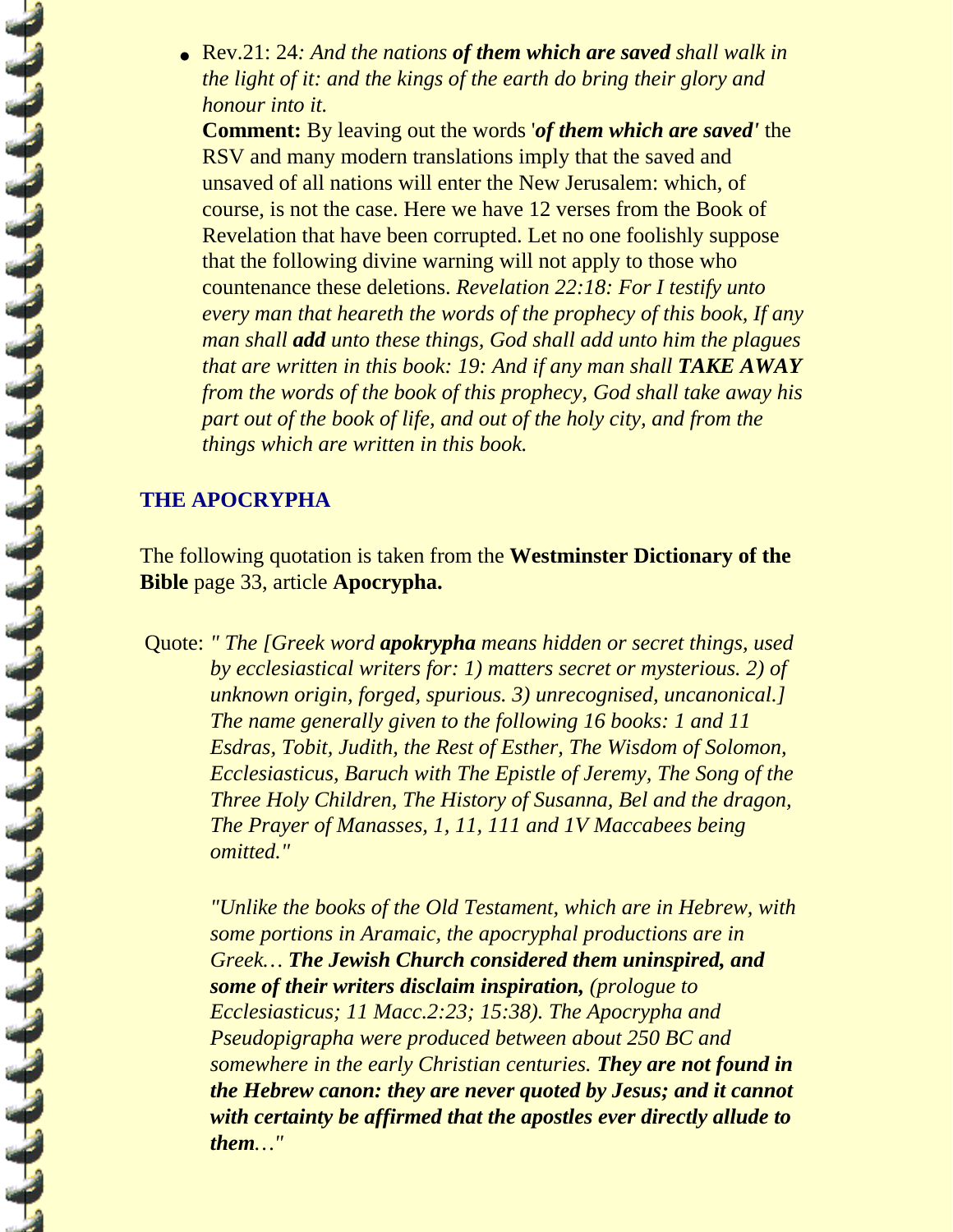*"The Church of England in the 6 th of the Thirty-nine Articles published in 1562 calls the apocryphal treatises books which the 'Church doth read for example of life and instruction of manners: but yet doth it not apply them to establish any doctrine.' The Westminster Confession of 1643 declares, as a matter of creed, that 'the books, commonly called Apocrypha, not being of divine inspiration, are no part of the canon of Scripture, and therefore are of no authority in the Church of God, or to be any otherwise approved or made use of than other human writings.'"* 

*"The Council of Trent at its sitting on April 8th, 1546,… pronounced an anathema against anyone who ventured to differ from it in opinion. This has since regulated the belief of the Roman Catholic Church."…* 

*"A controversy on the subject was carried on between the years 1821 and 1826, which resulted in the exclusion of the Apocrypha from all Bibles issued by the British and Foreign Bible Society."*

We can see from the above that neither the Saviour, the Apostles, the Jewish Nation nor the Protestant Church reckoned that the Apocrypha was inspired. The only major group which currently holds to the Apocrypha is the Roman Church. In view of these facts, Stewarton Bible School's advice is that you look upon the Apocrypha as the writings of **uninspired men** and certainly of no use whatsoever when deciding doctrine.

#### **NEW INTERNATIONAL VERSION (NIV)**

This version is gaining in popularity. Strictly speaking it is not a version, but a **revision** like most of the other modern translations: which can all be traced back to the **Revised Version.** I, personally, in my ignorance have given away scores of copies of the NIV. May the Almighty pardon me.

As Edward F Hills says in his book **The King James Version Defended:**

He "*Modern versions are rich in omissions. Time and again the*  writes: *reader searches in them for a familiar verse only to find that it has been banished to the footnotes. And one of the most familiar of the verses to be so treated is Matthew 6:13, the doxology with which the Lord's Prayer concludes."*

**Try finding these verses in the NIV**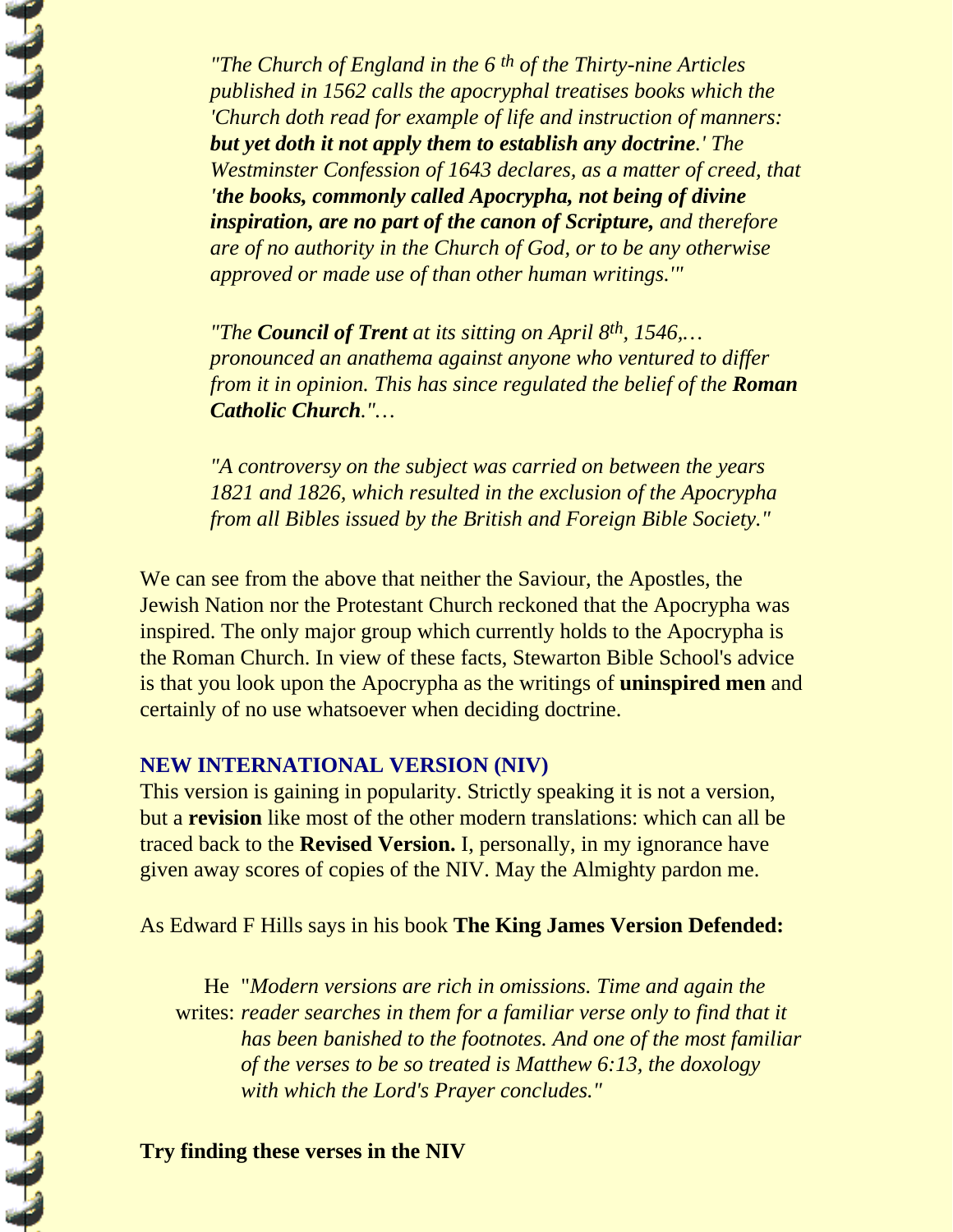- Matthew 17:21 *Howbeit this kind goeth not out but by prayer and fasting.*
- Matthew 18:11 *For the Son of man is come to seek and to save that which is lost.*
- Matthew 23:14 *Woe unto you, scribes and Pharisees, hypocrites! for ye devour widows' houses, and for a pretence make long prayer: therefore ye shall receive the greater damnation.*
- Mark 9:44 Where their worm dieth not, and the fire is not quenched.
- Mark 11:26 *But if ye do not forgive, neither will your Father which is in heaven forgive your trespasses.*
- Mark 15:28 *And the scripture was fulfilled, which saith, And he was numbered with the transgressors.*
- Luke 17:36 *Two men shall be in the field; the one shall be taken, and the other left.*
- Luke 23:17 For of necessity he must release one unto them at the *feast.*
- John 5:4 *For an angel went down at a certain season into the pool, and troubled the water: whosoever then first after the troubling of the water stepped in was made whole of whatsoever disease he had.*
- Acts 8: 37 *And Philip said, If thou believest with all thine heart, thou mayest. And he answered and said, I believe that Jesus Christ is the Son of God.*
- Acts 15:34 *Notwithstanding it pleased Silas to abide there still.*

- Acts 24:7 *But the chief captain Lysias came upon us, and with great violence took him away out of our hands.*
- Acts 28:29 *And when he had said these words, the Jews departed, and had great reasoning among themselves.*
- Romans 16:24 *The grace of our Lord Jesus Christ be with you all. Amen.*

Bear in mind that the earliest versions of the Bible (the Peshitta, Italic and Old Latin Vulgate etc.) have all these verses: but the NIV leaves them out! Isn't that a serious string of omissions? Obviously the translators of the NIV are ignoring the command in Deuteronomy 4:2. and the awesome warning in Revelation 22:18-19 For more about this translation see The New International Version.

- *Ye shall not add unto the word which I command you, neither shall ye diminish ought from it, that ye may keep the commandments of the LORD your God which I command you.*
- *For I testify unto every man that heareth the words of the prophecy of this book, If any man shall add unto these things, God shall add*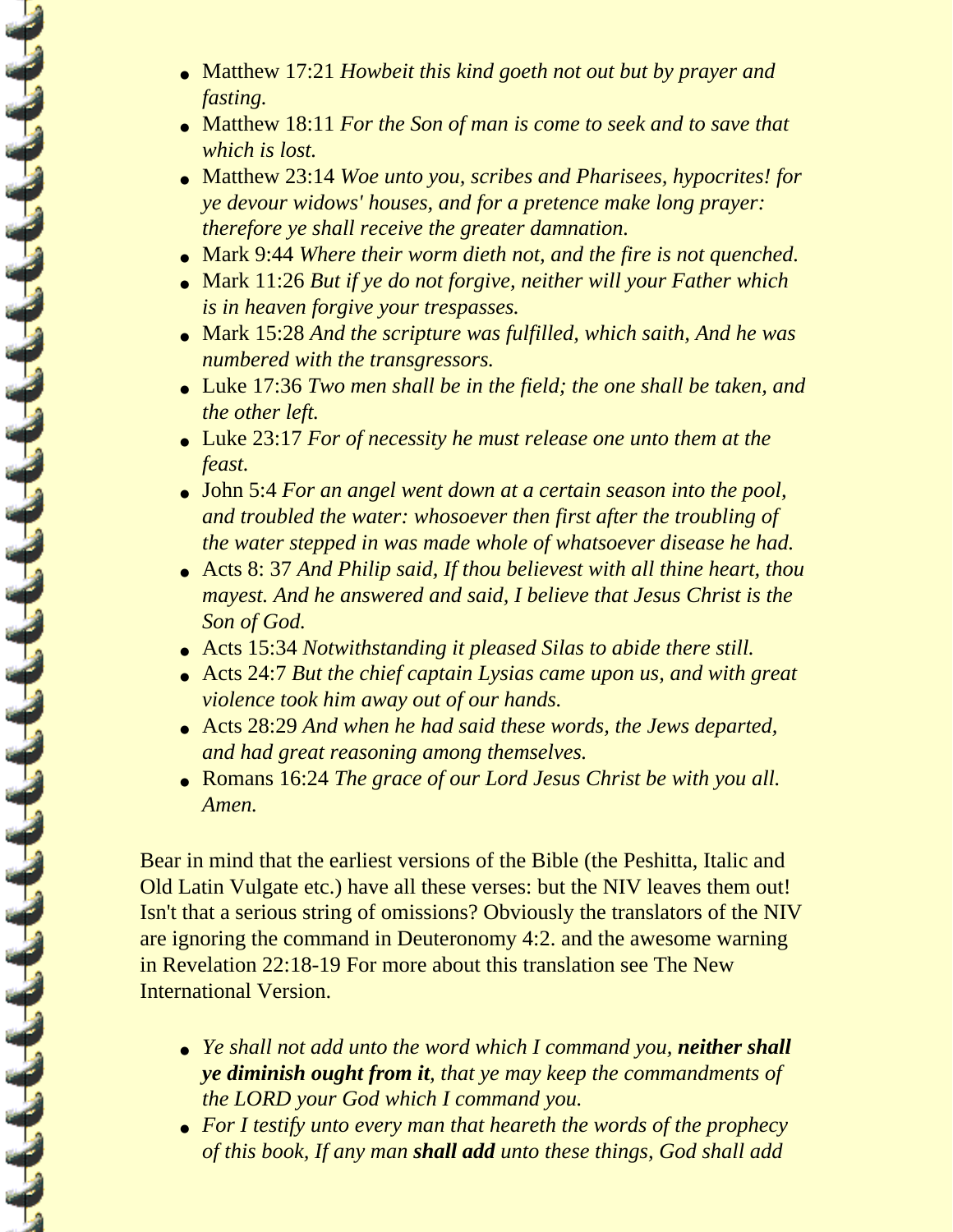*unto him the plagues that are written in this book: And if any man shall take away from the words of the book of this prophecy, God shall take away his part out of the book of life, and out of the holy city, and from the things which are written in this book.* 

It is vital that you check these verses in the modern version you are using to see if these **words, verses** or **passages** are either missing or mistranslated. Once again I invite you to imitate the believers of Berea mentioned in the book of Acts.

Acts *These were more noble than those in Thessalonica, in that they*  17:11 *received the word with all readiness of mind, and searched the scriptures daily, whether those things were so.*

God knows that after reading this article you can never say *'I didn't know.'*

#### **THE NEW KING JAMES VERSION of 1984**

The title of this version is extremely deceptive and positively dangerous; because the unsuspecting believer will purchase it not knowing that he/she is getting an unholy counterfeit of the **real Bible** - **the King James Version.** In his book **Final Authority** author William P Grady says this concerning the NKJV.

Quote: "*From 1611 to 1881, God's foot soldiers wielded KJV swords while defending spiritual barley fields against Jesuits armed with Douay-Rheims Versions. Their grip grew tighter from 1881-1974 as one Alexandrian impostor after another was driven from the field. Suddenly, a profit-oriented corporation (the same crown who manufactured the enemies swords) would prevail upon the church to believe that the Holy Spirit had abruptly ordered a weapon change - in the very heat of the battle! Their corrupt rendering of Romans 1:25 says it best. Instead of KJV's changed we read, 'exchanged the truth of God for a lie.' A true believer will never exchange his KJV for a NKJV. The reason for this resistance is the same today as it was in Bible days. With his very life at stake, the grip of the ancient warrior was so intense that warm water was often needed at battle's end to literally pry the weapon from his cramped hands. A person with an ounce of spiritual discernment can see that He who is not the author of confusion would never pick such timing to introduce yet another English revision! The outstanding distinction of a spiritual warrior will always be that, his hand clave unto the sword…*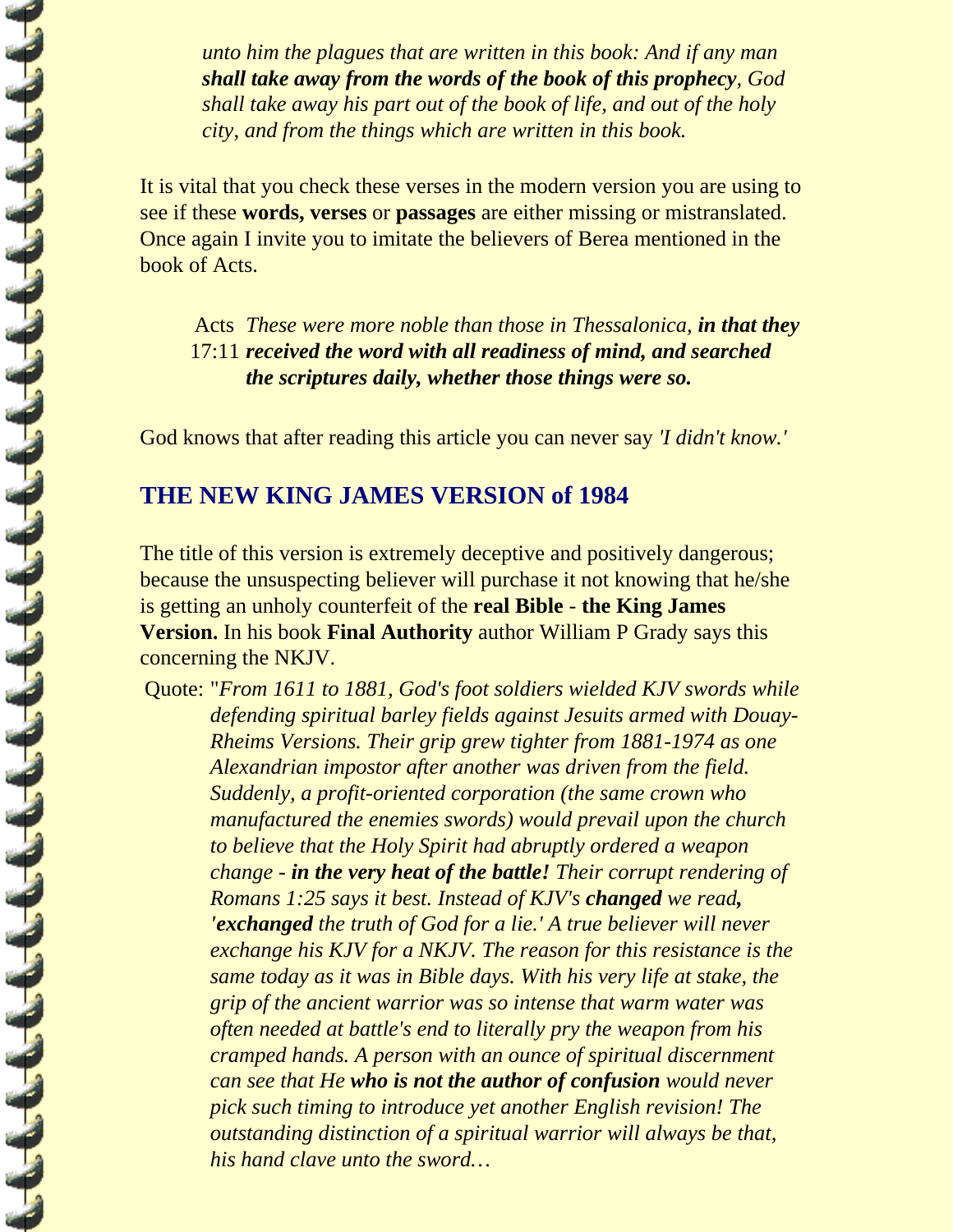*The truth of the matter is that the New King James Version represents Satan's ultimate deception to oppose God's remnant in the closing days of the New Testament age . Having enlisted the lukewarm materialist with his NIV, the devil sets a trap for the diligent soul winner with the NKJV. Although his worldly counterparts embraced the oldest is best theory of manuscript evidences, the true Bible believer refused to abandon the Majority Text, retaining the Divine commendation of, 'thou has kept my word.' Thus we find Satan attempting to wean him away from his Authorised Version with the deceitful half-step of a generic lookalike, TRANSLATED FROM THE TRUSTWORTHY TEXTUS RECEPTUS! …* 

*Conservative estimates of the total translation changes in the NKJV are generally put at over 100,000! This is an average of 82 changes for each of the 1219 pages in the NKJV…Along this line of abuse, the most shocking revelation about the 'New' King James Version is that it is literally laced with 'old' readings from the Revised Standard and New American Standard Versions. This revival of Alexandrian readings is one of the best-kept secrets of the decade. Whenever there is a marked departure from the text of the KJV, the alternative reading is frequently taken from either the RSV, NASV, or oftentimes, both. For instance, in the first chapter of John's Gospel, there are 51 verses. Of this total, 45 (or 88%) have been altered by the NKJV. Among this number, 34 (75%) exhibit a distinct RSV or NASV reading while 6 show a partial reading. Only 5 (15%) appear unique to the NKJV." (Ref:E2)* 

No doubt very soon another counterfeit Bible will make its appearance. Perhaps it will be called the **New Authorized Version.** All I can say to the Christian world is - **BEWARE!** 

#### **Comparisons with the KJV**

In his book **God Wrote Only One Bible** Jasper Ray compares some **162 verses** in 46 different Bible translations with the KJV which is based on Textus Receptus, the text used by the early churches and Protestant Reformers. His findings make the purchase of his book an absolute must. Very briefly here are a few of his findings:

**VERSION………………………………CHANGES**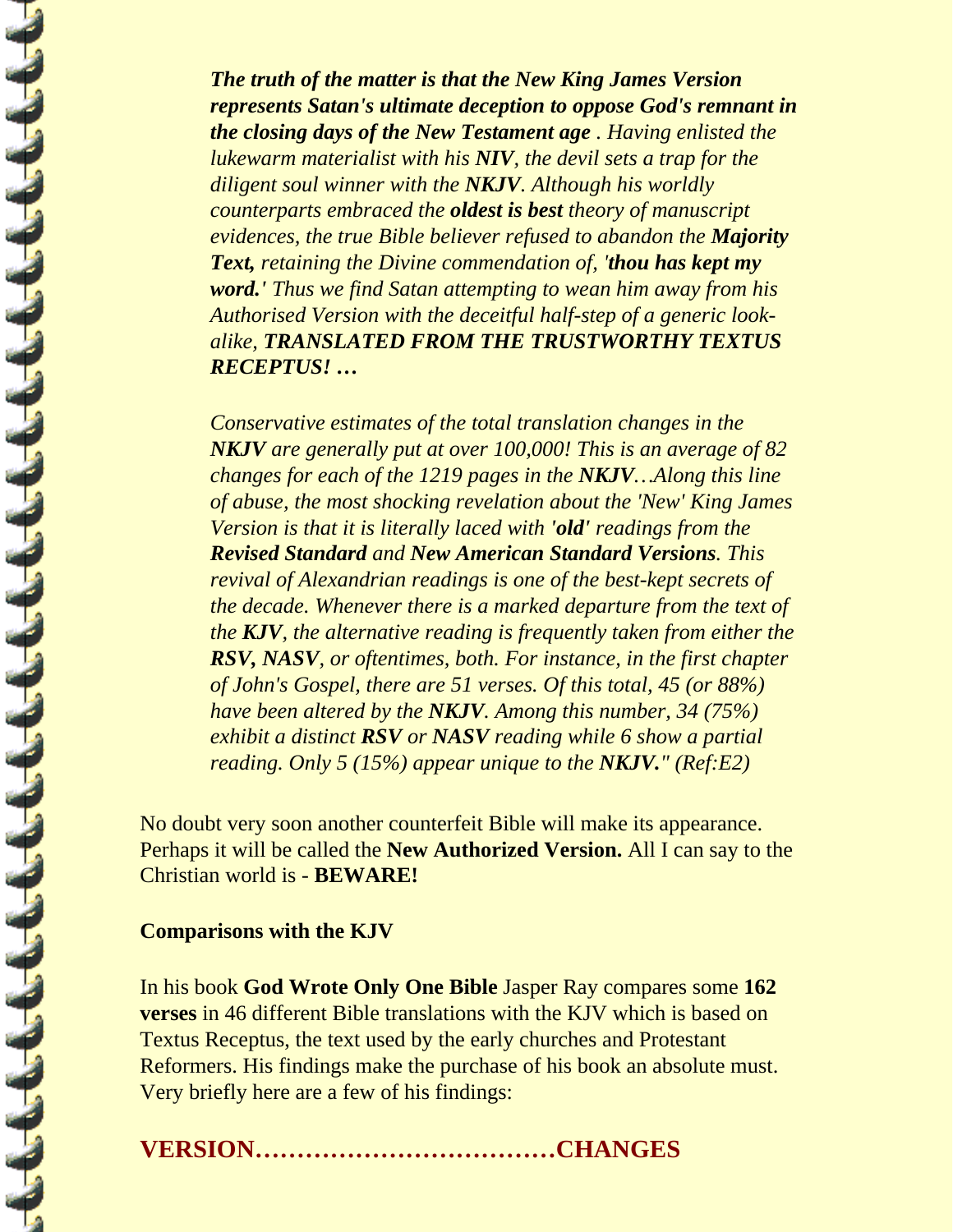- Luther's New Testament (1522).... .................0 ● King James Version (1611).………. .…………0 • Revised Version (1881-5)…………………… 135 • American Standard Version (1901)…..........135 • Good News Bible (1976)...............................144 • New American Standard Version (1971).......147 • Revised Standard Version (1952)…………..158
- New International Version (1978)...............160

Notice how each new translation contains more errors than the one that went before. Are you, dear reader, willing to recognise such error; and how Satan is gradually weakening the very foundation of Christian doctrine - the **Holy Bible?** Bear in mind that every verse, every word, every jot and tittle of Scripture is eternal: it will outlast the present universe!

#### Matt.5:18 *For verily I say unto you, Till heaven and earth pass, one jot or one tittle shall in no wise pass from the law, till all be fulfilled.*

How presumptuous, then, for puny man to attempt to delete, amend and corrupt the sacred Scriptures. I tremble to think of the fate of those who are responsible. Believe it or not, when I learned these facts I was stunned, flabbergasted and ashamed all at the same time. To think that I had been taken in so easily - for so long! But once I saw the light I determined that if God would allow me to live after my heart attack and triple bypass operation - I would tell the world! The **Internet** is allowing me to do so. I pray that in the course of time millions will find out what I have learned these past months. You too may have a part in exposing the corruption in the modern translations of the Bible. The question is: Do you have the humility and the courage to face up to these facts? Have you the spiritual eyes to see that the **real Bible** for the English-speaking world is still the **King James Version?** 

### **VITAL QUESTIONS**

Now that you know these facts, and you ought to examine this issue till you are fully convinced in your own mind, several unavoidable questions will present themselves.

• **Question One:** In future which Bible should I study? **Answer:** In my opinion you should revert to the **real Word of God,**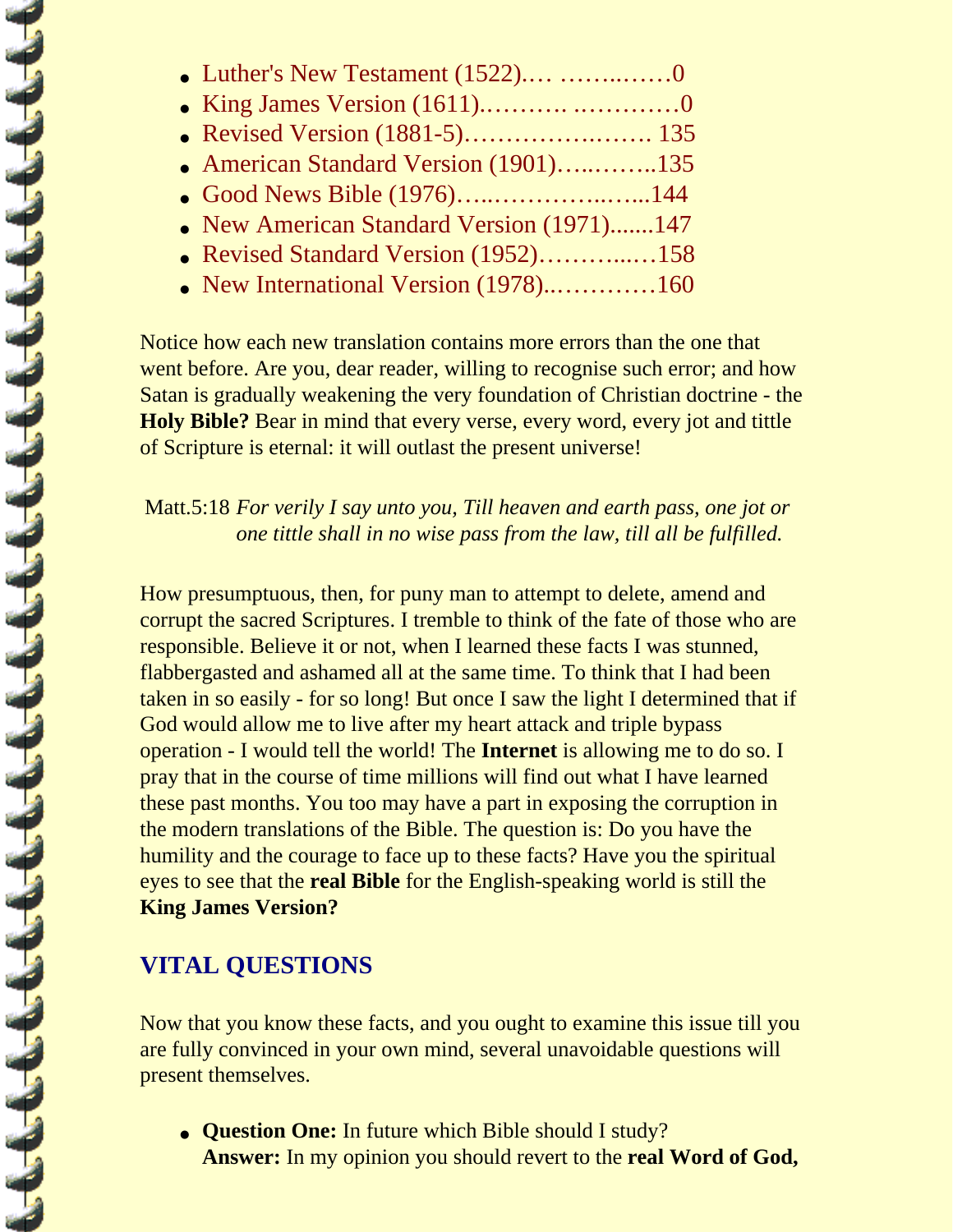the **King James Bible**; simply because all modern translations of the Bible are infected with error and therefore **unholy**. Their underlying text is dangerously corrupt and many of their leading translators were/are unbelievers! By continuing to study their unholy output you will be aligning yourself with them: siding with the **unbelieving Egyptian scribes** who produced their erroneous manuscripts and also with the **unbelieving translators** who later built on their errors.

• **Question Two:** What shall I do with all the modern translations of the Bible I currently possess?

**Answer:** You have two options. a) Throw them all away. b) Or keep them just for reference in case you need to prove your stand for the King James Bible. This is the option I have settled for. I have in my possession a CD with some 50 Bibles on it: one of which is the King James Bible. I have kept this CD.

• **Question Three:** I am a preacher, what about quoting from modern translations of the Bible?

**Answer:** In the past I have quoted extensively from modern translations. You only have to read SBS articles written before March 1997 to realize this. But I will never again quote from a modern translation; simply because it would give the impression that I considered it to be the **Word of God,** which it isn't! I repeat: modern translations of the Bible are not the Word of God! They are unholy counterfeits!

● **Question Four:** I am a writer, what should I do with the literature I have already produced and in which I have quoted from modern translations of the Bible?

**Answer:** This was the foremost question I had to answer for myself. I had two options. a) Throw away all SBS publications printed before March 1997 and reprint the lot. b) Or exhaust SBS stocks and correct all future reprints; making sure meanwhile that I offered a full explanation to my readers of my change of course. I settled for this option. Indeed, this article is part of that explanation.

• **Question Five:** What about my Christian friends who do not agree with me on this Versions issue?

**Answer:** In spiritual matters, no mortal can open the eyes of another. My advice is, tell your Christian friends what you now know about this **Version issue** and, after praying for them, leave it at that. You would be guilty before God if you kept quiet. Your responsibility is to tell your Christian friends. What they do with the information is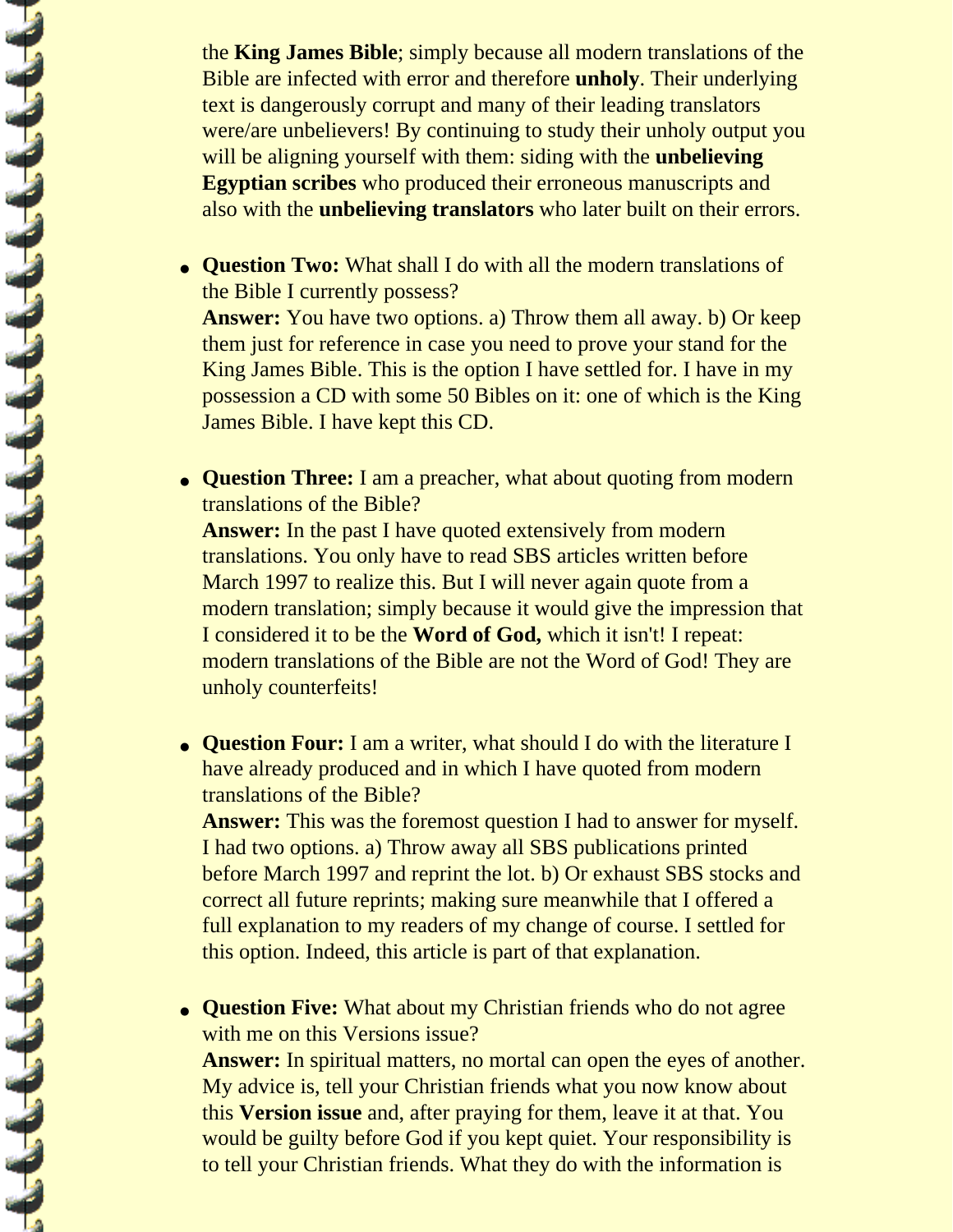up to them.

These are vital questions all informed believers have to answer for themselves. We cannot ignore them. Should we continue to daily study corrupt **"***Bibles***"** and risk the wrath of the Almighty God? Eating infected meat, by comparison, is of minor importance when we consider the awesome spiritual issue before us. Would you **knowingly** eat infected or unclean meat once it has been brought to your notice? Surely no one would **knowingly** eat polluted food, however attractive, appetising or nourishing it may otherwise be. The recent **CJD** or **E-Coli** outbreaks in Britain caused by eating infected meat are simply low-level illustrations of how easily infection can spread and cause death. How much more serious do you suppose is this matter of eating **unholy spiritual meat!** 

The Bible tells us that God overlooks people's ignorance; but once they know the truth, they are held accountable.

*…the times of this ignorance God winked at; but now commands all men every where to repent:* (Acts 17:30)

## The Translation Question

**There are two primary methods that are used to translate scripture.**

 **1) Formal Equivalency** 

 **2) Dynamic Equivalency**

**The Formal Equivalency method seeks to translate scripture literally (word for word). The Dynamic Equivalency method seeks to translate scripture by paraphrasing (put it into your own words). Which is the proper translation method? Even apt translators using an "inferior" method of translation, can only produce an "inferior" translation. In order to determine the proper method of translation, we must first understand the doctrine of verbal inspiration.**

# The Doctrine of Verbal Inspiration

**The Bible teaches that God worked in such a way that the writers of scripture wrote exactly what He wanted them to write;**

*All scripture is given by inspiration of God, and is profitable for*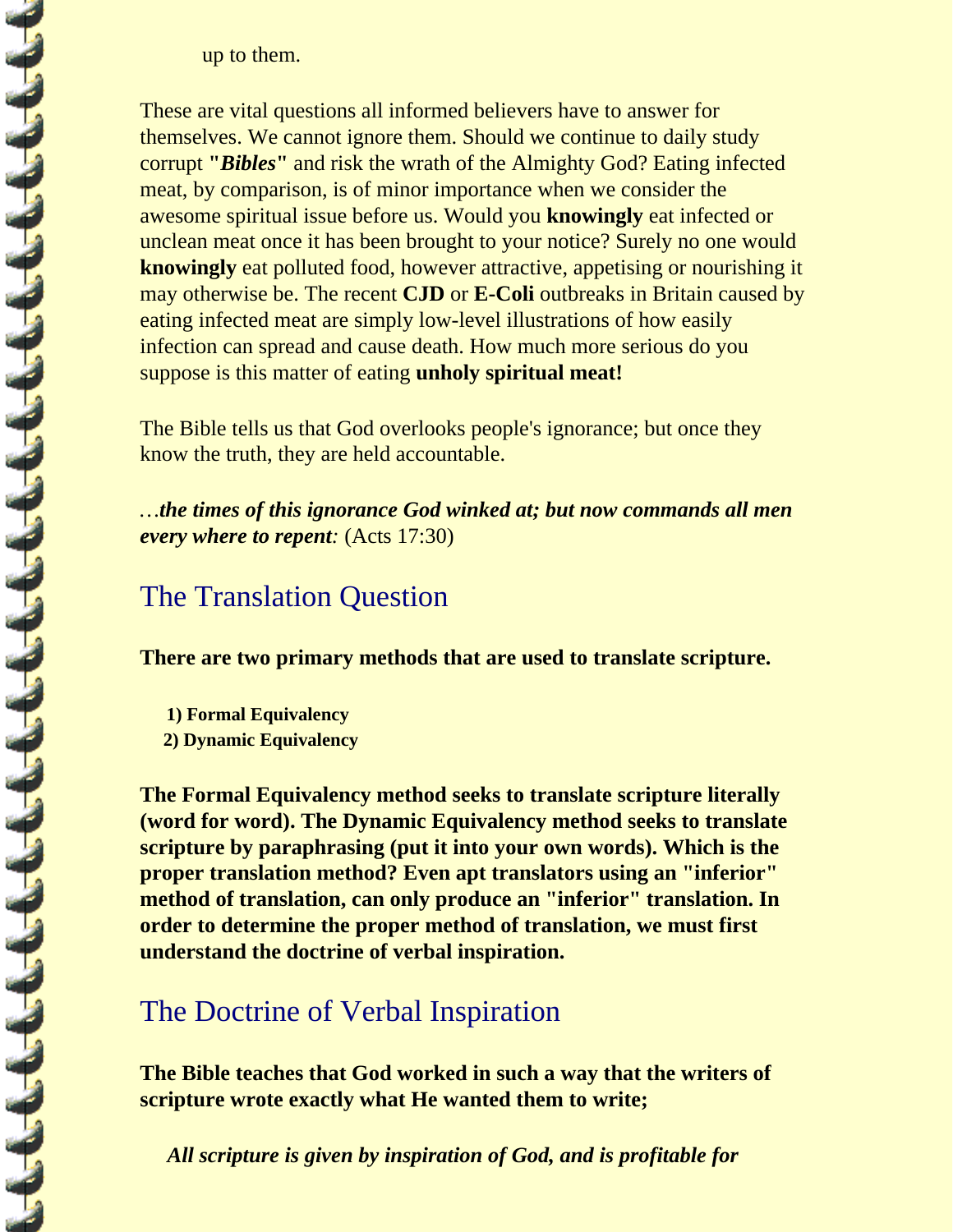*doctrine, for reproof, for correction, for instruction in righteousness:* **2 Timothy 3:16**

*Knowing this first, that no prophecy of the scripture is of any private interpretation. For the prophecy came not in old time by the will of man: but holy men of God spake as they were moved by the Holy Ghost.* **2 Peter 1:20-21**

*If any man think himself to be a prophet, or spiritual, let him acknowledge that the things that I write unto you are the commandments of the Lord.* **1 Corinthians 14:37**

*For this cause also thank we God without ceasing, because, when ye received the word of God which ye heard of us, ye received it not as the word of men, but as it is in truth, the word of God, which effectually worketh also in you that believe.***1 Thessalonians 2:13**

**We must also keep in mind that this inspiration extended to the very words.**

*Which things also we speak, not in the words which man's wisdom teacheth, but which the Holy Ghost teacheth…***1 Corinthians 2:13**

*And Moses wrote all the words of the LORD...***Exodus 24:4**

*Thus speaketh the LORD God of Israel, saying, Write thee all the words that I have spoken unto thee in a book.* **Jeremiah 30:2**

The Translation Question Answered

**As I stated earlier, the Formal Equivalency method seeks to translate scripture literally (word for word) while the Dynamic Equivalency method seeks to translate scripture by paraphrasing (put it into your own words). Which is the proper translation method? The Doctrine of Verbal Inspiration taught us that God inspired the very words of scripture. Since words were the unit of inspiration, words should also be the unit of translation. Let's see what God thinks about people changing His words;**

*For I testify unto every man that heareth the words of the prophecy of this book, If any man shall add unto these things, God shall add unto him*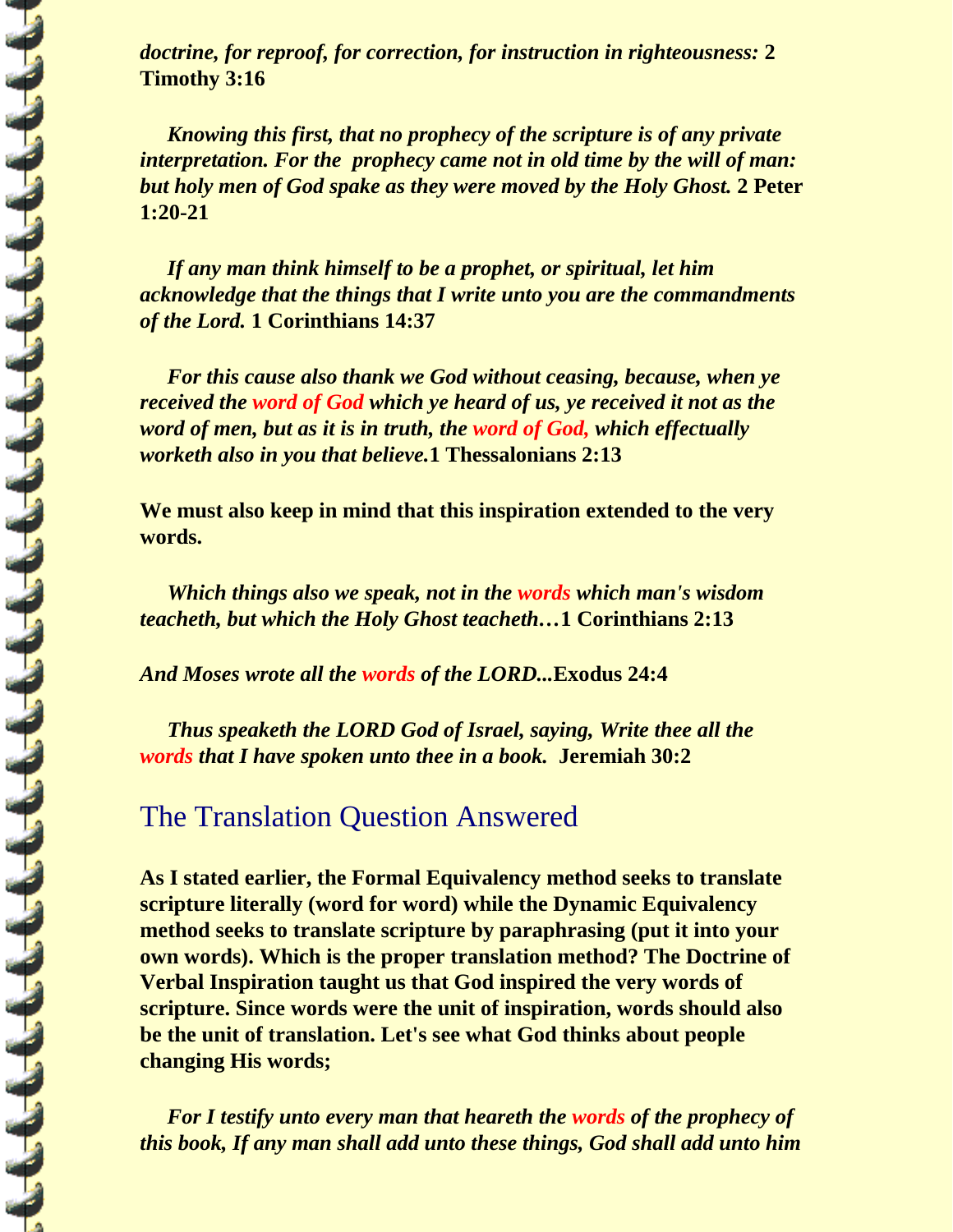*the plagues that are written in this book: And if any man shall take away from the words of the book of this prophecy, God shall take away his part out of the book of life, and out of the holy city, and from the things which are written in this book.* **Revelation 22:18-19**

**So we know that the Formal Equivalency method is the proper method of translation.**

**Translations produced by the "inferior" Dynamic Equivalency method are "inferior" translations. More than that, they are very displeasing to God, who does not like his words to be changed.**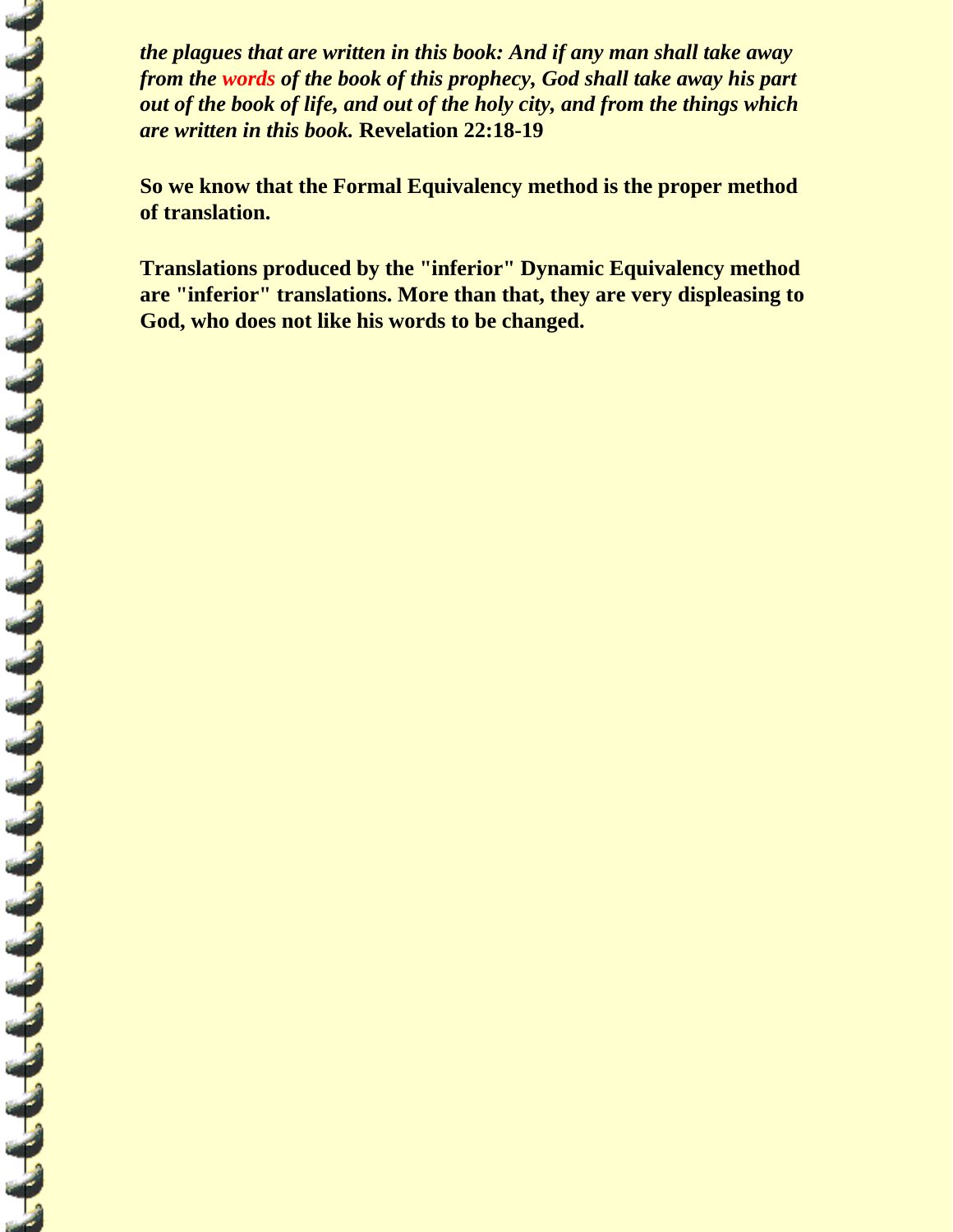# **Which Bible is God's Word ?**

**Part 3 of 3**

# The Manuscript Question

**Now, let's deal with the manuscript question. When it comes to the Old Testament, virtually all translations come from the same Masoretic Hebrew texts (although some versions alter these texts in a number of places).**

**When we come to the New Testament, there are primarily two types of Greek texts that are used.**

**1) The Textus Receptus 2) The Modern Critical texts**

**Which of these texts are the correct texts? Even apt translators working from "inferior" texts can only produce an "inferior" translation. In order to determine which manuscripts are the correct manuscripts, we must first understand the doctrine of providential preservation.**

## The Doctrine of Providential Preservation

**The Bible not only teaches that God inspired the words of scripture. It also teaches that God would preserve the words of scripture.**

*The words of the LORD are pure words: as silver tried in a furnace of earth, purified seven times. Thou shall keep them (God's Words), O LORD, thou shall preserve them from this generation for ever.* **Psalm 12:6-7**

*Heaven and earth shall pass away, but my words shall not pass away.* **Matthew 24:35**

*Being born again, not of corruptible seed, but of incorruptible, by the word of God, which liveth and abideth for ever. For all flesh is as grass, and all the glory of man as the flower of grass. The grass withereth, and the flower thereof falleth away: But the word of the Lord endureth for ever. And this is the word which by the gospel is preached unto you.* **1 Peter 1:23-25**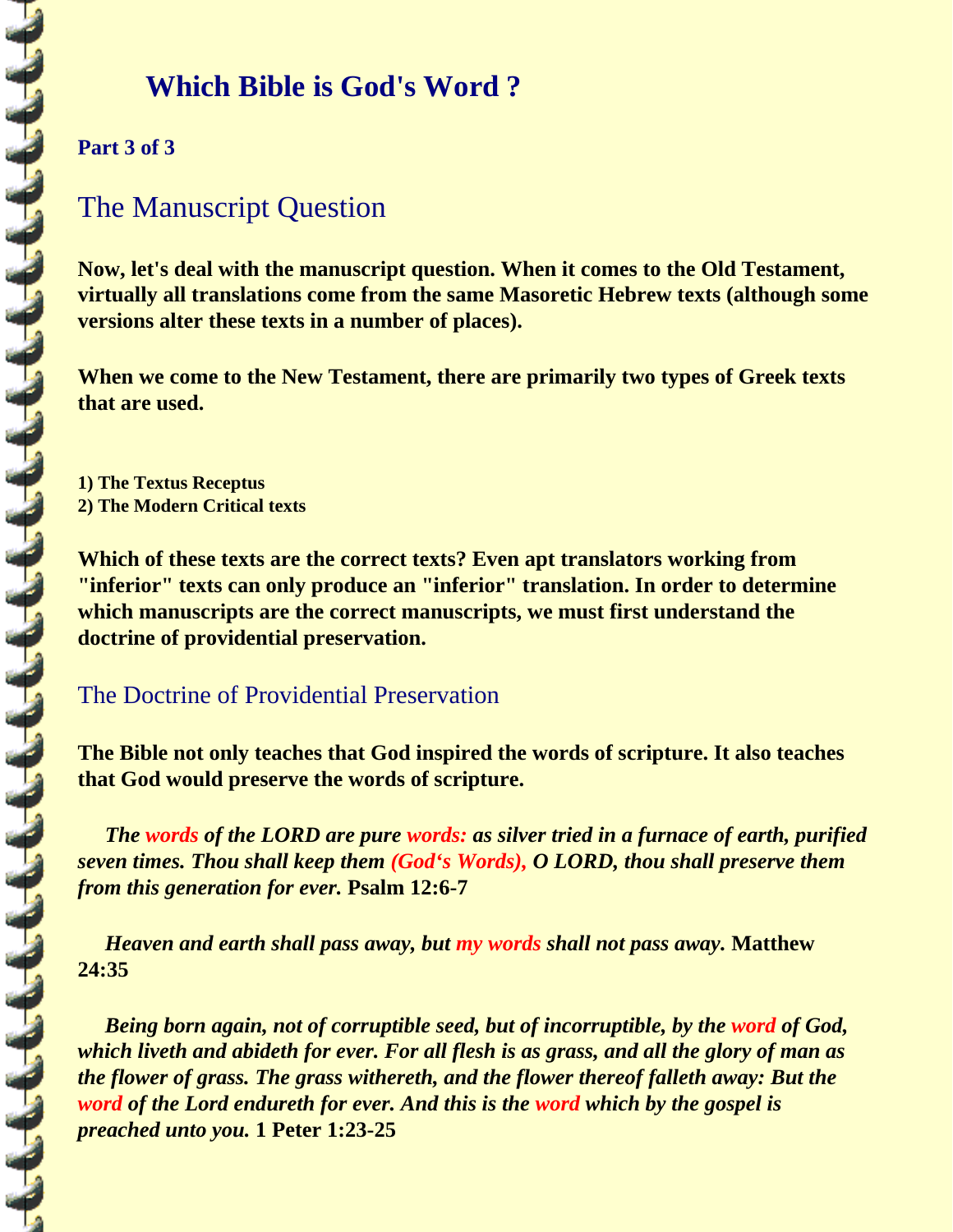**Notice that God said that he would preserve both his word and his words. God's word refers to the whole Bible. God's words refer to the individual words in the Bible.**

# The Manuscript Question Answered

**The doctrine of Providential Preservation taught us that God would "Preserve" his words. Since God promised to preserve his words, upon which of these texts do we see the hand of God's Providential Preservation?**

**1) The Textus Receptus texts are based upon manuscripts that have been in continuous use in the church from the earliest days until now.**

**2) The Modern Critical texts are based upon manuscripts that were lost to the church for a period of over 1000 years.**

**So we know from The Doctrine of Providential Preservation that The Textus Receptus texts are the correct manuscripts.**

## **Other Reasons for Rejecting the Modern Critical Translations**

**Not only do the modern critical texts show the lack of providential preservation, they also have other problems as well;**

## **(1) They are Based upon only 1% of the Manuscript Evidence**

**Here is the manuscript evidence. These figures are from 1992 and may have changed slightly. (Figures from "Defending The King James Bible" by D.A. Waite page 57.)**

### **Manuscripts Supporting the Textus Receptus and the KJV**

Papyrus Fragments . 68

Uncials ……………. 258

Cursives ………….2741

Lectionaries …….. 2143

**Total ……………...5210**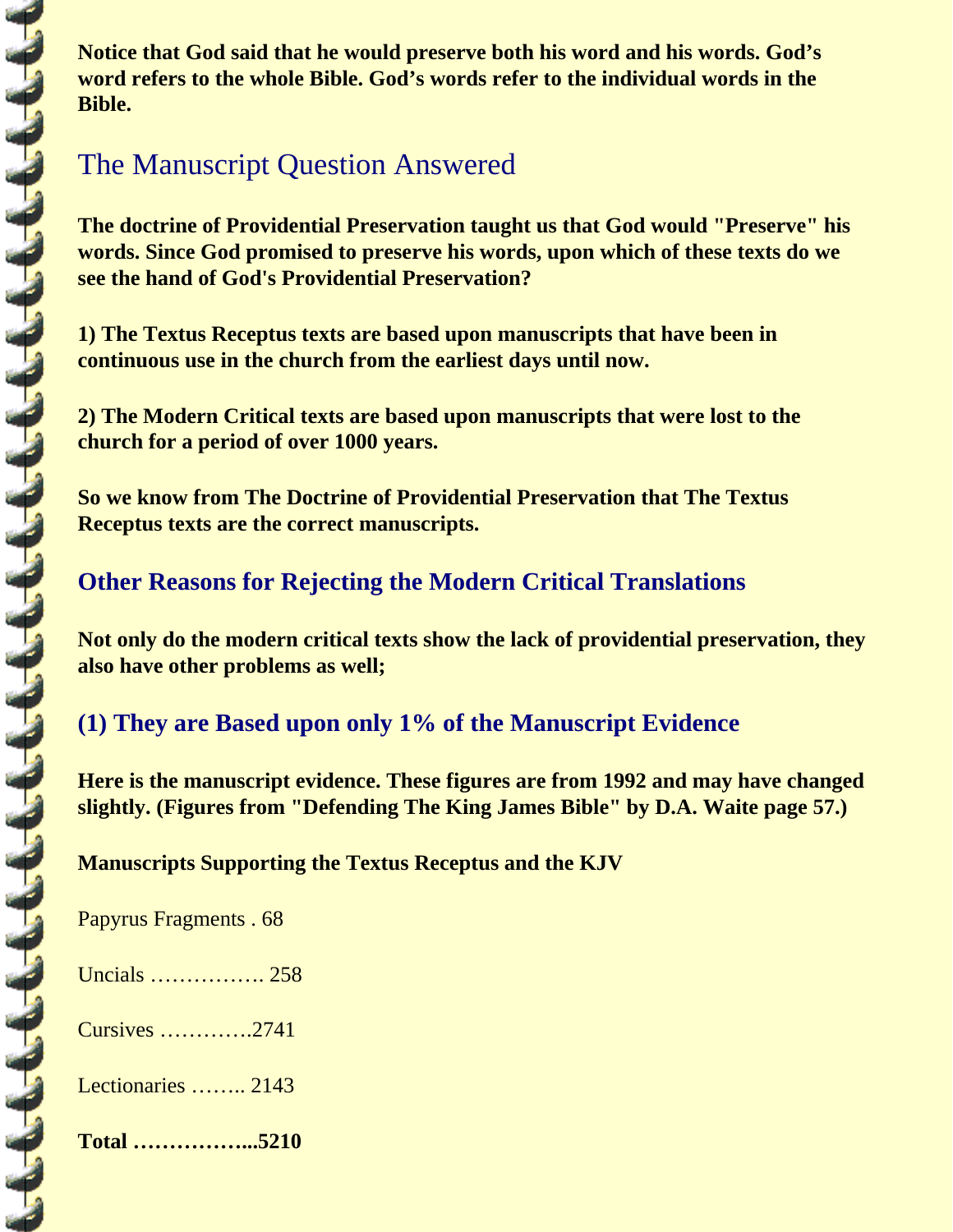

### **Manuscripts Supporting the Modern Critical Texts and the New Versions**

Papyrus Fragments . .13

Uncials ………………. 9

Cursives ……………. 23

Lectionaries …………. 0

**Total ………………… 45**

**The Final Score is:**

**KJV - 5210 -vs- NIV - 45**

**KJV - 99% -vs- NIV - 1%**

**Why would anyone want a translation that is supported by only 1% of the manuscript evidence, when they can have one that is supported by 99% of the manuscript evidence?**

**( 2) The Corrupt Nature of the Manuscripts Upon Which They are Based**

**The Modern Critical texts are based primarily upon two manuscripts. These manuscripts are often referred to, in the footnotes of modern translations, as "the oldest and best". The two so-called "oldest and best" manuscripts are Codex Vaticanus (B) and Codex Sinaiticus (Aleph).**

**Herman C. Hoskier, who collated these two manuscripts, gives 924 pages of documentation in "Codex B and It's Allies, A Study and An Indictment" that these two manuscripts are two of the most corrupt manuscripts on the face of the earth. Aleph and B disagree with each other in over 3,000 places in the 4 gospels alone! What do others who have examined these manuscripts have to say about them?**

**Dr. Scrivener writes of Sinaiticus:**

*"The Codex is covered with such alterations – i.e., alterations of an obviously correctional character - brought in by at least ten different revisers, some of them systematically spread over every page..."*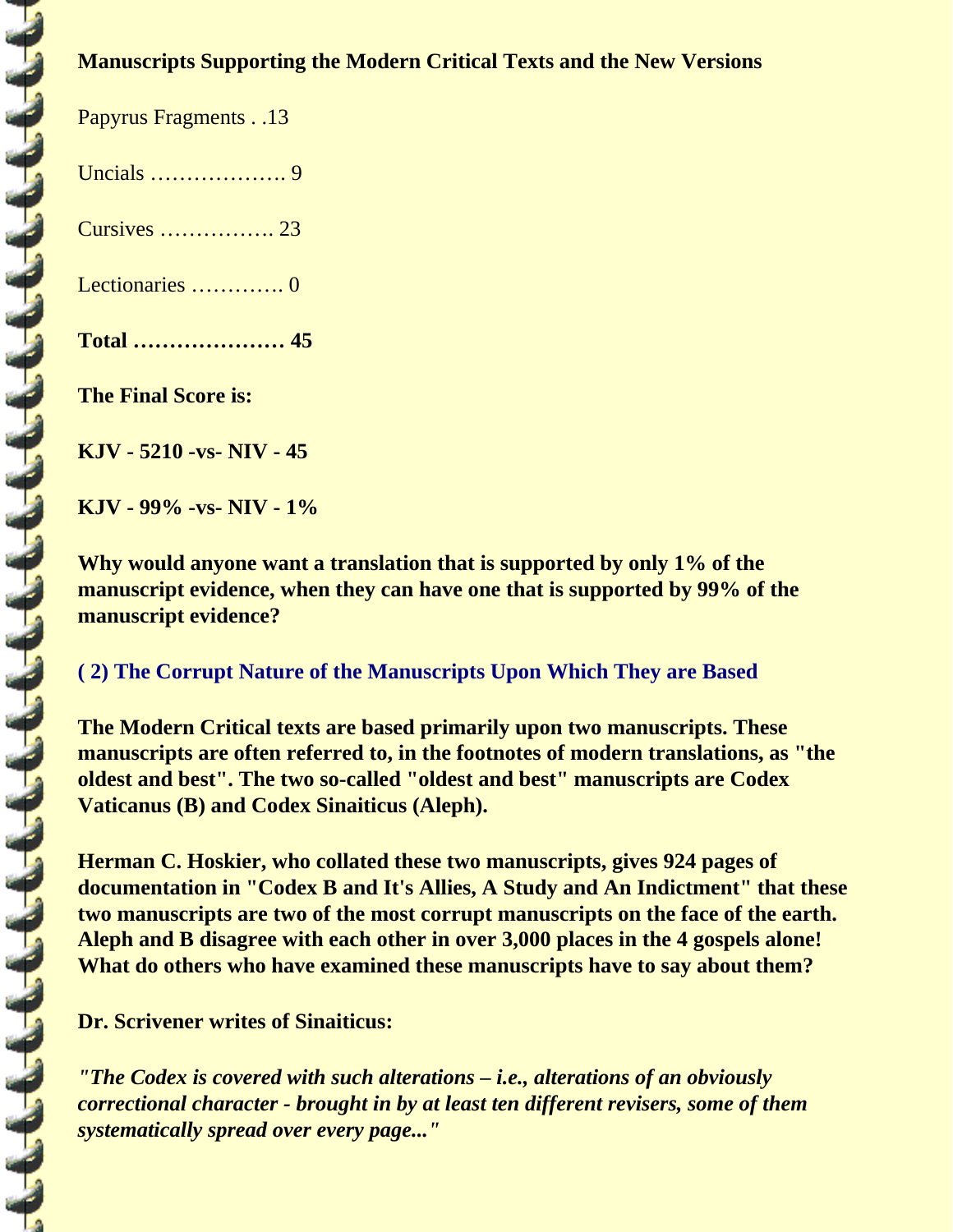**Dean J. W. Burgon writes of Sinaiticus.**

*"On many occasions 10, 20, 30, 40 words are dropped through very carelessness. Letters and words, even whole sentences, are written twice over, or begun and immediately cancelled; whereby a clause is omitted because it happens to end in the same words as the clause preceding, occurs no less than 115 times in the New Testament." Dr. Scrivener (citing Dr. Dobbin) writes of Vaticanus: "He calculates that Codex B leaves out words or whole clauses no less than 330 times in Mathew, 365 in Mark, 439 in Luke, 357 in John, 384 in the Acts, 681 in the surviving Epistles; or 2,556 in all."*

**Dean J. W. Burgon writes of Vaticanus:**

*"Matthew 21:4, five words written twice over; Matthew 26:56-57, six words; Luke 1:37, three words or one line; John 17:18, six words. These however, are but a few of many."*

**(Quotes taken from "Final Authority" by William P. Grady pages 103-105.)**

*"These are the so-called "older and best" manuscripts. They are not worth the paper that they are written on."*

**Putting It All Together**

**In the beginning of this article we set out to answer two questions.**

- **1) Which are the correct manuscripts?**
- **2) Which is the proper translation of those (the correct) manuscripts?**

**After looking to scripture for the answer to these questions we have learned the following:**

**1) We know from the doctrine of Providential Preservation that the Textus Receptus texts are the correct manuscripts.**

**The following translations however are not based on the Textus Receptus. They come from the incorrect modern critical texts and should, therefore, be rejected.**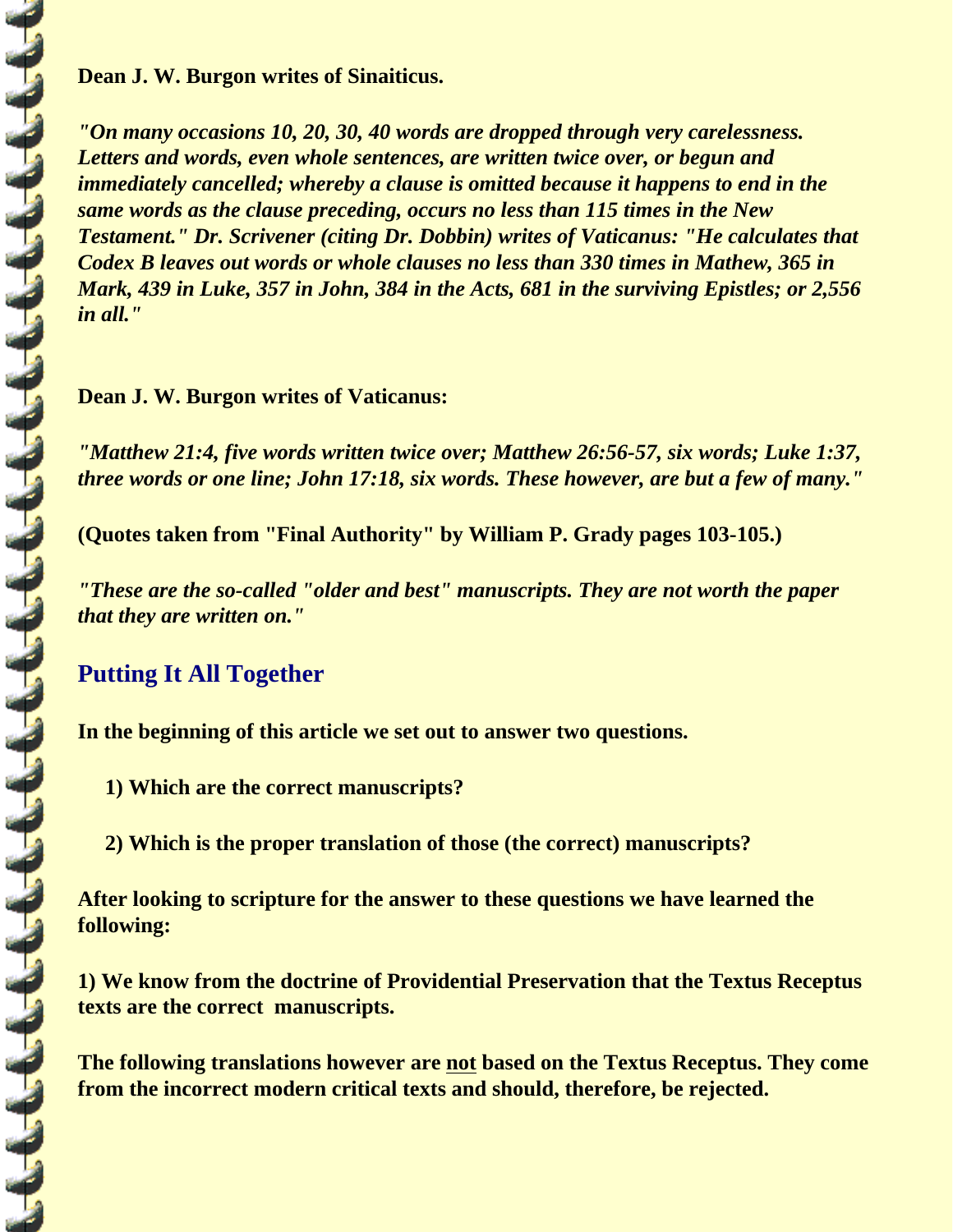### **Examples of Modern Critical Translations**

 **The New International Version (NIV) Today's English Version (TEV) The New Living Translation (NLT) The Contemporary English Version (CEV) The New American Standard Version (NASV) The New Revised Standard Version (NRSV)**

**2) We know from the doctrine of Verbal Inspiration that the Formal Equivalency method is the proper translation method.**

**The following translations are not translated according to the Formal Equivalency method. They are translated by the incorrect dynamic equivalency method and should, therefore, be rejected.**

**Examples of Dynamic Equivalent Translations**

 **The New International Version (NIV) Today's English Version (TEV) The New Living Translation (NLT) The Contemporary English Version (CEV)**

**Of all the "Bibles" that are readily available today there is only one that comes from the Textus Receptus manuscripts and is translated according to the Formal Equivalency method - the Authorized Version (KJV).** 

The New King James Version (NKJV)

**Although it claims to be a "Formal Equivalent" translation, it contains many (over 2000) instances of "Dynamic Equivalency". In the preface, (the NKJV)** *claims* **to be essentially the same as The Authorized King James Version (KJV) except that the language has been updated. Instead, it has thousands of changes that have nothing to do with updating the language at all. Where the language is updated, it is often updated incorrectly or in ways that change the entire meaning of a passage.**

**Many modern translations today, although they may contain some of the words of God, are not the word of God (in its entirety). Since they are based upon corrupt manuscripts and/or incorrect translation methods, many of God's words have been changed, removed, or added to. These "Bibles" are not the word of God! God's true word (Bible) contains all of God's words.**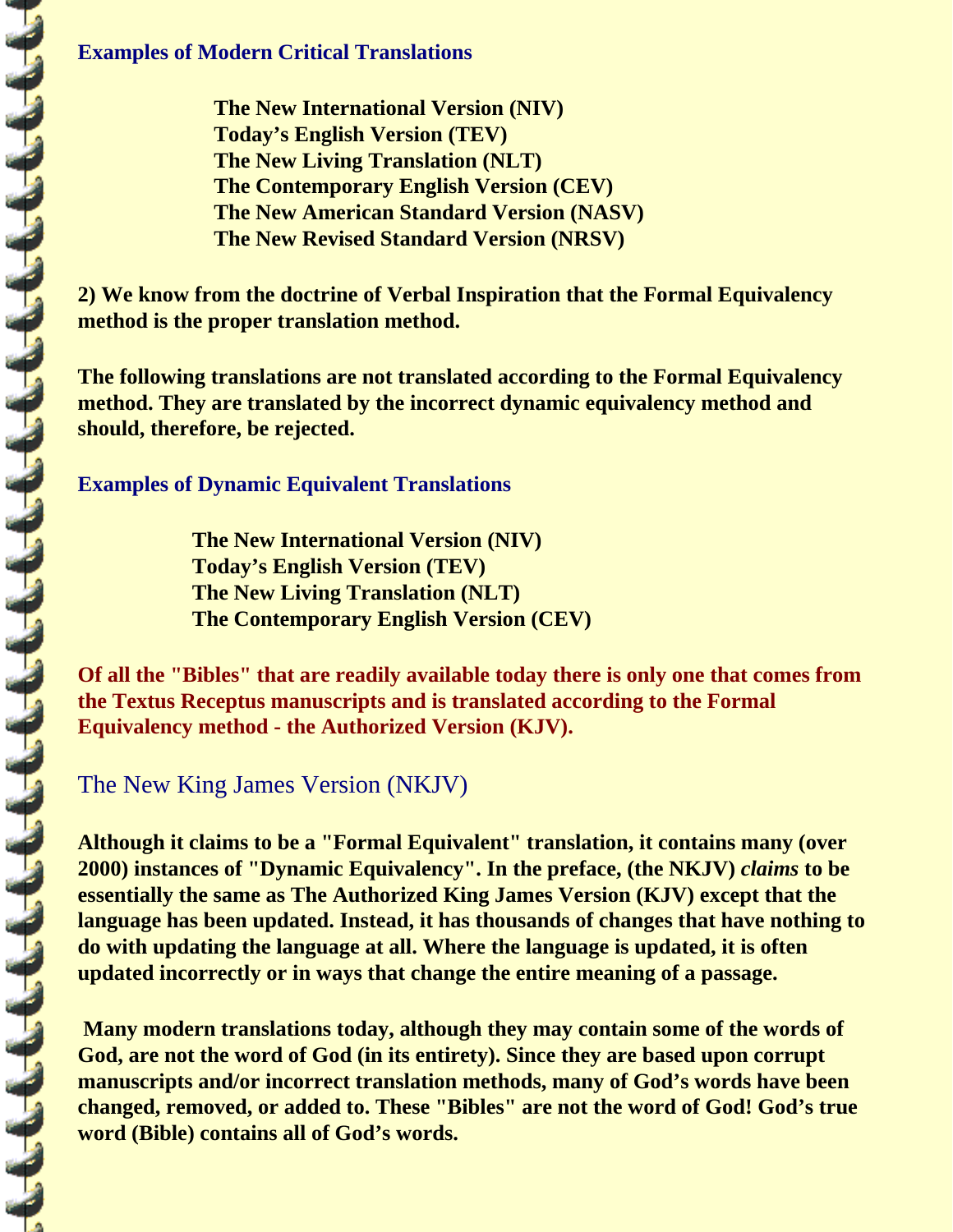*And Jesus answered him, saying, It is written, That man shall not live by bread alone, but by every word of God."* **Luke 4:4**

### Various Contradictions and Omissions

This table compares various verses in the KJV, NIV, NASB, and NWT. The term "OMITTED" is used when either the phrase *or* the verse in question is omitted. This table is a very small sampling of contradictory verses, not an exhaustive one.

Some people have objected to me comparing the NWT with the NIV and NASB. They complain that the NWT is an "obvious" corruption of Scripture on the part of the Jehovah's Witness cult. Instead of complaining about the comparison, they should be wondering why the NIV and NASB so frequently agree with the NWT.

I have noticed that in some cases, different editions may not treat a verse the same way. This table represents the verses as I have them in my printed editions (NIV 1984, NASB 1977, NWT 1984).

|          | <b>AV</b> (King<br><b>James</b> )                                               | <b>New International</b>                                         | <b>New American</b><br><b>Standard</b>                          | <b>New World</b><br><b>Translation</b>                             |
|----------|---------------------------------------------------------------------------------|------------------------------------------------------------------|-----------------------------------------------------------------|--------------------------------------------------------------------|
| Mt 9:13  | for I am not<br>come to call the<br>righteous, but<br>sinners to<br>repentance. | For I have not<br>come to call the<br>righteous, but<br>sinners. | For I did not<br>come to call the<br>righteous, but<br>sinners. | For I came to<br>call, not<br>righteous<br>people, but<br>sinners. |
| Mt 18:11 | For the Son of<br>man is come to<br>save that which<br>was lost.                | <b>OMITTED</b>                                                   | footnote casts<br>doubt                                         | <b>OMITTED</b>                                                     |
| Mt 19:17 | <b>Why callest</b><br>thou me good?                                             | "Why do you ask<br>me about what is<br>good?"                    | "Why are you<br>asking me about<br>what is good?"               | "Wny do you<br>ask me about<br>what is good?"                      |
| Mt 25:13 | Ye know neither<br>the day nor the<br>hour wherein<br>the Son of man<br>cometh. | You do not know<br>the day or the hour.                          | You do not<br>know the day<br>nor the hour.                     | <b>You know</b><br>neither the day<br>nor the hour,                |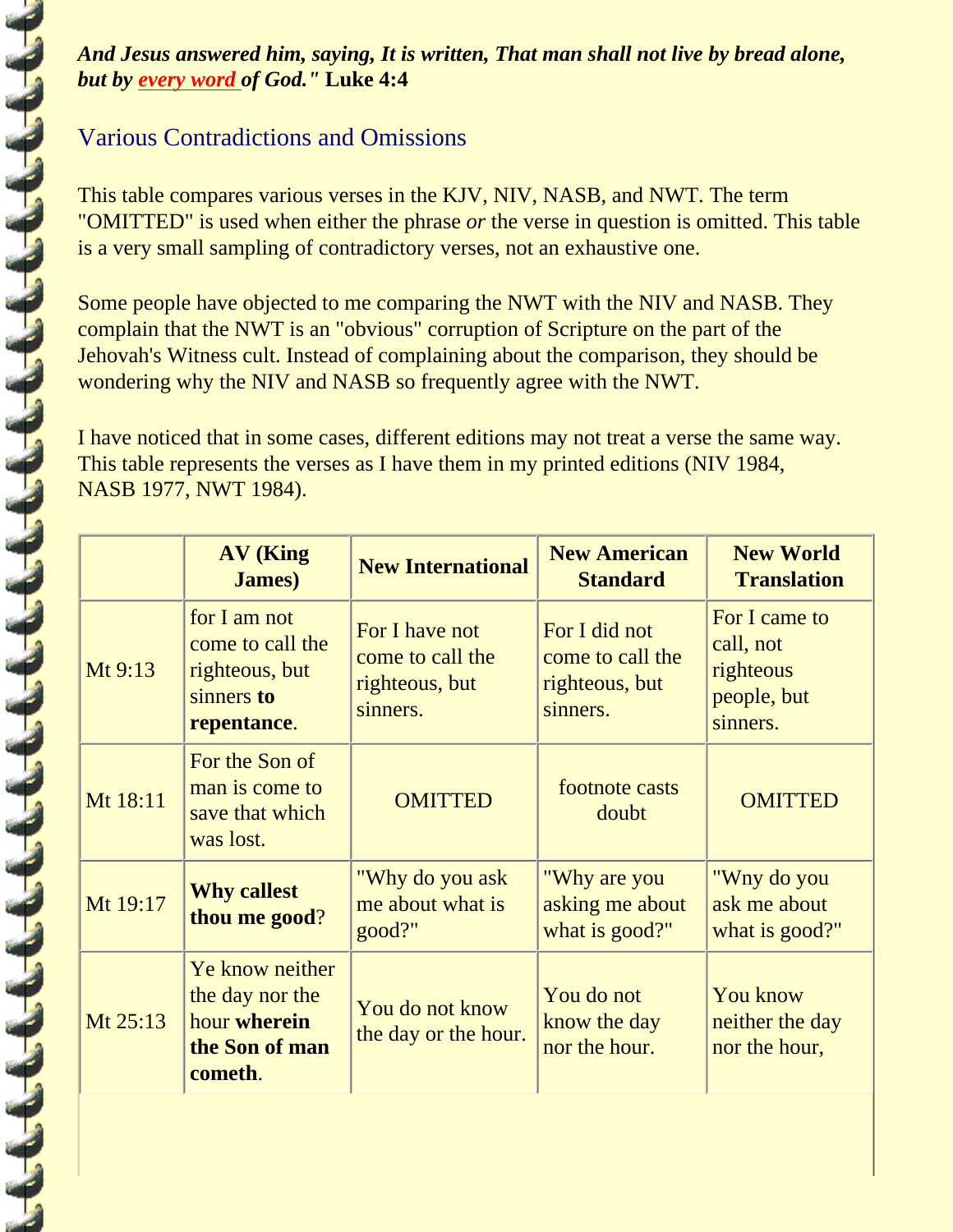| Mk 10:24 | how hard it is<br>for them that<br>trust in riches<br>to enter into the<br>kingdom of God!                                      | how hard it is to<br>enter the kingdom<br>of God!              | how hard it is to<br>enter the<br>kingdom of God!              | how difficult a<br>thing it is to<br>enter into the<br>kingdom of God!        |
|----------|---------------------------------------------------------------------------------------------------------------------------------|----------------------------------------------------------------|----------------------------------------------------------------|-------------------------------------------------------------------------------|
| Lk 2:33  | And <b>Joseph</b> and<br>his mother,,,                                                                                          | The child's father<br>and mother.                              | His father and<br>mother.                                      | its father and<br>mother.                                                     |
| $Lk$ 4:4 | Man shall not<br>live by bread<br>alone, but by<br>every word of<br>God.                                                        | Man does not live<br>on bread alone.                           | Man shall not<br>live on bread<br>alone.                       | Man must not<br>live by bread<br>alone.                                       |
| $Lh$ 4:8 | <b>Get thee behind</b><br>me, Satan.                                                                                            | <b>OMITTED</b>                                                 | <b>OMITTED</b>                                                 | <b>OMITTED</b>                                                                |
| Jn 6:47  | He that<br>believeth on me<br>hath everlasting<br>life.                                                                         | He who believes<br>has everlasting life.                       | He who believes<br>has eternal life.                           | He that believes<br>has everlasting<br>life.                                  |
| Jn 8:9   | And when they<br>heard it, being<br>convicted by<br>their own<br>conscience,<br>went out.                                       | those who heard.<br>began to go away.                          | when they heard.<br>it, they began to<br>go out one by<br>one. | <b>OMITTED</b>                                                                |
| Jn9:4    | I must work the<br>works of him<br>that sent me.                                                                                | We must do the<br>work of him who<br>sent me.                  | We must work<br>the works of<br>Him who sent<br>Me.            | We must work<br>the works of him<br>that sent me.                             |
| Jn 10:30 | I and <b>my</b> Father<br>are one                                                                                               | I and the Father<br>are one.                                   | I and the Father<br>are one.                                   | I and the Father<br>are one.                                                  |
| Ac 2:30  | that of the fruit<br>of his loins,<br>according to<br>the flesh, he<br>would raise up<br><b>Christ</b> to sit on<br>his throne; | he would place.<br>one of his<br>descendants on his<br>throne. | to seat one of<br>his descendants<br>upon his throne.          | he would seat<br>one from the<br>fruitage of his<br>loins upon his<br>throne. |

A REACTEMENT AND LEASE AND LEASE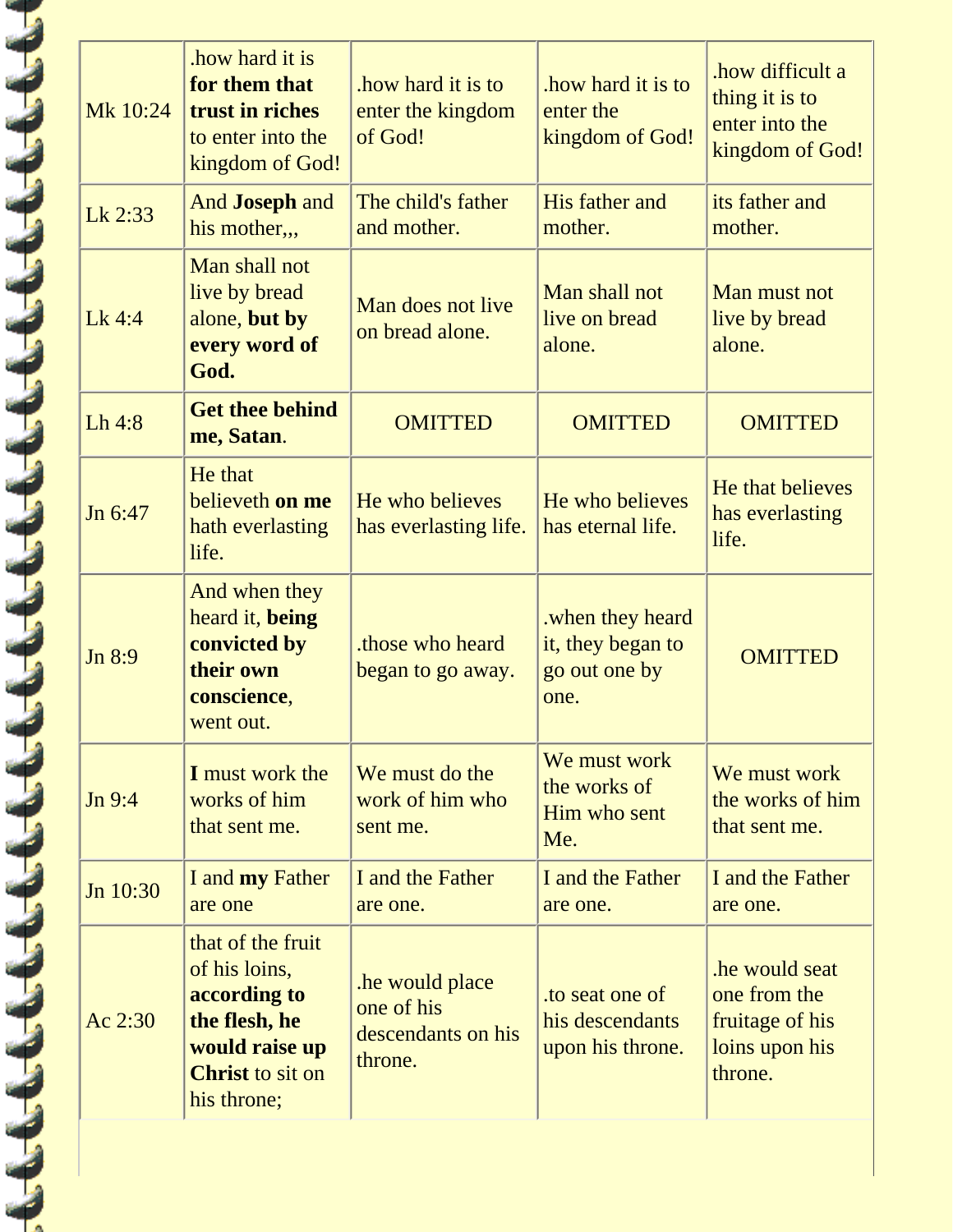| Ac 8:37         | <b>If thou</b><br>believest with<br>all thine heart,<br>thou mayest.<br><b>And he</b><br>answered and<br>said, I believe<br>that Jesus<br><b>Christ is the</b><br>Son of God. | <b>OMITTED</b>                                             | footnote casts<br>doubt (some<br>editions just<br>omit it)             | <b>OMITTED</b>                                                                              |
|-----------------|-------------------------------------------------------------------------------------------------------------------------------------------------------------------------------|------------------------------------------------------------|------------------------------------------------------------------------|---------------------------------------------------------------------------------------------|
| Ac 23:9         | Let us not fight<br>against God.                                                                                                                                              | <b>OMITTED</b>                                             | <b>OMITTED</b>                                                         | <b>OMITTED</b>                                                                              |
| <b>Rom 13:9</b> | <b>Thou shalt not</b><br><b>bear false</b><br>witness.                                                                                                                        | <b>OMITTED</b>                                             | <b>OMITTED</b>                                                         | <b>OMITTED</b>                                                                              |
| Co 1:14         | In whom we<br>have redemption<br>through his<br>blood, even the<br>forgiveness of<br>sins.                                                                                    | In whom we have<br>redemption, the<br>forgiveness of sins. | In whom we<br>have redemption,<br>the forgiveness<br>of sins.          | By means of<br>whom we have<br>our release by<br>ransom, the<br>forgiveness of<br>our sins. |
| 1Ti 3:16        | <b>God was</b><br>manifest in the<br>flesh.                                                                                                                                   | He appeared in a<br>body.                                  | He who was<br>revealed in the<br>flesh.                                | He was made<br>manifest in the<br>flesh.                                                    |
| 1Ti 6:5         | Perverse<br>disputings of<br>men of corrupt<br>minds, and<br>destitute of the<br>truth, supposing<br>that gain is<br>godliness: from<br>such withdraw<br>thyself.             | "from such<br>withdraw thyself"<br>is omitted              | "from such<br>withdraw<br>thyself" is<br>omitted                       | "from such<br>withdraw<br>thyself" is<br>omitted                                            |
| 1Pe 1:22        | Ye have purified<br>your souls in<br>obeying the<br>truth through<br>the Spirit.                                                                                              | you have purified<br>yourselves by<br>obeying the truth.   | Since you have<br>in obedience to<br>the truth purified<br>your souls. | Now that you<br>have purified<br>your souls by<br>your obedience<br>to the truth.           |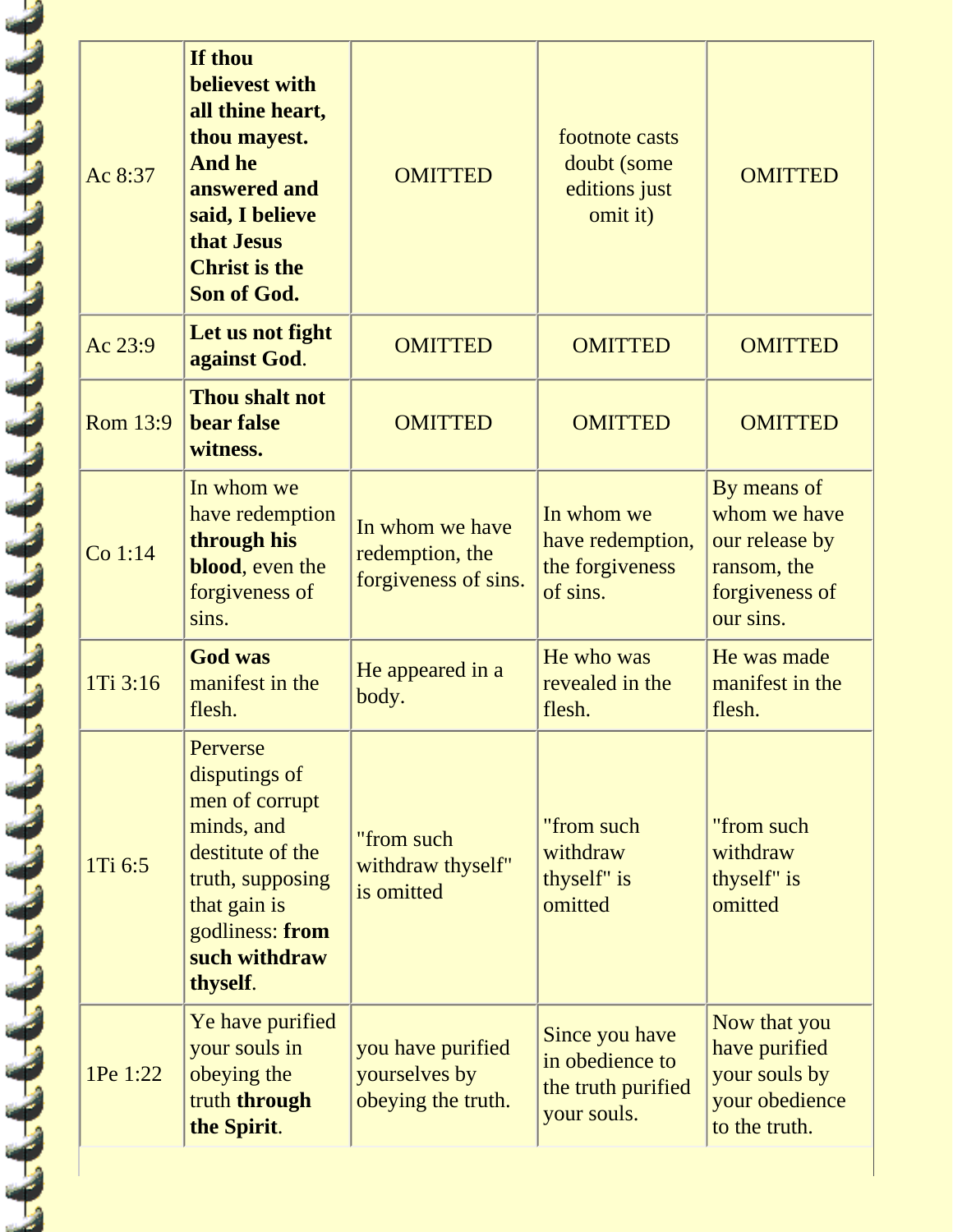| $1J_0 4:3$ | And every spirit<br>that confesseth<br>not that Jesus<br><b>Christ is come</b><br>in the flesh is<br>not of God. | But every spirit<br>that does not<br>acknowledge Jesus<br>is not from God. | And every spirit<br>that does not<br>confess Jesus is<br>not from God. | <b>But every</b><br>inspired<br>expression that<br>does not confess<br>Jesus does not<br>originate with<br>God. |
|------------|------------------------------------------------------------------------------------------------------------------|----------------------------------------------------------------------------|------------------------------------------------------------------------|-----------------------------------------------------------------------------------------------------------------|
| Re 5:14    | Four and twenty<br>elders fell down<br>and worshipped<br>him that liveth<br>for ever and<br>ever.                | the elders fell.<br>down and<br>worshipped.                                | the elders fell.<br>down and<br>worshipped.                            | the elders fell.<br>down and<br>worshipped.                                                                     |
| Re 20:9    | Fire came down<br>from God out of<br>heaven.                                                                     | Fire came down<br>from heaven.                                             | Fire came down<br>from heaven.                                         | Fire came down<br>out of heaven.                                                                                |
| Re 21:24   | And the nations<br>of them which<br>are saved shall<br>walk in the light<br>of it.                               | The nations will<br>walk by its light.                                     | And the nations<br>shall walk by its<br>light.                         | And the nations<br>will walk by<br>means of its<br>light.                                                       |

## **Would you take a magic marker to your Bible and cross out words from passages?**

This chart illustrates what was done when the text used by Christianity for 1800 years was replaced with a text assembled by Westcott and Hort in the nineteenth century and used as the basis for the English Revised Version, which nearly all modern translations closely follow.

The text shown here is the King James Version. Words, sentences, or entire verses in **strikethrough** illustrate portions that have been removed from the text underlying the KJV New Testament. **Not all modern versions are the same.** Sometimes the NASB will include a word the NIV doesn't, or the NRSV might omit a phrase the NIV and NASB both retain, etc... but for the most part, the examples below represent nearly all of the popular modern versions. (Psudeo-KJV versions such as the NKJV are far more subtle and are a different case. See the articles section for NKJV examinations.)

Compare your modern version and see what the KJV has that yours doesn't. *This list is not comprehensive, it is just a sample!* **The modern critical text that forms the basis for**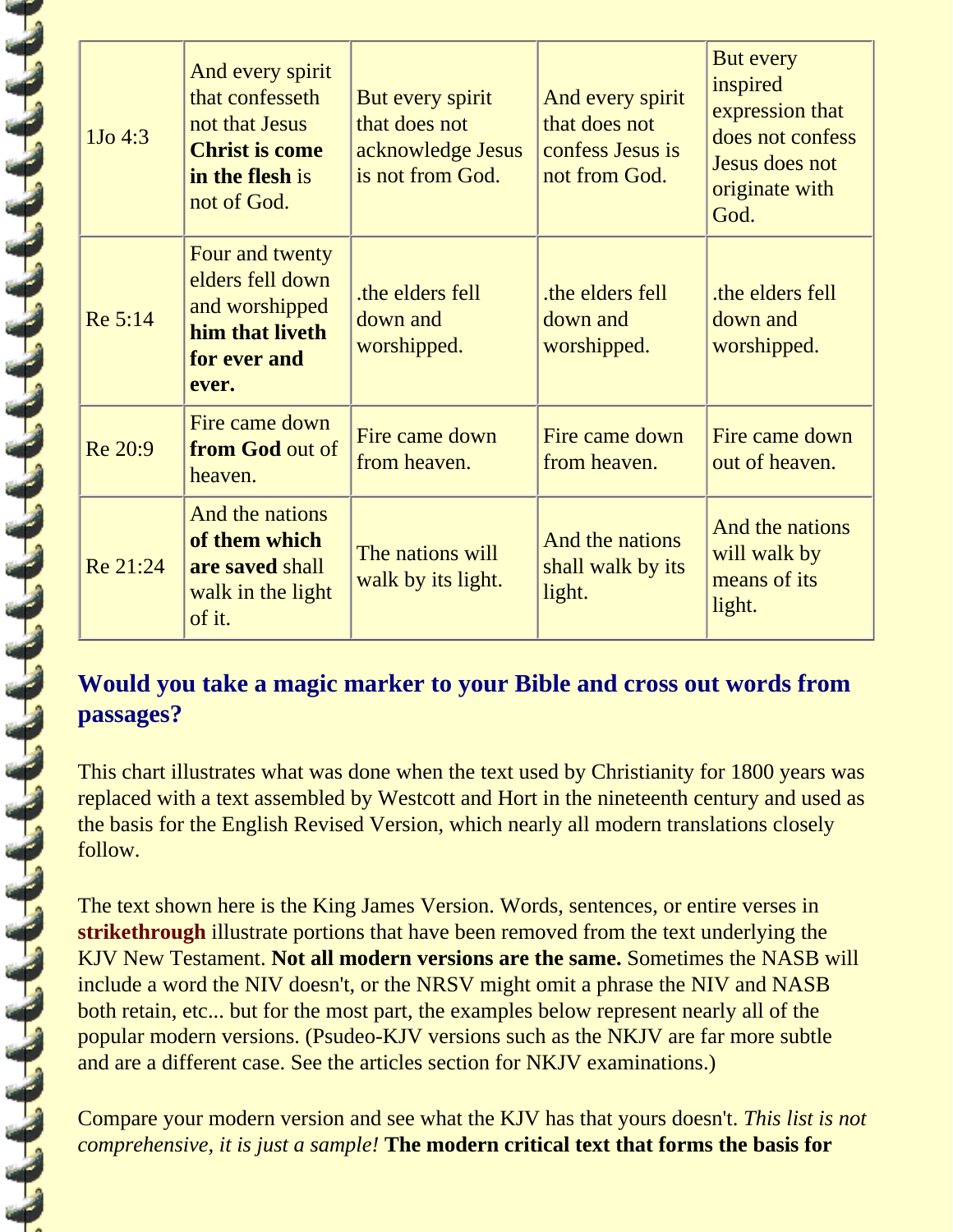#### **nearly all modern versions omits the equivalent of the entire books of 1st and 2nd Peter.**

Critics commonly charge that the traditional Bible text used by believers for 1800 years *adds* material, and that we should be thankful for Westcott and Hort who came along in the 19th century to restore the text of the New Testament that had been corrupt for 1800 years and during the entire reformation. This charge is of course made *against evidence to the contrary*, as you will find if you research the text lines (read other articles on this website). Further, it is interesting to note that one of these verses is this:

**Romans 13:9**: For this, Thou shalt not commit adultery, Thou shalt not kill, Thou shalt not steal, **Thou shalt not bear false witness**, Thou shalt not covet; and if there be any other commandment, it is briefly comprehended in this saying, namely, Thou shalt love thy neighbour as thyself.

The phrase "thou shalt not bear false witness" is missing from the modern critical text (and therefor most modern versions). Now I ask you: is it reasonable to assume that a scribe *added* a self-incriminating phrase to the passage? Isn't it more likely that "those who corrupt the word of God" (2 Cor. 2:17, KJV) *removed* the phrase which indicted them?

# Now on to Westcott and Hort's Magic Marker Binge!

| <b>Matthew</b> |                                                                                                                                                                          |
|----------------|--------------------------------------------------------------------------------------------------------------------------------------------------------------------------|
| 1:25           | And knew her not till she had brought forth her <b>firstborn</b> son: and he called<br>his name JESUS.                                                                   |
| 5:44           | But I say unto you, Love your enemies, bless them that curse you, do good<br>to them that hate you, and pray for them which despite fully use you, and<br>persecute you; |
| 6:13           | And lead us not into temptation, but deliver us from evil: For thine is the<br>kingdom, and the power, and the glory, for ever. Amen.                                    |
| 6:33           | But seek ye first the kingdom of God, and his righteousness; and all these<br>things shall be added unto you.                                                            |
| 8:29           | And, behold, they cried out, saying, What have we to do with thee, <b>Jesus</b> ,<br>thou Son of God? art thou come hither to torment us before the time?                |
| 9:13           | But go ye and learn what that meaneth, I will have mercy, and not sacrifice:<br>for I am not come to call the righteous, but sinners to repentance.                      |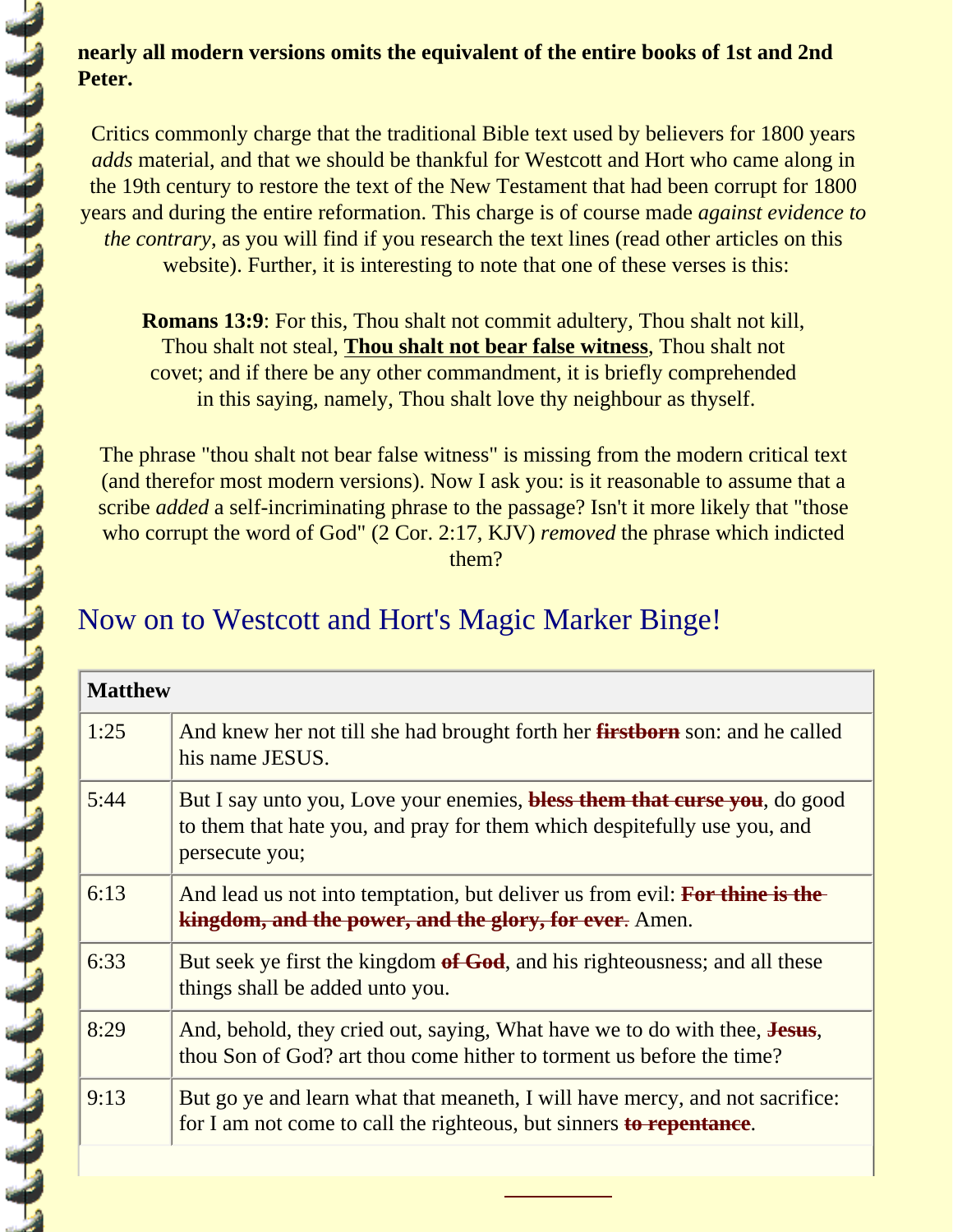| 12:35 | A good man out of the good treasure of the heart bringeth forth good things:<br>and an evil man out of the evil treasure bringeth forth evil things.                                                            |
|-------|-----------------------------------------------------------------------------------------------------------------------------------------------------------------------------------------------------------------|
| 13:51 | <b>Jesus saith unto them,</b> Have ye understood all these things? They say unto<br>him, Yea, Lord.                                                                                                             |
| 15:8  | This people <b>draweth nigh unto me with their mouth</b> , and honoureth me<br>with their lips; but their heart is far from me.                                                                                 |
| 16:3  | And in the morning, It will be foul weather to day: for the sky is red and<br>lowring. O ye hypocrites, ye can discern the face of the sky; but can ye not<br>discern the signs of the times?                   |
| 16:20 | Then charged he his disciples that they should tell no man that he was <b>Jesus</b><br>the Christ.                                                                                                              |
| 17:21 | Howbeit this kind goeth not out but by prayer and fasting.                                                                                                                                                      |
| 18:11 | For the Son of man is come to save that which was lost.                                                                                                                                                         |
| 19:9  | And I say unto you, Whosoever shall put away his wife, except it be for<br>fornication, and shall marry another, committeth adultery: and whoso<br>marrieth her which is put away doth commit adultery.         |
| 19:17 | And he said unto him, Why callest thou me good? there is none good but one,<br>that is, God: but if thou wilt enter into life, keep the commandments.                                                           |
| 20:7  | They say unto him, Because no man hath hired us. He saith unto them, Go ye<br>also into the vineyard; and whatsoever is right, that shall ye receive.                                                           |
| 20:16 | So the last shall be first, and the first last: for many be called, but few<br>chosen.                                                                                                                          |
| 20:22 | But Jesus answered and said, Ye know not what ye ask. Are ye able to drink<br>of the cup that I shall drink of, and to be baptized with the baptism that I<br>am baptized with? They say unto him, We are able. |
| 23:14 | Woe unto you, scribes and Pharisees, hypocrites! for ye devour widows'<br>houses, and for a pretence make long prayer: therefore ye shall receive<br>the greater damnation.                                     |
| 25:13 | Watch therefore, for ye know neither the day nor the hour wherein the Son<br>of man cometh.                                                                                                                     |
| 27:35 | And they crucified him, and parted his garments, casting lots: that it might<br>be fulfilled which was spoken by the prophet, They parted my garments<br>among them, and upon my vesture did they cast lots.    |
|       |                                                                                                                                                                                                                 |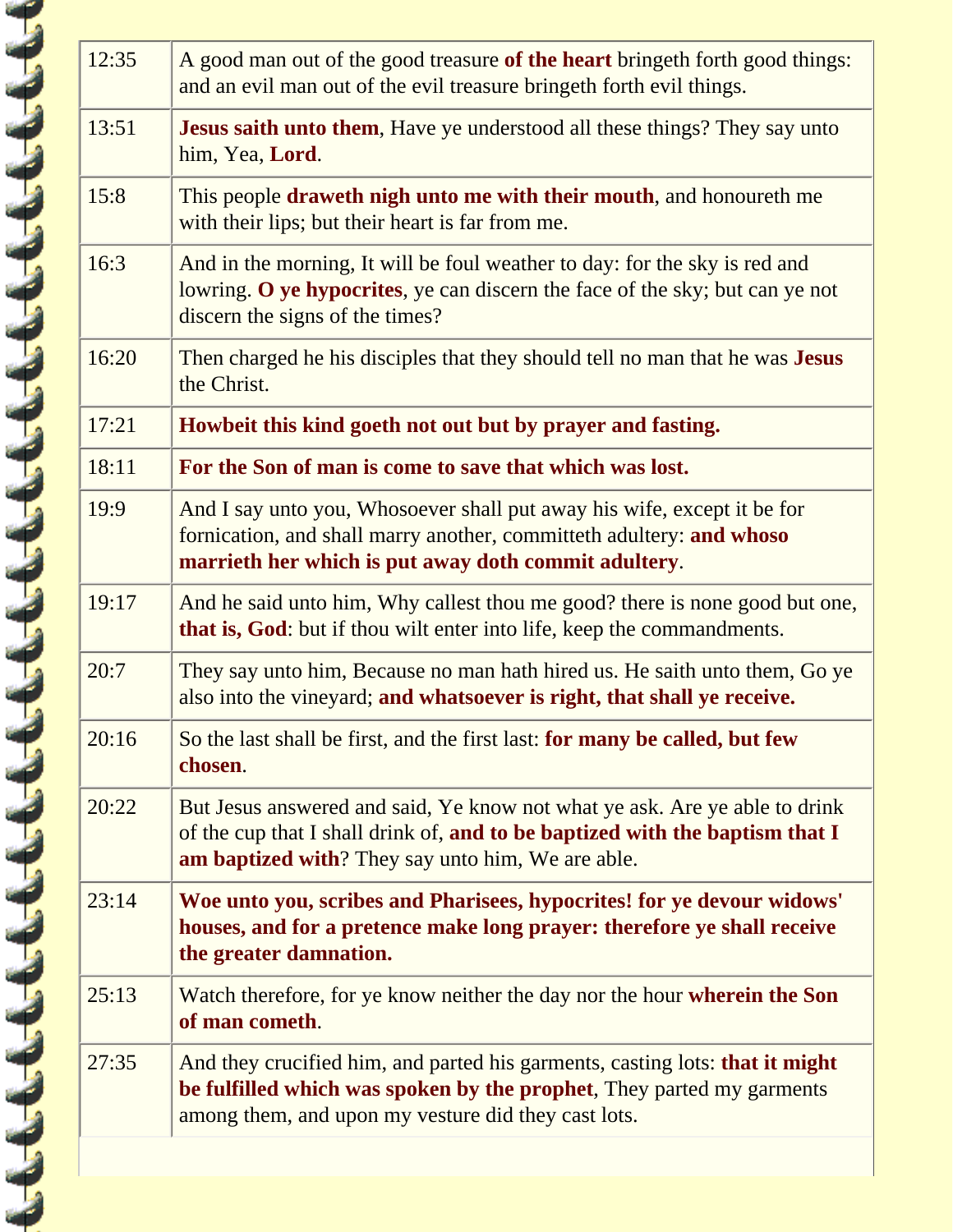| 28:9        | And as they went to tell his disciples, behold, Jesus met them, saying, All<br>hail. And they came and held him by the feet, and worshipped him.                                                                                                                         |
|-------------|--------------------------------------------------------------------------------------------------------------------------------------------------------------------------------------------------------------------------------------------------------------------------|
| <b>Mark</b> |                                                                                                                                                                                                                                                                          |
| 1:14        | Now after that John was put in prison, Jesus came into Galilee, preaching the<br>gospel of the kingdom of God,                                                                                                                                                           |
| 1:31        | And he came and took her by the hand, and lifted her up; and <b>immediately</b><br>the fever left her, and she ministered unto them.                                                                                                                                     |
| 2:17        | When Jesus heard it, he saith unto them, They that are whole have no need of<br>the physician, but they that are sick: I came not to call the righteous, but<br>sinners to repentance.                                                                                   |
| 6:11        | And whosoever shall not receive you, nor hear you, when ye depart thence,<br>shake off the dust under your feet for a testimony against them. Verily I say<br>unto you, It shall be more tolerable for Sodom and Gomorrha in the day<br>of judgment, than for that city. |
| 6:16        | But when Herod heard thereof, he said, It is John, whom I beheaded: he is<br>risen from the dead.                                                                                                                                                                        |
| 7:8         | For laying aside the commandment of God, ye hold the tradition of men, as<br>the washing of pots and cups: and many other such like things ye do.                                                                                                                        |
| 7:16        | If any man have ears to hear, let him hear.                                                                                                                                                                                                                              |
| 9:24        | And straightway the father of the child cried out, and said with tears, Lord, I<br>believe; help thou mine unbelief.                                                                                                                                                     |
| 9:42        | And whosoever shall offend one of these little ones that believe in me, it is<br>better for him that a millstone were hanged about his neck, and he were cast<br>into the sea.                                                                                           |
| 9:44        | Where their worm dieth not, and the fire is not quenched.                                                                                                                                                                                                                |
| 9:46        | Where their worm dieth not, and the fire is not quenched.                                                                                                                                                                                                                |
| 9:49        | For every one shall be salted with fire, and every sacrifice shall be salted<br>with salt.                                                                                                                                                                               |
| 10:21       | Then Jesus beholding him loved him, and said unto him, One thing thou<br>lackest: go thy way, sell whatsoever thou hast, and give to the poor, and thou<br>shalt have treasure in heaven: and come, take up the cross, and follow me.                                    |
| 11:10       | Blessed be the kingdom of our father David, that cometh in the name of the<br>Lord: Hosanna in the highest.                                                                                                                                                              |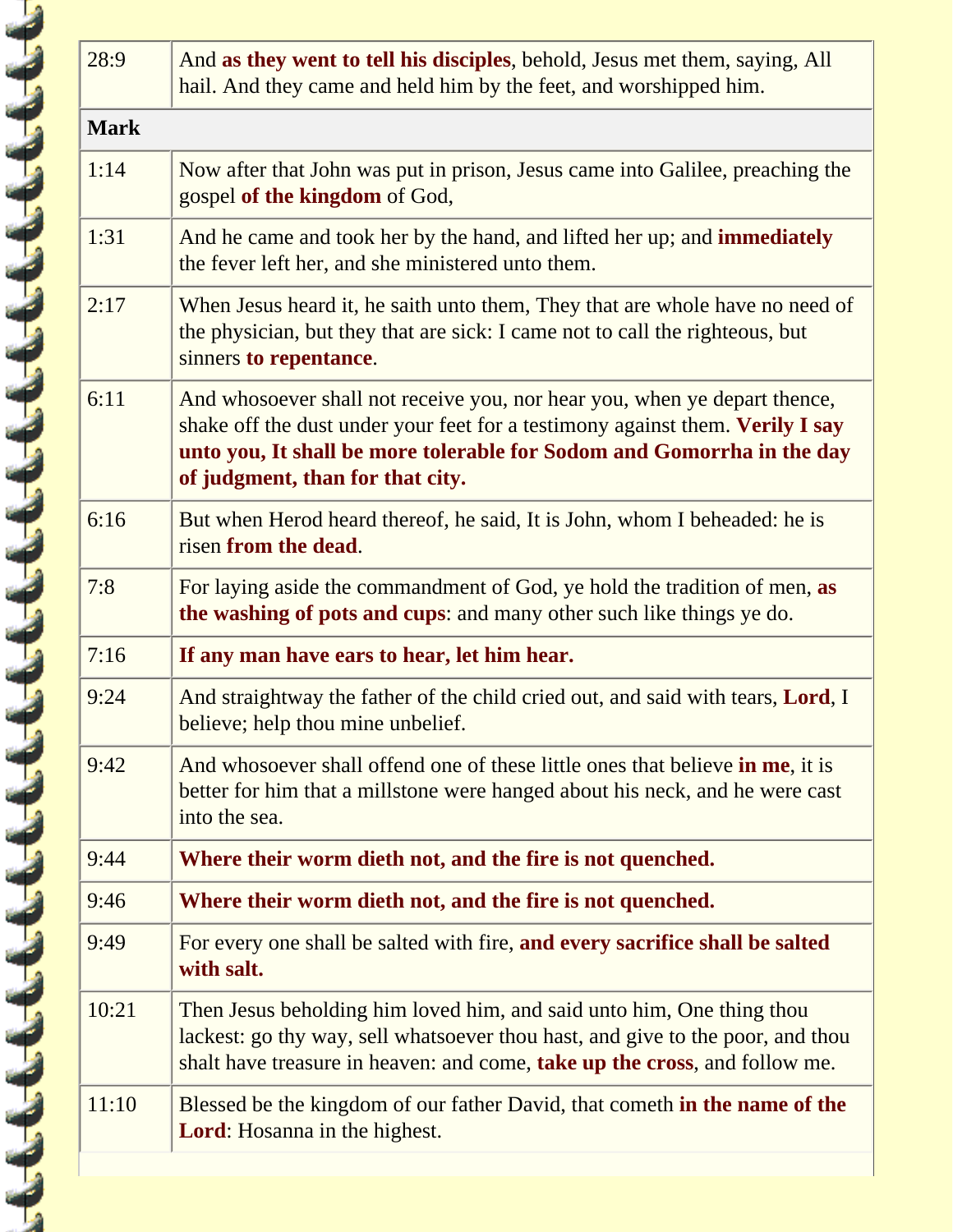| 13:14     | But when ye shall see the abomination of desolation, spoken of by Daniel<br>the prophet, standing where it ought not, (let him that readeth understand,)<br>then let them that be in Judaea flee to the mountains:                                                                                                                                                                                                                                                                                                                                                                                                                                                                                                                                                                                                                                                                                                                                                                                                                                                                                                                                                                                                                                                                                                                                                                                                                                                                                                                                    |
|-----------|-------------------------------------------------------------------------------------------------------------------------------------------------------------------------------------------------------------------------------------------------------------------------------------------------------------------------------------------------------------------------------------------------------------------------------------------------------------------------------------------------------------------------------------------------------------------------------------------------------------------------------------------------------------------------------------------------------------------------------------------------------------------------------------------------------------------------------------------------------------------------------------------------------------------------------------------------------------------------------------------------------------------------------------------------------------------------------------------------------------------------------------------------------------------------------------------------------------------------------------------------------------------------------------------------------------------------------------------------------------------------------------------------------------------------------------------------------------------------------------------------------------------------------------------------------|
| 13:33     | Take ye heed, watch <b>and pray</b> : for ye know not when the time is.                                                                                                                                                                                                                                                                                                                                                                                                                                                                                                                                                                                                                                                                                                                                                                                                                                                                                                                                                                                                                                                                                                                                                                                                                                                                                                                                                                                                                                                                               |
| 14:68     | But he denied, saying, I know not, neither understand I what thou sayest. And<br>he went out into the porch; and the cock crew.                                                                                                                                                                                                                                                                                                                                                                                                                                                                                                                                                                                                                                                                                                                                                                                                                                                                                                                                                                                                                                                                                                                                                                                                                                                                                                                                                                                                                       |
| 15:28     | And the scripture was fulfilled, which saith, And he was numbered with<br>the transgressors.                                                                                                                                                                                                                                                                                                                                                                                                                                                                                                                                                                                                                                                                                                                                                                                                                                                                                                                                                                                                                                                                                                                                                                                                                                                                                                                                                                                                                                                          |
| $16:9-20$ | Now when Jesus was risen early the first day of the week, he appeared<br>first to Mary Magdalene, out of whom he had cast seven devils. And she<br>went and told them that had been with him, as they mourned and wept.<br>And they, when they had heard that he was alive, and had been seen of<br>her, believed not. After that he appeared in another form unto two of<br>them, as they walked, and went into the country. And they went and told<br>it unto the residue: neither believed they them. Afterward he appeared<br>unto the eleven as they sat at meat, and upbraided them with their<br>unbelief and hardness of heart, because they believed not them which<br>had seen him after he was risen. And he said unto them, Go ye into all<br>the world, and preach the gospel to every creature. He that believeth and<br>is baptized shall be saved; but he that believeth not shall be damned. And<br>these signs shall follow them that believe; In my name shall they cast out<br>devils; they shall speak with new tongues; They shall take up serpents;<br>and if they drink any deadly thing, it shall not hurt them; they shall lay<br>hands on the sick, and they shall recover. So then after the Lord had<br>spoken unto them, he was received up into heaven, and sat on the right<br>hand of God. And they went forth, and preached every where, the Lord<br>working with them, and confirming the word with signs following. Amen.<br>(typically marginalized or set in brackets. Footnotes in NIV are patently<br>false.) |
| Luke      |                                                                                                                                                                                                                                                                                                                                                                                                                                                                                                                                                                                                                                                                                                                                                                                                                                                                                                                                                                                                                                                                                                                                                                                                                                                                                                                                                                                                                                                                                                                                                       |
| 1:28      | And the angel came in unto her, and said, Hail, thou that art highly favoured,<br>the Lord is with thee: blessed art thou among women.                                                                                                                                                                                                                                                                                                                                                                                                                                                                                                                                                                                                                                                                                                                                                                                                                                                                                                                                                                                                                                                                                                                                                                                                                                                                                                                                                                                                                |
| 4:4       | And Jesus answered him, saying, It is written, That man shall not live by<br>bread alone, but by every word of God.                                                                                                                                                                                                                                                                                                                                                                                                                                                                                                                                                                                                                                                                                                                                                                                                                                                                                                                                                                                                                                                                                                                                                                                                                                                                                                                                                                                                                                   |
| 4:8       | And Jesus answered and said unto him, Get thee behind me, Satan: for it is<br>written, Thou shalt worship the Lord thy God, and him only shalt thou serve.                                                                                                                                                                                                                                                                                                                                                                                                                                                                                                                                                                                                                                                                                                                                                                                                                                                                                                                                                                                                                                                                                                                                                                                                                                                                                                                                                                                            |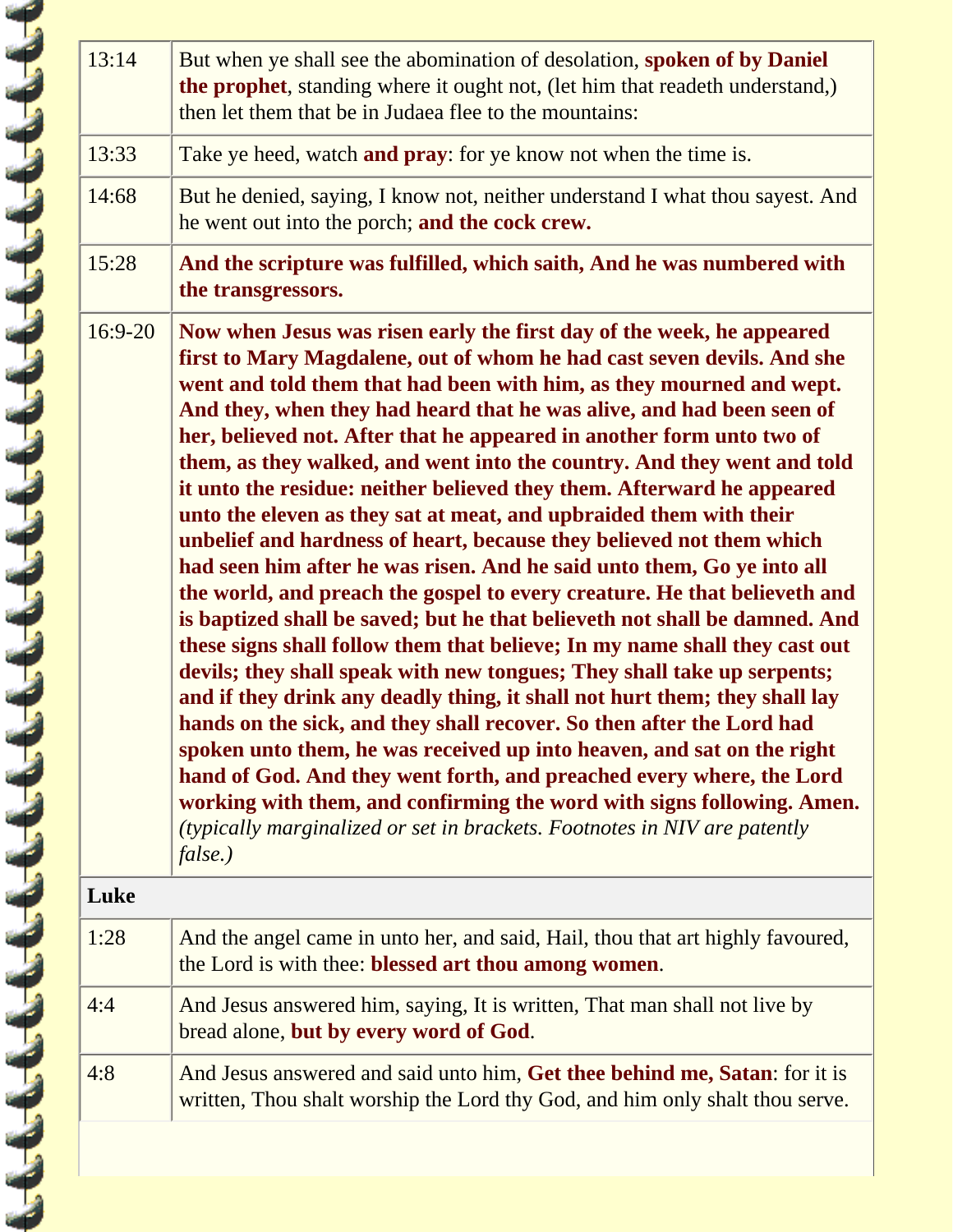| 4:41     | And devils also came out of many, crying out, and saying, Thou art Christ<br>the Son of God. And he rebuking them suffered them not to speak: for they<br>knew that he was Christ.                                                                                                                                                                                            |
|----------|-------------------------------------------------------------------------------------------------------------------------------------------------------------------------------------------------------------------------------------------------------------------------------------------------------------------------------------------------------------------------------|
| 7:31     | And the Lord said, Whereunto then shall I liken the men of this generation?<br>and to what are they like?                                                                                                                                                                                                                                                                     |
| 9:54-56  | And when his disciples James and John saw this, they said, Lord, wilt thou<br>that we command fire to come down from heaven, and consume them, even<br>as Elias did? But he turned, and rebuked them, and said, Ye know not what<br>manner of spirit ye are of. For the Son of man is not come to destroy<br>men's lives, but to save them. And they went to another village. |
| $11:2-4$ | And he said unto them, When ye pray, say, Our Father which art in heaven,<br>Hallowed be thy name. Thy kingdom come. Thy will be done, as in heaven,<br>so in earth. Give us day by day our daily bread. And forgive us our sins; for<br>we also forgive every one that is indebted to us. And lead us not into<br>temptation; but deliver us from evil.                      |
| 11:29    | And when the people were gathered thick together, he began to say, This is<br>an evil generation: they seek a sign; and there shall no sign be given it, but<br>the sign of Jonas the prophet.                                                                                                                                                                                |
| 17:36    | Two men shall be in the field; the one shall be taken, and the other left.                                                                                                                                                                                                                                                                                                    |
| 21:4     | For all these have of their abundance <b>cast in unto the offerings of God</b> : but<br>she of her penury hath cast in all the living that she had.                                                                                                                                                                                                                           |
| 22:31    | And the Lord said, Simon, Simon, behold, Satan hath desired to have you,<br>that he may sift you as wheat:                                                                                                                                                                                                                                                                    |
| 22:64    | And when they had blindfolded him, they struck him on the face, and asked<br>him, saying, Prophesy, who is it that smote thee?                                                                                                                                                                                                                                                |
| 23:17    | (For of necessity he must release one unto them at the feast.)                                                                                                                                                                                                                                                                                                                |
| 23:38    | And a superscription also was written over him in letters of Greek, and<br>Latin, and Hebrew, THIS IS THE KING OF THE JEWS.                                                                                                                                                                                                                                                   |
| 23:42    | And he said unto Jesus, Lord, remember me when thou comest into thy<br>kingdom.                                                                                                                                                                                                                                                                                               |
| 24:6     | He is not here, but is risen: remember how he spake unto you when he was<br>yet in Galilee,                                                                                                                                                                                                                                                                                   |
| 24:40    | And when he had thus spoken, he shewed them his hands and his feet.                                                                                                                                                                                                                                                                                                           |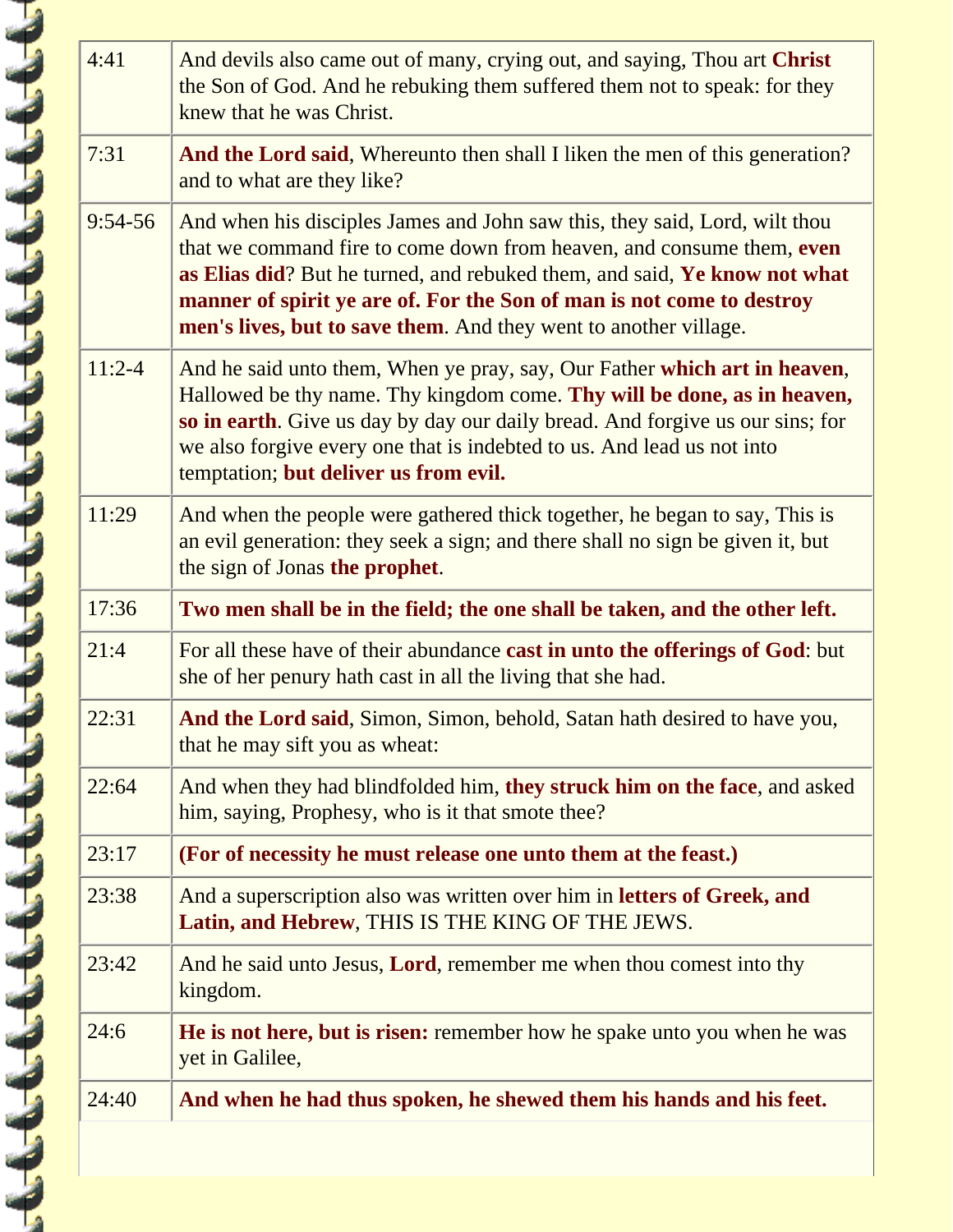| 24:49       | And, behold, I send the promise of my Father upon you: but tarry ye in the<br>city of Jerusalem, until ye be endued with power from on high.                                                                                                                                                                                |
|-------------|-----------------------------------------------------------------------------------------------------------------------------------------------------------------------------------------------------------------------------------------------------------------------------------------------------------------------------|
| 24:51       | And it came to pass, while he blessed them, he was parted from them, and<br>carried up into heaven.                                                                                                                                                                                                                         |
| John        |                                                                                                                                                                                                                                                                                                                             |
| 1:14        | And the Word was made flesh, and dwelt among us, (and we beheld his<br>glory, the glory as of the only <b>begotten</b> of the Father,) full of grace and truth.                                                                                                                                                             |
| 1:27        | He it is, who coming after me is <b>preferred before me</b> , whose shoe's latchet I<br>am not worthy to unloose.                                                                                                                                                                                                           |
| 3:13        | And no man hath ascended up to heaven, but he that came down from<br>heaven, even the Son of man which is in heaven.                                                                                                                                                                                                        |
| 3:15        | That whosoever believeth in him should not perish, but have eternal life.                                                                                                                                                                                                                                                   |
| 4:42        | And said unto the woman, Now we believe, not because of thy saying: for we<br>have heard him ourselves, and know that this is indeed the Christ, the<br>Saviour of the world.                                                                                                                                               |
| $5:3-4$     | In these lay a great multitude of impotent folk, of blind, halt, withered,<br>waiting for the moving of the water. For an angel went down at a certain<br>season into the pool, and troubled the water: whosoever then first after<br>the troubling of the water stepped in was made whole of whatsoever<br>disease he had. |
| 6:47        | Verily, verily, I say unto you, He that believeth on me hath everlasting life.                                                                                                                                                                                                                                              |
| 6:69        | And we believe and are sure that thou art <b>that Christ</b> , the Son of the living<br>God.                                                                                                                                                                                                                                |
| 11:41       | Then they took away the stone from the place where the dead was laid. And<br>Jesus lifted up his eyes, and said, Father, I thank thee that thou hast heard me.                                                                                                                                                              |
| 16:16       | A little while, and ye shall not see me: and again, a little while, and ye shall<br>see me, because I go to the Father.                                                                                                                                                                                                     |
| 17:12       | While I was with them in the world, I kept them in thy name: those that thou<br>gavest me I have kept, and none of them is lost, but the son of perdition; that<br>the scripture might be fulfilled.                                                                                                                        |
| <b>Acts</b> |                                                                                                                                                                                                                                                                                                                             |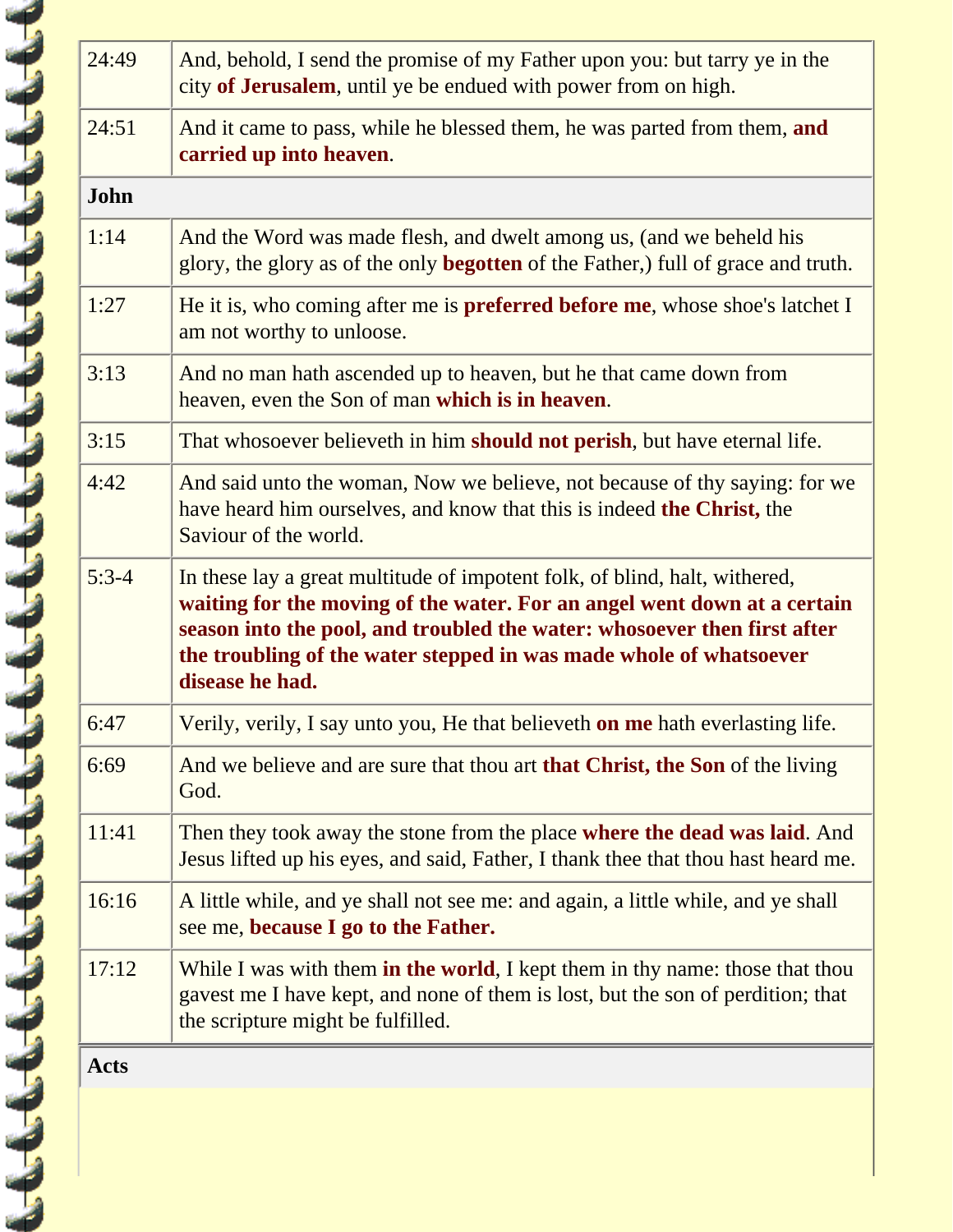| 2:30<br><b>Christ</b> to sit on his throne;<br>7:30<br>of mount Sina an angel of the Lord in a flame of fire in a bush.<br>7:37<br>hear.<br>8:37<br>he answered and said, I believe that Jesus Christ is the Son of God.<br>$9:5-6$<br>persecutest: it is hard for thee to kick against the pricks. And he<br>what thou must do.<br>10:6<br>tell thee what thou oughtest to do.<br>16:31<br>thy house.<br>17:26<br>their habitation;<br>20:25<br>kingdom of God, shall see my face no more.<br>20:32<br>And now, brethren, I commend you to God, and to the word of his grace,<br>which are sanctified.<br>23:9<br>And there arose a great cry: and the scribes that were of the Pharisees' part<br>arose, and strove, saying, We find no evil in this man: but if a spirit or an<br>angel hath spoken to him, let us not fight against God.<br>$24:6-8$<br>have judged according to our law. But the chief captain Lysias came<br>upon us, and with great violence took him away out of our hands,<br><b>Commanding his accusers to come unto thee:</b> by examining of whom<br>thyself mayest take knowledge of all these things, whereof we accuse him. |                                                                                                                                                                                                                                      |
|------------------------------------------------------------------------------------------------------------------------------------------------------------------------------------------------------------------------------------------------------------------------------------------------------------------------------------------------------------------------------------------------------------------------------------------------------------------------------------------------------------------------------------------------------------------------------------------------------------------------------------------------------------------------------------------------------------------------------------------------------------------------------------------------------------------------------------------------------------------------------------------------------------------------------------------------------------------------------------------------------------------------------------------------------------------------------------------------------------------------------------------------------------|--------------------------------------------------------------------------------------------------------------------------------------------------------------------------------------------------------------------------------------|
|                                                                                                                                                                                                                                                                                                                                                                                                                                                                                                                                                                                                                                                                                                                                                                                                                                                                                                                                                                                                                                                                                                                                                            | Therefore being a prophet, and knowing that God had sworn with an oath to<br>him, that of the fruit of his loins, according to the flesh, he would raise up                                                                          |
|                                                                                                                                                                                                                                                                                                                                                                                                                                                                                                                                                                                                                                                                                                                                                                                                                                                                                                                                                                                                                                                                                                                                                            | And when forty years were expired, there appeared to him in the wilderness                                                                                                                                                           |
|                                                                                                                                                                                                                                                                                                                                                                                                                                                                                                                                                                                                                                                                                                                                                                                                                                                                                                                                                                                                                                                                                                                                                            | This is that Moses, which said unto the children of Israel, A prophet shall the<br>Lord your God raise up unto you of your brethren, like unto me; him shall ye                                                                      |
|                                                                                                                                                                                                                                                                                                                                                                                                                                                                                                                                                                                                                                                                                                                                                                                                                                                                                                                                                                                                                                                                                                                                                            | And Philip said, If thou believest with all thine heart, thou mayest. And                                                                                                                                                            |
|                                                                                                                                                                                                                                                                                                                                                                                                                                                                                                                                                                                                                                                                                                                                                                                                                                                                                                                                                                                                                                                                                                                                                            | And he said, Who art thou, Lord? And the Lord said, I am Jesus whom thou<br>trembling and astonished said, Lord, what wilt thou have me to do? And<br>the Lord said unto him, Arise, and go into the city, and it shall be told thee |
|                                                                                                                                                                                                                                                                                                                                                                                                                                                                                                                                                                                                                                                                                                                                                                                                                                                                                                                                                                                                                                                                                                                                                            | He lodgeth with one Simon a tanner, whose house is by the sea side: he shall                                                                                                                                                         |
|                                                                                                                                                                                                                                                                                                                                                                                                                                                                                                                                                                                                                                                                                                                                                                                                                                                                                                                                                                                                                                                                                                                                                            | And they said, Believe on the Lord Jesus Christ, and thou shalt be saved, and                                                                                                                                                        |
|                                                                                                                                                                                                                                                                                                                                                                                                                                                                                                                                                                                                                                                                                                                                                                                                                                                                                                                                                                                                                                                                                                                                                            | And hath made of one <b>blood</b> all nations of men for to dwell on all the face of<br>the earth, and hath determined the times before appointed, and the bounds of                                                                 |
|                                                                                                                                                                                                                                                                                                                                                                                                                                                                                                                                                                                                                                                                                                                                                                                                                                                                                                                                                                                                                                                                                                                                                            | And now, behold, I know that ye all, among whom I have gone preaching the                                                                                                                                                            |
|                                                                                                                                                                                                                                                                                                                                                                                                                                                                                                                                                                                                                                                                                                                                                                                                                                                                                                                                                                                                                                                                                                                                                            | which is able to build you up, and to give you an inheritance among all them                                                                                                                                                         |
|                                                                                                                                                                                                                                                                                                                                                                                                                                                                                                                                                                                                                                                                                                                                                                                                                                                                                                                                                                                                                                                                                                                                                            |                                                                                                                                                                                                                                      |
|                                                                                                                                                                                                                                                                                                                                                                                                                                                                                                                                                                                                                                                                                                                                                                                                                                                                                                                                                                                                                                                                                                                                                            | Who also hath gone about to profane the temple: whom we took, and would                                                                                                                                                              |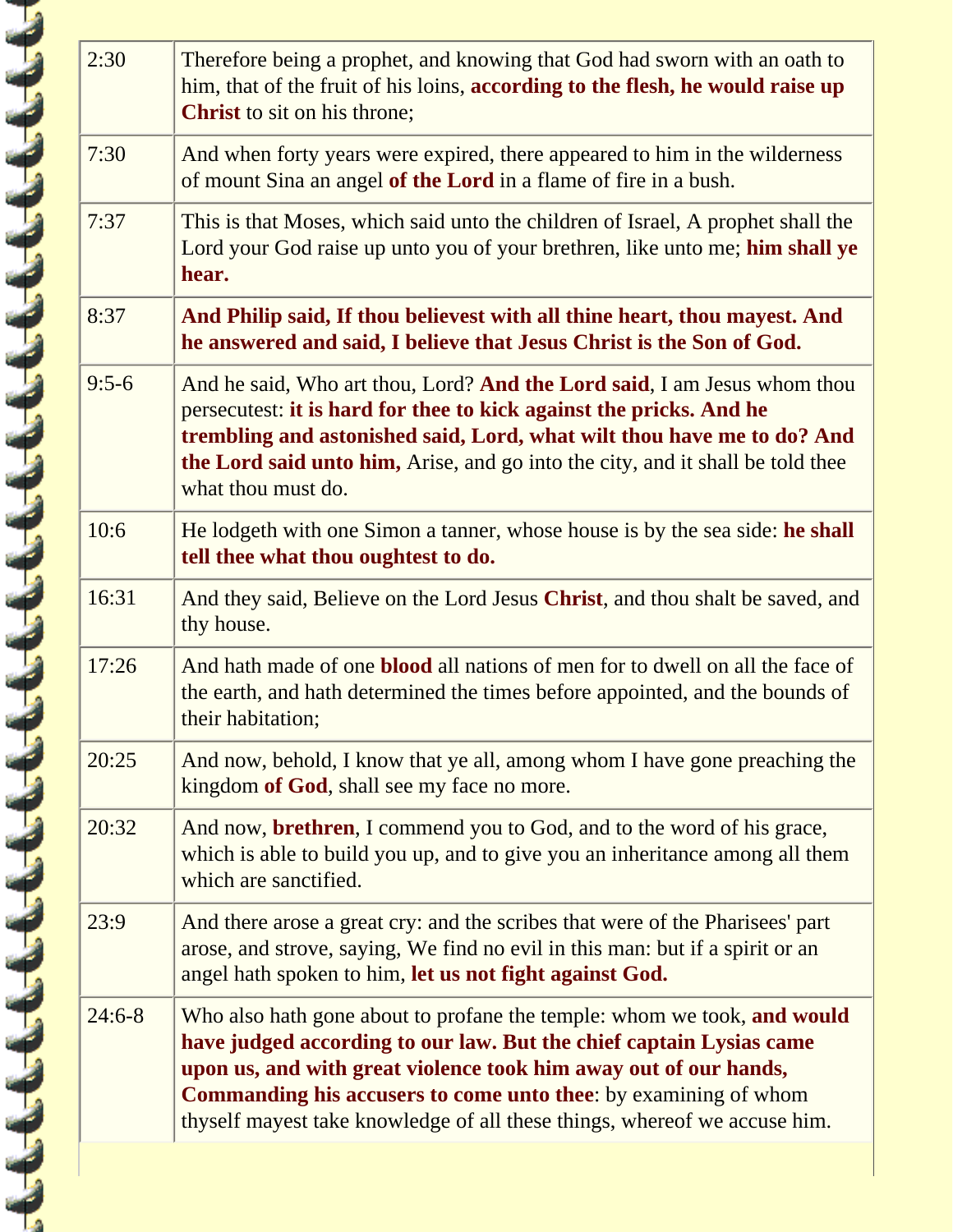| 24:15         | And have hope toward God, which they themselves also allow, that there<br>shall be a resurrection of the dead, both of the just and unjust.                                                                                                                                                |
|---------------|--------------------------------------------------------------------------------------------------------------------------------------------------------------------------------------------------------------------------------------------------------------------------------------------|
| 28:16         | And when we came to Rome, the centurion delivered the prisoners to the<br>captain of the guard: but Paul was suffered to dwell by himself with a<br>soldier that kept him.                                                                                                                 |
| 28:29         | And when he had said these words, the Jews departed, and had great<br>reasoning among themselves.                                                                                                                                                                                          |
| <b>Romans</b> |                                                                                                                                                                                                                                                                                            |
| 1:16          | For I am not ashamed of the gospel of Christ: for it is the power of God unto<br>salvation to every one that believeth; to the Jew first, and also to the Greek.                                                                                                                           |
| 1:29          | Being filled with all unrighteousness, fornication, wickedness, covetousness,<br>maliciousness; full of envy, murder, debate, deceit, malignity; whisperers,                                                                                                                               |
| 8:1           | There is therefore now no condemnation to them which are in Christ Jesus,<br>who walk not after the flesh, but after the Spirit.                                                                                                                                                           |
| 9:28          | For he will finish the work, and cut it short in righteousness: because a short<br>work will the Lord make upon the earth.                                                                                                                                                                 |
| 10:15         | And how shall they preach, except they be sent? as it is written, How<br>beautiful are the feet of them that preach the gospel of peace, and bring glad<br>tidings of good things!                                                                                                         |
| 11:6          | And if by grace, then is it no more of works: otherwise grace is no more<br>grace. But if it be of works, then is it no more grace: otherwise work is no<br>more work.                                                                                                                     |
| 13:9          | For this, Thou shalt not commit adultery, Thou shalt not kill, Thou shalt not<br>steal, Thou shalt not bear false witness, Thou shalt not covet; and if there<br>be any other commandment, it is briefly comprehended in this saying,<br>namely, Thou shalt love thy neighbour as thyself. |
| 14:21         | It is good neither to eat flesh, nor to drink wine, nor any thing whereby thy<br>brother stumbleth, or is offended, or is made weak.                                                                                                                                                       |
| 15:29         | And I am sure that, when I come unto you, I shall come in the fulness of the<br>blessing of the gospel of Christ.                                                                                                                                                                          |
| 16:24         | The grace of our Lord Jesus Christ be with you all. Amen.                                                                                                                                                                                                                                  |
| 1 Corinthians |                                                                                                                                                                                                                                                                                            |
| 1:14          | I thank God that I baptized none of you, but Crispus and Gaius;                                                                                                                                                                                                                            |
|               |                                                                                                                                                                                                                                                                                            |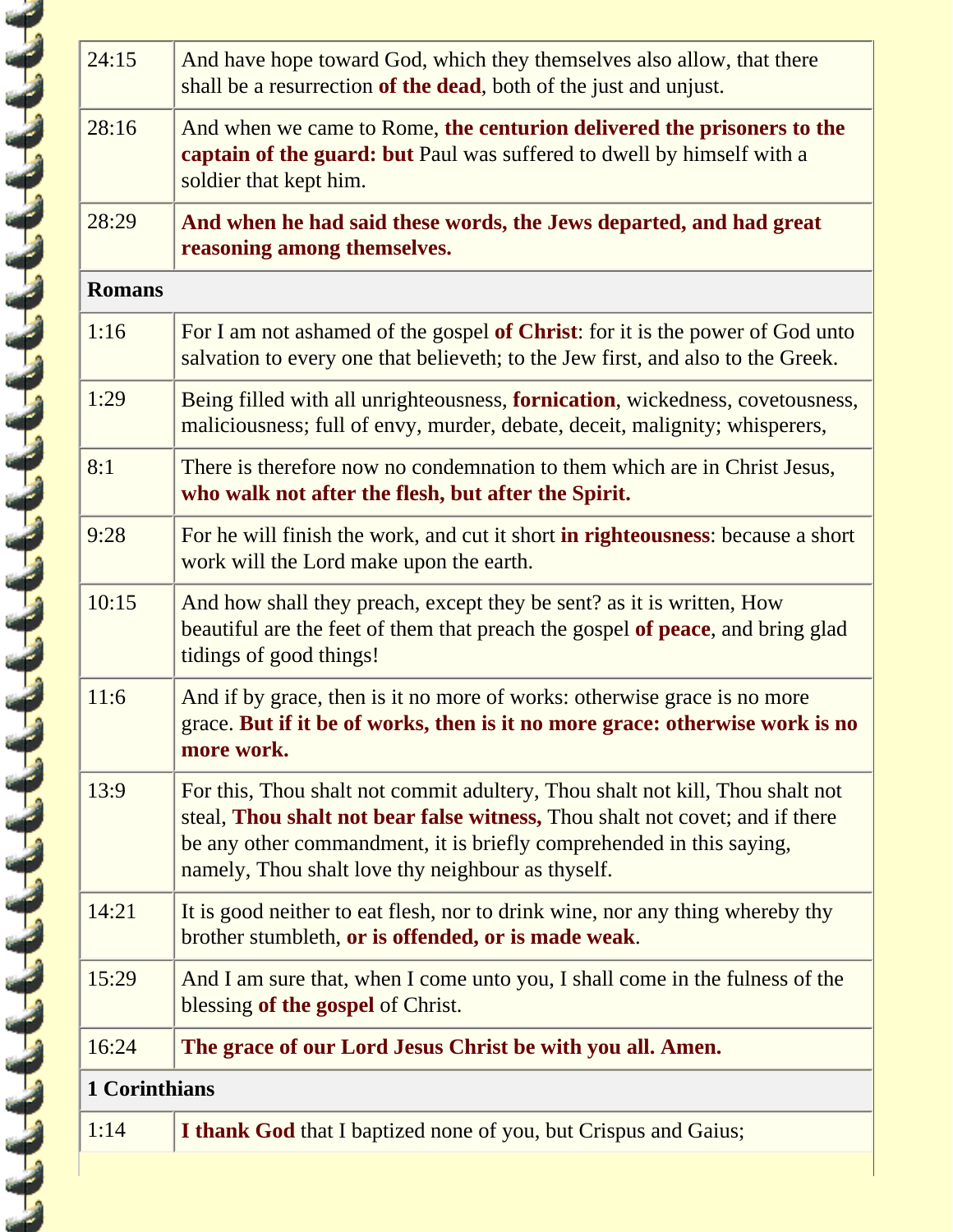| 5:7              | Purge out therefore the old leaven, that ye may be a new lump, as ye are<br>unleavened. For even Christ our passover is sacrificed for us:                                                                   |
|------------------|--------------------------------------------------------------------------------------------------------------------------------------------------------------------------------------------------------------|
| 6:20             | For ye are bought with a price: therefore glorify God in your body, and in<br>your spirit, which are God's.                                                                                                  |
| 7:5              | Defraud ye not one the other, except it be with consent for a time, that ye<br>may give yourselves to <b>fasting and</b> prayer; and come together again, that<br>Satan tempt you not for your incontinency. |
| 10:28            | But if any man say unto you, This is offered in sacrifice unto idols, eat not<br>for his sake that shewed it, and for conscience sake: for the earth is the<br>Lord's, and the fulness thereof:              |
| 11:24            | And when he had given thanks, he brake it, and said, Take, eat: this is my<br>body, which is broken for you: this do in remembrance of me.                                                                   |
| 11:29            | For he that eateth and drinketh unworthily, eateth and drinketh damnation to<br>himself, not discerning the Lord's body.                                                                                     |
| 15:47            | The first man is of the earth, earthy: the second man is <b>the Lord</b> from heaven.                                                                                                                        |
| $16:22 - 23$     | If any man love not the Lord Jesus Christ, let him be Anathema Maranatha.<br>The grace of our Lord Jesus Christ be with you.                                                                                 |
| 2 Corinthians    |                                                                                                                                                                                                              |
| 4:6              | For God, who commanded the light to shine out of darkness, hath shined in<br>our hearts, to give the light of the knowledge of the glory of God in the face<br>of Jesus Christ.                              |
| 5:18             | And all things are of God, who hath reconciled us to himself by <b>Jesus</b> Christ,<br>and hath given to us the ministry of reconciliation;                                                                 |
| 11:31            | The God and Father of our Lord Jesus Christ, which is blessed for evermore,<br>knoweth that I lie not.                                                                                                       |
| <b>Galations</b> |                                                                                                                                                                                                              |
| 1:15             | But when it pleased God, who separated me from my mother's womb, and<br>called me by his grace,                                                                                                              |
| 3:1              | O foolish Galatians, who hath bewitched you, that ye should not obey the<br><b>truth</b> , before whose eyes Jesus Christ hath been evidently set forth, crucified<br>among you?                             |
|                  |                                                                                                                                                                                                              |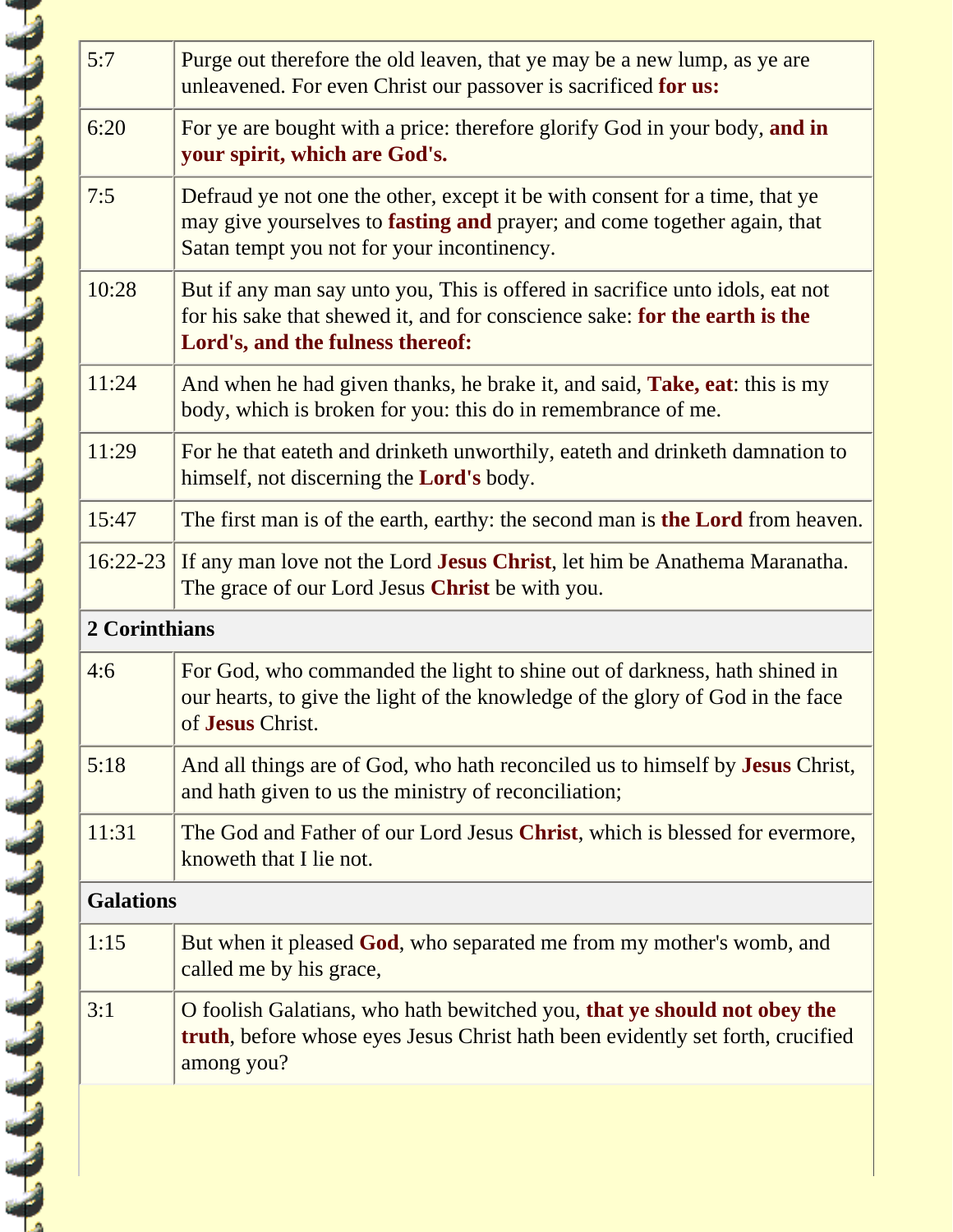| 3:17               | And this I say, that the covenant, that was confirmed before of God in<br><b>Christ</b> , the law, which was four hundred and thirty years after, cannot<br>disannul, that it should make the promise of none effect. |
|--------------------|-----------------------------------------------------------------------------------------------------------------------------------------------------------------------------------------------------------------------|
| 4:7                | Wherefore thou art no more a servant, but a son; and if a son, then an heir of<br><b>God through Christ.</b>                                                                                                          |
| 6:15               | For <b>in Christ Jesus</b> neither circumcision availeth any thing, nor<br>uncircumcision, but a new creature.                                                                                                        |
| 6:17               | From henceforth let no man trouble me: for I bear in my body the marks of<br>the Lord Jesus.                                                                                                                          |
| <b>Ephesians</b>   |                                                                                                                                                                                                                       |
| 3:9                | And to make all men see what is the fellowship of the mystery, which from<br>the beginning of the world hath been hid in God, who created all things by<br><b>Jesus Christ:</b>                                       |
| 3:14               | For this cause I bow my knees unto the Father of our Lord Jesus Christ,                                                                                                                                               |
| 5:30               | For we are members of his body, of his flesh, and of his bones.                                                                                                                                                       |
| 6:1                | Children, obey your parents in the Lord: for this is right.                                                                                                                                                           |
| 6:10               | Finally, <b>my brethren</b> , be strong in the Lord, and in the power of his might.                                                                                                                                   |
| <b>Philippians</b> |                                                                                                                                                                                                                       |
| 3:16               | Nevertheless, whereto we have already attained, let us walk by the same rule,<br>let us mind the same thing.                                                                                                          |
| <b>Colossians</b>  |                                                                                                                                                                                                                       |
| 1:2                | To the saints and faithful brethren in Christ which are at Colosse: Grace be<br>unto you, and peace, from God our Father and the Lord Jesus Christ.                                                                   |
| 1:14               | In whom we have redemption <b>through his blood</b> , even the forgiveness of<br>sins:                                                                                                                                |
| 1:28               | Whom we preach, warning every man, and teaching every man in all<br>wisdom; that we may present every man perfect in Christ Jesus:                                                                                    |
| 2:11               | In whom also ye are circumcised with the circumcision made without hands,<br>in putting off the body of the sins of the flesh by the circumcision of Christ:                                                          |
| 3:6                | For which things' sake the wrath of God cometh on the children of<br>disobedience:                                                                                                                                    |
|                    | 1 Thessalonians                                                                                                                                                                                                       |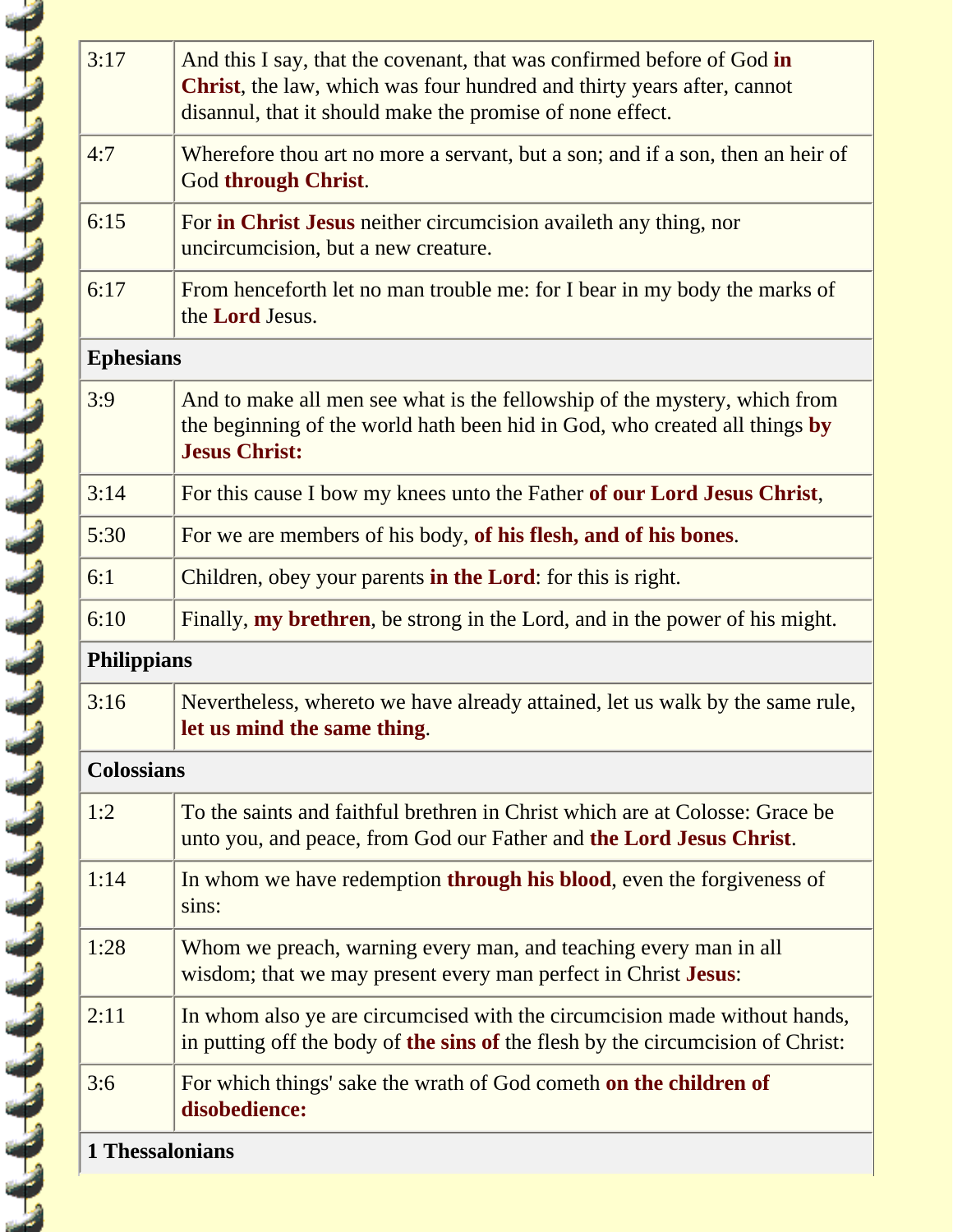| 1:1             | Paul, and Silvanus, and Timotheus, unto the church of the Thessalonians<br>which is in God the Father and in the Lord Jesus Christ: Grace be unto you,<br>and peace, from God our Father, and the Lord Jesus Christ.   |
|-----------------|------------------------------------------------------------------------------------------------------------------------------------------------------------------------------------------------------------------------|
| 2:19            | For what is our hope, or joy, or crown of rejoicing? Are not even ye in the<br>presence of our Lord Jesus Christ at his coming?                                                                                        |
| 3:11            | Now God himself and our Father, and our Lord Jesus Christ, direct our way<br>unto you.                                                                                                                                 |
| 3:13            | To the end he may stablish your hearts unblameable in holiness before God,<br>even our Father, at the coming of our Lord Jesus Christ with all his saints.                                                             |
| 2 Thessalonians |                                                                                                                                                                                                                        |
| 1:8             | In flaming fire taking vengeance on them that know not God, and that obey<br>not the gospel of our Lord Jesus Christ:                                                                                                  |
| 1 Timothy       |                                                                                                                                                                                                                        |
| 1:17            | Now unto the King eternal, immortal, invisible, the only wise God, be honour<br>and glory for ever and ever. Amen.                                                                                                     |
| 2:7             | Whereunto I am ordained a preacher, and an apostle, (I speak the truth in<br><b>Christ</b> , and lie not;) a teacher of the Gentiles in faith and verity.                                                              |
| 3:16            | And without controversy great is the mystery of godliness: God was manifest<br>in the flesh, justified in the Spirit, seen of angels, preached unto the Gentiles,<br>believed on in the world, received up into glory. |
| 4:12            | Let no man despise thy youth; but be thou an example of the believers, in<br>word, in conversation, in charity, in spirit, in faith, in purity.                                                                        |
| 6:5             | Perverse disputings of men of corrupt minds, and destitute of the truth,<br>supposing that gain is godliness: from such withdraw thyself.                                                                              |
| 2 Timothy       |                                                                                                                                                                                                                        |
| 1:11            | Whereunto I am appointed a preacher, and an apostle, and a teacher of the<br><b>Gentiles.</b>                                                                                                                          |
| 4:1             | I charge thee therefore before God, and the <b>Lord</b> Jesus Christ, who shall<br>judge the quick and the dead at his appearing and his kingdom;                                                                      |
| 4:22            | The Lord Jesus Christ be with thy spirit. Grace be with you. Amen.                                                                                                                                                     |
| <b>Titus</b>    |                                                                                                                                                                                                                        |

A REACTEMENT AND LEASE AND LEASE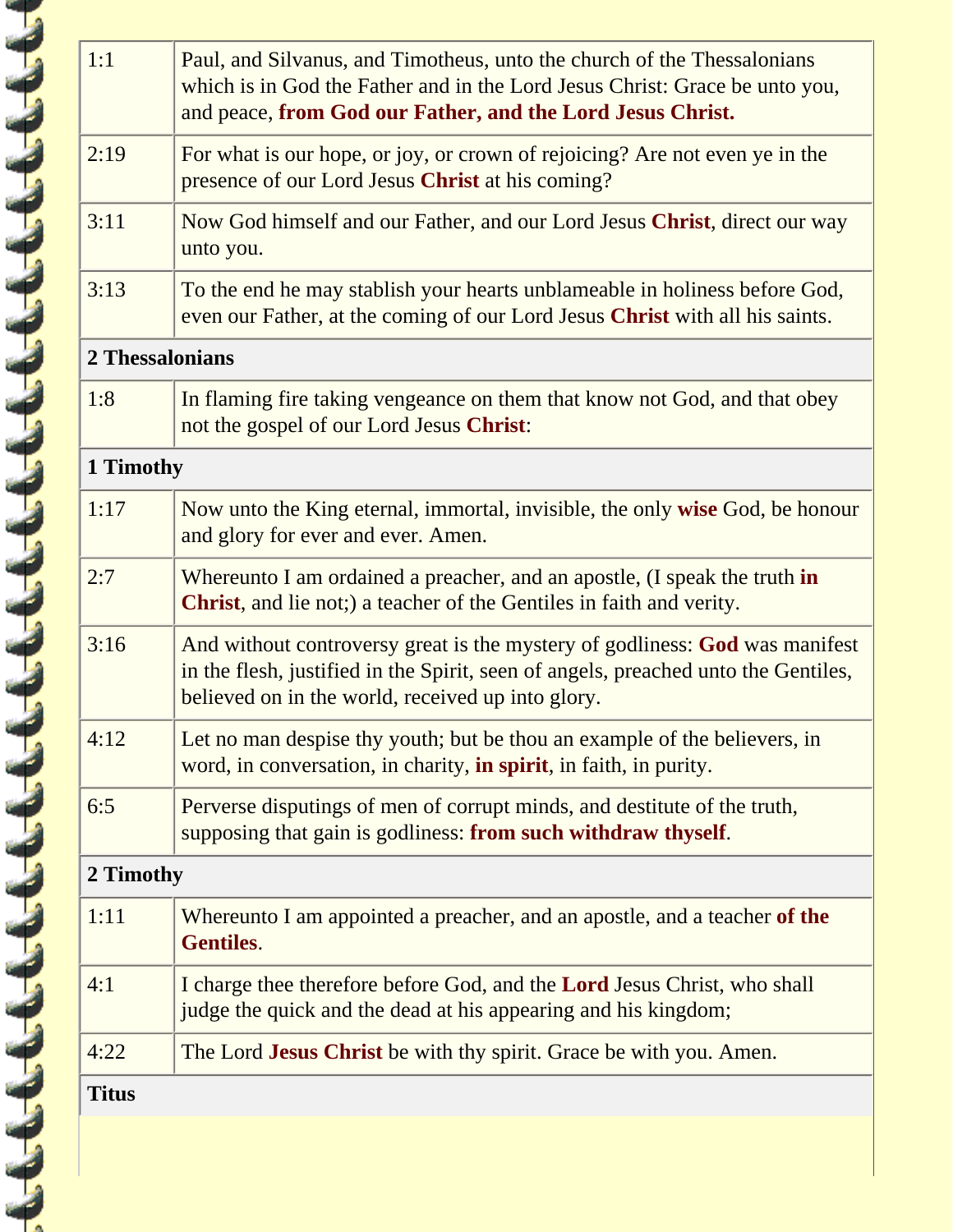| 1:4            | To Titus, mine own son after the common faith: Grace, mercy, and peace,<br>from God the Father and the Lord Jesus Christ our Saviour.                                                                                           |  |  |
|----------------|---------------------------------------------------------------------------------------------------------------------------------------------------------------------------------------------------------------------------------|--|--|
|                | Philemon                                                                                                                                                                                                                        |  |  |
| 1:6            | That the communication of thy faith may become effectual by the<br>acknowledging of every good thing which is in you in Christ Jesus.                                                                                           |  |  |
| 1:12           | Whom I have sent again: thou therefore <b>receive him</b> , that is, mine own<br>bowels:                                                                                                                                        |  |  |
| <b>Hebrews</b> |                                                                                                                                                                                                                                 |  |  |
| 1:3            | Who being the brightness of his glory, and the express image of his person,<br>and upholding all things by the word of his power, when he had by himself<br>purged our sins, sat down on the right hand of the Majesty on high; |  |  |
| 2:7            | Thou madest him a little lower than the angels; thou crownedst him with<br>glory and honour, and didst set him over the works of thy hands:                                                                                     |  |  |
| 3:1            | Wherefore, holy brethren, partakers of the heavenly calling, consider the<br>Apostle and High Priest of our profession, Christ Jesus;                                                                                           |  |  |
| 7:21           | (For those priests were made without an oath; but this with an oath by him<br>that said unto him, The Lord sware and will not repent, Thou art a priest for<br>ever after the order of Melchisedec:)                            |  |  |
| 10:30          | For we know him that hath said, Vengeance belongeth unto me, I will<br>recompense, saith the Lord. And again, The Lord shall judge his people.                                                                                  |  |  |
| 10:34          | For ye had compassion of me in my bonds, and took joyfully the spoiling of<br>your goods, knowing in yourselves that ye have in heaven a better and an<br>enduring substance.                                                   |  |  |
| 11:11          | Through faith also Sara herself received strength to conceive seed, and was<br>delivered of a child when she was past age, because she judged him faithful<br>who had promised.                                                 |  |  |
| 1 Peter        |                                                                                                                                                                                                                                 |  |  |
| 1:22           | Seeing ye have purified your souls in obeying the truth <b>through the Spirit</b><br>unto unfeigned love of the brethren, see that ye love one another with a pure<br>heart fervently:                                          |  |  |
| 4:1            | Forasmuch then as Christ hath suffered for us in the flesh, arm yourselves<br>likewise with the same mind: for he that hath suffered in the flesh hath<br>ceased from sin;                                                      |  |  |
|                |                                                                                                                                                                                                                                 |  |  |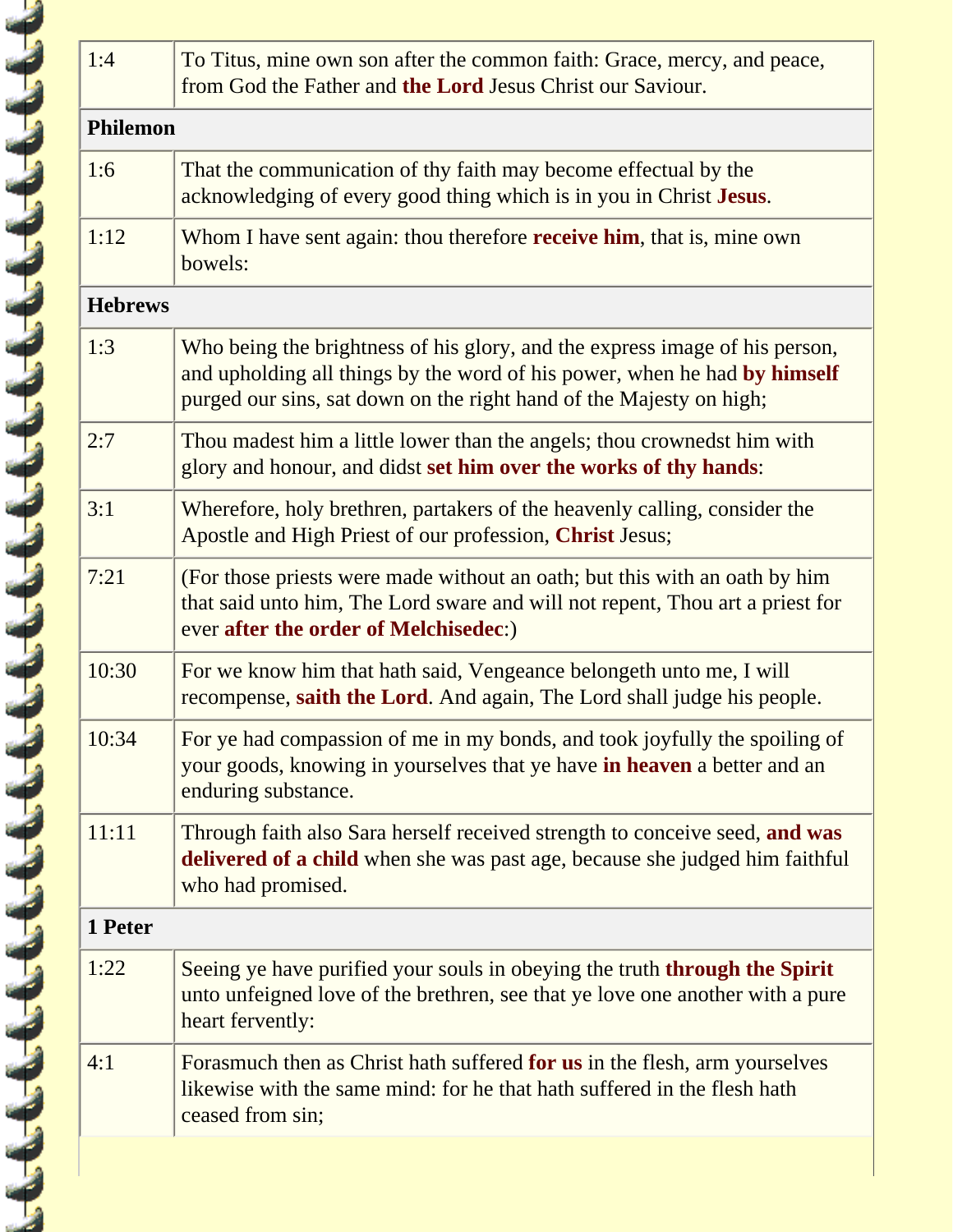| 4:14              | If ye be reproached for the name of Christ, happy are ye; for the spirit of<br>glory and of God resteth upon you: on their part he is evil spoken of, but<br>on your part he is glorified.                                                           |
|-------------------|------------------------------------------------------------------------------------------------------------------------------------------------------------------------------------------------------------------------------------------------------|
| $5:10-11$         | But the God of all grace, who hath called us unto his eternal glory by Christ<br><b>Jesus</b> , after that ye have suffered a while, make you perfect, stablish,<br>strengthen, settle you. To him be glory and dominion for ever and ever.<br>Amen. |
| 2 Peter           |                                                                                                                                                                                                                                                      |
| 2:17              | These are wells without water, clouds that are carried with a tempest; to<br>whom the mist of darkness is reserved for ever.                                                                                                                         |
| 1 John            |                                                                                                                                                                                                                                                      |
| 1:7               | But if we walk in the light, as he is in the light, we have fellowship one with<br>another, and the blood of Jesus Christ his Son cleanseth us from all sin.                                                                                         |
| 2:7               | Brethren, I write no new commandment unto you, but an old commandment<br>which ye had from the beginning. The old commandment is the word which<br>ye have heard from the beginning.                                                                 |
| 4:3               | And every spirit that confesseth not that Jesus Christ is come in the flesh is<br>not of God: and this is that spirit of antichrist, whereof ye have heard that it<br>should come; and even now already is it in the world.                          |
| 4:9               | In this was manifested the love of God toward us, because that God sent his<br>only <b>begotten</b> Son into the world, that we might live through him.                                                                                              |
| 4:19              | We love <b>him</b> , because he first loved us.                                                                                                                                                                                                      |
| $5:7-8$           | For there are three that bear record in heaven, the Father, the Word,<br>and the Holy Ghost: and these three are one. And there are three that bear<br>witness in earth, the Spirit, and the water, and the blood: and these three<br>agree in one.  |
| 5:13              | These things have I written unto you that believe on the name of the Son of<br>God; that ye may know that ye have eternal life, and that ye may believe on<br>the name of the Son of God.                                                            |
| Jude              |                                                                                                                                                                                                                                                      |
| 1:25              | To the only <b>wise</b> God our Saviour, be glory and majesty, dominion and<br>power, both now and ever. Amen.                                                                                                                                       |
| <b>Revelation</b> |                                                                                                                                                                                                                                                      |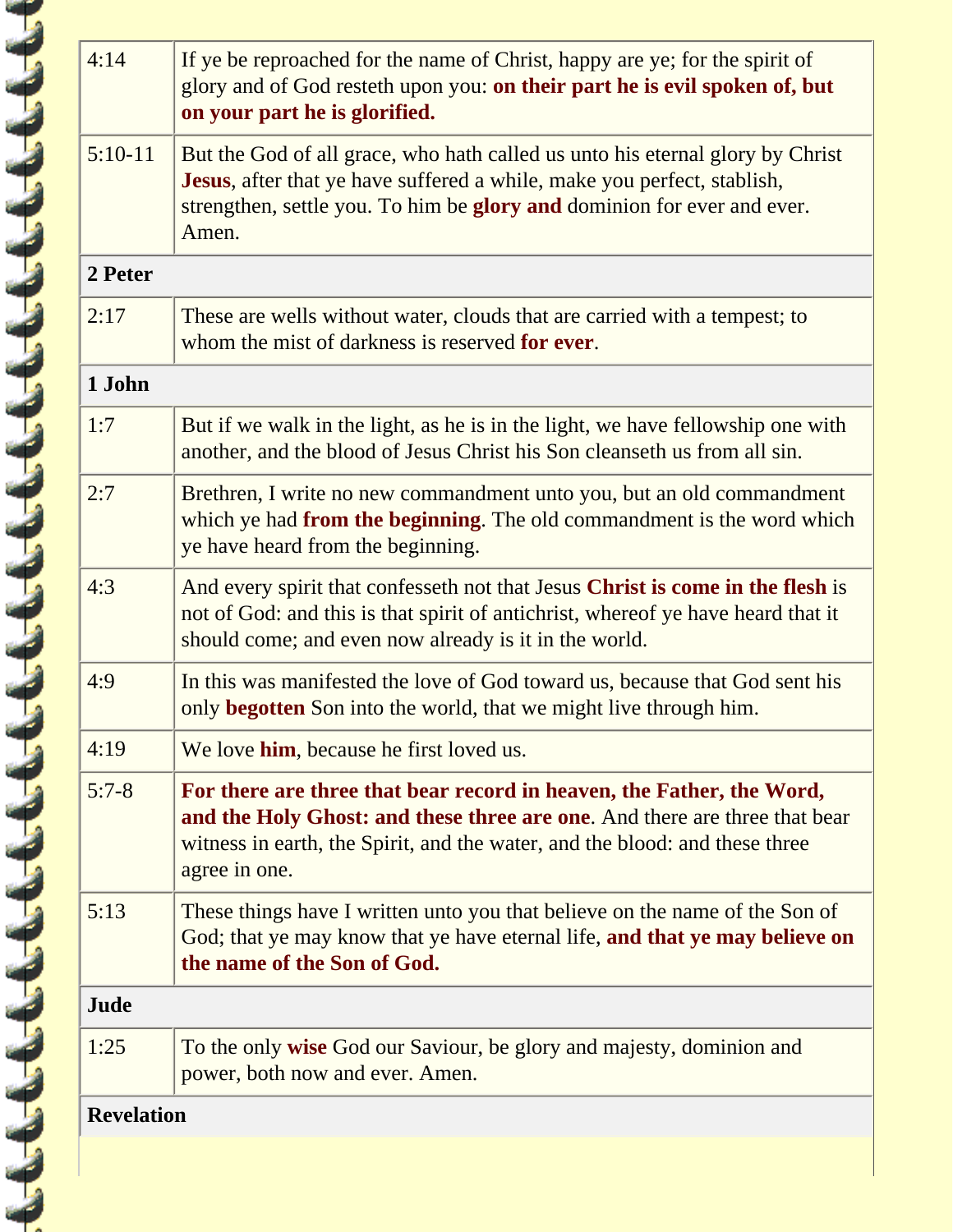| 1:8   | I am Alpha and Omega, the beginning and the ending, saith the Lord,<br>which is, and which was, and which is to come, the Almighty.                                                                                                                                                          |
|-------|----------------------------------------------------------------------------------------------------------------------------------------------------------------------------------------------------------------------------------------------------------------------------------------------|
| 1:11  | Saying, I am Alpha and Omega, the first and the last: and, What thou<br>seest, write in a book, and send it unto the seven churches which are in Asia;<br>unto Ephesus, and unto Smyrna, and unto Pergamos, and unto Thyatira, and<br>unto Sardis, and unto Philadelphia, and unto Laodicea. |
| 2:13  | I know thy works, and where thou dwellest, even where Satan's seat is: and<br>thou holdest fast my name, and hast not denied my faith, even in those days<br>wherein Antipas was my faithful martyr, who was slain among you, where<br>Satan dwelleth.                                       |
| 5:14  | And the four beasts said, Amen. And the four and twenty elders fell down<br>and worshipped him that liveth for ever and ever.                                                                                                                                                                |
| 6:1   | And I saw when the Lamb opened one of the seals, and I heard, as it were the<br>noise of thunder, one of the four beasts saying, Come and see.                                                                                                                                               |
| 11:17 | Saying, We give thee thanks, O Lord God Almighty, which art, and wast,<br>and art to come; because thou hast taken to thee thy great power, and hast<br>reigned.                                                                                                                             |
| 12:12 | Therefore rejoice, ye heavens, and ye that dwell in them. Woe to the<br>inhabiters of the earth and of the sea! for the devil is come down unto you,<br>having great wrath, because he knoweth that he hath but a short time.                                                                |
| 12:17 | And the dragon was wroth with the woman, and went to make war with the<br>remnant of her seed, which keep the commandments of God, and have the<br>testimony of Jesus Christ.                                                                                                                |
| 14:5  | And in their mouth was found no guile: for they are without fault before the<br>throne of God.                                                                                                                                                                                               |
| 16:17 | And the seventh angel poured out his vial into the air; and there came a great<br>voice out of the temple of heaven, from the throne, saying, It is done.                                                                                                                                    |
| 20:9  | And they went up on the breadth of the earth, and compassed the camp of the<br>saints about, and the beloved city: and fire came down from God out of<br>heaven, and devoured them.                                                                                                          |
| 21:24 | And the nations of them which are saved shall walk in the light of it: and<br>the kings of the earth do bring their glory and honour into it.                                                                                                                                                |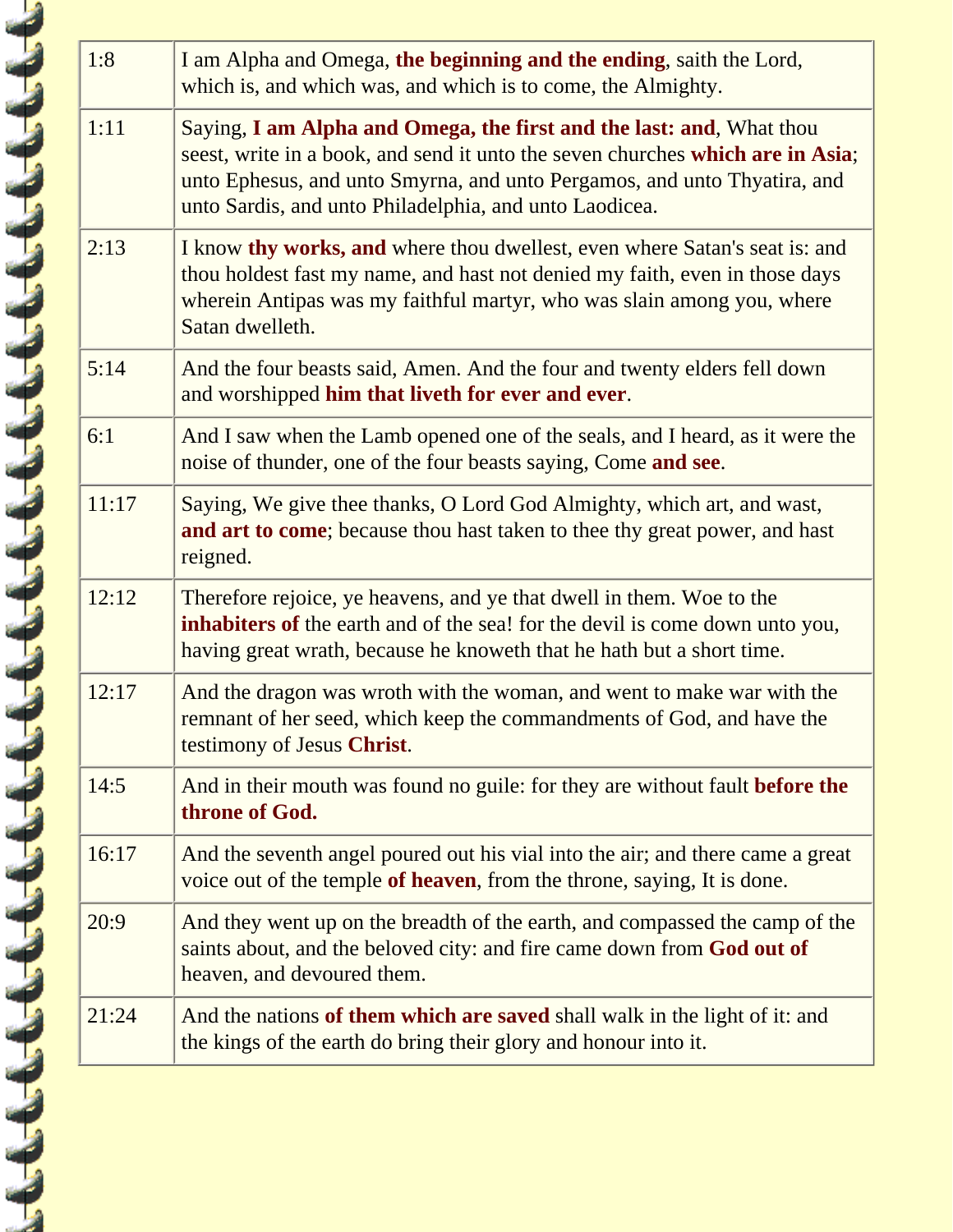**"And if any man shall take away from the words of the book of this prophecy, God shall take away his part out of the book of life, and out of the holy city, and from the things which are written in this book."**  *Revelation 22:19*

# **KJV or** *New* **King James Version (NKJV)?**

*"The WORDS of the LORD are pure words: as silver tried in a furnace of earth, purified seven times. Thou shalt keep them, O LORD, thou shalt PRESERVE them from this generation for ever." (Psalm 12:6-7) (Emphasis mine)* 

In our previous editorials, we sought to prove that the King James Version (KJV) is the *preserved* Word of God in English today. But what about the New King James Version (**NKJV**)**?** Isn't it based on the same Greek text as the **KJV?**

Almost all modern versions of the Bible are based on the Westcott and Hort Greek New Testament. To see what is *wrong with:*

The Alexandrian manuscripts of Westcott and Hort, you can read our [March/](http://www.tulipgems.com/editorialmar-april2004.htm) [April Editorial](http://www.tulipgems.com/editorialmar-april2004.htm)

The men (Westcott and Hort) you can read our [May/June Editorial](http://www.tulipgems.com/Theiss%20Articles%20for%20Tulip%20Gems/editorialMay-June2004.htm).

But the **NKJV** claims to be based on the same Textus Receptus that underlies our King James Version. It is *not* based on the corrupt Westcott and Hort text.

Some good men would argue that the **NKJV** simply uses Modern English, rather than the archaic English of the **KJV**. Therefore, they say, the **NKJV** is more easily understood by today's average reader.

Are the supporters of the **NKJV** correct**?** Should we abandon the **KJV** in favor of the **NKJV**, since both are based on the same Textus Receptus**?** To answer that, we need to uncover some little known facts.

# **FACT #1 – NKJV MAKES** *THEOLOGICAL* **CHANGES TO THE TEXT**

As we mentioned in an earlier editorial, the **NKJV** *drops the word "God"* sixty-six times, according to G.A. Riplinger. There is no warrant in the Greek text to do this. Nor is *"God"* an archaic (old, out of date) word.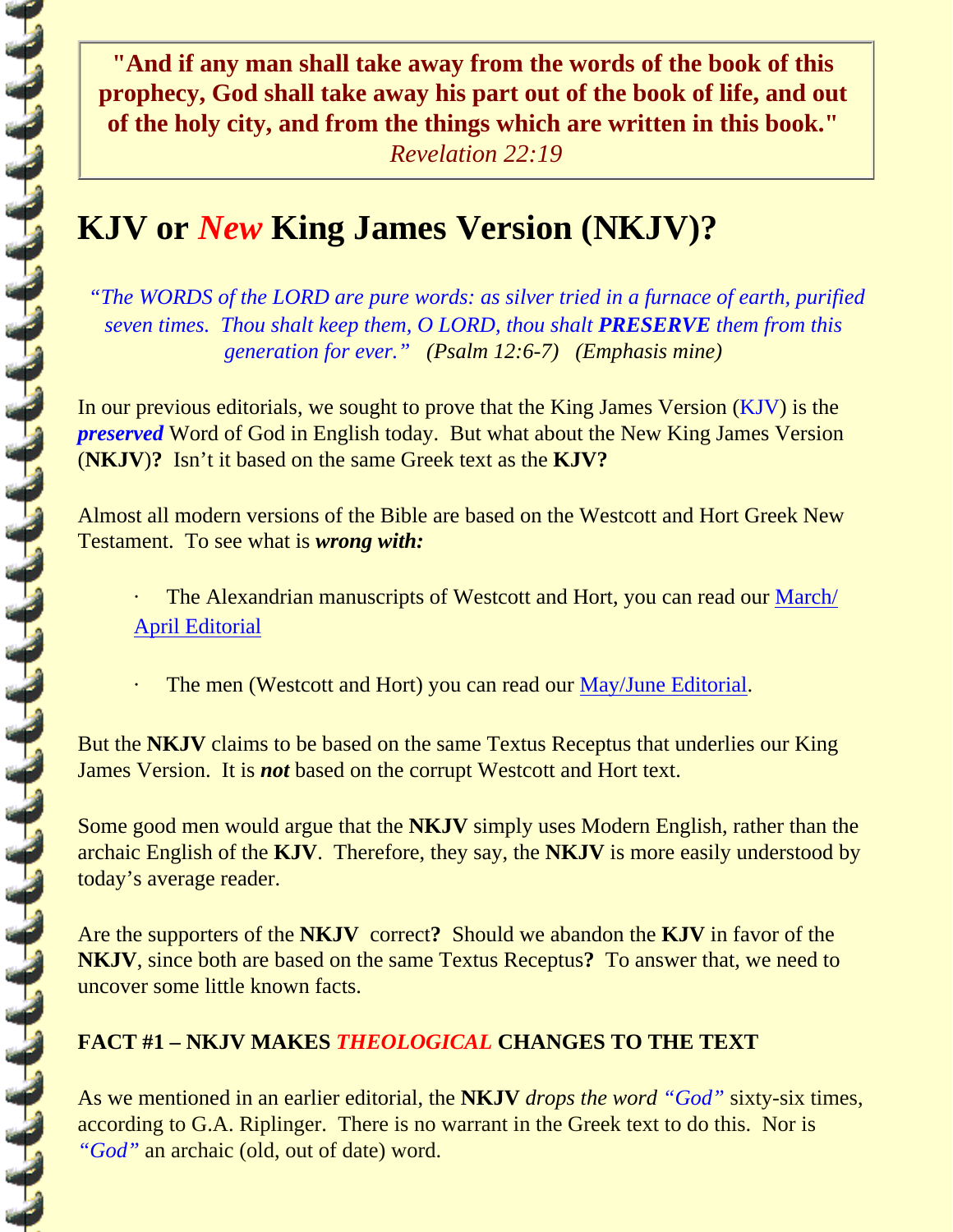Therefore, this is a *theological change*, made by the translators of the **NKJV**. There are many other such changes in the **NKJV**. In a presentation to the Berean Baptist Church of Winston-Salem, North Carolina, G.A. Riplinger said**:**

- · There are **1100** places where the **NKJV** differs from the Textus Receptus.
- · *"Repent"* is omitted **44** times.
- · *"Blood"* is omitted **23** times.
- · *"Hell"* is omitted **22** times.

· *"Damnation"* is omitted entirely.

In addition, the Deity of Christ and of the Father is watered down in dozens of places. Consider this**:**

| <b>NKJV</b>      |               | <b>KJV</b> |  |
|------------------|---------------|------------|--|
| Matt. 18:26      | <b>Master</b> | Lord       |  |
| Luke 13:8        | Sir           | Lord       |  |
| <b>Acts 3:26</b> | Servant       | Son        |  |

Moreover, the **NKJV** agrees with the Jehovah's Witness New World Translation in removing the Deity of the Spirit of God. Both the **NKJV** and the New World Translation call him a *"helper".*

How can this be, if the **NKJV** is based on the same Textus Receptus as the **KJV?**

# **FACT #2 – THE HEBREW TEXT OF NKJV IS NOT THE TEXT OF THE KJV**

The **KJV** Old Testament is based on the Ben Chayyim Masoretic Text. But the **NKJV** is based on the Biblia Hebraica.

According to the Encyclopedia Judaica (1971) its author, Rudolph Kittel, was an anti-Semite and a believer in Hellenistic mystery religions. His son, Gerhard Kittel, was tried and convicted at Nuremburg as a Nazi war criminal.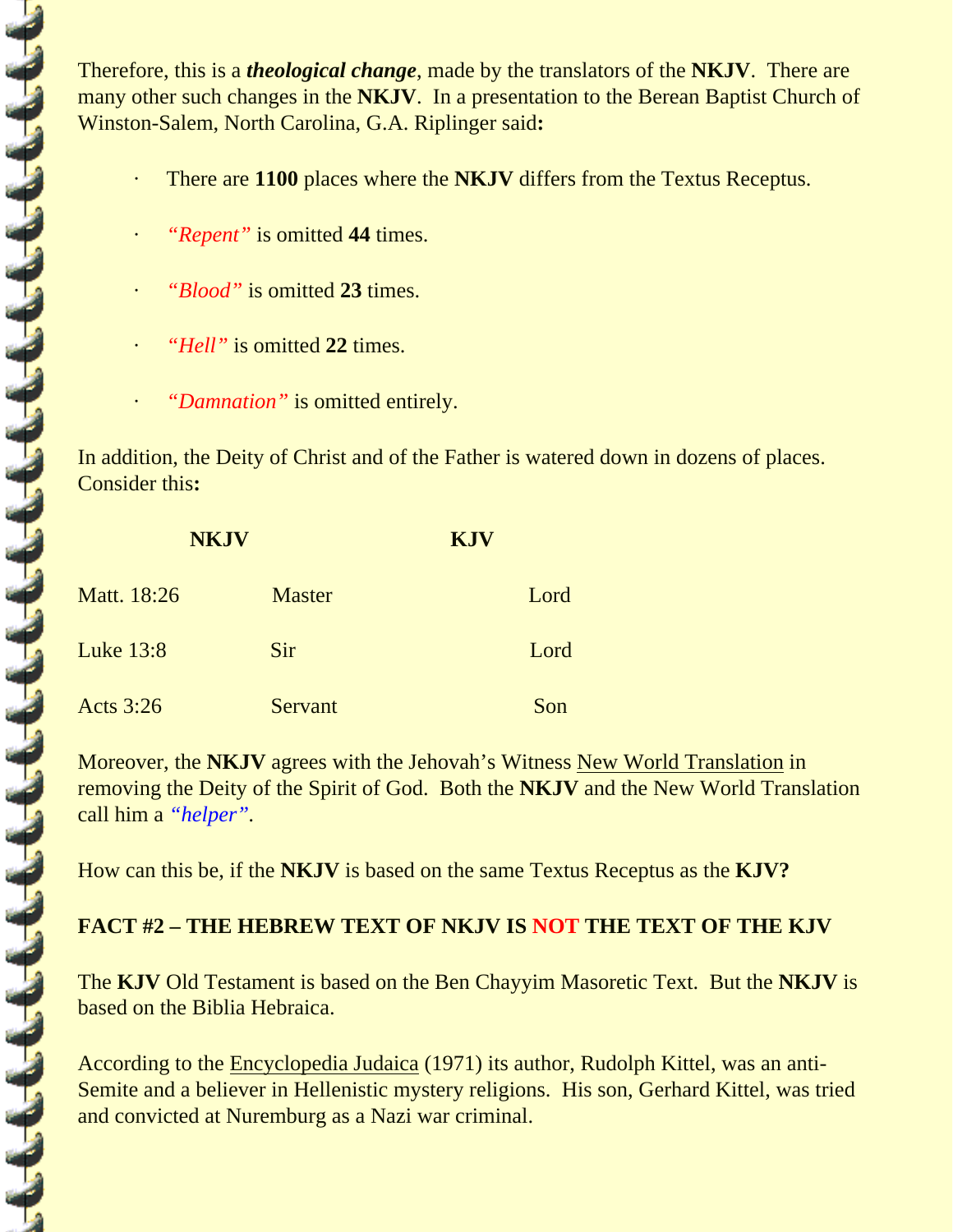His father's Hebrew text, known as the Biblia Hebraica, is based on the Leningrad B 19a manuscript of the Old Testament. The Catholic-led translation committees for several other modern versions of the Bible use it also.

The Textus Receptus follows the Masoretic text. Rudolph Kittel's Biblia Hebraica does not. Therefore, the **NKJV** Old Testament does *not* truly follow the Textus Receptus.

Here we have an unsaved father and son, both anti-Semitic, handling the Word of God with *unwashed hands*. They give us their slant on what it says.

# **FACT #3 – THE KJV IS** *EASIER* **TO UNDERSTAND THAN THE NKJV**

Supporters of the **NKJV** argue that it is easier to understand than the **KJV** because the **NKJV** does not use archaic words like *"thee"* and *"thou."* At first glance, this argument seems to be plausible.

But upon further examination, we find that this argument is faulty. The Flesch-Kincaid research company's Grade Level Indicator places the **KJV** at a 5th grade reading level. The same standardized test places both the **NKJV** and the **NASB** at 6th grade level and the **NIV** at an 8<sup>th</sup> grade level.

The chapters compared were Genesis 1, Malachi 1, Matthew 1 and Revelation 1. The test formula is: (.39 x average number of words per sentence)  $+$  (11.8 x average number of syllables per word) –  $(15.59)$  = grade level.

Why is the **KJV** easier to read**?** The **KJV** uses many one or two syllable words. But the **NKJV** (and both the **NASB** and the **NIV**) substitute complex, multi-syllable words and phrases. Consider the following contrast between the **NKJV** and **KJV:**

| <b>HARD WORD - NKJV</b> |          | <b>EASY WORD - KJV</b> |
|-------------------------|----------|------------------------|
| 1 Kings 10:28           | Keveh    | linen yarns            |
| <b>Lamentations 5:3</b> | waifs    | fatherless             |
| Ezekiel 31:4            | rivulets | little rivers          |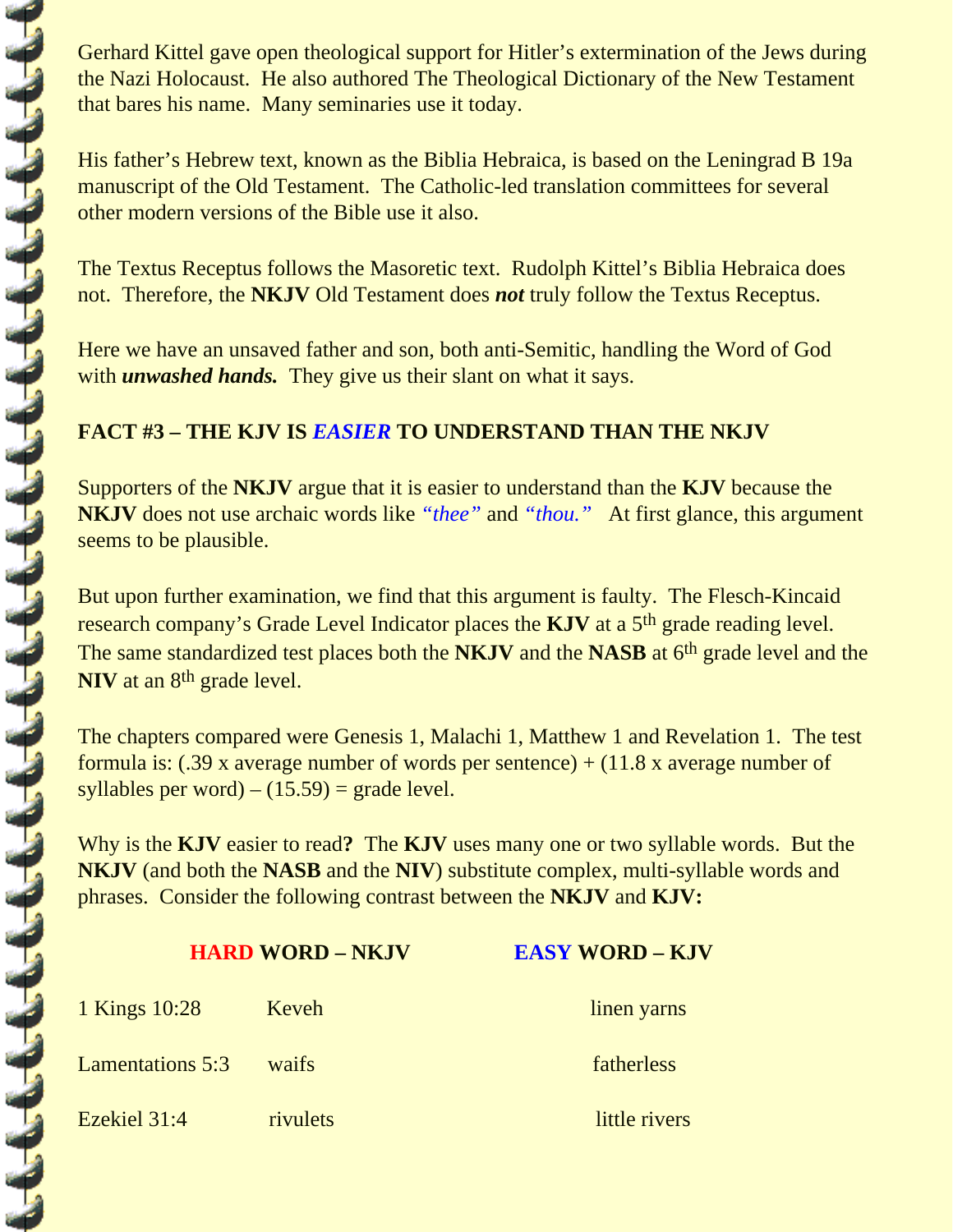| John 18:28 | Praetorium          | judgment hall    |
|------------|---------------------|------------------|
| Acts 17:22 | the Areopagus       | <b>Mars Hill</b> |
| Acts 27:17 | <b>Syrtis Sands</b> | quicksand        |
| Luke 16:23 | hades               | hell             |

On the last substitution (*"hades"* for *"hell")* keep this in mind. Virtually no angry sinner tells someone else to *"go to hades".* Rather, they normally say in their anger, *"go to hell!"* Even unsaved people know the meaning of *"hell".*

To use *"hades"* instead of *"hell"* (as the **NKJV** does) is to associate it with ancient, pagan Greek mythology as a place of the departed souls. This fits in nicely with the modern day revival of paganism in the New Age movement.

Now consider the complex phrases of the **NKJV** when contrasted with the simpler phrases of the **KJV:**

| <b>KJV</b>   | <b>COMPLEX PHRASE - NKJV</b>       | <b>SIMPLE PHRASE -</b> |
|--------------|------------------------------------|------------------------|
| Psalm $40:9$ | I have proclaimed the good news of | I have preached        |
| 1 Cor. 3:3   | behaving like mere men             | walk as men            |
| 2 Cor. 11:29 | do not burn with indignation       | burn not               |

# **FACT #4 – THE NKJV IS NOT GOD'S WORD**

One reason the publishers of the *new* Bible versions change words is to obtain a copyright. In order to obtain a copyright, one must produce a *substantially new work*. It cannot be just a minor updating of someone else's original work.

The **NKJV** publisher (Thomas Nelson Publishers) cannot produce a substantially new work from the same Textus Receptus on which the **KJV** is based *without making substantial changes in the words and phrases used.*

In order to obtain a copyright on their **NKJV**, Nelson made substantial changes to the text of God's Word. Nelson substituted complex, multi-syllable words and phrases in place of the simple language of the **KJV**.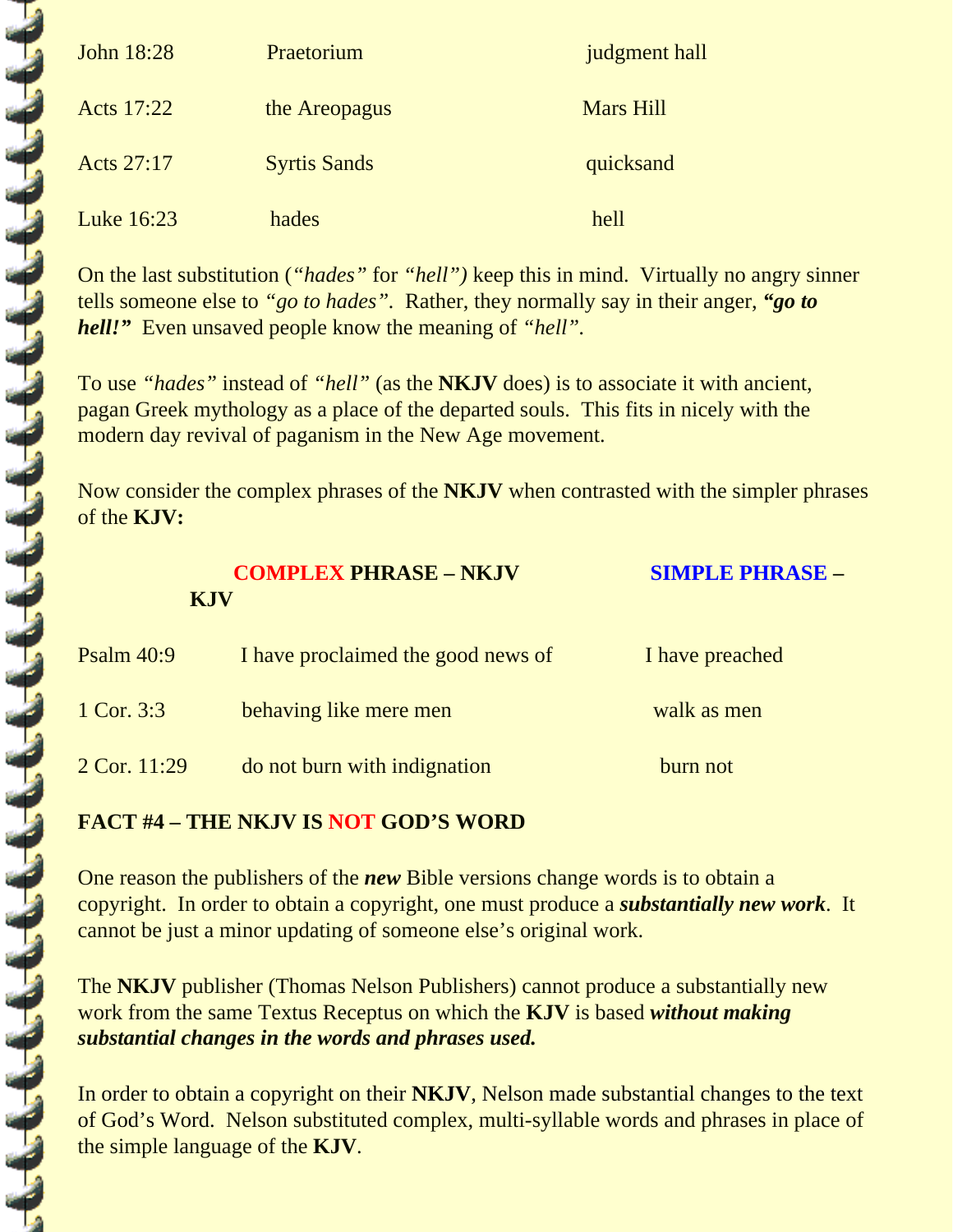These man-made changes not only made the **NKJV** more *difficult* to read than the **KJV**. They also *perverted* the pure Word of God.

There is no copyright on the **KJV** (except for a possible copyright on the maps and notes used). You *can't* copyright God's Word. But there *is* a copyright on the **NKJV**.

To earn money through a copyright, Thomas Nelson, Inc. made substantial changes to the **KJV** in creating the **NKJV**. Nelson's **NKJV** perverted the Word of God to make it a substantially new work of man, which could then qualify for a copyright.

The **NKJV** is the copyrighted word of man. The **KJV** is the Word of God.

God of the New Versions/New Age vs. God of the Bible & Christianity

|                                                                                                                |                  | NASB, NIV, et al.: Verse: King James Bible                         |
|----------------------------------------------------------------------------------------------------------------|------------------|--------------------------------------------------------------------|
| morning star Is. 14:12-15 Lucifer                                                                              |                  |                                                                    |
| The Christ Acts 5:42 Jesus Christ                                                                              |                  |                                                                    |
| divine being Acts 17:29 The Godhead                                                                            |                  |                                                                    |
|                                                                                                                |                  | divine nature Rom. 1:20 The Godhead                                |
| a Goden and a set of the set of the set of the set of the set of the set of the set of the set of the set of t | Acts $14:15$ God |                                                                    |
| The Lord Ex. 6:3 JEHOVAH                                                                                       |                  |                                                                    |
|                                                                                                                |                  | The Lord 1 Cor 16:22 Lord Jesus Christ                             |
|                                                                                                                |                  | The Spirit Acts 8:18 The Holy Ghost                                |
|                                                                                                                |                  | The One John 4:42 God, Christ, the Son                             |
| Only One Matt. 19:17 God                                                                                       |                  |                                                                    |
|                                                                                                                |                  | The Mighty One Josh. 50:1 The LORD GOD                             |
| a son of the gods Dan. 3:25 Son of God                                                                         |                  |                                                                    |
| Son of Man John 9:35 Son of God                                                                                |                  |                                                                    |
|                                                                                                                |                  | <b>OMITTED</b> I John 5:7,8 For there are three that               |
|                                                                                                                |                  | bear record in heaven, the                                         |
|                                                                                                                |                  | Father, the Word, and the                                          |
|                                                                                                                |                  | <b>Holy Ghost: and these</b>                                       |
|                                                                                                                | three are one.   |                                                                    |
|                                                                                                                |                  | visions he has $\qquad$ Col. 2:18 $\qquad$ visions he has not seen |
|                                                                                                                |                  | seen fruit of the Eph. 5:9 fruit of the Spirit                     |
|                                                                                                                |                  | light and the Rev. 21:24 and the nations of them                   |
| nations shall walk                                                                                             |                  | which are saved shall                                              |
| by its light                                                                                                   |                  | walk in the light of it.                                           |
|                                                                                                                |                  | king of nations Rev. 15:3 King of saints                           |
| end of the age                                                                                                 |                  | Matt. 28:20 And of the world                                       |
|                                                                                                                |                  |                                                                    |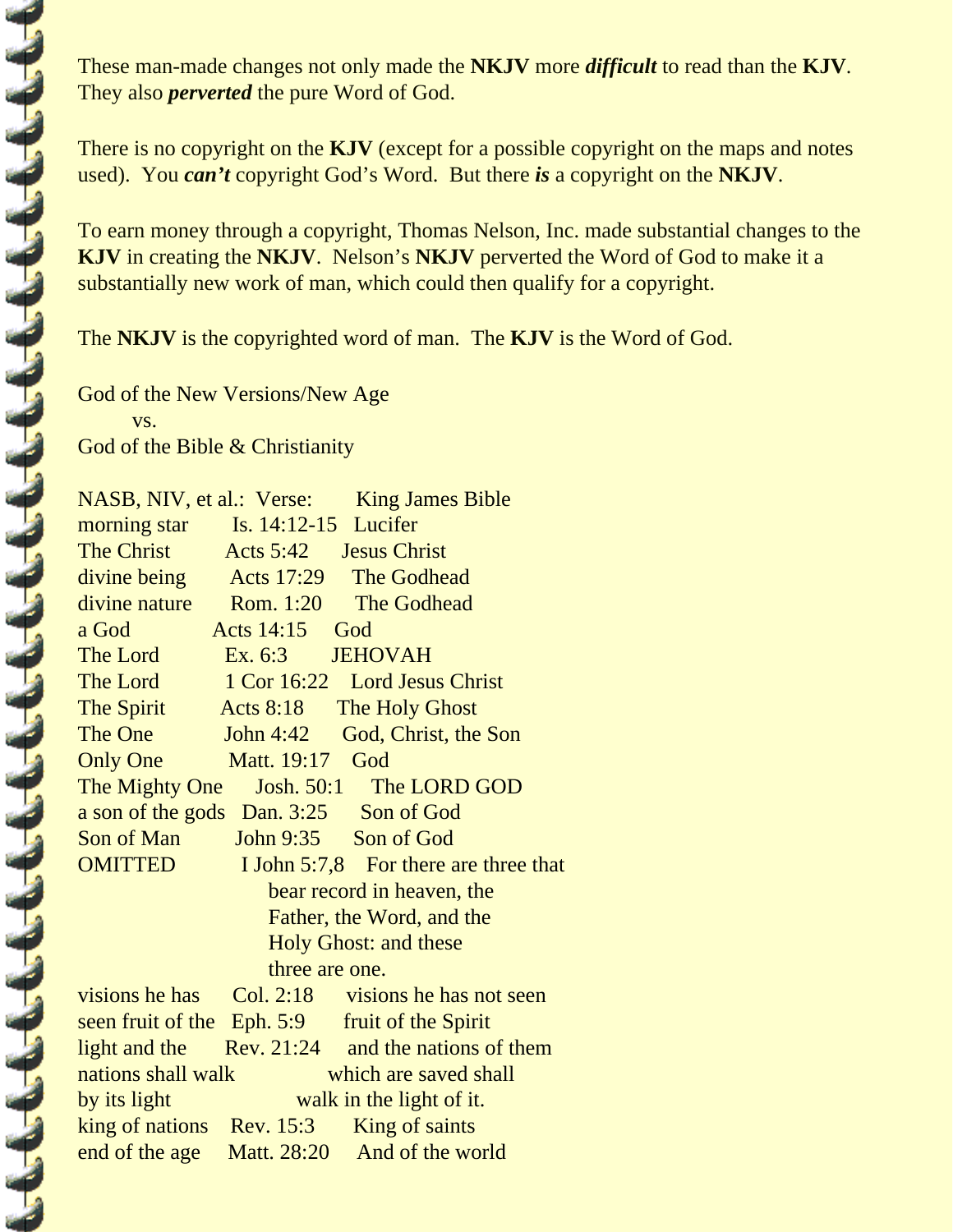I can do everything Phil 4:13 I can do all things through him who through Christ which gives me strength strengtheneth me. He who was re- 1 Tim. 3:16 God was manifest in the vealed in the flesh flesh he Luke 24:36 Jesus He Matt. 4:18 Jesus He Mark 2:15 Jesus Him Mark 10:52 Jesus His Kingdom Matt. 6:33 The Kingdom of God He Rev. 21:4 God He 1 Tim 3:16 God He Gal. 1:15 God He Matt. 22:32 God his spirit  $1$  Cor. 14:2 the spirit His name Acts 22:16 the name of the Lord His name... in Rev 14:1 his father's name in their foreheads their foreheads (see Rev. 14:11!) (image worshippers Acts 17:2 (image worshippers are) very religious are) too superstitious worship (see Rev. 9,Phil. 3:3 worship God 13, 14, 16) The "New" Christianity

 vs. First Century Christianity

NASB, NIV, Verses King James Bible

Then come, follow me Mark 10:21 and come, take up the cross and follow me heart 1 Pet. 1:22 pure heart adequate 2 Tim 3:17 perfect prosperity Prov. 21:21 righteousness prosper Jer. 29:11 peace godliness actually is 1 Tim. 6:6 godliness with contentment a means of great gain is great gain wisdom brings success Eccl. 10:10 wisdom is profitable to direct boast Heb. 3:6 rejoicing be proud 2 Cor 1:14 your rejoicing take pride in James 1:9 rejoice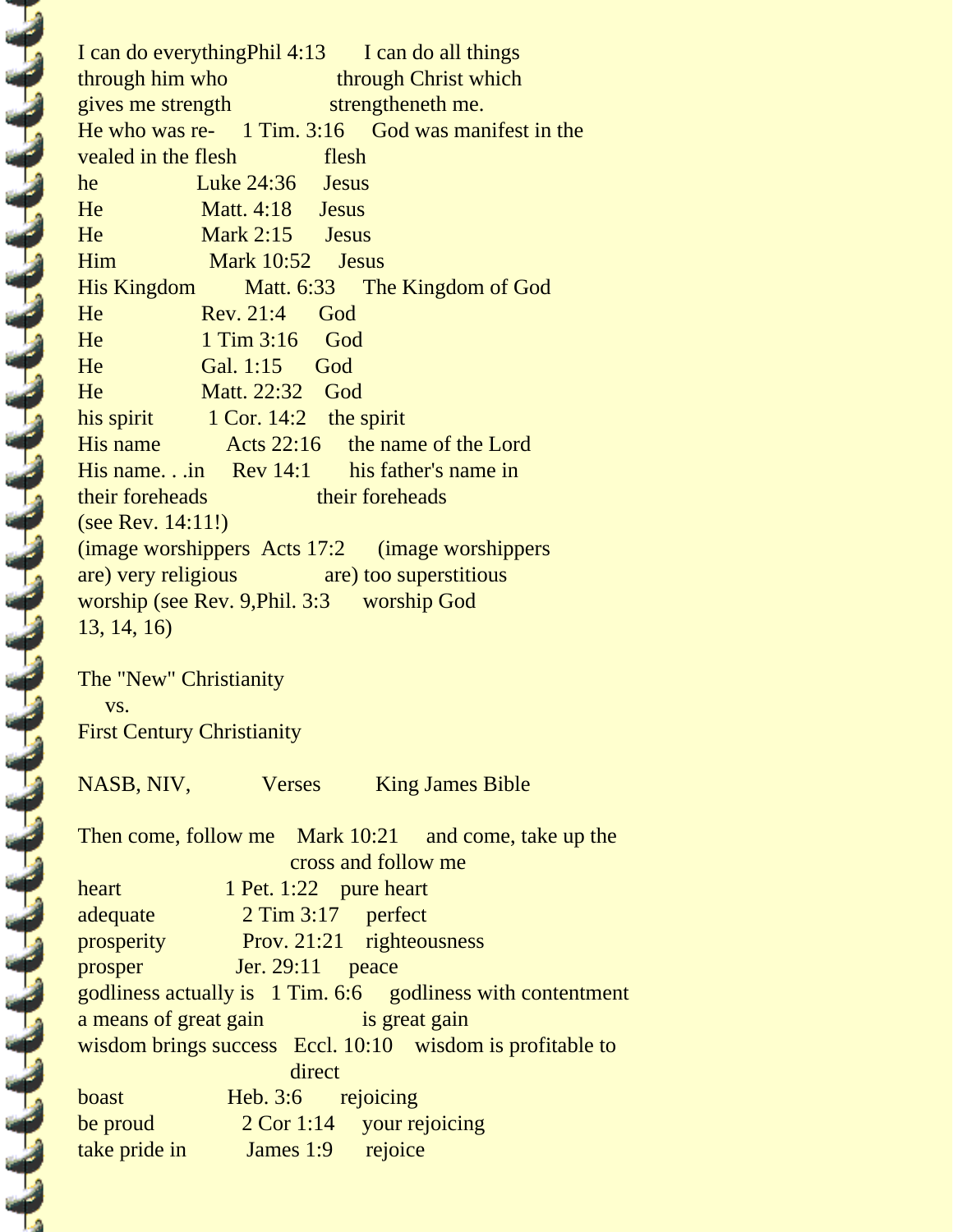proud confidence 2 Cor. 1:12 rejoicing furthering the 1 Tim. 1:4 godly edifying administration Thou hast made him a  $\overline{Ps}$ . 8:5 thou hast made him a little lower than God little lower than the angels I retract... Job 42:6 I abhore myself Our humble state Phil. 3:21 our vile bodies man shall not live on Luke 4:4 That man shall not live bread alone by bread alone, but by every word of God

Salvation by Works vs. Salvation through faith in Jesus Christ

NASB, NIV . Verses King James Bible

Children, how hard it Mark 10:24 Children, how hard it is is to enter the for them that trust in kingdom of God riches to enter into the kingdom of God By standing firm you Luke 21:19 in your patience possess will save yourself ye your souls obey Eph. 2:8 believe faithfulness Gal. 5:22 faith OMITTED Rom. 11:6 But if it be of works then it is no more grace: the gospel  $\sim$  Rom 1:16 the gospel of Christ in whom we have Col. 1:14 in whom we have redemption redemption through his blood faith Rom. 3:25 through faith in his blood who believes Mark 9:42 believe in me whosoever believes John 3:15 whosoever believeth in him he who believes has John 6:47 He that believeth on me everlasting life hath everlasting life calling on His name Acts  $22:16$  calling on the name of the Lord Neither is circumcision Gal.  $6:15$  For in Christ Jesus anything neither circumcision availeth any thing I bow my knees before Eph 3:14 I bow my knees unto the the Father Father Father of our Lord Jesus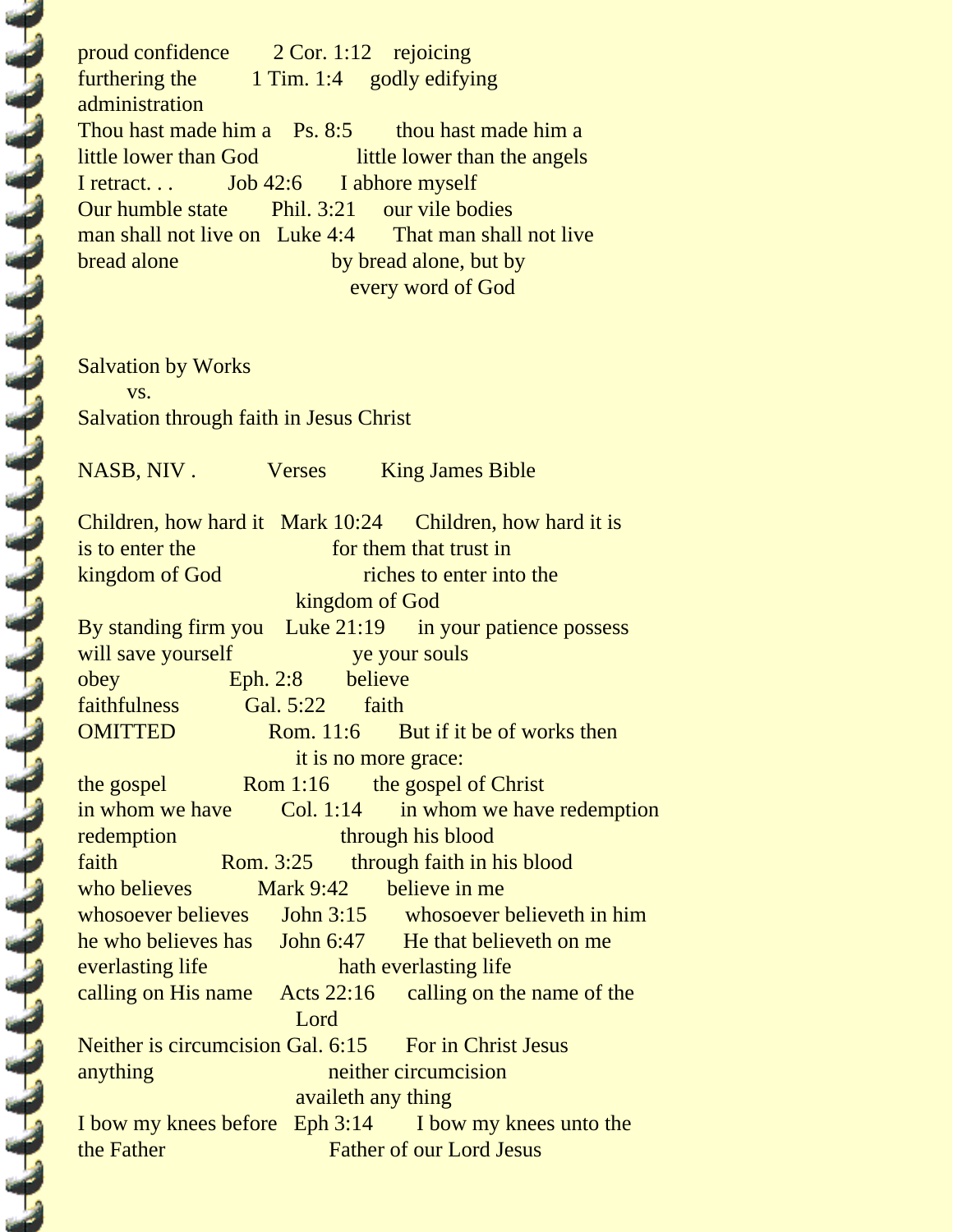|                       | <b>Christ</b>       |                                                         |
|-----------------------|---------------------|---------------------------------------------------------|
| an heir of God        |                     | Gal. 4:7 an heir of God through                         |
|                       | <b>Christ</b>       |                                                         |
| God who created all   | Eph. $3:9$          | God who created all things                              |
| things                |                     | by Jesus Christ                                         |
| the Father            |                     | Eph. 3:11 our Father of the Lord                        |
|                       | <b>Jesus Christ</b> |                                                         |
|                       |                     | every spirit that does 1 John 4:3 And every spirit that |
| not acknowledge Jesus |                     | confesseth not that Jesus                               |
| is not from God       |                     | Christ is come in the                                   |
|                       |                     | flesh is not of God: and                                |
|                       |                     | this is that spirit of                                  |
|                       | antichrist.         |                                                         |
|                       |                     |                                                         |

Let no one forget the fact that **EVERY WORD in the Holy Bible is vitally important.** So important is this fact that the following warnings are given by the Almighty God concerning His Word.

Deut.4: 2 *Ye shall not add unto the word which I command you, neither shall ye diminish ought from it, that ye may keep the commandments of the LORD your God which I command you.*

Revelation *For I testify unto every man that heareth the words of the prophecy*  22:18 *of this book, If any man shall add unto these things, God shall add unto him the plagues that are written in this book: 19: And if any man shall take away from the words of the book of this prophecy, God shall take away his part out of the book of life, and out of the holy city, and from the things which are written in this book.*

It is absolutely impossible for me to over emphasise the gravity of the above warning. Let all who read it - beware!

#### **3. CORRUPT MANUSCRIPTS**

As mentioned above the NASV draws heavily from two of the most corrupt Greek manuscripts ever found, **Codex Sinaiticus** and **Codex Vaticanus**. This fact alone, when it is brought to one's attention, should cause discerning Bible students to stay clear of the NASV. To be sure that translation contains many passages which are **identical** to the KJV (as do all SBS Sermon Notes and Bible Lessons) but that does not make the NASV (or my own writings) the very **Word of God!** In my opinion the **NASV** is a clever and extremely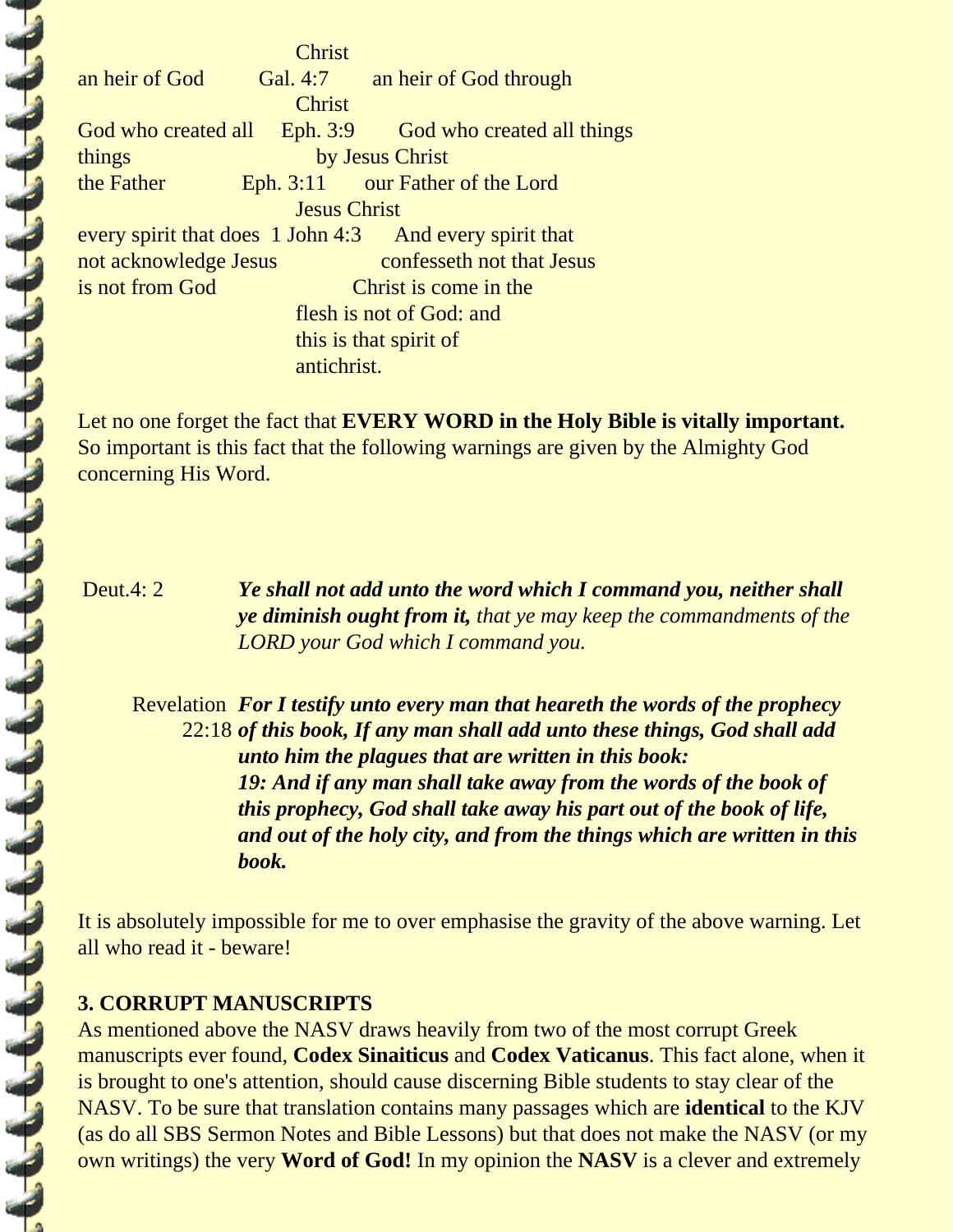dangerous counterfeit; a **Bogus Bible** posing as the very **Word of God!** It must be exposed for what it really is - the **Work of Satan!**

In the 70+ verses that follow I have **highlighted in bold type** the words, phrases and verses which have been **changed** or **deleted** in the **NASV.** In a few instances I have included a **COMMENT;** but where I have not, the reader is advised to pause and consider the gravity of the corruption of which the **NASV** is guilty.

# **4. DOUBT-LADEN FOOTNOTES**

The NASV like many other modern translations contains many doubt-laden footnotes such as:

- *'Many mss.*(manuscripts) *do not contain this verse.'*
- *'The earliest mss read.'*
- *'Some ancient mss add.'*
- *'Many ancient authorities read.'*
- *'Not found in the most of the old mss.'*
- *'Some mss insert.'*

● *'Some ancient mss do not contain.'*

Unlike a good Chain-Reference Bible that points the reader to other texts on the same subject, these footnotes clearly show that the NASV translators, **whilst putting on a show of apparent fairness,** are really unsure of their own product. *'Is the NASV God's Word for Today or Not?'* They obviously **don't know** or **don't believe,** else they would not insert so many conflicting footnotes; which not only cast doubt on the **King James Bible**, but also on their own version which within 28 years of its publication in 1971 is now being phased out.

These dubious **footnotes** impliedly teach that since there are so many disagreeing manuscripts no one can be certain as to which is the **real Word of God.** In effect they say: *'Take your pick, decide for yourself which manuscript or version you want to accept; for the fact is, no one can be certain what God actually said.'*

# *'Yea hath God said?'* **(Genesis 3:1)**

was, and still is, Satan's main weapon against truth. He deceived **Eve** in the Garden of Eden by planting **doubt about God's Word** in her mind. Satan is doing the very same thing with the modern translations of the Bible. **They all cast doubt on the real Word of God (the KJV)**; and those **insinuating footnotes** are the latest Satanic way of saying: *'Hath God said?*

With these thoughts in mind we will now turn our attention to the actual verses which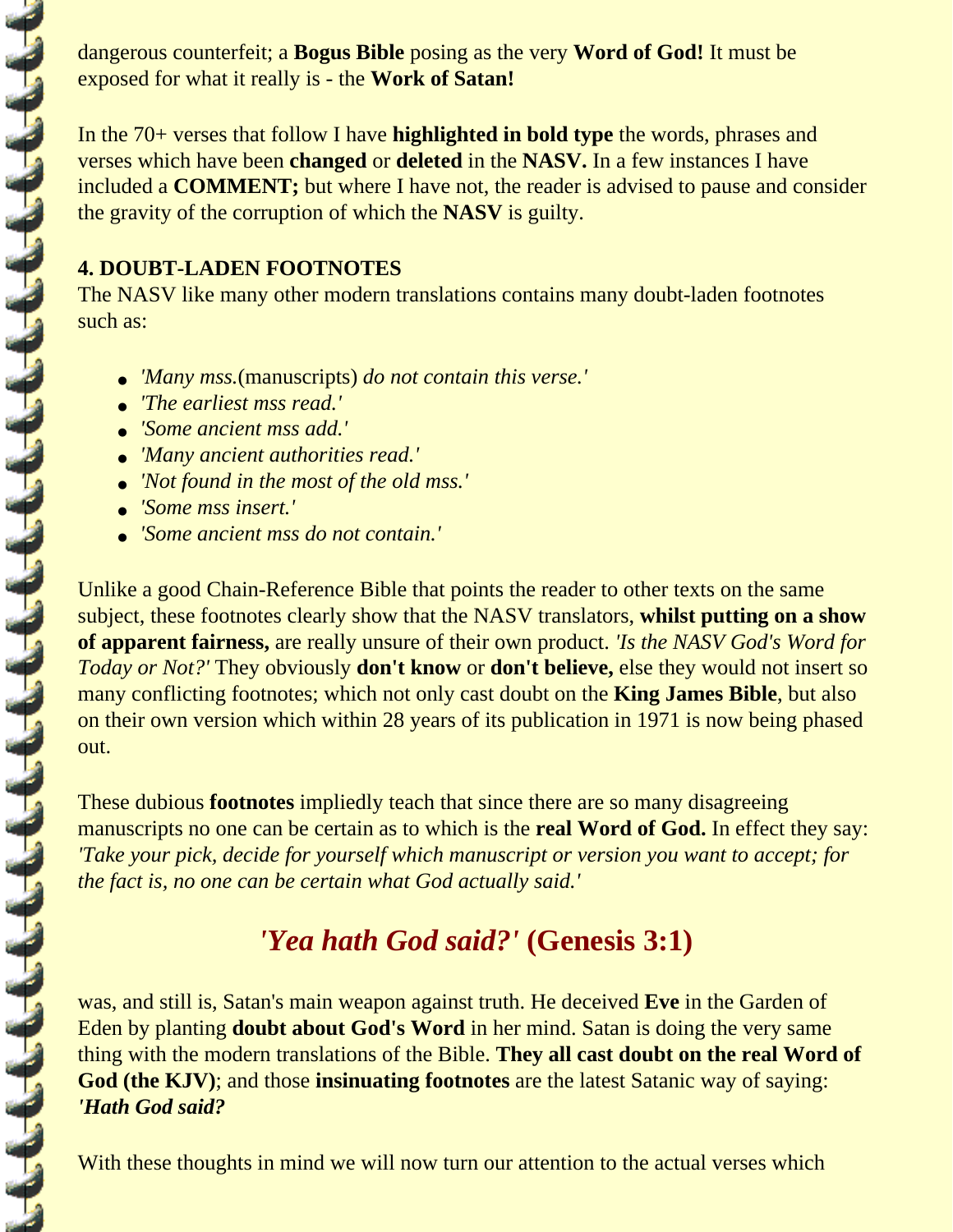have been corrupted in the NASV. Remember that these texts are from the KJV and the words or phrases in **bold type** indicate where the **NASV** has twisted or deleted God's Word.

- Luke 4: 4: And Jesus answered him, saying, It is written, That man shall not live by bread alone, **but by every word of God.**
- Luke 4: 8: And Jesus answered **and said unto him, Get thee behind me, Satan:**  for it is written, Thou shalt worship the Lord thy God, and him only shalt thou serve.
- Matt.25: 13: Watch therefore, for ye know neither the day nor the hour **wherein the Son of man cometh.**
- Matt. 27: 35: And they crucified him, and parted his garments, casting lots: **that it might be fulfilled which was spoken by the prophet, They parted my garments among them, and upon my vesture did they cast lots.**
- Mark 6: 11: And whosoever shall not receive you, nor hear you, when ye depart thence, shake off the dust under your feet for a testimony against them. **Verily I say unto you, It shall be more tolerable for Sodom and Gomorrha in the day of judgment, than for that city.**
- Mark 13: 14: But when ye shall see the abomination of desolation, **spoken of by Daniel the prophet**, standing where it ought not, (let him that readeth understand,) then let them that be in Judaea flee to the mountains.
- John 7: 8: Go ye up unto this feast: I go not up **yet** unto this feast; for my time is not yet full come.

**COMMENT:** By omitting the word **'yet'** the NASV makes the Saviour a liar, because he did **later** go up to the feast. (John 7:10)

● John 3: 15: That whosoever believeth in him **should not perish**, but have eternal life.

**COMMENT:** This is an extremely powerful verse. It guarantees that whoever believes in Jesus (identified in verse 14) **should not perish but have eternal life.**  But what do the NASV translators make of this verse? They mutilate it by deleting the words '*should not perish.'* Then they inject uncertainty by using the word *'may.'* There is no assurance here, no divine guarantee or promise. Instead, *'the believer… MAY in him have eternal life;'* implying thereby that he '*May Not!'* 

- Rom. 14: 10: But why dost thou judge thy brother? or why dost thou set at nought thy brother? for we shall all stand before the judgment seat **of Christ.**
- Col.3: 6: For which things' sake the wrath of God cometh on the children of **disobedience.**
- 1 Tim.3: 16: And without controversy great is the mystery of godliness: **God** was manifest in the flesh, justified in the Spirit, seen of angels, preached unto the Gentiles, believed on in the world, received up into glory.

**COMMENT:** The word **God** has been changed to **He.** This is an attack on a cardinal truth namely that Jesus Christ is **God incarnate;** that is, **God in human flesh!** To replace the word *God* with *He* is a corruption of the text. It casts doubt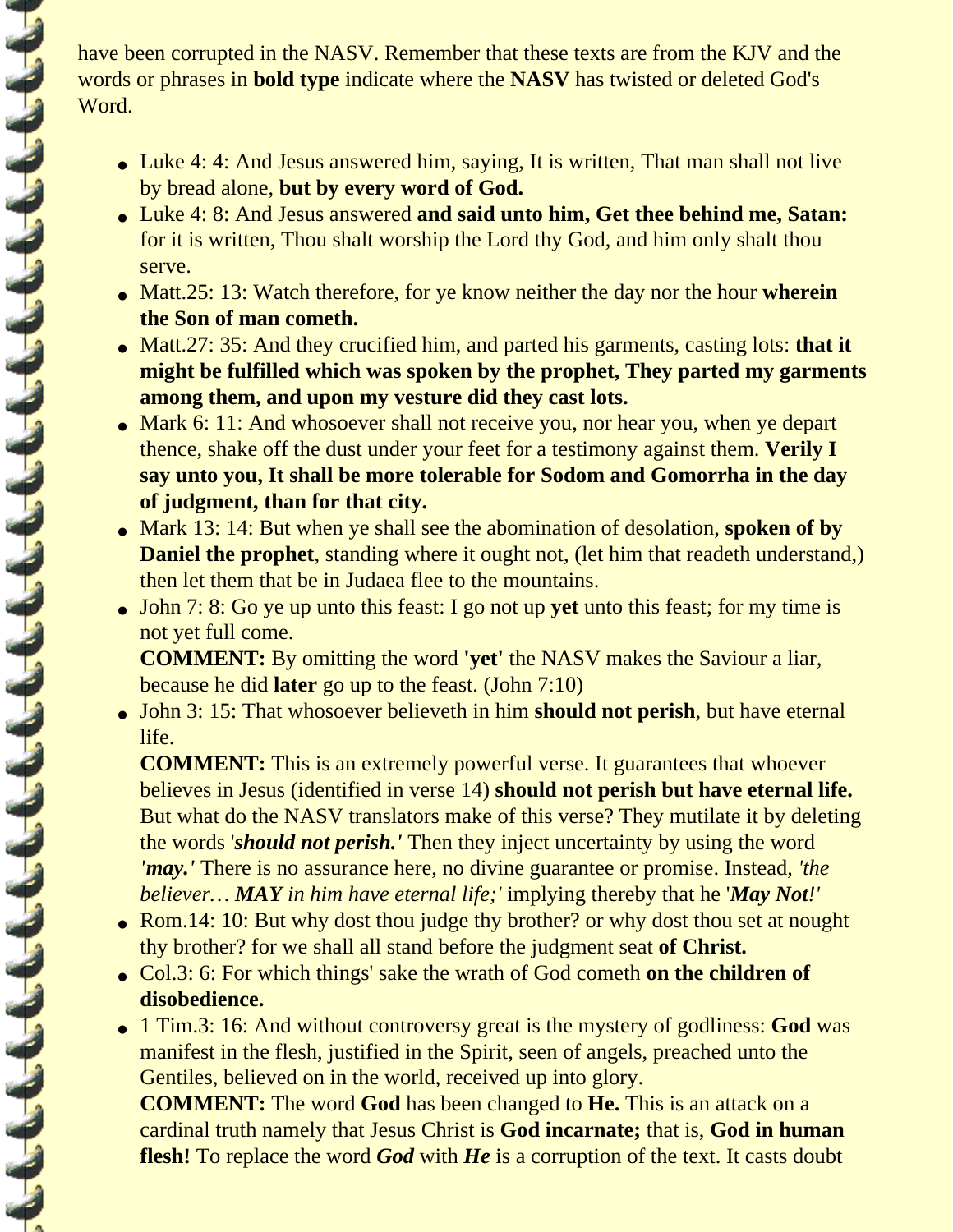on the divinity of Jesus Christ.

- 1 John 4: 3: And every spirit that confesseth not that Jesus **Christ is come in the flesh** is not of God: and this is that spirit of antichrist, whereof ye have heard that it should come; and even now already is it in the world.
	- **COMMENT:** the word **Christ** means '*the anointed One, the Messiah!* In this verse the NASV omits the fact that **Jesus was indeed the Messiah, the anointed of God, the Christ!** Indeed whenever the word *'Christ'* is omitted from its rightful place in a modern translation, the fact that He is the **Messiah, the anointed of God,** is being silently denied.
- $\bullet$  1 Cor.5: 7: Purge out therefore the old leaven, that ye may be a new lump, as ye are unleavened. For even Christ our passover is sacrificed **for us.**
- Col.1: 14: In whom we have redemption **through his blood,** even the forgiveness of sins:
- 1 Peter 4: 1: Forasmuch then as Christ hath suffered **for us** in the flesh, arm yourselves likewise with the same mind: for he that hath suffered in the flesh hath ceased from sin.

# **In Me / On Me / Of Christ / In Christ / Through Christ**

- Mark 9: 42: And whosoever shall offend one of these little ones that believe **in me**, it is better for him that a millstone were hanged about his neck, and he were cast into the sea.
- John 6: 47: Verily, verily, I say unto you, He that believeth **on me** hath everlasting life.
- Rom.1: 16: For I am not ashamed of the gospel **of Christ:** for it is the power of God unto salvation to every one that believeth; to the Jew first, and also to the Greek.
- Gal.3: 17: And this I say, that the covenant, that was confirmed before of God **in Christ**, the law, which was four hundred and thirty years after, cannot disannul, that it should make the promise of none effect.
- Gal.4: 7: Wherefore thou art no more a servant, but a son; and if a son, then an heir of God **through Christ.**
- Gal.6: 15: For **in Christ Jesus** neither circumcision availeth any thing, nor uncircumcision, but a new creature.

# **Denial of a Literal Heaven**

The NASV translators have a strange aversion to **heaven.** Notice how in the following six verses the references to **heaven** have been removed.

● Luke 11: 2: And he said unto them, When ye pray, say, **Our** Father **which art in heaven**, Hallowed be thy name. Thy kingdom come. **Thy will be done, as in heaven, so in earth**.

**COMMENT:** The NASV translators have mutilated this verse, which has **32**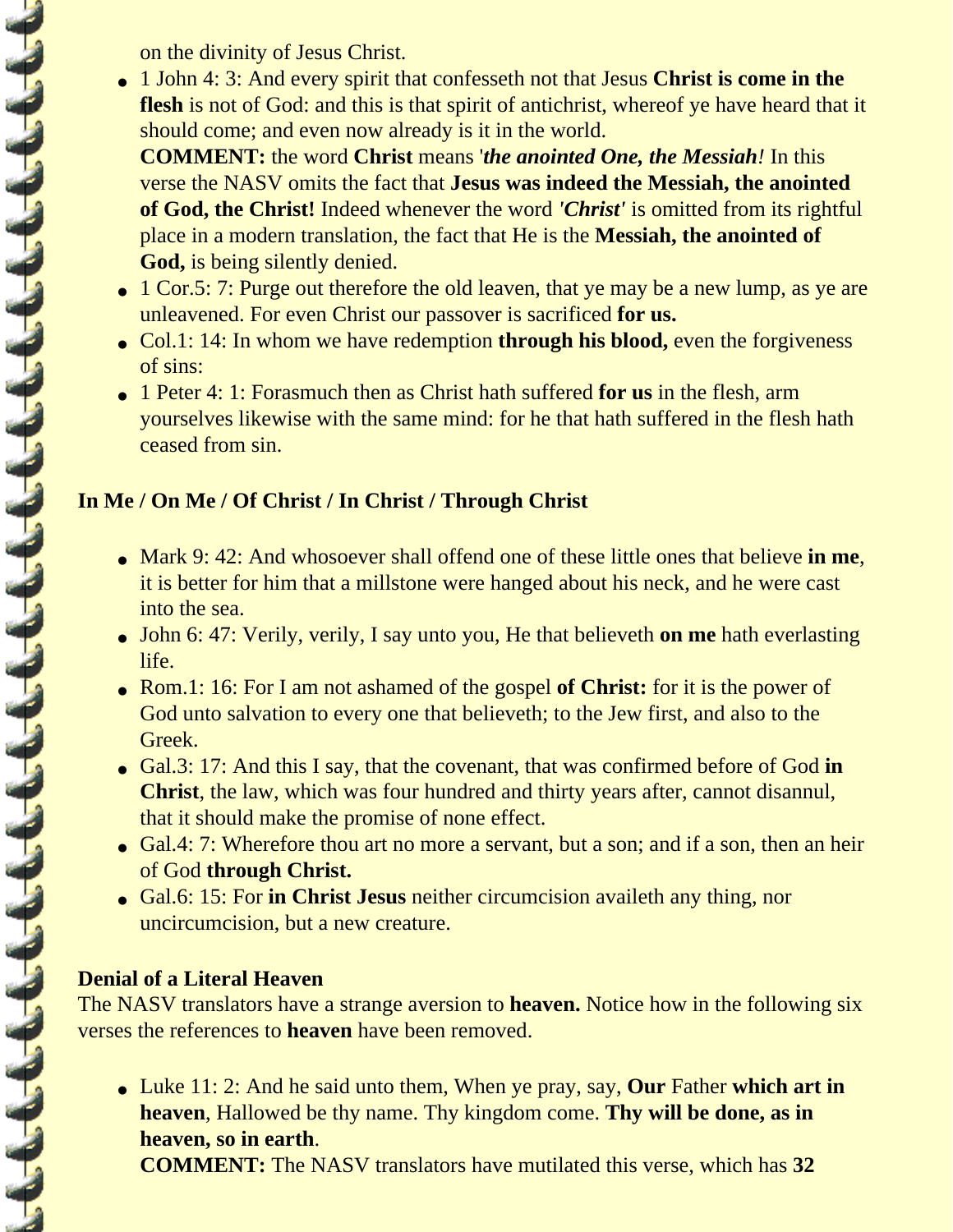**words**, by deleting **14 of them!** Another **5 words** from this famous prayer have been deleted in the next verse:…And lead us not into temptation; **but deliver us from evil.** 

- Heb.10: 34: For ye had compassion of me in my bonds, and took joyfully the spoiling of your goods, knowing in yourselves that ye have **in heaven** a better and an enduring substance.
- 1 John 5:7: For there are three that bear record in heaven, the Father, the Word, **and the Holy Ghost: and these three are one**. 8: **And there are three that bear witness in earth**, the Spirit, and the water, and the blood: and these three agree in one.

**COMMENT:** Here is another example of massive mutilation.

- Luke 24: 51: And it came to pass, while he blessed them, he was parted from them, and **carried up into heaven.**
- Rev.16: 17: And the seventh angel poured out his vial into the air; and there came a great voice out of the temple **of heaven**, from the throne, saying, It is done.
- John 3: 13: And no man hath ascended up to heaven, but he that came down from heaven, even the Son of man **which is in heaven**.
- Luke 2: 33: And *Joseph* and his mother marvelled at those things which were spoken of him.

**COMMENT:** The name **Joseph** has been changed to *His father,* thereby denying that God was the Saviour's Father not Joseph.

- John 8: 59: Then took they up stones to cast at him: but Jesus hid himself, and went out of the temple, **going through the midst of them, and so passed by.**
- Phil.4: 13: I can do all things **through Christ** which strengtheneth me. **COMMENT:** As stated previously, the word **Christ** means the **anointed One, the Messiah.** The NASV replaces this powerful title with the word Him, which could mean anyone or any God for that matter.
- Rev.21: 24: And the nations **of them which are saved** shall walk in the light of it: and the kings of the earth do bring their glory and honour into it. **COMMENT:** Deleting words from the Bible, especially from the book of **Revelation**, carry an extremely heavy penalty (Rev.22:18-19). The NASV translators by deleting the words *'of them which are saved'* have removed a vital proviso and allowed all nations to enter the new Jerusalem. It's not just *'the nations'*  but rather *'the nations of them which are saved.'*
- 2 Cor.4: 14: Knowing that he which raised up the Lord Jesus shall raise up us also **by** Jesus, and shall present us with you. **COMMENT:** The word **by** has been changed to **with!** This change makes the

whole sentence nonsense; because this letter to the Corinthians was written over **25 years after** the resurrection of Jesus. So how could any believer at that time be resurrected *'with'* Jesus?

 $\bullet$  Eph.3: 9: And to make all men see what is the fellowship of the mystery, which from the beginning of the world hath been hid in God, who created all things **by Jesus Christ.**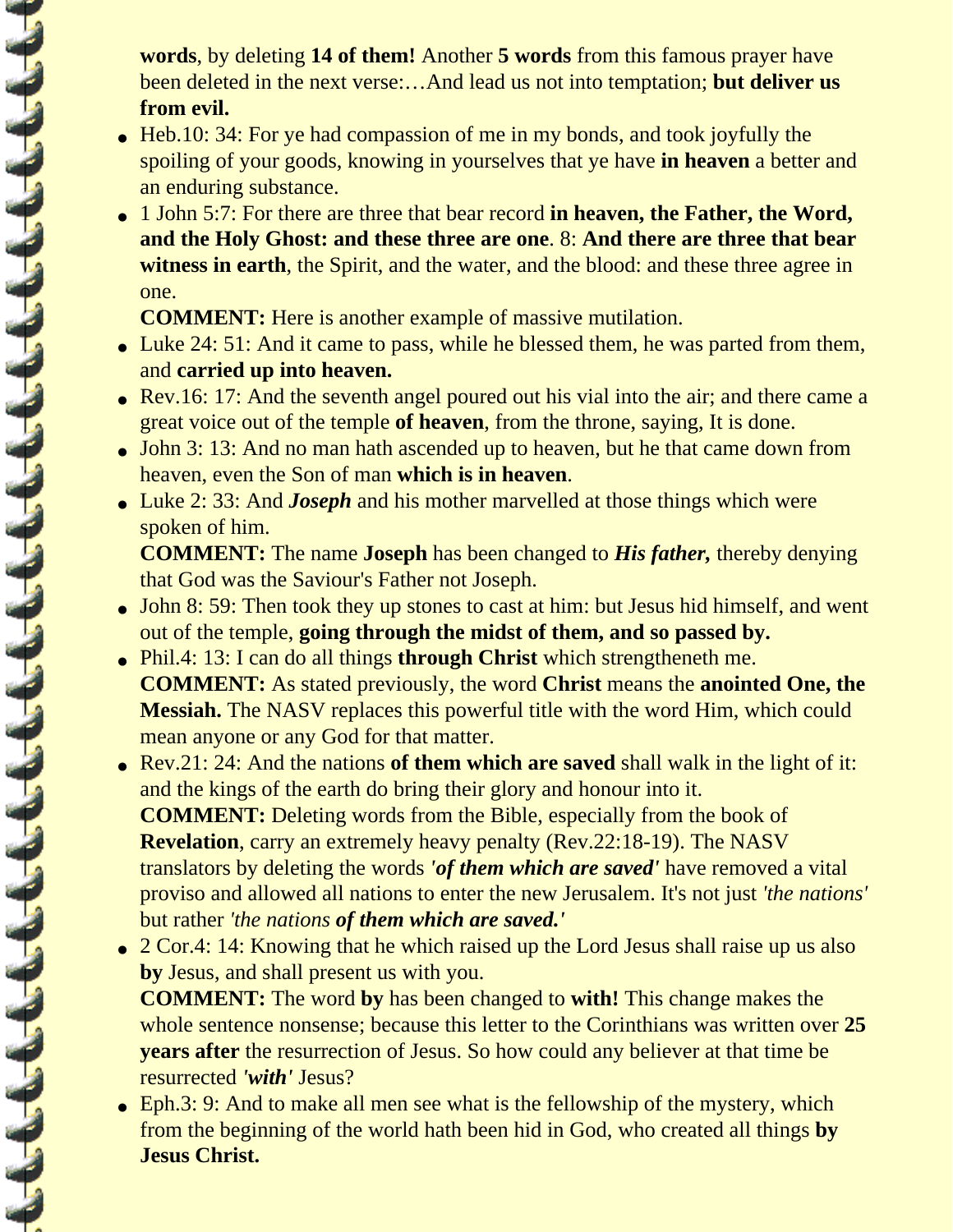**COMMENT:** The Bible plainly teaches that Jesus Christ (the living Word of God) created the universe. His Father was the architect, but the Son was the builder. The NASV translators deny this fact in the above verse by deleting the words *'by Jesus Christ.'*

● James 5: 16: Confess your **faults** one to another, and pray one for another, that ye may be healed. The effectual fervent prayer of a righteous man availeth much. **COMMENT:** The word *'faults'* has been changed to *'sins.'* There is a subtle difference between a **'***fault'* and a **'***sin.'* A *'fault'* is a defect or weakness (i.e. a short temper, an inclination to over drink, over eat etc.) A *'sin'* is a direct transgression or violation of a divine command. *'Faults'* may lead to sin if no control is exercised. But *'faults'* are not *'sins.' 'Faults'* are weaknesses which could result in *'sin'* if not controlled; but faults are not sins.

However, the main danger of the change in this verse is that it raises the issue of *'Christians confessing their sins to a priest?'* Is that what the Bible teaches? **Confession.**

- Acts 2: 30: Therefore being a prophet, and knowing that God had sworn with an oath to him, that of the fruit of his loins, **according to the flesh, he would raise up Christ to sit on his throne.**
- Rev.1: 8: I am Alpha and Omega**, the beginning and the ending,** saith the Lord, which is, and which was, and which is to come, the Almighty.
- Rev.1: 11: Saying, **I am Alpha and Omega, the first and the last:** and, What thou seest, write in a book, and send it unto the seven churches which are in Asia; unto Ephesus, and unto Smyrna, and unto Pergamos, and unto Thyatira, and unto Sardis, and unto Philadelphia, and unto Laodicea.

- Rev.2: 9: **I know thy works**, and tribulation, and poverty, (but thou art rich) and I know the blasphemy of them which say they are Jews, and are not, but are the synagogue of Satan.
- Rev.2: 20: Notwithstanding I have a few things against thee, because thou sufferest that woman Jezebel, which calleth herself a prophetess, to teach and to seduce my servants **to commit fornication**, and to eat things sacrificed unto idols. **COMMENT:** The term *'acts of immorality'* have been substituted for *'fornication.'* **'Acts of immorality'** mean different things to different people. Any solicitor will tell you that God's warning about *'fornication'* in this verse has been considerably weakened; especially in view of the specific instruction about *'fornication'* given in Acts 15:20 to the newly converted Gentiles.
- Rev. 2: 15: So hast thou also them that hold the doctrine of the Nicolaitans, **which thing I hate.**
- Rev.5: 14: And the four beasts said, Amen. And the four and twenty elders fell down and worshipped **him that liveth for ever and ever.**
- Rev.11: 17: Saying, We give thee thanks, O Lord God Almighty, which art, and wast, **and art to come;** because thou hast taken to thee thy great power, and hast reigned.
- Rev.16: 5: And I heard the angel of the waters say, Thou art righteous, O Lord,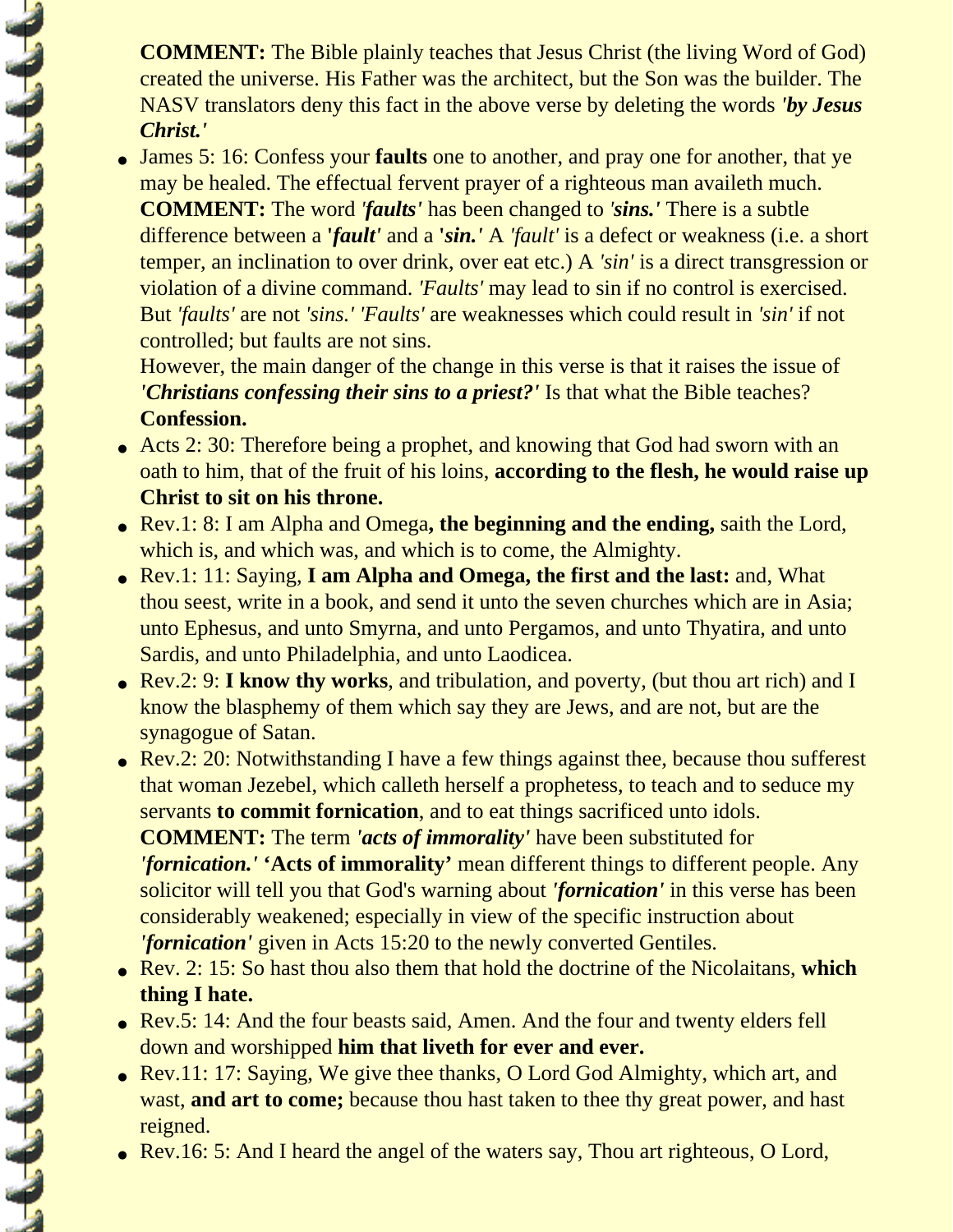which art, and wast, **and shalt be**, because thou hast judged thus.

### **The Title LORD, which identifies the Saviour's Deity is repeatedly left out in the NASV.**

- Matt.13: 51: Jesus saith unto them, Have ye understood all these things? They say unto him, Yea, **Lord.**
- Mark 9: 24: And straightway the father of the child cried out, and said with tears, Lord, I believe; help thou mine unbelief.
- Luke 9: 57: And it came to pass, that, as they went in the way, a certain man said unto him, **Lord,** I will follow thee whithersoever thou goest.
- Luke 22: 31: **And the Lord said**, Simon, Simon, behold, Satan hath desired to have you, that he may sift you as wheat.
- Luke 23: 42: And he said unto Jesus, **Lord**, remember me when thou comest into thy kingdom.
- Rom.6: 11: Likewise reckon ye also yourselves to be dead indeed unto sin, but alive unto God through Jesus Christ **our Lord.**
- 1 Cor.15: 47: The first man is of the earth, earthy: the second man is **the Lord** from heaven.
- 2 Cor.4: 10: Always bearing about in the body the dying of **the Lord** Jesus, that the life also of Jesus might be made manifest in our body.
- Gal.6: 17: From henceforth let no man trouble me: for I bear in my body the marks of **the Lord** Jesus.
- 1 Tim.1: 1: Paul, an apostle of Jesus Christ by the commandment of God our Saviour, and **Lord** Jesus Christ, which is our hope.
- 1 Tim.5: 21: I charge thee before God, and the **Lord** Jesus Christ, and the elect angels, that thou observe these things without preferring one before another, doing nothing by partiality.
- 2 Tim.4: 1: I charge thee therefore before God, and **the Lord** Jesus Christ, who shall judge the quick and the dead at his appearing and his kingdom.
- Titus 1: 4: To Titus, mine own son after the common faith: Grace, mercy, and peace, from God the Father and **the Lord** Jesus Christ our Saviour.
- 2 John 1: 3: Grace be with you, mercy, and peace, from God the Father, and from **the Lord** Jesus Christ, the Son of the Father, in truth and love.
- John 6: 69: And we believe and are sure that thou art that **Christ, the Son of the living God.**

**COMMENT:** This vital verse which identifies Jesus as the *'Messiah,'* the *'Christ,'*  the *'Son of the living God'* has been changed to read: the *'holy one of God;'* a term which could apply to any prophet or godly person. Pause dear reader and try to take in what that means.

# **MY Father changed to THE Father.**

The NASV casts doubt on the fact that GOD not Joseph was the Father of Jesus Christ.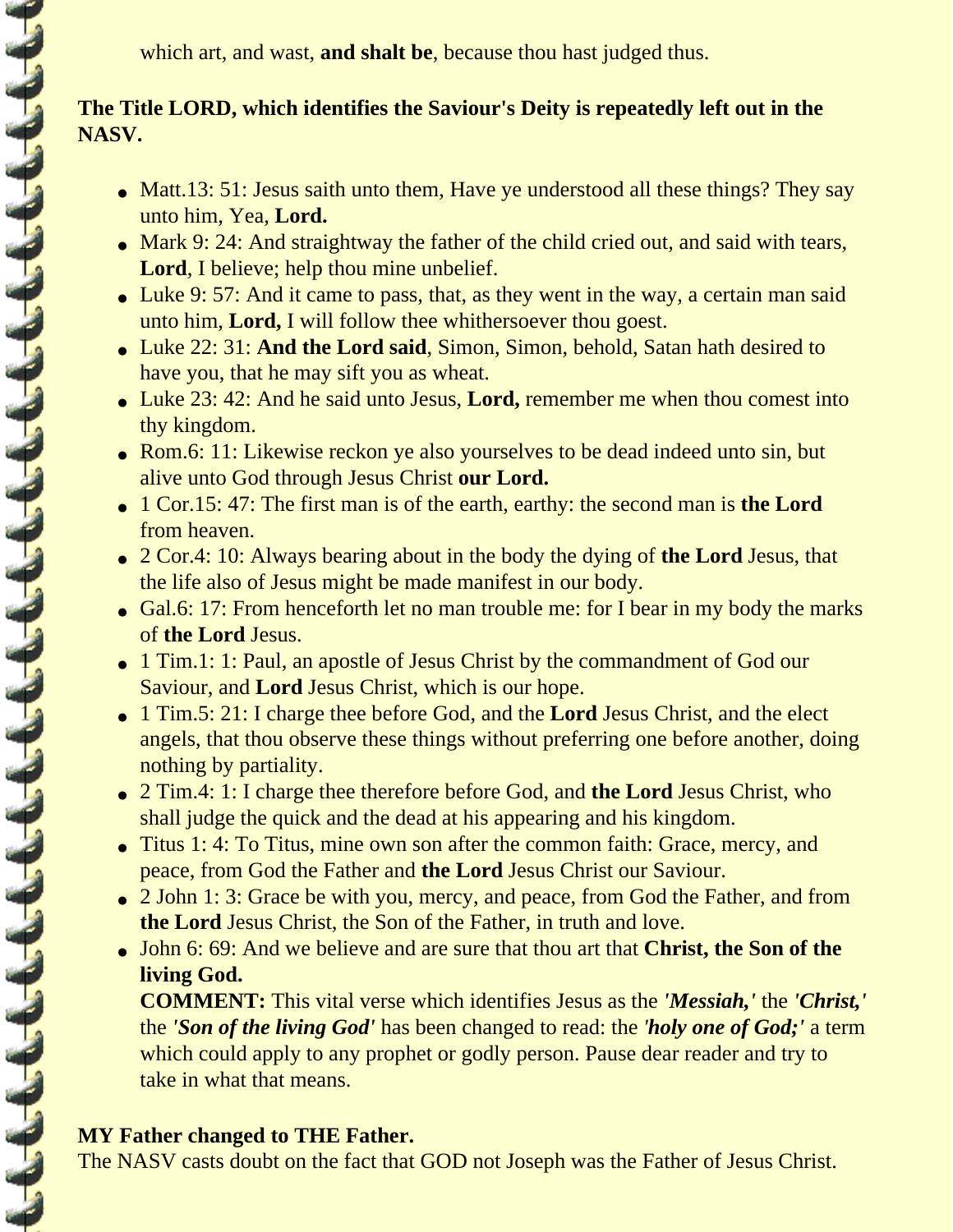Notice how in the following four verses **my Father** is changed to **the Father.** 

- John 8: 28: Then said Jesus unto them, When ye have lifted up the Son of man, then shall ye know that I am he, and that I do nothing of myself; but as **my** Father hath taught me, I speak these things.
- John 10: 32: Jesus answered them, Many good works have I shewed you from my Father; for which of those works do ye stone me?
- John 14: 28: Ye have heard how I said unto you, I go away, and come again unto you. If ye loved me, ye would rejoice, because I said, I go unto the Father: for **my** Father is greater than I.
- John 16: 10: Of righteousness, because I go to **my** Father, and ye see me no more.
- Col.1: 2: To the saints and faithful brethren in Christ which are at Colosse: Grace be unto you, and peace, from God our Father **and the Lord Jesus Christ.**
- Luke 24: 52: And they **worshipped him**, and returned to Jerusalem with great joy.

# **5. BRACKETED VERSES**

**Bracketed verses in the NASV are accompanied with Misleading Notes which, as pointed out previously, all cast doubt on the veracity of the King James Version.** 

- Matt.18: 11: [For the Son of man is come to save that which was lost.] **COMMENT:** The following dubious Note appears at the foot of the page: *'Most ancient mss.* (manuscripts) *do not contain this verse.*
- Mark 16:9-20 **COMMENT:** These 12 verses are [bracketed] and the following misleading note appears at the foot of the page: *'Some of the oldest mss. do not contain vv 9-20.*
- Luke 9: 56: **[For the Son of man is not come to destroy men's lives, but to save them**.] And they went to another village.
- Luke 24: 40: [**And when he had thus spoken, he shewed them his hands and his feet.]**
- John 7:53 8:11 **COMMENT:** As in the above verses this entire passage is also [bracketed] and its authenticity questioned by the dubious Note: *John 7:53-811 is not found in most of the old manuscripts.*
- Mark 15: 28: [**And the scripture was fulfilled, which saith, And he was numbered with the transgressors.] COMMENT:** As in the above passages this verse is also [bracketed] and its authenticity questioned by the dubious Note: *'many mss. Do not contain this verse.'*
- Luke 24: 12: **[Then arose Peter, and ran unto the sepulchre; and stooping down, he beheld the linen clothes laid by themselves, and departed, wondering in himself at that which was come to pass.] COMMENT:** As in the above cases this verse is also [bracketed] and its authenticity questioned by the dubious Note: *'Some ancient mss. Do not contain verse 12.'*
- Acts 8: 37: [**And Philip said, If thou believest with all thine heart, thou mayest. And he answered and said, I believe that Jesus Christ is the Son of God.]**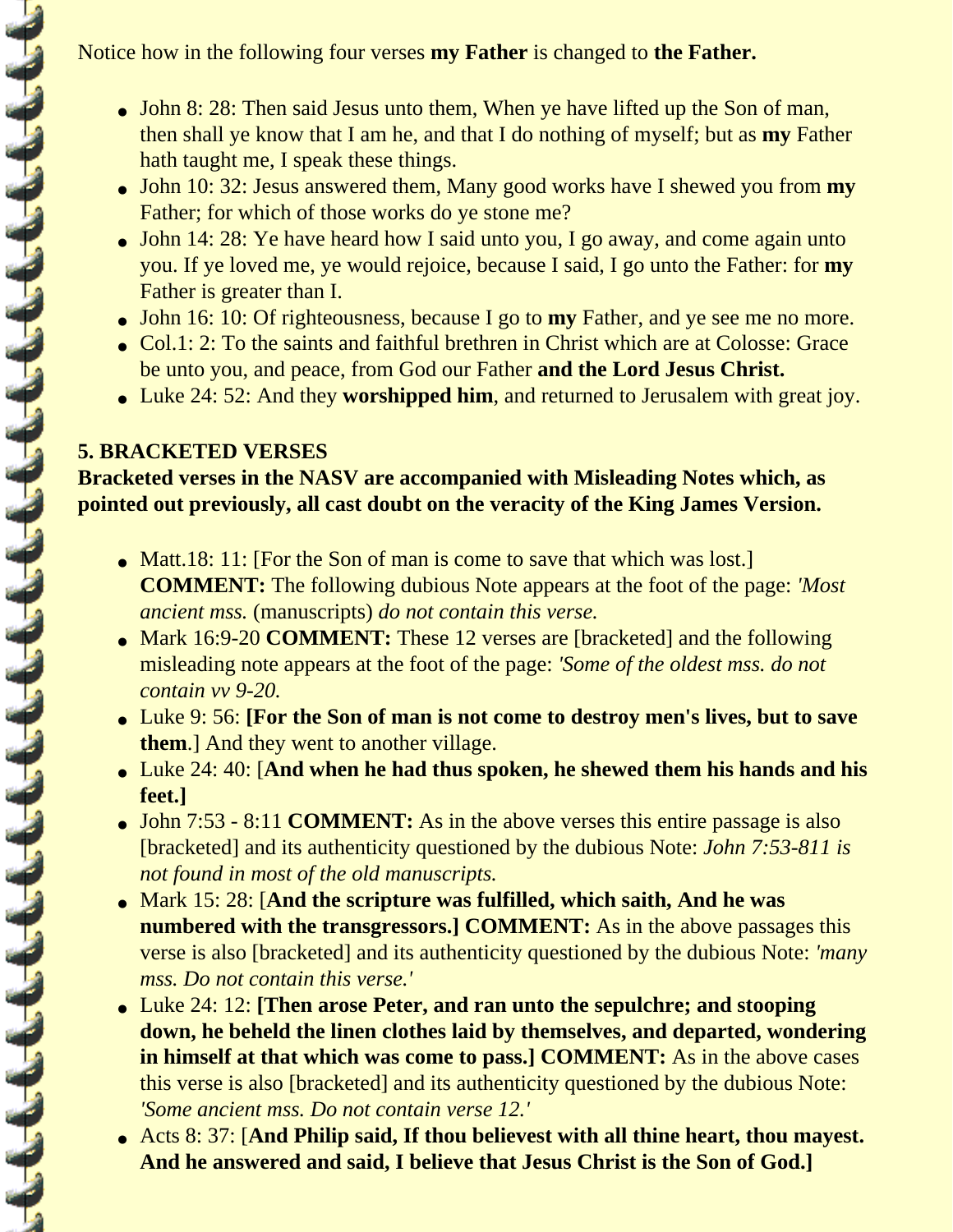# **6. NO DOCTRINAL DIFFERENCES?**

Some believers claim that, even allowing for the above changes, **no doctrinal differences**  can be found in the NASV. Is this the case? Are we making a mountain out of a molehill? The reader will have noticed that in the passages already quoted many basic Christian doctrines are affected. To name a few:

- **Is Christ the Creator?** Did he actually make **all** things?
- **Is Jesus God?** Should he be called **Lord?** Is He the **Son of God?** Is He God incarnate, God in human flesh? Or was Joseph His father?
- **The Saviour's Title:** Is Jesus the **Christ,** the **Messiah,** the promised Anointed One?
- **Was Jesus a liar, or was He sinless?**

- **Is Jesus the Alpha and Omega? Or is he deceiving Himself and us?**
- **The Resurrection:** Did the Lord Jesus Christ actually come from heaven and did He return to heaven after His resurrection? Is he in heaven? Is there a Temple in Heaven?
- And lastly are the translators of the NASV confident that their work is indeed the **Word of God?** Or are those numerous **footnotes** evidence of their colossal doubt; evidence that they themselves do not believe that there is any such thing as the **real WORD OF GOD** in existence today!

It is poor reasoning to justify a missing doctrine in one text by claiming that it can be found in another part of the Scriptures. Who are we to decide or judge how often God specifies a doctrine? If He chooses to repeat anything, be it a command or a doctrine, let us beware of amending His work! There is absolutely no excuse for altering God's Holy Word. As Rev. Samuel C Gipp once said

*'Cut just one vein and you could kill a man as surely as if you had blown him to pieces!'*  If Satan had altered every text concerning a single doctrine his deception would have been soon discovered by even the casual Bible student. All he needed to deceive God's people was to alter a word or sentence here and another word or sentence there. That was all that was necessary; and that is what he has so successfully done with **every modern translation** which is based on corrupt manuscripts. He has deceived millions of sincere Christians and **I was one of them!** 

In his book **Missing In Modern Bibles - Is the Full Story Being Told?** Pastor Jack Moorman has actually counted every word in the New Testament Greek Texts, both of the *Received Text - (Textus Receptus)* and the *Revised Text.* He found that of the **140,521 Greek words** in the *Received Text,* a total of **2,886** words were omitted from the *Revised Text* of Nestle-Aland and Westcott and Hort. These **2,886 words** have affected **356 doctrinal passages!** Pause and take note of that astonishing fact!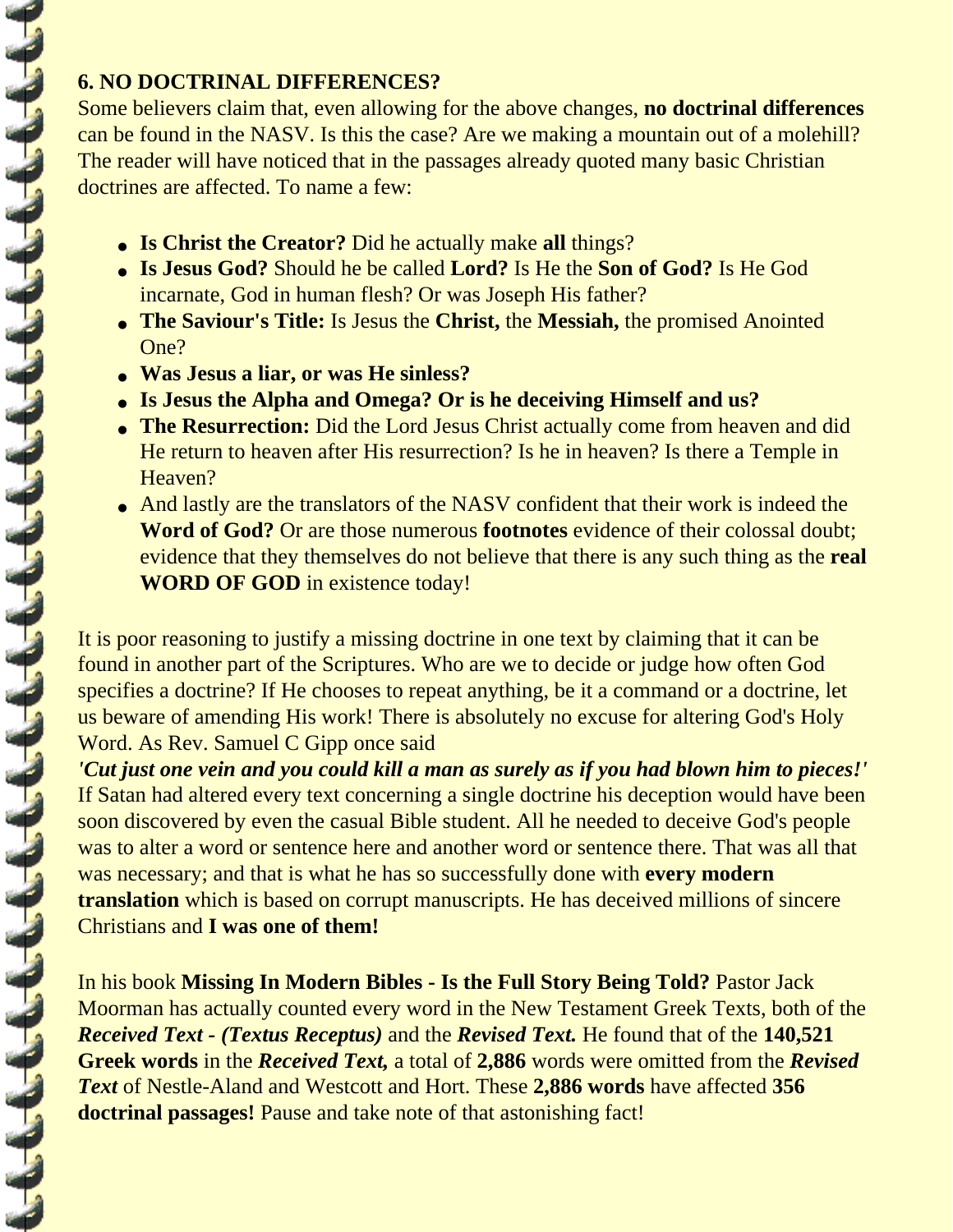Pastor Moorman reviews these **356** passages in another of his books entitled **Early Manuscripts and The Authorized Version --- A Closer Look.** If you really want to ensure that the Bible you are studying every day is the very **Word of God,** then take steps to obtain these books and study them. Another highly recommended book is by Rev. D.A. Waite entitled **Defending the King James Bible.** These books, and many, many others on this same subject of Bible Versions, are published by **The Bible For Today Press:** 900 Park Avenue, Collingswood, New Jersey 08108. U.S.A.

# **SUMMARY**

- 1. Though this article deals exclusively with textual corruption found in the **New American Standard Version** (NASV); the reader may compare **any** modern translation against the texts listed in this article.
- 2. **Every single word in the Bible is vitally important.** Any attempt to add, delete or change a word or text in the Bible, especially in the book of **Revelation,** will attract the wrath of God and could result in the loss of eternal life. (Rev.22:18-19)
- 3. The NASV is strongly influenced by two corrupt manuscripts: **Codex Sinaiticus**  and **Codex Vaticanus.** These have defiled the entire publication.
- 4. **Doubt-laden Footnotes** in the NASV cause one to conclude that the translators themselves do **not believe** the NASV (nor indeed any other translation) is the **Word of God!**

In other words they are not sure. They don't know. They don't believe!

- 5. **Bracketed Texts** are also evidence that the translators do not believe that the Almighty has preserved His Word. So they include these verses - just in case.
- 6. **The idea that Vital Doctrines are unaffected in the NASV is a fallacy.** Some **2,886 words** are missing from the Greek text that underlies the NASV. These words affect **356 doctrinal passages!** Dare anyone accuse God of unnecessarily repeating three, four or five times the same doctrine!

It is no secret that the **Protestant Reformation** was greatly accelerated by the publication of the **Authorised King James Version (AV** or **KJV)** in the year **1611.** Since that time well over **800,000,000** copies of this sacred book have been printed in some 800 languages and dialects. The **KJV** is still the accepted **Holy Bible** in many countries of the world and hymns based on its verses are still sung by believers everywhere. The **KJV** is of course, '**the' Protestant Bible**. Because of this fact, during the dark ages, many millions of Protestants were persecuted for possessing, reading and believing its sacred pages. No one knows the exact number of Bible-believing Christians who were martyred over the centuries, but the number certainly runs into many millions. It is also a well known fact that the **KJV** has never been accepted by the **Roman Catholic Church.** The reasons go far deeper than any of us can remotely imagine. In this article I will briefly point out why Christianss should return to the study of the **Authorised Version (AV).**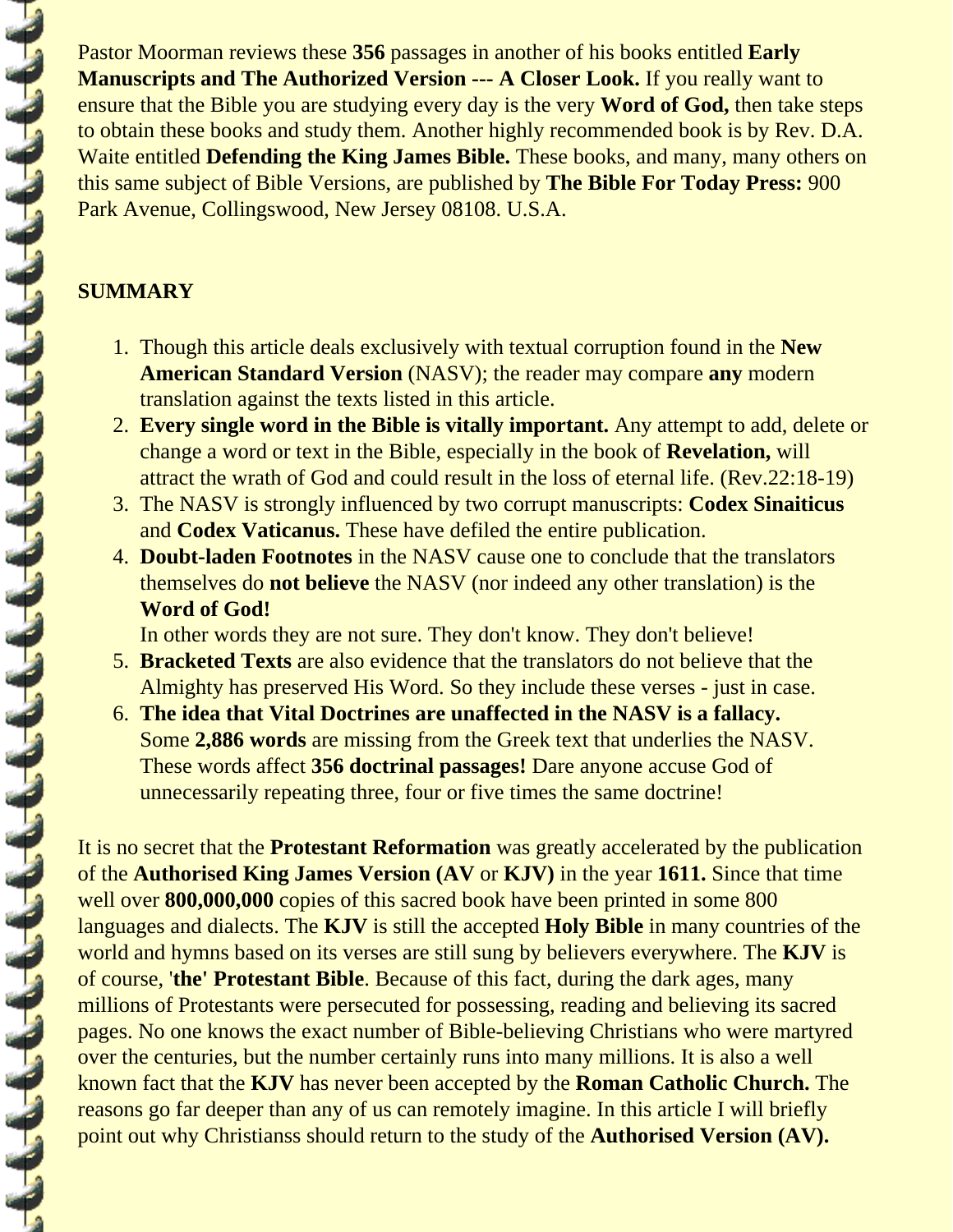## **1. PROVIDENTIAL PRESERVATION**

The first reason is because the **AV is the providentially preserved Word of God;**  divinely preserved through the ages in direct fulfilment of **Jehovah's** promises to do so. Our faith in **providential preservation** is based on Bible texts such as:

- *The words of the LORD are pure words: as silver tried in a furnace of earth, purified seven times. Thou shalt keep them, O LORD, thou shalt preserve them from this generation for ever. (Psalm 12: 6-7)*
- *Psalm 119:89 For ever, O LORD, thy word is settled in heaven…*
- *Heaven and earth shall pass away, but my words shall not pass away. (Matthew 24:35)*
- Being born again, not of corruptible seed, but of incorruptible, by the **word of God,** *which liveth and abideth for ever… The word of the Lord endureth for ever. (1Peter 1:23-25)*

# **The Textus Receptus**

The **Authorised Version,** like all the early Protestant Bibles of countries such as Switzerland, Germany, Holland, France, Spain, Italy etc. was translated from a Text called in the early Reformation days the **Received Text (Textus Receptus).** Before that time this Text, also known as the **Majority Text,** was used by the early church in Israel, the Middle East, Asia Minor and Greece. In those lands we see the Almighty preserving His inspired Word as He promised to do. Because of its purity the **Received Text** was then used by all the early Protestant Reformers of Europe for their translations. **Textus Receptus** also became the basis of the **Authorised Version.**

# **The Westcourt / Hort / Nestle / Aland Greek Text**

But a strange and dangerous development began to occur towards the end of the 19th century. New translations of the Bible, based on a vastly different Greek text, known initially as the **Westcourt/Hort (W/H)** Greek text, began to appear. This text later became the basis of the **Nestle/Aland Text** which underlies virtually every modern translation of the Bible published since 1881.

According to the Rev. Jack. A. Moorman's book **Missing in Modern Bibles - Is the Full Story Being Told?** the *Nestle/Aland Greek Text* is shorter than *Textus Receptus* by **2886 words!** Those 2886 words are equivalent to the books of 1st and 2nd Peter. Pause and consider that stunning fact!

Rev. D.A. Waite writes the following on page 42 of his masterful book **Defending the King James Bible**: (ISBN #1-56848-000-8).

"*No matter how you try to translate the New International Version, let us say, or the New American Standard Version, since they're based on in the New Testament on the Nestle/ Aland Text that differs from the Received Text in over 5,600 places, involving almost*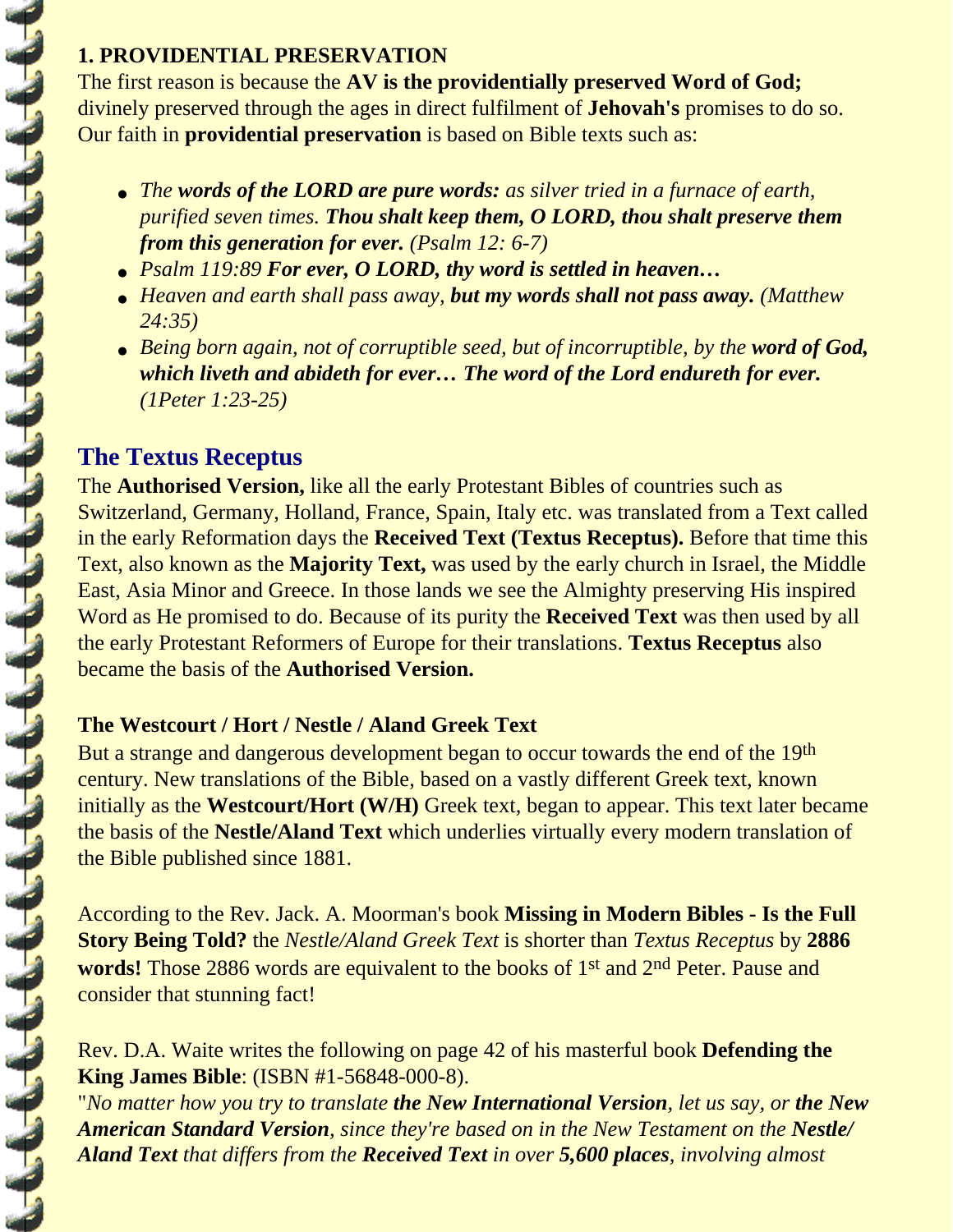*10,000 Greek words -there's no way in the world you could make them equal to the King James Bible which is based on the Received Text. The NIV and NAS are perversions of the Word of God because they are based upon a Greek text that is false to the truth and improper in every way. The FOUNDATION IS FAULTY."*

The **Nestle/Aland Greek Text** is, I understand, now in its 26th edition. Roman Catholic Cardinal **Carlo M. Martini,** who many believe may be the next Pope, was a member of its editorial committee!

From the above we can see that **W/H Nestle/Aland Greek Text,** which is now gladly accepted by the Roman Catholic Church, differs greatly from the **Textus Receptus** on which the Reformation Bibles were based. Keep these facts in mind as we now turn our attention to the **New International Version (NIV)** which is based on the **W/H Nestle/ Aland Greek Text.** 

#### **What's The Difference?**

The difference between **Textus Receptus (TR)** and the **W/H Nestle/Aland** texts is caused by two ancient manuscripts (**Codex Sinaiticus (Aleph)** and **Codex Vaticanus (B)).** The TR excludes these two manuscripts. The Nestle/Aland text includes them. **Codex Sinaiticus** was retrieved from a wastepaper basket in a convent at the foot of Mount Sinai in A.D.1844. **Codex Vaticanus,** a 4th century document, was found in 1481 in the **Vatican library in Rome,** where it had lain virtually unused for over a thousand years. These two ancient manuscripts, both of which were considered unfit for use even by their own custodians, were seized upon in the later half of the 19th century and foisted on the unsuspecting Christian church in place of the trusted **Textus Receptus**. The following reference from page 554 of G.A.Ripplinger's book **New Age Versions** (ISBN 0-9635845- 0-2) refers:

- 1. *"Metzger says that Sinaiticus and Vaticanus do not agree with the majority of manuscripts.*
- 2. *Not only do they disagree with the Majority of manuscripts , but they do not agree with each other. The 8000 changes in B and the 9000 changes in Aleph are not the same changes. When their changes are added together, they alter the Majority text in about 13,000 places. This is two changes for every verse. Together they omit 4000 words, add 2000, transpose 3500, and modify 2000.*
- 3. *They disagree with each other a dozen times on every page.*
- 4. *Colwell says they disagree 70% of the time and in almost every verse of the gospels. Burgon says: 'It is easier to find two consecutive verses in which these manuscripts differ than two in which they agree."*

The NIV, as do most modern translations, draws heavily from Codices **Sinaiticus** and **Vaticanus,** hence its corrupt character.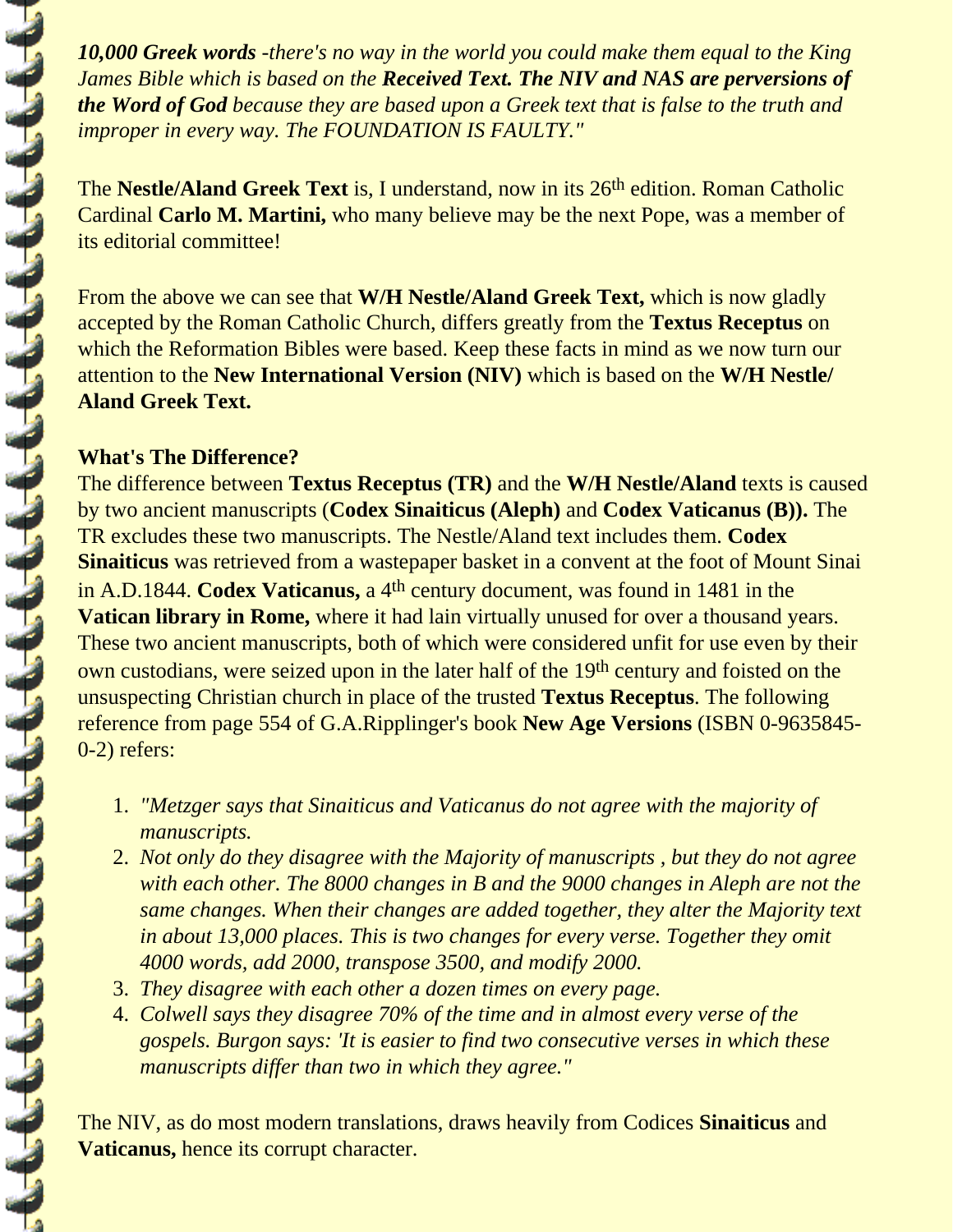#### **2. A DIVINE WARNING**

No one will doubt but that it is an extremely dangerous thing to produce counterfeit bank notes; because **both** the **printer** and those who *knowingly* trade with counterfeit currency could face severe sentences. Tampering with the **Word of God** is infinitely more dangerous, both for the **publishers** and the *informed users* of counterfeit Bibles. Let all who read this article pay close attention to the following divine warnings:

| Deuteronomy 4: Ye shall not add unto the word which I command you, neither shall |
|----------------------------------------------------------------------------------|
| 2 ye diminish ought from it, that ye may keep the commandments of                |
| <i>the LORD your God which I command you.</i>                                    |

Revelation 22:18 *For I testify unto every man that heareth the words of the prophecy of this book, If any man shall add unto these things, God shall add unto him the plagues that are written in this book: 19: And if any man shall take away from the words of the book of this prophecy, God shall take away his part out of the book of life, and out of the holy city, and from the things which are written in this book.*

It is absolutely impossible for me to over emphasise the gravity of the above warning. Let all who read it - beware!

# **3. DOUBT-LADEN FOOTNOTES**

The NIV, like many other modern translations, contains many doubt-laden footnotes such as:

- *'Many mss.*(manuscripts) *do not contain this verse.'*
- *'The best manuscripts read.'*
- *'The earliest mss read.'*
- *'Some ancient mss add.'*
- *'Some mss insert.'*
- *'Many ancient authorities read.'*
- *'Not found in most of the old mss.'*
- *'Some late manuscripts.'*
- *'Some manuscripts and certain Jews.'*
- *'Some manuscripts do not have…'*

These footnotes clearly show that the NIV translators, **whilst putting on a show of apparent fairness,** are really unsure of their product; they doubt whether the NIV is God's Word for today. The editors obviously **don't know** or **don't believe it is,** else they would not insert so many conflicting footnotes; which not only cast doubt on the **King James Bible**, but also on their own version. These dubious **footnotes** all imply that since there are so many disagreeing manuscripts, no one can be absolutely certain as to which is the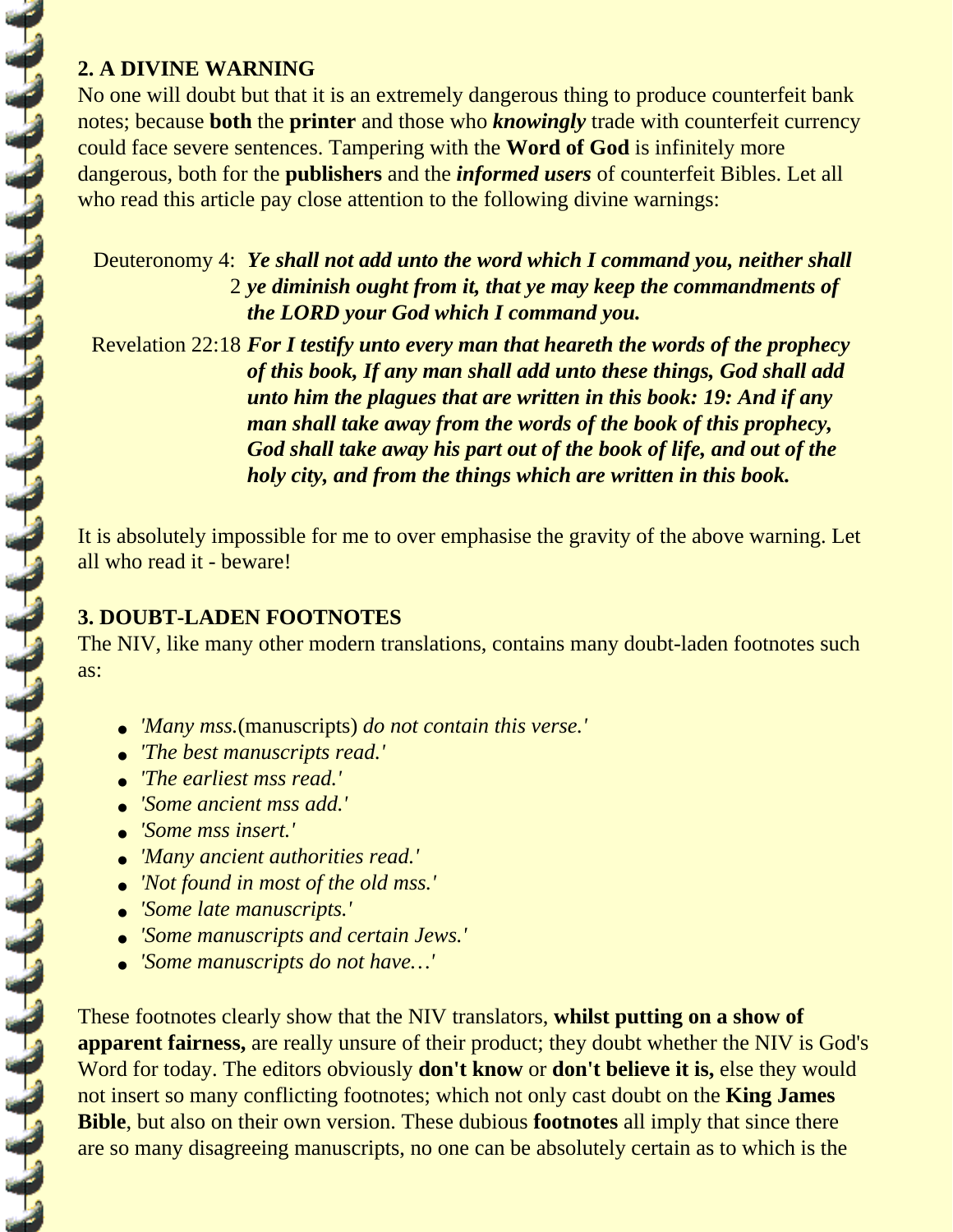**real Word of God.** In effect they say: *'Take your pick, decide for yourself which manuscript or version you want to believe; for the fact is, no one can be certain what God actually inspired His prophets and apostles to write.'*

*'Yea hath God said?'* (Gen.3:1) was, and still is, Satan's main weapon against truth. He deceived **Eve** in the Garden of Eden by planting **doubt concerning God's Word** in her mind. Satan is doing the very same thing with the modern translations of the Bible. **They all cast doubt on the real Word of God (the KJV)**; and those **insinuating footnotes** are the latest Satanic way of saying: *'Hath God said?* Is it any wonder there are so few Christians who really believe the Bible is the infallible **Word of God!**

# **4. THE PROOF**

With these thoughts in mind we will now turn our attention to the actual verses which have been corrupted in the NIV. Remember that these texts are from the **Authorised Version (AV)** and the words in **bold type** indicate where the **NIV** has omitted or corrupted the text.

- Genesis 12:18 *And Pharaoh called Abram, and said, What is this that thou hast done unto me? why didst thou not tell me that she was thy wife? 19 Why saidst thou, She is my sister? so* **I might have taken her to me to wife. Comment:** The NIV says: *'Why didn't you tell me she was your wife? Why did you say she is my sister, so that I took her to be my wife.'* This is a serious mistranslation. The NIV implies that Pharaoh had already taken Sarah as his wife and had sexual intercourse with her; which was not the case.
- Genesis 49: 10 *The scepter shall not depart from Judah, nor a lawgiver from between his feet, until Shiloh come; and unto him shall the gathering of the people be.*

**Comment:** The title *Shiloh,* referring to Christ the Peacemaker, is missing.

- **LUCIFER:** Isa:14:12: *How art thou fallen from heaven, O Lucifer, son of the morning! how art thou cut down to the ground, which didst weaken the nations! Comment:* In the book **New Age Bible Versions,** G A Ripplinger writes on page 43 concerning this passage: *"The ultimate blasphemy occurs when the 'morning star' takes Lucifer's place in Isaiah 14. Jesus Christ is the 'morning star' and is identified as such in Revelation 22:16 and 2Peter 1:19. With this slight of hand switch, Satan not only slyly slips out of the picture but lives up to his name 'the accuser'' (Revelation 12:10) by attempting to make Jesus Christ the subject of the diatribe in Isaiah 14."* Modern Reference books also do not include the name **Lucifer.** As Ripplinger puts it: "*The trend to ignore the KJV's Lucifer/Satan connection is shared by Luciferians and new version editors."*
- Luke 4: 4: And Jesus answered him, saying, It is written, That man shall not live by bread alone, **but by every word of God. Comment:** Note the importance of *'every word of God.'* Dare we ignore the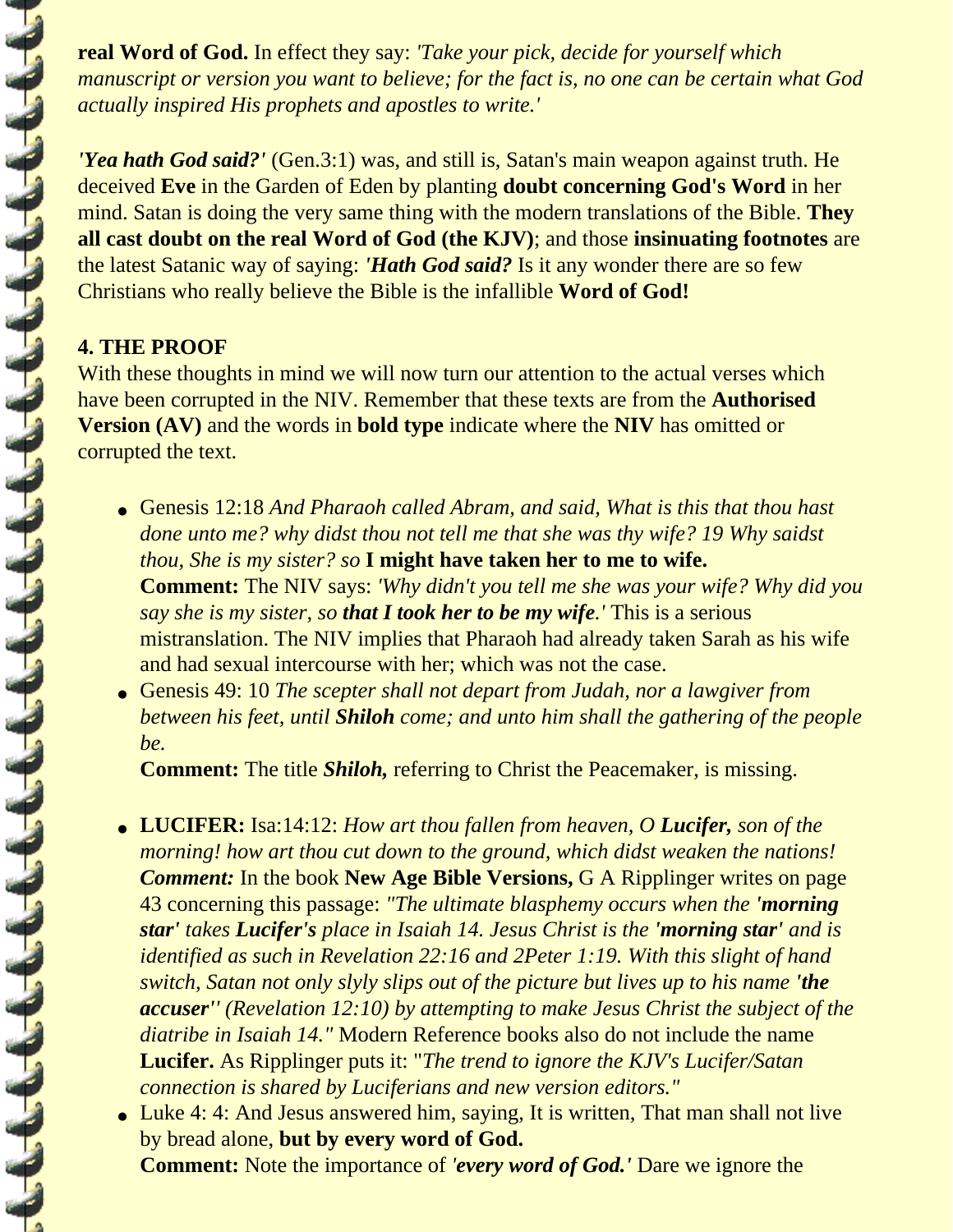Saviour's answer to Satan by omitting hundreds of words from Scripture as do the NIV translators?

- Luke 4: 8: And Jesus answered **and said unto him, Get thee behind me, Satan:**  for it is written, Thou shalt worship the Lord thy God, and him only shalt thou serve.
- Luke 9: 56: **For the Son of man is not come to destroy men's lives, but to save them**. And they went to another village.

**Comment:** This vital passage in bold type is [bracketed] in the NASV which was printed some seven years before the NIV. In the NIV this passage is deleted. Notice how step by step modern translations are becoming more and more corrupt! First comes a **[bracketed]** verse with an insinuating footnote. Then in the next version the text is **omitted,** but the footnote remains. Finally the text and the footnote will be omitted; and the poor, unsuspecting Christian who doesn't know what the AV says will be none the wiser.

- Matt.25: 13: Watch therefore, for ye know neither the day nor the hour **wherein the Son of man cometh.**
- Matt.27: 35: And they crucified him, and parted his garments, casting lots: **that it might be fulfilled which was spoken by the prophet, They parted my garments among them, and upon my vesture did they cast lots.**
- Mark 6: 11: And whosoever shall not receive you, nor hear you, when ye depart thence, shake off the dust under your feet for a testimony against them. **Verily I say unto you, It shall be more tolerable for Sodom and Gomorrha in the day of judgment, than for that city.**

- Mark 13: 14: But when ye shall see the abomination of desolation, **spoken of by Daniel the prophet**, standing where it ought not, (let him that readeth understand,) then let them that be in Judaea flee to the mountains.
- Luke 24: 52: And they **worshipped him**, and returned to Jerusalem with great joy.
- John 3: 15: That whosoever believeth in him **should not perish**, but have eternal life.

**Comment:** This is an extremely powerful verse. It guarantees that whoever believes in Jesus (identified in verse 14) **should not perish** but have eternal life. But what do the NIV translators make of this verse? They mutilate it by deleting the words '*should not perish.'* Then they inject uncertainty by using the word *'may.'* There is no assurance here, no divine guarantee or promise. Instead, *'the believer… MAY in him have eternal life;'* implying thereby that he '*May Not!'*

- Rom.14: 10: But why dost thou judge thy brother? or why dost thou set at nought thy brother? for we shall all stand before the judgment seat **of Christ.**
- Col.3: 6: For which things' sake the wrath of God cometh on the children of **disobedience.**
- 1 Tim.3: 16: And without controversy great is the mystery of godliness: **God** was manifest in the flesh, justified in the Spirit, seen of angels, preached unto the Gentiles, believed on in the world, received up into glory.

**Comment:** The word **God** has been changed to **He.** This is an attack on a cardinal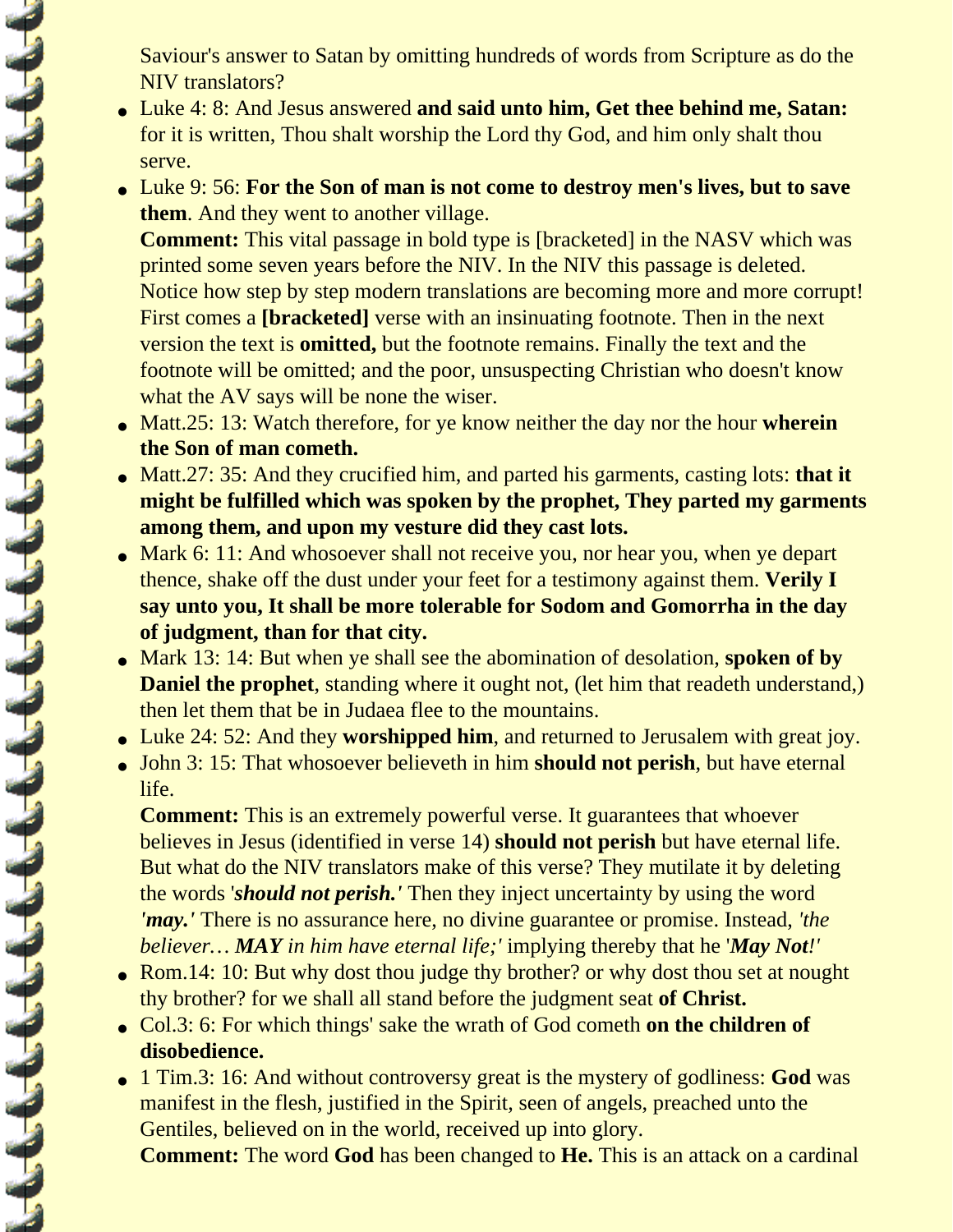truth, namely that *Jesus Christ is God incarnate;* that is, *God in human flesh!* To replace **'God'** with **'He'** is a serious corruption of the text. It casts doubt on the divinity of Jesus Christ.

- 1 John 4: 3: And every spirit that confesseth not that Jesus **Christ is come in the flesh** is not of God: and this is that spirit of antichrist, whereof ye have heard that it should come; and even now already is it in the world.
- **Comment:** the word **Christ** means '*the anointed One, the Messiah!* In this verse the NIV omits the fact that **Jesus is the Messiah, the anointed of God, the Christ!** Indeed whenever the word *'Christ'* is omitted from its rightful place in a modern translation, the fact that He is the **Messiah, the anointed of God who has come in the flesh,'** is being silently denied. That denial is itself clear evidence that the spirit of Antichrist is at work!
- $\bullet$  1 Cor.5: 7: Purge out therefore the old leaven, that ye may be a new lump, as ye are unleavened. For even Christ our passover is sacrificed **for us.**
- Col.1: 14: In whom we have redemption **through his blood,** even the forgiveness of sins:
- 1 Peter 4: 1: Forasmuch then as Christ hath suffered **for us** in the flesh, arm yourselves likewise with the same mind: for he that hath suffered in the flesh hath ceased from sin.

# **In Me / On Me / Of Christ / In Christ / Through Christ**

- John 6: 47: Verily, verily, I say unto you, He that believeth **on me** hath everlasting life.
- Rom.1: 16: For I am not ashamed of the gospel **of Christ:** for it is the power of God unto salvation to every one that believeth; to the Jew first, and also to the Greek.
- Gal.3: 17: And this I say, that the covenant, that was confirmed before of God **in Christ**, the law, which was four hundred and thirty years after, cannot disannul, that it should make the promise of none effect.
- Gal.4: 7: Wherefore thou art no more a servant, but a son; and if a son, then an heir of God **through Christ.**
- Gal.6: 15: For **in Christ Jesus** neither circumcision availeth any thing, nor uncircumcision, but a new creature.

# **Denial of a Literal Heaven**

The NIV translators also have a strange aversion to *'heaven.'* Notice how in the following four verses the references to **heaven** have been removed.

● Luke 11: 2: And he said unto them, When ye pray, say, '*Our Father which art in heaven, Hallowed be thy name. Thy kingdom come. Thy will be done, as in heaven, so in earth. 3: Give us day by day our daily bread. 4: And forgive us our sins; for we also forgive every one that is indebted to us. And lead us not into*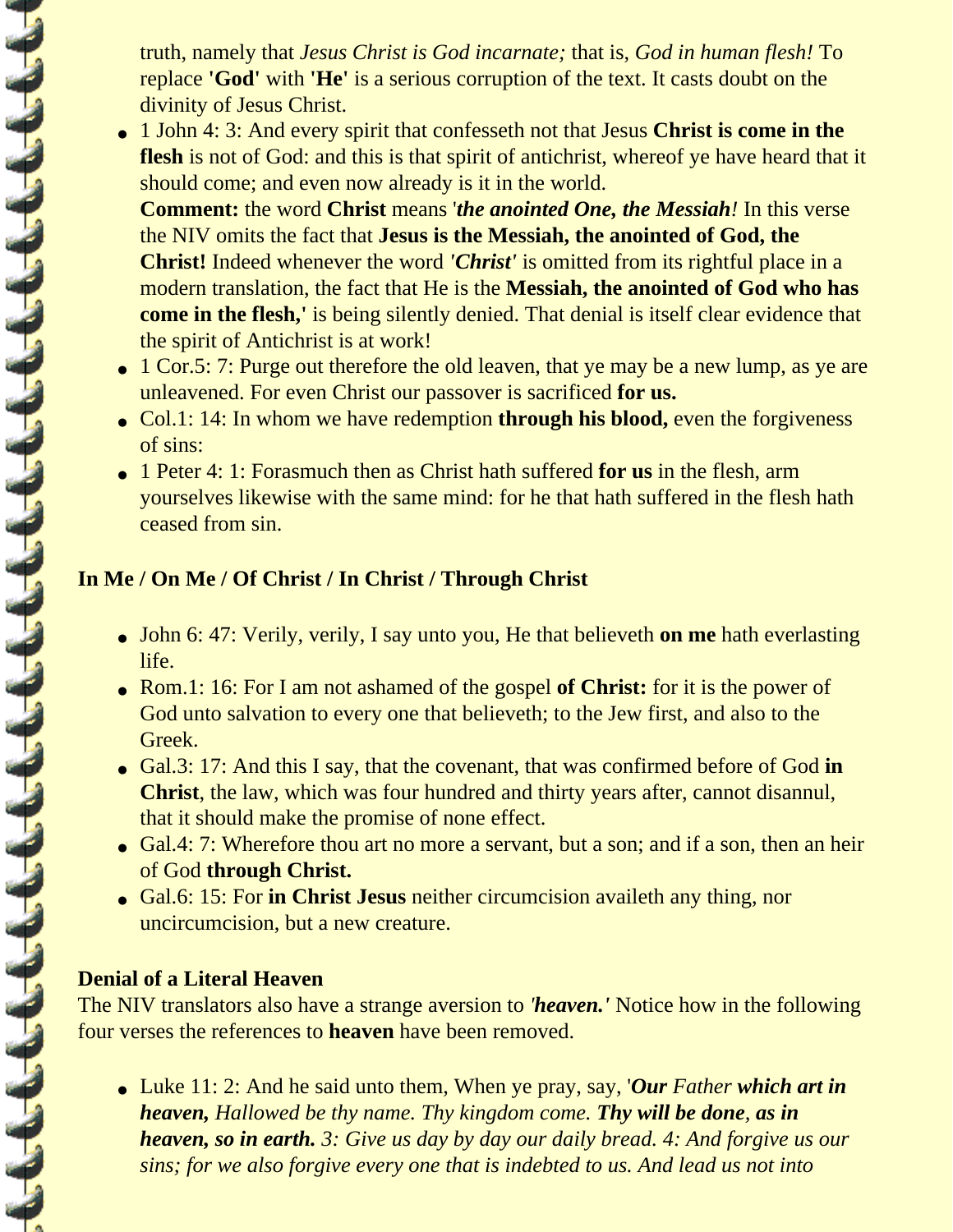#### *temptation; but deliver us from evil.*

**Comment:** In the NIV this prayer has 34 words. In the KJV it has 58! That's mutilation in any language.

- Heb.10: 34: For ye had compassion of me in my bonds, and took joyfully the spoiling of your goods, knowing in yourselves that ye have **in heaven** a better and an enduring substance.
- 1 John 5:7: For there are three that bear record in heaven, the Father, the Word, **and the Holy Ghost: and these three are one**. 8: **And there are three that bear witness in earth**, the Spirit, and the water, and the blood: and these three agree in one.

**Comment:** Here is another example of massive mutilation.

- Rev.16: 17: And the seventh angel poured out his vial into the air; and there came a great voice out of the temple **of heaven**, from the throne, saying, It is done.
- Luke 2: 33: And *Joseph* and his mother marvelled at those things which were spoken of him.

**Comment:** The name **Joseph** has been changed to *His father,* thereby denying that God was the Saviour's Father not Joseph.

- Phil.4: 13: I can do all things **through Christ** which strengtheneth me. **Comment:** As stated previously, the word **Christ** means the **anointed One, the Messiah.** The NIV replaces this Messianic title with the pronoun **Him,** which could mean anyone.
- 2 Cor.4: 14: Knowing that he which raised up the Lord Jesus shall raise up us also **by** Jesus, and shall present us with you. **Comment:** The word **by** has been changed to **with!** This change makes the whole

sentence total nonsense; because this letter to the Corinthians was written over **25 years after** the resurrection of Jesus. So how could any believer at that time be resurrected *'with'* Jesus?

 $\bullet$  Eph.3: 9: And to make all men see what is the fellowship of the mystery, which from the beginning of the world hath been hid in God, who created all things **by Jesus Christ.** 

**Comment:** The Bible plainly teaches that Jesus Christ (the living Word of God) created the universe. His Father was the architect, but the Son was the builder. The NIV translators deny this fact in the above verse by deleting the words *'by Jesus Christ.'*

● James 5: 16: Confess your **faults** one to another, and pray one for another, that ye may be healed. The effectual fervent prayer of a righteous man availeth much. **Comment:** The word *'faults'* has been changed to *'sins.'* There is a big difference between a **'***fault'* and a **'***sin.'* A *'fault'* is a defect or weakness (i.e. a short temper, an inclination to over drink, over eat etc.) A *'sin'* is a direct transgression or violation of a divine command. *'Faults'* may lead to sin if no control is exercised. But *'faults'* are not *'sins.' 'Faults'* are weaknesses which could result in *'sin'* if not controlled; but faults are not sins. The practice of confessing sins to a priest is not Bible-based. Should Christians confess their sins to a priest? For the answer see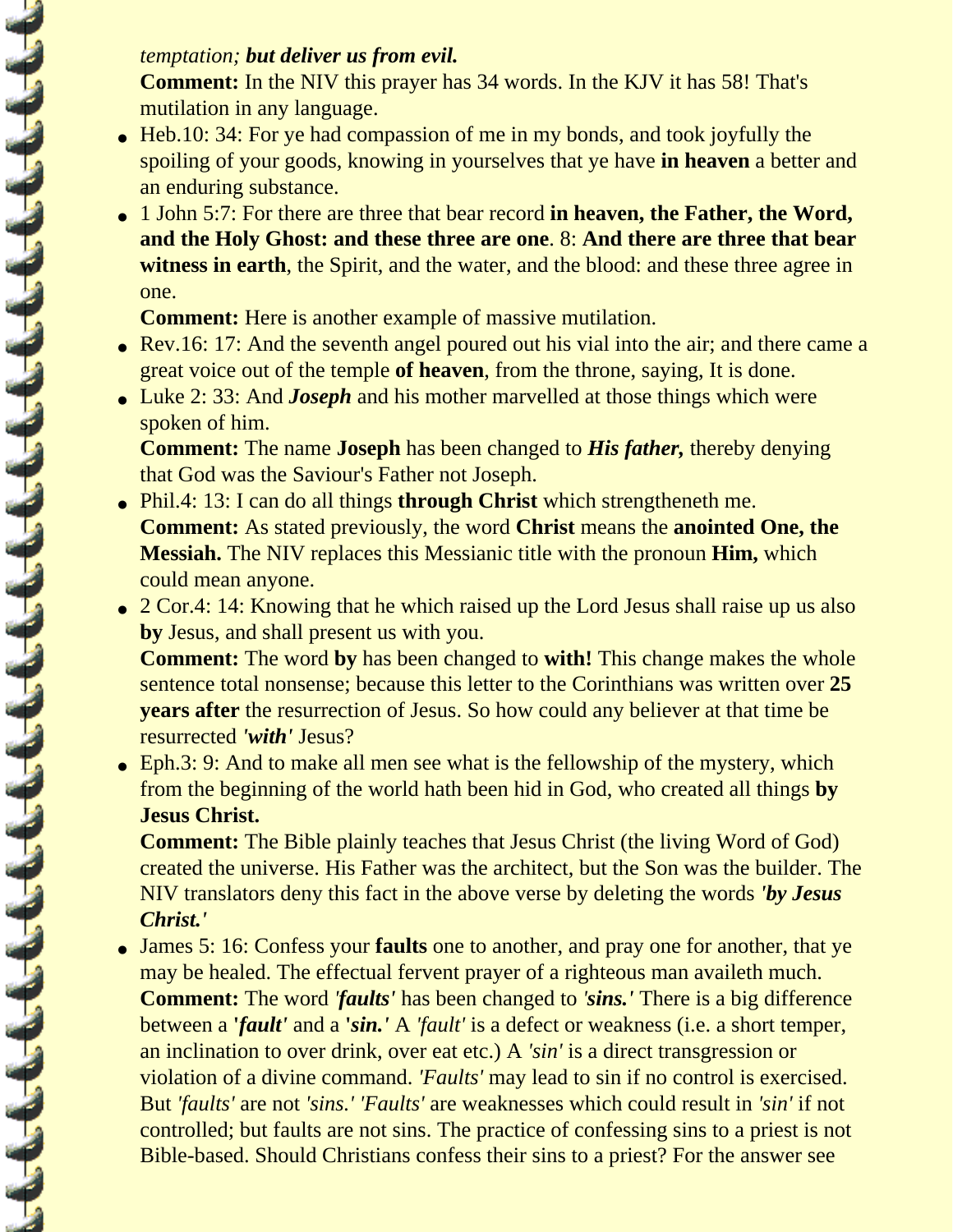#### **Confession.**

• Acts 2: 30: Therefore being a prophet, and knowing that God had sworn with an oath to him, that of the fruit of his loins, **according to the flesh, he would raise up Christ to sit on his throne.** 

**Comment:** The NIV renders this part of God's oath as *'he would place one of his descendants on his throne.'* Doesn't that make a mockery of God's oath? After all why did the Almighty bother to make an oath when in virtually every kingdom *'one of the king's descendants'* succeeds him. That's the normal procedure anyway; there's no need to make an oath about it. But when the Almighty promised king David that *'He would raise up Christ to sit on David's throne'* that is totally different; because it contains the promise that the **Messiah** would come from David's line and; more importantly, that the Messiah would be *'raised up,'* that is, *'resurrected from the grave'* to sit on David's throne for all time!

# **DELETIONS FROM THE BOOK OF REVELATION**

Though the divine warning in Rev.22:18-19 applies to the whole Bible, it is **particularly applicable** to the book of Revelation when the book itself would be understood. The NIV editors have ignored the divine warning by omitting the words or phrases in **bold type:**

- Rev.1: 8: I am Alpha and Omega**, the beginning and the ending,** saith the Lord, which is, and which was, and which is to come, the Almighty.
- Rev.1: 11: Saying, **I am Alpha and Omega, the first and the last:** and, What thou seest, write in a book, and send it unto the seven churches which are in Asia; unto Ephesus, and unto Smyrna, and unto Pergamos, and unto Thyatira, and unto Sardis, and unto Philadelphia, and unto Laodicea.
- Rev.2: 9: I know **thy works**, and tribulation, and poverty, (but thou art rich) and I know the blasphemy of them which say they are Jews, and are not, but are the synagogue of Satan.
- Rev.2:13: I know **thy works,** and where thou dwellest, even where Satan's seat is…
- Rev.2: 20: Notwithstanding I have a few things against thee, because thou sufferest that woman Jezebel, which calleth herself a prophetess, to teach and to seduce my servants **to commit fornication**, and to eat things sacrificed unto idols. **Comment:** The word *'astray'* has been substituted for the word *'fornication.'* Any solicitor will agree that God's warning about *'fornication'* in this verse has been blurred and weakened; especially in view of the specific instruction about *'fornication'* given in Acts 15:20 to the newly converted Gentiles.
- Rev. 2: 15: So hast thou also them that hold the doctrine of the Nicolaitans, **which thing I hate.**
- Rev.5: 14: And the four beasts said, Amen. And the four and twenty elders fell down and worshipped **him that liveth for ever and ever.**
- Rev.11: 17: Saying, We give thee thanks, O Lord God Almighty, which art, and wast, **and art to come;** because thou hast taken to thee thy great power, and hast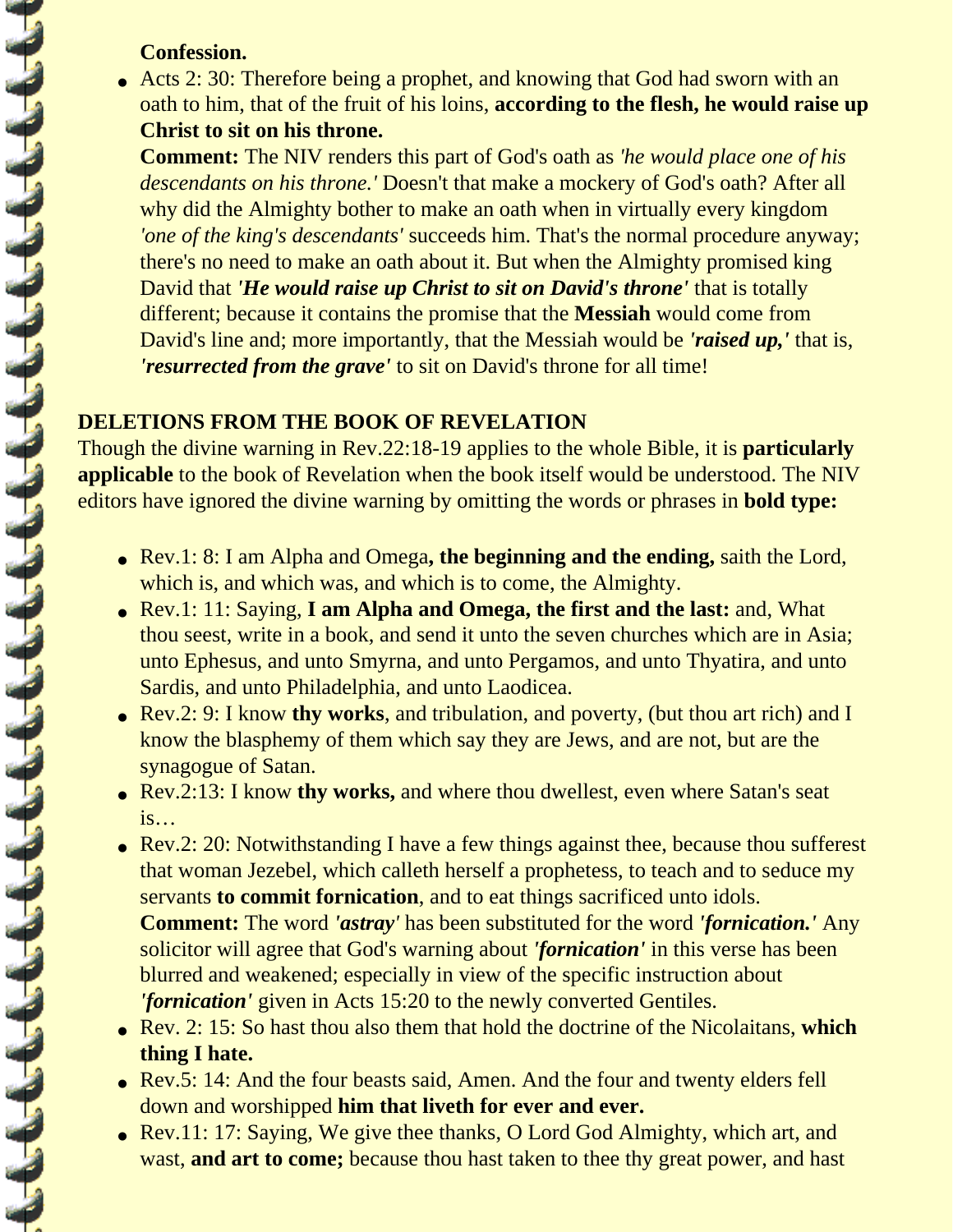reigned.

- Rev.16: 5: And I heard the angel of the waters say, Thou art righteous, O Lord, which art, and wast, **and shalt be**, because thou hast judged thus.
- Rev.16: 17: And the seventh angel poured out his vial into the air; and there came a great voice out of the temple **of heaven**, from the throne, saying, It is done.
- Rev.21: 24: And the nations **of them which are saved** shall walk in the light of it: and the kings of the earth do bring their glory and honour into it. **Comment:** As mentioned above, deleting words from the Bible, especially from the book of **Revelation**, carry an extremely heavy penalty (Rev.22:18-19). In this verses the NIV translators by deleting the words **'of them which are saved'** have removed a vital proviso and allowed all nations to enter the new Jerusalem.

# **The title Lord identifies Jesus as God Incarnate!**

This title is repeatedly omitted in the NIV. This is an inexcusable error. It dare not be overlooked or excused as an irrelevance, because that title Lord identifies Jesus as **God!**

- Matt.13: 51: Jesus saith unto them, Have ye understood all these things? They say unto him, Yea, **Lord.**
- Mark 9: 24: And straightway the father of the child cried out, and said with tears, Lord, I believe; help thou mine unbelief.
- Mark 11:10 *Blessed be the kingdom of our father David, that cometh in the name of the Lord: Hosanna in the highest.*
- Luke 9: 57: And it came to pass, that, as they went in the way, a certain man said unto him, **Lord,** I will follow thee whithersoever thou goest.
- Luke 22: 31: **And the Lord said**, Simon, Simon, behold, Satan hath desired to have you, that he may sift you as wheat.
- Luke 23: 42: And he said unto Jesus, **Lord**, remember me when thou comest into thy kingdom.
- Rom.6: 11: Likewise reckon ye also yourselves to be dead indeed unto sin, but alive unto God through Jesus Christ **our Lord.**
- 1 Cor.15: 47: The first man is of the earth, earthy: the second man is **the Lord** from heaven.
- 2 Cor.4: 10: Always bearing about in the body the dying of **the Lord** Jesus, that the life also of Jesus might be made manifest in our body.
- Gal.6: 17: From henceforth let no man trouble me: for I bear in my body the marks of **the Lord** Jesus.
- Col.1: 2: To the saints and faithful brethren in Christ which are at Colosse: Grace be unto you, and peace, from God our Father **and the Lord Jesus Christ.**
- 1 Tim.1: 1: Paul, an apostle of Jesus Christ by the commandment of God our Saviour, and **Lord** Jesus Christ, which is our hope.
- 1 Tim.5: 21: I charge thee before God, and the **Lord** Jesus Christ, and the elect angels, that thou observe these things without preferring one before another, doing nothing by partiality.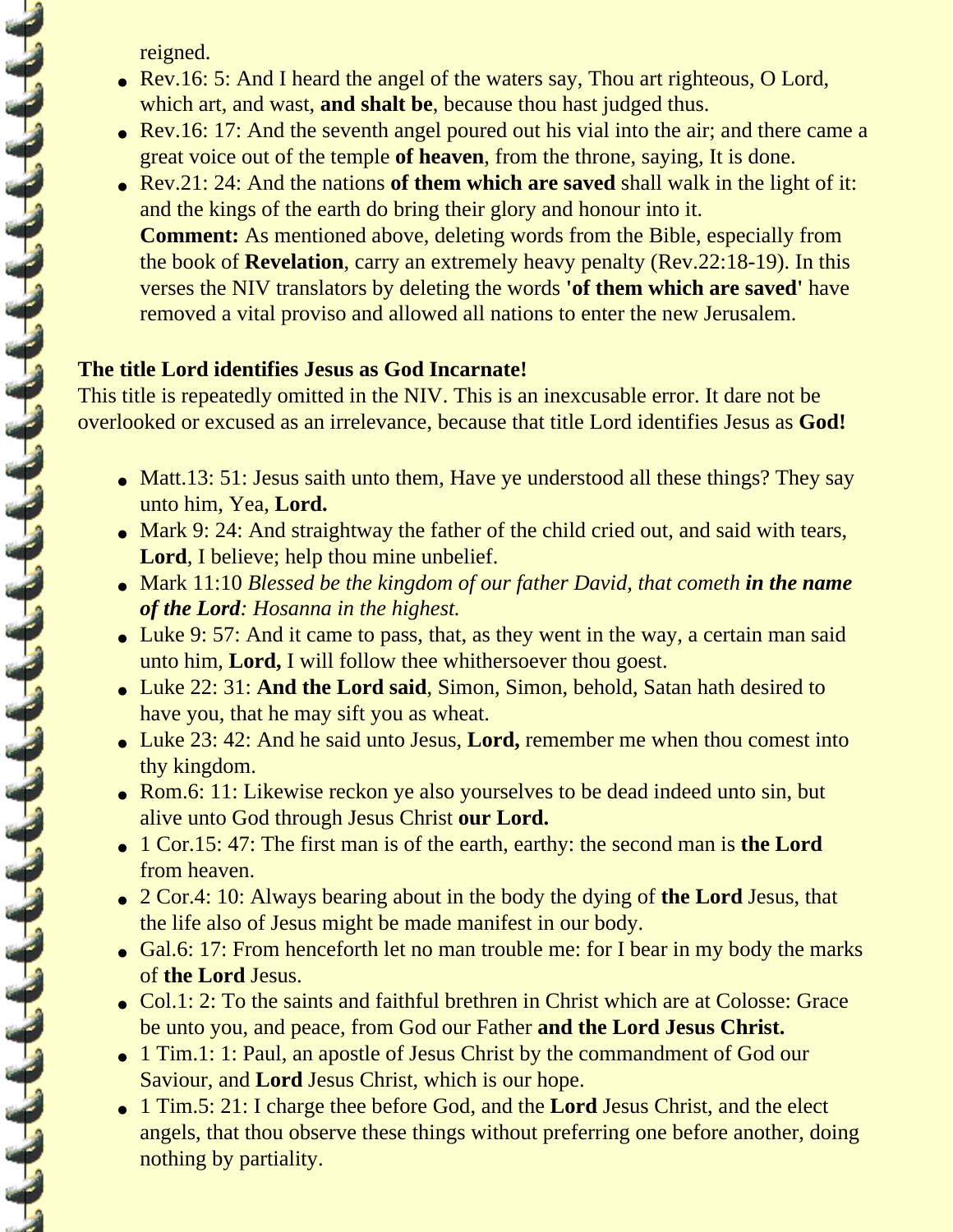- 2 Tim.4: 1: I charge thee therefore before God, and **the Lord** Jesus Christ, who shall judge the quick and the dead at his appearing and his kingdom.
- Titus 1: 4: To Titus, mine own son after the common faith: Grace, mercy, and peace, from God the Father and **the Lord** Jesus Christ our Saviour.
- 2 John 1: 3: Grace be with you, mercy, and peace, from God the Father, and from **the Lord** Jesus Christ, the Son of the Father, in truth and love.
- John 6: 69: And we believe and are sure that thou art that **Christ, the Son of the living God.**

**Comment:** This vital verse which identifies Jesus as the *'Messiah,'* the *'Christ,'*  the *'Son of the living God'* has been changed in the NIV to read: the *'holy one of God;'* a term which could apply to any prophet or godly person. Pause dear reader and try to take in what that means.

#### **MY Father changed to 'the' Father.**

The NIV casts doubt on the fact that GOD, not Joseph, was the Father of Jesus Christ. In the following four verses **my Father** is changed to **the Father.** 

- John 8: 28: Then said Jesus unto them, When ye have lifted up the Son of man, then shall ye know that I am he, and that I do nothing of myself; but as **my** Father hath taught me, I speak these things.
- John 10: 32: Jesus answered them, Many good works have I shewed you from **my**  Father; for which of those works do ye stone me?
- John 14: 28: Ye have heard how I said unto you, I go away, and come again unto you. If ye loved me, ye would rejoice, because I said, I go unto the Father: for **my** Father is greater than I.
- John 16: 10: Of righteousness, because I go to **my** Father, and ye see me no more.

# **5. BRACKETED VERSES**

[Bracketed verses] in other modern translations (i.e. NASV) are usually accompanied with misleading footnotes. In the NIV some texts are simply omitted and a footnote appears explaining why. However in large passages involving many texts, such as the two given below, brackets are not used. Instead the passage is simply separated from the main text by a bold line and noted.

● Mark 16:9 *Now when Jesus was risen early the first day of the week, he appeared first to Mary Magdalene, out of whom he had cast seven devils. 10: And she went and told them that had been with him, as they mourned and wept. 11: And they, when they had heard that he was alive, and had been seen of her, believed not. 12: After that he appeared in another form unto two of them, as they walked, and went into the country. 13: And they went and told it unto the residue: neither believed they them. 14: Afterward he appeared unto the eleven as they sat at meat, and upbraided them with their unbelief and hardness of heart, because they believed not them which had seen him after he was risen. 15: And he said*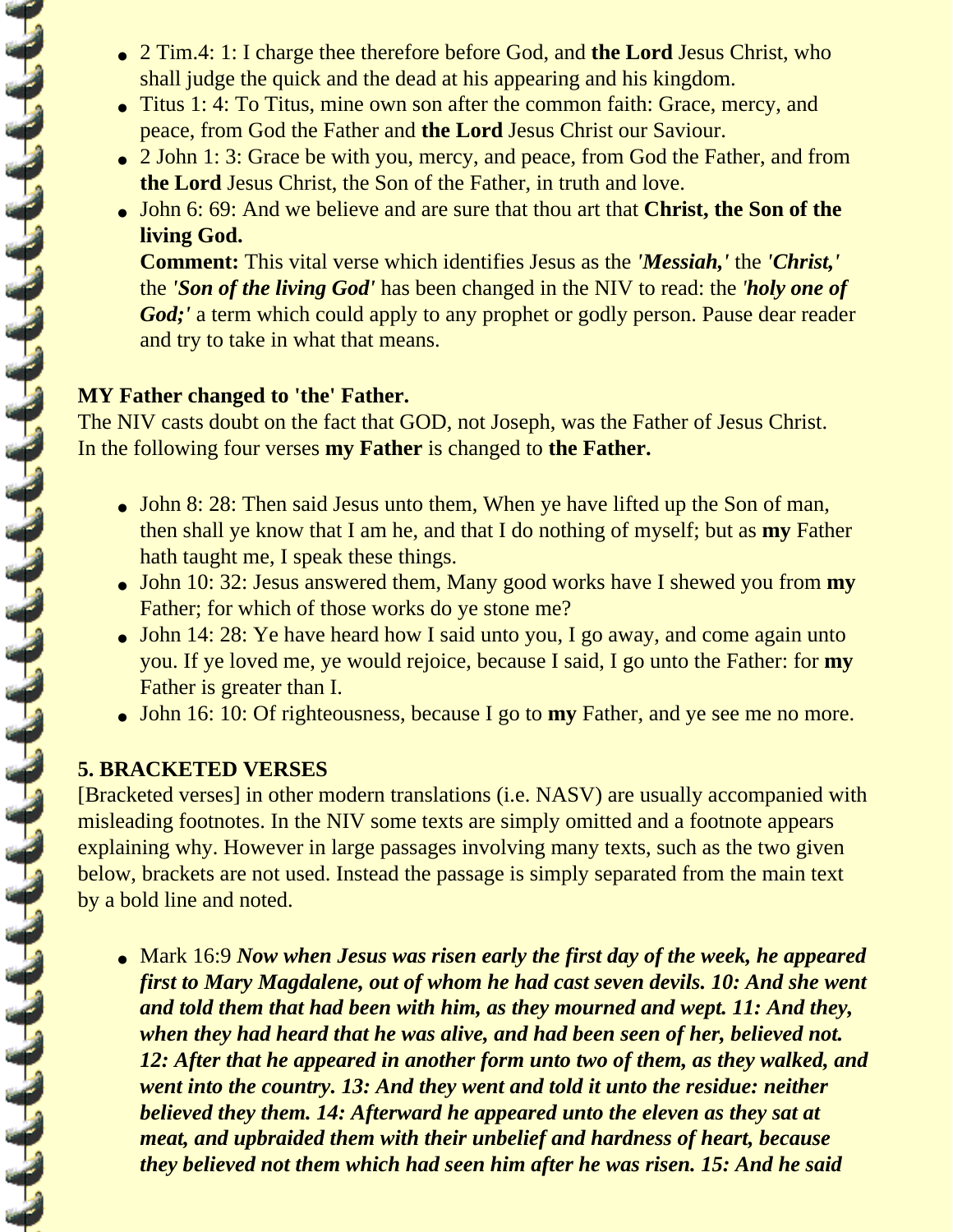*unto them, Go ye into all the world, and preach the gospel to every creature. 16: He that believeth and is baptized shall be saved; but he that believeth not shall be damned. 17: And these signs shall follow them that believe; In my name shall they cast out devils; they shall speak with new tongues; 18: They shall take up serpents; and if they drink any deadly thing, it shall not hurt them; they shall lay hands on the sick, and they shall recover. 19: So then after the Lord had spoken unto them, he was received up into heaven, and sat on the right hand of God. 20: And they went forth, and preached every where, the Lord working with them, and confirming the word with signs following. Amen.* 

**Comment:** Believe it or not the validity of this entire passage of 12 verses is doubted by the editors of the NIV. Unlike in the NASV these 12 verses are not [bracketed]. Instead they are separated from the normal text by a bold line and accompanied by an insinuating and totally false Note which reads as follows: *'The most reliable early manuscripts and other ancient witnesses do not have Mark 16:9-20.'*

**John Burgon's** book **The Last 12 Verses of Mark** proves without a shadow of doubt that these verses, which contain many basic Christian **doctrines**, were all part of Mark's Gospel. To suggest that they were not is to cast doubt on Mark's Gospel and the entire New Testament.

• A similar Note and bold line separates the 12 verses between John 7:53 and John 8:11 from the main text. They are all doubted by the NIV editors.

# **6. NO DOCTRINAL DIFFERENCES?**

The dictionary defines the word *'doctrine'* as '*a principle or set of principles and beliefs held by a religious or other group.'* The NASV and NIV have replaced this meaningful word *'doctrine'* with *'teaching;'* a word which considerably detracts from the meaning God intended and which is a poor substitute for the '**doctrine**.' In the following passages the meanigful noun **'doctrine'** has been replaced by the nebulous word **'teaching.***'*  Matt.7:28, Matt.15:9, 16:12, 22:33, Mark 1:22, 1:27, 4:2, 7:7, 11:18, 12:38, Luke 4:32, John 7:16-17, 18:19, Acts 2:42, 5:28, 13:12, 17:19, Rom.6:17, 16:17, 1 Cor.14:6, 14:26, 1 Tim.1:10, 4:16, 5:17, **2 Tim.3:10, 3:16, 4:3,** 2 John 1:9, Rev.2:14, 15, 24.

How true were the Apostles words when he wrote: *2 Tim.4:3 For the time will come when they will not endure sound DOCTRINE; but after their own lusts shall they heap to themselves TEACHERS, having itching ears;* 

Some believers claim that, even allowing for the above changes, **no doctrinal differences**  can be found in the NIV. Is this the case? Are we making a mountain out of a molehill? I think not. The reader will have noticed that in the passages already quoted many basic Christian doctrines are affected. To name a few: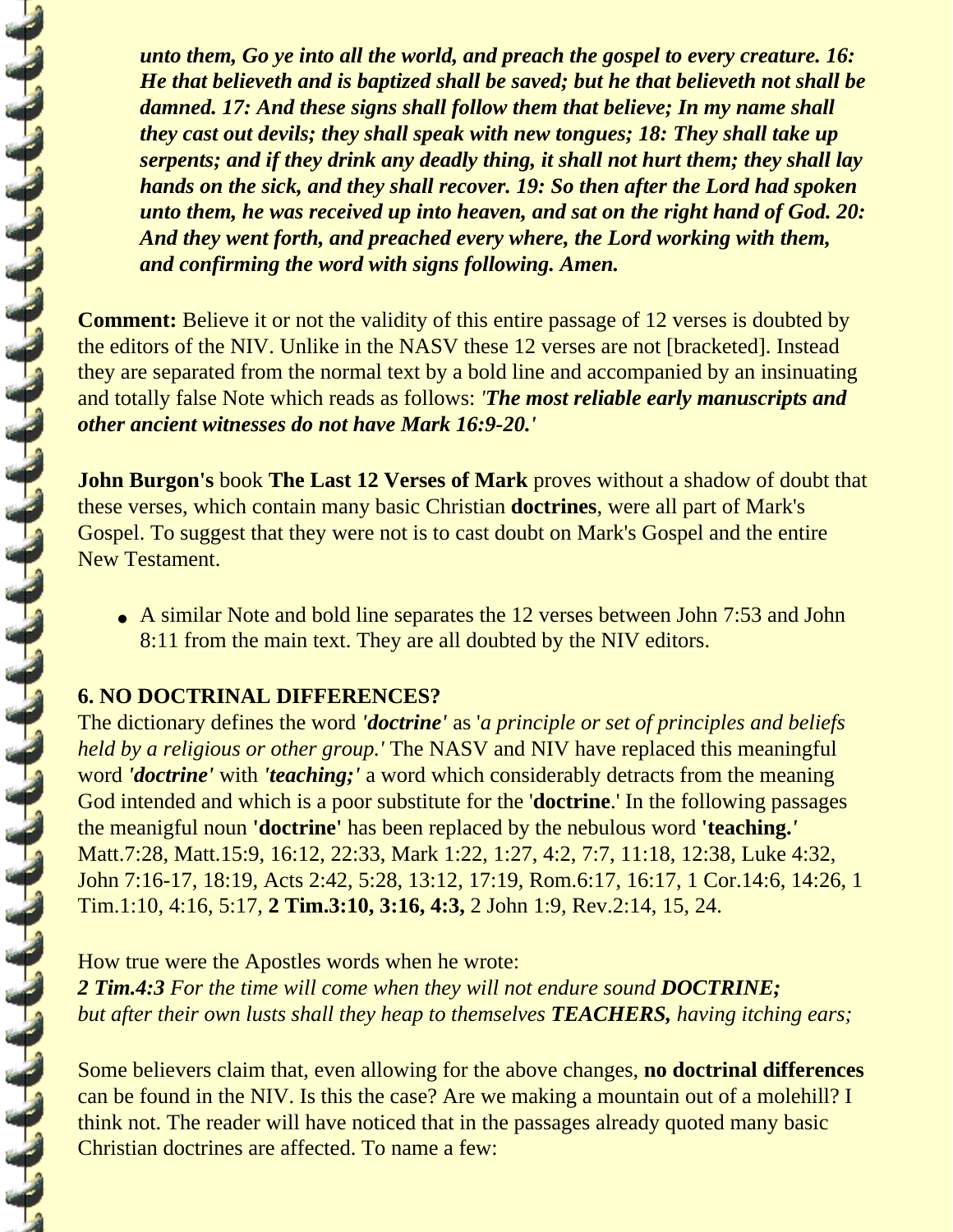- **Is Jesus Christ the Creator?** Did he actually make **all things?**
- **Is Jesus God?** Should he be called **Lord?** Is He the **Son of God,** God incarnate, God in human flesh? Or was the carpenter **Joseph** His father?
- **Is Jesus the Messiah, the Promised Anointed One,** the **Christ?** If so, then why has His title **'Christ'** been omitted so often?
- **The Resurrection:** Did the Lord Jesus Christ actually come from **heaven** and did He return to **heaven** after His resurrection? Is he in **heaven**? Is there a Temple in **heaven**? If you answer *'Yes'* to these questions, then why has the NIV omitted the word **heaven** so often?
- Is Doctrine Important? If so then why has the robust and meanigful noun **'doctrine'** been almost phased out of the NIV and NASV? Perhaps it is because the **doctrines** themselves are slowly but surely being eroded by misguided **teachers**!
- And lastly, are the translators of the NIV confident that their product is indeed the **Word of God?** Or are those numerous **footnotes** evidence of their colossal doubt; evidence that they themselves do not believe that there is **any such thing today as the infallible WORD OF GOD!**

It is poor reasoning to justify a missing doctrine in one text by claiming it can be found in another part of the Scriptures. Who are we to decide or judge how often God specifies a doctrine? If He chooses to repeat a statement, even in the very next verse as in 1 John 4:2- 3, let us beware of deleting one occurrence. There is absolutely no excuse for altering God's Holy Word.

# As **Rev. Samuel C Gipp** once said

*'Cut just one vein and you could kill a man as surely as if you had blown him to pieces!'*  If Satan had altered every text concerning a single doctrine his deception would have been soon discovered by even the casual Bible student. All he needed to deceive God's people was to alter or delete a word or sentence here and another word or sentence there. That was all that was necessary; and that is what he has so successfully done with **every modern translation.** He has deceived millions of sincere Christians.

In his book **Missing In Modern Bibles - Is the Full Story Being Told?** Pastor Jack Moorman has actually counted every word in the New Testament Greek Texts, both of the *Received Text* and the *Revised Text.* He found that of the **140,521 Greek words** in the *Received Text,* a total of **2,886** words were omitted from the *Revised Text* of Nestle-Aland and Westcott and Hort. These **2,886 words** have affected **356 doctrinal passages!**  Pause and take note of that astonishing fact!

Pastor Moorman reviews these **356** passages in another of his books entitled **Early Manuscripts and The Authorized Version --- A Closer Look.** If you really want to ensure that the Bible you are studying every day is the very **Word of God,** then take steps to obtain these books and study them. Another highly recommended book is by Rev. D.A. Waite entitled **Defending the King James Bible.** These books, and many, many others on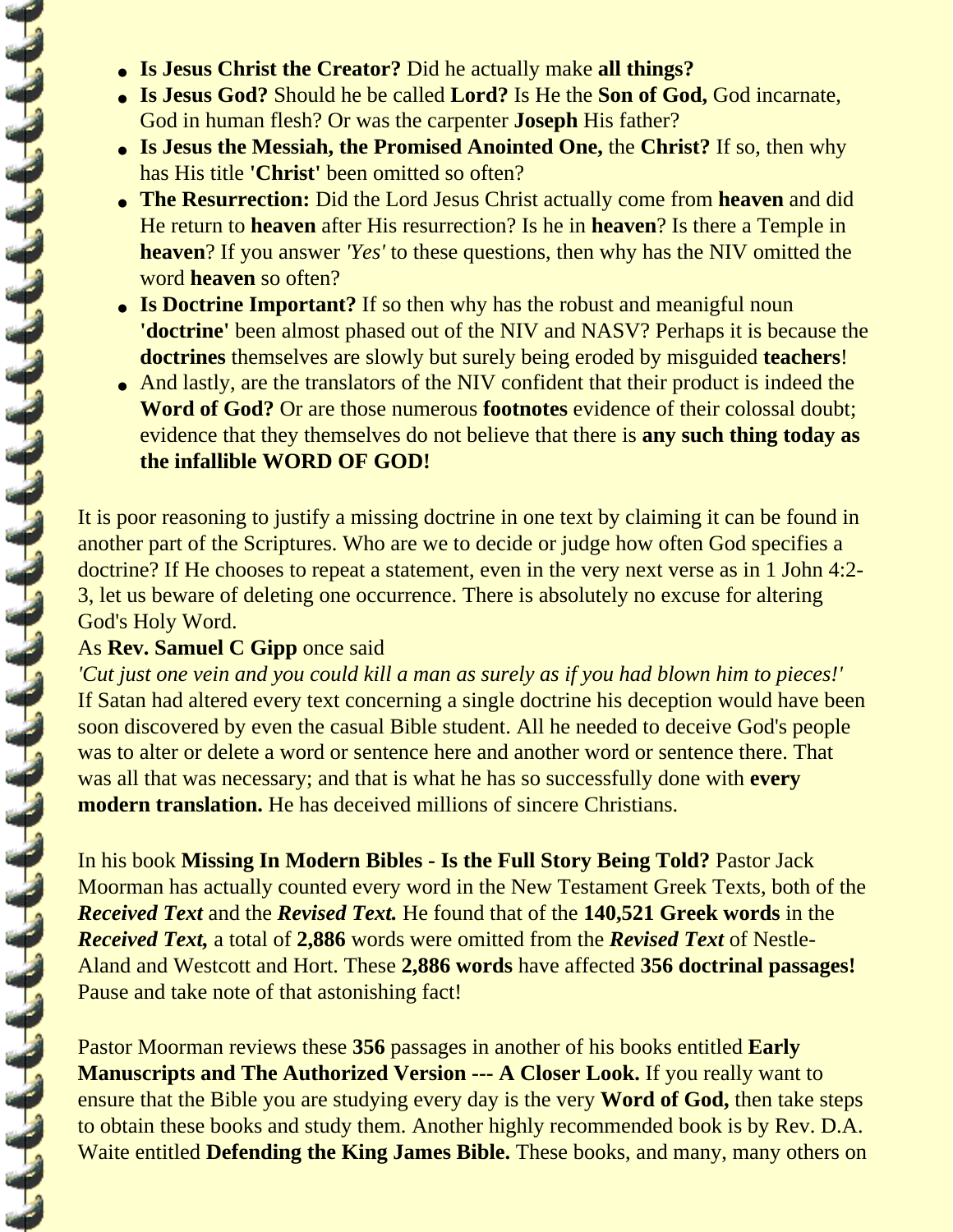this same subject of Bible Versions, are published by **The Bible For Today Press:** 900 Park Avenue, Collingswood, New Jersey 08108. U.S.A. See also Reference Books on Bible Versions.

# **7. MISSING TEXTS**

Not content with amending scores of texts and tagging them with misleading footnotes, the editors of the NIV have omitted many entire verses from their work. Here is a list of missing verses:

- Matthew 17:21 *Howbeit this kind goeth not out but by prayer and fasting.*
- Matthew 23:14 *Woe unto you, scribes and Pharisees, hypocrites! for ye devour widows' houses, and for a pretence make long prayer: therefore ye shall receive the greater damnation.*
- Mark 9:44 Where their worm dieth not, and the fire is not quenched.
- Mark 9:46 Where their worm dieth not, and the fire is not quenched.
- Mark 11:26 *But if ye do not forgive, neither will your Father which is in heaven forgive your trespasses.*
- Luke 17:36 *Two men shall be in the field; the one shall be taken, and the other left.*
- Luke 23:17 *For of necessity he must release one unto them at the feast.*
- John 5:4 *For an angel went down at a certain season into the pool, and troubled the water: whosoever then first after the troubling of the water stepped in was made whole of whatsoever disease he had.*
- Acts 15:34 *Notwithstanding it pleased Silas to abide there still.*
- Acts 24:7 *But the chief captain Lysias came upon us, and with great violence took him away out of our hands.*
- Acts 28:29 *And when he had said these words, the Jews departed, and had great reasoning among themselves.*
- Romans 16:24 *The grace of our Lord Jesus Christ be with you all. Amen.*
- Matthew 18:11 *For the Son of man is come to seek and to save that which is lost.*
- Mark 15:28 *And the scripture was fulfilled, which saith, And he was numbered with the transgressors.*
- Acts 8: 37 *And Philip said, If thou believest with all thine heart, thou mayest. And he answered and said, I believe that Jesus Christ is the Son of God.*

# **SUMMARY**

- 1. Though this article deals exclusively with textual corruption found in the **New International Version**; the reader may compare **any** modern translation against the texts listed in this article. The **Authorised King James Version** on the other hand, is the **inspired, preserved** and **infallible Word of God** for today; just as it has been for generations of Protestants for nearly 400 years.
- 2. **Every single word in the Bible is vital.** Any attempt to add, delete or change the text, especially in the book of **Revelation,** attracts the wrath of Almighty God and